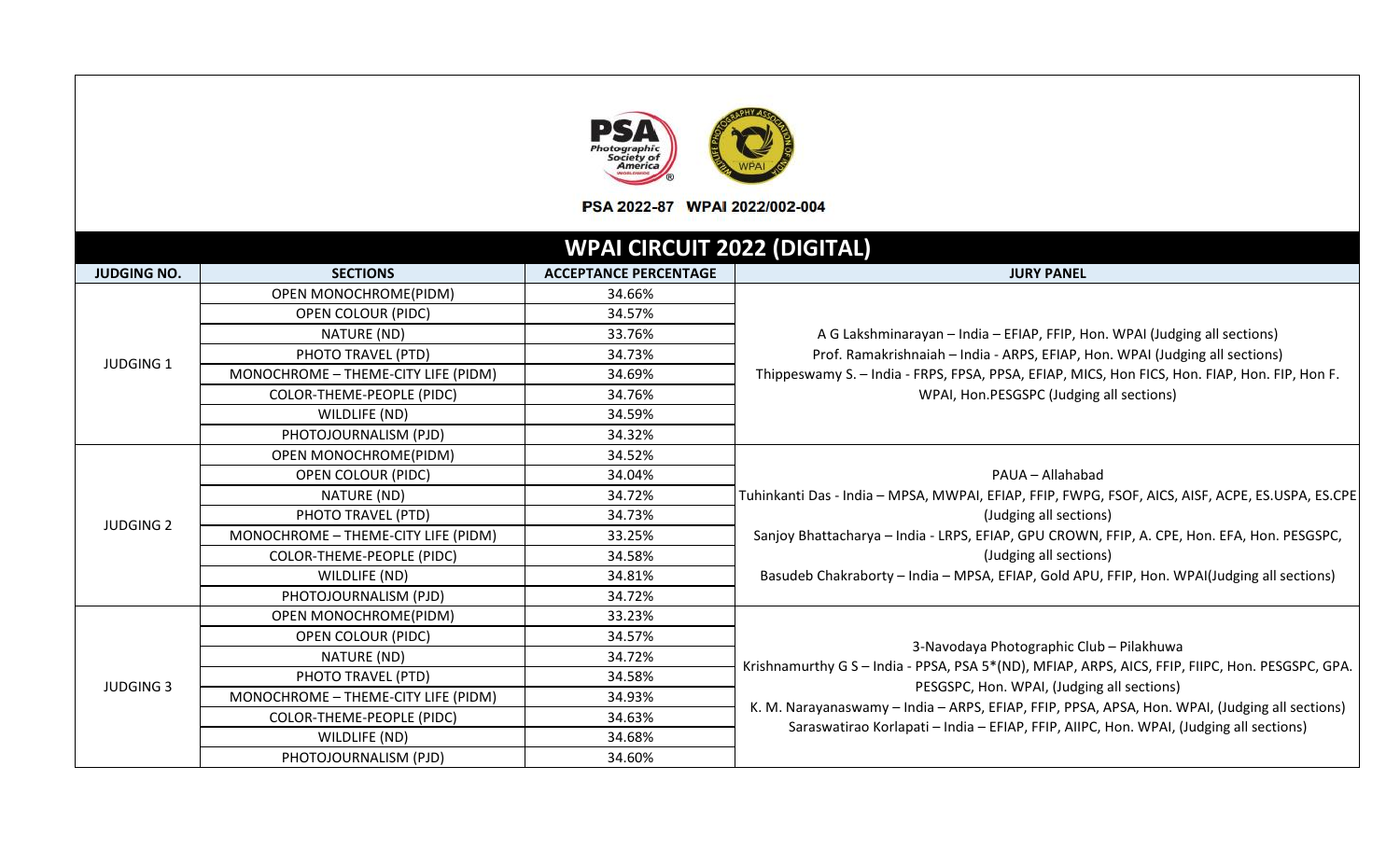|                   |                     | <b>AWARD LIST</b>                                    |                                  |                         |
|-------------------|---------------------|------------------------------------------------------|----------------------------------|-------------------------|
|                   |                     | <b>BEST ENTRANT: ANG MICHAEL SIDHARTA(Indonesia)</b> |                                  |                         |
|                   |                     | <b>BEST INDIAN ENTRANT: SANJAY KUMAR SHUKLA</b>      |                                  |                         |
|                   |                     | <b>BEST CLUB: GLOBAL PHOTOGRAPHIC ARTISTS (GPA)</b>  |                                  |                         |
|                   |                     | <b>JUDGING 1</b>                                     |                                  |                         |
| <b>Last Name</b>  | <b>First Name</b>   | Country                                              | <b>Image Title</b>               | Prize                   |
|                   |                     | <b>OPEN MONOCHROME (PIDM)(DIGITAL)</b>               |                                  |                         |
| CHE               | ARNALDO PAULO       | Hong Kong                                            | MY YOUNGER BROTHER 8             | PSA Gold                |
| SUHARDJO          | <b>LISDIYANTO</b>   | Indonesia                                            | BALLERINA SURROUND WITH CLOTH    | WPAI Gold               |
| SIDHARTA          | ANG MICHAEL         | Indonesia                                            | <b>TOUGH IN SILENT</b>           | <b>WPAI Silver</b>      |
| <b>ADISUROSO</b>  | <b>TRIONO</b>       | Indonesia                                            | WASHING FEET CEREMONYJPG         | <b>WPAI Bronze</b>      |
| TEO               | <b>GIAP CHIU</b>    | Singapore                                            | JOEY TEO TEN                     | E- Certificate of Merit |
| ALAMEER           | AMAL                | Saudi Arabia                                         | <b>CUTEST SCHOOLGIRLS</b>        | E- Certificate of Merit |
| <b>CHOW</b>       | KAI HONG            | Canada                                               | <b>WORKING DAY</b>               | E- Certificate of Merit |
| HELIMAKI          | <b>JUSSI</b>        | Finland                                              | MISTY MORNING IN OCTOBER 3       | E- Certificate of Merit |
| YUDIARTA          | LILI                | Indonesia                                            | COW RACE 0097                    | E- Certificate of Merit |
| <b>CHIANG</b>     | <b>KA CHON</b>      | Macau                                                | <b>FACE PUNCH</b>                | E- Certificate of Merit |
| SCHNELZER         | <b>LISA</b>         | <b>USA</b>                                           | <b>FROSTY RIVER</b>              | E- Certificate of Merit |
| CHAN              | <b>DIANA</b>        | Hong Kong                                            | <b>DILIGENT WORKER</b>           | E- Certificate of Merit |
| CHOI              | <b>LEWIS KA YIN</b> | Hong Kong                                            | NEW IDEA 2                       | E- Certificate of Merit |
| <b>WONG</b>       | VOON WAH            | Hong Kong                                            | <b>DEVOUT PILGRIMAGE 02</b>      | E- Certificate of Merit |
| YE                | WEI                 | China                                                | THROUGH DEATH VALLEY             | E- Certificate of Merit |
| QIU               | YANPING             | China                                                | SOUND OF THE TRAIN               | E- Certificate of Merit |
| <b>ADHISURIA</b>  | <b>RUBBY</b>        | Indonesia                                            | <b>EMAK IN POTTERY FACTORY</b>   | E-HM                    |
| SANJAYA           | ARIS                | Indonesia                                            | <b>WAITING FOR TRAIN 729</b>     | E-HM                    |
| SONI              | KAILASH             | India                                                | <b>HAPPINESS</b>                 | Best of Child Study     |
| <b>WONG</b>       | <b>SHIU GUN</b>     | Hong Kong                                            | CHELSEA 3                        | Best of Figure Study    |
| SALINAS D ANGLADA | <b>JOAQUIN</b>      | Spain                                                | <b>IRINA</b>                     | <b>Best of Portrait</b> |
| <b>CLARK</b>      | PETER               | England                                              | ABANDONED COUPE BODIE GHOST TOWN | Best of Still Life      |
|                   |                     | <b>OPEN COLOUR (PIDC)(DIGITAL)</b>                   |                                  |                         |
| CHAN              | <b>CHING CHING</b>  | Hong Kong                                            | <b>SPOT OF PURENESS</b>          | PSA Gold                |
| CHE               | ARNALDO PAULO       | Hong Kong                                            | <b>GRAZING 4</b>                 | WPAI Gold               |
| <b>HABRINGER</b>  | WOLFGANG            | Austria                                              | <b>HEAVY CLOUDS 62</b>           | <b>WPAI Silver</b>      |
| CHOLWICH          | <b>TANIA</b>        | South Africa                                         | <b>BUFFALO PORTRAIT</b>          | <b>WPAI Bronze</b>      |
|                   |                     |                                                      |                                  |                         |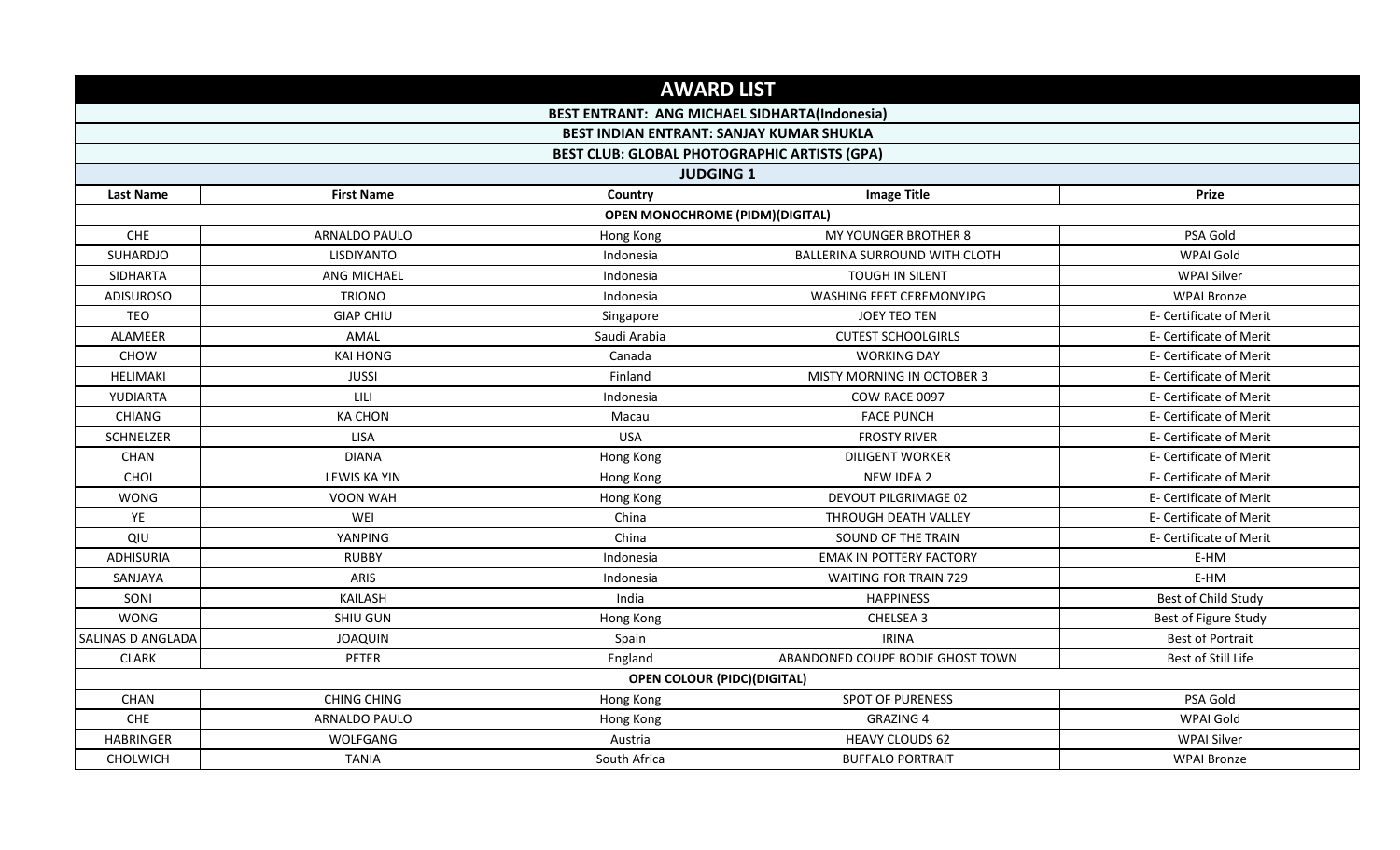| CHAN                          | H W             | Hong Kong                   | BELONG TO HER WORLD                    | E- Certificate of Merit |
|-------------------------------|-----------------|-----------------------------|----------------------------------------|-------------------------|
| <b>VAN DEN STEEN</b>          | <b>WIM</b>      | Belgium                     | <b>HELLO HANDSOME</b>                  | E- Certificate of Merit |
| SONI                          | <b>KAILASH</b>  | India                       | <b>AVDHOOT</b>                         | E- Certificate of Merit |
| MORALES OGALLA                | GASPAR          | Spain                       | COLOR 3                                | E- Certificate of Merit |
| XU                            | WEI             | <b>USA</b>                  | <b>NUTCRACKER 5</b>                    | E- Certificate of Merit |
| CHAN                          | <b>DIANA</b>    | Hong Kong                   | THE HEART ROAD                         | E- Certificate of Merit |
| NISSEN                        | <b>ANN</b>      | England                     | BE MY VALENTINE                        | E- Certificate of Merit |
| <b>TKINDT</b>                 | ERIC            | Belgium                     | V-ERIC-TKINDTDUBBELE-LEGGERS2          | E- Certificate of Merit |
| $\lfloor \frac{1}{2} \rfloor$ | <b>MIN</b>      | China                       | <b>MYSTERIOUS NORTHERN LIGHTS 1</b>    | E- Certificate of Merit |
| <b>CLARK</b>                  | <b>PETER</b>    | England                     | <b>HOAR FROST AND SNOW YELLOWSTONE</b> | E- Certificate of Merit |
| <b>NOVAK</b>                  | SANDI           | Slovenia                    | NUNS IN THE STATION                    | E- Certificate of Merit |
| <b>CHEN</b>                   | <b>BAOTING</b>  | <b>USA</b>                  | PENGUIN COLONY                         | E- Certificate of Merit |
| SIM                           | KIM-PHENG       | Singapore                   | CINDY WITH BLACK HAT 02                | E-HM                    |
| <b>SIDHARTA</b>               | ANG MICHAEL     | Indonesia                   | <b>HARVESTING LOTUS FLOWER</b>         | E-HM                    |
| WANG                          | QINGHAN         | China                       | CHILDHOOD 1                            | Best of Child Study     |
| <b>WONG</b>                   | SHIU GUN        | Hong Kong                   | THE MUSICIAN IN RED                    | Best of Figure Study    |
| <b>NGUYEN</b>                 | <b>HUY SON</b>  | Vietnam                     | <b>AMAZING LOOK</b>                    | <b>Best of Portrait</b> |
| <b>MAITY</b>                  | <b>BASUDEV</b>  | India                       | STILL LIFE 1668 C                      | Best of Still Life      |
|                               |                 | <b>NATURE (ND)(DIGITAL)</b> |                                        |                         |
| <b>CHEN</b>                   | <b>BAOTING</b>  | <b>USA</b>                  | <b>MOTHER AND CUB</b>                  | PSA Gold                |
| CHAN                          | <b>TIN SANG</b> | Canada                      | SHORT EARED OWL FIGHTING FOR VOLE      | WPAI Gold               |
| <b>SUGIHARTO</b>              | SOFI AIDA       | Indonesia                   | LINING SWEET LIPS                      | WPAI Silver             |
| WANG                          | <b>QINGHAN</b>  | China                       | NATURAL FAIRYLAND                      | <b>WPAI Bronze</b>      |
| <b>JENZER</b>                 | <b>URS</b>      | Switzerland                 | <b>D3 ARKTIS EISSCHOLLE 1</b>          | E- Certificate of Merit |
| SETIADI                       | <b>AJAR</b>     | Indonesia                   | THE LONG PREY                          | E- Certificate of Merit |
| SETIAWAN                      | <b>TEDDY</b>    | Indonesia                   | STOKKSNES ICELAND 188                  | E- Certificate of Merit |
| <b>WHISTON</b>                | IAN             | England                     | JACKAL PAIR AT WILDEBEEST CARCASS      | E- Certificate of Merit |
| <b>STRICKER</b>               | <b>CHARLES</b>  | <b>USA</b>                  | <b>BEARS FIGHT IN RIVER 0469</b>       | E- Certificate of Merit |
| WIDJAYA                       | <b>TIRTA</b>    | Indonesia                   | BROMO FROM TOP 002                     | E- Certificate of Merit |
| <b>JOSHI</b>                  | RAGHAVENDRA     | India                       | <b>TUSKERS SCAPE</b>                   | E- Certificate of Merit |
| JAIN                          | SHALINI         | India                       | LOVEINAIR                              | E- Certificate of Merit |
| <b>MAITY</b>                  | <b>BASUDEV</b>  | India                       | <b>BATTTLE 1</b>                       | E- Certificate of Merit |
| VANDEBROECK                   | <b>JHONY</b>    | Belgium                     | STARENDE RAAF                          | E- Certificate of Merit |
| <b>TKINDT</b>                 | ERIC            | Belgium                     | LYNX IN THE SNOW 02                    | E- Certificate of Merit |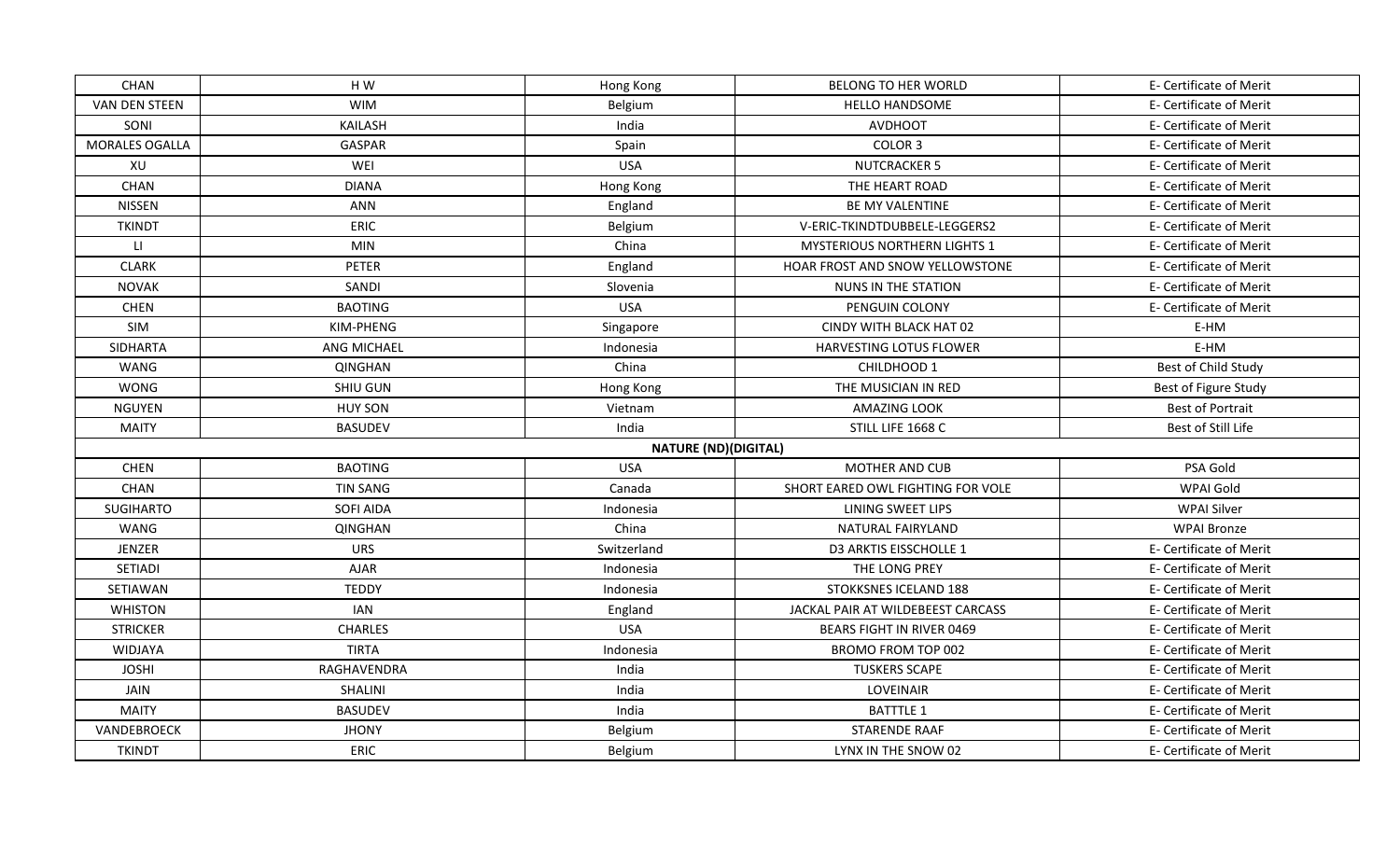| <b>SHUKLA</b>          | SANJAY KUMAR             | India                                        | HYENA WITH A KILL            | E- Certificate of Merit     |
|------------------------|--------------------------|----------------------------------------------|------------------------------|-----------------------------|
| SCHNELZER              | <b>LISA</b>              | <b>USA</b>                                   | <b>TWO WOLVES</b>            | E-HM                        |
| <b>WONG</b>            | <b>VOON WAH</b>          | Hong Kong                                    | SEA EAGLE FICHING 03         | E-HM                        |
| SAMANTA                | <b>SAMIR KUMAR</b>       | India                                        | PIED KINGFISHER FLIGHT       | <b>Best of Birds</b>        |
| NGU                    | <b>DIK SEN</b>           | Malaysia                                     | VIMPIRE 3021                 | Best of Insect              |
| LETCHMANAN             | RAMESH                   | Singapore                                    | <b>BAND OF FOXES</b>         | <b>Best of Animal</b>       |
| <b>WIDJAJA</b>         | J. TEGUH                 | Indonesia                                    | <b>COMPETITION</b>           | <b>Best of Action</b>       |
|                        |                          | PHOTO TRAVEL (PTD)(DIGITAL)                  |                              |                             |
| <b>SUGIHARTO</b>       | SOFI AIDA                | Indonesia                                    | <b>WATCHING GREAT WHITE</b>  | PSA Gold                    |
| CHAN                   | H W                      | Hong Kong                                    | ICE LAKE ICELAND             | WPAI Gold                   |
| <b>HUANG</b>           | WOODPECKER               | Taiwan                                       | <b>BURN GOD SHIP01</b>       | <b>WPAI Silver</b>          |
| SHAO                   | <b>SHIHAI</b>            | China                                        | NATURAL WORLD 12             | <b>WPAI Bronze</b>          |
| <b>NGUYEN</b>          | <b>HUY SON</b>           | Vietnam                                      | <b>LOCAL MARKET FESTIVAL</b> | E- Certificate of Merit     |
| CHAN                   | <b>DIANA</b>             | Hong Kong                                    | <b>BLUE MAGIC</b>            | E- Certificate of Merit     |
| HERMANSEN              | <b>MOGENS</b>            | <b>USA</b>                                   | A CLEAR EVENING IN SHANGHAI  | E- Certificate of Merit     |
| <b>WIDJAYA</b>         | <b>TIRTA</b>             | Indonesia                                    | FIREWORK 03                  | E- Certificate of Merit     |
| SCHNELZER              | LISA                     | <b>USA</b>                                   | RESPLENDENT JAL MAHAL        | E- Certificate of Merit     |
| LAU                    | PETER CHI HO             | Canada                                       | YUANYANG RICE TERRACE 01     | E- Certificate of Merit     |
| PARATE                 | PRASHANT                 | India                                        | <b>EXCITED CROWD</b>         | E- Certificate of Merit     |
| <b>KUMART</b>          | <b>ASHOK</b>             | India                                        | <b>JATRA FIREWORK</b>        | E- Certificate of Merit     |
| <b>ROBERTS</b>         | LILLIAN                  | <b>USA</b>                                   | BERLIN NV OLD CAR AND SHED   | E- Certificate of Merit     |
| CHOI                   | <b>LEWIS KA YIN</b>      | Hong Kong                                    | <b>CITY SAILING 6</b>        | E- Certificate of Merit     |
| CAO                    | YONGQUAN                 | China                                        | <b>GREEN TEA GARDEN 1</b>    | E- Certificate of Merit     |
| <b>MAITY</b>           | <b>BASUDEV</b>           | India                                        | <b>GANGA AROTI 3950</b>      | E- Certificate of Merit     |
| SU                     | MINGZAI                  | China                                        | SNOWLAND                     | E-HM                        |
| TANUDJAJA              | <b>INEKE SRI REDJEKI</b> | Indonesia                                    | <b>LOFOTEN</b>               | E-HM                        |
| <b>KAR</b>             | SANDIPAN                 | India                                        | THANKS UNESCO 3625           | <b>Best of Festival</b>     |
| YE                     | DANLEI                   | Canada                                       | SWAZI MAIDENS53              | Best of Story Telling       |
| $\mathsf{L}\mathsf{L}$ | <b>MIN</b>               | China                                        | HOLLYLAND IN MY HEART 7      | Best of Landscape           |
| <b>SIMONS</b>          | <b>LINDA</b>             | Netherlands                                  | <b>ORTAKOY MOSQUE</b>        | <b>Best of Architecture</b> |
|                        |                          | MONOCHROME - THEME-CITY LIFE (PIDM)(DIGITAL) |                              |                             |
| <b>KAR</b>             | SANDIPAN                 | India                                        | FIRE ON STREET 4959          | PSA Gold                    |
| <b>WONG</b>            | VOON WAH                 | Hong Kong                                    | RUN IT 05                    | WPAI Gold                   |
| <b>KUTSKIY</b>         | OLEG                     | Ukraine                                      | <b>SNOWY DAY</b>             | <b>WPAI Silver</b>          |
|                        |                          |                                              |                              |                             |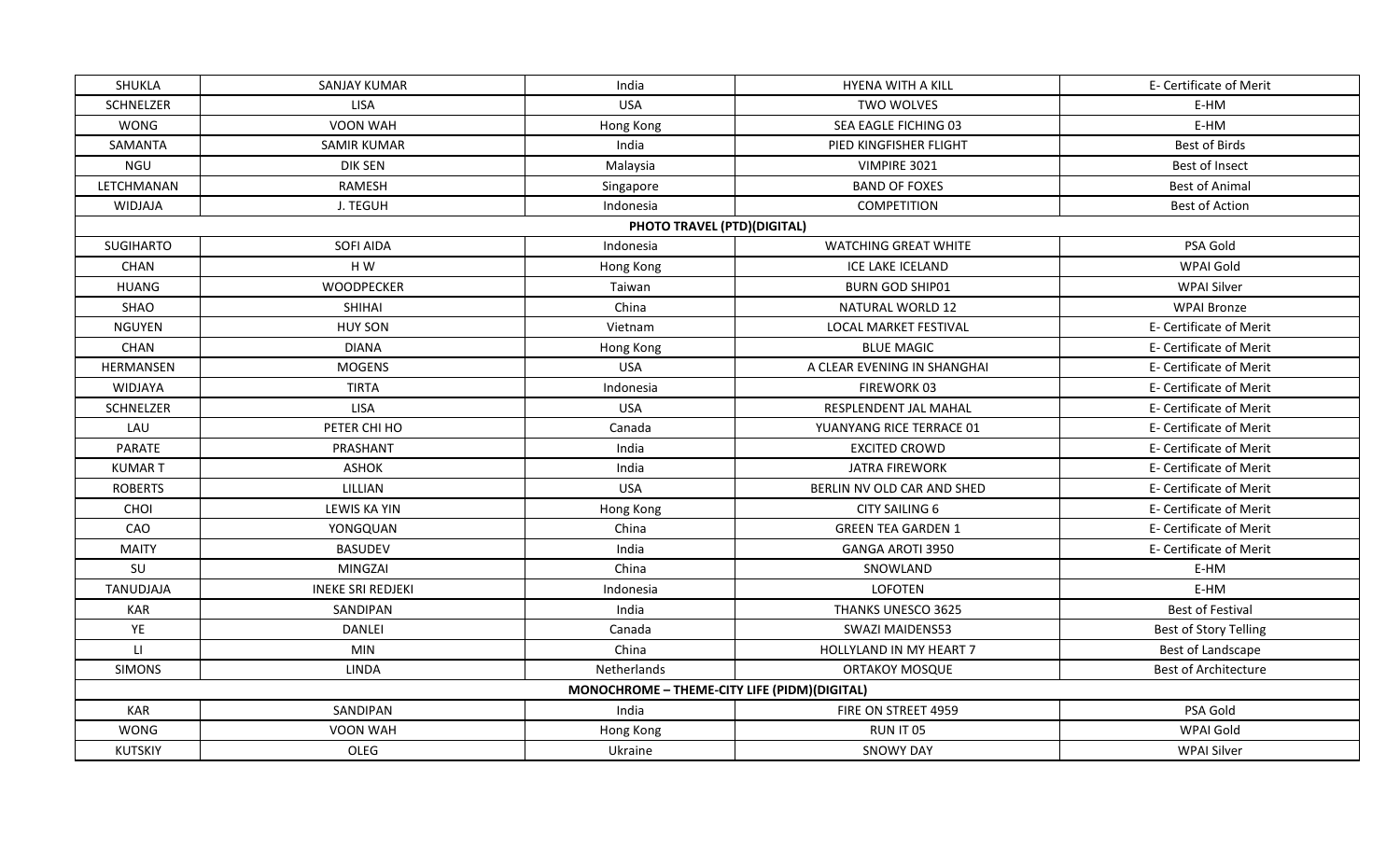| SARDALIA           | KHUSHWANT SINGH    | India                                     | <b>CYCLE REPAIR</b>               | <b>WPAI Bronze</b>      |
|--------------------|--------------------|-------------------------------------------|-----------------------------------|-------------------------|
| YUDIARTA           | LILI               | Indonesia                                 | <b>KERAJINAN TANGAN</b>           | E- Certificate of Merit |
| <b>DEY</b>         | <b>TARAKNATH</b>   | Canada                                    | <b>WINDOW CLEANERS 2</b>          | E- Certificate of Merit |
| CHAN               | <b>CHING CHING</b> | Hong Kong                                 | <b>WALKING INTO DARKNESS</b>      | E- Certificate of Merit |
| WANG               | <b>QINGHAN</b>     | China                                     | <b>BUSY TRAIN</b>                 | E- Certificate of Merit |
| YE                 | WEI                | China                                     | THE WINDOW OF THE OLD CITY 33     | E- Certificate of Merit |
| PUSPONEGORO        | <b>HARDIONO</b>    | Indonesia                                 | <b>BIKIN KANDANG</b>              | E- Certificate of Merit |
| <b>MEINBERG</b>    | <b>VOLKER</b>      | Germany                                   | CHESS IN THE PARK 2016-01         | E- Certificate of Merit |
| <b>CHATTERJEE</b>  | <b>DIBYENDU</b>    | India                                     | TIME TO GIVEN                     | E- Certificate of Merit |
| PAILLE             | <b>JEAN-CLAUDE</b> | France                                    | <b>CAUSETTE SUR LE BANC</b>       | E- Certificate of Merit |
| CHAN               | <b>DIANA</b>       | Hong Kong                                 | INDIAN WOMAN AND DOG              | E- Certificate of Merit |
| WIDJAYA            | <b>TIRTA</b>       | Indonesia                                 | YOUNG ARTIST 003                  | E- Certificate of Merit |
| <b>TEO</b>         | <b>GIAP CHIU</b>   | Singapore                                 | <b>19 CROWDED VENUE</b>           | E- Certificate of Merit |
| <b>SUGIHARTO</b>   | SOFI AIDA          | Indonesia                                 | PELEBON GRIA JERO GEDE            | E-HM                    |
| <b>HENG</b>        | <b>ZEE KEK</b>     | Singapore                                 | MORNING CYCLING AT M BAY          | E-HM                    |
| SETIABUDI          | EDWIN              | Indonesia                                 | <b>BEGGAR GIRLS</b>               | Best of Child Study     |
| <b>HUANG</b>       | YI                 | China                                     | LEAP <sub>1</sub>                 | Best of Image           |
| <b>NGUYEN</b>      | <b>HUY SON</b>     | Vietnam                                   | <b>OUTDOOR MARKET</b>             | Best of Street Life     |
| CHEUNG             | <b>SINKAI</b>      | Australia                                 | SHANGHAI 1                        | Best of Light           |
|                    |                    | <b>COLOR-THEME-PEOPLE (PIDC)(DIGITAL)</b> |                                   |                         |
| ALAMEER            | AMAL               | Saudi Arabia                              | KULASE                            | PSA Gold                |
| <b>RIKIN</b>       | <b>FLORA</b>       | Indonesia                                 | OFFERING AT LEMBAH BALIEM 367     | WPAI Gold               |
| <b>NGUYEN</b>      | <b>HUY SON</b>     | Vietnam                                   | PROCESSING SOY SAUCES             | <b>WPAI Silver</b>      |
| <b>SETIADI</b>     | <b>AJAR</b>        | Indonesia                                 | <b>PLAYING BALL</b>               | <b>WPAI Bronze</b>      |
| <b>ROY</b>         | <b>MANASI</b>      | India                                     | <b>GANGA AARATI</b>               | E- Certificate of Merit |
| BANDYOPADHYAY      | <b>SEKHAR</b>      | India                                     | <b>DAY BEGINS</b>                 | E- Certificate of Merit |
| <b>MAITY</b>       | <b>BASUDEV</b>     | India                                     | PADDY DRYING 7636                 | E- Certificate of Merit |
| <b>GRIEPENTROG</b> | <b>HANS-WERNER</b> | Germany                                   | TROOPING THE COLOUR 8             | E- Certificate of Merit |
| CHOY               | <b>IVAN</b>        | Australia                                 | ON TOP OF THE CROWD               | E- Certificate of Merit |
| <b>BANDARA</b>     | PANDULA            | Sri Lanka                                 | <b>GENERATION GAP</b>             | E- Certificate of Merit |
| <b>KUMART</b>      | <b>ASHOK</b>       | India                                     | <b>RENUNCIATION</b>               | E- Certificate of Merit |
| <b>BS</b>          | VENKATESH          | India                                     | PEOPLE AT TEMPLE 3309             | E- Certificate of Merit |
| LUO                | <b>ROBIN</b>       | Canada                                    | <b>GATHER FOR NAKED BIKE RIDE</b> | E- Certificate of Merit |
| <b>HUANG</b>       | <b>WOODPECKER</b>  | Taiwan                                    | AFTER WORK HARD BEER K            | E- Certificate of Merit |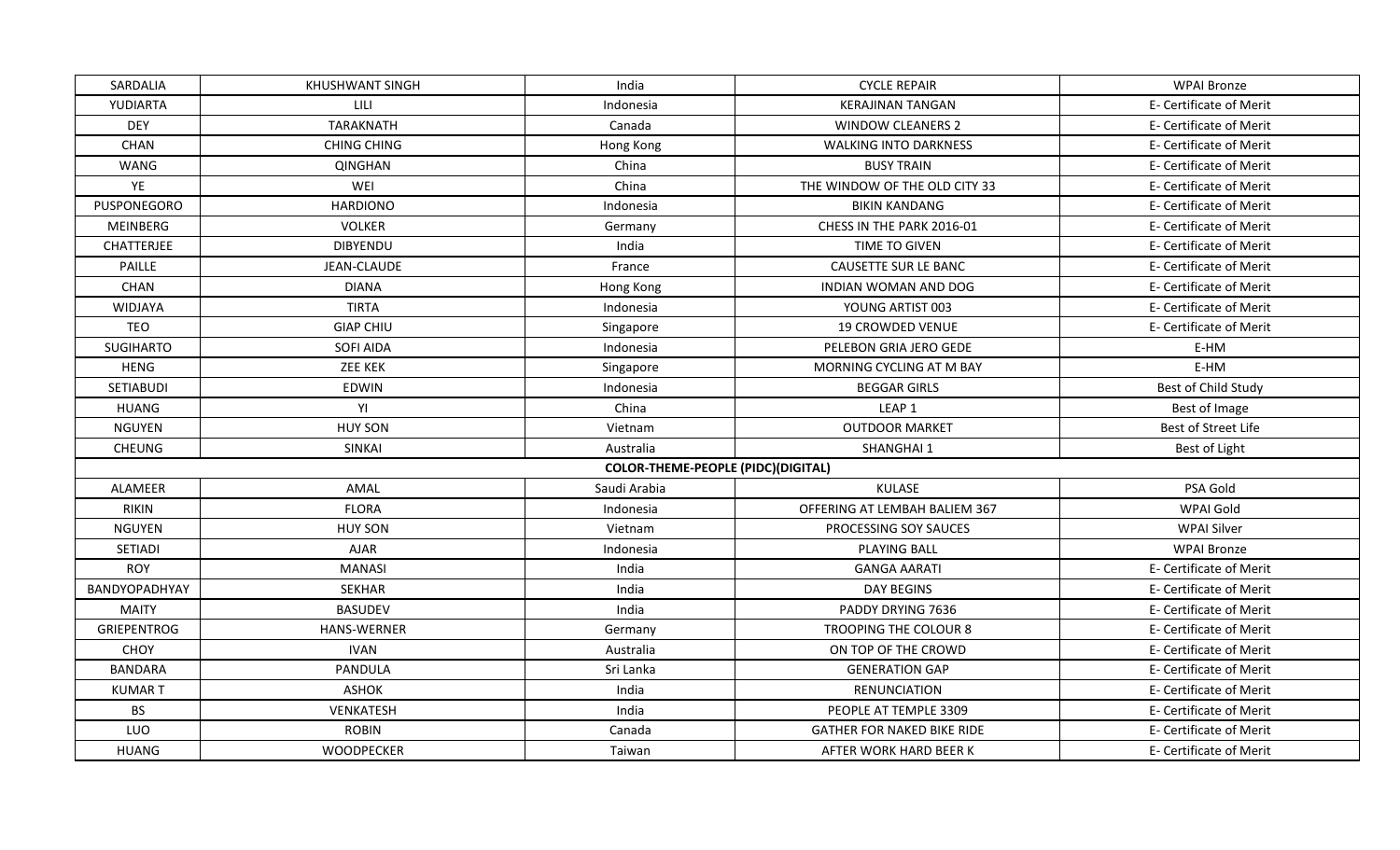| LEGOWO            | <b>LITA</b>              | Indonesia                      | <b>BACKSTAGE STRUGGLES</b>    | E- Certificate of Merit        |
|-------------------|--------------------------|--------------------------------|-------------------------------|--------------------------------|
| <b>CHATTERJEE</b> | <b>DIBYENDU</b>          | India                          | COLOR OF HOLI IN YELLOW COLOR | E- Certificate of Merit        |
| K.M               | NARAYANASWAMY            | India                          | DASARA DOLLU KUNITA           | E-HM                           |
| WIDJAYA           | <b>TIRTA</b>             | Indonesia                      | MAKEPUNG BUFFALO RACES 001    | E-HM                           |
| SUGIHARTO         | <b>SOFI AIDA</b>         | Indonesia                      | <b>5 SEROBA KIDS</b>          | Best of Child Study            |
| AGARWAL           | PRATEEK                  | India                          | NAGA WAR MARCH                | Best of Image                  |
| <b>KUTSKIY</b>    | OLEG                     | Ukraine                        | DAY OF REMEMBRANCE            | Best of Street Life            |
| SHUKLA            | <b>SANJAY KUMAR</b>      | India                          | ON WAY TO BHAGORIA            | <b>Best of People Activity</b> |
|                   |                          | <b>WILDLIFE (ND)(DIGITAL)</b>  |                               |                                |
| CHOLWICH          | <b>TANIA</b>             | South Africa                   | <b>DANGEROUS MIGRATION</b>    | PSA Gold                       |
| GUY               | GRAEME                   | Malaysia                       | <b>CONFRONTATION 2</b>        | WPAI Gold                      |
| CHAN              | <b>TIN SANG</b>          | Canada                         | KIT AND RED FOX               | <b>WPAI Silver</b>             |
| <b>WATSON</b>     | GRAEME                   | Australia                      | <b>BREACHING WHALE 4</b>      | <b>WPAI Bronze</b>             |
| <b>CELLA</b>      | <b>ROBERTO</b>           | Italy                          | <b>URSUS MARITIMUS 11</b>     | E- Certificate of Merit        |
| SHAO              | <b>SHIHAI</b>            | China                          | <b>NATURAL WORLD 4</b>        | E- Certificate of Merit        |
| <b>ATHAVALE</b>   | <b>BHASKAR</b>           | India                          | MONGOOSE PAIR MATING 01       | E- Certificate of Merit        |
| TANUDJAJA         | <b>INEKE SRI REDJEKI</b> | Indonesia                      | MOTHERS PROTECTION            | E- Certificate of Merit        |
| <b>SUGIHARTO</b>  | <b>SOFI AIDA</b>         | Indonesia                      | PASSING EAGLE RAY             | E- Certificate of Merit        |
| <b>CHEN</b>       | <b>BAOTING</b>           | <b>USA</b>                     | <b>WARM HEART</b>             | E- Certificate of Merit        |
| QIU               | YANPING                  | China                          | <b>TIBETAN FOX 4</b>          | E- Certificate of Merit        |
| JENZER            | <b>URS</b>               | Switzerland                    | E4 OKAVANGO 3 033             | E- Certificate of Merit        |
| SHUKLA            | <b>SANJAY KUMAR</b>      | India                          | TIGERSCAPE                    | E- Certificate of Merit        |
| <b>NGO</b>        | HAI                      | <b>USA</b>                     | THE EYES OF CHICK KILLER      | E- Certificate of Merit        |
| XU                | WEI                      | <b>USA</b>                     | MORNING AT MIDDLE CREEK       | E- Certificate of Merit        |
| SCHNELZER         | <b>LISA</b>              | <b>USA</b>                     | PALLID BAT REFLECTION         | E- Certificate of Merit        |
| <b>BS</b>         | VENKATESH                | India                          | STAG UNDER CANOPY 8097        | E-HM                           |
| <b>POGGIONI</b>   | ANGELA                   | <b>USA</b>                     | CATCHING FISH IN JAPAN        | E-HM                           |
| CHAN              | <b>CHING CHING</b>       | Hong Kong                      | SKILLED 017                   | Best of Birds                  |
| <b>TEH</b>        | <b>TOMMY</b>             | Malaysia                       | HAPPY MEAL 238                | Best of Insect                 |
| <b>DUMANGIN</b>   | <b>JACKY</b>             | France                         | CHEZ-MOI                      | <b>Best of Animal</b>          |
| <b>WHISTON</b>    | <b>IAN</b>               | England                        | WARTHOG RUNNING FOR ITS LIFE  | <b>Best of Action</b>          |
|                   |                          | PHOTOJOURNALISM (PJD)(DIGITAL) |                               |                                |
| <b>KUTSKIY</b>    | OLEG                     | Ukraine                        | THE TRAGEDY IN UKRAINE1       | PSA Gold                       |
| <b>HOANG NGOC</b> | <b>THACH</b>             | Vietnam                        | <b>FOREST FIRE</b>            | WPAI Gold                      |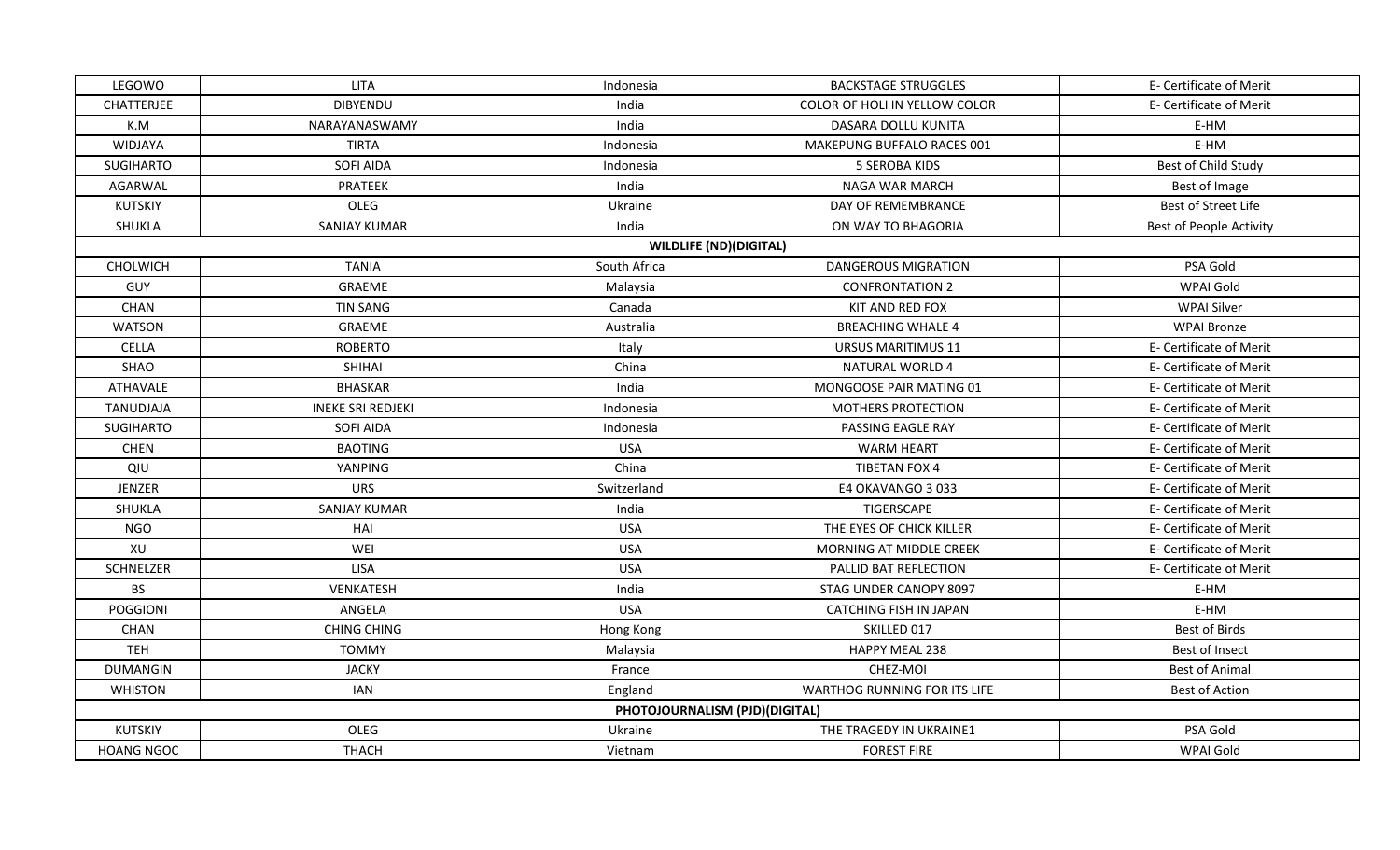| CHOO<br>LAI WAN ANGELA<br><b>GRADUATION DAY</b><br>Singapore<br>ALLOUGHANI<br><b>FAISAL</b><br>RUGBY 14<br>Kuwait<br>WOLFGANG<br>PARACYCLING 92<br><b>HABRINGER</b><br>Austria<br>SK<br>India<br>THEERTHAVAARI 2022-3<br>BALACHANDDER<br>SIDHARTA<br>ANG MICHAEL<br><b>FULL POWER</b><br>Indonesia<br>SHUKLA<br><b>SANJAY KUMAR</b><br>India<br><b>NAGA SAINTS</b><br>CHAN<br>DISTORTED FACE 006<br><b>CHING CHING</b><br>Hong Kong<br><b>FLORA</b><br><b>DANCING PREPARATION 050</b><br><b>RIKIN</b><br>Indonesia<br><b>TSE</b><br><b>KWOK KEI DANIEL</b><br><b>TRAFFIC CRUSH</b><br>Hong Kong<br><b>ASHOK</b><br>India<br>TURMERIC HOLY POWDER OFFER<br><b>KUMART</b><br><b>TEO</b><br><b>CHIN LEONG</b><br>Singapore<br><b>SUMO WRESTLING 14</b><br><b>WONG</b><br>WAI YEE, BENNY<br><b>SILENT PROTEST 227</b><br>Hong Kong<br><b>GESSER</b><br><b>RON</b><br><b>BULL JUMPING CELEBRATION</b><br>Canada<br><b>KHATRI</b><br>SHARIFA<br>India<br>FISH DRYING BUSINESS IMG 7517<br><b>SEKHAR</b><br><b>MISHAP</b><br><b>BANDYOPADHYAY</b><br>India<br>CHI<br>CONG<br>China<br><b>DRAGON DANCE</b><br>SAPRU<br><b>SUBHASH</b><br>India<br>DO NOT GIVE UP<br>Chile<br><b>ORTEGA</b><br><b>HERNAN</b><br><b>ENOUGH</b><br><b>TKINDT</b><br>ERIC<br>Belgium<br>WHEELCHAIRTENNIS<br><b>JUDGING 2</b><br><b>OPEN MONOCHROME (PIDM)(DIGITAL)</b> | <b>WPAI Bronze</b><br>E- Certificate of Merit<br>E- Certificate of Merit<br>E- Certificate of Merit<br>E- Certificate of Merit<br>E- Certificate of Merit<br>E- Certificate of Merit<br>E- Certificate of Merit<br>E- Certificate of Merit<br>E- Certificate of Merit<br>E- Certificate of Merit<br>E- Certificate of Merit<br>E- Certificate of Merit |
|--------------------------------------------------------------------------------------------------------------------------------------------------------------------------------------------------------------------------------------------------------------------------------------------------------------------------------------------------------------------------------------------------------------------------------------------------------------------------------------------------------------------------------------------------------------------------------------------------------------------------------------------------------------------------------------------------------------------------------------------------------------------------------------------------------------------------------------------------------------------------------------------------------------------------------------------------------------------------------------------------------------------------------------------------------------------------------------------------------------------------------------------------------------------------------------------------------------------------------------------------------------------------------------------------------------------------------------------|--------------------------------------------------------------------------------------------------------------------------------------------------------------------------------------------------------------------------------------------------------------------------------------------------------------------------------------------------------|
|                                                                                                                                                                                                                                                                                                                                                                                                                                                                                                                                                                                                                                                                                                                                                                                                                                                                                                                                                                                                                                                                                                                                                                                                                                                                                                                                            |                                                                                                                                                                                                                                                                                                                                                        |
|                                                                                                                                                                                                                                                                                                                                                                                                                                                                                                                                                                                                                                                                                                                                                                                                                                                                                                                                                                                                                                                                                                                                                                                                                                                                                                                                            |                                                                                                                                                                                                                                                                                                                                                        |
|                                                                                                                                                                                                                                                                                                                                                                                                                                                                                                                                                                                                                                                                                                                                                                                                                                                                                                                                                                                                                                                                                                                                                                                                                                                                                                                                            |                                                                                                                                                                                                                                                                                                                                                        |
|                                                                                                                                                                                                                                                                                                                                                                                                                                                                                                                                                                                                                                                                                                                                                                                                                                                                                                                                                                                                                                                                                                                                                                                                                                                                                                                                            |                                                                                                                                                                                                                                                                                                                                                        |
|                                                                                                                                                                                                                                                                                                                                                                                                                                                                                                                                                                                                                                                                                                                                                                                                                                                                                                                                                                                                                                                                                                                                                                                                                                                                                                                                            |                                                                                                                                                                                                                                                                                                                                                        |
|                                                                                                                                                                                                                                                                                                                                                                                                                                                                                                                                                                                                                                                                                                                                                                                                                                                                                                                                                                                                                                                                                                                                                                                                                                                                                                                                            |                                                                                                                                                                                                                                                                                                                                                        |
|                                                                                                                                                                                                                                                                                                                                                                                                                                                                                                                                                                                                                                                                                                                                                                                                                                                                                                                                                                                                                                                                                                                                                                                                                                                                                                                                            |                                                                                                                                                                                                                                                                                                                                                        |
|                                                                                                                                                                                                                                                                                                                                                                                                                                                                                                                                                                                                                                                                                                                                                                                                                                                                                                                                                                                                                                                                                                                                                                                                                                                                                                                                            |                                                                                                                                                                                                                                                                                                                                                        |
|                                                                                                                                                                                                                                                                                                                                                                                                                                                                                                                                                                                                                                                                                                                                                                                                                                                                                                                                                                                                                                                                                                                                                                                                                                                                                                                                            |                                                                                                                                                                                                                                                                                                                                                        |
|                                                                                                                                                                                                                                                                                                                                                                                                                                                                                                                                                                                                                                                                                                                                                                                                                                                                                                                                                                                                                                                                                                                                                                                                                                                                                                                                            |                                                                                                                                                                                                                                                                                                                                                        |
|                                                                                                                                                                                                                                                                                                                                                                                                                                                                                                                                                                                                                                                                                                                                                                                                                                                                                                                                                                                                                                                                                                                                                                                                                                                                                                                                            |                                                                                                                                                                                                                                                                                                                                                        |
|                                                                                                                                                                                                                                                                                                                                                                                                                                                                                                                                                                                                                                                                                                                                                                                                                                                                                                                                                                                                                                                                                                                                                                                                                                                                                                                                            |                                                                                                                                                                                                                                                                                                                                                        |
|                                                                                                                                                                                                                                                                                                                                                                                                                                                                                                                                                                                                                                                                                                                                                                                                                                                                                                                                                                                                                                                                                                                                                                                                                                                                                                                                            |                                                                                                                                                                                                                                                                                                                                                        |
|                                                                                                                                                                                                                                                                                                                                                                                                                                                                                                                                                                                                                                                                                                                                                                                                                                                                                                                                                                                                                                                                                                                                                                                                                                                                                                                                            | E-HM                                                                                                                                                                                                                                                                                                                                                   |
|                                                                                                                                                                                                                                                                                                                                                                                                                                                                                                                                                                                                                                                                                                                                                                                                                                                                                                                                                                                                                                                                                                                                                                                                                                                                                                                                            | E-HM                                                                                                                                                                                                                                                                                                                                                   |
|                                                                                                                                                                                                                                                                                                                                                                                                                                                                                                                                                                                                                                                                                                                                                                                                                                                                                                                                                                                                                                                                                                                                                                                                                                                                                                                                            | <b>Best of Festival</b>                                                                                                                                                                                                                                                                                                                                |
|                                                                                                                                                                                                                                                                                                                                                                                                                                                                                                                                                                                                                                                                                                                                                                                                                                                                                                                                                                                                                                                                                                                                                                                                                                                                                                                                            | <b>Best of News</b>                                                                                                                                                                                                                                                                                                                                    |
|                                                                                                                                                                                                                                                                                                                                                                                                                                                                                                                                                                                                                                                                                                                                                                                                                                                                                                                                                                                                                                                                                                                                                                                                                                                                                                                                            | <b>Best of Story Telling</b>                                                                                                                                                                                                                                                                                                                           |
|                                                                                                                                                                                                                                                                                                                                                                                                                                                                                                                                                                                                                                                                                                                                                                                                                                                                                                                                                                                                                                                                                                                                                                                                                                                                                                                                            | <b>Best of Sports</b>                                                                                                                                                                                                                                                                                                                                  |
|                                                                                                                                                                                                                                                                                                                                                                                                                                                                                                                                                                                                                                                                                                                                                                                                                                                                                                                                                                                                                                                                                                                                                                                                                                                                                                                                            |                                                                                                                                                                                                                                                                                                                                                        |
|                                                                                                                                                                                                                                                                                                                                                                                                                                                                                                                                                                                                                                                                                                                                                                                                                                                                                                                                                                                                                                                                                                                                                                                                                                                                                                                                            |                                                                                                                                                                                                                                                                                                                                                        |
| <b>BANDARA</b><br><b>LOOKING AT THE RAIN</b><br><b>PANDULA</b><br>Sri Lanka                                                                                                                                                                                                                                                                                                                                                                                                                                                                                                                                                                                                                                                                                                                                                                                                                                                                                                                                                                                                                                                                                                                                                                                                                                                                | PSA Gold                                                                                                                                                                                                                                                                                                                                               |
| <b>AJAR</b><br>SETIADI<br><b>BROKEN EVERYWHERE</b><br>Indonesia                                                                                                                                                                                                                                                                                                                                                                                                                                                                                                                                                                                                                                                                                                                                                                                                                                                                                                                                                                                                                                                                                                                                                                                                                                                                            | WPAI Gold                                                                                                                                                                                                                                                                                                                                              |
| CHAN<br><b>DIANA</b><br><b>DILIGENT WORKER</b><br>Hong Kong                                                                                                                                                                                                                                                                                                                                                                                                                                                                                                                                                                                                                                                                                                                                                                                                                                                                                                                                                                                                                                                                                                                                                                                                                                                                                | <b>WPAI Silver</b>                                                                                                                                                                                                                                                                                                                                     |
| AU-YEUNG<br><b>KWONG YING</b><br><b>MODERN BALLET 19</b><br>Hong Kong                                                                                                                                                                                                                                                                                                                                                                                                                                                                                                                                                                                                                                                                                                                                                                                                                                                                                                                                                                                                                                                                                                                                                                                                                                                                      | <b>WPAI Bronze</b>                                                                                                                                                                                                                                                                                                                                     |
| <b>IRINE</b><br><b>WIGUNO</b><br>Indonesia<br>IN FRAME WITH GRANDMA                                                                                                                                                                                                                                                                                                                                                                                                                                                                                                                                                                                                                                                                                                                                                                                                                                                                                                                                                                                                                                                                                                                                                                                                                                                                        | E- Certificate of Merit                                                                                                                                                                                                                                                                                                                                |
| <b>SIDHARTA</b><br>ANG MICHAEL<br><b>BALLERINA DANCER</b><br>Indonesia                                                                                                                                                                                                                                                                                                                                                                                                                                                                                                                                                                                                                                                                                                                                                                                                                                                                                                                                                                                                                                                                                                                                                                                                                                                                     | E- Certificate of Merit                                                                                                                                                                                                                                                                                                                                |
| <b>ADHISURIA</b><br><b>RUBBY</b><br><b>EMAK IN POTTERY FACTORY</b><br>Indonesia                                                                                                                                                                                                                                                                                                                                                                                                                                                                                                                                                                                                                                                                                                                                                                                                                                                                                                                                                                                                                                                                                                                                                                                                                                                            | E- Certificate of Merit                                                                                                                                                                                                                                                                                                                                |
| <b>STAKE</b><br><b>JAN-THOMAS</b><br>Sweden<br>STRIPES 5656                                                                                                                                                                                                                                                                                                                                                                                                                                                                                                                                                                                                                                                                                                                                                                                                                                                                                                                                                                                                                                                                                                                                                                                                                                                                                | E- Certificate of Merit                                                                                                                                                                                                                                                                                                                                |
| SUHARDJO<br><b>LISDIYANTO</b><br>Indonesia<br>BALLERINA SURROUND WITH CLOTH                                                                                                                                                                                                                                                                                                                                                                                                                                                                                                                                                                                                                                                                                                                                                                                                                                                                                                                                                                                                                                                                                                                                                                                                                                                                | E- Certificate of Merit                                                                                                                                                                                                                                                                                                                                |
| PUSPONEGORO<br><b>HARDIONO</b><br>Indonesia<br>TRYING TO GET FISH                                                                                                                                                                                                                                                                                                                                                                                                                                                                                                                                                                                                                                                                                                                                                                                                                                                                                                                                                                                                                                                                                                                                                                                                                                                                          | E- Certificate of Merit                                                                                                                                                                                                                                                                                                                                |
| <b>BEKIR</b><br><b>YESILTAS</b><br>SANCAKTARPRAYERSDOOR<br>Turkey                                                                                                                                                                                                                                                                                                                                                                                                                                                                                                                                                                                                                                                                                                                                                                                                                                                                                                                                                                                                                                                                                                                                                                                                                                                                          |                                                                                                                                                                                                                                                                                                                                                        |
| <b>ADITYA</b><br>RAWISYAH<br>LIFTED UP<br>E- Certificate of Merit<br>Indonesia                                                                                                                                                                                                                                                                                                                                                                                                                                                                                                                                                                                                                                                                                                                                                                                                                                                                                                                                                                                                                                                                                                                                                                                                                                                             | E- Certificate of Merit                                                                                                                                                                                                                                                                                                                                |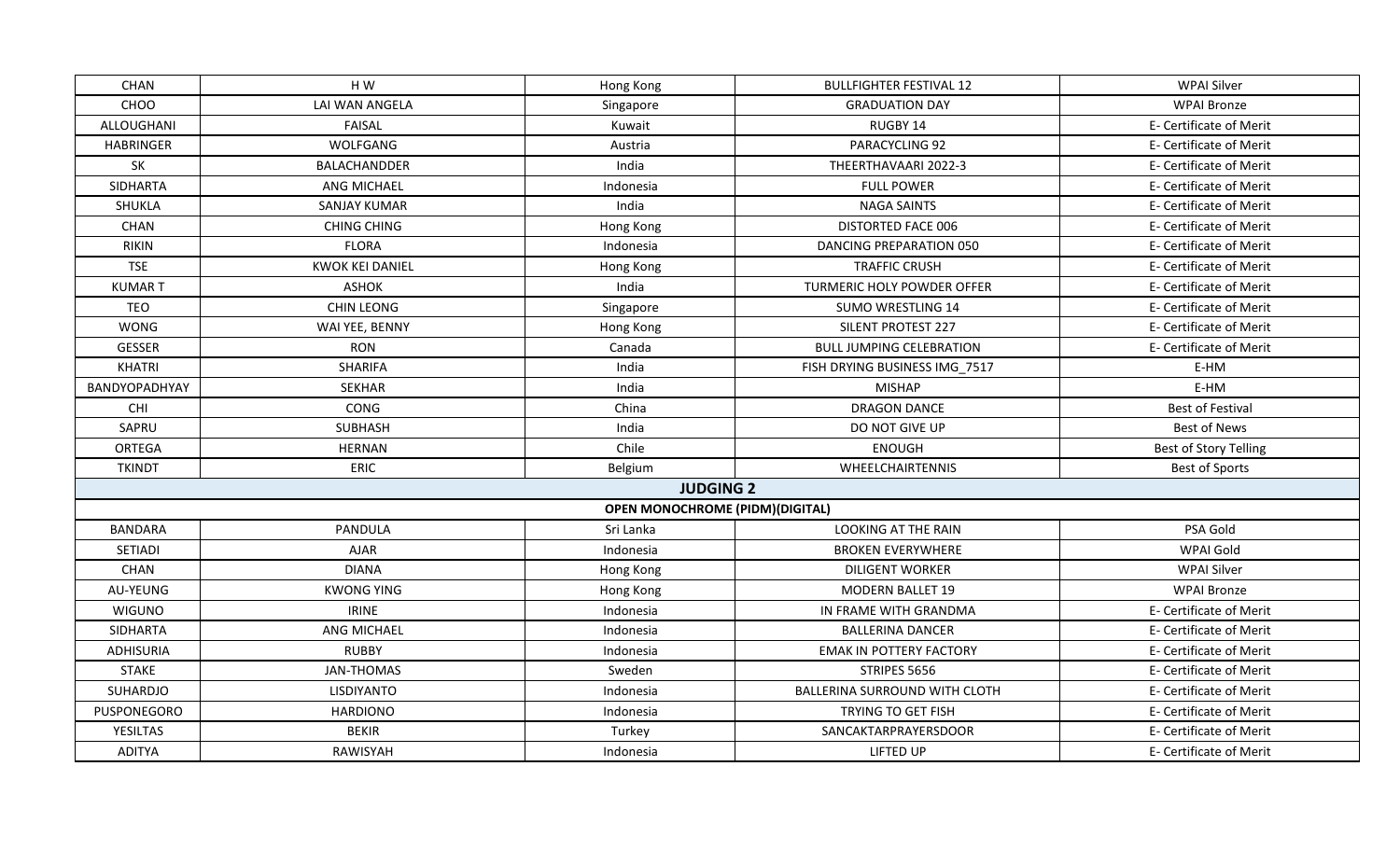| <b>CHAN</b>              | HW               | Hong Kong                          | STAIR STEP M1                   | E- Certificate of Merit |
|--------------------------|------------------|------------------------------------|---------------------------------|-------------------------|
| <b>HABRINGER</b>         | WOLFGANG         | Austria                            | KOLONNADE 02                    | E- Certificate of Merit |
| <b>BHOWMICK</b>          | <b>TAPAS</b>     | India                              | <b>SUFI OVERVIEW</b>            | E- Certificate of Merit |
| <b>SIMONS</b>            | <b>LINDA</b>     | Netherlands                        | PERSPEKTIF IN BW                | E- Certificate of Merit |
| CHOW                     | KAI HONG         | Canada                             | <b>WORKING DAY</b>              | E-HM                    |
| <b>WONG</b>              | <b>VOON WAH</b>  | Hong Kong                          | DEVOUT PILGRIMAGE 02            | E-HM                    |
| SONI                     | <b>KAILASH</b>   | India                              | <b>HAPPINESS</b>                | Best of Child Study     |
| <b>HOCHHAUS</b>          | ALEXANDER        | Germany                            | YEARNING                        | Best of Figure Study    |
| <b>SALINAS D ANGLADA</b> | <b>JOAQUIN</b>   | Spain                              | PILAR                           | <b>Best of Portrait</b> |
| <b>VERMA</b>             | <b>DINESH</b>    | India                              | <b>TEMPTATION</b>               | Best of Still Life      |
|                          |                  | <b>OPEN COLOUR (PIDC)(DIGITAL)</b> |                                 |                         |
| CHE                      | ARNALDO PAULO    | Hong Kong                          | <b>GRAZING 4</b>                | PSA Gold                |
| <b>GUCCI</b>             | ERWIN            | Indonesia                          | BETWEEN THE WIND AND THE SPIRIT | WPAI Gold               |
| <b>HOCHHAUS</b>          | ALEXANDER        | Germany                            | DREAM OF LIBERTY                | WPAI Silver             |
| <b>ADITYA</b>            | RAWISYAH         | Indonesia                          | JUMP SOUL 02                    | <b>WPAI Bronze</b>      |
| <b>TAN</b>               | YING NIAN        | Singapore                          | <b>FALLEN LEAVES</b>            | E- Certificate of Merit |
| <b>RIKIN</b>             | <b>FLORA</b>     | Indonesia                          | <b>BEAUTY BALLERINA 314</b>     | E- Certificate of Merit |
| CHAN                     | $\sf H$ W        | Hong Kong                          | PARK IN RAINING C02             | E- Certificate of Merit |
| <b>NGUYEN</b>            | <b>HUY SON</b>   | Vietnam                            | LOCAL LIFE ON THE LAKE          | E- Certificate of Merit |
| <b>NOVAK</b>             | SANDI            | Slovenia                           | POP GOES FOR A WALK             | E- Certificate of Merit |
| TODD-LARSON              | CAROLYN          | <b>USA</b>                         | PEGGYS COVE NOVA SCOTIA         | E- Certificate of Merit |
| XU                       | WEI              | <b>USA</b>                         | <b>NUTCRACKER 5</b>             | E- Certificate of Merit |
| <b>VERMA</b>             | <b>DINESH</b>    | India                              | <b>TRIO</b>                     | E- Certificate of Merit |
| KANUNNIKOV               | <b>VIKTOR</b>    | <b>Russian Federation</b>          | STILL LIFE WITH ASHBERRY 2      | E- Certificate of Merit |
| CHOW                     | KAI HONG         | Canada                             | <b>AUTUMN LOVE</b>              | E- Certificate of Merit |
| KUCZYNSKI                | <b>SEBASTIAN</b> | Poland                             | <b>WALKING IN DOLOMITES 2</b>   | E- Certificate of Merit |
| $\mathsf{L} \mathsf{I}$  | <b>HANXIN</b>    | China                              | <b>FLYING DRESS</b>             | E- Certificate of Merit |
| <b>TAN</b>               | LEE ENG          | Singapore                          | <b>FARAH FARZ 28</b>            | E-HM                    |
| YE                       | WEI              | China                              | WIND AND SNOW RETURN 033        | E-HM                    |
| PUSPONEGORO              | <b>HARDIONO</b>  | Indonesia                          | SEDIH                           | Best of Child Study     |
| <b>BANDARA</b>           | PANDULA          | Sri Lanka                          | LAYING ON FLOOR                 | Best of Figure Study    |
| <b>ADHISURIA</b>         | <b>RUBBY</b>     | Indonesia                          | <b>JOKER 007</b>                | <b>Best of Portrait</b> |
| <b>DUMANGIN</b>          | <b>JACKY</b>     | France                             | LA BECQUEE                      | Best of Still Life      |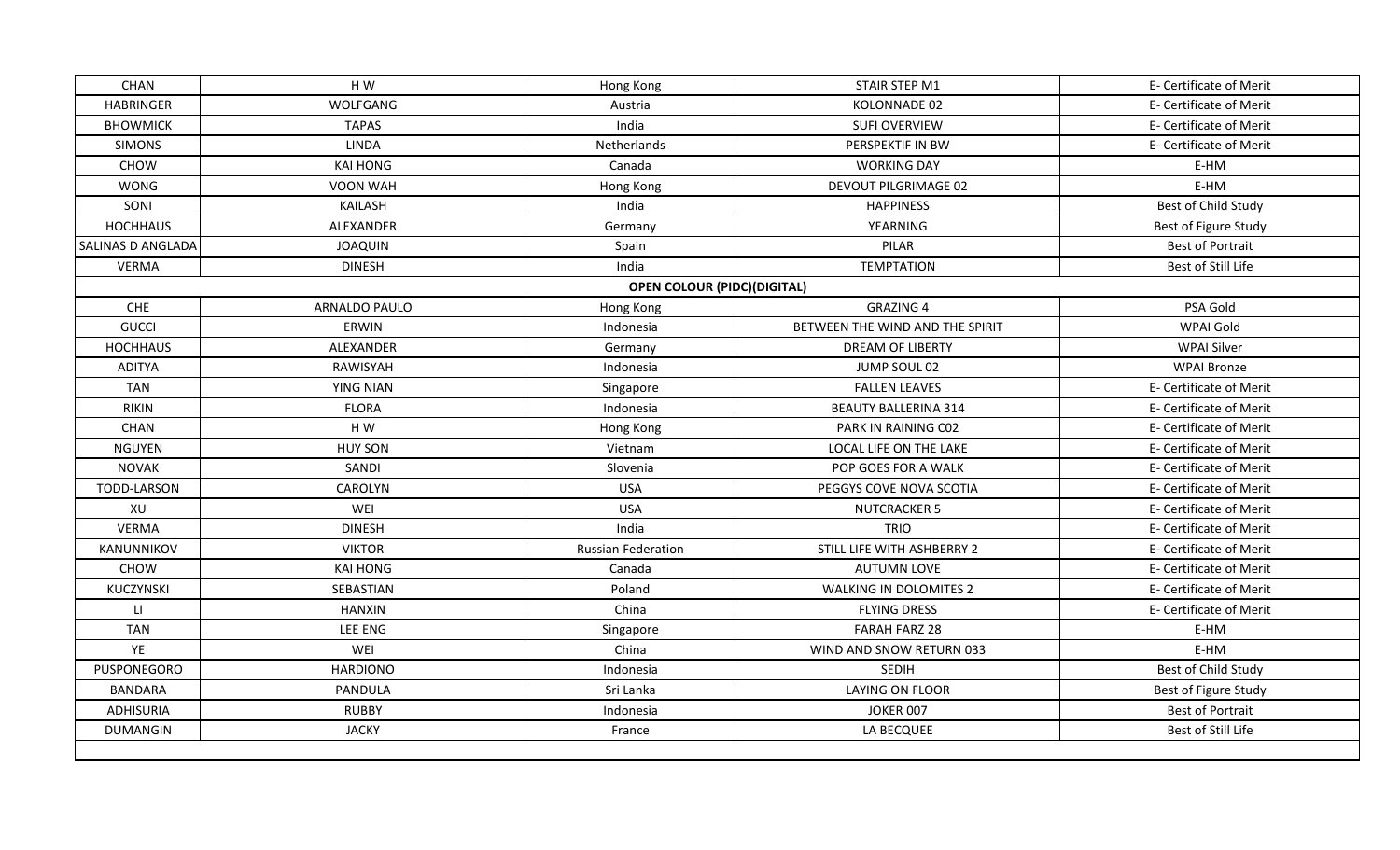|                    |                     | <b>NATURE (ND)(DIGITAL)</b> |                                   |                         |
|--------------------|---------------------|-----------------------------|-----------------------------------|-------------------------|
| <b>CHEN</b>        | <b>BAOTING</b>      | <b>USA</b>                  | MOTHER AND CUB                    | PSA Gold                |
| <b>STRICKER</b>    | <b>CHARLES</b>      | <b>USA</b>                  | ELEPHANT SEAL BLISS 0243          | WPAI Gold               |
| GUY                | GRAEME              | Malaysia                    | <b>MORNING WATCH</b>              | <b>WPAI Silver</b>      |
| <b>SETIADI</b>     | <b>AJAR</b>         | Indonesia                   | THE LONG PREY                     | <b>WPAI Bronze</b>      |
| <b>ROBERTS</b>     | LILLIAN             | <b>USA</b>                  | <b>LEOPARD STANDS W PREY</b>      | E- Certificate of Merit |
| <b>SUHARINI</b>    | <b>MIEKE</b>        | Indonesia                   | <b>DINNER IS SERVED</b>           | E- Certificate of Merit |
| LETCHMANAN         | <b>RAMESH</b>       | Singapore                   | <b>BAND OF FOXES</b>              | E- Certificate of Merit |
| LY TU              | <b>THIEN</b>        | Vietnam                     | <b>FEEDING FOR BABY</b>           | E- Certificate of Merit |
| <b>VAN MENSEL</b>  | <b>DRE</b>          | Belgium                     | <b>NICE CATCH</b>                 | E- Certificate of Merit |
| <b>WHISTON</b>     | <b>IAN</b>          | England                     | JACKAL PAIR AT WILDEBEEST CARCASS | E- Certificate of Merit |
| SINT               | <b>THAN</b>         | Singapore                   | STORY OF BLUE TAILED BEE EATERS 7 | E- Certificate of Merit |
| SIDHARTA           | ANG MICHAEL         | Indonesia                   | LITTLE SPIDERHUNTER BIRDS         | E- Certificate of Merit |
| <b>NGO</b>         | HAI                 | <b>USA</b>                  | MOMMY I AM HUNGRY CAN I EAT TOO   | E- Certificate of Merit |
| SHUKLA             | <b>SANJAY KUMAR</b> | India                       | <b>RAW NATURE</b>                 | E- Certificate of Merit |
| <b>WONG</b>        | VOON WAH            | Hong Kong                   | SEA EAGLE FICHING 03              | E- Certificate of Merit |
| <b>MAITY</b>       | <b>BASUDEV</b>      | India                       | <b>BATTTLE 1</b>                  | E- Certificate of Merit |
| <b>EMMERICH JR</b> | <b>GERALD H</b>     | <b>USA</b>                  | 2 VULTURES                        | E-HM                    |
| NGU                | <b>DIK SEN</b>      | Malaysia                    | VIMPIRE 3772                      | E-HM                    |
| PARREU FRASQUET    | SALVADOR            | Spain                       | <b>PETIRROJO</b>                  | <b>Best of Birds</b>    |
| <b>KUMART</b>      | <b>ASHOK</b>        | India                       | WASP AND FEED                     | Best of Insect          |
| <b>CHAN</b>        | H W                 | Hong Kong                   | HOPE THAT GOD BLESSES             | <b>Best of Animal</b>   |
| XU                 | WEI                 | <b>USA</b>                  | <b>ROBBING 2</b>                  | <b>Best of Action</b>   |
|                    |                     | PHOTO TRAVEL (PTD)(DIGITAL) |                                   |                         |
| <b>REN</b>         | ZHICAI              | China                       | NANPU BRIDGE 12                   | PSA Gold                |
| <b>CHAN</b>        | <b>DIANA</b>        | Hong Kong                   | <b>BLUE MAGIC</b>                 | WPAI Gold               |
| $\mathsf{L}$       | <b>MIN</b>          | China                       | HOLLYLAND IN MY HEART 7           | <b>WPAI Silver</b>      |
| ALLOUGHANI         | <b>FAISAL</b>       | Kuwait                      | <b>GREEN ISLAND 18</b>            | <b>WPAI Bronze</b>      |
| <b>STRICKER</b>    | <b>CHARLES</b>      | <b>USA</b>                  | <b>BUSY SYDNEY HARBOR 0638</b>    | E- Certificate of Merit |
| <b>CATANIA</b>     | <b>GOTTFRIED</b>    | Malta                       | CITY OF ARTS AND SCIENCES 6       | E- Certificate of Merit |
| SETIAWAN           | <b>TEDDY</b>        | Indonesia                   | <b>BALON UDARA 125</b>            | E- Certificate of Merit |
| <b>SIMONS</b>      | <b>LINDA</b>        | Netherlands                 | <b>JUNGFRAUJOCH BAHN</b>          | E- Certificate of Merit |
| SAPRU              | SUBHASH             | India                       | <b>CHICHAM BRIDGE</b>             | E- Certificate of Merit |
| HASSAN             | AHMED MOHAMED       | Qatar                       | PYRAMID                           | E- Certificate of Merit |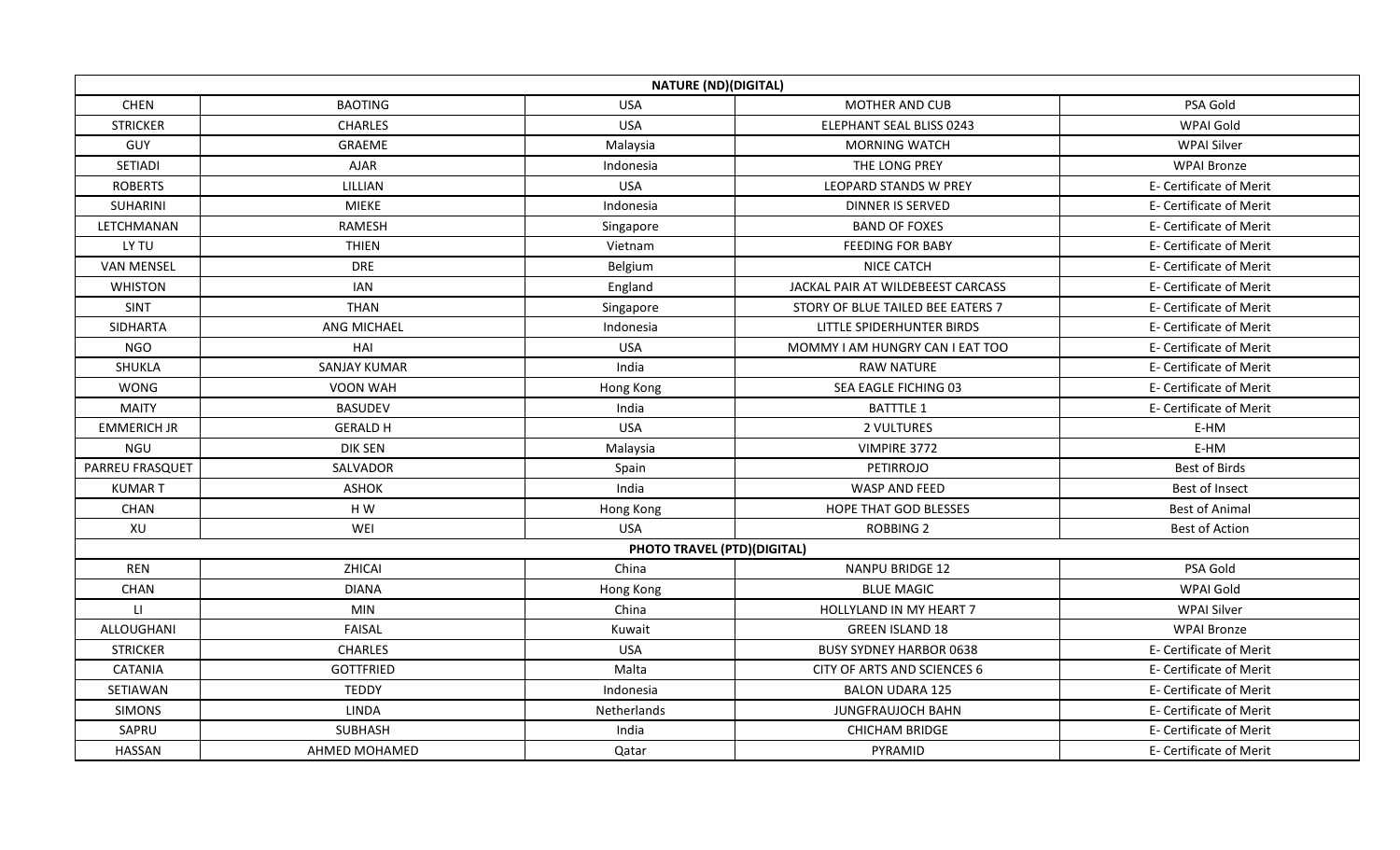| SHUKLA            | SANJAY KUMAR             | India                                        | <b>MAASAI MARA</b>            | E- Certificate of Merit     |
|-------------------|--------------------------|----------------------------------------------|-------------------------------|-----------------------------|
| <b>WONG</b>       | VOON WAH                 | Hong Kong                                    | <b>BUDDHIST FESTIVAL 02</b>   | E- Certificate of Merit     |
| <b>HOCHHAUS</b>   | ALEXANDER                | Germany                                      | DAYBREAK AT MOUNT BROMO       | E- Certificate of Merit     |
| <b>CHEUK</b>      | SHU                      | <b>USA</b>                                   | <b>END OF A SEASON</b>        | E- Certificate of Merit     |
| KANUNNIKOV        | <b>VIKTOR</b>            | <b>Russian Federation</b>                    | OLD LOCOMOTIVE 1              | E- Certificate of Merit     |
| DE BOSSCHER       | MATHIEU                  | Belgium                                      | <b>WINTER 4181</b>            | E- Certificate of Merit     |
| LAU               | PETER CHI HO             | Canada                                       | YUANYANG RICE TERRACE 01      | E-HM                        |
| PAILLE            | JEAN-CLAUDE              | France                                       | LA CARAPACE                   | E-HM                        |
| <b>MAITY</b>      | <b>BASUDEV</b>           | India                                        | <b>BARON 1</b>                | <b>Best of Festival</b>     |
| <b>NGUYEN</b>     | <b>HUY SON</b>           | Vietnam                                      | <b>LOCAL MARKET FESTIVAL</b>  | Best of Story Telling       |
| CHAN              | H W                      | Hong Kong                                    | <b>ANTARCTIC LANDSCAPE 5</b>  | Best of Landscape           |
| TANUDJAJA         | <b>INEKE SRI REDJEKI</b> | Indonesia                                    | <b>BOROBUDUR TEMPLE</b>       | <b>Best of Architecture</b> |
|                   |                          | MONOCHROME - THEME-CITY LIFE (PIDM)(DIGITAL) |                               |                             |
| <b>WIGUNO</b>     | <b>IRINE</b>             | Indonesia                                    | SPIDERMAN WANNA BE            | PSA Gold                    |
| <b>HUANG</b>      | YI                       | China                                        | <b>GO SHOPPING</b>            | WPAI Gold                   |
| CHAN              | <b>CHING CHING</b>       | Hong Kong                                    | <b>GLORY CLEANERS</b>         | <b>WPAI Silver</b>          |
| <b>NGUYEN</b>     | <b>HUY SON</b>           | Vietnam                                      | <b>OUTDOOR MARKET</b>         | <b>WPAI Bronze</b>          |
| <b>KAR</b>        | SNIGDHA                  | India                                        | CARING KID 3235               | E- Certificate of Merit     |
| GRZEGANEK         | <b>DAWID</b>             | Poland                                       | AT THE BUS STOP               | E- Certificate of Merit     |
| TANUDJAJA         | <b>INEKE SRI REDJEKI</b> | Indonesia                                    | <b>VILLAGE MARKET</b>         | E- Certificate of Merit     |
| <b>TEO</b>        | <b>GIAP CHIU</b>         | Singapore                                    | 10000 WON FOR ONE LOBSTER     | E- Certificate of Merit     |
| <b>KAR</b>        | SANDIPAN                 | India                                        | STREET FOOD SELLER 4723       | E- Certificate of Merit     |
| <b>HENG</b>       | ZEE KEK                  | Singapore                                    | MORNING CYCLING AT M BAY      | E- Certificate of Merit     |
| YE                | WEI                      | China                                        | THE WINDOW OF THE OLD CITY 33 | E- Certificate of Merit     |
| <b>DUMANGIN</b>   | <b>JACKY</b>             | France                                       | REIMS CENTRE                  | E- Certificate of Merit     |
| CHOO              | LAI WAN ANGELA           | Singapore                                    | <b>MBS WITH BW</b>            | E- Certificate of Merit     |
| <b>WATSON</b>     | GRAEME                   | Australia                                    | <b>HERO SUSHI</b>             | E- Certificate of Merit     |
| <b>MORITZ</b>     | <b>VICKI</b>             | Australia                                    | FUEL FOR THE HORSE            | E- Certificate of Merit     |
| LUO               | <b>ROBIN</b>             | Canada                                       | <b>DANCE SHADOW</b>           | E- Certificate of Merit     |
| WANG              | <b>QINGHAN</b>           | China                                        | <b>SIT ALONE</b>              | E-HM                        |
| KUCZYNSKI         | SEBASTIAN                | Poland                                       | IN BERLIN 2                   | E-HM                        |
| WONG              | VOON WAH                 | Hong Kong                                    | RUN IT 05                     | Best of Child Study         |
| <b>KUTSKIY</b>    | OLEG                     | Ukraine                                      | SQUARE                        | Best of Image               |
| <b>CHATTERJEE</b> | <b>DIBYENDU</b>          | India                                        | TIME TO GIVEN                 | Best of Street Life         |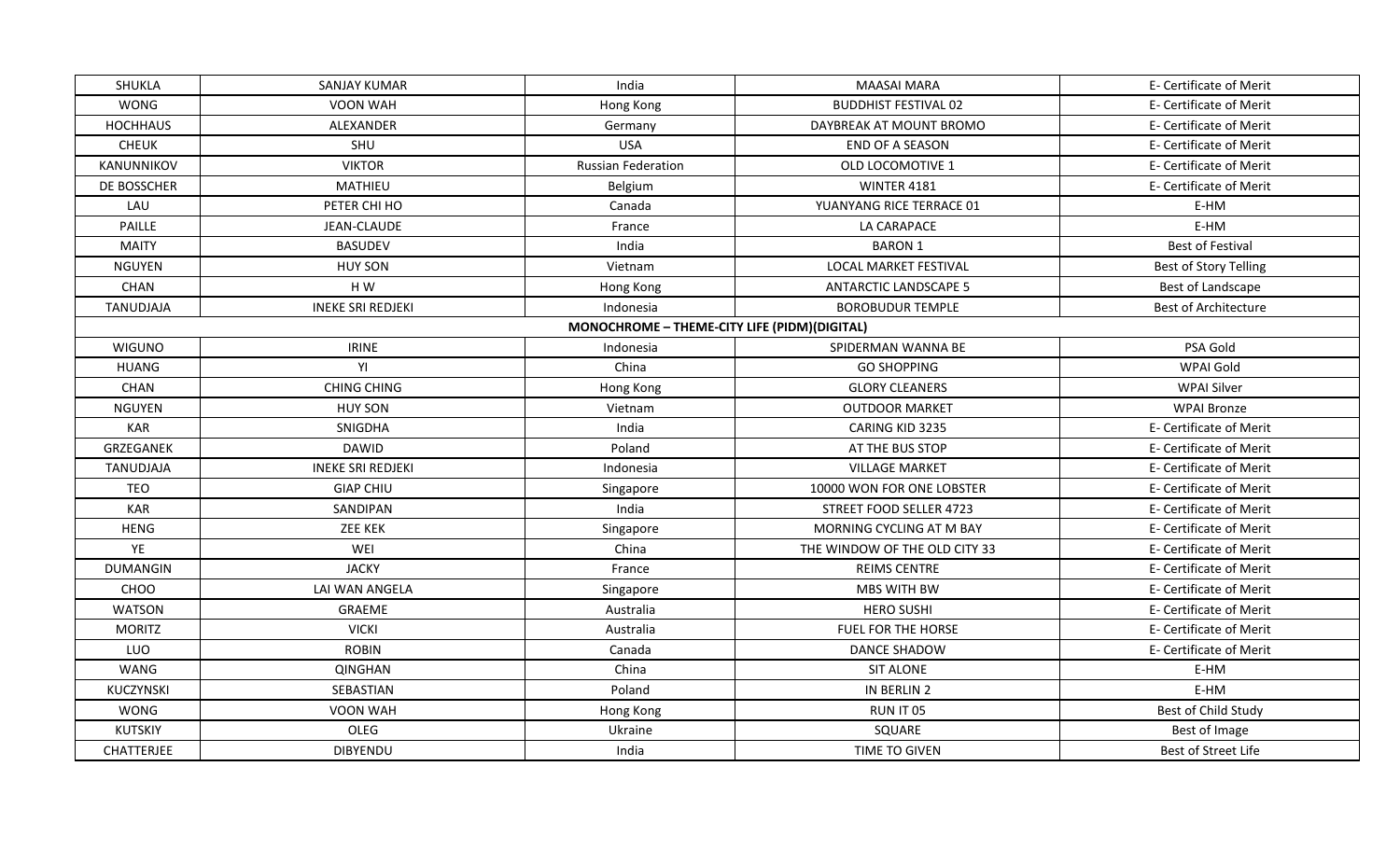| <b>CATANIA</b>    | <b>GOTTFRIED</b> | Malta                                     | <b>CANARY WHARF ESCALATORS</b> | Best of Light           |
|-------------------|------------------|-------------------------------------------|--------------------------------|-------------------------|
|                   |                  | <b>COLOR-THEME-PEOPLE (PIDC)(DIGITAL)</b> |                                |                         |
| <b>HUANG</b>      | YI               | China                                     | CHILDHOOD IN SEMPOMA 24        | PSA Gold                |
| VERHEESEN         | WILL             | Netherlands                               | <b>IN PASSING</b>              | WPAI Gold               |
| YUDIARTA          | LILI             | Indonesia                                 | <b>DONATION</b>                | <b>WPAI Silver</b>      |
| <b>MAITY</b>      | <b>BASUDEV</b>   | India                                     | PADDY DRYING 7636              | <b>WPAI Bronze</b>      |
| LUO               | <b>ROBIN</b>     | Canada                                    | <b>CANTON STYLE PARADE 3</b>   | E- Certificate of Merit |
| <b>WONG</b>       | VOON WAH         | Hong Kong                                 | <b>BUTTER TEA FESTIVAL 07</b>  | E- Certificate of Merit |
| YE                | WEI              | China                                     | <b>GOOD DAYS</b>               | E- Certificate of Merit |
| <b>ROY</b>        | <b>MANASI</b>    | India                                     | <b>JAGADDHATRI PROCESSION</b>  | E- Certificate of Merit |
| <b>DOBLANDER</b>  | <b>ROMAN</b>     | Austria                                   | <b>MORALEIS</b>                | E- Certificate of Merit |
| <b>JENZER</b>     | <b>URS</b>       | Switzerland                               | C4 GMA ANTIGUA 6               | E- Certificate of Merit |
| <b>KUTSKIY</b>    | OLEG             | Ukraine                                   | DAY OF REMEMBRANCE             | E- Certificate of Merit |
| <b>TKINDT</b>     | ERIC             | Belgium                                   | <b>TWEE SNOWBOARDERS</b>       | E- Certificate of Merit |
| <b>BANDARA</b>    | PANDULA          | Sri Lanka                                 | DAILY LIFE WITH SEA            | E- Certificate of Merit |
| SIM               | KIM-PHENG        | Singapore                                 | <b>OUR HOME</b>                | E- Certificate of Merit |
| HALVAS-NIELSEN    | <b>HERDIS</b>    | Germany                                   | <b>THREE GIRLS</b>             | E- Certificate of Merit |
| WANG              | <b>QINGHAN</b>   | China                                     | <b>BUSY TRAIN 1</b>            | E- Certificate of Merit |
| <b>WIDJAYA</b>    | <b>TIRTA</b>     | Indonesia                                 | ANGGARA KASIH MEDANGSIA 010    | E-HM                    |
| SIDHARTA          | ANG MICHAEL      | Indonesia                                 | <b>BADUY CHILDREN</b>          | E-HM                    |
| SETIADI           | <b>AJAR</b>      | Indonesia                                 | <b>PLAYING BALL</b>            | Best of Child Study     |
| <b>NGUYEN</b>     | <b>HUY SON</b>   | Vietnam                                   | <b>MENDING FISH NETS</b>       | Best of Image           |
| <b>YESILTAS</b>   | <b>BEKIR</b>     | Turkey                                    | BLACKWINTERBOZHANE             | Best of Street Life     |
| <b>WONG</b>       | WAI YEE, BENNY   | Hong Kong                                 | LOVE KISS                      | Best of People Activity |
|                   |                  | <b>WILDLIFE (ND)(DIGITAL)</b>             |                                |                         |
| <b>POGGIONI</b>   | ANGELA           | <b>USA</b>                                | NURSING FIVE CUBS              | PSA Gold                |
| <b>CHAN</b>       | <b>TIN SANG</b>  | Canada                                    | KIT AND RED FOX                | WPAI Gold               |
| <b>NGO</b>        | HAI              | <b>USA</b>                                | THE EYES OF CHICK KILLER       | <b>WPAI Silver</b>      |
| <b>VAN MENSEL</b> | <b>DRE</b>       | Belgium                                   | <b>EVIL LOOK</b>               | <b>WPAI Bronze</b>      |
| <b>WHISTON</b>    | <b>IAN</b>       | England                                   | <b>DUELLING WILDEBEEST</b>     | E- Certificate of Merit |
| VANDEBROECK       | <b>JHONY</b>     | Belgium                                   | ONVERBETERELIJKE ZOENER        | E- Certificate of Merit |
| <b>SETIABUDI</b>  | EDWIN            | Indonesia                                 | <b>FOR LUNCH</b>               | E- Certificate of Merit |
| <b>SUGIHARTO</b>  | <b>SOFI AIDA</b> | Indonesia                                 | PASSING EAGLE RAY              | E- Certificate of Merit |
| <b>WONG</b>       | VOON WAH         | Hong Kong                                 | RAUSUS EAGLE 11                | E- Certificate of Merit |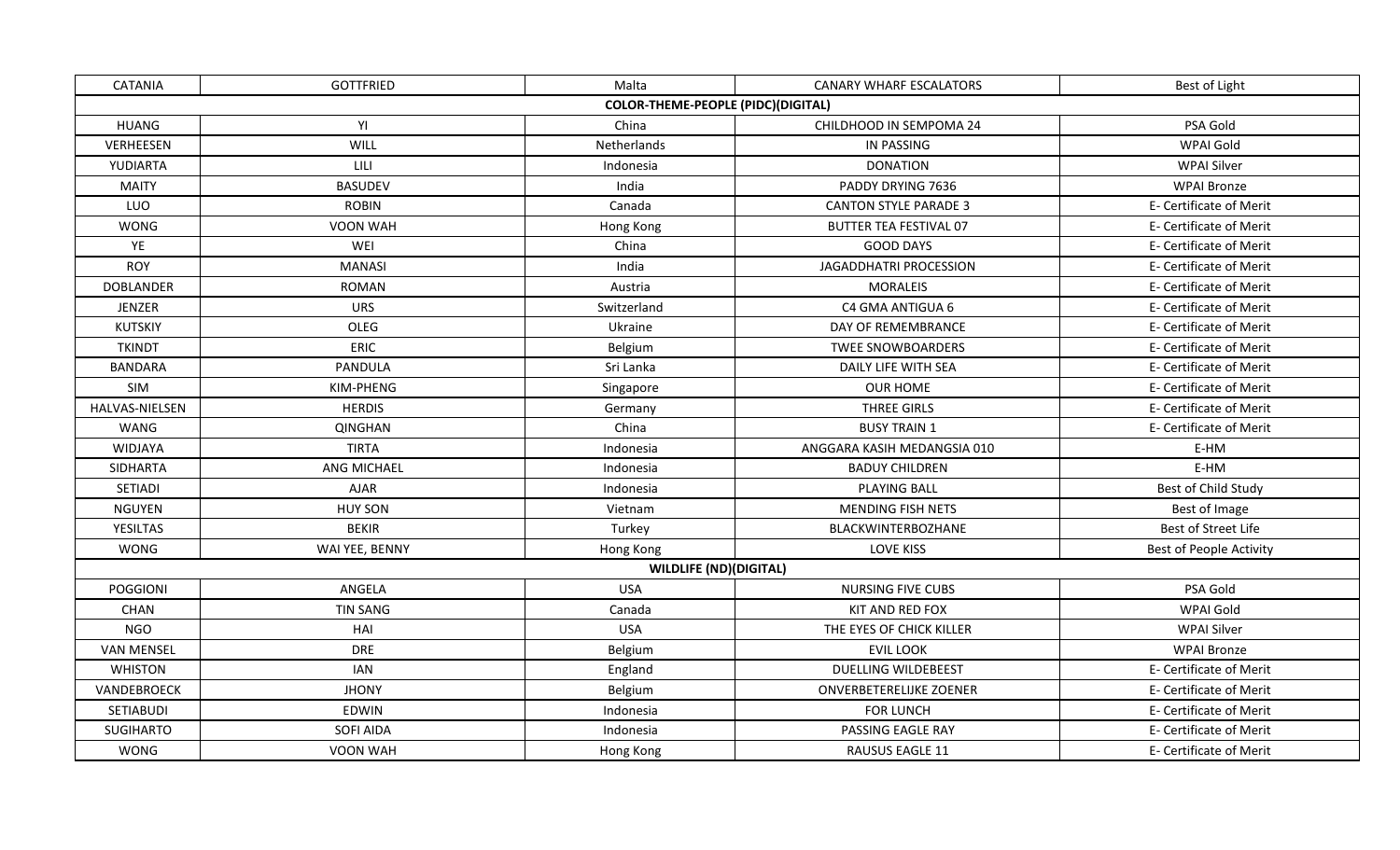| WEBSTER                | JENNIFER MARGARET   | England                        | AGGRESSIVE GELADAS FROM A YOUNG AGE | E- Certificate of Merit |
|------------------------|---------------------|--------------------------------|-------------------------------------|-------------------------|
| DHARMAYANTHI           | VENISIANA           | Indonesia                      | <b>MOM AND DAUGHTER</b>             | E- Certificate of Merit |
| QIU                    | YANPING             | China                          | <b>TIBETAN FOX 4</b>                | E- Certificate of Merit |
| <b>TEH</b>             | <b>TOMMY</b>        | Malaysia                       | TWINS <sub>4</sub>                  | E- Certificate of Merit |
| CHAN                   | <b>DIANA</b>        | Hong Kong                      | <b>ME FIRST</b>                     | E- Certificate of Merit |
| <b>GUPTA</b>           | <b>SANJAY KUMAR</b> | India                          | NATURE12                            | E- Certificate of Merit |
| SUHARDJO               | LISDIYANTO          | Indonesia                      | <b>GOTCHA</b>                       | E- Certificate of Merit |
| <b>DEGLIN</b>          | <b>ROBERT</b>       | Belgium                        | WELPJES                             | E-HM                    |
| <b>SIDHARTA</b>        | ANG MICHAEL         | Indonesia                      | KINGFISHER ENJOY THE MORNING        | E-HM                    |
| <b>CHEN</b>            | <b>BAOTING</b>      | <b>USA</b>                     | <b>WARM HEART</b>                   | <b>Best of Birds</b>    |
| $\mathsf{L}\mathsf{L}$ | CHEN-YOU            | Taiwan                         | COUPLE 198                          | Best of Insect          |
| CONAWAY                | WARD                | <b>USA</b>                     | PRAIRIE DOG PAIR                    | <b>Best of Animal</b>   |
| CHOLWICH               | <b>TANIA</b>        | South Africa                   | <b>DANGEROUS MIGRATION</b>          | <b>Best of Action</b>   |
|                        |                     | PHOTOJOURNALISM (PJD)(DIGITAL) |                                     |                         |
| <b>TKINDT</b>          | <b>ERIC</b>         | Belgium                        | 100MHURDLES                         | PSA Gold                |
| PAUL                   | <b>TAPAS KUMAR</b>  | India                          | ENJOYMENT AT WATERLOGGED STREET     | WPAI Gold               |
| <b>SIDHARTA</b>        | ANG MICHAEL         | Indonesia                      | SPRINTER                            | <b>WPAI Silver</b>      |
| <b>HABRINGER</b>       | WOLFGANG            | Austria                        | SIDECAR 21B                         | <b>WPAI Bronze</b>      |
| ALLOUGHANI             | <b>FAISAL</b>       | Kuwait                         | RUGBY 14                            | E- Certificate of Merit |
| LAU                    | PETER CHI HO        | Canada                         | SPEED SKATING RACE FOLLOWING 01     | E- Certificate of Merit |
| <b>HOANG NGOC</b>      | <b>THACH</b>        | Vietnam                        | <b>FOREST FIRE</b>                  | E- Certificate of Merit |
| PAILLE                 | JEAN-CLAUDE         | France                         | SIDE CARS CRASHING                  | E- Certificate of Merit |
| CHAN                   | H W                 | Hong Kong                      | <b>BULLFIGHTER FESTIVAL 12</b>      | E- Certificate of Merit |
| DUMANGIN               | <b>JACKY</b>        | France                         | <b>RUADE</b>                        | E- Certificate of Merit |
| <b>TEO</b>             | <b>CHIN LEONG</b>   | Singapore                      | <b>SUMO WRESTLING 14</b>            | E- Certificate of Merit |
| <b>KUTSKIY</b>         | OLEG                | Ukraine                        | SHIPWRECK1                          | E- Certificate of Merit |
| SALINAS D ANGLADA      | <b>JOAQUIN</b>      | Spain                          | PATRULLA AGUILA 1                   | E- Certificate of Merit |
| BANDYOPADHYAY          | <b>SEKHAR</b>       | India                          | <b>MISHAP</b>                       | E- Certificate of Merit |
| <b>REGGIO</b>          | <b>ALMANDO</b>      | Italy                          | <b>RIBBON 23 10</b>                 | E- Certificate of Merit |
| <b>DOBLANDER</b>       | <b>ROMAN</b>        | Austria                        | ZU WEIT                             | E- Certificate of Merit |
| <b>CHIANG</b>          | <b>KA CHON</b>      | Macau                          | <b>RUNSHORT</b>                     | E-HM                    |
| <b>CHEUK</b>           | SHU                 | <b>USA</b>                     | REACHING FOR THE BAR                | E-HM                    |
| <b>ROY</b>             | <b>MANASI</b>       | India                          | <b>GORE 6003</b>                    | <b>Best of Festival</b> |
| KRISPRIMANDOYO         | D AGUNG             | Indonesia                      | <b>FUNERAL</b>                      | <b>Best of News</b>     |
|                        |                     |                                |                                     |                         |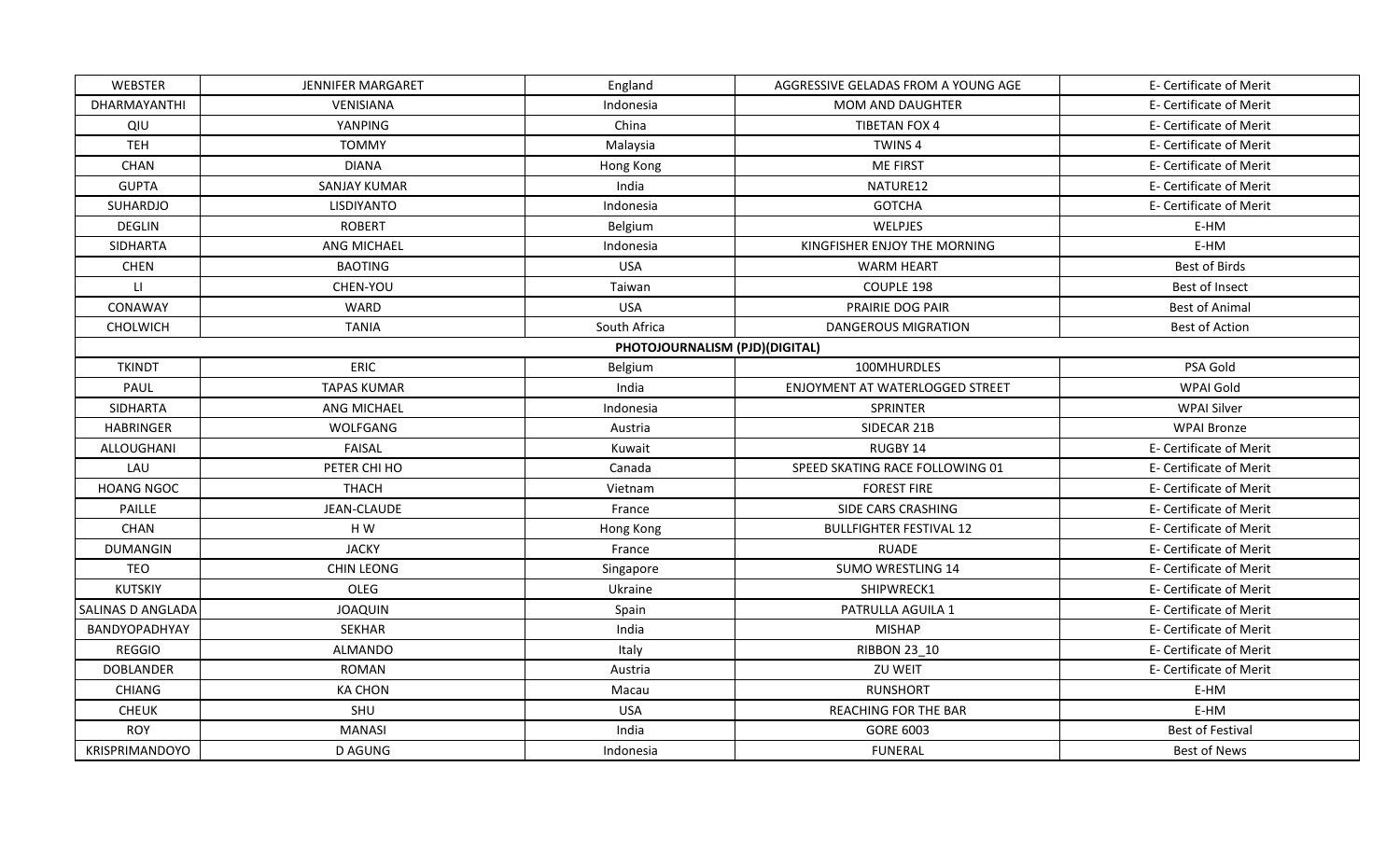| <b>TSE</b><br><b>KWOK KEI DANIEL</b><br>DROP DOWN 387<br>Hong Kong<br><b>JUDGING 3</b><br><b>OPEN MONOCHROME (PIDM) (DIGITAL)</b><br><b>NGO</b><br>HAI<br><b>USA</b><br>OSPREY CATCH FISH_BW<br><b>ASHOK</b><br>India<br><b>BROTHER AND SISTER</b><br><b>KUMART</b><br><b>SIDHARTA</b><br>ANG MICHAEL<br><b>BALLERINA DANCER</b><br>Indonesia<br><b>KWONG YING</b><br>AU-YEUNG<br><b>MODERN BALLET 19</b><br>Hong Kong<br><b>JACKY</b><br><b>DANSE</b><br><b>DUMANGIN</b><br>France<br>J. TEGUH<br>SERVING WITH ALL MY HEART<br><b>WIDJAJA</b><br>Indonesia<br>POUILLON<br>SOPHIE<br>France<br><b>EGYPTE MUSIC HALL</b><br>YUDIARTA<br>LILI<br>Indonesia<br>COW RACE 0097<br>BANDYOPADHYAY<br><b>SEKHAR</b><br>India<br>ETERNAL LOVE<br><b>NGUYEN</b><br><b>HUY SON</b><br>Vietnam<br>FISHING IN MISTY DAY<br><b>STAKE</b><br><b>JAN-THOMAS</b><br>Sweden<br><b>POWER 7035</b><br>SETIADI<br><b>DATING</b><br><b>AJAR</b><br>Indonesia<br><b>DIANA</b><br><b>DILIGENT WORKER</b><br>CHAN<br>Hong Kong<br><b>USA</b><br><b>CHARLES</b><br><b>CHLOE SIX</b><br><b>BURKE</b><br><b>SPRAYING POWDER 3</b><br>CHOW<br>WO MING<br>Hong Kong<br>DAKOTA <sub>2</sub><br><b>WONG</b><br>SHIU GUN<br>Hong Kong<br><b>CUTEST SCHOOLGIRLS</b><br>ALAMEER<br>AMAL<br>Saudi Arabia<br>E-HM<br>CHAN<br>H W<br>E-HM<br>Hong Kong<br>LINES IMAGES M38<br>SALINAS D ANGLADA<br><b>JOAQUIN</b><br><b>EMOCIONES</b><br>Spain<br><b>BARBARA</b><br>England<br><b>COCOONED DESPAIR</b><br>JENKIN<br><b>ROY</b><br><b>MANASI</b><br>India<br>THE GOLDEN GIRL<br><b>OPEN COLOUR (PIDC)(DIGITAL)</b><br>CHAN<br>H W<br><b>BELONG TO HER WORLD</b><br>Hong Kong<br><b>SIDHARTA</b><br>ANG MICHAEL<br>Indonesia<br>HARVESTING LOTUS FLOWER<br><b>FLORA</b><br><b>RIKIN</b><br>Indonesia<br><b>BEAUTY BALLERINA 314</b><br>SEAH<br>WEE MENG MICHAEL<br>MIJA WITH LIGHTING 2<br>Singapore<br>SALINAS D ANGLADA<br><b>JOAQUIN</b><br>Spain<br>LLEGADA A PUERTO<br>CAROLA<br><b>GOLDEN GIRL</b><br>KAYEN-MOUTHAAN<br>Netherlands | SHUKLA    | <b>SANJAY KUMAR</b>      | India     | <b>NAGA SAINTS</b>    | Best of Story Telling   |
|---------------------------------------------------------------------------------------------------------------------------------------------------------------------------------------------------------------------------------------------------------------------------------------------------------------------------------------------------------------------------------------------------------------------------------------------------------------------------------------------------------------------------------------------------------------------------------------------------------------------------------------------------------------------------------------------------------------------------------------------------------------------------------------------------------------------------------------------------------------------------------------------------------------------------------------------------------------------------------------------------------------------------------------------------------------------------------------------------------------------------------------------------------------------------------------------------------------------------------------------------------------------------------------------------------------------------------------------------------------------------------------------------------------------------------------------------------------------------------------------------------------------------------------------------------------------------------------------------------------------------------------------------------------------------------------------------------------------------------------------------------------------------------------------------------------------------------------------------------------------------------------------------------------------------------------------------------------------------------------------------|-----------|--------------------------|-----------|-----------------------|-------------------------|
|                                                                                                                                                                                                                                                                                                                                                                                                                                                                                                                                                                                                                                                                                                                                                                                                                                                                                                                                                                                                                                                                                                                                                                                                                                                                                                                                                                                                                                                                                                                                                                                                                                                                                                                                                                                                                                                                                                                                                                                                   |           |                          |           |                       | <b>Best of Sports</b>   |
|                                                                                                                                                                                                                                                                                                                                                                                                                                                                                                                                                                                                                                                                                                                                                                                                                                                                                                                                                                                                                                                                                                                                                                                                                                                                                                                                                                                                                                                                                                                                                                                                                                                                                                                                                                                                                                                                                                                                                                                                   |           |                          |           |                       |                         |
|                                                                                                                                                                                                                                                                                                                                                                                                                                                                                                                                                                                                                                                                                                                                                                                                                                                                                                                                                                                                                                                                                                                                                                                                                                                                                                                                                                                                                                                                                                                                                                                                                                                                                                                                                                                                                                                                                                                                                                                                   |           |                          |           |                       |                         |
|                                                                                                                                                                                                                                                                                                                                                                                                                                                                                                                                                                                                                                                                                                                                                                                                                                                                                                                                                                                                                                                                                                                                                                                                                                                                                                                                                                                                                                                                                                                                                                                                                                                                                                                                                                                                                                                                                                                                                                                                   |           |                          |           |                       | PSA Gold                |
|                                                                                                                                                                                                                                                                                                                                                                                                                                                                                                                                                                                                                                                                                                                                                                                                                                                                                                                                                                                                                                                                                                                                                                                                                                                                                                                                                                                                                                                                                                                                                                                                                                                                                                                                                                                                                                                                                                                                                                                                   |           |                          |           |                       | WPAI Gold               |
|                                                                                                                                                                                                                                                                                                                                                                                                                                                                                                                                                                                                                                                                                                                                                                                                                                                                                                                                                                                                                                                                                                                                                                                                                                                                                                                                                                                                                                                                                                                                                                                                                                                                                                                                                                                                                                                                                                                                                                                                   |           |                          |           |                       | <b>WPAI Silver</b>      |
|                                                                                                                                                                                                                                                                                                                                                                                                                                                                                                                                                                                                                                                                                                                                                                                                                                                                                                                                                                                                                                                                                                                                                                                                                                                                                                                                                                                                                                                                                                                                                                                                                                                                                                                                                                                                                                                                                                                                                                                                   |           |                          |           |                       | <b>WPAI Bronze</b>      |
|                                                                                                                                                                                                                                                                                                                                                                                                                                                                                                                                                                                                                                                                                                                                                                                                                                                                                                                                                                                                                                                                                                                                                                                                                                                                                                                                                                                                                                                                                                                                                                                                                                                                                                                                                                                                                                                                                                                                                                                                   |           |                          |           |                       | E- Certificate of Merit |
|                                                                                                                                                                                                                                                                                                                                                                                                                                                                                                                                                                                                                                                                                                                                                                                                                                                                                                                                                                                                                                                                                                                                                                                                                                                                                                                                                                                                                                                                                                                                                                                                                                                                                                                                                                                                                                                                                                                                                                                                   |           |                          |           |                       | E- Certificate of Merit |
|                                                                                                                                                                                                                                                                                                                                                                                                                                                                                                                                                                                                                                                                                                                                                                                                                                                                                                                                                                                                                                                                                                                                                                                                                                                                                                                                                                                                                                                                                                                                                                                                                                                                                                                                                                                                                                                                                                                                                                                                   |           |                          |           |                       | E- Certificate of Merit |
|                                                                                                                                                                                                                                                                                                                                                                                                                                                                                                                                                                                                                                                                                                                                                                                                                                                                                                                                                                                                                                                                                                                                                                                                                                                                                                                                                                                                                                                                                                                                                                                                                                                                                                                                                                                                                                                                                                                                                                                                   |           |                          |           |                       | E- Certificate of Merit |
|                                                                                                                                                                                                                                                                                                                                                                                                                                                                                                                                                                                                                                                                                                                                                                                                                                                                                                                                                                                                                                                                                                                                                                                                                                                                                                                                                                                                                                                                                                                                                                                                                                                                                                                                                                                                                                                                                                                                                                                                   |           |                          |           |                       | E- Certificate of Merit |
|                                                                                                                                                                                                                                                                                                                                                                                                                                                                                                                                                                                                                                                                                                                                                                                                                                                                                                                                                                                                                                                                                                                                                                                                                                                                                                                                                                                                                                                                                                                                                                                                                                                                                                                                                                                                                                                                                                                                                                                                   |           |                          |           |                       | E- Certificate of Merit |
|                                                                                                                                                                                                                                                                                                                                                                                                                                                                                                                                                                                                                                                                                                                                                                                                                                                                                                                                                                                                                                                                                                                                                                                                                                                                                                                                                                                                                                                                                                                                                                                                                                                                                                                                                                                                                                                                                                                                                                                                   |           |                          |           |                       | E- Certificate of Merit |
|                                                                                                                                                                                                                                                                                                                                                                                                                                                                                                                                                                                                                                                                                                                                                                                                                                                                                                                                                                                                                                                                                                                                                                                                                                                                                                                                                                                                                                                                                                                                                                                                                                                                                                                                                                                                                                                                                                                                                                                                   |           |                          |           |                       | E- Certificate of Merit |
|                                                                                                                                                                                                                                                                                                                                                                                                                                                                                                                                                                                                                                                                                                                                                                                                                                                                                                                                                                                                                                                                                                                                                                                                                                                                                                                                                                                                                                                                                                                                                                                                                                                                                                                                                                                                                                                                                                                                                                                                   |           |                          |           |                       | E- Certificate of Merit |
|                                                                                                                                                                                                                                                                                                                                                                                                                                                                                                                                                                                                                                                                                                                                                                                                                                                                                                                                                                                                                                                                                                                                                                                                                                                                                                                                                                                                                                                                                                                                                                                                                                                                                                                                                                                                                                                                                                                                                                                                   |           |                          |           |                       | E- Certificate of Merit |
|                                                                                                                                                                                                                                                                                                                                                                                                                                                                                                                                                                                                                                                                                                                                                                                                                                                                                                                                                                                                                                                                                                                                                                                                                                                                                                                                                                                                                                                                                                                                                                                                                                                                                                                                                                                                                                                                                                                                                                                                   |           |                          |           |                       | E- Certificate of Merit |
|                                                                                                                                                                                                                                                                                                                                                                                                                                                                                                                                                                                                                                                                                                                                                                                                                                                                                                                                                                                                                                                                                                                                                                                                                                                                                                                                                                                                                                                                                                                                                                                                                                                                                                                                                                                                                                                                                                                                                                                                   |           |                          |           |                       | E- Certificate of Merit |
|                                                                                                                                                                                                                                                                                                                                                                                                                                                                                                                                                                                                                                                                                                                                                                                                                                                                                                                                                                                                                                                                                                                                                                                                                                                                                                                                                                                                                                                                                                                                                                                                                                                                                                                                                                                                                                                                                                                                                                                                   |           |                          |           |                       |                         |
|                                                                                                                                                                                                                                                                                                                                                                                                                                                                                                                                                                                                                                                                                                                                                                                                                                                                                                                                                                                                                                                                                                                                                                                                                                                                                                                                                                                                                                                                                                                                                                                                                                                                                                                                                                                                                                                                                                                                                                                                   |           |                          |           |                       |                         |
|                                                                                                                                                                                                                                                                                                                                                                                                                                                                                                                                                                                                                                                                                                                                                                                                                                                                                                                                                                                                                                                                                                                                                                                                                                                                                                                                                                                                                                                                                                                                                                                                                                                                                                                                                                                                                                                                                                                                                                                                   |           |                          |           |                       | Best of Child Study     |
|                                                                                                                                                                                                                                                                                                                                                                                                                                                                                                                                                                                                                                                                                                                                                                                                                                                                                                                                                                                                                                                                                                                                                                                                                                                                                                                                                                                                                                                                                                                                                                                                                                                                                                                                                                                                                                                                                                                                                                                                   |           |                          |           |                       | Best of Figure Study    |
|                                                                                                                                                                                                                                                                                                                                                                                                                                                                                                                                                                                                                                                                                                                                                                                                                                                                                                                                                                                                                                                                                                                                                                                                                                                                                                                                                                                                                                                                                                                                                                                                                                                                                                                                                                                                                                                                                                                                                                                                   |           |                          |           |                       | <b>Best of Portrait</b> |
|                                                                                                                                                                                                                                                                                                                                                                                                                                                                                                                                                                                                                                                                                                                                                                                                                                                                                                                                                                                                                                                                                                                                                                                                                                                                                                                                                                                                                                                                                                                                                                                                                                                                                                                                                                                                                                                                                                                                                                                                   |           |                          |           |                       |                         |
|                                                                                                                                                                                                                                                                                                                                                                                                                                                                                                                                                                                                                                                                                                                                                                                                                                                                                                                                                                                                                                                                                                                                                                                                                                                                                                                                                                                                                                                                                                                                                                                                                                                                                                                                                                                                                                                                                                                                                                                                   |           |                          |           |                       | PSA Gold                |
|                                                                                                                                                                                                                                                                                                                                                                                                                                                                                                                                                                                                                                                                                                                                                                                                                                                                                                                                                                                                                                                                                                                                                                                                                                                                                                                                                                                                                                                                                                                                                                                                                                                                                                                                                                                                                                                                                                                                                                                                   |           |                          |           |                       | WPAI Gold               |
|                                                                                                                                                                                                                                                                                                                                                                                                                                                                                                                                                                                                                                                                                                                                                                                                                                                                                                                                                                                                                                                                                                                                                                                                                                                                                                                                                                                                                                                                                                                                                                                                                                                                                                                                                                                                                                                                                                                                                                                                   |           |                          |           |                       | <b>WPAI Silver</b>      |
|                                                                                                                                                                                                                                                                                                                                                                                                                                                                                                                                                                                                                                                                                                                                                                                                                                                                                                                                                                                                                                                                                                                                                                                                                                                                                                                                                                                                                                                                                                                                                                                                                                                                                                                                                                                                                                                                                                                                                                                                   |           |                          |           |                       | <b>WPAI Bronze</b>      |
|                                                                                                                                                                                                                                                                                                                                                                                                                                                                                                                                                                                                                                                                                                                                                                                                                                                                                                                                                                                                                                                                                                                                                                                                                                                                                                                                                                                                                                                                                                                                                                                                                                                                                                                                                                                                                                                                                                                                                                                                   |           |                          |           |                       | E- Certificate of Merit |
|                                                                                                                                                                                                                                                                                                                                                                                                                                                                                                                                                                                                                                                                                                                                                                                                                                                                                                                                                                                                                                                                                                                                                                                                                                                                                                                                                                                                                                                                                                                                                                                                                                                                                                                                                                                                                                                                                                                                                                                                   |           |                          |           |                       | E- Certificate of Merit |
|                                                                                                                                                                                                                                                                                                                                                                                                                                                                                                                                                                                                                                                                                                                                                                                                                                                                                                                                                                                                                                                                                                                                                                                                                                                                                                                                                                                                                                                                                                                                                                                                                                                                                                                                                                                                                                                                                                                                                                                                   | TANUDJAJA | <b>INEKE SRI REDJEKI</b> | Indonesia | PRACTICE MAKE PERFECT | E- Certificate of Merit |
| SIM<br>KIM-PHENG<br>PRETTY 58<br>Singapore                                                                                                                                                                                                                                                                                                                                                                                                                                                                                                                                                                                                                                                                                                                                                                                                                                                                                                                                                                                                                                                                                                                                                                                                                                                                                                                                                                                                                                                                                                                                                                                                                                                                                                                                                                                                                                                                                                                                                        |           |                          |           |                       | E- Certificate of Merit |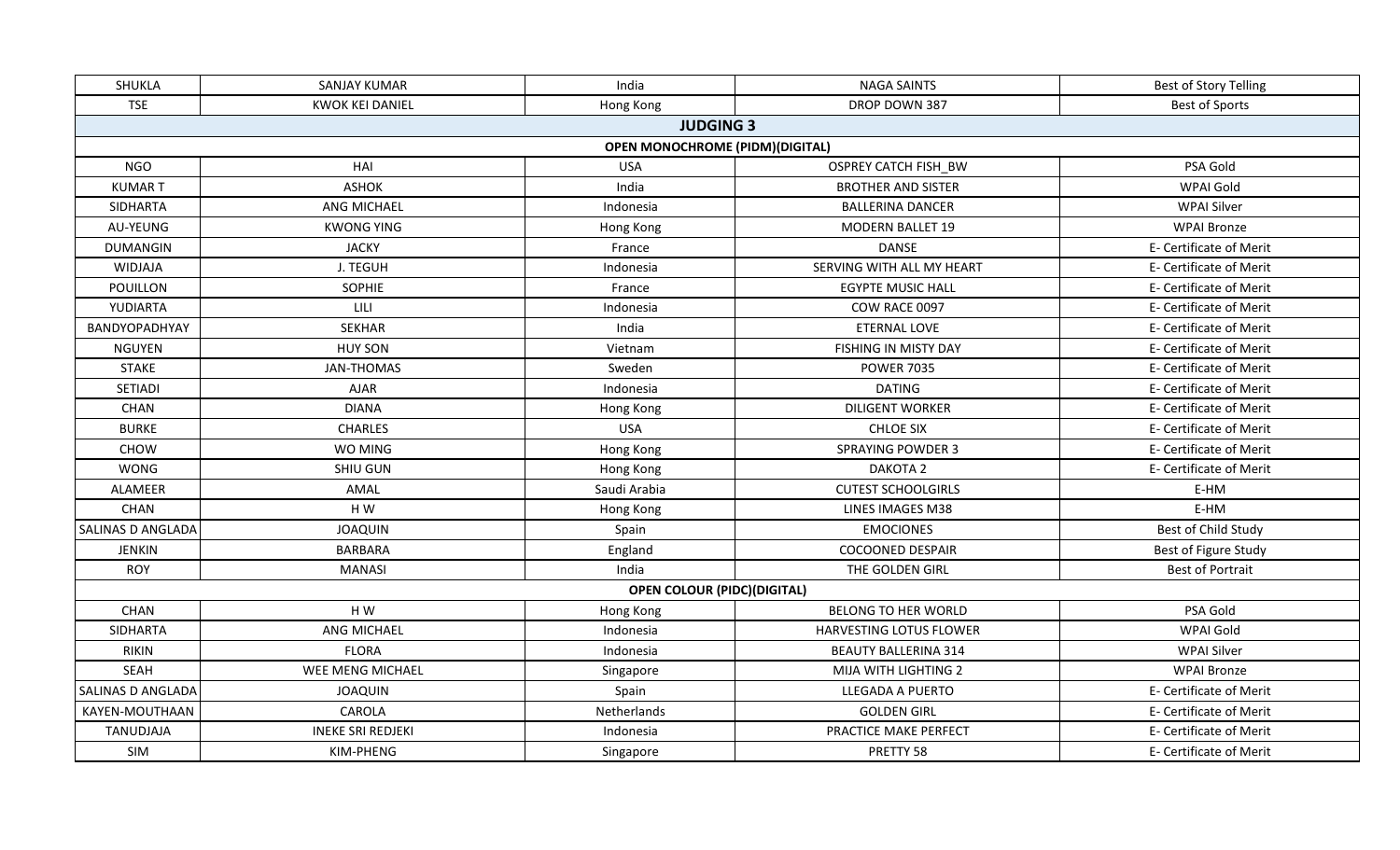| <b>SETIAWAN</b>   | <b>TEDDY</b>        | Indonesia                   | MEMBACA BUKU 28                   | E- Certificate of Merit |
|-------------------|---------------------|-----------------------------|-----------------------------------|-------------------------|
| CHAN              | <b>CHING CHING</b>  | Hong Kong                   | <b>ATTRACTED</b>                  | E- Certificate of Merit |
| <b>KUMART</b>     | <b>ASHOK</b>        | India                       | <b>RACE WITH PETS</b>             | E- Certificate of Merit |
| SCHNELZER         | <b>LISA</b>         | <b>USA</b>                  | HUMMER AND RED FLOWER             | E- Certificate of Merit |
| <b>HABRINGER</b>  | WOLFGANG            | Austria                     | <b>HEAVY CLOUDS 62</b>            | E- Certificate of Merit |
| XU                | WEI                 | <b>USA</b>                  | <b>NUTCRACKER 5</b>               | E- Certificate of Merit |
| <b>DOBLANDER</b>  | <b>ROMAN</b>        | Austria                     | <b>SCHOENE MARIE</b>              | E- Certificate of Merit |
| <b>CLARK</b>      | PETER               | England                     | <b>ICEBERG SELFIE</b>             | E- Certificate of Merit |
| DE BOSSCHER       | MATHIEU             | Belgium                     | ORANJETIPJES 8542                 | E-HM                    |
| CHE               | ARNALDO PAULO       | Hong Kong                   | <b>GRAZING 4</b>                  | E-HM                    |
| <b>BANDARA</b>    | PANDULA             | Sri Lanka                   | <b>ENJOYING THE WATER</b>         | Best of Child Study     |
| AU-YEUNG          | <b>KWONG YING</b>   | Hong Kong                   | MARY 08                           | Best of Figure Study    |
| <b>STAKE</b>      | <b>JAN-THOMAS</b>   | Sweden                      | KAJSA 6768                        | <b>Best of Portrait</b> |
| CHOY              | <b>IVAN</b>         | Australia                   | <b>AMAZING WATER REFRACTION</b>   | Best of Still Life      |
|                   |                     | <b>NATURE (ND)(DIGITAL)</b> |                                   |                         |
| <b>KUMART</b>     | <b>ASHOK</b>        | India                       | WASP AND FEED                     | PSA Gold                |
| <b>VAN MENSEL</b> | <b>DRE</b>          | Belgium                     | <b>EYE CONTACT</b>                | WPAI Gold               |
| <b>CHEN</b>       | <b>BAOTING</b>      | <b>USA</b>                  | <b>OSPREY</b>                     | <b>WPAI Silver</b>      |
| SHUKLA            | <b>SANJAY KUMAR</b> | India                       | <b>ACROBATICS</b>                 | <b>WPAI Bronze</b>      |
| <b>SIDHARTA</b>   | ANG MICHAEL         | Indonesia                   | LITTLE SPIDERHUNTER BIRDS         | E- Certificate of Merit |
| <b>GUCCI</b>      | ERWIN               | Indonesia                   | <b>CERATOGIRUS DARLINGII 01</b>   | E- Certificate of Merit |
| <b>SETIADI</b>    | <b>AJAR</b>         | Indonesia                   | THE LONG PREY                     | E- Certificate of Merit |
| <b>CHAN</b>       | <b>CHING CHING</b>  | Hong Kong                   | MOUTHFUL 003                      | E- Certificate of Merit |
| <b>SUGIHARTO</b>  | <b>SOFI AIDA</b>    | Indonesia                   | LINING SWEET LIPS                 | E- Certificate of Merit |
| JAIN              | SHALINI             | India                       | LOVEINAIR                         | E- Certificate of Merit |
| <b>STRICKER</b>   | <b>CHARLES</b>      | <b>USA</b>                  | <b>BEARS FIGHT IN RIVER 0469</b>  | E- Certificate of Merit |
| CHAN              | HW                  | Hong Kong                   | <b>BROWN BEAR 1 ALASKA</b>        | E- Certificate of Merit |
| <b>CHEUK</b>      | SHU                 | <b>USA</b>                  | MOMS HOME                         | E- Certificate of Merit |
| <b>CHAN</b>       | <b>TIN SANG</b>     | Canada                      | FIERY BILLED ARACARI              | E- Certificate of Merit |
| LY TU             | <b>THIEN</b>        | Vietnam                     | FOOD COMING                       | E- Certificate of Merit |
| <b>KAR</b>        | SANDIPAN            | India                       | PURPLE HERON WITH FISH CATCH 1142 | E- Certificate of Merit |
| XU                | WEI                 | <b>USA</b>                  | <b>FIGHTING 4</b>                 | E-HM                    |
| <b>WHISTON</b>    | <b>IAN</b>          | England                     | JACKAL PAIR AT WILDEBEEST CARCASS | E-HM                    |
| <b>NGO</b>        | HAI                 | <b>USA</b>                  | BIG FRESH MEAL FOR OSPREY DINNER  | Best of Birds           |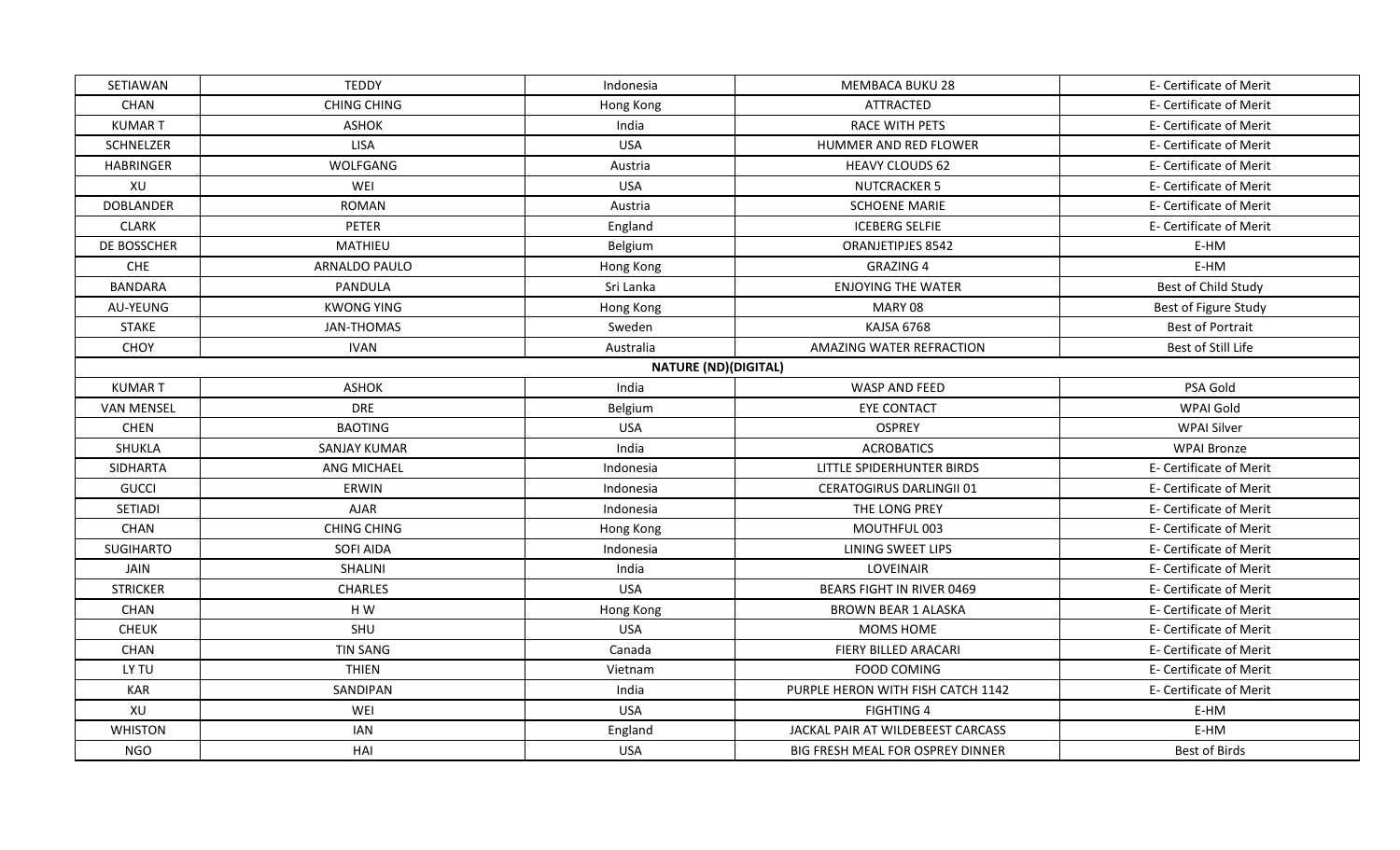| NGU             | DIK SEN                  | Malaysia                                     | MATING 2983                    | Best of Insect               |
|-----------------|--------------------------|----------------------------------------------|--------------------------------|------------------------------|
| <b>TKINDT</b>   | ERIC                     | Belgium                                      | LYNX IN THE SNOW 02            | <b>Best of Animal</b>        |
| <b>BHOWMICK</b> | <b>TAPAS</b>             | India                                        | IBISH WITH SNAKE 7971          | <b>Best of Action</b>        |
|                 |                          | PHOTO TRAVEL (PTD)(DIGITAL)                  |                                |                              |
| <b>KUMART</b>   | <b>ASHOK</b>             | India                                        | <b>JATRA FIREWORK</b>          | PSA Gold                     |
| LI.             | <b>MIN</b>               | China                                        | HOLLYLAND IN MY HEART 7        | WPAI Gold                    |
| CHAN            | H W                      | Hong Kong                                    | <b>GLACIER OF GREENLAND 2</b>  | <b>WPAI Silver</b>           |
| SHUKLA          | <b>SANJAY KUMAR</b>      | India                                        | <b>MAASAI MARA</b>             | <b>WPAI Bronze</b>           |
| <b>SIMONS</b>   | LINDA                    | Netherlands                                  | <b>JUNGFRAUJOCH BAHN</b>       | E- Certificate of Merit      |
| SHAO            | <b>SHIHAI</b>            | China                                        | NATURAL WORLD 12               | E- Certificate of Merit      |
| TANUDJAJA       | <b>INEKE SRI REDJEKI</b> | Indonesia                                    | <b>BOROBUDUR TEMPLE</b>        | E- Certificate of Merit      |
| <b>NGUYEN</b>   | <b>HUY SON</b>           | Vietnam                                      | PRAYING TIME                   | E- Certificate of Merit      |
| <b>CHIANG</b>   | <b>KA CHON</b>           | Macau                                        | <b>GOLDEN DRAGON</b>           | E- Certificate of Merit      |
| <b>TRAN ANH</b> | <b>THANG</b>             | Vietnam                                      | CHO NOI PHONG DIEN             | E- Certificate of Merit      |
| <b>KAR</b>      | SANDIPAN                 | India                                        | NAGA DANCE 1479                | E- Certificate of Merit      |
| <b>CHEUNG</b>   | <b>SINKAI</b>            | Australia                                    | <b>STROLLING CHEETAHS 7</b>    | E- Certificate of Merit      |
| <b>PARATE</b>   | PRASHANT                 | India                                        | <b>EXCITED CROWD</b>           | E- Certificate of Merit      |
| PAUL            | <b>TAPAS KUMAR</b>       | India                                        | <b>GANGA PUJA AT SHIBPUR</b>   | E- Certificate of Merit      |
| <b>MAITY</b>    | <b>BASUDEV</b>           | India                                        | <b>GONGA AROTI 2813</b>        | E- Certificate of Merit      |
| ALAMEER         | AMAL                     | Saudi Arabia                                 | <b>TO ALKAABA</b>              | E- Certificate of Merit      |
| WIDJAYA         | <b>TIRTA</b>             | Indonesia                                    | FIREWORK 03                    | E-HM                         |
| SU              | MINGZAI                  | China                                        | PRAY TO THE IMMORTAL_1         | E-HM                         |
| <b>BS</b>       | <b>VENKATESH</b>         | India                                        | PEOPLE AT FESTIVAL 3049        | <b>Best of Festival</b>      |
| <b>KUTSKIY</b>  | <b>OLEG</b>              | Ukraine                                      | CARNIVAL                       | <b>Best of Story Telling</b> |
| QIU             | YANPING                  | China                                        | AMAZING TRIP IN THE DESERT 14  | Best of Landscape            |
| WEE MING        | SOO                      | Malaysia                                     | TAJ MAHAL 15                   | Best of Architecture         |
|                 |                          | MONOCHROME - THEME-CITY LIFE (PIDM)(DIGITAL) |                                |                              |
| <b>CATANIA</b>  | <b>GOTTFRIED</b>         | Malta                                        | <b>CANARY WHARF ESCALATORS</b> | PSA Gold                     |
| <b>CHAN</b>     | <b>DIANA</b>             | Hong Kong                                    | OLD TEA-HOUE 11                | WPAI Gold                    |
| XU              | WEI                      | <b>USA</b>                                   | <b>RACING 2</b>                | <b>WPAI Silver</b>           |
| <b>KAR</b>      | SANDIPAN                 | India                                        | FIRE ON STREET 4959            | <b>WPAI Bronze</b>           |
| HALVAS-NIELSEN  | <b>HERDIS</b>            | Germany                                      | <b>JOBURG</b>                  | E- Certificate of Merit      |
| <b>KAR</b>      | SNIGDHA                  | India                                        | SPACTIC WORLD 8388             | E- Certificate of Merit      |
| CHOO            | LAI WAN ANGELA           | Singapore                                    | MBS WITH BW                    | E- Certificate of Merit      |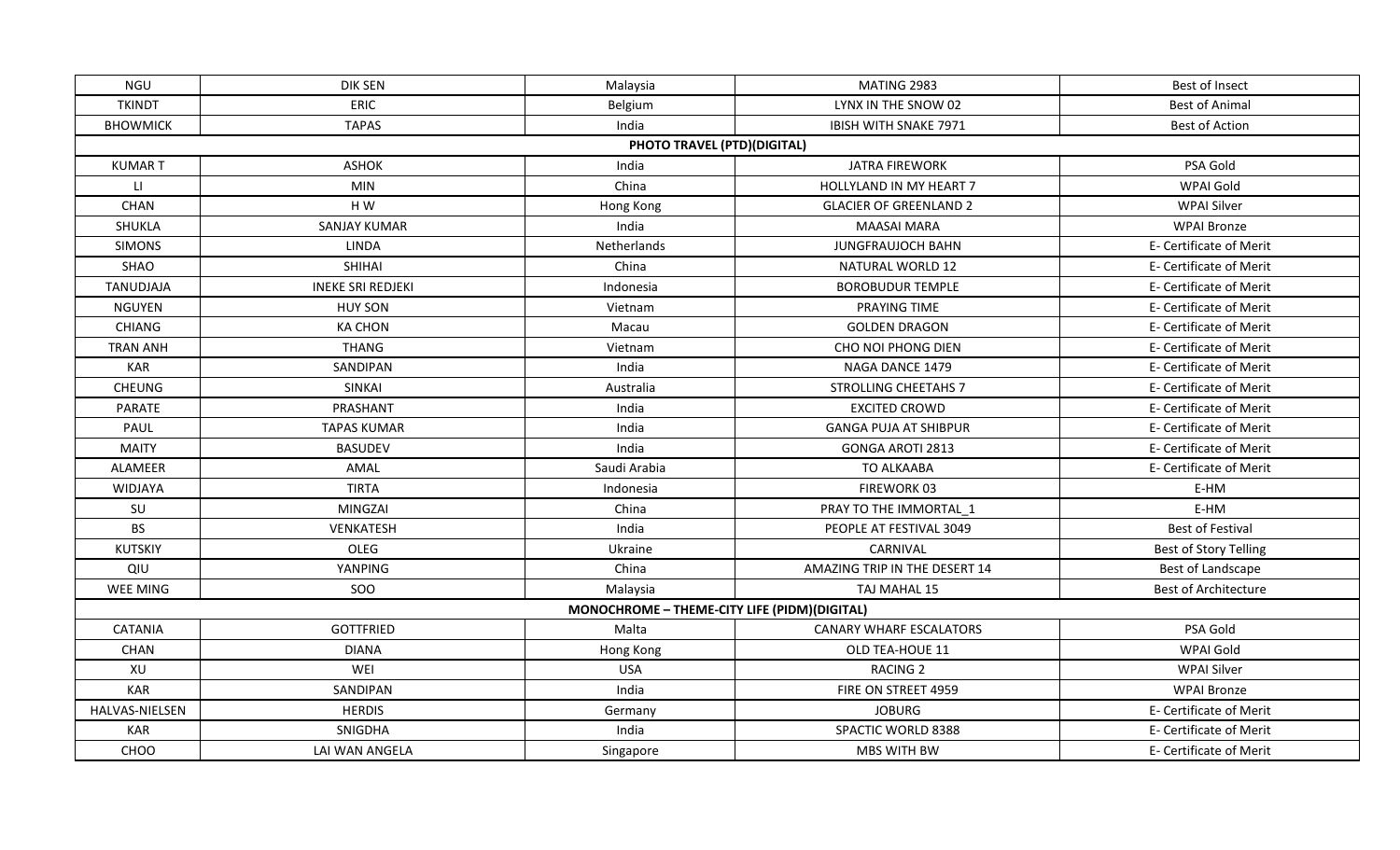| <b>SMITH</b>          | JAMES D.            | <b>USA</b>                                | 1954 CHEVY YELLOWBOY 3102     | E- Certificate of Merit |
|-----------------------|---------------------|-------------------------------------------|-------------------------------|-------------------------|
| <b>FOERSTER</b>       | <b>HELMUT</b>       | Germany                                   | SITTING IN THE SUN 14         | E- Certificate of Merit |
| <b>SHUKLA</b>         | <b>SANJAY KUMAR</b> | India                                     | <b>FIRST STEP</b>             | E- Certificate of Merit |
| <b>WONG</b>           | VOON WAH            | Hong Kong                                 | RUN IT 05                     | E- Certificate of Merit |
| <b>SUGIHARTO</b>      | SOFI AIDA           | Indonesia                                 | PELEBON GRIA JERO GEDE        | E- Certificate of Merit |
| PUSPONEGORO           | <b>HARDIONO</b>     | Indonesia                                 | PREPARING PRAYING             | E- Certificate of Merit |
| <b>TEO</b>            | <b>GIAP CHIU</b>    | Singapore                                 | 10000 WON FOR ONE LOBSTER     | E- Certificate of Merit |
| <b>WATSON</b>         | GRAEME              | Australia                                 | <b>HERO SUSHI</b>             | E- Certificate of Merit |
| <b>DOBLANDER</b>      | <b>ROMAN</b>        | Austria                                   | AUF DER ACHTERBAHN            | E- Certificate of Merit |
| <b>MORALES OGALLA</b> | <b>GASPAR</b>       | Spain                                     | LA CALLE 4                    | E-HM                    |
| <b>SAMANTA</b>        | <b>SAMIR KUMAR</b>  | India                                     | DUBAI 01                      | E-HM                    |
| <b>HUANG</b>          | YI                  | China                                     | LEAP <sub>1</sub>             | Best of Child Study     |
| KUCZYNSKI             | SEBASTIAN           | Poland                                    | IN BERLIN 2                   | Best of Image           |
| <b>HOANG NGOC</b>     | <b>THACH</b>        | Vietnam                                   | LANE WITH TRAIN ROAD 2        | Best of Street Life     |
| SETIADI               | <b>AJAR</b>         | Indonesia                                 | <b>DRUNKER</b>                | Best of Light           |
|                       |                     | <b>COLOR-THEME-PEOPLE (PIDC)(DIGITAL)</b> |                               |                         |
| <b>NGUYEN</b>         | <b>HUY SON</b>      | Vietnam                                   | PROCESSING SOY SAUCES         | PSA Gold                |
| <b>WONG</b>           | <b>VOON WAH</b>     | Hong Kong                                 | COLOR POWDER FESTIVAL 10      | WPAI Gold               |
| AGARWAL               | PRATEEK             | India                                     | <b>NAGA FARM DANCE 2</b>      | <b>WPAI Silver</b>      |
| <b>CHATTERJEE</b>     | <b>DIBYENDU</b>     | India                                     | COLOR OF HOLI IN YELLOW COLOR | <b>WPAI Bronze</b>      |
| SUGIHARTO             | <b>SOFI AIDA</b>    | Indonesia                                 | <b>BURNING INCENCES</b>       | E- Certificate of Merit |
| <b>KAR</b>            | SANDIPAN            | India                                     | PRAY TIME 9330                | E- Certificate of Merit |
| <b>EMMERICH JR</b>    | <b>GERALD H</b>     | <b>USA</b>                                | 2 WATCHING 10                 | E- Certificate of Merit |
| ALAMEER               | AMAL                | Saudi Arabia                              | <b>SUNSET COLORS</b>          | E- Certificate of Merit |
| <b>KAR</b>            | SNIGDHA             | India                                     | <b>BASANTA UTSAB 4499</b>     | E- Certificate of Merit |
| SUHARDJO              | LISDIYANTO          | Indonesia                                 | PLANING BATTLE STATEGIC       | E- Certificate of Merit |
| SAMANTA               | <b>SAMIR KUMAR</b>  | India                                     | <b>CHHAT FESTIVAL</b>         | E- Certificate of Merit |
| <b>MAITY</b>          | <b>BASUDEV</b>      | India                                     | PADDY DRYING 7636             | E- Certificate of Merit |
| <b>ADITYA</b>         | RAWISYAH            | Indonesia                                 | <b>LAUGHTER</b>               | E- Certificate of Merit |
| <b>KUTSKIY</b>        | OLEG                | Ukraine                                   | DAY OF REMEMBRANCE            | E- Certificate of Merit |
| SHUKLA                | <b>SANJAY KUMAR</b> | India                                     | ON WAY TO BHAGORIA            | E- Certificate of Merit |
| WIDJAYA               | <b>TIRTA</b>        | Indonesia                                 | ANGGARA KASIH MEDANGSIA 010   | E- Certificate of Merit |
| XU                    | WEI                 | <b>USA</b>                                | <b>FATHER AND SON</b>         | E-HM                    |
| <b>BS</b>             | <b>VENKATESH</b>    | India                                     | KATHAKALI DANCERS 3715        | E-HM                    |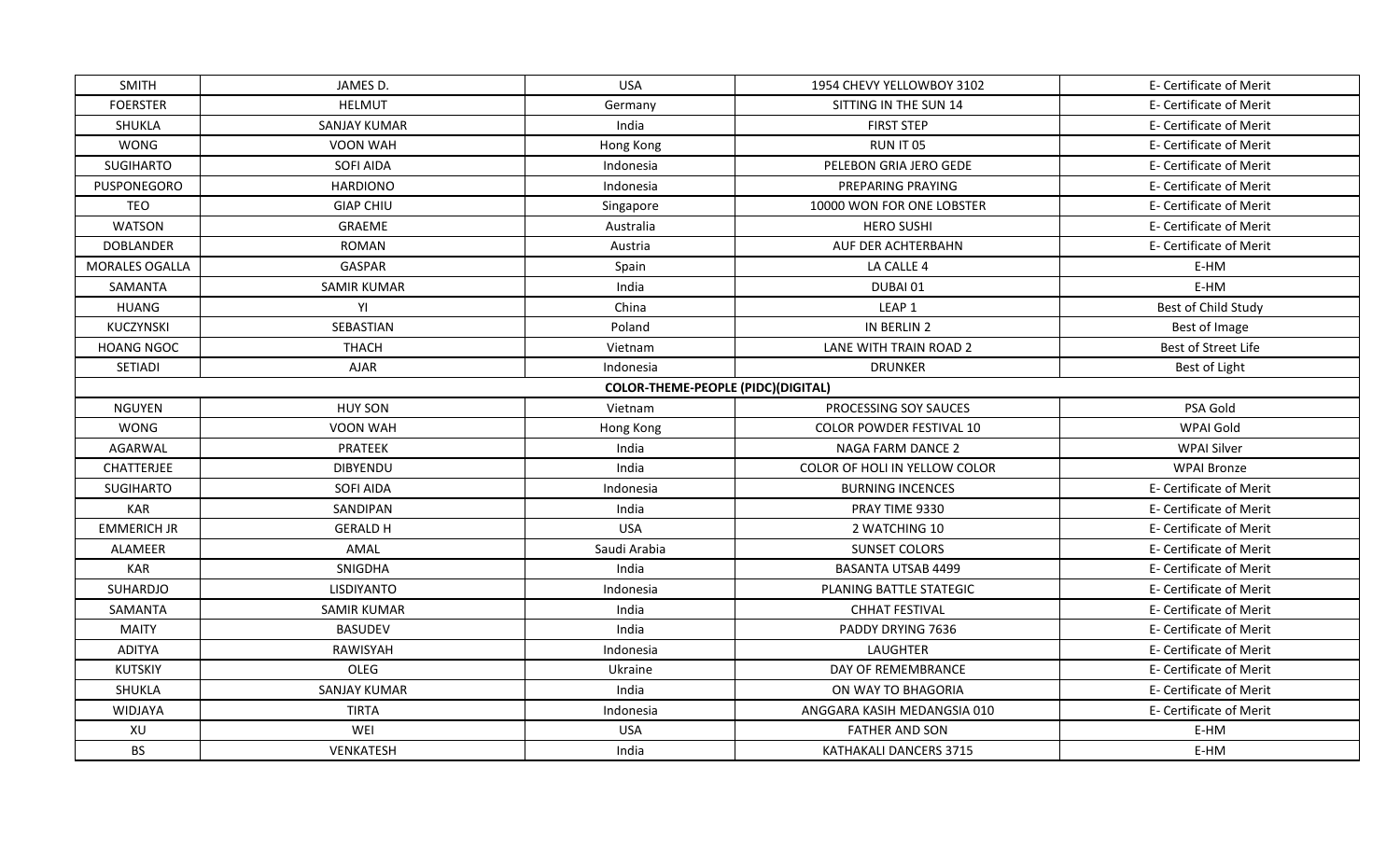| SETIADI            | <b>AJAR</b>         | Indonesia                      | <b>PLAYING BALL</b>           | Best of Child Study     |
|--------------------|---------------------|--------------------------------|-------------------------------|-------------------------|
| SIDHARTA           | ANG MICHAEL         | Indonesia                      | <b>HAPPINESS</b>              | Best of Image           |
| YE                 | DANLEI              | Canada                         | REED DANCE CEREMONY60         | Best of Street Life     |
| LUO                | <b>ROBIN</b>        | Canada                         | <b>CANTON STYLE PARADE 3</b>  | Best of People Activity |
|                    |                     | <b>WILDLIFE (ND)(DIGITAL)</b>  |                               |                         |
| NGU                | <b>DIK SEN</b>      | Malaysia                       | VIMPIRE 3717                  | PSA Gold                |
| <b>CHEN</b>        | <b>BAOTING</b>      | <b>USA</b>                     | <b>WARM HEART</b>             | WPAI Gold               |
| GUY                | GRAEME              | Malaysia                       | LION AND WARTHOG 2            | <b>WPAI Silver</b>      |
| <b>JENZER</b>      | <b>URS</b>          | Switzerland                    | E4 OKAVANGO 3 033             | <b>WPAI Bronze</b>      |
| PUSPONEGORO        | <b>HARDIONO</b>     | Indonesia                      | <b>CATHCHING BIG FISH</b>     | E- Certificate of Merit |
| SETIABUDI          | <b>EDWIN</b>        | Indonesia                      | <b>GOT IT</b>                 | E- Certificate of Merit |
| LUO                | <b>ROBIN</b>        | Canada                         | CARRY PREY IN THE AIR 02      | E- Certificate of Merit |
| <b>VAN MENSEL</b>  | <b>DRE</b>          | Belgium                        | <b>EVIL LOOK</b>              | E- Certificate of Merit |
| SHAO               | <b>SHIHAI</b>       | China                          | <b>ELEPHANTS 1</b>            | E- Certificate of Merit |
| MEINBERG           | <b>VOLKER</b>       | Germany                        | <b>BASSTOELPEL 2118</b>       | E- Certificate of Merit |
| WARNOD             | <b>HELEN</b>        | Australia                      | <b>DUST BATH</b>              | E- Certificate of Merit |
| <b>WIGUNO</b>      | <b>IRINE</b>        | Indonesia                      | <b>BIG FEAST</b>              | E- Certificate of Merit |
| <b>DUMANGIN</b>    | <b>JACKY</b>        | France                         | CHEZ-MOI                      | E- Certificate of Merit |
| CHAN               | <b>TIN SANG</b>     | Canada                         | SHORT EARED OWLS FIGHTING     | E- Certificate of Merit |
| <b>ATHAVALE</b>    | <b>BHASKAR</b>      | India                          | MONGOOSE PAIR MATING 01       | E- Certificate of Merit |
| <b>BANDARA</b>     | PANDULA             | Sri Lanka                      | <b>LOVE IN RAIN</b>           | E- Certificate of Merit |
| <b>WHISTON</b>     | <b>IAN</b>          | England                        | <b>DUELLING WILDEBEEST</b>    | E-HM                    |
| <b>EMMERICH JR</b> | <b>GERALD H</b>     | <b>USA</b>                     | MOM AND 2ND YEAR CUB          | E-HM                    |
| <b>NGO</b>         | HAI                 | <b>USA</b>                     | THE EYES OF CHICK KILLER      | Best of Birds           |
| <b>KUMART</b>      | <b>ASHOK</b>        | India                          | <b>NESTING WASP</b>           | Best of Insect          |
| CHOLWICH           | <b>TANIA</b>        | South Africa                   | DEADLY MARA RIVER CROSSING    | <b>Best of Animal</b>   |
| SCHNELZER          | <b>LISA</b>         | <b>USA</b>                     | PALLID BAT REFLECTION         | Best of Action          |
|                    |                     | PHOTOJOURNALISM (PJD)(DIGITAL) |                               |                         |
| PAILLE             | <b>JEAN-CLAUDE</b>  | France                         | SIDE CARS CRASHING            | PSA Gold                |
| SETIAWAN           | <b>TEDDY</b>        | Indonesia                      | RINTANGAN 462                 | WPAI Gold               |
| SHUKLA             | <b>SANJAY KUMAR</b> | India                          | <b>HOLY DIP</b>               | <b>WPAI Silver</b>      |
| TEO                | <b>GIAP CHIU</b>    | Singapore                      | A GROUP BIG LAMA SEVENTY NINE | <b>WPAI Bronze</b>      |
| <b>WIGUNO</b>      | <b>IRINE</b>        | Indonesia                      | <b>TEJAKULA WAYANG</b>        | E- Certificate of Merit |
| <b>TKINDT</b>      | <b>ERIC</b>         | Belgium                        | WHEELCHAIRTENNIS              | E- Certificate of Merit |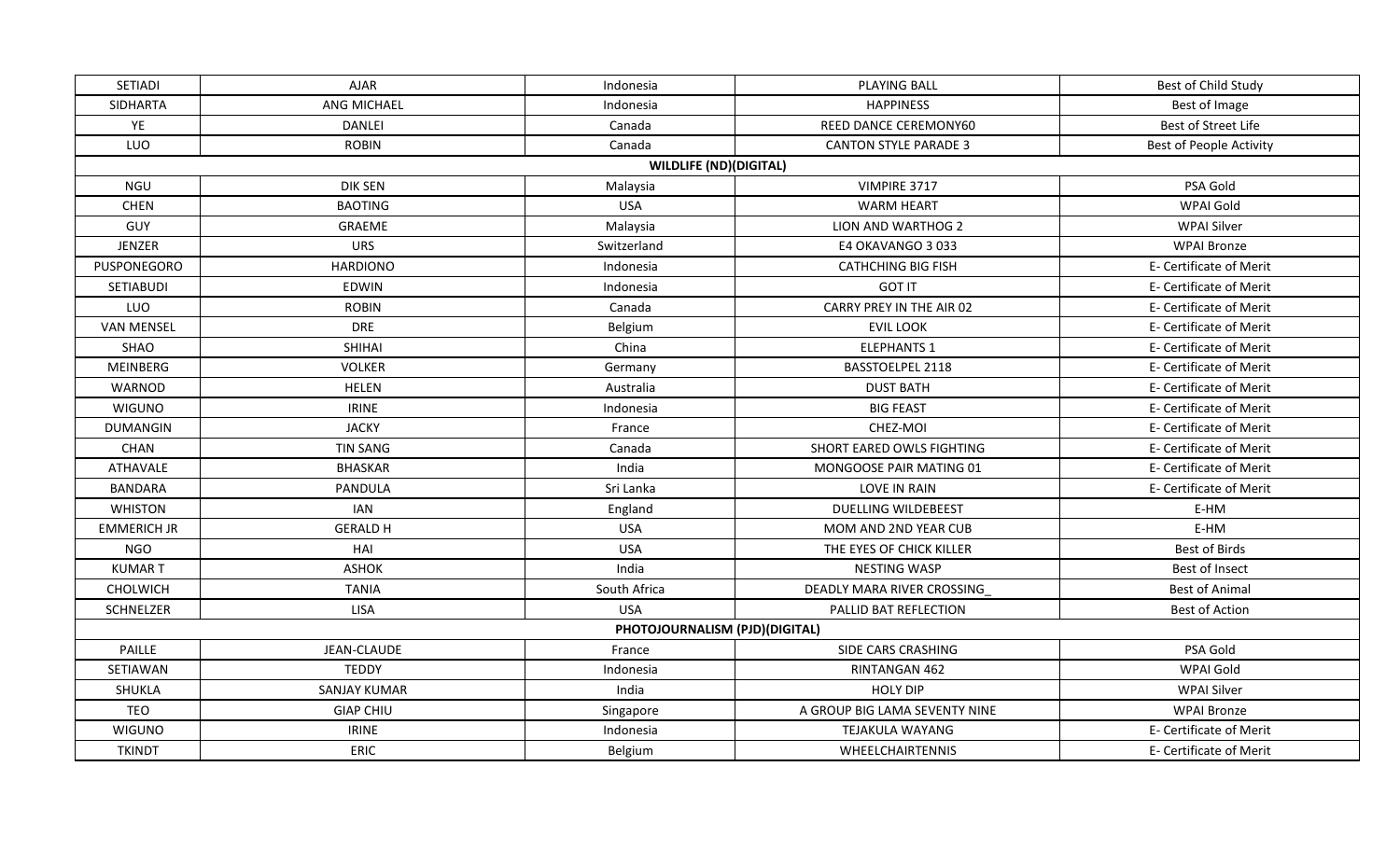| SUGIHARTO         | SOFI AIDA           | Indonesia  | SUN FLARE DURING ECLIPS      | E- Certificate of Merit |
|-------------------|---------------------|------------|------------------------------|-------------------------|
| SCHNELZER         | LISA                | <b>USA</b> | PELOTON                      | E- Certificate of Merit |
| <b>TEO</b>        | <b>CHIN LEONG</b>   | Singapore  | <b>SUMO WRESTLING 14</b>     | E- Certificate of Merit |
| <b>HOANG NGOC</b> | <b>THACH</b>        | Vietnam    | RESCUE 2                     | E- Certificate of Merit |
| YUDIARTA          | <b>LILI</b>         | Indonesia  | <b>BUFFALO RACING</b>        | E- Certificate of Merit |
| <b>BUDIONO</b>    | CINDY AGUSTININGSIH | Indonesia  | THIMPU TSHECHU FESTIVAL 5814 | E- Certificate of Merit |
| <b>DEY</b>        | TARAKNATH           | Canada     | EYE ON THE SKY 4             | E- Certificate of Merit |
| <b>NOVAK</b>      | SANDI               | Slovenia   | <b>FISHER</b>                | E- Certificate of Merit |
| <b>KAR</b>        | <b>SANDIPAN</b>     | India      | <b>BISSORJON 3732</b>        | E- Certificate of Merit |
| CHIANG            | KA CHON             | Macau      | RUNSHORT                     | E- Certificate of Merit |
| <b>RIKIN</b>      | <b>FLORA</b>        | Indonesia  | DANCING PREPARATION 050      | E-HM                    |
| <b>DUMANGIN</b>   | JACKY               | France     | <b>RUADE</b>                 | E-HM                    |
| MUKHERJEE         | <b>DEBASHIS</b>     | India      | GANGA MAHOTSAV 2021          | Best of Festival        |
| KUTSKIY           | OLEG                | Ukraine    | SHIPWRECK1                   | Best of News            |
| WIDJAYA           | TIRTA               | Indonesia  | ANGGARA KASIH MEDANGSIA 003  | Best of Story Telling   |
| SIDHARTA          | ANG MICHAEL         | Indonesia  | <b>FULL POWER</b>            | <b>Best of Sports</b>   |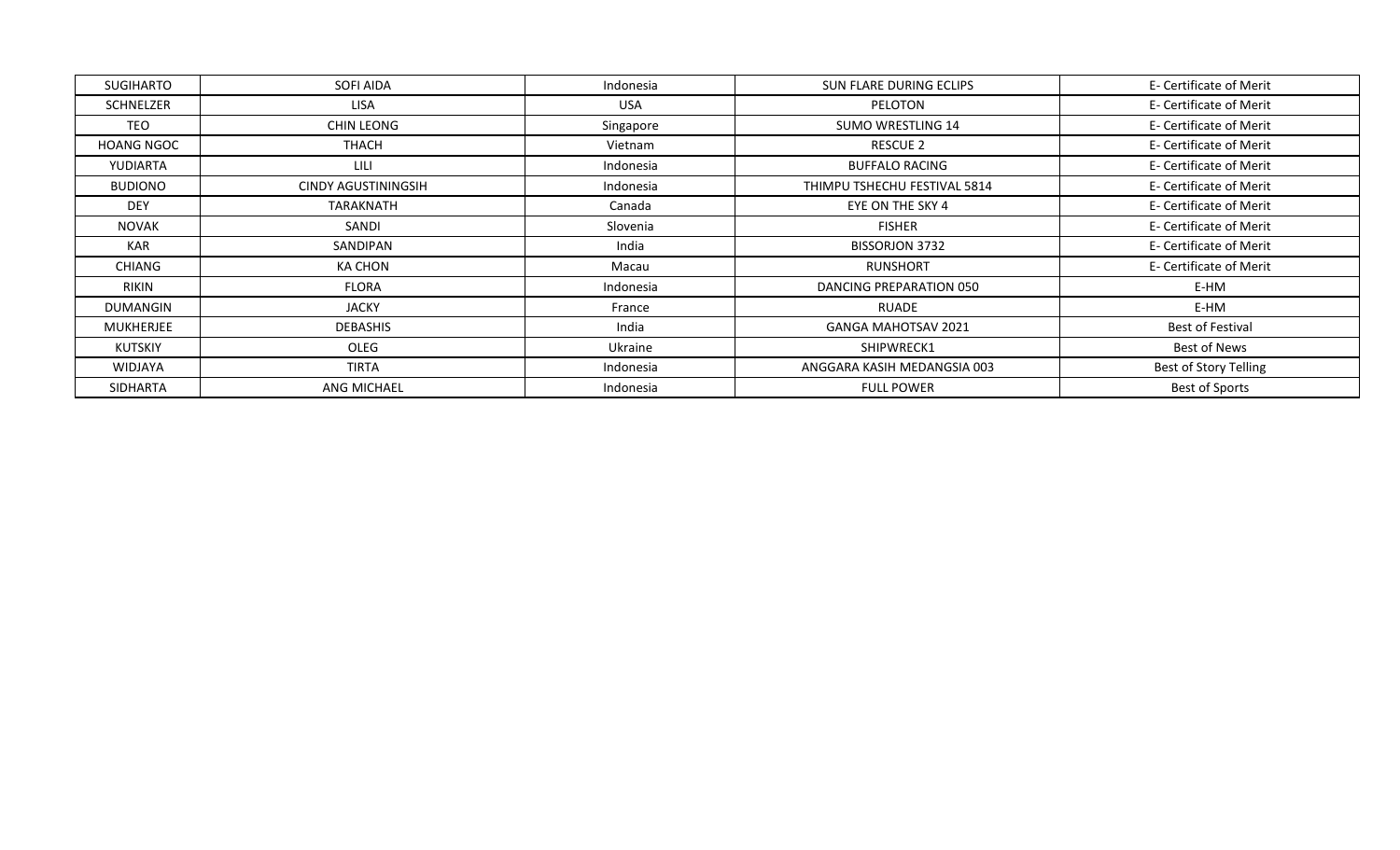|           |            |                  |                   | <b>ACCEPTANCE LIST</b>          |                         |                                     |                    |
|-----------|------------|------------------|-------------------|---------------------------------|-------------------------|-------------------------------------|--------------------|
| Country   | Salutation | <b>Last Name</b> | <b>First Name</b> | <b>Image Title</b>              | <b>Prize</b>            | <b>Section Name</b>                 | <b>Judging No.</b> |
| Australia | Mr.        | <b>CHEUNG</b>    | <b>SINKAI</b>     | CARL CATHEDRAL IN VIENNA        | $\mathsf{A}$            | MONOCHROME - THEME-CITY LIFE (PIDM) | <b>JUDGING 1</b>   |
| Australia | Mr.        | CHEUNG           | SINKAI            | CARL CATHEDRAL IN VIENNA        | $\overline{A}$          | MONOCHROME - THEME-CITY LIFE (PIDM) | <b>JUDGING 2</b>   |
| Australia | Mr.        | CHEUNG           | <b>SINKAI</b>     | CARL CATHEDRAL IN VIENNA        | $\overline{A}$          | MONOCHROME - THEME-CITY LIFE (PIDM) | <b>JUDGING 3</b>   |
| Australia | Mr.        | <b>CHEUNG</b>    | <b>SINKAI</b>     | <b>SANTORINI FERRA TOWN 8</b>   | $\mathsf{A}$            | MONOCHROME - THEME-CITY LIFE (PIDM) | <b>JUDGING 1</b>   |
| Australia | Mr.        | CHEUNG           | SINKAI            | SHANGHAI 1                      | Best of Light           | MONOCHROME - THEME-CITY LIFE (PIDM) | JUDGING 1          |
| Australia | Mr.        | CHEUNG           | <b>SINKAI</b>     | SHANGHAI 1                      | $\mathsf{A}$            | MONOCHROME - THEME-CITY LIFE (PIDM) | <b>JUDGING 3</b>   |
| Australia | Mr.        | CHEUNG           | <b>SINKAI</b>     | <b>TAIPEI AT NIGHT 1</b>        | $\mathsf{A}$            | MONOCHROME - THEME-CITY LIFE (PIDM) | <b>JUDGING 1</b>   |
| Australia | Mr.        | CHEUNG           | <b>SINKAI</b>     | TAIPEI AT NIGHT 1               | $\overline{A}$          | MONOCHROME - THEME-CITY LIFE (PIDM) | <b>JUDGING 2</b>   |
| Australia | Mr.        | CHEUNG           | <b>SINKAI</b>     | <b>ANTELOPE CANYON 2</b>        | A                       | PHOTO TRAVEL (PTD)                  | JUDGING 1          |
| Australia | Mr.        | CHEUNG           | <b>SINKAI</b>     | <b>ANTELOPE CANYON 2</b>        | $\mathsf{A}$            | PHOTO TRAVEL (PTD)                  | <b>JUDGING 3</b>   |
| Australia | Mr.        | CHEUNG           | <b>SINKAI</b>     | <b>AUSTRALIA DAY 22</b>         | A                       | PHOTO TRAVEL (PTD)                  | <b>JUDGING 1</b>   |
| Australia | Mr.        | CHEUNG           | <b>SINKAI</b>     | <b>AUSTRALIA DAY 22</b>         | A                       | PHOTO TRAVEL (PTD)                  | <b>JUDGING 2</b>   |
| Australia | Mr.        | CHEUNG           | <b>SINKAI</b>     | <b>AUSTRALIA DAY 22</b>         | $\overline{A}$          | PHOTO TRAVEL (PTD)                  | <b>JUDGING 3</b>   |
| Australia | Mr.        | CHEUNG           | <b>SINKAI</b>     | CANYONLANDS                     | A                       | PHOTO TRAVEL (PTD)                  | <b>JUDGING 1</b>   |
| Australia | Mr.        | CHEUNG           | <b>SINKAI</b>     | <b>STROLLING CHEETAHS 7</b>     | $\overline{A}$          | PHOTO TRAVEL (PTD)                  | <b>JUDGING 1</b>   |
| Australia | Mr.        | CHEUNG           | <b>SINKAI</b>     | <b>STROLLING CHEETAHS 7</b>     | $\overline{A}$          | PHOTO TRAVEL (PTD)                  | <b>JUDGING 2</b>   |
| Australia | Mr.        | <b>CHEUNG</b>    | <b>SINKAI</b>     | <b>STROLLING CHEETAHS 7</b>     | E- Certificate of Merit | PHOTO TRAVEL (PTD)                  | <b>JUDGING 3</b>   |
| Australia | Mr.        | CHOY             | <b>IVAN</b>       | <b>CELEBRATE IN JUBILENCE</b>   | A                       | COLOR-THEME-PEOPLE (PIDC)           | <b>JUDGING 1</b>   |
| Australia | Mr.        | CHOY             | <b>IVAN</b>       | <b>CELEBRATE IN JUBILENCE</b>   | $\overline{A}$          | COLOR-THEME-PEOPLE (PIDC)           | <b>JUDGING 2</b>   |
| Australia | Mr.        | <b>CHOY</b>      | <b>IVAN</b>       | <b>CELEBRATE IN JUBILENCE</b>   | $\overline{A}$          | COLOR-THEME-PEOPLE (PIDC)           | <b>JUDGING 3</b>   |
| Australia | Mr.        | CHOY             | <b>IVAN</b>       | GOT-YOU                         | A                       | <b>COLOR-THEME-PEOPLE (PIDC)</b>    | <b>JUDGING 3</b>   |
| Australia | Mr.        | <b>CHOY</b>      | <b>IVAN</b>       | MINDFUL DANCING                 | $\overline{A}$          | COLOR-THEME-PEOPLE (PIDC)           | <b>JUDGING 3</b>   |
| Australia | Mr.        | CHOY             | <b>IVAN</b>       | ON TOP OF THE CROWD             | E- Certificate of Merit | COLOR-THEME-PEOPLE (PIDC)           | <b>JUDGING 1</b>   |
| Australia | Mr.        | CHOY             | <b>IVAN</b>       | ON TOP OF THE CROWD             | A                       | <b>COLOR-THEME-PEOPLE (PIDC)</b>    | <b>JUDGING 2</b>   |
| Australia | Mr.        | CHOY             | <b>IVAN</b>       | ON TOP OF THE CROWD             | A                       | COLOR-THEME-PEOPLE (PIDC)           | <b>JUDGING 3</b>   |
| Australia | Mr.        | CHOY             | <b>IVAN</b>       | <b>COLORFUL BEETLE</b>          | $\overline{A}$          | NATURE (ND)                         | <b>JUDGING 2</b>   |
| Australia | Mr.        | CHOY             | <b>IVAN</b>       | DRAGONFLY ON LOTUS              | $\overline{A}$          | NATURE (ND)                         | <b>JUDGING 3</b>   |
| Australia | Mr.        | CHOY             | <b>IVAN</b>       | <b>SLEEPY LITTLE FROG</b>       | $\overline{A}$          | NATURE (ND)                         | <b>JUDGING 3</b>   |
| Australia | Mr.        | CHOY             | <b>IVAN</b>       | AMAZING WATER REFRACTION        | $\overline{A}$          | OPEN COLOUR (PIDC)                  | <b>JUDGING 2</b>   |
| Australia | Mr.        | <b>CHOY</b>      | <b>IVAN</b>       | AMAZING WATER REFRACTION        | Best of Still Life      | <b>OPEN COLOUR (PIDC)</b>           | <b>JUDGING 3</b>   |
| Australia | Mr.        | <b>CHOY</b>      | <b>IVAN</b>       | <b>BLOOMING JACARANDA</b>       | A                       | OPEN COLOUR (PIDC)                  | <b>JUDGING 3</b>   |
| Australia | Mr.        | CHOY             | <b>IVAN</b>       | <b>HISTORICAL REGATTA HOTEL</b> | $\mathsf{A}$            | OPEN COLOUR (PIDC)                  | <b>JUDGING 2</b>   |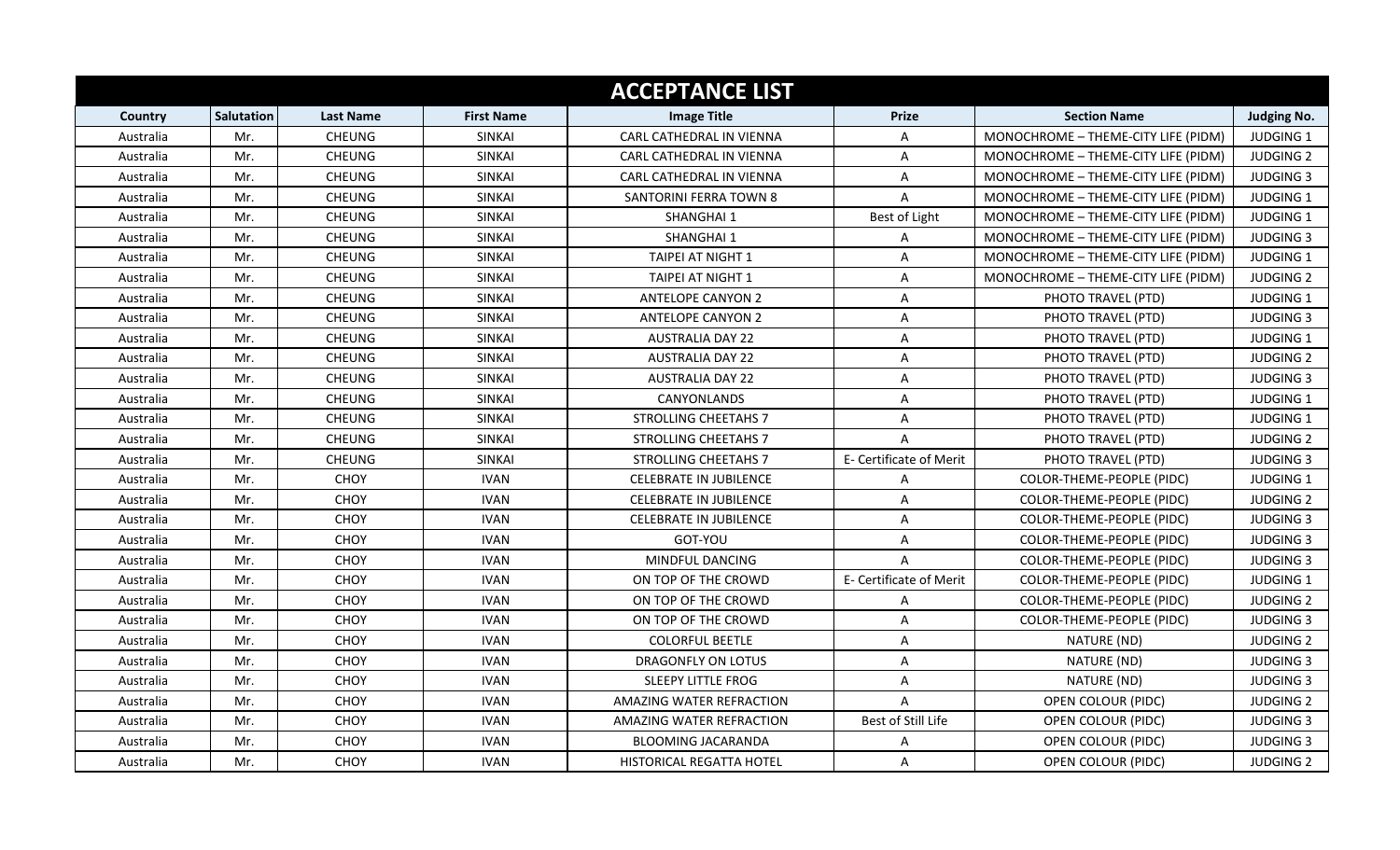| Australia | Mr.  | <b>CHOY</b>   | <b>IVAN</b>    | <b>TEAMMATES</b>                 | $\mathsf{A}$            | OPEN COLOUR (PIDC)                  | <b>JUDGING 1</b> |
|-----------|------|---------------|----------------|----------------------------------|-------------------------|-------------------------------------|------------------|
| Australia | Mr.  | CHOY          | <b>IVAN</b>    | <b>LONG BRIDGE</b>               | $\mathsf{A}$            | OPEN MONOCHROME (PIDM)              | JUDGING 1        |
| Australia | Mr.  | CHOY          | <b>IVAN</b>    | <b>LONG BRIDGE</b>               | $\mathsf{A}$            | <b>OPEN MONOCHROME (PIDM)</b>       | <b>JUDGING 2</b> |
| Australia | Mr.  | CHOY          | <b>IVAN</b>    | LONG BRIDGE                      | $\mathsf{A}$            | OPEN MONOCHROME (PIDM)              | <b>JUDGING 3</b> |
| Australia | Mr.  | CHOY          | <b>IVAN</b>    | <b>SERENITY</b>                  | $\overline{A}$          | <b>OPEN MONOCHROME (PIDM)</b>       | <b>JUDGING 2</b> |
| Australia | Mr.  | CHOY          | <b>IVAN</b>    | <b>FIGHTING LIFE AND DEATH</b>   | A                       | WILDLIFE (ND)                       | <b>JUDGING 1</b> |
| Australia | Mr.  | CHOY          | <b>IVAN</b>    | FIGHTING LIFE AND DEATH          | A                       | WILDLIFE (ND)                       | <b>JUDGING 2</b> |
| Australia | Mr.  | VENNING       | <b>JEFFREY</b> | <b>NATURES DESIGN</b>            | $\overline{A}$          | NATURE (ND)                         | JUDGING 1        |
| Australia | Mr.  | VENNING       | <b>JEFFREY</b> | <b>FRIENDLY WAVE</b>             | A                       | OPEN COLOUR (PIDC)                  | JUDGING 1        |
| Australia | Mr.  | VENNING       | <b>JEFFREY</b> | <b>BEACH TOURISM</b>             | A                       | PHOTO TRAVEL (PTD)                  | <b>JUDGING 3</b> |
| Australia | Mr.  | VENNING       | <b>JEFFREY</b> | <b>GREEN BUDDHA</b>              | A                       | PHOTO TRAVEL (PTD)                  | JUDGING 1        |
| Australia | Mr.  | VENNING       | <b>JEFFREY</b> | THE CHASE IS ON                  | $\mathsf{A}$            | WILDLIFE (ND)                       | <b>JUDGING 3</b> |
| Australia | Mr.  | <b>WATSON</b> | GRAEME         | <b>HERO SUSHI</b>                | $\overline{A}$          | MONOCHROME - THEME-CITY LIFE (PIDM) | JUDGING 1        |
| Australia | Mr.  | <b>WATSON</b> | GRAEME         | <b>HERO SUSHI</b>                | E- Certificate of Merit | MONOCHROME - THEME-CITY LIFE (PIDM) | <b>JUDGING 2</b> |
| Australia | Mr.  | <b>WATSON</b> | GRAEME         | <b>HERO SUSHI</b>                | E- Certificate of Merit | MONOCHROME - THEME-CITY LIFE (PIDM) | <b>JUDGING 3</b> |
| Australia | Mr.  | <b>WATSON</b> | GRAEME         | MALFY CON LIMONE                 | $\mathsf{A}$            | MONOCHROME - THEME-CITY LIFE (PIDM) | JUDGING 1        |
| Australia | Mr.  | <b>WATSON</b> | GRAEME         | <b>MALFY CON LIMONE</b>          | $\mathsf{A}$            | MONOCHROME - THEME-CITY LIFE (PIDM) | <b>JUDGING 2</b> |
| Australia | Mr.  | <b>WATSON</b> | GRAEME         | <b>BREACHING WHALE 3</b>         | $\mathsf{A}$            | NATURE (ND)                         | JUDGING 1        |
| Australia | Mr.  | <b>WATSON</b> | GRAEME         | <b>BREACHING WHALE 3</b>         | $\mathsf{A}$            | NATURE (ND)                         | <b>JUDGING 3</b> |
| Australia | Mr.  | <b>WATSON</b> | GRAEME         | NEW HOLLAND HONEY EATER 8        | A                       | NATURE (ND)                         | <b>JUDGING 2</b> |
| Australia | Mr.  | <b>WATSON</b> | GRAEME         | NH HONEY EATER ON KANGAROO PAW 3 | $\overline{A}$          | NATURE (ND)                         | <b>JUDGING 3</b> |
| Australia | Mr.  | <b>WATSON</b> | GRAEME         | <b>DOG TIRED</b>                 | $\mathsf{A}$            | OPEN MONOCHROME (PIDM)              | <b>JUDGING 2</b> |
| Australia | Mr.  | <b>WATSON</b> | GRAEME         | <b>LOSS OF CONCENTRATION</b>     | A                       | <b>OPEN MONOCHROME (PIDM)</b>       | <b>JUDGING 2</b> |
| Australia | Mr.  | <b>WATSON</b> | GRAEME         | <b>LOSS OF CONCENTRATION</b>     | $\mathsf{A}$            | <b>OPEN MONOCHROME (PIDM)</b>       | <b>JUDGING 3</b> |
| Australia | Mr.  | <b>WATSON</b> | GRAEME         | <b>CIRCULAR QUAY 4</b>           | A                       | PHOTO TRAVEL (PTD)                  | <b>JUDGING 2</b> |
| Australia | Mr.  | <b>WATSON</b> | GRAEME         | MILLENIUM BRIIDGE 3              | $\mathsf{A}$            | PHOTO TRAVEL (PTD)                  | JUDGING 1        |
| Australia | Mr.  | <b>WATSON</b> | GRAEME         | <b>MILLENIUM BRIIDGE 3</b>       | $\mathsf{A}$            | PHOTO TRAVEL (PTD)                  | <b>JUDGING 2</b> |
| Australia | Mr.  | <b>WATSON</b> | GRAEME         | <b>GRIDIRON 11</b>               | A                       | PHOTOJOURNALISM (PJD)               | <b>JUDGING 3</b> |
| Australia | Mr.  | <b>WATSON</b> | GRAEME         | <b>TACKLED</b>                   | $\overline{A}$          | PHOTOJOURNALISM (PJD)               | <b>JUDGING 2</b> |
| Australia | Mr.  | <b>WATSON</b> | GRAEME         | WATCH OUT                        | $\overline{A}$          | PHOTOJOURNALISM (PJD)               | <b>JUDGING 2</b> |
| Australia | Mr.  | <b>WATSON</b> | GRAEME         | <b>BREACHING WHALE 4</b>         | <b>WPAI Bronze</b>      | WILDLIFE (ND)                       | JUDGING 1        |
| Australia | Mr.  | <b>WATSON</b> | GRAEME         | <b>BREACHING WHALE 4</b>         | A                       | WILDLIFE (ND)                       | <b>JUDGING 3</b> |
| Australia | Mr.  | <b>WATSON</b> | GRAEME         | YOUNG KESTREL WITH MEAL          | A                       | WILDLIFE (ND)                       | <b>JUDGING 3</b> |
| Australia | Mrs. | <b>KIRBY</b>  | ANNETTE        | <b>DEVELOPING DUNES</b>          | $\mathsf{A}$            | NATURE (ND)                         | JUDGING 1        |
|           |      |               |                |                                  |                         |                                     |                  |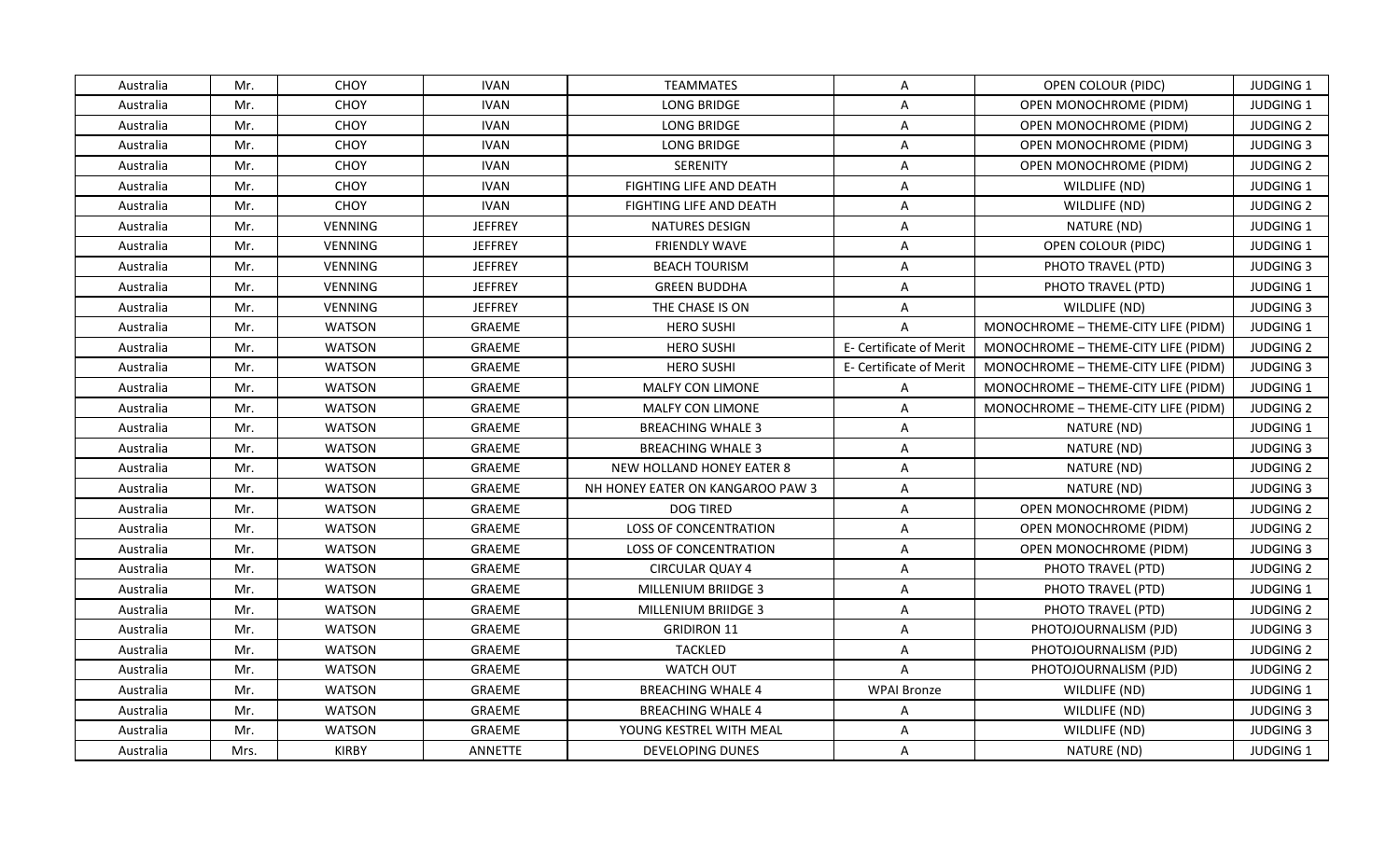| Australia | Mrs. | <b>KIRBY</b>  | ANNETTE        | <b>PURPLE SHADES</b>          | $\mathsf{A}$            | OPEN COLOUR (PIDC)                  | <b>JUDGING 2</b> |
|-----------|------|---------------|----------------|-------------------------------|-------------------------|-------------------------------------|------------------|
| Australia | Mrs. | <b>KIRBY</b>  | ANNETTE        | <b>OOPS</b>                   | $\mathsf{A}$            | PHOTOJOURNALISM (PJD)               | <b>JUDGING 2</b> |
| Australia | Mrs. | <b>KIRBY</b>  | ANNETTE        | <b>OOPS</b>                   | $\mathsf{A}$            | PHOTOJOURNALISM (PJD)               | <b>JUDGING 3</b> |
| Australia | Mrs. | <b>KIRBY</b>  | <b>ANNETTE</b> | IN MID AIR                    | $\mathsf{A}$            | WILDLIFE (ND)                       | <b>JUDGING 2</b> |
| Australia | Mrs. | <b>KIRBY</b>  | <b>ANNETTE</b> | IN MID AIR                    | A                       | WILDLIFE (ND)                       | <b>JUDGING 3</b> |
| Australia | Mrs. | <b>KIRBY</b>  | ANNETTE        | LACE MONITOR                  | $\mathsf{A}$            | WILDLIFE (ND)                       | <b>JUDGING 2</b> |
| Australia | Mrs. | <b>KIRBY</b>  | ANNETTE        | <b>LOADED WITH POLLEN</b>     | $\mathsf{A}$            | WILDLIFE (ND)                       | JUDGING 1        |
| Australia | Mrs. | <b>KIRBY</b>  | ANNETTE        | LOADED WITH POLLEN            | $\overline{A}$          | WILDLIFE (ND)                       | <b>JUDGING 3</b> |
| Australia | Mrs. | <b>MORITZ</b> | <b>VICKI</b>   | ANZAC DAY MARYSVILLE          | $\mathsf{A}$            | COLOR-THEME-PEOPLE (PIDC)           | <b>JUDGING 2</b> |
| Australia | Mrs. | <b>MORITZ</b> | <b>VICKI</b>   | <b>ANZAC DAY MARYSVILLE</b>   | $\overline{A}$          | COLOR-THEME-PEOPLE (PIDC)           | <b>JUDGING 3</b> |
| Australia | Mrs. | <b>MORITZ</b> | <b>VICKI</b>   | <b>CHEEKY KIDS</b>            | A                       | COLOR-THEME-PEOPLE (PIDC)           | <b>JUDGING 2</b> |
| Australia | Mrs. | <b>MORITZ</b> | <b>VICKI</b>   | DELIVERY WITH SHADOW          | $\mathsf{A}$            | MONOCHROME - THEME-CITY LIFE (PIDM) | JUDGING 1        |
| Australia | Mrs. | <b>MORITZ</b> | <b>VICKI</b>   | FUEL FOR THE HORSE            | E- Certificate of Merit | MONOCHROME - THEME-CITY LIFE (PIDM) | <b>JUDGING 2</b> |
| Australia | Mrs. | <b>MORITZ</b> | <b>VICKI</b>   | HONEYEATER IN KANGAROO PAW    | A                       | NATURE (ND)                         | JUDGING 1        |
| Australia | Mrs. | <b>MORITZ</b> | <b>VICKI</b>   | A LITTLE KINGFISHER           | $\overline{A}$          | OPEN COLOUR (PIDC)                  | <b>JUDGING 3</b> |
| Australia | Mrs. | <b>MORITZ</b> | <b>VICKI</b>   | CAPE NATURALISTE STORMY SKIES | A                       | OPEN COLOUR (PIDC)                  | <b>JUDGING 2</b> |
| Australia | Mrs. | <b>MORITZ</b> | <b>VICKI</b>   | <b>CUBA TOURISTS DELIGHT</b>  | $\mathsf{A}$            | PHOTO TRAVEL (PTD)                  | <b>JUDGING 2</b> |
| Australia | Mrs. | <b>MORITZ</b> | <b>VICKI</b>   | HOSIER LANE ACTIVITY          | $\mathsf{A}$            | PHOTO TRAVEL (PTD)                  | <b>JUDGING 2</b> |
| Australia | Mrs. | <b>MORITZ</b> | <b>VICKI</b>   | TRANSPORTE DE LA HABANA       | $\mathsf{A}$            | PHOTO TRAVEL (PTD)                  | <b>JUDGING 1</b> |
| Australia | Ms.  | <b>DIAL</b>   | <b>TINA</b>    | <b>FIREDRAGON GIRLS</b>       | $\mathsf{A}$            | COLOR-THEME-PEOPLE (PIDC)           | <b>JUDGING 1</b> |
| Australia | Ms.  | <b>DIAL</b>   | <b>TINA</b>    | <b>FIREDRAGON GIRLS</b>       | $\mathsf{A}$            | COLOR-THEME-PEOPLE (PIDC)           | <b>JUDGING 2</b> |
| Australia | Ms.  | <b>DIAL</b>   | <b>TINA</b>    | <b>FIREDRAGON GIRLS</b>       | $\overline{A}$          | COLOR-THEME-PEOPLE (PIDC)           | <b>JUDGING 3</b> |
| Australia | Ms.  | <b>DIAL</b>   | <b>TINA</b>    | FEEDING INSECT TO CHICKP      | A                       | NATURE (ND)                         | JUDGING 1        |
| Australia | Ms.  | <b>DIAL</b>   | <b>TINA</b>    | FEEDING INSECT TO CHICKP      | $\mathsf{A}$            | NATURE (ND)                         | <b>JUDGING 3</b> |
| Australia | Ms.  | <b>DIAL</b>   | <b>TINA</b>    | <b>GETTING A CLEAN</b>        | A                       | NATURE (ND)                         | <b>JUDGING 2</b> |
| Australia | Ms.  | <b>DIAL</b>   | <b>TINA</b>    | <b>GETTING A CLEAN</b>        | $\mathsf{A}$            | NATURE (ND)                         | <b>JUDGING 3</b> |
| Australia | Ms.  | <b>DIAL</b>   | <b>TINA</b>    | PREENING HIS WING             | $\mathsf{A}$            | NATURE (ND)                         | <b>JUDGING 2</b> |
| Australia | Ms.  | <b>DIAL</b>   | <b>TINA</b>    | <b>SWANKY TIE</b>             | $\mathsf{A}$            | <b>OPEN COLOUR (PIDC)</b>           | <b>JUDGING 2</b> |
| Australia | Ms.  | <b>DIAL</b>   | <b>TINA</b>    | <b>SWANKY TIE</b>             | $\mathsf{A}$            | OPEN COLOUR (PIDC)                  | <b>JUDGING 3</b> |
| Australia | Ms.  | <b>DIAL</b>   | <b>TINA</b>    | <b>READY TO EAT</b>           | $\mathsf{A}$            | WILDLIFE (ND)                       | JUDGING 1        |
| Australia | Ms.  | <b>DIAL</b>   | <b>TINA</b>    | <b>READY TO EAT</b>           | $\mathsf{A}$            | WILDLIFE (ND)                       | <b>JUDGING 3</b> |
| Australia | Ms.  | WARNOD        | <b>HELEN</b>   | DANCING IN THE RAIN           | A                       | COLOR-THEME-PEOPLE (PIDC)           | <b>JUDGING 2</b> |
| Australia | Ms.  | WARNOD        | <b>HELEN</b>   | DANCING IN THE RAIN           | A                       | COLOR-THEME-PEOPLE (PIDC)           | <b>JUDGING 3</b> |
| Australia | Ms.  | WARNOD        | <b>HELEN</b>   | <b>MORNING DRINKS</b>         | $\mathsf{A}$            | COLOR-THEME-PEOPLE (PIDC)           | <b>JUDGING 1</b> |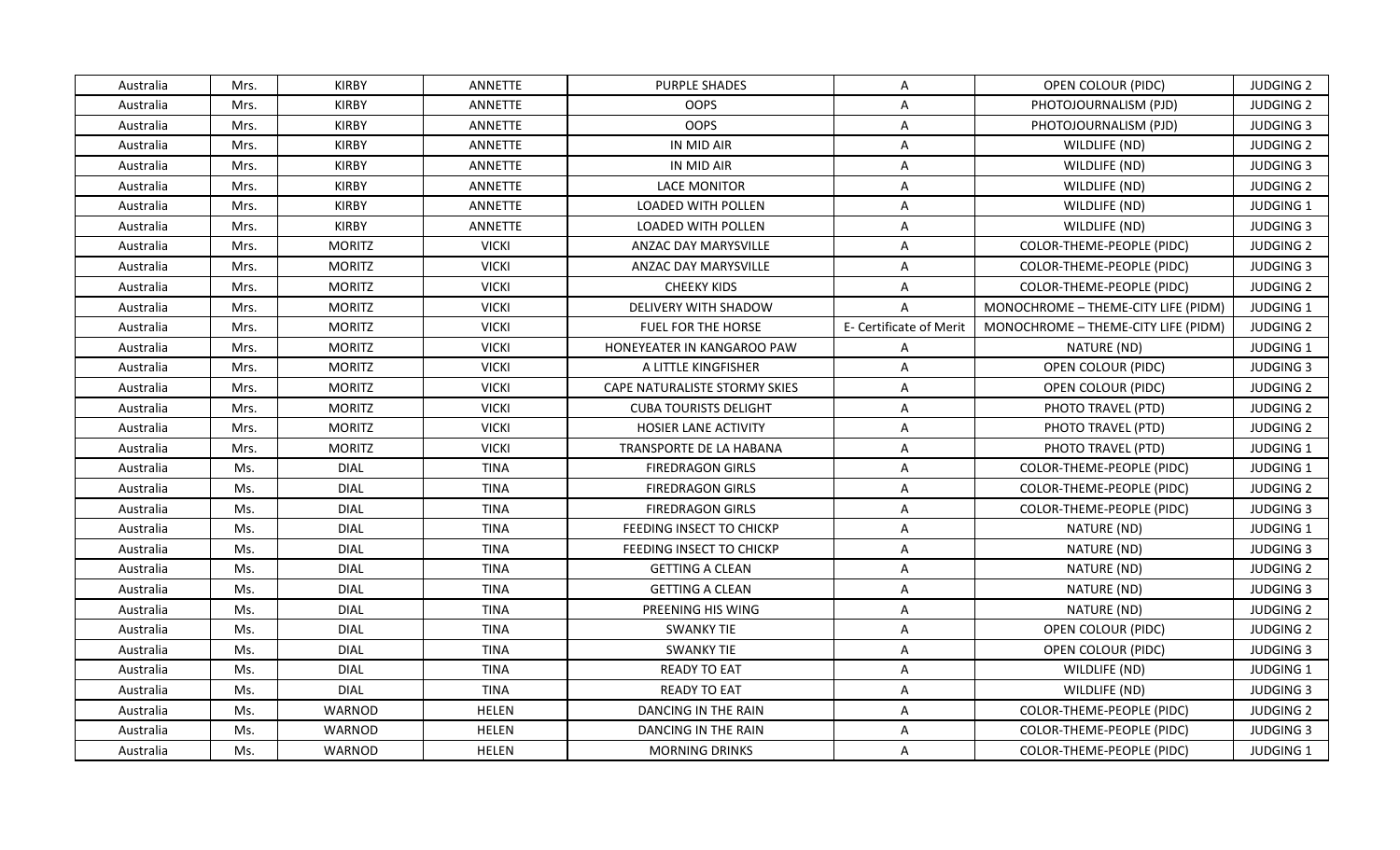| Australia | Ms. | WARNOD        | <b>HELEN</b> | <b>MORNING DRINKS</b>     | A                       | COLOR-THEME-PEOPLE (PIDC)           | <b>JUDGING 2</b> |
|-----------|-----|---------------|--------------|---------------------------|-------------------------|-------------------------------------|------------------|
| Australia | Ms. | WARNOD        | <b>HELEN</b> | <b>MORNING DRINKS</b>     | A                       | COLOR-THEME-PEOPLE (PIDC)           | <b>JUDGING 3</b> |
| Australia | Ms. | WARNOD        | <b>HELEN</b> | <b>NYEPI COSTUMES</b>     | $\mathsf{A}$            | COLOR-THEME-PEOPLE (PIDC)           | JUDGING 1        |
| Australia | Ms. | WARNOD        | <b>HELEN</b> | <b>BRUGES SQUARE</b>      | A                       | MONOCHROME - THEME-CITY LIFE (PIDM) | <b>JUDGING 1</b> |
| Australia | Ms. | WARNOD        | <b>HELEN</b> | <b>BRUGES SQUARE</b>      | $\overline{A}$          | MONOCHROME - THEME-CITY LIFE (PIDM) | <b>JUDGING 2</b> |
| Australia | Ms. | WARNOD        | <b>HELEN</b> | <b>BRUGES SQUARE</b>      | $\mathsf{A}$            | MONOCHROME - THEME-CITY LIFE (PIDM) | <b>JUDGING 3</b> |
| Australia | Ms. | WARNOD        | <b>HELEN</b> | <b>CASUAL CHAT</b>        | A                       | MONOCHROME - THEME-CITY LIFE (PIDM) | <b>JUDGING 2</b> |
| Australia | Ms. | WARNOD        | <b>HELEN</b> | <b>CASUAL CHAT</b>        | $\mathsf{A}$            | MONOCHROME - THEME-CITY LIFE (PIDM) | <b>JUDGING 3</b> |
| Australia | Ms. | WARNOD        | <b>HELEN</b> | <b>HANOI STREET</b>       | $\mathsf{A}$            | MONOCHROME - THEME-CITY LIFE (PIDM) | <b>JUDGING 2</b> |
| Australia | Ms. | WARNOD        | <b>HELEN</b> | DAWN ON THE WEIR          | A                       | NATURE (ND)                         | JUDGING 1        |
| Australia | Ms. | WARNOD        | <b>HELEN</b> | <b>GREEN LUNCH</b>        | A                       | NATURE (ND)                         | <b>JUDGING 2</b> |
| Australia | Ms. | WARNOD        | <b>HELEN</b> | <b>MISTY MORNING</b>      | A                       | NATURE (ND)                         | JUDGING 1        |
| Australia | Ms. | <b>WARNOD</b> | <b>HELEN</b> | <b>LUSHENG CEREMONY</b>   | $\mathsf{A}$            | OPEN COLOUR (PIDC)                  | JUDGING 1        |
| Australia | Ms. | WARNOD        | <b>HELEN</b> | <b>LUSHENG CEREMONY</b>   | $\mathsf{A}$            | OPEN COLOUR (PIDC)                  | <b>JUDGING 3</b> |
| Australia | Ms. | WARNOD        | <b>HELEN</b> | <b>SHOPKEEPER</b>         | A                       | OPEN COLOUR (PIDC)                  | <b>JUDGING 1</b> |
| Australia | Ms. | WARNOD        | <b>HELEN</b> | SHOPKEEPER                | $\overline{A}$          | OPEN COLOUR (PIDC)                  | <b>JUDGING 2</b> |
| Australia | Ms. | WARNOD        | <b>HELEN</b> | WOVEN IN                  | $\mathsf{A}$            | OPEN COLOUR (PIDC)                  | JUDGING 1        |
| Australia | Ms. | WARNOD        | <b>HELEN</b> | <b>WOVEN IN</b>           | $\mathsf{A}$            | OPEN COLOUR (PIDC)                  | <b>JUDGING 2</b> |
| Australia | Ms. | WARNOD        | <b>HELEN</b> | AFTERNOON IN BAGAN        | $\mathsf{A}$            | <b>OPEN MONOCHROME (PIDM)</b>       | <b>JUDGING 2</b> |
| Australia | Ms. | WARNOD        | <b>HELEN</b> | <b>KITCHEN KNIFE</b>      | A                       | OPEN MONOCHROME (PIDM)              | <b>JUDGING 3</b> |
| Australia | Ms. | WARNOD        | <b>HELEN</b> | PELICAN RUN               | $\overline{A}$          | OPEN MONOCHROME (PIDM)              | <b>JUDGING 3</b> |
| Australia | Ms. | WARNOD        | <b>HELEN</b> | PRESIDENTIAL GUARDS       | $\mathsf{A}$            | PHOTO TRAVEL (PTD)                  | <b>JUDGING 2</b> |
| Australia | Ms. | WARNOD        | <b>HELEN</b> | <b>VARANASI STREET</b>    | A                       | PHOTO TRAVEL (PTD)                  | <b>JUDGING 2</b> |
| Australia | Ms. | WARNOD        | <b>HELEN</b> | YUANGYANG RICE FIELDS     | $\mathsf{A}$            | PHOTO TRAVEL (PTD)                  | <b>JUDGING 2</b> |
| Australia | Ms. | WARNOD        | <b>HELEN</b> | IN TROUBLE                | A                       | PHOTOJOURNALISM (PJD)               | JUDGING 1        |
| Australia | Ms. | WARNOD        | <b>HELEN</b> | OGOH OGOH PARADE          | $\mathsf{A}$            | PHOTOJOURNALISM (PJD)               | <b>JUDGING 3</b> |
| Australia | Ms. | WARNOD        | <b>HELEN</b> | <b>PROTEST</b>            | $\mathsf{A}$            | PHOTOJOURNALISM (PJD)               | <b>JUDGING 2</b> |
| Australia | Ms. | WARNOD        | <b>HELEN</b> | <b>DENIZENS</b>           | A                       | WILDLIFE (ND)                       | JUDGING 1        |
| Australia | Ms. | WARNOD        | <b>HELEN</b> | <b>DENIZENS</b>           | $\overline{A}$          | WILDLIFE (ND)                       | <b>JUDGING 3</b> |
| Australia | Ms. | WARNOD        | <b>HELEN</b> | <b>DUST BATH</b>          | E- Certificate of Merit | WILDLIFE (ND)                       | <b>JUDGING 3</b> |
| Australia | Ms. | WARNOD        | <b>HELEN</b> | LEOPARD YAWN              | $\mathsf{A}$            | WILDLIFE (ND)                       | <b>JUDGING 3</b> |
| Australia | Ms. | WARNOD        | <b>HELEN</b> | <b>MIGRATION SKIRMISH</b> | A                       | WILDLIFE (ND)                       | JUDGING 1        |
| Australia | Ms. | WARNOD        | <b>HELEN</b> | <b>MIGRATION SKIRMISH</b> | A                       | WILDLIFE (ND)                       | <b>JUDGING 2</b> |
| Australia | Ms. | WARNOD        | <b>HELEN</b> | <b>MIGRATION SKIRMISH</b> | $\mathsf{A}$            | WILDLIFE (ND)                       | <b>JUDGING 3</b> |
|           |     |               |              |                           |                         |                                     |                  |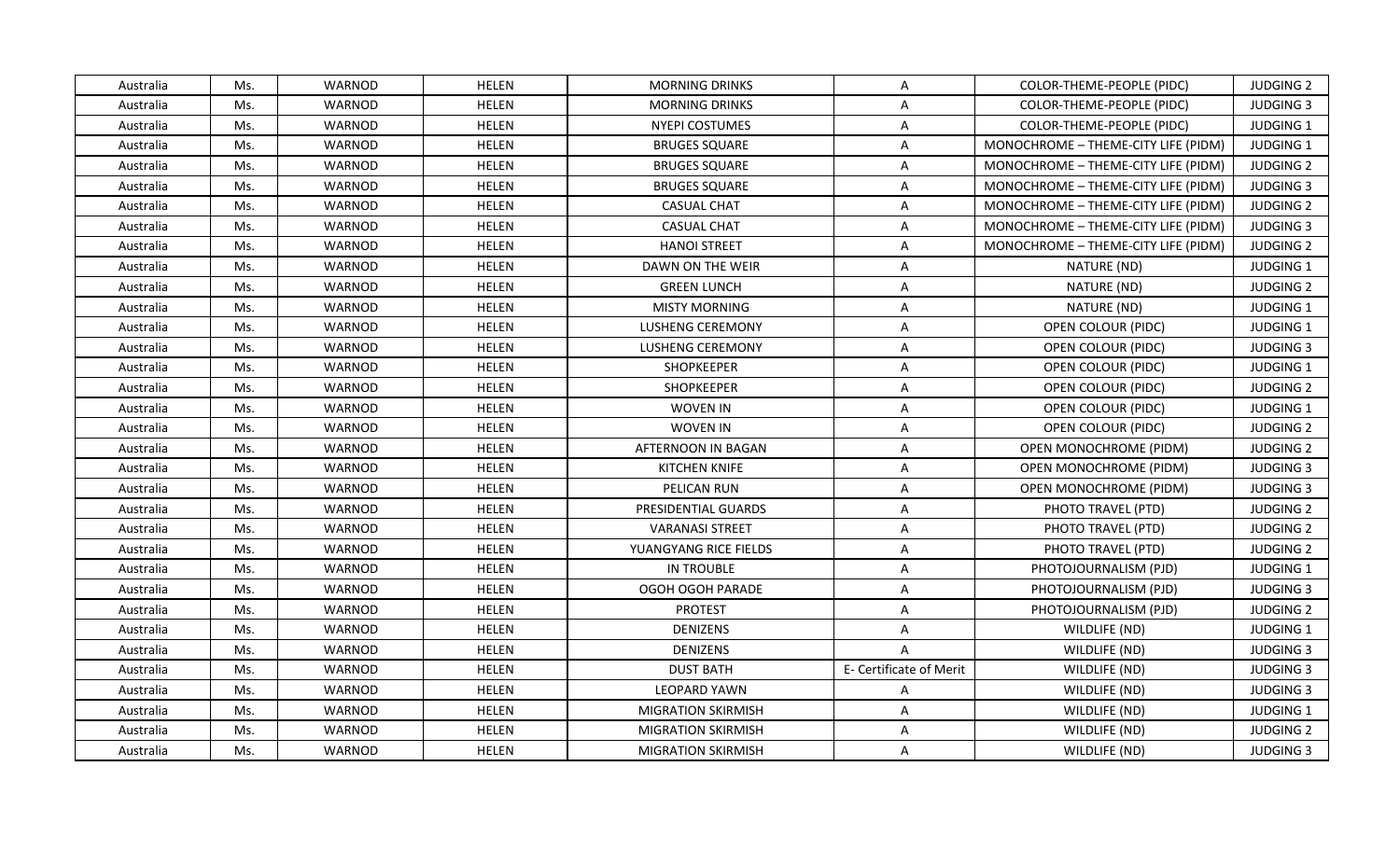| Austria | Mr. | <b>DOBLANDER</b> | <b>ROMAN</b> | <b>BEGEGNUNGEN</b>        | A                       | COLOR-THEME-PEOPLE (PIDC)           | <b>JUDGING 2</b> |
|---------|-----|------------------|--------------|---------------------------|-------------------------|-------------------------------------|------------------|
| Austria | Mr. | <b>DOBLANDER</b> | <b>ROMAN</b> | BLASENMACHER              | A                       | COLOR-THEME-PEOPLE (PIDC)           | <b>JUDGING 3</b> |
| Austria | Mr. | <b>DOBLANDER</b> | <b>ROMAN</b> | <b>GOLDENE KUNST</b>      | $\mathsf{A}$            | COLOR-THEME-PEOPLE (PIDC)           | <b>JUDGING 2</b> |
| Austria | Mr. | <b>DOBLANDER</b> | <b>ROMAN</b> | <b>GOLDENE KUNST</b>      | $\mathsf{A}$            | COLOR-THEME-PEOPLE (PIDC)           | <b>JUDGING 3</b> |
| Austria | Mr. | <b>DOBLANDER</b> | <b>ROMAN</b> | <b>MORALEIS</b>           | E- Certificate of Merit | COLOR-THEME-PEOPLE (PIDC)           | <b>JUDGING 2</b> |
| Austria | Mr. | <b>DOBLANDER</b> | <b>ROMAN</b> | <b>MORALEIS</b>           | $\mathsf{A}$            | COLOR-THEME-PEOPLE (PIDC)           | <b>JUDGING 3</b> |
| Austria | Mr. | <b>DOBLANDER</b> | <b>ROMAN</b> | <b>AUF DER ACHTERBAHN</b> | $\overline{A}$          | MONOCHROME - THEME-CITY LIFE (PIDM) | JUDGING 1        |
| Austria | Mr. | <b>DOBLANDER</b> | <b>ROMAN</b> | AUF DER ACHTERBAHN        | $\mathsf{A}$            | MONOCHROME - THEME-CITY LIFE (PIDM) | <b>JUDGING 2</b> |
| Austria | Mr. | <b>DOBLANDER</b> | <b>ROMAN</b> | AUF DER ACHTERBAHN        | E- Certificate of Merit | MONOCHROME - THEME-CITY LIFE (PIDM) | <b>JUDGING 3</b> |
| Austria | Mr. | <b>DOBLANDER</b> | <b>ROMAN</b> | <b>GROSSES RAD</b>        | $\mathsf{A}$            | MONOCHROME - THEME-CITY LIFE (PIDM) | <b>JUDGING 2</b> |
| Austria | Mr. | <b>DOBLANDER</b> | <b>ROMAN</b> | <b>GROSSES RAD</b>        | $\mathsf{A}$            | MONOCHROME - THEME-CITY LIFE (PIDM) | <b>JUDGING 3</b> |
| Austria | Mr. | <b>DOBLANDER</b> | <b>ROMAN</b> | LAZEBNAI                  | $\mathsf{A}$            | MONOCHROME - THEME-CITY LIFE (PIDM) | <b>JUDGING 2</b> |
| Austria | Mr. | <b>DOBLANDER</b> | <b>ROMAN</b> | <b>BELEUCHTUNG</b>        | $\mathsf{A}$            | OPEN COLOUR (PIDC)                  | <b>JUDGING 2</b> |
| Austria | Mr. | <b>DOBLANDER</b> | <b>ROMAN</b> | <b>EULE</b>               | $\mathsf{A}$            | OPEN COLOUR (PIDC)                  | <b>JUDGING 2</b> |
| Austria | Mr. | <b>DOBLANDER</b> | <b>ROMAN</b> | <b>SCHOENE MARIE</b>      | $\overline{A}$          | <b>OPEN COLOUR (PIDC)</b>           | <b>JUDGING 2</b> |
| Austria | Mr. | <b>DOBLANDER</b> | <b>ROMAN</b> | <b>SCHOENE MARIE</b>      | E- Certificate of Merit | OPEN COLOUR (PIDC)                  | <b>JUDGING 3</b> |
| Austria | Mr. | <b>DOBLANDER</b> | <b>ROMAN</b> | <b>BOGENBRUECKE</b>       | A                       | OPEN MONOCHROME (PIDM)              | JUDGING 1        |
| Austria | Mr. | <b>DOBLANDER</b> | <b>ROMAN</b> | <b>BOGENBRUECKE</b>       | $\mathsf{A}$            | OPEN MONOCHROME (PIDM)              | <b>JUDGING 2</b> |
| Austria | Mr. | <b>DOBLANDER</b> | <b>ROMAN</b> | <b>BOGENBRUECKE</b>       | $\mathsf{A}$            | OPEN MONOCHROME (PIDM)              | <b>JUDGING 3</b> |
| Austria | Mr. | <b>DOBLANDER</b> | <b>ROMAN</b> | SCHULTERBLUMEN            | $\mathsf{A}$            | <b>OPEN MONOCHROME (PIDM)</b>       | JUDGING 1        |
| Austria | Mr. | <b>DOBLANDER</b> | <b>ROMAN</b> | SCHULTERBLUMEN            | $\mathsf{A}$            | OPEN MONOCHROME (PIDM)              | <b>JUDGING 2</b> |
| Austria | Mr. | <b>DOBLANDER</b> | <b>ROMAN</b> | SCHULTERBLUMEN            | A                       | OPEN MONOCHROME (PIDM)              | <b>JUDGING 3</b> |
| Austria | Mr. | <b>DOBLANDER</b> | <b>ROMAN</b> | <b>BRAUEREI</b>           | $\mathsf{A}$            | PHOTO TRAVEL (PTD)                  | <b>JUDGING 2</b> |
| Austria | Mr. | <b>DOBLANDER</b> | <b>ROMAN</b> | DICK UND DUENN            | $\mathsf{A}$            | PHOTO TRAVEL (PTD)                  | <b>JUDGING 2</b> |
| Austria | Mr. | <b>DOBLANDER</b> | <b>ROMAN</b> | <b>AUSTRIA</b>            | $\mathsf{A}$            | PHOTOJOURNALISM (PJD)               | JUDGING 1        |
| Austria | Mr. | <b>DOBLANDER</b> | <b>ROMAN</b> | <b>AUSTRIA</b>            | $\mathsf{A}$            | PHOTOJOURNALISM (PJD)               | <b>JUDGING 2</b> |
| Austria | Mr. | <b>DOBLANDER</b> | <b>ROMAN</b> | <b>AUSTRIA</b>            | A                       | PHOTOJOURNALISM (PJD)               | <b>JUDGING 3</b> |
| Austria | Mr. | <b>DOBLANDER</b> | <b>ROMAN</b> | HANDGESTUETZT             | $\mathsf{A}$            | PHOTOJOURNALISM (PJD)               | <b>JUDGING 2</b> |
| Austria | Mr. | <b>DOBLANDER</b> | <b>ROMAN</b> | <b>ROE</b>                | $\mathsf{A}$            | PHOTOJOURNALISM (PJD)               | JUDGING 1        |
| Austria | Mr. | <b>DOBLANDER</b> | <b>ROMAN</b> | <b>ROE</b>                | $\overline{A}$          | PHOTOJOURNALISM (PJD)               | <b>JUDGING 2</b> |
| Austria | Mr. | <b>DOBLANDER</b> | <b>ROMAN</b> | ZU WEIT                   | E- Certificate of Merit | PHOTOJOURNALISM (PJD)               | <b>JUDGING 2</b> |
| Austria | Mr. | <b>HABRINGER</b> | WOLFGANG     | GAEMSE 83                 | A                       | NATURE (ND)                         | JUDGING 1        |
| Austria | Mr. | <b>HABRINGER</b> | WOLFGANG     | GAEMSE 83                 | $\mathsf{A}$            | NATURE (ND)                         | <b>JUDGING 2</b> |
| Austria | Mr. | <b>HABRINGER</b> | WOLFGANG     | GAENSEGEIER 68            | $\mathsf{A}$            | NATURE (ND)                         | <b>JUDGING 3</b> |
|         |     |                  |              |                           |                         |                                     |                  |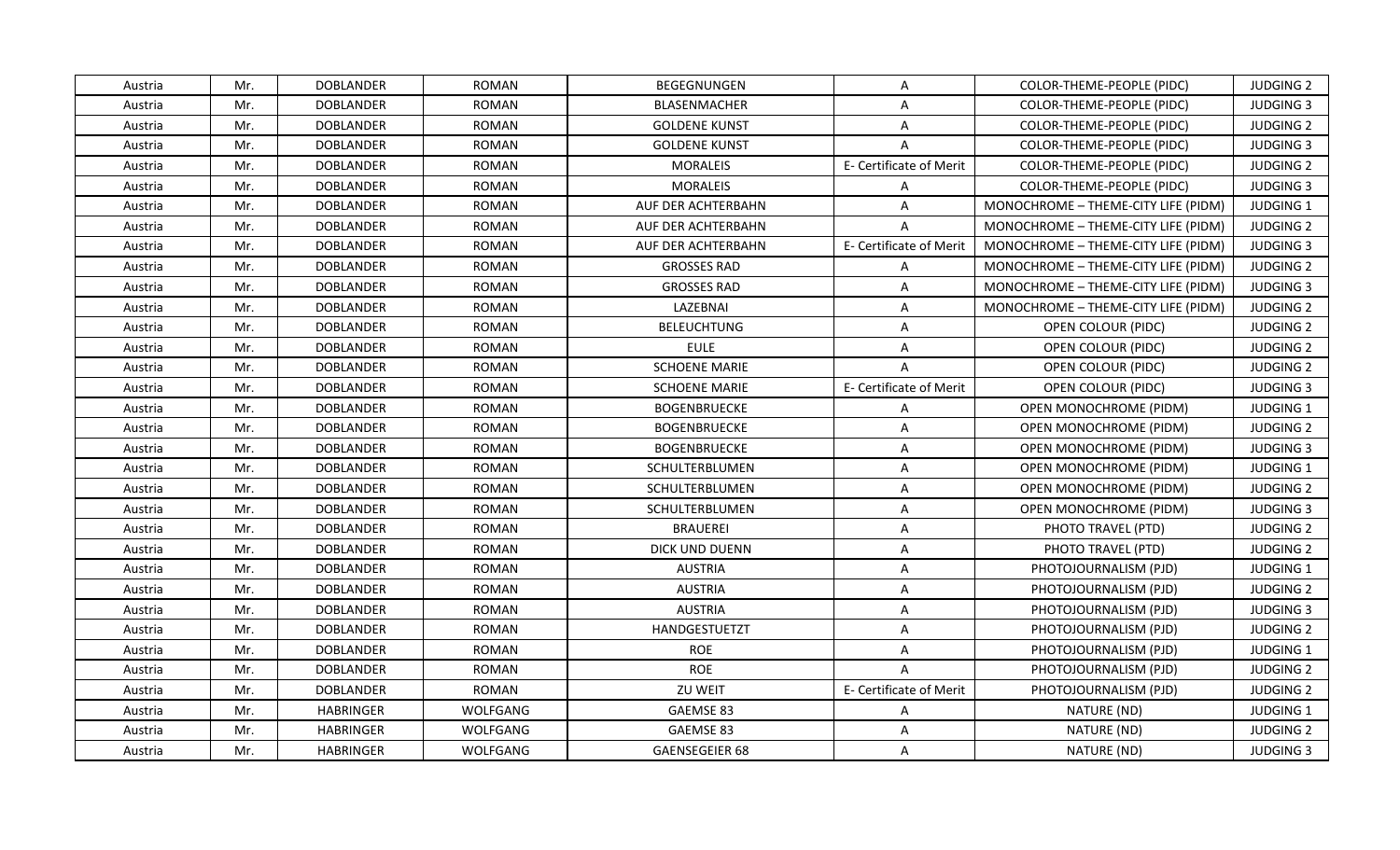| Austria | Mr. | <b>HABRINGER</b> | WOLFGANG        | SPINNENNETZ 13              | A                       | NATURE (ND)                   | <b>JUDGING 1</b> |
|---------|-----|------------------|-----------------|-----------------------------|-------------------------|-------------------------------|------------------|
| Austria | Mr. | <b>HABRINGER</b> | WOLFGANG        | SPINNENNETZ 13              | A                       | NATURE (ND)                   | <b>JUDGING 3</b> |
| Austria | Mr. | <b>HABRINGER</b> | WOLFGANG        | DENSE FOG 81                | $\overline{A}$          | OPEN COLOUR (PIDC)            | <b>JUDGING 2</b> |
| Austria | Mr. | <b>HABRINGER</b> | WOLFGANG        | <b>HEAVY CLOUDS 62</b>      | <b>WPAI Silver</b>      | OPEN COLOUR (PIDC)            | JUDGING 1        |
| Austria | Mr. | <b>HABRINGER</b> | WOLFGANG        | <b>HEAVY CLOUDS 62</b>      | A                       | <b>OPEN COLOUR (PIDC)</b>     | <b>JUDGING 2</b> |
| Austria | Mr. | <b>HABRINGER</b> | WOLFGANG        | <b>HEAVY CLOUDS 62</b>      | E- Certificate of Merit | OPEN COLOUR (PIDC)            | <b>JUDGING 3</b> |
| Austria | Mr. | <b>HABRINGER</b> | WOLFGANG        | KEMATING 80                 | $\overline{A}$          | OPEN COLOUR (PIDC)            | JUDGING 1        |
| Austria | Mr. | <b>HABRINGER</b> | WOLFGANG        | <b>KEMATING 80</b>          | $\overline{A}$          | OPEN COLOUR (PIDC)            | <b>JUDGING 2</b> |
| Austria | Mr. | <b>HABRINGER</b> | WOLFGANG        | <b>KEMATING 80</b>          | $\overline{A}$          | <b>OPEN COLOUR (PIDC)</b>     | <b>JUDGING 3</b> |
| Austria | Mr. | <b>HABRINGER</b> | WOLFGANG        | <b>OIA 10</b>               | $\overline{A}$          | OPEN COLOUR (PIDC)            | JUDGING 1        |
| Austria | Mr. | <b>HABRINGER</b> | WOLFGANG        | <b>FINAL DESTINATION 98</b> | $\mathsf{A}$            | OPEN MONOCHROME (PIDM)        | <b>JUDGING 1</b> |
| Austria | Mr. | <b>HABRINGER</b> | WOLFGANG        | <b>FINAL DESTINATION 98</b> | $\mathsf{A}$            | <b>OPEN MONOCHROME (PIDM)</b> | <b>JUDGING 2</b> |
| Austria | Mr. | <b>HABRINGER</b> | WOLFGANG        | KOLONNADE 02                | $\overline{A}$          | <b>OPEN MONOCHROME (PIDM)</b> | JUDGING 1        |
| Austria | Mr. | <b>HABRINGER</b> | WOLFGANG        | KOLONNADE 02                | E- Certificate of Merit | OPEN MONOCHROME (PIDM)        | <b>JUDGING 2</b> |
| Austria | Mr. | <b>HABRINGER</b> | WOLFGANG        | KOLONNADE 02                | $\overline{A}$          | <b>OPEN MONOCHROME (PIDM)</b> | <b>JUDGING 3</b> |
| Austria | Mr. | <b>HABRINGER</b> | WOLFGANG        | <b>SCHLOSS ORTH 61</b>      | $\overline{A}$          | OPEN MONOCHROME (PIDM)        | <b>JUDGING 1</b> |
| Austria | Mr. | <b>HABRINGER</b> | WOLFGANG        | SCHLOSS ORTH 61             | $\mathsf{A}$            | OPEN MONOCHROME (PIDM)        | <b>JUDGING 2</b> |
| Austria | Mr. | <b>HABRINGER</b> | WOLFGANG        | SCHLOSS ORTH 61             | $\overline{A}$          | OPEN MONOCHROME (PIDM)        | <b>JUDGING 3</b> |
| Austria | Mr. | <b>HABRINGER</b> | WOLFGANG        | UNDER THE BRIDGE 45         | A                       | OPEN MONOCHROME (PIDM)        | <b>JUDGING 1</b> |
| Austria | Mr. | <b>HABRINGER</b> | WOLFGANG        | <b>UNDER THE BRIDGE 45</b>  | $\overline{A}$          | <b>OPEN MONOCHROME (PIDM)</b> | <b>JUDGING 2</b> |
| Austria | Mr. | <b>HABRINGER</b> | WOLFGANG        | ANAPAUSAS 90                | $\mathsf{A}$            | PHOTO TRAVEL (PTD)            | <b>JUDGING 1</b> |
| Austria | Mr. | <b>HABRINGER</b> | WOLFGANG        | ANAPAUSAS 90                | $\mathsf{A}$            | PHOTO TRAVEL (PTD)            | <b>JUDGING 2</b> |
| Austria | Mr. | <b>HABRINGER</b> | WOLFGANG        | ANAPAUSAS 90                | $\overline{A}$          | PHOTO TRAVEL (PTD)            | <b>JUDGING 3</b> |
| Austria | Mr. | <b>HABRINGER</b> | WOLFGANG        | <b>ZAANSE SCHANS 90</b>     | A                       | PHOTO TRAVEL (PTD)            | <b>JUDGING 1</b> |
| Austria | Mr. | <b>HABRINGER</b> | WOLFGANG        | ZAANSE SCHANS 90            | $\overline{A}$          | PHOTO TRAVEL (PTD)            | <b>JUDGING 2</b> |
| Austria | Mr. | <b>HABRINGER</b> | WOLFGANG        | ZAANSE SCHANS 90            | $\overline{A}$          | PHOTO TRAVEL (PTD)            | <b>JUDGING 3</b> |
| Austria | Mr. | <b>HABRINGER</b> | WOLFGANG        | <b>CROSS BIKER 13</b>       | A                       | PHOTOJOURNALISM (PJD)         | JUDGING 1        |
| Austria | Mr. | <b>HABRINGER</b> | WOLFGANG        | <b>CROSS BIKER 13</b>       | $\mathsf{A}$            | PHOTOJOURNALISM (PJD)         | <b>JUDGING 2</b> |
| Austria | Mr. | <b>HABRINGER</b> | WOLFGANG        | MORGAN 34                   | $\overline{A}$          | PHOTOJOURNALISM (PJD)         | <b>JUDGING 1</b> |
| Austria | Mr. | <b>HABRINGER</b> | WOLFGANG        | PARACYCLING 92              | E- Certificate of Merit | PHOTOJOURNALISM (PJD)         | JUDGING 1        |
| Austria | Mr. | <b>HABRINGER</b> | WOLFGANG        | PARACYCLING 92              | $\mathsf{A}$            | PHOTOJOURNALISM (PJD)         | <b>JUDGING 2</b> |
| Austria | Mr. | <b>HABRINGER</b> | WOLFGANG        | PARACYCLING 92              | A                       | PHOTOJOURNALISM (PJD)         | <b>JUDGING 3</b> |
| Austria | Mr. | <b>HABRINGER</b> | WOLFGANG        | SIDECAR 21B                 | <b>WPAI Bronze</b>      | PHOTOJOURNALISM (PJD)         | <b>JUDGING 2</b> |
| Austria | Mr. | <b>HABRINGER</b> | <b>WOLFGANG</b> | SIDECAR 21B                 | $\mathsf{A}$            | PHOTOJOURNALISM (PJD)         | JUDGING 3        |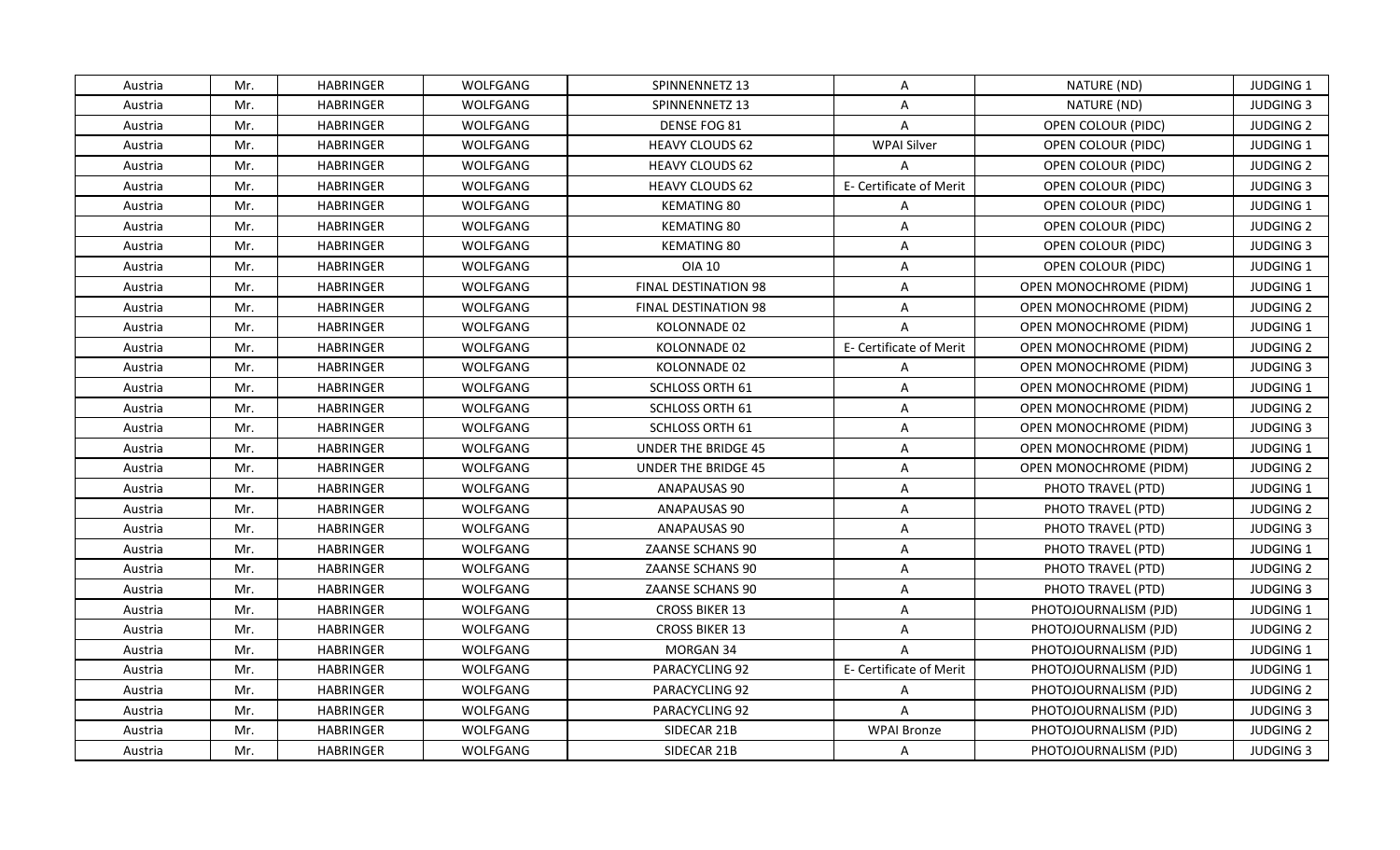| Austria | Mr. | <b>STUPPNIG</b>   | STEFAN        | HOCHJOCH 3997              | $\mathsf{A}$   | COLOR-THEME-PEOPLE (PIDC)           | <b>JUDGING 2</b> |
|---------|-----|-------------------|---------------|----------------------------|----------------|-------------------------------------|------------------|
| Austria | Mr. | <b>STUPPNIG</b>   | <b>STEFAN</b> | HOCHJOCH 3997              | A              | COLOR-THEME-PEOPLE (PIDC)           | <b>JUDGING 3</b> |
| Austria | Mr. | <b>STUPPNIG</b>   | <b>STEFAN</b> | POLICIA 1215               | $\mathsf{A}$   | COLOR-THEME-PEOPLE (PIDC)           | <b>JUDGING 3</b> |
| Austria | Mr. | <b>STUPPNIG</b>   | <b>STEFAN</b> | ROSTOCK 4542               | $\overline{A}$ | COLOR-THEME-PEOPLE (PIDC)           | <b>JUDGING 2</b> |
| Austria | Mr. | <b>STUPPNIG</b>   | STEFAN        | BORETSCH 6473              | $\overline{A}$ | NATURE (ND)                         | <b>JUDGING 1</b> |
| Austria | Mr. | <b>STUPPNIG</b>   | <b>STEFAN</b> | TAUBENSCHWAENZCHEN 7445    | A              | NATURE (ND)                         | <b>JUDGING 1</b> |
| Austria | Mr. | <b>STUPPNIG</b>   | <b>STEFAN</b> | TAUBENSCHWAENZCHEN 7445    | $\mathsf{A}$   | NATURE (ND)                         | <b>JUDGING 3</b> |
| Austria | Mr. | <b>STUPPNIG</b>   | <b>STEFAN</b> | CHLOE ROSE 9618            | $\overline{A}$ | <b>OPEN COLOUR (PIDC)</b>           | <b>JUDGING 3</b> |
| Austria | Mr. | <b>STUPPNIG</b>   | <b>STEFAN</b> | GREEN FUNY 3563            | $\mathsf{A}$   | OPEN COLOUR (PIDC)                  | JUDGING 1        |
| Austria | Mr. | <b>STUPPNIG</b>   | STEFAN        | GREEN FUNY 3563            | A              | OPEN COLOUR (PIDC)                  | <b>JUDGING 2</b> |
| Austria | Mr. | <b>STUPPNIG</b>   | <b>STEFAN</b> | WHITE FANNY 1104           | $\overline{A}$ | OPEN COLOUR (PIDC)                  | <b>JUDGING 3</b> |
| Austria | Mr. | <b>STUPPNIG</b>   | <b>STEFAN</b> | VIKTORIA 0038              | A              | <b>OPEN MONOCHROME (PIDM)</b>       | JUDGING 1        |
| Austria | Mr. | <b>STUPPNIG</b>   | <b>STEFAN</b> | VIKTORIA 0038              | $\overline{A}$ | OPEN MONOCHROME (PIDM)              | <b>JUDGING 3</b> |
| Austria | Mr. | <b>STUPPNIG</b>   | STEFAN        | VIKTORIA 0238              | $\overline{A}$ | OPEN MONOCHROME (PIDM)              | JUDGING 1        |
| Austria | Mr. | <b>STUPPNIG</b>   | <b>STEFAN</b> | <b>SCHWER BELADEN 5312</b> | A              | PHOTO TRAVEL (PTD)                  | <b>JUDGING 2</b> |
| Austria | Mr. | <b>STUPPNIG</b>   | STEFAN        | FLORIAN 0831               | A              | PHOTOJOURNALISM (PJD)               | <b>JUDGING 2</b> |
| Austria | Mr. | <b>STUPPNIG</b>   | <b>STEFAN</b> | KOALA 9600                 | $\overline{A}$ | PHOTOJOURNALISM (PJD)               | <b>JUDGING 2</b> |
| Austria | Mr. | <b>STUPPNIG</b>   | <b>STEFAN</b> | SKUJYTE 9522               | $\overline{A}$ | PHOTOJOURNALISM (PJD)               | <b>JUDGING 3</b> |
| Austria | Mr. | <b>STUPPNIG</b>   | <b>STEFAN</b> | TAUBENSCHWAENZCHEN 7656    | $\overline{A}$ | WILDLIFE (ND)                       | <b>JUDGING 3</b> |
| Austria | Ms. | <b>EHRENREICH</b> | <b>IRENE</b>  | DEATH FLEI 9784            | $\overline{A}$ | COLOR-THEME-PEOPLE (PIDC)           | <b>JUDGING 1</b> |
| Austria | Ms. | <b>EHRENREICH</b> | <b>IRENE</b>  | <b>FASCHING</b>            | A              | MONOCHROME - THEME-CITY LIFE (PIDM) | <b>JUDGING 3</b> |
| Austria | Ms. | <b>EHRENREICH</b> | <b>IRENE</b>  | LA PAZ 5660                | $\overline{A}$ | MONOCHROME - THEME-CITY LIFE (PIDM) | <b>JUDGING 3</b> |
| Austria | Ms. | <b>EHRENREICH</b> | <b>IRENE</b>  | <b>STEYR 2329</b>          | $\overline{A}$ | MONOCHROME - THEME-CITY LIFE (PIDM) | <b>JUDGING 2</b> |
| Austria | Ms. | <b>EHRENREICH</b> | <b>IRENE</b>  | ELEPHANTS 3345             | $\mathsf{A}$   | NATURE (ND)                         | <b>JUDGING 3</b> |
| Austria | Ms. | <b>EHRENREICH</b> | <b>IRENE</b>  | <b>LOKUR 3305</b>          | A              | OPEN COLOUR (PIDC)                  | <b>JUDGING 2</b> |
| Austria | Ms. | <b>EHRENREICH</b> | <b>IRENE</b>  | <b>FANNY 8619</b>          | $\overline{A}$ | OPEN MONOCHROME (PIDM)              | <b>JUDGING 2</b> |
| Austria | Ms. | <b>EHRENREICH</b> | <b>IRENE</b>  | <b>FANNY 8619</b>          | $\overline{A}$ | OPEN MONOCHROME (PIDM)              | <b>JUDGING 3</b> |
| Austria | Ms. | <b>EHRENREICH</b> | <b>IRENE</b>  | INKABOOT 4750              | $\overline{A}$ | PHOTO TRAVEL (PTD)                  | <b>JUDGING 3</b> |
| Austria | Ms. | <b>EHRENREICH</b> | <b>IRENE</b>  | <b>RTL 4944</b>            | $\overline{A}$ | PHOTOJOURNALISM (PJD)               | <b>JUDGING 2</b> |
| Austria | Ms. | <b>EHRENREICH</b> | <b>IRENE</b>  | RTL BRAND 5130             | $\overline{A}$ | PHOTOJOURNALISM (PJD)               | <b>JUDGING 2</b> |
| Austria | Ms. | <b>EHRENREICH</b> | <b>IRENE</b>  | SEEHUND 0635               | $\overline{A}$ | WILDLIFE (ND)                       | <b>JUDGING 3</b> |
| Austria | Ms. | <b>EHRENREICH</b> | <b>IRENE</b>  | SEEHUNDKOLONIE 0827        | $\mathsf{A}$   | WILDLIFE (ND)                       | JUDGING 1        |
| Austria | Ms. | <b>EHRENREICH</b> | <b>IRENE</b>  | SEEHUNDKOLONIE 0827        | A              | WILDLIFE (ND)                       | <b>JUDGING 2</b> |
| Austria | Ms. | <b>EHRENREICH</b> | <b>IRENE</b>  | SEEHUNDKOLONIE 0827        | $\mathsf{A}$   | WILDLIFE (ND)                       | <b>JUDGING 3</b> |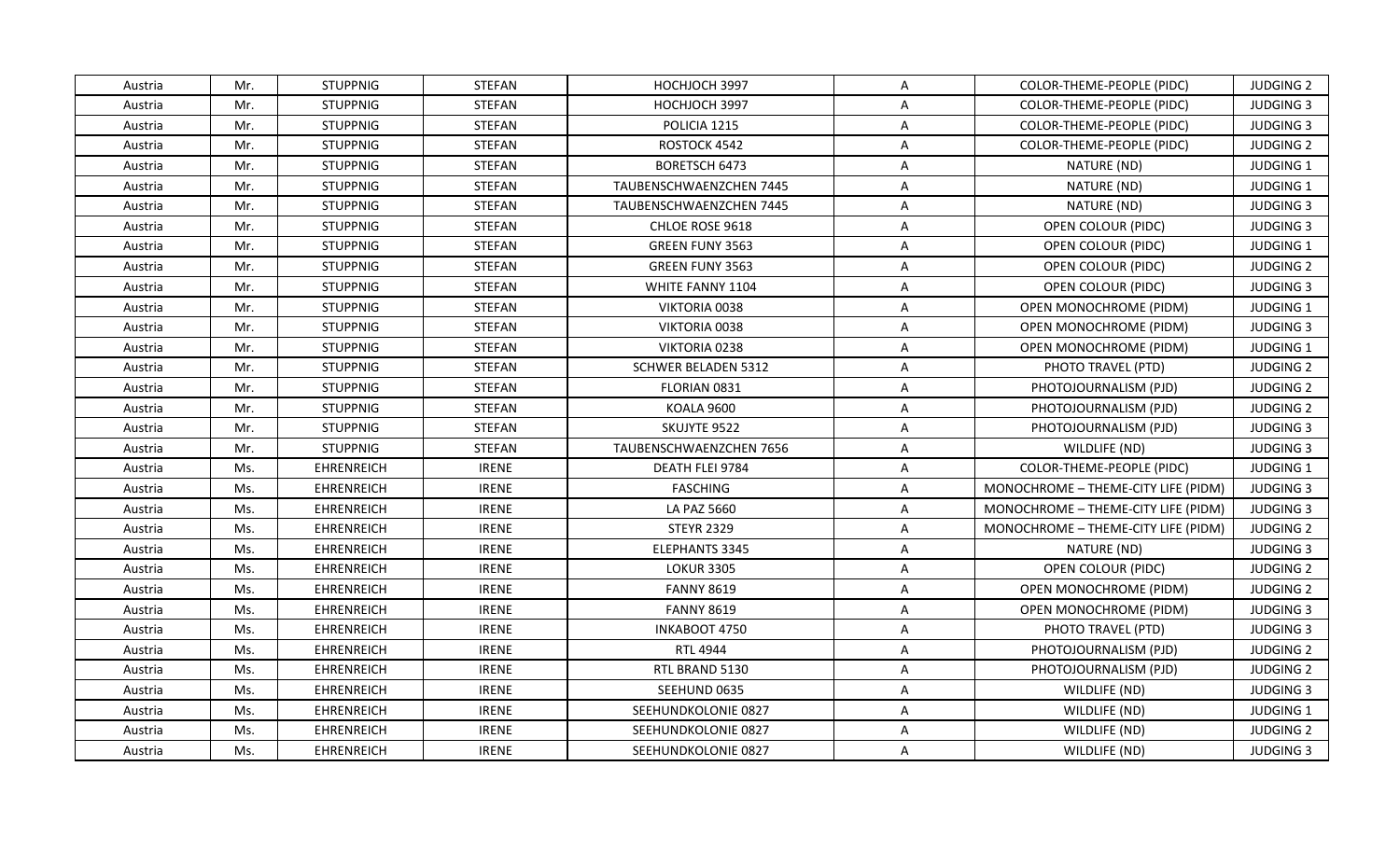| Belgium | Mr. | CARLUCCI      | <b>ROSETTA</b> | NYCTEA SCANDIACA          | $\mathsf{A}$            | NATURE (ND)                   | <b>JUDGING 1</b> |
|---------|-----|---------------|----------------|---------------------------|-------------------------|-------------------------------|------------------|
| Belgium | Mr. | CARLUCCI      | <b>ROSETTA</b> | WEDDING                   | $\mathsf{A}$            | OPEN COLOUR (PIDC)            | <b>JUDGING 2</b> |
| Belgium | Mr. | CARLUCCI      | ROSETTA        | WEDDING                   | $\mathsf{A}$            | OPEN COLOUR (PIDC)            | <b>JUDGING 3</b> |
| Belgium | Mr. | CARLUCCI      | ROSETTA        | THE WALLS OF BRUGES       | $\mathsf{A}$            | OPEN MONOCHROME (PIDM)        | <b>JUDGING 2</b> |
| Belgium | Mr. | DE BOSSCHER   | MATHIEU        | <b>GEADERD WITJE 4477</b> | A                       | NATURE (ND)                   | JUDGING 1        |
| Belgium | Mr. | DE BOSSCHER   | MATHIEU        | <b>GEADERD WITJE 4477</b> | A                       | NATURE (ND)                   | <b>JUDGING 2</b> |
| Belgium | Mr. | DE BOSSCHER   | MATHIEU        | KOOLWITJE 6036            | $\mathsf{A}$            | NATURE (ND)                   | <b>JUDGING 2</b> |
| Belgium | Mr. | DE BOSSCHER   | MATHIEU        | ORANJETIPJE 5137          | $\mathsf{A}$            | NATURE (ND)                   | JUDGING 1        |
| Belgium | Mr. | DE BOSSCHER   | MATHIEU        | ORANJETIPJE 5137          | $\mathsf{A}$            | NATURE (ND)                   | <b>JUDGING 2</b> |
| Belgium | Mr. | DE BOSSCHER   | MATHIEU        | ORANJETIPJE 5137          | $\mathsf{A}$            | NATURE (ND)                   | <b>JUDGING 3</b> |
| Belgium | Mr. | DE BOSSCHER   | MATHIEU        | STOKSTAARTJES 4349        | $\mathsf{A}$            | NATURE (ND)                   | <b>JUDGING 2</b> |
| Belgium | Mr. | DE BOSSCHER   | MATHIEU        | STOKSTAARTJES 4349        | $\mathsf{A}$            | NATURE (ND)                   | <b>JUDGING 3</b> |
| Belgium | Mr. | DE BOSSCHER   | MATHIEU        | ORANJETIPJES 8542         | $\overline{A}$          | OPEN COLOUR (PIDC)            | JUDGING 1        |
| Belgium | Mr. | DE BOSSCHER   | MATHIEU        | ORANJETIPJES 8542         | E-HM                    | OPEN COLOUR (PIDC)            | <b>JUDGING 3</b> |
| Belgium | Mr. | DE BOSSCHER   | MATHIEU        | PAALDORP 1286             | A                       | OPEN COLOUR (PIDC)            | JUDGING 1        |
| Belgium | Mr. | DE BOSSCHER   | MATHIEU        | PAALDORP 1286             | $\mathsf{A}$            | OPEN COLOUR (PIDC)            | <b>JUDGING 2</b> |
| Belgium | Mr. | DE BOSSCHER   | MATHIEU        | PAALDORP 1286             | $\mathsf{A}$            | OPEN COLOUR (PIDC)            | <b>JUDGING 3</b> |
| Belgium | Mr. | DE BOSSCHER   | MATHIEU        | PARELMOER 4644            | $\mathsf{A}$            | OPEN COLOUR (PIDC)            | JUDGING 1        |
| Belgium | Mr. | DE BOSSCHER   | MATHIEU        | PARELMOER 4644            | $\mathsf{A}$            | OPEN COLOUR (PIDC)            | <b>JUDGING 3</b> |
| Belgium | Mr. | DE BOSSCHER   | MATHIEU        | DOMBURG 3846              | A                       | OPEN MONOCHROME (PIDM)        | JUDGING 1        |
| Belgium | Mr. | DE BOSSCHER   | MATHIEU        | DOMBURG 3846              | $\mathsf{A}$            | <b>OPEN MONOCHROME (PIDM)</b> | <b>JUDGING 2</b> |
| Belgium | Mr. | DE BOSSCHER   | MATHIEU        | MORGENSTOND 1             | $\mathsf{A}$            | OPEN MONOCHROME (PIDM)        | JUDGING 1        |
| Belgium | Mr. | DE BOSSCHER   | MATHIEU        | <b>VROENHOVEN 697</b>     | $\overline{A}$          | OPEN MONOCHROME (PIDM)        | JUDGING 1        |
| Belgium | Mr. | DE BOSSCHER   | MATHIEU        | KINDERDIJK 548            | $\mathsf{A}$            | PHOTO TRAVEL (PTD)            | <b>JUDGING 2</b> |
| Belgium | Mr. | DE BOSSCHER   | MATHIEU        | <b>WINTER 4181</b>        | $\overline{A}$          | PHOTO TRAVEL (PTD)            | <b>JUDGING 1</b> |
| Belgium | Mr. | DE BOSSCHER   | MATHIEU        | <b>WINTER 4181</b>        | E- Certificate of Merit | PHOTO TRAVEL (PTD)            | <b>JUDGING 2</b> |
| Belgium | Mr. | DE BOSSCHER   | MATHIEU        | <b>WINTER 4191</b>        | A                       | PHOTO TRAVEL (PTD)            | JUDGING 1        |
| Belgium | Mr. | DE BOSSCHER   | MATHIEU        | <b>WINTER 4191</b>        | $\mathsf{A}$            | PHOTO TRAVEL (PTD)            | <b>JUDGING 2</b> |
| Belgium | Mr. | DE BOSSCHER   | MATHIEU        | <b>GIER 7687</b>          | A                       | WILDLIFE (ND)                 | JUDGING 1        |
| Belgium | Mr. | DE BOSSCHER   | MATHIEU        | <b>WANTS 5790</b>         | $\mathsf{A}$            | WILDLIFE (ND)                 | <b>JUDGING 2</b> |
| Belgium | Mr. | <b>DEGLIN</b> | <b>ROBERT</b>  | KOLIBRIES IN DE VLUCHT    | $\mathsf{A}$            | NATURE (ND)                   | JUDGING 1        |
| Belgium | Mr. | <b>DEGLIN</b> | <b>ROBERT</b>  | KOLIBRIES IN DE VLUCHT    | $\mathsf{A}$            | NATURE (ND)                   | <b>JUDGING 3</b> |
| Belgium | Mr. | <b>DEGLIN</b> | <b>ROBERT</b>  | ROODKOPAMANDINE           | $\mathsf{A}$            | NATURE (ND)                   | JUDGING 1        |
| Belgium | Mr. | <b>DEGLIN</b> | <b>ROBERT</b>  | <b>ROODKOPAMANDINE</b>    | A                       | NATURE (ND)                   | <b>JUDGING 2</b> |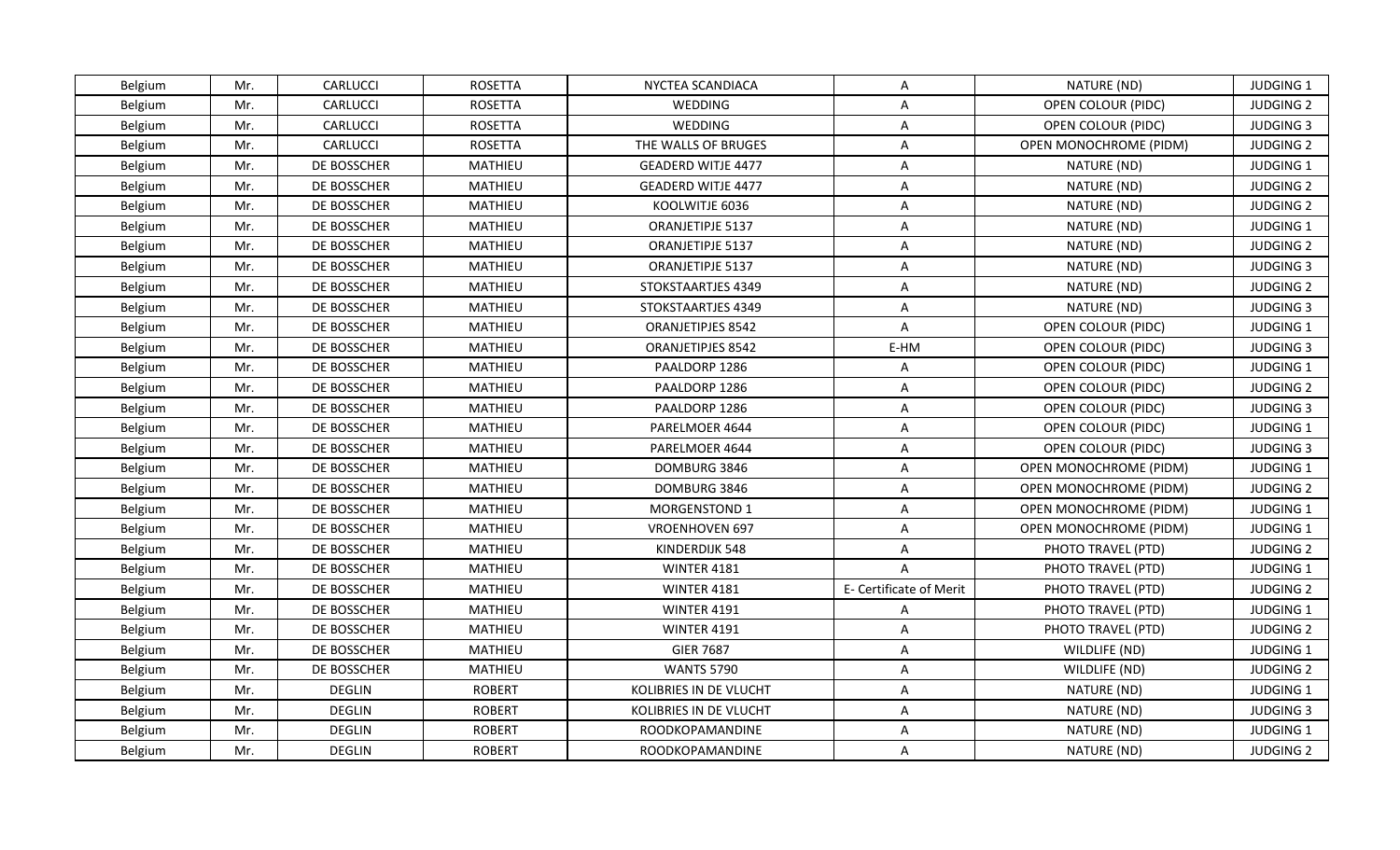| Belgium | Mr. | <b>DEGLIN</b> | <b>ROBERT</b> | <b>CHEETAHS HEBBEN DORST</b>   | A                       | WILDLIFE (ND)                    | <b>JUDGING 1</b> |
|---------|-----|---------------|---------------|--------------------------------|-------------------------|----------------------------------|------------------|
| Belgium | Mr. | <b>DEGLIN</b> | <b>ROBERT</b> | <b>CHEETAHS HEBBEN DORST</b>   | $\mathsf{A}$            | WILDLIFE (ND)                    | <b>JUDGING 2</b> |
| Belgium | Mr. | <b>DEGLIN</b> | <b>ROBERT</b> | <b>WATER LEKKEN</b>            | $\mathsf{A}$            | WILDLIFE (ND)                    | JUDGING 1        |
| Belgium | Mr. | <b>DEGLIN</b> | <b>ROBERT</b> | <b>WATER LEKKEN</b>            | A                       | WILDLIFE (ND)                    | <b>JUDGING 2</b> |
| Belgium | Mr. | <b>DEGLIN</b> | <b>ROBERT</b> | <b>WATER LEKKEN</b>            | $\overline{A}$          | WILDLIFE (ND)                    | <b>JUDGING 3</b> |
| Belgium | Mr. | <b>DEGLIN</b> | <b>ROBERT</b> | WELPJES                        | E-HM                    | WILDLIFE (ND)                    | <b>JUDGING 2</b> |
| Belgium | Mr. | <b>TKINDT</b> | <b>ERIC</b>   | DAMESHOCKEY01                  | $\mathsf{A}$            | COLOR-THEME-PEOPLE (PIDC)        | JUDGING 1        |
| Belgium | Mr. | <b>TKINDT</b> | <b>ERIC</b>   | DAMESHOCKEY01                  | $\mathsf{A}$            | COLOR-THEME-PEOPLE (PIDC)        | <b>JUDGING 2</b> |
| Belgium | Mr. | <b>TKINDT</b> | <b>ERIC</b>   | DAMESHOCKEY01                  | $\mathsf{A}$            | COLOR-THEME-PEOPLE (PIDC)        | <b>JUDGING 3</b> |
| Belgium | Mr. | <b>TKINDT</b> | <b>ERIC</b>   | HIGHJUMP                       | A                       | COLOR-THEME-PEOPLE (PIDC)        | JUDGING 1        |
| Belgium | Mr. | <b>TKINDT</b> | ERIC          | <b>TWEE SNOWBOARDERS</b>       | A                       | COLOR-THEME-PEOPLE (PIDC)        | JUDGING 1        |
| Belgium | Mr. | <b>TKINDT</b> | <b>ERIC</b>   | <b>TWEE SNOWBOARDERS</b>       | E- Certificate of Merit | <b>COLOR-THEME-PEOPLE (PIDC)</b> | <b>JUDGING 2</b> |
| Belgium | Mr. | <b>TKINDT</b> | ERIC          | <b>TWEE SNOWBOARDERS</b>       | $\Delta$                | COLOR-THEME-PEOPLE (PIDC)        | <b>JUDGING 3</b> |
| Belgium | Mr. | <b>TKINDT</b> | ERIC          | LYNX IN THE SNOW 02            | E- Certificate of Merit | NATURE (ND)                      | JUDGING 1        |
| Belgium | Mr. | <b>TKINDT</b> | <b>ERIC</b>   | LYNX IN THE SNOW 02            | $\mathsf{A}$            | NATURE (ND)                      | <b>JUDGING 2</b> |
| Belgium | Mr. | <b>TKINDT</b> | ERIC          | LYNX IN THE SNOW 02            | <b>Best of Animal</b>   | NATURE (ND)                      | <b>JUDGING 3</b> |
| Belgium | Mr. | <b>TKINDT</b> | <b>ERIC</b>   | <b>NOOTJE ETEN</b>             | A                       | NATURE (ND)                      | <b>JUDGING 2</b> |
| Belgium | Mr. | <b>TKINDT</b> | <b>ERIC</b>   | <b>WETBEAR</b>                 | $\mathsf{A}$            | NATURE (ND)                      | JUDGING 1        |
| Belgium | Mr. | <b>TKINDT</b> | <b>ERIC</b>   | <b>WETBEAR</b>                 | A                       | NATURE (ND)                      | <b>JUDGING 2</b> |
| Belgium | Mr. | <b>TKINDT</b> | <b>ERIC</b>   | <b>WOLF</b>                    | $\mathsf{A}$            | NATURE (ND)                      | JUDGING 1        |
| Belgium | Mr. | <b>TKINDT</b> | ERIC          | <b>WOLF</b>                    | $\mathsf{A}$            | NATURE (ND)                      | <b>JUDGING 2</b> |
| Belgium | Mr. | <b>TKINDT</b> | <b>ERIC</b>   | <b>DRIE SKIBOBS 01</b>         | $\mathsf{A}$            | <b>OPEN COLOUR (PIDC)</b>        | <b>JUDGING 2</b> |
| Belgium | Mr. | <b>TKINDT</b> | ERIC          | V-ERIC-TKINDT-BLACK GYMNAST 02 | $\overline{A}$          | OPEN COLOUR (PIDC)               | <b>JUDGING 3</b> |
| Belgium | Mr. | <b>TKINDT</b> | <b>ERIC</b>   | V-ERIC-TKINDTDUBBELE-LEGGERS2  | E- Certificate of Merit | OPEN COLOUR (PIDC)               | <b>JUDGING 1</b> |
| Belgium | Mr. | <b>TKINDT</b> | <b>ERIC</b>   | V-ERIC-TKINDTDUBBELE-LEGGERS2  | $\mathsf{A}$            | OPEN COLOUR (PIDC)               | <b>JUDGING 3</b> |
| Belgium | Mr. | <b>TKINDT</b> | ERIC          | KNOCKOUT                       | $\mathsf{A}$            | OPEN MONOCHROME (PIDM)           | JUDGING 1        |
| Belgium | Mr. | <b>TKINDT</b> | ERIC          | OLDODISHAWOMAN                 | $\mathsf{A}$            | OPEN MONOCHROME (PIDM)           | <b>JUDGING 3</b> |
| Belgium | Mr. | <b>TKINDT</b> | <b>ERIC</b>   | SKIING 01                      | $\mathsf{A}$            | OPEN MONOCHROME (PIDM)           | <b>JUDGING 2</b> |
| Belgium | Mr. | <b>TKINDT</b> | <b>ERIC</b>   | <b>INLEFISHER</b>              | A                       | PHOTO TRAVEL (PTD)               | <b>JUDGING 3</b> |
| Belgium | Mr. | <b>TKINDT</b> | <b>ERIC</b>   | VARANASICOLORS                 | $\mathsf{A}$            | PHOTO TRAVEL (PTD)               | JUDGING 1        |
| Belgium | Mr. | <b>TKINDT</b> | ERIC          | <b>00NINAAANDEBRUG</b>         | $\mathsf{A}$            | PHOTOJOURNALISM (PJD)            | JUDGING 1        |
| Belgium | Mr. | <b>TKINDT</b> | ERIC          | <b>00NINAAANDEBRUG</b>         | $\mathsf{A}$            | PHOTOJOURNALISM (PJD)            | <b>JUDGING 2</b> |
| Belgium | Mr. | <b>TKINDT</b> | ERIC          | 00NINAAANDEBRUG                | $\mathsf{A}$            | PHOTOJOURNALISM (PJD)            | <b>JUDGING 3</b> |
| Belgium | Mr. | <b>TKINDT</b> | <b>ERIC</b>   | 100MHURDLES                    | A                       | PHOTOJOURNALISM (PJD)            | JUDGING 1        |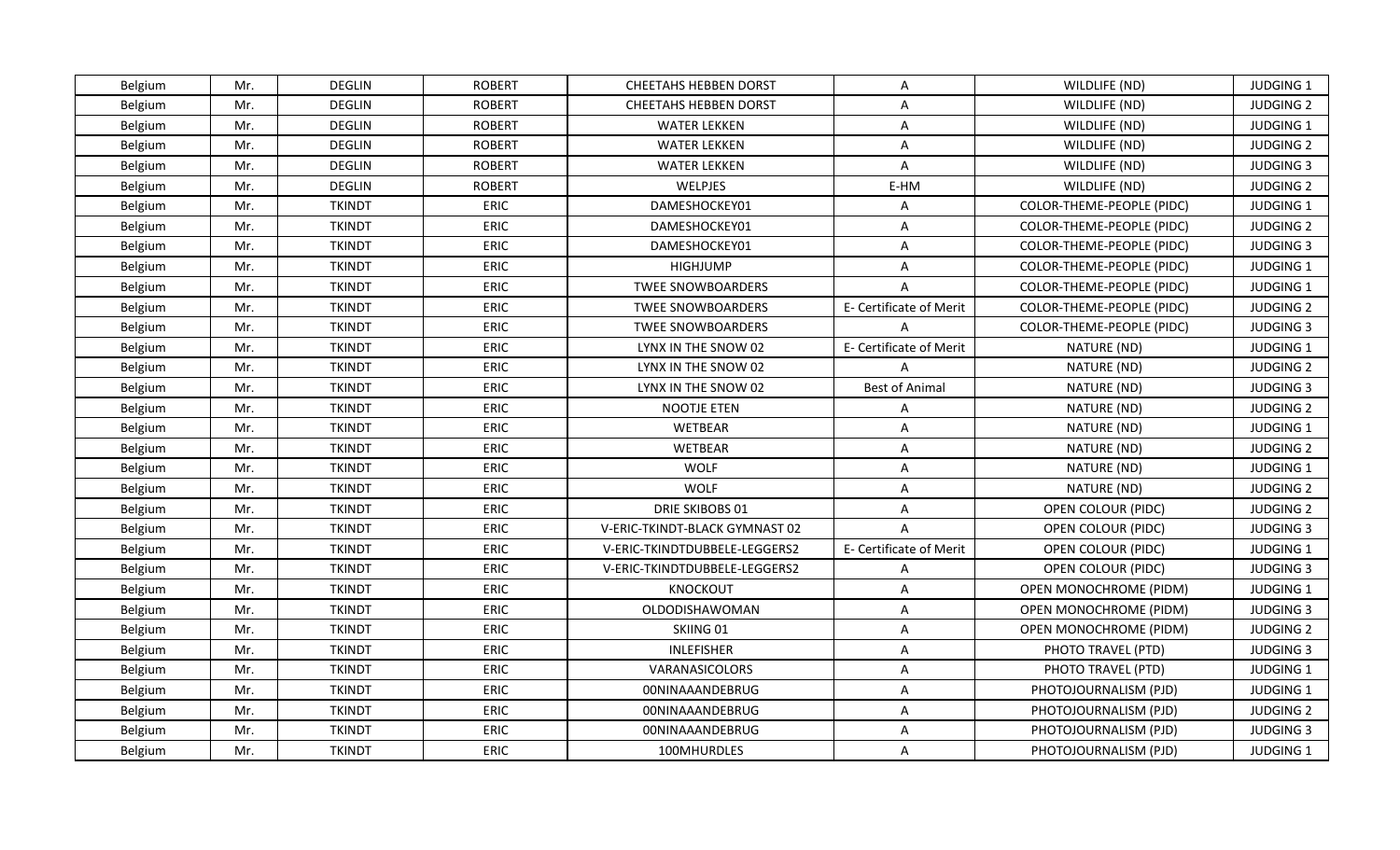| Belgium | Mr. | <b>TKINDT</b>     | <b>ERIC</b> | 100MHURDLES               | PSA Gold                | PHOTOJOURNALISM (PJD) | <b>JUDGING 2</b> |
|---------|-----|-------------------|-------------|---------------------------|-------------------------|-----------------------|------------------|
| Belgium | Mr. | <b>TKINDT</b>     | <b>ERIC</b> | SQARRY                    | A                       | PHOTOJOURNALISM (PJD) | JUDGING 1        |
| Belgium | Mr. | <b>TKINDT</b>     | <b>ERIC</b> | SQARRY                    | $\mathsf{A}$            | PHOTOJOURNALISM (PJD) | <b>JUDGING 2</b> |
| Belgium | Mr. | <b>TKINDT</b>     | <b>ERIC</b> | SQARRY                    | $\mathsf{A}$            | PHOTOJOURNALISM (PJD) | <b>JUDGING 3</b> |
| Belgium | Mr. | <b>TKINDT</b>     | ERIC        | WHEELCHAIRTENNIS          | <b>Best of Sports</b>   | PHOTOJOURNALISM (PJD) | JUDGING 1        |
| Belgium | Mr. | <b>TKINDT</b>     | ERIC        | WHEELCHAIRTENNIS          | A                       | PHOTOJOURNALISM (PJD) | <b>JUDGING 2</b> |
| Belgium | Mr. | <b>TKINDT</b>     | ERIC        | WHEELCHAIRTENNIS          | E- Certificate of Merit | PHOTOJOURNALISM (PJD) | <b>JUDGING 3</b> |
| Belgium | Mr. | VAN DEN STEEN     | <b>WIM</b>  | <b>SUNDAY MORNING</b>     | $\mathsf{A}$            | NATURE (ND)           | JUDGING 1        |
| Belgium | Mr. | VAN DEN STEEN     | <b>WIM</b>  | YAWNING CORMORANT         | $\Delta$                | NATURE (ND)           | <b>JUDGING 2</b> |
| Belgium | Mr. | VAN DEN STEEN     | <b>WIM</b>  | <b>HELLO HANDSOME</b>     | E- Certificate of Merit | OPEN COLOUR (PIDC)    | JUDGING 1        |
| Belgium | Mr. | VAN DEN STEEN     | <b>WIM</b>  | <b>TOWARDS THE SUN</b>    | A                       | OPEN COLOUR (PIDC)    | <b>JUDGING 3</b> |
| Belgium | Mr. | <b>VAN MENSEL</b> | <b>DRE</b>  | <b>EATING A BUTTERFLY</b> | $\mathsf{A}$            | NATURE (ND)           | JUDGING 1        |
| Belgium | Mr. | <b>VAN MENSEL</b> | <b>DRE</b>  | <b>EATING A BUTTERFLY</b> | $\mathsf{A}$            | NATURE (ND)           | <b>JUDGING 2</b> |
| Belgium | Mr. | <b>VAN MENSEL</b> | DRE         | <b>EATING A BUTTERFLY</b> | $\mathsf{A}$            | NATURE (ND)           | <b>JUDGING 3</b> |
| Belgium | Mr. | <b>VAN MENSEL</b> | <b>DRE</b>  | <b>EYE CONTACT</b>        | $\mathsf{A}$            | NATURE (ND)           | JUDGING 1        |
| Belgium | Mr. | <b>VAN MENSEL</b> | <b>DRE</b>  | <b>EYE CONTACT</b>        | $\mathsf{A}$            | NATURE (ND)           | <b>JUDGING 2</b> |
| Belgium | Mr. | <b>VAN MENSEL</b> | <b>DRE</b>  | <b>EYE CONTACT</b>        | WPAI Gold               | NATURE (ND)           | <b>JUDGING 3</b> |
| Belgium | Mr. | <b>VAN MENSEL</b> | <b>DRE</b>  | <b>NICE CATCH</b>         | $\overline{A}$          | NATURE (ND)           | JUDGING 1        |
| Belgium | Mr. | <b>VAN MENSEL</b> | <b>DRE</b>  | <b>NICE CATCH</b>         | E- Certificate of Merit | NATURE (ND)           | <b>JUDGING 2</b> |
| Belgium | Mr. | <b>VAN MENSEL</b> | <b>DRE</b>  | <b>NICE CATCH</b>         | $\mathsf{A}$            | NATURE (ND)           | <b>JUDGING 3</b> |
| Belgium | Mr. | <b>VAN MENSEL</b> | <b>DRE</b>  | RIDE ALONG                | $\mathsf{A}$            | NATURE (ND)           | JUDGING 1        |
| Belgium | Mr. | <b>VAN MENSEL</b> | <b>DRE</b>  | RIDE ALONG                | $\mathsf{A}$            | NATURE (ND)           | <b>JUDGING 2</b> |
| Belgium | Mr. | <b>VAN MENSEL</b> | <b>DRE</b>  | RIDE ALONG                | A                       | NATURE (ND)           | <b>JUDGING 3</b> |
| Belgium | Mr. | <b>VAN MENSEL</b> | <b>DRE</b>  | <b>BIG BUTTERFLY</b>      | $\mathsf{A}$            | WILDLIFE (ND)         | <b>JUDGING 1</b> |
| Belgium | Mr. | <b>VAN MENSEL</b> | <b>DRE</b>  | <b>BIG BUTTERFLY</b>      | $\overline{A}$          | WILDLIFE (ND)         | <b>JUDGING 2</b> |
| Belgium | Mr. | <b>VAN MENSEL</b> | <b>DRE</b>  | <b>BIG BUTTERFLY</b>      | A                       | WILDLIFE (ND)         | <b>JUDGING 3</b> |
| Belgium | Mr. | <b>VAN MENSEL</b> | <b>DRE</b>  | <b>EVIL LOOK</b>          | $\mathsf{A}$            | WILDLIFE (ND)         | JUDGING 1        |
| Belgium | Mr. | <b>VAN MENSEL</b> | <b>DRE</b>  | <b>EVIL LOOK</b>          | <b>WPAI Bronze</b>      | WILDLIFE (ND)         | <b>JUDGING 2</b> |
| Belgium | Mr. | <b>VAN MENSEL</b> | <b>DRE</b>  | <b>EVIL LOOK</b>          | E- Certificate of Merit | WILDLIFE (ND)         | <b>JUDGING 3</b> |
| Belgium | Mr. | <b>VAN MENSEL</b> | <b>DRE</b>  | <b>FALL OVER</b>          | $\mathsf{A}$            | WILDLIFE (ND)         | JUDGING 1        |
| Belgium | Mr. | <b>VAN MENSEL</b> | <b>DRE</b>  | <b>FALL OVER</b>          | A                       | WILDLIFE (ND)         | <b>JUDGING 2</b> |
| Belgium | Mr. | <b>VAN MENSEL</b> | <b>DRE</b>  | <b>KEEPS COMING</b>       | $\mathsf{A}$            | WILDLIFE (ND)         | JUDGING 1        |
| Belgium | Mr. | <b>VAN MENSEL</b> | <b>DRE</b>  | <b>KEEPS COMING</b>       | A                       | WILDLIFE (ND)         | <b>JUDGING 2</b> |
| Belgium | Mr. | <b>VAN MENSEL</b> | <b>DRE</b>  | <b>KEEPS COMING</b>       | $\mathsf{A}$            | WILDLIFE (ND)         | <b>JUDGING 3</b> |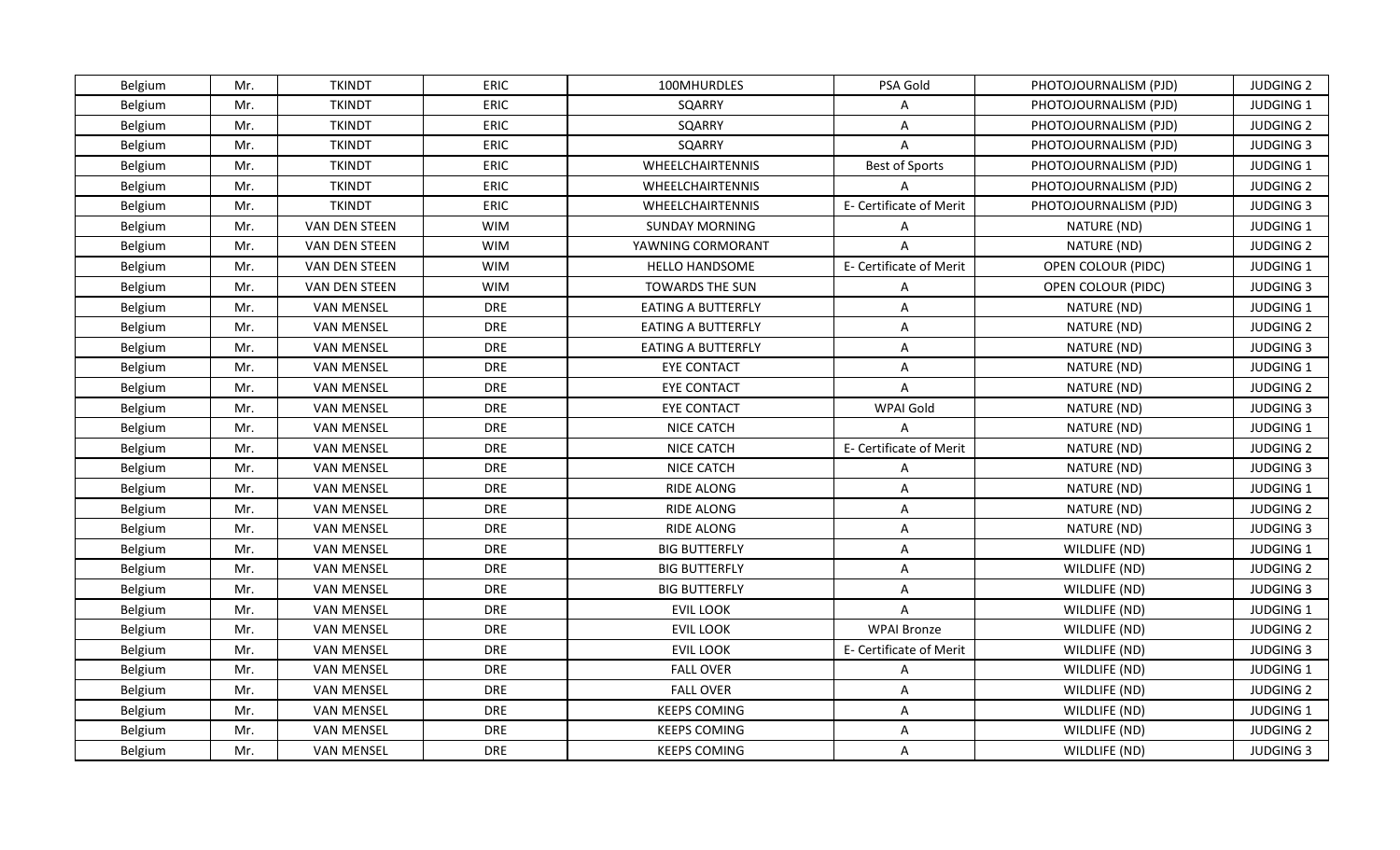| Belgium | Mr.  | VANDEBROECK    | <b>JHONY</b>    | <b>KLAAR OM TE GRIJPEN</b>     | $\mathsf{A}$            | NATURE (ND)                      | <b>JUDGING 1</b> |
|---------|------|----------------|-----------------|--------------------------------|-------------------------|----------------------------------|------------------|
| Belgium | Mr.  | VANDEBROECK    | <b>JHONY</b>    | <b>KLAAR OM TE GRIJPEN</b>     | $\overline{A}$          | NATURE (ND)                      | <b>JUDGING 2</b> |
| Belgium | Mr.  | VANDEBROECK    | <b>JHONY</b>    | <b>KLAAR OM TE GRIJPEN</b>     | $\mathsf{A}$            | NATURE (ND)                      | <b>JUDGING 3</b> |
| Belgium | Mr.  | VANDEBROECK    | <b>JHONY</b>    | MET TWEE AAN HEIDE             | $\mathsf{A}$            | NATURE (ND)                      | JUDGING 1        |
| Belgium | Mr.  | VANDEBROECK    | <b>JHONY</b>    | MET TWEE AAN HEIDE             | A                       | NATURE (ND)                      | <b>JUDGING 2</b> |
| Belgium | Mr.  | VANDEBROECK    | <b>JHONY</b>    | <b>ONTSTUIMIGE EEKHOORN</b>    | A                       | NATURE (ND)                      | <b>JUDGING 1</b> |
| Belgium | Mr.  | VANDEBROECK    | <b>JHONY</b>    | <b>ONTSTUIMIGE EEKHOORN</b>    | $\overline{A}$          | NATURE (ND)                      | <b>JUDGING 3</b> |
| Belgium | Mr.  | VANDEBROECK    | <b>JHONY</b>    | <b>STARENDE RAAF</b>           | E- Certificate of Merit | NATURE (ND)                      | JUDGING 1        |
| Belgium | Mr.  | VANDEBROECK    | <b>JHONY</b>    | <b>HARIGE VANGST</b>           | $\mathsf{A}$            | WILDLIFE (ND)                    | JUDGING 1        |
| Belgium | Mr.  | VANDEBROECK    | <b>JHONY</b>    | <b>HARIGE VANGST</b>           | $\overline{A}$          | WILDLIFE (ND)                    | <b>JUDGING 3</b> |
| Belgium | Mr.  | VANDEBROECK    | <b>JHONY</b>    | MISTIGE VLUCHT                 | $\mathsf{A}$            | WILDLIFE (ND)                    | <b>JUDGING 2</b> |
| Belgium | Mr.  | VANDEBROECK    | <b>JHONY</b>    | MISTROOSTIGE BLIK              | A                       | WILDLIFE (ND)                    | JUDGING 1        |
| Belgium | Mr.  | VANDEBROECK    | <b>JHONY</b>    | MISTROOSTIGE BLIK              | $\mathsf{A}$            | WILDLIFE (ND)                    | <b>JUDGING 2</b> |
| Belgium | Mr.  | VANDEBROECK    | <b>JHONY</b>    | MISTROOSTIGE BLIK              | A                       | WILDLIFE (ND)                    | <b>JUDGING 3</b> |
| Belgium | Mr.  | VANDEBROECK    | <b>JHONY</b>    | <b>ONVERBETERELIJKE ZOENER</b> | $\overline{A}$          | WILDLIFE (ND)                    | JUDGING 1        |
| Belgium | Mr.  | VANDEBROECK    | <b>JHONY</b>    | ONVERBETERELIJKE ZOENER        | E- Certificate of Merit | WILDLIFE (ND)                    | <b>JUDGING 2</b> |
| Belgium | Mrs. | <b>VERELST</b> | <b>GRETA</b>    | WINDMILL                       | A                       | OPEN MONOCHROME (PIDM)           | JUDGING 1        |
| Belgium | Mrs. | <b>VERELST</b> | <b>GRETA</b>    | WINDMILL                       | $\mathsf{A}$            | OPEN MONOCHROME (PIDM)           | <b>JUDGING 2</b> |
| Belgium | Mrs. | <b>VERELST</b> | <b>GRETA</b>    | <b>WINDMILL</b>                | $\mathsf{A}$            | OPEN MONOCHROME (PIDM)           | <b>JUDGING 3</b> |
| Brazil  | Mr.  | <b>CAMPOS</b>  | <b>THIAGO</b>   | PERERECA                       | $\mathsf{A}$            | NATURE (ND)                      | <b>JUDGING 2</b> |
| Brazil  | Mr.  | CAMPOS         | <b>THIAGO</b>   | TRANSFORMATION AND REFLECTION  | A                       | NATURE (ND)                      | <b>JUDGING 2</b> |
| Brazil  | Mr.  | <b>CAMPOS</b>  | <b>THIAGO</b>   | <b>GLASS</b>                   | $\overline{A}$          | OPEN COLOUR (PIDC)               | JUDGING 1        |
| Brazil  | Mr.  | <b>CAMPOS</b>  | <b>THIAGO</b>   | <b>GLASS</b>                   | A                       | OPEN COLOUR (PIDC)               | <b>JUDGING 3</b> |
| Brazil  | Mr.  | CAMPOS         | <b>THIAGO</b>   | <b>MARIA TEREZA</b>            | $\mathsf{A}$            | OPEN MONOCHROME (PIDM)           | <b>JUDGING 3</b> |
| Brazil  | Mr.  | CAMPOS         | <b>THIAGO</b>   | <b>NEWBORN</b>                 | A                       | OPEN MONOCHROME (PIDM)           | JUDGING 1        |
| Brazil  | Mr.  | <b>CAMPOS</b>  | <b>THIAGO</b>   | <b>NEWBORN</b>                 | $\overline{A}$          | OPEN MONOCHROME (PIDM)           | <b>JUDGING 3</b> |
| Brazil  | Mrs. | GONI           | <b>MILAGROS</b> | <b>NEWS</b>                    | $\mathsf{A}$            | COLOR-THEME-PEOPLE (PIDC)        | <b>JUDGING 2</b> |
| Brazil  | Mrs. | GONI           | <b>MILAGROS</b> | <b>NEWS</b>                    | $\mathsf{A}$            | <b>COLOR-THEME-PEOPLE (PIDC)</b> | <b>JUDGING 3</b> |
| Brazil  | Mrs. | GONI           | <b>MILAGROS</b> | MARRIAGE-2                     | $\mathsf{A}$            | NATURE (ND)                      | <b>JUDGING 3</b> |
| Brazil  | Mrs. | GONI           | <b>MILAGROS</b> | <b>BLOWN</b>                   | $\mathsf{A}$            | OPEN COLOUR (PIDC)               | <b>JUDGING 1</b> |
| Brazil  | Mrs. | GONI           | <b>MILAGROS</b> | <b>DREAM</b>                   | $\mathsf{A}$            | OPEN COLOUR (PIDC)               | <b>JUDGING 2</b> |
| Brazil  | Mrs. | GONI           | <b>MILAGROS</b> | <b>BREAKING NEWS</b>           | A                       | OPEN MONOCHROME (PIDM)           | JUDGING 1        |
| Brazil  | Mrs. | GONI           | <b>MILAGROS</b> | THE BAND                       | $\overline{A}$          | PHOTOJOURNALISM (PJD)            | <b>JUDGING 2</b> |
| Canada  | Mr.  | <b>CHAN</b>    | <b>TIN SANG</b> | <b>EASTERN SCREECH OWL</b>     | A                       | NATURE (ND)                      | <b>JUDGING 1</b> |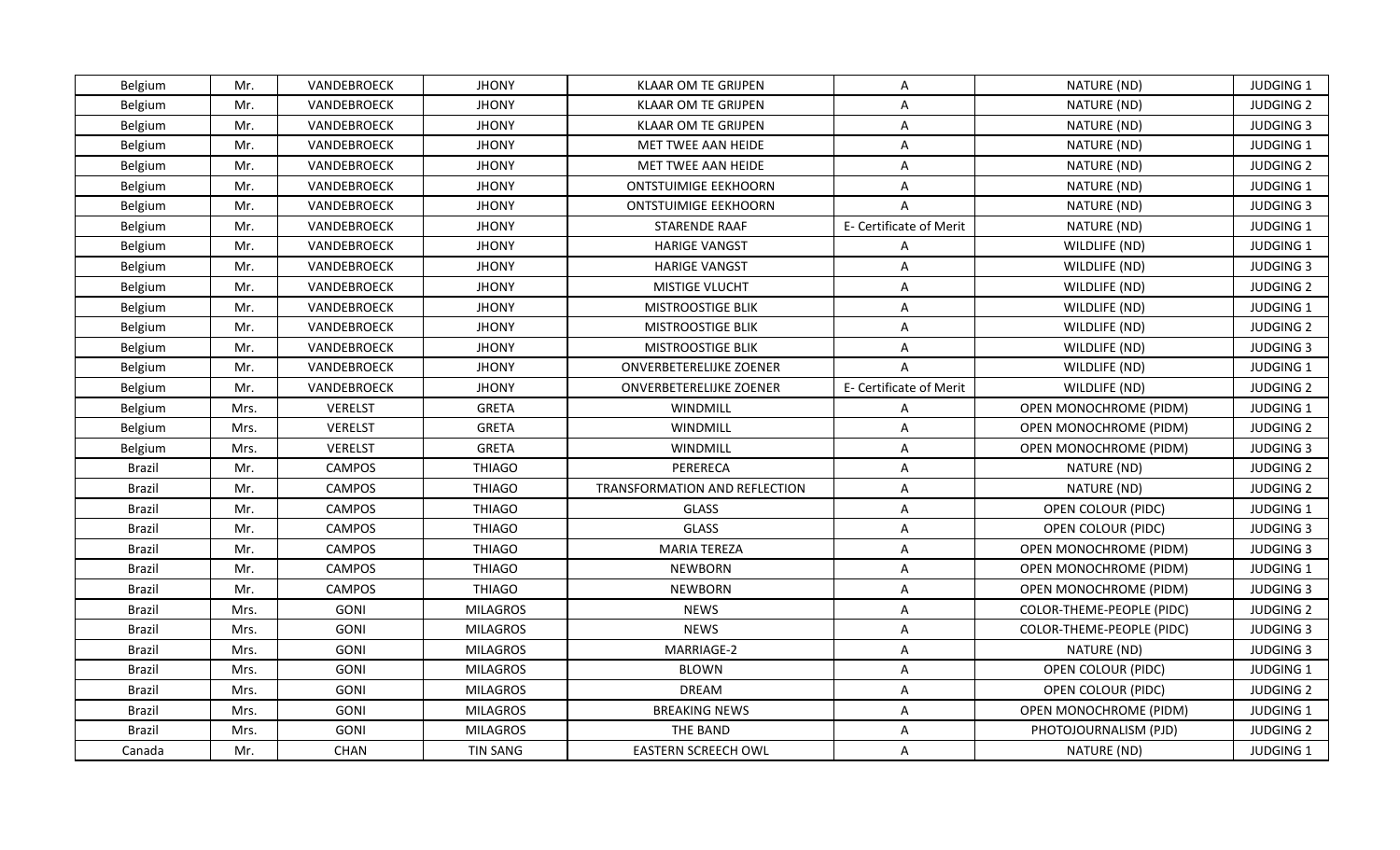| Canada | Mr. | <b>CHAN</b> | <b>TIN SANG</b>  | FIERY BILLED ARACARI                | A                       | NATURE (ND)                         | <b>JUDGING 1</b> |
|--------|-----|-------------|------------------|-------------------------------------|-------------------------|-------------------------------------|------------------|
| Canada | Mr. | CHAN        | <b>TIN SANG</b>  | <b>FIERY BILLED ARACARI</b>         | E- Certificate of Merit | NATURE (ND)                         | <b>JUDGING 3</b> |
| Canada | Mr. | CHAN        | TIN SANG         | SHORT EARED OWL FIGHTING FOR VOLE   | <b>WPAI Gold</b>        | NATURE (ND)                         | JUDGING 1        |
| Canada | Mr. | CHAN        | <b>TIN SANG</b>  | SHORT EARED OWL FIGHTING FOR VOLE   | $\mathsf{A}$            | NATURE (ND)                         | <b>JUDGING 2</b> |
| Canada | Mr. | CHAN        | <b>TIN SANG</b>  | SHORT EARED OWL FIGHTING FOR VOLE   | A                       | NATURE (ND)                         | <b>JUDGING 3</b> |
| Canada | Mr. | CHAN        | TIN SANG         | SNOWY OWL IN MORNING                | $\mathsf{A}$            | NATURE (ND)                         | JUDGING 1        |
| Canada | Mr. | <b>CHAN</b> | <b>TIN SANG</b>  | <b>SNOWY OWL IN MORNING</b>         | $\mathsf{A}$            | NATURE (ND)                         | <b>JUDGING 2</b> |
| Canada | Mr. | CHAN        | <b>TIN SANG</b>  | SNOWY OWL IN MORNING                | $\mathsf{A}$            | NATURE (ND)                         | <b>JUDGING 3</b> |
| Canada | Mr. | <b>CHAN</b> | <b>TIN SANG</b>  | <b>GREAT GRAY OWL</b>               | $\overline{A}$          | WILDLIFE (ND)                       | JUDGING 1        |
| Canada | Mr. | CHAN        | <b>TIN SANG</b>  | <b>GREAT GRAY OWL</b>               | $\mathsf{A}$            | WILDLIFE (ND)                       | <b>JUDGING 2</b> |
| Canada | Mr. | <b>CHAN</b> | <b>TIN SANG</b>  | <b>GREAT GRAY OWL</b>               | A                       | WILDLIFE (ND)                       | <b>JUDGING 3</b> |
| Canada | Mr. | CHAN        | <b>TIN SANG</b>  | KIT AND RED FOX                     | <b>WPAI Silver</b>      | WILDLIFE (ND)                       | JUDGING 1        |
| Canada | Mr. | CHAN        | <b>TIN SANG</b>  | KIT AND RED FOX                     | WPAI Gold               | WILDLIFE (ND)                       | <b>JUDGING 2</b> |
| Canada | Mr. | CHAN        | <b>TIN SANG</b>  | KIT AND RED FOX                     | A                       | WILDLIFE (ND)                       | <b>JUDGING 3</b> |
| Canada | Mr. | CHAN        | <b>TIN SANG</b>  | SHORT EARED OWL ON TOP OF PINE TREE | A                       | WILDLIFE (ND)                       | JUDGING 1        |
| Canada | Mr. | CHAN        | <b>TIN SANG</b>  | SHORT EARED OWLS FIGHTING           | A                       | WILDLIFE (ND)                       | <b>JUDGING 1</b> |
| Canada | Mr. | CHAN        | <b>TIN SANG</b>  | SHORT EARED OWLS FIGHTING           | $\mathsf{A}$            | WILDLIFE (ND)                       | <b>JUDGING 2</b> |
| Canada | Mr. | <b>CHAN</b> | <b>TIN SANG</b>  | SHORT EARED OWLS FIGHTING           | E- Certificate of Merit | WILDLIFE (ND)                       | <b>JUDGING 3</b> |
| Canada | Mr. | CHOW        | <b>KAI HONG</b>  | <b>NOT AFRAID</b>                   | $\overline{A}$          | COLOR-THEME-PEOPLE (PIDC)           | <b>JUDGING 3</b> |
| Canada | Mr. | CHOW        | <b>KAI HONG</b>  | <b>FISHING 3</b>                    | A                       | MONOCHROME - THEME-CITY LIFE (PIDM) | <b>JUDGING 2</b> |
| Canada | Mr. | CHOW        | <b>KAI HONG</b>  | <b>LIFE</b>                         | $\mathsf{A}$            | MONOCHROME - THEME-CITY LIFE (PIDM) | <b>JUDGING 1</b> |
| Canada | Mr. | CHOW        | <b>KAI HONG</b>  | <b>AUTUMN LOVE</b>                  | E- Certificate of Merit | OPEN COLOUR (PIDC)                  | <b>JUDGING 2</b> |
| Canada | Mr. | CHOW        | <b>KAI HONG</b>  | <b>DESERTED HOUSE</b>               | $\mathsf{A}$            | OPEN MONOCHROME (PIDM)              | <b>JUDGING 2</b> |
| Canada | Mr. | CHOW        | <b>KAI HONG</b>  | <b>DESERTED HOUSE</b>               | $\mathsf{A}$            | <b>OPEN MONOCHROME (PIDM)</b>       | <b>JUDGING 3</b> |
| Canada | Mr. | <b>CHOW</b> | <b>KAI HONG</b>  | <b>FOGGY MORNING</b>                | A                       | <b>OPEN MONOCHROME (PIDM)</b>       | <b>JUDGING 1</b> |
| Canada | Mr. | CHOW        | <b>KAI HONG</b>  | FOGGY MORNING                       | A                       | <b>OPEN MONOCHROME (PIDM)</b>       | <b>JUDGING 3</b> |
| Canada | Mr. | CHOW        | KAI HONG         | <b>WORKING DAY</b>                  | E- Certificate of Merit | <b>OPEN MONOCHROME (PIDM)</b>       | <b>JUDGING 1</b> |
| Canada | Mr. | CHOW        | <b>KAI HONG</b>  | <b>WORKING DAY</b>                  | E-HM                    | OPEN MONOCHROME (PIDM)              | <b>JUDGING 2</b> |
| Canada | Mr. | <b>DEY</b>  | <b>TARAKNATH</b> | <b>BADLANDS DISCOVERY</b>           | A                       | COLOR-THEME-PEOPLE (PIDC)           | <b>JUDGING 1</b> |
| Canada | Mr. | <b>DEY</b>  | <b>TARAKNATH</b> | <b>FRIENDS 879</b>                  | $\mathsf{A}$            | COLOR-THEME-PEOPLE (PIDC)           | <b>JUDGING 3</b> |
| Canada | Mr. | <b>DEY</b>  | <b>TARAKNATH</b> | ELENA <sub>2</sub>                  | $\mathsf{A}$            | MONOCHROME - THEME-CITY LIFE (PIDM) | <b>JUDGING 3</b> |
| Canada | Mr. | <b>DEY</b>  | TARAKNATH        | FISHING IN THE RIVER                | $\mathsf{A}$            | MONOCHROME - THEME-CITY LIFE (PIDM) | <b>JUDGING 1</b> |
| Canada | Mr. | <b>DEY</b>  | <b>TARAKNATH</b> | <b>ICE HOCKEY</b>                   | $\overline{A}$          | MONOCHROME - THEME-CITY LIFE (PIDM) | <b>JUDGING 2</b> |
| Canada | Mr. | <b>DEY</b>  | <b>TARAKNATH</b> | <b>WINDOW CLEANERS 2</b>            | E- Certificate of Merit | MONOCHROME - THEME-CITY LIFE (PIDM) | <b>JUDGING 1</b> |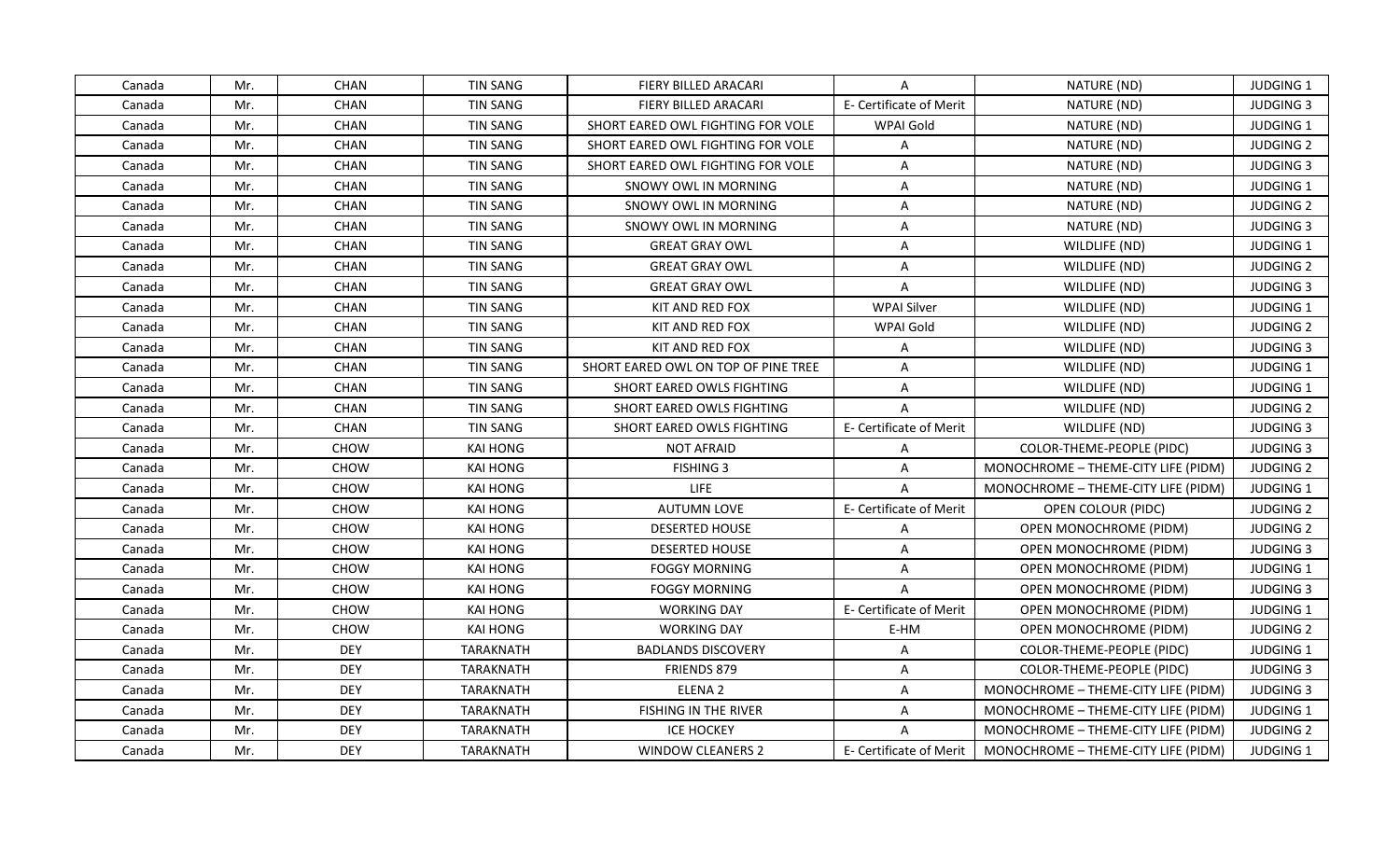| Canada | Mr. | <b>DEY</b> | TARAKNATH        | <b>WINDOW CLEANERS 2</b>     | A                       | MONOCHROME - THEME-CITY LIFE (PIDM) | <b>JUDGING 2</b> |
|--------|-----|------------|------------------|------------------------------|-------------------------|-------------------------------------|------------------|
| Canada | Mr. | <b>DEY</b> | <b>TARAKNATH</b> | <b>WINDOW CLEANERS 2</b>     | $\overline{A}$          | MONOCHROME - THEME-CITY LIFE (PIDM) | <b>JUDGING 3</b> |
| Canada | Mr. | <b>DEY</b> | <b>TARAKNATH</b> | BARN OWL 2249                | $\mathsf{A}$            | NATURE (ND)                         | <b>JUDGING 2</b> |
| Canada | Mr. | <b>DEY</b> | <b>TARAKNATH</b> | <b>CATERPILLER BREAKFAST</b> | $\mathsf{A}$            | NATURE (ND)                         | <b>JUDGING 3</b> |
| Canada | Mr. | <b>DEY</b> | <b>TARAKNATH</b> | LONG HORN OWL 2600           | A                       | NATURE (ND)                         | <b>JUDGING 2</b> |
| Canada | Mr. | <b>DEY</b> | <b>TARAKNATH</b> | <b>WOOD PECKER 1373</b>      | A                       | NATURE (ND)                         | <b>JUDGING 1</b> |
| Canada | Mr. | <b>DEY</b> | <b>TARAKNATH</b> | <b>ELENA</b>                 | A                       | OPEN COLOUR (PIDC)                  | <b>JUDGING 3</b> |
| Canada | Mr. | <b>DEY</b> | <b>TARAKNATH</b> | EYE ON THE SKY 3             | $\mathsf{A}$            | OPEN COLOUR (PIDC)                  | <b>JUDGING 1</b> |
| Canada | Mr. | <b>DEY</b> | TARAKNATH        | EYE ON THE SKY 3             | $\mathsf{A}$            | OPEN COLOUR (PIDC)                  | <b>JUDGING 2</b> |
| Canada | Mr. | <b>DEY</b> | <b>TARAKNATH</b> | EYE ON THE SKY 3             | A                       | OPEN COLOUR (PIDC)                  | <b>JUDGING 3</b> |
| Canada | Mr. | <b>DEY</b> | <b>TARAKNATH</b> | <b>NORA</b>                  | $\mathsf{A}$            | OPEN COLOUR (PIDC)                  | <b>JUDGING 2</b> |
| Canada | Mr. | <b>DEY</b> | <b>TARAKNATH</b> | <b>NORA</b>                  | A                       | OPEN COLOUR (PIDC)                  | <b>JUDGING 3</b> |
| Canada | Mr. | <b>DEY</b> | <b>TARAKNATH</b> | THE GET TOGETHER             | $\mathsf{A}$            | OPEN COLOUR (PIDC)                  | JUDGING 1        |
| Canada | Mr. | <b>DEY</b> | <b>TARAKNATH</b> | THE GET TOGETHER             | A                       | OPEN COLOUR (PIDC)                  | <b>JUDGING 2</b> |
| Canada | Mr. | <b>DEY</b> | <b>TARAKNATH</b> | <b>BIG SISTER</b>            | A                       | OPEN MONOCHROME (PIDM)              | <b>JUDGING 3</b> |
| Canada | Mr. | <b>DEY</b> | <b>TARAKNATH</b> | NORA <sub>2</sub>            | A                       | OPEN MONOCHROME (PIDM)              | <b>JUDGING 2</b> |
| Canada | Mr. | <b>DEY</b> | <b>TARAKNATH</b> | NORA <sub>2</sub>            | A                       | OPEN MONOCHROME (PIDM)              | <b>JUDGING 3</b> |
| Canada | Mr. | <b>DEY</b> | TARAKNATH        | SNOWBIRDS 4336               | $\mathsf{A}$            | OPEN MONOCHROME (PIDM)              | JUDGING 1        |
| Canada | Mr. | <b>DEY</b> | <b>TARAKNATH</b> | SPOKANE 5433                 | A                       | OPEN MONOCHROME (PIDM)              | <b>JUDGING 1</b> |
| Canada | Mr. | <b>DEY</b> | <b>TARAKNATH</b> | SPOKANE 5433                 | $\mathsf{A}$            | <b>OPEN MONOCHROME (PIDM)</b>       | <b>JUDGING 2</b> |
| Canada | Mr. | <b>DEY</b> | <b>TARAKNATH</b> | CHINATOWN AT NIGHT           | A                       | PHOTO TRAVEL (PTD)                  | <b>JUDGING 1</b> |
| Canada | Mr. | <b>DEY</b> | <b>TARAKNATH</b> | <b>CHINATOWN AT NIGHT</b>    | $\overline{A}$          | PHOTO TRAVEL (PTD)                  | <b>JUDGING 2</b> |
| Canada | Mr. | <b>DEY</b> | <b>TARAKNATH</b> | FURY OF WINTER 2             | A                       | PHOTO TRAVEL (PTD)                  | JUDGING 1        |
| Canada | Mr. | <b>DEY</b> | <b>TARAKNATH</b> | <b>FURY OF WINTER 2</b>      | $\mathsf{A}$            | PHOTO TRAVEL (PTD)                  | <b>JUDGING 2</b> |
| Canada | Mr. | <b>DEY</b> | <b>TARAKNATH</b> | JACKSON HOLE WYOMING         | A                       | PHOTO TRAVEL (PTD)                  | <b>JUDGING 2</b> |
| Canada | Mr. | <b>DEY</b> | <b>TARAKNATH</b> | EYE ON THE SKY               | $\overline{A}$          | PHOTOJOURNALISM (PJD)               | JUDGING 1        |
| Canada | Mr. | <b>DEY</b> | TARAKNATH        | EYE ON THE SKY               | $\mathsf{A}$            | PHOTOJOURNALISM (PJD)               | <b>JUDGING 2</b> |
| Canada | Mr. | <b>DEY</b> | <b>TARAKNATH</b> | EYE ON THE SKY               | $\mathsf{A}$            | PHOTOJOURNALISM (PJD)               | <b>JUDGING 3</b> |
| Canada | Mr. | <b>DEY</b> | <b>TARAKNATH</b> | EYE ON THE SKY 2             | A                       | PHOTOJOURNALISM (PJD)               | <b>JUDGING 1</b> |
| Canada | Mr. | <b>DEY</b> | <b>TARAKNATH</b> | EYE ON THE SKY 2             | $\mathsf{A}$            | PHOTOJOURNALISM (PJD)               | <b>JUDGING 2</b> |
| Canada | Mr. | <b>DEY</b> | <b>TARAKNATH</b> | EYE ON THE SKY 2             | $\mathsf{A}$            | PHOTOJOURNALISM (PJD)               | <b>JUDGING 3</b> |
| Canada | Mr. | <b>DEY</b> | TARAKNATH        | EYE ON THE SKY 4             | $\mathsf{A}$            | PHOTOJOURNALISM (PJD)               | <b>JUDGING 1</b> |
| Canada | Mr. | <b>DEY</b> | <b>TARAKNATH</b> | EYE ON THE SKY 4             | $\overline{A}$          | PHOTOJOURNALISM (PJD)               | <b>JUDGING 2</b> |
| Canada | Mr. | <b>DEY</b> | <b>TARAKNATH</b> | EYE ON THE SKY 4             | E- Certificate of Merit | PHOTOJOURNALISM (PJD)               | <b>JUDGING 3</b> |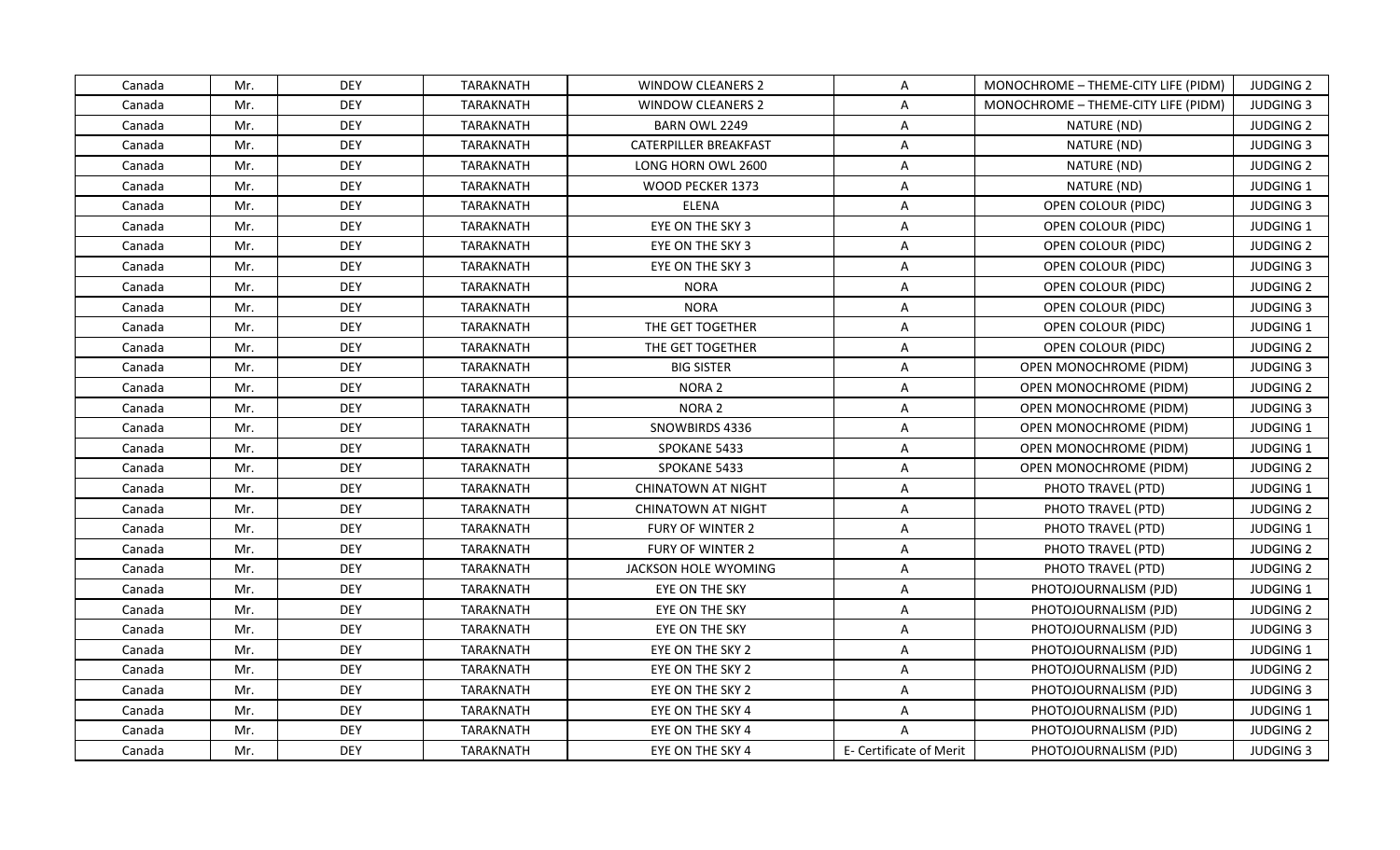| Canada | Mr. | <b>DEY</b>    | TARAKNATH        | <b>WINDOW CLEANERS</b>                  | $\mathsf{A}$            | PHOTOJOURNALISM (PJD)            | <b>JUDGING 1</b> |
|--------|-----|---------------|------------------|-----------------------------------------|-------------------------|----------------------------------|------------------|
| Canada | Mr. | <b>DEY</b>    | <b>TARAKNATH</b> | <b>WINDOW CLEANERS</b>                  | $\overline{A}$          | PHOTOJOURNALISM (PJD)            | <b>JUDGING 2</b> |
| Canada | Mr. | <b>DEY</b>    | <b>TARAKNATH</b> | <b>BABOON 1022</b>                      | $\mathsf{A}$            | WILDLIFE (ND)                    | JUDGING 1        |
| Canada | Mr. | <b>DEY</b>    | <b>TARAKNATH</b> | <b>BABOON 1022</b>                      | $\mathsf{A}$            | WILDLIFE (ND)                    | <b>JUDGING 2</b> |
| Canada | Mr. | <b>DEY</b>    | <b>TARAKNATH</b> | <b>GREAT HORN OWL 8191</b>              | A                       | WILDLIFE (ND)                    | <b>JUDGING 1</b> |
| Canada | Mr. | <b>GESSER</b> | <b>RON</b>       | <b>BOX CUTTER</b>                       | A                       | COLOR-THEME-PEOPLE (PIDC)        | <b>JUDGING 2</b> |
| Canada | Mr. | GESSER        | <b>RON</b>       | MOTHER DAUGHTER TIME                    | A                       | COLOR-THEME-PEOPLE (PIDC)        | JUDGING 1        |
| Canada | Mr. | <b>GESSER</b> | <b>RON</b>       | MOTHER DAUGHTER TIME                    | $\mathsf{A}$            | <b>COLOR-THEME-PEOPLE (PIDC)</b> | <b>JUDGING 2</b> |
| Canada | Mr. | <b>GESSER</b> | <b>RON</b>       | <b>PROUD MOTHER</b>                     | $\mathsf{A}$            | COLOR-THEME-PEOPLE (PIDC)        | JUDGING 1        |
| Canada | Mr. | GESSER        | <b>RON</b>       | <b>PROUD MOTHER</b>                     | $\overline{A}$          | COLOR-THEME-PEOPLE (PIDC)        | <b>JUDGING 3</b> |
| Canada | Mr. | <b>GESSER</b> | <b>RON</b>       | <b>ELDERLY HOUSE</b>                    | $\mathsf{A}$            | OPEN COLOUR (PIDC)               | JUDGING 1        |
| Canada | Mr. | <b>GESSER</b> | <b>RON</b>       | <b>ELDERLY HOUSE</b>                    | $\mathsf{A}$            | OPEN COLOUR (PIDC)               | <b>JUDGING 2</b> |
| Canada | Mr. | <b>GESSER</b> | <b>RON</b>       | ELDERLY CHIN WOMAN                      | $\mathsf{A}$            | OPEN MONOCHROME (PIDM)           | <b>JUDGING 2</b> |
| Canada | Mr. | GESSER        | <b>RON</b>       | ELDERLY CHIN WOMAN                      | $\mathsf{A}$            | <b>OPEN MONOCHROME (PIDM)</b>    | <b>JUDGING 3</b> |
| Canada | Mr. | <b>GESSER</b> | <b>RON</b>       | <b>GADABA WOMAN</b>                     | A                       | OPEN MONOCHROME (PIDM)           | <b>JUDGING 2</b> |
| Canada | Mr. | GESSER        | <b>RON</b>       | <b>GADABA WOMAN</b>                     | A                       | OPEN MONOCHROME (PIDM)           | <b>JUDGING 3</b> |
| Canada | Mr. | <b>GESSER</b> | <b>RON</b>       | <b>BUDDHIST WATER BLESSING CEREMONY</b> | $\mathsf{A}$            | PHOTO TRAVEL (PTD)               | <b>JUDGING 3</b> |
| Canada | Mr. | <b>GESSER</b> | <b>RON</b>       | LAKE PICHOLA UDAIPUR                    | $\overline{A}$          | PHOTO TRAVEL (PTD)               | <b>JUDGING 2</b> |
| Canada | Mr. | <b>GESSER</b> | <b>RON</b>       | <b>BULL JUMPING CELEBRATION</b>         | E- Certificate of Merit | PHOTOJOURNALISM (PJD)            | <b>JUDGING 1</b> |
| Canada | Mr. | <b>GESSER</b> | <b>RON</b>       | <b>BULL JUMPING CELEBRATION</b>         | $\mathsf{A}$            | PHOTOJOURNALISM (PJD)            | <b>JUDGING 2</b> |
| Canada | Mr. | GESSER        | <b>RON</b>       | <b>BULL JUMPING CELEBRATION</b>         | $\mathsf{A}$            | PHOTOJOURNALISM (PJD)            | <b>JUDGING 3</b> |
| Canada | Mr. | <b>GESSER</b> | <b>RON</b>       | <b>KUSHTI WRESTLERS</b>                 | $\mathsf{A}$            | PHOTOJOURNALISM (PJD)            | JUDGING 1        |
| Canada | Mr. | LAU           | PETER CHI HO     | SWALLOW FEEDING 01                      | $\mathsf{A}$            | NATURE (ND)                      | <b>JUDGING 3</b> |
| Canada | Mr. | LAU           | PETER CHI HO     | HUMBER BAY ARC BRIDGE SUNRISE 01        | $\mathsf{A}$            | OPEN COLOUR (PIDC)               | <b>JUDGING 2</b> |
| Canada | Mr. | LAU           | PETER CHI HO     | HUMBER BAY ARC BRIDGE SUNRISE 01        | A                       | OPEN COLOUR (PIDC)               | <b>JUDGING 3</b> |
| Canada | Mr. | LAU           | PETER CHI HO     | PEGGY COVE SUMMER SUNRISE 01            | $\overline{A}$          | OPEN COLOUR (PIDC)               | JUDGING 1        |
| Canada | Mr. | LAU           | PETER CHI HO     | PEGGY COVE SUMMER SUNRISE 01            | $\mathsf{A}$            | OPEN COLOUR (PIDC)               | <b>JUDGING 2</b> |
| Canada | Mr. | LAU           | PETER CHI HO     | PEGGY COVE SUMMER SUNRISE 01            | $\mathsf{A}$            | OPEN COLOUR (PIDC)               | <b>JUDGING 3</b> |
| Canada | Mr. | LAU           | PETER CHI HO     | YUANYANG RICE TERRACE 02                | A                       | OPEN COLOUR (PIDC)               | <b>JUDGING 2</b> |
| Canada | Mr. | LAU           | PETER CHI HO     | YUANYANG RICE TERRACE 02                | $\mathsf{A}$            | OPEN COLOUR (PIDC)               | <b>JUDGING 3</b> |
| Canada | Mr. | LAU           | PETER CHI HO     | CANADA PARLIAMENT HILL WINTER 01        | $\mathsf{A}$            | <b>OPEN MONOCHROME (PIDM)</b>    | <b>JUDGING 3</b> |
| Canada | Mr. | LAU           | PETER CHI HO     | JACKSONS POINT WINTER SUNRISE 01        | $\mathsf{A}$            | OPEN MONOCHROME (PIDM)           | <b>JUDGING 2</b> |
| Canada | Mr. | LAU           | PETER CHI HO     | JACKSONS POINT WINTER SUNRISE 01        | $\overline{A}$          | OPEN MONOCHROME (PIDM)           | <b>JUDGING 3</b> |
| Canada | Mr. | LAU           | PETER CHI HO     | SNOW CROSS RACE 03                      | A                       | OPEN MONOCHROME (PIDM)           | <b>JUDGING 1</b> |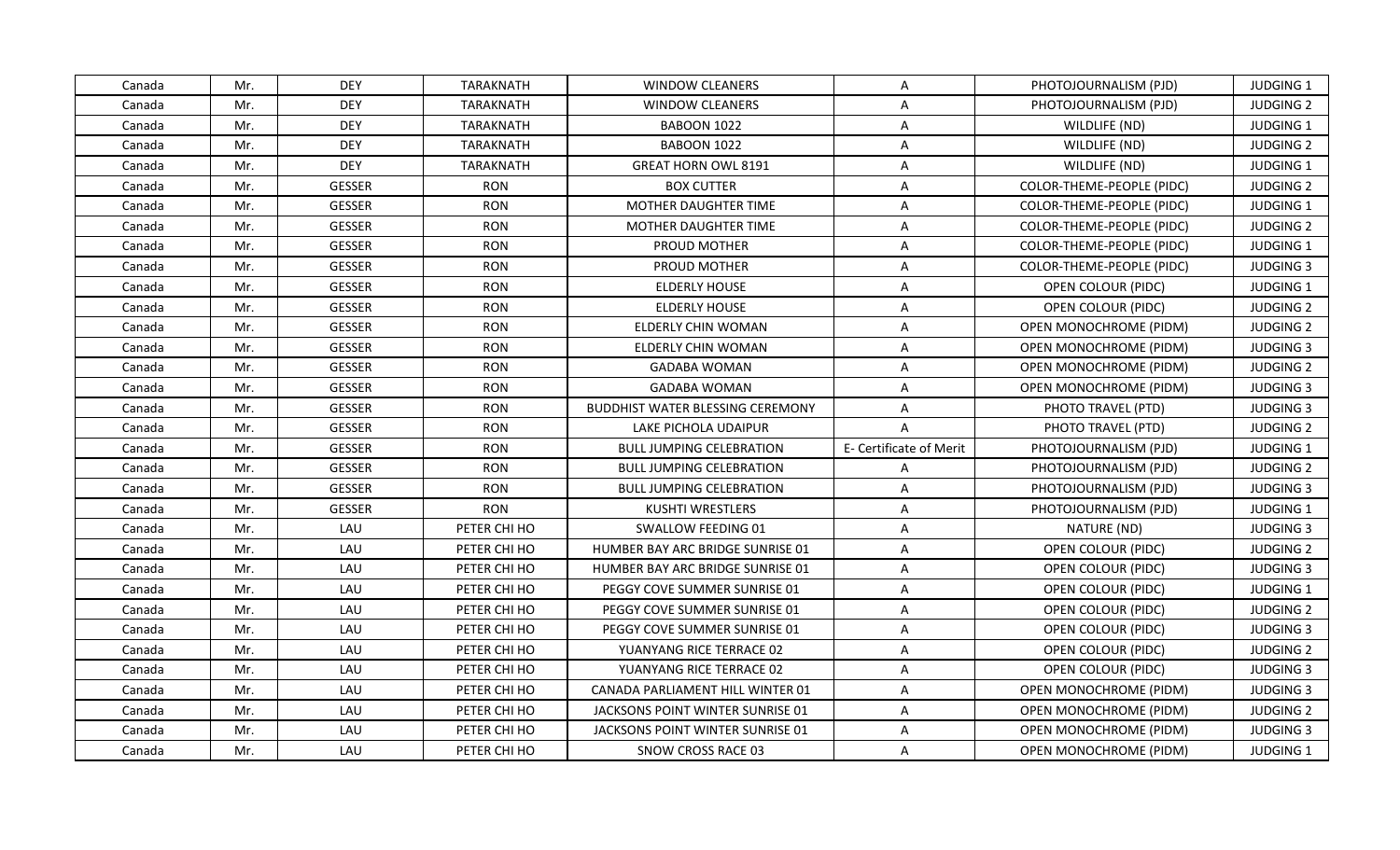| Canada | Mr. | LAU | PETER CHI HO | <b>QUEBEC CITY CRAFTS MARKET 01</b> | A                       | PHOTO TRAVEL (PTD)                  | <b>JUDGING 3</b> |
|--------|-----|-----|--------------|-------------------------------------|-------------------------|-------------------------------------|------------------|
| Canada | Mr. | LAU | PETER CHI HO | YUANYANG RICE TERRACE 01            | E- Certificate of Merit | PHOTO TRAVEL (PTD)                  | JUDGING 1        |
| Canada | Mr. | LAU | PETER CHI HO | YUANYANG RICE TERRACE 01            | E-HM                    | PHOTO TRAVEL (PTD)                  | <b>JUDGING 2</b> |
| Canada | Mr. | LAU | PETER CHI HO | YUANYANG RICE TERRACE 01            | $\mathsf{A}$            | PHOTO TRAVEL (PTD)                  | <b>JUDGING 3</b> |
| Canada | Mr. | LAU | PETER CHI HO | SNOW CROSS RACE                     | A                       | PHOTOJOURNALISM (PJD)               | JUDGING 1        |
| Canada | Mr. | LAU | PETER CHI HO | <b>SNOW CROSS RACE</b>              | A                       | PHOTOJOURNALISM (PJD)               | <b>JUDGING 2</b> |
| Canada | Mr. | LAU | PETER CHI HO | SPEED SKATING RACE FOLLOWING 01     | E- Certificate of Merit | PHOTOJOURNALISM (PJD)               | <b>JUDGING 2</b> |
| Canada | Mr. | LAU | PETER CHI HO | WOMEN ALPHINE SKI RACE SLALOM 01    | $\mathsf{A}$            | PHOTOJOURNALISM (PJD)               | <b>JUDGING 3</b> |
| Canada | Mr. | LAU | PETER CHI HO | WOMEN WATER SKI RACE SLALOM 01      | $\overline{A}$          | PHOTOJOURNALISM (PJD)               | <b>JUDGING 1</b> |
| Canada | Mr. | LAU | PETER CHI HO | WOMEN WATER SKI RACE SLALOM 01      | A                       | PHOTOJOURNALISM (PJD)               | <b>JUDGING 2</b> |
| Canada | Mr. | LUO | <b>ROBIN</b> | <b>CANTON STYLE PARADE 3</b>        | A                       | COLOR-THEME-PEOPLE (PIDC)           | <b>JUDGING 1</b> |
| Canada | Mr. | LUO | <b>ROBIN</b> | <b>CANTON STYLE PARADE 3</b>        | E- Certificate of Merit | COLOR-THEME-PEOPLE (PIDC)           | <b>JUDGING 2</b> |
| Canada | Mr. | LUO | <b>ROBIN</b> | <b>CANTON STYLE PARADE 3</b>        | Best of People Activity | COLOR-THEME-PEOPLE (PIDC)           | <b>JUDGING 3</b> |
| Canada | Mr. | LUO | <b>ROBIN</b> | <b>GATHER FOR NAKED BIKE RIDE</b>   | E- Certificate of Merit | COLOR-THEME-PEOPLE (PIDC)           | JUDGING 1        |
| Canada | Mr. | LUO | <b>ROBIN</b> | <b>TORONTO PRIME DAY</b>            | A                       | COLOR-THEME-PEOPLE (PIDC)           | JUDGING 1        |
| Canada | Mr. | LUO | <b>ROBIN</b> | <b>TORONTO PRIME DAY</b>            | A                       | COLOR-THEME-PEOPLE (PIDC)           | <b>JUDGING 2</b> |
| Canada | Mr. | LUO | <b>ROBIN</b> | <b>TORONTO PRIME DAY</b>            | $\mathsf{A}$            | COLOR-THEME-PEOPLE (PIDC)           | <b>JUDGING 3</b> |
| Canada | Mr. | LUO | <b>ROBIN</b> | <b>DANCE SHADOW</b>                 | $\mathsf{A}$            | MONOCHROME - THEME-CITY LIFE (PIDM) | <b>JUDGING 1</b> |
| Canada | Mr. | LUO | <b>ROBIN</b> | DANCE SHADOW                        | E- Certificate of Merit | MONOCHROME - THEME-CITY LIFE (PIDM) | <b>JUDGING 2</b> |
| Canada | Mr. | LUO | <b>ROBIN</b> | DANCE SHADOW                        | $\mathsf{A}$            | MONOCHROME - THEME-CITY LIFE (PIDM) | <b>JUDGING 3</b> |
| Canada | Mr. | LUO | <b>ROBIN</b> | <b>HOSPITAL WAITING ROOM</b>        | $\mathsf{A}$            | MONOCHROME - THEME-CITY LIFE (PIDM) | <b>JUDGING 2</b> |
| Canada | Mr. | LUO | <b>ROBIN</b> | HOSPITAL WAITING ROOM               | $\mathsf{A}$            | MONOCHROME - THEME-CITY LIFE (PIDM) | <b>JUDGING 3</b> |
| Canada | Mr. | LUO | <b>ROBIN</b> | <b>JOY SHARE</b>                    | $\mathsf{A}$            | MONOCHROME - THEME-CITY LIFE (PIDM) | <b>JUDGING 3</b> |
| Canada | Mr. | LUO | <b>ROBIN</b> | ARRIVE HOME WITH FISH 05            | $\mathsf{A}$            | NATURE (ND)                         | <b>JUDGING 2</b> |
| Canada | Mr. | LUO | <b>ROBIN</b> | ARRIVE HOME WITH FISH 05            | A                       | NATURE (ND)                         | <b>JUDGING 3</b> |
| Canada | Mr. | LUO | <b>ROBIN</b> | <b>BUTTERFLY FOUND FAVOURITE 02</b> | $\overline{A}$          | NATURE (ND)                         | JUDGING 1        |
| Canada | Mr. | LUO | <b>ROBIN</b> | <b>BUTTERFLY FOUND FAVOURITE 02</b> | $\mathsf{A}$            | NATURE (ND)                         | <b>JUDGING 2</b> |
| Canada | Mr. | LUO | <b>ROBIN</b> | <b>BUTTERFLY FOUND FAVOURITE 02</b> | $\mathsf{A}$            | NATURE (ND)                         | <b>JUDGING 3</b> |
| Canada | Mr. | LUO | <b>ROBIN</b> | <b>FAVOURITE CHERRY</b>             | A                       | NATURE (ND)                         | <b>JUDGING 2</b> |
| Canada | Mr. | LUO | <b>ROBIN</b> | <b>FAVOURITE CHERRY</b>             | $\mathsf{A}$            | NATURE (ND)                         | <b>JUDGING 3</b> |
| Canada | Mr. | LUO | <b>ROBIN</b> | <b>SUN DRYING NET</b>               | $\mathsf{A}$            | OPEN COLOUR (PIDC)                  | <b>JUDGING 3</b> |
| Canada | Mr. | LUO | <b>ROBIN</b> | THE MOUNTAIN VILLAGE                | A                       | OPEN COLOUR (PIDC)                  | <b>JUDGING 1</b> |
| Canada | Mr. | LUO | <b>ROBIN</b> | WOMAN DRAGON BOAT 02                | $\overline{A}$          | OPEN COLOUR (PIDC)                  | JUDGING 1        |
| Canada | Mr. | LUO | <b>ROBIN</b> | <b>WOMAN DRAGON BOAT 02</b>         | A                       | OPEN COLOUR (PIDC)                  | <b>JUDGING 2</b> |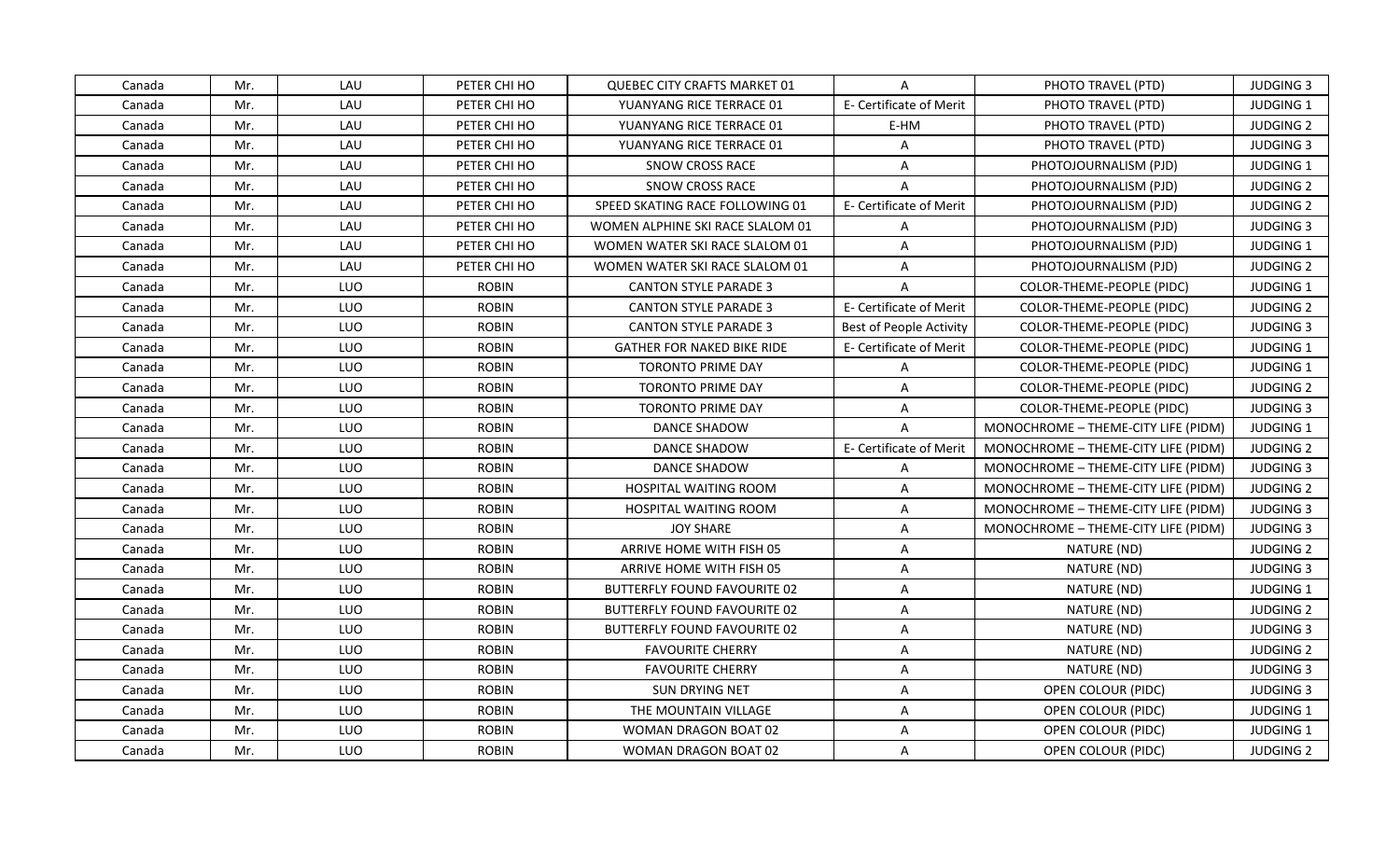| Canada | Mr.  | <b>LUO</b> | <b>ROBIN</b>  | YN TERRACE 04                | $\mathsf{A}$            | OPEN COLOUR (PIDC)                  | <b>JUDGING 1</b> |
|--------|------|------------|---------------|------------------------------|-------------------------|-------------------------------------|------------------|
| Canada | Mr.  | LUO        | <b>ROBIN</b>  | YN TERRACE 04                | $\mathsf{A}$            | OPEN COLOUR (PIDC)                  | <b>JUDGING 3</b> |
| Canada | Mr.  | LUO        | <b>ROBIN</b>  | CAIRO CITY 03                | $\mathsf{A}$            | <b>OPEN MONOCHROME (PIDM)</b>       | JUDGING 1        |
| Canada | Mr.  | LUO        | <b>ROBIN</b>  | <b>GROUP ACTION</b>          | $\mathsf{A}$            | OPEN MONOCHROME (PIDM)              | <b>JUDGING 2</b> |
| Canada | Mr.  | LUO        | <b>ROBIN</b>  | <b>SMALL FERRY</b>           | $\overline{A}$          | OPEN MONOCHROME (PIDM)              | <b>JUDGING 3</b> |
| Canada | Mr.  | LUO        | <b>ROBIN</b>  | BROCKVILLE RAILWAY TUNNEL 03 | A                       | PHOTO TRAVEL (PTD)                  | <b>JUDGING 1</b> |
| Canada | Mr.  | LUO        | <b>ROBIN</b>  | <b>LION DANCE</b>            | $\mathsf{A}$            | PHOTOJOURNALISM (PJD)               | JUDGING 1        |
| Canada | Mr.  | LUO        | <b>ROBIN</b>  | LION DANCE                   | $\mathsf{A}$            | PHOTOJOURNALISM (PJD)               | <b>JUDGING 2</b> |
| Canada | Mr.  | LUO        | <b>ROBIN</b>  | LION DANCE                   | $\mathsf{A}$            | PHOTOJOURNALISM (PJD)               | <b>JUDGING 3</b> |
| Canada | Mr.  | LUO        | <b>ROBIN</b>  | <b>RUSH UP HIGH</b>          | $\overline{A}$          | PHOTOJOURNALISM (PJD)               | <b>JUDGING 2</b> |
| Canada | Mr.  | LUO        | <b>ROBIN</b>  | <b>RUSH UP HIGH</b>          | A                       | PHOTOJOURNALISM (PJD)               | <b>JUDGING 3</b> |
| Canada | Mr.  | LUO        | <b>ROBIN</b>  | CARRY PREY IN THE AIR 02     | $\overline{A}$          | WILDLIFE (ND)                       | <b>JUDGING 2</b> |
| Canada | Mr.  | LUO        | <b>ROBIN</b>  | CARRY PREY IN THE AIR 02     | E- Certificate of Merit | WILDLIFE (ND)                       | <b>JUDGING 3</b> |
| Canada | Mr.  | LUO        | <b>ROBIN</b>  | TERN CAUGHT FISH 04          | A                       | WILDLIFE (ND)                       | JUDGING 1        |
| Canada | Mr.  | LUO        | <b>ROBIN</b>  | TERN CAUGHT FISH 04          | $\overline{A}$          | WILDLIFE (ND)                       | <b>JUDGING 2</b> |
| Canada | Mr.  | LUO        | <b>ROBIN</b>  | TERN CAUGHT FISH 04          | A                       | WILDLIFE (ND)                       | <b>JUDGING 3</b> |
| Canada | Mr.  | LUO        | <b>ROBIN</b>  | WAITING FOR MUMS FOOD 10     | A                       | WILDLIFE (ND)                       | JUDGING 1        |
| Canada | Mr.  | LUO        | <b>ROBIN</b>  | WAITING FOR MUMS FOOD 10     | $\mathsf{A}$            | WILDLIFE (ND)                       | <b>JUDGING 3</b> |
| Canada | Mrs. | YE         | <b>DANLEI</b> | <b>REED DANCE CEREMONY20</b> | $\overline{A}$          | COLOR-THEME-PEOPLE (PIDC)           | <b>JUDGING 1</b> |
| Canada | Mrs. | YE         | <b>DANLEI</b> | <b>REED DANCE CEREMONY20</b> | $\mathsf{A}$            | COLOR-THEME-PEOPLE (PIDC)           | <b>JUDGING 2</b> |
| Canada | Mrs. | YE         | DANLEI        | REED DANCE CEREMONY60        | A                       | COLOR-THEME-PEOPLE (PIDC)           | JUDGING 1        |
| Canada | Mrs. | YE         | <b>DANLEI</b> | REED DANCE CEREMONY60        | Best of Street Life     | COLOR-THEME-PEOPLE (PIDC)           | <b>JUDGING 3</b> |
| Canada | Mrs. | YE         | DANLEI        | THE HIMBA PEOPLE10           | A                       | COLOR-THEME-PEOPLE (PIDC)           | <b>JUDGING 3</b> |
| Canada | Mrs. | YE         | <b>DANLEI</b> | ECUADOR STREET AND MARKET23  | $\overline{A}$          | MONOCHROME - THEME-CITY LIFE (PIDM) | <b>JUDGING 3</b> |
| Canada | Mrs. | YE         | <b>DANLEI</b> | CUBANS67                     | $\mathsf{A}$            | <b>OPEN MONOCHROME (PIDM)</b>       | JUDGING 1        |
| Canada | Mrs. | YE         | DANLEI        | HIMBA TRIBAL LIFE11          | $\mathsf{A}$            | OPEN MONOCHROME (PIDM)              | <b>JUDGING 2</b> |
| Canada | Mrs. | YE         | <b>DANLEI</b> | HIMBA TRIBAL LIFE11          | A                       | OPEN MONOCHROME (PIDM)              | <b>JUDGING 3</b> |
| Canada | Mrs. | YE         | <b>DANLEI</b> | LIVELIHOOD OF IRANIANS20     | $\overline{A}$          | PHOTO TRAVEL (PTD)                  | <b>JUDGING 2</b> |
| Canada | Mrs. | YE         | <b>DANLEI</b> | <b>SWAZI MAIDENS53</b>       | Best of Story Telling   | PHOTO TRAVEL (PTD)                  | <b>JUDGING 1</b> |
| Canada | Mrs. | YE         | <b>DANLEI</b> | <b>SWAZI MAIDENS53</b>       | $\mathsf{A}$            | PHOTO TRAVEL (PTD)                  | <b>JUDGING 2</b> |
| Canada | Mrs. | YE         | <b>DANLEI</b> | PUTIAN IN CHINA3             | $\mathsf{A}$            | PHOTOJOURNALISM (PJD)               | JUDGING 1        |
| Chile  | Mr.  | ORTEGA     | <b>HERNAN</b> | ON THE WAY TO WORK           | $\mathsf{A}$            | COLOR-THEME-PEOPLE (PIDC)           | <b>JUDGING 3</b> |
| Chile  | Mr.  | ORTEGA     | <b>HERNAN</b> | <b>AVENUE</b>                | A                       | MONOCHROME - THEME-CITY LIFE (PIDM) | <b>JUDGING 2</b> |
| Chile  | Mr.  | ORTEGA     | <b>HERNAN</b> | <b>ENJOYING FAMILY</b>       | A                       | NATURE (ND)                         | JUDGING 1        |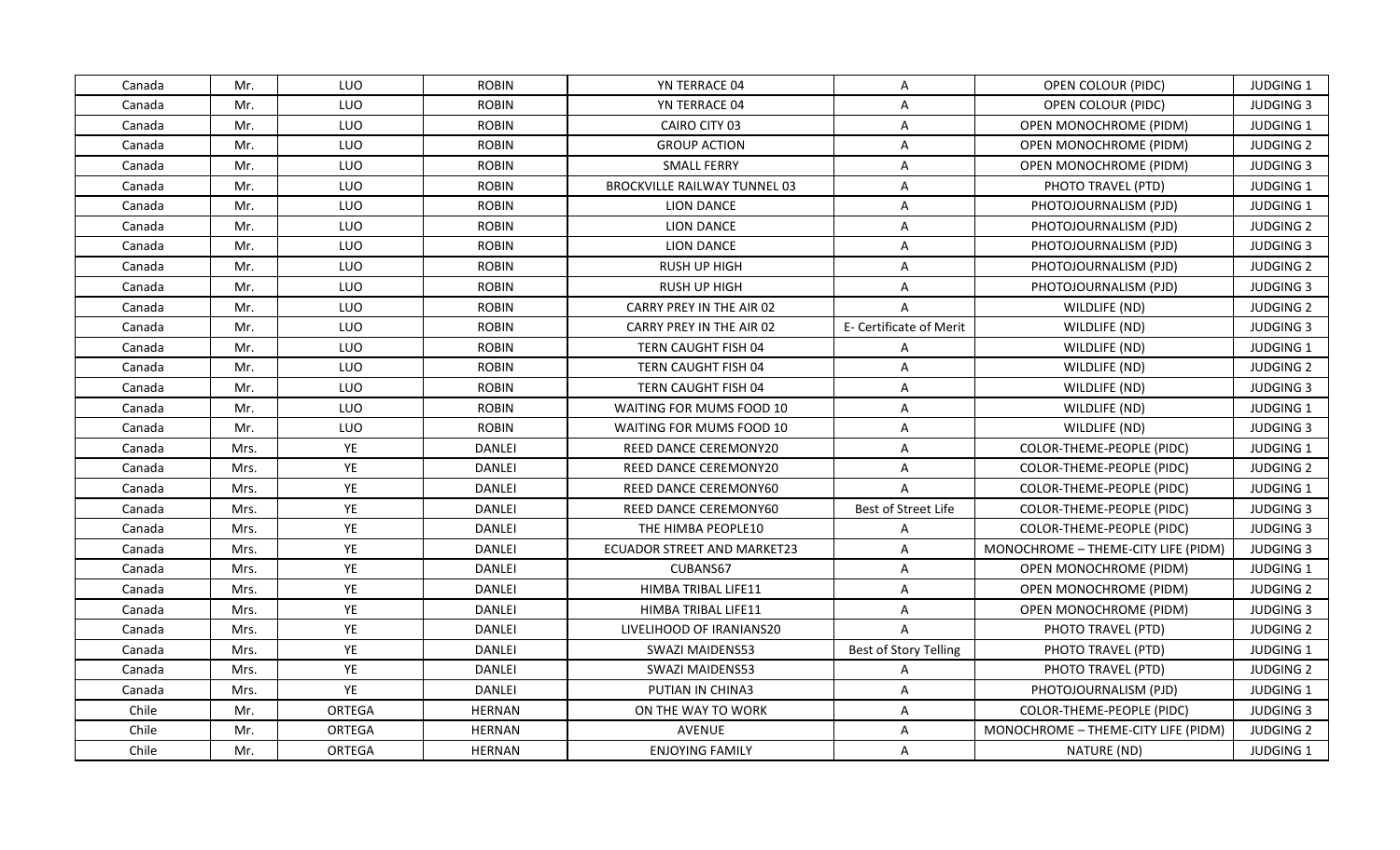| Chile<br>Mr.<br>ORTEGA<br><b>HERNAN</b><br><b>ENJOYING FAMILY</b><br>A<br>NATURE (ND)<br>Chile<br>Mr.<br>ORTEGA<br><b>HERNAN</b><br><b>FLIGHT</b><br>NATURE (ND)<br>A<br>Chile<br>Mr.<br>ORTEGA<br><b>HERNAN</b><br>THE WATERFALL<br>OPEN COLOUR (PIDC)<br>A<br>Chile<br>Mr.<br>ORTEGA<br><b>HERNAN</b><br><b>GOES UP</b><br>$\mathsf{A}$<br>OPEN MONOCHROME (PIDM)<br>Mr.<br>ORTEGA<br>Chile<br><b>HERNAN</b><br><b>BROWSING</b><br>A<br>PHOTO TRAVEL (PTD)<br>Chile<br>ORTEGA<br>Mr.<br><b>HERNAN</b><br><b>BROWSING</b><br>A<br>PHOTO TRAVEL (PTD)<br>Chile<br>Mr.<br>ORTEGA<br><b>HERNAN</b><br><b>BROWSING</b><br>PHOTO TRAVEL (PTD)<br>A<br>Chile<br>Mr.<br>ORTEGA<br><b>HERNAN</b><br>NAVIGATION TO THE MARBLE CATHEDRAL<br>A<br>PHOTO TRAVEL (PTD)<br>Chile<br>Mr.<br>ORTEGA<br><b>HERNAN</b><br>NAVIGATION TO THE MARBLE CATHEDRAL<br>A<br>PHOTO TRAVEL (PTD)<br>Chile<br>Mr.<br>ORTEGA<br><b>HERNAN</b><br><b>WATERFRONT</b><br>PHOTO TRAVEL (PTD)<br>A<br>Chile<br>Mr.<br>ORTEGA<br><b>HERNAN</b><br><b>WATERFRONT</b><br>PHOTO TRAVEL (PTD)<br>A<br>Chile<br>ORTEGA<br><b>Best of Story Telling</b><br>Mr.<br><b>HERNAN</b><br><b>ENOUGH</b><br>PHOTOJOURNALISM (PJD)<br>Chile<br>Mr.<br>ORTEGA<br><b>HERNAN</b><br><b>ENOUGH</b><br>PHOTOJOURNALISM (PJD)<br>A<br>China<br>Mr.<br>BAI<br><b>JIANGUO</b><br>OLD COUPLE 2<br>A<br>COLOR-THEME-PEOPLE (PIDC)<br>BAI<br>China<br>Mr.<br><b>JIANGUO</b><br>OLD COUPLE 2<br>$\overline{A}$<br>COLOR-THEME-PEOPLE (PIDC)<br>China<br>Mr.<br>BAI<br><b>JIANGUO</b><br>OLD COUPLE 2<br>A<br>COLOR-THEME-PEOPLE (PIDC)<br>China<br>Mr.<br>BAI<br><b>JIANGUO</b><br><b>BUSY TIME</b><br>$\overline{\mathsf{A}}$<br>MONOCHROME - THEME-CITY LIFE (PIDM)<br>Mr.<br>BAI<br><b>JIANGUO</b><br><b>BUSY TIME</b><br>$\overline{A}$<br>MONOCHROME - THEME-CITY LIFE (PIDM)<br>China<br>BAI<br>China<br>Mr.<br><b>JIANGUO</b><br>THE STORY OF THE OLD TEAHOUSE 1<br>A<br>MONOCHROME - THEME-CITY LIFE (PIDM)<br>Mr.<br><b>BAI</b><br>China<br><b>JIANGUO</b><br>THE STORY OF THE OLD TEAHOUSE 1<br>A<br>MONOCHROME - THEME-CITY LIFE (PIDM)<br>China<br>Mr.<br>BAI<br><b>JIANGUO</b><br>THE TEAHOUSE ON THE STREET 2<br>A<br>MONOCHROME - THEME-CITY LIFE (PIDM)<br>China<br>Mr.<br>BAI<br><b>JIANGUO</b><br>THE TEAHOUSE ON THE STREET 2<br>MONOCHROME - THEME-CITY LIFE (PIDM)<br>A<br>BAI<br>China<br>Mr.<br><b>JIANGUO</b><br>NATURE (ND)<br><b>BEAUTIFUL WORLD 9</b><br>$\mathsf{A}$<br>Mr.<br>BAI<br><b>JIANGUO</b><br>LIVESTOCK FAIR 2<br>OPEN MONOCHROME (PIDM)<br>China<br>$\mathsf{A}$<br>Mr.<br><b>BAI</b><br>China<br><b>JIANGUO</b><br>OIL-CLOTH UMBRELLA IN JING COUNTY 3<br>A<br>PHOTO TRAVEL (PTD)<br>China<br>Mr.<br>BAI<br><b>JIANGUO</b><br>A<br><b>WAIST DRUM FEAST 4</b><br>PHOTO TRAVEL (PTD)<br>China<br>Mr.<br>CAI<br>CHAOYANG<br>FAIRYLAND<br>$\overline{\mathsf{A}}$<br>OPEN COLOUR (PIDC)<br>Mr.<br>CAI<br><b>CUSTOM ON WESTERN FUJIAN 3</b><br>PHOTO TRAVEL (PTD)<br>China<br>CHAOYANG<br>A<br>Mr.<br>CAI<br>China<br><b>CHAOYANG</b><br>PINK ORNAMENT 2<br>A<br>PHOTO TRAVEL (PTD)<br>Mr.<br>CAI<br>CHAOYANG<br>China<br>PINK ORNAMENT 2<br>A<br>PHOTO TRAVEL (PTD)<br>China<br>Mr.<br>CAI<br>CHAOYANG<br><b>VILLAGE SCENE 2</b><br>A<br>PHOTO TRAVEL (PTD)<br>Mr.<br>CAO<br><b>GATHER</b><br>China<br>YONGQUAN<br>A<br>COLOR-THEME-PEOPLE (PIDC)<br>Mr.<br>CAO<br>China<br>YONGQUAN<br>PLAY WAIST DRUM 2<br>$\overline{A}$<br>COLOR-THEME-PEOPLE (PIDC)<br>CAO<br>China<br>Mr.<br>YONGQUAN<br>FISHERMEN ON MUD FLAT<br>A<br>OPEN COLOUR (PIDC) |  |  |  |                  |
|------------------------------------------------------------------------------------------------------------------------------------------------------------------------------------------------------------------------------------------------------------------------------------------------------------------------------------------------------------------------------------------------------------------------------------------------------------------------------------------------------------------------------------------------------------------------------------------------------------------------------------------------------------------------------------------------------------------------------------------------------------------------------------------------------------------------------------------------------------------------------------------------------------------------------------------------------------------------------------------------------------------------------------------------------------------------------------------------------------------------------------------------------------------------------------------------------------------------------------------------------------------------------------------------------------------------------------------------------------------------------------------------------------------------------------------------------------------------------------------------------------------------------------------------------------------------------------------------------------------------------------------------------------------------------------------------------------------------------------------------------------------------------------------------------------------------------------------------------------------------------------------------------------------------------------------------------------------------------------------------------------------------------------------------------------------------------------------------------------------------------------------------------------------------------------------------------------------------------------------------------------------------------------------------------------------------------------------------------------------------------------------------------------------------------------------------------------------------------------------------------------------------------------------------------------------------------------------------------------------------------------------------------------------------------------------------------------------------------------------------------------------------------------------------------------------------------------------------------------------------------------------------------------------------------------------------------------------------------------------------------------------------------------------------------------------------------------------------------------------------------------------------------------------------------------------------------------------------------------------------------------------------------------------------------------------------------------------------------------------------------------------------------------------------------------------------------------------------------------------------------------------------|--|--|--|------------------|
|                                                                                                                                                                                                                                                                                                                                                                                                                                                                                                                                                                                                                                                                                                                                                                                                                                                                                                                                                                                                                                                                                                                                                                                                                                                                                                                                                                                                                                                                                                                                                                                                                                                                                                                                                                                                                                                                                                                                                                                                                                                                                                                                                                                                                                                                                                                                                                                                                                                                                                                                                                                                                                                                                                                                                                                                                                                                                                                                                                                                                                                                                                                                                                                                                                                                                                                                                                                                                                                                                                                        |  |  |  | <b>JUDGING 2</b> |
|                                                                                                                                                                                                                                                                                                                                                                                                                                                                                                                                                                                                                                                                                                                                                                                                                                                                                                                                                                                                                                                                                                                                                                                                                                                                                                                                                                                                                                                                                                                                                                                                                                                                                                                                                                                                                                                                                                                                                                                                                                                                                                                                                                                                                                                                                                                                                                                                                                                                                                                                                                                                                                                                                                                                                                                                                                                                                                                                                                                                                                                                                                                                                                                                                                                                                                                                                                                                                                                                                                                        |  |  |  | <b>JUDGING 2</b> |
|                                                                                                                                                                                                                                                                                                                                                                                                                                                                                                                                                                                                                                                                                                                                                                                                                                                                                                                                                                                                                                                                                                                                                                                                                                                                                                                                                                                                                                                                                                                                                                                                                                                                                                                                                                                                                                                                                                                                                                                                                                                                                                                                                                                                                                                                                                                                                                                                                                                                                                                                                                                                                                                                                                                                                                                                                                                                                                                                                                                                                                                                                                                                                                                                                                                                                                                                                                                                                                                                                                                        |  |  |  | <b>JUDGING 3</b> |
|                                                                                                                                                                                                                                                                                                                                                                                                                                                                                                                                                                                                                                                                                                                                                                                                                                                                                                                                                                                                                                                                                                                                                                                                                                                                                                                                                                                                                                                                                                                                                                                                                                                                                                                                                                                                                                                                                                                                                                                                                                                                                                                                                                                                                                                                                                                                                                                                                                                                                                                                                                                                                                                                                                                                                                                                                                                                                                                                                                                                                                                                                                                                                                                                                                                                                                                                                                                                                                                                                                                        |  |  |  | <b>JUDGING 2</b> |
|                                                                                                                                                                                                                                                                                                                                                                                                                                                                                                                                                                                                                                                                                                                                                                                                                                                                                                                                                                                                                                                                                                                                                                                                                                                                                                                                                                                                                                                                                                                                                                                                                                                                                                                                                                                                                                                                                                                                                                                                                                                                                                                                                                                                                                                                                                                                                                                                                                                                                                                                                                                                                                                                                                                                                                                                                                                                                                                                                                                                                                                                                                                                                                                                                                                                                                                                                                                                                                                                                                                        |  |  |  | JUDGING 1        |
|                                                                                                                                                                                                                                                                                                                                                                                                                                                                                                                                                                                                                                                                                                                                                                                                                                                                                                                                                                                                                                                                                                                                                                                                                                                                                                                                                                                                                                                                                                                                                                                                                                                                                                                                                                                                                                                                                                                                                                                                                                                                                                                                                                                                                                                                                                                                                                                                                                                                                                                                                                                                                                                                                                                                                                                                                                                                                                                                                                                                                                                                                                                                                                                                                                                                                                                                                                                                                                                                                                                        |  |  |  | <b>JUDGING 2</b> |
|                                                                                                                                                                                                                                                                                                                                                                                                                                                                                                                                                                                                                                                                                                                                                                                                                                                                                                                                                                                                                                                                                                                                                                                                                                                                                                                                                                                                                                                                                                                                                                                                                                                                                                                                                                                                                                                                                                                                                                                                                                                                                                                                                                                                                                                                                                                                                                                                                                                                                                                                                                                                                                                                                                                                                                                                                                                                                                                                                                                                                                                                                                                                                                                                                                                                                                                                                                                                                                                                                                                        |  |  |  | <b>JUDGING 3</b> |
|                                                                                                                                                                                                                                                                                                                                                                                                                                                                                                                                                                                                                                                                                                                                                                                                                                                                                                                                                                                                                                                                                                                                                                                                                                                                                                                                                                                                                                                                                                                                                                                                                                                                                                                                                                                                                                                                                                                                                                                                                                                                                                                                                                                                                                                                                                                                                                                                                                                                                                                                                                                                                                                                                                                                                                                                                                                                                                                                                                                                                                                                                                                                                                                                                                                                                                                                                                                                                                                                                                                        |  |  |  | JUDGING 1        |
|                                                                                                                                                                                                                                                                                                                                                                                                                                                                                                                                                                                                                                                                                                                                                                                                                                                                                                                                                                                                                                                                                                                                                                                                                                                                                                                                                                                                                                                                                                                                                                                                                                                                                                                                                                                                                                                                                                                                                                                                                                                                                                                                                                                                                                                                                                                                                                                                                                                                                                                                                                                                                                                                                                                                                                                                                                                                                                                                                                                                                                                                                                                                                                                                                                                                                                                                                                                                                                                                                                                        |  |  |  | <b>JUDGING 3</b> |
|                                                                                                                                                                                                                                                                                                                                                                                                                                                                                                                                                                                                                                                                                                                                                                                                                                                                                                                                                                                                                                                                                                                                                                                                                                                                                                                                                                                                                                                                                                                                                                                                                                                                                                                                                                                                                                                                                                                                                                                                                                                                                                                                                                                                                                                                                                                                                                                                                                                                                                                                                                                                                                                                                                                                                                                                                                                                                                                                                                                                                                                                                                                                                                                                                                                                                                                                                                                                                                                                                                                        |  |  |  | JUDGING 1        |
|                                                                                                                                                                                                                                                                                                                                                                                                                                                                                                                                                                                                                                                                                                                                                                                                                                                                                                                                                                                                                                                                                                                                                                                                                                                                                                                                                                                                                                                                                                                                                                                                                                                                                                                                                                                                                                                                                                                                                                                                                                                                                                                                                                                                                                                                                                                                                                                                                                                                                                                                                                                                                                                                                                                                                                                                                                                                                                                                                                                                                                                                                                                                                                                                                                                                                                                                                                                                                                                                                                                        |  |  |  | <b>JUDGING 2</b> |
|                                                                                                                                                                                                                                                                                                                                                                                                                                                                                                                                                                                                                                                                                                                                                                                                                                                                                                                                                                                                                                                                                                                                                                                                                                                                                                                                                                                                                                                                                                                                                                                                                                                                                                                                                                                                                                                                                                                                                                                                                                                                                                                                                                                                                                                                                                                                                                                                                                                                                                                                                                                                                                                                                                                                                                                                                                                                                                                                                                                                                                                                                                                                                                                                                                                                                                                                                                                                                                                                                                                        |  |  |  | JUDGING 1        |
|                                                                                                                                                                                                                                                                                                                                                                                                                                                                                                                                                                                                                                                                                                                                                                                                                                                                                                                                                                                                                                                                                                                                                                                                                                                                                                                                                                                                                                                                                                                                                                                                                                                                                                                                                                                                                                                                                                                                                                                                                                                                                                                                                                                                                                                                                                                                                                                                                                                                                                                                                                                                                                                                                                                                                                                                                                                                                                                                                                                                                                                                                                                                                                                                                                                                                                                                                                                                                                                                                                                        |  |  |  | <b>JUDGING 2</b> |
|                                                                                                                                                                                                                                                                                                                                                                                                                                                                                                                                                                                                                                                                                                                                                                                                                                                                                                                                                                                                                                                                                                                                                                                                                                                                                                                                                                                                                                                                                                                                                                                                                                                                                                                                                                                                                                                                                                                                                                                                                                                                                                                                                                                                                                                                                                                                                                                                                                                                                                                                                                                                                                                                                                                                                                                                                                                                                                                                                                                                                                                                                                                                                                                                                                                                                                                                                                                                                                                                                                                        |  |  |  | JUDGING 1        |
|                                                                                                                                                                                                                                                                                                                                                                                                                                                                                                                                                                                                                                                                                                                                                                                                                                                                                                                                                                                                                                                                                                                                                                                                                                                                                                                                                                                                                                                                                                                                                                                                                                                                                                                                                                                                                                                                                                                                                                                                                                                                                                                                                                                                                                                                                                                                                                                                                                                                                                                                                                                                                                                                                                                                                                                                                                                                                                                                                                                                                                                                                                                                                                                                                                                                                                                                                                                                                                                                                                                        |  |  |  | <b>JUDGING 2</b> |
|                                                                                                                                                                                                                                                                                                                                                                                                                                                                                                                                                                                                                                                                                                                                                                                                                                                                                                                                                                                                                                                                                                                                                                                                                                                                                                                                                                                                                                                                                                                                                                                                                                                                                                                                                                                                                                                                                                                                                                                                                                                                                                                                                                                                                                                                                                                                                                                                                                                                                                                                                                                                                                                                                                                                                                                                                                                                                                                                                                                                                                                                                                                                                                                                                                                                                                                                                                                                                                                                                                                        |  |  |  | <b>JUDGING 3</b> |
|                                                                                                                                                                                                                                                                                                                                                                                                                                                                                                                                                                                                                                                                                                                                                                                                                                                                                                                                                                                                                                                                                                                                                                                                                                                                                                                                                                                                                                                                                                                                                                                                                                                                                                                                                                                                                                                                                                                                                                                                                                                                                                                                                                                                                                                                                                                                                                                                                                                                                                                                                                                                                                                                                                                                                                                                                                                                                                                                                                                                                                                                                                                                                                                                                                                                                                                                                                                                                                                                                                                        |  |  |  | JUDGING 1        |
|                                                                                                                                                                                                                                                                                                                                                                                                                                                                                                                                                                                                                                                                                                                                                                                                                                                                                                                                                                                                                                                                                                                                                                                                                                                                                                                                                                                                                                                                                                                                                                                                                                                                                                                                                                                                                                                                                                                                                                                                                                                                                                                                                                                                                                                                                                                                                                                                                                                                                                                                                                                                                                                                                                                                                                                                                                                                                                                                                                                                                                                                                                                                                                                                                                                                                                                                                                                                                                                                                                                        |  |  |  | <b>JUDGING 2</b> |
|                                                                                                                                                                                                                                                                                                                                                                                                                                                                                                                                                                                                                                                                                                                                                                                                                                                                                                                                                                                                                                                                                                                                                                                                                                                                                                                                                                                                                                                                                                                                                                                                                                                                                                                                                                                                                                                                                                                                                                                                                                                                                                                                                                                                                                                                                                                                                                                                                                                                                                                                                                                                                                                                                                                                                                                                                                                                                                                                                                                                                                                                                                                                                                                                                                                                                                                                                                                                                                                                                                                        |  |  |  | <b>JUDGING 2</b> |
|                                                                                                                                                                                                                                                                                                                                                                                                                                                                                                                                                                                                                                                                                                                                                                                                                                                                                                                                                                                                                                                                                                                                                                                                                                                                                                                                                                                                                                                                                                                                                                                                                                                                                                                                                                                                                                                                                                                                                                                                                                                                                                                                                                                                                                                                                                                                                                                                                                                                                                                                                                                                                                                                                                                                                                                                                                                                                                                                                                                                                                                                                                                                                                                                                                                                                                                                                                                                                                                                                                                        |  |  |  | <b>JUDGING 3</b> |
|                                                                                                                                                                                                                                                                                                                                                                                                                                                                                                                                                                                                                                                                                                                                                                                                                                                                                                                                                                                                                                                                                                                                                                                                                                                                                                                                                                                                                                                                                                                                                                                                                                                                                                                                                                                                                                                                                                                                                                                                                                                                                                                                                                                                                                                                                                                                                                                                                                                                                                                                                                                                                                                                                                                                                                                                                                                                                                                                                                                                                                                                                                                                                                                                                                                                                                                                                                                                                                                                                                                        |  |  |  | <b>JUDGING 1</b> |
|                                                                                                                                                                                                                                                                                                                                                                                                                                                                                                                                                                                                                                                                                                                                                                                                                                                                                                                                                                                                                                                                                                                                                                                                                                                                                                                                                                                                                                                                                                                                                                                                                                                                                                                                                                                                                                                                                                                                                                                                                                                                                                                                                                                                                                                                                                                                                                                                                                                                                                                                                                                                                                                                                                                                                                                                                                                                                                                                                                                                                                                                                                                                                                                                                                                                                                                                                                                                                                                                                                                        |  |  |  | <b>JUDGING 2</b> |
|                                                                                                                                                                                                                                                                                                                                                                                                                                                                                                                                                                                                                                                                                                                                                                                                                                                                                                                                                                                                                                                                                                                                                                                                                                                                                                                                                                                                                                                                                                                                                                                                                                                                                                                                                                                                                                                                                                                                                                                                                                                                                                                                                                                                                                                                                                                                                                                                                                                                                                                                                                                                                                                                                                                                                                                                                                                                                                                                                                                                                                                                                                                                                                                                                                                                                                                                                                                                                                                                                                                        |  |  |  | JUDGING 1        |
|                                                                                                                                                                                                                                                                                                                                                                                                                                                                                                                                                                                                                                                                                                                                                                                                                                                                                                                                                                                                                                                                                                                                                                                                                                                                                                                                                                                                                                                                                                                                                                                                                                                                                                                                                                                                                                                                                                                                                                                                                                                                                                                                                                                                                                                                                                                                                                                                                                                                                                                                                                                                                                                                                                                                                                                                                                                                                                                                                                                                                                                                                                                                                                                                                                                                                                                                                                                                                                                                                                                        |  |  |  | <b>JUDGING 3</b> |
|                                                                                                                                                                                                                                                                                                                                                                                                                                                                                                                                                                                                                                                                                                                                                                                                                                                                                                                                                                                                                                                                                                                                                                                                                                                                                                                                                                                                                                                                                                                                                                                                                                                                                                                                                                                                                                                                                                                                                                                                                                                                                                                                                                                                                                                                                                                                                                                                                                                                                                                                                                                                                                                                                                                                                                                                                                                                                                                                                                                                                                                                                                                                                                                                                                                                                                                                                                                                                                                                                                                        |  |  |  | <b>JUDGING 1</b> |
|                                                                                                                                                                                                                                                                                                                                                                                                                                                                                                                                                                                                                                                                                                                                                                                                                                                                                                                                                                                                                                                                                                                                                                                                                                                                                                                                                                                                                                                                                                                                                                                                                                                                                                                                                                                                                                                                                                                                                                                                                                                                                                                                                                                                                                                                                                                                                                                                                                                                                                                                                                                                                                                                                                                                                                                                                                                                                                                                                                                                                                                                                                                                                                                                                                                                                                                                                                                                                                                                                                                        |  |  |  | <b>JUDGING 3</b> |
|                                                                                                                                                                                                                                                                                                                                                                                                                                                                                                                                                                                                                                                                                                                                                                                                                                                                                                                                                                                                                                                                                                                                                                                                                                                                                                                                                                                                                                                                                                                                                                                                                                                                                                                                                                                                                                                                                                                                                                                                                                                                                                                                                                                                                                                                                                                                                                                                                                                                                                                                                                                                                                                                                                                                                                                                                                                                                                                                                                                                                                                                                                                                                                                                                                                                                                                                                                                                                                                                                                                        |  |  |  | <b>JUDGING 3</b> |
|                                                                                                                                                                                                                                                                                                                                                                                                                                                                                                                                                                                                                                                                                                                                                                                                                                                                                                                                                                                                                                                                                                                                                                                                                                                                                                                                                                                                                                                                                                                                                                                                                                                                                                                                                                                                                                                                                                                                                                                                                                                                                                                                                                                                                                                                                                                                                                                                                                                                                                                                                                                                                                                                                                                                                                                                                                                                                                                                                                                                                                                                                                                                                                                                                                                                                                                                                                                                                                                                                                                        |  |  |  | <b>JUDGING 3</b> |
|                                                                                                                                                                                                                                                                                                                                                                                                                                                                                                                                                                                                                                                                                                                                                                                                                                                                                                                                                                                                                                                                                                                                                                                                                                                                                                                                                                                                                                                                                                                                                                                                                                                                                                                                                                                                                                                                                                                                                                                                                                                                                                                                                                                                                                                                                                                                                                                                                                                                                                                                                                                                                                                                                                                                                                                                                                                                                                                                                                                                                                                                                                                                                                                                                                                                                                                                                                                                                                                                                                                        |  |  |  | <b>JUDGING 2</b> |
|                                                                                                                                                                                                                                                                                                                                                                                                                                                                                                                                                                                                                                                                                                                                                                                                                                                                                                                                                                                                                                                                                                                                                                                                                                                                                                                                                                                                                                                                                                                                                                                                                                                                                                                                                                                                                                                                                                                                                                                                                                                                                                                                                                                                                                                                                                                                                                                                                                                                                                                                                                                                                                                                                                                                                                                                                                                                                                                                                                                                                                                                                                                                                                                                                                                                                                                                                                                                                                                                                                                        |  |  |  | <b>JUDGING 3</b> |
|                                                                                                                                                                                                                                                                                                                                                                                                                                                                                                                                                                                                                                                                                                                                                                                                                                                                                                                                                                                                                                                                                                                                                                                                                                                                                                                                                                                                                                                                                                                                                                                                                                                                                                                                                                                                                                                                                                                                                                                                                                                                                                                                                                                                                                                                                                                                                                                                                                                                                                                                                                                                                                                                                                                                                                                                                                                                                                                                                                                                                                                                                                                                                                                                                                                                                                                                                                                                                                                                                                                        |  |  |  | <b>JUDGING 2</b> |
|                                                                                                                                                                                                                                                                                                                                                                                                                                                                                                                                                                                                                                                                                                                                                                                                                                                                                                                                                                                                                                                                                                                                                                                                                                                                                                                                                                                                                                                                                                                                                                                                                                                                                                                                                                                                                                                                                                                                                                                                                                                                                                                                                                                                                                                                                                                                                                                                                                                                                                                                                                                                                                                                                                                                                                                                                                                                                                                                                                                                                                                                                                                                                                                                                                                                                                                                                                                                                                                                                                                        |  |  |  | <b>JUDGING 3</b> |
|                                                                                                                                                                                                                                                                                                                                                                                                                                                                                                                                                                                                                                                                                                                                                                                                                                                                                                                                                                                                                                                                                                                                                                                                                                                                                                                                                                                                                                                                                                                                                                                                                                                                                                                                                                                                                                                                                                                                                                                                                                                                                                                                                                                                                                                                                                                                                                                                                                                                                                                                                                                                                                                                                                                                                                                                                                                                                                                                                                                                                                                                                                                                                                                                                                                                                                                                                                                                                                                                                                                        |  |  |  | <b>JUDGING 3</b> |
|                                                                                                                                                                                                                                                                                                                                                                                                                                                                                                                                                                                                                                                                                                                                                                                                                                                                                                                                                                                                                                                                                                                                                                                                                                                                                                                                                                                                                                                                                                                                                                                                                                                                                                                                                                                                                                                                                                                                                                                                                                                                                                                                                                                                                                                                                                                                                                                                                                                                                                                                                                                                                                                                                                                                                                                                                                                                                                                                                                                                                                                                                                                                                                                                                                                                                                                                                                                                                                                                                                                        |  |  |  | <b>JUDGING 2</b> |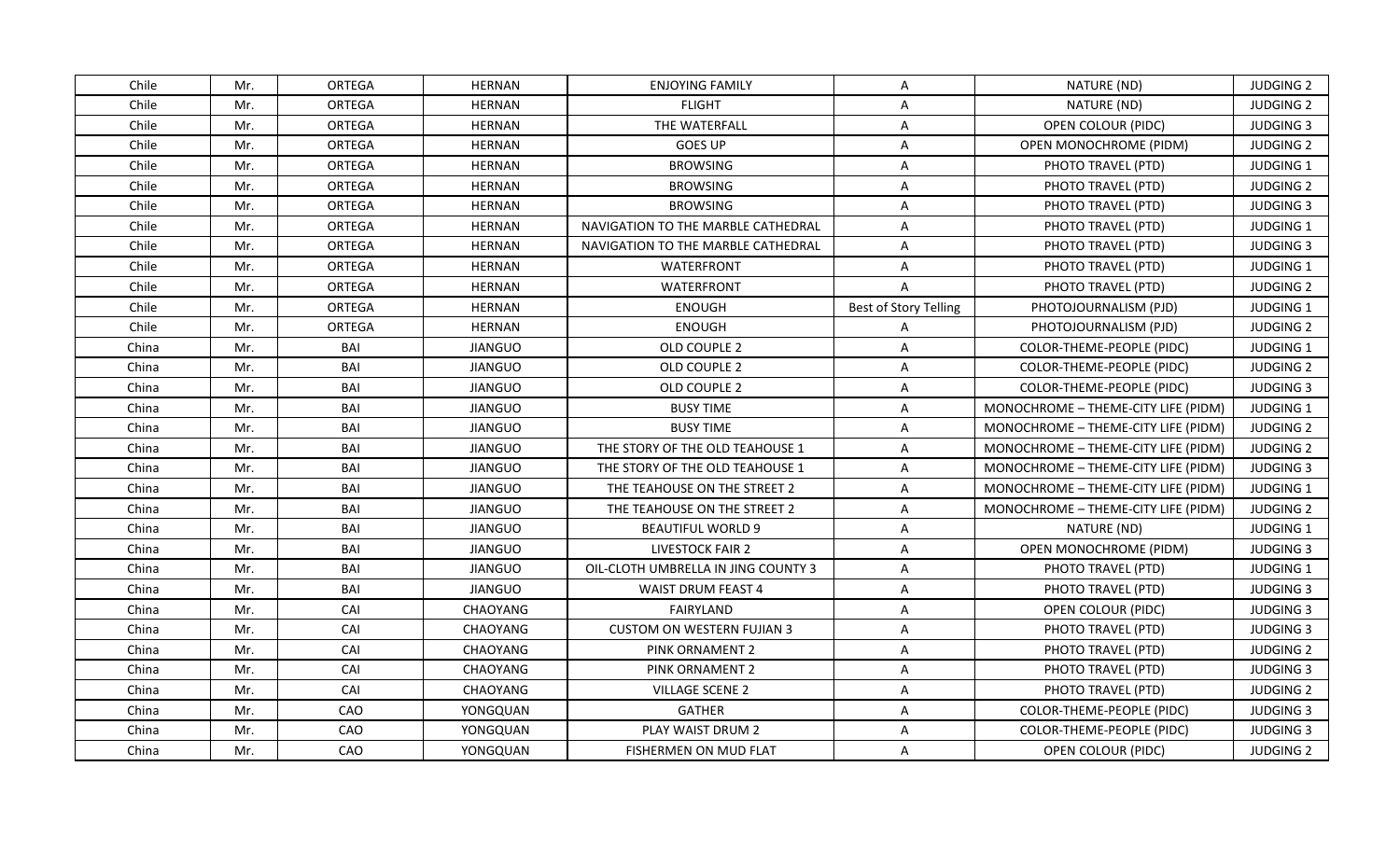| China | Mr. | CAO        | YONGQUAN    | FISHERMEN ON MUD FLAT     | A                       | OPEN COLOUR (PIDC)        | <b>JUDGING 3</b> |
|-------|-----|------------|-------------|---------------------------|-------------------------|---------------------------|------------------|
| China | Mr. | CAO        | YONGQUAN    | <b>GREAT MOUNTAINS 1</b>  | A                       | OPEN COLOUR (PIDC)        | JUDGING 1        |
| China | Mr. | CAO        | YONGQUAN    | <b>GREAT MOUNTAINS 1</b>  | A                       | OPEN COLOUR (PIDC)        | <b>JUDGING 3</b> |
| China | Mr. | CAO        | YONGQUAN    | THE BEAUTY 19             | A                       | OPEN MONOCHROME (PIDM)    | <b>JUDGING 2</b> |
| China | Mr. | CAO        | YONGQUAN    | THE BOAT TRACKERS 2       | A                       | OPEN MONOCHROME (PIDM)    | JUDGING 1        |
| China | Mr. | CAO        | YONGQUAN    | <b>FESTIVAL</b>           | A                       | PHOTO TRAVEL (PTD)        | JUDGING 1        |
| China | Mr. | CAO        | YONGQUAN    | <b>FESTIVAL</b>           | A                       | PHOTO TRAVEL (PTD)        | <b>JUDGING 2</b> |
| China | Mr. | CAO        | YONGQUAN    | FESTIVAL                  | $\overline{A}$          | PHOTO TRAVEL (PTD)        | <b>JUDGING 3</b> |
| China | Mr. | CAO        | YONGQUAN    | <b>GREEN TEA GARDEN 1</b> | E- Certificate of Merit | PHOTO TRAVEL (PTD)        | <b>JUDGING 1</b> |
| China | Mr. | CAO        | YONGQUAN    | <b>GREEN TEA GARDEN 1</b> | $\overline{A}$          | PHOTO TRAVEL (PTD)        | <b>JUDGING 2</b> |
| China | Mr. | CAO        | YONGQUAN    | WELL-DRESS                | $\mathsf{A}$            | PHOTO TRAVEL (PTD)        | <b>JUDGING 2</b> |
| China | Mr. | CAO        | YONGQUAN    | CHILDHOOD 10              | A                       | PHOTOJOURNALISM (PJD)     | JUDGING 1        |
| China | Mr. | CAO        | YONGQUAN    | FOLK-CUSTOM ACTIVITY1     | A                       | PHOTOJOURNALISM (PJD)     | <b>JUDGING 2</b> |
| China | Mr. | CAO        | YONGQUAN    | ON THE STREET 6           | A                       | PHOTOJOURNALISM (PJD)     | JUDGING 1        |
| China | Mr. | CAO        | YONGQUAN    | ON THE STREET 6           | A                       | PHOTOJOURNALISM (PJD)     | <b>JUDGING 2</b> |
| China | Mr. | CAO        | YONGQUAN    | <b>RACE</b>               | $\overline{\mathsf{A}}$ | PHOTOJOURNALISM (PJD)     | <b>JUDGING 2</b> |
| China | Mr. | CHI        | CONG        | <b>VENDOR</b>             | A                       | COLOR-THEME-PEOPLE (PIDC) | <b>JUDGING 2</b> |
| China | Mr. | CHI        | CONG        | <b>VENDOR</b>             | $\overline{\mathsf{A}}$ | COLOR-THEME-PEOPLE (PIDC) | <b>JUDGING 3</b> |
| China | Mr. | CHI        | <b>CONG</b> | <b>ELVES</b>              | A                       | NATURE (ND)               | <b>JUDGING 1</b> |
| China | Mr. | CHI        | CONG        | <b>ELVES</b>              | $\overline{A}$          | NATURE (ND)               | <b>JUDGING 2</b> |
| China | Mr. | CHI        | CONG        | GREEN                     | A                       | NATURE (ND)               | JUDGING 1        |
| China | Mr. | CHI        | CONG        | <b>LIGHT</b>              | A                       | NATURE (ND)               | JUDGING 1        |
| China | Mr. | CHI        | CONG        | <b>FISHING TIME</b>       | $\overline{\mathsf{A}}$ | OPEN COLOUR (PIDC)        | JUDGING 1        |
| China | Mr. | CHI        | CONG        | <b>FISHING TIME</b>       | $\mathsf{A}$            | OPEN COLOUR (PIDC)        | <b>JUDGING 2</b> |
| China | Mr. | CHI        | CONG        | <b>FISHING TIME</b>       | A                       | OPEN COLOUR (PIDC)        | <b>JUDGING 3</b> |
| China | Mr. | CHI        | CONG        | <b>FLY OVER</b>           | $\overline{\mathsf{A}}$ | OPEN COLOUR (PIDC)        | JUDGING 1        |
| China | Mr. | CHI        | CONG        | <b>FLY OVER</b>           | $\overline{\mathsf{A}}$ | OPEN COLOUR (PIDC)        | <b>JUDGING 2</b> |
| China | Mr. | CHI        | CONG        | <b>HARVEST</b>            | A                       | PHOTO TRAVEL (PTD)        | <b>JUDGING 2</b> |
| China | Mr. | CHI        | CONG        | <b>HEAVY TRAFFIC</b>      | $\overline{A}$          | PHOTO TRAVEL (PTD)        | JUDGING 1        |
| China | Mr. | CHI        | CONG        | <b>HEAVY TRAFFIC</b>      | A                       | PHOTO TRAVEL (PTD)        | <b>JUDGING 2</b> |
| China | Mr. | CHI        | CONG        | <b>HEAVY TRAFFIC</b>      | A                       | PHOTO TRAVEL (PTD)        | <b>JUDGING 3</b> |
| China | Mr. | CHI        | CONG        | LIFE IN TULOU             | $\overline{\mathsf{A}}$ | PHOTO TRAVEL (PTD)        | <b>JUDGING 2</b> |
| China | Mr. | CHI        | CONG        | LIFE IN TULOU             | A                       | PHOTO TRAVEL (PTD)        | <b>JUDGING 3</b> |
| China | Mr. | <b>CHI</b> | CONG        | <b>SNOW COVER</b>         | $\mathsf{A}$            | PHOTO TRAVEL (PTD)        | <b>JUDGING 3</b> |
|       |     |            |             |                           |                         |                           |                  |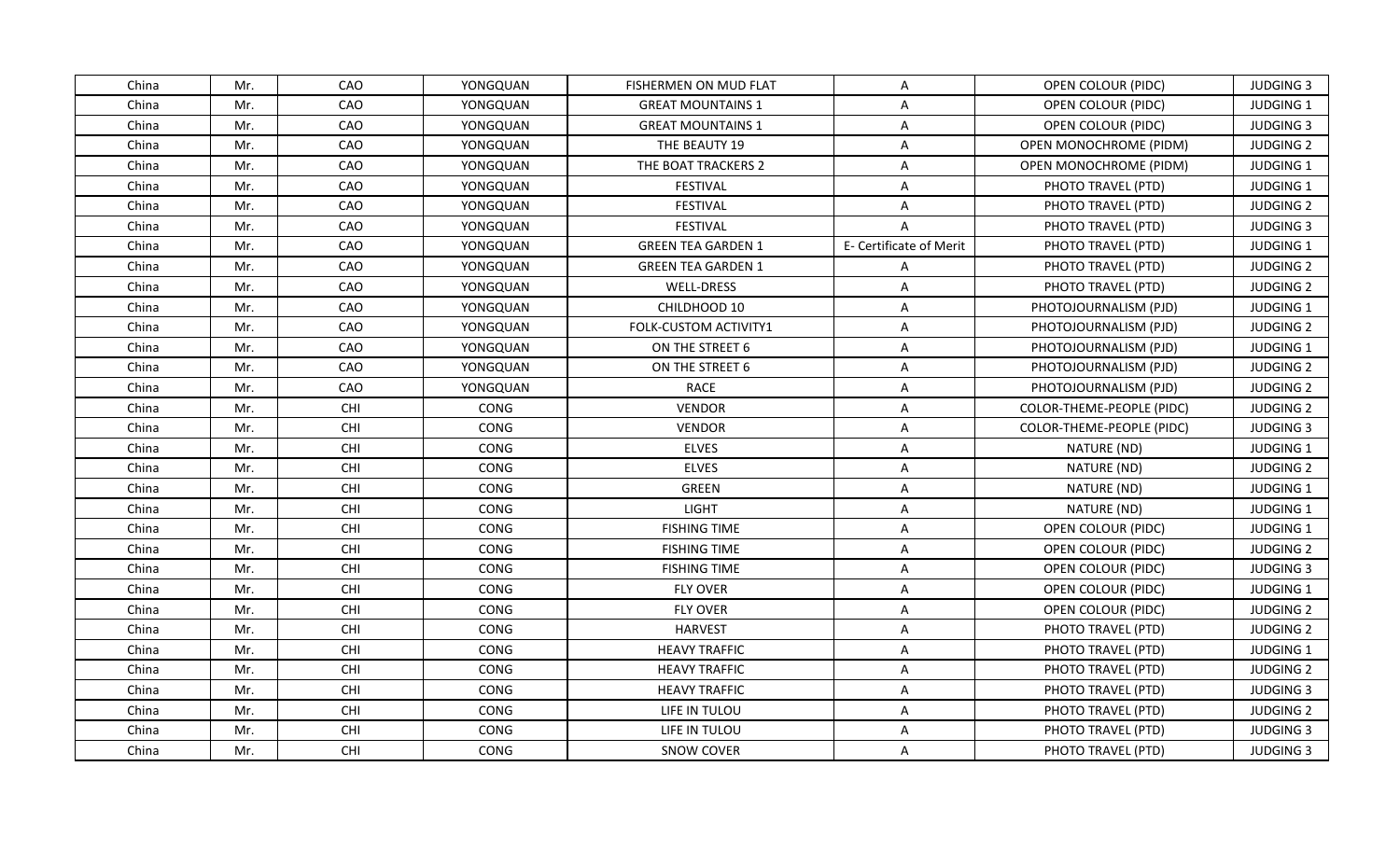| China | Mr. | <b>CHI</b>              | CONG          | DRAGON BOAT GAME             | $\mathsf{A}$            | PHOTOJOURNALISM (PJD)               | <b>JUDGING 1</b> |
|-------|-----|-------------------------|---------------|------------------------------|-------------------------|-------------------------------------|------------------|
| China | Mr. | CHI                     | CONG          | <b>DRAGON BOAT GAME</b>      | A                       | PHOTOJOURNALISM (PJD)               | <b>JUDGING 3</b> |
| China | Mr. | CHI                     | CONG          | <b>DRAGON DANCE</b>          | <b>Best of Festival</b> | PHOTOJOURNALISM (PJD)               | JUDGING 1        |
| China | Mr. | CHI                     | CONG          | <b>DRAGON DANCE</b>          | $\mathsf{A}$            | PHOTOJOURNALISM (PJD)               | <b>JUDGING 2</b> |
| China | Mr. | CHI                     | CONG          | DRAGON DANCE                 | A                       | PHOTOJOURNALISM (PJD)               | <b>JUDGING 3</b> |
| China | Mr. | <b>HUANG</b>            | YI            | CHILDHOOD IN SEMPOMA 24      | A                       | COLOR-THEME-PEOPLE (PIDC)           | <b>JUDGING 1</b> |
| China | Mr. | <b>HUANG</b>            | YI            | CHILDHOOD IN SEMPOMA 24      | PSA Gold                | COLOR-THEME-PEOPLE (PIDC)           | <b>JUDGING 2</b> |
| China | Mr. | <b>HUANG</b>            | YI            | <b>READ NEWSPAPER 1</b>      | Α                       | COLOR-THEME-PEOPLE (PIDC)           | <b>JUDGING 2</b> |
| China | Mr. | <b>HUANG</b>            | YI            | THE TEAHOUSE LIFE5           | $\overline{A}$          | COLOR-THEME-PEOPLE (PIDC)           | <b>JUDGING 1</b> |
| China | Mr. | <b>HUANG</b>            | YI            | <b>BARBERSHOP</b>            | A                       | MONOCHROME - THEME-CITY LIFE (PIDM) | JUDGING 1        |
| China | Mr. | <b>HUANG</b>            | YI            | <b>BARBERSHOP</b>            | A                       | MONOCHROME - THEME-CITY LIFE (PIDM) | <b>JUDGING 2</b> |
| China | Mr. | <b>HUANG</b>            | YI            | <b>GO SHOPPING</b>           | WPAI Gold               | MONOCHROME - THEME-CITY LIFE (PIDM) | <b>JUDGING 2</b> |
| China | Mr. | <b>HUANG</b>            | YI            | <b>GO SHOPPING</b>           | $\mathsf{A}$            | MONOCHROME - THEME-CITY LIFE (PIDM) | <b>JUDGING 3</b> |
| China | Mr. | <b>HUANG</b>            | YI            | LEAP <sub>1</sub>            | Best of Image           | MONOCHROME - THEME-CITY LIFE (PIDM) | JUDGING 1        |
| China | Mr. | <b>HUANG</b>            | YI            | LEAP <sub>1</sub>            | $\overline{A}$          | MONOCHROME - THEME-CITY LIFE (PIDM) | <b>JUDGING 2</b> |
| China | Mr. | <b>HUANG</b>            | YI            | LEAP 1                       | Best of Child Study     | MONOCHROME - THEME-CITY LIFE (PIDM) | <b>JUDGING 3</b> |
| China | Mr. | <b>HUANG</b>            | YI            | CHILDHOOD IN SEMPOMA 29      | Α                       | OPEN COLOUR (PIDC)                  | JUDGING 1        |
| China | Mr. | <b>HUANG</b>            | YI            | CHILDHOOD IN SEMPOMA 29      | $\overline{A}$          | OPEN COLOUR (PIDC)                  | <b>JUDGING 2</b> |
| China | Mr. | <b>HUANG</b>            | YI            | XIAPU SCENERY 2              | A                       | OPEN COLOUR (PIDC)                  | <b>JUDGING 1</b> |
| China | Mr. | <b>HUANG</b>            | YI            | <b>XIAPU SCENERY 2</b>       | Α                       | OPEN COLOUR (PIDC)                  | <b>JUDGING 2</b> |
| China | Mr. | <b>HUANG</b>            | YI            | ABOUT THE ETHIOPIAN TRIBE 8  | Α                       | PHOTO TRAVEL (PTD)                  | <b>JUDGING 1</b> |
| China | Mr. | <b>HUANG</b>            | YI            | <b>BLESS OVER THE FIRE 4</b> | Α                       | PHOTO TRAVEL (PTD)                  | JUDGING 1        |
| China | Mr. | <b>HUANG</b>            | YI            | <b>BLESS OVER THE FIRE 4</b> | $\mathsf{A}$            | PHOTO TRAVEL (PTD)                  | <b>JUDGING 2</b> |
| China | Mr. | <b>HUANG</b>            | YI            | CHILDHOOD IN SEMPOMA 4       | $\mathsf{A}$            | PHOTO TRAVEL (PTD)                  | JUDGING 1        |
| China | Mr. | LI.                     | <b>HANXIN</b> | <b>BEAUTIFUL LADY</b>        | A                       | COLOR-THEME-PEOPLE (PIDC)           | <b>JUDGING 1</b> |
| China | Mr. | $\mathsf{L} \mathsf{L}$ | <b>HANXIN</b> | <b>DANCE</b>                 | A                       | COLOR-THEME-PEOPLE (PIDC)           | <b>JUDGING 2</b> |
| China | Mr. | $\mathbf{H}$            | <b>HANXIN</b> | <b>DANCE</b>                 | A                       | COLOR-THEME-PEOPLE (PIDC)           | <b>JUDGING 3</b> |
| China | Mr. | $\mathsf{H}$            | <b>HANXIN</b> | WALK IN SNOW                 | $\mathsf{A}$            | COLOR-THEME-PEOPLE (PIDC)           | <b>JUDGING 2</b> |
| China | Mr. | $\mathsf{L}\mathsf{L}$  | <b>HANXIN</b> | <b>WALK IN SNOW</b>          | $\overline{A}$          | COLOR-THEME-PEOPLE (PIDC)           | <b>JUDGING 3</b> |
| China | Mr. | $\mathsf{L}$            | <b>HANXIN</b> | <b>FLYING DRESS</b>          | E- Certificate of Merit | OPEN COLOUR (PIDC)                  | <b>JUDGING 2</b> |
| China | Mr. | $\mathsf{L} \mathsf{L}$ | <b>HANXIN</b> | <b>FLYING DRESS</b>          | $\mathsf{A}$            | OPEN COLOUR (PIDC)                  | <b>JUDGING 3</b> |
| China | Mr. | $\mathbf{H}$            | <b>HANXIN</b> | <b>GODNESS</b>               | A                       | OPEN COLOUR (PIDC)                  | JUDGING 1        |
| China | Mr. | $\mathsf{L}\mathsf{L}$  | <b>HANXIN</b> | <b>GODNESS</b>               | $\overline{A}$          | OPEN COLOUR (PIDC)                  | <b>JUDGING 2</b> |
| China | Mr. | LI.                     | HANXIN        | <b>GODNESS</b>               | A                       | OPEN COLOUR (PIDC)                  | <b>JUDGING 3</b> |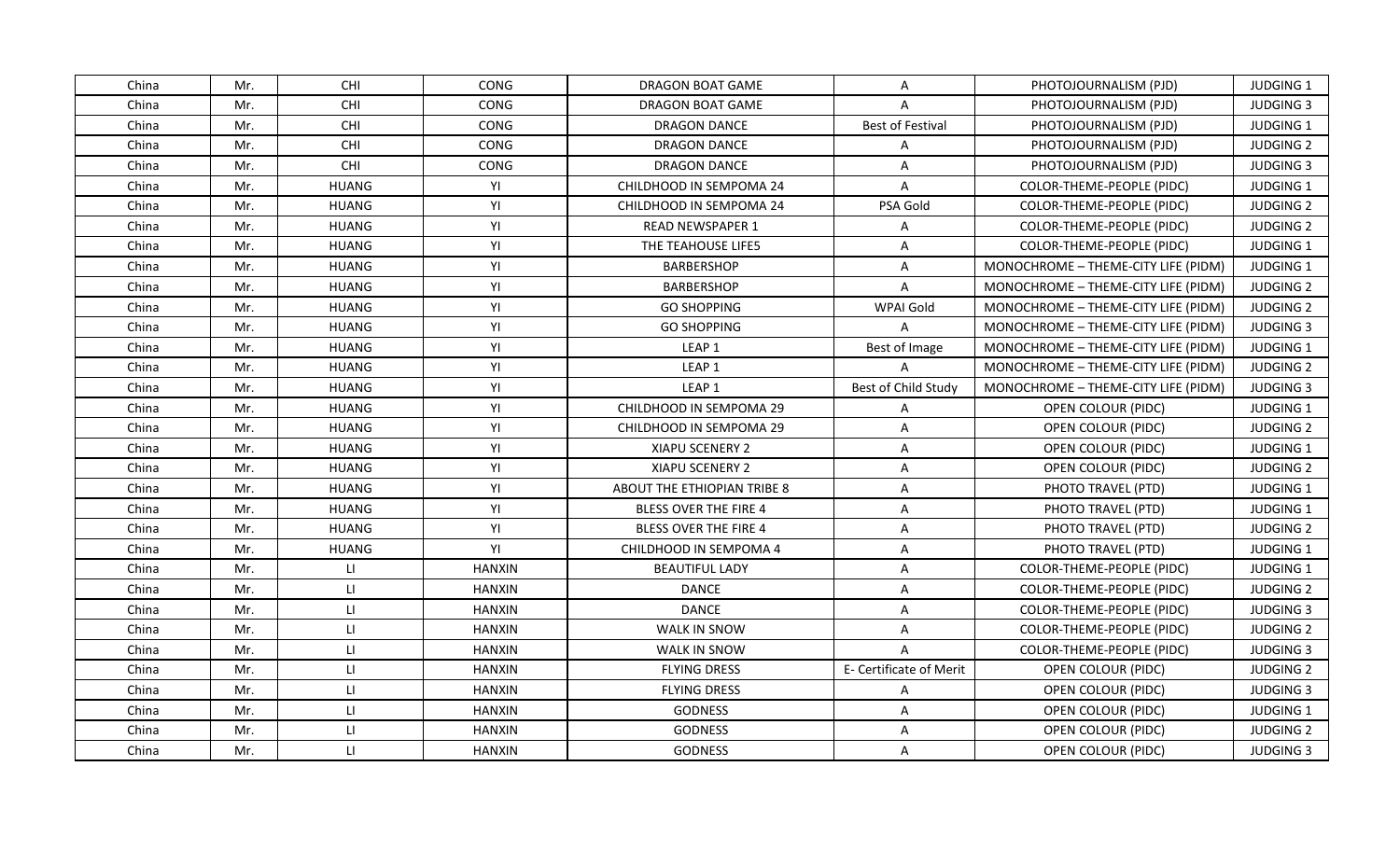| China | Mr. | LI.          | <b>HANXIN</b> | <b>WILDERNESS LOVERS</b>          | A              | OPEN COLOUR (PIDC)        | <b>JUDGING 2</b> |
|-------|-----|--------------|---------------|-----------------------------------|----------------|---------------------------|------------------|
| China | Mr. | $\mathsf{L}$ | <b>HANXIN</b> | <b>BEAUTY</b>                     | A              | OPEN MONOCHROME (PIDM)    | JUDGING 1        |
| China | Mr. | $\mathsf{H}$ | <b>HANXIN</b> | <b>BEAUTY</b>                     | Α              | OPEN MONOCHROME (PIDM)    | <b>JUDGING 3</b> |
| China | Mr. | $\mathsf{L}$ | <b>HANXIN</b> | <b>FASHION</b>                    | $\mathsf{A}$   | OPEN MONOCHROME (PIDM)    | <b>JUDGING 2</b> |
| China | Mr. | $\mathsf{L}$ | <b>HANXIN</b> | FEEL                              | $\overline{A}$ | OPEN MONOCHROME (PIDM)    | JUDGING 1        |
| China | Mr. | $\mathsf{L}$ | <b>HANXIN</b> | <b>MODERN LADY</b>                | A              | OPEN MONOCHROME (PIDM)    | <b>JUDGING 1</b> |
| China | Mr. | $\mathsf{L}$ | <b>HANXIN</b> | <b>MODERN LADY</b>                | A              | OPEN MONOCHROME (PIDM)    | <b>JUDGING 2</b> |
| China | Mr. | $\mathsf{H}$ | <b>HANXIN</b> | IN CITY                           | A              | PHOTO TRAVEL (PTD)        | <b>JUDGING 2</b> |
| China | Mr. | $\mathbf{H}$ | <b>HANXIN</b> | YARD                              | $\overline{A}$ | PHOTO TRAVEL (PTD)        | <b>JUDGING 3</b> |
| China | Mr. | <b>REN</b>   | ZHICAI        | <b>BRIGHT NIGHT 1</b>             | A              | OPEN MONOCHROME (PIDM)    | JUDGING 1        |
| China | Mr. | <b>REN</b>   | <b>ZHICAI</b> | <b>BRIGHT NIGHT 1</b>             | A              | OPEN MONOCHROME (PIDM)    | <b>JUDGING 2</b> |
| China | Mr. | <b>REN</b>   | ZHICAI        | <b>BRIGHT NIGHT 1</b>             | A              | OPEN MONOCHROME (PIDM)    | <b>JUDGING 3</b> |
| China | Mr. | <b>REN</b>   | ZHICAI        | <b>FIRE STAIRS 1</b>              | A              | OPEN MONOCHROME (PIDM)    | <b>JUDGING 2</b> |
| China | Mr. | <b>REN</b>   | ZHICAI        | FIRE STAIRS 1                     | A              | OPEN MONOCHROME (PIDM)    | <b>JUDGING 3</b> |
| China | Mr. | <b>REN</b>   | ZHICAI        | <b>GUANGFULIN CULTURAL SITE 1</b> | $\overline{A}$ | OPEN MONOCHROME (PIDM)    | JUDGING 1        |
| China | Mr. | <b>REN</b>   | <b>ZHICAI</b> | <b>MEMORIAL ARCH</b>              | A              | OPEN MONOCHROME (PIDM)    | <b>JUDGING 2</b> |
| China | Mr. | <b>REN</b>   | ZHICAI        | <b>HAPPY YEAR OF THE TIGER 6</b>  | A              | PHOTO TRAVEL (PTD)        | JUDGING 1        |
| China | Mr. | <b>REN</b>   | ZHICAI        | <b>HAPPY YEAR OF THE TIGER 6</b>  | $\overline{A}$ | PHOTO TRAVEL (PTD)        | <b>JUDGING 2</b> |
| China | Mr. | <b>REN</b>   | ZHICAI        | <b>HAPPY YEAR OF THE TIGER 6</b>  | A              | PHOTO TRAVEL (PTD)        | <b>JUDGING 3</b> |
| China | Mr. | <b>REN</b>   | ZHICAI        | HAPPY YEAR OF THE TIGER 7         | Α              | PHOTO TRAVEL (PTD)        | JUDGING 1        |
| China | Mr. | <b>REN</b>   | ZHICAI        | LUJIAZUI PUJIANG 1                | Α              | PHOTO TRAVEL (PTD)        | <b>JUDGING 1</b> |
| China | Mr. | <b>REN</b>   | ZHICAI        | LUJIAZUI PUJIANG 1                | Α              | PHOTO TRAVEL (PTD)        | <b>JUDGING 2</b> |
| China | Mr. | <b>REN</b>   | ZHICAI        | LUJIAZUI PUJIANG 1                | $\mathsf{A}$   | PHOTO TRAVEL (PTD)        | <b>JUDGING 3</b> |
| China | Mr. | <b>REN</b>   | ZHICAI        | <b>NANPU BRIDGE 12</b>            | $\mathsf{A}$   | PHOTO TRAVEL (PTD)        | JUDGING 1        |
| China | Mr. | <b>REN</b>   | <b>ZHICAI</b> | <b>NANPU BRIDGE 12</b>            | PSA Gold       | PHOTO TRAVEL (PTD)        | <b>JUDGING 2</b> |
| China | Mr. | <b>REN</b>   | ZHICAI        | NANPU BRIDGE 12                   | Α              | PHOTO TRAVEL (PTD)        | <b>JUDGING 3</b> |
| China | Mr. | SHAO         | SHIHAI        | <b>BUSY TRAIN</b>                 | Α              | COLOR-THEME-PEOPLE (PIDC) | <b>JUDGING 1</b> |
| China | Mr. | SHAO         | <b>SHIHAI</b> | <b>BUSY TRAIN</b>                 | A              | COLOR-THEME-PEOPLE (PIDC) | <b>JUDGING 2</b> |
| China | Mr. | SHAO         | <b>SHIHAI</b> | <b>GRAB SHEEP COMPETITION</b>     | A              | COLOR-THEME-PEOPLE (PIDC) | <b>JUDGING 1</b> |
| China | Mr. | <b>SHAO</b>  | <b>SHIHAI</b> | <b>GRAB SHEEP COMPETITION</b>     | $\overline{A}$ | COLOR-THEME-PEOPLE (PIDC) | <b>JUDGING 2</b> |
| China | Mr. | SHAO         | <b>SHIHAI</b> | <b>GRAB SHEEP COMPETITION</b>     | A              | COLOR-THEME-PEOPLE (PIDC) | <b>JUDGING 3</b> |
| China | Mr. | SHAO         | SHIHAI        | LIFE 6                            | A              | COLOR-THEME-PEOPLE (PIDC) | <b>JUDGING 2</b> |
| China | Mr. | SHAO         | SHIHAI        | <b>STARE</b>                      | A              | COLOR-THEME-PEOPLE (PIDC) | JUDGING 1        |
| China | Mr. | <b>SHAO</b>  | SHIHAI        | <b>STARE</b>                      | A              | COLOR-THEME-PEOPLE (PIDC) | <b>JUDGING 3</b> |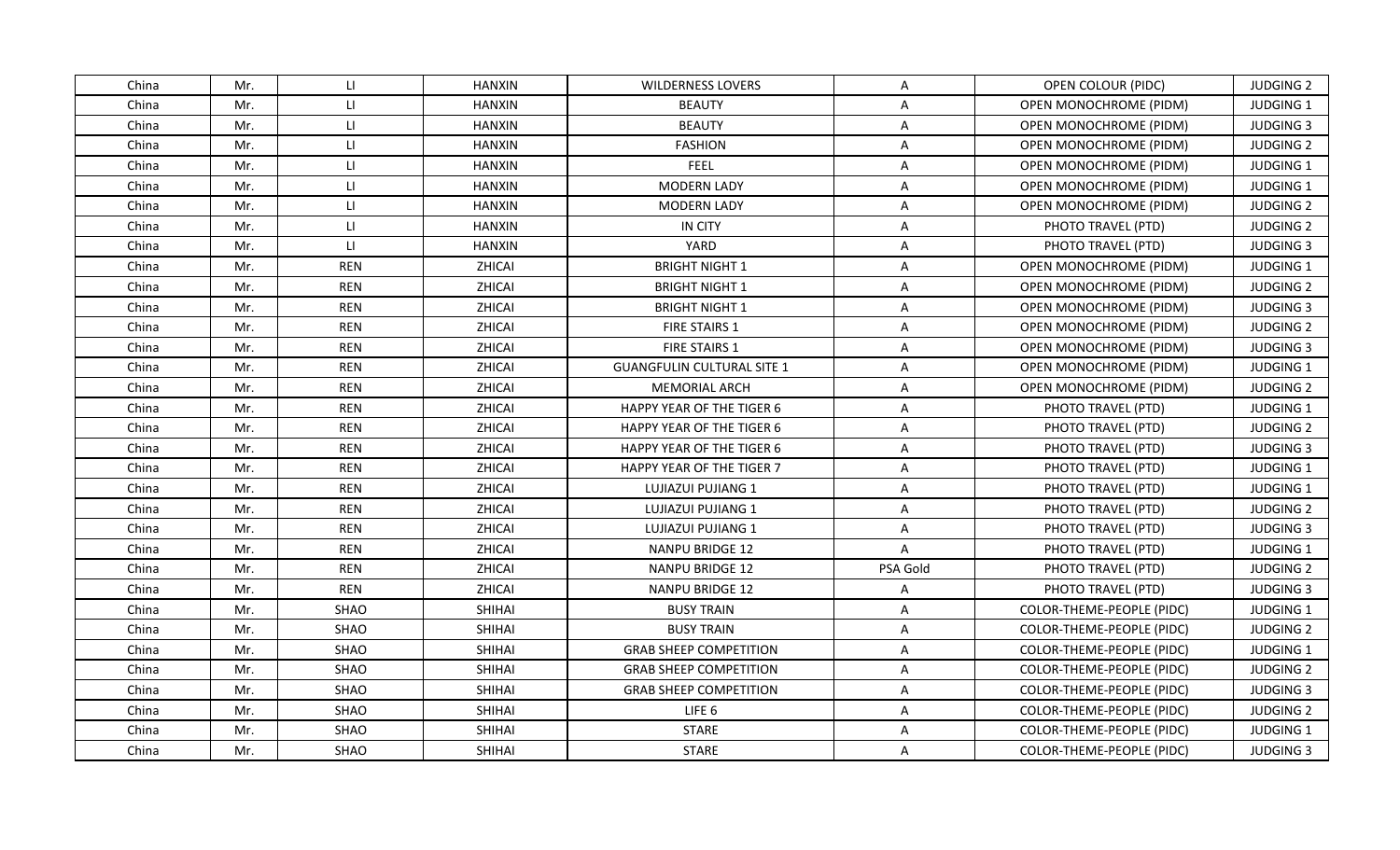| China | Mr. | <b>SHAO</b> | <b>SHIHAI</b>  | HERDS 2                  | A                       | OPEN COLOUR (PIDC)        | <b>JUDGING 1</b> |
|-------|-----|-------------|----------------|--------------------------|-------------------------|---------------------------|------------------|
| China | Mr. | SHAO        | <b>SHIHAI</b>  | <b>HERDS 2</b>           | A                       | OPEN COLOUR (PIDC)        | <b>JUDGING 3</b> |
| China | Mr. | <b>SHAO</b> | SHIHAI         | LIFE OF FISHERMEN 1      | $\mathsf{A}$            | OPEN COLOUR (PIDC)        | <b>JUDGING 2</b> |
| China | Mr. | SHAO        | SHIHAI         | LIFE OF FISHERMEN 1      | $\mathsf{A}$            | OPEN COLOUR (PIDC)        | <b>JUDGING 3</b> |
| China | Mr. | SHAO        | <b>SHIHAI</b>  | TRIBAL LIFE 3            | A                       | OPEN COLOUR (PIDC)        | JUDGING 1        |
| China | Mr. | <b>SHAO</b> | <b>SHIHAI</b>  | TRIBAL LIFE 3            | A                       | OPEN COLOUR (PIDC)        | <b>JUDGING 2</b> |
| China | Mr. | SHAO        | <b>SHIHAI</b>  | <b>CHARMING BEAUTY 1</b> | A                       | OPEN MONOCHROME (PIDM)    | JUDGING 1        |
| China | Mr. | SHAO        | <b>SHIHAI</b>  | <b>CHARMING BEAUTY 1</b> | $\overline{A}$          | OPEN MONOCHROME (PIDM)    | <b>JUDGING 2</b> |
| China | Mr. | <b>SHAO</b> | <b>SHIHAI</b>  | <b>NATURAL WORLD 12</b>  | <b>WPAI Bronze</b>      | PHOTO TRAVEL (PTD)        | <b>JUDGING 1</b> |
| China | Mr. | SHAO        | SHIHAI         | NATURAL WORLD 12         | $\overline{A}$          | PHOTO TRAVEL (PTD)        | <b>JUDGING 2</b> |
| China | Mr. | SHAO        | <b>SHIHAI</b>  | NATURAL WORLD 12         | E- Certificate of Merit | PHOTO TRAVEL (PTD)        | <b>JUDGING 3</b> |
| China | Mr. | SHAO        | <b>SHIHAI</b>  | TRIBAL LIFE 1            | Α                       | PHOTO TRAVEL (PTD)        | <b>JUDGING 3</b> |
| China | Mr. | SHAO        | SHIHAI         | <b>VEINS OF EARTH 6</b>  | A                       | PHOTO TRAVEL (PTD)        | <b>JUDGING 2</b> |
| China | Mr. | SHAO        | SHIHAI         | WEDDING                  | A                       | PHOTO TRAVEL (PTD)        | JUDGING 1        |
| China | Mr. | SHAO        | SHIHAI         | WEDDING                  | Α                       | PHOTO TRAVEL (PTD)        | <b>JUDGING 2</b> |
| China | Mr. | SHAO        | <b>SHIHAI</b>  | <b>WEDDING</b>           | A                       | PHOTO TRAVEL (PTD)        | <b>JUDGING 3</b> |
| China | Mr. | SHAO        | SHIHAI         | <b>ELEPHANTS 1</b>       | $\overline{A}$          | WILDLIFE (ND)             | <b>JUDGING 2</b> |
| China | Mr. | <b>SHAO</b> | <b>SHIHAI</b>  | <b>ELEPHANTS 1</b>       | E- Certificate of Merit | WILDLIFE (ND)             | <b>JUDGING 3</b> |
| China | Mr. | <b>SHAO</b> | SHIHAI         | NATURAL WORLD            | $\overline{A}$          | WILDLIFE (ND)             | <b>JUDGING 2</b> |
| China | Mr. | SHAO        | SHIHAI         | NATURAL WORLD            | A                       | WILDLIFE (ND)             | <b>JUDGING 3</b> |
| China | Mr. | SHAO        | <b>SHIHAI</b>  | NATURAL WORLD 4          | E- Certificate of Merit | WILDLIFE (ND)             | <b>JUDGING 1</b> |
| China | Mr. | SHAO        | <b>SHIHAI</b>  | NATURAL WORLD 4          | Α                       | WILDLIFE (ND)             | <b>JUDGING 2</b> |
| China | Mr. | <b>SHAO</b> | SHIHAI         | <b>NATURAL WORLD 5</b>   | A                       | WILDLIFE (ND)             | JUDGING 1        |
| China | Mr. | SHAO        | <b>SHIHAI</b>  | <b>NATURAL WORLD 5</b>   | $\mathsf{A}$            | WILDLIFE (ND)             | <b>JUDGING 2</b> |
| China | Mr. | SHAO        | <b>SHIHAI</b>  | <b>NATURAL WORLD 5</b>   | A                       | WILDLIFE (ND)             | <b>JUDGING 3</b> |
| China | Mr. | SHI         | TIEGANG        | KUNG FU 10               | A                       | COLOR-THEME-PEOPLE (PIDC) | <b>JUDGING 3</b> |
| China | Mr. | SHI         | TIEGANG        | <b>TRADITON</b>          | A                       | COLOR-THEME-PEOPLE (PIDC) | JUDGING 1        |
| China | Mr. | SHI         | <b>TIEGANG</b> | <b>TRADITON</b>          | A                       | COLOR-THEME-PEOPLE (PIDC) | <b>JUDGING 2</b> |
| China | Mr. | SHI         | TIEGANG        | <b>WEAVING LIFE</b>      | Α                       | COLOR-THEME-PEOPLE (PIDC) | <b>JUDGING 1</b> |
| China | Mr. | SHI         | <b>TIEGANG</b> | <b>WEAVING LIFE</b>      | Α                       | COLOR-THEME-PEOPLE (PIDC) | <b>JUDGING 2</b> |
| China | Mr. | SHI         | TIEGANG        | <b>WEAVING LIFE</b>      | A                       | COLOR-THEME-PEOPLE (PIDC) | <b>JUDGING 3</b> |
| China | Mr. | SHI         | <b>TIEGANG</b> | <b>WEAVING LIFE 4</b>    | A                       | COLOR-THEME-PEOPLE (PIDC) | JUDGING 1        |
| China | Mr. | SHI         | TIEGANG        | <b>WEAVING LIFE 4</b>    | A                       | COLOR-THEME-PEOPLE (PIDC) | <b>JUDGING 2</b> |
| China | Mr. | SHI         | TIEGANG        | <b>BEAUTIFUL SIGHT</b>   | A                       | OPEN COLOUR (PIDC)        | <b>JUDGING 1</b> |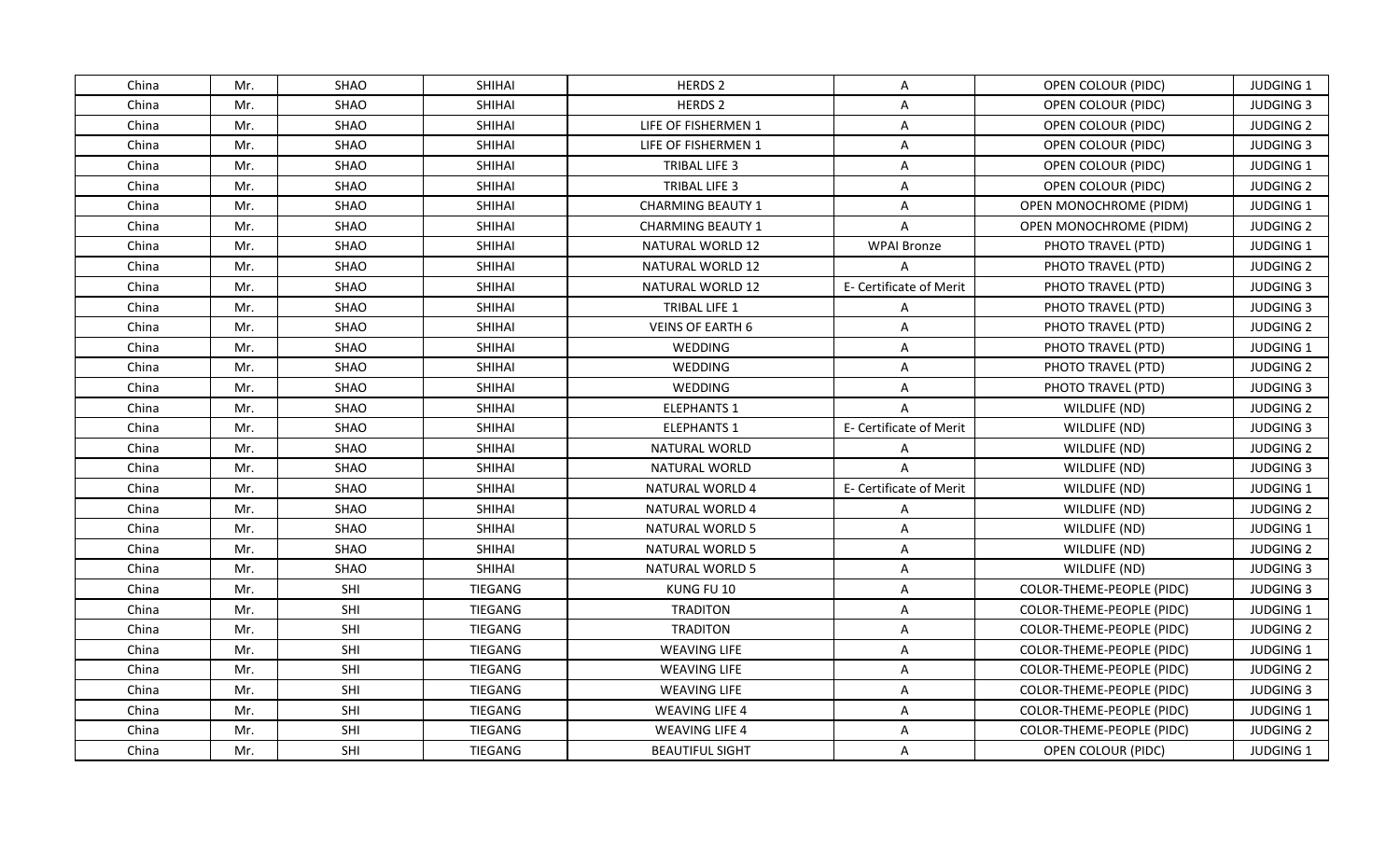| China | Mr. | <b>SHI</b> | <b>TIEGANG</b> | <b>BEAUTIFUL SIGHT</b>      | A                       | OPEN COLOUR (PIDC)            | <b>JUDGING 3</b> |
|-------|-----|------------|----------------|-----------------------------|-------------------------|-------------------------------|------------------|
| China | Mr. | SHI        | <b>TIEGANG</b> | <b>BEAUTY 1</b>             | A                       | OPEN COLOUR (PIDC)            | JUDGING 1        |
| China | Mr. | SHI        | <b>TIEGANG</b> | <b>BEAUTY 4</b>             | A                       | OPEN COLOUR (PIDC)            | <b>JUDGING 2</b> |
| China | Mr. | SHI        | TIEGANG        | <b>BEAUTY 4</b>             | A                       | OPEN COLOUR (PIDC)            | <b>JUDGING 3</b> |
| China | Mr. | SHI        | <b>TIEGANG</b> | <b>TRADITIONAL OPERA 12</b> | A                       | OPEN COLOUR (PIDC)            | <b>JUDGING 2</b> |
| China | Mr. | SHI        | TIEGANG        | <b>TRADITIONAL OPERA 12</b> | A                       | OPEN COLOUR (PIDC)            | <b>JUDGING 3</b> |
| China | Mr. | SHI        | <b>TIEGANG</b> | <b>BOY</b>                  | A                       | OPEN MONOCHROME (PIDM)        | <b>JUDGING 2</b> |
| China | Mr. | SHI        | <b>TIEGANG</b> | <b>BOY</b>                  | A                       | OPEN MONOCHROME (PIDM)        | <b>JUDGING 3</b> |
| China | Mr. | SHI        | <b>TIEGANG</b> | KUNG FU <sub>3</sub>        | A                       | OPEN MONOCHROME (PIDM)        | JUDGING 1        |
| China | Mr. | SHI        | TIEGANG        | <b>TRIBAL PEOPLE</b>        | A                       | PHOTO TRAVEL (PTD)            | JUDGING 1        |
| China | Mr. | SHI        | TIEGANG        | <b>TRIBAL PEOPLE</b>        | A                       | PHOTO TRAVEL (PTD)            | <b>JUDGING 2</b> |
| China | Mr. | SHI        | <b>TIEGANG</b> | <b>TRIBAL PEOPLE</b>        | $\overline{\mathsf{A}}$ | PHOTO TRAVEL (PTD)            | <b>JUDGING 3</b> |
| China | Mr. | SHI        | <b>TIEGANG</b> | WARM LIFE1                  | A                       | PHOTO TRAVEL (PTD)            | <b>JUDGING 3</b> |
| China | Mr. | SHI        | <b>TIEGANG</b> | <b>ELEPHANTS</b>            | A                       | WILDLIFE (ND)                 | JUDGING 1        |
| China | Mr. | SHI        | TIEGANG        | <b>ELEPHANTS</b>            | A                       | WILDLIFE (ND)                 | <b>JUDGING 3</b> |
| China | Mr. | SHI        | <b>TIEGANG</b> | ELVES IN NATURAL WORLD 3    | A                       | WILDLIFE (ND)                 | <b>JUDGING 1</b> |
| China | Mr. | SU         | <b>MINGZAI</b> | <b>LIGHTS</b>               | A                       | COLOR-THEME-PEOPLE (PIDC)     | JUDGING 1        |
| China | Mr. | SU         | MINGZAI        | <b>LIGHTS</b>               | $\overline{A}$          | COLOR-THEME-PEOPLE (PIDC)     | <b>JUDGING 2</b> |
| China | Mr. | SU         | <b>MINGZAI</b> | <b>TIGERS PLAY 4</b>        | A                       | NATURE (ND)                   | <b>JUDGING 1</b> |
| China | Mr. | SU         | MINGZAI        | <b>TIGERS PLAY 4</b>        | A                       | NATURE (ND)                   | <b>JUDGING 3</b> |
| China | Mr. | SU         | <b>MINGZAI</b> | <b>EGRETS</b>               | A                       | OPEN COLOUR (PIDC)            | <b>JUDGING 2</b> |
| China | Mr. | SU         | MINGZAI        | MISS IN THE SMOKE 1         | $\overline{\mathsf{A}}$ | OPEN COLOUR (PIDC)            | JUDGING 1        |
| China | Mr. | SU         | <b>MINGZAI</b> | MISS IN THE SMOKE 1         | A                       | OPEN COLOUR (PIDC)            | <b>JUDGING 2</b> |
| China | Mr. | SU         | <b>MINGZAI</b> | MISS IN THE SMOKE 1         | A                       | OPEN COLOUR (PIDC)            | <b>JUDGING 3</b> |
| China | Mr. | SU         | <b>MINGZAI</b> | THE FAIRY IN THE LOTUS2     | A                       | OPEN COLOUR (PIDC)            | <b>JUDGING 1</b> |
| China | Mr. | SU         | <b>MINGZAI</b> | THE FAIRY IN THE LOTUS2     | A                       | OPEN COLOUR (PIDC)            | <b>JUDGING 2</b> |
| China | Mr. | SU         | MINGZAI        | FIRM 2                      | A                       | OPEN MONOCHROME (PIDM)        | <b>JUDGING 2</b> |
| China | Mr. | SU         | MINGZAI        | SEEK 1                      | A                       | OPEN MONOCHROME (PIDM)        | JUDGING 1        |
| China | Mr. | SU         | MINGZAI        | SEEK 1                      | A                       | <b>OPEN MONOCHROME (PIDM)</b> | <b>JUDGING 2</b> |
| China | Mr. | SU         | <b>MINGZAI</b> | <b>STARE</b>                | $\overline{A}$          | OPEN MONOCHROME (PIDM)        | <b>JUDGING 1</b> |
| China | Mr. | SU         | MINGZAI        | <b>STARE</b>                | A                       | <b>OPEN MONOCHROME (PIDM)</b> | <b>JUDGING 2</b> |
| China | Mr. | SU         | <b>MINGZAI</b> | <b>STARE</b>                | $\overline{A}$          | OPEN MONOCHROME (PIDM)        | <b>JUDGING 3</b> |
| China | Mr. | SU         | MINGZAI        | PRAY TO THE IMMORTAL 1      | A                       | PHOTO TRAVEL (PTD)            | JUDGING 1        |
| China | Mr. | SU         | MINGZAI        | PRAY TO THE IMMORTAL 1      | A                       | PHOTO TRAVEL (PTD)            | <b>JUDGING 2</b> |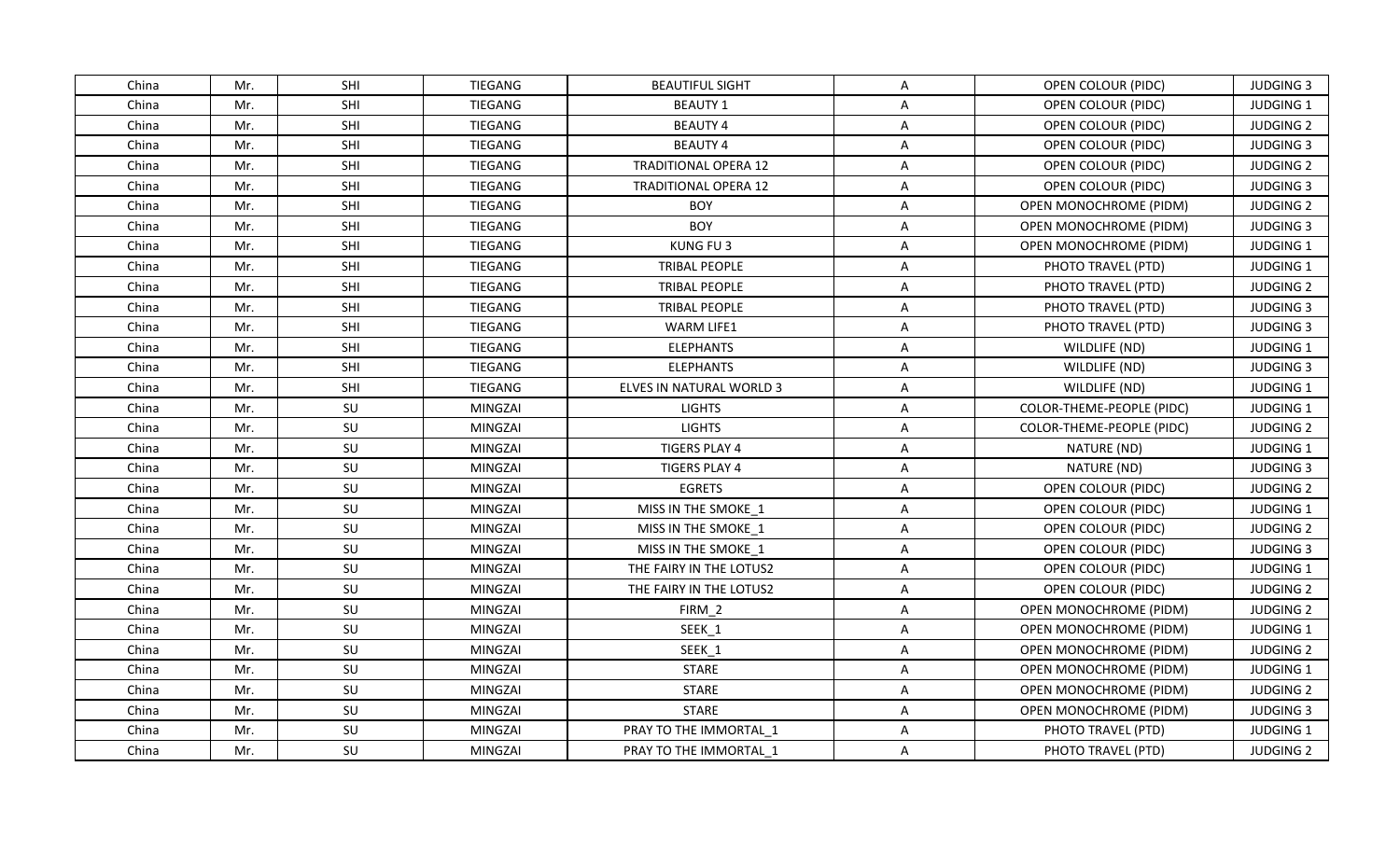| China | Mr. | SU   | MINGZAI        | PRAY TO THE IMMORTAL 1 | E-HM                    | PHOTO TRAVEL (PTD)                  | <b>JUDGING 3</b> |
|-------|-----|------|----------------|------------------------|-------------------------|-------------------------------------|------------------|
| China | Mr. | SU   | <b>MINGZAI</b> | SNOWLAND               | E-HM                    | PHOTO TRAVEL (PTD)                  | JUDGING 1        |
| China | Mr. | SU   | MINGZAI        | <b>SUN DRY</b>         | A                       | PHOTO TRAVEL (PTD)                  | <b>JUDGING 2</b> |
| China | Mr. | SU   | MINGZAI        | GAME                   | A                       | PHOTOJOURNALISM (PJD)               | <b>JUDGING 2</b> |
| China | Mr. | SU   | MINGZAI        | <b>RACE</b>            | A                       | PHOTOJOURNALISM (PJD)               | <b>JUDGING 2</b> |
| China | Mr. | SU   | MINGZAI        | <b>MONKEY</b>          | A                       | WILDLIFE (ND)                       | <b>JUDGING 3</b> |
| China | Mr. | SU   | <b>MINGZAI</b> | <b>TIGERS PLAY1</b>    | A                       | WILDLIFE (ND)                       | <b>JUDGING 3</b> |
| China | Mr. | SU   | MINGZAI        | <b>TWO MONKEY</b>      | A                       | WILDLIFE (ND)                       | JUDGING 1        |
| China | Mr. | SU   | MINGZAI        | <b>TWO MONKEY</b>      | A                       | WILDLIFE (ND)                       | <b>JUDGING 2</b> |
| China | Mr. | WANG | <b>QINGHAN</b> | <b>BUSY TRAIN 1</b>    | A                       | COLOR-THEME-PEOPLE (PIDC)           | JUDGING 1        |
| China | Mr. | WANG | <b>QINGHAN</b> | <b>BUSY TRAIN 1</b>    | E- Certificate of Merit | COLOR-THEME-PEOPLE (PIDC)           | <b>JUDGING 2</b> |
| China | Mr. | WANG | <b>QINGHAN</b> | <b>BUSY TRAIN 1</b>    | A                       | COLOR-THEME-PEOPLE (PIDC)           | <b>JUDGING 3</b> |
| China | Mr. | WANG | QINGHAN        | <b>BUSY WHARF 1</b>    | A                       | COLOR-THEME-PEOPLE (PIDC)           | JUDGING 1        |
| China | Mr. | WANG | <b>QINGHAN</b> | <b>LIFE</b>            | $\overline{A}$          | COLOR-THEME-PEOPLE (PIDC)           | JUDGING 1        |
| China | Mr. | WANG | <b>QINGHAN</b> | <b>LIFE</b>            | A                       | <b>COLOR-THEME-PEOPLE (PIDC)</b>    | <b>JUDGING 2</b> |
| China | Mr. | WANG | QINGHAN        | <b>ANCHORED 3</b>      | A                       | MONOCHROME - THEME-CITY LIFE (PIDM) | <b>JUDGING 1</b> |
| China | Mr. | WANG | <b>QINGHAN</b> | ANCHORED 3             | A                       | MONOCHROME - THEME-CITY LIFE (PIDM) | <b>JUDGING 2</b> |
| China | Mr. | WANG | QINGHAN        | ANCHORED 3             | $\mathsf{A}$            | MONOCHROME - THEME-CITY LIFE (PIDM) | <b>JUDGING 3</b> |
| China | Mr. | WANG | <b>QINGHAN</b> | <b>BUSY TRAIN</b>      | E- Certificate of Merit | MONOCHROME - THEME-CITY LIFE (PIDM) | JUDGING 1        |
| China | Mr. | WANG | <b>QINGHAN</b> | <b>BUSY TRAIN</b>      | $\mathsf{A}$            | MONOCHROME - THEME-CITY LIFE (PIDM) | <b>JUDGING 3</b> |
| China | Mr. | WANG | <b>QINGHAN</b> | <b>SIT ALONE</b>       | E-HM                    | MONOCHROME - THEME-CITY LIFE (PIDM) | <b>JUDGING 2</b> |
| China | Mr. | WANG | <b>QINGHAN</b> | DEAD WOOD 1            | $\mathsf{A}$            | NATURE (ND)                         | JUDGING 1        |
| China | Mr. | WANG | <b>QINGHAN</b> | NATURAL FAIRYLAND      | <b>WPAI Bronze</b>      | NATURE (ND)                         | JUDGING 1        |
| China | Mr. | WANG | QINGHAN        | NATURAL FAIRYLAND      | $\overline{A}$          | NATURE (ND)                         | <b>JUDGING 3</b> |
| China | Mr. | WANG | QINGHAN        | CHILDHOOD 1            | Best of Child Study     | OPEN COLOUR (PIDC)                  | JUDGING 1        |
| China | Mr. | WANG | QINGHAN        | VISIT THE ICY WORLD    | A                       | OPEN COLOUR (PIDC)                  | JUDGING 1        |
| China | Mr. | WANG | QINGHAN        | VISIT THE ICY WORLD    | A                       | OPEN COLOUR (PIDC)                  | <b>JUDGING 3</b> |
| China | Mr. | WANG | <b>QINGHAN</b> | <b>FISHING ON SEA</b>  | A                       | OPEN MONOCHROME (PIDM)              | <b>JUDGING 2</b> |
| China | Mr. | WANG | QINGHAN        | MAN <sub>4</sub>       | A                       | OPEN MONOCHROME (PIDM)              | <b>JUDGING 2</b> |
| China | Mr. | WANG | <b>QINGHAN</b> | <b>CELEBRATION</b>     | A                       | PHOTO TRAVEL (PTD)                  | <b>JUDGING 3</b> |
| China | Mr. | WANG | QINGHAN        | FISHING ON SEA 5       | A                       | PHOTO TRAVEL (PTD)                  | <b>JUDGING 3</b> |
| China | Mr. | WANG | QINGHAN        | LIFE OF MONKS 2        | A                       | PHOTO TRAVEL (PTD)                  | JUDGING 1        |
| China | Mr. | WANG | QINGHAN        | LIFE OF MONKS 2        | A                       | PHOTO TRAVEL (PTD)                  | <b>JUDGING 2</b> |
| China | Mr. | WANG | QINGHAN        | LIFE OF MONKS 2        | A                       | PHOTO TRAVEL (PTD)                  | <b>JUDGING 3</b> |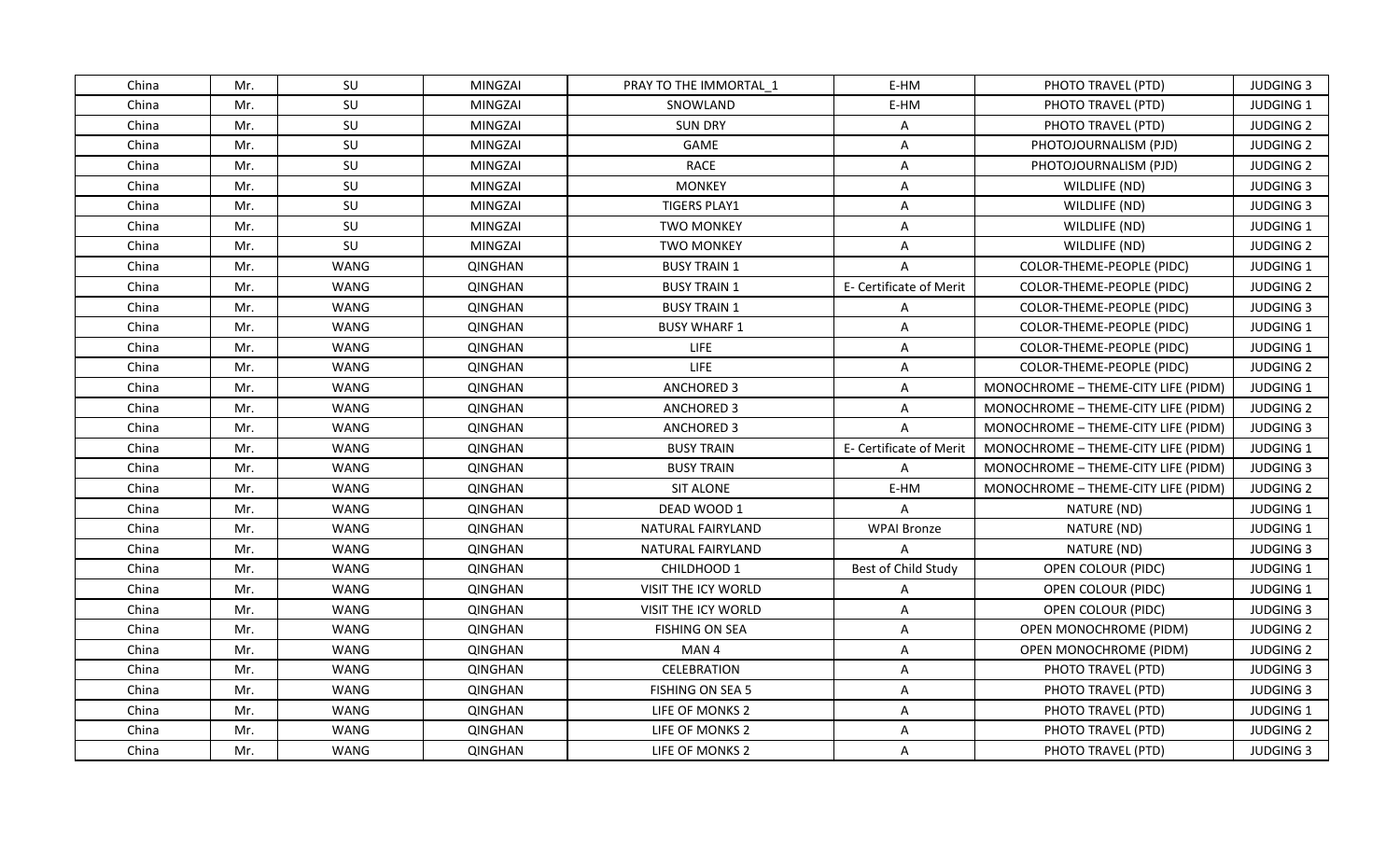| China | Mr. | WANG | QINGHAN        | TRIBAL LIFE 2                     | A                       | PHOTO TRAVEL (PTD)                  | <b>JUDGING 2</b> |
|-------|-----|------|----------------|-----------------------------------|-------------------------|-------------------------------------|------------------|
| China | Mr. | WANG | <b>QINGHAN</b> | <b>BURDEN OF LIFE 4</b>           | A                       | PHOTOJOURNALISM (PJD)               | JUDGING 1        |
| China | Mr. | WANG | QINGHAN        | <b>LOOK AFTER</b>                 | A                       | PHOTOJOURNALISM (PJD)               | JUDGING 1        |
| China | Mr. | WANG | <b>QINGHAN</b> | <b>FREE LIFE</b>                  | A                       | WILDLIFE (ND)                       | JUDGING 1        |
| China | Mr. | YE   | WEI            | <b>GOOD DAYS</b>                  | $\overline{A}$          | COLOR-THEME-PEOPLE (PIDC)           | JUDGING 1        |
| China | Mr. | YE   | WEI            | <b>GOOD DAYS</b>                  | E- Certificate of Merit | COLOR-THEME-PEOPLE (PIDC)           | <b>JUDGING 2</b> |
| China | Mr. | YE   | WEI            | MOTHER AND DAUGHTER IN PRAYER 022 | A                       | COLOR-THEME-PEOPLE (PIDC)           | <b>JUDGING 2</b> |
| China | Mr. | YE   | WEI            | MOTHER AND DAUGHTER IN PRAYER 022 | $\overline{A}$          | COLOR-THEME-PEOPLE (PIDC)           | <b>JUDGING 3</b> |
| China | Mr. | YE   | WEI            | YI SHEPHERDESS                    | A                       | COLOR-THEME-PEOPLE (PIDC)           | JUDGING 1        |
| China | Mr. | YE   | WEI            | YI SHEPHERDESS                    | A                       | COLOR-THEME-PEOPLE (PIDC)           | <b>JUDGING 2</b> |
| China | Mr. | YE   | WEI            | YI SHEPHERDESS                    | A                       | COLOR-THEME-PEOPLE (PIDC)           | <b>JUDGING 3</b> |
| China | Mr. | YE   | WEI            | <b>BLACKSMITH SHOP</b>            | A                       | MONOCHROME - THEME-CITY LIFE (PIDM) | JUDGING 1        |
| China | Mr. | YE   | WEI            | <b>BLACKSMITH SHOP</b>            | $\overline{A}$          | MONOCHROME - THEME-CITY LIFE (PIDM) | <b>JUDGING 2</b> |
| China | Mr. | YE   | WEI            | CITY SQUARE 035                   | A                       | MONOCHROME - THEME-CITY LIFE (PIDM) | <b>JUDGING 2</b> |
| China | Mr. | YE   | WEI            | CITY SQUARE 035                   | $\overline{A}$          | MONOCHROME - THEME-CITY LIFE (PIDM) | <b>JUDGING 3</b> |
| China | Mr. | YE   | WEI            | THE WINDOW OF THE OLD CITY 33     | E- Certificate of Merit | MONOCHROME - THEME-CITY LIFE (PIDM) | <b>JUDGING 1</b> |
| China | Mr. | YE   | WEI            | THE WINDOW OF THE OLD CITY 33     | E- Certificate of Merit | MONOCHROME - THEME-CITY LIFE (PIDM) | <b>JUDGING 2</b> |
| China | Mr. | YE   | WEI            | THE WINDOW OF THE OLD CITY 33     | $\overline{A}$          | MONOCHROME - THEME-CITY LIFE (PIDM) | <b>JUDGING 3</b> |
| China | Mr. | YE   | WEI            | 2019 HARVEST MAP 022              | $\overline{A}$          | OPEN COLOUR (PIDC)                  | <b>JUDGING 1</b> |
| China | Mr. | YE   | WEI            | 2019 HARVEST MAP 022              | A                       | OPEN COLOUR (PIDC)                  | <b>JUDGING 2</b> |
| China | Mr. | YE   | WEI            | SACRIFICE TEAM 2022               | A                       | OPEN COLOUR (PIDC)                  | <b>JUDGING 2</b> |
| China | Mr. | YE   | WEI            | WIND AND SNOW RETURN 033          | $\overline{A}$          | OPEN COLOUR (PIDC)                  | JUDGING 1        |
| China | Mr. | YE   | WEI            | WIND AND SNOW RETURN 033          | E-HM                    | OPEN COLOUR (PIDC)                  | <b>JUDGING 2</b> |
| China | Mr. | YE   | WEI            | WIND AND SNOW RETURN 033          | A                       | OPEN COLOUR (PIDC)                  | <b>JUDGING 3</b> |
| China | Mr. | YE   | WEI            | FLY OVER TIME AND SPACE 022       | A                       | OPEN MONOCHROME (PIDM)              | JUDGING 1        |
| China | Mr. | YE   | WEI            | FLY OVER TIME AND SPACE 022       | $\mathsf{A}$            | OPEN MONOCHROME (PIDM)              | <b>JUDGING 2</b> |
| China | Mr. | YE   | WEI            | LIANGSHAN CATTLE BREEDER 2022     | A                       | <b>OPEN MONOCHROME (PIDM)</b>       | <b>JUDGING 2</b> |
| China | Mr. | YE   | WEI            | LIANGSHAN CATTLE BREEDER 2022     | $\overline{A}$          | OPEN MONOCHROME (PIDM)              | <b>JUDGING 3</b> |
| China | Mr. | YE   | WEI            | THROUGH DEATH VALLEY              | E- Certificate of Merit | <b>OPEN MONOCHROME (PIDM)</b>       | <b>JUDGING 1</b> |
| China | Mr. | YE   | WEI            | THROUGH DEATH VALLEY              | $\mathsf{A}$            | <b>OPEN MONOCHROME (PIDM)</b>       | <b>JUDGING 2</b> |
| China | Mr. | YE   | WEI            | DT MIAO BULLFIGHT                 | A                       | PHOTO TRAVEL (PTD)                  | <b>JUDGING 1</b> |
| China | Mr. | YE   | WEI            | DT MIAO BULLFIGHT                 | A                       | PHOTO TRAVEL (PTD)                  | <b>JUDGING 3</b> |
| China | Mr. | YE   | WEI            | LANTERN EXPLOSION DRAGON          | A                       | PHOTO TRAVEL (PTD)                  | <b>JUDGING 3</b> |
| China | Mr. | YE   | WEI            | MIAO NEW YEAR DRAGON DANCE        | A                       | PHOTO TRAVEL (PTD)                  | <b>JUDGING 3</b> |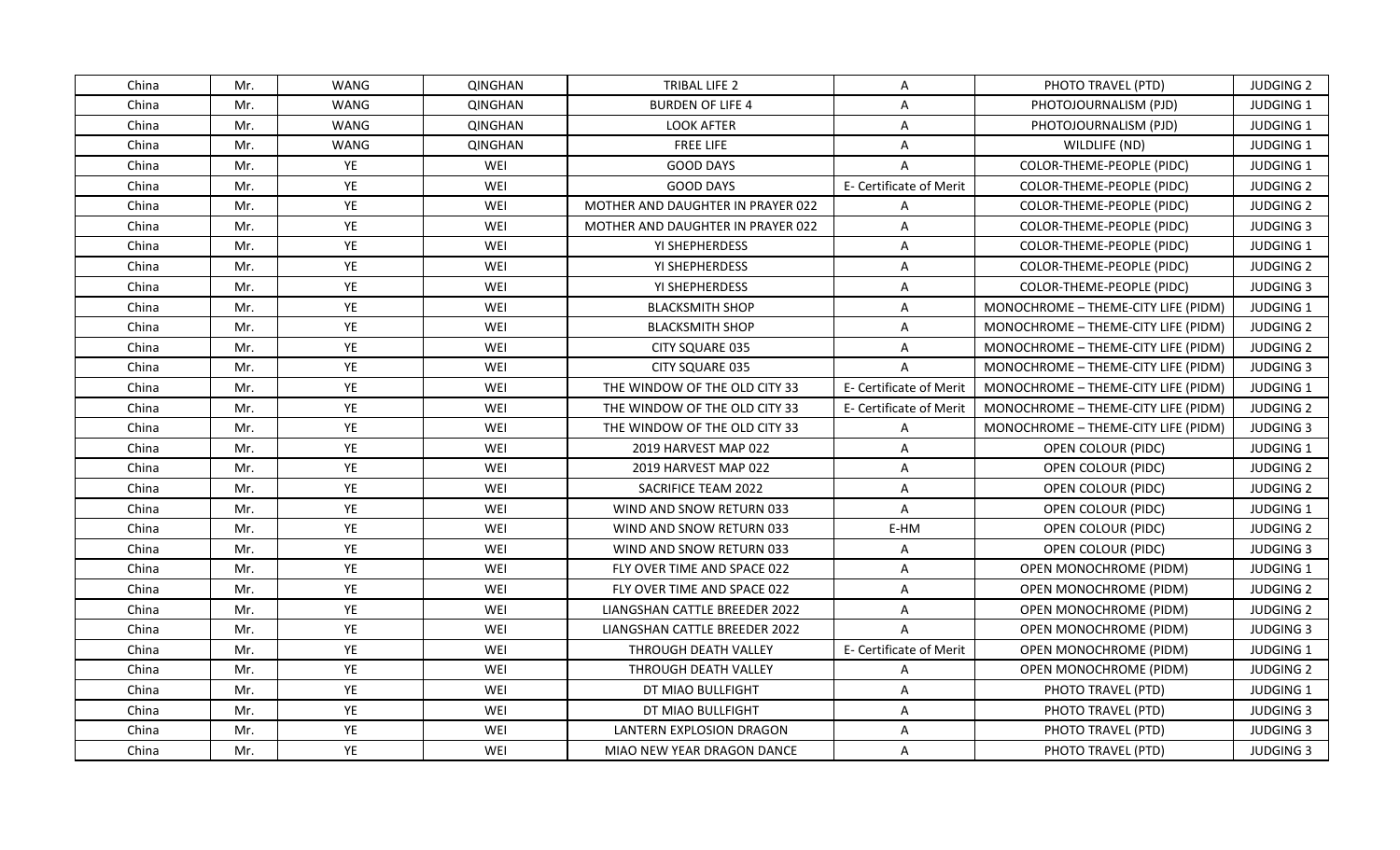| China | Mr. | YE    | YOUWEI      | LIFE IN THE TOWN        | Α                       | COLOR-THEME-PEOPLE (PIDC) | <b>JUDGING 1</b> |
|-------|-----|-------|-------------|-------------------------|-------------------------|---------------------------|------------------|
| China | Mr. | YE    | YOUWEI      | <b>RIDING</b>           | A                       | COLOR-THEME-PEOPLE (PIDC) | JUDGING 1        |
| China | Mr. | YE    | YOUWEI      | <b>GOLDEN RIVERSIDE</b> | $\mathsf{A}$            | NATURE (ND)               | JUDGING 1        |
| China | Mr. | YE    | YOUWEI      | LOVE FOR HOMETOWN       | $\mathsf{A}$            | NATURE (ND)               | JUDGING 1        |
| China | Mr. | YE    | YOUWEI      | LOVE FOR HOMETOWN       | A                       | NATURE (ND)               | <b>JUDGING 2</b> |
| China | Mr. | YE    | YOUWEI      | <b>CHILDHOOD</b>        | A                       | OPEN COLOUR (PIDC)        | <b>JUDGING 3</b> |
| China | Mr. | YE    | YOUWEI      | <b>DANCING</b>          | A                       | PHOTO TRAVEL (PTD)        | <b>JUDGING 2</b> |
| China | Mr. | YE    | YOUWEI      | <b>DANCING</b>          | A                       | PHOTO TRAVEL (PTD)        | <b>JUDGING 3</b> |
| China | Mr. | YE    | YOUWEI      | <b>MOUNTAINS</b>        | A                       | PHOTO TRAVEL (PTD)        | JUDGING 1        |
| China | Mr. | YE    | YOUWEI      | <b>MOUNTAINS</b>        | A                       | PHOTO TRAVEL (PTD)        | <b>JUDGING 3</b> |
| China | Mr. | YE    | YOUWEI      | THE PALACE              | Α                       | PHOTO TRAVEL (PTD)        | <b>JUDGING 2</b> |
| China | Mr. | YE    | YOUWEI      | <b>BARBER SHOP</b>      | A                       | PHOTOJOURNALISM (PJD)     | <b>JUDGING 2</b> |
| China | Mr. | YE    | YOUWEI      | SALUTE                  | A                       | PHOTOJOURNALISM (PJD)     | <b>JUDGING 2</b> |
| China | Mr. | ZHANG | <b>YUAN</b> | <b>DRAW</b>             | A                       | COLOR-THEME-PEOPLE (PIDC) | <b>JUDGING 2</b> |
| China | Mr. | ZHANG | <b>YUAN</b> | LIFE                    | $\overline{A}$          | COLOR-THEME-PEOPLE (PIDC) | JUDGING 1        |
| China | Mr. | ZHANG | YUAN        | <b>LIFE</b>             | Α                       | COLOR-THEME-PEOPLE (PIDC) | <b>JUDGING 2</b> |
| China | Mr. | ZHANG | <b>YUAN</b> | <b>MAKE</b>             | $\overline{\mathsf{A}}$ | COLOR-THEME-PEOPLE (PIDC) | JUDGING 1        |
| China | Mr. | ZHANG | <b>YUAN</b> | <b>MAKE</b>             | $\overline{A}$          | COLOR-THEME-PEOPLE (PIDC) | <b>JUDGING 2</b> |
| China | Mr. | ZHANG | <b>YUAN</b> | <b>ALONE</b>            | A                       | NATURE (ND)               | <b>JUDGING 1</b> |
| China | Mr. | ZHANG | <b>YUAN</b> | <b>STAND</b>            | Α                       | NATURE (ND)               | <b>JUDGING 3</b> |
| China | Mr. | ZHANG | <b>YUAN</b> | <b>FISHING SONG</b>     | Α                       | OPEN COLOUR (PIDC)        | JUDGING 1        |
| China | Mr. | ZHANG | <b>YUAN</b> | <b>FISHING SONG</b>     | Α                       | OPEN COLOUR (PIDC)        | <b>JUDGING 2</b> |
| China | Mr. | ZHANG | <b>YUAN</b> | <b>FLOWER</b>           | $\mathsf{A}$            | OPEN COLOUR (PIDC)        | JUDGING 1        |
| China | Mr. | ZHANG | <b>YUAN</b> | <b>FLOWER</b>           | A                       | OPEN COLOUR (PIDC)        | <b>JUDGING 2</b> |
| China | Mr. | ZHANG | <b>YUAN</b> | <b>ACTIVITY</b>         | A                       | PHOTO TRAVEL (PTD)        | <b>JUDGING 2</b> |
| China | Mr. | ZHANG | <b>YUAN</b> | <b>ACTIVITY</b>         | A                       | PHOTO TRAVEL (PTD)        | <b>JUDGING 3</b> |
| China | Mr. | ZHANG | <b>YUAN</b> | CELEBRATION             | A                       | PHOTO TRAVEL (PTD)        | JUDGING 1        |
| China | Mr. | ZHANG | <b>YUAN</b> | <b>CELEBRATION</b>      | A                       | PHOTO TRAVEL (PTD)        | <b>JUDGING 2</b> |
| China | Mr. | ZHANG | <b>YUAN</b> | CELEBRATION             | Α                       | PHOTO TRAVEL (PTD)        | <b>JUDGING 3</b> |
| China | Mr. | ZHANG | <b>YUAN</b> | <b>PIOUS</b>            | Α                       | PHOTO TRAVEL (PTD)        | <b>JUDGING 3</b> |
| China | Mr. | ZHANG | <b>YUAN</b> | <b>BEAUTIFUL BIRDS</b>  | A                       | WILDLIFE (ND)             | JUDGING 1        |
| China | Mr. | ZHANG | <b>YUAN</b> | <b>FIGHT</b>            | A                       | WILDLIFE (ND)             | JUDGING 1        |
| China | Mr. | ZHANG | <b>YUAN</b> | <b>FIGHT</b>            | A                       | WILDLIFE (ND)             | <b>JUDGING 2</b> |
| China | Mr. | ZHANG | <b>YUAN</b> | <b>FIGHT</b>            | A                       | WILDLIFE (ND)             | <b>JUDGING 3</b> |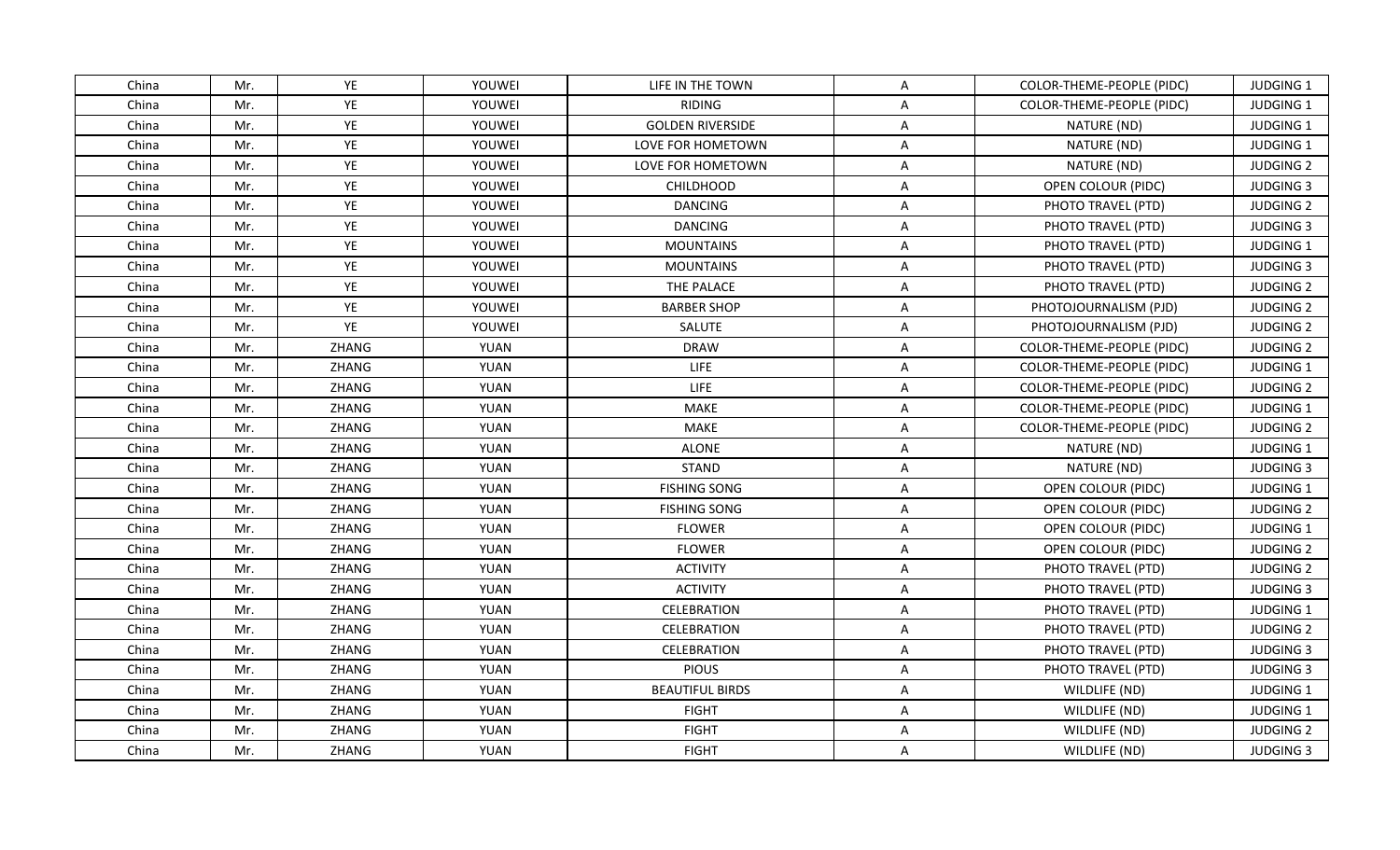| China | Mr. | ZHENG                   | <b>CHENGLIN</b> | <b>PARTNER</b>                        | A                       | COLOR-THEME-PEOPLE (PIDC)     | <b>JUDGING 1</b> |
|-------|-----|-------------------------|-----------------|---------------------------------------|-------------------------|-------------------------------|------------------|
| China | Mr. | ZHENG                   | CHENGLIN        | <b>PARTNER</b>                        | A                       | COLOR-THEME-PEOPLE (PIDC)     | <b>JUDGING 3</b> |
| China | Mr. | ZHENG                   | CHENGLIN        | <b>TRADITIONAL CRAFT 1</b>            | $\mathsf{A}$            | COLOR-THEME-PEOPLE (PIDC)     | JUDGING 1        |
| China | Mr. | ZHENG                   | <b>CHENGLIN</b> | <b>TRADITIONAL CRAFT 1</b>            | Α                       | COLOR-THEME-PEOPLE (PIDC)     | <b>JUDGING 2</b> |
| China | Mr. | ZHENG                   | <b>CHENGLIN</b> | <b>FAMILY IN MOUNTAINS1</b>           | Α                       | OPEN COLOUR (PIDC)            | <b>JUDGING 1</b> |
| China | Mr. | ZHENG                   | <b>CHENGLIN</b> | <b>FAMILY IN MOUNTAINS1</b>           | A                       | OPEN COLOUR (PIDC)            | <b>JUDGING 3</b> |
| China | Mr. | ZHENG                   | CHENGLIN        | <b>GOOD SKILLS 4</b>                  | $\overline{\mathsf{A}}$ | OPEN MONOCHROME (PIDM)        | JUDGING 1        |
| China | Mr. | ZHENG                   | CHENGLIN        | <b>SCENE CHANGES 8</b>                | A                       | OPEN MONOCHROME (PIDM)        | JUDGING 1        |
| China | Mr. | ZHENG                   | <b>CHENGLIN</b> | <b>SCENE CHANGES 8</b>                | Α                       | OPEN MONOCHROME (PIDM)        | <b>JUDGING 2</b> |
| China | Mr. | ZHENG                   | <b>CHENGLIN</b> | <b>GLODEN HARVEST</b>                 | Α                       | PHOTO TRAVEL (PTD)            | <b>JUDGING 2</b> |
| China | Mr. | ZHENG                   | <b>CHENGLIN</b> | LIFE ON THE HORSE BACK 5              | $\mathsf{A}$            | PHOTO TRAVEL (PTD)            | <b>JUDGING 1</b> |
| China | Mr. | ZHENG                   | <b>CHENGLIN</b> | <b>WONDERFUL LAND 4</b>               | $\overline{A}$          | PHOTO TRAVEL (PTD)            | <b>JUDGING 2</b> |
| China | Mr. | ZHENG                   | CHENGLIN        | DIFFERENT LIVES IN THE TRAIN 12       | A                       | PHOTOJOURNALISM (PJD)         | JUDGING 1        |
| China | Mr. | ZHENG                   | <b>CHENGLIN</b> | DIFFERENT LIVES IN THE TRAIN 12       | $\mathsf{A}$            | PHOTOJOURNALISM (PJD)         | <b>JUDGING 2</b> |
| China | Mr. | ZHENG                   | CHENGLIN        | DIFFERENT LIVES IN THE TRAIN 12       | $\overline{A}$          | PHOTOJOURNALISM (PJD)         | <b>JUDGING 3</b> |
| China | Mr. | ZHENG                   | <b>CHENGLIN</b> | DIFFERENT LIVES IN THE TRAIN 8        | A                       | PHOTOJOURNALISM (PJD)         | <b>JUDGING 1</b> |
| China | Mr. | ZHENG                   | CHENGLIN        | DIFFERENT LIVES IN THE TRAIN 8        | A                       | PHOTOJOURNALISM (PJD)         | <b>JUDGING 2</b> |
| China | Mr. | ZHOU                    | <b>WENHAO</b>   | <b>LIGHT</b>                          | $\overline{A}$          | OPEN COLOUR (PIDC)            | <b>JUDGING 2</b> |
| China | Mr. | ZHOU                    | <b>WENHAO</b>   | PINE <sub>2</sub>                     | Α                       | PHOTO TRAVEL (PTD)            | <b>JUDGING 1</b> |
| China | Ms. | $\mathsf{H}$            | <b>MIN</b>      | <b>JUMPING ANTELOPES</b>              | $\overline{A}$          | NATURE (ND)                   | <b>JUDGING 2</b> |
| China | Ms. | LI.                     | <b>MIN</b>      | <b>MYSTERIOUS NORTHERN LIGHTS12</b>   | Α                       | NATURE (ND)                   | <b>JUDGING 1</b> |
| China | Ms. | $\mathbf{H}$            | <b>MIN</b>      | <b>MYSTERIOUS NORTHERN LIGHTS12</b>   | $\mathsf{A}$            | NATURE (ND)                   | <b>JUDGING 2</b> |
| China | Ms. | $\mathsf{H}$            | <b>MIN</b>      | THE VEIN OF EARTH7                    | A                       | NATURE (ND)                   | JUDGING 1        |
| China | Ms. | $\mathsf{L} \mathsf{L}$ | <b>MIN</b>      | THE VEIN OF EARTH7                    | A                       | NATURE (ND)                   | <b>JUDGING 2</b> |
| China | Ms. | $\mathsf{L}$            | <b>MIN</b>      | FLYING SPIRITS 1                      | $\overline{A}$          | <b>OPEN COLOUR (PIDC)</b>     | <b>JUDGING 2</b> |
| China | Ms. | $\mathsf{L} \mathsf{L}$ | <b>MIN</b>      | <b>MYSTERIOUS NORTHERN LIGHTS 1</b>   | E- Certificate of Merit | OPEN COLOUR (PIDC)            | <b>JUDGING 1</b> |
| China | Ms. | $\mathsf{H}$            | <b>MIN</b>      | <b>SECRET AREA 5</b>                  | A                       | OPEN COLOUR (PIDC)            | <b>JUDGING 2</b> |
| China | Ms. | $\mathsf{H}$            | <b>MIN</b>      | <b>APPEAL</b>                         | A                       | OPEN MONOCHROME (PIDM)        | JUDGING 1        |
| China | Ms. | $\mathsf{L}$            | <b>MIN</b>      | <b>APPEAL</b>                         | A                       | OPEN MONOCHROME (PIDM)        | <b>JUDGING 2</b> |
| China | Ms. | $\mathsf{L} \mathsf{L}$ | <b>MIN</b>      | BELIEVERS IN THE ROCK CHURCH13        | Α                       | OPEN MONOCHROME (PIDM)        | <b>JUDGING 1</b> |
| China | Ms. | $\mathsf{H}$            | <b>MIN</b>      | <b>BELIEVERS IN THE ROCK CHURCH13</b> | A                       | <b>OPEN MONOCHROME (PIDM)</b> | <b>JUDGING 2</b> |
| China | Ms. | $\mathsf{L}$            | MIN             | BELIEVERS IN THE ROCK CHURCH13        | $\mathsf{A}$            | OPEN MONOCHROME (PIDM)        | <b>JUDGING 3</b> |
| China | Ms. | $\mathsf{H}$            | <b>MIN</b>      | <b>HOLLYLAND IN MY HEART 7</b>        | Best of Landscape       | PHOTO TRAVEL (PTD)            | JUDGING 1        |
| China | Ms. | $\mathsf{L} \mathsf{L}$ | MIN             | HOLLYLAND IN MY HEART 7               | <b>WPAI Silver</b>      | PHOTO TRAVEL (PTD)            | <b>JUDGING 2</b> |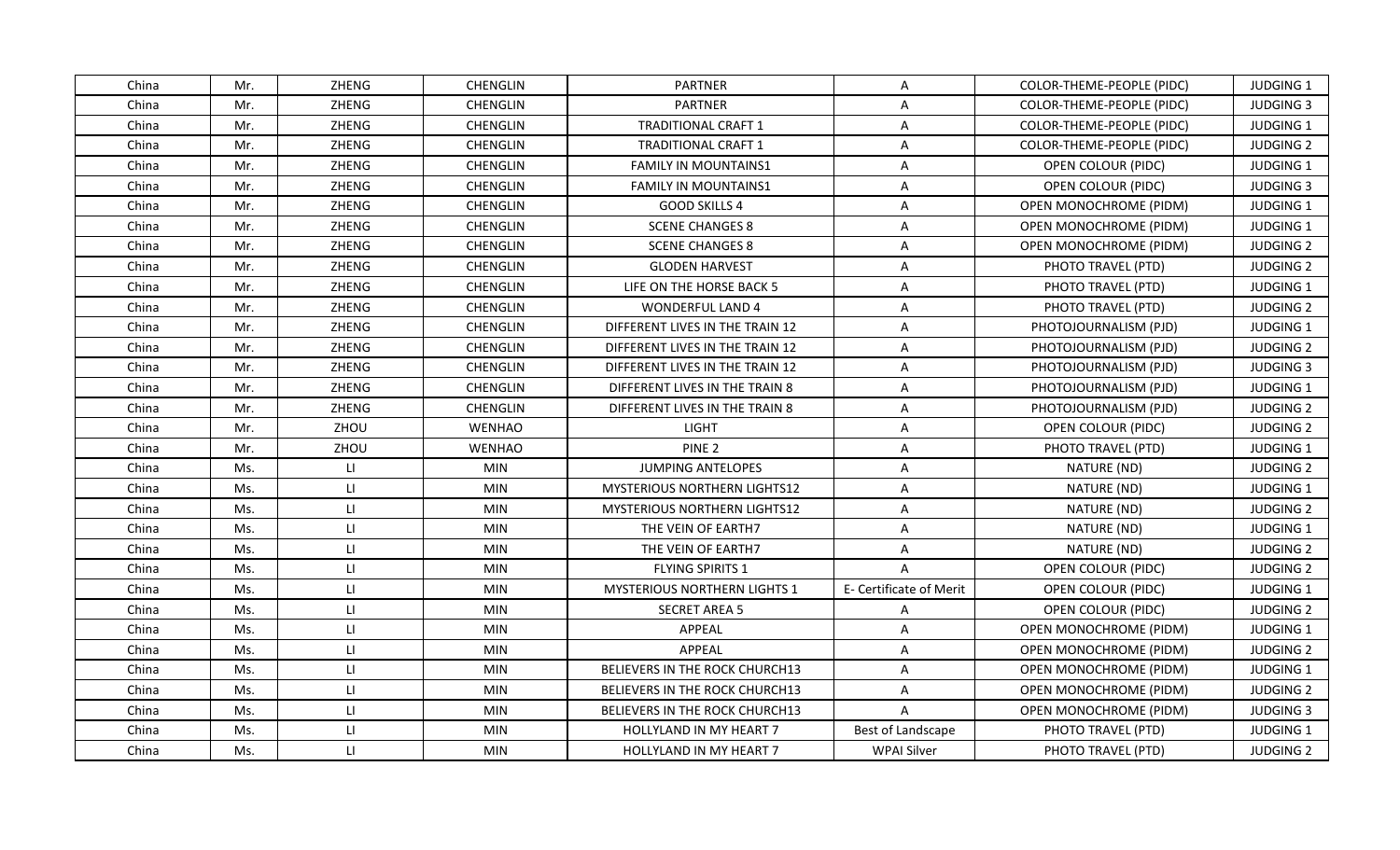| China | Ms. | $\mathsf{L}$            | <b>MIN</b>     | <b>HOLLYLAND IN MY HEART 7</b>  | WPAI Gold               | PHOTO TRAVEL (PTD)            | <b>JUDGING 3</b> |
|-------|-----|-------------------------|----------------|---------------------------------|-------------------------|-------------------------------|------------------|
| China | Ms. | $\mathsf{L}$            | <b>MIN</b>     | <b>SECRET AREA 7</b>            | $\overline{A}$          | PHOTO TRAVEL (PTD)            | JUDGING 1        |
| China | Ms. | $\mathsf{L}\mathsf{L}$  | <b>MIN</b>     | <b>SECRET AREA 7</b>            | $\overline{A}$          | PHOTO TRAVEL (PTD)            | <b>JUDGING 3</b> |
| China | Ms. | $\mathsf{L}$            | <b>MIN</b>     | <b>HUNTING MOMENT 24</b>        | A                       | WILDLIFE (ND)                 | JUDGING 1        |
| China | Ms. | $\mathsf{L} \mathsf{L}$ | <b>MIN</b>     | <b>HUNTING MOMENT 24</b>        | A                       | WILDLIFE (ND)                 | <b>JUDGING 2</b> |
| China | Ms. | $\mathsf{L}\mathsf{L}$  | <b>MIN</b>     | HUNTING MOMENT 24               | A                       | WILDLIFE (ND)                 | <b>JUDGING 3</b> |
| China | Ms. | $\mathsf{L}\mathsf{L}$  | <b>MIN</b>     | TENDER FAMILY 3                 | A                       | WILDLIFE (ND)                 | <b>JUDGING 2</b> |
| China | Ms. | $\mathsf{L} \mathsf{L}$ | <b>MIN</b>     | TENDER FAMILY 3                 | A                       | WILDLIFE (ND)                 | <b>JUDGING 3</b> |
| China | Ms. | $\mathsf{L}$            | <b>MIN</b>     | THE ELVES IN NORTH POLE6        | A                       | WILDLIFE (ND)                 | JUDGING 1        |
| China | Ms. | $\mathsf{L}\mathsf{L}$  | <b>MIN</b>     | THE MASTER OF THE AFRICAN LAND2 | $\overline{A}$          | WILDLIFE (ND)                 | <b>JUDGING 3</b> |
| China | Ms. | QIU                     | YANPING        | HARVEST OF PERSIMMON            | A                       | COLOR-THEME-PEOPLE (PIDC)     | <b>JUDGING 1</b> |
| China | Ms. | QIU                     | YANPING        | HARVEST OF PERSIMMON            | A                       | COLOR-THEME-PEOPLE (PIDC)     | <b>JUDGING 2</b> |
| China | Ms. | QIU                     | YANPING        | A FAMILY                        | A                       | NATURE (ND)                   | JUDGING 1        |
| China | Ms. | QIU                     | YANPING        | LIFE OF TEA FARMERS 1           | A                       | OPEN MONOCHROME (PIDM)        | <b>JUDGING 2</b> |
| China | Ms. | QIU                     | YANPING        | LIFE OF TEA FARMERS 1           | $\overline{A}$          | OPEN MONOCHROME (PIDM)        | <b>JUDGING 3</b> |
| China | Ms. | QIU                     | YANPING        | SOUND OF THE TRAIN              | E- Certificate of Merit | <b>OPEN MONOCHROME (PIDM)</b> | <b>JUDGING 1</b> |
| China | Ms. | QIU                     | YANPING        | SOUND OF THE TRAIN              | A                       | <b>OPEN MONOCHROME (PIDM)</b> | <b>JUDGING 2</b> |
| China | Ms. | QIU                     | YANPING        | SOUND OF THE TRAIN              | $\overline{A}$          | OPEN MONOCHROME (PIDM)        | <b>JUDGING 3</b> |
| China | Ms. | QIU                     | YANPING        | AMAZING TRIP IN THE DESERT 14   | A                       | PHOTO TRAVEL (PTD)            | JUDGING 1        |
| China | Ms. | QIU                     | YANPING        | AMAZING TRIP IN THE DESERT 14   | $\overline{A}$          | PHOTO TRAVEL (PTD)            | <b>JUDGING 2</b> |
| China | Ms. | QIU                     | YANPING        | AMAZING TRIP IN THE DESERT 14   | Best of Landscape       | PHOTO TRAVEL (PTD)            | <b>JUDGING 3</b> |
| China | Ms. | QIU                     | YANPING        | LIFE IN TULOU 2                 | $\overline{A}$          | PHOTO TRAVEL (PTD)            | <b>JUDGING 1</b> |
| China | Ms. | QIU                     | YANPING        | LIFE IN TULOU 2                 | A                       | PHOTO TRAVEL (PTD)            | <b>JUDGING 2</b> |
| China | Ms. | QIU                     | YANPING        | <b>TIBETAN FOX 14</b>           | A                       | WILDLIFE (ND)                 | JUDGING 1        |
| China | Ms. | QIU                     | <b>YANPING</b> | TIBETAN FOX 27                  | A                       | WILDLIFE (ND)                 | JUDGING 1        |
| China | Ms. | QIU                     | YANPING        | TIBETAN FOX 27                  | $\overline{A}$          | WILDLIFE (ND)                 | <b>JUDGING 3</b> |
| China | Ms. | QIU                     | YANPING        | <b>TIBETAN FOX 4</b>            | E- Certificate of Merit | WILDLIFE (ND)                 | JUDGING 1        |
| China | Ms. | QIU                     | YANPING        | <b>TIBETAN FOX 4</b>            | E- Certificate of Merit | WILDLIFE (ND)                 | <b>JUDGING 2</b> |
| China | Ms. | QIU                     | YANPING        | TIBETAN FOX 4                   | A                       | WILDLIFE (ND)                 | <b>JUDGING 3</b> |
| China | Ms. | <b>TAN</b>              | QUE            | SHADOW PUPPETRY MAKER           | $\overline{A}$          | COLOR-THEME-PEOPLE (PIDC)     | <b>JUDGING 2</b> |
| China | Ms. | <b>TAN</b>              | QUE            | <b>UMBRELLA MAKER</b>           | A                       | COLOR-THEME-PEOPLE (PIDC)     | <b>JUDGING 1</b> |
| China | Ms. | <b>TAN</b>              | QUE            | ELVES IN NATURAL WORLD 17       | A                       | NATURE (ND)                   | JUDGING 1        |
| China | Ms. | <b>TAN</b>              | QUE            | AERIAL VIEW OF WORLD 8          | A                       | OPEN COLOUR (PIDC)            | <b>JUDGING 2</b> |
| China | Ms. | TAN                     | QUE            | AERIAL VIEW OF WORLD 2          | A                       | PHOTO TRAVEL (PTD)            | <b>JUDGING 1</b> |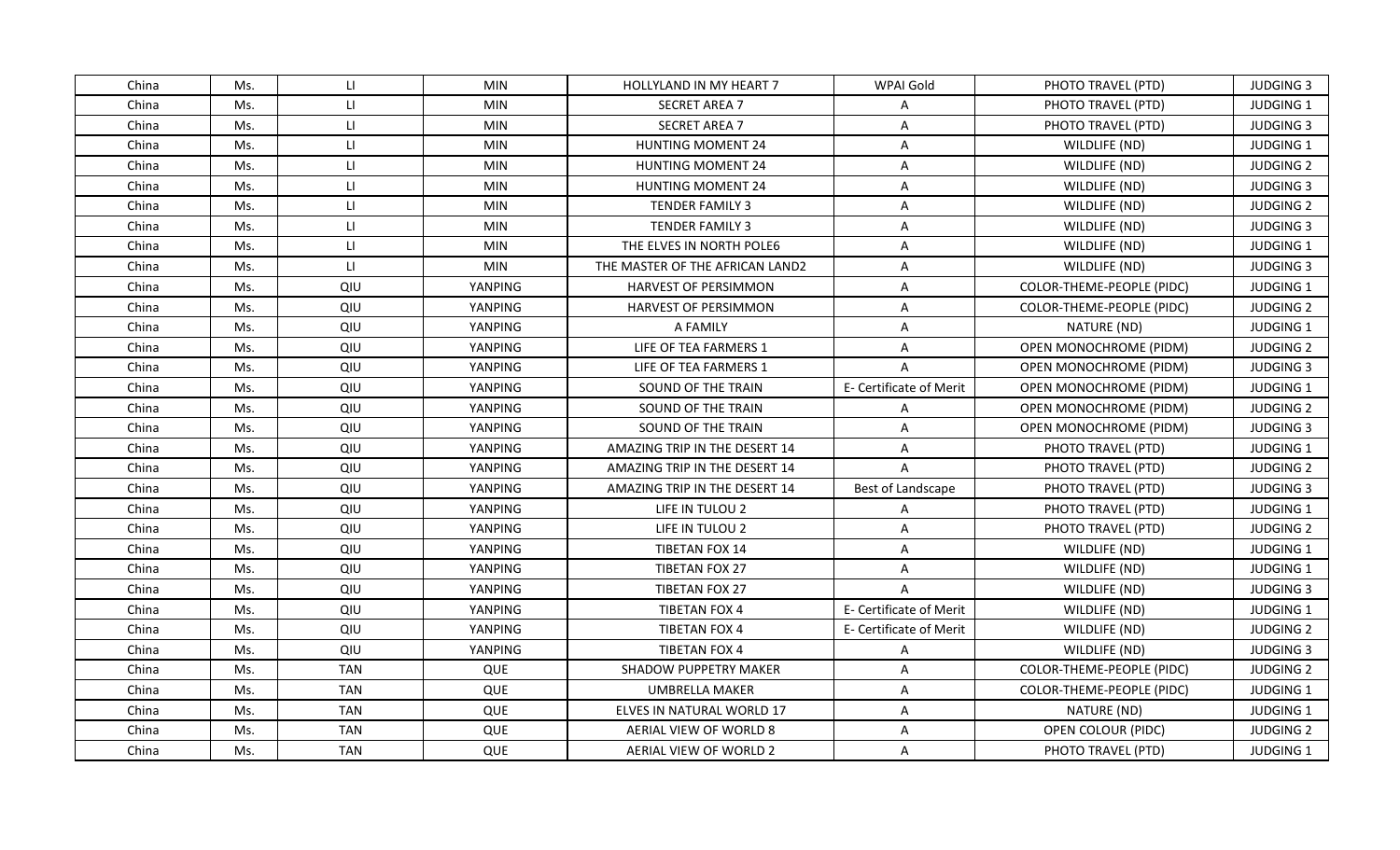| China   | Ms. | <b>TAN</b>     | QUE            | HERDS 6                                | Α                       | PHOTO TRAVEL (PTD)                  | <b>JUDGING 1</b> |
|---------|-----|----------------|----------------|----------------------------------------|-------------------------|-------------------------------------|------------------|
| China   | Ms. | <b>TAN</b>     | QUE            | <b>MAGNIFICENT VIEW 6</b>              | A                       | PHOTO TRAVEL (PTD)                  | JUDGING 1        |
| China   | Ms. | <b>TAN</b>     | QUE            | <b>MAGNIFICENT VIEW 6</b>              | Α                       | PHOTO TRAVEL (PTD)                  | <b>JUDGING 2</b> |
| China   | Ms. | <b>TAN</b>     | QUE            | MAGNIFICENT VIEW 6                     | $\mathsf{A}$            | PHOTO TRAVEL (PTD)                  | <b>JUDGING 3</b> |
| China   | Ms. | <b>TAN</b>     | QUE            | THE STARRY NIGHT                       | A                       | PHOTO TRAVEL (PTD)                  | JUDGING 1        |
| China   | Ms. | <b>TAN</b>     | QUE            | THE STARRY NIGHT                       | A                       | PHOTO TRAVEL (PTD)                  | <b>JUDGING 2</b> |
| China   | Ms. | <b>TAN</b>     | QUE            | THE STARRY NIGHT                       | A                       | PHOTO TRAVEL (PTD)                  | <b>JUDGING 3</b> |
| China   | Ms. | <b>TAN</b>     | QUE            | ELVES IN NATURAL WORLD                 | A                       | WILDLIFE (ND)                       | JUDGING 1        |
| China   | Ms. | <b>TAN</b>     | QUE            | ELVES IN NATURAL WORLD 20              | A                       | WILDLIFE (ND)                       | <b>JUDGING 2</b> |
| China   | Ms. | <b>TAN</b>     | QUE            | PLAY <sub>5</sub>                      | A                       | WILDLIFE (ND)                       | <b>JUDGING 2</b> |
| Croatia | Mr. | <b>GRUDIC</b>  | <b>GORAN</b>   | TWO OF US                              | Α                       | OPEN COLOUR (PIDC)                  | <b>JUDGING 3</b> |
| Croatia | Mr. | <b>GRUDIC</b>  | <b>GORAN</b>   | <b>WHAT A NIGHT</b>                    | A                       | OPEN COLOUR (PIDC)                  | <b>JUDGING 3</b> |
| Croatia | Mr. | <b>GRUDIC</b>  | <b>GORAN</b>   | BEFORE THE STORM                       | A                       | OPEN MONOCHROME (PIDM)              | JUDGING 1        |
| Croatia | Mr. | <b>GRUDIC</b>  | <b>GORAN</b>   | <b>BEFORE THE STORM</b>                | A                       | OPEN MONOCHROME (PIDM)              | <b>JUDGING 3</b> |
| Cyprus  | Mr. | <b>EAST</b>    | JOHN R.        | CONE HEADED GRASSHOPPER                | $\overline{\mathsf{A}}$ | WILDLIFE (ND)                       | <b>JUDGING 2</b> |
| Cyprus  | Mr. | <b>IERIDES</b> | <b>ANDREAS</b> | <b>COUBLE WITH UMBRELLA</b>            | A                       | MONOCHROME - THEME-CITY LIFE (PIDM) | <b>JUDGING 1</b> |
| Cyprus  | Mr. | <b>IERIDES</b> | ANDREAS        | LOVE ON THE STREET                     | A                       | MONOCHROME - THEME-CITY LIFE (PIDM) | JUDGING 1        |
| Cyprus  | Mr. | <b>IERIDES</b> | ANDREAS        | LOVE ON THE STREET                     | $\overline{A}$          | MONOCHROME - THEME-CITY LIFE (PIDM) | <b>JUDGING 2</b> |
| Cyprus  | Mr. | <b>IERIDES</b> | <b>ANDREAS</b> | LOVE ON THE STREET                     | A                       | MONOCHROME - THEME-CITY LIFE (PIDM) | <b>JUDGING 3</b> |
| Cyprus  | Mr. | <b>IERIDES</b> | ANDREAS        | TO BE MARRIED                          | Α                       | MONOCHROME - THEME-CITY LIFE (PIDM) | <b>JUDGING 2</b> |
| Cyprus  | Mr. | <b>IERIDES</b> | ANDREAS        | TO BE MARRIED                          | Α                       | MONOCHROME - THEME-CITY LIFE (PIDM) | <b>JUDGING 3</b> |
| Cyprus  | Mr. | <b>IERIDES</b> | ANDREAS        | <b>INFINITY</b>                        | Α                       | NATURE (ND)                         | JUDGING 1        |
| Cyprus  | Mr. | <b>IERIDES</b> | <b>ANDREAS</b> | <b>BUILD PHYSICAL ACTIVITY</b>         | $\mathsf{A}$            | OPEN COLOUR (PIDC)                  | JUDGING 1        |
| Cyprus  | Mr. | <b>IERIDES</b> | ANDREAS        | <b>ITALIAN KNIGHT</b>                  | A                       | OPEN COLOUR (PIDC)                  | <b>JUDGING 3</b> |
| Cyprus  | Mr. | <b>IERIDES</b> | ANDREAS        | THREE EVZONES                          | A                       | PHOTO TRAVEL (PTD)                  | <b>JUDGING 2</b> |
| Cyprus  | Mr. | <b>IERIDES</b> | ANDREAS        | THREE EVZONES                          | A                       | PHOTO TRAVEL (PTD)                  | <b>JUDGING 3</b> |
| Cyprus  | Mr. | <b>IERIDES</b> | ANDREAS        | <b>RUNNING WITH WHEELS</b>             | Α                       | PHOTOJOURNALISM (PJD)               | <b>JUDGING 2</b> |
| Cyprus  | Mr. | <b>IERIDES</b> | ANDREAS        | TEAM UP AND RUN                        | A                       | PHOTOJOURNALISM (PJD)               | <b>JUDGING 2</b> |
| Cyprus  | Mr. | <b>IERIDES</b> | ANDREAS        | CARETTA CARETTA                        | $\overline{A}$          | WILDLIFE (ND)                       | <b>JUDGING 3</b> |
| England | Mr. | <b>CLARK</b>   | PETER          | <b>HOAR FROST AND SNOW YELLOWSTONE</b> | E- Certificate of Merit | OPEN COLOUR (PIDC)                  | JUDGING 1        |
| England | Mr. | <b>CLARK</b>   | PETER          | HOAR FROST AND SNOW YELLOWSTONE        | A                       | OPEN COLOUR (PIDC)                  | <b>JUDGING 2</b> |
| England | Mr. | <b>CLARK</b>   | PETER          | <b>HOAR FROST AND SNOW YELLOWSTONE</b> | A                       | OPEN COLOUR (PIDC)                  | <b>JUDGING 3</b> |
| England | Mr. | <b>CLARK</b>   | <b>PETER</b>   | <b>ICEBERG SELFIE</b>                  | $\overline{A}$          | OPEN COLOUR (PIDC)                  | JUDGING 1        |
| England | Mr. | <b>CLARK</b>   | PETER          | <b>ICEBERG SELFIE</b>                  | E- Certificate of Merit | OPEN COLOUR (PIDC)                  | <b>JUDGING 3</b> |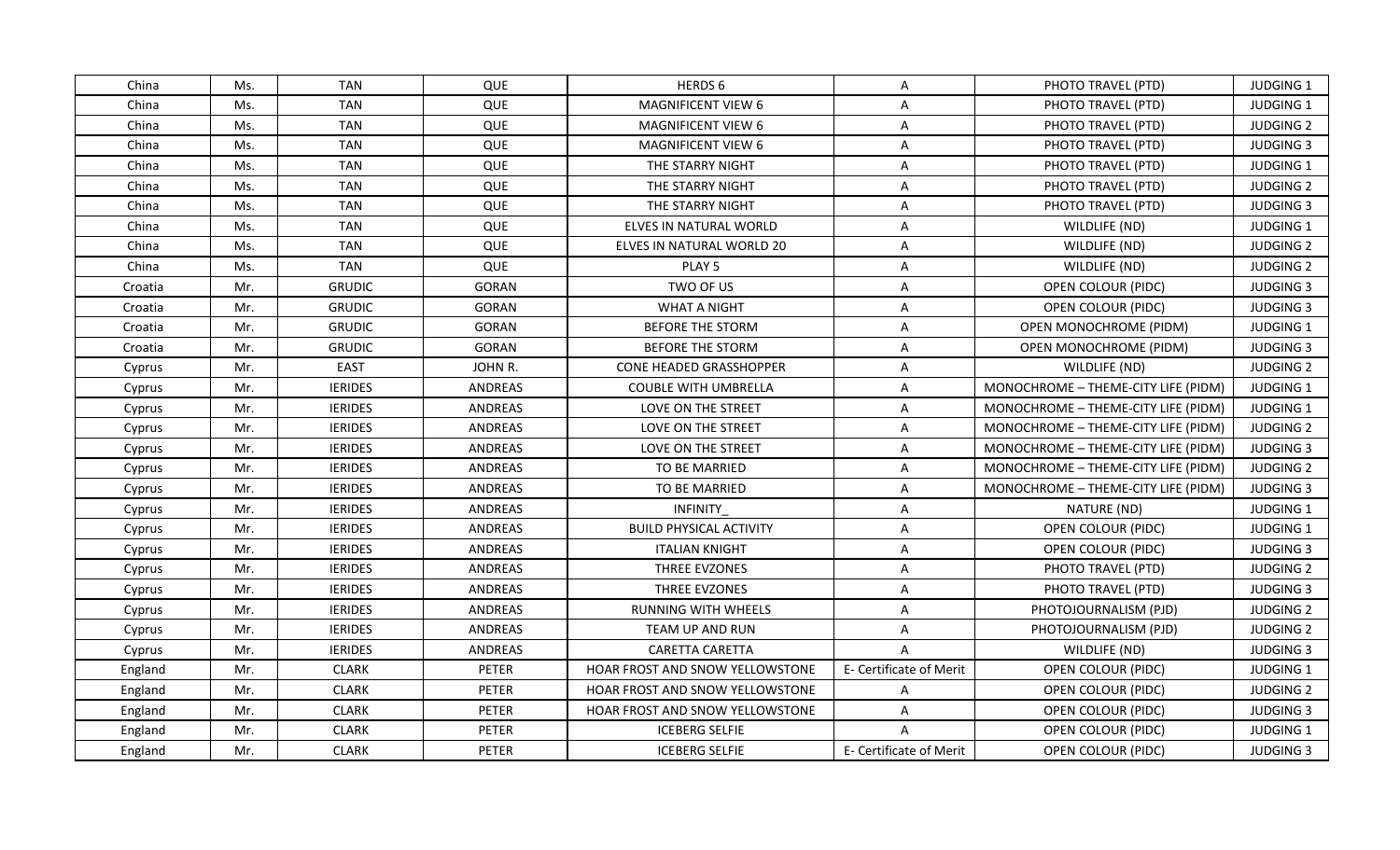| England | Mr. | <b>CLARK</b>     | <b>PETER</b> | OLD PLYMOUTH BODIE GHOST TOWN       | A                  | OPEN COLOUR (PIDC)                  | <b>JUDGING 1</b> |
|---------|-----|------------------|--------------|-------------------------------------|--------------------|-------------------------------------|------------------|
| England | Mr. | <b>CLARK</b>     | PETER        | OLD PLYMOUTH BODIE GHOST TOWN       | A                  | OPEN COLOUR (PIDC)                  | <b>JUDGING 2</b> |
| England | Mr. | <b>CLARK</b>     | PETER        | ZODIAC PASSING BLUE ICE JOKULSARLON | A                  | OPEN COLOUR (PIDC)                  | JUDGING 1        |
| England | Mr. | <b>CLARK</b>     | <b>PETER</b> | ZODIAC PASSING BLUE ICE JOKULSARLON | A                  | OPEN COLOUR (PIDC)                  | <b>JUDGING 2</b> |
| England | Mr. | <b>CLARK</b>     | PETER        | ZODIAC PASSING BLUE ICE JOKULSARLON | A                  | OPEN COLOUR (PIDC)                  | <b>JUDGING 3</b> |
| England | Mr. | <b>CLARK</b>     | <b>PETER</b> | ABANDONED COUPE BODIE GHOST TOWN    | Best of Still Life | OPEN MONOCHROME (PIDM)              | JUDGING 1        |
| England | Mr. | <b>CLARK</b>     | <b>PETER</b> | ABANDONED COUPE BODIE GHOST TOWN    | A                  | OPEN MONOCHROME (PIDM)              | <b>JUDGING 2</b> |
| England | Mr. | <b>CLARK</b>     | PETER        | ABANDONED COUPE BODIE GHOST TOWN    | A                  | OPEN MONOCHROME (PIDM)              | <b>JUDGING 3</b> |
| England | Mr. | <b>CLARK</b>     | <b>PETER</b> | AURORA OVER JOKULSARLON             | A                  | OPEN MONOCHROME (PIDM)              | JUDGING 1        |
| England | Mr. | <b>CLARK</b>     | PETER        | AURORA OVER JOKULSARLON             | A                  | <b>OPEN MONOCHROME (PIDM)</b>       | <b>JUDGING 2</b> |
| England | Mr. | <b>CLARK</b>     | <b>PETER</b> | AURORA OVER JOKULSARLON             | A                  | OPEN MONOCHROME (PIDM)              | <b>JUDGING 3</b> |
| England | Mr. | <b>CLARK</b>     | PETER        | FLEETING LIGHT OXBOW BEND           | A                  | OPEN MONOCHROME (PIDM)              | JUDGING 1        |
| England | Mr. | <b>CLARK</b>     | PETER        | FLEETING LIGHT OXBOW BEND           | A                  | OPEN MONOCHROME (PIDM)              | <b>JUDGING 3</b> |
| England | Mr. | <b>CLARK</b>     | <b>PETER</b> | <b>ISOLATED ICELANDIC CHURCH</b>    | A                  | <b>OPEN MONOCHROME (PIDM)</b>       | JUDGING 1        |
| England | Mr. | <b>CLARK</b>     | PETER        | <b>ISOLATED ICELANDIC CHURCH</b>    | A                  | OPEN MONOCHROME (PIDM)              | <b>JUDGING 3</b> |
| England | Mr. | <b>GILBERT</b>   | TIM          | JAY                                 | A                  | NATURE (ND)                         | <b>JUDGING 2</b> |
| England | Mr. | <b>GILBERT</b>   | <b>TIM</b>   | PINE MARTEN ON WALL                 | A                  | NATURE (ND)                         | JUDGING 1        |
| England | Mr. | <b>GILBERT</b>   | <b>TIM</b>   | EL PALAU                            | $\overline{A}$     | OPEN COLOUR (PIDC)                  | <b>JUDGING 2</b> |
| England | Mr. | <b>GILBERT</b>   | <b>TIM</b>   | <b>OWZAT</b>                        | A                  | OPEN COLOUR (PIDC)                  | <b>JUDGING 3</b> |
| England | Mr. | <b>GILBERT</b>   | <b>TIM</b>   | THE WATER MILL                      | A                  | OPEN COLOUR (PIDC)                  | JUDGING 1        |
| England | Mr. | <b>GILBERT</b>   | <b>TIM</b>   | THE WATER MILL                      | A                  | OPEN COLOUR (PIDC)                  | <b>JUDGING 2</b> |
| England | Mr. | <b>GILBERT</b>   | TIM          | <b>FORWARD DEFENSIVE</b>            | A                  | OPEN MONOCHROME (PIDM)              | <b>JUDGING 3</b> |
| England | Mr. | <b>GILBERT</b>   | TIM          | RED DEER STAG GLEN ETIVE            | A                  | WILDLIFE (ND)                       | JUDGING 1        |
| England | Mr. | <b>GILBERT</b>   | <b>TIM</b>   | <b>ROBIN IN FLIGHT</b>              | A                  | WILDLIFE (ND)                       | <b>JUDGING 2</b> |
| England | Mr. | <b>GILBERT</b>   | <b>TIM</b>   | <b>TAWNY OWL</b>                    | A                  | WILDLIFE (ND)                       | <b>JUDGING 3</b> |
| England | Mr. | <b>GILKERSON</b> | <b>JOHN</b>  | THE LOOKOUT                         | A                  | COLOR-THEME-PEOPLE (PIDC)           | <b>JUDGING 1</b> |
| England | Mr. | GILKERSON        | <b>JOHN</b>  | <b>TRACK WORKERS</b>                | A                  | COLOR-THEME-PEOPLE (PIDC)           | JUDGING 1        |
| England | Mr. | <b>GILKERSON</b> | <b>JOHN</b>  | <b>TRACK WORKERS</b>                | A                  | COLOR-THEME-PEOPLE (PIDC)           | <b>JUDGING 3</b> |
| England | Mr. | GILKERSON        | <b>JOHN</b>  | SOUTHPORT SCENE                     | A                  | MONOCHROME - THEME-CITY LIFE (PIDM) | JUDGING 1        |
| England | Mr. | <b>GILKERSON</b> | <b>JOHN</b>  | SOUTHPORT SCENE                     | A                  | MONOCHROME - THEME-CITY LIFE (PIDM) | <b>JUDGING 2</b> |
| England | Mr. | GILKERSON        | <b>JOHN</b>  | SOUTHPORT SCENE                     | A                  | MONOCHROME - THEME-CITY LIFE (PIDM) | <b>JUDGING 3</b> |
| England | Mr. | GILKERSON        | <b>JOHN</b>  | <b>VENICE SCENE</b>                 | A                  | MONOCHROME - THEME-CITY LIFE (PIDM) | <b>JUDGING 3</b> |
| England | Mr. | <b>GILKERSON</b> | <b>JOHN</b>  | <b>WHAT IS HAPPENING</b>            | A                  | MONOCHROME - THEME-CITY LIFE (PIDM) | <b>JUDGING 3</b> |
| England | Mr. | GILKERSON        | <b>JOHN</b>  | <b>GLEN SHIEL CATARACT</b>          | $\mathsf{A}$       | OPEN MONOCHROME (PIDM)              | <b>JUDGING 1</b> |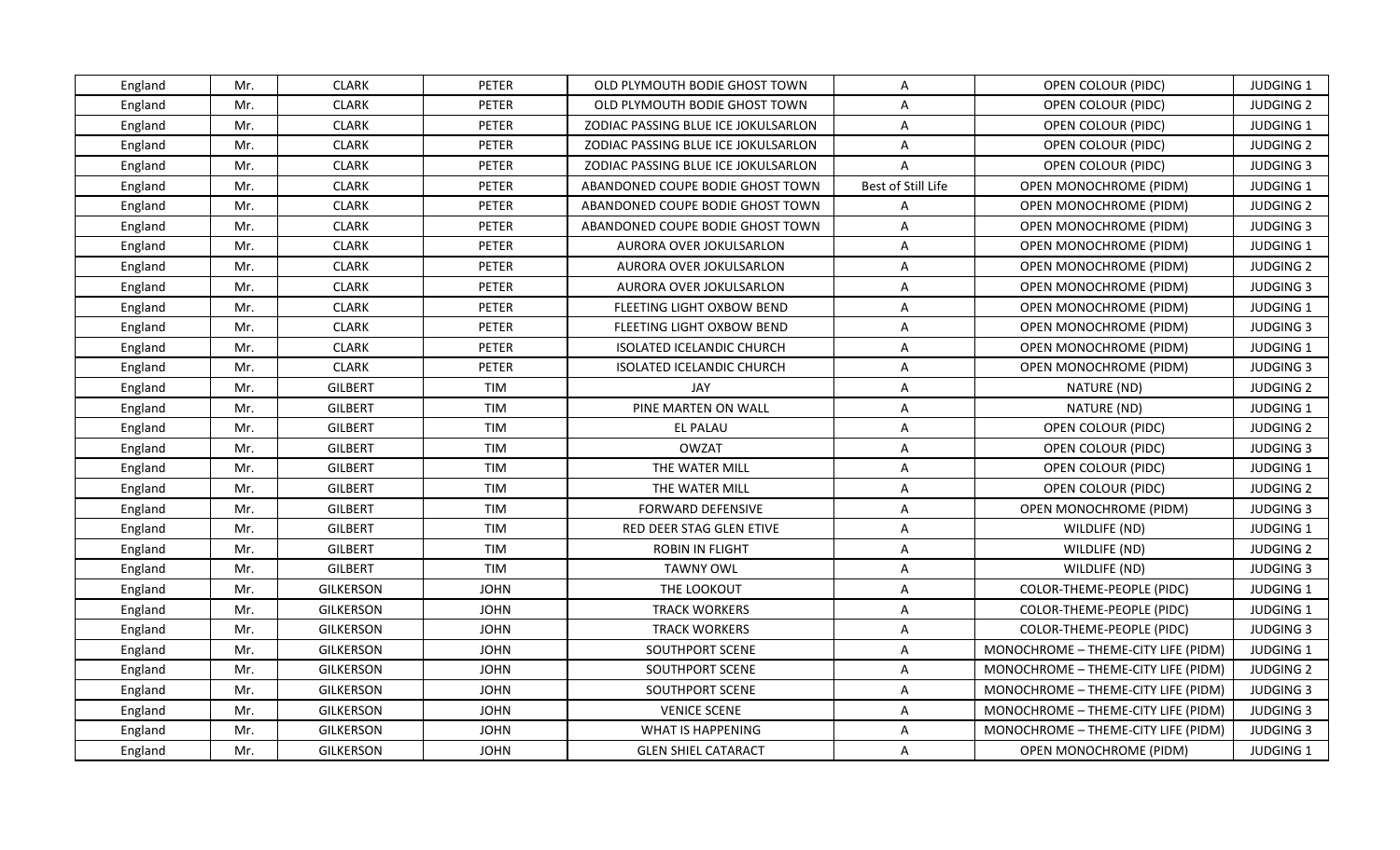| England | Mr. | GILKERSON      | <b>JOHN</b>  | <b>GLEN SHIEL CATARACT</b>          | $\overline{A}$          | OPEN MONOCHROME (PIDM)              | <b>JUDGING 3</b> |
|---------|-----|----------------|--------------|-------------------------------------|-------------------------|-------------------------------------|------------------|
| England | Mr. | SANDERS        | <b>TIM</b>   | <b>AGAINST THE FLOW</b>             | A                       | MONOCHROME - THEME-CITY LIFE (PIDM) | <b>JUDGING 1</b> |
| England | Mr. | SANDERS        | TIM          | <b>AGAINST THE FLOW</b>             | A                       | MONOCHROME - THEME-CITY LIFE (PIDM) | <b>JUDGING 2</b> |
| England | Mr. | SANDERS        | TIM          | <b>AGAINST THE FLOW</b>             | A                       | MONOCHROME - THEME-CITY LIFE (PIDM) | <b>JUDGING 3</b> |
| England | Mr. | SANDERS        | TIM          | SUMMER IN THE SOUTHSIDE BIRMINGHAM- | A                       | MONOCHROME - THEME-CITY LIFE (PIDM) | <b>JUDGING 1</b> |
| England | Mr. | SANDERS        | TIM          | SUMMER IN THE SOUTHSIDE BIRMINGHAM- | A                       | MONOCHROME - THEME-CITY LIFE (PIDM) | <b>JUDGING 2</b> |
| England | Mr. | SANDERS        | TIM          | <b>BIDEFORD ENGLAND</b>             | A                       | <b>OPEN MONOCHROME (PIDM)</b>       | <b>JUDGING 2</b> |
| England | Mr. | SANDERS        | TIM          | TEARS FOR THE PLANET                | A                       | OPEN MONOCHROME (PIDM)              | JUDGING 1        |
| England | Mr. | SANDERS        | <b>TIM</b>   | TEARS FOR THE PLANET                | A                       | OPEN MONOCHROME (PIDM)              | <b>JUDGING 2</b> |
| England | Mr. | WELLS          | PETER        | <b>MARKET LADY</b>                  | A                       | COLOR-THEME-PEOPLE (PIDC)           | JUDGING 1        |
| England | Mr. | WELLS          | PETER        | <b>STREET PAINTER</b>               | A                       | COLOR-THEME-PEOPLE (PIDC)           | JUDGING 1        |
| England | Mr. | WELLS          | PETER        | <b>VOYEUR</b>                       | A                       | COLOR-THEME-PEOPLE (PIDC)           | <b>JUDGING 2</b> |
| England | Mr. | WELLS          | <b>PETER</b> | <b>VOYEUR</b>                       | A                       | COLOR-THEME-PEOPLE (PIDC)           | <b>JUDGING 3</b> |
| England | Mr. | WELLS          | <b>PETER</b> | <b>CITY CRUSH</b>                   | A                       | MONOCHROME - THEME-CITY LIFE (PIDM) | <b>JUDGING 1</b> |
| England | Mr. | WELLS          | <b>PETER</b> | <b>NOIR</b>                         | A                       | OPEN MONOCHROME (PIDM)              | <b>JUDGING 2</b> |
| England | Mr. | <b>WELLS</b>   | PETER        | <b>NOIR</b>                         | A                       | OPEN MONOCHROME (PIDM)              | <b>JUDGING 3</b> |
| England | Mr. | WELLS          | <b>PETER</b> | PIN UP                              | A                       | <b>OPEN MONOCHROME (PIDM)</b>       | <b>JUDGING 1</b> |
| England | Mr. | WELLS          | <b>PETER</b> | <b>CLIMBING THE BRIDGE</b>          | A                       | PHOTO TRAVEL (PTD)                  | <b>JUDGING 2</b> |
| England | Mr. | <b>WHISTON</b> | IAN          | <b>BLACK RHINO IN THE BUSH</b>      | A                       | NATURE (ND)                         | <b>JUDGING 1</b> |
| England | Mr. | <b>WHISTON</b> | <b>IAN</b>   | <b>BLACK RHINO IN THE BUSH</b>      | $\overline{A}$          | NATURE (ND)                         | <b>JUDGING 2</b> |
| England | Mr. | <b>WHISTON</b> | IAN          | JACKAL PAIR AT WILDEBEEST CARCASS   | E- Certificate of Merit | NATURE (ND)                         | <b>JUDGING 1</b> |
| England | Mr. | <b>WHISTON</b> | <b>IAN</b>   | JACKAL PAIR AT WILDEBEEST CARCASS   | E- Certificate of Merit | NATURE (ND)                         | <b>JUDGING 2</b> |
| England | Mr. | <b>WHISTON</b> | <b>IAN</b>   | JACKAL PAIR AT WILDEBEEST CARCASS   | E-HM                    | NATURE (ND)                         | <b>JUDGING 3</b> |
| England | Mr. | <b>WHISTON</b> | <b>IAN</b>   | LION CUB HUNTING SIBLING            | A                       | NATURE (ND)                         | <b>JUDGING 1</b> |
| England | Mr. | <b>WHISTON</b> | <b>IAN</b>   | LION CUB HUNTING SIBLING            | A                       | NATURE (ND)                         | <b>JUDGING 2</b> |
| England | Mr. | <b>WHISTON</b> | IAN          | LION CUB HUNTING SIBLING            | A                       | NATURE (ND)                         | <b>JUDGING 3</b> |
| England | Mr. | <b>WHISTON</b> | <b>IAN</b>   | PATROLLING CHEETAHS                 | A                       | NATURE (ND)                         | <b>JUDGING 1</b> |
| England | Mr. | <b>WHISTON</b> | <b>IAN</b>   | PATROLLING CHEETAHS                 | A                       | NATURE (ND)                         | <b>JUDGING 2</b> |
| England | Mr. | <b>WHISTON</b> | IAN          | PATROLLING CHEETAHS                 | A                       | NATURE (ND)                         | <b>JUDGING 3</b> |
| England | Mr. | <b>WHISTON</b> | <b>IAN</b>   | <b>DUELLING WILDEBEEST</b>          | $\overline{A}$          | WILDLIFE (ND)                       | <b>JUDGING 1</b> |
| England | Mr. | <b>WHISTON</b> | <b>IAN</b>   | DUELLING WILDEBEEST                 | E- Certificate of Merit | WILDLIFE (ND)                       | <b>JUDGING 2</b> |
| England | Mr. | <b>WHISTON</b> | IAN          | <b>DUELLING WILDEBEEST</b>          | E-HM                    | WILDLIFE (ND)                       | <b>JUDGING 3</b> |
| England | Mr. | <b>WHISTON</b> | <b>IAN</b>   | HYENAS APPROACHING KILL AT DAWN     | A                       | WILDLIFE (ND)                       | JUDGING 1        |
| England | Mr. | <b>WHISTON</b> | IAN          | HYENAS APPROACHING KILL AT DAWN     | A                       | WILDLIFE (ND)                       | <b>JUDGING 3</b> |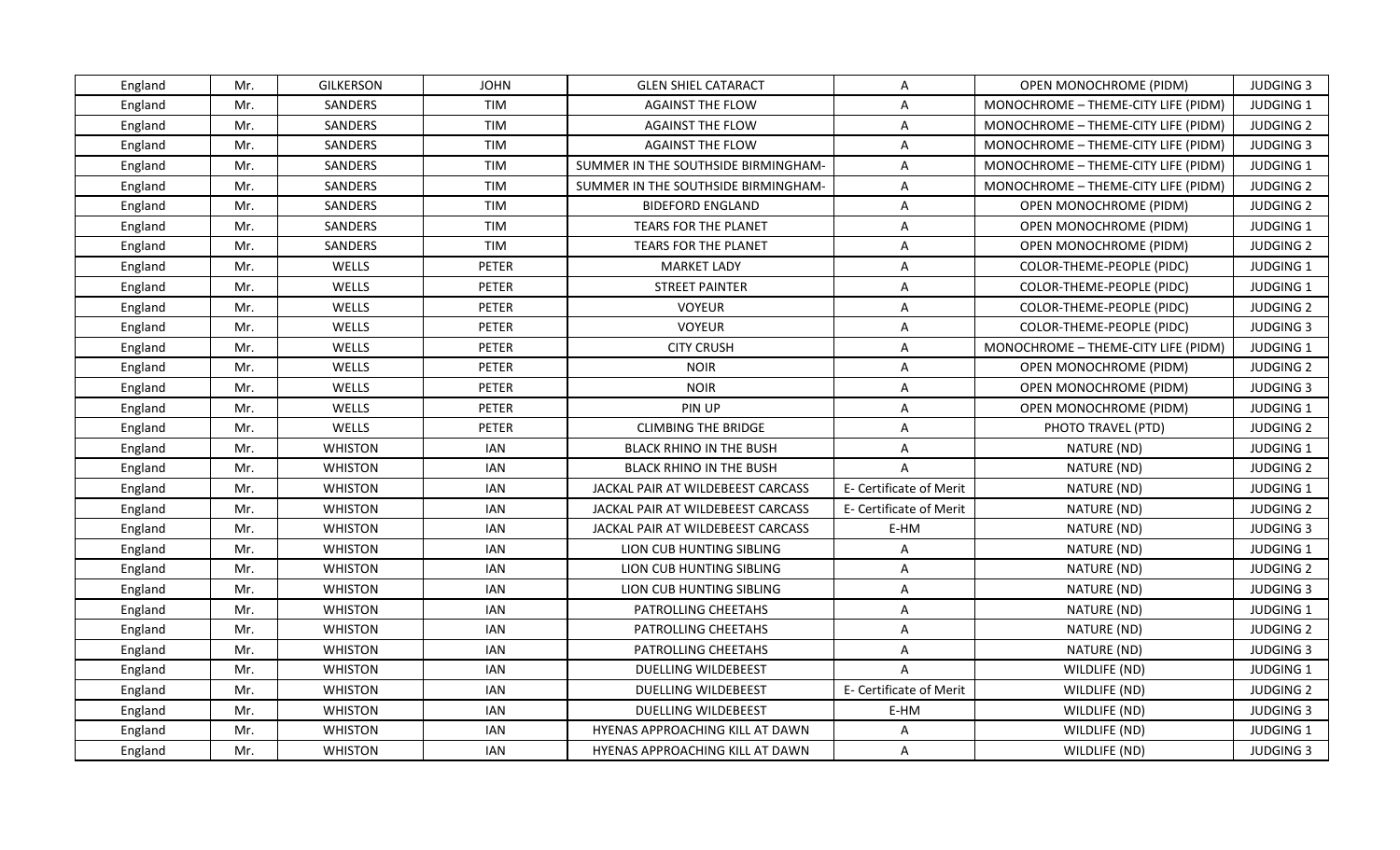| England | Mr.  | <b>WHISTON</b> | IAN            | LION STANDING GUARD OVER BUFFALO    | A                       | WILDLIFE (ND)                       | <b>JUDGING 1</b> |
|---------|------|----------------|----------------|-------------------------------------|-------------------------|-------------------------------------|------------------|
| England | Mr.  | <b>WHISTON</b> | <b>IAN</b>     | LION STANDING GUARD OVER BUFFALO    | $\overline{A}$          | WILDLIFE (ND)                       | <b>JUDGING 2</b> |
| England | Mr.  | <b>WHISTON</b> | <b>IAN</b>     | LION STANDING GUARD OVER BUFFALO    | $\overline{A}$          | WILDLIFE (ND)                       | <b>JUDGING 3</b> |
| England | Mr.  | <b>WHISTON</b> | <b>IAN</b>     | <b>WARTHOG RUNNING FOR ITS LIFE</b> | Best of Action          | WILDLIFE (ND)                       | <b>JUDGING 1</b> |
| England | Mr.  | <b>WHISTON</b> | IAN            | WARTHOG RUNNING FOR ITS LIFE        | A                       | WILDLIFE (ND)                       | <b>JUDGING 2</b> |
| England | Mr.  | <b>WHISTON</b> | IAN            | <b>WARTHOG RUNNING FOR ITS LIFE</b> | A                       | WILDLIFE (ND)                       | <b>JUDGING 3</b> |
| England | Mr.  | <b>WHITTY</b>  | <b>CHRIS</b>   | <b>BIRTHDAY SURPRISE</b>            | A                       | COLOR-THEME-PEOPLE (PIDC)           | JUDGING 1        |
| England | Mr.  | <b>WHITTY</b>  | <b>CHRIS</b>   | <b>BIRTHDAY SURPRISE</b>            | A                       | COLOR-THEME-PEOPLE (PIDC)           | <b>JUDGING 2</b> |
| England | Mr.  | <b>WHITTY</b>  | <b>CHRIS</b>   | <b>BIRTHDAY SURPRISE</b>            | A                       | COLOR-THEME-PEOPLE (PIDC)           | <b>JUDGING 3</b> |
| England | Mr.  | <b>WHITTY</b>  | <b>CHRIS</b>   | <b>CHIVAY STREET VENDOR</b>         | A                       | MONOCHROME - THEME-CITY LIFE (PIDM) | JUDGING 1        |
| England | Mr.  | <b>WHITTY</b>  | <b>CHRIS</b>   | <b>CHIVAY STREET VENDOR</b>         | A                       | MONOCHROME - THEME-CITY LIFE (PIDM) | <b>JUDGING 3</b> |
| England | Mr.  | <b>WHITTY</b>  | <b>CHRIS</b>   | STREET TRADERS AREQUIPA 2           | A                       | MONOCHROME - THEME-CITY LIFE (PIDM) | JUDGING 1        |
| England | Mr.  | <b>WHITTY</b>  | <b>CHRIS</b>   | STREET TRADERS AREQUIPA 2           | A                       | MONOCHROME - THEME-CITY LIFE (PIDM) | <b>JUDGING 3</b> |
| England | Mr.  | <b>WHITTY</b>  | <b>CHRIS</b>   | FOUR SPOTTED CHASERS COUPLING       | A                       | NATURE (ND)                         | <b>JUDGING 3</b> |
| England | Mr.  | <b>WHITTY</b>  | <b>CHRIS</b>   | <b>HUMMINGBIRD 1</b>                | A                       | NATURE (ND)                         | <b>JUDGING 2</b> |
| England | Mr.  | <b>WHITTY</b>  | <b>CHRIS</b>   | KEELED SKIMMERS COUPLING            | A                       | NATURE (ND)                         | JUDGING 1        |
| England | Mr.  | <b>WHITTY</b>  | <b>CHRIS</b>   | <b>BLIZZARD STOKE PARK</b>          | $\overline{A}$          | OPEN COLOUR (PIDC)                  | JUDGING 1        |
| England | Mr.  | <b>WHITTY</b>  | <b>CHRIS</b>   | MEL AND RECORDER 48                 | A                       | OPEN COLOUR (PIDC)                  | JUDGING 1        |
| England | Mr.  | <b>WHITTY</b>  | <b>CHRIS</b>   | <b>RED ARROWS 126</b>               | A                       | OPEN COLOUR (PIDC)                  | <b>JUDGING 1</b> |
| England | Mr.  | <b>WHITTY</b>  | <b>CHRIS</b>   | RED ARROWS 126                      | $\overline{\mathsf{A}}$ | OPEN COLOUR (PIDC)                  | <b>JUDGING 3</b> |
| England | Mr.  | <b>WHITTY</b>  | <b>CHRIS</b>   | YANA                                | A                       | OPEN MONOCHROME (PIDM)              | <b>JUDGING 1</b> |
| England | Mr.  | <b>WHITTY</b>  | <b>CHRIS</b>   | MACHU PICCHU 9                      | A                       | PHOTO TRAVEL (PTD)                  | JUDGING 1        |
| England | Mr.  | <b>WHITTY</b>  | <b>CHRIS</b>   | MACHU PICCHU 9                      | A                       | PHOTO TRAVEL (PTD)                  | <b>JUDGING 2</b> |
| England | Mr.  | <b>WHITTY</b>  | <b>CHRIS</b>   | THE RIVER THAMES FROM THE SHARD     | A                       | PHOTO TRAVEL (PTD)                  | <b>JUDGING 2</b> |
| England | Mr.  | <b>WHITTY</b>  | <b>CHRIS</b>   | ALTERCATION OVER ROAD RAGE          | A                       | PHOTOJOURNALISM (PJD)               | JUDGING 1        |
| England | Mr.  | <b>WHITTY</b>  | <b>CHRIS</b>   | ALTERCATION OVER ROAD RAGE          | A                       | PHOTOJOURNALISM (PJD)               | <b>JUDGING 3</b> |
| England | Mr.  | <b>WHITTY</b>  | <b>CHRIS</b>   | RED BULL AIR RACE BUDAPEST 97       | A                       | PHOTOJOURNALISM (PJD)               | <b>JUDGING 3</b> |
| England | Mrs. | <b>JENKIN</b>  | <b>BARBARA</b> | <b>MASK OF GOLD</b>                 | A                       | OPEN COLOUR (PIDC)                  | JUDGING 1        |
| England | Mrs. | <b>JENKIN</b>  | <b>BARBARA</b> | <b>MASK OF GOLD</b>                 | A                       | OPEN COLOUR (PIDC)                  | <b>JUDGING 2</b> |
| England | Mrs. | <b>JENKIN</b>  | <b>BARBARA</b> | PURITY WITH ORCHIDS                 | A                       | OPEN COLOUR (PIDC)                  | JUDGING 1        |
| England | Mrs. | <b>JENKIN</b>  | BARBARA        | PURITY WITH ORCHIDS                 | A                       | OPEN COLOUR (PIDC)                  | <b>JUDGING 3</b> |
| England | Mrs. | JENKIN         | BARBARA        | <b>SUN CATCHER</b>                  | A                       | OPEN COLOUR (PIDC)                  | JUDGING 1        |
| England | Mrs. | <b>JENKIN</b>  | <b>BARBARA</b> | <b>SUN CATCHER</b>                  | $\overline{\mathsf{A}}$ | OPEN COLOUR (PIDC)                  | <b>JUDGING 2</b> |
| England | Mrs. | JENKIN         | BARBARA        | <b>THOUGHTFUL ZENIA</b>             | A                       | OPEN COLOUR (PIDC)                  | <b>JUDGING 1</b> |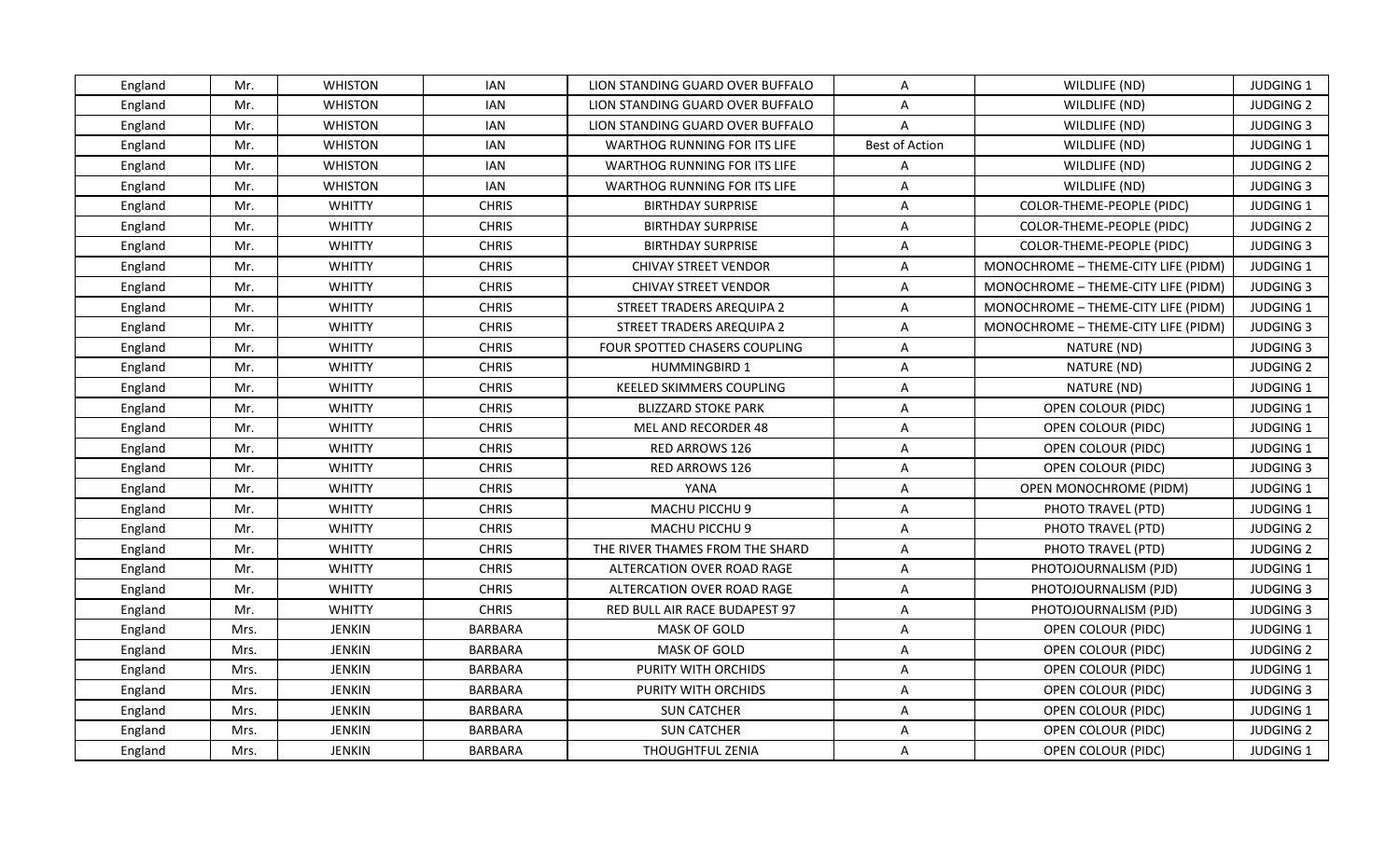| England | Mrs. | <b>JENKIN</b>  | <b>BARBARA</b>           | THOUGHTFUL ZENIA             | A                       | OPEN COLOUR (PIDC)            | <b>JUDGING 2</b> |
|---------|------|----------------|--------------------------|------------------------------|-------------------------|-------------------------------|------------------|
| England | Mrs. | <b>JENKIN</b>  | <b>BARBARA</b>           | THOUGHTFUL ZENIA             | $\overline{\mathsf{A}}$ | <b>OPEN COLOUR (PIDC)</b>     | <b>JUDGING 3</b> |
| England | Mrs. | <b>JENKIN</b>  | BARBARA                  | ANAYA REMEMBERS              | A                       | OPEN MONOCHROME (PIDM)        | JUDGING 1        |
| England | Mrs. | JENKIN         | <b>BARBARA</b>           | <b>ANAYA REMEMBERS</b>       | A                       | OPEN MONOCHROME (PIDM)        | <b>JUDGING 2</b> |
| England | Mrs. | <b>JENKIN</b>  | <b>BARBARA</b>           | <b>ANAYA REMEMBERS</b>       | A                       | <b>OPEN MONOCHROME (PIDM)</b> | <b>JUDGING 3</b> |
| England | Mrs. | JENKIN         | <b>BARBARA</b>           | <b>COCOONED DESPAIR</b>      | $\overline{A}$          | OPEN MONOCHROME (PIDM)        | <b>JUDGING 1</b> |
| England | Mrs. | <b>JENKIN</b>  | BARBARA                  | <b>COCOONED DESPAIR</b>      | Best of Figure Study    | OPEN MONOCHROME (PIDM)        | <b>JUDGING 3</b> |
| England | Mrs. | JENKIN         | <b>BARBARA</b>           | <b>DIVE</b>                  | A                       | OPEN MONOCHROME (PIDM)        | <b>JUDGING 2</b> |
| England | Mrs. | <b>JENKIN</b>  | <b>BARBARA</b>           | WAITING TO GO                | $\overline{A}$          | <b>OPEN MONOCHROME (PIDM)</b> | <b>JUDGING 1</b> |
| England | Mrs. | <b>JENKIN</b>  | <b>BARBARA</b>           | WAITING TO GO                | A                       | <b>OPEN MONOCHROME (PIDM)</b> | <b>JUDGING 3</b> |
| England | Mrs. | <b>NISSEN</b>  | ANN                      | PEREGRINE PERCHING           | $\mathsf{A}$            | NATURE (ND)                   | <b>JUDGING 2</b> |
| England | Mrs. | <b>NISSEN</b>  | <b>ANN</b>               | BE MY VALENTINE              | E- Certificate of Merit | OPEN COLOUR (PIDC)            | JUDGING 1        |
| England | Mrs. | <b>NISSEN</b>  | <b>ANN</b>               | BE MY VALENTINE              | A                       | OPEN COLOUR (PIDC)            | <b>JUDGING 2</b> |
| England | Mrs. | <b>NISSEN</b>  | <b>ANN</b>               | THE PIN UP                   | A                       | OPEN COLOUR (PIDC)            | JUDGING 1        |
| England | Mrs. | <b>NISSEN</b>  | <b>ANN</b>               | THE PIN UP                   | A                       | OPEN COLOUR (PIDC)            | <b>JUDGING 3</b> |
| England | Mrs. | <b>NISSEN</b>  | ANN                      | THE GIRL WITH GOLDEN TRESSES | $\overline{\mathsf{A}}$ | OPEN MONOCHROME (PIDM)        | JUDGING 1        |
| England | Mrs. | <b>NISSEN</b>  | ANN                      | TIME FOR LUNCH               | A                       | OPEN MONOCHROME (PIDM)        | JUDGING 1        |
| England | Mrs. | <b>NISSEN</b>  | <b>ANN</b>               | MACHU PICCHU                 | $\overline{\mathsf{A}}$ | PHOTO TRAVEL (PTD)            | <b>JUDGING 2</b> |
| England | Mrs. | <b>NISSEN</b>  | <b>ANN</b>               | <b>MACHU PICCHU</b>          | A                       | PHOTO TRAVEL (PTD)            | <b>JUDGING 3</b> |
| England | Mrs. | <b>NISSEN</b>  | <b>ANN</b>               | <b>MALTA</b>                 | $\overline{\mathsf{A}}$ | PHOTO TRAVEL (PTD)            | <b>JUDGING 3</b> |
| England | Mrs. | <b>NISSEN</b>  | <b>ANN</b>               | THE LIGHTHOUSE               | $\overline{\mathsf{A}}$ | PHOTO TRAVEL (PTD)            | JUDGING 1        |
| England | Ms.  | WEBSTER        | JENNIFER MARGARET        | NORTHERN GIANT PETRILL       | A                       | NATURE (ND)                   | <b>JUDGING 2</b> |
| England | Ms.  | WEBSTER        | <b>JENNIFER MARGARET</b> | PINE MARTEN2                 | A                       | NATURE (ND)                   | <b>JUDGING 3</b> |
| England | Ms.  | <b>WEBSTER</b> | <b>JENNIFER MARGARET</b> | RELAXED GIANT OTTER          | A                       | NATURE (ND)                   | <b>JUDGING 1</b> |
| England | Ms.  | WEBSTER        | JENNIFER MARGARET        | RELAXED GIANT OTTER          | $\overline{A}$          | NATURE (ND)                   | <b>JUDGING 2</b> |
| England | Ms.  | WEBSTER        | <b>JENNIFER MARGARET</b> | <b>FACING THE LIGHT</b>      | A                       | OPEN COLOUR (PIDC)            | JUDGING 1        |
| England | Ms.  | WEBSTER        | JENNIFER MARGARET        | <b>STAR GAZING</b>           | A                       | OPEN COLOUR (PIDC)            | <b>JUDGING 2</b> |
| England | Ms.  | WEBSTER        | <b>JENNIFER MARGARET</b> | <b>STAR GAZING</b>           | $\overline{\mathsf{A}}$ | OPEN COLOUR (PIDC)            | <b>JUDGING 3</b> |
| England | Ms.  | WEBSTER        | JENNIFER MARGARET        | LONE WOLF                    | A                       | OPEN MONOCHROME (PIDM)        | <b>JUDGING 1</b> |
| England | Ms.  | WEBSTER        | JENNIFER MARGARET        | <b>MALE WARRIOR</b>          | A                       | OPEN MONOCHROME (PIDM)        | <b>JUDGING 2</b> |
| England | Ms.  | WEBSTER        | JENNIFER MARGARET        | <b>TAKING A REST</b>         | A                       | OPEN MONOCHROME (PIDM)        | JUDGING 1        |
| England | Ms.  | WEBSTER        | JENNIFER MARGARET        | <b>TAKING A REST</b>         | A                       | <b>OPEN MONOCHROME (PIDM)</b> | <b>JUDGING 2</b> |
| England | Ms.  | WEBSTER        | JENNIFER MARGARET        | <b>TAKING A REST</b>         | A                       | OPEN MONOCHROME (PIDM)        | <b>JUDGING 3</b> |
| England | Ms.  | WEBSTER        | <b>JENNIFER MARGARET</b> | <b>BUSY PORT LIFE</b>        | A                       | PHOTO TRAVEL (PTD)            | <b>JUDGING 3</b> |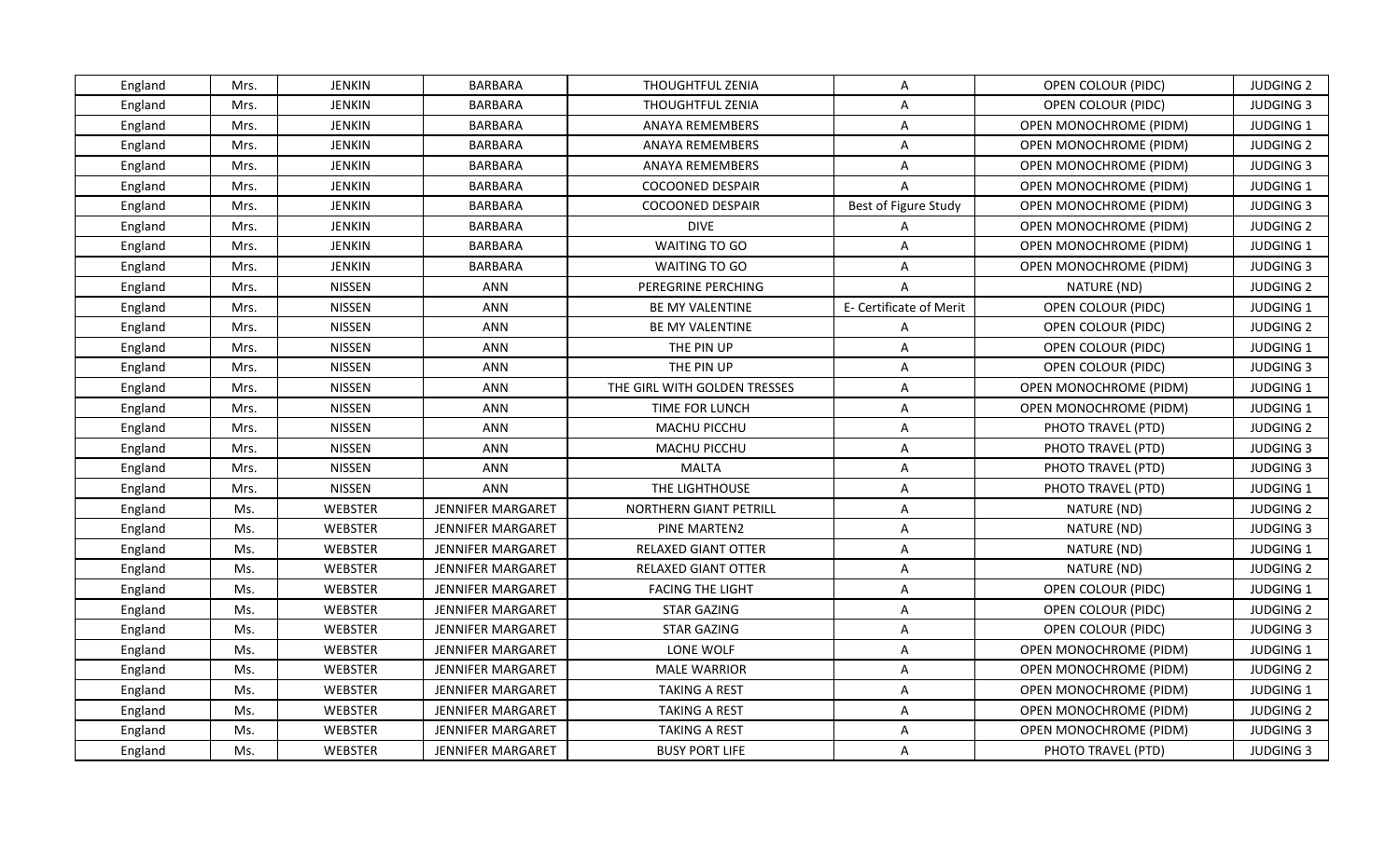| <b>WEBSTER</b><br>England<br>Ms.<br>JENNIFER MARGARET<br>LIFE OF A MADAGASCAN DONKEY<br>A<br>PHOTO TRAVEL (PTD)<br><b>WEBSTER</b><br>Ms.<br>JENNIFER MARGARET<br>LIFE OF A MADAGASCAN DONKEY<br>PHOTO TRAVEL (PTD)<br>England<br>$\overline{A}$<br>WEBSTER<br><b>JENNIFER MARGARET</b><br>AGGRESSIVE GELADAS FROM A YOUNG AGE<br>E- Certificate of Merit<br>WILDLIFE (ND)<br>Ms.<br>England<br>Ms.<br>WEBSTER<br><b>JENNIFER MARGARET</b><br><b>INQUISITIVE SERVAL</b><br>WILDLIFE (ND)<br>England<br>A<br>England<br>Ms.<br>WEBSTER<br><b>JENNIFER MARGARET</b><br><b>INQUISITIVE SERVAL</b><br>A<br>WILDLIFE (ND)<br><b>WEBSTER</b><br>England<br>Ms.<br><b>JENNIFER MARGARET</b><br><b>INQUISITIVE SERVAL</b><br>A<br>WILDLIFE (ND)<br>Ms.<br>WEBSTER<br>JENNIFER MARGARET<br>A<br>England<br>WILD BUZZARD WITH ITS TONGUE OUT<br>WILDLIFE (ND)<br>Mr.<br><b>HELIMAKI</b><br><b>JUSSI</b><br>AMANITA MUSCARIA 15<br>A<br>NATURE (ND)<br>Finland<br>Mr.<br><b>HELIMAKI</b><br><b>JUSSI</b><br>NATURE (ND)<br>Finland<br>AMANITA MUSCARIA 15<br>Α<br>Finland<br>Mr.<br><b>HELIMAKI</b><br><b>JUSSI</b><br>AMANITA MUSCARIA 15<br>Α<br>NATURE (ND)<br>Mr.<br>Finland<br>HELIMAKI<br><b>JUSSI</b><br><b>COENAGRION HASTULATUM 2</b><br>A<br>NATURE (ND)<br>HELIMAKI<br>Finland<br>Mr.<br><b>JUSSI</b><br><b>COENAGRION HASTULATUM 2</b><br>Α<br>NATURE (ND)<br><b>JUSSI</b><br>Mr.<br><b>HELIMAKI</b><br><b>COENAGRION HASTULATUM 2</b><br>A<br>NATURE (ND)<br>Finland<br><b>JUSSI</b><br>Finland<br>Mr.<br>HELIMAKI<br><b>EMPIS LIVIDA</b><br>$\mathsf{A}$<br>NATURE (ND)<br>Finland<br>Mr.<br>HELIMAKI<br><b>JUSSI</b><br><b>EMPIS LIVIDA</b><br>NATURE (ND)<br>A<br>Finland<br>Mr.<br>HELIMAKI<br><b>JUSSI</b><br><b>EARLY MISTY MORNING 2</b><br>OPEN COLOUR (PIDC)<br>A<br>Mr.<br><b>HELIMAKI</b><br><b>JUSSI</b><br><b>EARLY MISTY MORNING 2</b><br>Finland<br>$\overline{A}$<br>OPEN COLOUR (PIDC)<br>Mr.<br>HELIMAKI<br><b>JUSSI</b><br><b>MISTY MORNING IN OCTOBER 3</b><br>E- Certificate of Merit<br>OPEN MONOCHROME (PIDM)<br>Finland<br>Mr.<br><b>HELIMAKI</b><br><b>JUSSI</b><br>Finland<br><b>MISTY MORNING IN OCTOBER 3</b><br>$\overline{A}$<br>OPEN MONOCHROME (PIDM)<br>Finland<br>Mr.<br>HELIMAKI<br><b>JUSSI</b><br><b>MISTY MORNING IN OCTOBER 3</b><br>$\overline{A}$<br>OPEN MONOCHROME (PIDM)<br>Mr.<br><b>HELIMAKI</b><br><b>JUSSI</b><br>Finland<br>SEA SMOKE 2<br>Α<br><b>OPEN MONOCHROME (PIDM)</b><br>Mr.<br>HELIMAKI<br><b>JUSSI</b><br>SEA SMOKE 2<br>Finland<br>Α<br>OPEN MONOCHROME (PIDM)<br><b>JUSSI</b><br>Finland<br>Mr.<br><b>HELIMAKI</b><br>SYNCHRONIZED SKATING 5<br>A<br>OPEN MONOCHROME (PIDM)<br>Mr.<br><b>JUSSI</b><br>Finland<br>HELIMAKI<br>SEA SMOKE IN MIDWINTER<br>A<br>PHOTO TRAVEL (PTD)<br>Finland<br>Mr.<br><b>HELIMAKI</b><br><b>JUSSI</b><br>SEA SMOKE IN MIDWINTER<br>$\overline{A}$<br>PHOTO TRAVEL (PTD)<br>Finland<br>Mr.<br>HELIMAKI<br><b>JUSSI</b><br>A<br>PHOTO TRAVEL (PTD)<br>SEA SMOKE IN MIDWINTER<br>Mr.<br><b>HELIMAKI</b><br><b>JUSSI</b><br>A<br>PHOTO TRAVEL (PTD)<br>Finland<br>WALKING IN WINTER DAY<br>Mr.<br><b>HELIMAKI</b><br><b>JUSSI</b><br>A<br>PHOTO TRAVEL (PTD)<br>Finland<br><b>WALKING IN WINTER DAY</b><br>Mr.<br><b>HELIMAKI</b><br><b>JUSSI</b><br><b>WINTER DAY 2</b><br>A<br>PHOTO TRAVEL (PTD)<br>Finland<br>Finland<br>Mr.<br><b>JUSSI</b><br>HELIMAKI<br><b>WINTER NIGHT</b><br>Α<br>PHOTO TRAVEL (PTD)<br>Mr.<br><b>HELIMAKI</b><br><b>JUSSI</b><br>Finland<br><b>BIG PREY</b><br>A<br>WILDLIFE (ND)<br>Mr.<br>YLINEN<br>PERTTI<br>ENGINEERING STUDENTS ON THE RUN<br>MONOCHROME - THEME-CITY LIFE (PIDM)<br>Finland<br>A |         |     |        |        |                        |   |                                     |                  |
|---------------------------------------------------------------------------------------------------------------------------------------------------------------------------------------------------------------------------------------------------------------------------------------------------------------------------------------------------------------------------------------------------------------------------------------------------------------------------------------------------------------------------------------------------------------------------------------------------------------------------------------------------------------------------------------------------------------------------------------------------------------------------------------------------------------------------------------------------------------------------------------------------------------------------------------------------------------------------------------------------------------------------------------------------------------------------------------------------------------------------------------------------------------------------------------------------------------------------------------------------------------------------------------------------------------------------------------------------------------------------------------------------------------------------------------------------------------------------------------------------------------------------------------------------------------------------------------------------------------------------------------------------------------------------------------------------------------------------------------------------------------------------------------------------------------------------------------------------------------------------------------------------------------------------------------------------------------------------------------------------------------------------------------------------------------------------------------------------------------------------------------------------------------------------------------------------------------------------------------------------------------------------------------------------------------------------------------------------------------------------------------------------------------------------------------------------------------------------------------------------------------------------------------------------------------------------------------------------------------------------------------------------------------------------------------------------------------------------------------------------------------------------------------------------------------------------------------------------------------------------------------------------------------------------------------------------------------------------------------------------------------------------------------------------------------------------------------------------------------------------------------------------------------------------------------------------------------------------------------------------------------------------------------------------------------------------------------------------------------------------------------------------------------------------------------------------------------------------------------------------------------------------------------------------------------------------------------------------------------------------|---------|-----|--------|--------|------------------------|---|-------------------------------------|------------------|
|                                                                                                                                                                                                                                                                                                                                                                                                                                                                                                                                                                                                                                                                                                                                                                                                                                                                                                                                                                                                                                                                                                                                                                                                                                                                                                                                                                                                                                                                                                                                                                                                                                                                                                                                                                                                                                                                                                                                                                                                                                                                                                                                                                                                                                                                                                                                                                                                                                                                                                                                                                                                                                                                                                                                                                                                                                                                                                                                                                                                                                                                                                                                                                                                                                                                                                                                                                                                                                                                                                                                                                                                                           |         |     |        |        |                        |   |                                     | <b>JUDGING 1</b> |
|                                                                                                                                                                                                                                                                                                                                                                                                                                                                                                                                                                                                                                                                                                                                                                                                                                                                                                                                                                                                                                                                                                                                                                                                                                                                                                                                                                                                                                                                                                                                                                                                                                                                                                                                                                                                                                                                                                                                                                                                                                                                                                                                                                                                                                                                                                                                                                                                                                                                                                                                                                                                                                                                                                                                                                                                                                                                                                                                                                                                                                                                                                                                                                                                                                                                                                                                                                                                                                                                                                                                                                                                                           |         |     |        |        |                        |   |                                     | <b>JUDGING 3</b> |
|                                                                                                                                                                                                                                                                                                                                                                                                                                                                                                                                                                                                                                                                                                                                                                                                                                                                                                                                                                                                                                                                                                                                                                                                                                                                                                                                                                                                                                                                                                                                                                                                                                                                                                                                                                                                                                                                                                                                                                                                                                                                                                                                                                                                                                                                                                                                                                                                                                                                                                                                                                                                                                                                                                                                                                                                                                                                                                                                                                                                                                                                                                                                                                                                                                                                                                                                                                                                                                                                                                                                                                                                                           |         |     |        |        |                        |   |                                     | <b>JUDGING 2</b> |
|                                                                                                                                                                                                                                                                                                                                                                                                                                                                                                                                                                                                                                                                                                                                                                                                                                                                                                                                                                                                                                                                                                                                                                                                                                                                                                                                                                                                                                                                                                                                                                                                                                                                                                                                                                                                                                                                                                                                                                                                                                                                                                                                                                                                                                                                                                                                                                                                                                                                                                                                                                                                                                                                                                                                                                                                                                                                                                                                                                                                                                                                                                                                                                                                                                                                                                                                                                                                                                                                                                                                                                                                                           |         |     |        |        |                        |   |                                     | <b>JUDGING 1</b> |
|                                                                                                                                                                                                                                                                                                                                                                                                                                                                                                                                                                                                                                                                                                                                                                                                                                                                                                                                                                                                                                                                                                                                                                                                                                                                                                                                                                                                                                                                                                                                                                                                                                                                                                                                                                                                                                                                                                                                                                                                                                                                                                                                                                                                                                                                                                                                                                                                                                                                                                                                                                                                                                                                                                                                                                                                                                                                                                                                                                                                                                                                                                                                                                                                                                                                                                                                                                                                                                                                                                                                                                                                                           |         |     |        |        |                        |   |                                     | <b>JUDGING 2</b> |
|                                                                                                                                                                                                                                                                                                                                                                                                                                                                                                                                                                                                                                                                                                                                                                                                                                                                                                                                                                                                                                                                                                                                                                                                                                                                                                                                                                                                                                                                                                                                                                                                                                                                                                                                                                                                                                                                                                                                                                                                                                                                                                                                                                                                                                                                                                                                                                                                                                                                                                                                                                                                                                                                                                                                                                                                                                                                                                                                                                                                                                                                                                                                                                                                                                                                                                                                                                                                                                                                                                                                                                                                                           |         |     |        |        |                        |   |                                     | <b>JUDGING 3</b> |
|                                                                                                                                                                                                                                                                                                                                                                                                                                                                                                                                                                                                                                                                                                                                                                                                                                                                                                                                                                                                                                                                                                                                                                                                                                                                                                                                                                                                                                                                                                                                                                                                                                                                                                                                                                                                                                                                                                                                                                                                                                                                                                                                                                                                                                                                                                                                                                                                                                                                                                                                                                                                                                                                                                                                                                                                                                                                                                                                                                                                                                                                                                                                                                                                                                                                                                                                                                                                                                                                                                                                                                                                                           |         |     |        |        |                        |   |                                     | <b>JUDGING 2</b> |
|                                                                                                                                                                                                                                                                                                                                                                                                                                                                                                                                                                                                                                                                                                                                                                                                                                                                                                                                                                                                                                                                                                                                                                                                                                                                                                                                                                                                                                                                                                                                                                                                                                                                                                                                                                                                                                                                                                                                                                                                                                                                                                                                                                                                                                                                                                                                                                                                                                                                                                                                                                                                                                                                                                                                                                                                                                                                                                                                                                                                                                                                                                                                                                                                                                                                                                                                                                                                                                                                                                                                                                                                                           |         |     |        |        |                        |   |                                     | JUDGING 1        |
|                                                                                                                                                                                                                                                                                                                                                                                                                                                                                                                                                                                                                                                                                                                                                                                                                                                                                                                                                                                                                                                                                                                                                                                                                                                                                                                                                                                                                                                                                                                                                                                                                                                                                                                                                                                                                                                                                                                                                                                                                                                                                                                                                                                                                                                                                                                                                                                                                                                                                                                                                                                                                                                                                                                                                                                                                                                                                                                                                                                                                                                                                                                                                                                                                                                                                                                                                                                                                                                                                                                                                                                                                           |         |     |        |        |                        |   |                                     | <b>JUDGING 2</b> |
|                                                                                                                                                                                                                                                                                                                                                                                                                                                                                                                                                                                                                                                                                                                                                                                                                                                                                                                                                                                                                                                                                                                                                                                                                                                                                                                                                                                                                                                                                                                                                                                                                                                                                                                                                                                                                                                                                                                                                                                                                                                                                                                                                                                                                                                                                                                                                                                                                                                                                                                                                                                                                                                                                                                                                                                                                                                                                                                                                                                                                                                                                                                                                                                                                                                                                                                                                                                                                                                                                                                                                                                                                           |         |     |        |        |                        |   |                                     | <b>JUDGING 3</b> |
|                                                                                                                                                                                                                                                                                                                                                                                                                                                                                                                                                                                                                                                                                                                                                                                                                                                                                                                                                                                                                                                                                                                                                                                                                                                                                                                                                                                                                                                                                                                                                                                                                                                                                                                                                                                                                                                                                                                                                                                                                                                                                                                                                                                                                                                                                                                                                                                                                                                                                                                                                                                                                                                                                                                                                                                                                                                                                                                                                                                                                                                                                                                                                                                                                                                                                                                                                                                                                                                                                                                                                                                                                           |         |     |        |        |                        |   |                                     | <b>JUDGING 1</b> |
|                                                                                                                                                                                                                                                                                                                                                                                                                                                                                                                                                                                                                                                                                                                                                                                                                                                                                                                                                                                                                                                                                                                                                                                                                                                                                                                                                                                                                                                                                                                                                                                                                                                                                                                                                                                                                                                                                                                                                                                                                                                                                                                                                                                                                                                                                                                                                                                                                                                                                                                                                                                                                                                                                                                                                                                                                                                                                                                                                                                                                                                                                                                                                                                                                                                                                                                                                                                                                                                                                                                                                                                                                           |         |     |        |        |                        |   |                                     | <b>JUDGING 2</b> |
|                                                                                                                                                                                                                                                                                                                                                                                                                                                                                                                                                                                                                                                                                                                                                                                                                                                                                                                                                                                                                                                                                                                                                                                                                                                                                                                                                                                                                                                                                                                                                                                                                                                                                                                                                                                                                                                                                                                                                                                                                                                                                                                                                                                                                                                                                                                                                                                                                                                                                                                                                                                                                                                                                                                                                                                                                                                                                                                                                                                                                                                                                                                                                                                                                                                                                                                                                                                                                                                                                                                                                                                                                           |         |     |        |        |                        |   |                                     | <b>JUDGING 3</b> |
|                                                                                                                                                                                                                                                                                                                                                                                                                                                                                                                                                                                                                                                                                                                                                                                                                                                                                                                                                                                                                                                                                                                                                                                                                                                                                                                                                                                                                                                                                                                                                                                                                                                                                                                                                                                                                                                                                                                                                                                                                                                                                                                                                                                                                                                                                                                                                                                                                                                                                                                                                                                                                                                                                                                                                                                                                                                                                                                                                                                                                                                                                                                                                                                                                                                                                                                                                                                                                                                                                                                                                                                                                           |         |     |        |        |                        |   |                                     | JUDGING 1        |
|                                                                                                                                                                                                                                                                                                                                                                                                                                                                                                                                                                                                                                                                                                                                                                                                                                                                                                                                                                                                                                                                                                                                                                                                                                                                                                                                                                                                                                                                                                                                                                                                                                                                                                                                                                                                                                                                                                                                                                                                                                                                                                                                                                                                                                                                                                                                                                                                                                                                                                                                                                                                                                                                                                                                                                                                                                                                                                                                                                                                                                                                                                                                                                                                                                                                                                                                                                                                                                                                                                                                                                                                                           |         |     |        |        |                        |   |                                     | <b>JUDGING 2</b> |
|                                                                                                                                                                                                                                                                                                                                                                                                                                                                                                                                                                                                                                                                                                                                                                                                                                                                                                                                                                                                                                                                                                                                                                                                                                                                                                                                                                                                                                                                                                                                                                                                                                                                                                                                                                                                                                                                                                                                                                                                                                                                                                                                                                                                                                                                                                                                                                                                                                                                                                                                                                                                                                                                                                                                                                                                                                                                                                                                                                                                                                                                                                                                                                                                                                                                                                                                                                                                                                                                                                                                                                                                                           |         |     |        |        |                        |   |                                     | <b>JUDGING 1</b> |
|                                                                                                                                                                                                                                                                                                                                                                                                                                                                                                                                                                                                                                                                                                                                                                                                                                                                                                                                                                                                                                                                                                                                                                                                                                                                                                                                                                                                                                                                                                                                                                                                                                                                                                                                                                                                                                                                                                                                                                                                                                                                                                                                                                                                                                                                                                                                                                                                                                                                                                                                                                                                                                                                                                                                                                                                                                                                                                                                                                                                                                                                                                                                                                                                                                                                                                                                                                                                                                                                                                                                                                                                                           |         |     |        |        |                        |   |                                     | <b>JUDGING 3</b> |
|                                                                                                                                                                                                                                                                                                                                                                                                                                                                                                                                                                                                                                                                                                                                                                                                                                                                                                                                                                                                                                                                                                                                                                                                                                                                                                                                                                                                                                                                                                                                                                                                                                                                                                                                                                                                                                                                                                                                                                                                                                                                                                                                                                                                                                                                                                                                                                                                                                                                                                                                                                                                                                                                                                                                                                                                                                                                                                                                                                                                                                                                                                                                                                                                                                                                                                                                                                                                                                                                                                                                                                                                                           |         |     |        |        |                        |   |                                     | JUDGING 1        |
|                                                                                                                                                                                                                                                                                                                                                                                                                                                                                                                                                                                                                                                                                                                                                                                                                                                                                                                                                                                                                                                                                                                                                                                                                                                                                                                                                                                                                                                                                                                                                                                                                                                                                                                                                                                                                                                                                                                                                                                                                                                                                                                                                                                                                                                                                                                                                                                                                                                                                                                                                                                                                                                                                                                                                                                                                                                                                                                                                                                                                                                                                                                                                                                                                                                                                                                                                                                                                                                                                                                                                                                                                           |         |     |        |        |                        |   |                                     | <b>JUDGING 2</b> |
|                                                                                                                                                                                                                                                                                                                                                                                                                                                                                                                                                                                                                                                                                                                                                                                                                                                                                                                                                                                                                                                                                                                                                                                                                                                                                                                                                                                                                                                                                                                                                                                                                                                                                                                                                                                                                                                                                                                                                                                                                                                                                                                                                                                                                                                                                                                                                                                                                                                                                                                                                                                                                                                                                                                                                                                                                                                                                                                                                                                                                                                                                                                                                                                                                                                                                                                                                                                                                                                                                                                                                                                                                           |         |     |        |        |                        |   |                                     | <b>JUDGING 3</b> |
|                                                                                                                                                                                                                                                                                                                                                                                                                                                                                                                                                                                                                                                                                                                                                                                                                                                                                                                                                                                                                                                                                                                                                                                                                                                                                                                                                                                                                                                                                                                                                                                                                                                                                                                                                                                                                                                                                                                                                                                                                                                                                                                                                                                                                                                                                                                                                                                                                                                                                                                                                                                                                                                                                                                                                                                                                                                                                                                                                                                                                                                                                                                                                                                                                                                                                                                                                                                                                                                                                                                                                                                                                           |         |     |        |        |                        |   |                                     | <b>JUDGING 1</b> |
|                                                                                                                                                                                                                                                                                                                                                                                                                                                                                                                                                                                                                                                                                                                                                                                                                                                                                                                                                                                                                                                                                                                                                                                                                                                                                                                                                                                                                                                                                                                                                                                                                                                                                                                                                                                                                                                                                                                                                                                                                                                                                                                                                                                                                                                                                                                                                                                                                                                                                                                                                                                                                                                                                                                                                                                                                                                                                                                                                                                                                                                                                                                                                                                                                                                                                                                                                                                                                                                                                                                                                                                                                           |         |     |        |        |                        |   |                                     | <b>JUDGING 3</b> |
|                                                                                                                                                                                                                                                                                                                                                                                                                                                                                                                                                                                                                                                                                                                                                                                                                                                                                                                                                                                                                                                                                                                                                                                                                                                                                                                                                                                                                                                                                                                                                                                                                                                                                                                                                                                                                                                                                                                                                                                                                                                                                                                                                                                                                                                                                                                                                                                                                                                                                                                                                                                                                                                                                                                                                                                                                                                                                                                                                                                                                                                                                                                                                                                                                                                                                                                                                                                                                                                                                                                                                                                                                           |         |     |        |        |                        |   |                                     | <b>JUDGING 2</b> |
|                                                                                                                                                                                                                                                                                                                                                                                                                                                                                                                                                                                                                                                                                                                                                                                                                                                                                                                                                                                                                                                                                                                                                                                                                                                                                                                                                                                                                                                                                                                                                                                                                                                                                                                                                                                                                                                                                                                                                                                                                                                                                                                                                                                                                                                                                                                                                                                                                                                                                                                                                                                                                                                                                                                                                                                                                                                                                                                                                                                                                                                                                                                                                                                                                                                                                                                                                                                                                                                                                                                                                                                                                           |         |     |        |        |                        |   |                                     | JUDGING 1        |
|                                                                                                                                                                                                                                                                                                                                                                                                                                                                                                                                                                                                                                                                                                                                                                                                                                                                                                                                                                                                                                                                                                                                                                                                                                                                                                                                                                                                                                                                                                                                                                                                                                                                                                                                                                                                                                                                                                                                                                                                                                                                                                                                                                                                                                                                                                                                                                                                                                                                                                                                                                                                                                                                                                                                                                                                                                                                                                                                                                                                                                                                                                                                                                                                                                                                                                                                                                                                                                                                                                                                                                                                                           |         |     |        |        |                        |   |                                     | <b>JUDGING 2</b> |
|                                                                                                                                                                                                                                                                                                                                                                                                                                                                                                                                                                                                                                                                                                                                                                                                                                                                                                                                                                                                                                                                                                                                                                                                                                                                                                                                                                                                                                                                                                                                                                                                                                                                                                                                                                                                                                                                                                                                                                                                                                                                                                                                                                                                                                                                                                                                                                                                                                                                                                                                                                                                                                                                                                                                                                                                                                                                                                                                                                                                                                                                                                                                                                                                                                                                                                                                                                                                                                                                                                                                                                                                                           |         |     |        |        |                        |   |                                     | <b>JUDGING 3</b> |
|                                                                                                                                                                                                                                                                                                                                                                                                                                                                                                                                                                                                                                                                                                                                                                                                                                                                                                                                                                                                                                                                                                                                                                                                                                                                                                                                                                                                                                                                                                                                                                                                                                                                                                                                                                                                                                                                                                                                                                                                                                                                                                                                                                                                                                                                                                                                                                                                                                                                                                                                                                                                                                                                                                                                                                                                                                                                                                                                                                                                                                                                                                                                                                                                                                                                                                                                                                                                                                                                                                                                                                                                                           |         |     |        |        |                        |   |                                     | <b>JUDGING 2</b> |
|                                                                                                                                                                                                                                                                                                                                                                                                                                                                                                                                                                                                                                                                                                                                                                                                                                                                                                                                                                                                                                                                                                                                                                                                                                                                                                                                                                                                                                                                                                                                                                                                                                                                                                                                                                                                                                                                                                                                                                                                                                                                                                                                                                                                                                                                                                                                                                                                                                                                                                                                                                                                                                                                                                                                                                                                                                                                                                                                                                                                                                                                                                                                                                                                                                                                                                                                                                                                                                                                                                                                                                                                                           |         |     |        |        |                        |   |                                     | <b>JUDGING 3</b> |
|                                                                                                                                                                                                                                                                                                                                                                                                                                                                                                                                                                                                                                                                                                                                                                                                                                                                                                                                                                                                                                                                                                                                                                                                                                                                                                                                                                                                                                                                                                                                                                                                                                                                                                                                                                                                                                                                                                                                                                                                                                                                                                                                                                                                                                                                                                                                                                                                                                                                                                                                                                                                                                                                                                                                                                                                                                                                                                                                                                                                                                                                                                                                                                                                                                                                                                                                                                                                                                                                                                                                                                                                                           |         |     |        |        |                        |   |                                     | <b>JUDGING 1</b> |
|                                                                                                                                                                                                                                                                                                                                                                                                                                                                                                                                                                                                                                                                                                                                                                                                                                                                                                                                                                                                                                                                                                                                                                                                                                                                                                                                                                                                                                                                                                                                                                                                                                                                                                                                                                                                                                                                                                                                                                                                                                                                                                                                                                                                                                                                                                                                                                                                                                                                                                                                                                                                                                                                                                                                                                                                                                                                                                                                                                                                                                                                                                                                                                                                                                                                                                                                                                                                                                                                                                                                                                                                                           |         |     |        |        |                        |   |                                     | JUDGING 1        |
|                                                                                                                                                                                                                                                                                                                                                                                                                                                                                                                                                                                                                                                                                                                                                                                                                                                                                                                                                                                                                                                                                                                                                                                                                                                                                                                                                                                                                                                                                                                                                                                                                                                                                                                                                                                                                                                                                                                                                                                                                                                                                                                                                                                                                                                                                                                                                                                                                                                                                                                                                                                                                                                                                                                                                                                                                                                                                                                                                                                                                                                                                                                                                                                                                                                                                                                                                                                                                                                                                                                                                                                                                           |         |     |        |        |                        |   |                                     | <b>JUDGING 1</b> |
|                                                                                                                                                                                                                                                                                                                                                                                                                                                                                                                                                                                                                                                                                                                                                                                                                                                                                                                                                                                                                                                                                                                                                                                                                                                                                                                                                                                                                                                                                                                                                                                                                                                                                                                                                                                                                                                                                                                                                                                                                                                                                                                                                                                                                                                                                                                                                                                                                                                                                                                                                                                                                                                                                                                                                                                                                                                                                                                                                                                                                                                                                                                                                                                                                                                                                                                                                                                                                                                                                                                                                                                                                           |         |     |        |        |                        |   |                                     | <b>JUDGING 3</b> |
|                                                                                                                                                                                                                                                                                                                                                                                                                                                                                                                                                                                                                                                                                                                                                                                                                                                                                                                                                                                                                                                                                                                                                                                                                                                                                                                                                                                                                                                                                                                                                                                                                                                                                                                                                                                                                                                                                                                                                                                                                                                                                                                                                                                                                                                                                                                                                                                                                                                                                                                                                                                                                                                                                                                                                                                                                                                                                                                                                                                                                                                                                                                                                                                                                                                                                                                                                                                                                                                                                                                                                                                                                           | Finland | Mr. | YLINEN | PERTTI | <b>SHOPPING APPLES</b> | A | MONOCHROME - THEME-CITY LIFE (PIDM) | JUDGING 1        |
| Mr.<br>YLINEN<br>Finland<br>PERTTI<br><b>SHOPPING APPLES</b><br>$\mathsf{A}$<br>MONOCHROME - THEME-CITY LIFE (PIDM)                                                                                                                                                                                                                                                                                                                                                                                                                                                                                                                                                                                                                                                                                                                                                                                                                                                                                                                                                                                                                                                                                                                                                                                                                                                                                                                                                                                                                                                                                                                                                                                                                                                                                                                                                                                                                                                                                                                                                                                                                                                                                                                                                                                                                                                                                                                                                                                                                                                                                                                                                                                                                                                                                                                                                                                                                                                                                                                                                                                                                                                                                                                                                                                                                                                                                                                                                                                                                                                                                                       |         |     |        |        |                        |   |                                     | <b>JUDGING 3</b> |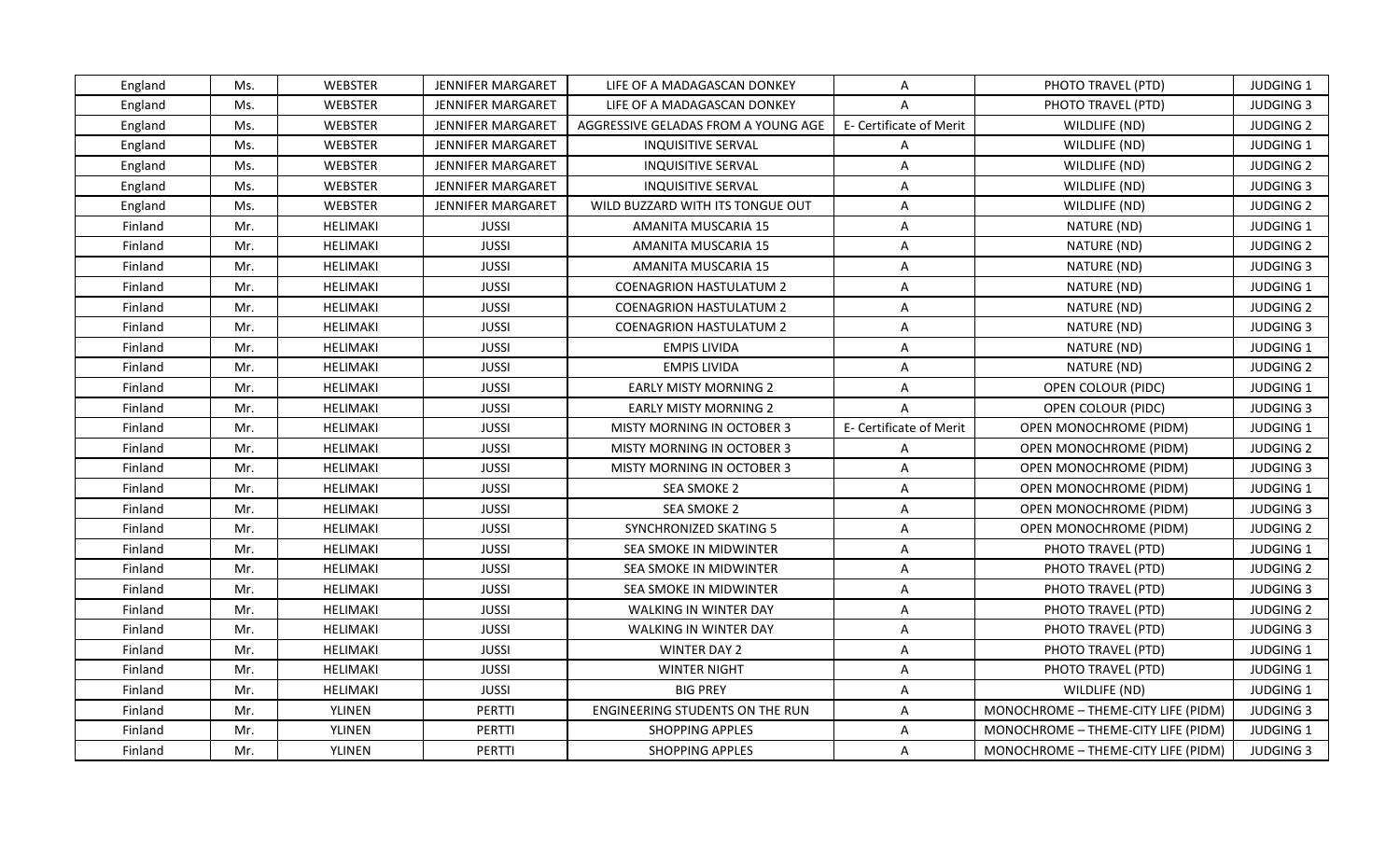| Finland | Mr. | YLINEN          | <b>PERTTI</b> | SNOW TANGO 02A                | $\mathsf{A}$            | MONOCHROME - THEME-CITY LIFE (PIDM) | <b>JUDGING 1</b> |
|---------|-----|-----------------|---------------|-------------------------------|-------------------------|-------------------------------------|------------------|
| Finland | Mr. | YLINEN          | <b>PERTTI</b> | SNOW TANGO 02A                | $\mathsf{A}$            | MONOCHROME - THEME-CITY LIFE (PIDM) | <b>JUDGING 3</b> |
| Finland | Mr. | YLINEN          | PERTTI        | PINE GROSBEAK 2B              | $\mathsf{A}$            | NATURE (ND)                         | <b>JUDGING 1</b> |
| Finland | Mr. | YLINEN          | <b>PERTTI</b> | <b>OUTI-MARIA 23</b>          | A                       | OPEN COLOUR (PIDC)                  | <b>JUDGING 1</b> |
| Finland | Mr. | YLINEN          | <b>PERTTI</b> | <b>OUTI-MARIA 23</b>          | $\overline{A}$          | OPEN COLOUR (PIDC)                  | <b>JUDGING 3</b> |
| Finland | Mr. | <b>YLINEN</b>   | <b>PERTTI</b> | PAIVI 18A                     | A                       | OPEN COLOUR (PIDC)                  | <b>JUDGING 2</b> |
| Finland | Mr. | YLINEN          | <b>PERTTI</b> | PAIVI 18A                     | $\mathsf{A}$            | OPEN COLOUR (PIDC)                  | <b>JUDGING 3</b> |
| Finland | Mr. | YLINEN          | PERTTI        | SLED RIDE WITH HUSKIES        | $\mathsf{A}$            | PHOTO TRAVEL (PTD)                  | <b>JUDGING 2</b> |
| Finland | Mr. | YLINEN          | PERTTI        | <b>SLED RIDE WITH HUSKIES</b> | $\mathsf{A}$            | PHOTO TRAVEL (PTD)                  | <b>JUDGING 3</b> |
| Finland | Mr. | YLINEN          | PERTTI        | <b>CLIMATE PROTEST 1X</b>     | $\overline{A}$          | PHOTOJOURNALISM (PJD)               | <b>JUDGING 3</b> |
| Finland | Mr. | YLINEN          | PERTTI        | <b>DEMOLISHER</b>             | A                       | PHOTOJOURNALISM (PJD)               | <b>JUDGING 1</b> |
| Finland | Mr. | YLINEN          | PERTTI        | <b>HIKING TOGETHER</b>        | A                       | WILDLIFE (ND)                       | JUDGING 1        |
| France  | Mr. | <b>DUMANGIN</b> | <b>JACKY</b>  | LE VIN                        | $\mathsf{A}$            | COLOR-THEME-PEOPLE (PIDC)           | JUDGING 1        |
| France  | Mr. | <b>DUMANGIN</b> | <b>JACKY</b>  | LE VIN                        | $\mathsf{A}$            | COLOR-THEME-PEOPLE (PIDC)           | <b>JUDGING 2</b> |
| France  | Mr. | <b>DUMANGIN</b> | <b>JACKY</b>  | LE VIN                        | $\overline{A}$          | COLOR-THEME-PEOPLE (PIDC)           | <b>JUDGING 3</b> |
| France  | Mr. | DUMANGIN        | <b>JACKY</b>  | LECTURE A LA LOUPE            | A                       | COLOR-THEME-PEOPLE (PIDC)           | <b>JUDGING 2</b> |
| France  | Mr. | <b>DUMANGIN</b> | <b>JACKY</b>  | LECTURE A LA LOUPE            | A                       | COLOR-THEME-PEOPLE (PIDC)           | <b>JUDGING 3</b> |
| France  | Mr. | <b>DUMANGIN</b> | <b>JACKY</b>  | REPAS A LA BOUGIE             | $\overline{A}$          | COLOR-THEME-PEOPLE (PIDC)           | <b>JUDGING 2</b> |
| France  | Mr. | <b>DUMANGIN</b> | <b>JACKY</b>  | <b>REIMS CENTRE</b>           | E- Certificate of Merit | MONOCHROME - THEME-CITY LIFE (PIDM) | <b>JUDGING 2</b> |
| France  | Mr. | <b>DUMANGIN</b> | <b>JACKY</b>  | <b>REIMS CENTRE</b>           | $\mathsf{A}$            | MONOCHROME - THEME-CITY LIFE (PIDM) | <b>JUDGING 3</b> |
| France  | Mr. | <b>DUMANGIN</b> | <b>JACKY</b>  | TERRASSE                      | A                       | MONOCHROME - THEME-CITY LIFE (PIDM) | JUDGING 1        |
| France  | Mr. | <b>DUMANGIN</b> | <b>JACKY</b>  | <b>TERRASSE</b>               | $\mathsf{A}$            | MONOCHROME - THEME-CITY LIFE (PIDM) | <b>JUDGING 2</b> |
| France  | Mr. | <b>DUMANGIN</b> | <b>JACKY</b>  | <b>TERRASSE</b>               | $\overline{A}$          | MONOCHROME - THEME-CITY LIFE (PIDM) | <b>JUDGING 3</b> |
| France  | Mr. | <b>DUMANGIN</b> | <b>JACKY</b>  | <b>REPAS</b>                  | $\mathsf{A}$            | NATURE (ND)                         | <b>JUDGING 2</b> |
| France  | Mr. | <b>DUMANGIN</b> | <b>JACKY</b>  | <b>REPAS</b>                  | $\mathsf{A}$            | NATURE (ND)                         | <b>JUDGING 3</b> |
| France  | Mr. | <b>DUMANGIN</b> | <b>JACKY</b>  | <b>CLAUDETTE</b>              | $\mathsf{A}$            | OPEN COLOUR (PIDC)                  | <b>JUDGING 3</b> |
| France  | Mr. | <b>DUMANGIN</b> | <b>JACKY</b>  | LA BECQUEE                    | $\mathsf{A}$            | OPEN COLOUR (PIDC)                  | JUDGING 1        |
| France  | Mr. | <b>DUMANGIN</b> | <b>JACKY</b>  | LA BECQUEE                    | Best of Still Life      | OPEN COLOUR (PIDC)                  | <b>JUDGING 2</b> |
| France  | Mr. | <b>DUMANGIN</b> | <b>JACKY</b>  | LA BECQUEE                    | $\mathsf{A}$            | OPEN COLOUR (PIDC)                  | <b>JUDGING 3</b> |
| France  | Mr. | <b>DUMANGIN</b> | <b>JACKY</b>  | LE TRAM DE REIMS              | $\mathsf{A}$            | OPEN COLOUR (PIDC)                  | <b>JUDGING 2</b> |
| France  | Mr. | <b>DUMANGIN</b> | <b>JACKY</b>  | TRANSPARENCE                  | $\mathsf{A}$            | OPEN COLOUR (PIDC)                  | <b>JUDGING 2</b> |
| France  | Mr. | <b>DUMANGIN</b> | <b>JACKY</b>  | <b>BELOTE</b>                 | $\mathsf{A}$            | OPEN MONOCHROME (PIDM)              | JUDGING 1        |
| France  | Mr. | <b>DUMANGIN</b> | <b>JACKY</b>  | <b>BELOTE</b>                 | A                       | OPEN MONOCHROME (PIDM)              | <b>JUDGING 2</b> |
| France  | Mr. | <b>DUMANGIN</b> | <b>JACKY</b>  | <b>BELOTE</b>                 | $\mathsf{A}$            | OPEN MONOCHROME (PIDM)              | <b>JUDGING 3</b> |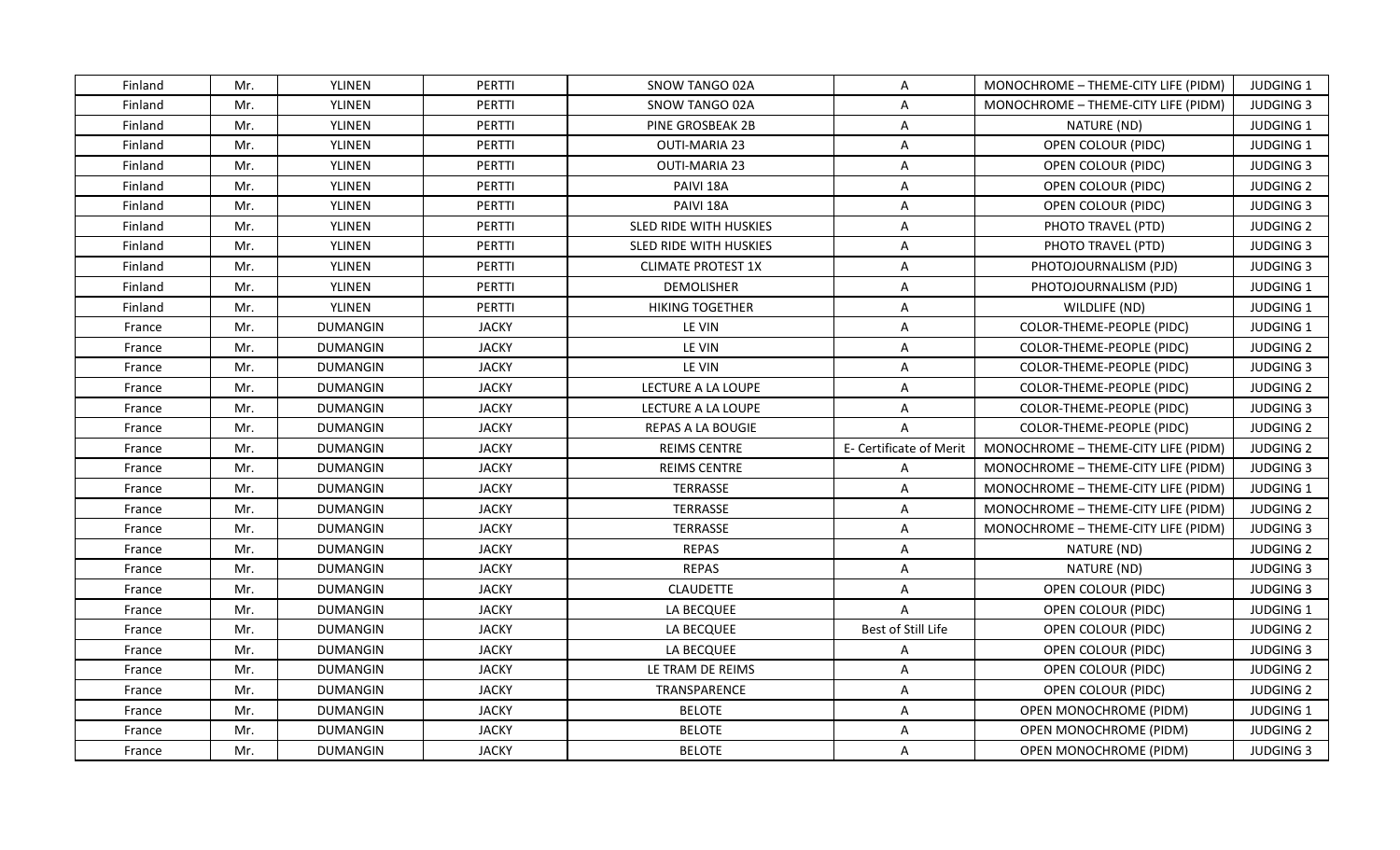| France | Mr. | <b>DUMANGIN</b> | <b>JACKY</b>       | <b>DANSE</b>                    | $\mathsf{A}$            | OPEN MONOCHROME (PIDM)              | <b>JUDGING 1</b> |
|--------|-----|-----------------|--------------------|---------------------------------|-------------------------|-------------------------------------|------------------|
| France | Mr. | <b>DUMANGIN</b> | <b>JACKY</b>       | <b>DANSE</b>                    | A                       | <b>OPEN MONOCHROME (PIDM)</b>       | <b>JUDGING 2</b> |
| France | Mr. | <b>DUMANGIN</b> | <b>JACKY</b>       | <b>DANSE</b>                    | E- Certificate of Merit | OPEN MONOCHROME (PIDM)              | <b>JUDGING 3</b> |
| France | Mr. | <b>DUMANGIN</b> | <b>JACKY</b>       | LE CAFE DE DIDIER               | $\mathsf{A}$            | <b>OPEN MONOCHROME (PIDM)</b>       | <b>JUDGING 1</b> |
| France | Mr. | <b>DUMANGIN</b> | <b>JACKY</b>       | LE CAFE DE DIDIER               | A                       | OPEN MONOCHROME (PIDM)              | <b>JUDGING 3</b> |
| France | Mr. | <b>DUMANGIN</b> | <b>JACKY</b>       | ARC DE TRIOMPHE                 | A                       | PHOTO TRAVEL (PTD)                  | JUDGING 1        |
| France | Mr. | <b>DUMANGIN</b> | <b>JACKY</b>       | ARC DE TRIOMPHE                 | $\mathsf{A}$            | PHOTO TRAVEL (PTD)                  | <b>JUDGING 2</b> |
| France | Mr. | <b>DUMANGIN</b> | <b>JACKY</b>       | <b>ARC DE TRIOMPHE</b>          | $\overline{A}$          | PHOTO TRAVEL (PTD)                  | <b>JUDGING 3</b> |
| France | Mr. | <b>DUMANGIN</b> | <b>JACKY</b>       | PORT DU MARIN                   | $\mathsf{A}$            | PHOTO TRAVEL (PTD)                  | <b>JUDGING 1</b> |
| France | Mr. | <b>DUMANGIN</b> | <b>JACKY</b>       | PORT DU MARIN                   | $\mathsf{A}$            | PHOTO TRAVEL (PTD)                  | <b>JUDGING 2</b> |
| France | Mr. | <b>DUMANGIN</b> | <b>JACKY</b>       | <b>CERF VOLANT</b>              | $\mathsf{A}$            | PHOTOJOURNALISM (PJD)               | <b>JUDGING 2</b> |
| France | Mr. | <b>DUMANGIN</b> | <b>JACKY</b>       | <b>CERF VOLANT</b>              | A                       | PHOTOJOURNALISM (PJD)               | <b>JUDGING 3</b> |
| France | Mr. | <b>DUMANGIN</b> | <b>JACKY</b>       | <b>RUADE</b>                    | E- Certificate of Merit | PHOTOJOURNALISM (PJD)               | <b>JUDGING 2</b> |
| France | Mr. | <b>DUMANGIN</b> | <b>JACKY</b>       | <b>RUADE</b>                    | E-HM                    | PHOTOJOURNALISM (PJD)               | <b>JUDGING 3</b> |
| France | Mr. | <b>DUMANGIN</b> | <b>JACKY</b>       | CHEZ-MOI                        | <b>Best of Animal</b>   | WILDLIFE (ND)                       | JUDGING 1        |
| France | Mr. | DUMANGIN        | <b>JACKY</b>       | CHEZ-MOI                        | $\overline{A}$          | WILDLIFE (ND)                       | <b>JUDGING 2</b> |
| France | Mr. | <b>DUMANGIN</b> | <b>JACKY</b>       | CHEZ-MOI                        | E- Certificate of Merit | WILDLIFE (ND)                       | <b>JUDGING 3</b> |
| France | Mr. | <b>DUMANGIN</b> | <b>JACKY</b>       | LE BRAME                        | $\mathsf{A}$            | WILDLIFE (ND)                       | <b>JUDGING 2</b> |
| France | Mr. | <b>DUMANGIN</b> | <b>JACKY</b>       | LE BRAME                        | A                       | WILDLIFE (ND)                       | <b>JUDGING 3</b> |
| France | Mr. | PAILLE          | <b>JEAN-CLAUDE</b> | <b>GUICHARD AND GIPSY KINGS</b> | A                       | COLOR-THEME-PEOPLE (PIDC)           | <b>JUDGING 2</b> |
| France | Mr. | PAILLE          | JEAN-CLAUDE        | <b>GUICHARD AND GIPSY KINGS</b> | A                       | COLOR-THEME-PEOPLE (PIDC)           | <b>JUDGING 3</b> |
| France | Mr. | PAILLE          | JEAN-CLAUDE        | TRAVEL SATISFACTIOIN            | $\mathsf{A}$            | COLOR-THEME-PEOPLE (PIDC)           | <b>JUDGING 2</b> |
| France | Mr. | PAILLE          | JEAN-CLAUDE        | <b>TRAVEL SATISFACTIOIN</b>     | $\overline{A}$          | COLOR-THEME-PEOPLE (PIDC)           | <b>JUDGING 3</b> |
| France | Mr. | PAILLE          | JEAN-CLAUDE        | CAUSETTE SUR LE BANC            | E- Certificate of Merit | MONOCHROME - THEME-CITY LIFE (PIDM) | <b>JUDGING 1</b> |
| France | Mr. | PAILLE          | JEAN-CLAUDE        | CAUSETTE SUR LE BANC            | $\mathsf{A}$            | MONOCHROME - THEME-CITY LIFE (PIDM) | <b>JUDGING 3</b> |
| France | Mr. | PAILLE          | JEAN-CLAUDE        | DESCENDRE ET MONTER             | A                       | MONOCHROME - THEME-CITY LIFE (PIDM) | <b>JUDGING 2</b> |
| France | Mr. | PAILLE          | JEAN-CLAUDE        | <b>DESCENDRE ET MONTER</b>      | $\mathsf{A}$            | MONOCHROME - THEME-CITY LIFE (PIDM) | <b>JUDGING 3</b> |
| France | Mr. | PAILLE          | JEAN-CLAUDE        | <b>GOING TO SCHOOL</b>          | A                       | MONOCHROME - THEME-CITY LIFE (PIDM) | JUDGING 1        |
| France | Mr. | PAILLE          | JEAN-CLAUDE        | <b>GOING TO SCHOOL</b>          | $\mathsf{A}$            | MONOCHROME - THEME-CITY LIFE (PIDM) | <b>JUDGING 3</b> |
| France | Mr. | PAILLE          | JEAN-CLAUDE        | <b>INTIMIST CHOICE</b>          | A                       | MONOCHROME - THEME-CITY LIFE (PIDM) | JUDGING 1        |
| France | Mr. | PAILLE          | JEAN-CLAUDE        | <b>INTIMIST CHOICE</b>          | $\mathsf{A}$            | MONOCHROME - THEME-CITY LIFE (PIDM) | <b>JUDGING 2</b> |
| France | Mr. | PAILLE          | JEAN-CLAUDE        | <b>INTIMIST CHOICE</b>          | $\mathsf{A}$            | MONOCHROME - THEME-CITY LIFE (PIDM) | <b>JUDGING 3</b> |
| France | Mr. | PAILLE          | JEAN-CLAUDE        | <b>CHENILLE PUDIBONDA -</b>     | $\overline{A}$          | NATURE (ND)                         | <b>JUDGING 2</b> |
| France | Mr. | PAILLE          | JEAN-CLAUDE        | <b>CHENILLE PUDIBONDA -</b>     | $\mathsf{A}$            | NATURE (ND)                         | <b>JUDGING 3</b> |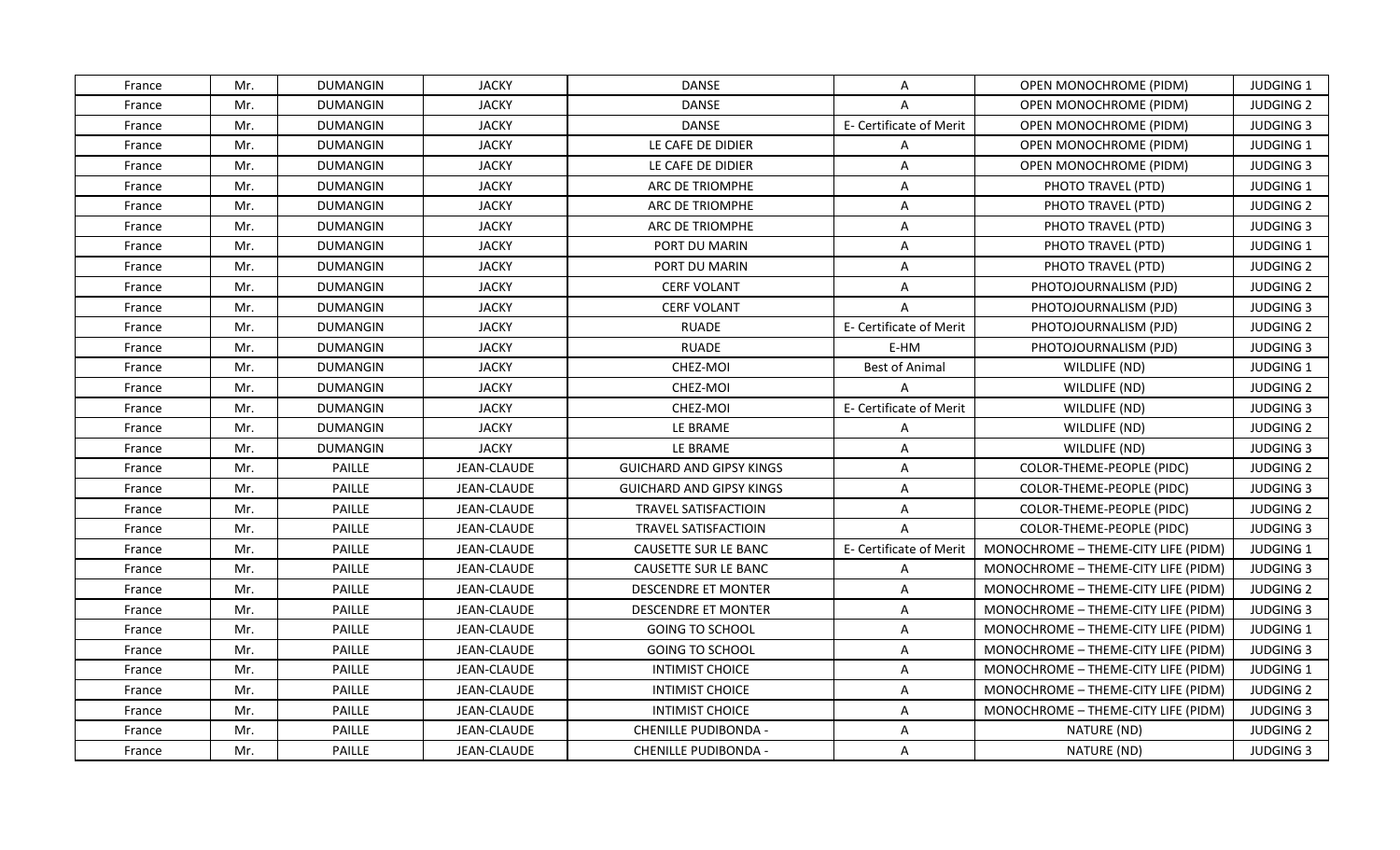| France | Mr. | PAILLE | JEAN-CLAUDE        | <b>FLAMANTS TORTILLONNES</b> | A                       | NATURE (ND)                   | <b>JUDGING 2</b> |
|--------|-----|--------|--------------------|------------------------------|-------------------------|-------------------------------|------------------|
| France | Mr. | PAILLE | <b>JEAN-CLAUDE</b> | <b>FLAMANTS TORTILLONNES</b> | A                       | NATURE (ND)                   | <b>JUDGING 3</b> |
| France | Mr. | PAILLE | JEAN-CLAUDE        | UN BRIN DE TOILETTE          | A                       | NATURE (ND)                   | <b>JUDGING 2</b> |
| France | Mr. | PAILLE | JEAN-CLAUDE        | LAST JUMP IN RED             | $\mathsf{A}$            | OPEN COLOUR (PIDC)            | <b>JUDGING 3</b> |
| France | Mr. | PAILLE | JEAN-CLAUDE        | <b>MAN IN GLASS TUNNEL X</b> | A                       | OPEN COLOUR (PIDC)            | <b>JUDGING 2</b> |
| France | Mr. | PAILLE | JEAN-CLAUDE        | RAIN WALKER - COPIE          | $\mathsf{A}$            | OPEN COLOUR (PIDC)            | JUDGING 1        |
| France | Mr. | PAILLE | <b>JEAN-CLAUDE</b> | RAIN WALKER - COPIE          | $\mathsf{A}$            | OPEN COLOUR (PIDC)            | <b>JUDGING 2</b> |
| France | Mr. | PAILLE | JEAN-CLAUDE        | RAIN WALKER - COPIE          | $\mathsf{A}$            | OPEN COLOUR (PIDC)            | <b>JUDGING 3</b> |
| France | Mr. | PAILLE | <b>JEAN-CLAUDE</b> | SURVOL VULCANIA              | $\mathsf{A}$            | OPEN COLOUR (PIDC)            | <b>JUDGING 1</b> |
| France | Mr. | PAILLE | JEAN-CLAUDE        | SURVOL VULCANIA              | A                       | OPEN COLOUR (PIDC)            | <b>JUDGING 2</b> |
| France | Mr. | PAILLE | JEAN-CLAUDE        | SURVOL VULCANIA              | A                       | OPEN COLOUR (PIDC)            | <b>JUDGING 3</b> |
| France | Mr. | PAILLE | JEAN-CLAUDE        | 7-CHESSBOARD WOMAN           | A                       | <b>OPEN MONOCHROME (PIDM)</b> | JUDGING 1        |
| France | Mr. | PAILLE | JEAN-CLAUDE        | A CONTRE SENS                | $\mathsf{A}$            | OPEN MONOCHROME (PIDM)        | JUDGING 1        |
| France | Mr. | PAILLE | JEAN-CLAUDE        | A CONTRE SENS                | $\mathsf{A}$            | <b>OPEN MONOCHROME (PIDM)</b> | <b>JUDGING 2</b> |
| France | Mr. | PAILLE | JEAN-CLAUDE        | <b>BRISE MARINE</b>          | A                       | <b>OPEN MONOCHROME (PIDM)</b> | JUDGING 1        |
| France | Mr. | PAILLE | JEAN-CLAUDE        | <b>BRISE MARINE</b>          | A                       | OPEN MONOCHROME (PIDM)        | <b>JUDGING 2</b> |
| France | Mr. | PAILLE | JEAN-CLAUDE        | <b>BRISE MARINE</b>          | A                       | <b>OPEN MONOCHROME (PIDM)</b> | <b>JUDGING 3</b> |
| France | Mr. | PAILLE | <b>JEAN-CLAUDE</b> | CHEVEUX AU VENT              | $\mathsf{A}$            | OPEN MONOCHROME (PIDM)        | <b>JUDGING 1</b> |
| France | Mr. | PAILLE | JEAN-CLAUDE        | <b>CHEVEUX AU VENT</b>       | A                       | OPEN MONOCHROME (PIDM)        | <b>JUDGING 3</b> |
| France | Mr. | PAILLE | JEAN-CLAUDE        | <b>CABANA ARAGONESA</b>      | A                       | PHOTO TRAVEL (PTD)            | <b>JUDGING 1</b> |
| France | Mr. | PAILLE | JEAN-CLAUDE        | CABANA ARAGONESA             | $\mathsf{A}$            | PHOTO TRAVEL (PTD)            | <b>JUDGING 3</b> |
| France | Mr. | PAILLE | JEAN-CLAUDE        | LA CARAPACE                  | $\mathsf{A}$            | PHOTO TRAVEL (PTD)            | <b>JUDGING 1</b> |
| France | Mr. | PAILLE | <b>JEAN-CLAUDE</b> | LA CARAPACE                  | E-HM                    | PHOTO TRAVEL (PTD)            | <b>JUDGING 2</b> |
| France | Mr. | PAILLE | JEAN-CLAUDE        | LA CARAPACE                  | A                       | PHOTO TRAVEL (PTD)            | <b>JUDGING 3</b> |
| France | Mr. | PAILLE | <b>JEAN-CLAUDE</b> | LA DAME EN ROUGE             | $\overline{A}$          | PHOTO TRAVEL (PTD)            | <b>JUDGING 3</b> |
| France | Mr. | PAILLE | JEAN-CLAUDE        | ORANGE SKY IN TOSCANA        | A                       | PHOTO TRAVEL (PTD)            | JUDGING 1        |
| France | Mr. | PAILLE | JEAN-CLAUDE        | ORANGE SKY IN TOSCANA        | A                       | PHOTO TRAVEL (PTD)            | <b>JUDGING 2</b> |
| France | Mr. | PAILLE | JEAN-CLAUDE        | KAYAKISTE MAROCAINE          | $\mathsf{A}$            | PHOTOJOURNALISM (PJD)         | JUDGING 1        |
| France | Mr. | PAILLE | JEAN-CLAUDE        | <b>KAYAKISTE MAROCAINE</b>   | A                       | PHOTOJOURNALISM (PJD)         | <b>JUDGING 2</b> |
| France | Mr. | PAILLE | <b>JEAN-CLAUDE</b> | <b>KAYAKISTE MAROCAINE</b>   | $\mathsf{A}$            | PHOTOJOURNALISM (PJD)         | <b>JUDGING 3</b> |
| France | Mr. | PAILLE | JEAN-CLAUDE        | PELIGRO MAYOR                | $\mathsf{A}$            | PHOTOJOURNALISM (PJD)         | <b>JUDGING 1</b> |
| France | Mr. | PAILLE | JEAN-CLAUDE        | PELIGRO MAYOR                | $\mathsf{A}$            | PHOTOJOURNALISM (PJD)         | <b>JUDGING 3</b> |
| France | Mr. | PAILLE | JEAN-CLAUDE        | SIDE CARS CRASHING           | $\overline{A}$          | PHOTOJOURNALISM (PJD)         | JUDGING 1        |
| France | Mr. | PAILLE | JEAN-CLAUDE        | SIDE CARS CRASHING           | E- Certificate of Merit | PHOTOJOURNALISM (PJD)         | <b>JUDGING 2</b> |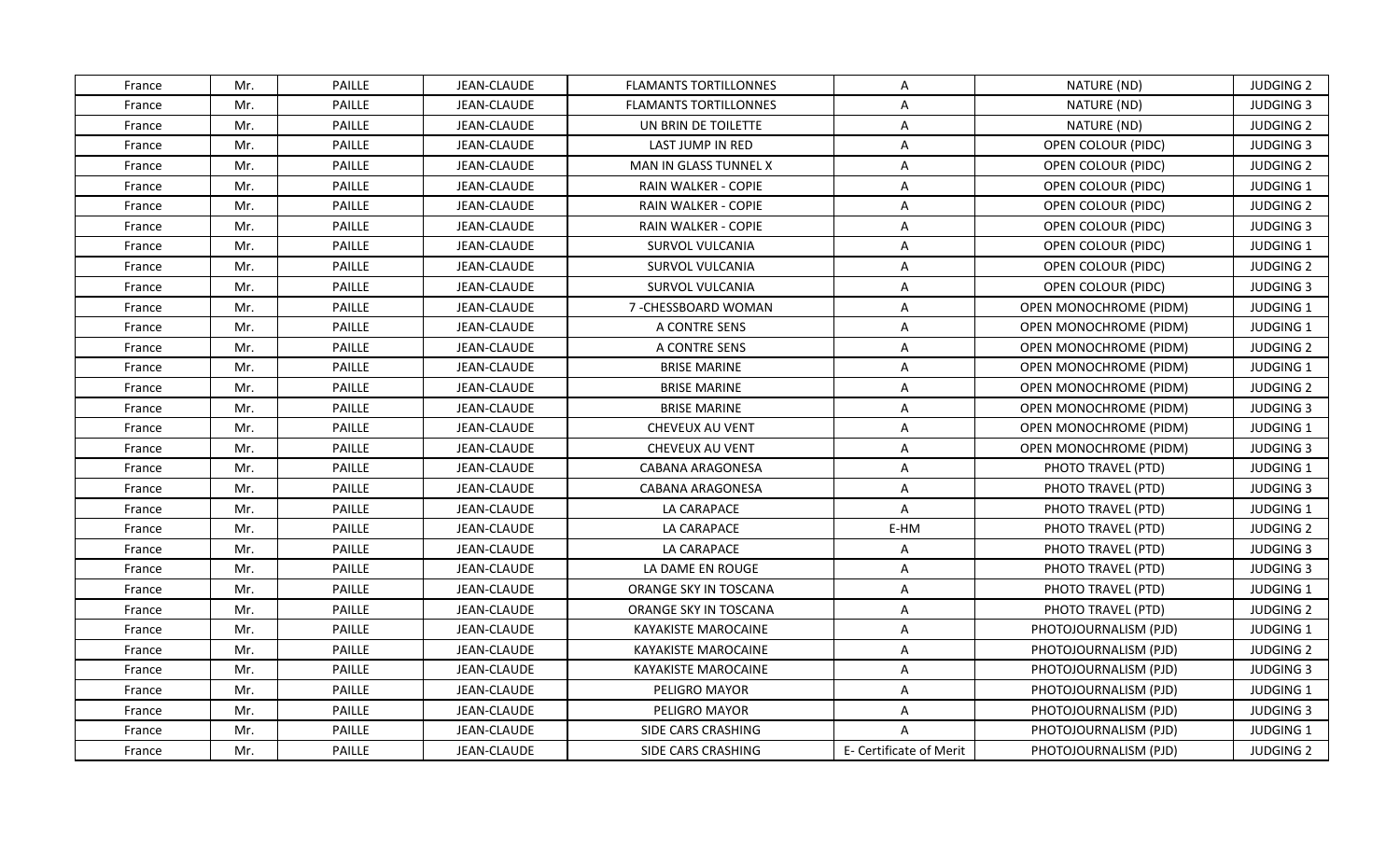| France | Mr.  | PAILLE    | JEAN-CLAUDE        | SIDE CARS CRASHING         | PSA Gold       | PHOTOJOURNALISM (PJD)         | <b>JUDGING 3</b> |
|--------|------|-----------|--------------------|----------------------------|----------------|-------------------------------|------------------|
| France | Mr.  | PAILLE    | <b>JEAN-CLAUDE</b> | <b>SURFING DROPLETS</b>    | A              | PHOTOJOURNALISM (PJD)         | <b>JUDGING 3</b> |
| France | Mr.  | PAILLE    | JEAN-CLAUDE        | <b>CERF PYRENEEN</b>       | $\mathsf{A}$   | WILDLIFE (ND)                 | <b>JUDGING 2</b> |
| France | Mr.  | PAILLE    | JEAN-CLAUDE        | <b>KEEP ME</b>             | $\mathsf{A}$   | WILDLIFE (ND)                 | <b>JUDGING 3</b> |
| France | Mr.  | SAMOYAULT | <b>GUY B</b>       | AUTOMNE EN TOSCANE         | A              | OPEN COLOUR (PIDC)            | <b>JUDGING 2</b> |
| France | Mr.  | SAMOYAULT | <b>GUY B</b>       | DANS LE CIEL DE LORRAINE   | A              | OPEN COLOUR (PIDC)            | <b>JUDGING 1</b> |
| France | Mr.  | SAMOYAULT | <b>GUY B</b>       | DANS LE CIEL DE LORRAINE   | A              | OPEN COLOUR (PIDC)            | <b>JUDGING 3</b> |
| France | Mr.  | SAMOYAULT | <b>GUY B</b>       | LE JADIS                   | $\mathsf{A}$   | OPEN COLOUR (PIDC)            | <b>JUDGING 1</b> |
| France | Mr.  | SAMOYAULT | <b>GUY B</b>       | <b>CONCENTRATING HARD</b>  | A              | PHOTOJOURNALISM (PJD)         | <b>JUDGING 1</b> |
| France | Mr.  | SAMOYAULT | <b>GUY B</b>       | <b>CONCENTRATING HARD</b>  | A              | PHOTOJOURNALISM (PJD)         | <b>JUDGING 2</b> |
| France | Mr.  | SAMOYAULT | <b>GUY B</b>       | <b>CONCENTRATING HARD</b>  | $\mathsf{A}$   | PHOTOJOURNALISM (PJD)         | <b>JUDGING 3</b> |
| France | Mr.  | SAMOYAULT | <b>GUY B</b>       | SOLITUDE DU PISTARD        | A              | PHOTOJOURNALISM (PJD)         | JUDGING 1        |
| France | Mr.  | SAMOYAULT | <b>GUY B</b>       | SOLITUDE DU PISTARD        | $\mathsf{A}$   | PHOTOJOURNALISM (PJD)         | <b>JUDGING 2</b> |
| France | Mr.  | SAMOYAULT | <b>GUY B</b>       | SOLITUDE DU PISTARD        | A              | PHOTOJOURNALISM (PJD)         | <b>JUDGING 3</b> |
| France | Mr.  | SAMOYAULT | <b>GUY B</b>       | START 100 M HANDI          | A              | PHOTOJOURNALISM (PJD)         | JUDGING 1        |
| France | Mr.  | SAMOYAULT | <b>GUY B</b>       | START 100 M HANDI          | A              | PHOTOJOURNALISM (PJD)         | <b>JUDGING 2</b> |
| France | Mr.  | SAMOYAULT | <b>GUY B</b>       | START 100 M HANDI          | $\mathsf{A}$   | PHOTOJOURNALISM (PJD)         | <b>JUDGING 3</b> |
| France | Mr.  | SERGE     | <b>GEUS</b>        | <b>ATTACUS ATLAS</b>       | $\mathsf{A}$   | NATURE (ND)                   | <b>JUDGING 3</b> |
| France | Mr.  | SERGE     | <b>GEUS</b>        | <b>BRAMAHE HEARSEY</b>     | A              | NATURE (ND)                   | <b>JUDGING 1</b> |
| France | Mr.  | SERGE     | <b>GEUS</b>        | <b>BRAMAHE HEARSEY</b>     | $\mathsf{A}$   | NATURE (ND)                   | <b>JUDGING 3</b> |
| France | Mr.  | SERGE     | <b>GEUS</b>        | PANDA ROUX                 | A              | NATURE (ND)                   | <b>JUDGING 1</b> |
| France | Mr.  | SERGE     | <b>GEUS</b>        | PYTHON VERT                | $\overline{A}$ | NATURE (ND)                   | JUDGING 1        |
| France | Mr.  | SERGE     | <b>GEUS</b>        | <b>CABINES DE PLAGE 10</b> | A              | OPEN COLOUR (PIDC)            | JUDGING 1        |
| France | Mr.  | SERGE     | <b>GEUS</b>        | AJJA 17 - 20               | $\mathsf{A}$   | <b>OPEN MONOCHROME (PIDM)</b> | <b>JUDGING 2</b> |
| France | Mr.  | SERGE     | <b>GEUS</b>        | AJJA 17 -20                | A              | OPEN MONOCHROME (PIDM)        | <b>JUDGING 3</b> |
| France | Mr.  | SERGE     | <b>GEUS</b>        | <b>GEOFFROY</b>            | $\overline{A}$ | OPEN MONOCHROME (PIDM)        | <b>JUDGING 3</b> |
| France | Mr.  | SERGE     | <b>GEUS</b>        | L HOMME A LA PIPE          | $\mathsf{A}$   | <b>OPEN MONOCHROME (PIDM)</b> | JUDGING 1        |
| France | Mr.  | SERGE     | <b>GEUS</b>        | L HOMME A LA PIPE          | $\mathsf{A}$   | <b>OPEN MONOCHROME (PIDM)</b> | <b>JUDGING 3</b> |
| France | Mr.  | SERGE     | <b>GEUS</b>        | <b>REGARD</b>              | A              | OPEN MONOCHROME (PIDM)        | <b>JUDGING 3</b> |
| France | Mrs. | POUILLON  | SOPHIE             | <b>BALLON ROUGE</b>        | $\mathsf{A}$   | OPEN COLOUR (PIDC)            | <b>JUDGING 3</b> |
| France | Mrs. | POUILLON  | SOPHIE             | RENCONTRE VENITIENNE       | $\mathsf{A}$   | OPEN COLOUR (PIDC)            | <b>JUDGING 3</b> |
| France | Mrs. | POUILLON  | SOPHIE             | SHOW AU MUSIC HALL BRAVO   | A              | OPEN COLOUR (PIDC)            | <b>JUDGING 3</b> |
| France | Mrs. | POUILLON  | SOPHIE             | <b>EGYPTE MUSIC HALL</b>   | $\overline{A}$ | OPEN MONOCHROME (PIDM)        | JUDGING 1        |
| France | Mrs. | POUILLON  | <b>SOPHIE</b>      | <b>EGYPTE MUSIC HALL</b>   | $\mathsf{A}$   | OPEN MONOCHROME (PIDM)        | <b>JUDGING 2</b> |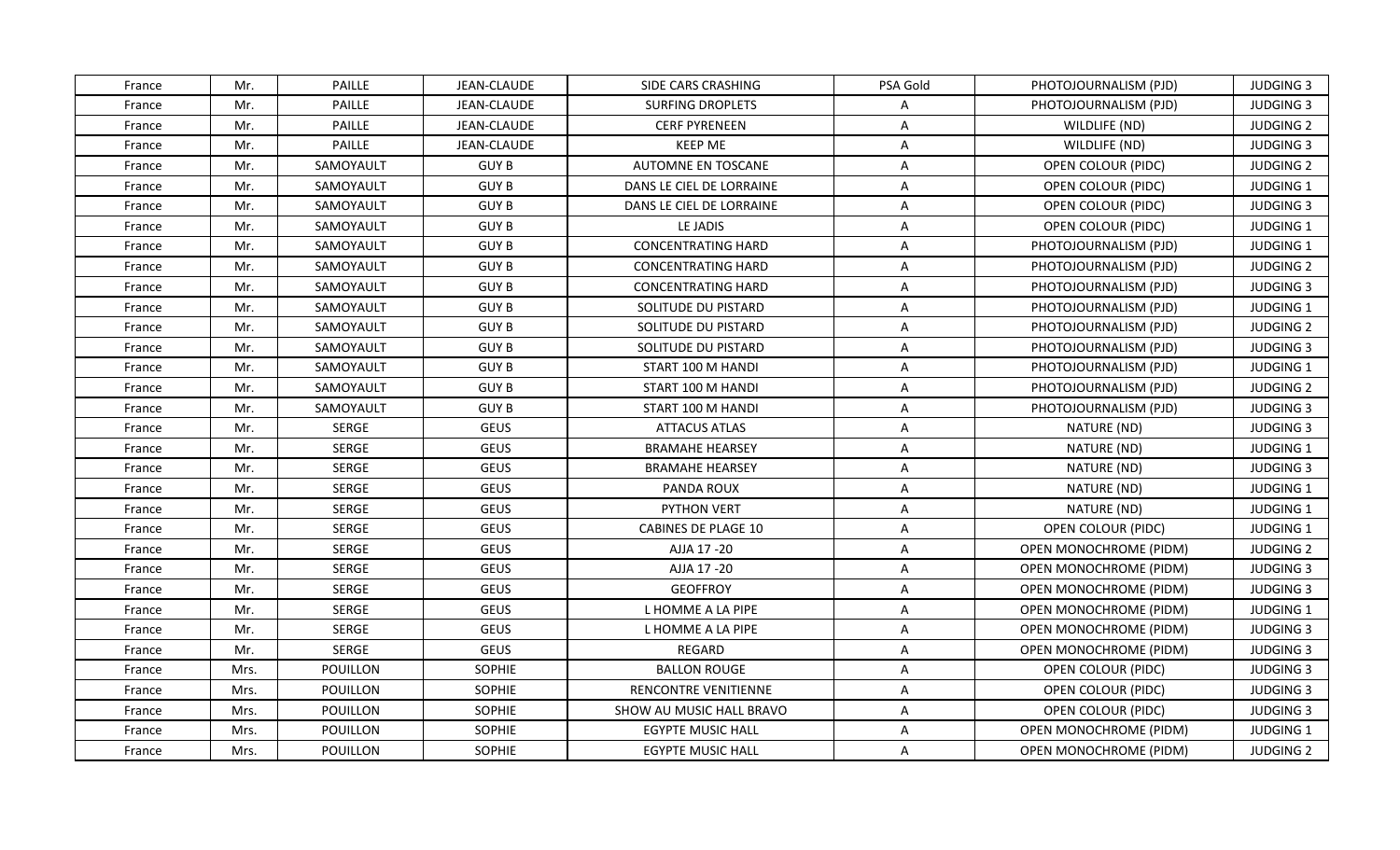| France  | Mrs. | POUILLON        | <b>SOPHIE</b>  | EGYPTE MUSIC HALL                  | E- Certificate of Merit | OPEN MONOCHROME (PIDM)              | <b>JUDGING 3</b> |
|---------|------|-----------------|----------------|------------------------------------|-------------------------|-------------------------------------|------------------|
| France  | Mrs. | POUILLON        | SOPHIE         | <b>ENVOL POINTES DE PIEDS</b>      | A                       | <b>OPEN MONOCHROME (PIDM)</b>       | <b>JUDGING 2</b> |
| France  | Mrs. | POUILLON        | SOPHIE         | LE CANCAN AVEC GRACE               | $\mathsf{A}$            | OPEN MONOCHROME (PIDM)              | <b>JUDGING 3</b> |
| Germany | Dr.  | MEINBERG        | <b>VOLKER</b>  | CHESS IN THE PARK 2019-04          | $\mathsf{A}$            | COLOR-THEME-PEOPLE (PIDC)           | <b>JUDGING 3</b> |
| Germany | Dr.  | MEINBERG        | <b>VOLKER</b>  | US OPEN 06                         | A                       | COLOR-THEME-PEOPLE (PIDC)           | <b>JUDGING 2</b> |
| Germany | Dr.  | MEINBERG        | <b>VOLKER</b>  | CHESS IN THE PARK 2016-01          | E- Certificate of Merit | MONOCHROME - THEME-CITY LIFE (PIDM) | JUDGING 1        |
| Germany | Dr.  | MEINBERG        | <b>VOLKER</b>  | CHESS IN THE PARK 2016-01          | $\mathsf{A}$            | MONOCHROME - THEME-CITY LIFE (PIDM) | <b>JUDGING 2</b> |
| Germany | Dr.  | <b>MEINBERG</b> | <b>VOLKER</b>  | CHESS IN THE PARK 2016-01          | $\mathsf{A}$            | MONOCHROME - THEME-CITY LIFE (PIDM) | <b>JUDGING 3</b> |
| Germany | Dr.  | MEINBERG        | <b>VOLKER</b>  | <b>CHRISTOS ARC DE TRIOMPHE 01</b> | $\mathsf{A}$            | MONOCHROME - THEME-CITY LIFE (PIDM) | <b>JUDGING 2</b> |
| Germany | Dr.  | MEINBERG        | <b>VOLKER</b>  | <b>CHRISTOS ARC DE TRIOMPHE 01</b> | A                       | MONOCHROME - THEME-CITY LIFE (PIDM) | <b>JUDGING 3</b> |
| Germany | Dr.  | MEINBERG        | <b>VOLKER</b>  | LISBOA 02                          | $\mathsf{A}$            | MONOCHROME - THEME-CITY LIFE (PIDM) | <b>JUDGING 3</b> |
| Germany | Dr.  | MEINBERG        | <b>VOLKER</b>  | BASSTOELPEL 2110                   | A                       | NATURE (ND)                         | JUDGING 1        |
| Germany | Dr.  | MEINBERG        | <b>VOLKER</b>  | ICE FLOE 5                         | $\mathsf{A}$            | NATURE (ND)                         | JUDGING 1        |
| Germany | Dr.  | MEINBERG        | <b>VOLKER</b>  | <b>DEUTSCHE BANK CENTER 06</b>     | A                       | OPEN COLOUR (PIDC)                  | <b>JUDGING 2</b> |
| Germany | Dr.  | MEINBERG        | <b>VOLKER</b>  | <b>HELGOLAND GANNETS 2043</b>      | $\mathsf{A}$            | OPEN COLOUR (PIDC)                  | JUDGING 1        |
| Germany | Dr.  | MEINBERG        | <b>VOLKER</b>  | LISBOA 07                          | A                       | OPEN COLOUR (PIDC)                  | <b>JUDGING 1</b> |
| Germany | Dr.  | MEINBERG        | <b>VOLKER</b>  | LISBOA 07                          | $\mathsf{A}$            | OPEN COLOUR (PIDC)                  | <b>JUDGING 2</b> |
| Germany | Dr.  | MEINBERG        | <b>VOLKER</b>  | MELVILLE BAY 38                    | $\mathsf{A}$            | OPEN COLOUR (PIDC)                  | JUDGING 1        |
| Germany | Dr.  | MEINBERG        | <b>VOLKER</b>  | MELVILLE BAY 38                    | $\mathsf{A}$            | OPEN COLOUR (PIDC)                  | <b>JUDGING 3</b> |
| Germany | Dr.  | MEINBERG        | <b>VOLKER</b>  | BASSTOELPEL 2113                   | $\overline{A}$          | OPEN MONOCHROME (PIDM)              | JUDGING 1        |
| Germany | Dr.  | MEINBERG        | <b>VOLKER</b>  | BASSTOELPEL 2113                   | A                       | OPEN MONOCHROME (PIDM)              | <b>JUDGING 2</b> |
| Germany | Dr.  | MEINBERG        | <b>VOLKER</b>  | BASSTOELPEL 2113                   | $\overline{A}$          | <b>OPEN MONOCHROME (PIDM)</b>       | <b>JUDGING 3</b> |
| Germany | Dr.  | MEINBERG        | <b>VOLKER</b>  | HELGOLAND GANNETS 2027             | $\mathsf{A}$            | OPEN MONOCHROME (PIDM)              | JUDGING 1        |
| Germany | Dr.  | MEINBERG        | <b>VOLKER</b>  | <b>HELGOLAND GANNETS 2027</b>      | $\mathsf{A}$            | OPEN MONOCHROME (PIDM)              | <b>JUDGING 3</b> |
| Germany | Dr.  | MEINBERG        | <b>VOLKER</b>  | AMUNDSEN SEA ANTARCTICA 20         | A                       | PHOTO TRAVEL (PTD)                  | <b>JUDGING 3</b> |
| Germany | Dr.  | MEINBERG        | <b>VOLKER</b>  | MAGDALENEFJORD 01                  | $\overline{A}$          | PHOTO TRAVEL (PTD)                  | <b>JUDGING 2</b> |
| Germany | Dr.  | MEINBERG        | <b>VOLKER</b>  | BASSTOELPEL 2118                   | $\mathsf{A}$            | WILDLIFE (ND)                       | JUDGING 1        |
| Germany | Dr.  | MEINBERG        | <b>VOLKER</b>  | BASSTOELPEL 2118                   | $\mathsf{A}$            | WILDLIFE (ND)                       | <b>JUDGING 2</b> |
| Germany | Dr.  | MEINBERG        | <b>VOLKER</b>  | BASSTOELPEL 2118                   | E- Certificate of Merit | WILDLIFE (ND)                       | <b>JUDGING 3</b> |
| Germany | Dr.  | MEINBERG        | <b>VOLKER</b>  | BASSTOELPEL 2120                   | $\mathsf{A}$            | WILDLIFE (ND)                       | <b>JUDGING 2</b> |
| Germany | Dr.  | MEINBERG        | <b>VOLKER</b>  | BASSTOELPEL 2120                   | $\mathsf{A}$            | WILDLIFE (ND)                       | <b>JUDGING 3</b> |
| Germany | Dr.  | MEINBERG        | <b>VOLKER</b>  | <b>TOO LATE</b>                    | A                       | WILDLIFE (ND)                       | <b>JUDGING 2</b> |
| Germany | Mr.  | <b>BRENNICH</b> | <b>NORBERT</b> | <b>EVERYTHING JUST FACADE</b>      | $\overline{A}$          | OPEN COLOUR (PIDC)                  | JUDGING 1        |
| Germany | Mr.  | <b>BRENNICH</b> | <b>NORBERT</b> | <b>EVERYTHING JUST FACADE</b>      | A                       | OPEN COLOUR (PIDC)                  | <b>JUDGING 2</b> |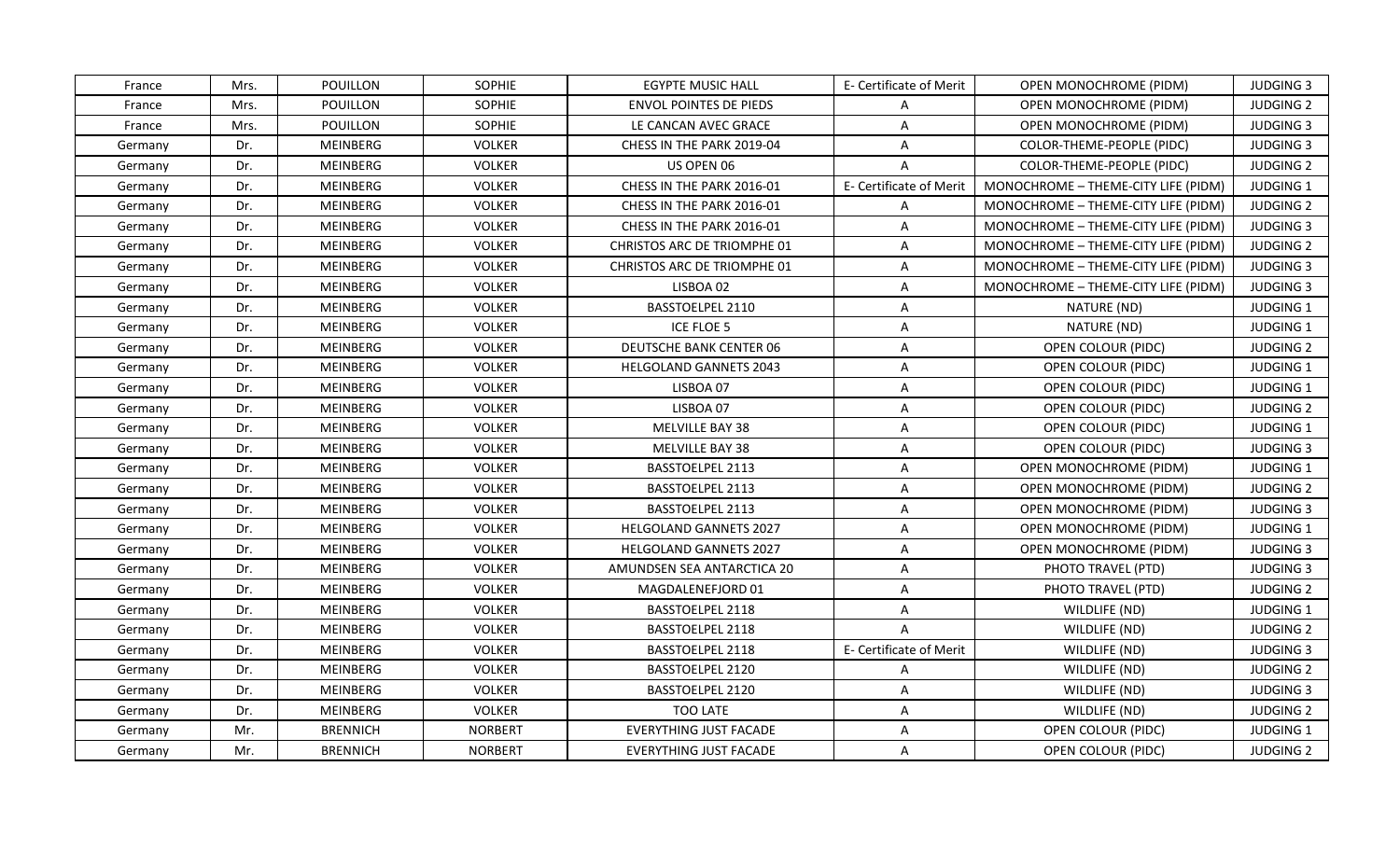| Germany | Mr. | <b>BRENNICH</b>    | <b>NORBERT</b>     | <b>SUBWAY MOSAIC</b>                | A                       | OPEN COLOUR (PIDC)                  | <b>JUDGING 2</b> |
|---------|-----|--------------------|--------------------|-------------------------------------|-------------------------|-------------------------------------|------------------|
| Germany | Mr. | <b>BRENNICH</b>    | <b>NORBERT</b>     | <b>LOOKING UP</b>                   | A                       | OPEN MONOCHROME (PIDM)              | JUDGING 1        |
| Germany | Mr. | <b>BRENNICH</b>    | <b>NORBERT</b>     | LOOKING UP                          | $\mathsf{A}$            | OPEN MONOCHROME (PIDM)              | <b>JUDGING 2</b> |
| Germany | Mr. | <b>BRENNICH</b>    | <b>NORBERT</b>     | <b>STREET LIFE</b>                  | $\mathsf{A}$            | PHOTO TRAVEL (PTD)                  | <b>JUDGING 2</b> |
| Germany | Mr. | <b>BRENNICH</b>    | <b>NORBERT</b>     | <b>VOLCANIC LAND</b>                | A                       | PHOTO TRAVEL (PTD)                  | JUDGING 1        |
| Germany | Mr. | <b>BRENNICH</b>    | <b>NORBERT</b>     | <b>VOLCANIC LAND</b>                | $\mathsf{A}$            | PHOTO TRAVEL (PTD)                  | <b>JUDGING 2</b> |
| Germany | Mr. | <b>FOERSTER</b>    | <b>HELMUT</b>      | <b>TIME TO PLAY</b>                 | $\mathsf{A}$            | COLOR-THEME-PEOPLE (PIDC)           | <b>JUDGING 3</b> |
| Germany | Mr. | <b>FOERSTER</b>    | <b>HELMUT</b>      | ON THE MARKET 14                    | $\mathsf{A}$            | MONOCHROME - THEME-CITY LIFE (PIDM) | JUDGING 1        |
| Germany | Mr. | <b>FOERSTER</b>    | <b>HELMUT</b>      | ON THE MARKET 14                    | $\overline{A}$          | MONOCHROME - THEME-CITY LIFE (PIDM) | <b>JUDGING 2</b> |
| Germany | Mr. | <b>FOERSTER</b>    | <b>HELMUT</b>      | SITTING IN THE SUN 14               | $\mathsf{A}$            | MONOCHROME - THEME-CITY LIFE (PIDM) | <b>JUDGING 2</b> |
| Germany | Mr. | <b>FOERSTER</b>    | <b>HELMUT</b>      | SITTING IN THE SUN 14               | E- Certificate of Merit | MONOCHROME - THEME-CITY LIFE (PIDM) | <b>JUDGING 3</b> |
| Germany | Mr. | <b>FOERSTER</b>    | <b>HELMUT</b>      | <b>TOWNWALK 21</b>                  | $\mathsf{A}$            | MONOCHROME - THEME-CITY LIFE (PIDM) | <b>JUDGING 2</b> |
| Germany | Mr. | <b>FOERSTER</b>    | <b>HELMUT</b>      | TOWNWALK 21                         | $\mathsf{A}$            | MONOCHROME - THEME-CITY LIFE (PIDM) | <b>JUDGING 3</b> |
| Germany | Mr. | <b>FOERSTER</b>    | <b>HELMUT</b>      | <b>UNDERGROUND 20</b>               | $\mathsf{A}$            | MONOCHROME - THEME-CITY LIFE (PIDM) | JUDGING 1        |
| Germany | Mr. | <b>FOERSTER</b>    | <b>HELMUT</b>      | UNDERGROUND 20                      | A                       | MONOCHROME - THEME-CITY LIFE (PIDM) | <b>JUDGING 2</b> |
| Germany | Mr. | <b>FOERSTER</b>    | <b>HELMUT</b>      | UNDERGROUND 20                      | A                       | MONOCHROME - THEME-CITY LIFE (PIDM) | <b>JUDGING 3</b> |
| Germany | Mr. | <b>FOERSTER</b>    | <b>HELMUT</b>      | PARKED                              | A                       | OPEN COLOUR (PIDC)                  | <b>JUDGING 2</b> |
| Germany | Mr. | <b>FOERSTER</b>    | <b>HELMUT</b>      | <b>VICTORIA PEAK 18</b>             | $\mathsf{A}$            | PHOTO TRAVEL (PTD)                  | <b>JUDGING 2</b> |
| Germany | Mr. | <b>FOERSTER</b>    | <b>HELMUT</b>      | MOTOCROSS JUMP 14                   | $\mathsf{A}$            | PHOTOJOURNALISM (PJD)               | <b>JUDGING 2</b> |
| Germany | Mr. | <b>GOEHLER</b>     | <b>HOLGER</b>      | EISWALD                             | A                       | PHOTO TRAVEL (PTD)                  | <b>JUDGING 1</b> |
| Germany | Mr. | <b>GRIEPENTROG</b> | HANS-WERNER        | BRANDENBURG GATE WITH RED ARMY      | $\mathsf{A}$            | <b>COLOR-THEME-PEOPLE (PIDC)</b>    | <b>JUDGING 3</b> |
| Germany | Mr. | <b>GRIEPENTROG</b> | <b>HANS-WERNER</b> | <b>BROWN HORSES WITH BLUE LADYS</b> | A                       | COLOR-THEME-PEOPLE (PIDC)           | JUDGING 1        |
| Germany | Mr. | <b>GRIEPENTROG</b> | <b>HANS-WERNER</b> | <b>BROWN HORSES WITH BLUE LADYS</b> | $\mathsf{A}$            | COLOR-THEME-PEOPLE (PIDC)           | <b>JUDGING 3</b> |
| Germany | Mr. | <b>GRIEPENTROG</b> | <b>HANS-WERNER</b> | <b>TROOPING THE COLOUR 8</b>        | E- Certificate of Merit | COLOR-THEME-PEOPLE (PIDC)           | JUDGING 1        |
| Germany | Mr. | GRIEPENTROG        | <b>HANS-WERNER</b> | TROOPING THE COLOUR 8               | A                       | COLOR-THEME-PEOPLE (PIDC)           | <b>JUDGING 3</b> |
| Germany | Mr. | <b>GRIEPENTROG</b> | <b>HANS-WERNER</b> | BERLIN SPREE BRIDGE                 | A                       | MONOCHROME - THEME-CITY LIFE (PIDM) | <b>JUDGING 3</b> |
| Germany | Mr. | <b>GRIEPENTROG</b> | <b>HANS-WERNER</b> | <b>FASHION SHOES 2</b>              | $\mathsf{A}$            | MONOCHROME - THEME-CITY LIFE (PIDM) | <b>JUDGING 2</b> |
| Germany | Mr. | <b>GRIEPENTROG</b> | <b>HANS-WERNER</b> | <b>FASHION SHOES 2</b>              | $\mathsf{A}$            | MONOCHROME - THEME-CITY LIFE (PIDM) | <b>JUDGING 3</b> |
| Germany | Mr. | <b>GRIEPENTROG</b> | <b>HANS-WERNER</b> | <b>SELFIE</b>                       | $\mathsf{A}$            | MONOCHROME - THEME-CITY LIFE (PIDM) | JUDGING 1        |
| Germany | Mr. | GRIEPENTROG        | <b>HANS-WERNER</b> | <b>SELFIE</b>                       | $\mathsf{A}$            | MONOCHROME - THEME-CITY LIFE (PIDM) | <b>JUDGING 3</b> |
| Germany | Mr. | <b>GRIEPENTROG</b> | HANS-WERNER        | TROOPING THE COLOUR                 | $\mathsf{A}$            | MONOCHROME - THEME-CITY LIFE (PIDM) | <b>JUDGING 1</b> |
| Germany | Mr. | GRIEPENTROG        | <b>HANS-WERNER</b> | <b>BLACK AND WHITE</b>              | $\mathsf{A}$            | OPEN MONOCHROME (PIDM)              | <b>JUDGING 3</b> |
| Germany | Mr. | <b>GRIEPENTROG</b> | HANS-WERNER        | OLD CATHEDRAL                       | A                       | OPEN MONOCHROME (PIDM)              | <b>JUDGING 3</b> |
| Germany | Mr. | <b>GRIEPENTROG</b> | <b>HANS-WERNER</b> | SAILING PARADE 2                    | $\mathsf{A}$            | OPEN MONOCHROME (PIDM)              | <b>JUDGING 3</b> |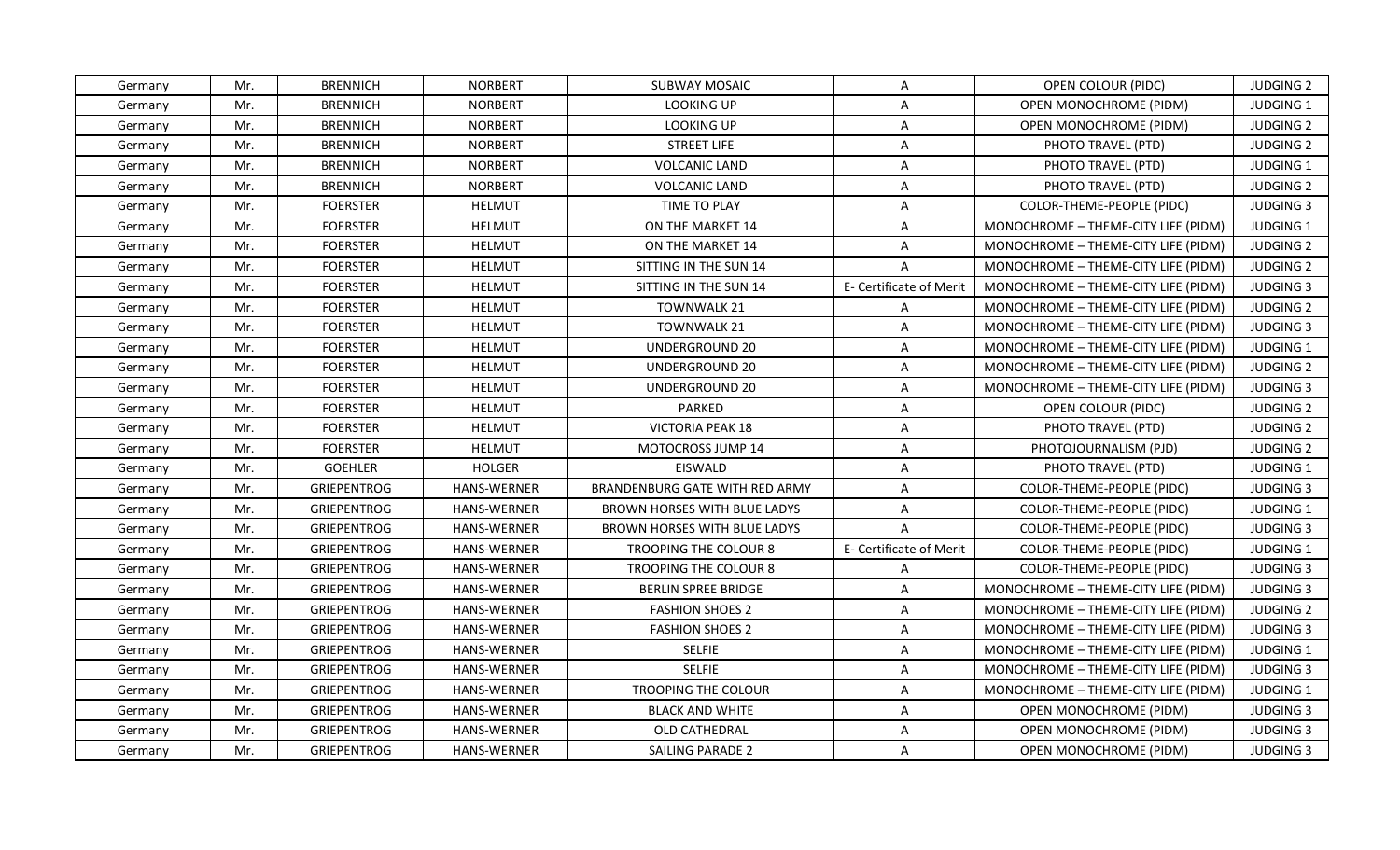| Germany | Mr. | <b>GRIEPENTROG</b> | <b>HANS-WERNER</b> | <b>FAMILY MEETING</b>            | A                    | PHOTO TRAVEL (PTD)            | <b>JUDGING 3</b> |
|---------|-----|--------------------|--------------------|----------------------------------|----------------------|-------------------------------|------------------|
| Germany | Mr. | GRIEPENTROG        | <b>HANS-WERNER</b> | <b>ITS MY STORE</b>              | A                    | PHOTO TRAVEL (PTD)            | JUDGING 1        |
| Germany | Mr. | <b>GRIEPENTROG</b> | <b>HANS-WERNER</b> | <b>ITS MY STORE</b>              | $\mathsf{A}$         | PHOTO TRAVEL (PTD)            | <b>JUDGING 2</b> |
| Germany | Mr. | GRIEPENTROG        | <b>HANS-WERNER</b> | <b>ITS MY STORE</b>              | A                    | PHOTO TRAVEL (PTD)            | <b>JUDGING 3</b> |
| Germany | Mr. | <b>GRIEPENTROG</b> | <b>HANS-WERNER</b> | SULTAN ACHMED MOSQUE IN ISTANBUL | $\overline{A}$       | PHOTO TRAVEL (PTD)            | JUDGING 1        |
| Germany | Mr. | <b>GRIEPENTROG</b> | HANS-WERNER        | SULTAN ACHMED MOSQUE IN ISTANBUL | $\mathsf{A}$         | PHOTO TRAVEL (PTD)            | <b>JUDGING 3</b> |
| Germany | Mr. | GRIEPENTROG        | <b>HANS-WERNER</b> | <b>WALKER AND CYCLISTS</b>       | $\mathsf{A}$         | PHOTO TRAVEL (PTD)            | <b>JUDGING 2</b> |
| Germany | Mr. | <b>GRIEPENTROG</b> | <b>HANS-WERNER</b> | AIR AEROBATIC                    | $\mathsf{A}$         | PHOTOJOURNALISM (PJD)         | <b>JUDGING 2</b> |
| Germany | Mr. | <b>GRIEPENTROG</b> | <b>HANS-WERNER</b> | AIR AEROBATIC                    | $\mathsf{A}$         | PHOTOJOURNALISM (PJD)         | <b>JUDGING 3</b> |
| Germany | Mr. | <b>GRIEPENTROG</b> | HANS-WERNER        | ALL LEGS IN THE AIR              | $\overline{A}$       | PHOTOJOURNALISM (PJD)         | <b>JUDGING 3</b> |
| Germany | Mr. | GRIEPENTROG        | HANS-WERNER        | STOP THE LIONS QUARTERBACK       | A                    | PHOTOJOURNALISM (PJD)         | JUDGING 1        |
| Germany | Mr. | GRIEPENTROG        | <b>HANS-WERNER</b> | STOP THE LIONS QUARTERBACK       | A                    | PHOTOJOURNALISM (PJD)         | <b>JUDGING 3</b> |
| Germany | Mr. | <b>GRIEPENTROG</b> | <b>HANS-WERNER</b> | <b>STOPS KAIN RIX</b>            | $\mathsf{A}$         | PHOTOJOURNALISM (PJD)         | <b>JUDGING 2</b> |
| Germany | Mr. | <b>GRIEPENTROG</b> | HANS-WERNER        | STOPS KAIN RIX                   | $\mathsf{A}$         | PHOTOJOURNALISM (PJD)         | <b>JUDGING 3</b> |
| Germany | Mr. | <b>HOCHHAUS</b>    | <b>ALEXANDER</b>   | <b>DEMOISELLE FEMALE</b>         | A                    | NATURE (ND)                   | <b>JUDGING 2</b> |
| Germany | Mr. | <b>HOCHHAUS</b>    | ALEXANDER          | <b>DEMOISELLE FEMALE</b>         | A                    | NATURE (ND)                   | <b>JUDGING 3</b> |
| Germany | Mr. | <b>HOCHHAUS</b>    | ALEXANDER          | <b>DUO</b>                       | $\mathsf{A}$         | NATURE (ND)                   | JUDGING 1        |
| Germany | Mr. | <b>HOCHHAUS</b>    | ALEXANDER          | <b>DUO</b>                       | $\mathsf{A}$         | NATURE (ND)                   | <b>JUDGING 2</b> |
| Germany | Mr. | <b>HOCHHAUS</b>    | ALEXANDER          | <b>DUO</b>                       | A                    | NATURE (ND)                   | <b>JUDGING 3</b> |
| Germany | Mr. | <b>HOCHHAUS</b>    | ALEXANDER          | <b>FORAGE</b>                    | $\mathsf{A}$         | NATURE (ND)                   | <b>JUDGING 2</b> |
| Germany | Mr. | <b>HOCHHAUS</b>    | ALEXANDER          | WOODPECKER WITH YOUNG            | A                    | NATURE (ND)                   | <b>JUDGING 2</b> |
| Germany | Mr. | <b>HOCHHAUS</b>    | ALEXANDER          | WOODPECKER WITH YOUNG            | $\mathsf{A}$         | NATURE (ND)                   | <b>JUDGING 3</b> |
| Germany | Mr. | <b>HOCHHAUS</b>    | ALEXANDER          | <b>DREAM OF LIBERTY</b>          | <b>WPAI Silver</b>   | OPEN COLOUR (PIDC)            | <b>JUDGING 2</b> |
| Germany | Mr. | <b>HOCHHAUS</b>    | ALEXANDER          | DREAM OF LIBERTY                 | A                    | OPEN COLOUR (PIDC)            | <b>JUDGING 3</b> |
| Germany | Mr. | <b>HOCHHAUS</b>    | ALEXANDER          | <b>EXPECTING</b>                 | $\mathsf{A}$         | OPEN COLOUR (PIDC)            | JUDGING 1        |
| Germany | Mr. | <b>HOCHHAUS</b>    | ALEXANDER          | <b>EXPECTING</b>                 | $\mathsf{A}$         | OPEN COLOUR (PIDC)            | <b>JUDGING 2</b> |
| Germany | Mr. | <b>HOCHHAUS</b>    | ALEXANDER          | <b>EXPECTING</b>                 | A                    | OPEN COLOUR (PIDC)            | <b>JUDGING 3</b> |
| Germany | Mr. | <b>HOCHHAUS</b>    | ALEXANDER          | LOVE ME TENDER                   | $\overline{A}$       | OPEN COLOUR (PIDC)            | JUDGING 1        |
| Germany | Mr. | <b>HOCHHAUS</b>    | ALEXANDER          | LOVE ME TENDER                   | A                    | OPEN COLOUR (PIDC)            | <b>JUDGING 2</b> |
| Germany | Mr. | <b>HOCHHAUS</b>    | ALEXANDER          | LOVE ME TENDER                   | $\mathsf{A}$         | OPEN COLOUR (PIDC)            | <b>JUDGING 3</b> |
| Germany | Mr. | <b>HOCHHAUS</b>    | ALEXANDER          | <b>STARFLIGHT MIRROR</b>         | $\mathsf{A}$         | OPEN MONOCHROME (PIDM)        | JUDGING 1        |
| Germany | Mr. | <b>HOCHHAUS</b>    | ALEXANDER          | <b>STARFLIGHT MIRROR</b>         | A                    | OPEN MONOCHROME (PIDM)        | <b>JUDGING 2</b> |
| Germany | Mr. | <b>HOCHHAUS</b>    | ALEXANDER          | YEARNING                         | $\overline{A}$       | <b>OPEN MONOCHROME (PIDM)</b> | JUDGING 1        |
| Germany | Mr. | <b>HOCHHAUS</b>    | ALEXANDER          | YEARNING                         | Best of Figure Study | OPEN MONOCHROME (PIDM)        | <b>JUDGING 2</b> |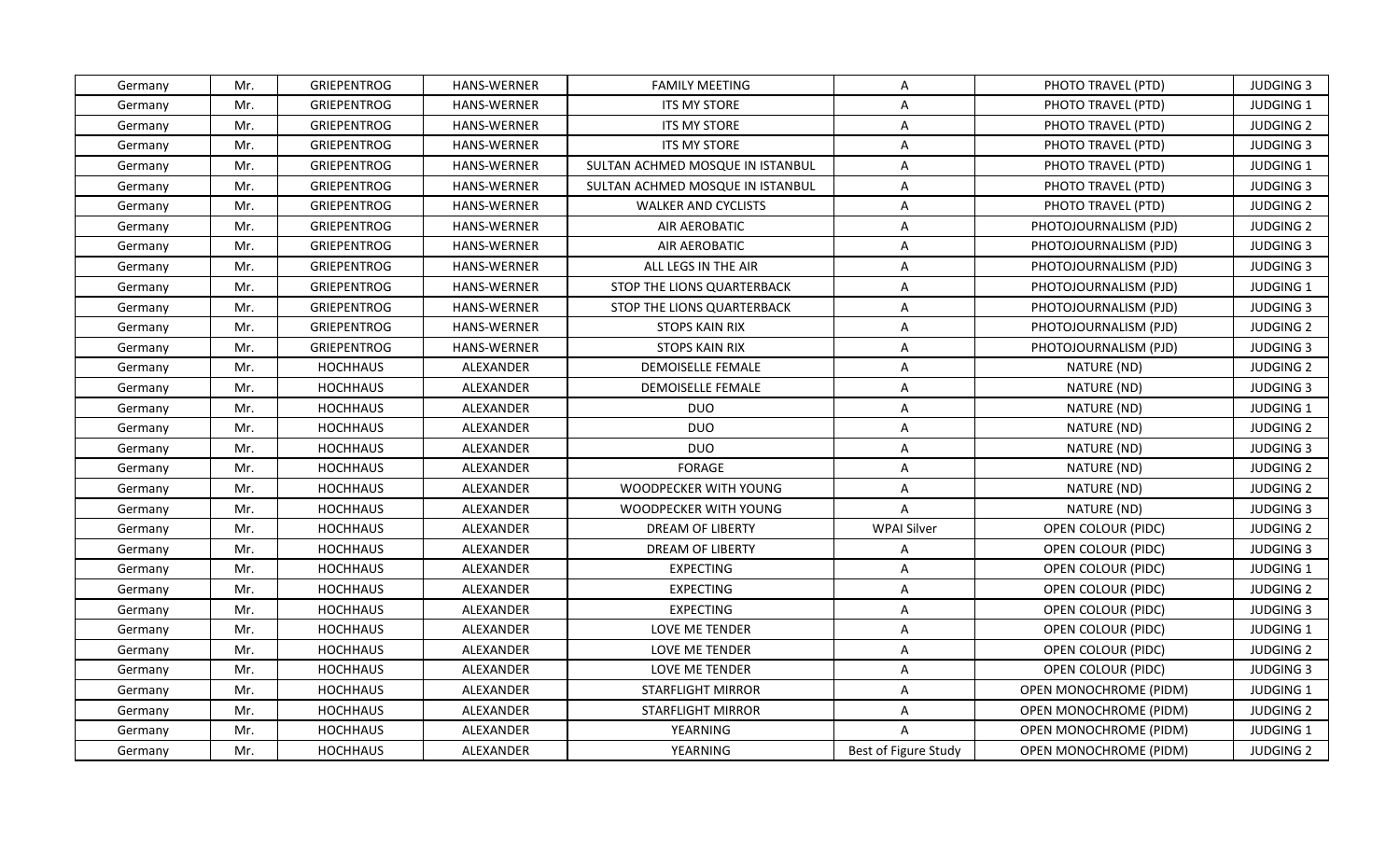| Germany | Mr.  | <b>HOCHHAUS</b>   | ALEXANDER        | YEARNING                     | $\mathsf{A}$            | OPEN MONOCHROME (PIDM)              | <b>JUDGING 3</b> |
|---------|------|-------------------|------------------|------------------------------|-------------------------|-------------------------------------|------------------|
| Germany | Mr.  | <b>HOCHHAUS</b>   | ALEXANDER        | <b>CARNIVAL DE CUBA</b>      | $\overline{A}$          | PHOTO TRAVEL (PTD)                  | <b>JUDGING 2</b> |
| Germany | Mr.  | <b>HOCHHAUS</b>   | ALEXANDER        | DAYBREAK AT MOUNT BROMO      | E- Certificate of Merit | PHOTO TRAVEL (PTD)                  | <b>JUDGING 2</b> |
| Germany | Mr.  | <b>HOCHHAUS</b>   | <b>ALEXANDER</b> | <b>TOURIST POINT</b>         | A                       | PHOTO TRAVEL (PTD)                  | JUDGING 1        |
| Germany | Mr.  | <b>RETELSDORF</b> | <b>EKKEHARD</b>  | BETWEEN PACE 6 AND 8         | A                       | COLOR-THEME-PEOPLE (PIDC)           | <b>JUDGING 3</b> |
| Germany | Mr.  | <b>RETELSDORF</b> | <b>EKKEHARD</b>  | SIEBEN GEGEN FUENF           | A                       | COLOR-THEME-PEOPLE (PIDC)           | <b>JUDGING 2</b> |
| Germany | Mr.  | <b>RETELSDORF</b> | <b>EKKEHARD</b>  | BICYCLES AND BUS LINE        | A                       | MONOCHROME - THEME-CITY LIFE (PIDM) | <b>JUDGING 3</b> |
| Germany | Mr.  | <b>RETELSDORF</b> | <b>EKKEHARD</b>  | MASKED DUE TO PANDEMIC       | $\mathsf{A}$            | MONOCHROME - THEME-CITY LIFE (PIDM) | <b>JUDGING 3</b> |
| Germany | Mr.  | <b>RETELSDORF</b> | EKKEHARD         | PANDEMIC IN THE CITY 81      | $\mathsf{A}$            | MONOCHROME - THEME-CITY LIFE (PIDM) | <b>JUDGING 2</b> |
| Germany | Mr.  | RETELSDORF        | <b>EKKEHARD</b>  | WITH FEATHER 86              | $\overline{A}$          | OPEN COLOUR (PIDC)                  | <b>JUDGING 2</b> |
| Germany | Mr.  | RETELSDORF        | <b>EKKEHARD</b>  | ALTE VOGTEI TRAVEMUENDE 58   | $\mathsf{A}$            | PHOTO TRAVEL (PTD)                  | <b>JUDGING 2</b> |
| Germany | Mr.  | <b>RETELSDORF</b> | <b>EKKEHARD</b>  | ALTE VOGTEI TRAVEMUENDE 58   | $\mathsf{A}$            | PHOTO TRAVEL (PTD)                  | <b>JUDGING 3</b> |
| Germany | Mr.  | <b>RETELSDORF</b> | <b>EKKEHARD</b>  | <b>BALTIC SEA BEACH LIFE</b> | $\mathsf{A}$            | PHOTO TRAVEL (PTD)                  | <b>JUDGING 2</b> |
| Germany | Mr.  | <b>RETELSDORF</b> | EKKEHARD         | <b>CITY LINE 3 LUEBECK</b>   | A                       | PHOTO TRAVEL (PTD)                  | <b>JUDGING 2</b> |
| Germany | Mr.  | <b>RETELSDORF</b> | <b>EKKEHARD</b>  | THREE BEARS START FLYING     | A                       | PHOTO TRAVEL (PTD)                  | <b>JUDGING 3</b> |
| Germany | Mr.  | SCHWEDEN          | WOLFGANG         | CANDID PHOTO NO SIX          | A                       | MONOCHROME - THEME-CITY LIFE (PIDM) | <b>JUDGING 3</b> |
| Germany | Mr.  | <b>SCHWEDEN</b>   | WOLFGANG         | CRYING OUT 1                 | $\overline{A}$          | NATURE (ND)                         | JUDGING 1        |
| Germany | Mr.  | SCHWEDEN          | WOLFGANG         | SUNSET ON THE BEACH 1        | $\mathsf{A}$            | OPEN COLOUR (PIDC)                  | <b>JUDGING 2</b> |
| Germany | Mr.  | SCHWEDEN          | WOLFGANG         | <b>GORGEOUS WOMAN</b>        | A                       | <b>OPEN MONOCHROME (PIDM)</b>       | <b>JUDGING 1</b> |
| Germany | Mr.  | SCHWEDEN          | WOLFGANG         | <b>GORGEOUS WOMAN</b>        | $\mathsf{A}$            | <b>OPEN MONOCHROME (PIDM)</b>       | <b>JUDGING 3</b> |
| Germany | Mr.  | SCHWEDEN          | WOLFGANG         | <b>BUNTES TREIBEN 4</b>      | A                       | PHOTO TRAVEL (PTD)                  | JUDGING 1        |
| Germany | Mr.  | SCHWEDEN          | WOLFGANG         | <b>BUNTES TREIBEN 4</b>      | $\overline{A}$          | PHOTO TRAVEL (PTD)                  | <b>JUDGING 2</b> |
| Germany | Mr.  | SCHWEDEN          | WOLFGANG         | <b>TOWNHALL IN WINTER 3</b>  | $\mathsf{A}$            | PHOTO TRAVEL (PTD)                  | <b>JUDGING 3</b> |
| Germany | Mr.  | SCHWEDEN          | WOLFGANG         | IN DUST 1                    | A                       | PHOTOJOURNALISM (PJD)               | <b>JUDGING 2</b> |
| Germany | Mr.  | <b>SCHWEDEN</b>   | WOLFGANG         | SOUVENIRS 2                  | A                       | WILDLIFE (ND)                       | <b>JUDGING 2</b> |
| Germany | Mrs. | HALVAS-NIELSEN    | <b>HERDIS</b>    | HAMAR WOMAN IN THE VALLEY    | $\overline{A}$          | COLOR-THEME-PEOPLE (PIDC)           | JUDGING 1        |
| Germany | Mrs. | HALVAS-NIELSEN    | <b>HERDIS</b>    | THREE GIRLS                  | $\mathsf{A}$            | COLOR-THEME-PEOPLE (PIDC)           | JUDGING 1        |
| Germany | Mrs. | HALVAS-NIELSEN    | <b>HERDIS</b>    | THREE GIRLS                  | E- Certificate of Merit | COLOR-THEME-PEOPLE (PIDC)           | <b>JUDGING 2</b> |
| Germany | Mrs. | HALVAS-NIELSEN    | <b>HERDIS</b>    | <b>JOBURG</b>                | E- Certificate of Merit | MONOCHROME - THEME-CITY LIFE (PIDM) | <b>JUDGING 3</b> |
| Germany | Mrs. | HALVAS-NIELSEN    | <b>HERDIS</b>    | <b>FIGHTING ICE BEARS</b>    | $\mathsf{A}$            | NATURE (ND)                         | <b>JUDGING 1</b> |
| Germany | Mrs. | HALVAS-NIELSEN    | <b>HERDIS</b>    | FIGHTING ICE BEARS           | $\mathsf{A}$            | NATURE (ND)                         | <b>JUDGING 3</b> |
| Germany | Mrs. | HALVAS-NIELSEN    | <b>HERDIS</b>    | MARKET IN TASCHKENT          | $\mathsf{A}$            | OPEN COLOUR (PIDC)                  | <b>JUDGING 2</b> |
| Germany | Mrs. | HALVAS-NIELSEN    | <b>HERDIS</b>    | <b>GULLFOSS WITH RAINBOW</b> | $\overline{A}$          | PHOTO TRAVEL (PTD)                  | JUDGING 1        |
| Germany | Mrs. | HALVAS-NIELSEN    | <b>HERDIS</b>    | <b>NO BUYING GUESTS</b>      | A                       | PHOTOJOURNALISM (PJD)               | <b>JUDGING 1</b> |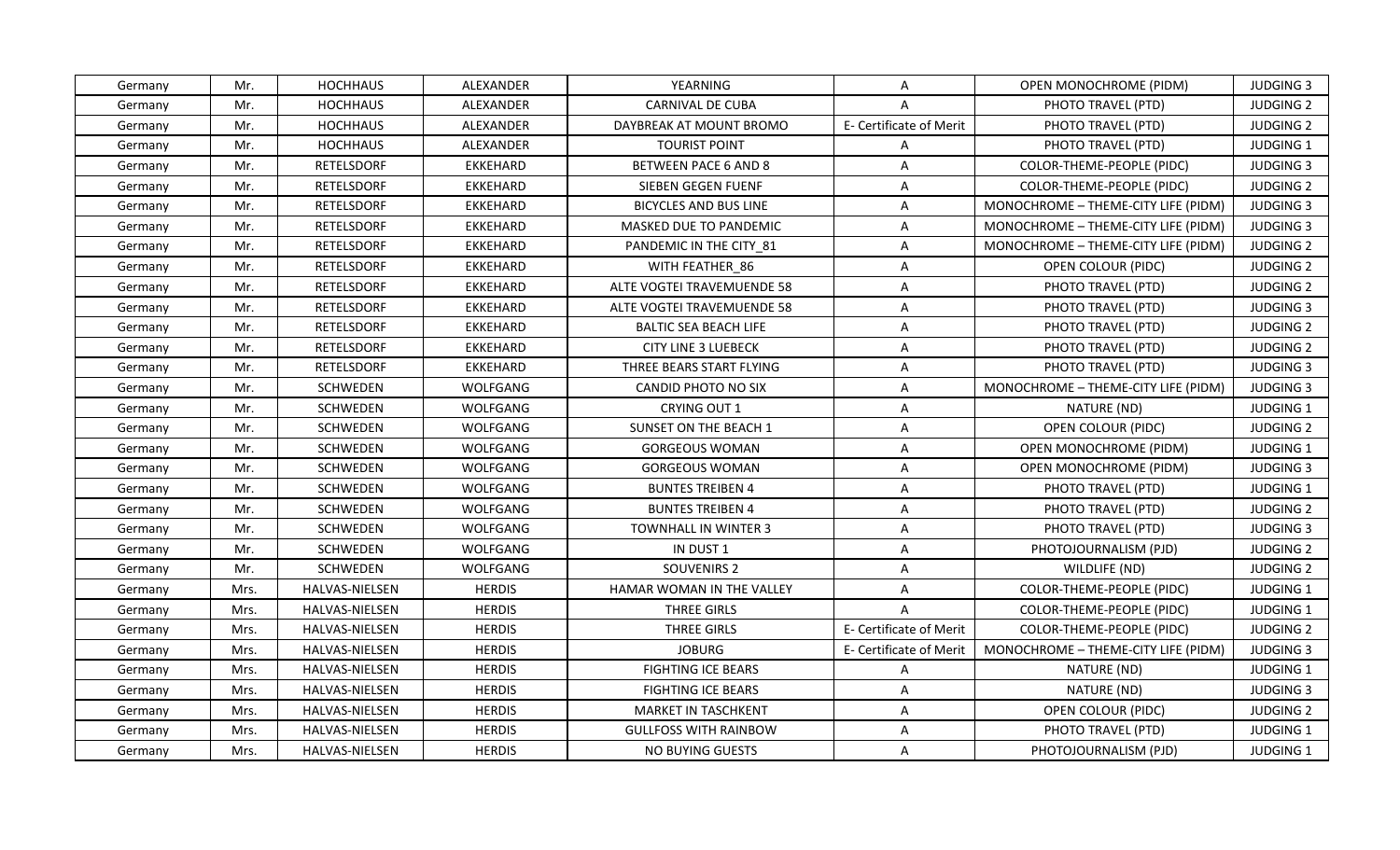| Germany   | Mrs. | <b>HALVAS-NIELSEN</b> | <b>HERDIS</b>     | NO BUYING GUESTS            | $\overline{A}$          | PHOTOJOURNALISM (PJD)               | <b>JUDGING 2</b> |
|-----------|------|-----------------------|-------------------|-----------------------------|-------------------------|-------------------------------------|------------------|
| Germany   | Mrs. | HALVAS-NIELSEN        | <b>HERDIS</b>     | WALKING IN THERMAL AREA     | A                       | PHOTOJOURNALISM (PJD)               | JUDGING 1        |
| Germany   | Mrs. | HALVAS-NIELSEN        | <b>HERDIS</b>     | ETOSHA DIVERSITY            | A                       | WILDLIFE (ND)                       | <b>JUDGING 2</b> |
| Greece    | Ms.  | LAMBROPOULOU          | <b>EVA</b>        | WALKING IN THE ALLEY        | $\overline{A}$          | MONOCHROME - THEME-CITY LIFE (PIDM) | <b>JUDGING 2</b> |
| Hong Kong | Mr.  | AU-YEUNG              | <b>KWONG YING</b> | FEEDING SEAGULL 02          | A                       | COLOR-THEME-PEOPLE (PIDC)           | <b>JUDGING 3</b> |
| Hong Kong | Mr.  | AU-YEUNG              | <b>KWONG YING</b> | SKYNET 06                   | A                       | COLOR-THEME-PEOPLE (PIDC)           | <b>JUDGING 2</b> |
| Hong Kong | Mr.  | AU-YEUNG              | <b>KWONG YING</b> | SKYNET 06                   | A                       | COLOR-THEME-PEOPLE (PIDC)           | <b>JUDGING 3</b> |
| Hong Kong | Mr.  | AU-YEUNG              | <b>KWONG YING</b> | WONG TAI SIN TEMPLE 02      | $\overline{\mathsf{A}}$ | COLOR-THEME-PEOPLE (PIDC)           | <b>JUDGING 2</b> |
| Hong Kong | Mr.  | AU-YEUNG              | <b>KWONG YING</b> | BUTTERFLY IN LOVE 02        | A                       | NATURE (ND)                         | <b>JUDGING 1</b> |
| Hong Kong | Mr.  | AU-YEUNG              | <b>KWONG YING</b> | BUTTERFLY IN LOVE 02        | A                       | NATURE (ND)                         | <b>JUDGING 2</b> |
| Hong Kong | Mr.  | AU-YEUNG              | <b>KWONG YING</b> | <b>BUTTERFLY IN LOVE 02</b> | A                       | NATURE (ND)                         | <b>JUDGING 3</b> |
| Hong Kong | Mr.  | AU-YEUNG              | <b>KWONG YING</b> | <b>BUTTERFLY IN LOVE 09</b> | A                       | NATURE (ND)                         | JUDGING 1        |
| Hong Kong | Mr.  | AU-YEUNG              | <b>KWONG YING</b> | <b>BUTTERFLY IN LOVE 09</b> | A                       | NATURE (ND)                         | <b>JUDGING 2</b> |
| Hong Kong | Mr.  | AU-YEUNG              | <b>KWONG YING</b> | BUTTERFLY IN LOVE 09        | A                       | NATURE (ND)                         | <b>JUDGING 3</b> |
| Hong Kong | Mr.  | AU-YEUNG              | <b>KWONG YING</b> | EGRET 19                    | A                       | NATURE (ND)                         | <b>JUDGING 3</b> |
| Hong Kong | Mr.  | AU-YEUNG              | <b>KWONG YING</b> | WHITE EYE 02                | A                       | NATURE (ND)                         | <b>JUDGING 2</b> |
| Hong Kong | Mr.  | AU-YEUNG              | <b>KWONG YING</b> | LITTLE PYRAMID 04           | A                       | OPEN COLOUR (PIDC)                  | <b>JUDGING 2</b> |
| Hong Kong | Mr.  | AU-YEUNG              | <b>KWONG YING</b> | LITTLE PYRAMID 04           | A                       | OPEN COLOUR (PIDC)                  | <b>JUDGING 3</b> |
| Hong Kong | Mr.  | AU-YEUNG              | <b>KWONG YING</b> | MARY 08                     | $\overline{A}$          | OPEN COLOUR (PIDC)                  | <b>JUDGING 1</b> |
| Hong Kong | Mr.  | AU-YEUNG              | <b>KWONG YING</b> | MARY 08                     | Best of Figure Study    | OPEN COLOUR (PIDC)                  | <b>JUDGING 3</b> |
| Hong Kong | Mr.  | AU-YEUNG              | <b>KWONG YING</b> | TAI KUN DANCING             | A                       | OPEN COLOUR (PIDC)                  | JUDGING 1        |
| Hong Kong | Mr.  | AU-YEUNG              | <b>KWONG YING</b> | TAI KUN DANCING             | A                       | OPEN COLOUR (PIDC)                  | <b>JUDGING 3</b> |
| Hong Kong | Mr.  | AU-YEUNG              | <b>KWONG YING</b> | <b>EAST COAST PARK 04</b>   | A                       | OPEN MONOCHROME (PIDM)              | <b>JUDGING 3</b> |
| Hong Kong | Mr.  | AU-YEUNG              | <b>KWONG YING</b> | LITTLE EAST RIVER 11        | A                       | OPEN MONOCHROME (PIDM)              | <b>JUDGING 2</b> |
| Hong Kong | Mr.  | AU-YEUNG              | <b>KWONG YING</b> | LITTLE EAST RIVER 11        | A                       | OPEN MONOCHROME (PIDM)              | <b>JUDGING 3</b> |
| Hong Kong | Mr.  | AU-YEUNG              | <b>KWONG YING</b> | <b>MODERN BALLET 19</b>     | A                       | OPEN MONOCHROME (PIDM)              | JUDGING 1        |
| Hong Kong | Mr.  | AU-YEUNG              | <b>KWONG YING</b> | <b>MODERN BALLET 19</b>     | <b>WPAI Bronze</b>      | OPEN MONOCHROME (PIDM)              | <b>JUDGING 2</b> |
| Hong Kong | Mr.  | AU-YEUNG              | <b>KWONG YING</b> | <b>MODERN BALLET 19</b>     | <b>WPAI Bronze</b>      | OPEN MONOCHROME (PIDM)              | <b>JUDGING 3</b> |
| Hong Kong | Mr.  | AU-YEUNG              | <b>KWONG YING</b> | FIRE DRAGON 05              | $\overline{A}$          | PHOTO TRAVEL (PTD)                  | <b>JUDGING 2</b> |
| Hong Kong | Mr.  | AU-YEUNG              | <b>KWONG YING</b> | FIRE DRAGON 05              | A                       | PHOTO TRAVEL (PTD)                  | <b>JUDGING 3</b> |
| Hong Kong | Mr.  | AU-YEUNG              | <b>KWONG YING</b> | FLOWER SHOW 01              | A                       | PHOTO TRAVEL (PTD)                  | JUDGING 1        |
| Hong Kong | Mr.  | AU-YEUNG              | <b>KWONG YING</b> | FLOWER SHOW 01              | A                       | PHOTO TRAVEL (PTD)                  | <b>JUDGING 3</b> |
| Hong Kong | Mr.  | AU-YEUNG              | <b>KWONG YING</b> | RUGBY LEAGUE 12             | A                       | PHOTOJOURNALISM (PJD)               | <b>JUDGING 2</b> |
| Hong Kong | Mr.  | AU-YEUNG              | <b>KWONG YING</b> | <b>RUGBY LEAGUE 12</b>      | $\mathsf{A}$            | PHOTOJOURNALISM (PJD)               | JUDGING 3        |
|           |      |                       |                   |                             |                         |                                     |                  |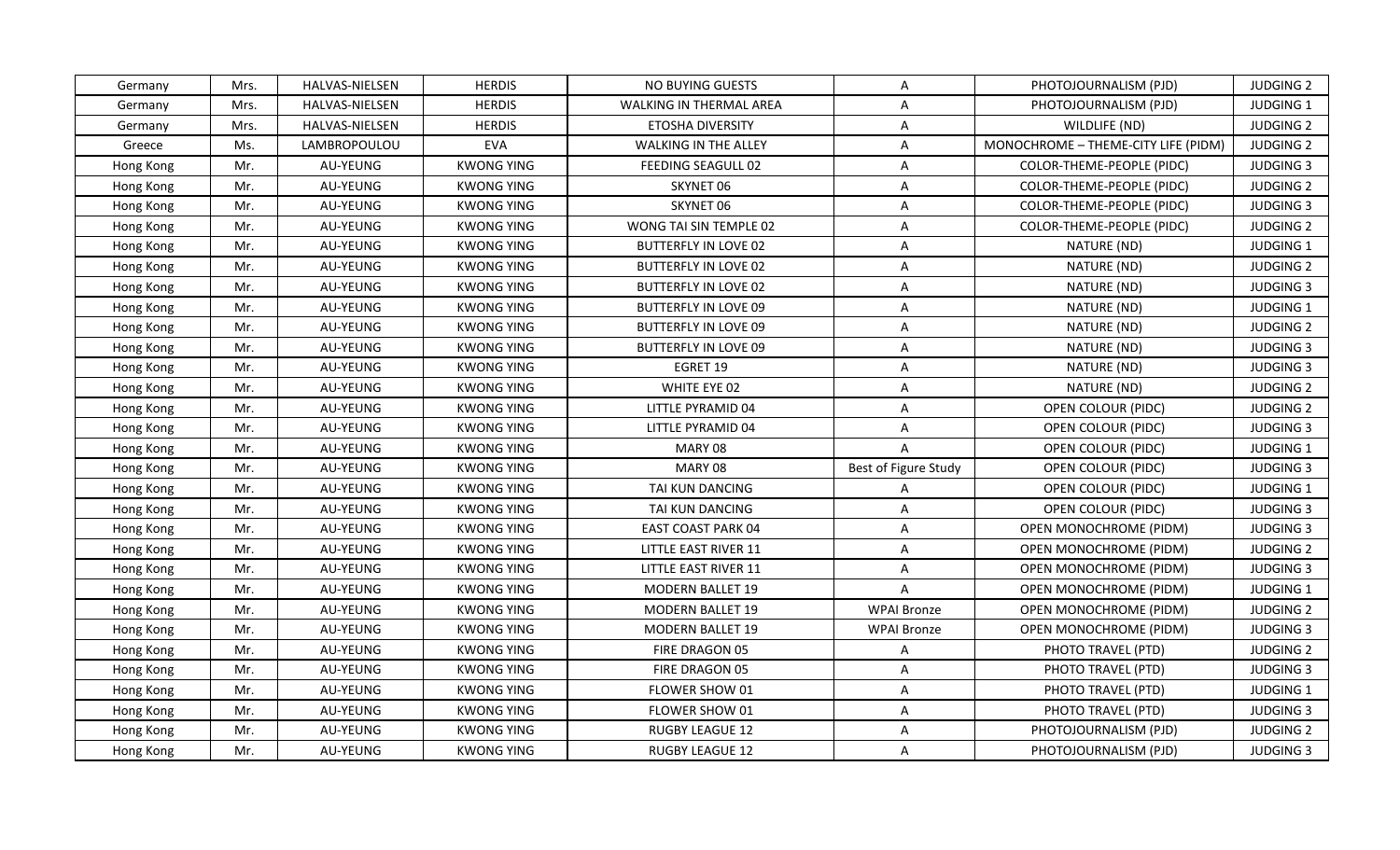| Hong Kong | Mr. | AU-YEUNG    | <b>KWONG YING</b> | RUGBY LEAGUE 13              | A                       | PHOTOJOURNALISM (PJD)  | <b>JUDGING 2</b> |
|-----------|-----|-------------|-------------------|------------------------------|-------------------------|------------------------|------------------|
| Hong Kong | Mr. | AU-YEUNG    | <b>KWONG YING</b> | <b>RUGBY LEAGUE 13</b>       | A                       | PHOTOJOURNALISM (PJD)  | <b>JUDGING 3</b> |
| Hong Kong | Mr. | AU-YEUNG    | <b>KWONG YING</b> | RUGBY LEAGUE 14              | A                       | PHOTOJOURNALISM (PJD)  | <b>JUDGING 2</b> |
| Hong Kong | Mr. | AU-YEUNG    | <b>KWONG YING</b> | RUGBY LEAGUE 14              | A                       | PHOTOJOURNALISM (PJD)  | <b>JUDGING 3</b> |
| Hong Kong | Mr. | AU-YEUNG    | <b>KWONG YING</b> | MUCH HAPPINESS 02            | A                       | WILDLIFE (ND)          | <b>JUDGING 3</b> |
| Hong Kong | Mr. | AU-YEUNG    | <b>KWONG YING</b> | MY MEAL 24                   | A                       | WILDLIFE (ND)          | <b>JUDGING 3</b> |
| Hong Kong | Mr. | AU-YEUNG    | <b>KWONG YING</b> | MY PREY 15                   | $\overline{\mathsf{A}}$ | WILDLIFE (ND)          | <b>JUDGING 2</b> |
| Hong Kong | Mr. | AU-YEUNG    | <b>KWONG YING</b> | MY PREY 15                   | $\overline{A}$          | WILDLIFE (ND)          | <b>JUDGING 3</b> |
| Hong Kong | Mr. | AU-YEUNG    | <b>KWONG YING</b> | SWALLOW 10                   | A                       | WILDLIFE (ND)          | <b>JUDGING 3</b> |
| Hong Kong | Mr. | <b>CHAN</b> | HW                | <b>BROWN BEAR 1 ALASKA</b>   | $\overline{A}$          | NATURE (ND)            | JUDGING 1        |
| Hong Kong | Mr. | <b>CHAN</b> | HW                | <b>BROWN BEAR 1 ALASKA</b>   | $\overline{A}$          | NATURE (ND)            | <b>JUDGING 2</b> |
| Hong Kong | Mr. | CHAN        | H W               | <b>BROWN BEAR 1 ALASKA</b>   | E- Certificate of Merit | NATURE (ND)            | <b>JUDGING 3</b> |
| Hong Kong | Mr. | CHAN        | H W               | HOPE THAT GOD BLESSES        | $\overline{A}$          | NATURE (ND)            | JUDGING 1        |
| Hong Kong | Mr. | CHAN        | HW                | <b>HOPE THAT GOD BLESSES</b> | <b>Best of Animal</b>   | NATURE (ND)            | <b>JUDGING 2</b> |
| Hong Kong | Mr. | CHAN        | HW                | HOPE THAT GOD BLESSES        | $\overline{A}$          | NATURE (ND)            | <b>JUDGING 3</b> |
| Hong Kong | Mr. | CHAN        | H W               | POLAR BEAR 46                | A                       | NATURE (ND)            | <b>JUDGING 1</b> |
| Hong Kong | Mr. | <b>CHAN</b> | H W               | POLAR BEAR 46                | A                       | NATURE (ND)            | <b>JUDGING 2</b> |
| Hong Kong | Mr. | CHAN        | HW                | POLAR BEAR 46                | A                       | NATURE (ND)            | <b>JUDGING 3</b> |
| Hong Kong | Mr. | <b>CHAN</b> | H W               | <b>VERY COMFORTABLE</b>      | A                       | NATURE (ND)            | <b>JUDGING 1</b> |
| Hong Kong | Mr. | CHAN        | HW                | <b>VERY COMFORTABLE</b>      | $\overline{A}$          | NATURE (ND)            | <b>JUDGING 2</b> |
| Hong Kong | Mr. | CHAN        | HW                | BELONG TO HER WORLD          | E- Certificate of Merit | OPEN COLOUR (PIDC)     | <b>JUDGING 1</b> |
| Hong Kong | Mr. | <b>CHAN</b> | H W               | BELONG TO HER WORLD          | $\overline{A}$          | OPEN COLOUR (PIDC)     | <b>JUDGING 2</b> |
| Hong Kong | Mr. | CHAN        | HW                | BELONG TO HER WORLD          | PSA Gold                | OPEN COLOUR (PIDC)     | <b>JUDGING 3</b> |
| Hong Kong | Mr. | CHAN        | HW                | <b>CATCH SHRIMP C3</b>       | A                       | OPEN COLOUR (PIDC)     | <b>JUDGING 1</b> |
| Hong Kong | Mr. | CHAN        | HW                | <b>CATCH SHRIMP C3</b>       | A                       | OPEN COLOUR (PIDC)     | <b>JUDGING 2</b> |
| Hong Kong | Mr. | <b>CHAN</b> | HW                | <b>CATCH SHRIMP C3</b>       | A                       | OPEN COLOUR (PIDC)     | <b>JUDGING 3</b> |
| Hong Kong | Mr. | <b>CHAN</b> | HW                | PARK IN RAINING C02          | $\overline{A}$          | OPEN COLOUR (PIDC)     | <b>JUDGING 1</b> |
| Hong Kong | Mr. | CHAN        | H W               | PARK IN RAINING C02          | E- Certificate of Merit | OPEN COLOUR (PIDC)     | <b>JUDGING 2</b> |
| Hong Kong | Mr. | CHAN        | H W               | STAMPEDE CS01                | $\overline{A}$          | OPEN COLOUR (PIDC)     | JUDGING 1        |
| Hong Kong | Mr. | CHAN        | H W               | STAMPEDE CS01                | A                       | OPEN COLOUR (PIDC)     | <b>JUDGING 3</b> |
| Hong Kong | Mr. | CHAN        | H W               | LINES IMAGES 25              | A                       | OPEN MONOCHROME (PIDM) | JUDGING 1        |
| Hong Kong | Mr. | CHAN        | HW                | LINES IMAGES 25              | A                       | OPEN MONOCHROME (PIDM) | <b>JUDGING 2</b> |
| Hong Kong | Mr. | CHAN        | H W               | LINES IMAGES M38             | A                       | OPEN MONOCHROME (PIDM) | JUDGING 1        |
| Hong Kong | Mr. | <b>CHAN</b> | H W               | LINES IMAGES M38             | A                       | OPEN MONOCHROME (PIDM) | <b>JUDGING 2</b> |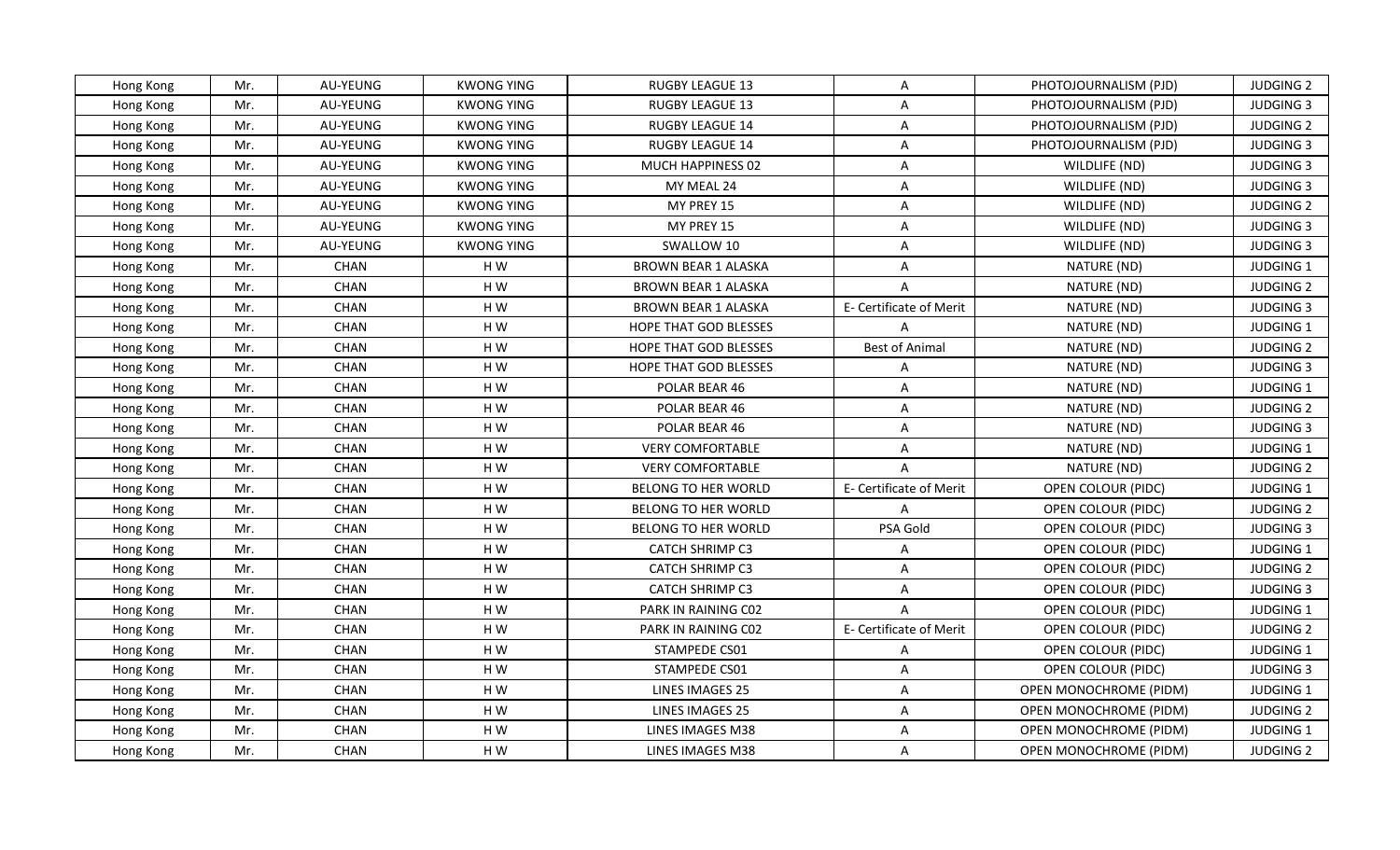| Hong Kong | Mr. | CHAN        | H W           | LINES IMAGES M38               | E-HM                    | OPEN MONOCHROME (PIDM)        | <b>JUDGING 3</b> |
|-----------|-----|-------------|---------------|--------------------------------|-------------------------|-------------------------------|------------------|
| Hong Kong | Mr. | <b>CHAN</b> | HW            | LINES IMAGES M40               | A                       | OPEN MONOCHROME (PIDM)        | JUDGING 1        |
| Hong Kong | Mr. | CHAN        | HW            | LINES IMAGES M40               | A                       | OPEN MONOCHROME (PIDM)        | <b>JUDGING 2</b> |
| Hong Kong | Mr. | <b>CHAN</b> | HW            | STAIR STEP M1                  | $\Delta$                | <b>OPEN MONOCHROME (PIDM)</b> | JUDGING 1        |
| Hong Kong | Mr. | CHAN        | H W           | STAIR STEP M1                  | E- Certificate of Merit | OPEN MONOCHROME (PIDM)        | <b>JUDGING 2</b> |
| Hong Kong | Mr. | <b>CHAN</b> | H W           | STAIR STEP M1                  | A                       | OPEN MONOCHROME (PIDM)        | <b>JUDGING 3</b> |
| Hong Kong | Mr. | CHAN        | HW            | <b>ANTARCTIC LANDSCAPE 5</b>   | $\overline{A}$          | PHOTO TRAVEL (PTD)            | JUDGING 1        |
| Hong Kong | Mr. | CHAN        | H W           | <b>ANTARCTIC LANDSCAPE 5</b>   | Best of Landscape       | PHOTO TRAVEL (PTD)            | <b>JUDGING 2</b> |
| Hong Kong | Mr. | <b>CHAN</b> | H W           | <b>ANTARCTIC LANDSCAPE 5</b>   | A                       | PHOTO TRAVEL (PTD)            | <b>JUDGING 3</b> |
| Hong Kong | Mr. | CHAN        | H W           | <b>ANTELOPE CANYON 6</b>       | $\overline{A}$          | PHOTO TRAVEL (PTD)            | JUDGING 1        |
| Hong Kong | Mr. | CHAN        | HW            | <b>ANTELOPE CANYON 6</b>       | A                       | PHOTO TRAVEL (PTD)            | <b>JUDGING 3</b> |
| Hong Kong | Mr. | CHAN        | HW            | <b>GLACIER OF GREENLAND 2</b>  | <b>WPAI Silver</b>      | PHOTO TRAVEL (PTD)            | <b>JUDGING 3</b> |
| Hong Kong | Mr. | CHAN        | H W           | ICE LAKE ICELAND               | WPAI Gold               | PHOTO TRAVEL (PTD)            | JUDGING 1        |
| Hong Kong | Mr. | CHAN        | H W           | ICE LAKE ICELAND               | A                       | PHOTO TRAVEL (PTD)            | <b>JUDGING 2</b> |
| Hong Kong | Mr. | CHAN        | H W           | ICE LAKE ICELAND               | A                       | PHOTO TRAVEL (PTD)            | <b>JUDGING 3</b> |
| Hong Kong | Mr. | <b>CHAN</b> | HW            | <b>BULLFIGHTER FESTIVAL 12</b> | <b>WPAI Silver</b>      | PHOTOJOURNALISM (PJD)         | JUDGING 1        |
| Hong Kong | Mr. | <b>CHAN</b> | HW            | <b>BULLFIGHTER FESTIVAL 12</b> | E- Certificate of Merit | PHOTOJOURNALISM (PJD)         | <b>JUDGING 2</b> |
| Hong Kong | Mr. | CHAN        | H W           | <b>BULLFIGHTER FESTIVAL 12</b> | A                       | PHOTOJOURNALISM (PJD)         | <b>JUDGING 3</b> |
| Hong Kong | Mr. | <b>CHAN</b> | H W           | <b>BULLFIGHTER SPAIN 03</b>    | A                       | PHOTOJOURNALISM (PJD)         | <b>JUDGING 1</b> |
| Hong Kong | Mr. | CHAN        | H W           | <b>BULLFIGHTER SPAIN 03</b>    | A                       | PHOTOJOURNALISM (PJD)         | <b>JUDGING 2</b> |
| Hong Kong | Mr. | <b>CHAN</b> | H W           | <b>BULLFIGHTER SPAIN 03</b>    | A                       | PHOTOJOURNALISM (PJD)         | <b>JUDGING 3</b> |
| Hong Kong | Mr. | CHAN        | HW            | SHIOFUMI FESTIVAL JP08         | A                       | PHOTOJOURNALISM (PJD)         | JUDGING 1        |
| Hong Kong | Mr. | CHAN        | H W           | <b>WOMAN RUGBY HK32</b>        | A                       | PHOTOJOURNALISM (PJD)         | JUDGING 1        |
| Hong Kong | Mr. | <b>CHAN</b> | H W           | WOMAN RUGBY HK32               | A                       | PHOTOJOURNALISM (PJD)         | <b>JUDGING 2</b> |
| Hong Kong | Mr. | <b>CHAN</b> | H W           | <b>WOMAN RUGBY HK32</b>        | A                       | PHOTOJOURNALISM (PJD)         | <b>JUDGING 3</b> |
| Hong Kong | Mr. | ${\sf CHE}$ | ARNALDO PAULO | A LONG RED DRESS 1             | $\overline{A}$          | OPEN COLOUR (PIDC)            | <b>JUDGING 1</b> |
| Hong Kong | Mr. | CHE         | ARNALDO PAULO | A LONG RED DRESS 1             | $\overline{A}$          | OPEN COLOUR (PIDC)            | <b>JUDGING 2</b> |
| Hong Kong | Mr. | CHE         | ARNALDO PAULO | <b>GRAZING 4</b>               | WPAI Gold               | OPEN COLOUR (PIDC)            | JUDGING 1        |
| Hong Kong | Mr. | CHE         | ARNALDO PAULO | <b>GRAZING 4</b>               | PSA Gold                | OPEN COLOUR (PIDC)            | <b>JUDGING 2</b> |
| Hong Kong | Mr. | CHE         | ARNALDO PAULO | <b>GRAZING 4</b>               | E-HM                    | OPEN COLOUR (PIDC)            | <b>JUDGING 3</b> |
| Hong Kong | Mr. | CHE         | ARNALDO PAULO | <b>LANTERN FESTIVAL 7</b>      | A                       | OPEN COLOUR (PIDC)            | JUDGING 1        |
| Hong Kong | Mr. | CHE         | ARNALDO PAULO | LANTERN FESTIVAL 7             | A                       | OPEN COLOUR (PIDC)            | <b>JUDGING 2</b> |
| Hong Kong | Mr. | CHE         | ARNALDO PAULO | <b>LANTERN FESTIVAL 7</b>      | A                       | OPEN COLOUR (PIDC)            | <b>JUDGING 3</b> |
| Hong Kong | Mr. | CHE         | ARNALDO PAULO | <b>WEDDING PARTY 1</b>         | A                       | OPEN COLOUR (PIDC)            | <b>JUDGING 1</b> |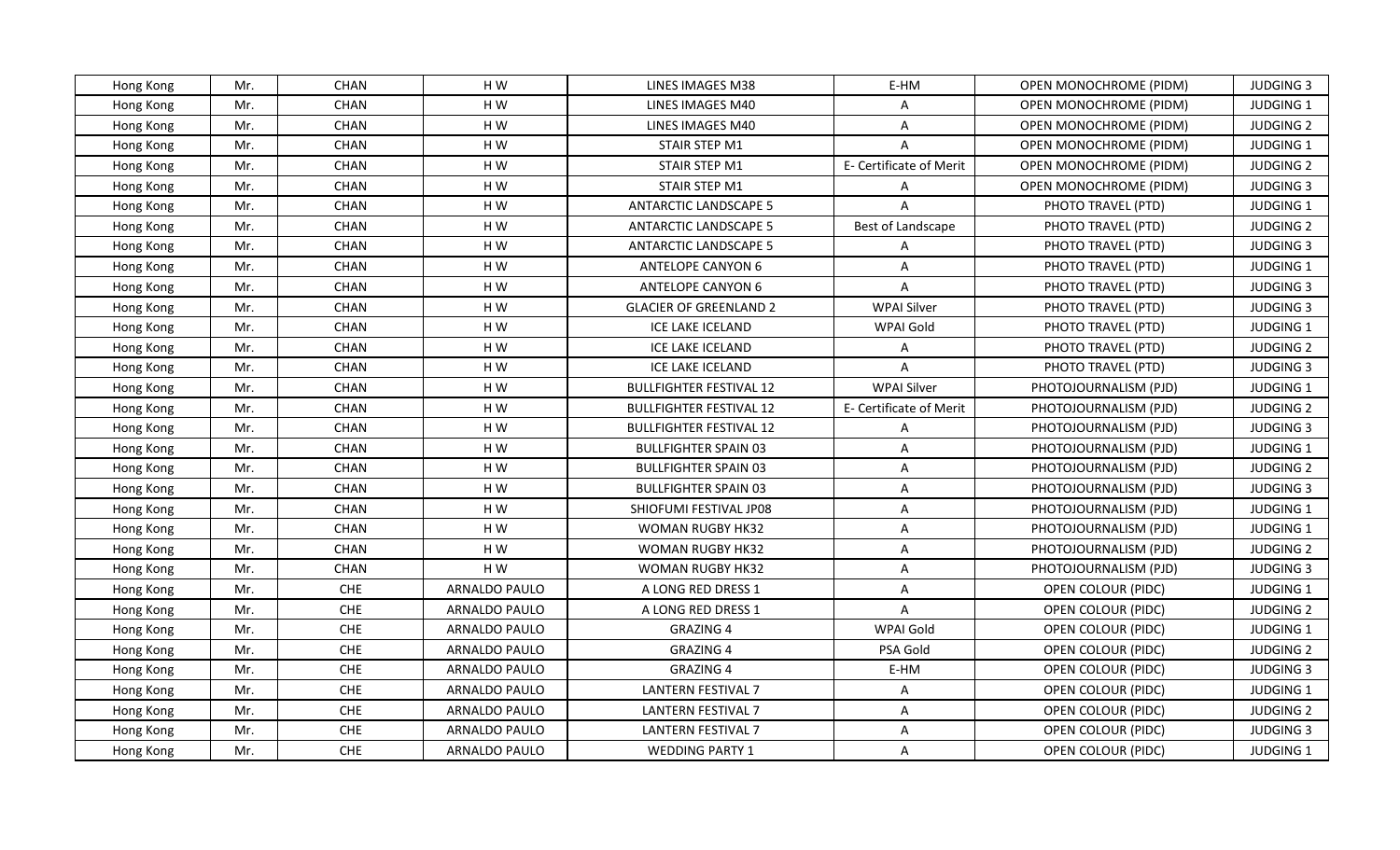| Hong Kong | Mr. | <b>CHE</b> | ARNALDO PAULO       | <b>WEDDING PARTY 1</b>      | A                       | OPEN COLOUR (PIDC)               | <b>JUDGING 2</b> |
|-----------|-----|------------|---------------------|-----------------------------|-------------------------|----------------------------------|------------------|
| Hong Kong | Mr. | <b>CHE</b> | ARNALDO PAULO       | AFRICAN SOCCER TEAM         | A                       | OPEN MONOCHROME (PIDM)           | JUDGING 1        |
| Hong Kong | Mr. | <b>CHE</b> | ARNALDO PAULO       | AFRICAN SOCCER TEAM         | A                       | OPEN MONOCHROME (PIDM)           | <b>JUDGING 2</b> |
| Hong Kong | Mr. | CHE        | ARNALDO PAULO       | AFRICAN SOCCER TEAM         | A                       | OPEN MONOCHROME (PIDM)           | <b>JUDGING 3</b> |
| Hong Kong | Mr. | CHE        | ARNALDO PAULO       | <b>HAPPY CHILDHOOD 20</b>   | A                       | <b>OPEN MONOCHROME (PIDM)</b>    | <b>JUDGING 1</b> |
| Hong Kong | Mr. | CHE        | ARNALDO PAULO       | <b>HAPPY CHILDHOOD 20</b>   | A                       | OPEN MONOCHROME (PIDM)           | <b>JUDGING 2</b> |
| Hong Kong | Mr. | CHE        | ARNALDO PAULO       | <b>HAPPY CHILDHOOD 20</b>   | A                       | OPEN MONOCHROME (PIDM)           | <b>JUDGING 3</b> |
| Hong Kong | Mr. | CHE        | ARNALDO PAULO       | MY YOUNGER BROTHER 8        | PSA Gold                | OPEN MONOCHROME (PIDM)           | <b>JUDGING 1</b> |
| Hong Kong | Mr. | <b>CHE</b> | ARNALDO PAULO       | <b>MY YOUNGER BROTHER 8</b> | A                       | <b>OPEN MONOCHROME (PIDM)</b>    | <b>JUDGING 2</b> |
| Hong Kong | Mr. | CHE        | ARNALDO PAULO       | MY YOUNGER BROTHER 8        | A                       | <b>OPEN MONOCHROME (PIDM)</b>    | <b>JUDGING 3</b> |
| Hong Kong | Mr. | CHE        | ARNALDO PAULO       | TIBETAN LITTLE GIRL 1       | A                       | OPEN MONOCHROME (PIDM)           | JUDGING 1        |
| Hong Kong | Mr. | CHE        | ARNALDO PAULO       | TIBETAN LITTLE GIRL 1       | A                       | <b>OPEN MONOCHROME (PIDM)</b>    | <b>JUDGING 2</b> |
| Hong Kong | Mr. | CHE        | ARNALDO PAULO       | TIBETAN LITTLE GIRL 1       | $\overline{A}$          | OPEN MONOCHROME (PIDM)           | <b>JUDGING 3</b> |
| Hong Kong | Mr. | CHOI       | LEWIS KA YIN        | <b>HEADBAND 2</b>           | A                       | COLOR-THEME-PEOPLE (PIDC)        | <b>JUDGING 1</b> |
| Hong Kong | Mr. | CHOI       | LEWIS KA YIN        | SIMBU <sub>2</sub>          | A                       | <b>COLOR-THEME-PEOPLE (PIDC)</b> | JUDGING 1        |
| Hong Kong | Mr. | CHOI       | <b>LEWIS KA YIN</b> | SIMBU <sub>2</sub>          | A                       | COLOR-THEME-PEOPLE (PIDC)        | <b>JUDGING 2</b> |
| Hong Kong | Mr. | CHOI       | LEWIS KA YIN        | SIMBU <sub>2</sub>          | A                       | COLOR-THEME-PEOPLE (PIDC)        | <b>JUDGING 3</b> |
| Hong Kong | Mr. | CHOI       | LEWIS KA YIN        | PEOPLE BAND                 | $\overline{A}$          | OPEN COLOUR (PIDC)               | JUDGING 1        |
| Hong Kong | Mr. | CHOI       | LEWIS KA YIN        | PEOPLE BAND                 | $\overline{A}$          | OPEN COLOUR (PIDC)               | <b>JUDGING 2</b> |
| Hong Kong | Mr. | CHOI       | LEWIS KA YIN        | NEW IDEA 2                  | E- Certificate of Merit | OPEN MONOCHROME (PIDM)           | <b>JUDGING 1</b> |
| Hong Kong | Mr. | CHOI       | <b>LEWIS KA YIN</b> | NEW IDEA 2                  | A                       | OPEN MONOCHROME (PIDM)           | <b>JUDGING 2</b> |
| Hong Kong | Mr. | CHOI       | LEWIS KA YIN        | NEW IDEA 2                  | $\mathsf{A}$            | OPEN MONOCHROME (PIDM)           | <b>JUDGING 3</b> |
| Hong Kong | Mr. | CHOI       | LEWIS KA YIN        | TEAM UP 6                   | A                       | OPEN MONOCHROME (PIDM)           | <b>JUDGING 2</b> |
| Hong Kong | Mr. | CHOI       | LEWIS KA YIN        | VISITOR 3                   | A                       | OPEN MONOCHROME (PIDM)           | <b>JUDGING 1</b> |
| Hong Kong | Mr. | CHOI       | LEWIS KA YIN        | VISITOR 3                   | $\overline{A}$          | OPEN MONOCHROME (PIDM)           | <b>JUDGING 2</b> |
| Hong Kong | Mr. | CHOI       | LEWIS KA YIN        | WET BASIA 3                 | A                       | OPEN MONOCHROME (PIDM)           | <b>JUDGING 2</b> |
| Hong Kong | Mr. | CHOI       | LEWIS KA YIN        | WET BASIA 3                 | $\mathsf{A}$            | OPEN MONOCHROME (PIDM)           | <b>JUDGING 3</b> |
| Hong Kong | Mr. | CHOI       | LEWIS KA YIN        | CITY SAILING 6              | E- Certificate of Merit | PHOTO TRAVEL (PTD)               | JUDGING 1        |
| Hong Kong | Mr. | CHOI       | LEWIS KA YIN        | <b>NATIVE DANCERS 3</b>     | A                       | PHOTO TRAVEL (PTD)               | <b>JUDGING 3</b> |
| Hong Kong | Mr. | CHOI       | LEWIS KA YIN        | STUDIO SCENE 4              | A                       | PHOTO TRAVEL (PTD)               | <b>JUDGING 3</b> |
| Hong Kong | Mr. | CHOI       | LEWIS KA YIN        | TAI TAM TUK 3               | A                       | PHOTOJOURNALISM (PJD)            | JUDGING 1        |
| Hong Kong | Mr. | CHOI       | LEWIS KA YIN        | <b>WINTER GAME 15</b>       | $\mathsf{A}$            | PHOTOJOURNALISM (PJD)            | <b>JUDGING 1</b> |
| Hong Kong | Mr. | CHOI       | LEWIS KA YIN        | WINTER GAME 15              | A                       | PHOTOJOURNALISM (PJD)            | <b>JUDGING 2</b> |
| Hong Kong | Mr. | CHOI       | LEWIS KA YIN        | WINTER GAME 15              | A                       | PHOTOJOURNALISM (PJD)            | <b>JUDGING 3</b> |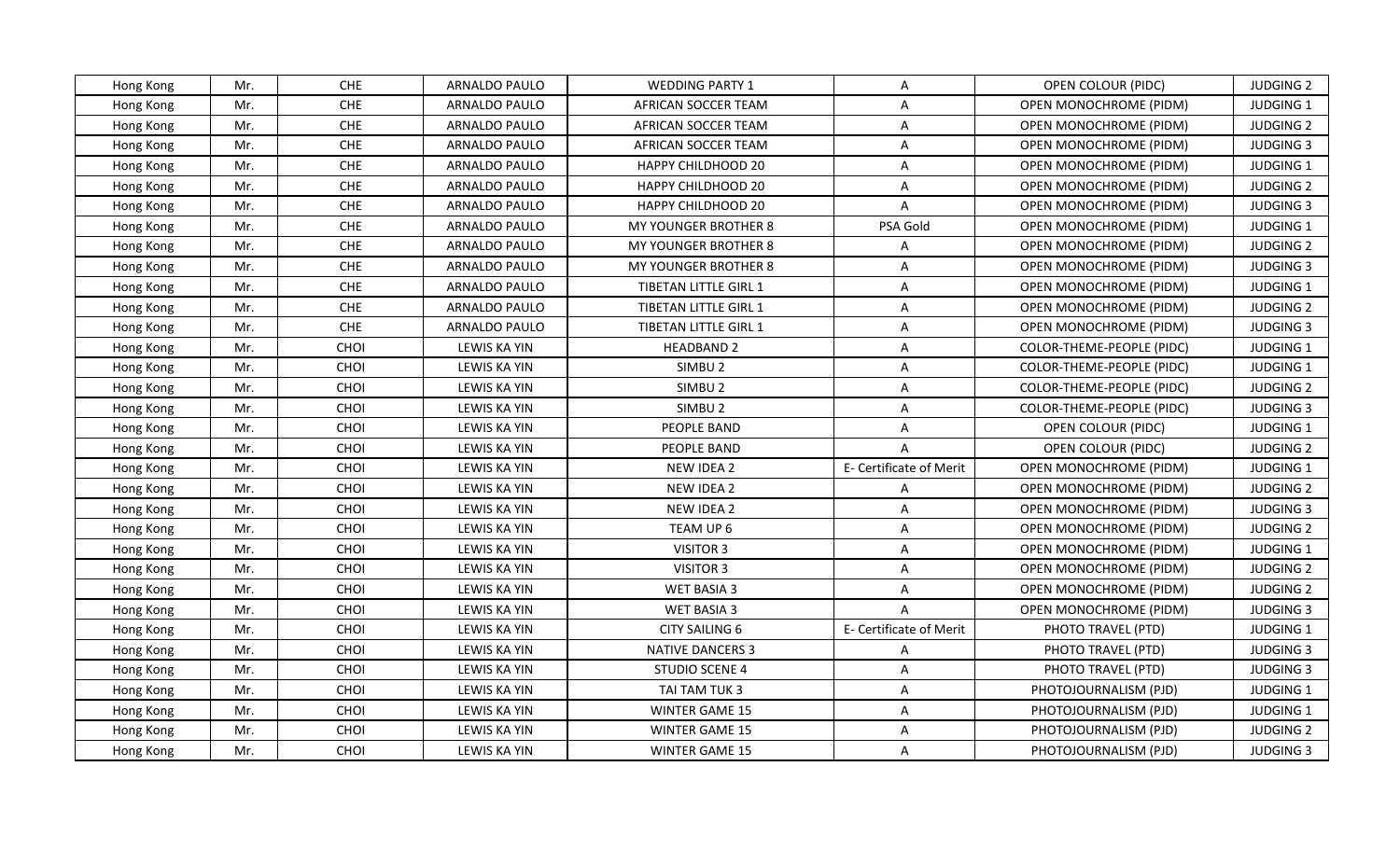| <b>CHOI</b><br>LEWIS KA YIN<br>Mr.<br><b>WONDERFUL TIME 4</b><br>$\mathsf{A}$<br>PHOTOJOURNALISM (PJD)<br>Hong Kong<br>CHOW<br>WO MING<br><b>ENCOUNTER 2</b><br>NATURE (ND)<br>Hong Kong<br>Mr.<br>A | <b>JUDGING 1</b> |
|------------------------------------------------------------------------------------------------------------------------------------------------------------------------------------------------------|------------------|
|                                                                                                                                                                                                      |                  |
|                                                                                                                                                                                                      | JUDGING 1        |
| CHOW<br>WO MING<br><b>ENCOUNTER 2</b><br>NATURE (ND)<br>Mr.<br>A<br>Hong Kong                                                                                                                        | <b>JUDGING 3</b> |
| CHOW<br>HOOPOE 4<br>A<br>Mr.<br>WO MING<br>NATURE (ND)<br>Hong Kong                                                                                                                                  | <b>JUDGING 2</b> |
| CHOW<br>WO MING<br>HOOPOE 4<br>Mr.<br>A<br>NATURE (ND)<br>Hong Kong                                                                                                                                  | <b>JUDGING 3</b> |
| CHOW<br>WO MING<br>LITTLE EGRET 2<br>A<br>Mr.<br>NATURE (ND)<br>Hong Kong                                                                                                                            | <b>JUDGING 3</b> |
| CHOW<br>WO MING<br><b>ANCIENT GIRL 5</b><br>A<br>Mr.<br>OPEN COLOUR (PIDC)<br>Hong Kong                                                                                                              | <b>JUDGING 2</b> |
| CHOW<br>WO MING<br><b>ANCIENT GIRL 5</b><br>$\overline{A}$<br>OPEN COLOUR (PIDC)<br>Mr.<br>Hong Kong                                                                                                 | <b>JUDGING 3</b> |
| CHOW<br>Mr.<br>WO MING<br>ANCIENT GIRL 6<br>A<br>OPEN COLOUR (PIDC)<br>Hong Kong                                                                                                                     | <b>JUDGING 1</b> |
| <b>CHOW</b><br>WO MING<br>A<br>Mr.<br>ANCIENT GIRL 6<br>OPEN COLOUR (PIDC)<br>Hong Kong                                                                                                              | <b>JUDGING 3</b> |
| CHOW<br>WO MING<br>A<br>Mr.<br><b>CHARMING LADY 5</b><br>OPEN COLOUR (PIDC)<br>Hong Kong                                                                                                             | JUDGING 1        |
| CHOW<br>Mr.<br>WO MING<br><b>CHARMING LADY 5</b><br>A<br>OPEN COLOUR (PIDC)<br>Hong Kong                                                                                                             | <b>JUDGING 2</b> |
| CHOW<br>WO MING<br><b>CHARMING LADY 5</b><br>A<br>OPEN COLOUR (PIDC)<br>Mr.<br>Hong Kong                                                                                                             | <b>JUDGING 3</b> |
| Mr.<br><b>CHOW</b><br>WO MING<br>AMAZING SCENE<br>A<br>OPEN MONOCHROME (PIDM)<br>Hong Kong                                                                                                           | <b>JUDGING 3</b> |
| <b>CHOW</b><br>Mr.<br>WO MING<br>A<br>SPRAYING POWDER 2<br>OPEN MONOCHROME (PIDM)<br>Hong Kong                                                                                                       | <b>JUDGING 3</b> |
| CHOW<br>Mr.<br>WO MING<br><b>SPRAYING POWDER 3</b><br>A<br>OPEN MONOCHROME (PIDM)<br>Hong Kong                                                                                                       | <b>JUDGING 1</b> |
| CHOW<br>WO MING<br><b>SPRAYING POWDER 3</b><br>OPEN MONOCHROME (PIDM)<br>Mr.<br>$\mathsf{A}$<br>Hong Kong                                                                                            | <b>JUDGING 2</b> |
| CHOW<br>WO MING<br><b>SPRAYING POWDER 3</b><br>E- Certificate of Merit<br>OPEN MONOCHROME (PIDM)<br>Mr.<br>Hong Kong                                                                                 | <b>JUDGING 3</b> |
| CHOW<br>WO MING<br>Mr.<br><b>SPRAYING POWDER 4</b><br>$\mathsf{A}$<br>OPEN MONOCHROME (PIDM)<br>Hong Kong                                                                                            | <b>JUDGING 1</b> |
| <b>CHOW</b><br>WO MING<br>$\overline{\mathsf{A}}$<br>Mr.<br><b>SPRAYING POWDER 4</b><br>OPEN MONOCHROME (PIDM)<br>Hong Kong                                                                          | <b>JUDGING 2</b> |
| CHOW<br>Mr.<br>WO MING<br><b>SPRAYING POWDER 4</b><br>A<br>OPEN MONOCHROME (PIDM)<br>Hong Kong                                                                                                       | <b>JUDGING 3</b> |
| CHOW<br>WO MING<br>PHOTO TRAVEL (PTD)<br>Mr.<br>FEI NGO MOUNTAIN 3<br>$\mathsf{A}$<br>Hong Kong                                                                                                      | JUDGING 1        |
| <b>CHOW</b><br>Mr.<br>WO MING<br>FEI NGO MOUNTAIN 3<br>A<br>PHOTO TRAVEL (PTD)<br>Hong Kong                                                                                                          | <b>JUDGING 2</b> |
| <b>CHOW</b><br>WO MING<br>PHOTO TRAVEL (PTD)<br>Mr.<br>FEI NGO MOUNTAIN 3<br>A<br>Hong Kong                                                                                                          | <b>JUDGING 3</b> |
| CHOW<br>Mr.<br>WO MING<br><b>RUGBY 1</b><br>A<br>PHOTOJOURNALISM (PJD)<br>Hong Kong                                                                                                                  | <b>JUDGING 2</b> |
| CHOW<br><b>RUGBY 2</b><br>$\overline{A}$<br>Mr.<br>WO MING<br>PHOTOJOURNALISM (PJD)<br>Hong Kong                                                                                                     | JUDGING 1        |
| CHOW<br>WO MING<br><b>RUGBY 2</b><br>Mr.<br>A<br>PHOTOJOURNALISM (PJD)<br>Hong Kong                                                                                                                  | <b>JUDGING 2</b> |
| CHOW<br>WO MING<br>Mr.<br><b>RUGBY 2</b><br>A<br>PHOTOJOURNALISM (PJD)<br>Hong Kong                                                                                                                  | <b>JUDGING 3</b> |
| CHOW<br><b>RUGBY 3</b><br>WO MING<br>A<br>PHOTOJOURNALISM (PJD)<br>Mr.<br>Hong Kong                                                                                                                  | <b>JUDGING 2</b> |
| <b>CHOW</b><br>Mr.<br>WO MING<br><b>RUGBY 3</b><br>A<br>PHOTOJOURNALISM (PJD)<br>Hong Kong                                                                                                           | <b>JUDGING 3</b> |
| CHOW<br>WO MING<br>RUGBY 4<br>A<br>PHOTOJOURNALISM (PJD)<br>Mr.<br>Hong Kong                                                                                                                         | JUDGING 1        |
| Mr.<br><b>CHOW</b><br>WO MING<br>RUGBY 4<br>A<br>PHOTOJOURNALISM (PJD)<br>Hong Kong                                                                                                                  | <b>JUDGING 2</b> |
| Mr.<br>CHOW<br>WO MING<br>RUGBY 4<br>PHOTOJOURNALISM (PJD)<br>A<br>Hong Kong                                                                                                                         | <b>JUDGING 3</b> |
| Mr.<br>LEE.<br>HON-KWONG<br><b>FORWARD 20</b><br>A<br>MONOCHROME - THEME-CITY LIFE (PIDM)<br>Hong Kong                                                                                               | <b>JUDGING 1</b> |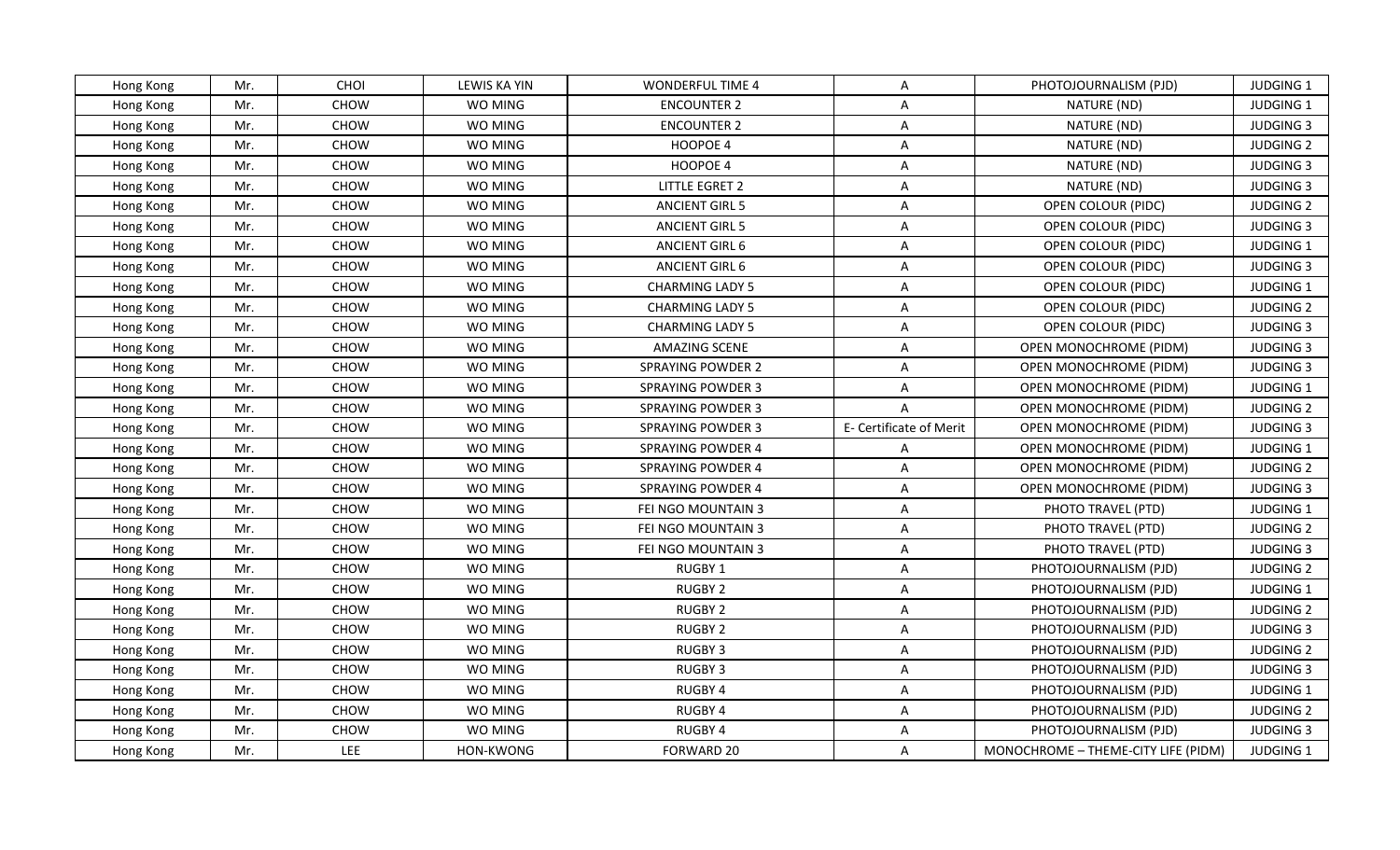| Hong Kong | Mr. | <b>LEE</b>  | HON-KWONG              | <b>OVER THE MOUNTAINS 09</b> | A                       | OPEN COLOUR (PIDC)            | <b>JUDGING 3</b> |
|-----------|-----|-------------|------------------------|------------------------------|-------------------------|-------------------------------|------------------|
| Hong Kong | Mr. | LEE         | HON-KWONG              | <b>WATER PLAYING 01</b>      | $\overline{\mathsf{A}}$ | OPEN COLOUR (PIDC)            | <b>JUDGING 3</b> |
| Hong Kong | Mr. | LEE         | HON-KWONG              | VICTORIA SEAPORT 36          | A                       | OPEN MONOCHROME (PIDM)        | JUDGING 1        |
| Hong Kong | Mr. | LEE         | HON-KWONG              | DRAGON BOAT COMPETITION 12   | $\overline{\mathsf{A}}$ | PHOTOJOURNALISM (PJD)         | <b>JUDGING 2</b> |
| Hong Kong | Mr. | <b>TSE</b>  | <b>KWOK KEI DANIEL</b> | FOG IN RIVER 831             | A                       | OPEN MONOCHROME (PIDM)        | <b>JUDGING 1</b> |
| Hong Kong | Mr. | <b>TSE</b>  | <b>KWOK KEI DANIEL</b> | FOG IN RIVER 831             | A                       | OPEN MONOCHROME (PIDM)        | <b>JUDGING 3</b> |
| Hong Kong | Mr. | <b>TSE</b>  | <b>KWOK KEI DANIEL</b> | <b>GIRLS THAIBOXING 125</b>  | $\overline{\mathsf{A}}$ | OPEN MONOCHROME (PIDM)        | JUDGING 1        |
| Hong Kong | Mr. | <b>TSE</b>  | <b>KWOK KEI DANIEL</b> | <b>GIRLS THAIBOXING 125</b>  | $\overline{A}$          | <b>OPEN MONOCHROME (PIDM)</b> | <b>JUDGING 2</b> |
| Hong Kong | Mr. | <b>TSE</b>  | <b>KWOK KEI DANIEL</b> | <b>GIRLS THAIBOXING 125</b>  | $\overline{\mathsf{A}}$ | <b>OPEN MONOCHROME (PIDM)</b> | <b>JUDGING 3</b> |
| Hong Kong | Mr. | <b>TSE</b>  | <b>KWOK KEI DANIEL</b> | <b>THAIBOXING 125A</b>       | $\overline{A}$          | OPEN MONOCHROME (PIDM)        | JUDGING 1        |
| Hong Kong | Mr. | <b>TSE</b>  | <b>KWOK KEI DANIEL</b> | THAIBOXING 125A              | A                       | OPEN MONOCHROME (PIDM)        | <b>JUDGING 2</b> |
| Hong Kong | Mr. | <b>TSE</b>  | <b>KWOK KEI DANIEL</b> | THAIBOXING 125A              | A                       | OPEN MONOCHROME (PIDM)        | <b>JUDGING 3</b> |
| Hong Kong | Mr. | <b>TSE</b>  | <b>KWOK KEI DANIEL</b> | WATER GIRL 125               | $\overline{A}$          | OPEN MONOCHROME (PIDM)        | JUDGING 1        |
| Hong Kong | Mr. | <b>TSE</b>  | <b>KWOK KEI DANIEL</b> | WATER GIRL 125               | A                       | OPEN MONOCHROME (PIDM)        | <b>JUDGING 2</b> |
| Hong Kong | Mr. | <b>TSE</b>  | <b>KWOK KEI DANIEL</b> | WATER GIRL 125               | A                       | OPEN MONOCHROME (PIDM)        | <b>JUDGING 3</b> |
| Hong Kong | Mr. | <b>TSE</b>  | KWOK KEI DANIEL        | DROP DOWN 387                | A                       | PHOTOJOURNALISM (PJD)         | JUDGING 1        |
| Hong Kong | Mr. | <b>TSE</b>  | <b>KWOK KEI DANIEL</b> | DROP DOWN 387                | <b>Best of Sports</b>   | PHOTOJOURNALISM (PJD)         | <b>JUDGING 2</b> |
| Hong Kong | Mr. | <b>TSE</b>  | <b>KWOK KEI DANIEL</b> | DROP DOWN 387                | $\overline{A}$          | PHOTOJOURNALISM (PJD)         | <b>JUDGING 3</b> |
| Hong Kong | Mr. | <b>TSE</b>  | <b>KWOK KEI DANIEL</b> | <b>RUGBY GAME 108</b>        | A                       | PHOTOJOURNALISM (PJD)         | <b>JUDGING 1</b> |
| Hong Kong | Mr. | <b>TSE</b>  | <b>KWOK KEI DANIEL</b> | RUGBY GAME 108               | $\overline{A}$          | PHOTOJOURNALISM (PJD)         | <b>JUDGING 2</b> |
| Hong Kong | Mr. | <b>TSE</b>  | KWOK KEI DANIEL        | <b>TOUCHING</b>              | A                       | PHOTOJOURNALISM (PJD)         | <b>JUDGING 2</b> |
| Hong Kong | Mr. | <b>TSE</b>  | <b>KWOK KEI DANIEL</b> | <b>TOUCHING</b>              | $\overline{A}$          | PHOTOJOURNALISM (PJD)         | <b>JUDGING 3</b> |
| Hong Kong | Mr. | <b>TSE</b>  | <b>KWOK KEI DANIEL</b> | <b>TRAFFIC CRUSH</b>         | E- Certificate of Merit | PHOTOJOURNALISM (PJD)         | JUDGING 1        |
| Hong Kong | Mr. | <b>TSE</b>  | <b>KWOK KEI DANIEL</b> | <b>TRAFFIC CRUSH</b>         | A                       | PHOTOJOURNALISM (PJD)         | <b>JUDGING 2</b> |
| Hong Kong | Mr. | <b>TSE</b>  | <b>KWOK KEI DANIEL</b> | <b>TRAFFIC CRUSH</b>         | A                       | PHOTOJOURNALISM (PJD)         | <b>JUDGING 3</b> |
| Hong Kong | Mr. | <b>WONG</b> | SHIU GUN               | <b>AVA</b>                   | $\overline{\mathsf{A}}$ | OPEN COLOUR (PIDC)            | JUDGING 1        |
| Hong Kong | Mr. | <b>WONG</b> | SHIU GUN               | <b>AVA</b>                   | A                       | OPEN COLOUR (PIDC)            | <b>JUDGING 2</b> |
| Hong Kong | Mr. | <b>WONG</b> | <b>SHIU GUN</b>        | AVA                          | A                       | OPEN COLOUR (PIDC)            | <b>JUDGING 3</b> |
| Hong Kong | Mr. | <b>WONG</b> | SHIU GUN               | PERPLEXING                   | A                       | OPEN COLOUR (PIDC)            | <b>JUDGING 2</b> |
| Hong Kong | Mr. | <b>WONG</b> | SHIU GUN               | PERPLEXING                   | A                       | OPEN COLOUR (PIDC)            | <b>JUDGING 3</b> |
| Hong Kong | Mr. | <b>WONG</b> | SHIU GUN               | PRACTISING YOGA 2            | A                       | OPEN COLOUR (PIDC)            | JUDGING 1        |
| Hong Kong | Mr. | <b>WONG</b> | SHIU GUN               | PRACTISING YOGA 2            | $\overline{A}$          | OPEN COLOUR (PIDC)            | <b>JUDGING 3</b> |
| Hong Kong | Mr. | <b>WONG</b> | SHIU GUN               | THE MUSICIAN IN RED          | Best of Figure Study    | OPEN COLOUR (PIDC)            | JUDGING 1        |
| Hong Kong | Mr. | <b>WONG</b> | SHIU GUN               | THE MUSICIAN IN RED          | A                       | OPEN COLOUR (PIDC)            | <b>JUDGING 2</b> |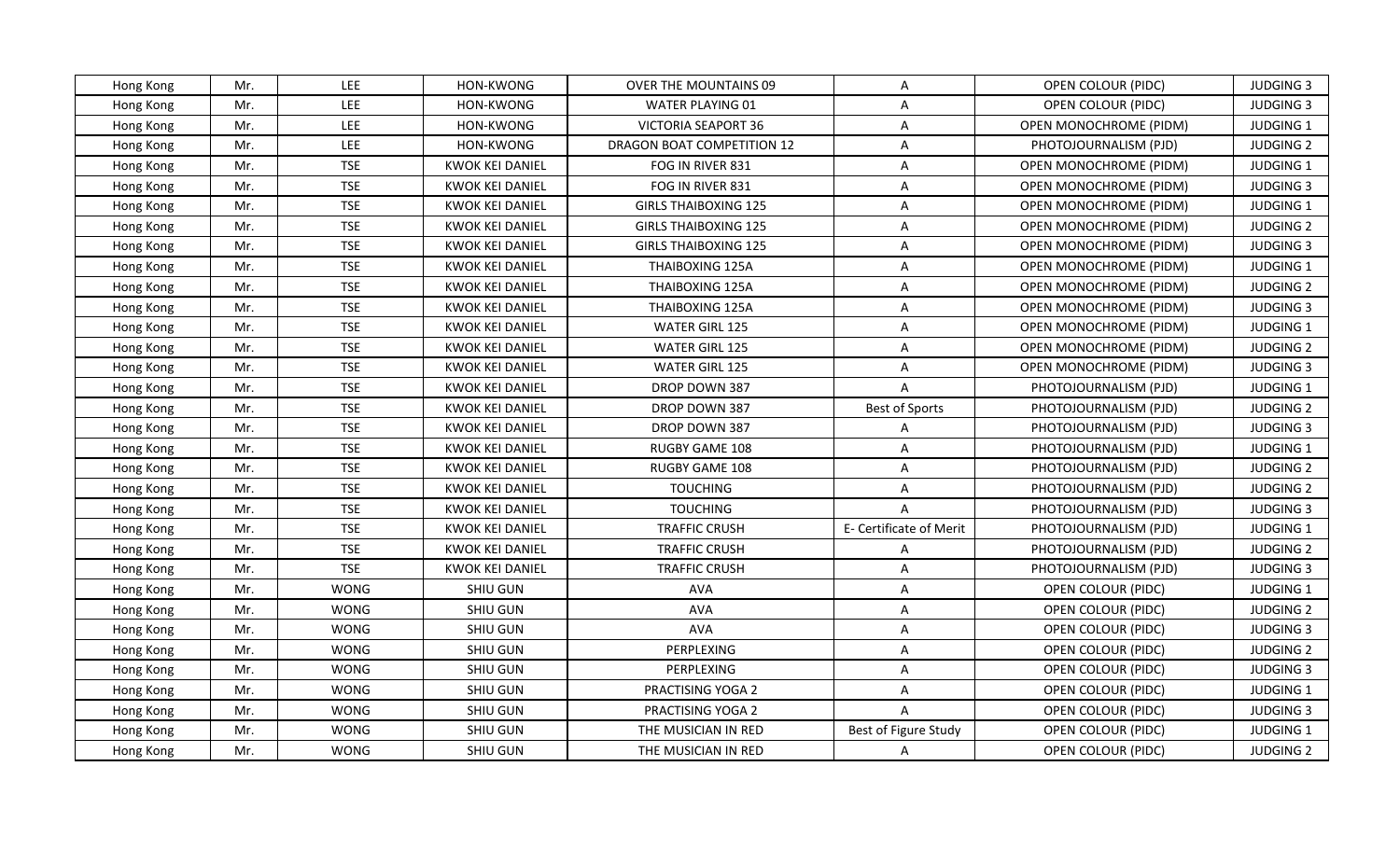| Hong Kong | Mr. | <b>WONG</b> | SHIU GUN        | THE MUSICIAN IN RED             | A                       | OPEN COLOUR (PIDC)                  | <b>JUDGING 3</b> |
|-----------|-----|-------------|-----------------|---------------------------------|-------------------------|-------------------------------------|------------------|
| Hong Kong | Mr. | <b>WONG</b> | SHIU GUN        | CHELSEA 3                       | Best of Figure Study    | OPEN MONOCHROME (PIDM)              | JUDGING 1        |
| Hong Kong | Mr. | <b>WONG</b> | SHIU GUN        | CHELSEA 3                       | $\mathsf{A}$            | OPEN MONOCHROME (PIDM)              | <b>JUDGING 2</b> |
| Hong Kong | Mr. | <b>WONG</b> | <b>SHIU GUN</b> | CHELSEA 3                       | $\overline{A}$          | OPEN MONOCHROME (PIDM)              | <b>JUDGING 3</b> |
| Hong Kong | Mr. | <b>WONG</b> | SHIU GUN        | DAKOTA 2                        | A                       | <b>OPEN MONOCHROME (PIDM)</b>       | JUDGING 1        |
| Hong Kong | Mr. | <b>WONG</b> | SHIU GUN        | DAKOTA 2                        | A                       | OPEN MONOCHROME (PIDM)              | <b>JUDGING 2</b> |
| Hong Kong | Mr. | <b>WONG</b> | SHIU GUN        | DAKOTA 2                        | E- Certificate of Merit | OPEN MONOCHROME (PIDM)              | <b>JUDGING 3</b> |
| Hong Kong | Mr. | <b>WONG</b> | SHIU GUN        | THE SAXOPHONIST                 | A                       | OPEN MONOCHROME (PIDM)              | JUDGING 1        |
| Hong Kong | Mr. | <b>WONG</b> | <b>SHIU GUN</b> | THE SAXOPHONIST                 | $\overline{A}$          | OPEN MONOCHROME (PIDM)              | <b>JUDGING 2</b> |
| Hong Kong | Mr. | <b>WONG</b> | SHIU GUN        | THE SAXOPHONIST                 | $\overline{\mathsf{A}}$ | OPEN MONOCHROME (PIDM)              | <b>JUDGING 3</b> |
| Hong Kong | Mr. | <b>WONG</b> | SHIU GUN        | YOGA LOVER 5                    | A                       | OPEN MONOCHROME (PIDM)              | <b>JUDGING 1</b> |
| Hong Kong | Mr. | <b>WONG</b> | <b>SHIU GUN</b> | YOGA LOVER 5                    | A                       | <b>OPEN MONOCHROME (PIDM)</b>       | <b>JUDGING 2</b> |
| Hong Kong | Mr. | <b>WONG</b> | VOON WAH        | <b>BURMESE LAMA 02</b>          | A                       | COLOR-THEME-PEOPLE (PIDC)           | JUDGING 1        |
| Hong Kong | Mr. | <b>WONG</b> | VOON WAH        | <b>BURMESE LAMA 04</b>          | A                       | COLOR-THEME-PEOPLE (PIDC)           | <b>JUDGING 1</b> |
| Hong Kong | Mr. | <b>WONG</b> | VOON WAH        | <b>BURMESE LAMA 04</b>          | A                       | <b>COLOR-THEME-PEOPLE (PIDC)</b>    | <b>JUDGING 2</b> |
| Hong Kong | Mr. | <b>WONG</b> | VOON WAH        | BURMESE LAMA 04                 | A                       | COLOR-THEME-PEOPLE (PIDC)           | <b>JUDGING 3</b> |
| Hong Kong | Mr. | <b>WONG</b> | VOON WAH        | <b>BUTTER TEA FESTIVAL 07</b>   | $\overline{A}$          | COLOR-THEME-PEOPLE (PIDC)           | JUDGING 1        |
| Hong Kong | Mr. | <b>WONG</b> | VOON WAH        | <b>BUTTER TEA FESTIVAL 07</b>   | E- Certificate of Merit | COLOR-THEME-PEOPLE (PIDC)           | <b>JUDGING 2</b> |
| Hong Kong | Mr. | <b>WONG</b> | <b>VOON WAH</b> | <b>BUTTER TEA FESTIVAL 07</b>   | A                       | COLOR-THEME-PEOPLE (PIDC)           | <b>JUDGING 3</b> |
| Hong Kong | Mr. | <b>WONG</b> | VOON WAH        | <b>COLOR POWDER FESTIVAL 10</b> | $\overline{A}$          | COLOR-THEME-PEOPLE (PIDC)           | JUDGING 1        |
| Hong Kong | Mr. | <b>WONG</b> | <b>VOON WAH</b> | <b>COLOR POWDER FESTIVAL 10</b> | WPAI Gold               | COLOR-THEME-PEOPLE (PIDC)           | <b>JUDGING 3</b> |
| Hong Kong | Mr. | <b>WONG</b> | <b>VOON WAH</b> | INDIAN FESTIVAL OF GODS 05      | A                       | MONOCHROME - THEME-CITY LIFE (PIDM) | JUDGING 1        |
| Hong Kong | Mr. | <b>WONG</b> | VOON WAH        | INDIAN FESTIVAL OF GODS 05      | $\overline{A}$          | MONOCHROME - THEME-CITY LIFE (PIDM) | <b>JUDGING 2</b> |
| Hong Kong | Mr. | <b>WONG</b> | <b>VOON WAH</b> | RUN IT 05                       | WPAI Gold               | MONOCHROME - THEME-CITY LIFE (PIDM) | <b>JUDGING 1</b> |
| Hong Kong | Mr. | <b>WONG</b> | VOON WAH        | RUN IT 05                       | Best of Child Study     | MONOCHROME - THEME-CITY LIFE (PIDM) | <b>JUDGING 2</b> |
| Hong Kong | Mr. | <b>WONG</b> | VOON WAH        | RUN IT 05                       | E- Certificate of Merit | MONOCHROME - THEME-CITY LIFE (PIDM) | <b>JUDGING 3</b> |
| Hong Kong | Mr. | <b>WONG</b> | VOON WAH        | SET OFF FIRECRACKERS            | A                       | MONOCHROME - THEME-CITY LIFE (PIDM) | JUDGING 1        |
| Hong Kong | Mr. | <b>WONG</b> | VOON WAH        | SET OFF FIRECRACKERS            | $\overline{\mathsf{A}}$ | MONOCHROME - THEME-CITY LIFE (PIDM) | <b>JUDGING 2</b> |
| Hong Kong | Mr. | <b>WONG</b> | <b>VOON WAH</b> | LITTLE SWALLOW 02               | A                       | NATURE (ND)                         | <b>JUDGING 1</b> |
| Hong Kong | Mr. | <b>WONG</b> | VOON WAH        | LITTLE SWALLOW 02               | A                       | NATURE (ND)                         | <b>JUDGING 2</b> |
| Hong Kong | Mr. | <b>WONG</b> | VOON WAH        | LITTLE SWALLOW 02               | A                       | NATURE (ND)                         | <b>JUDGING 3</b> |
| Hong Kong | Mr. | <b>WONG</b> | VOON WAH        | RAUSUS EAGLE 07                 | $\mathsf{A}$            | NATURE (ND)                         | <b>JUDGING 3</b> |
| Hong Kong | Mr. | <b>WONG</b> | VOON WAH        | SEA EAGLE FICHING 03            | E-HM                    | NATURE (ND)                         | JUDGING 1        |
| Hong Kong | Mr. | <b>WONG</b> | VOON WAH        | SEA EAGLE FICHING 03            | E- Certificate of Merit | NATURE (ND)                         | <b>JUDGING 2</b> |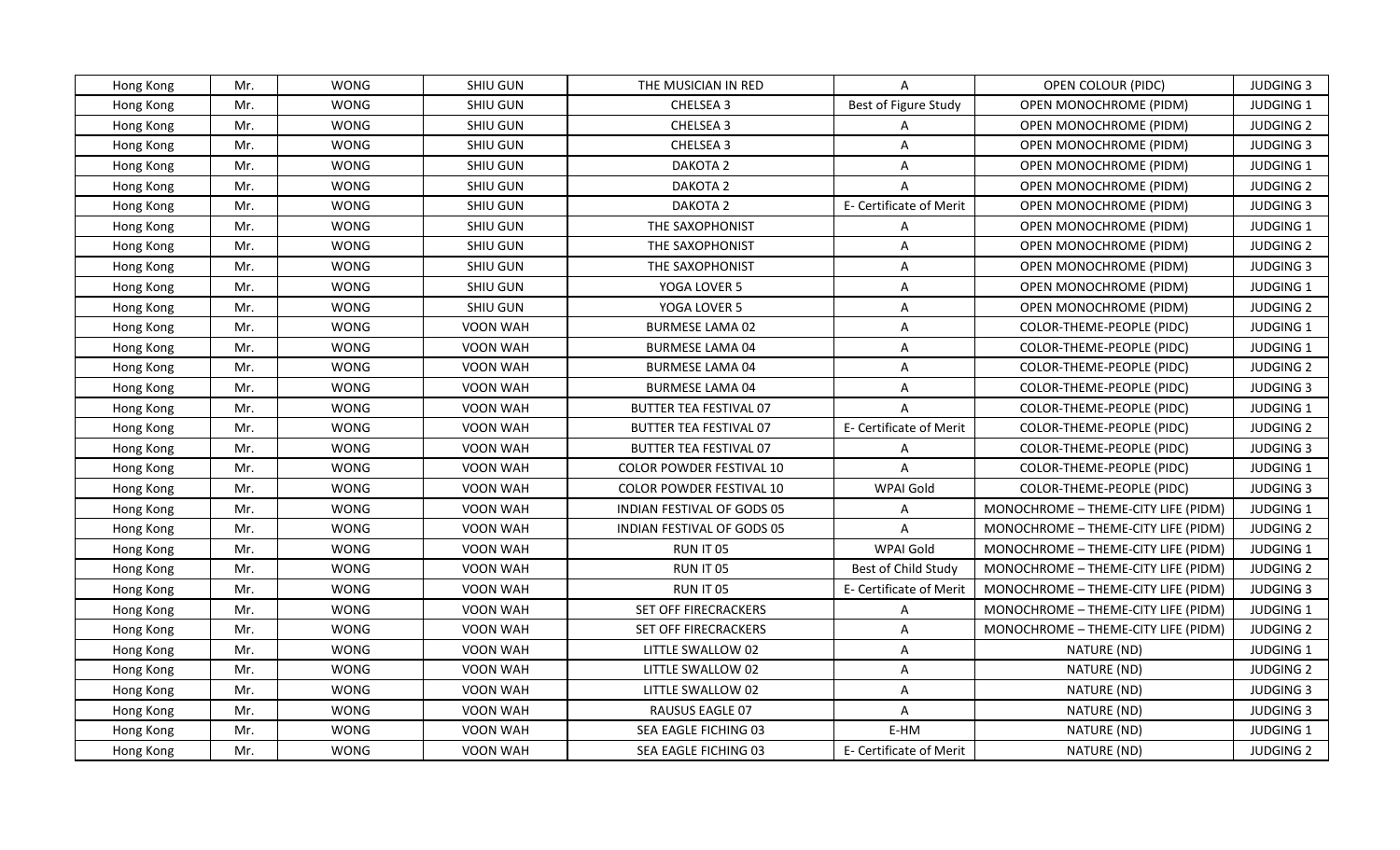| Hong Kong | Mr. | <b>WONG</b> | VOON WAH       | SEA EAGLE FICHING 03             | A                       | NATURE (ND)               | <b>JUDGING 3</b> |
|-----------|-----|-------------|----------------|----------------------------------|-------------------------|---------------------------|------------------|
| Hong Kong | Mr. | <b>WONG</b> | VOON WAH       | WINTER SWAN 08                   | A                       | NATURE (ND)               | JUDGING 1        |
| Hong Kong | Mr. | <b>WONG</b> | VOON WAH       | WINTER SWAN 08                   | $\mathsf{A}$            | NATURE (ND)               | <b>JUDGING 3</b> |
| Hong Kong | Mr. | <b>WONG</b> | VOON WAH       | DEVOUT PILGRIMAGE 18             | A                       | OPEN COLOUR (PIDC)        | JUDGING 1        |
| Hong Kong | Mr. | <b>WONG</b> | VOON WAH       | DEVOUT PILGRIMAGE 18             | A                       | OPEN COLOUR (PIDC)        | <b>JUDGING 3</b> |
| Hong Kong | Mr. | <b>WONG</b> | VOON WAH       | JOINTLY CARRY THE BUDDHA FELT 05 | A                       | OPEN COLOUR (PIDC)        | <b>JUDGING 1</b> |
| Hong Kong | Mr. | <b>WONG</b> | VOON WAH       | LAMA MONK 02                     | A                       | OPEN COLOUR (PIDC)        | JUDGING 1        |
| Hong Kong | Mr. | <b>WONG</b> | VOON WAH       | LAMA MONK 02                     | A                       | OPEN COLOUR (PIDC)        | <b>JUDGING 2</b> |
| Hong Kong | Mr. | <b>WONG</b> | VOON WAH       | LAMA MONK 02                     | A                       | OPEN COLOUR (PIDC)        | <b>JUDGING 3</b> |
| Hong Kong | Mr. | <b>WONG</b> | VOON WAH       | <b>BUTTER TEA FESTIVAL 02</b>    | A                       | OPEN MONOCHROME (PIDM)    | JUDGING 1        |
| Hong Kong | Mr. | <b>WONG</b> | VOON WAH       | <b>BUTTER TEA FESTIVAL 02</b>    | A                       | OPEN MONOCHROME (PIDM)    | <b>JUDGING 2</b> |
| Hong Kong | Mr. | <b>WONG</b> | VOON WAH       | <b>BUTTER TEA FESTIVAL 02</b>    | $\overline{A}$          | OPEN MONOCHROME (PIDM)    | <b>JUDGING 3</b> |
| Hong Kong | Mr. | <b>WONG</b> | VOON WAH       | DEVOUT PILGRIMAGE 02             | E- Certificate of Merit | OPEN MONOCHROME (PIDM)    | JUDGING 1        |
| Hong Kong | Mr. | <b>WONG</b> | VOON WAH       | DEVOUT PILGRIMAGE 02             | E-HM                    | OPEN MONOCHROME (PIDM)    | <b>JUDGING 2</b> |
| Hong Kong | Mr. | <b>WONG</b> | VOON WAH       | DEVOUT PILGRIMAGE 02             | A                       | OPEN MONOCHROME (PIDM)    | <b>JUDGING 3</b> |
| Hong Kong | Mr. | <b>WONG</b> | VOON WAH       | <b>BUDDHIST FESTIVAL 02</b>      | A                       | PHOTO TRAVEL (PTD)        | <b>JUDGING 1</b> |
| Hong Kong | Mr. | <b>WONG</b> | VOON WAH       | <b>BUDDHIST FESTIVAL 02</b>      | E- Certificate of Merit | PHOTO TRAVEL (PTD)        | <b>JUDGING 2</b> |
| Hong Kong | Mr. | <b>WONG</b> | VOON WAH       | <b>BUDDHIST FESTIVAL 02</b>      | A                       | PHOTO TRAVEL (PTD)        | <b>JUDGING 3</b> |
| Hong Kong | Mr. | <b>WONG</b> | VOON WAH       | LAMA MONK PROCESSION 02          | A                       | PHOTO TRAVEL (PTD)        | <b>JUDGING 3</b> |
| Hong Kong | Mr. | <b>WONG</b> | VOON WAH       | <b>BUDDHIST FESTIVAL 03</b>      | A                       | PHOTOJOURNALISM (PJD)     | JUDGING 1        |
| Hong Kong | Mr. | <b>WONG</b> | VOON WAH       | <b>BUDDHIST FESTIVAL 03</b>      | A                       | PHOTOJOURNALISM (PJD)     | <b>JUDGING 3</b> |
| Hong Kong | Mr. | <b>WONG</b> | VOON WAH       | LAMA MONK PROCESSION 01          | A                       | PHOTOJOURNALISM (PJD)     | <b>JUDGING 3</b> |
| Hong Kong | Mr. | <b>WONG</b> | VOON WAH       | SACRIFICE AND PRAY               | $\overline{A}$          | PHOTOJOURNALISM (PJD)     | <b>JUDGING 3</b> |
| Hong Kong | Mr. | <b>WONG</b> | VOON WAH       | RAUSUS EAGLE 11                  | E- Certificate of Merit | WILDLIFE (ND)             | <b>JUDGING 2</b> |
| Hong Kong | Mr. | <b>WONG</b> | VOON WAH       | RAUSUS EAGLE 11                  | A                       | WILDLIFE (ND)             | <b>JUDGING 3</b> |
| Hong Kong | Mr. | <b>WONG</b> | VOON WAH       | SILVER LANGUR 010                | A                       | WILDLIFE (ND)             | JUDGING 1        |
| Hong Kong | Mr. | <b>WONG</b> | VOON WAH       | SILVER LANGUR 010                | A                       | WILDLIFE (ND)             | <b>JUDGING 2</b> |
| Hong Kong | Mr. | <b>WONG</b> | VOON WAH       | <b>SNOW MONKEY 15</b>            | A                       | WILDLIFE (ND)             | <b>JUDGING 2</b> |
| Hong Kong | Mr. | <b>WONG</b> | VOON WAH       | <b>WINTER SWAN 15</b>            | A                       | WILDLIFE (ND)             | <b>JUDGING 1</b> |
| Hong Kong | Mr. | <b>WONG</b> | VOON WAH       | <b>WINTER SWAN 15</b>            | A                       | WILDLIFE (ND)             | <b>JUDGING 3</b> |
| Hong Kong | Mr. | <b>WONG</b> | WAI YEE, BENNY | <b>BREAKFAST TIME</b>            | A                       | COLOR-THEME-PEOPLE (PIDC) | <b>JUDGING 1</b> |
| Hong Kong | Mr. | WONG        | WAI YEE, BENNY | <b>BREAKFAST TIME</b>            | A                       | COLOR-THEME-PEOPLE (PIDC) | <b>JUDGING 2</b> |
| Hong Kong | Mr. | <b>WONG</b> | WAI YEE, BENNY | <b>BREAKFAST TIME</b>            | A                       | COLOR-THEME-PEOPLE (PIDC) | <b>JUDGING 3</b> |
| Hong Kong | Mr. | WONG        | WAI YEE, BENNY | LOVE KISS                        | A                       | COLOR-THEME-PEOPLE (PIDC) | <b>JUDGING 1</b> |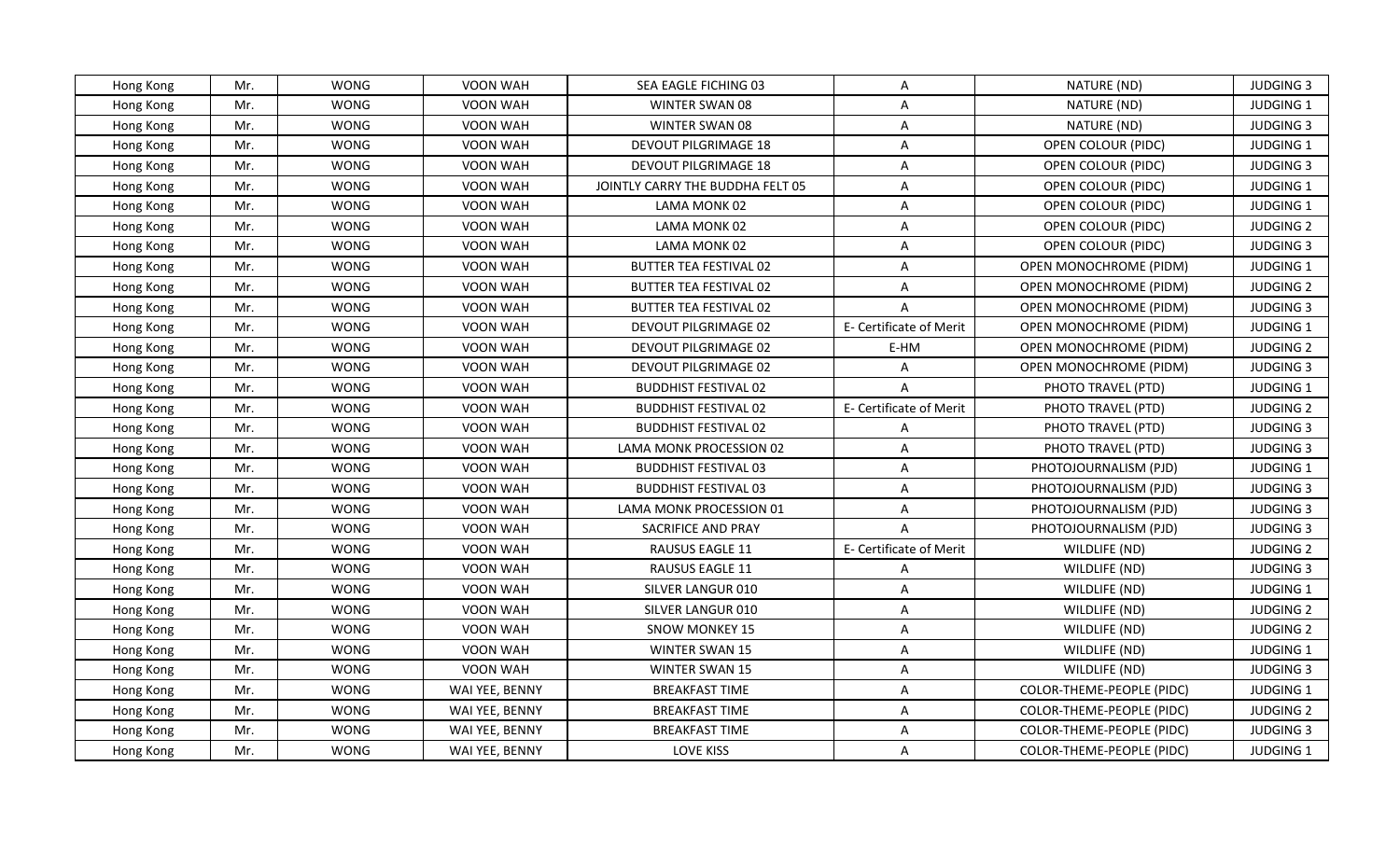| Hong Kong | Mr. | <b>WONG</b> | WAI YEE, BENNY     | LOVE KISS                    | <b>Best of People Activity</b> | COLOR-THEME-PEOPLE (PIDC)           | <b>JUDGING 2</b> |
|-----------|-----|-------------|--------------------|------------------------------|--------------------------------|-------------------------------------|------------------|
| Hong Kong | Mr. | <b>WONG</b> | WAI YEE, BENNY     | <b>LOVE KISS</b>             | $\mathsf{A}$                   | COLOR-THEME-PEOPLE (PIDC)           | <b>JUDGING 3</b> |
| Hong Kong | Mr. | <b>WONG</b> | WAI YEE, BENNY     | READING                      | A                              | OPEN MONOCHROME (PIDM)              | JUDGING 1        |
| Hong Kong | Mr. | <b>WONG</b> | WAI YEE, BENNY     | READING                      | A                              | OPEN MONOCHROME (PIDM)              | <b>JUDGING 3</b> |
| Hong Kong | Mr. | <b>WONG</b> | WAI YEE, BENNY     | <b>BE CAREFUL</b>            | A                              | PHOTO TRAVEL (PTD)                  | <b>JUDGING 2</b> |
| Hong Kong | Mr. | <b>WONG</b> | WAI YEE, BENNY     | <b>BE CAREFUL</b>            | A                              | PHOTO TRAVEL (PTD)                  | <b>JUDGING 3</b> |
| Hong Kong | Mr. | <b>WONG</b> | WAI YEE, BENNY     | <b>BEAUTIFUL NIGHT 316</b>   | A                              | PHOTO TRAVEL (PTD)                  | <b>JUDGING 2</b> |
| Hong Kong | Mr. | <b>WONG</b> | WAI YEE, BENNY     | SEASIDE FISH MARKET          | A                              | PHOTO TRAVEL (PTD)                  | <b>JUDGING 3</b> |
| Hong Kong | Mr. | <b>WONG</b> | WAI YEE, BENNY     | <b>DISASTER</b>              | $\overline{A}$                 | PHOTOJOURNALISM (PJD)               | <b>JUDGING 3</b> |
| Hong Kong | Mr. | <b>WONG</b> | WAI YEE, BENNY     | <b>SILENT PROTEST 227</b>    | E- Certificate of Merit        | PHOTOJOURNALISM (PJD)               | JUDGING 1        |
| Hong Kong | Ms. | CHAN        | <b>CHING CHING</b> | <b>BLOCKS OF STORIES</b>     | A                              | COLOR-THEME-PEOPLE (PIDC)           | JUDGING 1        |
| Hong Kong | Ms. | CHAN        | <b>CHING CHING</b> | <b>BLOCKS OF STORIES</b>     | A                              | COLOR-THEME-PEOPLE (PIDC)           | <b>JUDGING 2</b> |
| Hong Kong | Ms. | CHAN        | <b>CHING CHING</b> | <b>BURNING HOT</b>           | A                              | COLOR-THEME-PEOPLE (PIDC)           | JUDGING 1        |
| Hong Kong | Ms. | CHAN        | <b>CHING CHING</b> | <b>BURNING HOT</b>           | A                              | COLOR-THEME-PEOPLE (PIDC)           | <b>JUDGING 3</b> |
| Hong Kong | Ms. | <b>CHAN</b> | <b>CHING CHING</b> | <b>CYBER METALLIC STALL</b>  | A                              | COLOR-THEME-PEOPLE (PIDC)           | <b>JUDGING 2</b> |
| Hong Kong | Ms. | CHAN        | <b>CHING CHING</b> | <b>FAMILY CHILL TIME</b>     | A                              | MONOCHROME - THEME-CITY LIFE (PIDM) | JUDGING 1        |
| Hong Kong | Ms. | CHAN        | <b>CHING CHING</b> | <b>FAMILY CHILL TIME</b>     | A                              | MONOCHROME - THEME-CITY LIFE (PIDM) | <b>JUDGING 2</b> |
| Hong Kong | Ms. | CHAN        | <b>CHING CHING</b> | <b>FAMILY CHILL TIME</b>     | A                              | MONOCHROME - THEME-CITY LIFE (PIDM) | <b>JUDGING 3</b> |
| Hong Kong | Ms. | <b>CHAN</b> | <b>CHING CHING</b> | <b>GLORY CLEANERS</b>        | $\overline{A}$                 | MONOCHROME - THEME-CITY LIFE (PIDM) | <b>JUDGING 1</b> |
| Hong Kong | Ms. | <b>CHAN</b> | <b>CHING CHING</b> | <b>GLORY CLEANERS</b>        | <b>WPAI Silver</b>             | MONOCHROME - THEME-CITY LIFE (PIDM) | <b>JUDGING 2</b> |
| Hong Kong | Ms. | CHAN        | <b>CHING CHING</b> | <b>GLORY CLEANERS</b>        | A                              | MONOCHROME - THEME-CITY LIFE (PIDM) | <b>JUDGING 3</b> |
| Hong Kong | Ms. | <b>CHAN</b> | <b>CHING CHING</b> | PEOPLE AND PATTERNS          | $\mathsf{A}$                   | MONOCHROME - THEME-CITY LIFE (PIDM) | <b>JUDGING 3</b> |
| Hong Kong | Ms. | CHAN        | <b>CHING CHING</b> | <b>WALKING INTO DARKNESS</b> | E- Certificate of Merit        | MONOCHROME - THEME-CITY LIFE (PIDM) | JUDGING 1        |
| Hong Kong | Ms. | CHAN        | <b>CHING CHING</b> | <b>WALKING INTO DARKNESS</b> | A                              | MONOCHROME - THEME-CITY LIFE (PIDM) | <b>JUDGING 2</b> |
| Hong Kong | Ms. | <b>CHAN</b> | <b>CHING CHING</b> | ANGRY WIFE 003               | A                              | NATURE (ND)                         | JUDGING 1        |
| Hong Kong | Ms. | CHAN        | <b>CHING CHING</b> | ANGRY WIFE 003               | A                              | NATURE (ND)                         | <b>JUDGING 2</b> |
| Hong Kong | Ms. | CHAN        | <b>CHING CHING</b> | ANGRY WIFE 003               | A                              | NATURE (ND)                         | <b>JUDGING 3</b> |
| Hong Kong | Ms. | CHAN        | <b>CHING CHING</b> | <b>BLUE GODDESS</b>          | A                              | NATURE (ND)                         | JUDGING 1        |
| Hong Kong | Ms. | <b>CHAN</b> | <b>CHING CHING</b> | <b>BLUE GODDESS</b>          | $\overline{A}$                 | NATURE (ND)                         | <b>JUDGING 3</b> |
| Hong Kong | Ms. | CHAN        | <b>CHING CHING</b> | CATCH UP WITH FRIEND 001     | A                              | NATURE (ND)                         | <b>JUDGING 2</b> |
| Hong Kong | Ms. | CHAN        | <b>CHING CHING</b> | CATCH UP WITH FRIEND 001     | A                              | NATURE (ND)                         | <b>JUDGING 3</b> |
| Hong Kong | Ms. | CHAN        | <b>CHING CHING</b> | MOUTHFUL 003                 | A                              | NATURE (ND)                         | JUDGING 1        |
| Hong Kong | Ms. | CHAN        | <b>CHING CHING</b> | MOUTHFUL 003                 | A                              | NATURE (ND)                         | <b>JUDGING 2</b> |
| Hong Kong | Ms. | <b>CHAN</b> | <b>CHING CHING</b> | MOUTHFUL 003                 | E- Certificate of Merit        | NATURE (ND)                         | JUDGING 3        |
|           |     |             |                    |                              |                                |                                     |                  |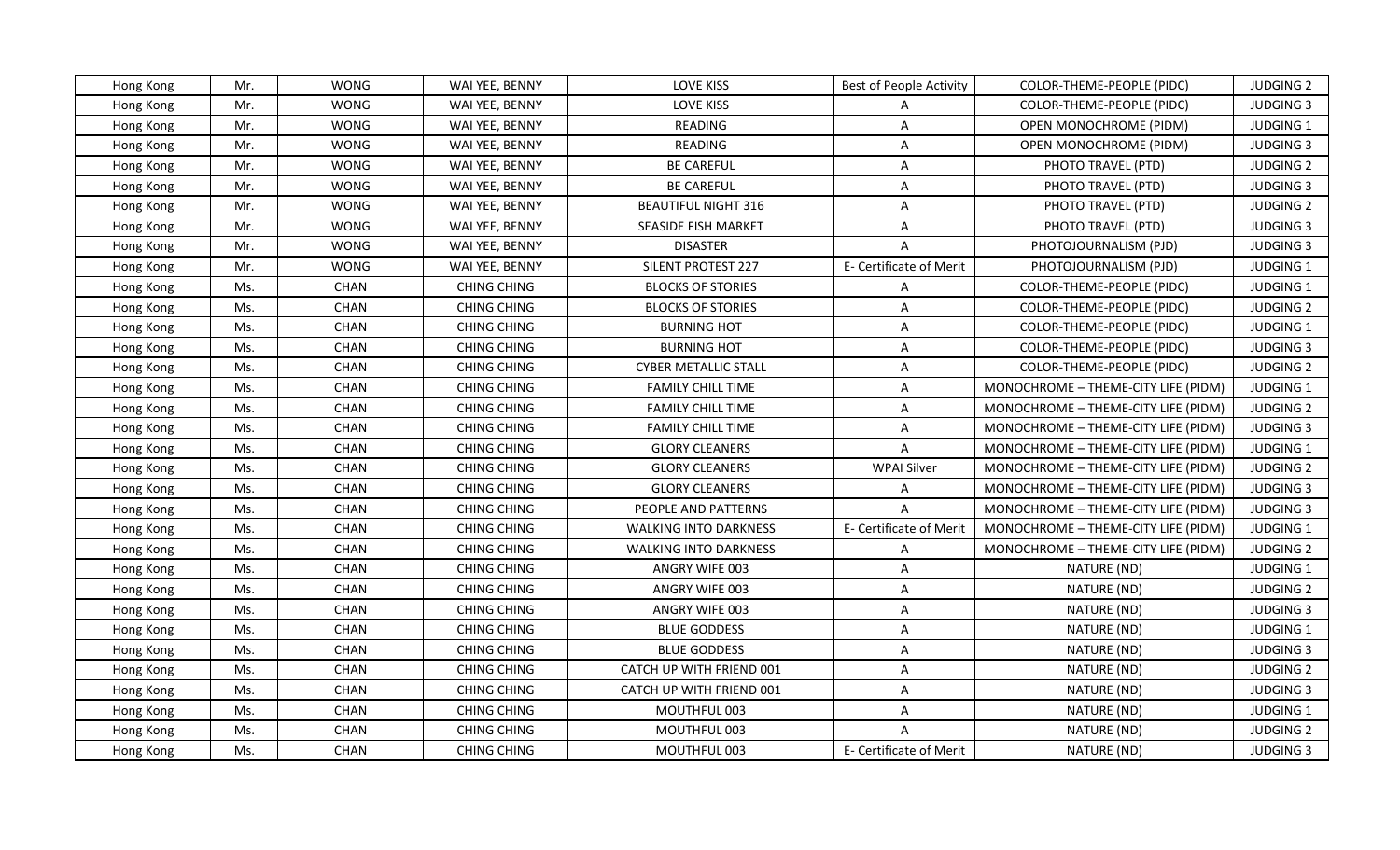| Hong Kong | Ms. | <b>CHAN</b> | <b>CHING CHING</b> | ATTRACTED                    | A                       | OPEN COLOUR (PIDC)            | <b>JUDGING 2</b> |
|-----------|-----|-------------|--------------------|------------------------------|-------------------------|-------------------------------|------------------|
| Hong Kong | Ms. | <b>CHAN</b> | <b>CHING CHING</b> | <b>ATTRACTED</b>             | E- Certificate of Merit | OPEN COLOUR (PIDC)            | <b>JUDGING 3</b> |
| Hong Kong | Ms. | CHAN        | <b>CHING CHING</b> | <b>ENCHANTRESS</b>           | A                       | OPEN COLOUR (PIDC)            | <b>JUDGING 2</b> |
| Hong Kong | Ms. | CHAN        | <b>CHING CHING</b> | <b>ENCHANTRESS</b>           | $\overline{A}$          | OPEN COLOUR (PIDC)            | <b>JUDGING 3</b> |
| Hong Kong | Ms. | CHAN        | <b>CHING CHING</b> | <b>ETERNAL TUNNEL</b>        | A                       | OPEN COLOUR (PIDC)            | JUDGING 1        |
| Hong Kong | Ms. | <b>CHAN</b> | <b>CHING CHING</b> | ETERNAL TUNNEL               | A                       | OPEN COLOUR (PIDC)            | <b>JUDGING 2</b> |
| Hong Kong | Ms. | <b>CHAN</b> | <b>CHING CHING</b> | <b>ETERNAL TUNNEL</b>        | $\overline{A}$          | OPEN COLOUR (PIDC)            | <b>JUDGING 3</b> |
| Hong Kong | Ms. | CHAN        | <b>CHING CHING</b> | <b>SPOT OF PURENESS</b>      | PSA Gold                | OPEN COLOUR (PIDC)            | JUDGING 1        |
| Hong Kong | Ms. | <b>CHAN</b> | <b>CHING CHING</b> | <b>SPOT OF PURENESS</b>      | $\overline{A}$          | OPEN COLOUR (PIDC)            | <b>JUDGING 2</b> |
| Hong Kong | Ms. | CHAN        | <b>CHING CHING</b> | <b>SPOT OF PURENESS</b>      | A                       | OPEN COLOUR (PIDC)            | <b>JUDGING 3</b> |
| Hong Kong | Ms. | CHAN        | <b>CHING CHING</b> | <b>QUEEN OF THE RINGS</b>    | A                       | OPEN MONOCHROME (PIDM)        | <b>JUDGING 2</b> |
| Hong Kong | Ms. | <b>CHAN</b> | <b>CHING CHING</b> | <b>SUCCULENT</b>             | A                       | <b>OPEN MONOCHROME (PIDM)</b> | <b>JUDGING 2</b> |
| Hong Kong | Ms. | CHAN        | <b>CHING CHING</b> | THE LOVE CAVE                | A                       | OPEN MONOCHROME (PIDM)        | JUDGING 1        |
| Hong Kong | Ms. | CHAN        | <b>CHING CHING</b> | THE LOVE CAVE                | A                       | OPEN MONOCHROME (PIDM)        | <b>JUDGING 2</b> |
| Hong Kong | Ms. | CHAN        | <b>CHING CHING</b> | THE LOVE CAVE                | A                       | <b>OPEN MONOCHROME (PIDM)</b> | <b>JUDGING 3</b> |
| Hong Kong | Ms. | CHAN        | <b>CHING CHING</b> | THE MERMAID QUEEN            | A                       | OPEN MONOCHROME (PIDM)        | <b>JUDGING 1</b> |
| Hong Kong | Ms. | CHAN        | <b>CHING CHING</b> | THE MERMAID QUEEN            | A                       | OPEN MONOCHROME (PIDM)        | <b>JUDGING 2</b> |
| Hong Kong | Ms. | <b>CHAN</b> | <b>CHING CHING</b> | THE MERMAID QUEEN            | A                       | OPEN MONOCHROME (PIDM)        | <b>JUDGING 3</b> |
| Hong Kong | Ms. | <b>CHAN</b> | <b>CHING CHING</b> | <b>COOKING WITH BULLS 01</b> | A                       | PHOTO TRAVEL (PTD)            | <b>JUDGING 1</b> |
| Hong Kong | Ms. | CHAN        | <b>CHING CHING</b> | <b>COOKING WITH BULLS 01</b> | A                       | PHOTO TRAVEL (PTD)            | <b>JUDGING 2</b> |
| Hong Kong | Ms. | CHAN        | CHING CHING        | <b>COOKING WITH BULLS 01</b> | A                       | PHOTO TRAVEL (PTD)            | <b>JUDGING 3</b> |
| Hong Kong | Ms. | CHAN        | <b>CHING CHING</b> | REGRESS 001                  | A                       | PHOTO TRAVEL (PTD)            | <b>JUDGING 2</b> |
| Hong Kong | Ms. | CHAN        | <b>CHING CHING</b> | WE ARE ONE                   | A                       | PHOTO TRAVEL (PTD)            | <b>JUDGING 2</b> |
| Hong Kong | Ms. | <b>CHAN</b> | <b>CHING CHING</b> | WE ARE ONE                   | A                       | PHOTO TRAVEL (PTD)            | <b>JUDGING 3</b> |
| Hong Kong | Ms. | CHAN        | <b>CHING CHING</b> | <b>BOXING DANCE 009</b>      | A                       | PHOTOJOURNALISM (PJD)         | JUDGING 1        |
| Hong Kong | Ms. | CHAN        | <b>CHING CHING</b> | <b>BOXING DANCE 009</b>      | A                       | PHOTOJOURNALISM (PJD)         | <b>JUDGING 2</b> |
| Hong Kong | Ms. | CHAN        | <b>CHING CHING</b> | <b>BOXING DANCE 009</b>      | A                       | PHOTOJOURNALISM (PJD)         | <b>JUDGING 3</b> |
| Hong Kong | Ms. | CHAN        | <b>CHING CHING</b> | DEFORM 004                   | A                       | PHOTOJOURNALISM (PJD)         | JUDGING 1        |
| Hong Kong | Ms. | <b>CHAN</b> | <b>CHING CHING</b> | DEFORM 004                   | $\overline{A}$          | PHOTOJOURNALISM (PJD)         | <b>JUDGING 3</b> |
| Hong Kong | Ms. | CHAN        | <b>CHING CHING</b> | <b>DISTORTED FACE 006</b>    | E- Certificate of Merit | PHOTOJOURNALISM (PJD)         | JUDGING 1        |
| Hong Kong | Ms. | CHAN        | <b>CHING CHING</b> | DISTORTED FACE 006           | A                       | PHOTOJOURNALISM (PJD)         | <b>JUDGING 2</b> |
| Hong Kong | Ms. | CHAN        | <b>CHING CHING</b> | DISTORTED FACE 006           | $\mathsf{A}$            | PHOTOJOURNALISM (PJD)         | <b>JUDGING 3</b> |
| Hong Kong | Ms. | CHAN        | <b>CHING CHING</b> | TWISTED 001                  | A                       | PHOTOJOURNALISM (PJD)         | <b>JUDGING 2</b> |
| Hong Kong | Ms. | <b>CHAN</b> | <b>CHING CHING</b> | TWISTED 001                  | A                       | PHOTOJOURNALISM (PJD)         | <b>JUDGING 3</b> |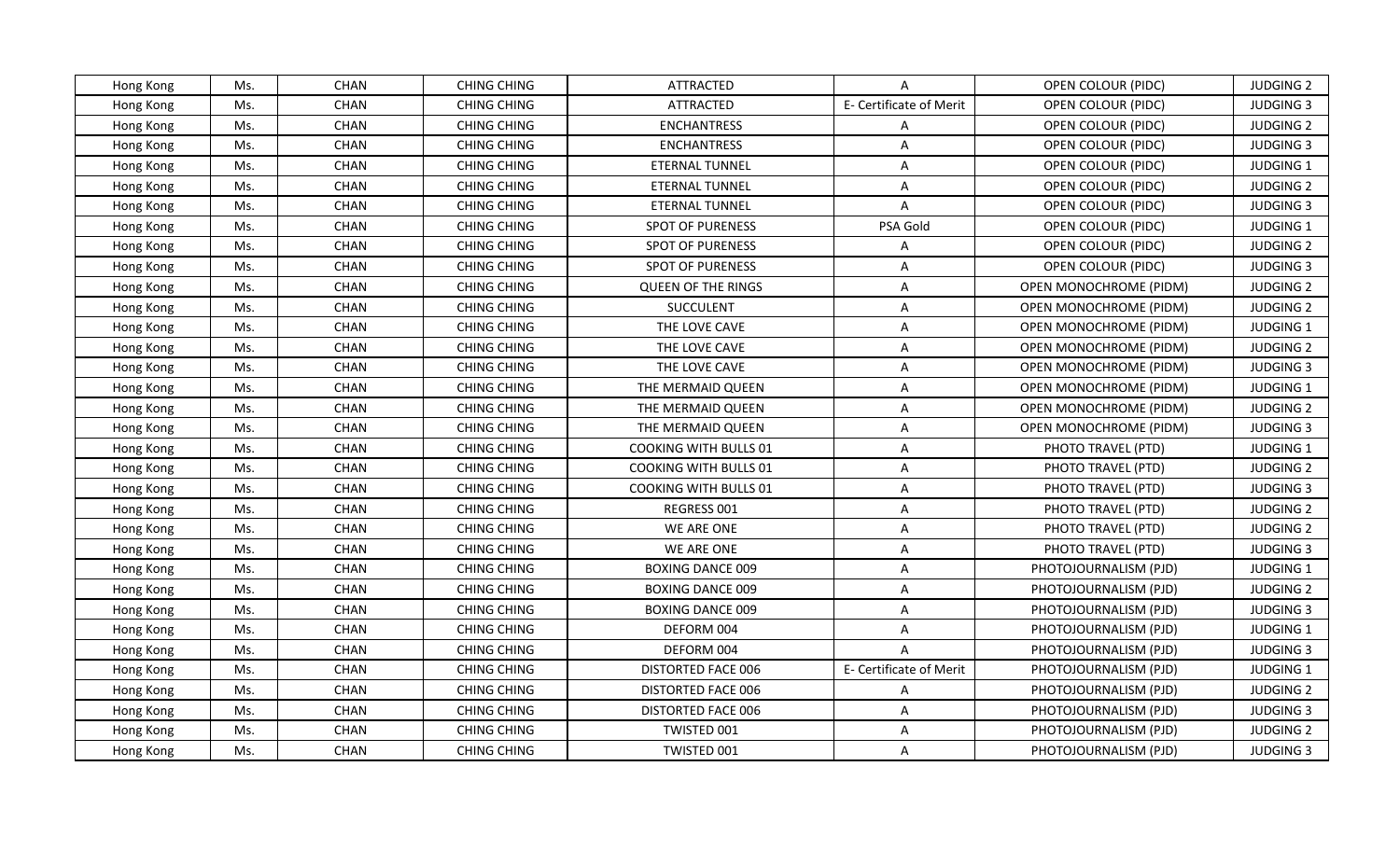| <b>CHAN</b><br><b>CHING CHING</b><br>SKILLED 017<br>Best of Birds<br>WILDLIFE (ND)<br><b>JUDGING 1</b><br>Hong Kong<br>Ms.<br><b>CHAN</b><br><b>CHING CHING</b><br>SKILLED 017<br><b>JUDGING 2</b><br>Ms.<br>WILDLIFE (ND)<br>Hong Kong<br>A<br>CHAN<br><b>CHING CHING</b><br>SKILLED 017<br>A<br><b>JUDGING 3</b><br>Ms.<br>WILDLIFE (ND)<br>Hong Kong<br>CHAN<br>SKILLED 018<br>Ms.<br><b>CHING CHING</b><br>A<br>WILDLIFE (ND)<br>JUDGING 1<br>Hong Kong<br><b>CHAN</b><br>Ms.<br><b>CHING CHING</b><br>SKILLED 018<br>$\overline{\mathsf{A}}$<br>WILDLIFE (ND)<br><b>JUDGING 2</b><br>Hong Kong<br>Ms.<br>CHAN<br><b>CHING CHING</b><br>SKILLED 018<br>WILDLIFE (ND)<br><b>JUDGING 3</b><br>Hong Kong<br>A<br><b>CHAN</b><br><b>CHING CHING</b><br>Ms.<br>STAYING CALM 001<br>A<br>WILDLIFE (ND)<br>JUDGING 1<br>Hong Kong<br>CHAN<br><b>CHING CHING</b><br>A<br>WILDLIFE (ND)<br><b>JUDGING 2</b><br>Ms.<br>STAYING CALM 001<br>Hong Kong<br>CHAN<br>Ms.<br><b>DIANA</b><br>CELEBRATION<br>A<br>COLOR-THEME-PEOPLE (PIDC)<br>JUDGING 1<br>Hong Kong<br>CHAN<br>Ms.<br><b>DIANA</b><br>OLD TEA-HOUSE 1<br>$\overline{\mathsf{A}}$<br>COLOR-THEME-PEOPLE (PIDC)<br><b>JUDGING 3</b><br>Hong Kong<br>Ms.<br>CHAN<br><b>DIANA</b><br>SMOKING AT TEA-HOUSE<br>A<br><b>JUDGING 1</b><br>COLOR-THEME-PEOPLE (PIDC)<br>Hong Kong<br><b>CHAN</b><br><b>JUDGING 3</b><br>Ms.<br><b>DIANA</b><br>YOUNG MOTHER AND HER BABY<br>A<br>COLOR-THEME-PEOPLE (PIDC)<br>Hong Kong<br>CHAN<br>JUDGING 1<br>Ms.<br><b>DIANA</b><br><b>HARD WORKING</b><br>A<br>MONOCHROME - THEME-CITY LIFE (PIDM)<br>Hong Kong<br>CHAN<br>Ms.<br><b>DIANA</b><br><b>HARD WORKING</b><br>$\overline{A}$<br>MONOCHROME - THEME-CITY LIFE (PIDM)<br><b>JUDGING 2</b><br>Hong Kong<br>Ms.<br>CHAN<br>E- Certificate of Merit<br>JUDGING 1<br><b>DIANA</b><br>INDIAN WOMAN AND DOG<br>MONOCHROME - THEME-CITY LIFE (PIDM)<br>Hong Kong<br>CHAN<br>Ms.<br><b>DIANA</b><br>INDIAN WOMAN AND DOG<br>A<br>MONOCHROME - THEME-CITY LIFE (PIDM)<br><b>JUDGING 3</b><br>Hong Kong<br>CHAN<br><b>DIANA</b><br>A<br>JUDGING 1<br>Ms.<br>OLD TEA-HOUE 11<br>MONOCHROME - THEME-CITY LIFE (PIDM)<br>Hong Kong<br>CHAN<br>Ms.<br><b>DIANA</b><br>OLD TEA-HOUE 11<br>WPAI Gold<br>MONOCHROME - THEME-CITY LIFE (PIDM)<br><b>JUDGING 3</b><br>Hong Kong<br>CHAN<br><b>DIANA</b><br><b>JUDGING 2</b><br>Ms.<br>XINJING POTTERY<br>$\mathsf{A}$<br>MONOCHROME - THEME-CITY LIFE (PIDM)<br>Hong Kong<br>Ms.<br>CHAN<br>XINJING POTTERY<br><b>JUDGING 3</b><br><b>DIANA</b><br>A<br>MONOCHROME - THEME-CITY LIFE (PIDM)<br>Hong Kong<br>Ms.<br>CHAN<br><b>DIANA</b><br>AIMING 1<br>A<br>NATURE (ND)<br><b>JUDGING 1</b><br>Hong Kong<br>Ms.<br>CHAN<br><b>DIANA</b><br>AIMING 1<br>A<br>NATURE (ND)<br><b>JUDGING 2</b><br>Hong Kong<br><b>CHAN</b><br>AIMING 1<br><b>JUDGING 3</b><br>Ms.<br><b>DIANA</b><br>A<br>NATURE (ND)<br>Hong Kong<br>CHAN<br>MEETING IN THE RAIN<br>A<br>JUDGING 1<br>Ms.<br><b>DIANA</b><br>NATURE (ND)<br>Hong Kong<br>CHAN<br>Ms.<br><b>DIANA</b><br><b>MEETING IN THE RAIN</b><br>NATURE (ND)<br><b>JUDGING 2</b><br>Hong Kong<br>A<br>CHAN<br>JUDGING 1<br>Ms.<br><b>DIANA</b><br>FLOWER BUBBLE 09<br>A<br>OPEN COLOUR (PIDC)<br>Hong Kong<br>CHAN<br><b>FLOWER BUBBLE 09</b><br>A<br><b>JUDGING 2</b><br>Ms.<br><b>DIANA</b><br>OPEN COLOUR (PIDC)<br>Hong Kong<br><b>CHAN</b><br>Ms.<br><b>DIANA</b><br>NATURAL WONDER<br>A<br>OPEN COLOUR (PIDC)<br><b>JUDGING 2</b><br>Hong Kong<br>CHAN<br>Ms.<br><b>DIANA</b><br>NATURAL WONDER<br>$\overline{A}$<br>OPEN COLOUR (PIDC)<br><b>JUDGING 3</b><br>Hong Kong<br>CHAN<br>E- Certificate of Merit<br>JUDGING 1<br>Ms.<br><b>DIANA</b><br>THE HEART ROAD<br>OPEN COLOUR (PIDC)<br>Hong Kong<br>CHAN<br>THE HEART ROAD<br><b>JUDGING 2</b><br>Ms.<br><b>DIANA</b><br>A<br>OPEN COLOUR (PIDC)<br>Hong Kong<br>THE HEART ROAD<br>OPEN COLOUR (PIDC)<br><b>JUDGING 3</b><br>Ms.<br>CHAN<br><b>DIANA</b><br>$\mathsf{A}$<br>Hong Kong<br>Ms.<br>CHAN<br><b>DIANA</b><br><b>DILIGENT WORKER</b><br>E- Certificate of Merit<br>OPEN MONOCHROME (PIDM)<br>JUDGING 1<br>Hong Kong<br>Ms.<br><b>CHAN</b><br><b>DIANA</b><br><b>DILIGENT WORKER</b><br><b>WPAI Silver</b><br>OPEN MONOCHROME (PIDM)<br><b>JUDGING 2</b><br>Hong Kong |  |  |  |  |
|---------------------------------------------------------------------------------------------------------------------------------------------------------------------------------------------------------------------------------------------------------------------------------------------------------------------------------------------------------------------------------------------------------------------------------------------------------------------------------------------------------------------------------------------------------------------------------------------------------------------------------------------------------------------------------------------------------------------------------------------------------------------------------------------------------------------------------------------------------------------------------------------------------------------------------------------------------------------------------------------------------------------------------------------------------------------------------------------------------------------------------------------------------------------------------------------------------------------------------------------------------------------------------------------------------------------------------------------------------------------------------------------------------------------------------------------------------------------------------------------------------------------------------------------------------------------------------------------------------------------------------------------------------------------------------------------------------------------------------------------------------------------------------------------------------------------------------------------------------------------------------------------------------------------------------------------------------------------------------------------------------------------------------------------------------------------------------------------------------------------------------------------------------------------------------------------------------------------------------------------------------------------------------------------------------------------------------------------------------------------------------------------------------------------------------------------------------------------------------------------------------------------------------------------------------------------------------------------------------------------------------------------------------------------------------------------------------------------------------------------------------------------------------------------------------------------------------------------------------------------------------------------------------------------------------------------------------------------------------------------------------------------------------------------------------------------------------------------------------------------------------------------------------------------------------------------------------------------------------------------------------------------------------------------------------------------------------------------------------------------------------------------------------------------------------------------------------------------------------------------------------------------------------------------------------------------------------------------------------------------------------------------------------------------------------------------------------------------------------------------------------------------------------------------------------------------------------------------------------------------------------------------------------------------------------------------------------------------------------------------------------------------------------------------------------------------------------------------------------------------------------------------------------------------------------------------------------------------------------------------------|--|--|--|--|
|                                                                                                                                                                                                                                                                                                                                                                                                                                                                                                                                                                                                                                                                                                                                                                                                                                                                                                                                                                                                                                                                                                                                                                                                                                                                                                                                                                                                                                                                                                                                                                                                                                                                                                                                                                                                                                                                                                                                                                                                                                                                                                                                                                                                                                                                                                                                                                                                                                                                                                                                                                                                                                                                                                                                                                                                                                                                                                                                                                                                                                                                                                                                                                                                                                                                                                                                                                                                                                                                                                                                                                                                                                                                                                                                                                                                                                                                                                                                                                                                                                                                                                                                                                                                                                                   |  |  |  |  |
|                                                                                                                                                                                                                                                                                                                                                                                                                                                                                                                                                                                                                                                                                                                                                                                                                                                                                                                                                                                                                                                                                                                                                                                                                                                                                                                                                                                                                                                                                                                                                                                                                                                                                                                                                                                                                                                                                                                                                                                                                                                                                                                                                                                                                                                                                                                                                                                                                                                                                                                                                                                                                                                                                                                                                                                                                                                                                                                                                                                                                                                                                                                                                                                                                                                                                                                                                                                                                                                                                                                                                                                                                                                                                                                                                                                                                                                                                                                                                                                                                                                                                                                                                                                                                                                   |  |  |  |  |
|                                                                                                                                                                                                                                                                                                                                                                                                                                                                                                                                                                                                                                                                                                                                                                                                                                                                                                                                                                                                                                                                                                                                                                                                                                                                                                                                                                                                                                                                                                                                                                                                                                                                                                                                                                                                                                                                                                                                                                                                                                                                                                                                                                                                                                                                                                                                                                                                                                                                                                                                                                                                                                                                                                                                                                                                                                                                                                                                                                                                                                                                                                                                                                                                                                                                                                                                                                                                                                                                                                                                                                                                                                                                                                                                                                                                                                                                                                                                                                                                                                                                                                                                                                                                                                                   |  |  |  |  |
|                                                                                                                                                                                                                                                                                                                                                                                                                                                                                                                                                                                                                                                                                                                                                                                                                                                                                                                                                                                                                                                                                                                                                                                                                                                                                                                                                                                                                                                                                                                                                                                                                                                                                                                                                                                                                                                                                                                                                                                                                                                                                                                                                                                                                                                                                                                                                                                                                                                                                                                                                                                                                                                                                                                                                                                                                                                                                                                                                                                                                                                                                                                                                                                                                                                                                                                                                                                                                                                                                                                                                                                                                                                                                                                                                                                                                                                                                                                                                                                                                                                                                                                                                                                                                                                   |  |  |  |  |
|                                                                                                                                                                                                                                                                                                                                                                                                                                                                                                                                                                                                                                                                                                                                                                                                                                                                                                                                                                                                                                                                                                                                                                                                                                                                                                                                                                                                                                                                                                                                                                                                                                                                                                                                                                                                                                                                                                                                                                                                                                                                                                                                                                                                                                                                                                                                                                                                                                                                                                                                                                                                                                                                                                                                                                                                                                                                                                                                                                                                                                                                                                                                                                                                                                                                                                                                                                                                                                                                                                                                                                                                                                                                                                                                                                                                                                                                                                                                                                                                                                                                                                                                                                                                                                                   |  |  |  |  |
|                                                                                                                                                                                                                                                                                                                                                                                                                                                                                                                                                                                                                                                                                                                                                                                                                                                                                                                                                                                                                                                                                                                                                                                                                                                                                                                                                                                                                                                                                                                                                                                                                                                                                                                                                                                                                                                                                                                                                                                                                                                                                                                                                                                                                                                                                                                                                                                                                                                                                                                                                                                                                                                                                                                                                                                                                                                                                                                                                                                                                                                                                                                                                                                                                                                                                                                                                                                                                                                                                                                                                                                                                                                                                                                                                                                                                                                                                                                                                                                                                                                                                                                                                                                                                                                   |  |  |  |  |
|                                                                                                                                                                                                                                                                                                                                                                                                                                                                                                                                                                                                                                                                                                                                                                                                                                                                                                                                                                                                                                                                                                                                                                                                                                                                                                                                                                                                                                                                                                                                                                                                                                                                                                                                                                                                                                                                                                                                                                                                                                                                                                                                                                                                                                                                                                                                                                                                                                                                                                                                                                                                                                                                                                                                                                                                                                                                                                                                                                                                                                                                                                                                                                                                                                                                                                                                                                                                                                                                                                                                                                                                                                                                                                                                                                                                                                                                                                                                                                                                                                                                                                                                                                                                                                                   |  |  |  |  |
|                                                                                                                                                                                                                                                                                                                                                                                                                                                                                                                                                                                                                                                                                                                                                                                                                                                                                                                                                                                                                                                                                                                                                                                                                                                                                                                                                                                                                                                                                                                                                                                                                                                                                                                                                                                                                                                                                                                                                                                                                                                                                                                                                                                                                                                                                                                                                                                                                                                                                                                                                                                                                                                                                                                                                                                                                                                                                                                                                                                                                                                                                                                                                                                                                                                                                                                                                                                                                                                                                                                                                                                                                                                                                                                                                                                                                                                                                                                                                                                                                                                                                                                                                                                                                                                   |  |  |  |  |
|                                                                                                                                                                                                                                                                                                                                                                                                                                                                                                                                                                                                                                                                                                                                                                                                                                                                                                                                                                                                                                                                                                                                                                                                                                                                                                                                                                                                                                                                                                                                                                                                                                                                                                                                                                                                                                                                                                                                                                                                                                                                                                                                                                                                                                                                                                                                                                                                                                                                                                                                                                                                                                                                                                                                                                                                                                                                                                                                                                                                                                                                                                                                                                                                                                                                                                                                                                                                                                                                                                                                                                                                                                                                                                                                                                                                                                                                                                                                                                                                                                                                                                                                                                                                                                                   |  |  |  |  |
|                                                                                                                                                                                                                                                                                                                                                                                                                                                                                                                                                                                                                                                                                                                                                                                                                                                                                                                                                                                                                                                                                                                                                                                                                                                                                                                                                                                                                                                                                                                                                                                                                                                                                                                                                                                                                                                                                                                                                                                                                                                                                                                                                                                                                                                                                                                                                                                                                                                                                                                                                                                                                                                                                                                                                                                                                                                                                                                                                                                                                                                                                                                                                                                                                                                                                                                                                                                                                                                                                                                                                                                                                                                                                                                                                                                                                                                                                                                                                                                                                                                                                                                                                                                                                                                   |  |  |  |  |
|                                                                                                                                                                                                                                                                                                                                                                                                                                                                                                                                                                                                                                                                                                                                                                                                                                                                                                                                                                                                                                                                                                                                                                                                                                                                                                                                                                                                                                                                                                                                                                                                                                                                                                                                                                                                                                                                                                                                                                                                                                                                                                                                                                                                                                                                                                                                                                                                                                                                                                                                                                                                                                                                                                                                                                                                                                                                                                                                                                                                                                                                                                                                                                                                                                                                                                                                                                                                                                                                                                                                                                                                                                                                                                                                                                                                                                                                                                                                                                                                                                                                                                                                                                                                                                                   |  |  |  |  |
|                                                                                                                                                                                                                                                                                                                                                                                                                                                                                                                                                                                                                                                                                                                                                                                                                                                                                                                                                                                                                                                                                                                                                                                                                                                                                                                                                                                                                                                                                                                                                                                                                                                                                                                                                                                                                                                                                                                                                                                                                                                                                                                                                                                                                                                                                                                                                                                                                                                                                                                                                                                                                                                                                                                                                                                                                                                                                                                                                                                                                                                                                                                                                                                                                                                                                                                                                                                                                                                                                                                                                                                                                                                                                                                                                                                                                                                                                                                                                                                                                                                                                                                                                                                                                                                   |  |  |  |  |
|                                                                                                                                                                                                                                                                                                                                                                                                                                                                                                                                                                                                                                                                                                                                                                                                                                                                                                                                                                                                                                                                                                                                                                                                                                                                                                                                                                                                                                                                                                                                                                                                                                                                                                                                                                                                                                                                                                                                                                                                                                                                                                                                                                                                                                                                                                                                                                                                                                                                                                                                                                                                                                                                                                                                                                                                                                                                                                                                                                                                                                                                                                                                                                                                                                                                                                                                                                                                                                                                                                                                                                                                                                                                                                                                                                                                                                                                                                                                                                                                                                                                                                                                                                                                                                                   |  |  |  |  |
|                                                                                                                                                                                                                                                                                                                                                                                                                                                                                                                                                                                                                                                                                                                                                                                                                                                                                                                                                                                                                                                                                                                                                                                                                                                                                                                                                                                                                                                                                                                                                                                                                                                                                                                                                                                                                                                                                                                                                                                                                                                                                                                                                                                                                                                                                                                                                                                                                                                                                                                                                                                                                                                                                                                                                                                                                                                                                                                                                                                                                                                                                                                                                                                                                                                                                                                                                                                                                                                                                                                                                                                                                                                                                                                                                                                                                                                                                                                                                                                                                                                                                                                                                                                                                                                   |  |  |  |  |
|                                                                                                                                                                                                                                                                                                                                                                                                                                                                                                                                                                                                                                                                                                                                                                                                                                                                                                                                                                                                                                                                                                                                                                                                                                                                                                                                                                                                                                                                                                                                                                                                                                                                                                                                                                                                                                                                                                                                                                                                                                                                                                                                                                                                                                                                                                                                                                                                                                                                                                                                                                                                                                                                                                                                                                                                                                                                                                                                                                                                                                                                                                                                                                                                                                                                                                                                                                                                                                                                                                                                                                                                                                                                                                                                                                                                                                                                                                                                                                                                                                                                                                                                                                                                                                                   |  |  |  |  |
|                                                                                                                                                                                                                                                                                                                                                                                                                                                                                                                                                                                                                                                                                                                                                                                                                                                                                                                                                                                                                                                                                                                                                                                                                                                                                                                                                                                                                                                                                                                                                                                                                                                                                                                                                                                                                                                                                                                                                                                                                                                                                                                                                                                                                                                                                                                                                                                                                                                                                                                                                                                                                                                                                                                                                                                                                                                                                                                                                                                                                                                                                                                                                                                                                                                                                                                                                                                                                                                                                                                                                                                                                                                                                                                                                                                                                                                                                                                                                                                                                                                                                                                                                                                                                                                   |  |  |  |  |
|                                                                                                                                                                                                                                                                                                                                                                                                                                                                                                                                                                                                                                                                                                                                                                                                                                                                                                                                                                                                                                                                                                                                                                                                                                                                                                                                                                                                                                                                                                                                                                                                                                                                                                                                                                                                                                                                                                                                                                                                                                                                                                                                                                                                                                                                                                                                                                                                                                                                                                                                                                                                                                                                                                                                                                                                                                                                                                                                                                                                                                                                                                                                                                                                                                                                                                                                                                                                                                                                                                                                                                                                                                                                                                                                                                                                                                                                                                                                                                                                                                                                                                                                                                                                                                                   |  |  |  |  |
|                                                                                                                                                                                                                                                                                                                                                                                                                                                                                                                                                                                                                                                                                                                                                                                                                                                                                                                                                                                                                                                                                                                                                                                                                                                                                                                                                                                                                                                                                                                                                                                                                                                                                                                                                                                                                                                                                                                                                                                                                                                                                                                                                                                                                                                                                                                                                                                                                                                                                                                                                                                                                                                                                                                                                                                                                                                                                                                                                                                                                                                                                                                                                                                                                                                                                                                                                                                                                                                                                                                                                                                                                                                                                                                                                                                                                                                                                                                                                                                                                                                                                                                                                                                                                                                   |  |  |  |  |
|                                                                                                                                                                                                                                                                                                                                                                                                                                                                                                                                                                                                                                                                                                                                                                                                                                                                                                                                                                                                                                                                                                                                                                                                                                                                                                                                                                                                                                                                                                                                                                                                                                                                                                                                                                                                                                                                                                                                                                                                                                                                                                                                                                                                                                                                                                                                                                                                                                                                                                                                                                                                                                                                                                                                                                                                                                                                                                                                                                                                                                                                                                                                                                                                                                                                                                                                                                                                                                                                                                                                                                                                                                                                                                                                                                                                                                                                                                                                                                                                                                                                                                                                                                                                                                                   |  |  |  |  |
|                                                                                                                                                                                                                                                                                                                                                                                                                                                                                                                                                                                                                                                                                                                                                                                                                                                                                                                                                                                                                                                                                                                                                                                                                                                                                                                                                                                                                                                                                                                                                                                                                                                                                                                                                                                                                                                                                                                                                                                                                                                                                                                                                                                                                                                                                                                                                                                                                                                                                                                                                                                                                                                                                                                                                                                                                                                                                                                                                                                                                                                                                                                                                                                                                                                                                                                                                                                                                                                                                                                                                                                                                                                                                                                                                                                                                                                                                                                                                                                                                                                                                                                                                                                                                                                   |  |  |  |  |
|                                                                                                                                                                                                                                                                                                                                                                                                                                                                                                                                                                                                                                                                                                                                                                                                                                                                                                                                                                                                                                                                                                                                                                                                                                                                                                                                                                                                                                                                                                                                                                                                                                                                                                                                                                                                                                                                                                                                                                                                                                                                                                                                                                                                                                                                                                                                                                                                                                                                                                                                                                                                                                                                                                                                                                                                                                                                                                                                                                                                                                                                                                                                                                                                                                                                                                                                                                                                                                                                                                                                                                                                                                                                                                                                                                                                                                                                                                                                                                                                                                                                                                                                                                                                                                                   |  |  |  |  |
|                                                                                                                                                                                                                                                                                                                                                                                                                                                                                                                                                                                                                                                                                                                                                                                                                                                                                                                                                                                                                                                                                                                                                                                                                                                                                                                                                                                                                                                                                                                                                                                                                                                                                                                                                                                                                                                                                                                                                                                                                                                                                                                                                                                                                                                                                                                                                                                                                                                                                                                                                                                                                                                                                                                                                                                                                                                                                                                                                                                                                                                                                                                                                                                                                                                                                                                                                                                                                                                                                                                                                                                                                                                                                                                                                                                                                                                                                                                                                                                                                                                                                                                                                                                                                                                   |  |  |  |  |
|                                                                                                                                                                                                                                                                                                                                                                                                                                                                                                                                                                                                                                                                                                                                                                                                                                                                                                                                                                                                                                                                                                                                                                                                                                                                                                                                                                                                                                                                                                                                                                                                                                                                                                                                                                                                                                                                                                                                                                                                                                                                                                                                                                                                                                                                                                                                                                                                                                                                                                                                                                                                                                                                                                                                                                                                                                                                                                                                                                                                                                                                                                                                                                                                                                                                                                                                                                                                                                                                                                                                                                                                                                                                                                                                                                                                                                                                                                                                                                                                                                                                                                                                                                                                                                                   |  |  |  |  |
|                                                                                                                                                                                                                                                                                                                                                                                                                                                                                                                                                                                                                                                                                                                                                                                                                                                                                                                                                                                                                                                                                                                                                                                                                                                                                                                                                                                                                                                                                                                                                                                                                                                                                                                                                                                                                                                                                                                                                                                                                                                                                                                                                                                                                                                                                                                                                                                                                                                                                                                                                                                                                                                                                                                                                                                                                                                                                                                                                                                                                                                                                                                                                                                                                                                                                                                                                                                                                                                                                                                                                                                                                                                                                                                                                                                                                                                                                                                                                                                                                                                                                                                                                                                                                                                   |  |  |  |  |
|                                                                                                                                                                                                                                                                                                                                                                                                                                                                                                                                                                                                                                                                                                                                                                                                                                                                                                                                                                                                                                                                                                                                                                                                                                                                                                                                                                                                                                                                                                                                                                                                                                                                                                                                                                                                                                                                                                                                                                                                                                                                                                                                                                                                                                                                                                                                                                                                                                                                                                                                                                                                                                                                                                                                                                                                                                                                                                                                                                                                                                                                                                                                                                                                                                                                                                                                                                                                                                                                                                                                                                                                                                                                                                                                                                                                                                                                                                                                                                                                                                                                                                                                                                                                                                                   |  |  |  |  |
|                                                                                                                                                                                                                                                                                                                                                                                                                                                                                                                                                                                                                                                                                                                                                                                                                                                                                                                                                                                                                                                                                                                                                                                                                                                                                                                                                                                                                                                                                                                                                                                                                                                                                                                                                                                                                                                                                                                                                                                                                                                                                                                                                                                                                                                                                                                                                                                                                                                                                                                                                                                                                                                                                                                                                                                                                                                                                                                                                                                                                                                                                                                                                                                                                                                                                                                                                                                                                                                                                                                                                                                                                                                                                                                                                                                                                                                                                                                                                                                                                                                                                                                                                                                                                                                   |  |  |  |  |
|                                                                                                                                                                                                                                                                                                                                                                                                                                                                                                                                                                                                                                                                                                                                                                                                                                                                                                                                                                                                                                                                                                                                                                                                                                                                                                                                                                                                                                                                                                                                                                                                                                                                                                                                                                                                                                                                                                                                                                                                                                                                                                                                                                                                                                                                                                                                                                                                                                                                                                                                                                                                                                                                                                                                                                                                                                                                                                                                                                                                                                                                                                                                                                                                                                                                                                                                                                                                                                                                                                                                                                                                                                                                                                                                                                                                                                                                                                                                                                                                                                                                                                                                                                                                                                                   |  |  |  |  |
|                                                                                                                                                                                                                                                                                                                                                                                                                                                                                                                                                                                                                                                                                                                                                                                                                                                                                                                                                                                                                                                                                                                                                                                                                                                                                                                                                                                                                                                                                                                                                                                                                                                                                                                                                                                                                                                                                                                                                                                                                                                                                                                                                                                                                                                                                                                                                                                                                                                                                                                                                                                                                                                                                                                                                                                                                                                                                                                                                                                                                                                                                                                                                                                                                                                                                                                                                                                                                                                                                                                                                                                                                                                                                                                                                                                                                                                                                                                                                                                                                                                                                                                                                                                                                                                   |  |  |  |  |
|                                                                                                                                                                                                                                                                                                                                                                                                                                                                                                                                                                                                                                                                                                                                                                                                                                                                                                                                                                                                                                                                                                                                                                                                                                                                                                                                                                                                                                                                                                                                                                                                                                                                                                                                                                                                                                                                                                                                                                                                                                                                                                                                                                                                                                                                                                                                                                                                                                                                                                                                                                                                                                                                                                                                                                                                                                                                                                                                                                                                                                                                                                                                                                                                                                                                                                                                                                                                                                                                                                                                                                                                                                                                                                                                                                                                                                                                                                                                                                                                                                                                                                                                                                                                                                                   |  |  |  |  |
|                                                                                                                                                                                                                                                                                                                                                                                                                                                                                                                                                                                                                                                                                                                                                                                                                                                                                                                                                                                                                                                                                                                                                                                                                                                                                                                                                                                                                                                                                                                                                                                                                                                                                                                                                                                                                                                                                                                                                                                                                                                                                                                                                                                                                                                                                                                                                                                                                                                                                                                                                                                                                                                                                                                                                                                                                                                                                                                                                                                                                                                                                                                                                                                                                                                                                                                                                                                                                                                                                                                                                                                                                                                                                                                                                                                                                                                                                                                                                                                                                                                                                                                                                                                                                                                   |  |  |  |  |
|                                                                                                                                                                                                                                                                                                                                                                                                                                                                                                                                                                                                                                                                                                                                                                                                                                                                                                                                                                                                                                                                                                                                                                                                                                                                                                                                                                                                                                                                                                                                                                                                                                                                                                                                                                                                                                                                                                                                                                                                                                                                                                                                                                                                                                                                                                                                                                                                                                                                                                                                                                                                                                                                                                                                                                                                                                                                                                                                                                                                                                                                                                                                                                                                                                                                                                                                                                                                                                                                                                                                                                                                                                                                                                                                                                                                                                                                                                                                                                                                                                                                                                                                                                                                                                                   |  |  |  |  |
|                                                                                                                                                                                                                                                                                                                                                                                                                                                                                                                                                                                                                                                                                                                                                                                                                                                                                                                                                                                                                                                                                                                                                                                                                                                                                                                                                                                                                                                                                                                                                                                                                                                                                                                                                                                                                                                                                                                                                                                                                                                                                                                                                                                                                                                                                                                                                                                                                                                                                                                                                                                                                                                                                                                                                                                                                                                                                                                                                                                                                                                                                                                                                                                                                                                                                                                                                                                                                                                                                                                                                                                                                                                                                                                                                                                                                                                                                                                                                                                                                                                                                                                                                                                                                                                   |  |  |  |  |
|                                                                                                                                                                                                                                                                                                                                                                                                                                                                                                                                                                                                                                                                                                                                                                                                                                                                                                                                                                                                                                                                                                                                                                                                                                                                                                                                                                                                                                                                                                                                                                                                                                                                                                                                                                                                                                                                                                                                                                                                                                                                                                                                                                                                                                                                                                                                                                                                                                                                                                                                                                                                                                                                                                                                                                                                                                                                                                                                                                                                                                                                                                                                                                                                                                                                                                                                                                                                                                                                                                                                                                                                                                                                                                                                                                                                                                                                                                                                                                                                                                                                                                                                                                                                                                                   |  |  |  |  |
|                                                                                                                                                                                                                                                                                                                                                                                                                                                                                                                                                                                                                                                                                                                                                                                                                                                                                                                                                                                                                                                                                                                                                                                                                                                                                                                                                                                                                                                                                                                                                                                                                                                                                                                                                                                                                                                                                                                                                                                                                                                                                                                                                                                                                                                                                                                                                                                                                                                                                                                                                                                                                                                                                                                                                                                                                                                                                                                                                                                                                                                                                                                                                                                                                                                                                                                                                                                                                                                                                                                                                                                                                                                                                                                                                                                                                                                                                                                                                                                                                                                                                                                                                                                                                                                   |  |  |  |  |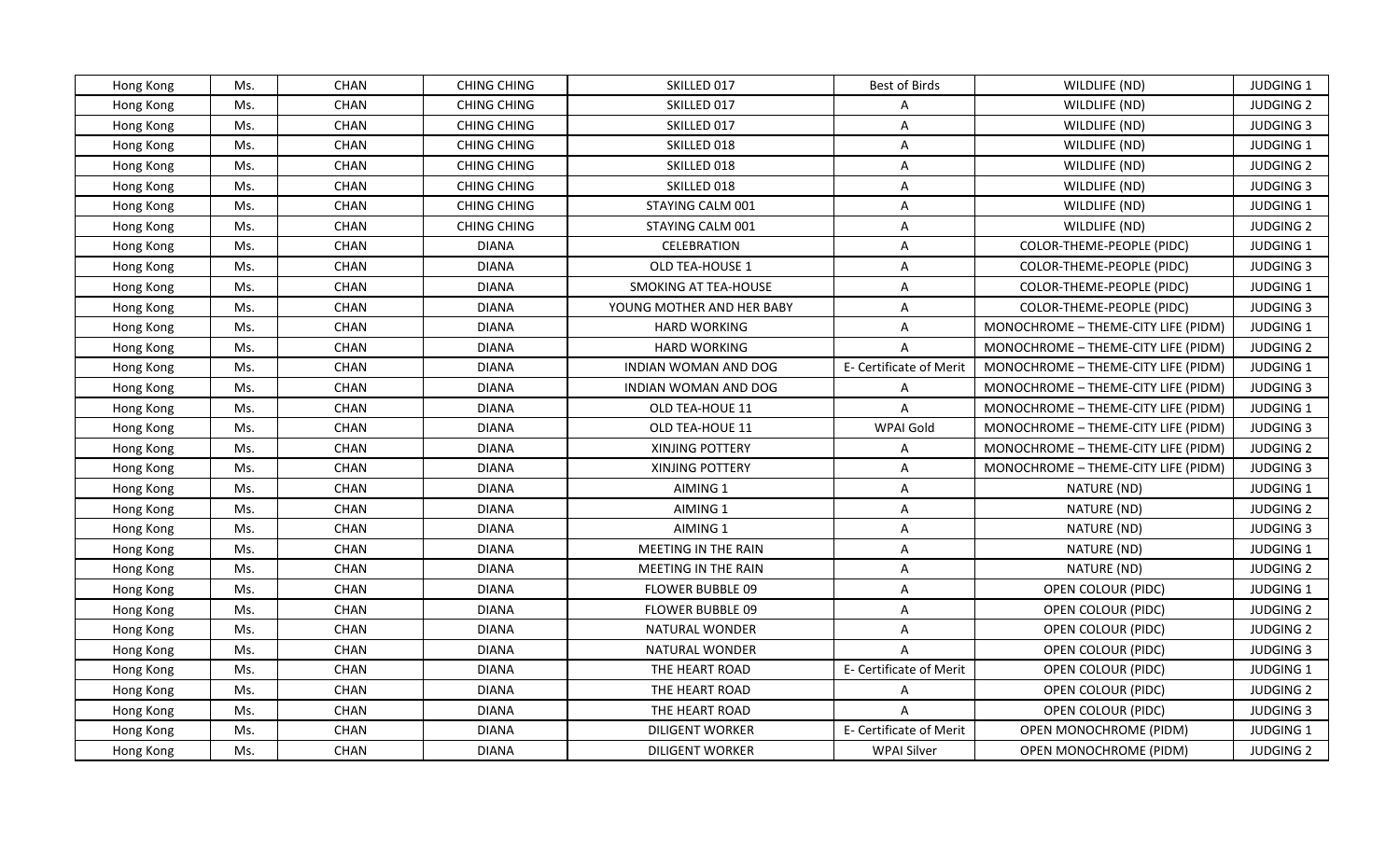| Hong Kong | Ms. | <b>CHAN</b>          | DIANA         | <b>DILIGENT WORKER</b>     | E- Certificate of Merit | OPEN MONOCHROME (PIDM)              | <b>JUDGING 3</b> |
|-----------|-----|----------------------|---------------|----------------------------|-------------------------|-------------------------------------|------------------|
| Hong Kong | Ms. | <b>CHAN</b>          | <b>DIANA</b>  | <b>MANTIS</b>              | A                       | OPEN MONOCHROME (PIDM)              | JUDGING 1        |
| Hong Kong | Ms. | CHAN                 | <b>DIANA</b>  | <b>MANTIS</b>              | $\overline{\mathsf{A}}$ | OPEN MONOCHROME (PIDM)              | <b>JUDGING 2</b> |
| Hong Kong | Ms. | CHAN                 | <b>DIANA</b>  | <b>MANTIS</b>              | A                       | OPEN MONOCHROME (PIDM)              | <b>JUDGING 3</b> |
| Hong Kong | Ms. | CHAN                 | <b>DIANA</b>  | <b>RIDING HIGH</b>         | A                       | OPEN MONOCHROME (PIDM)              | JUDGING 1        |
| Hong Kong | Ms. | <b>CHAN</b>          | <b>DIANA</b>  | <b>RIDING HIGH</b>         | A                       | OPEN MONOCHROME (PIDM)              | <b>JUDGING 2</b> |
| Hong Kong | Ms. | <b>CHAN</b>          | <b>DIANA</b>  | <b>WINTER ROMANCES</b>     | $\overline{\mathsf{A}}$ | OPEN MONOCHROME (PIDM)              | JUDGING 1        |
| Hong Kong | Ms. | <b>CHAN</b>          | <b>DIANA</b>  | <b>WINTER ROMANCES</b>     | $\overline{A}$          | <b>OPEN MONOCHROME (PIDM)</b>       | <b>JUDGING 2</b> |
| Hong Kong | Ms. | CHAN                 | <b>DIANA</b>  | <b>WINTER ROMANCES</b>     | $\overline{A}$          | OPEN MONOCHROME (PIDM)              | <b>JUDGING 3</b> |
| Hong Kong | Ms. | CHAN                 | <b>DIANA</b>  | <b>BLUE MAGIC</b>          | E- Certificate of Merit | PHOTO TRAVEL (PTD)                  | JUDGING 1        |
| Hong Kong | Ms. | <b>CHAN</b>          | <b>DIANA</b>  | <b>BLUE MAGIC</b>          | WPAI Gold               | PHOTO TRAVEL (PTD)                  | <b>JUDGING 2</b> |
| Hong Kong | Ms. | <b>CHAN</b>          | <b>DIANA</b>  | MORNING MIST J1080         | A                       | PHOTO TRAVEL (PTD)                  | <b>JUDGING 2</b> |
| Hong Kong | Ms. | CHAN                 | <b>DIANA</b>  | MORNING MIST J1080         | $\overline{\mathsf{A}}$ | PHOTO TRAVEL (PTD)                  | <b>JUDGING 3</b> |
| Hong Kong | Ms. | CHAN                 | <b>DIANA</b>  | THE HAT IN FACTORY         | A                       | PHOTO TRAVEL (PTD)                  | JUDGING 1        |
| Hong Kong | Ms. | <b>CHAN</b>          | <b>DIANA</b>  | PHUKET VEGETARIAN FESTIVAL | A                       | PHOTOJOURNALISM (PJD)               | <b>JUDGING 2</b> |
| Hong Kong | Ms. | CHAN                 | <b>DIANA</b>  | PHUKET VEGETARIAN FESTIVAL | A                       | PHOTOJOURNALISM (PJD)               | <b>JUDGING 3</b> |
| Hong Kong | Ms. | <b>CHAN</b>          | <b>DIANA</b>  | <b>WORKING</b>             | A                       | PHOTOJOURNALISM (PJD)               | <b>JUDGING 1</b> |
| Hong Kong | Ms. | <b>CHAN</b>          | <b>DIANA</b>  | <b>WORKING</b>             | $\overline{\mathsf{A}}$ | PHOTOJOURNALISM (PJD)               | <b>JUDGING 2</b> |
| Hong Kong | Ms. | <b>CHAN</b>          | <b>DIANA</b>  | <b>BINGO</b>               | A                       | WILDLIFE (ND)                       | <b>JUDGING 2</b> |
| Hong Kong | Ms. | CHAN                 | <b>DIANA</b>  | <b>BREAKFAST</b>           | $\overline{\mathsf{A}}$ | WILDLIFE (ND)                       | JUDGING 1        |
| Hong Kong | Ms. | CHAN                 | <b>DIANA</b>  | <b>BREAKFAST</b>           | A                       | WILDLIFE (ND)                       | <b>JUDGING 2</b> |
| Hong Kong | Ms. | <b>CHAN</b>          | <b>DIANA</b>  | <b>FLOWER BACKPACK</b>     | A                       | WILDLIFE (ND)                       | <b>JUDGING 2</b> |
| Hong Kong | Ms. | CHAN                 | <b>DIANA</b>  | <b>ME FIRST</b>            | $\overline{A}$          | WILDLIFE (ND)                       | JUDGING 1        |
| Hong Kong | Ms. | <b>CHAN</b>          | <b>DIANA</b>  | <b>ME FIRST</b>            | E- Certificate of Merit | WILDLIFE (ND)                       | <b>JUDGING 2</b> |
| India     | Dr. | BANDYOPADHYAY        | <b>SEKHAR</b> | <b>AFRAID</b>              | A                       | COLOR-THEME-PEOPLE (PIDC)           | JUDGING 1        |
| India     | Dr. | <b>BANDYOPADHYAY</b> | <b>SEKHAR</b> | <b>AFRAID</b>              | $\overline{A}$          | COLOR-THEME-PEOPLE (PIDC)           | <b>JUDGING 2</b> |
| India     | Dr. | BANDYOPADHYAY        | SEKHAR        | <b>AFRAID</b>              | $\overline{A}$          | COLOR-THEME-PEOPLE (PIDC)           | <b>JUDGING 3</b> |
| India     | Dr. | BANDYOPADHYAY        | <b>SEKHAR</b> | <b>DAY BEGINS</b>          | E- Certificate of Merit | <b>COLOR-THEME-PEOPLE (PIDC)</b>    | JUDGING 1        |
| India     | Dr. | BANDYOPADHYAY        | <b>SEKHAR</b> | <b>DAY BEGINS</b>          | $\overline{A}$          | COLOR-THEME-PEOPLE (PIDC)           | <b>JUDGING 2</b> |
| India     | Dr. | BANDYOPADHYAY        | <b>SEKHAR</b> | <b>MEMORIES</b>            | A                       | COLOR-THEME-PEOPLE (PIDC)           | <b>JUDGING 2</b> |
| India     | Dr. | BANDYOPADHYAY        | <b>SEKHAR</b> | THE GUIDE                  | $\overline{\mathsf{A}}$ | COLOR-THEME-PEOPLE (PIDC)           | <b>JUDGING 3</b> |
| India     | Dr. | BANDYOPADHYAY        | SEKHAR        | <b>HOLY VARANASI</b>       | A                       | MONOCHROME - THEME-CITY LIFE (PIDM) | <b>JUDGING 3</b> |
| India     | Dr. | BANDYOPADHYAY        | <b>SEKHAR</b> | <b>INQUISITIVE</b>         | $\overline{\mathsf{A}}$ | MONOCHROME - THEME-CITY LIFE (PIDM) | <b>JUDGING 2</b> |
| India     | Dr. | BANDYOPADHYAY        | <b>SEKHAR</b> | <b>BIG FEAST2</b>          | A                       | NATURE (ND)                         | <b>JUDGING 2</b> |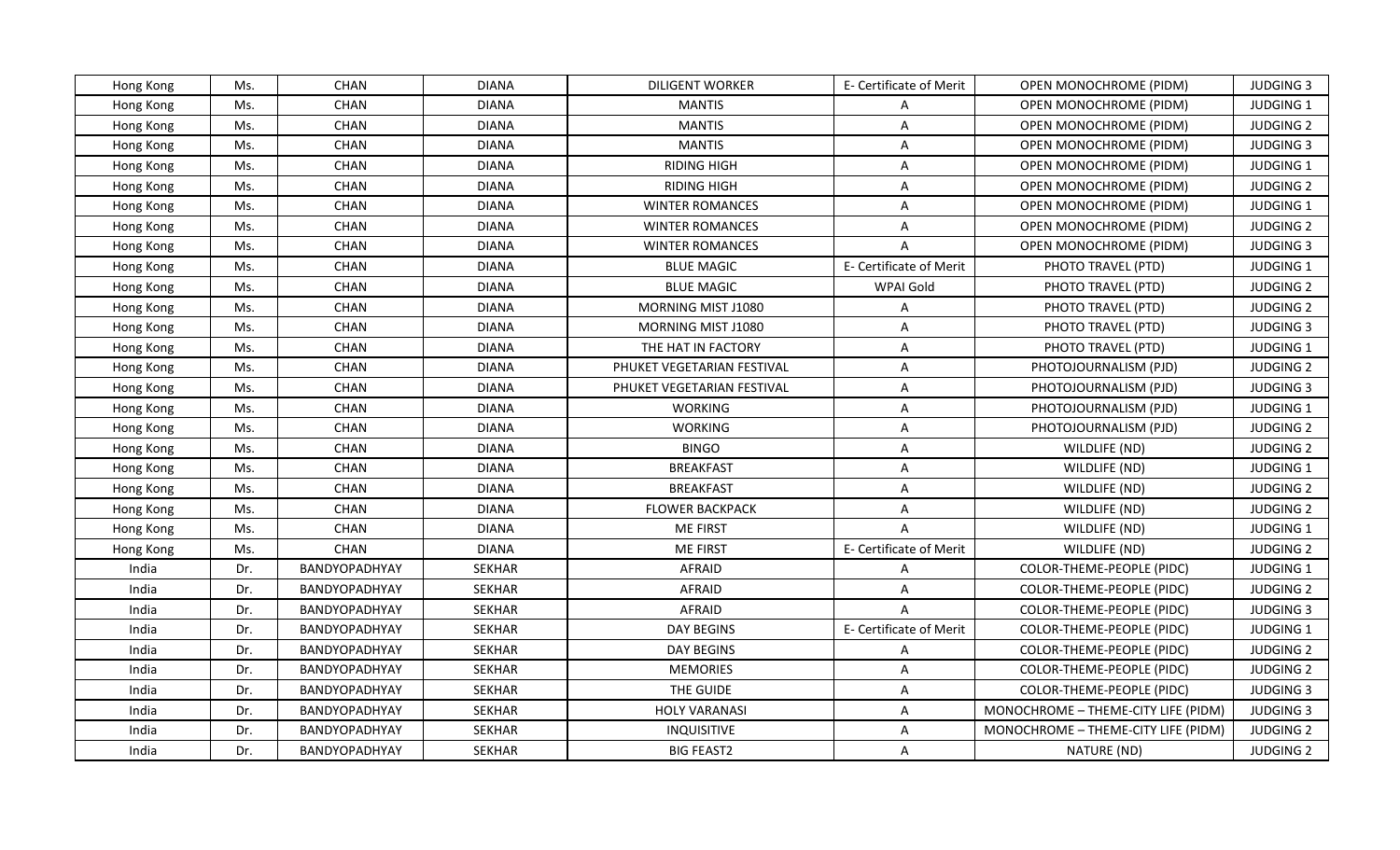| India | Dr. | BANDYOPADHYAY        | <b>SEKHAR</b>       | <b>BIG FEAST2</b>       | A                              | NATURE (ND)                         | <b>JUDGING 3</b> |
|-------|-----|----------------------|---------------------|-------------------------|--------------------------------|-------------------------------------|------------------|
| India | Dr. | <b>BANDYOPADHYAY</b> | <b>SEKHAR</b>       | CHECKMATE4              | A                              | NATURE (ND)                         | JUDGING 1        |
| India | Dr. | BANDYOPADHYAY        | <b>SEKHAR</b>       | CHECKMATE4              | $\overline{\mathsf{A}}$        | NATURE (ND)                         | <b>JUDGING 2</b> |
| India | Dr. | BANDYOPADHYAY        | <b>SEKHAR</b>       | CHECKMATE4              | A                              | NATURE (ND)                         | <b>JUDGING 3</b> |
| India | Dr. | BANDYOPADHYAY        | <b>SEKHAR</b>       | POWER OF TWO            | $\overline{\mathsf{A}}$        | NATURE (ND)                         | <b>JUDGING 3</b> |
| India | Dr. | BANDYOPADHYAY        | <b>SEKHAR</b>       | <b>JOINT EFFORT 2</b>   | A                              | OPEN COLOUR (PIDC)                  | <b>JUDGING 1</b> |
| India | Dr. | BANDYOPADHYAY        | <b>SEKHAR</b>       | LUCKY DUO               | A                              | OPEN COLOUR (PIDC)                  | <b>JUDGING 3</b> |
| India | Dr. | BANDYOPADHYAY        | <b>SEKHAR</b>       | ETERNAL LOVE            | $\overline{A}$                 | OPEN MONOCHROME (PIDM)              | JUDGING 1        |
| India | Dr. | BANDYOPADHYAY        | SEKHAR              | <b>ETERNAL LOVE</b>     | $\overline{A}$                 | OPEN MONOCHROME (PIDM)              | <b>JUDGING 2</b> |
| India | Dr. | BANDYOPADHYAY        | <b>SEKHAR</b>       | <b>ETERNAL LOVE</b>     | E- Certificate of Merit        | OPEN MONOCHROME (PIDM)              | <b>JUDGING 3</b> |
| India | Dr. | BANDYOPADHYAY        | <b>SEKHAR</b>       | RHYTHM DIVINE           | A                              | OPEN MONOCHROME (PIDM)              | <b>JUDGING 3</b> |
| India | Dr. | BANDYOPADHYAY        | <b>SEKHAR</b>       | POMPEII MEMORY          | A                              | PHOTO TRAVEL (PTD)                  | JUDGING 1        |
| India | Dr. | BANDYOPADHYAY        | <b>SEKHAR</b>       | POMPEII MEMORY          | $\overline{\mathsf{A}}$        | PHOTO TRAVEL (PTD)                  | <b>JUDGING 2</b> |
| India | Dr. | BANDYOPADHYAY        | SEKHAR              | POMPEII MEMORY          | A                              | PHOTO TRAVEL (PTD)                  | <b>JUDGING 3</b> |
| India | Dr. | BANDYOPADHYAY        | <b>SEKHAR</b>       | THE GOLDEN TEMPLE       | A                              | PHOTO TRAVEL (PTD)                  | <b>JUDGING 1</b> |
| India | Dr. | BANDYOPADHYAY        | <b>SEKHAR</b>       | THE HIMALAYAN QUEEN     | $\overline{\mathsf{A}}$        | PHOTO TRAVEL (PTD)                  | JUDGING 1        |
| India | Dr. | BANDYOPADHYAY        | <b>SEKHAR</b>       | THE HIMALAYAN QUEEN     | A                              | PHOTO TRAVEL (PTD)                  | <b>JUDGING 3</b> |
| India | Dr. | <b>BANDYOPADHYAY</b> | <b>SEKHAR</b>       | <b>MISHAP</b>           | E-HM                           | PHOTOJOURNALISM (PJD)               | JUDGING 1        |
| India | Dr. | BANDYOPADHYAY        | <b>SEKHAR</b>       | <b>MISHAP</b>           | E- Certificate of Merit        | PHOTOJOURNALISM (PJD)               | <b>JUDGING 2</b> |
| India | Dr. | BANDYOPADHYAY        | <b>SEKHAR</b>       | <b>MISHAP</b>           | $\overline{A}$                 | PHOTOJOURNALISM (PJD)               | <b>JUDGING 3</b> |
| India | Dr. | BANDYOPADHYAY        | <b>SEKHAR</b>       | <b>RAINY DAY 2</b>      | $\overline{A}$                 | PHOTOJOURNALISM (PJD)               | <b>JUDGING 2</b> |
| India | Dr. | BANDYOPADHYAY        | SEKHAR              | <b>FIGHT FOR RIGHT</b>  | A                              | WILDLIFE (ND)                       | <b>JUDGING 1</b> |
| India | Dr. | BANDYOPADHYAY        | <b>SEKHAR</b>       | <b>FIGHT FOR RIGHT</b>  | A                              | WILDLIFE (ND)                       | <b>JUDGING 2</b> |
| India | Dr. | BANDYOPADHYAY        | SEKHAR              | ROBBER FLY WITH CATCH 4 | A                              | WILDLIFE (ND)                       | <b>JUDGING 2</b> |
| India | Dr. | SHUKLA               | <b>SANJAY KUMAR</b> | <b>IGNITED SOUL</b>     | A                              | COLOR-THEME-PEOPLE (PIDC)           | JUDGING 1        |
| India | Dr. | SHUKLA               | <b>SANJAY KUMAR</b> | <b>IGNITED SOUL</b>     | $\overline{A}$                 | COLOR-THEME-PEOPLE (PIDC)           | <b>JUDGING 2</b> |
| India | Dr. | SHUKLA               | <b>SANJAY KUMAR</b> | ON WAY TO BHAGORIA      | <b>Best of People Activity</b> | <b>COLOR-THEME-PEOPLE (PIDC)</b>    | JUDGING 1        |
| India | Dr. | SHUKLA               | <b>SANJAY KUMAR</b> | ON WAY TO BHAGORIA      | $\Delta$                       | COLOR-THEME-PEOPLE (PIDC)           | <b>JUDGING 2</b> |
| India | Dr. | SHUKLA               | <b>SANJAY KUMAR</b> | ON WAY TO BHAGORIA      | E- Certificate of Merit        | COLOR-THEME-PEOPLE (PIDC)           | <b>JUDGING 3</b> |
| India | Dr. | SHUKLA               | <b>SANJAY KUMAR</b> | <b>FIRST STEP</b>       | $\overline{A}$                 | MONOCHROME - THEME-CITY LIFE (PIDM) | JUDGING 1        |
| India | Dr. | SHUKLA               | <b>SANJAY KUMAR</b> | <b>FIRST STEP</b>       | E- Certificate of Merit        | MONOCHROME - THEME-CITY LIFE (PIDM) | <b>JUDGING 3</b> |
| India | Dr. | SHUKLA               | <b>SANJAY KUMAR</b> | ROYAL PARADE            | A                              | MONOCHROME - THEME-CITY LIFE (PIDM) | <b>JUDGING 1</b> |
| India | Dr. | SHUKLA               | <b>SANJAY KUMAR</b> | ROYAL PARADE            | A                              | MONOCHROME - THEME-CITY LIFE (PIDM) | <b>JUDGING 3</b> |
| India | Dr. | SHUKLA               | <b>SANJAY KUMAR</b> | <b>ACROBATICS</b>       | A                              | NATURE (ND)                         | JUDGING 1        |
|       |     |                      |                     |                         |                                |                                     |                  |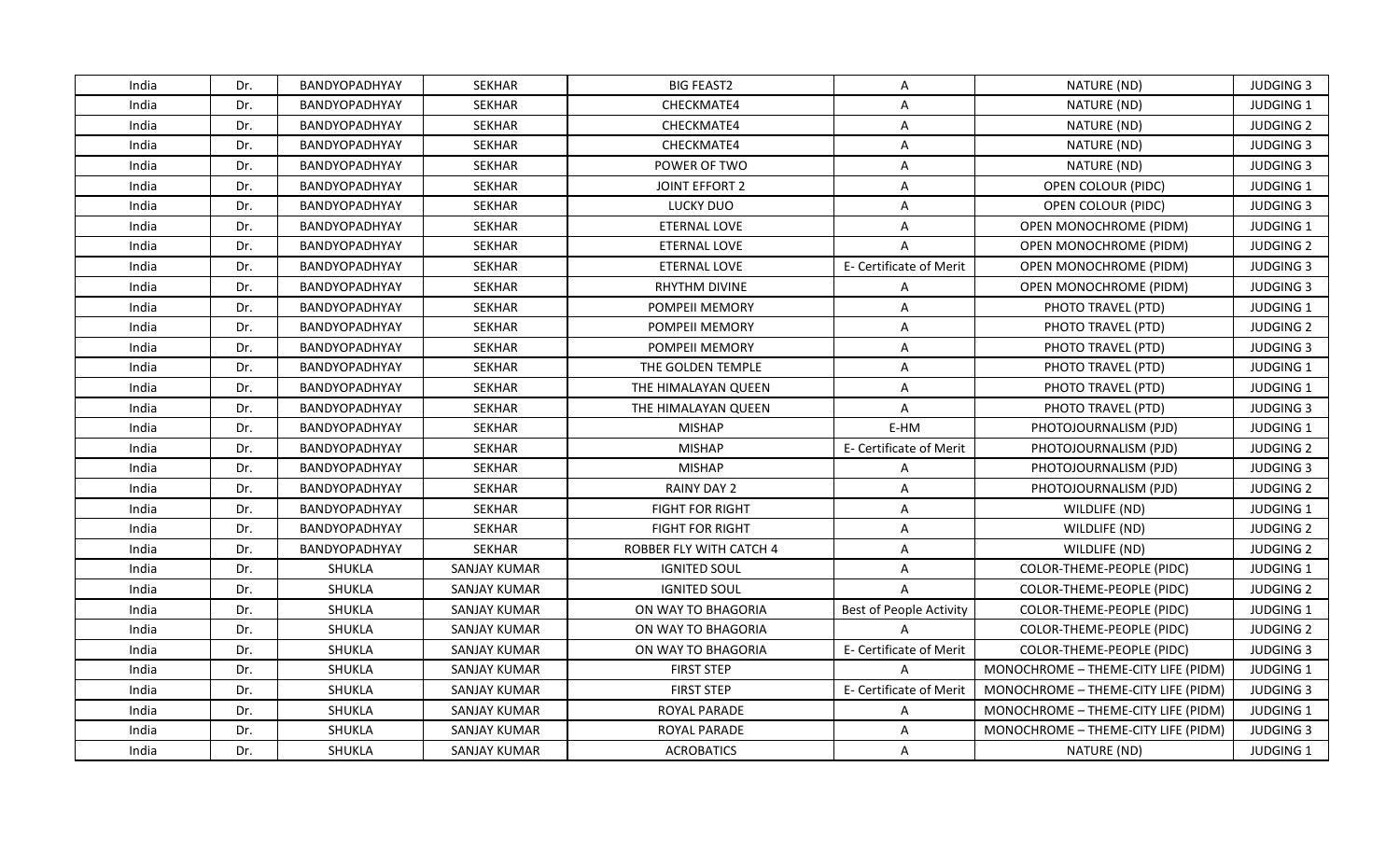| India | Dr. | SHUKLA | SANJAY KUMAR        | <b>ACROBATICS</b>                     | A                       | NATURE (ND)                   | <b>JUDGING 2</b> |
|-------|-----|--------|---------------------|---------------------------------------|-------------------------|-------------------------------|------------------|
| India | Dr. | SHUKLA | <b>SANJAY KUMAR</b> | <b>ACROBATICS</b>                     | <b>WPAI Bronze</b>      | NATURE (ND)                   | <b>JUDGING 3</b> |
| India | Dr. | SHUKLA | <b>SANJAY KUMAR</b> | DANCING DIVA                          | $\overline{A}$          | NATURE (ND)                   | JUDGING 1        |
| India | Dr. | SHUKLA | <b>SANJAY KUMAR</b> | <b>DANCING DIVA</b>                   | $\overline{A}$          | NATURE (ND)                   | <b>JUDGING 3</b> |
| India | Dr. | SHUKLA | <b>SANJAY KUMAR</b> | <b>HYENA WITH A KILL</b>              | E- Certificate of Merit | NATURE (ND)                   | JUDGING 1        |
| India | Dr. | SHUKLA | SANJAY KUMAR        | <b>HYENA WITH A KILL</b>              | A                       | NATURE (ND)                   | <b>JUDGING 2</b> |
| India | Dr. | SHUKLA | <b>SANJAY KUMAR</b> | <b>HYENA WITH A KILL</b>              | $\Delta$                | NATURE (ND)                   | <b>JUDGING 3</b> |
| India | Dr. | SHUKLA | <b>SANJAY KUMAR</b> | <b>RAW NATURE</b>                     | E- Certificate of Merit | NATURE (ND)                   | <b>JUDGING 2</b> |
| India | Dr. | SHUKLA | SANJAY KUMAR        | <b>RAW NATURE</b>                     | $\overline{A}$          | NATURE (ND)                   | <b>JUDGING 3</b> |
| India | Dr. | SHUKLA | SANJAY KUMAR        | <b>CHITAL STAG</b>                    | A                       | OPEN COLOUR (PIDC)            | JUDGING 1        |
| India | Dr. | SHUKLA | SANJAY KUMAR        | GIRAFFESCAPE                          | A                       | OPEN COLOUR (PIDC)            | JUDGING 1        |
| India | Dr. | SHUKLA | <b>SANJAY KUMAR</b> | GIRAFFESCAPE                          | A                       | OPEN COLOUR (PIDC)            | <b>JUDGING 3</b> |
| India | Dr. | SHUKLA | <b>SANJAY KUMAR</b> | POSING FOR A CLICK                    | A                       | OPEN COLOUR (PIDC)            | JUDGING 1        |
| India | Dr. | SHUKLA | <b>SANJAY KUMAR</b> | POSING FOR A CLICK                    | A                       | OPEN COLOUR (PIDC)            | <b>JUDGING 3</b> |
| India | Dr. | SHUKLA | SANJAY KUMAR        | <b>WINGED BEAUTY</b>                  | A                       | OPEN COLOUR (PIDC)            | JUDGING 1        |
| India | Dr. | SHUKLA | SANJAY KUMAR        | <b>WINGED BEAUTY</b>                  | A                       | OPEN COLOUR (PIDC)            | <b>JUDGING 3</b> |
| India | Dr. | SHUKLA | <b>SANJAY KUMAR</b> | <b>GHOST OF THE NIGHT</b>             | A                       | OPEN MONOCHROME (PIDM)        | JUDGING 1        |
| India | Dr. | SHUKLA | <b>SANJAY KUMAR</b> | <b>GREAT MIGRATION</b>                | A                       | <b>OPEN MONOCHROME (PIDM)</b> | JUDGING 1        |
| India | Dr. | SHUKLA | SANJAY KUMAR        | SALVATION                             | A                       | <b>OPEN MONOCHROME (PIDM)</b> | <b>JUDGING 3</b> |
| India | Dr. | SHUKLA | <b>SANJAY KUMAR</b> | <b>GANGA AARTI</b>                    | A                       | PHOTO TRAVEL (PTD)            | <b>JUDGING 3</b> |
| India | Dr. | SHUKLA | <b>SANJAY KUMAR</b> | <b>GREAT MIGRATION IN MAASAI MARA</b> | A                       | PHOTO TRAVEL (PTD)            | JUDGING 1        |
| India | Dr. | SHUKLA | <b>SANJAY KUMAR</b> | <b>GREAT MIGRATION IN MAASAI MARA</b> | A                       | PHOTO TRAVEL (PTD)            | <b>JUDGING 2</b> |
| India | Dr. | SHUKLA | <b>SANJAY KUMAR</b> | <b>GREAT MIGRATION IN MAASAI MARA</b> | A                       | PHOTO TRAVEL (PTD)            | <b>JUDGING 3</b> |
| India | Dr. | SHUKLA | <b>SANJAY KUMAR</b> | HOT-AIR BALOON SAFARI IN MAASAI       | $\overline{A}$          | PHOTO TRAVEL (PTD)            | JUDGING 1        |
| India | Dr. | SHUKLA | <b>SANJAY KUMAR</b> | <b>MAASAI MARA</b>                    | $\overline{A}$          | PHOTO TRAVEL (PTD)            | JUDGING 1        |
| India | Dr. | SHUKLA | <b>SANJAY KUMAR</b> | <b>MAASAI MARA</b>                    | E- Certificate of Merit | PHOTO TRAVEL (PTD)            | <b>JUDGING 2</b> |
| India | Dr. | SHUKLA | <b>SANJAY KUMAR</b> | <b>MAASAI MARA</b>                    | <b>WPAI Bronze</b>      | PHOTO TRAVEL (PTD)            | <b>JUDGING 3</b> |
| India | Dr. | SHUKLA | <b>SANJAY KUMAR</b> | <b>HOLY DIP</b>                       | <b>WPAI Silver</b>      | PHOTOJOURNALISM (PJD)         | <b>JUDGING 3</b> |
| India | Dr. | SHUKLA | <b>SANJAY KUMAR</b> | <b>LEAP OF FAITH</b>                  | $\mathsf{A}$            | PHOTOJOURNALISM (PJD)         | <b>JUDGING 2</b> |
| India | Dr. | SHUKLA | <b>SANJAY KUMAR</b> | <b>LEAP OF FAITH</b>                  | $\overline{A}$          | PHOTOJOURNALISM (PJD)         | <b>JUDGING 3</b> |
| India | Dr. | SHUKLA | SANJAY KUMAR        | <b>NAGA SAINTS</b>                    | E- Certificate of Merit | PHOTOJOURNALISM (PJD)         | JUDGING 1        |
| India | Dr. | SHUKLA | SANJAY KUMAR        | <b>NAGA SAINTS</b>                    | Best of Story Telling   | PHOTOJOURNALISM (PJD)         | <b>JUDGING 2</b> |
| India | Dr. | SHUKLA | <b>SANJAY KUMAR</b> | <b>NAGA SAINTS</b>                    | $\overline{A}$          | PHOTOJOURNALISM (PJD)         | <b>JUDGING 3</b> |
| India | Dr. | SHUKLA | <b>SANJAY KUMAR</b> | <b>FACE OFF</b>                       | $\mathsf{A}$            | WILDLIFE (ND)                 | <b>JUDGING 2</b> |
|       |     |        |                     |                                       |                         |                               |                  |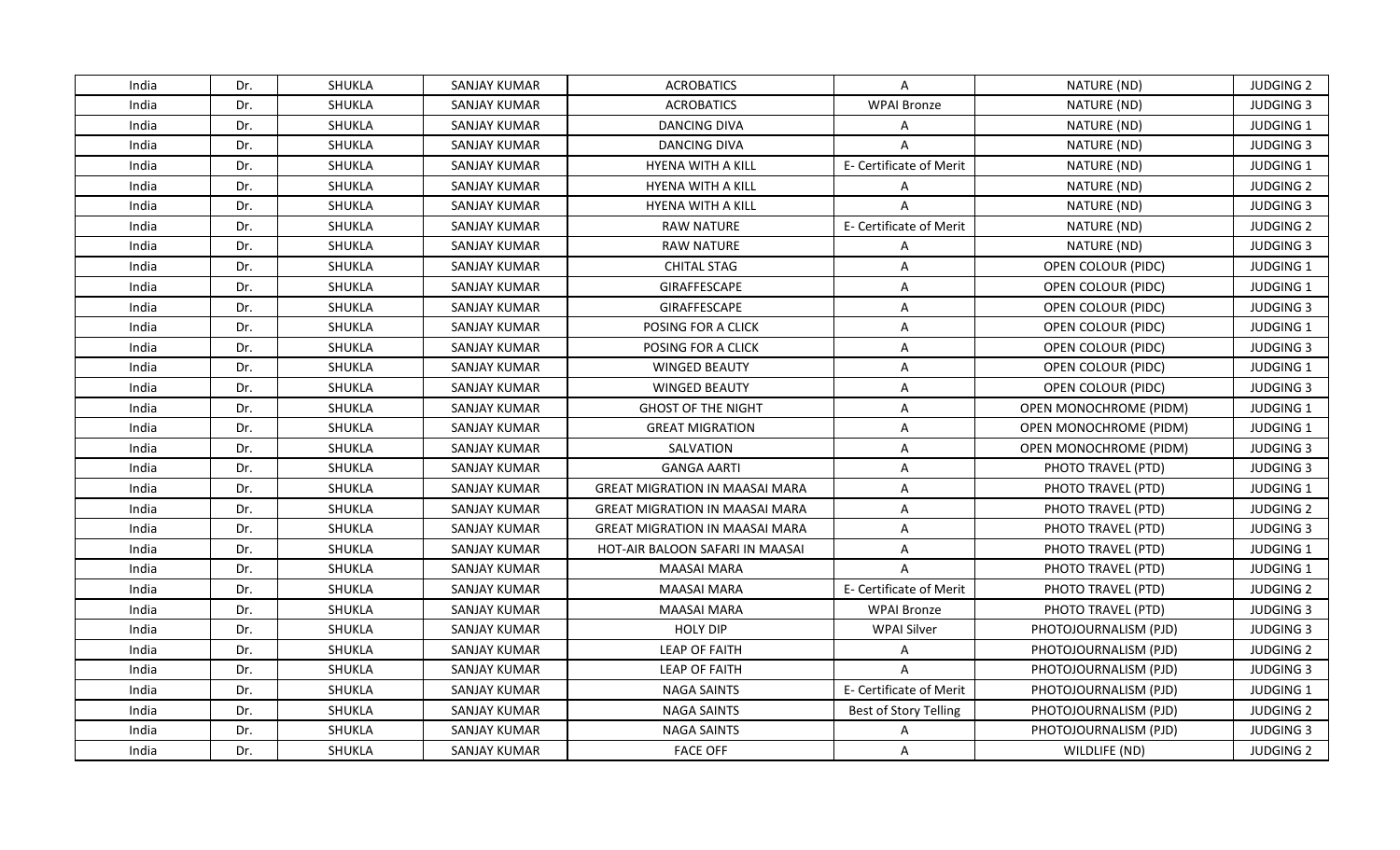| India | Dr. | SHUKLA   | SANJAY KUMAR        | <b>FACE OFF</b>                | A                       | WILDLIFE (ND)                       | <b>JUDGING 3</b> |
|-------|-----|----------|---------------------|--------------------------------|-------------------------|-------------------------------------|------------------|
| India | Dr. | SHUKLA   | <b>SANJAY KUMAR</b> | <b>KISS OF DEATH</b>           | A                       | WILDLIFE (ND)                       | JUDGING 1        |
| India | Dr. | SHUKLA   | <b>SANJAY KUMAR</b> | KISS OF DEATH                  | A                       | WILDLIFE (ND)                       | <b>JUDGING 2</b> |
| India | Dr. | SHUKLA   | <b>SANJAY KUMAR</b> | KISS OF DEATH                  | A                       | WILDLIFE (ND)                       | <b>JUDGING 3</b> |
| India | Dr. | SHUKLA   | <b>SANJAY KUMAR</b> | <b>REFLECTION IN THE NIGHT</b> | $\overline{A}$          | WILDLIFE (ND)                       | JUDGING 1        |
| India | Dr. | SHUKLA   | SANJAY KUMAR        | TIGERSCAPE                     | E- Certificate of Merit | WILDLIFE (ND)                       | <b>JUDGING 1</b> |
| India | Dr. | SHUKLA   | <b>SANJAY KUMAR</b> | TIGERSCAPE                     | A                       | WILDLIFE (ND)                       | <b>JUDGING 3</b> |
| India | Mr. | AGARWAL  | <b>PRATEEK</b>      | <b>KACHARI FARM SONG</b>       | $\overline{A}$          | COLOR-THEME-PEOPLE (PIDC)           | <b>JUDGING 3</b> |
| India | Mr. | AGARWAL  | <b>PRATEEK</b>      | <b>NAGA FARM DANCE 2</b>       | A                       | COLOR-THEME-PEOPLE (PIDC)           | JUDGING 1        |
| India | Mr. | AGARWAL  | PRATEEK             | <b>NAGA FARM DANCE 2</b>       | A                       | COLOR-THEME-PEOPLE (PIDC)           | <b>JUDGING 2</b> |
| India | Mr. | AGARWAL  | <b>PRATEEK</b>      | NAGA FARM DANCE 2              | <b>WPAI Silver</b>      | COLOR-THEME-PEOPLE (PIDC)           | <b>JUDGING 3</b> |
| India | Mr. | AGARWAL  | PRATEEK             | NAGA WAR MARCH                 | Best of Image           | COLOR-THEME-PEOPLE (PIDC)           | JUDGING 1        |
| India | Mr. | AGARWAL  | PRATEEK             | <b>NAGA WAR MARCH</b>          | A                       | COLOR-THEME-PEOPLE (PIDC)           | <b>JUDGING 2</b> |
| India | Mr. | AGARWAL  | <b>PRATEEK</b>      | NAGA WAR MARCH                 | $\overline{A}$          | COLOR-THEME-PEOPLE (PIDC)           | <b>JUDGING 3</b> |
| India | Mr. | AGARWAL  | <b>PRATEEK</b>      | LONG ROAD AHEAD                | A                       | MONOCHROME - THEME-CITY LIFE (PIDM) | <b>JUDGING 3</b> |
| India | Mr. | AGARWAL  | PRATEEK             | <b>BUILDER</b>                 | A                       | NATURE (ND)                         | <b>JUDGING 3</b> |
| India | Mr. | AGARWAL  | PRATEEK             | <b>DEATH TRAP</b>              | A                       | NATURE (ND)                         | <b>JUDGING 2</b> |
| India | Mr. | AGARWAL  | PRATEEK             | <b>DEATH TRAP</b>              | $\overline{A}$          | NATURE (ND)                         | <b>JUDGING 3</b> |
| India | Mr. | AGARWAL  | PRATEEK             | <b>FLY CATCH</b>               | A                       | NATURE (ND)                         | JUDGING 1        |
| India | Mr. | AGARWAL  | PRATEEK             | <b>FLY CATCH</b>               | A                       | NATURE (ND)                         | <b>JUDGING 2</b> |
| India | Mr. | AGARWAL  | <b>PRATEEK</b>      | <b>FLY CATCH</b>               | A                       | NATURE (ND)                         | <b>JUDGING 3</b> |
| India | Mr. | AGARWAL  | PRATEEK             | FLY IN LOVE                    | A                       | NATURE (ND)                         | <b>JUDGING 2</b> |
| India | Mr. | AGARWAL  | <b>PRATEEK</b>      | FLY IN LOVE                    | A                       | NATURE (ND)                         | <b>JUDGING 3</b> |
| India | Mr. | AGARWAL  | PRATEEK             | NAGA TRIBE                     | A                       | OPEN MONOCHROME (PIDM)              | <b>JUDGING 3</b> |
| India | Mr. | AGARWAL  | <b>PRATEEK</b>      | <b>DIRANG MONASTRY</b>         | A                       | PHOTO TRAVEL (PTD)                  | <b>JUDGING 1</b> |
| India | Mr. | AGARWAL  | <b>PRATEEK</b>      | POBITORA ELEPHANT SAFARI 20    | A                       | PHOTO TRAVEL (PTD)                  | JUDGING 1        |
| India | Mr. | AGARWAL  | PRATEEK             | SELF FLOOD RESCUE 2            | A                       | PHOTOJOURNALISM (PJD)               | <b>JUDGING 2</b> |
| India | Mr. | AGARWAL  | <b>PRATEEK</b>      | SELF FLOOD RESCUE 2            | A                       | PHOTOJOURNALISM (PJD)               | <b>JUDGING 3</b> |
| India | Mr. | AGARWAL  | PRATEEK             | SNOW CAR UPGRAGE               | A                       | PHOTOJOURNALISM (PJD)               | <b>JUDGING 2</b> |
| India | Mr. | AGARWAL  | <b>PRATEEK</b>      | <b>BUFFALO MATING</b>          | A                       | WILDLIFE (ND)                       | <b>JUDGING 3</b> |
| India | Mr. | ATHAVALE | <b>BHASKAR</b>      | DANCING BALL OF ROSY STRLINGS  | A                       | NATURE (ND)                         | JUDGING 1        |
| India | Mr. | ATHAVALE | <b>BHASKAR</b>      | MR AND MRS HORNBILL            | A                       | NATURE (ND)                         | JUDGING 1        |
| India | Mr. | ATHAVALE | <b>BHASKAR</b>      | MR AND MRS HORNBILL            | A                       | NATURE (ND)                         | <b>JUDGING 2</b> |
| India | Mr. | ATHAVALE | <b>BHASKAR</b>      | MR AND MRS HORNBILL            | A                       | NATURE (ND)                         | <b>JUDGING 3</b> |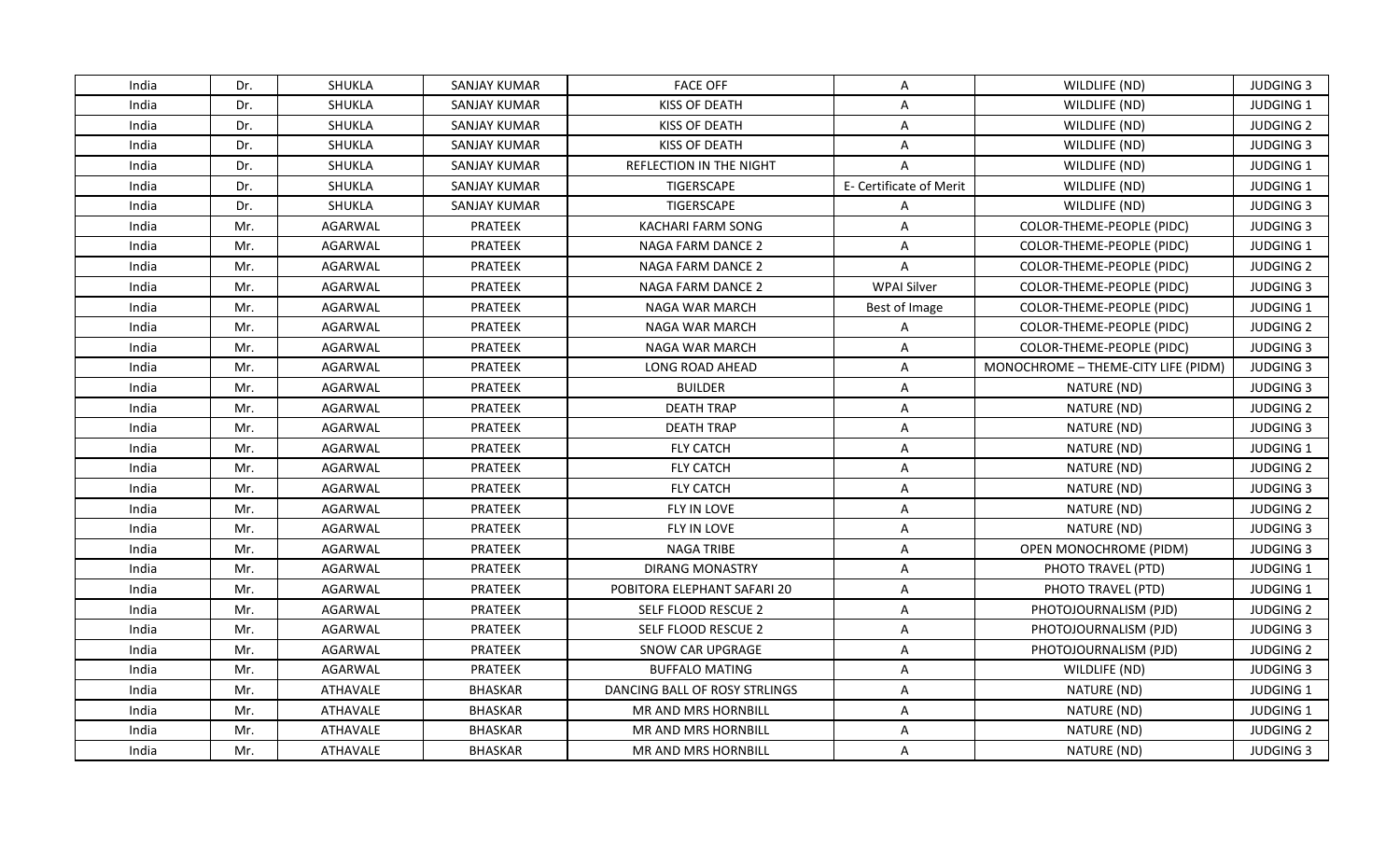| India | Mr. | ATHAVALE        | <b>BHASKAR</b>  | <b>SLIPPING FISH</b>              | A                       | NATURE (ND)               | <b>JUDGING 2</b> |
|-------|-----|-----------------|-----------------|-----------------------------------|-------------------------|---------------------------|------------------|
| India | Mr. | <b>ATHAVALE</b> | <b>BHASKAR</b>  | <b>SLIPPING FISH</b>              | A                       | NATURE (ND)               | <b>JUDGING 3</b> |
| India | Mr. | ATHAVALE        | <b>BHASKAR</b>  | DEV DIWALI 01                     | A                       | OPEN COLOUR (PIDC)        | JUDGING 1        |
| India | Mr. | ATHAVALE        | <b>BHASKAR</b>  | DEV DIWALI 01                     | A                       | OPEN COLOUR (PIDC)        | <b>JUDGING 2</b> |
| India | Mr. | ATHAVALE        | <b>BHASKAR</b>  | <b>SUNSET AT SEALINK</b>          | $\overline{\mathsf{A}}$ | OPEN COLOUR (PIDC)        | <b>JUDGING 2</b> |
| India | Mr. | ATHAVALE        | <b>BHASKAR</b>  | NOORI IN MORNING LIGHT            | A                       | OPEN MONOCHROME (PIDM)    | <b>JUDGING 3</b> |
| India | Mr. | <b>ATHAVALE</b> | <b>BHASKAR</b>  | <b>BALLOON RIDE OF BANARAS 02</b> | $\overline{\mathsf{A}}$ | PHOTO TRAVEL (PTD)        | JUDGING 1        |
| India | Mr. | ATHAVALE        | <b>BHASKAR</b>  | BALLOON RIDE OF BANARAS 02        | A                       | PHOTO TRAVEL (PTD)        | <b>JUDGING 2</b> |
| India | Mr. | ATHAVALE        | <b>BHASKAR</b>  | <b>BALLOON RIDE OF BANARAS 02</b> | A                       | PHOTO TRAVEL (PTD)        | <b>JUDGING 3</b> |
| India | Mr. | ATHAVALE        | <b>BHASKAR</b>  | MAHA GANGA ARATI 03               | A                       | PHOTO TRAVEL (PTD)        | <b>JUDGING 2</b> |
| India | Mr. | ATHAVALE        | <b>BHASKAR</b>  | MAHA GANGA ARATI 03               | A                       | PHOTO TRAVEL (PTD)        | <b>JUDGING 3</b> |
| India | Mr. | ATHAVALE        | <b>BHASKAR</b>  | VICTORIA TERMINOUS                | A                       | PHOTO TRAVEL (PTD)        | JUDGING 1        |
| India | Mr. | ATHAVALE        | <b>BHASKAR</b>  | <b>VICTORIA TERMINOUS</b>         | A                       | PHOTO TRAVEL (PTD)        | <b>JUDGING 2</b> |
| India | Mr. | ATHAVALE        | <b>BHASKAR</b>  | <b>VICTORIA TERMINOUS</b>         | A                       | PHOTO TRAVEL (PTD)        | <b>JUDGING 3</b> |
| India | Mr. | ATHAVALE        | <b>BHASKAR</b>  | <b>COOT FEEDING BABIES</b>        | A                       | WILDLIFE (ND)             | <b>JUDGING 2</b> |
| India | Mr. | ATHAVALE        | <b>BHASKAR</b>  | <b>COOT FEEDING BABIES</b>        | $\overline{A}$          | WILDLIFE (ND)             | <b>JUDGING 3</b> |
| India | Mr. | ATHAVALE        | <b>BHASKAR</b>  | MONGOOSE PAIR MATING 01           | E- Certificate of Merit | WILDLIFE (ND)             | JUDGING 1        |
| India | Mr. | ATHAVALE        | <b>BHASKAR</b>  | MONGOOSE PAIR MATING 01           | $\overline{A}$          | WILDLIFE (ND)             | <b>JUDGING 2</b> |
| India | Mr. | ATHAVALE        | <b>BHASKAR</b>  | <b>MONGOOSE PAIR MATING 01</b>    | E- Certificate of Merit | WILDLIFE (ND)             | <b>JUDGING 3</b> |
| India | Mr. | <b>BESRA</b>    | <b>RABINDRA</b> | ART AND THE ARTIST                | A                       | PHOTO TRAVEL (PTD)        | JUDGING 1        |
| India | Mr. | <b>BESRA</b>    | <b>RABINDRA</b> | ART AND THE ARTIST                | A                       | PHOTO TRAVEL (PTD)        | <b>JUDGING 2</b> |
| India | Mr. | <b>BESRA</b>    | <b>RABINDRA</b> | ART AND THE ARTIST                | A                       | PHOTO TRAVEL (PTD)        | <b>JUDGING 3</b> |
| India | Mr. | <b>BESRA</b>    | <b>RABINDRA</b> | <b>COMBINED WORK</b>              | A                       | PHOTO TRAVEL (PTD)        | <b>JUDGING 3</b> |
| India | Mr. | <b>BESRA</b>    | <b>RABINDRA</b> | <b>VILLAGE RITUALS</b>            | A                       | PHOTOJOURNALISM (PJD)     | JUDGING 1        |
| India | Mr. | <b>BHOWMICK</b> | <b>TAPAS</b>    | <b>BARAN TWO</b>                  | A                       | COLOR-THEME-PEOPLE (PIDC) | <b>JUDGING 2</b> |
| India | Mr. | <b>BHOWMICK</b> | <b>TAPAS</b>    | <b>BARAN TWO</b>                  | A                       | COLOR-THEME-PEOPLE (PIDC) | <b>JUDGING 3</b> |
| India | Mr. | <b>BHOWMICK</b> | <b>TAPAS</b>    | <b>CHAT 5789</b>                  | A                       | COLOR-THEME-PEOPLE (PIDC) | JUDGING 1        |
| India | Mr. | <b>BHOWMICK</b> | <b>TAPAS</b>    | <b>CHAT 5789</b>                  | A                       | COLOR-THEME-PEOPLE (PIDC) | <b>JUDGING 3</b> |
| India | Mr. | <b>BHOWMICK</b> | <b>TAPAS</b>    | SINDUR PLAYING 0102               | A                       | COLOR-THEME-PEOPLE (PIDC) | <b>JUDGING 1</b> |
| India | Mr. | <b>BHOWMICK</b> | <b>TAPAS</b>    | SINDUR PLAYING 0102               | A                       | COLOR-THEME-PEOPLE (PIDC) | <b>JUDGING 3</b> |
| India | Mr. | <b>BHOWMICK</b> | <b>TAPAS</b>    | <b>IBISH SNATCH 7974</b>          | A                       | NATURE (ND)               | <b>JUDGING 3</b> |
| India | Mr. | <b>BHOWMICK</b> | <b>TAPAS</b>    | IBISH WITH SNAKE 7971             | $\overline{A}$          | NATURE (ND)               | <b>JUDGING 2</b> |
| India | Mr. | <b>BHOWMICK</b> | <b>TAPAS</b>    | IBISH WITH SNAKE 7971             | <b>Best of Action</b>   | NATURE (ND)               | <b>JUDGING 3</b> |
| India | Mr. | <b>BHOWMICK</b> | <b>TAPAS</b>    | PURPLE HERON WITH FROGE 7705      | A                       | NATURE (ND)               | <b>JUDGING 3</b> |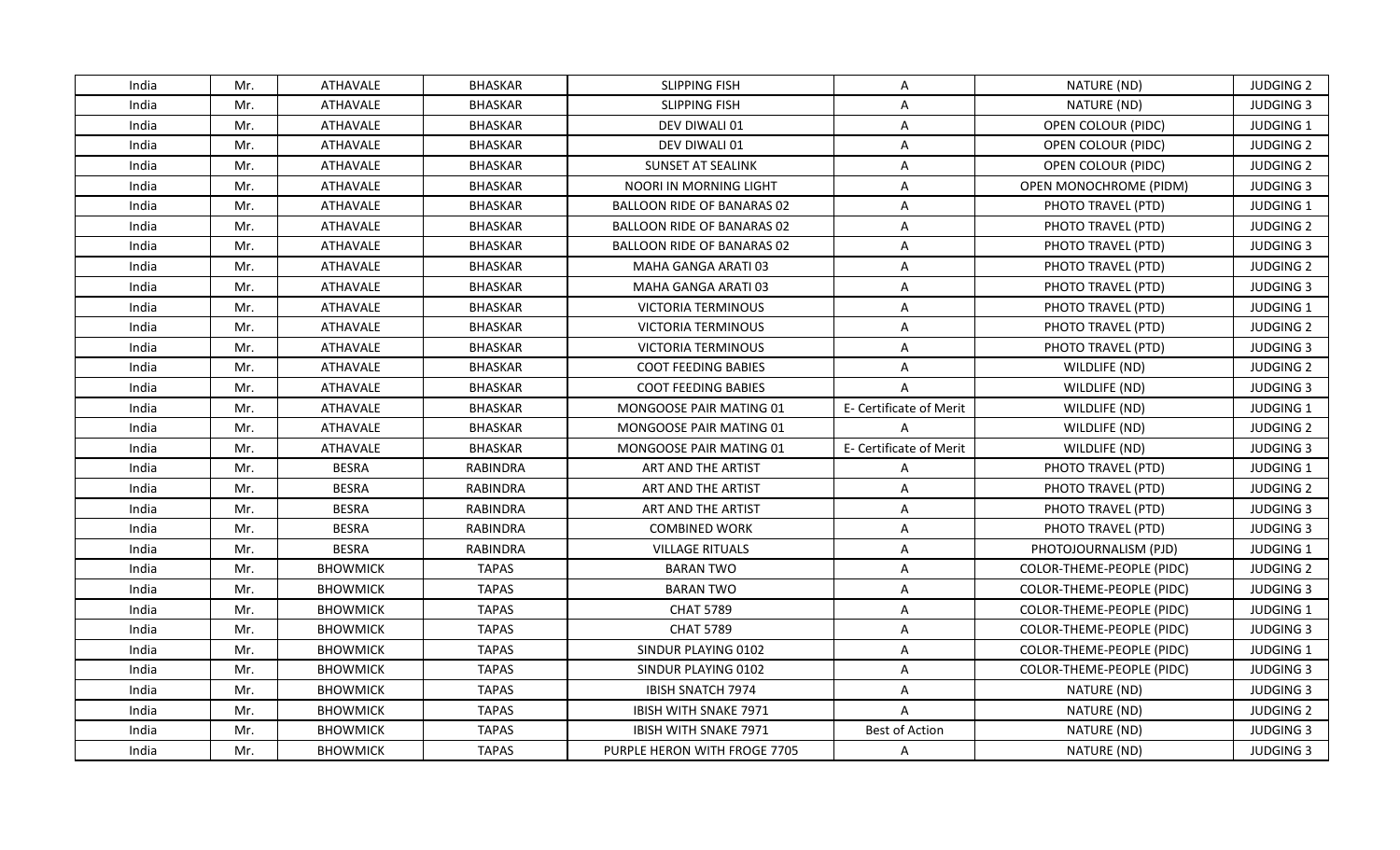| India | Mr. | <b>BHOWMICK</b> | <b>TAPAS</b> | NEW BALANCE 022                      | A                       | OPEN COLOUR (PIDC)                  | <b>JUDGING 1</b> |
|-------|-----|-----------------|--------------|--------------------------------------|-------------------------|-------------------------------------|------------------|
| India | Mr. | <b>BHOWMICK</b> | <b>TAPAS</b> | SUFI OVERVIEW 2800                   | A                       | OPEN COLOUR (PIDC)                  | <b>JUDGING 2</b> |
| India | Mr. | <b>BHOWMICK</b> | <b>TAPAS</b> | SUFI OVERVIEW 2800                   | A                       | OPEN COLOUR (PIDC)                  | <b>JUDGING 3</b> |
| India | Mr. | <b>BHOWMICK</b> | <b>TAPAS</b> | TABLE TOP 6193                       | A                       | OPEN COLOUR (PIDC)                  | <b>JUDGING 2</b> |
| India | Mr. | <b>BHOWMICK</b> | <b>TAPAS</b> | TABLE TOP 6193                       | A                       | OPEN COLOUR (PIDC)                  | <b>JUDGING 3</b> |
| India | Mr. | <b>BHOWMICK</b> | <b>TAPAS</b> | <b>MANDIRA FLOWER THIRTEEN BLACK</b> | $\mathsf{A}$            | OPEN MONOCHROME (PIDM)              | <b>JUDGING 2</b> |
| India | Mr. | <b>BHOWMICK</b> | <b>TAPAS</b> | <b>MANDIRA SIX FLOWER</b>            | $\overline{A}$          | <b>OPEN MONOCHROME (PIDM)</b>       | JUDGING 1        |
| India | Mr. | <b>BHOWMICK</b> | <b>TAPAS</b> | <b>SUFI OVERVIEW</b>                 | E- Certificate of Merit | <b>OPEN MONOCHROME (PIDM)</b>       | <b>JUDGING 2</b> |
| India | Mr. | <b>BHOWMICK</b> | <b>TAPAS</b> | <b>SUFI OVERVIEW</b>                 | $\overline{A}$          | <b>OPEN MONOCHROME (PIDM)</b>       | <b>JUDGING 3</b> |
| India | Mr. | <b>BHOWMICK</b> | <b>TAPAS</b> | <b>BARAN DANCE</b>                   | $\overline{A}$          | PHOTO TRAVEL (PTD)                  | <b>JUDGING 2</b> |
| India | Mr. | <b>BHOWMICK</b> | <b>TAPAS</b> | <b>BARAN SEVEN</b>                   | A                       | PHOTO TRAVEL (PTD)                  | JUDGING 1        |
| India | Mr. | <b>BHOWMICK</b> | <b>TAPAS</b> | <b>BARAN SEVEN</b>                   | A                       | PHOTO TRAVEL (PTD)                  | <b>JUDGING 2</b> |
| India | Mr. | <b>BHOWMICK</b> | <b>TAPAS</b> | <b>BARAN SEVEN</b>                   | A                       | PHOTO TRAVEL (PTD)                  | <b>JUDGING 3</b> |
| India | Mr. | <b>BHOWMICK</b> | <b>TAPAS</b> | <b>CHAT TEN</b>                      | A                       | PHOTO TRAVEL (PTD)                  | JUDGING 1        |
| India | Mr. | <b>BHOWMICK</b> | <b>TAPAS</b> | <b>CHAT TEN</b>                      | A                       | PHOTO TRAVEL (PTD)                  | <b>JUDGING 2</b> |
| India | Mr. | <b>BHOWMICK</b> | <b>TAPAS</b> | <b>CHAT TEN</b>                      | A                       | PHOTO TRAVEL (PTD)                  | <b>JUDGING 3</b> |
| India | Mr. | <b>BS</b>       | VENKATESH    | KALARIPAYATTU ON BEACH 6187          | A                       | COLOR-THEME-PEOPLE (PIDC)           | <b>JUDGING 3</b> |
| India | Mr. | <b>BS</b>       | VENKATESH    | KATHAKALI DANCERS 3715               | $\overline{A}$          | COLOR-THEME-PEOPLE (PIDC)           | JUDGING 1        |
| India | Mr. | <b>BS</b>       | VENKATESH    | KATHAKALI DANCERS 3715               | E-HM                    | COLOR-THEME-PEOPLE (PIDC)           | <b>JUDGING 3</b> |
| India | Mr. | <b>BS</b>       | VENKATESH    | PEOPLE AT TEMPLE 3309                | E- Certificate of Merit | COLOR-THEME-PEOPLE (PIDC)           | JUDGING 1        |
| India | Mr. | <b>BS</b>       | VENKATESH    | PEOPLE AT TEMPLE 3309                | A                       | COLOR-THEME-PEOPLE (PIDC)           | <b>JUDGING 3</b> |
| India | Mr. | <b>BS</b>       | VENKATESH    | POLICE EDUCATING PUBLIC              | A                       | MONOCHROME - THEME-CITY LIFE (PIDM) | JUDGING 1        |
| India | Mr. | <b>BS</b>       | VENKATESH    | <b>ROADSIDE BARBER 2</b>             | A                       | MONOCHROME - THEME-CITY LIFE (PIDM) | JUDGING 1        |
| India | Mr. | <b>BS</b>       | VENKATESH    | DARTER MISSING CATCH                 | A                       | NATURE (ND)                         | <b>JUDGING 2</b> |
| India | Mr. | <b>BS</b>       | VENKATESH    | DARTER WITH FALLING FISH 7646        | A                       | NATURE (ND)                         | <b>JUDGING 3</b> |
| India | Mr. | <b>BS</b>       | VENKATESH    | GEISHA 0148                          | A                       | OPEN COLOUR (PIDC)                  | JUDGING 1        |
| India | Mr. | <b>BS</b>       | VENKATESH    | MAKEUP FOR THEYYAM 8625              | A                       | OPEN COLOUR (PIDC)                  | <b>JUDGING 1</b> |
| India | Mr. | <b>BS</b>       | VENKATESH    | MAKEUP FOR THEYYAM 8625              | A                       | OPEN COLOUR (PIDC)                  | <b>JUDGING 3</b> |
| India | Mr. | <b>BS</b>       | VENKATESH    | PRACTISING MARTIAL ARTS 1384         | $\overline{\mathsf{A}}$ | OPEN COLOUR (PIDC)                  | <b>JUDGING 1</b> |
| India | Mr. | <b>BS</b>       | VENKATESH    | SOMERSAULT OVER FIRE 8212            | A                       | OPEN COLOUR (PIDC)                  | <b>JUDGING 1</b> |
| India | Mr. | <b>BS</b>       | VENKATESH    | SOMERSAULT OVER FIRE 8212            | A                       | OPEN COLOUR (PIDC)                  | <b>JUDGING 3</b> |
| India | Mr. | <b>BS</b>       | VENKATESH    | <b>BHOOTAKOLA DANCE 5188</b>         | A                       | OPEN MONOCHROME (PIDM)              | <b>JUDGING 2</b> |
| India | Mr. | <b>BS</b>       | VENKATESH    | VIEW FROM ARCH 2340                  | $\overline{\mathsf{A}}$ | OPEN MONOCHROME (PIDM)              | <b>JUDGING 2</b> |
| India | Mr. | <b>BS</b>       | VENKATESH    | VIEW FROM ARCH 2340                  | A                       | OPEN MONOCHROME (PIDM)              | <b>JUDGING 3</b> |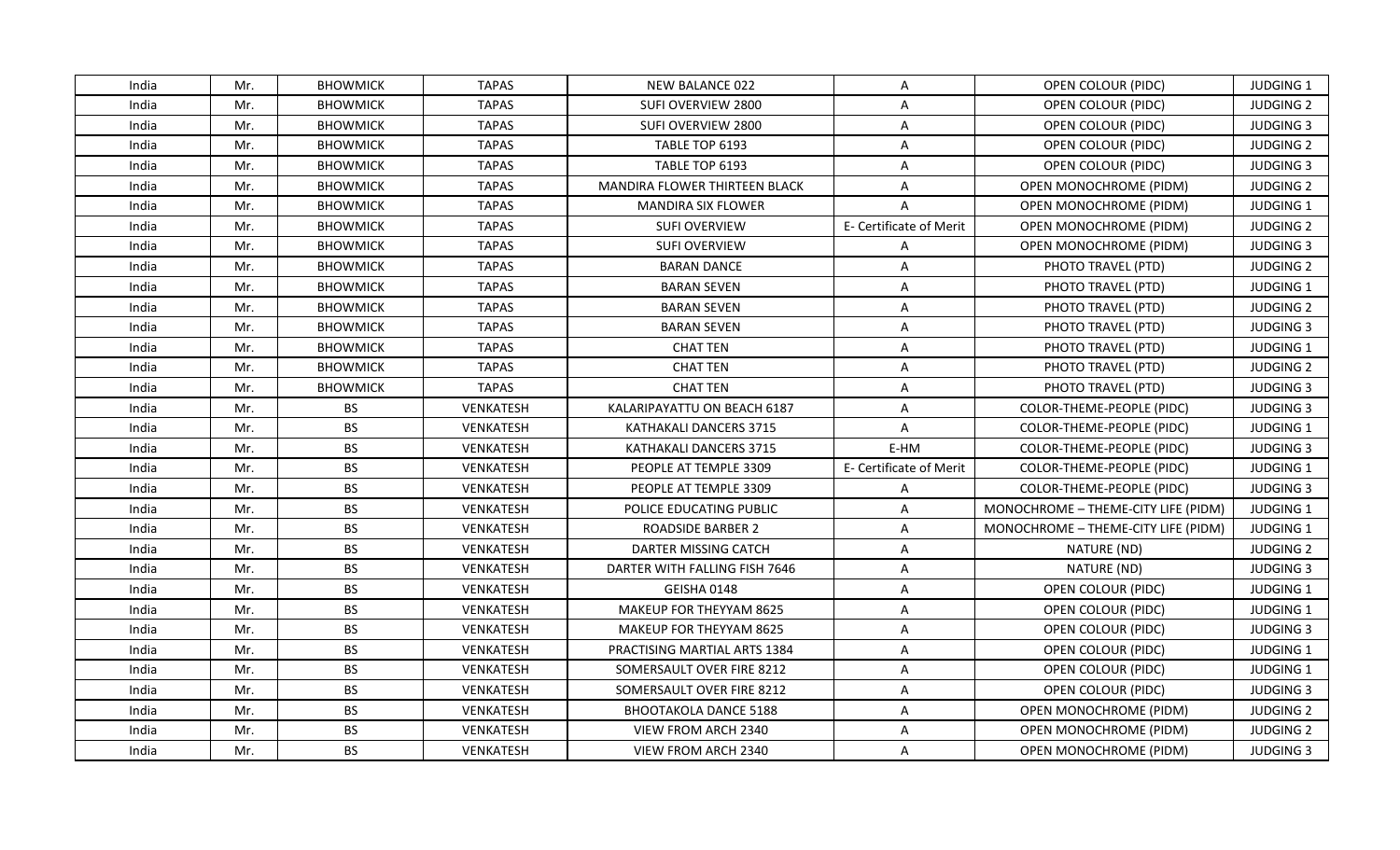| <b>BS</b><br>India<br>Mr.<br>VENKATESH<br>DANCING WITH POTS 7733<br>A<br>PHOTO TRAVEL (PTD)<br><b>JUDGING 2</b><br><b>BS</b><br>VENKATESH<br>India<br>Mr.<br>KAMBALA BUFFALO SPRAYING 7677<br>PHOTO TRAVEL (PTD)<br><b>JUDGING 3</b><br>$\mathsf{A}$<br>India<br><b>BS</b><br>VENKATESH<br>$\overline{A}$<br><b>JUDGING 2</b><br>Mr.<br>PEOPLE AT FESTIVAL 3049<br>PHOTO TRAVEL (PTD)<br><b>BS</b><br><b>Best of Festival</b><br>India<br>Mr.<br>VENKATESH<br>PEOPLE AT FESTIVAL 3049<br>PHOTO TRAVEL (PTD)<br><b>JUDGING 3</b><br><b>BS</b><br>India<br>Mr.<br>VENKATESH<br>THEYYAM ARTIST ON FIRE 9370<br>PHOTO TRAVEL (PTD)<br><b>JUDGING 3</b><br>A<br>India<br>Mr.<br>BS<br>VENKATESH<br>CAR AND MOTORCYCLE STUNTS<br>PHOTOJOURNALISM (PJD)<br><b>JUDGING 1</b><br>A<br><b>BS</b><br>India<br>Mr.<br><b>VENKATESH</b><br>CAR AND MOTORCYCLE STUNTS<br>A<br>PHOTOJOURNALISM (PJD)<br><b>JUDGING 2</b><br><b>BS</b><br>India<br>VENKATESH<br>A<br><b>JUDGING 3</b><br>Mr.<br>CAR AND MOTORCYCLE STUNTS<br>PHOTOJOURNALISM (PJD)<br><b>BS</b><br>India<br>Mr.<br>VENKATESH<br>A<br>JUDGING 1<br>SHIVAJI JAYANTHI 1566<br>PHOTOJOURNALISM (PJD)<br><b>BS</b><br>India<br>Mr.<br>VENKATESH<br>SHIVAJI JAYANTHI 1566<br>A<br><b>JUDGING 3</b><br>PHOTOJOURNALISM (PJD)<br>India<br>Mr.<br><b>BS</b><br>VENKATESH<br>THEYYAM ACROBAT OVER FIRE 7747<br>A<br>PHOTOJOURNALISM (PJD)<br><b>JUDGING 3</b><br><b>BS</b><br>India<br>Mr.<br>VENKATESH<br>TOO CLOSE TO FIRE 3537<br>A<br><b>JUDGING 3</b><br>PHOTOJOURNALISM (PJD)<br><b>BS</b><br>E-HM<br>JUDGING 1<br>India<br>Mr.<br>VENKATESH<br>STAG UNDER CANOPY 8097<br>WILDLIFE (ND)<br><b>CHAKRABORTY</b><br>India<br>Mr.<br><b>GAUTAM</b><br>AT THE BEGINNING OF CHASE<br>NATURE (ND)<br><b>JUDGING 2</b><br>A<br>India<br>Mr.<br>WILDLIFE (ND)<br><b>JUDGING 3</b><br><b>CHAKRABORTY</b><br><b>GAUTAM</b><br><b>HEAVY MEAL FOR RAPTOR</b><br>A<br>India<br>Mr.<br><b>CHAKRABORTY</b><br><b>GAUTAM</b><br>IN MOMS SHADOW V<br>$\overline{A}$<br>WILDLIFE (ND)<br><b>JUDGING 3</b><br>India<br>CHATTERJEE<br><b>DIBYENDU</b><br>COLOR-THEME-PEOPLE (PIDC)<br>JUDGING 1<br>Mr.<br>COLOR OF HOLI IN YELLOW COLOR<br>E- Certificate of Merit<br>India<br>Mr.<br>CHATTERJEE<br><b>DIBYENDU</b><br><b>COLOR OF HOLI IN YELLOW COLOR</b><br>$\mathsf{A}$<br>COLOR-THEME-PEOPLE (PIDC)<br><b>JUDGING 2</b><br>India<br>Mr.<br><b>CHATTERJEE</b><br>DIBYENDU<br><b>WPAI Bronze</b><br><b>JUDGING 3</b><br>COLOR OF HOLI IN YELLOW COLOR<br>COLOR-THEME-PEOPLE (PIDC)<br>India<br>CHATTERJEE<br>JUDGING 1<br>Mr.<br><b>DIBYENDU</b><br>FISH COLLECTOR C-01<br>COLOR-THEME-PEOPLE (PIDC)<br>A<br>India<br>Mr.<br><b>CHATTERJEE</b><br><b>DIBYENDU</b><br>FISH COLLECTOR C-01<br>A<br>COLOR-THEME-PEOPLE (PIDC)<br><b>JUDGING 2</b><br>India<br>CHATTERJEE<br>DIBYENDU<br>COLOR-THEME-PEOPLE (PIDC)<br><b>JUDGING 3</b><br>Mr.<br>FISH COLLECTOR C-01<br>A<br>THE DANCE<br>India<br>Mr.<br>CHATTERJEE<br><b>DIBYENDU</b><br>$\mathsf{A}$<br>MONOCHROME - THEME-CITY LIFE (PIDM)<br><b>JUDGING 2</b><br>India<br><b>CHATTERJEE</b><br>DIBYENDU<br>TIME TO GIVEN<br>E- Certificate of Merit<br>MONOCHROME - THEME-CITY LIFE (PIDM)<br><b>JUDGING 1</b><br>Mr.<br>India<br>Mr.<br><b>CHATTERJEE</b><br><b>DIBYENDU</b><br>TIME TO GIVEN<br>Best of Street Life<br>MONOCHROME - THEME-CITY LIFE (PIDM)<br><b>JUDGING 2</b><br>India<br>Mr.<br><b>CHATTERJEE</b><br><b>DIBYENDU</b><br><b>MOTHER NATURE</b><br>A<br>OPEN COLOUR (PIDC)<br><b>JUDGING 1</b><br>CHATTERJEE<br>DIBYENDU<br><b>JUDGING 2</b><br>India<br>Mr.<br><b>MOTHER NATURE</b><br>A<br>OPEN COLOUR (PIDC)<br>India<br>Mr.<br>CHATTERJEE<br>DIBYENDU<br><b>MOTHER NATURE</b><br>A<br>OPEN COLOUR (PIDC)<br><b>JUDGING 3</b><br>India<br>Mr.<br><b>CHATTERJEE</b><br><b>DIBYENDU</b><br><b>RED VELVATE</b><br>A<br>OPEN COLOUR (PIDC)<br><b>JUDGING 1</b><br>India<br>Mr.<br><b>CHATTERJEE</b><br><b>DIBYENDU</b><br><b>RED VELVATE</b><br>A<br>OPEN COLOUR (PIDC)<br><b>JUDGING 3</b><br>India<br><b>CHATTERJEE</b><br>DIBYENDU<br>Mr.<br>SMEL OF FLOWER<br>A<br>OPEN COLOUR (PIDC)<br><b>JUDGING 1</b><br><b>DIBYENDU</b><br>India<br>Mr.<br>CHATTERJEE<br>SMEL OF FLOWER<br>A<br>OPEN COLOUR (PIDC)<br><b>JUDGING 2</b><br>India<br>Mr.<br>CHATTERJEE<br>DIBYENDU<br>SMEL OF FLOWER<br>$\overline{\mathsf{A}}$<br>OPEN COLOUR (PIDC)<br><b>JUDGING 3</b><br>India<br>Mr.<br><b>CHATTERJEE</b><br><b>DIBYENDU</b><br>THE BOY EYE<br>A<br>OPEN MONOCHROME (PIDM)<br><b>JUDGING 1</b> |  |  |  |  |
|---------------------------------------------------------------------------------------------------------------------------------------------------------------------------------------------------------------------------------------------------------------------------------------------------------------------------------------------------------------------------------------------------------------------------------------------------------------------------------------------------------------------------------------------------------------------------------------------------------------------------------------------------------------------------------------------------------------------------------------------------------------------------------------------------------------------------------------------------------------------------------------------------------------------------------------------------------------------------------------------------------------------------------------------------------------------------------------------------------------------------------------------------------------------------------------------------------------------------------------------------------------------------------------------------------------------------------------------------------------------------------------------------------------------------------------------------------------------------------------------------------------------------------------------------------------------------------------------------------------------------------------------------------------------------------------------------------------------------------------------------------------------------------------------------------------------------------------------------------------------------------------------------------------------------------------------------------------------------------------------------------------------------------------------------------------------------------------------------------------------------------------------------------------------------------------------------------------------------------------------------------------------------------------------------------------------------------------------------------------------------------------------------------------------------------------------------------------------------------------------------------------------------------------------------------------------------------------------------------------------------------------------------------------------------------------------------------------------------------------------------------------------------------------------------------------------------------------------------------------------------------------------------------------------------------------------------------------------------------------------------------------------------------------------------------------------------------------------------------------------------------------------------------------------------------------------------------------------------------------------------------------------------------------------------------------------------------------------------------------------------------------------------------------------------------------------------------------------------------------------------------------------------------------------------------------------------------------------------------------------------------------------------------------------------------------------------------------------------------------------------------------------------------------------------------------------------------------------------------------------------------------------------------------------------------------------------------------------------------------------------------------------------------------------------------------------------------------------------------------------------------------------------------------------------------------------------------------------------------------------------------------------------------------------------------------------------------------------------------------------------------------------------------------------------------------------------------------------------------------|--|--|--|--|
|                                                                                                                                                                                                                                                                                                                                                                                                                                                                                                                                                                                                                                                                                                                                                                                                                                                                                                                                                                                                                                                                                                                                                                                                                                                                                                                                                                                                                                                                                                                                                                                                                                                                                                                                                                                                                                                                                                                                                                                                                                                                                                                                                                                                                                                                                                                                                                                                                                                                                                                                                                                                                                                                                                                                                                                                                                                                                                                                                                                                                                                                                                                                                                                                                                                                                                                                                                                                                                                                                                                                                                                                                                                                                                                                                                                                                                                                                                                                                                                                                                                                                                                                                                                                                                                                                                                                                                                                                                                                                       |  |  |  |  |
|                                                                                                                                                                                                                                                                                                                                                                                                                                                                                                                                                                                                                                                                                                                                                                                                                                                                                                                                                                                                                                                                                                                                                                                                                                                                                                                                                                                                                                                                                                                                                                                                                                                                                                                                                                                                                                                                                                                                                                                                                                                                                                                                                                                                                                                                                                                                                                                                                                                                                                                                                                                                                                                                                                                                                                                                                                                                                                                                                                                                                                                                                                                                                                                                                                                                                                                                                                                                                                                                                                                                                                                                                                                                                                                                                                                                                                                                                                                                                                                                                                                                                                                                                                                                                                                                                                                                                                                                                                                                                       |  |  |  |  |
|                                                                                                                                                                                                                                                                                                                                                                                                                                                                                                                                                                                                                                                                                                                                                                                                                                                                                                                                                                                                                                                                                                                                                                                                                                                                                                                                                                                                                                                                                                                                                                                                                                                                                                                                                                                                                                                                                                                                                                                                                                                                                                                                                                                                                                                                                                                                                                                                                                                                                                                                                                                                                                                                                                                                                                                                                                                                                                                                                                                                                                                                                                                                                                                                                                                                                                                                                                                                                                                                                                                                                                                                                                                                                                                                                                                                                                                                                                                                                                                                                                                                                                                                                                                                                                                                                                                                                                                                                                                                                       |  |  |  |  |
|                                                                                                                                                                                                                                                                                                                                                                                                                                                                                                                                                                                                                                                                                                                                                                                                                                                                                                                                                                                                                                                                                                                                                                                                                                                                                                                                                                                                                                                                                                                                                                                                                                                                                                                                                                                                                                                                                                                                                                                                                                                                                                                                                                                                                                                                                                                                                                                                                                                                                                                                                                                                                                                                                                                                                                                                                                                                                                                                                                                                                                                                                                                                                                                                                                                                                                                                                                                                                                                                                                                                                                                                                                                                                                                                                                                                                                                                                                                                                                                                                                                                                                                                                                                                                                                                                                                                                                                                                                                                                       |  |  |  |  |
|                                                                                                                                                                                                                                                                                                                                                                                                                                                                                                                                                                                                                                                                                                                                                                                                                                                                                                                                                                                                                                                                                                                                                                                                                                                                                                                                                                                                                                                                                                                                                                                                                                                                                                                                                                                                                                                                                                                                                                                                                                                                                                                                                                                                                                                                                                                                                                                                                                                                                                                                                                                                                                                                                                                                                                                                                                                                                                                                                                                                                                                                                                                                                                                                                                                                                                                                                                                                                                                                                                                                                                                                                                                                                                                                                                                                                                                                                                                                                                                                                                                                                                                                                                                                                                                                                                                                                                                                                                                                                       |  |  |  |  |
|                                                                                                                                                                                                                                                                                                                                                                                                                                                                                                                                                                                                                                                                                                                                                                                                                                                                                                                                                                                                                                                                                                                                                                                                                                                                                                                                                                                                                                                                                                                                                                                                                                                                                                                                                                                                                                                                                                                                                                                                                                                                                                                                                                                                                                                                                                                                                                                                                                                                                                                                                                                                                                                                                                                                                                                                                                                                                                                                                                                                                                                                                                                                                                                                                                                                                                                                                                                                                                                                                                                                                                                                                                                                                                                                                                                                                                                                                                                                                                                                                                                                                                                                                                                                                                                                                                                                                                                                                                                                                       |  |  |  |  |
|                                                                                                                                                                                                                                                                                                                                                                                                                                                                                                                                                                                                                                                                                                                                                                                                                                                                                                                                                                                                                                                                                                                                                                                                                                                                                                                                                                                                                                                                                                                                                                                                                                                                                                                                                                                                                                                                                                                                                                                                                                                                                                                                                                                                                                                                                                                                                                                                                                                                                                                                                                                                                                                                                                                                                                                                                                                                                                                                                                                                                                                                                                                                                                                                                                                                                                                                                                                                                                                                                                                                                                                                                                                                                                                                                                                                                                                                                                                                                                                                                                                                                                                                                                                                                                                                                                                                                                                                                                                                                       |  |  |  |  |
|                                                                                                                                                                                                                                                                                                                                                                                                                                                                                                                                                                                                                                                                                                                                                                                                                                                                                                                                                                                                                                                                                                                                                                                                                                                                                                                                                                                                                                                                                                                                                                                                                                                                                                                                                                                                                                                                                                                                                                                                                                                                                                                                                                                                                                                                                                                                                                                                                                                                                                                                                                                                                                                                                                                                                                                                                                                                                                                                                                                                                                                                                                                                                                                                                                                                                                                                                                                                                                                                                                                                                                                                                                                                                                                                                                                                                                                                                                                                                                                                                                                                                                                                                                                                                                                                                                                                                                                                                                                                                       |  |  |  |  |
|                                                                                                                                                                                                                                                                                                                                                                                                                                                                                                                                                                                                                                                                                                                                                                                                                                                                                                                                                                                                                                                                                                                                                                                                                                                                                                                                                                                                                                                                                                                                                                                                                                                                                                                                                                                                                                                                                                                                                                                                                                                                                                                                                                                                                                                                                                                                                                                                                                                                                                                                                                                                                                                                                                                                                                                                                                                                                                                                                                                                                                                                                                                                                                                                                                                                                                                                                                                                                                                                                                                                                                                                                                                                                                                                                                                                                                                                                                                                                                                                                                                                                                                                                                                                                                                                                                                                                                                                                                                                                       |  |  |  |  |
|                                                                                                                                                                                                                                                                                                                                                                                                                                                                                                                                                                                                                                                                                                                                                                                                                                                                                                                                                                                                                                                                                                                                                                                                                                                                                                                                                                                                                                                                                                                                                                                                                                                                                                                                                                                                                                                                                                                                                                                                                                                                                                                                                                                                                                                                                                                                                                                                                                                                                                                                                                                                                                                                                                                                                                                                                                                                                                                                                                                                                                                                                                                                                                                                                                                                                                                                                                                                                                                                                                                                                                                                                                                                                                                                                                                                                                                                                                                                                                                                                                                                                                                                                                                                                                                                                                                                                                                                                                                                                       |  |  |  |  |
|                                                                                                                                                                                                                                                                                                                                                                                                                                                                                                                                                                                                                                                                                                                                                                                                                                                                                                                                                                                                                                                                                                                                                                                                                                                                                                                                                                                                                                                                                                                                                                                                                                                                                                                                                                                                                                                                                                                                                                                                                                                                                                                                                                                                                                                                                                                                                                                                                                                                                                                                                                                                                                                                                                                                                                                                                                                                                                                                                                                                                                                                                                                                                                                                                                                                                                                                                                                                                                                                                                                                                                                                                                                                                                                                                                                                                                                                                                                                                                                                                                                                                                                                                                                                                                                                                                                                                                                                                                                                                       |  |  |  |  |
|                                                                                                                                                                                                                                                                                                                                                                                                                                                                                                                                                                                                                                                                                                                                                                                                                                                                                                                                                                                                                                                                                                                                                                                                                                                                                                                                                                                                                                                                                                                                                                                                                                                                                                                                                                                                                                                                                                                                                                                                                                                                                                                                                                                                                                                                                                                                                                                                                                                                                                                                                                                                                                                                                                                                                                                                                                                                                                                                                                                                                                                                                                                                                                                                                                                                                                                                                                                                                                                                                                                                                                                                                                                                                                                                                                                                                                                                                                                                                                                                                                                                                                                                                                                                                                                                                                                                                                                                                                                                                       |  |  |  |  |
|                                                                                                                                                                                                                                                                                                                                                                                                                                                                                                                                                                                                                                                                                                                                                                                                                                                                                                                                                                                                                                                                                                                                                                                                                                                                                                                                                                                                                                                                                                                                                                                                                                                                                                                                                                                                                                                                                                                                                                                                                                                                                                                                                                                                                                                                                                                                                                                                                                                                                                                                                                                                                                                                                                                                                                                                                                                                                                                                                                                                                                                                                                                                                                                                                                                                                                                                                                                                                                                                                                                                                                                                                                                                                                                                                                                                                                                                                                                                                                                                                                                                                                                                                                                                                                                                                                                                                                                                                                                                                       |  |  |  |  |
|                                                                                                                                                                                                                                                                                                                                                                                                                                                                                                                                                                                                                                                                                                                                                                                                                                                                                                                                                                                                                                                                                                                                                                                                                                                                                                                                                                                                                                                                                                                                                                                                                                                                                                                                                                                                                                                                                                                                                                                                                                                                                                                                                                                                                                                                                                                                                                                                                                                                                                                                                                                                                                                                                                                                                                                                                                                                                                                                                                                                                                                                                                                                                                                                                                                                                                                                                                                                                                                                                                                                                                                                                                                                                                                                                                                                                                                                                                                                                                                                                                                                                                                                                                                                                                                                                                                                                                                                                                                                                       |  |  |  |  |
|                                                                                                                                                                                                                                                                                                                                                                                                                                                                                                                                                                                                                                                                                                                                                                                                                                                                                                                                                                                                                                                                                                                                                                                                                                                                                                                                                                                                                                                                                                                                                                                                                                                                                                                                                                                                                                                                                                                                                                                                                                                                                                                                                                                                                                                                                                                                                                                                                                                                                                                                                                                                                                                                                                                                                                                                                                                                                                                                                                                                                                                                                                                                                                                                                                                                                                                                                                                                                                                                                                                                                                                                                                                                                                                                                                                                                                                                                                                                                                                                                                                                                                                                                                                                                                                                                                                                                                                                                                                                                       |  |  |  |  |
|                                                                                                                                                                                                                                                                                                                                                                                                                                                                                                                                                                                                                                                                                                                                                                                                                                                                                                                                                                                                                                                                                                                                                                                                                                                                                                                                                                                                                                                                                                                                                                                                                                                                                                                                                                                                                                                                                                                                                                                                                                                                                                                                                                                                                                                                                                                                                                                                                                                                                                                                                                                                                                                                                                                                                                                                                                                                                                                                                                                                                                                                                                                                                                                                                                                                                                                                                                                                                                                                                                                                                                                                                                                                                                                                                                                                                                                                                                                                                                                                                                                                                                                                                                                                                                                                                                                                                                                                                                                                                       |  |  |  |  |
|                                                                                                                                                                                                                                                                                                                                                                                                                                                                                                                                                                                                                                                                                                                                                                                                                                                                                                                                                                                                                                                                                                                                                                                                                                                                                                                                                                                                                                                                                                                                                                                                                                                                                                                                                                                                                                                                                                                                                                                                                                                                                                                                                                                                                                                                                                                                                                                                                                                                                                                                                                                                                                                                                                                                                                                                                                                                                                                                                                                                                                                                                                                                                                                                                                                                                                                                                                                                                                                                                                                                                                                                                                                                                                                                                                                                                                                                                                                                                                                                                                                                                                                                                                                                                                                                                                                                                                                                                                                                                       |  |  |  |  |
|                                                                                                                                                                                                                                                                                                                                                                                                                                                                                                                                                                                                                                                                                                                                                                                                                                                                                                                                                                                                                                                                                                                                                                                                                                                                                                                                                                                                                                                                                                                                                                                                                                                                                                                                                                                                                                                                                                                                                                                                                                                                                                                                                                                                                                                                                                                                                                                                                                                                                                                                                                                                                                                                                                                                                                                                                                                                                                                                                                                                                                                                                                                                                                                                                                                                                                                                                                                                                                                                                                                                                                                                                                                                                                                                                                                                                                                                                                                                                                                                                                                                                                                                                                                                                                                                                                                                                                                                                                                                                       |  |  |  |  |
|                                                                                                                                                                                                                                                                                                                                                                                                                                                                                                                                                                                                                                                                                                                                                                                                                                                                                                                                                                                                                                                                                                                                                                                                                                                                                                                                                                                                                                                                                                                                                                                                                                                                                                                                                                                                                                                                                                                                                                                                                                                                                                                                                                                                                                                                                                                                                                                                                                                                                                                                                                                                                                                                                                                                                                                                                                                                                                                                                                                                                                                                                                                                                                                                                                                                                                                                                                                                                                                                                                                                                                                                                                                                                                                                                                                                                                                                                                                                                                                                                                                                                                                                                                                                                                                                                                                                                                                                                                                                                       |  |  |  |  |
|                                                                                                                                                                                                                                                                                                                                                                                                                                                                                                                                                                                                                                                                                                                                                                                                                                                                                                                                                                                                                                                                                                                                                                                                                                                                                                                                                                                                                                                                                                                                                                                                                                                                                                                                                                                                                                                                                                                                                                                                                                                                                                                                                                                                                                                                                                                                                                                                                                                                                                                                                                                                                                                                                                                                                                                                                                                                                                                                                                                                                                                                                                                                                                                                                                                                                                                                                                                                                                                                                                                                                                                                                                                                                                                                                                                                                                                                                                                                                                                                                                                                                                                                                                                                                                                                                                                                                                                                                                                                                       |  |  |  |  |
|                                                                                                                                                                                                                                                                                                                                                                                                                                                                                                                                                                                                                                                                                                                                                                                                                                                                                                                                                                                                                                                                                                                                                                                                                                                                                                                                                                                                                                                                                                                                                                                                                                                                                                                                                                                                                                                                                                                                                                                                                                                                                                                                                                                                                                                                                                                                                                                                                                                                                                                                                                                                                                                                                                                                                                                                                                                                                                                                                                                                                                                                                                                                                                                                                                                                                                                                                                                                                                                                                                                                                                                                                                                                                                                                                                                                                                                                                                                                                                                                                                                                                                                                                                                                                                                                                                                                                                                                                                                                                       |  |  |  |  |
|                                                                                                                                                                                                                                                                                                                                                                                                                                                                                                                                                                                                                                                                                                                                                                                                                                                                                                                                                                                                                                                                                                                                                                                                                                                                                                                                                                                                                                                                                                                                                                                                                                                                                                                                                                                                                                                                                                                                                                                                                                                                                                                                                                                                                                                                                                                                                                                                                                                                                                                                                                                                                                                                                                                                                                                                                                                                                                                                                                                                                                                                                                                                                                                                                                                                                                                                                                                                                                                                                                                                                                                                                                                                                                                                                                                                                                                                                                                                                                                                                                                                                                                                                                                                                                                                                                                                                                                                                                                                                       |  |  |  |  |
|                                                                                                                                                                                                                                                                                                                                                                                                                                                                                                                                                                                                                                                                                                                                                                                                                                                                                                                                                                                                                                                                                                                                                                                                                                                                                                                                                                                                                                                                                                                                                                                                                                                                                                                                                                                                                                                                                                                                                                                                                                                                                                                                                                                                                                                                                                                                                                                                                                                                                                                                                                                                                                                                                                                                                                                                                                                                                                                                                                                                                                                                                                                                                                                                                                                                                                                                                                                                                                                                                                                                                                                                                                                                                                                                                                                                                                                                                                                                                                                                                                                                                                                                                                                                                                                                                                                                                                                                                                                                                       |  |  |  |  |
|                                                                                                                                                                                                                                                                                                                                                                                                                                                                                                                                                                                                                                                                                                                                                                                                                                                                                                                                                                                                                                                                                                                                                                                                                                                                                                                                                                                                                                                                                                                                                                                                                                                                                                                                                                                                                                                                                                                                                                                                                                                                                                                                                                                                                                                                                                                                                                                                                                                                                                                                                                                                                                                                                                                                                                                                                                                                                                                                                                                                                                                                                                                                                                                                                                                                                                                                                                                                                                                                                                                                                                                                                                                                                                                                                                                                                                                                                                                                                                                                                                                                                                                                                                                                                                                                                                                                                                                                                                                                                       |  |  |  |  |
|                                                                                                                                                                                                                                                                                                                                                                                                                                                                                                                                                                                                                                                                                                                                                                                                                                                                                                                                                                                                                                                                                                                                                                                                                                                                                                                                                                                                                                                                                                                                                                                                                                                                                                                                                                                                                                                                                                                                                                                                                                                                                                                                                                                                                                                                                                                                                                                                                                                                                                                                                                                                                                                                                                                                                                                                                                                                                                                                                                                                                                                                                                                                                                                                                                                                                                                                                                                                                                                                                                                                                                                                                                                                                                                                                                                                                                                                                                                                                                                                                                                                                                                                                                                                                                                                                                                                                                                                                                                                                       |  |  |  |  |
|                                                                                                                                                                                                                                                                                                                                                                                                                                                                                                                                                                                                                                                                                                                                                                                                                                                                                                                                                                                                                                                                                                                                                                                                                                                                                                                                                                                                                                                                                                                                                                                                                                                                                                                                                                                                                                                                                                                                                                                                                                                                                                                                                                                                                                                                                                                                                                                                                                                                                                                                                                                                                                                                                                                                                                                                                                                                                                                                                                                                                                                                                                                                                                                                                                                                                                                                                                                                                                                                                                                                                                                                                                                                                                                                                                                                                                                                                                                                                                                                                                                                                                                                                                                                                                                                                                                                                                                                                                                                                       |  |  |  |  |
|                                                                                                                                                                                                                                                                                                                                                                                                                                                                                                                                                                                                                                                                                                                                                                                                                                                                                                                                                                                                                                                                                                                                                                                                                                                                                                                                                                                                                                                                                                                                                                                                                                                                                                                                                                                                                                                                                                                                                                                                                                                                                                                                                                                                                                                                                                                                                                                                                                                                                                                                                                                                                                                                                                                                                                                                                                                                                                                                                                                                                                                                                                                                                                                                                                                                                                                                                                                                                                                                                                                                                                                                                                                                                                                                                                                                                                                                                                                                                                                                                                                                                                                                                                                                                                                                                                                                                                                                                                                                                       |  |  |  |  |
|                                                                                                                                                                                                                                                                                                                                                                                                                                                                                                                                                                                                                                                                                                                                                                                                                                                                                                                                                                                                                                                                                                                                                                                                                                                                                                                                                                                                                                                                                                                                                                                                                                                                                                                                                                                                                                                                                                                                                                                                                                                                                                                                                                                                                                                                                                                                                                                                                                                                                                                                                                                                                                                                                                                                                                                                                                                                                                                                                                                                                                                                                                                                                                                                                                                                                                                                                                                                                                                                                                                                                                                                                                                                                                                                                                                                                                                                                                                                                                                                                                                                                                                                                                                                                                                                                                                                                                                                                                                                                       |  |  |  |  |
|                                                                                                                                                                                                                                                                                                                                                                                                                                                                                                                                                                                                                                                                                                                                                                                                                                                                                                                                                                                                                                                                                                                                                                                                                                                                                                                                                                                                                                                                                                                                                                                                                                                                                                                                                                                                                                                                                                                                                                                                                                                                                                                                                                                                                                                                                                                                                                                                                                                                                                                                                                                                                                                                                                                                                                                                                                                                                                                                                                                                                                                                                                                                                                                                                                                                                                                                                                                                                                                                                                                                                                                                                                                                                                                                                                                                                                                                                                                                                                                                                                                                                                                                                                                                                                                                                                                                                                                                                                                                                       |  |  |  |  |
|                                                                                                                                                                                                                                                                                                                                                                                                                                                                                                                                                                                                                                                                                                                                                                                                                                                                                                                                                                                                                                                                                                                                                                                                                                                                                                                                                                                                                                                                                                                                                                                                                                                                                                                                                                                                                                                                                                                                                                                                                                                                                                                                                                                                                                                                                                                                                                                                                                                                                                                                                                                                                                                                                                                                                                                                                                                                                                                                                                                                                                                                                                                                                                                                                                                                                                                                                                                                                                                                                                                                                                                                                                                                                                                                                                                                                                                                                                                                                                                                                                                                                                                                                                                                                                                                                                                                                                                                                                                                                       |  |  |  |  |
|                                                                                                                                                                                                                                                                                                                                                                                                                                                                                                                                                                                                                                                                                                                                                                                                                                                                                                                                                                                                                                                                                                                                                                                                                                                                                                                                                                                                                                                                                                                                                                                                                                                                                                                                                                                                                                                                                                                                                                                                                                                                                                                                                                                                                                                                                                                                                                                                                                                                                                                                                                                                                                                                                                                                                                                                                                                                                                                                                                                                                                                                                                                                                                                                                                                                                                                                                                                                                                                                                                                                                                                                                                                                                                                                                                                                                                                                                                                                                                                                                                                                                                                                                                                                                                                                                                                                                                                                                                                                                       |  |  |  |  |
|                                                                                                                                                                                                                                                                                                                                                                                                                                                                                                                                                                                                                                                                                                                                                                                                                                                                                                                                                                                                                                                                                                                                                                                                                                                                                                                                                                                                                                                                                                                                                                                                                                                                                                                                                                                                                                                                                                                                                                                                                                                                                                                                                                                                                                                                                                                                                                                                                                                                                                                                                                                                                                                                                                                                                                                                                                                                                                                                                                                                                                                                                                                                                                                                                                                                                                                                                                                                                                                                                                                                                                                                                                                                                                                                                                                                                                                                                                                                                                                                                                                                                                                                                                                                                                                                                                                                                                                                                                                                                       |  |  |  |  |
|                                                                                                                                                                                                                                                                                                                                                                                                                                                                                                                                                                                                                                                                                                                                                                                                                                                                                                                                                                                                                                                                                                                                                                                                                                                                                                                                                                                                                                                                                                                                                                                                                                                                                                                                                                                                                                                                                                                                                                                                                                                                                                                                                                                                                                                                                                                                                                                                                                                                                                                                                                                                                                                                                                                                                                                                                                                                                                                                                                                                                                                                                                                                                                                                                                                                                                                                                                                                                                                                                                                                                                                                                                                                                                                                                                                                                                                                                                                                                                                                                                                                                                                                                                                                                                                                                                                                                                                                                                                                                       |  |  |  |  |
|                                                                                                                                                                                                                                                                                                                                                                                                                                                                                                                                                                                                                                                                                                                                                                                                                                                                                                                                                                                                                                                                                                                                                                                                                                                                                                                                                                                                                                                                                                                                                                                                                                                                                                                                                                                                                                                                                                                                                                                                                                                                                                                                                                                                                                                                                                                                                                                                                                                                                                                                                                                                                                                                                                                                                                                                                                                                                                                                                                                                                                                                                                                                                                                                                                                                                                                                                                                                                                                                                                                                                                                                                                                                                                                                                                                                                                                                                                                                                                                                                                                                                                                                                                                                                                                                                                                                                                                                                                                                                       |  |  |  |  |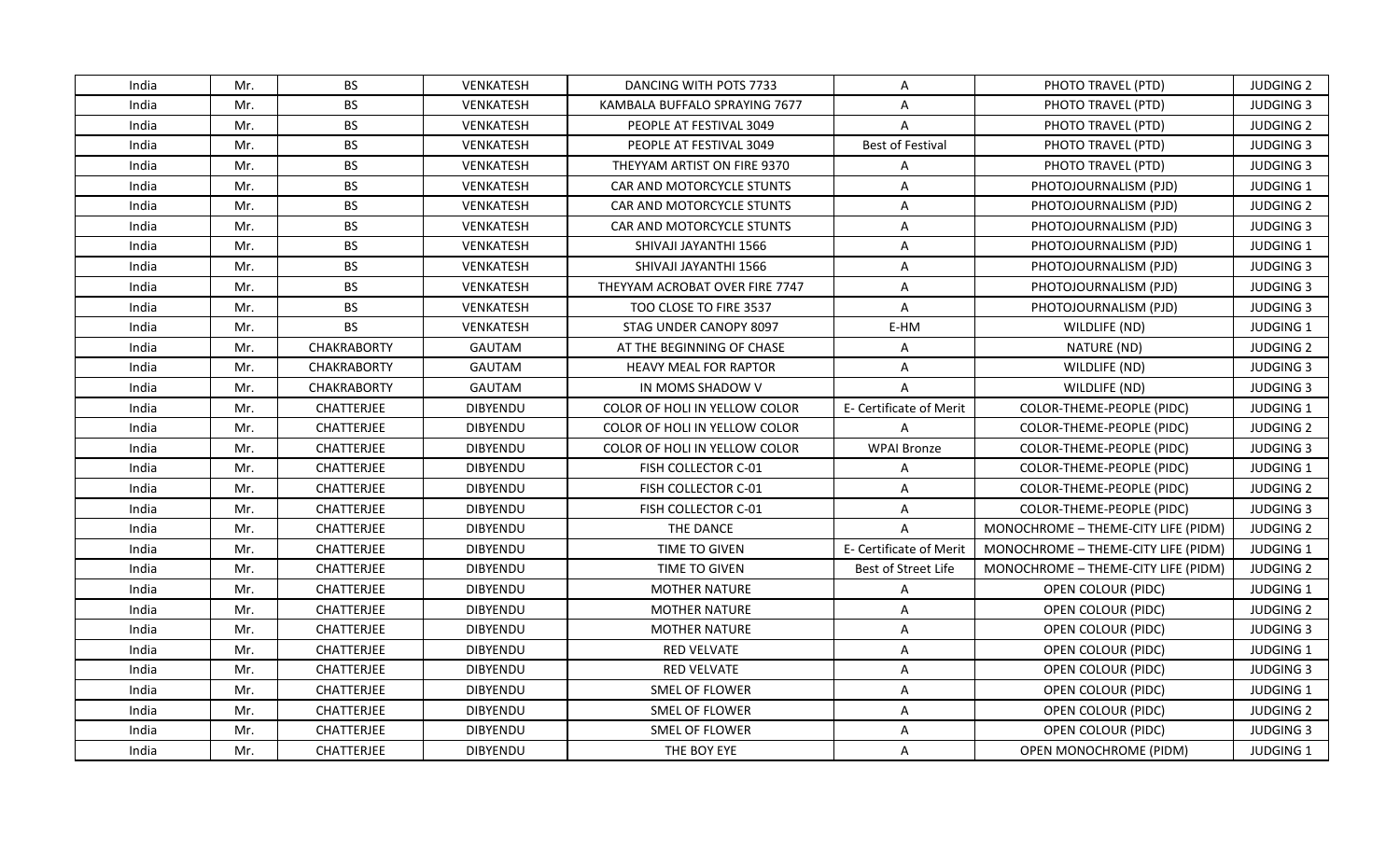| India | Mr. | <b>CHATTERJEE</b> | <b>DIBYENDU</b>     | THE LADY               | A                       | OPEN MONOCHROME (PIDM)    | <b>JUDGING 2</b> |
|-------|-----|-------------------|---------------------|------------------------|-------------------------|---------------------------|------------------|
| India | Mr. | <b>CHATTERJEE</b> | <b>DIBYENDU</b>     | THE LADY               | $\overline{\mathsf{A}}$ | OPEN MONOCHROME (PIDM)    | <b>JUDGING 3</b> |
| India | Mr. | CHATTERJEE        | DIBYENDU            | THE SILENCE            | A                       | OPEN MONOCHROME (PIDM)    | JUDGING 1        |
| India | Mr. | <b>CHATTERJEE</b> | <b>DIBYENDU</b>     | THE SILENCE            | A                       | OPEN MONOCHROME (PIDM)    | <b>JUDGING 3</b> |
| India | Mr. | <b>GUPTA</b>      | <b>SANJAY KUMAR</b> | PHOTO TRAVEL1          | A                       | PHOTO TRAVEL (PTD)        | JUDGING 1        |
| India | Mr. | <b>GUPTA</b>      | SANJAY KUMAR        | PHOTO TRAVEL1          | A                       | PHOTO TRAVEL (PTD)        | <b>JUDGING 2</b> |
| India | Mr. | <b>GUPTA</b>      | <b>SANJAY KUMAR</b> | PHOTO TRAVEL2          | A                       | PHOTO TRAVEL (PTD)        | JUDGING 1        |
| India | Mr. | <b>GUPTA</b>      | <b>SANJAY KUMAR</b> | PHOTO TRAVEL3          | A                       | PHOTO TRAVEL (PTD)        | <b>JUDGING 2</b> |
| India | Mr. | <b>GUPTA</b>      | SANJAY KUMAR        | <b>PHOTO TRAVEL4</b>   | A                       | PHOTO TRAVEL (PTD)        | <b>JUDGING 1</b> |
| India | Mr. | <b>GUPTA</b>      | <b>SANJAY KUMAR</b> | NATURE1                | $\overline{A}$          | WILDLIFE (ND)             | JUDGING 1        |
| India | Mr. | <b>GUPTA</b>      | SANJAY KUMAR        | NATURE1                | A                       | WILDLIFE (ND)             | <b>JUDGING 2</b> |
| India | Mr. | <b>GUPTA</b>      | <b>SANJAY KUMAR</b> | NATURE12               | E- Certificate of Merit | WILDLIFE (ND)             | <b>JUDGING 2</b> |
| India | Mr. | <b>GUPTA</b>      | <b>SANJAY KUMAR</b> | NATURE12               | A                       | WILDLIFE (ND)             | <b>JUDGING 3</b> |
| India | Mr. | <b>GUPTA</b>      | SANJAY KUMAR        | NATURE3                | A                       | WILDLIFE (ND)             | <b>JUDGING 3</b> |
| India | Mr. | <b>JOSHI</b>      | RAGHAVENDRA         | <b>OLD PORTRAIT</b>    | $\overline{\mathsf{A}}$ | COLOR-THEME-PEOPLE (PIDC) | JUDGING 1        |
| India | Mr. | <b>JOSHI</b>      | RAGHAVENDRA         | TRIBAL FACE            | A                       | COLOR-THEME-PEOPLE (PIDC) | JUDGING 1        |
| India | Mr. | <b>JOSHI</b>      | RAGHAVENDRA         | <b>HORN TOSS</b>       | A                       | NATURE (ND)               | JUDGING 1        |
| India | Mr. | <b>JOSHI</b>      | RAGHAVENDRA         | <b>HORN TOSS</b>       | $\overline{\mathsf{A}}$ | NATURE (ND)               | <b>JUDGING 3</b> |
| India | Mr. | <b>JOSHI</b>      | RAGHAVENDRA         | <b>MOUNTAIN MIST</b>   | $\overline{A}$          | NATURE (ND)               | <b>JUDGING 3</b> |
| India | Mr. | <b>JOSHI</b>      | RAGHAVENDRA         | <b>TUSKERS SCAPE</b>   | E- Certificate of Merit | NATURE (ND)               | JUDGING 1        |
| India | Mr. | <b>JOSHI</b>      | RAGHAVENDRA         | <b>TUSKERS SCAPE</b>   | A                       | NATURE (ND)               | <b>JUDGING 2</b> |
| India | Mr. | <b>JOSHI</b>      | RAGHAVENDRA         | <b>TUSKERS SCAPE</b>   | A                       | NATURE (ND)               | <b>JUDGING 3</b> |
| India | Mr. | <b>JOSHI</b>      | RAGHAVENDRA         | <b>FAST RACE</b>       | A                       | PHOTOJOURNALISM (PJD)     | <b>JUDGING 3</b> |
| India | Mr. | <b>JOSHI</b>      | RAGHAVENDRA         | <b>JUMPING TRIBALS</b> | A                       | PHOTOJOURNALISM (PJD)     | <b>JUDGING 3</b> |
| India | Mr. | <b>JOSHI</b>      | RAGHAVENDRA         | <b>SKY STUNT</b>       | $\overline{\mathsf{A}}$ | PHOTOJOURNALISM (PJD)     | JUDGING 1        |
| India | Mr. | <b>JOSHI</b>      | RAGHAVENDRA         | <b>SKY STUNT</b>       | A                       | PHOTOJOURNALISM (PJD)     | <b>JUDGING 2</b> |
| India | Mr. | <b>JOSHI</b>      | RAGHAVENDRA         | URBAN AND WILD         | A                       | PHOTOJOURNALISM (PJD)     | JUDGING 1        |
| India | Mr. | <b>JOSHI</b>      | RAGHAVENDRA         | URBAN AND WILD         | A                       | PHOTOJOURNALISM (PJD)     | <b>JUDGING 3</b> |
| India | Mr. | <b>JOSHI</b>      | RAGHAVENDRA         | CHASE                  | $\overline{A}$          | WILDLIFE (ND)             | JUDGING 1        |
| India | Mr. | <b>JOSHI</b>      | RAGHAVENDRA         | CHASE                  | A                       | WILDLIFE (ND)             | <b>JUDGING 2</b> |
| India | Mr. | <b>JOSHI</b>      | RAGHAVENDRA         | CHASE                  | A                       | WILDLIFE (ND)             | <b>JUDGING 3</b> |
| India | Mr. | <b>JOSHI</b>      | RAGHAVENDRA         | <b>LOVE MAKING</b>     | A                       | WILDLIFE (ND)             | JUDGING 1        |
| India | Mr. | <b>JOSHI</b>      | RAGHAVENDRA         | LOVE MAKING            | A                       | WILDLIFE (ND)             | <b>JUDGING 2</b> |
| India | Mr. | <b>JOSHI</b>      | RAGHAVENDRA         | LOVE MAKING            | $\mathsf{A}$            | WILDLIFE (ND)             | <b>JUDGING 3</b> |
|       |     |                   |                     |                        |                         |                           |                  |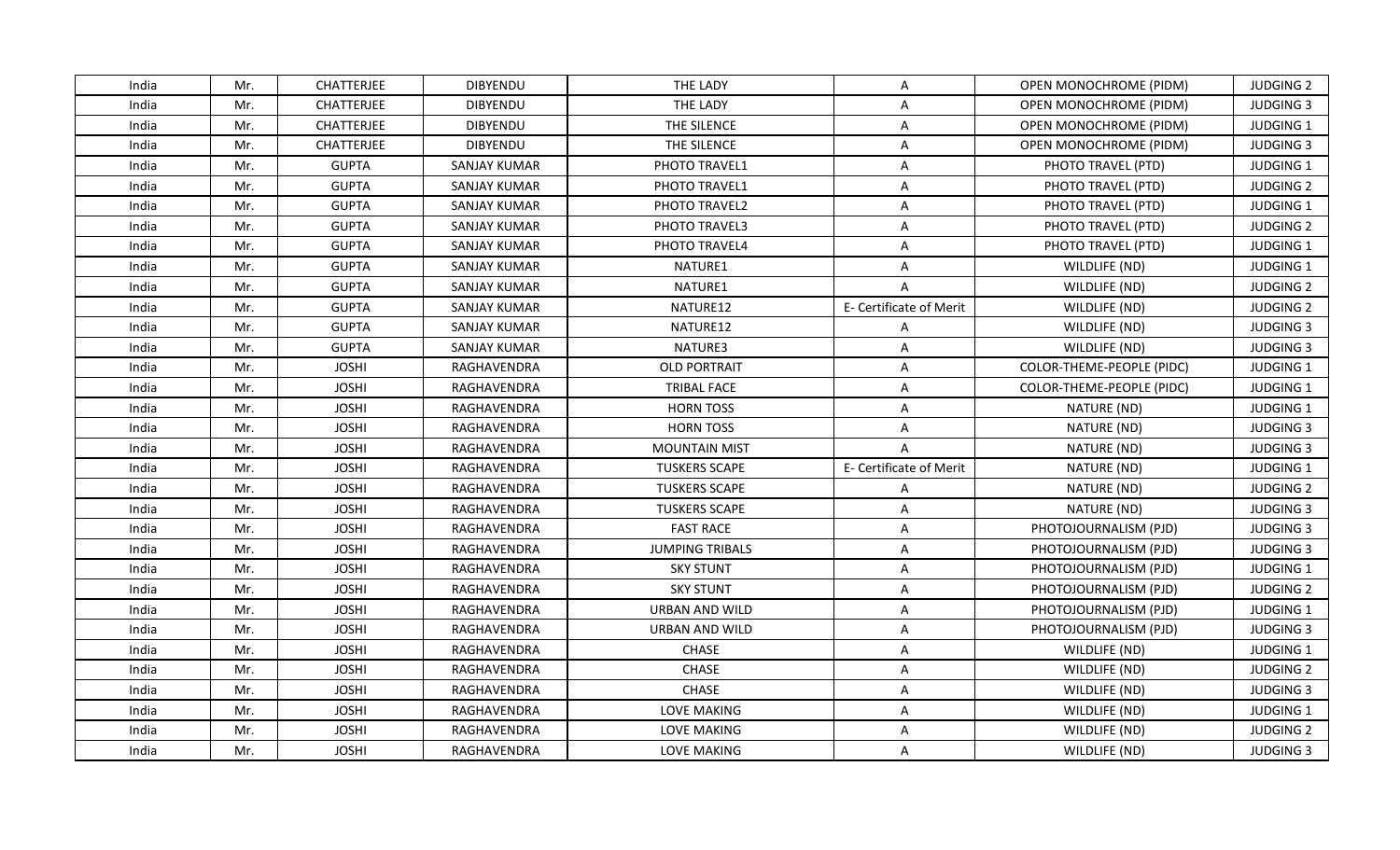| India<br>Mr.<br><b>JOSHI</b><br>RAGHAVENDRA<br><b>ROARING LION</b><br>Α<br>WILDLIFE (ND)<br>Mr.<br><b>JOSHI</b><br>RAGHAVENDRA<br><b>ROARING LION</b><br>India<br>A<br>WILDLIFE (ND)<br>India<br>Mr.<br>K.M<br>A<br>COLOR-THEME-PEOPLE (PIDC)<br>NARAYANASWAMY<br><b>ARAKU CHILD-1</b><br>K.M<br>India<br>Mr.<br>DASARA DOLLU KUNITA<br>E-HM<br>NARAYANASWAMY<br>COLOR-THEME-PEOPLE (PIDC)<br>Mr.<br>India<br>K.M<br><b>DASARA DOLLU KUNITA</b><br><b>COLOR-THEME-PEOPLE (PIDC)</b><br>NARAYANASWAMY<br>Α<br>India<br>Mr.<br>K.M<br>NARAYANASWAMY<br><b>RURAL LIFE-3</b><br>COLOR-THEME-PEOPLE (PIDC)<br>A<br>India<br>Mr.<br>K.M<br>NARAYANASWAMY<br><b>FEET WORSHIPPING-2</b><br>A<br>PHOTOJOURNALISM (PJD)<br>Mr.<br>K.M<br>A<br>India<br>NARAYANASWAMY<br><b>FEET WORSHIPPING-2</b><br>PHOTOJOURNALISM (PJD)<br>K.M<br>India<br>Mr.<br>NARAYANASWAMY<br><b>FLOWER ARCHANA-1</b><br>A<br>PHOTOJOURNALISM (PJD)<br>India<br>Mr.<br>K.M<br><b>BEEEATER PAIR-3</b><br>A<br>NARAYANASWAMY<br>WILDLIFE (ND)<br>India<br>Mr.<br>K.M<br><b>BEEEATER PAIR-3</b><br>Α<br>NARAYANASWAMY<br>WILDLIFE (ND)<br>India<br>Mr.<br>K.M<br>NARAYANASWAMY<br>A<br><b>BLUEJAY FEEDING CHICK-5</b><br>WILDLIFE (ND)<br>India<br>Mr.<br>K.M<br>A<br>NARAYANASWAMY<br>BLUETAILED BEEEATER WITH FEED 2<br>WILDLIFE (ND)<br>Mr.<br>K.M<br>NARAYANASWAMY<br><b>HERON FEEDING FROG ABCD</b><br>A<br>WILDLIFE (ND)<br>India<br><b>KAR</b><br>India<br>Mr.<br>SANDIPAN<br><b>BARBAR SHOP 4172</b><br>$\overline{A}$<br><b>COLOR-THEME-PEOPLE (PIDC)</b><br><b>KAR</b><br>India<br>Mr.<br>SANDIPAN<br>NAGA LOG DANCE 1022<br>A<br>COLOR-THEME-PEOPLE (PIDC)<br>India<br>Mr.<br><b>KAR</b><br>SANDIPAN<br>$\overline{\mathsf{A}}$<br>NAGA LOG DANCE 1022<br>COLOR-THEME-PEOPLE (PIDC)<br>India<br>Mr.<br><b>KAR</b><br>SANDIPAN<br>NAGA LOG DANCE 1022<br>$\overline{A}$<br>COLOR-THEME-PEOPLE (PIDC)<br>Mr.<br><b>KAR</b><br><b>SANDIPAN</b><br>PRAY TIME 9330<br>COLOR-THEME-PEOPLE (PIDC)<br>India<br>Α<br><b>KAR</b><br>India<br>Mr.<br>SANDIPAN<br>PRAY TIME 9330<br>$\overline{A}$<br>COLOR-THEME-PEOPLE (PIDC)<br><b>KAR</b><br>India<br>Mr.<br><b>SANDIPAN</b><br>PRAY TIME 9330<br>E- Certificate of Merit<br>COLOR-THEME-PEOPLE (PIDC)<br>India<br>Mr.<br><b>KAR</b><br>SANDIPAN<br>WATER LOGGED CITY 6473<br>COLOR-THEME-PEOPLE (PIDC)<br>A<br><b>KAR</b><br>India<br>Mr.<br>SANDIPAN<br>AFTER HEAVY RAIN 3351<br>A<br>MONOCHROME - THEME-CITY LIFE (PIDM)<br>Mr.<br><b>KAR</b><br>SANDIPAN<br>BATH WITH JOY 0645<br>MONOCHROME - THEME-CITY LIFE (PIDM)<br>India<br>$\mathsf{A}$<br><b>KAR</b><br>Mr.<br>SANDIPAN<br>India<br>BATH WITH JOY 0645<br>A<br>MONOCHROME - THEME-CITY LIFE (PIDM)<br><b>KAR</b><br>India<br>Mr.<br>SANDIPAN<br>A<br>BATH WITH JOY 0645<br>MONOCHROME - THEME-CITY LIFE (PIDM)<br>India<br>Mr.<br><b>KAR</b><br>SANDIPAN<br>PSA Gold<br>FIRE ON STREET 4959<br>MONOCHROME - THEME-CITY LIFE (PIDM)<br>Mr.<br><b>KAR</b><br>India<br>SANDIPAN<br>FIRE ON STREET 4959<br><b>WPAI Bronze</b><br>MONOCHROME - THEME-CITY LIFE (PIDM)<br><b>KAR</b><br>India<br>Mr.<br>SANDIPAN<br>STREET FOOD SELLER 4723<br>MONOCHROME - THEME-CITY LIFE (PIDM)<br>$\overline{A}$<br><b>KAR</b><br>Mr.<br>E- Certificate of Merit<br>India<br><b>SANDIPAN</b><br>STREET FOOD SELLER 4723<br>MONOCHROME - THEME-CITY LIFE (PIDM)<br>India<br>Mr.<br><b>KAR</b><br>SANDIPAN<br>STREET FOOD SELLER 4723<br>$\mathsf{A}$<br>MONOCHROME - THEME-CITY LIFE (PIDM)<br>Mr.<br><b>KAR</b><br><b>CORMORANT WITH FISH 9753</b><br>India<br><b>SANDIPAN</b><br>A<br>NATURE (ND)<br>Mr.<br><b>KAR</b><br>India<br>SANDIPAN<br>KINGFROGER 7730<br>A<br>NATURE (ND)<br>India<br>Mr.<br><b>KAR</b><br>SANDIPAN<br>KINGFROGER 7730<br>A<br>NATURE (ND) |  |  |  |                  |
|------------------------------------------------------------------------------------------------------------------------------------------------------------------------------------------------------------------------------------------------------------------------------------------------------------------------------------------------------------------------------------------------------------------------------------------------------------------------------------------------------------------------------------------------------------------------------------------------------------------------------------------------------------------------------------------------------------------------------------------------------------------------------------------------------------------------------------------------------------------------------------------------------------------------------------------------------------------------------------------------------------------------------------------------------------------------------------------------------------------------------------------------------------------------------------------------------------------------------------------------------------------------------------------------------------------------------------------------------------------------------------------------------------------------------------------------------------------------------------------------------------------------------------------------------------------------------------------------------------------------------------------------------------------------------------------------------------------------------------------------------------------------------------------------------------------------------------------------------------------------------------------------------------------------------------------------------------------------------------------------------------------------------------------------------------------------------------------------------------------------------------------------------------------------------------------------------------------------------------------------------------------------------------------------------------------------------------------------------------------------------------------------------------------------------------------------------------------------------------------------------------------------------------------------------------------------------------------------------------------------------------------------------------------------------------------------------------------------------------------------------------------------------------------------------------------------------------------------------------------------------------------------------------------------------------------------------------------------------------------------------------------------------------------------------------------------------------------------------------------------------------------------------------------------------------------------------------------------------------------------------------------------------------------------------------------------------------------------------------------------------------------------------------------------------------------------------------------------------------------------------------------------------------------------------------------------------------------------------------------------------------------------------------------------------------------------------------------------------|--|--|--|------------------|
|                                                                                                                                                                                                                                                                                                                                                                                                                                                                                                                                                                                                                                                                                                                                                                                                                                                                                                                                                                                                                                                                                                                                                                                                                                                                                                                                                                                                                                                                                                                                                                                                                                                                                                                                                                                                                                                                                                                                                                                                                                                                                                                                                                                                                                                                                                                                                                                                                                                                                                                                                                                                                                                                                                                                                                                                                                                                                                                                                                                                                                                                                                                                                                                                                                                                                                                                                                                                                                                                                                                                                                                                                                                                                                                              |  |  |  | <b>JUDGING 1</b> |
|                                                                                                                                                                                                                                                                                                                                                                                                                                                                                                                                                                                                                                                                                                                                                                                                                                                                                                                                                                                                                                                                                                                                                                                                                                                                                                                                                                                                                                                                                                                                                                                                                                                                                                                                                                                                                                                                                                                                                                                                                                                                                                                                                                                                                                                                                                                                                                                                                                                                                                                                                                                                                                                                                                                                                                                                                                                                                                                                                                                                                                                                                                                                                                                                                                                                                                                                                                                                                                                                                                                                                                                                                                                                                                                              |  |  |  | <b>JUDGING 2</b> |
|                                                                                                                                                                                                                                                                                                                                                                                                                                                                                                                                                                                                                                                                                                                                                                                                                                                                                                                                                                                                                                                                                                                                                                                                                                                                                                                                                                                                                                                                                                                                                                                                                                                                                                                                                                                                                                                                                                                                                                                                                                                                                                                                                                                                                                                                                                                                                                                                                                                                                                                                                                                                                                                                                                                                                                                                                                                                                                                                                                                                                                                                                                                                                                                                                                                                                                                                                                                                                                                                                                                                                                                                                                                                                                                              |  |  |  | JUDGING 1        |
|                                                                                                                                                                                                                                                                                                                                                                                                                                                                                                                                                                                                                                                                                                                                                                                                                                                                                                                                                                                                                                                                                                                                                                                                                                                                                                                                                                                                                                                                                                                                                                                                                                                                                                                                                                                                                                                                                                                                                                                                                                                                                                                                                                                                                                                                                                                                                                                                                                                                                                                                                                                                                                                                                                                                                                                                                                                                                                                                                                                                                                                                                                                                                                                                                                                                                                                                                                                                                                                                                                                                                                                                                                                                                                                              |  |  |  | JUDGING 1        |
|                                                                                                                                                                                                                                                                                                                                                                                                                                                                                                                                                                                                                                                                                                                                                                                                                                                                                                                                                                                                                                                                                                                                                                                                                                                                                                                                                                                                                                                                                                                                                                                                                                                                                                                                                                                                                                                                                                                                                                                                                                                                                                                                                                                                                                                                                                                                                                                                                                                                                                                                                                                                                                                                                                                                                                                                                                                                                                                                                                                                                                                                                                                                                                                                                                                                                                                                                                                                                                                                                                                                                                                                                                                                                                                              |  |  |  | <b>JUDGING 2</b> |
|                                                                                                                                                                                                                                                                                                                                                                                                                                                                                                                                                                                                                                                                                                                                                                                                                                                                                                                                                                                                                                                                                                                                                                                                                                                                                                                                                                                                                                                                                                                                                                                                                                                                                                                                                                                                                                                                                                                                                                                                                                                                                                                                                                                                                                                                                                                                                                                                                                                                                                                                                                                                                                                                                                                                                                                                                                                                                                                                                                                                                                                                                                                                                                                                                                                                                                                                                                                                                                                                                                                                                                                                                                                                                                                              |  |  |  | <b>JUDGING 2</b> |
|                                                                                                                                                                                                                                                                                                                                                                                                                                                                                                                                                                                                                                                                                                                                                                                                                                                                                                                                                                                                                                                                                                                                                                                                                                                                                                                                                                                                                                                                                                                                                                                                                                                                                                                                                                                                                                                                                                                                                                                                                                                                                                                                                                                                                                                                                                                                                                                                                                                                                                                                                                                                                                                                                                                                                                                                                                                                                                                                                                                                                                                                                                                                                                                                                                                                                                                                                                                                                                                                                                                                                                                                                                                                                                                              |  |  |  | JUDGING 1        |
|                                                                                                                                                                                                                                                                                                                                                                                                                                                                                                                                                                                                                                                                                                                                                                                                                                                                                                                                                                                                                                                                                                                                                                                                                                                                                                                                                                                                                                                                                                                                                                                                                                                                                                                                                                                                                                                                                                                                                                                                                                                                                                                                                                                                                                                                                                                                                                                                                                                                                                                                                                                                                                                                                                                                                                                                                                                                                                                                                                                                                                                                                                                                                                                                                                                                                                                                                                                                                                                                                                                                                                                                                                                                                                                              |  |  |  | <b>JUDGING 2</b> |
|                                                                                                                                                                                                                                                                                                                                                                                                                                                                                                                                                                                                                                                                                                                                                                                                                                                                                                                                                                                                                                                                                                                                                                                                                                                                                                                                                                                                                                                                                                                                                                                                                                                                                                                                                                                                                                                                                                                                                                                                                                                                                                                                                                                                                                                                                                                                                                                                                                                                                                                                                                                                                                                                                                                                                                                                                                                                                                                                                                                                                                                                                                                                                                                                                                                                                                                                                                                                                                                                                                                                                                                                                                                                                                                              |  |  |  | <b>JUDGING 1</b> |
|                                                                                                                                                                                                                                                                                                                                                                                                                                                                                                                                                                                                                                                                                                                                                                                                                                                                                                                                                                                                                                                                                                                                                                                                                                                                                                                                                                                                                                                                                                                                                                                                                                                                                                                                                                                                                                                                                                                                                                                                                                                                                                                                                                                                                                                                                                                                                                                                                                                                                                                                                                                                                                                                                                                                                                                                                                                                                                                                                                                                                                                                                                                                                                                                                                                                                                                                                                                                                                                                                                                                                                                                                                                                                                                              |  |  |  | JUDGING 1        |
|                                                                                                                                                                                                                                                                                                                                                                                                                                                                                                                                                                                                                                                                                                                                                                                                                                                                                                                                                                                                                                                                                                                                                                                                                                                                                                                                                                                                                                                                                                                                                                                                                                                                                                                                                                                                                                                                                                                                                                                                                                                                                                                                                                                                                                                                                                                                                                                                                                                                                                                                                                                                                                                                                                                                                                                                                                                                                                                                                                                                                                                                                                                                                                                                                                                                                                                                                                                                                                                                                                                                                                                                                                                                                                                              |  |  |  | <b>JUDGING 2</b> |
|                                                                                                                                                                                                                                                                                                                                                                                                                                                                                                                                                                                                                                                                                                                                                                                                                                                                                                                                                                                                                                                                                                                                                                                                                                                                                                                                                                                                                                                                                                                                                                                                                                                                                                                                                                                                                                                                                                                                                                                                                                                                                                                                                                                                                                                                                                                                                                                                                                                                                                                                                                                                                                                                                                                                                                                                                                                                                                                                                                                                                                                                                                                                                                                                                                                                                                                                                                                                                                                                                                                                                                                                                                                                                                                              |  |  |  | JUDGING 1        |
|                                                                                                                                                                                                                                                                                                                                                                                                                                                                                                                                                                                                                                                                                                                                                                                                                                                                                                                                                                                                                                                                                                                                                                                                                                                                                                                                                                                                                                                                                                                                                                                                                                                                                                                                                                                                                                                                                                                                                                                                                                                                                                                                                                                                                                                                                                                                                                                                                                                                                                                                                                                                                                                                                                                                                                                                                                                                                                                                                                                                                                                                                                                                                                                                                                                                                                                                                                                                                                                                                                                                                                                                                                                                                                                              |  |  |  | <b>JUDGING 2</b> |
|                                                                                                                                                                                                                                                                                                                                                                                                                                                                                                                                                                                                                                                                                                                                                                                                                                                                                                                                                                                                                                                                                                                                                                                                                                                                                                                                                                                                                                                                                                                                                                                                                                                                                                                                                                                                                                                                                                                                                                                                                                                                                                                                                                                                                                                                                                                                                                                                                                                                                                                                                                                                                                                                                                                                                                                                                                                                                                                                                                                                                                                                                                                                                                                                                                                                                                                                                                                                                                                                                                                                                                                                                                                                                                                              |  |  |  | <b>JUDGING 2</b> |
|                                                                                                                                                                                                                                                                                                                                                                                                                                                                                                                                                                                                                                                                                                                                                                                                                                                                                                                                                                                                                                                                                                                                                                                                                                                                                                                                                                                                                                                                                                                                                                                                                                                                                                                                                                                                                                                                                                                                                                                                                                                                                                                                                                                                                                                                                                                                                                                                                                                                                                                                                                                                                                                                                                                                                                                                                                                                                                                                                                                                                                                                                                                                                                                                                                                                                                                                                                                                                                                                                                                                                                                                                                                                                                                              |  |  |  | <b>JUDGING 2</b> |
|                                                                                                                                                                                                                                                                                                                                                                                                                                                                                                                                                                                                                                                                                                                                                                                                                                                                                                                                                                                                                                                                                                                                                                                                                                                                                                                                                                                                                                                                                                                                                                                                                                                                                                                                                                                                                                                                                                                                                                                                                                                                                                                                                                                                                                                                                                                                                                                                                                                                                                                                                                                                                                                                                                                                                                                                                                                                                                                                                                                                                                                                                                                                                                                                                                                                                                                                                                                                                                                                                                                                                                                                                                                                                                                              |  |  |  | <b>JUDGING 1</b> |
|                                                                                                                                                                                                                                                                                                                                                                                                                                                                                                                                                                                                                                                                                                                                                                                                                                                                                                                                                                                                                                                                                                                                                                                                                                                                                                                                                                                                                                                                                                                                                                                                                                                                                                                                                                                                                                                                                                                                                                                                                                                                                                                                                                                                                                                                                                                                                                                                                                                                                                                                                                                                                                                                                                                                                                                                                                                                                                                                                                                                                                                                                                                                                                                                                                                                                                                                                                                                                                                                                                                                                                                                                                                                                                                              |  |  |  | <b>JUDGING 2</b> |
|                                                                                                                                                                                                                                                                                                                                                                                                                                                                                                                                                                                                                                                                                                                                                                                                                                                                                                                                                                                                                                                                                                                                                                                                                                                                                                                                                                                                                                                                                                                                                                                                                                                                                                                                                                                                                                                                                                                                                                                                                                                                                                                                                                                                                                                                                                                                                                                                                                                                                                                                                                                                                                                                                                                                                                                                                                                                                                                                                                                                                                                                                                                                                                                                                                                                                                                                                                                                                                                                                                                                                                                                                                                                                                                              |  |  |  | <b>JUDGING 3</b> |
|                                                                                                                                                                                                                                                                                                                                                                                                                                                                                                                                                                                                                                                                                                                                                                                                                                                                                                                                                                                                                                                                                                                                                                                                                                                                                                                                                                                                                                                                                                                                                                                                                                                                                                                                                                                                                                                                                                                                                                                                                                                                                                                                                                                                                                                                                                                                                                                                                                                                                                                                                                                                                                                                                                                                                                                                                                                                                                                                                                                                                                                                                                                                                                                                                                                                                                                                                                                                                                                                                                                                                                                                                                                                                                                              |  |  |  | <b>JUDGING 1</b> |
|                                                                                                                                                                                                                                                                                                                                                                                                                                                                                                                                                                                                                                                                                                                                                                                                                                                                                                                                                                                                                                                                                                                                                                                                                                                                                                                                                                                                                                                                                                                                                                                                                                                                                                                                                                                                                                                                                                                                                                                                                                                                                                                                                                                                                                                                                                                                                                                                                                                                                                                                                                                                                                                                                                                                                                                                                                                                                                                                                                                                                                                                                                                                                                                                                                                                                                                                                                                                                                                                                                                                                                                                                                                                                                                              |  |  |  | <b>JUDGING 2</b> |
|                                                                                                                                                                                                                                                                                                                                                                                                                                                                                                                                                                                                                                                                                                                                                                                                                                                                                                                                                                                                                                                                                                                                                                                                                                                                                                                                                                                                                                                                                                                                                                                                                                                                                                                                                                                                                                                                                                                                                                                                                                                                                                                                                                                                                                                                                                                                                                                                                                                                                                                                                                                                                                                                                                                                                                                                                                                                                                                                                                                                                                                                                                                                                                                                                                                                                                                                                                                                                                                                                                                                                                                                                                                                                                                              |  |  |  | <b>JUDGING 3</b> |
|                                                                                                                                                                                                                                                                                                                                                                                                                                                                                                                                                                                                                                                                                                                                                                                                                                                                                                                                                                                                                                                                                                                                                                                                                                                                                                                                                                                                                                                                                                                                                                                                                                                                                                                                                                                                                                                                                                                                                                                                                                                                                                                                                                                                                                                                                                                                                                                                                                                                                                                                                                                                                                                                                                                                                                                                                                                                                                                                                                                                                                                                                                                                                                                                                                                                                                                                                                                                                                                                                                                                                                                                                                                                                                                              |  |  |  | <b>JUDGING 2</b> |
|                                                                                                                                                                                                                                                                                                                                                                                                                                                                                                                                                                                                                                                                                                                                                                                                                                                                                                                                                                                                                                                                                                                                                                                                                                                                                                                                                                                                                                                                                                                                                                                                                                                                                                                                                                                                                                                                                                                                                                                                                                                                                                                                                                                                                                                                                                                                                                                                                                                                                                                                                                                                                                                                                                                                                                                                                                                                                                                                                                                                                                                                                                                                                                                                                                                                                                                                                                                                                                                                                                                                                                                                                                                                                                                              |  |  |  | <b>JUDGING 2</b> |
|                                                                                                                                                                                                                                                                                                                                                                                                                                                                                                                                                                                                                                                                                                                                                                                                                                                                                                                                                                                                                                                                                                                                                                                                                                                                                                                                                                                                                                                                                                                                                                                                                                                                                                                                                                                                                                                                                                                                                                                                                                                                                                                                                                                                                                                                                                                                                                                                                                                                                                                                                                                                                                                                                                                                                                                                                                                                                                                                                                                                                                                                                                                                                                                                                                                                                                                                                                                                                                                                                                                                                                                                                                                                                                                              |  |  |  | JUDGING 1        |
|                                                                                                                                                                                                                                                                                                                                                                                                                                                                                                                                                                                                                                                                                                                                                                                                                                                                                                                                                                                                                                                                                                                                                                                                                                                                                                                                                                                                                                                                                                                                                                                                                                                                                                                                                                                                                                                                                                                                                                                                                                                                                                                                                                                                                                                                                                                                                                                                                                                                                                                                                                                                                                                                                                                                                                                                                                                                                                                                                                                                                                                                                                                                                                                                                                                                                                                                                                                                                                                                                                                                                                                                                                                                                                                              |  |  |  | <b>JUDGING 2</b> |
|                                                                                                                                                                                                                                                                                                                                                                                                                                                                                                                                                                                                                                                                                                                                                                                                                                                                                                                                                                                                                                                                                                                                                                                                                                                                                                                                                                                                                                                                                                                                                                                                                                                                                                                                                                                                                                                                                                                                                                                                                                                                                                                                                                                                                                                                                                                                                                                                                                                                                                                                                                                                                                                                                                                                                                                                                                                                                                                                                                                                                                                                                                                                                                                                                                                                                                                                                                                                                                                                                                                                                                                                                                                                                                                              |  |  |  | <b>JUDGING 3</b> |
|                                                                                                                                                                                                                                                                                                                                                                                                                                                                                                                                                                                                                                                                                                                                                                                                                                                                                                                                                                                                                                                                                                                                                                                                                                                                                                                                                                                                                                                                                                                                                                                                                                                                                                                                                                                                                                                                                                                                                                                                                                                                                                                                                                                                                                                                                                                                                                                                                                                                                                                                                                                                                                                                                                                                                                                                                                                                                                                                                                                                                                                                                                                                                                                                                                                                                                                                                                                                                                                                                                                                                                                                                                                                                                                              |  |  |  | JUDGING 1        |
|                                                                                                                                                                                                                                                                                                                                                                                                                                                                                                                                                                                                                                                                                                                                                                                                                                                                                                                                                                                                                                                                                                                                                                                                                                                                                                                                                                                                                                                                                                                                                                                                                                                                                                                                                                                                                                                                                                                                                                                                                                                                                                                                                                                                                                                                                                                                                                                                                                                                                                                                                                                                                                                                                                                                                                                                                                                                                                                                                                                                                                                                                                                                                                                                                                                                                                                                                                                                                                                                                                                                                                                                                                                                                                                              |  |  |  | <b>JUDGING 3</b> |
|                                                                                                                                                                                                                                                                                                                                                                                                                                                                                                                                                                                                                                                                                                                                                                                                                                                                                                                                                                                                                                                                                                                                                                                                                                                                                                                                                                                                                                                                                                                                                                                                                                                                                                                                                                                                                                                                                                                                                                                                                                                                                                                                                                                                                                                                                                                                                                                                                                                                                                                                                                                                                                                                                                                                                                                                                                                                                                                                                                                                                                                                                                                                                                                                                                                                                                                                                                                                                                                                                                                                                                                                                                                                                                                              |  |  |  | <b>JUDGING 1</b> |
|                                                                                                                                                                                                                                                                                                                                                                                                                                                                                                                                                                                                                                                                                                                                                                                                                                                                                                                                                                                                                                                                                                                                                                                                                                                                                                                                                                                                                                                                                                                                                                                                                                                                                                                                                                                                                                                                                                                                                                                                                                                                                                                                                                                                                                                                                                                                                                                                                                                                                                                                                                                                                                                                                                                                                                                                                                                                                                                                                                                                                                                                                                                                                                                                                                                                                                                                                                                                                                                                                                                                                                                                                                                                                                                              |  |  |  | <b>JUDGING 2</b> |
|                                                                                                                                                                                                                                                                                                                                                                                                                                                                                                                                                                                                                                                                                                                                                                                                                                                                                                                                                                                                                                                                                                                                                                                                                                                                                                                                                                                                                                                                                                                                                                                                                                                                                                                                                                                                                                                                                                                                                                                                                                                                                                                                                                                                                                                                                                                                                                                                                                                                                                                                                                                                                                                                                                                                                                                                                                                                                                                                                                                                                                                                                                                                                                                                                                                                                                                                                                                                                                                                                                                                                                                                                                                                                                                              |  |  |  | <b>JUDGING 3</b> |
|                                                                                                                                                                                                                                                                                                                                                                                                                                                                                                                                                                                                                                                                                                                                                                                                                                                                                                                                                                                                                                                                                                                                                                                                                                                                                                                                                                                                                                                                                                                                                                                                                                                                                                                                                                                                                                                                                                                                                                                                                                                                                                                                                                                                                                                                                                                                                                                                                                                                                                                                                                                                                                                                                                                                                                                                                                                                                                                                                                                                                                                                                                                                                                                                                                                                                                                                                                                                                                                                                                                                                                                                                                                                                                                              |  |  |  | <b>JUDGING 2</b> |
|                                                                                                                                                                                                                                                                                                                                                                                                                                                                                                                                                                                                                                                                                                                                                                                                                                                                                                                                                                                                                                                                                                                                                                                                                                                                                                                                                                                                                                                                                                                                                                                                                                                                                                                                                                                                                                                                                                                                                                                                                                                                                                                                                                                                                                                                                                                                                                                                                                                                                                                                                                                                                                                                                                                                                                                                                                                                                                                                                                                                                                                                                                                                                                                                                                                                                                                                                                                                                                                                                                                                                                                                                                                                                                                              |  |  |  | JUDGING 1        |
|                                                                                                                                                                                                                                                                                                                                                                                                                                                                                                                                                                                                                                                                                                                                                                                                                                                                                                                                                                                                                                                                                                                                                                                                                                                                                                                                                                                                                                                                                                                                                                                                                                                                                                                                                                                                                                                                                                                                                                                                                                                                                                                                                                                                                                                                                                                                                                                                                                                                                                                                                                                                                                                                                                                                                                                                                                                                                                                                                                                                                                                                                                                                                                                                                                                                                                                                                                                                                                                                                                                                                                                                                                                                                                                              |  |  |  | <b>JUDGING 3</b> |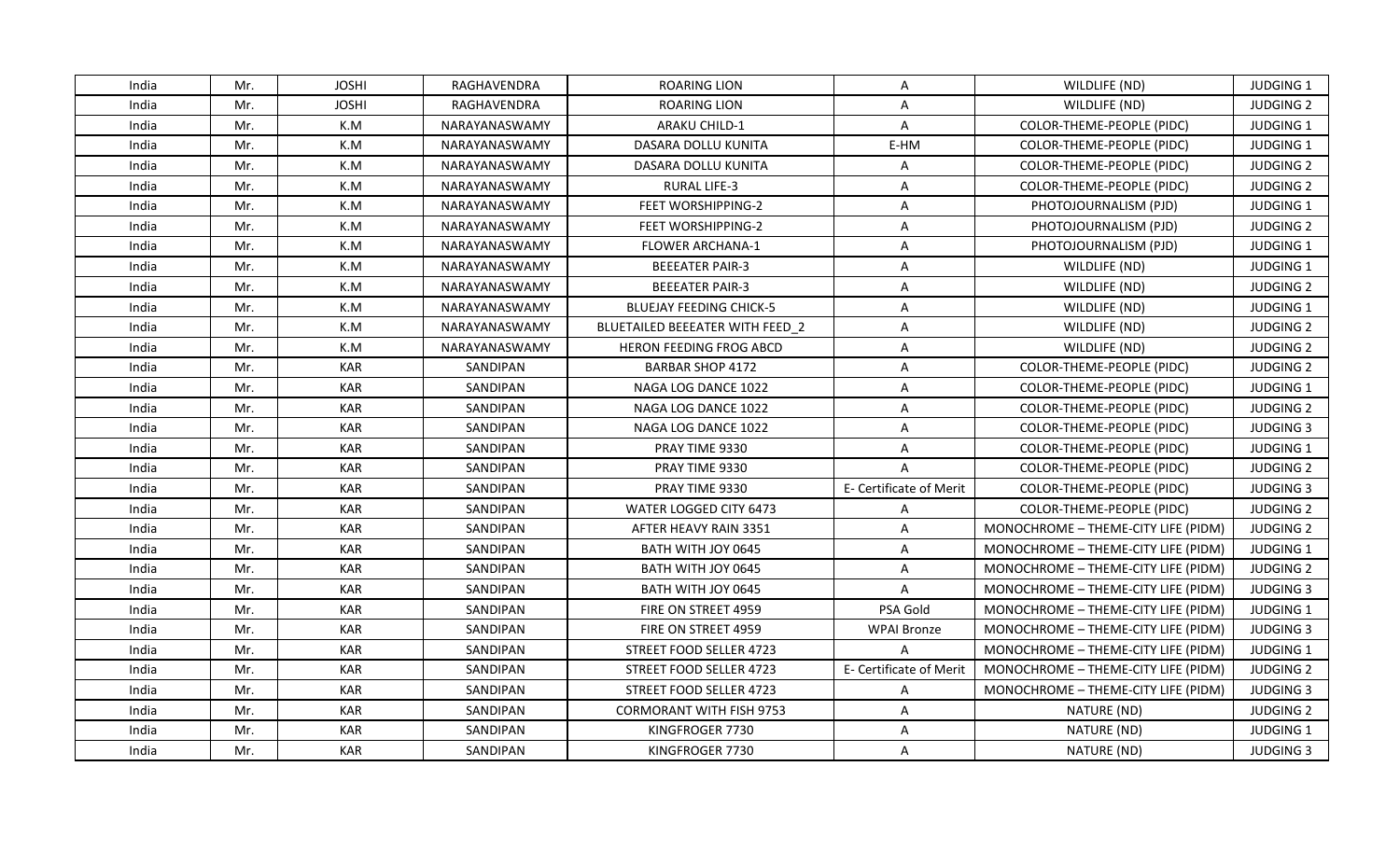| India | Mr. | <b>KAR</b>    | SANDIPAN        | PURPLE HERON WITH FISH CATCH 1142 | A                       | NATURE (ND)                   | <b>JUDGING 1</b> |
|-------|-----|---------------|-----------------|-----------------------------------|-------------------------|-------------------------------|------------------|
| India | Mr. | <b>KAR</b>    | SANDIPAN        | PURPLE HERON WITH FISH CATCH 1142 | A                       | NATURE (ND)                   | <b>JUDGING 2</b> |
| India | Mr. | <b>KAR</b>    | SANDIPAN        | PURPLE HERON WITH FISH CATCH 1142 | E- Certificate of Merit | NATURE (ND)                   | <b>JUDGING 3</b> |
| India | Mr. | <b>KAR</b>    | SANDIPAN        | <b>BEAUTY IN PUSHKAR</b>          | A                       | OPEN COLOUR (PIDC)            | JUDGING 1        |
| India | Mr. | <b>KAR</b>    | SANDIPAN        | JOURNEY ON DESERT 1162            | $\overline{\mathsf{A}}$ | OPEN COLOUR (PIDC)            | <b>JUDGING 2</b> |
| India | Mr. | <b>KAR</b>    | SANDIPAN        | JOURNEY ON DESERT 1162            | A                       | OPEN COLOUR (PIDC)            | <b>JUDGING 3</b> |
| India | Mr. | <b>KAR</b>    | SANDIPAN        | PADDY WORK 2847                   | $\overline{\mathsf{A}}$ | OPEN COLOUR (PIDC)            | <b>JUDGING 2</b> |
| India | Mr. | <b>KAR</b>    | SANDIPAN        | A BILL 7997                       | A                       | OPEN MONOCHROME (PIDM)        | <b>JUDGING 3</b> |
| India | Mr. | <b>KAR</b>    | SANDIPAN        | BEAUTY OF ICHAMATI 5180           | A                       | PHOTO TRAVEL (PTD)            | JUDGING 1        |
| India | Mr. | <b>KAR</b>    | SANDIPAN        | <b>BEAUTY OF ICHAMATI 5180</b>    | $\overline{A}$          | PHOTO TRAVEL (PTD)            | <b>JUDGING 3</b> |
| India | Mr. | <b>KAR</b>    | <b>SANDIPAN</b> | NAGA DANCE 1479                   | E- Certificate of Merit | PHOTO TRAVEL (PTD)            | <b>JUDGING 3</b> |
| India | Mr. | <b>KAR</b>    | SANDIPAN        | <b>THANKS UNESCO 3625</b>         | <b>Best of Festival</b> | PHOTO TRAVEL (PTD)            | JUDGING 1        |
| India | Mr. | <b>KAR</b>    | SANDIPAN        | THANKS UNESCO 3625                | A                       | PHOTO TRAVEL (PTD)            | <b>JUDGING 2</b> |
| India | Mr. | <b>KAR</b>    | SANDIPAN        | THANKS UNESCO 3625                | $\overline{A}$          | PHOTO TRAVEL (PTD)            | <b>JUDGING 3</b> |
| India | Mr. | <b>KAR</b>    | SANDIPAN        | <b>BISSORJON 3732</b>             | A                       | PHOTOJOURNALISM (PJD)         | JUDGING 1        |
| India | Mr. | <b>KAR</b>    | <b>SANDIPAN</b> | <b>BISSORJON 3732</b>             | E- Certificate of Merit | PHOTOJOURNALISM (PJD)         | <b>JUDGING 3</b> |
| India | Mr. | <b>KAR</b>    | SANDIPAN        | CHAT RITUAL 7485                  | A                       | PHOTOJOURNALISM (PJD)         | <b>JUDGING 2</b> |
| India | Mr. | <b>KAR</b>    | SANDIPAN        | CHAT RITUAL 7485                  | $\overline{A}$          | PHOTOJOURNALISM (PJD)         | <b>JUDGING 3</b> |
| India | Mr. | <b>KAR</b>    | SANDIPAN        | CHOW DANCE ON STREET 1630         | A                       | PHOTOJOURNALISM (PJD)         | JUDGING 1        |
| India | Mr. | <b>KAR</b>    | SANDIPAN        | CHOW DANCE ON STREET 1630         | A                       | PHOTOJOURNALISM (PJD)         | <b>JUDGING 3</b> |
| India | Mr. | <b>KAR</b>    | <b>SANDIPAN</b> | PROCESSION 0024                   | A                       | PHOTOJOURNALISM (PJD)         | <b>JUDGING 1</b> |
| India | Mr. | <b>KAR</b>    | SANDIPAN        | PROCESSION 0024                   | A                       | PHOTOJOURNALISM (PJD)         | <b>JUDGING 3</b> |
| India | Mr. | <b>KAR</b>    | SANDIPAN        | KING TOSS 8047                    | A                       | WILDLIFE (ND)                 | JUDGING 1        |
| India | Mr. | <b>KAR</b>    | SANDIPAN        | KING TOSS 8047                    | A                       | WILDLIFE (ND)                 | <b>JUDGING 2</b> |
| India | Mr. | <b>KAR</b>    | <b>SANDIPAN</b> | KING TOSS 8047                    | A                       | WILDLIFE (ND)                 | <b>JUDGING 3</b> |
| India | Mr. | <b>KAR</b>    | SANDIPAN        | WITH NESTING MATERIAL 4648        | A                       | WILDLIFE (ND)                 | <b>JUDGING 2</b> |
| India | Mr. | KOTHARI       | <b>DINESH</b>   | COLOUR OF WOMAN WORLD             | A                       | COLOR-THEME-PEOPLE (PIDC)     | JUDGING 1        |
| India | Mr. | KOTHARI       | <b>DINESH</b>   | COLOUR OF WOMAN WORLD             | A                       | COLOR-THEME-PEOPLE (PIDC)     | <b>JUDGING 3</b> |
| India | Mr. | KOTHARI       | <b>DINESH</b>   | <b>TOWARDS FARM</b>               | A                       | OPEN COLOUR (PIDC)            | <b>JUDGING 3</b> |
| India | Mr. | KOTHARI       | <b>DINESH</b>   | <b>HAPPY FAMILY</b>               | $\overline{A}$          | OPEN MONOCHROME (PIDM)        | <b>JUDGING 3</b> |
| India | Mr. | KOTHARI       | <b>DINESH</b>   | <b>NOMAD BEAUTY</b>               | A                       | <b>OPEN MONOCHROME (PIDM)</b> | <b>JUDGING 1</b> |
| India | Mr. | KOTHARI       | <b>DINESH</b>   | <b>NOMAD BEAUTY</b>               | $\overline{A}$          | OPEN MONOCHROME (PIDM)        | <b>JUDGING 3</b> |
| India | Mr. | KOTHARI       | <b>DINESH</b>   | <b>INNER JOY</b>                  | A                       | PHOTO TRAVEL (PTD)            | <b>JUDGING 3</b> |
| India | Mr. | <b>KUMART</b> | <b>ASHOK</b>    | <b>BABBU SWAMI KOLA</b>           | A                       | COLOR-THEME-PEOPLE (PIDC)     | <b>JUDGING 1</b> |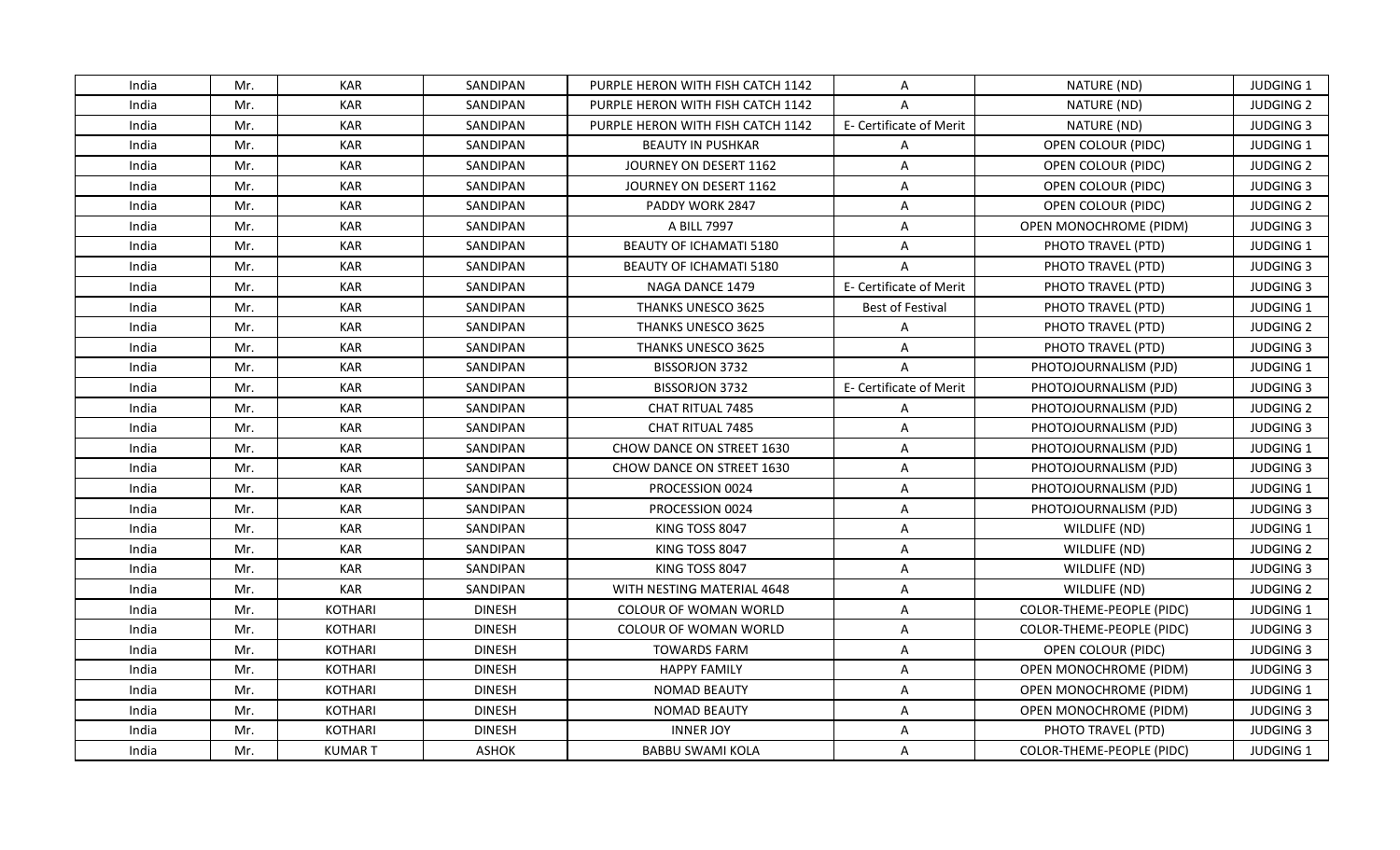| India | Mr. | <b>KUMART</b>  | <b>ASHOK</b> | <b>GARDENER WOMEN</b>      | A                       | COLOR-THEME-PEOPLE (PIDC)     | <b>JUDGING 1</b> |
|-------|-----|----------------|--------------|----------------------------|-------------------------|-------------------------------|------------------|
| India | Mr. | <b>KUMART</b>  | <b>ASHOK</b> | <b>MY SERVICE</b>          | A                       | COLOR-THEME-PEOPLE (PIDC)     | JUDGING 1        |
| India | Mr. | <b>KUMART</b>  | <b>ASHOK</b> | <b>MY SERVICE</b>          | $\overline{A}$          | COLOR-THEME-PEOPLE (PIDC)     | <b>JUDGING 3</b> |
| India | Mr. | <b>KUMART</b>  | <b>ASHOK</b> | <b>RENUNCIATION</b>        | E- Certificate of Merit | COLOR-THEME-PEOPLE (PIDC)     | JUDGING 1        |
| India | Mr. | <b>KUMART</b>  | <b>ASHOK</b> | <b>RENUNCIATION</b>        | A                       | COLOR-THEME-PEOPLE (PIDC)     | <b>JUDGING 3</b> |
| India | Mr. | <b>KUMAR T</b> | <b>ASHOK</b> | <b>BAT EATING FRUIT</b>    | A                       | NATURE (ND)                   | <b>JUDGING 1</b> |
| India | Mr. | <b>KUMART</b>  | ASHOK        | <b>BAT EATING FRUIT</b>    | A                       | NATURE (ND)                   | <b>JUDGING 3</b> |
| India | Mr. | <b>KUMART</b>  | <b>ASHOK</b> | <b>EGG LAYING INSECT</b>   | A                       | NATURE (ND)                   | JUDGING 1        |
| India | Mr. | <b>KUMART</b>  | <b>ASHOK</b> | <b>EGG LAYING INSECT</b>   | $\mathsf{A}$            | NATURE (ND)                   | <b>JUDGING 2</b> |
| India | Mr. | <b>KUMART</b>  | <b>ASHOK</b> | <b>EGG LAYING INSECT</b>   | A                       | NATURE (ND)                   | <b>JUDGING 3</b> |
| India | Mr. | <b>KUMART</b>  | <b>ASHOK</b> | <b>FLIES IN PRIVACY</b>    | $\mathsf{A}$            | NATURE (ND)                   | <b>JUDGING 1</b> |
| India | Mr. | <b>KUMART</b>  | <b>ASHOK</b> | FLIES IN PRIVACY           | A                       | NATURE (ND)                   | <b>JUDGING 2</b> |
| India | Mr. | <b>KUMART</b>  | <b>ASHOK</b> | FLIES IN PRIVACY           | $\mathsf{A}$            | NATURE (ND)                   | <b>JUDGING 3</b> |
| India | Mr. | <b>KUMART</b>  | <b>ASHOK</b> | WASP AND FEED              | $\mathsf{A}$            | NATURE (ND)                   | JUDGING 1        |
| India | Mr. | <b>KUMART</b>  | <b>ASHOK</b> | WASP AND FEED              | Best of Insect          | NATURE (ND)                   | <b>JUDGING 2</b> |
| India | Mr. | <b>KUMART</b>  | <b>ASHOK</b> | WASP AND FEED              | PSA Gold                | NATURE (ND)                   | <b>JUDGING 3</b> |
| India | Mr. | <b>KUMART</b>  | <b>ASHOK</b> | <b>BEACON</b>              | A                       | OPEN COLOUR (PIDC)            | <b>JUDGING 3</b> |
| India | Mr. | <b>KUMART</b>  | <b>ASHOK</b> | KAMBALA RUNNING            | $\overline{A}$          | OPEN COLOUR (PIDC)            | JUDGING 1        |
| India | Mr. | <b>KUMART</b>  | <b>ASHOK</b> | KAMBALA RUNNING            | A                       | OPEN COLOUR (PIDC)            | <b>JUDGING 3</b> |
| India | Mr. | <b>KUMART</b>  | <b>ASHOK</b> | <b>RACE WITH PETS</b>      | A                       | OPEN COLOUR (PIDC)            | <b>JUDGING 1</b> |
| India | Mr. | <b>KUMART</b>  | <b>ASHOK</b> | RACE WITH PETS             | $\overline{A}$          | OPEN COLOUR (PIDC)            | <b>JUDGING 2</b> |
| India | Mr. | <b>KUMART</b>  | <b>ASHOK</b> | RACE WITH PETS             | E- Certificate of Merit | OPEN COLOUR (PIDC)            | <b>JUDGING 3</b> |
| India | Mr. | <b>KUMART</b>  | <b>ASHOK</b> | <b>BAHUBALI ABHISHEKAM</b> | $\overline{A}$          | OPEN MONOCHROME (PIDM)        | JUDGING 1        |
| India | Mr. | <b>KUMART</b>  | <b>ASHOK</b> | <b>BROTHER AND SISTER</b>  | $\mathsf{A}$            | OPEN MONOCHROME (PIDM)        | JUDGING 1        |
| India | Mr. | <b>KUMART</b>  | <b>ASHOK</b> | <b>BROTHER AND SISTER</b>  | A                       | <b>OPEN MONOCHROME (PIDM)</b> | <b>JUDGING 2</b> |
| India | Mr. | <b>KUMART</b>  | <b>ASHOK</b> | <b>BROTHER AND SISTER</b>  | WPAI Gold               | OPEN MONOCHROME (PIDM)        | <b>JUDGING 3</b> |
| India | Mr. | <b>KUMART</b>  | <b>ASHOK</b> | <b>SCRAP COLLECTOR</b>     | A                       | OPEN MONOCHROME (PIDM)        | <b>JUDGING 1</b> |
| India | Mr. | <b>KUMART</b>  | <b>ASHOK</b> | <b>SCRAP COLLECTOR</b>     | A                       | OPEN MONOCHROME (PIDM)        | <b>JUDGING 2</b> |
| India | Mr. | <b>KUMART</b>  | <b>ASHOK</b> | <b>SCRAP COLLECTOR</b>     | A                       | OPEN MONOCHROME (PIDM)        | <b>JUDGING 3</b> |
| India | Mr. | <b>KUMART</b>  | <b>ASHOK</b> | SPEED BW                   | A                       | OPEN MONOCHROME (PIDM)        | <b>JUDGING 1</b> |
| India | Mr. | <b>KUMAR T</b> | <b>ASHOK</b> | SPEED BW                   | $\mathsf{A}$            | <b>OPEN MONOCHROME (PIDM)</b> | <b>JUDGING 2</b> |
| India | Mr. | <b>KUMART</b>  | <b>ASHOK</b> | <b>SPEED BW</b>            | A                       | OPEN MONOCHROME (PIDM)        | <b>JUDGING 3</b> |
| India | Mr. | <b>KUMART</b>  | <b>ASHOK</b> | <b>BHOTA KOLA FESTIVAL</b> | A                       | PHOTO TRAVEL (PTD)            | JUDGING 1        |
| India | Mr. | <b>KUMAR T</b> | <b>ASHOK</b> | <b>BHOTA KOLA FESTIVAL</b> | A                       | PHOTO TRAVEL (PTD)            | <b>JUDGING 3</b> |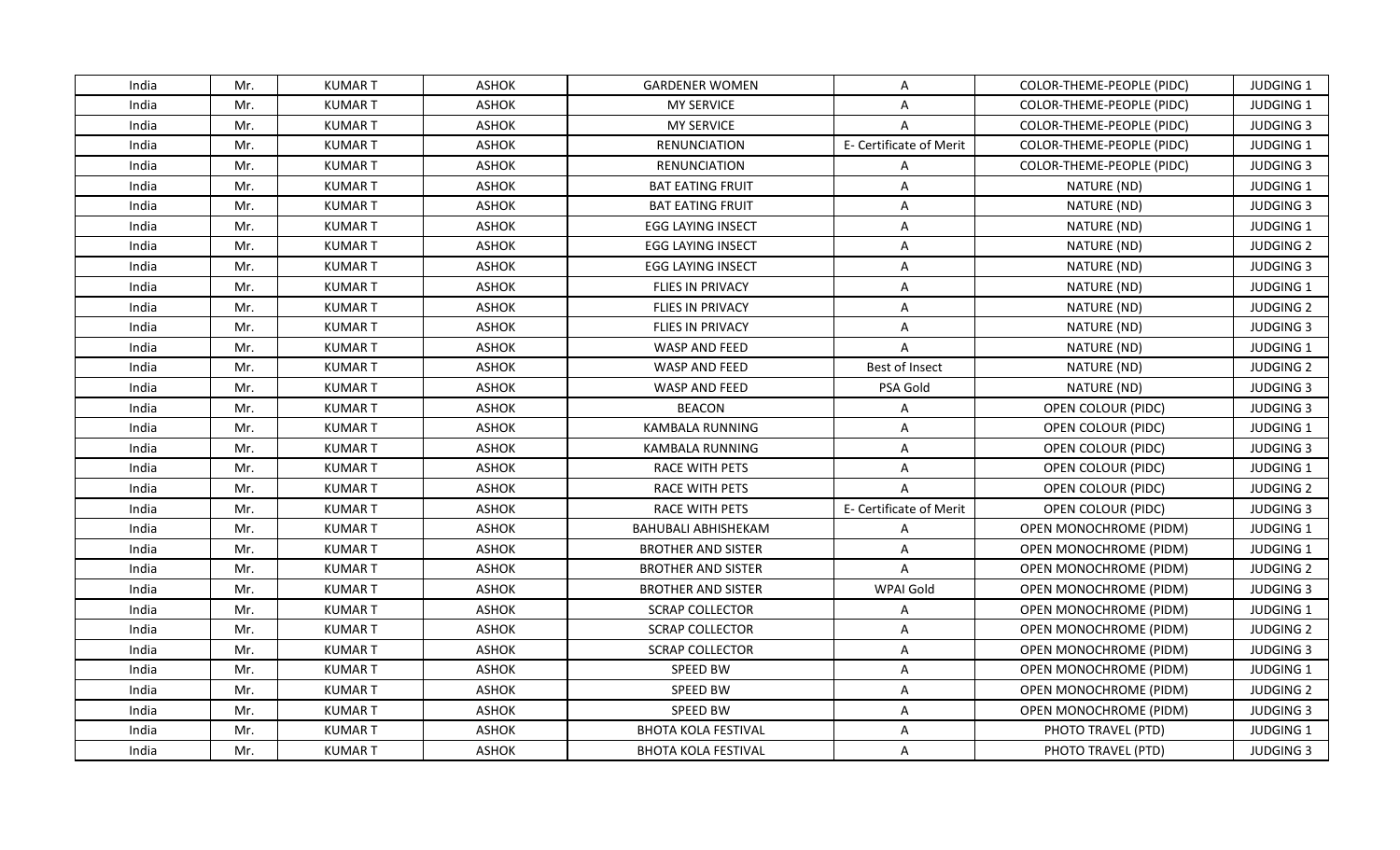| India | Mr. | <b>KUMART</b>  | <b>ASHOK</b>   | <b>JATRA FIREWORK</b>            | E- Certificate of Merit | PHOTO TRAVEL (PTD)        | <b>JUDGING 1</b> |
|-------|-----|----------------|----------------|----------------------------------|-------------------------|---------------------------|------------------|
| India | Mr. | <b>KUMART</b>  | <b>ASHOK</b>   | <b>JATRA FIREWORK</b>            | $\mathsf{A}$            | PHOTO TRAVEL (PTD)        | <b>JUDGING 2</b> |
| India | Mr. | <b>KUMART</b>  | <b>ASHOK</b>   | <b>JATRA FIREWORK</b>            | PSA Gold                | PHOTO TRAVEL (PTD)        | <b>JUDGING 3</b> |
| India | Mr. | <b>KUMART</b>  | <b>ASHOK</b>   | <b>JOGFALLS</b>                  | A                       | PHOTO TRAVEL (PTD)        | JUDGING 1        |
| India | Mr. | <b>KUMART</b>  | <b>ASHOK</b>   | <b>JOGFALLS</b>                  | A                       | PHOTO TRAVEL (PTD)        | <b>JUDGING 3</b> |
| India | Mr. | <b>KUMAR T</b> | <b>ASHOK</b>   | MURUDESHWARA TEMPLE              | A                       | PHOTO TRAVEL (PTD)        | <b>JUDGING 1</b> |
| India | Mr. | <b>KUMART</b>  | ASHOK          | MURUDESHWARA TEMPLE              | A                       | PHOTO TRAVEL (PTD)        | <b>JUDGING 2</b> |
| India | Mr. | <b>KUMART</b>  | <b>ASHOK</b>   | MURUDESHWARA TEMPLE              | A                       | PHOTO TRAVEL (PTD)        | <b>JUDGING 3</b> |
| India | Mr. | <b>KUMART</b>  | <b>ASHOK</b>   | <b>ABHISHEKA FESTIVAL</b>        | $\mathsf{A}$            | PHOTOJOURNALISM (PJD)     | <b>JUDGING 1</b> |
| India | Mr. | <b>KUMART</b>  | <b>ASHOK</b>   | ANOINTMENT FESTIVAL              | A                       | PHOTOJOURNALISM (PJD)     | JUDGING 1        |
| India | Mr. | <b>KUMART</b>  | <b>ASHOK</b>   | TURMERIC HOLY POWDER OFFER       | E- Certificate of Merit | PHOTOJOURNALISM (PJD)     | <b>JUDGING 1</b> |
| India | Mr. | <b>KUMART</b>  | <b>ASHOK</b>   | <b>FLYING BAT</b>                | A                       | WILDLIFE (ND)             | JUDGING 1        |
| India | Mr. | <b>KUMART</b>  | <b>ASHOK</b>   | <b>FLYING BAT</b>                | A                       | WILDLIFE (ND)             | <b>JUDGING 2</b> |
| India | Mr. | <b>KUMART</b>  | <b>ASHOK</b>   | <b>FLYING BAT</b>                | A                       | WILDLIFE (ND)             | <b>JUDGING 3</b> |
| India | Mr. | <b>KUMART</b>  | <b>ASHOK</b>   | <b>NESTING WASP</b>              | A                       | WILDLIFE (ND)             | JUDGING 1        |
| India | Mr. | <b>KUMART</b>  | <b>ASHOK</b>   | <b>NESTING WASP</b>              | A                       | WILDLIFE (ND)             | <b>JUDGING 2</b> |
| India | Mr. | <b>KUMART</b>  | <b>ASHOK</b>   | <b>NESTING WASP</b>              | Best of Insect          | WILDLIFE (ND)             | <b>JUDGING 3</b> |
| India | Mr. | <b>KUMART</b>  | <b>ASHOK</b>   | THE PAIR                         | $\overline{A}$          | WILDLIFE (ND)             | <b>JUDGING 2</b> |
| India | Mr. | <b>KUMART</b>  | <b>ASHOK</b>   | WASP FLYING WITH FEED            | Α                       | WILDLIFE (ND)             | JUDGING 1        |
| India | Mr. | <b>KUMART</b>  | <b>ASHOK</b>   | WASP FLYING WITH FEED            | Α                       | WILDLIFE (ND)             | <b>JUDGING 2</b> |
| India | Mr. | <b>KUMART</b>  | <b>ASHOK</b>   | WASP FLYING WITH FEED            | Α                       | WILDLIFE (ND)             | <b>JUDGING 3</b> |
| India | Mr. | KUNDU          | <b>TAPAS</b>   | <b>GOLDEN JACKEL IN CARCASS</b>  | $\mathsf{A}$            | WILDLIFE (ND)             | JUDGING 1        |
| India | Mr. | <b>KUNDU</b>   | <b>TAPAS</b>   | <b>GOLDEN JACKEL IN CARCASS</b>  | $\mathsf{A}$            | WILDLIFE (ND)             | <b>JUDGING 2</b> |
| India | Mr. | KUNDU          | <b>TAPAS</b>   | <b>GOLDEN JACKEL IN CARCASS</b>  | $\mathsf{A}$            | WILDLIFE (ND)             | <b>JUDGING 3</b> |
| India | Mr. | KUNDU          | <b>TAPAS</b>   | RUFOUS NECKED HORNBILL WITH KILL | A                       | WILDLIFE (ND)             | <b>JUDGING 3</b> |
| India | Mr. | KUNDU          | <b>TAPAS</b>   | <b>TIGER OF SUNDARBAN</b>        | A                       | WILDLIFE (ND)             | JUDGING 1        |
| India | Mr. | <b>MAITY</b>   | <b>BASUDEV</b> | <b>DONDY 0550</b>                | A                       | COLOR-THEME-PEOPLE (PIDC) | JUDGING 1        |
| India | Mr. | <b>MAITY</b>   | <b>BASUDEV</b> | <b>DONDY 0550</b>                | A                       | COLOR-THEME-PEOPLE (PIDC) | <b>JUDGING 2</b> |
| India | Mr. | <b>MAITY</b>   | <b>BASUDEV</b> | <b>DONDY 0550</b>                | Α                       | COLOR-THEME-PEOPLE (PIDC) | <b>JUDGING 3</b> |
| India | Mr. | <b>MAITY</b>   | <b>BASUDEV</b> | <b>DONDY 0740</b>                | $\overline{A}$          | COLOR-THEME-PEOPLE (PIDC) | <b>JUDGING 1</b> |
| India | Mr. | <b>MAITY</b>   | <b>BASUDEV</b> | <b>DONDY 0740</b>                | $\mathsf{A}$            | COLOR-THEME-PEOPLE (PIDC) | <b>JUDGING 2</b> |
| India | Mr. | <b>MAITY</b>   | <b>BASUDEV</b> | <b>DONDY 0740</b>                | $\mathsf{A}$            | COLOR-THEME-PEOPLE (PIDC) | <b>JUDGING 3</b> |
| India | Mr. | <b>MAITY</b>   | <b>BASUDEV</b> | PADDY DRYING 7636                | E- Certificate of Merit | COLOR-THEME-PEOPLE (PIDC) | JUDGING 1        |
| India | Mr. | <b>MAITY</b>   | <b>BASUDEV</b> | PADDY DRYING 7636                | <b>WPAI Bronze</b>      | COLOR-THEME-PEOPLE (PIDC) | <b>JUDGING 2</b> |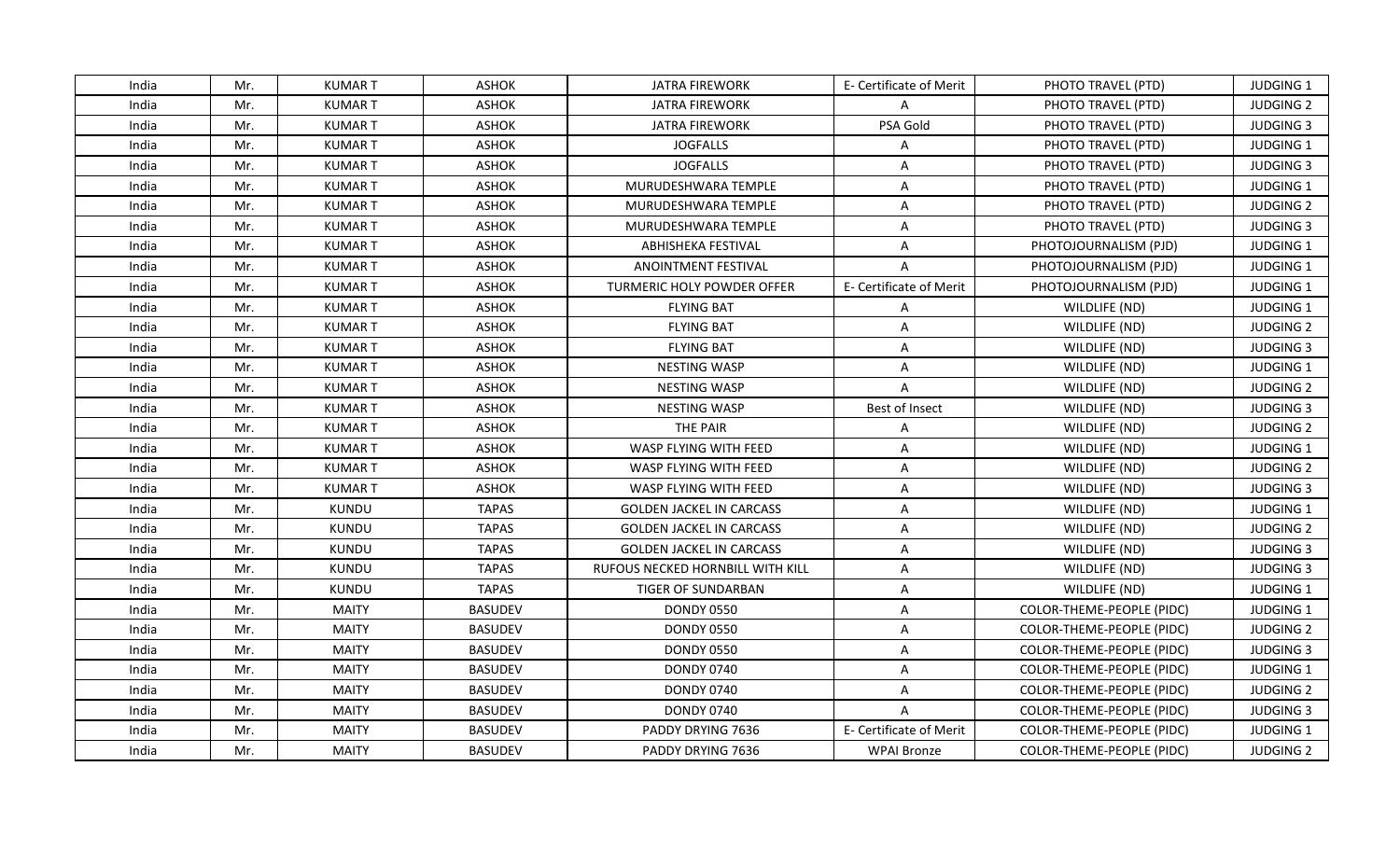| India | Mr. | <b>MAITY</b>     | <b>BASUDEV</b>  | PADDY DRYING 7636              | E- Certificate of Merit | COLOR-THEME-PEOPLE (PIDC)           | <b>JUDGING 3</b> |
|-------|-----|------------------|-----------------|--------------------------------|-------------------------|-------------------------------------|------------------|
| India | Mr. | <b>MAITY</b>     | <b>BASUDEV</b>  | WOMAN POWER 7417               | A                       | COLOR-THEME-PEOPLE (PIDC)           | JUDGING 1        |
| India | Mr. | <b>MAITY</b>     | <b>BASUDEV</b>  | WOMAN POWER 7417               | A                       | COLOR-THEME-PEOPLE (PIDC)           | <b>JUDGING 2</b> |
| India | Mr. | <b>MAITY</b>     | <b>BASUDEV</b>  | <b>WOMAN POWER 7417</b>        | $\overline{A}$          | COLOR-THEME-PEOPLE (PIDC)           | <b>JUDGING 3</b> |
| India | Mr. | <b>MAITY</b>     | <b>BASUDEV</b>  | <b>BATTTLE 1</b>               | E- Certificate of Merit | NATURE (ND)                         | <b>JUDGING 1</b> |
| India | Mr. | <b>MAITY</b>     | <b>BASUDEV</b>  | <b>BATTTLE 1</b>               | E- Certificate of Merit | NATURE (ND)                         | <b>JUDGING 2</b> |
| India | Mr. | <b>MAITY</b>     | <b>BASUDEV</b>  | <b>BATTTLE 1</b>               | A                       | NATURE (ND)                         | <b>JUDGING 3</b> |
| India | Mr. | <b>MAITY</b>     | <b>BASUDEV</b>  | FLYWITH MY FOOD 6277           | $\overline{A}$          | NATURE (ND)                         | <b>JUDGING 3</b> |
| India | Mr. | <b>MAITY</b>     | <b>BASUDEV</b>  | IBISH FIGHT 5660               | A                       | NATURE (ND)                         | <b>JUDGING 2</b> |
| India | Mr. | <b>MAITY</b>     | <b>BASUDEV</b>  | <b>IBISH FIGHT 5660</b>        | A                       | NATURE (ND)                         | <b>JUDGING 3</b> |
| India | Mr. | <b>MAITY</b>     | <b>BASUDEV</b>  | CHUCKLE 8848                   | A                       | OPEN COLOUR (PIDC)                  | <b>JUDGING 1</b> |
| India | Mr. | <b>MAITY</b>     | <b>BASUDEV</b>  | CHUCKLE 8848                   | $\overline{A}$          | OPEN COLOUR (PIDC)                  | <b>JUDGING 3</b> |
| India | Mr. | <b>MAITY</b>     | <b>BASUDEV</b>  | STILL LIFE 1668 C              | Best of Still Life      | OPEN COLOUR (PIDC)                  | JUDGING 1        |
| India | Mr. | <b>MAITY</b>     | <b>BASUDEV</b>  | STILL LIFE 1668 C              | A                       | OPEN COLOUR (PIDC)                  | <b>JUDGING 2</b> |
| India | Mr. | <b>MAITY</b>     | <b>BASUDEV</b>  | STILL LIFE 1668 C              | A                       | OPEN COLOUR (PIDC)                  | <b>JUDGING 3</b> |
| India | Mr. | <b>MAITY</b>     | <b>BASUDEV</b>  | <b>EGRET FIGHT 6</b>           | A                       | OPEN MONOCHROME (PIDM)              | <b>JUDGING 3</b> |
| India | Mr. | <b>MAITY</b>     | <b>BASUDEV</b>  | <b>FISHING LINE 8915</b>       | $\overline{A}$          | <b>OPEN MONOCHROME (PIDM)</b>       | JUDGING 1        |
| India | Mr. | <b>MAITY</b>     | <b>BASUDEV</b>  | <b>BARON 1</b>                 | <b>Best of Festival</b> | PHOTO TRAVEL (PTD)                  | <b>JUDGING 2</b> |
| India | Mr. | <b>MAITY</b>     | <b>BASUDEV</b>  | <b>BARON 1</b>                 | $\overline{A}$          | PHOTO TRAVEL (PTD)                  | <b>JUDGING 3</b> |
| India | Mr. | <b>MAITY</b>     | <b>BASUDEV</b>  | GANGA AROTI 3950               | E- Certificate of Merit | PHOTO TRAVEL (PTD)                  | JUDGING 1        |
| India | Mr. | <b>MAITY</b>     | <b>BASUDEV</b>  | <b>GANGA AROTI 3950</b>        | A                       | PHOTO TRAVEL (PTD)                  | <b>JUDGING 3</b> |
| India | Mr. | <b>MAITY</b>     | <b>BASUDEV</b>  | <b>GONGA AROTI 2813</b>        | $\mathsf{A}$            | PHOTO TRAVEL (PTD)                  | <b>JUDGING 1</b> |
| India | Mr. | <b>MAITY</b>     | <b>BASUDEV</b>  | <b>GONGA AROTI 2813</b>        | E- Certificate of Merit | PHOTO TRAVEL (PTD)                  | <b>JUDGING 3</b> |
| India | Mr. | <b>MAITY</b>     | <b>BASUDEV</b>  | <b>SILK ROUTE</b>              | A                       | PHOTO TRAVEL (PTD)                  | JUDGING 1        |
| India | Mr. | <b>MAITY</b>     | <b>BASUDEV</b>  | <b>SILK ROUTE</b>              | A                       | PHOTO TRAVEL (PTD)                  | <b>JUDGING 2</b> |
| India | Mr. | <b>MAITY</b>     | <b>BASUDEV</b>  | <b>SILK ROUTE</b>              | A                       | PHOTO TRAVEL (PTD)                  | <b>JUDGING 3</b> |
| India | Mr. | <b>MUKHERJEE</b> | <b>DEBASHIS</b> | KOLKATA CITY STREET 1          | A                       | COLOR-THEME-PEOPLE (PIDC)           | <b>JUDGING 3</b> |
| India | Mr. | <b>MUKHERJEE</b> | <b>DEBASHIS</b> | <b>KOLKATA FLOWER MARKET</b>   | A                       | COLOR-THEME-PEOPLE (PIDC)           | <b>JUDGING 2</b> |
| India | Mr. | <b>MUKHERJEE</b> | <b>DEBASHIS</b> | <b>KOLKATA FLOWER MARKET</b>   | A                       | COLOR-THEME-PEOPLE (PIDC)           | <b>JUDGING 3</b> |
| India | Mr. | <b>MUKHERJEE</b> | <b>DEBASHIS</b> | SWINGAWAY POVERTY A CHILDSPLAY | A                       | COLOR-THEME-PEOPLE (PIDC)           | <b>JUDGING 1</b> |
| India | Mr. | <b>MUKHERJEE</b> | <b>DEBASHIS</b> | SWINGAWAY POVERTY A CHILDSPLAY | A                       | COLOR-THEME-PEOPLE (PIDC)           | <b>JUDGING 2</b> |
| India | Mr. | <b>MUKHERJEE</b> | <b>DEBASHIS</b> | <b>BIG BEN KOLKATA</b>         | A                       | MONOCHROME - THEME-CITY LIFE (PIDM) | JUDGING 1        |
| India | Mr. | <b>MUKHERJEE</b> | <b>DEBASHIS</b> | <b>BIG BEN KOLKATA</b>         | A                       | MONOCHROME - THEME-CITY LIFE (PIDM) | <b>JUDGING 2</b> |
| India | Mr. | <b>MUKHERJEE</b> | <b>DEBASHIS</b> | <b>BIG BEN KOLKATA</b>         | A                       | MONOCHROME - THEME-CITY LIFE (PIDM) | <b>JUDGING 3</b> |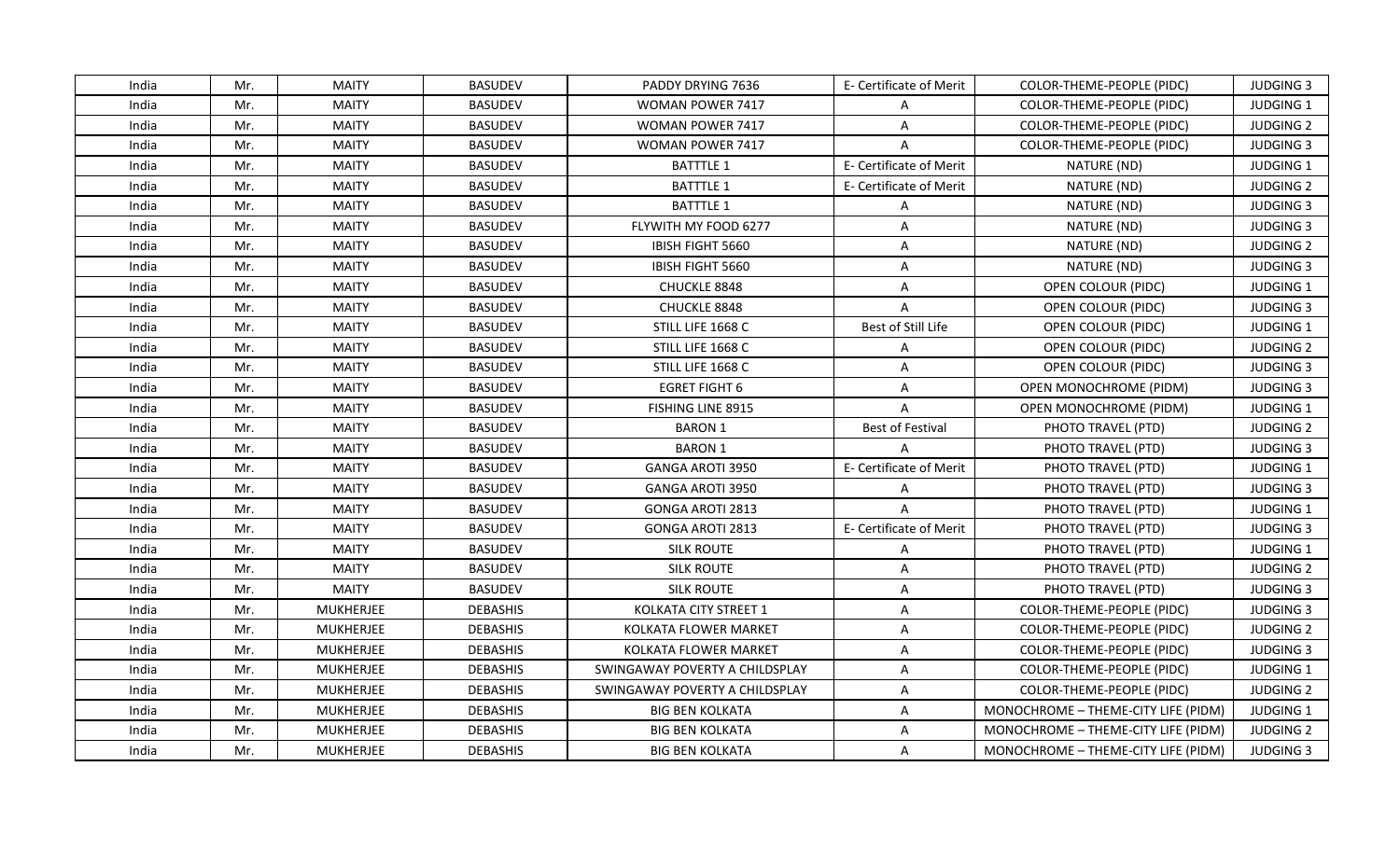| India | Mr. | <b>MUKHERJEE</b> | <b>DEBASHIS</b> | BISWABANGLAGATEPRIDEOFKOLKATA        | $\overline{A}$          | MONOCHROME - THEME-CITY LIFE (PIDM) | <b>JUDGING 2</b> |
|-------|-----|------------------|-----------------|--------------------------------------|-------------------------|-------------------------------------|------------------|
| India | Mr. | <b>MUKHERJEE</b> | <b>DEBASHIS</b> | <b>BUSY CITY LIFE</b>                | A                       | MONOCHROME - THEME-CITY LIFE (PIDM) | <b>JUDGING 2</b> |
| India | Mr. | MUKHERJEE        | <b>DEBASHIS</b> | <b>CITY LIFE PARK CIRCUS</b>         | A                       | MONOCHROME - THEME-CITY LIFE (PIDM) | JUDGING 1        |
| India | Mr. | <b>MUKHERJEE</b> | <b>DEBASHIS</b> | <b>CITY LIFE PARK CIRCUS</b>         | $\overline{A}$          | MONOCHROME - THEME-CITY LIFE (PIDM) | <b>JUDGING 3</b> |
| India | Mr. | <b>MUKHERJEE</b> | <b>DEBASHIS</b> | BK WITH SNAKE CATCH                  | A                       | NATURE (ND)                         | <b>JUDGING 3</b> |
| India | Mr. | <b>MUKHERJEE</b> | <b>DEBASHIS</b> | COMMON KINGFISHER WITH CATCH         | $\overline{A}$          | NATURE (ND)                         | <b>JUDGING 3</b> |
| India | Mr. | <b>MUKHERJEE</b> | <b>DEBASHIS</b> | <b>GREY HERON WITH SNAKE CATCH 1</b> | A                       | NATURE (ND)                         | <b>JUDGING 3</b> |
| India | Mr. | <b>MUKHERJEE</b> | <b>DEBASHIS</b> | <b>BRICK MOULDING 1</b>              | $\overline{A}$          | OPEN COLOUR (PIDC)                  | <b>JUDGING 1</b> |
| India | Mr. | <b>MUKHERJEE</b> | <b>DEBASHIS</b> | <b>BRICK MOULDING 1</b>              | A                       | OPEN COLOUR (PIDC)                  | <b>JUDGING 2</b> |
| India | Mr. | <b>MUKHERJEE</b> | <b>DEBASHIS</b> | THE BUDDHA STATUE AT BODHGAYA        | A                       | PHOTO TRAVEL (PTD)                  | JUDGING 1        |
| India | Mr. | <b>MUKHERJEE</b> | <b>DEBASHIS</b> | THE BUDDHA STATUE AT BODHGAYA        | $\overline{A}$          | PHOTO TRAVEL (PTD)                  | <b>JUDGING 3</b> |
| India | Mr. | <b>MUKHERJEE</b> | <b>DEBASHIS</b> | <b>GANGA MAHOTSAV 2021</b>           | <b>Best of Festival</b> | PHOTOJOURNALISM (PJD)               | <b>JUDGING 3</b> |
| India | Mr. | <b>MUKHERJEE</b> | <b>DEBASHIS</b> | <b>HOLI DIP ON KARTIK PURNIMA</b>    | $\overline{A}$          | PHOTOJOURNALISM (PJD)               | JUDGING 1        |
| India | Mr. | <b>MUKHERJEE</b> | <b>DEBASHIS</b> | <b>HOLI DIP ON KARTIK PURNIMA</b>    | A                       | PHOTOJOURNALISM (PJD)               | <b>JUDGING 3</b> |
| India | Mr. | <b>MUKHERJEE</b> | <b>DEBASHIS</b> | ILLUMINATED VARANASI GHAT 1          | A                       | PHOTOJOURNALISM (PJD)               | <b>JUDGING 1</b> |
| India | Mr. | MUKHERJEE        | <b>DEBASHIS</b> | KUMARI PUJA SABARNA                  | A                       | PHOTOJOURNALISM (PJD)               | <b>JUDGING 3</b> |
| India | Mr. | <b>MUKHERJEE</b> | <b>DEBASHIS</b> | <b>JUNGLE CAT</b>                    | A                       | WILDLIFE (ND)                       | <b>JUDGING 3</b> |
| India | Mr. | <b>MUKHERJEE</b> | <b>DEBASHIS</b> | THE FIGHT BEGINS                     | A                       | WILDLIFE (ND)                       | <b>JUDGING 2</b> |
| India | Mr. | PARATE           | PRASHANT        | <b>FLYING REFLECTION</b>             | A                       | NATURE (ND)                         | <b>JUDGING 2</b> |
| India | Mr. | PARATE           | PRASHANT        | <b>FLYING REFLECTION</b>             | A                       | NATURE (ND)                         | <b>JUDGING 3</b> |
| India | Mr. | PARATE           | PRASHANT        | <b>RELAXING ON ROAD</b>              | A                       | NATURE (ND)                         | JUDGING 1        |
| India | Mr. | PARATE           | PRASHANT        | <b>RELAXING ON ROAD</b>              | A                       | NATURE (ND)                         | <b>JUDGING 2</b> |
| India | Mr. | PARATE           | PRASHANT        | <b>RELAXING ON ROAD</b>              | A                       | NATURE (ND)                         | <b>JUDGING 3</b> |
| India | Mr. | PARATE           | PRASHANT        | FLYING IN SEQUENCE MONOCHROME        | A                       | OPEN MONOCHROME (PIDM)              | <b>JUDGING 1</b> |
| India | Mr. | PARATE           | PRASHANT        | FLYING IN SEQUENCE MONOCHROME        | A                       | OPEN MONOCHROME (PIDM)              | <b>JUDGING 3</b> |
| India | Mr. | PARATE           | PRASHANT        | <b>MORNING MEETING</b>               | A                       | OPEN MONOCHROME (PIDM)              | <b>JUDGING 3</b> |
| India | Mr. | <b>PARATE</b>    | PRASHANT        | <b>DSC4781</b>                       | A                       | PHOTO TRAVEL (PTD)                  | <b>JUDGING 1</b> |
| India | Mr. | PARATE           | PRASHANT        | <b>DSC4888</b>                       | A                       | PHOTO TRAVEL (PTD)                  | JUDGING 1        |
| India | Mr. | PARATE           | PRASHANT        | <b>DSC4888</b>                       | $\overline{A}$          | PHOTO TRAVEL (PTD)                  | <b>JUDGING 3</b> |
| India | Mr. | PARATE           | PRASHANT        | <b>EXCITED CROWD</b>                 | E- Certificate of Merit | PHOTO TRAVEL (PTD)                  | <b>JUDGING 1</b> |
| India | Mr. | PARATE           | PRASHANT        | <b>EXCITED CROWD</b>                 | $\overline{A}$          | PHOTO TRAVEL (PTD)                  | <b>JUDGING 2</b> |
| India | Mr. | PARATE           | PRASHANT        | <b>EXCITED CROWD</b>                 | E- Certificate of Merit | PHOTO TRAVEL (PTD)                  | <b>JUDGING 3</b> |
| India | Mr. | PARATE           | PRASHANT        | DSC1086                              | A                       | WILDLIFE (ND)                       | <b>JUDGING 2</b> |
| India | Mr. | PARATE           | PRASHANT        | <b>EMOTIONS IN JUNGLE</b>            | $\mathsf{A}$            | WILDLIFE (ND)                       | JUDGING 1        |
|       |     |                  |                 |                                      |                         |                                     |                  |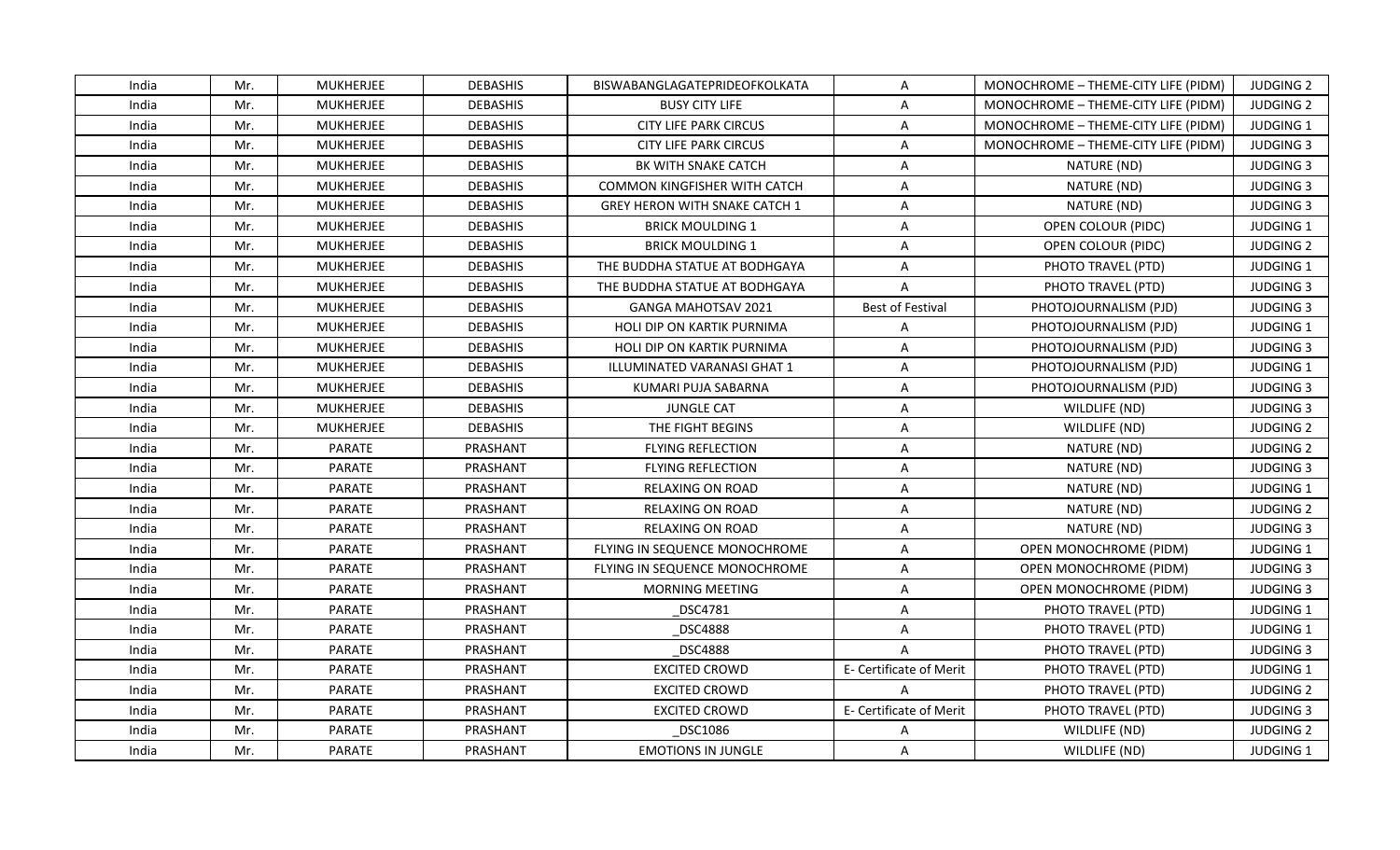| India | Mr. | PARATE      | PRASHANT           | <b>EMOTIONS IN JUNGLE</b>                | A                       | WILDLIFE (ND)                       | <b>JUDGING 2</b> |
|-------|-----|-------------|--------------------|------------------------------------------|-------------------------|-------------------------------------|------------------|
| India | Mr. | PARATE      | PRASHANT           | <b>EMOTIONS IN JUNGLE</b>                | A                       | WILDLIFE (ND)                       | <b>JUDGING 3</b> |
| India | Mr. | PAUL        | <b>TAPAS KUMAR</b> | WOMEN PEELING JUTE FIBER                 | A                       | COLOR-THEME-PEOPLE (PIDC)           | JUDGING 1        |
| India | Mr. | PAUL        | <b>TAPAS KUMAR</b> | WOMEN PEELING JUTE FIBER                 | A                       | COLOR-THEME-PEOPLE (PIDC)           | <b>JUDGING 2</b> |
| India | Mr. | PAUL        | <b>TAPAS KUMAR</b> | A FOGGY ROAD                             | A                       | MONOCHROME - THEME-CITY LIFE (PIDM) | <b>JUDGING 2</b> |
| India | Mr. | PAUL        | TAPAS KUMAR        | <b>MAKING OF CLAY POT</b>                | A                       | MONOCHROME - THEME-CITY LIFE (PIDM) | <b>JUDGING 2</b> |
| India | Mr. | PAUL        | <b>TAPAS KUMAR</b> | <b>MAKING OF CLAY POT</b>                | A                       | MONOCHROME - THEME-CITY LIFE (PIDM) | <b>JUDGING 3</b> |
| India | Mr. | PAUL        | <b>TAPAS KUMAR</b> | ROADSIDE BARBERSHOP                      | A                       | MONOCHROME - THEME-CITY LIFE (PIDM) | <b>JUDGING 2</b> |
| India | Mr. | PAUL        | <b>TAPAS KUMAR</b> | <b>INSIDE OUTSIDE</b>                    | $\overline{A}$          | OPEN COLOUR (PIDC)                  | JUDGING 1        |
| India | Mr. | PAUL        | <b>TAPAS KUMAR</b> | <b>WOMEN PERFORMING DONDI</b>            | A                       | OPEN COLOUR (PIDC)                  | JUDGING 1        |
| India | Mr. | PAUL        | TAPAS KUMAR        | COLORFUL BOATS AT PRINCEP GHAT 02        | A                       | PHOTO TRAVEL (PTD)                  | <b>JUDGING 1</b> |
| India | Mr. | PAUL        | <b>TAPAS KUMAR</b> | <b>COLORFUL BOATS AT PRINCEP GHAT 02</b> | A                       | PHOTO TRAVEL (PTD)                  | <b>JUDGING 3</b> |
| India | Mr. | PAUL        | <b>TAPAS KUMAR</b> | <b>GANGA PUJA AT SHIBPUR</b>             | A                       | PHOTO TRAVEL (PTD)                  | JUDGING 1        |
| India | Mr. | PAUL        | <b>TAPAS KUMAR</b> | <b>GANGA PUJA AT SHIBPUR</b>             | $\overline{A}$          | PHOTO TRAVEL (PTD)                  | <b>JUDGING 2</b> |
| India | Mr. | PAUL        | <b>TAPAS KUMAR</b> | <b>GANGA PUJA AT SHIBPUR</b>             | E- Certificate of Merit | PHOTO TRAVEL (PTD)                  | <b>JUDGING 3</b> |
| India | Mr. | PAUL        | <b>TAPAS KUMAR</b> | HOLI CHAT 3352                           | A                       | PHOTO TRAVEL (PTD)                  | <b>JUDGING 2</b> |
| India | Mr. | PAUL        | <b>TAPAS KUMAR</b> | <b>ENJOYMENT AT WATERLOGGED STREET</b>   | WPAI Gold               | PHOTOJOURNALISM (PJD)               | <b>JUDGING 2</b> |
| India | Mr. | PAUL        | <b>TAPAS KUMAR</b> | ENJOYMENT AT WATERLOGGED STREET          | A                       | PHOTOJOURNALISM (PJD)               | <b>JUDGING 3</b> |
| India | Mr. | <b>PAUL</b> | TAPAS KUMAR        | <b>GAZON CELEBRATION 02</b>              | $\overline{A}$          | PHOTOJOURNALISM (PJD)               | <b>JUDGING 1</b> |
| India | Mr. | PAUL        | <b>TAPAS KUMAR</b> | <b>GAZON CELEBRATION 02</b>              | A                       | PHOTOJOURNALISM (PJD)               | <b>JUDGING 3</b> |
| India | Mr. | PAUL        | <b>TAPAS KUMAR</b> | <b>MADARI SHOW</b>                       | A                       | PHOTOJOURNALISM (PJD)               | <b>JUDGING 2</b> |
| India | Mr. | PAUL        | <b>TAPAS KUMAR</b> | YASH RELIEF AT SUNDARBAN                 | A                       | PHOTOJOURNALISM (PJD)               | <b>JUDGING 3</b> |
| India | Mr. | RAY         | <b>PRATIK</b>      | DOG CATCHES A BALL                       | A                       | MONOCHROME - THEME-CITY LIFE (PIDM) | JUDGING 1        |
| India | Mr. | <b>RAY</b>  | <b>PRATIK</b>      | <b>BEAUTY ROSE</b>                       | A                       | OPEN COLOUR (PIDC)                  | <b>JUDGING 1</b> |
| India | Mr. | RAY         | <b>PRATIK</b>      | <b>BEAUTY ROSE</b>                       | $\overline{A}$          | OPEN COLOUR (PIDC)                  | <b>JUDGING 2</b> |
| India | Mr. | RAY         | PRATIK             | <b>BEAUTY ROSE</b>                       | A                       | OPEN COLOUR (PIDC)                  | <b>JUDGING 3</b> |
| India | Mr. | RAY         | <b>PRATIK</b>      | <b>THOUGHTFUL</b>                        | A                       | OPEN MONOCHROME (PIDM)              | JUDGING 1        |
| India | Mr. | <b>RAY</b>  | <b>PRATIK</b>      | JUTE EXTRACTION AND SHIPPING             | $\overline{A}$          | PHOTO TRAVEL (PTD)                  | JUDGING 1        |
| India | Mr. | <b>ROY</b>  | <b>MANASI</b>      | <b>GANGA AARATI</b>                      | E- Certificate of Merit | COLOR-THEME-PEOPLE (PIDC)           | <b>JUDGING 1</b> |
| India | Mr. | <b>ROY</b>  | <b>MANASI</b>      | <b>GANGA AARATI</b>                      | $\mathsf{A}$            | COLOR-THEME-PEOPLE (PIDC)           | <b>JUDGING 3</b> |
| India | Mr. | <b>ROY</b>  | <b>MANASI</b>      | JAGADDHATRI PROCESSION                   | $\overline{A}$          | COLOR-THEME-PEOPLE (PIDC)           | JUDGING 1        |
| India | Mr. | <b>ROY</b>  | <b>MANASI</b>      | <b>JAGADDHATRI PROCESSION</b>            | E- Certificate of Merit | COLOR-THEME-PEOPLE (PIDC)           | <b>JUDGING 2</b> |
| India | Mr. | <b>ROY</b>  | <b>MANASI</b>      | JAGADDHATRI PROCESSION                   | A                       | COLOR-THEME-PEOPLE (PIDC)           | <b>JUDGING 3</b> |
| India | Mr. | <b>ROY</b>  | <b>MANASI</b>      | <b>JUTE 1514</b>                         | A                       | COLOR-THEME-PEOPLE (PIDC)           | <b>JUDGING 2</b> |
|       |     |             |                    |                                          |                         |                                     |                  |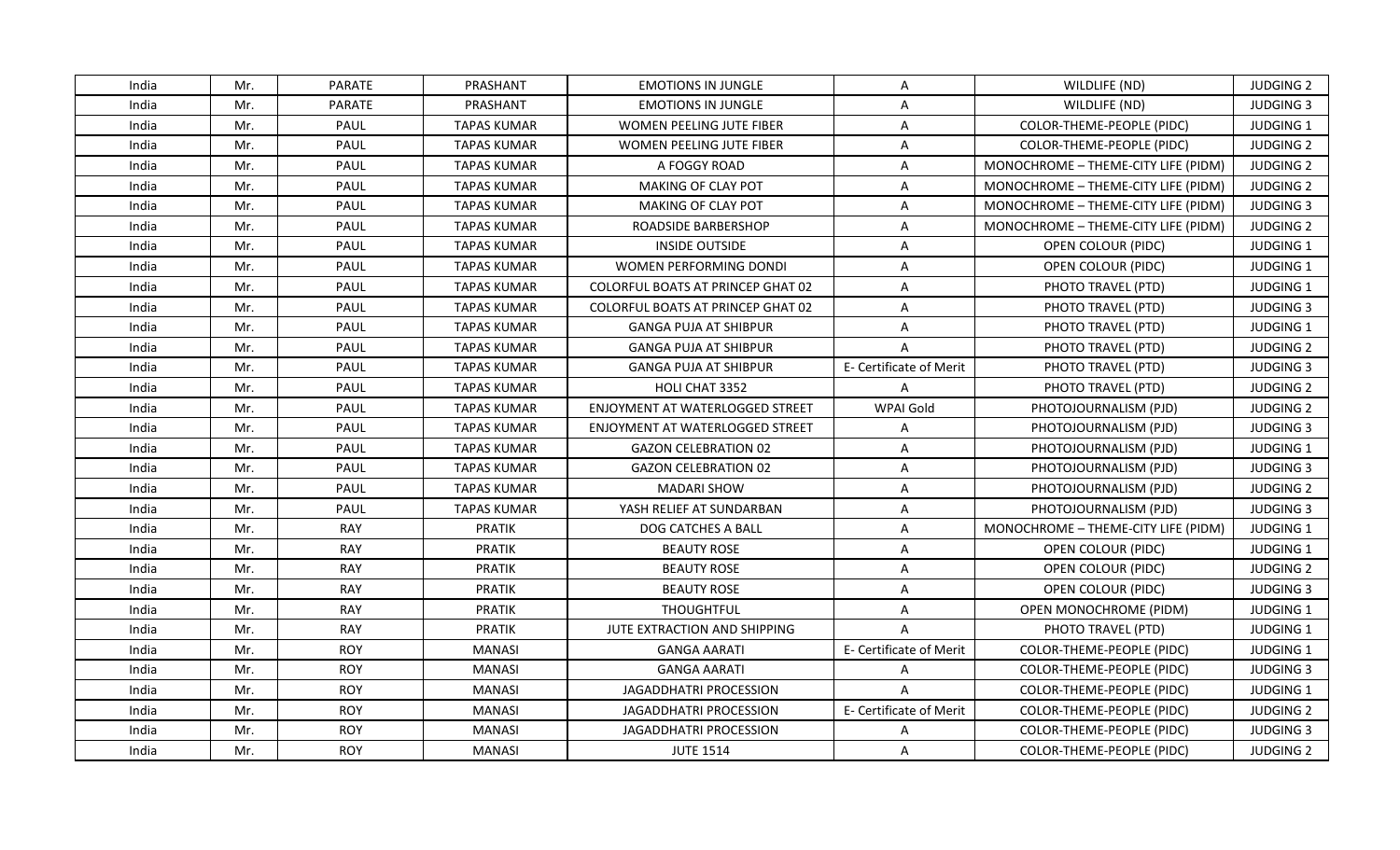| India | Mr. | <b>ROY</b> | <b>MANASI</b>      | <b>JUTE FARMERS</b>                | A                       | COLOR-THEME-PEOPLE (PIDC)           | <b>JUDGING 3</b> |
|-------|-----|------------|--------------------|------------------------------------|-------------------------|-------------------------------------|------------------|
| India | Mr. | <b>ROY</b> | <b>MANASI</b>      | <b>MAY DAY</b>                     | A                       | MONOCHROME - THEME-CITY LIFE (PIDM) | JUDGING 1        |
| India | Mr. | <b>ROY</b> | <b>MANASI</b>      | <b>MAY DAY</b>                     | A                       | MONOCHROME - THEME-CITY LIFE (PIDM) | <b>JUDGING 3</b> |
| India | Mr. | <b>ROY</b> | <b>MANASI</b>      | THE HAPPY HAWKER                   | A                       | MONOCHROME - THEME-CITY LIFE (PIDM) | JUDGING 1        |
| India | Mr. | <b>ROY</b> | <b>MANASI</b>      | THE STREET COBBLER                 | A                       | MONOCHROME - THEME-CITY LIFE (PIDM) | <b>JUDGING 1</b> |
| India | Mr. | <b>ROY</b> | <b>MANASI</b>      | THE STREET COBBLER                 | $\overline{A}$          | MONOCHROME - THEME-CITY LIFE (PIDM) | <b>JUDGING 3</b> |
| India | Mr. | <b>ROY</b> | <b>MANASI</b>      | <b>BLACK HEADED IBIS AND SNAKE</b> | A                       | NATURE (ND)                         | JUDGING 1        |
| India | Mr. | <b>ROY</b> | <b>MANASI</b>      | <b>BLACK HEADED IBIS AND SNAKE</b> | A                       | NATURE (ND)                         | <b>JUDGING 2</b> |
| India | Mr. | <b>ROY</b> | <b>MANASI</b>      | <b>BLACK HEADED IBIS AND SNAKE</b> | A                       | NATURE (ND)                         | <b>JUDGING 3</b> |
| India | Mr. | <b>ROY</b> | <b>MANASI</b>      | <b>GOLD AND GOLDEN</b>             | A                       | OPEN COLOUR (PIDC)                  | <b>JUDGING 3</b> |
| India | Mr. | <b>ROY</b> | <b>MANASI</b>      | MUD FOOTBALL 3113                  | A                       | OPEN COLOUR (PIDC)                  | JUDGING 1        |
| India | Mr. | <b>ROY</b> | <b>MANASI</b>      | MUD FOOTBALL 3113                  | A                       | OPEN COLOUR (PIDC)                  | <b>JUDGING 2</b> |
| India | Mr. | <b>ROY</b> | <b>MANASI</b>      | TANUSREE 5568                      | A                       | OPEN COLOUR (PIDC)                  | <b>JUDGING 2</b> |
| India | Mr. | <b>ROY</b> | MANASI             | TANUSREE 5568                      | A                       | OPEN COLOUR (PIDC)                  | <b>JUDGING 3</b> |
| India | Mr. | <b>ROY</b> | <b>MANASI</b>      | DUKHOJAGANIYA                      | A                       | OPEN MONOCHROME (PIDM)              | JUDGING 1        |
| India | Mr. | <b>ROY</b> | <b>MANASI</b>      | DUKHOJAGANIYA                      | A                       | <b>OPEN MONOCHROME (PIDM)</b>       | <b>JUDGING 3</b> |
| India | Mr. | <b>ROY</b> | <b>MANASI</b>      | THE GOLDEN GIRL                    | A                       | OPEN MONOCHROME (PIDM)              | JUDGING 1        |
| India | Mr. | <b>ROY</b> | <b>MANASI</b>      | THE GOLDEN GIRL                    | $\overline{A}$          | OPEN MONOCHROME (PIDM)              | <b>JUDGING 2</b> |
| India | Mr. | <b>ROY</b> | <b>MANASI</b>      | THE GOLDEN GIRL                    | Best of Portrait        | OPEN MONOCHROME (PIDM)              | <b>JUDGING 3</b> |
| India | Mr. | <b>ROY</b> | <b>MANASI</b>      | <b>BOAT AND TEMPLE 4031</b>        | A                       | PHOTO TRAVEL (PTD)                  | JUDGING 1        |
| India | Mr. | <b>ROY</b> | <b>MANASI</b>      | BOAT AND TEMPLE 4031               | A                       | PHOTO TRAVEL (PTD)                  | <b>JUDGING 3</b> |
| India | Mr. | <b>ROY</b> | <b>MANASI</b>      | DOLCHHUT 5063                      | A                       | PHOTO TRAVEL (PTD)                  | <b>JUDGING 2</b> |
| India | Mr. | <b>ROY</b> | <b>MANASI</b>      | <b>GATHERING FOR AARATI</b>        | A                       | PHOTO TRAVEL (PTD)                  | JUDGING 1        |
| India | Mr. | <b>ROY</b> | <b>MANASI</b>      | <b>GATHERING FOR AARATI</b>        | A                       | PHOTO TRAVEL (PTD)                  | <b>JUDGING 2</b> |
| India | Mr. | <b>ROY</b> | <b>MANASI</b>      | <b>GATHERING FOR AARATI</b>        | A                       | PHOTO TRAVEL (PTD)                  | <b>JUDGING 3</b> |
| India | Mr. | <b>ROY</b> | <b>MANASI</b>      | <b>BOAT RACE 7363</b>              | A                       | PHOTOJOURNALISM (PJD)               | <b>JUDGING 3</b> |
| India | Mr. | <b>ROY</b> | <b>MANASI</b>      | GORE 6003                          | <b>Best of Festival</b> | PHOTOJOURNALISM (PJD)               | <b>JUDGING 2</b> |
| India | Mr. | <b>ROY</b> | <b>MANASI</b>      | GORE 6003                          | $\overline{A}$          | PHOTOJOURNALISM (PJD)               | <b>JUDGING 3</b> |
| India | Mr. | <b>ROY</b> | <b>MANASI</b>      | THE BURNING TRUCK                  | A                       | PHOTOJOURNALISM (PJD)               | <b>JUDGING 1</b> |
| India | Mr. | <b>ROY</b> | <b>MANASI</b>      | THE BURNING TRUCK                  | A                       | PHOTOJOURNALISM (PJD)               | <b>JUDGING 2</b> |
| India | Mr. | <b>ROY</b> | <b>MANASI</b>      | THE BURNING TRUCK                  | A                       | PHOTOJOURNALISM (PJD)               | <b>JUDGING 3</b> |
| India | Mr. | <b>ROY</b> | <b>MANASI</b>      | RHINO FEEDING                      | A                       | WILDLIFE (ND)                       | <b>JUDGING 2</b> |
| India | Mr. | <b>ROY</b> | <b>MANASI</b>      | RHINO FEEDING                      | A                       | WILDLIFE (ND)                       | <b>JUDGING 3</b> |
| India | Mr. | SAMANTA    | <b>SAMIR KUMAR</b> | <b>CHHAT FESTIVAL</b>              | A                       | COLOR-THEME-PEOPLE (PIDC)           | <b>JUDGING 1</b> |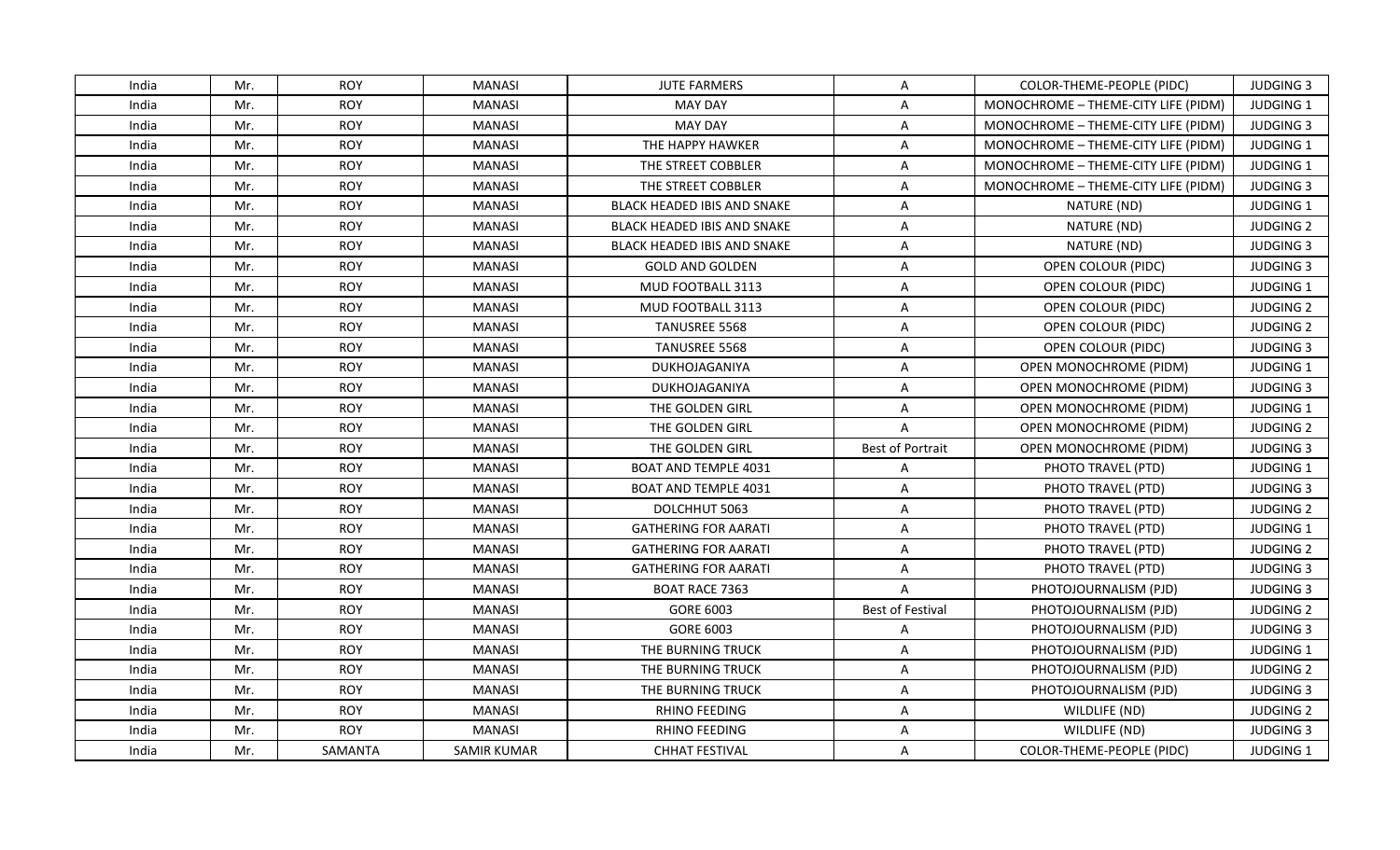| India | Mr. | SAMANTA | <b>SAMIR KUMAR</b> | <b>CHHAT FESTIVAL</b>      | A                       | COLOR-THEME-PEOPLE (PIDC)           | <b>JUDGING 2</b> |
|-------|-----|---------|--------------------|----------------------------|-------------------------|-------------------------------------|------------------|
| India | Mr. | SAMANTA | <b>SAMIR KUMAR</b> | <b>CHHAT FESTIVAL</b>      | E- Certificate of Merit | COLOR-THEME-PEOPLE (PIDC)           | <b>JUDGING 3</b> |
| India | Mr. | SAMANTA | SAMIR KUMAR        | <b>HARILOOT</b>            | A                       | COLOR-THEME-PEOPLE (PIDC)           | <b>JUDGING 2</b> |
| India | Mr. | SAMANTA | <b>SAMIR KUMAR</b> | <b>HARILOOT</b>            | $\overline{A}$          | COLOR-THEME-PEOPLE (PIDC)           | <b>JUDGING 3</b> |
| India | Mr. | SAMANTA | <b>SAMIR KUMAR</b> | HORNBILL DANCE 7775        | A                       | COLOR-THEME-PEOPLE (PIDC)           | <b>JUDGING 2</b> |
| India | Mr. | SAMANTA | SAMIR KUMAR        | HORNBILL DANCE_7775        | A                       | COLOR-THEME-PEOPLE (PIDC)           | <b>JUDGING 3</b> |
| India | Mr. | SAMANTA | <b>SAMIR KUMAR</b> | PAGRIWALAS OF PUSHKAR      | A                       | COLOR-THEME-PEOPLE (PIDC)           | <b>JUDGING 1</b> |
| India | Mr. | SAMANTA | <b>SAMIR KUMAR</b> | PAGRIWALAS OF PUSHKAR      | A                       | COLOR-THEME-PEOPLE (PIDC)           | <b>JUDGING 2</b> |
| India | Mr. | SAMANTA | <b>SAMIR KUMAR</b> | PAGRIWALAS OF PUSHKAR      | A                       | COLOR-THEME-PEOPLE (PIDC)           | <b>JUDGING 3</b> |
| India | Mr. | SAMANTA | <b>SAMIR KUMAR</b> | DUBAI 01                   | A                       | MONOCHROME - THEME-CITY LIFE (PIDM) | JUDGING 1        |
| India | Mr. | SAMANTA | SAMIR KUMAR        | DUBAI 01                   | E-HM                    | MONOCHROME - THEME-CITY LIFE (PIDM) | <b>JUDGING 3</b> |
| India | Mr. | SAMANTA | <b>SAMIR KUMAR</b> | METRO CITY BIKE PROCESSION | A                       | MONOCHROME - THEME-CITY LIFE (PIDM) | <b>JUDGING 2</b> |
| India | Mr. | SAMANTA | SAMIR KUMAR        | METRO CITY BIKE PROCESSION | A                       | MONOCHROME - THEME-CITY LIFE (PIDM) | <b>JUDGING 3</b> |
| India | Mr. | SAMANTA | <b>SAMIR KUMAR</b> | <b>OSPREY_SUPER LUNCH</b>  | $\overline{A}$          | NATURE (ND)                         | <b>JUDGING 2</b> |
| India | Mr. | SAMANTA | <b>SAMIR KUMAR</b> | PIED KINGFISHER FLIGHT     | Best of Birds           | NATURE (ND)                         | JUDGING 1        |
| India | Mr. | SAMANTA | SAMIR KUMAR        | PIED KINGFISHER FLIGHT     | A                       | NATURE (ND)                         | <b>JUDGING 2</b> |
| India | Mr. | SAMANTA | <b>SAMIR KUMAR</b> | PIED KINGFISHER FLIGHT     | $\overline{\mathsf{A}}$ | NATURE (ND)                         | <b>JUDGING 3</b> |
| India | Mr. | SAMANTA | <b>SAMIR KUMAR</b> | <b>WEEVIL MATING</b>       | $\overline{A}$          | NATURE (ND)                         | <b>JUDGING 2</b> |
| India | Mr. | SAMANTA | <b>SAMIR KUMAR</b> | <b>JODHPURI MUSICIAN</b>   | A                       | OPEN COLOUR (PIDC)                  | JUDGING 1        |
| India | Mr. | SAMANTA | <b>SAMIR KUMAR</b> | PRAYER                     | A                       | OPEN COLOUR (PIDC)                  | <b>JUDGING 2</b> |
| India | Mr. | SAMANTA | <b>SAMIR KUMAR</b> | STEPWELL 7920              | A                       | OPEN COLOUR (PIDC)                  | <b>JUDGING 2</b> |
| India | Mr. | SAMANTA | <b>SAMIR KUMAR</b> | MUSIC AND LIFE             | A                       | <b>OPEN MONOCHROME (PIDM)</b>       | <b>JUDGING 2</b> |
| India | Mr. | SAMANTA | <b>SAMIR KUMAR</b> | SYMMETRY                   | A                       | OPEN MONOCHROME (PIDM)              | JUDGING 1        |
| India | Mr. | SAMANTA | <b>SAMIR KUMAR</b> | MEHARANGARFORT 8647        | A                       | PHOTO TRAVEL (PTD)                  | JUDGING 1        |
| India | Mr. | SAMANTA | <b>SAMIR KUMAR</b> | <b>MEHARANGARFORT 8647</b> | A                       | PHOTO TRAVEL (PTD)                  | <b>JUDGING 2</b> |
| India | Mr. | SAMANTA | SAMIR KUMAR        | MEHARANGARFORT 8647        | A                       | PHOTO TRAVEL (PTD)                  | <b>JUDGING 3</b> |
| India | Mr. | SAMANTA | <b>SAMIR KUMAR</b> | THIKSEY MONASTERY IN LEH   | A                       | PHOTO TRAVEL (PTD)                  | <b>JUDGING 2</b> |
| India | Mr. | SAMANTA | <b>SAMIR KUMAR</b> | THIKSEY MONASTERY IN LEH   | $\overline{A}$          | PHOTO TRAVEL (PTD)                  | <b>JUDGING 3</b> |
| India | Mr. | SAMANTA | <b>SAMIR KUMAR</b> | <b>DHOLOKIANS</b>          | A                       | PHOTOJOURNALISM (PJD)               | <b>JUDGING 1</b> |
| India | Mr. | SAMANTA | <b>SAMIR KUMAR</b> | PUSHKAR MAHA ARATI         | A                       | PHOTOJOURNALISM (PJD)               | <b>JUDGING 1</b> |
| India | Mr. | SAMANTA | SAMIR KUMAR        | PUSHKAR MAHA ARATI         | A                       | PHOTOJOURNALISM (PJD)               | <b>JUDGING 3</b> |
| India | Mr. | SAPRU   | <b>SUBHASH</b>     | <b>FRIENDS</b>             | A                       | COLOR-THEME-PEOPLE (PIDC)           | <b>JUDGING 3</b> |
| India | Mr. | SAPRU   | SUBHASH            | <b>HOW MUCH</b>            | $\overline{\mathsf{A}}$ | COLOR-THEME-PEOPLE (PIDC)           | JUDGING 1        |
| India | Mr. | SAPRU   | <b>SUBHASH</b>     | <b>HOW MUCH</b>            | A                       | COLOR-THEME-PEOPLE (PIDC)           | <b>JUDGING 2</b> |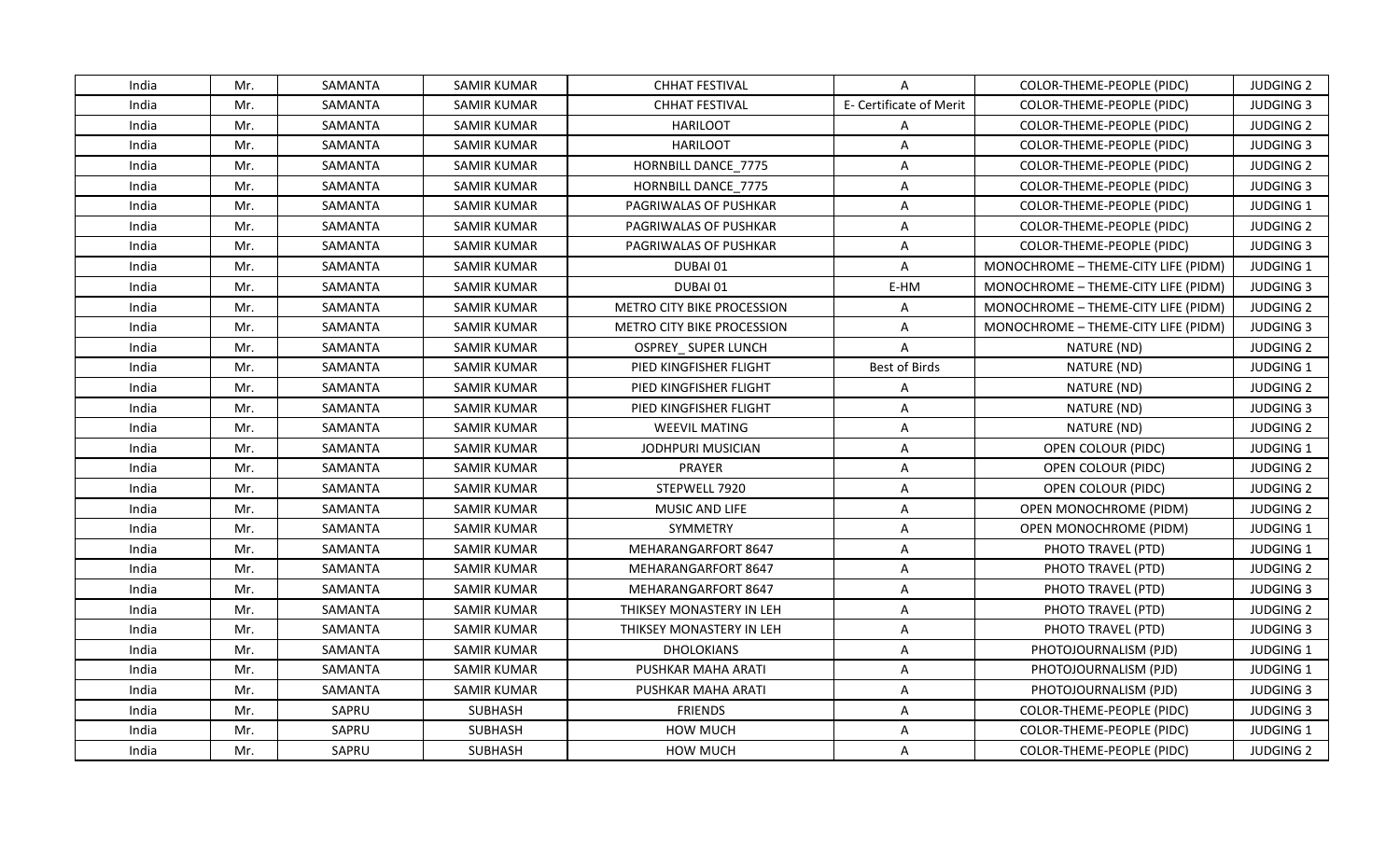| India | Mr. | SAPRU    | <b>SUBHASH</b>         | <b>HOW MUCH</b>             | A                       | COLOR-THEME-PEOPLE (PIDC)           | <b>JUDGING 3</b> |
|-------|-----|----------|------------------------|-----------------------------|-------------------------|-------------------------------------|------------------|
| India | Mr. | SAPRU    | <b>SUBHASH</b>         | <b>MY GRANDSON</b>          | A                       | COLOR-THEME-PEOPLE (PIDC)           | JUDGING 1        |
| India | Mr. | SAPRU    | <b>SUBHASH</b>         | <b>SISTERS</b>              | A                       | COLOR-THEME-PEOPLE (PIDC)           | JUDGING 1        |
| India | Mr. | SAPRU    | SUBHASH                | AN EXPLORER                 | A                       | OPEN COLOUR (PIDC)                  | JUDGING 1        |
| India | Mr. | SAPRU    | SUBHASH                | AN EXPLORER                 | $\overline{\mathsf{A}}$ | OPEN COLOUR (PIDC)                  | <b>JUDGING 3</b> |
| India | Mr. | SAPRU    | <b>SUBHASH</b>         | <b>MY MOTHER</b>            | A                       | OPEN MONOCHROME (PIDM)              | <b>JUDGING 1</b> |
| India | Mr. | SAPRU    | SUBHASH                | <b>MY MOTHER</b>            | A                       | OPEN MONOCHROME (PIDM)              | <b>JUDGING 2</b> |
| India | Mr. | SAPRU    | SUBHASH                | <b>MY MOTHER</b>            | $\overline{A}$          | OPEN MONOCHROME (PIDM)              | <b>JUDGING 3</b> |
| India | Mr. | SAPRU    | SUBHASH                | <b>CHICHAM BRIDGE</b>       | $\overline{A}$          | PHOTO TRAVEL (PTD)                  | JUDGING 1        |
| India | Mr. | SAPRU    | <b>SUBHASH</b>         | <b>CHICHAM BRIDGE</b>       | E- Certificate of Merit | PHOTO TRAVEL (PTD)                  | <b>JUDGING 2</b> |
| India | Mr. | SAPRU    | <b>SUBHASH</b>         | <b>CHICHAM BRIDGE</b>       | A                       | PHOTO TRAVEL (PTD)                  | <b>JUDGING 3</b> |
| India | Mr. | SAPRU    | <b>SUBHASH</b>         | <b>KI MONASTERY</b>         | A                       | PHOTO TRAVEL (PTD)                  | JUDGING 1        |
| India | Mr. | SAPRU    | SUBHASH                | <b>KI MONASTERY</b>         | A                       | PHOTO TRAVEL (PTD)                  | <b>JUDGING 2</b> |
| India | Mr. | SAPRU    | <b>SUBHASH</b>         | <b>KI MONASTERY</b>         | A                       | PHOTO TRAVEL (PTD)                  | <b>JUDGING 3</b> |
| India | Mr. | SAPRU    | <b>SUBHASH</b>         | <b>LURAY CAVERNS</b>        | A                       | PHOTO TRAVEL (PTD)                  | <b>JUDGING 1</b> |
| India | Mr. | SAPRU    | <b>SUBHASH</b>         | <b>LURAY CAVERNS</b>        | A                       | PHOTO TRAVEL (PTD)                  | <b>JUDGING 3</b> |
| India | Mr. | SAPRU    | <b>SUBHASH</b>         | <b>PUSHKAR LAKE</b>         | $\overline{A}$          | PHOTO TRAVEL (PTD)                  | JUDGING 1        |
| India | Mr. | SAPRU    | SUBHASH                | DO NOT GIVE UP              | <b>Best of News</b>     | PHOTOJOURNALISM (PJD)               | JUDGING 1        |
| India | Mr. | SAPRU    | <b>SUBHASH</b>         | DO NOT GIVE UP              | $\overline{A}$          | PHOTOJOURNALISM (PJD)               | <b>JUDGING 2</b> |
| India | Mr. | SAPRU    | SUBHASH                | DREAMS ON SALE              | A                       | PHOTOJOURNALISM (PJD)               | JUDGING 1        |
| India | Mr. | SAPRU    | <b>SUBHASH</b>         | RELAXATION                  | A                       | PHOTOJOURNALISM (PJD)               | <b>JUDGING 2</b> |
| India | Mr. | SAPRU    | <b>SUBHASH</b>         | <b>WHEELCHAIR CRICKET</b>   | A                       | PHOTOJOURNALISM (PJD)               | <b>JUDGING 3</b> |
| India | Mr. | SARDALIA | <b>KHUSHWANT SINGH</b> | ROADSIDE ASTROLOGER         | A                       | COLOR-THEME-PEOPLE (PIDC)           | JUDGING 1        |
| India | Mr. | SARDALIA | KHUSHWANT SINGH        | ROADSIDE ASTROLOGER         | $\overline{A}$          | COLOR-THEME-PEOPLE (PIDC)           | <b>JUDGING 3</b> |
| India | Mr. | SARDALIA | KHUSHWANT SINGH        | <b>CYCLE REPAIR</b>         | <b>WPAI Bronze</b>      | MONOCHROME - THEME-CITY LIFE (PIDM) | JUDGING 1        |
| India | Mr. | SARDALIA | KHUSHWANT SINGH        | <b>CYCLE REPAIR</b>         | A                       | MONOCHROME - THEME-CITY LIFE (PIDM) | <b>JUDGING 2</b> |
| India | Mr. | SARDALIA | <b>KHUSHWANT SINGH</b> | <b>CYCLE REPAIR</b>         | A                       | MONOCHROME - THEME-CITY LIFE (PIDM) | <b>JUDGING 3</b> |
| India | Mr. | SARDALIA | <b>KHUSHWANT SINGH</b> | MORNING SHAVE               | A                       | MONOCHROME - THEME-CITY LIFE (PIDM) | <b>JUDGING 1</b> |
| India | Mr. | SARDALIA | <b>KHUSHWANT SINGH</b> | <b>MORNING SHAVE</b>        | A                       | MONOCHROME - THEME-CITY LIFE (PIDM) | <b>JUDGING 3</b> |
| India | Mr. | SARDALIA | KHUSHWANT SINGH        | OLD LADY ON FOOTPATH        | A                       | MONOCHROME - THEME-CITY LIFE (PIDM) | <b>JUDGING 2</b> |
| India | Mr. | SARDALIA | KHUSHWANT SINGH        | THE COBBLER                 | A                       | MONOCHROME - THEME-CITY LIFE (PIDM) | <b>JUDGING 1</b> |
| India | Mr. | SARDALIA | KHUSHWANT SINGH        | THE COBBLER                 | A                       | MONOCHROME - THEME-CITY LIFE (PIDM) | <b>JUDGING 3</b> |
| India | Mr. | SARDALIA | <b>KHUSHWANT SINGH</b> | <b>SHIPS IN HARBOUR</b>     | A                       | OPEN COLOUR (PIDC)                  | JUDGING 1        |
| India | Mr. | SARDALIA | KHUSHWANT SINGH        | <b>LOAD AROUND THE NECK</b> | A                       | OPEN MONOCHROME (PIDM)              | <b>JUDGING 3</b> |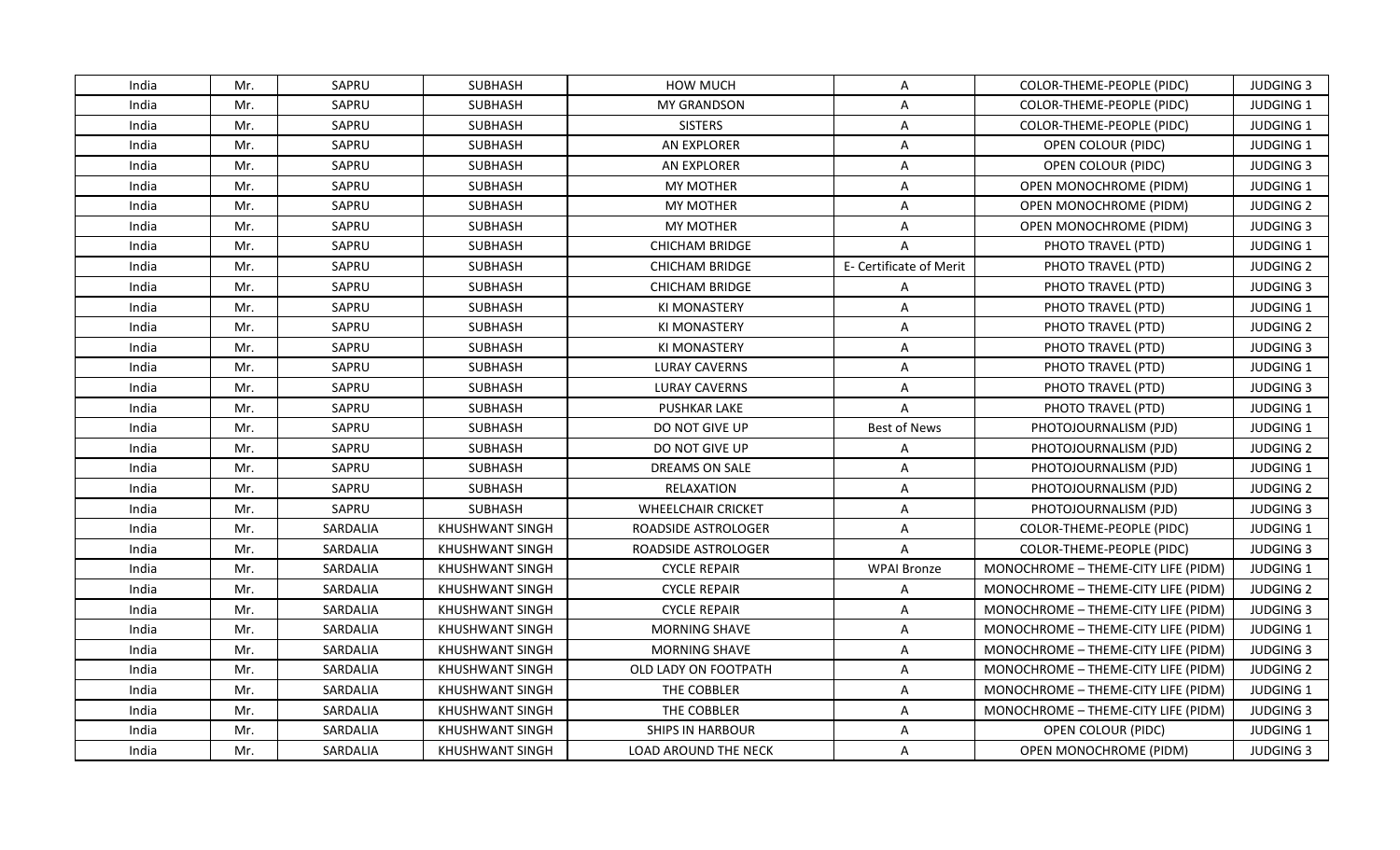| India | Mr. | SARDALIA  | KHUSHWANT SINGH        | OLD WOMAN AT JAWAI                  | A                       | OPEN MONOCHROME (PIDM)              | <b>JUDGING 1</b> |
|-------|-----|-----------|------------------------|-------------------------------------|-------------------------|-------------------------------------|------------------|
| India | Mr. | SARDALIA  | <b>KHUSHWANT SINGH</b> | OLD WOMAN AT JAWAI                  | A                       | OPEN MONOCHROME (PIDM)              | <b>JUDGING 2</b> |
| India | Mr. | SARDALIA  | KHUSHWANT SINGH        | <b>HUMAYUNS TOMB</b>                | A                       | PHOTO TRAVEL (PTD)                  | JUDGING 1        |
| India | Mr. | SARDALIA  | <b>KHUSHWANT SINGH</b> | <b>HUMAYUNS TOMB</b>                | A                       | PHOTO TRAVEL (PTD)                  | <b>JUDGING 2</b> |
| India | Mr. | SARDALIA  | KHUSHWANT SINGH        | AFTERMATH                           | A                       | PHOTOJOURNALISM (PJD)               | <b>JUDGING 1</b> |
| India | Mr. | SARDALIA  | KHUSHWANT SINGH        | <b>MORNING WALK</b>                 | A                       | WILDLIFE (ND)                       | <b>JUDGING 3</b> |
| India | Mr. | SK        | BALACHANDDER           | ADHI KESAVA PERUMAL 1               | A                       | COLOR-THEME-PEOPLE (PIDC)           | <b>JUDGING 2</b> |
| India | Mr. | <b>SK</b> | <b>BALACHANDDER</b>    | ADHI KESAVA PERUMAL 1               | $\overline{A}$          | COLOR-THEME-PEOPLE (PIDC)           | <b>JUDGING 3</b> |
| India | Mr. | SK        | BALACHANDDER           | <b>DIVINE PRAYERS 1</b>             | A                       | COLOR-THEME-PEOPLE (PIDC)           | JUDGING 1        |
| India | Mr. | SK        | <b>BALACHANDDER</b>    | <b>DIVINE PRAYERS 1</b>             | A                       | COLOR-THEME-PEOPLE (PIDC)           | <b>JUDGING 2</b> |
| India | Mr. | SK        | BALACHANDDER           | <b>DIVINE PRAYERS 1</b>             | A                       | COLOR-THEME-PEOPLE (PIDC)           | <b>JUDGING 3</b> |
| India | Mr. | SK        | BALACHANDDER           | MAASI MAGAM POOJA 1                 | A                       | COLOR-THEME-PEOPLE (PIDC)           | JUDGING 1        |
| India | Mr. | SK        | <b>BALACHANDDER</b>    | ADHIKESAVA PERUMAL FLOAT FESTIVAL 3 | $\overline{A}$          | PHOTOJOURNALISM (PJD)               | <b>JUDGING 3</b> |
| India | Mr. | SK        | <b>BALACHANDDER</b>    | MAASI MAGAM MARINA 2022-3           | A                       | PHOTOJOURNALISM (PJD)               | JUDGING 1        |
| India | Mr. | SK        | <b>BALACHANDDER</b>    | MAASI MAGAM MARINA 2022-3           | A                       | PHOTOJOURNALISM (PJD)               | <b>JUDGING 3</b> |
| India | Mr. | SK        | <b>BALACHANDDER</b>    | SADAARI 1                           | A                       | PHOTOJOURNALISM (PJD)               | <b>JUDGING 1</b> |
| India | Mr. | SK        | <b>BALACHANDDER</b>    | SADAARI 1                           | $\mathsf{A}$            | PHOTOJOURNALISM (PJD)               | <b>JUDGING 3</b> |
| India | Mr. | SK        | BALACHANDDER           | THEERTHAVAARI 2022-3                | E- Certificate of Merit | PHOTOJOURNALISM (PJD)               | JUDGING 1        |
| India | Mr. | SK        | <b>BALACHANDDER</b>    | THEERTHAVAARI 2022-3                | $\mathsf{A}$            | PHOTOJOURNALISM (PJD)               | <b>JUDGING 3</b> |
| India | Mr. | SONI      | <b>KAILASH</b>         | <b>GANGAUR GHAT</b>                 | $\overline{A}$          | <b>COLOR-THEME-PEOPLE (PIDC)</b>    | JUDGING 1        |
| India | Mr. | SONI      | <b>KAILASH</b>         | <b>GANGAUR GHAT</b>                 | A                       | COLOR-THEME-PEOPLE (PIDC)           | <b>JUDGING 2</b> |
| India | Mr. | SONI      | <b>KAILASH</b>         | <b>GANGAUR GHAT</b>                 | A                       | COLOR-THEME-PEOPLE (PIDC)           | <b>JUDGING 3</b> |
| India | Mr. | SONI      | <b>KAILASH</b>         | GOSSIP                              | A                       | COLOR-THEME-PEOPLE (PIDC)           | JUDGING 1        |
| India | Mr. | SONI      | <b>KAILASH</b>         | <b>GOSSIP</b>                       | A                       | COLOR-THEME-PEOPLE (PIDC)           | <b>JUDGING 2</b> |
| India | Mr. | SONI      | KAILASH                | <b>GOSSIP</b>                       | A                       | <b>COLOR-THEME-PEOPLE (PIDC)</b>    | <b>JUDGING 3</b> |
| India | Mr. | SONI      | KAILASH                | MOMENT OF COLORS                    | $\overline{\mathsf{A}}$ | COLOR-THEME-PEOPLE (PIDC)           | <b>JUDGING 2</b> |
| India | Mr. | SONI      | KAILASH                | MOMENT OF COLORS                    | A                       | COLOR-THEME-PEOPLE (PIDC)           | <b>JUDGING 3</b> |
| India | Mr. | SONI      | <b>KAILASH</b>         | <b>BARGAINING</b>                   | A                       | MONOCHROME - THEME-CITY LIFE (PIDM) | <b>JUDGING 1</b> |
| India | Mr. | SONI      | KAILASH                | BARGAINING                          | A                       | MONOCHROME - THEME-CITY LIFE (PIDM) | <b>JUDGING 3</b> |
| India | Mr. | SONI      | <b>KAILASH</b>         | <b>MARKET</b>                       | A                       | MONOCHROME - THEME-CITY LIFE (PIDM) | JUDGING 1        |
| India | Mr. | SONI      | KAILASH                | <b>MARKET</b>                       | A                       | MONOCHROME - THEME-CITY LIFE (PIDM) | <b>JUDGING 2</b> |
| India | Mr. | SONI      | KAILASH                | <b>MARKET</b>                       | A                       | MONOCHROME - THEME-CITY LIFE (PIDM) | <b>JUDGING 3</b> |
| India | Mr. | SONI      | <b>KAILASH</b>         | <b>RISE</b>                         | A                       | NATURE (ND)                         | <b>JUDGING 3</b> |
| India | Mr. | SONI      | KAILASH                | YUGAL                               | A                       | NATURE (ND)                         | <b>JUDGING 1</b> |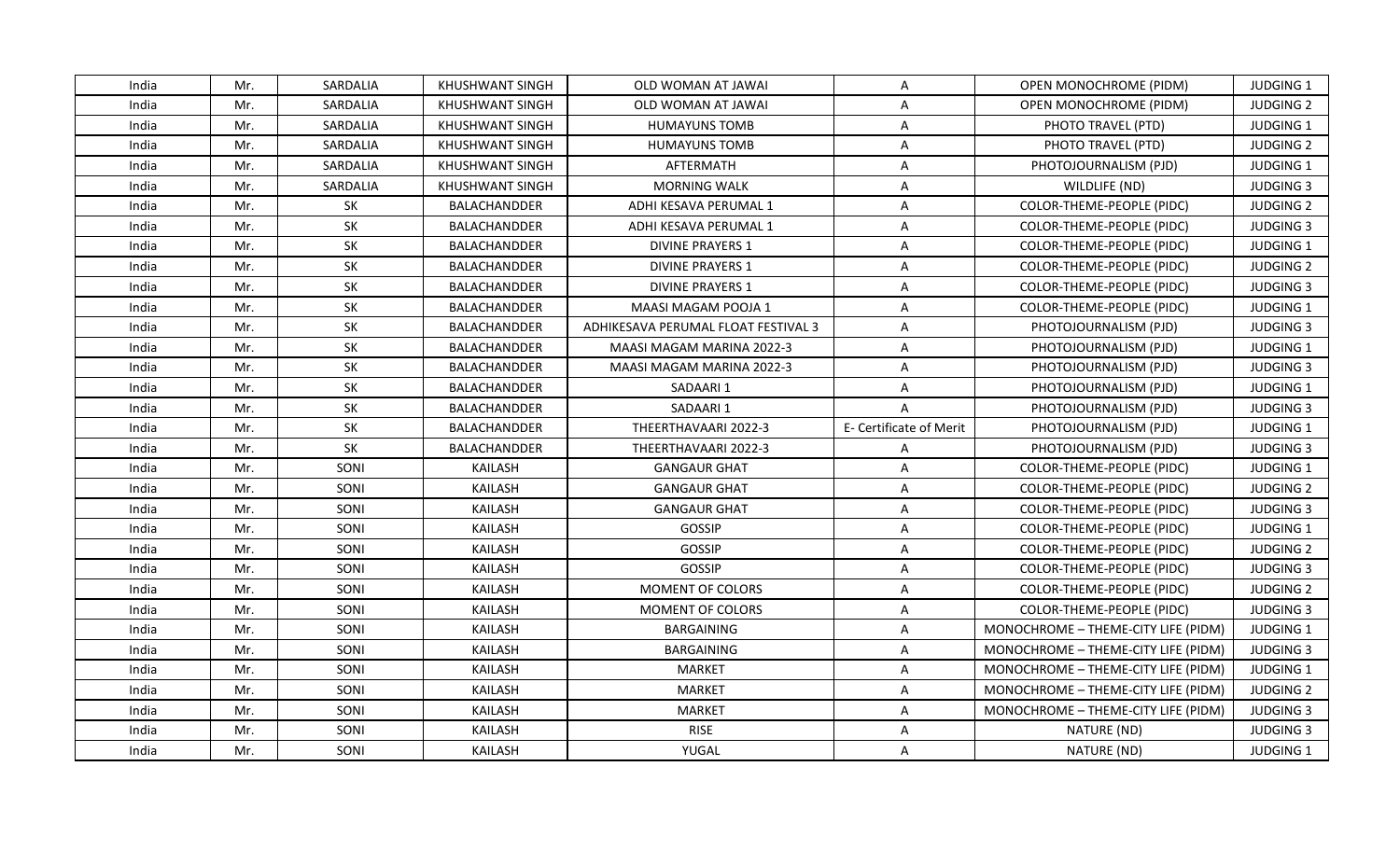| India | Mr. | SONI         | <b>KAILASH</b> | YUGAL                           | A                       | NATURE (ND)                         | <b>JUDGING 2</b> |
|-------|-----|--------------|----------------|---------------------------------|-------------------------|-------------------------------------|------------------|
| India | Mr. | SONI         | KAILASH        | <b>AVDHOOT</b>                  | E- Certificate of Merit | OPEN COLOUR (PIDC)                  | JUDGING 1        |
| India | Mr. | SONI         | KAILASH        | <b>AVDHOOT</b>                  | A                       | OPEN COLOUR (PIDC)                  | <b>JUDGING 3</b> |
| India | Mr. | SONI         | KAILASH        | DAM-MAROOOO-DAM                 | $\overline{A}$          | OPEN COLOUR (PIDC)                  | JUDGING 1        |
| India | Mr. | SONI         | <b>KAILASH</b> | DAM-MAROOOO-DAM                 | $\overline{\mathsf{A}}$ | OPEN COLOUR (PIDC)                  | <b>JUDGING 2</b> |
| India | Mr. | SONI         | KAILASH        | DAM-MAROOOO-DAM                 | A                       | OPEN COLOUR (PIDC)                  | <b>JUDGING 3</b> |
| India | Mr. | SONI         | KAILASH        | <b>TAMANNAAH</b>                | A                       | OPEN COLOUR (PIDC)                  | JUDGING 1        |
| India | Mr. | SONI         | <b>KAILASH</b> | <b>TAMANNAAH</b>                | A                       | OPEN COLOUR (PIDC)                  | <b>JUDGING 2</b> |
| India | Mr. | SONI         | KAILASH        | <b>TAMANNAAH</b>                | $\overline{A}$          | OPEN COLOUR (PIDC)                  | <b>JUDGING 3</b> |
| India | Mr. | SONI         | <b>KAILASH</b> | AARAM                           | $\overline{\mathsf{A}}$ | OPEN MONOCHROME (PIDM)              | JUDGING 1        |
| India | Mr. | SONI         | <b>KAILASH</b> | AARAM                           | A                       | OPEN MONOCHROME (PIDM)              | <b>JUDGING 2</b> |
| India | Mr. | SONI         | KAILASH        | AARAM                           | A                       | OPEN MONOCHROME (PIDM)              | <b>JUDGING 3</b> |
| India | Mr. | SONI         | <b>KAILASH</b> | <b>CHILDHOOD</b>                | A                       | <b>OPEN MONOCHROME (PIDM)</b>       | JUDGING 1        |
| India | Mr. | SONI         | KAILASH        | <b>CHILDHOOD</b>                | A                       | <b>OPEN MONOCHROME (PIDM)</b>       | <b>JUDGING 2</b> |
| India | Mr. | SONI         | <b>KAILASH</b> | <b>CHILDHOOD</b>                | $\overline{\mathsf{A}}$ | <b>OPEN MONOCHROME (PIDM)</b>       | <b>JUDGING 3</b> |
| India | Mr. | SONI         | <b>KAILASH</b> | <b>HAPPINESS</b>                | Best of Child Study     | OPEN MONOCHROME (PIDM)              | <b>JUDGING 1</b> |
| India | Mr. | SONI         | KAILASH        | <b>HAPPINESS</b>                | Best of Child Study     | OPEN MONOCHROME (PIDM)              | <b>JUDGING 2</b> |
| India | Mr. | SONI         | <b>KAILASH</b> | <b>HAPPINESS</b>                | $\overline{A}$          | OPEN MONOCHROME (PIDM)              | <b>JUDGING 3</b> |
| India | Mr. | SONI         | KAILASH        | <b>HAZOOR</b>                   | $\overline{A}$          | OPEN MONOCHROME (PIDM)              | <b>JUDGING 1</b> |
| India | Mr. | SONI         | <b>KAILASH</b> | <b>HAZOOR</b>                   | A                       | <b>OPEN MONOCHROME (PIDM)</b>       | <b>JUDGING 2</b> |
| India | Mr. | SONI         | <b>KAILASH</b> | <b>HAZOOR</b>                   | A                       | <b>OPEN MONOCHROME (PIDM)</b>       | <b>JUDGING 3</b> |
| India | Mr. | SONI         | KAILASH        | HERITAGE CHITTORGARH FORT       | A                       | PHOTO TRAVEL (PTD)                  | JUDGING 1        |
| India | Mr. | SONI         | KAILASH        | HERITAGE CHITTORGARH FORT       | A                       | PHOTO TRAVEL (PTD)                  | <b>JUDGING 3</b> |
| India | Mr. | SONI         | KAILASH        | <b>HERITAGE KUMBALGARH</b>      | A                       | PHOTO TRAVEL (PTD)                  | <b>JUDGING 1</b> |
| India | Mr. | SONI         | <b>KAILASH</b> | DIL TO BACCHA HAI JI            | $\overline{A}$          | PHOTOJOURNALISM (PJD)               | <b>JUDGING 2</b> |
| India | Mr. | SONI         | KAILASH        | <b>DROUGHT</b>                  | A                       | PHOTOJOURNALISM (PJD)               | JUDGING 1        |
| India | Mr. | <b>VERMA</b> | <b>DINESH</b>  | <b>BENDING IN DEVOTION</b>      | A                       | COLOR-THEME-PEOPLE (PIDC)           | JUDGING 1        |
| India | Mr. | <b>VERMA</b> | <b>DINESH</b>  | <b>BENDING IN DEVOTION</b>      | $\overline{\mathsf{A}}$ | COLOR-THEME-PEOPLE (PIDC)           | <b>JUDGING 3</b> |
| India | Mr. | <b>VERMA</b> | <b>DINESH</b>  | MORNING GANGA AARTI IN VARANASI | $\overline{A}$          | COLOR-THEME-PEOPLE (PIDC)           | <b>JUDGING 3</b> |
| India | Mr. | <b>VERMA</b> | <b>DINESH</b>  | EYE TO EYE                      | A                       | MONOCHROME - THEME-CITY LIFE (PIDM) | <b>JUDGING 2</b> |
| India | Mr. | <b>VERMA</b> | <b>DINESH</b>  | JOY OF LONELINESS               | A                       | MONOCHROME - THEME-CITY LIFE (PIDM) | <b>JUDGING 2</b> |
| India | Mr. | <b>VERMA</b> | <b>DINESH</b>  | <b>BUDDING CALENDULA</b>        | A                       | OPEN COLOUR (PIDC)                  | <b>JUDGING 1</b> |
| India | Mr. | <b>VERMA</b> | <b>DINESH</b>  | <b>BUDDING CALENDULA</b>        | A                       | OPEN COLOUR (PIDC)                  | <b>JUDGING 2</b> |
| India | Mr. | <b>VERMA</b> | <b>DINESH</b>  | <b>BUDDING CALENDULA</b>        | A                       | OPEN COLOUR (PIDC)                  | <b>JUDGING 3</b> |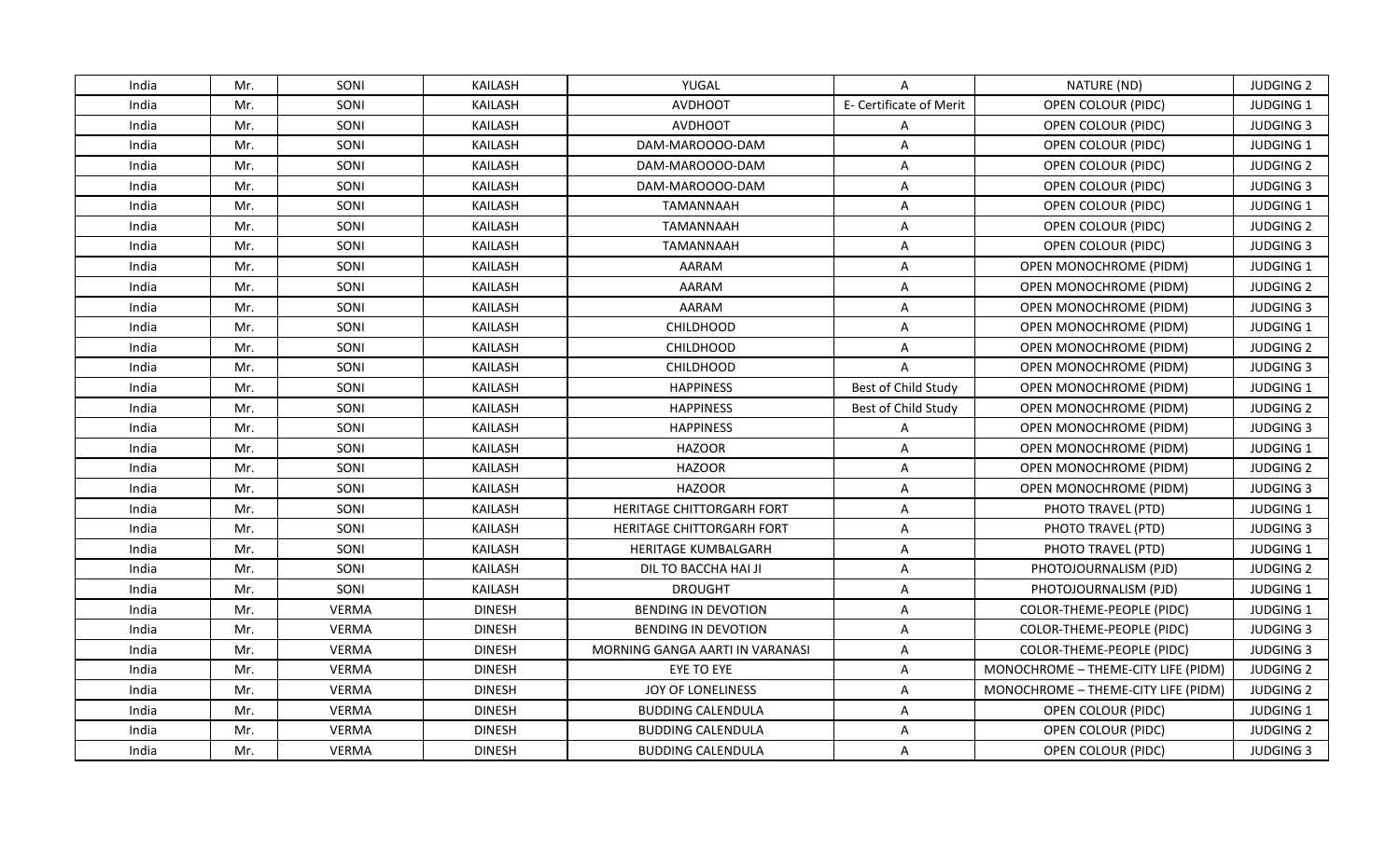| India | Mr.  | <b>VERMA</b>              | <b>DINESH</b>    | REFLECTING LIFE                | A                       | OPEN COLOUR (PIDC)               | <b>JUDGING 1</b> |
|-------|------|---------------------------|------------------|--------------------------------|-------------------------|----------------------------------|------------------|
| India | Mr.  | <b>VERMA</b>              | <b>DINESH</b>    | SPIRALLED QUAD                 | A                       | OPEN COLOUR (PIDC)               | JUDGING 1        |
| India | Mr.  | <b>VERMA</b>              | <b>DINESH</b>    | SPIRALLED QUAD                 | $\overline{A}$          | OPEN COLOUR (PIDC)               | <b>JUDGING 2</b> |
| India | Mr.  | <b>VERMA</b>              | <b>DINESH</b>    | SPIRALLED QUAD                 | A                       | OPEN COLOUR (PIDC)               | <b>JUDGING 3</b> |
| India | Mr.  | <b>VERMA</b>              | <b>DINESH</b>    | <b>TRIO</b>                    | $\overline{A}$          | OPEN COLOUR (PIDC)               | JUDGING 1        |
| India | Mr.  | <b>VERMA</b>              | <b>DINESH</b>    | <b>TRIO</b>                    | E- Certificate of Merit | OPEN COLOUR (PIDC)               | <b>JUDGING 2</b> |
| India | Mr.  | <b>VERMA</b>              | <b>DINESH</b>    | <b>TRIO</b>                    | A                       | OPEN COLOUR (PIDC)               | <b>JUDGING 3</b> |
| India | Mr.  | <b>VERMA</b>              | <b>DINESH</b>    | IMAMBARA LUCKNOW               | $\overline{A}$          | OPEN MONOCHROME (PIDM)           | <b>JUDGING 2</b> |
| India | Mr.  | <b>VERMA</b>              | <b>DINESH</b>    | IMAMBARA LUCKNOW               | $\overline{A}$          | OPEN MONOCHROME (PIDM)           | <b>JUDGING 3</b> |
| India | Mr.  | <b>VERMA</b>              | <b>DINESH</b>    | <b>TEMPTATION</b>              | Best of Still Life      | OPEN MONOCHROME (PIDM)           | <b>JUDGING 2</b> |
| India | Mr.  | <b>VERMA</b>              | <b>DINESH</b>    | <b>BOATING WITH GULLS</b>      | A                       | PHOTO TRAVEL (PTD)               | <b>JUDGING 2</b> |
| India | Mr.  | <b>VERMA</b>              | <b>DINESH</b>    | LAMPS OF FAITH                 | A                       | PHOTO TRAVEL (PTD)               | <b>JUDGING 1</b> |
| India | Mr.  | <b>VERMA</b>              | <b>DINESH</b>    | <b>LAMPS OF FAITH</b>          | A                       | PHOTO TRAVEL (PTD)               | <b>JUDGING 2</b> |
| India | Mr.  | <b>VERMA</b>              | <b>DINESH</b>    | SUNRISE ON GANGES              | A                       | PHOTO TRAVEL (PTD)               | JUDGING 1        |
| India | Mr.  | <b>VERMA</b>              | <b>DINESH</b>    | SUNRISE ON GANGES              | A                       | PHOTO TRAVEL (PTD)               | <b>JUDGING 2</b> |
| India | Mr.  | <b>VERMA</b>              | <b>DINESH</b>    | <b>SUNRISE ON GANGES</b>       | A                       | PHOTO TRAVEL (PTD)               | <b>JUDGING 3</b> |
| India | Mr.  | <b>VERMA</b>              | <b>DINESH</b>    | SHIKRA ENJOYING HIS BATH       | A                       | WILDLIFE (ND)                    | <b>JUDGING 1</b> |
| India | Mrs. | <b>BANERJEE MUKHERJEE</b> | LOPAMUDRA        | <b>BENARAS GHAT 2</b>          | $\overline{\mathsf{A}}$ | COLOR-THEME-PEOPLE (PIDC)        | JUDGING 1        |
| India | Mrs. | <b>BANERJEE MUKHERJEE</b> | LOPAMUDRA        | <b>BENARAS GHAT 2</b>          | A                       | COLOR-THEME-PEOPLE (PIDC)        | <b>JUDGING 3</b> |
| India | Mrs. | <b>BANERJEE MUKHERJEE</b> | <b>LOPAMUDRA</b> | <b>HAPPINESS BEYOND WEALTH</b> | $\overline{\mathsf{A}}$ | <b>COLOR-THEME-PEOPLE (PIDC)</b> | <b>JUDGING 2</b> |
| India | Mrs. | <b>BANERJEE MUKHERJEE</b> | LOPAMUDRA        | <b>HAPPINESS BEYOND WEALTH</b> | A                       | COLOR-THEME-PEOPLE (PIDC)        | <b>JUDGING 3</b> |
| India | Mrs. | <b>BANERJEE MUKHERJEE</b> | LOPAMUDRA        | <b>HOLYBATH AT VARANASI 4</b>  | $\overline{A}$          | COLOR-THEME-PEOPLE (PIDC)        | <b>JUDGING 1</b> |
| India | Mrs. | <b>BANERJEE MUKHERJEE</b> | LOPAMUDRA        | HOLYBATH AT VARANASI 4         | A                       | COLOR-THEME-PEOPLE (PIDC)        | <b>JUDGING 2</b> |
| India | Mrs. | <b>BANERJEE MUKHERJEE</b> | LOPAMUDRA        | <b>HOLYBATH AT VARANASI 4</b>  | A                       | COLOR-THEME-PEOPLE (PIDC)        | <b>JUDGING 3</b> |
| India | Mrs. | <b>BANERJEE MUKHERJEE</b> | LOPAMUDRA        | <b>EUREKA</b>                  | A                       | NATURE (ND)                      | <b>JUDGING 2</b> |
| India | Mrs. | <b>BANERJEE MUKHERJEE</b> | LOPAMUDRA        | <b>EUREKA</b>                  | A                       | NATURE (ND)                      | <b>JUDGING 3</b> |
| India | Mrs. | <b>BANERJEE MUKHERJEE</b> | LOPAMUDRA        | FIGHT TO THE EXTREME POINT     | A                       | NATURE (ND)                      | <b>JUDGING 2</b> |
| India | Mrs. | <b>BANERJEE MUKHERJEE</b> | LOPAMUDRA        | FIGHT TO THE EXTREME POINT     | A                       | NATURE (ND)                      | <b>JUDGING 3</b> |
| India | Mrs. | <b>BANERJEE MUKHERJEE</b> | LOPAMUDRA        | JOY OF A HUNTER                | A                       | NATURE (ND)                      | <b>JUDGING 3</b> |
| India | Mrs. | <b>BANERJEE MUKHERJEE</b> | LOPAMUDRA        | <b>LANDING WITH FISH</b>       | $\overline{\mathsf{A}}$ | NATURE (ND)                      | <b>JUDGING 3</b> |
| India | Mrs. | <b>BANERJEE MUKHERJEE</b> | LOPAMUDRA        | AS STRONG AS A BRICK           | A                       | OPEN COLOUR (PIDC)               | <b>JUDGING 1</b> |
| India | Mrs. | <b>BANERJEE MUKHERJEE</b> | LOPAMUDRA        | <b>GANGA AARTI 5</b>           | A                       | OPEN COLOUR (PIDC)               | JUDGING 1        |
| India | Mrs. | <b>BANERJEE MUKHERJEE</b> | LOPAMUDRA        | <b>AGRA FORT</b>               | $\overline{\mathsf{A}}$ | PHOTO TRAVEL (PTD)               | <b>JUDGING 2</b> |
| India | Mrs. | <b>BANERJEE MUKHERJEE</b> | LOPAMUDRA        | <b>AGRA FORT</b>               | A                       | PHOTO TRAVEL (PTD)               | <b>JUDGING 3</b> |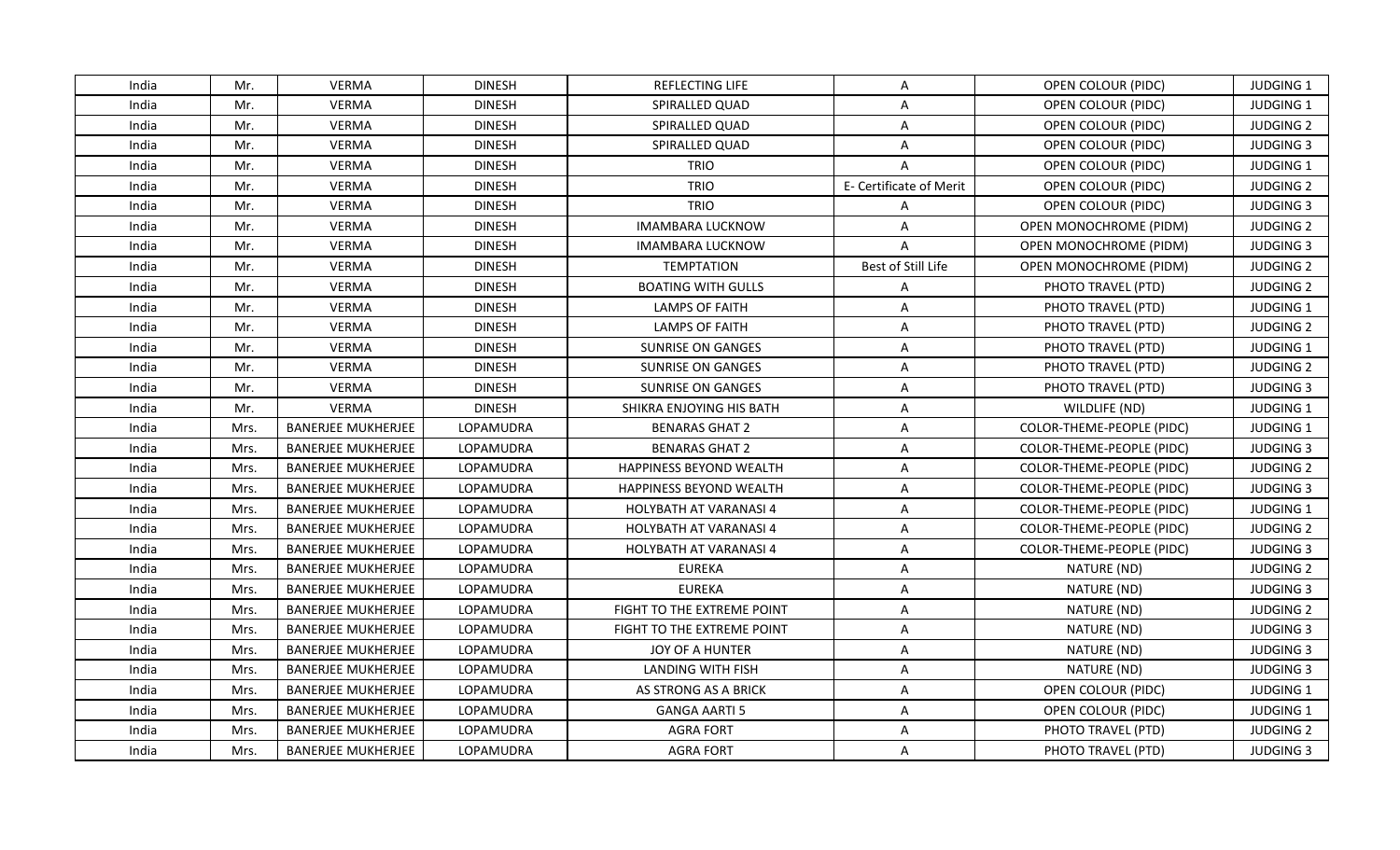| India | Mrs. | <b>BANERJEE MUKHERJEE</b> | LOPAMUDRA      | MANIKARNIKA GHAT VARANASI        | A                       | PHOTO TRAVEL (PTD)                  | <b>JUDGING 3</b> |
|-------|------|---------------------------|----------------|----------------------------------|-------------------------|-------------------------------------|------------------|
| India | Mrs. | <b>BANERJEE MUKHERJEE</b> | LOPAMUDRA      | DANDI 2                          | A                       | PHOTOJOURNALISM (PJD)               | <b>JUDGING 2</b> |
| India | Mrs. | <b>BANERJEE MUKHERJEE</b> | LOPAMUDRA      | DANDI 3                          | A                       | PHOTOJOURNALISM (PJD)               | JUDGING 1        |
| India | Mrs. | <b>BANERJEE MUKHERJEE</b> | LOPAMUDRA      | DANDI 3                          | A                       | PHOTOJOURNALISM (PJD)               | <b>JUDGING 2</b> |
| India | Mrs. | <b>BANERJEE MUKHERJEE</b> | LOPAMUDRA      | DANDI 3                          | $\overline{\mathsf{A}}$ | PHOTOJOURNALISM (PJD)               | <b>JUDGING 3</b> |
| India | Mrs. | <b>BANERJEE MUKHERJEE</b> | LOPAMUDRA      | EVENING AARTI AT VARANASI GHAT 1 | A                       | PHOTOJOURNALISM (PJD)               | <b>JUDGING 3</b> |
| India | Mrs. | <b>BANERJEE MUKHERJEE</b> | LOPAMUDRA      | <b>VARANASI GANGAMOHOTSAV</b>    | A                       | PHOTOJOURNALISM (PJD)               | <b>JUDGING 2</b> |
| India | Mrs. | <b>BANERJEE MUKHERJEE</b> | LOPAMUDRA      | VARANASI GANGAMOHOTSAV           | $\overline{A}$          | PHOTOJOURNALISM (PJD)               | <b>JUDGING 3</b> |
| India | Mrs. | <b>BANERJEE MUKHERJEE</b> | LOPAMUDRA      | BEFORE THE FIGHT STARTS C        | A                       | WILDLIFE (ND)                       | JUDGING 1        |
| India | Mrs. | <b>BANERJEE MUKHERJEE</b> | LOPAMUDRA      | BEFORE THE FIGHT STARTS C        | A                       | WILDLIFE (ND)                       | <b>JUDGING 2</b> |
| India | Mrs. | <b>BANERJEE MUKHERJEE</b> | LOPAMUDRA      | BEFORE THE FIGHT STARTS C        | $\overline{\mathsf{A}}$ | WILDLIFE (ND)                       | <b>JUDGING 3</b> |
| India | Mrs. | <b>BANERJEE MUKHERJEE</b> | LOPAMUDRA      | THIRSTY DEER                     | A                       | WILDLIFE (ND)                       | <b>JUDGING 2</b> |
| India | Mrs. | JAIN                      | <b>SHALINI</b> | <b>INFINITY-TROPHY</b>           | $\overline{A}$          | NATURE (ND)                         | <b>JUDGING 2</b> |
| India | Mrs. | JAIN                      | SHALINI        | <b>INFINITY-TROPHY</b>           | $\overline{A}$          | NATURE (ND)                         | <b>JUDGING 3</b> |
| India | Mrs. | JAIN                      | SHALINI        | LOVEINAIR                        | E- Certificate of Merit | NATURE (ND)                         | JUDGING 1        |
| India | Mrs. | JAIN                      | <b>SHALINI</b> | LOVEINAIR                        | $\overline{A}$          | NATURE (ND)                         | <b>JUDGING 2</b> |
| India | Mrs. | JAIN                      | <b>SHALINI</b> | LOVEINAIR                        | E- Certificate of Merit | NATURE (ND)                         | <b>JUDGING 3</b> |
| India | Mrs. | <b>JAIN</b>               | SHALINI        | THESTRUGGLE                      | $\overline{A}$          | NATURE (ND)                         | <b>JUDGING 3</b> |
| India | Mrs. | <b>KAR</b>                | <b>SNIGDHA</b> | <b>BASANTA UTSAB 4499</b>        | $\overline{A}$          | COLOR-THEME-PEOPLE (PIDC)           | <b>JUDGING 1</b> |
| India | Mrs. | <b>KAR</b>                | SNIGDHA        | <b>BASANTA UTSAB 4499</b>        | $\overline{A}$          | COLOR-THEME-PEOPLE (PIDC)           | <b>JUDGING 2</b> |
| India | Mrs. | <b>KAR</b>                | SNIGDHA        | BASANTA UTSAB 4499               | E- Certificate of Merit | COLOR-THEME-PEOPLE (PIDC)           | <b>JUDGING 3</b> |
| India | Mrs. | <b>KAR</b>                | SNIGDHA        | COLOURED DIVA 9480               | A                       | COLOR-THEME-PEOPLE (PIDC)           | <b>JUDGING 3</b> |
| India | Mrs. | <b>KAR</b>                | <b>SNIGDHA</b> | <b>HORNBIL FESTIVAL 3773</b>     | $\overline{A}$          | COLOR-THEME-PEOPLE (PIDC)           | <b>JUDGING 1</b> |
| India | Mrs. | <b>KAR</b>                | <b>SNIGDHA</b> | <b>HORNBIL FESTIVAL 3773</b>     | $\overline{A}$          | COLOR-THEME-PEOPLE (PIDC)           | <b>JUDGING 3</b> |
| India | Mrs. | <b>KAR</b>                | <b>SNIGDHA</b> | CARING KID 3235                  | $\overline{A}$          | MONOCHROME - THEME-CITY LIFE (PIDM) | JUDGING 1        |
| India | Mrs. | <b>KAR</b>                | SNIGDHA        | CARING KID 3235                  | E- Certificate of Merit | MONOCHROME - THEME-CITY LIFE (PIDM) | <b>JUDGING 2</b> |
| India | Mrs. | <b>KAR</b>                | SNIGDHA        | KUMARTULI 5339                   | A                       | MONOCHROME - THEME-CITY LIFE (PIDM) | <b>JUDGING 2</b> |
| India | Mrs. | <b>KAR</b>                | SNIGDHA        | KUMARTULI 5339                   | A                       | MONOCHROME - THEME-CITY LIFE (PIDM) | <b>JUDGING 3</b> |
| India | Mrs. | <b>KAR</b>                | SNIGDHA        | ROAD SEA 3611                    | $\overline{A}$          | MONOCHROME - THEME-CITY LIFE (PIDM) | <b>JUDGING 3</b> |
| India | Mrs. | <b>KAR</b>                | SNIGDHA        | SPACTIC WORLD 8388               | $\overline{A}$          | MONOCHROME - THEME-CITY LIFE (PIDM) | JUDGING 1        |
| India | Mrs. | <b>KAR</b>                | <b>SNIGDHA</b> | SPACTIC WORLD 8388               | E- Certificate of Merit | MONOCHROME - THEME-CITY LIFE (PIDM) | <b>JUDGING 3</b> |
| India | Mrs. | <b>KAR</b>                | SNIGDHA        | FROG TOSSING 9384                | A                       | NATURE (ND)                         | JUDGING 1        |
| India | Mrs. | <b>KAR</b>                | SNIGDHA        | FROG TOSSING 9384                | A                       | NATURE (ND)                         | <b>JUDGING 2</b> |
| India | Mrs. | <b>KAR</b>                | <b>SNIGDHA</b> | FROG TOSSING 9384                | A                       | NATURE (ND)                         | <b>JUDGING 3</b> |
|       |      |                           |                |                                  |                         |                                     |                  |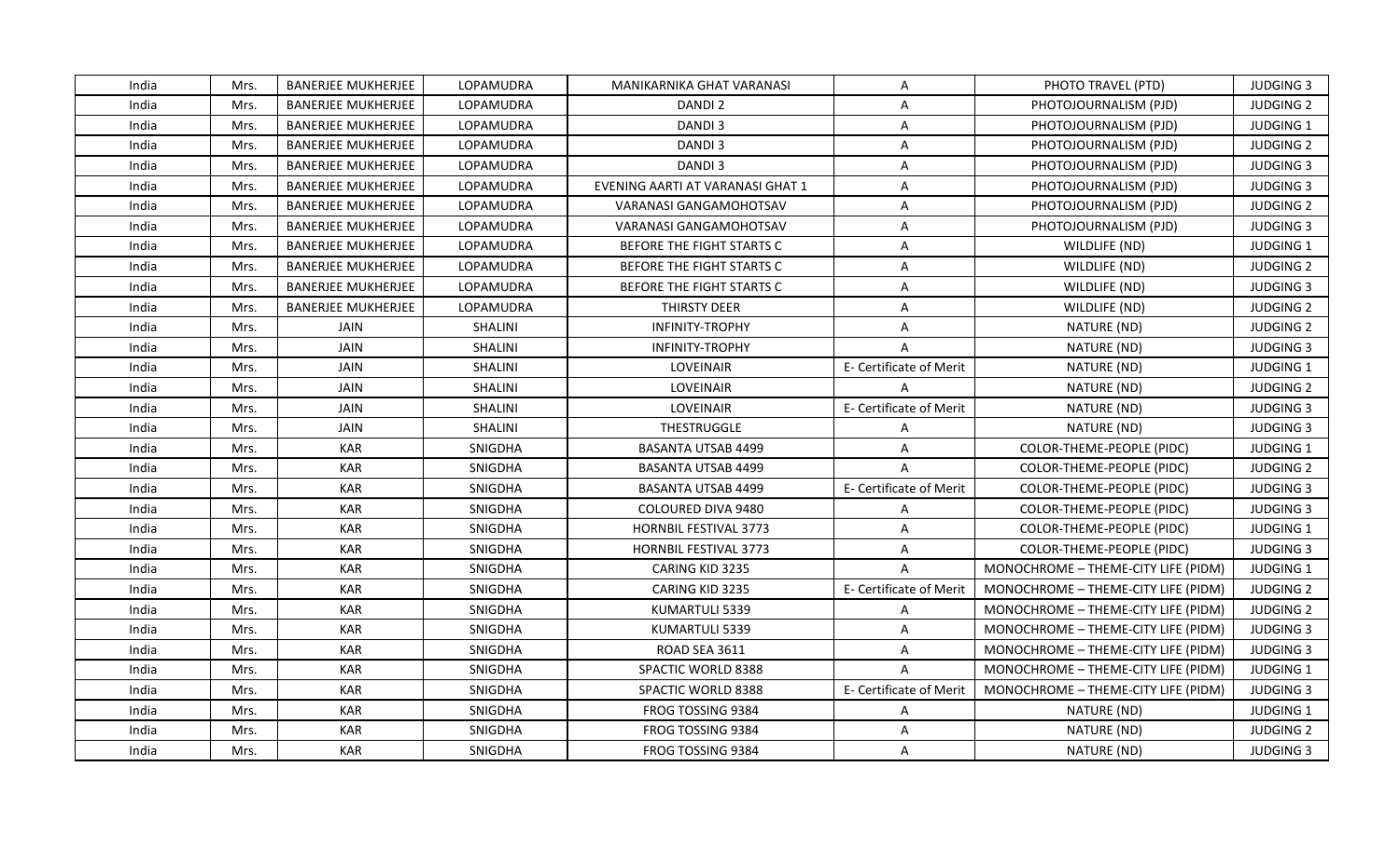| India     | Mrs. | <b>KAR</b>       | <b>SNIGDHA</b> | HUNGRY RED AVADAVAT 1429        | A                       | NATURE (ND)                      | <b>JUDGING 2</b> |
|-----------|------|------------------|----------------|---------------------------------|-------------------------|----------------------------------|------------------|
| India     | Mrs. | <b>KAR</b>       | SNIGDHA        | <b>HUNGRY RED AVADAVAT 1429</b> | $\mathsf{A}$            | NATURE (ND)                      | <b>JUDGING 3</b> |
| India     | Mrs. | <b>KAR</b>       | SNIGDHA        | <b>RIVER OTTER 0598</b>         | A                       | NATURE (ND)                      | JUDGING 1        |
| India     | Mrs. | <b>KAR</b>       | SNIGDHA        | RIVER OTTER 0598                | A                       | NATURE (ND)                      | <b>JUDGING 2</b> |
| India     | Mrs. | <b>KAR</b>       | SNIGDHA        | <b>DIVA 0005</b>                | $\overline{\mathsf{A}}$ | OPEN COLOUR (PIDC)               | JUDGING 1        |
| India     | Mrs. | <b>KAR</b>       | <b>SNIGDHA</b> | <b>DIVA 0005</b>                | A                       | OPEN COLOUR (PIDC)               | <b>JUDGING 2</b> |
| India     | Mrs. | <b>KAR</b>       | <b>SNIGDHA</b> | <b>DIVA 0005</b>                | $\overline{\mathsf{A}}$ | OPEN COLOUR (PIDC)               | <b>JUDGING 3</b> |
| India     | Mrs. | <b>KAR</b>       | SNIGDHA        | FIFTY SHADES DARKER 0568        | $\overline{\mathsf{A}}$ | OPEN COLOUR (PIDC)               | <b>JUDGING 2</b> |
| India     | Mrs. | <b>KAR</b>       | SNIGDHA        | FIFTY SHADES DARKER 0568        | A                       | OPEN COLOUR (PIDC)               | <b>JUDGING 3</b> |
| India     | Mrs. | <b>KAR</b>       | SNIGDHA        | <b>BLUE 4540</b>                | A                       | OPEN MONOCHROME (PIDM)           | <b>JUDGING 3</b> |
| India     | Mrs. | <b>KAR</b>       | <b>SNIGDHA</b> | INDOBANGLA IMMERSION 3166       | $\overline{A}$          | PHOTO TRAVEL (PTD)               | <b>JUDGING 2</b> |
| India     | Mrs. | <b>KAR</b>       | SNIGDHA        | INDOBANGLA IMMERSION 3166       | $\overline{\mathsf{A}}$ | PHOTO TRAVEL (PTD)               | <b>JUDGING 3</b> |
| India     | Mrs. | <b>KAR</b>       | SNIGDHA        | NAGA FESTIVAL 7113              | A                       | PHOTO TRAVEL (PTD)               | <b>JUDGING 2</b> |
| India     | Mrs. | <b>KAR</b>       | SNIGDHA        | CANVAS OF GAJAN 1069            | A                       | PHOTOJOURNALISM (PJD)            | <b>JUDGING 3</b> |
| India     | Mrs. | <b>KAR</b>       | SNIGDHA        | FESTIVAL GANGA 8728             | A                       | PHOTOJOURNALISM (PJD)            | <b>JUDGING 2</b> |
| India     | Mrs. | <b>KAR</b>       | SNIGDHA        | KOLKATA SUBMERGED 3371          | A                       | PHOTOJOURNALISM (PJD)            | <b>JUDGING 1</b> |
| India     | Mrs. | <b>KAR</b>       | SNIGDHA        | KOLKATA SUBMERGED 3371          | $\overline{\mathsf{A}}$ | PHOTOJOURNALISM (PJD)            | <b>JUDGING 2</b> |
| India     | Mrs. | <b>KAR</b>       | SNIGDHA        | KOLKATA SUBMERGED 3371          | $\overline{A}$          | PHOTOJOURNALISM (PJD)            | <b>JUDGING 3</b> |
| India     | Mrs. | <b>KAR</b>       | SNIGDHA        | BABY AND JACANA 3647            | A                       | WILDLIFE (ND)                    | JUDGING 1        |
| India     | Mrs. | <b>KAR</b>       | SNIGDHA        | KING FROGER 9217                | A                       | WILDLIFE (ND)                    | <b>JUDGING 2</b> |
| India     | Mrs. | <b>KAR</b>       | <b>SNIGDHA</b> | LITTLE RINGED PLOVER 0244       | A                       | WILDLIFE (ND)                    | <b>JUDGING 2</b> |
| India     | Mrs. | <b>KAR</b>       | SNIGDHA        | OTTER IN MOOD 0461              | A                       | WILDLIFE (ND)                    | JUDGING 1        |
| India     | Mrs. | <b>KAR</b>       | SNIGDHA        | OTTER IN MOOD 0461              | A                       | WILDLIFE (ND)                    | <b>JUDGING 2</b> |
| India     | Mrs. | <b>KHATRI</b>    | <b>SHARIFA</b> | PJ <sub>1</sub>                 | $\overline{\mathsf{A}}$ | COLOR-THEME-PEOPLE (PIDC)        | JUDGING 1        |
| India     | Mrs. | <b>KHATRI</b>    | <b>SHARIFA</b> | PJ 9                            | A                       | <b>COLOR-THEME-PEOPLE (PIDC)</b> | <b>JUDGING 3</b> |
| India     | Mrs. | <b>KHATRI</b>    | <b>SHARIFA</b> | TAJ MAHAL 10                    | A                       | OPEN COLOUR (PIDC)               | JUDGING 1        |
| India     | Mrs. | <b>KHATRI</b>    | <b>SHARIFA</b> | TAJ MAHAL 10                    | A                       | OPEN COLOUR (PIDC)               | <b>JUDGING 3</b> |
| India     | Mrs. | <b>KHATRI</b>    | <b>SHARIFA</b> | MOSQUE IN EGYPT IMG             | A                       | OPEN MONOCHROME (PIDM)           | JUDGING 1        |
| India     | Mrs. | <b>KHATRI</b>    | <b>SHARIFA</b> | <b>GUJRAT HERITAGE 12</b>       | A                       | PHOTO TRAVEL (PTD)               | <b>JUDGING 1</b> |
| India     | Mrs. | <b>KHATRI</b>    | <b>SHARIFA</b> | SHAIKH ZAYED MOSQUE 9           | $\overline{A}$          | PHOTO TRAVEL (PTD)               | <b>JUDGING 1</b> |
| India     | Mrs. | <b>KHATRI</b>    | <b>SHARIFA</b> | FISH DRYING BUSINESS IMG 7517   | E-HM                    | PHOTOJOURNALISM (PJD)            | <b>JUDGING 1</b> |
| India     | Mrs. | <b>KHATRI</b>    | <b>SHARIFA</b> | FISH DRYING BUSINESS IMG_7517   | A                       | PHOTOJOURNALISM (PJD)            | <b>JUDGING 3</b> |
| India     | Mrs. | <b>KHATRI</b>    | <b>SHARIFA</b> | PJ 34                           | $\overline{\mathsf{A}}$ | PHOTOJOURNALISM (PJD)            | JUDGING 1        |
| Indonesia | Mr.  | <b>ADISUROSO</b> | <b>TRIONO</b>  | A MALE SUNBIRD                  | A                       | NATURE (ND)                      | <b>JUDGING 1</b> |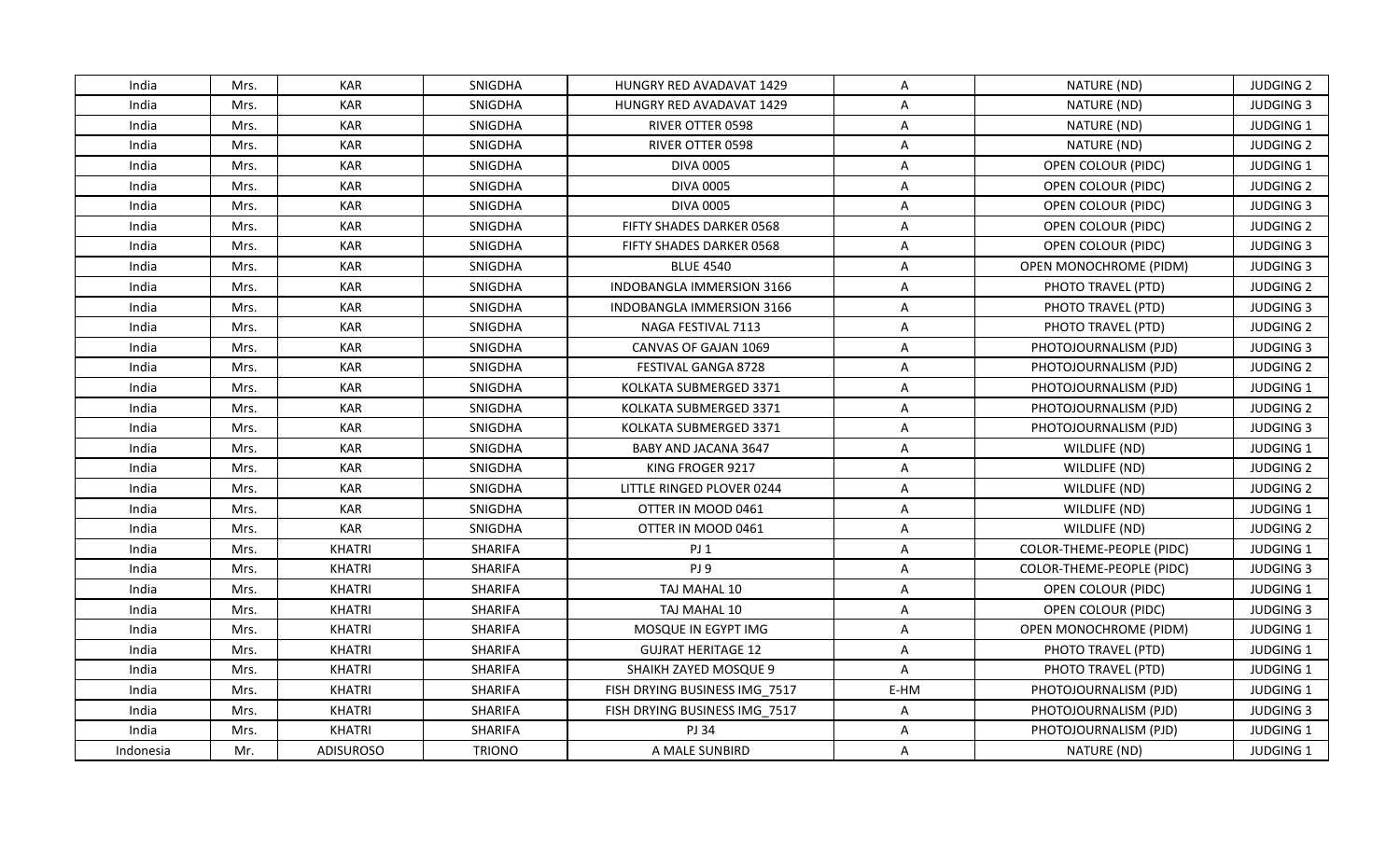| Indonesia | Mr. | <b>ADISUROSO</b> | <b>TRIONO</b>   | A MALE SUNBIRD           | A                       | NATURE (ND)                   | <b>JUDGING 2</b> |
|-----------|-----|------------------|-----------------|--------------------------|-------------------------|-------------------------------|------------------|
| Indonesia | Mr. | <b>ADISUROSO</b> | <b>TRIONO</b>   | A MALE SUNBIRD           | A                       | NATURE (ND)                   | <b>JUDGING 3</b> |
| Indonesia | Mr. | <b>ADISUROSO</b> | <b>TRIONO</b>   | <b>HOVERING SUNBIRD</b>  | $\mathsf{A}$            | NATURE (ND)                   | <b>JUDGING 2</b> |
| Indonesia | Mr. | <b>ADISUROSO</b> | <b>TRIONO</b>   | A DEADLY STRIKE          | $\mathsf{A}$            | OPEN COLOUR (PIDC)            | <b>JUDGING 1</b> |
| Indonesia | Mr. | <b>ADISUROSO</b> | <b>TRIONO</b>   | A DEADLY STRIKE          | $\overline{A}$          | OPEN COLOUR (PIDC)            | <b>JUDGING 2</b> |
| Indonesia | Mr. | <b>ADISUROSO</b> | <b>TRIONO</b>   | A DEADLY STRIKE          | A                       | OPEN COLOUR (PIDC)            | <b>JUDGING 3</b> |
| Indonesia | Mr. | <b>ADISUROSO</b> | <b>TRIONO</b>   | A LITTLE SPIDER HUNTER   | $\mathsf{A}$            | OPEN COLOUR (PIDC)            | <b>JUDGING 1</b> |
| Indonesia | Mr. | <b>ADISUROSO</b> | <b>TRIONO</b>   | A LITTLE SPIDER HUNTER   | $\mathsf{A}$            | OPEN COLOUR (PIDC)            | <b>JUDGING 3</b> |
| Indonesia | Mr. | <b>ADISUROSO</b> | <b>TRIONO</b>   | <b>DONT DISTURB</b>      | $\mathsf{A}$            | <b>OPEN COLOUR (PIDC)</b>     | <b>JUDGING 2</b> |
| Indonesia | Mr. | <b>ADISUROSO</b> | <b>TRIONO</b>   | <b>DONT LOOK AT</b>      | $\overline{A}$          | OPEN COLOUR (PIDC)            | JUDGING 1        |
| Indonesia | Mr. | <b>ADISUROSO</b> | <b>TRIONO</b>   | DONT LOOK AT             | A                       | OPEN COLOUR (PIDC)            | <b>JUDGING 3</b> |
| Indonesia | Mr. | <b>ADISUROSO</b> | <b>TRIONO</b>   | <b>BACKBENDING POSE</b>  | A                       | <b>OPEN MONOCHROME (PIDM)</b> | <b>JUDGING 1</b> |
| Indonesia | Mr. | <b>ADISUROSO</b> | <b>TRIONO</b>   | <b>BACKBENDING POSE</b>  | $\mathsf{A}$            | OPEN MONOCHROME (PIDM)        | <b>JUDGING 2</b> |
| Indonesia | Mr. | <b>ADISUROSO</b> | <b>TRIONO</b>   | THE ANGRY BOSS           | $\mathsf{A}$            | <b>OPEN MONOCHROME (PIDM)</b> | JUDGING 1        |
| Indonesia | Mr. | <b>ADISUROSO</b> | <b>TRIONO</b>   | THE ANGRY BOSS           | $\overline{A}$          | OPEN MONOCHROME (PIDM)        | <b>JUDGING 2</b> |
| Indonesia | Mr. | <b>ADISUROSO</b> | <b>TRIONO</b>   | THE ANGRY BOSS           | A                       | OPEN MONOCHROME (PIDM)        | <b>JUDGING 3</b> |
| Indonesia | Mr. | <b>ADISUROSO</b> | <b>TRIONO</b>   | WASHING FEET CEREMONYJPG | <b>WPAI Bronze</b>      | OPEN MONOCHROME (PIDM)        | JUDGING 1        |
| Indonesia | Mr. | <b>ADISUROSO</b> | <b>TRIONO</b>   | WASHING FEET CEREMONYJPG | $\overline{A}$          | OPEN MONOCHROME (PIDM)        | <b>JUDGING 2</b> |
| Indonesia | Mr. | <b>ADISUROSO</b> | <b>TRIONO</b>   | WASHING FEET CEREMONYJPG | $\mathsf{A}$            | OPEN MONOCHROME (PIDM)        | <b>JUDGING 3</b> |
| Indonesia | Mr. | <b>ADISUROSO</b> | <b>TRIONO</b>   | A CROSSING BRIDGE        | $\mathsf{A}$            | PHOTO TRAVEL (PTD)            | JUDGING 1        |
| Indonesia | Mr. | <b>ADISUROSO</b> | <b>TRIONO</b>   | A CROSSING BRIDGE        | A                       | PHOTO TRAVEL (PTD)            | <b>JUDGING 2</b> |
| Indonesia | Mr. | <b>ADISUROSO</b> | <b>TRIONO</b>   | CENDRAWASIH              | $\mathsf{A}$            | WILDLIFE (ND)                 | JUDGING 1        |
| Indonesia | Mr. | <b>ADISUROSO</b> | <b>TRIONO</b>   | CENDRAWASIH              | $\mathsf{A}$            | WILDLIFE (ND)                 | <b>JUDGING 3</b> |
| Indonesia | Mr. | <b>ADISUROSO</b> | <b>TRIONO</b>   | <b>TWISTED HOVERING</b>  | $\mathsf{A}$            | WILDLIFE (ND)                 | <b>JUDGING 2</b> |
| Indonesia | Mr. | <b>ADITYA</b>    | <b>RAWISYAH</b> | <b>LAUGHTER</b>          | $\overline{A}$          | COLOR-THEME-PEOPLE (PIDC)     | JUDGING 1        |
| Indonesia | Mr. | <b>ADITYA</b>    | RAWISYAH        | LAUGHTER                 | $\mathsf{A}$            | COLOR-THEME-PEOPLE (PIDC)     | <b>JUDGING 2</b> |
| Indonesia | Mr. | <b>ADITYA</b>    | RAWISYAH        | LAUGHTER                 | E- Certificate of Merit | COLOR-THEME-PEOPLE (PIDC)     | <b>JUDGING 3</b> |
| Indonesia | Mr. | <b>ADITYA</b>    | <b>RAWISYAH</b> | TRANSACTION 02           | $\overline{A}$          | COLOR-THEME-PEOPLE (PIDC)     | JUDGING 1        |
| Indonesia | Mr. | <b>ADITYA</b>    | RAWISYAH        | <b>TRANSACTION 02</b>    | $\mathsf{A}$            | COLOR-THEME-PEOPLE (PIDC)     | <b>JUDGING 2</b> |
| Indonesia | Mr. | <b>ADITYA</b>    | RAWISYAH        | TRANSACTION 02           | $\mathsf{A}$            | COLOR-THEME-PEOPLE (PIDC)     | <b>JUDGING 3</b> |
| Indonesia | Mr. | <b>ADITYA</b>    | RAWISYAH        | <b>GOING DOWN</b>        | $\mathsf{A}$            | NATURE (ND)                   | JUDGING 1        |
| Indonesia | Mr. | <b>ADITYA</b>    | RAWISYAH        | <b>GOING DOWN</b>        | $\mathsf{A}$            | NATURE (ND)                   | <b>JUDGING 3</b> |
| Indonesia | Mr. | <b>ADITYA</b>    | RAWISYAH        | <b>ROAR</b>              | $\mathsf{A}$            | NATURE (ND)                   | <b>JUDGING 2</b> |
| Indonesia | Mr. | <b>ADITYA</b>    | RAWISYAH        | <b>ROAR</b>              | $\mathsf{A}$            | NATURE (ND)                   | <b>JUDGING 3</b> |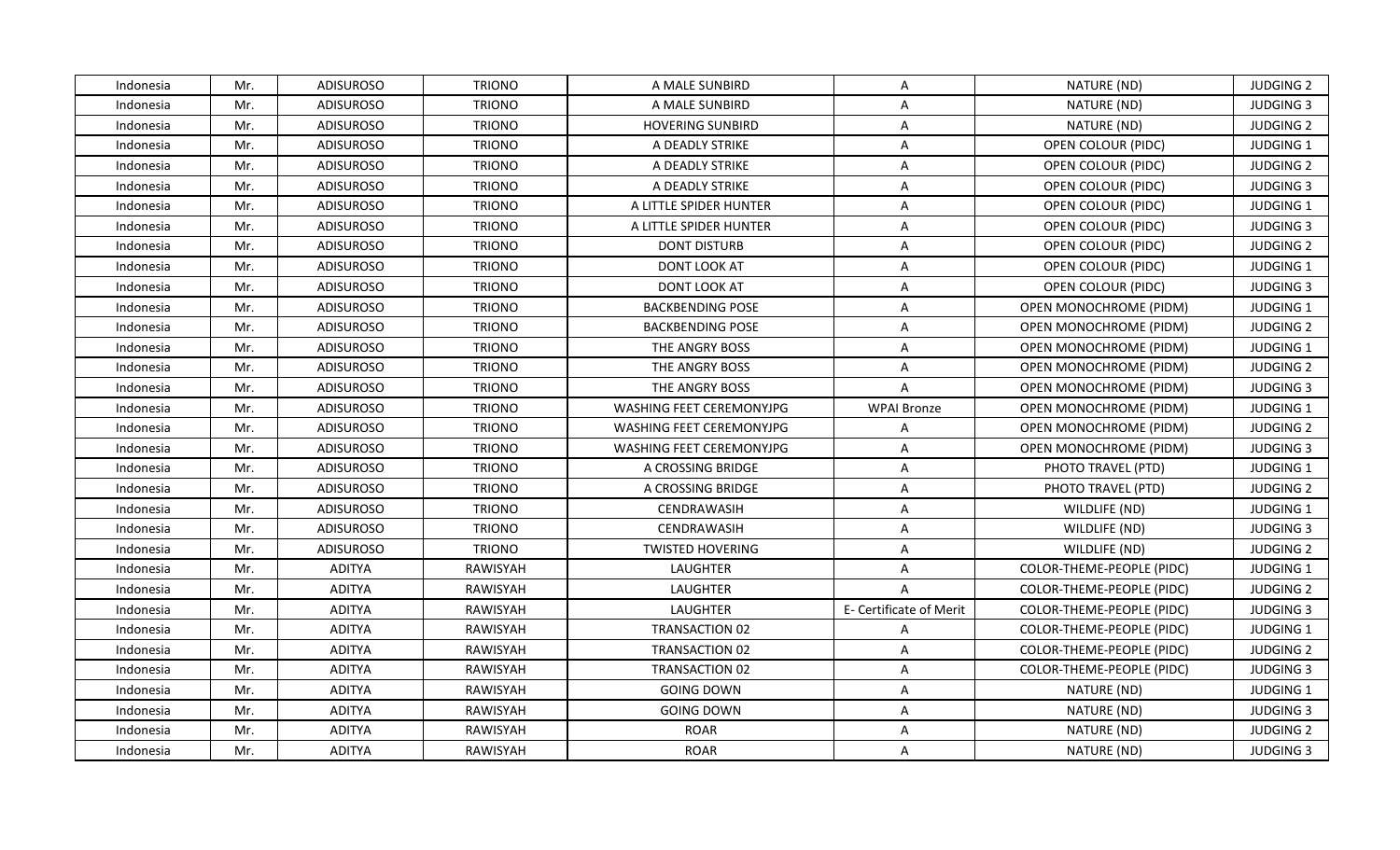| Indonesia | Mr. | <b>ADITYA</b> | RAWISYAH        | GIRL POWER 01                          | A                       | OPEN COLOUR (PIDC)                  | <b>JUDGING 1</b> |
|-----------|-----|---------------|-----------------|----------------------------------------|-------------------------|-------------------------------------|------------------|
| Indonesia | Mr. | <b>ADITYA</b> | <b>RAWISYAH</b> | <b>GIRL POWER 01</b>                   | A                       | OPEN COLOUR (PIDC)                  | <b>JUDGING 2</b> |
| Indonesia | Mr. | <b>ADITYA</b> | RAWISYAH        | GIRL POWER 01                          | $\overline{A}$          | OPEN COLOUR (PIDC)                  | <b>JUDGING 3</b> |
| Indonesia | Mr. | <b>ADITYA</b> | RAWISYAH        | JUMP SOUL 02                           | <b>WPAI Bronze</b>      | OPEN COLOUR (PIDC)                  | <b>JUDGING 2</b> |
| Indonesia | Mr. | <b>ADITYA</b> | <b>RAWISYAH</b> | JUMP SOUL 02                           | A                       | OPEN COLOUR (PIDC)                  | <b>JUDGING 3</b> |
| Indonesia | Mr. | <b>ADITYA</b> | RAWISYAH        | <b>MOTION OF PEACOCK DANCER</b>        | A                       | OPEN COLOUR (PIDC)                  | <b>JUDGING 2</b> |
| Indonesia | Mr. | <b>ADITYA</b> | <b>RAWISYAH</b> | TRIPLE BALINESE DANCERS 02             | $\mathsf{A}$            | OPEN COLOUR (PIDC)                  | JUDGING 1        |
| Indonesia | Mr. | <b>ADITYA</b> | RAWISYAH        | TRIPLE BALINESE DANCERS 02             | $\overline{A}$          | OPEN COLOUR (PIDC)                  | <b>JUDGING 2</b> |
| Indonesia | Mr. | <b>ADITYA</b> | <b>RAWISYAH</b> | TRIPLE BALINESE DANCERS 02             | $\overline{A}$          | OPEN COLOUR (PIDC)                  | <b>JUDGING 3</b> |
| Indonesia | Mr. | <b>ADITYA</b> | RAWISYAH        | <b>BATIK MAKER 02</b>                  | $\overline{A}$          | OPEN MONOCHROME (PIDM)              | <b>JUDGING 3</b> |
| Indonesia | Mr. | <b>ADITYA</b> | RAWISYAH        | LADY WARRIOR 01                        | A                       | OPEN MONOCHROME (PIDM)              | <b>JUDGING 2</b> |
| Indonesia | Mr. | <b>ADITYA</b> | <b>RAWISYAH</b> | LADY WARRIOR 01                        | $\mathsf{A}$            | <b>OPEN MONOCHROME (PIDM)</b>       | <b>JUDGING 3</b> |
| Indonesia | Mr. | <b>ADITYA</b> | RAWISYAH        | <b>LIFTED UP</b>                       | E- Certificate of Merit | OPEN MONOCHROME (PIDM)              | <b>JUDGING 2</b> |
| Indonesia | Mr. | <b>ADITYA</b> | RAWISYAH        | STRANGER IN THE BEDROOM                | $\mathsf{A}$            | <b>OPEN MONOCHROME (PIDM)</b>       | <b>JUDGING 2</b> |
| Indonesia | Mr. | <b>ADITYA</b> | RAWISYAH        | <b>FIREWORKS AT DARLING HARBOUR 02</b> | A                       | PHOTO TRAVEL (PTD)                  | JUDGING 1        |
| Indonesia | Mr. | <b>ADITYA</b> | <b>RAWISYAH</b> | <b>HARBOUR BRIDGE SYDNEY</b>           | A                       | PHOTO TRAVEL (PTD)                  | <b>JUDGING 1</b> |
| Indonesia | Mr. | <b>ADITYA</b> | RAWISYAH        | <b>HARBOUR BRIDGE SYDNEY</b>           | A                       | PHOTO TRAVEL (PTD)                  | <b>JUDGING 2</b> |
| Indonesia | Mr. | <b>ADITYA</b> | <b>RAWISYAH</b> | <b>HARBOUR BRIDGE SYDNEY</b>           | $\overline{A}$          | PHOTO TRAVEL (PTD)                  | <b>JUDGING 3</b> |
| Indonesia | Mr. | <b>GUCCI</b>  | ERWIN           | <b>DEAL</b>                            | A                       | COLOR-THEME-PEOPLE (PIDC)           | JUDGING 1        |
| Indonesia | Mr. | <b>GUCCI</b>  | ERWIN           | <b>DEAL</b>                            | A                       | COLOR-THEME-PEOPLE (PIDC)           | <b>JUDGING 3</b> |
| Indonesia | Mr. | <b>GUCCI</b>  | ERWIN           | THERE IS A DIFFERENCE                  | A                       | COLOR-THEME-PEOPLE (PIDC)           | <b>JUDGING 1</b> |
| Indonesia | Mr. | <b>GUCCI</b>  | ERWIN           | THERE IS A DIFFERENCE                  | $\mathsf{A}$            | COLOR-THEME-PEOPLE (PIDC)           | <b>JUDGING 3</b> |
| Indonesia | Mr. | <b>GUCCI</b>  | ERWIN           | SATAY SELLER CHAT                      | $\mathsf{A}$            | MONOCHROME - THEME-CITY LIFE (PIDM) | JUDGING 1        |
| Indonesia | Mr. | <b>GUCCI</b>  | ERWIN           | SATAY SELLER CHAT                      | $\mathsf{A}$            | MONOCHROME - THEME-CITY LIFE (PIDM) | <b>JUDGING 2</b> |
| Indonesia | Mr. | <b>GUCCI</b>  | ERWIN           | SPIRIT TO PICK UP SUSTENANCE           | A                       | MONOCHROME - THEME-CITY LIFE (PIDM) | <b>JUDGING 1</b> |
| Indonesia | Mr. | <b>GUCCI</b>  | ERWIN           | WHAT HAPPENED THERE                    | A                       | MONOCHROME - THEME-CITY LIFE (PIDM) | <b>JUDGING 2</b> |
| Indonesia | Mr. | <b>GUCCI</b>  | ERWIN           | <b>CERATOGIRUS DARLINGII 01</b>        | $\mathsf{A}$            | NATURE (ND)                         | <b>JUDGING 1</b> |
| Indonesia | Mr. | <b>GUCCI</b>  | ERWIN           | <b>CERATOGIRUS DARLINGII 01</b>        | E- Certificate of Merit | NATURE (ND)                         | <b>JUDGING 3</b> |
| Indonesia | Mr. | <b>GUCCI</b>  | ERWIN           | BETWEEN THE WIND AND THE SPIRIT        | <b>WPAI Gold</b>        | OPEN COLOUR (PIDC)                  | <b>JUDGING 2</b> |
| Indonesia | Mr. | <b>GUCCI</b>  | ERWIN           | IN MANY HUGS                           | $\mathsf{A}$            | OPEN COLOUR (PIDC)                  | <b>JUDGING 2</b> |
| Indonesia | Mr. | <b>GUCCI</b>  | ERWIN           | MAY REST IN PEACE                      | $\mathsf{A}$            | OPEN COLOUR (PIDC)                  | <b>JUDGING 1</b> |
| Indonesia | Mr. | <b>GUCCI</b>  | ERWIN           | MAY REST IN PEACE                      | A                       | OPEN COLOUR (PIDC)                  | <b>JUDGING 2</b> |
| Indonesia | Mr. | <b>GUCCI</b>  | ERWIN           | MAY REST IN PEACE                      | $\overline{A}$          | OPEN COLOUR (PIDC)                  | <b>JUDGING 3</b> |
| Indonesia | Mr. | <b>GUCCI</b>  | ERWIN           | <b>COMPLETE YOUR TARGET</b>            | A                       | OPEN MONOCHROME (PIDM)              | <b>JUDGING 1</b> |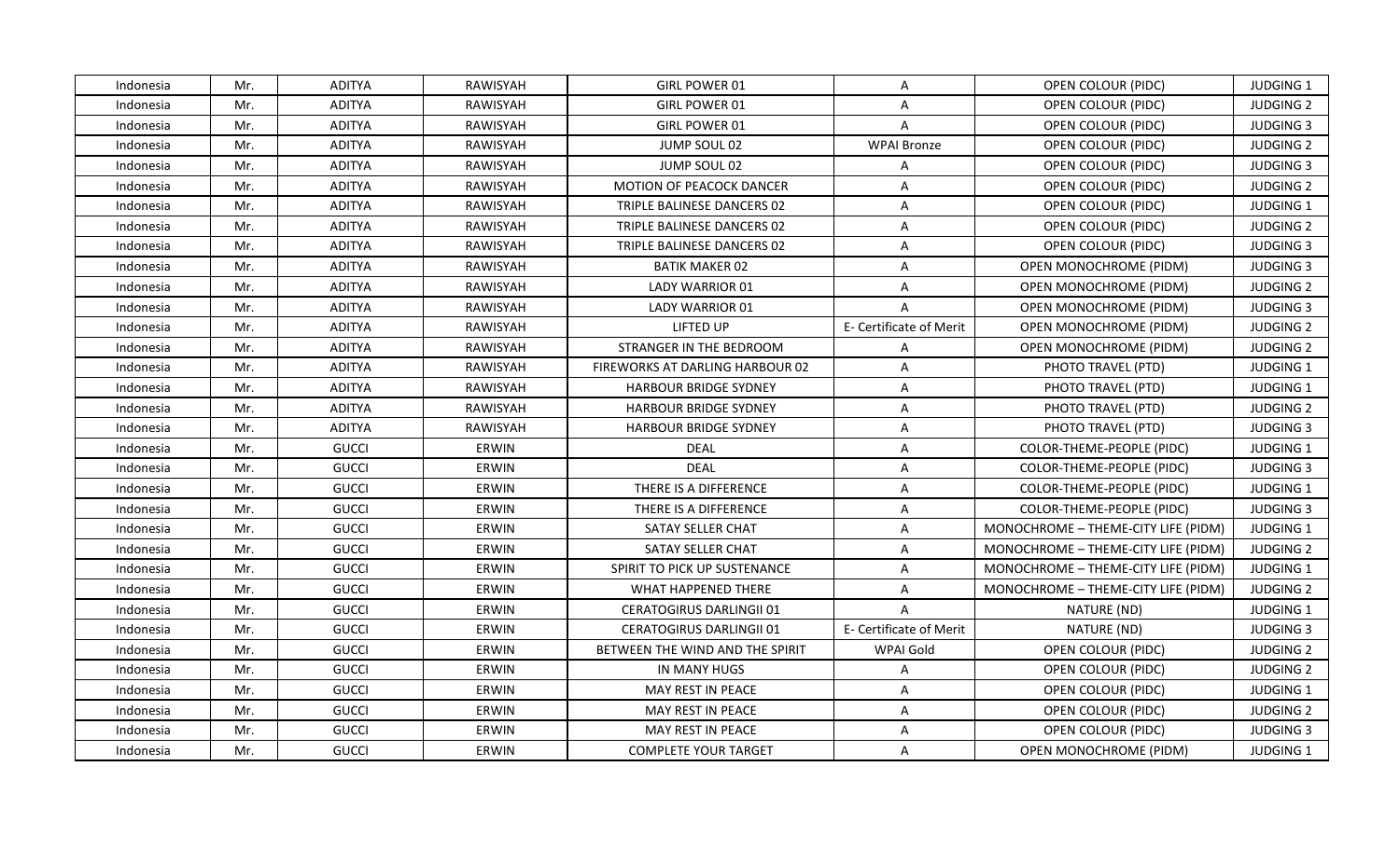| Indonesia | Mr. | <b>GUCCI</b>          | ERWIN                 | <b>IQRA</b>                            | A                   | OPEN MONOCHROME (PIDM)              | <b>JUDGING 1</b> |
|-----------|-----|-----------------------|-----------------------|----------------------------------------|---------------------|-------------------------------------|------------------|
| Indonesia | Mr. | <b>GUCCI</b>          | ERWIN                 | <b>IQRA</b>                            | $\overline{A}$      | <b>OPEN MONOCHROME (PIDM)</b>       | <b>JUDGING 2</b> |
| Indonesia | Mr. | <b>GUCCI</b>          | ERWIN                 | <b>IQRA</b>                            | $\mathsf{A}$        | OPEN MONOCHROME (PIDM)              | <b>JUDGING 3</b> |
| Indonesia | Mr. | <b>GUCCI</b>          | ERWIN                 | LIGHTNING BETWEEN THE MONUMENTS 01     | $\mathsf{A}$        | OPEN MONOCHROME (PIDM)              | <b>JUDGING 3</b> |
| Indonesia | Mr. | <b>GUCCI</b>          | ERWIN                 | <b>BALAPAN KERBAU 6602</b>             | A                   | PHOTO TRAVEL (PTD)                  | <b>JUDGING 1</b> |
| Indonesia | Mr. | <b>GUCCI</b>          | ERWIN                 | <b>BALINESE RELIGION 01</b>            | A                   | PHOTO TRAVEL (PTD)                  | <b>JUDGING 1</b> |
| Indonesia | Mr. | <b>GUCCI</b>          | ERWIN                 | <b>BALINESE RELIGION 01</b>            | $\overline{A}$      | PHOTO TRAVEL (PTD)                  | <b>JUDGING 3</b> |
| Indonesia | Mr. | <b>GUCCI</b>          | ERWIN                 | <b>BEGINILAH RODA EKONOMI BERPUTAR</b> | A                   | PHOTO TRAVEL (PTD)                  | <b>JUDGING 2</b> |
| Indonesia | Mr. | <b>GUCCI</b>          | ERWIN                 | MELASTI 4159                           | A                   | PHOTOJOURNALISM (PJD)               | JUDGING 1        |
| Indonesia | Mr. | <b>KRISPRIMANDOYO</b> | <b>D AGUNG</b>        | <b>EMERGENCY WINDOW</b>                | $\overline{A}$      | MONOCHROME - THEME-CITY LIFE (PIDM) | <b>JUDGING 1</b> |
| Indonesia | Mr. | KRISPRIMANDOYO        | <b>D AGUNG</b>        | <b>GEPETO AND PINOKIO</b>              | A                   | MONOCHROME - THEME-CITY LIFE (PIDM) | JUDGING 1        |
| Indonesia | Mr. | KRISPRIMANDOYO        | <b>D AGUNG</b>        | PEDAGANG PASAR                         | A                   | MONOCHROME - THEME-CITY LIFE (PIDM) | JUDGING 1        |
| Indonesia | Mr. | KRISPRIMANDOYO        | <b>D AGUNG</b>        | PEDAGANG PASAR                         | $\mathsf{A}$        | MONOCHROME - THEME-CITY LIFE (PIDM) | <b>JUDGING 2</b> |
| Indonesia | Mr. | <b>KRISPRIMANDOYO</b> | <b>D AGUNG</b>        | <b>BROMO VOLCANO</b>                   | $\mathsf{A}$        | NATURE (ND)                         | JUDGING 1        |
| Indonesia | Mr. | <b>KRISPRIMANDOYO</b> | D AGUNG               | <b>STONE BIRD</b>                      | A                   | NATURE (ND)                         | JUDGING 1        |
| Indonesia | Mr. | <b>KRISPRIMANDOYO</b> | <b>D AGUNG</b>        | TUMPAK SEWU WATERFALL                  | A                   | NATURE (ND)                         | JUDGING 1        |
| Indonesia | Mr. | KRISPRIMANDOYO        | <b>D AGUNG</b>        | <b>MAKEPUNG AT BEACH</b>               | A                   | OPEN MONOCHROME (PIDM)              | JUDGING 1        |
| Indonesia | Mr. | KRISPRIMANDOYO        | <b>D AGUNG</b>        | <b>MAKEPUNG AT BEACH</b>               | $\overline{A}$      | OPEN MONOCHROME (PIDM)              | <b>JUDGING 3</b> |
| Indonesia | Mr. | <b>KRISPRIMANDOYO</b> | D AGUNG               | <b>GARDENS BY THE BAY</b>              | A                   | PHOTO TRAVEL (PTD)                  | <b>JUDGING 2</b> |
| Indonesia | Mr. | KRISPRIMANDOYO        | <b>D AGUNG</b>        | <b>GARDENS BY THE BAY</b>              | $\overline{A}$      | PHOTO TRAVEL (PTD)                  | <b>JUDGING 3</b> |
| Indonesia | Mr. | KRISPRIMANDOYO        | D AGUNG               | <b>KREMLIN MOSKOW</b>                  | A                   | PHOTO TRAVEL (PTD)                  | <b>JUDGING 1</b> |
| Indonesia | Mr. | KRISPRIMANDOYO        | <b>D AGUNG</b>        | <b>KREMLIN MOSKOW</b>                  | $\overline{A}$      | PHOTO TRAVEL (PTD)                  | <b>JUDGING 2</b> |
| Indonesia | Mr. | KRISPRIMANDOYO        | <b>D AGUNG</b>        | <b>KREMLIN MOSKOW</b>                  | A                   | PHOTO TRAVEL (PTD)                  | <b>JUDGING 3</b> |
| Indonesia | Mr. | KRISPRIMANDOYO        | <b>D AGUNG</b>        | <b>AGAINST CORONA</b>                  | A                   | PHOTOJOURNALISM (PJD)               | <b>JUDGING 2</b> |
| Indonesia | Mr. | <b>KRISPRIMANDOYO</b> | <b>D AGUNG</b>        | <b>ENJOY VACCINE</b>                   | A                   | PHOTOJOURNALISM (PJD)               | <b>JUDGING 3</b> |
| Indonesia | Mr. | KRISPRIMANDOYO        | <b>D AGUNG</b>        | <b>FUNERAL</b>                         | <b>Best of News</b> | PHOTOJOURNALISM (PJD)               | <b>JUDGING 2</b> |
| Indonesia | Mr. | LIM                   | <b>MAHENDRA PUTRA</b> | CAFE DOORMAN 873                       | A                   | COLOR-THEME-PEOPLE (PIDC)           | <b>JUDGING 3</b> |
| Indonesia | Mr. | LIM                   | <b>MAHENDRA PUTRA</b> | <b>GALUNGAN PENEMPAHAN 139</b>         | A                   | COLOR-THEME-PEOPLE (PIDC)           | <b>JUDGING 3</b> |
| Indonesia | Mr. | LIM                   | <b>MAHENDRA PUTRA</b> | NELAYAN PANGANDARAN 201                | A                   | COLOR-THEME-PEOPLE (PIDC)           | <b>JUDGING 2</b> |
| Indonesia | Mr. | LIM                   | <b>MAHENDRA PUTRA</b> | <b>ASYIK NONTON</b>                    | $\mathsf{A}$        | MONOCHROME - THEME-CITY LIFE (PIDM) | <b>JUDGING 3</b> |
| Indonesia | Mr. | LIM                   | <b>MAHENDRA PUTRA</b> | SEBELUM BEKERJA 027                    | $\overline{A}$      | MONOCHROME - THEME-CITY LIFE (PIDM) | JUDGING 1        |
| Indonesia | Mr. | LIM                   | <b>MAHENDRA PUTRA</b> | SEBELUM BEKERJA 027                    | A                   | MONOCHROME - THEME-CITY LIFE (PIDM) | <b>JUDGING 3</b> |
| Indonesia | Mr. | LIM                   | <b>MAHENDRA PUTRA</b> | KIBASAN TERAKHIR 222                   | $\overline{A}$      | NATURE (ND)                         | <b>JUDGING 2</b> |
| Indonesia | Mr. | LIM                   | <b>MAHENDRA PUTRA</b> | KIBASAN TERAKHIR 222                   | A                   | NATURE (ND)                         | <b>JUDGING 3</b> |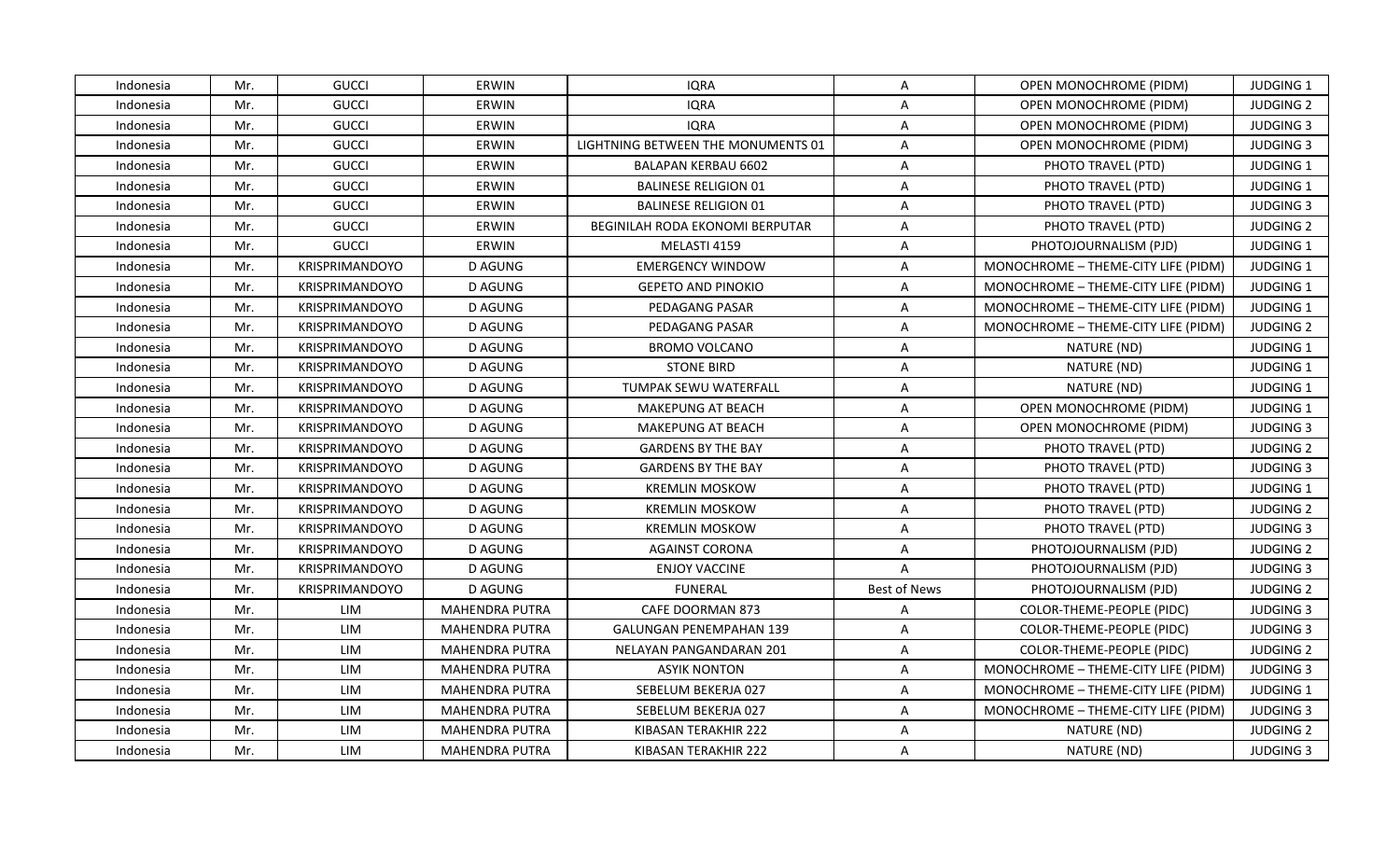| LIM<br>LOST IT 973<br>Indonesia<br>Mr.<br>MAHENDRA PUTRA<br>$\mathsf{A}$<br>NATURE (ND)<br>Mr.<br>LIM<br><b>MAHENDRA PUTRA</b><br><b>MAKAN PAGI 494</b><br>$\overline{A}$<br>OPEN COLOUR (PIDC)<br>Indonesia<br>Mr.<br>LIM<br>SUNSET AT VARANASI 740<br>OPEN COLOUR (PIDC)<br><b>MAHENDRA PUTRA</b><br>$\mathsf{A}$<br>Indonesia | <b>JUDGING 2</b><br><b>JUDGING 3</b><br><b>JUDGING 3</b> |
|----------------------------------------------------------------------------------------------------------------------------------------------------------------------------------------------------------------------------------------------------------------------------------------------------------------------------------|----------------------------------------------------------|
|                                                                                                                                                                                                                                                                                                                                  |                                                          |
|                                                                                                                                                                                                                                                                                                                                  |                                                          |
|                                                                                                                                                                                                                                                                                                                                  |                                                          |
| Mr.<br>LIM<br><b>MAHENDRA PUTRA</b><br>THE GUARDIAN 880<br>OPEN COLOUR (PIDC)<br>Indonesia<br>A                                                                                                                                                                                                                                  | JUDGING 1                                                |
| LIM<br>Mr.<br><b>MAHENDRA PUTRA</b><br>THE GUARDIAN 880<br>A<br>OPEN COLOUR (PIDC)<br>Indonesia                                                                                                                                                                                                                                  | <b>JUDGING 2</b>                                         |
| Mr.<br>LIM<br>PENGRAJIN TOPI 451<br>Indonesia<br>MAHENDRA PUTRA<br>A<br>OPEN MONOCHROME (PIDM)                                                                                                                                                                                                                                   | <b>JUDGING 2</b>                                         |
| Mr.<br>LIM<br><b>MAHENDRA PUTRA</b><br><b>SAGO MAKER</b><br>A<br>Indonesia<br><b>OPEN MONOCHROME (PIDM)</b>                                                                                                                                                                                                                      | <b>JUDGING 2</b>                                         |
| Mr.<br>LIM<br><b>MAHENDRA PUTRA</b><br>MAKE A DONATION AT BOUDHANATH 201<br>$\mathsf{A}$<br>PHOTO TRAVEL (PTD)<br>Indonesia                                                                                                                                                                                                      | <b>JUDGING 2</b>                                         |
| Mr.<br>LIM<br>MAHENDRA PUTRA<br>$\mathsf{A}$<br>PHOTO TRAVEL (PTD)<br>Indonesia<br>MAKE A DONATION AT BOUDHANATH 201                                                                                                                                                                                                             | <b>JUDGING 3</b>                                         |
| LIM<br>Mr.<br><b>MAHENDRA PUTRA</b><br><b>OPERA JALANAN 137</b><br>A<br>PHOTO TRAVEL (PTD)<br>Indonesia                                                                                                                                                                                                                          | JUDGING 1                                                |
| Mr.<br>LIM<br>Indonesia<br><b>MAHENDRA PUTRA</b><br>OPERA JALANAN 137<br>$\mathsf{A}$<br>PHOTO TRAVEL (PTD)                                                                                                                                                                                                                      | <b>JUDGING 2</b>                                         |
| LIM<br><b>MAHENDRA PUTRA</b><br>PHOTO TRAVEL (PTD)<br>Indonesia<br>Mr.<br>OPERA JALANAN 137<br>A                                                                                                                                                                                                                                 | <b>JUDGING 3</b>                                         |
| LIM<br>Mr.<br><b>MAHENDRA PUTRA</b><br>MILK CEREMONY 246<br>$\mathsf{A}$<br>PHOTOJOURNALISM (PJD)<br>Indonesia                                                                                                                                                                                                                   | JUDGING 1                                                |
| Mr.<br>LIM<br><b>MAHENDRA PUTRA</b><br>MILK CEREMONY 246<br>A<br>PHOTOJOURNALISM (PJD)<br>Indonesia                                                                                                                                                                                                                              | <b>JUDGING 3</b>                                         |
| LIM<br>Mr.<br><b>MAHENDRA PUTRA</b><br>SUMMER FESTIVAL 446<br>A<br>Indonesia<br>PHOTOJOURNALISM (PJD)                                                                                                                                                                                                                            | JUDGING 1                                                |
| Mr.<br>LIM<br><b>MAHENDRA PUTRA</b><br>SUMMER FESTIVAL 446<br>A<br>PHOTOJOURNALISM (PJD)<br>Indonesia                                                                                                                                                                                                                            | <b>JUDGING 2</b>                                         |
| Mr.<br>LIM<br><b>MAHENDRA PUTRA</b><br>SUMMER FESTIVAL 446<br>A<br>PHOTOJOURNALISM (PJD)<br>Indonesia                                                                                                                                                                                                                            | <b>JUDGING 3</b>                                         |
| Mr.<br>LIM<br><b>MAHENDRA PUTRA</b><br>TEROMPET FESTIVAL 160<br>$\mathsf{A}$<br>PHOTOJOURNALISM (PJD)<br>Indonesia                                                                                                                                                                                                               | <b>JUDGING 3</b>                                         |
| Mr.<br>LIM<br><b>WANITA PERKASA 257</b><br>Indonesia<br>MAHENDRA PUTRA<br>A<br>PHOTOJOURNALISM (PJD)                                                                                                                                                                                                                             | <b>JUDGING 1</b>                                         |
| Mr.<br>LIM<br>$\mathsf{A}$<br>Indonesia<br><b>MAHENDRA PUTRA</b><br>REFLECTION KING FISHER 10<br>WILDLIFE (ND)                                                                                                                                                                                                                   | JUDGING 1                                                |
| Mr.<br>LIM<br><b>MAHENDRA PUTRA</b><br>SANTAP 106<br>A<br>Indonesia<br>WILDLIFE (ND)                                                                                                                                                                                                                                             | <b>JUDGING 3</b>                                         |
| Mr.<br>LIM<br><b>MAHENDRA PUTRA</b><br>SARAPAN PAGI 789<br>Indonesia<br>A<br>WILDLIFE (ND)                                                                                                                                                                                                                                       | JUDGING 1                                                |
| Mr.<br>LIM<br><b>MAHENDRA PUTRA</b><br>SARAPAN PAGI 789<br>WILDLIFE (ND)<br>Indonesia<br>$\mathsf{A}$                                                                                                                                                                                                                            | <b>JUDGING 3</b>                                         |
| Mr.<br>PUSPONEGORO<br><b>HARDIONO</b><br>GENDANG<br>COLOR-THEME-PEOPLE (PIDC)<br>Indonesia<br>A                                                                                                                                                                                                                                  | <b>JUDGING 3</b>                                         |
| <b>GOT YOU</b><br>Mr.<br><b>PUSPONEGORO</b><br><b>HARDIONO</b><br>A<br>COLOR-THEME-PEOPLE (PIDC)<br>Indonesia                                                                                                                                                                                                                    | JUDGING 1                                                |
| Mr.<br><b>HARDIONO</b><br><b>GOT YOU</b><br>$\overline{A}$<br>Indonesia<br>PUSPONEGORO<br>COLOR-THEME-PEOPLE (PIDC)                                                                                                                                                                                                              | <b>JUDGING 2</b>                                         |
| <b>HARDIONO</b><br><b>GOT YOU</b><br>Indonesia<br>Mr.<br><b>PUSPONEGORO</b><br>$\mathsf{A}$<br>COLOR-THEME-PEOPLE (PIDC)                                                                                                                                                                                                         | <b>JUDGING 3</b>                                         |
| Mr.<br>PUSPONEGORO<br><b>HARDIONO</b><br><b>HAPPY JUMPING</b><br>$\overline{A}$<br>COLOR-THEME-PEOPLE (PIDC)<br>Indonesia                                                                                                                                                                                                        | <b>JUDGING 2</b>                                         |
| Mr.<br>PUSPONEGORO<br><b>HARDIONO</b><br><b>BIKIN KANDANG</b><br>E- Certificate of Merit<br>MONOCHROME - THEME-CITY LIFE (PIDM)<br>Indonesia                                                                                                                                                                                     | <b>JUDGING 1</b>                                         |
| Mr.<br>PUSPONEGORO<br><b>HARDIONO</b><br><b>BIKIN KANDANG</b><br>$\mathsf{A}$<br>MONOCHROME - THEME-CITY LIFE (PIDM)<br>Indonesia                                                                                                                                                                                                | <b>JUDGING 2</b>                                         |
| <b>HARDIONO</b><br>$\mathsf{A}$<br>Mr.<br><b>PUSPONEGORO</b><br>HAPPY BEHIND BROKEN WINDOW<br>MONOCHROME - THEME-CITY LIFE (PIDM)<br>Indonesia                                                                                                                                                                                   | <b>JUDGING 1</b>                                         |
| Mr.<br>PUSPONEGORO<br><b>HARDIONO</b><br>HAPPY BEHIND BROKEN WINDOW<br>$\mathsf{A}$<br>MONOCHROME - THEME-CITY LIFE (PIDM)<br>Indonesia                                                                                                                                                                                          | <b>JUDGING 2</b>                                         |
| Mr.<br>PUSPONEGORO<br><b>HARDIONO</b><br>HAPPY BEHIND BROKEN WINDOW<br>$\overline{A}$<br>MONOCHROME - THEME-CITY LIFE (PIDM)<br>Indonesia                                                                                                                                                                                        | <b>JUDGING 3</b>                                         |
| Mr.<br>PUSPONEGORO<br><b>HARDIONO</b><br>PREPARING FOR PRAYING<br>$\mathsf{A}$<br>MONOCHROME - THEME-CITY LIFE (PIDM)<br>Indonesia                                                                                                                                                                                               | <b>JUDGING 1</b>                                         |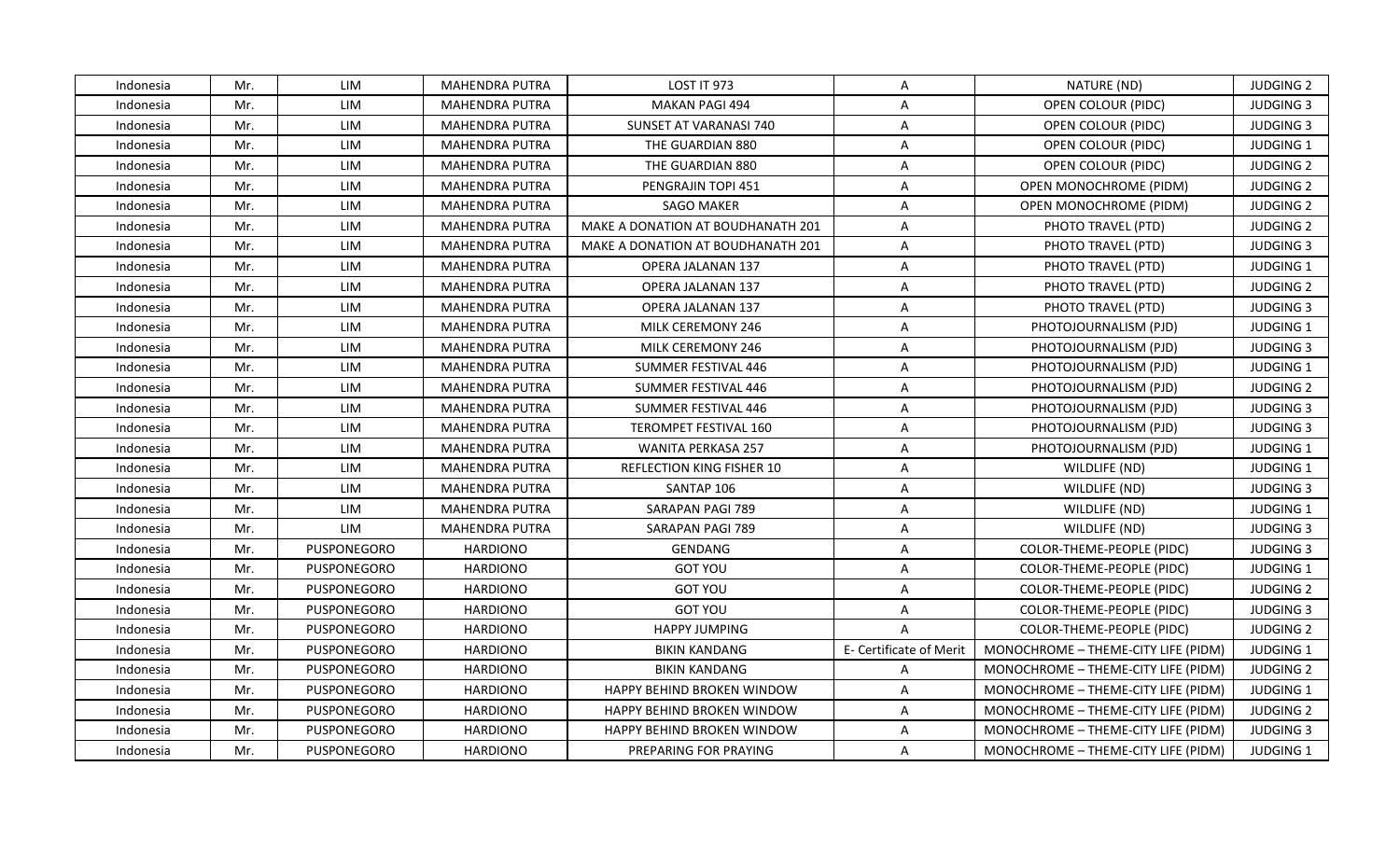| Indonesia | Mr. | <b>PUSPONEGORO</b> | <b>HARDIONO</b> | PREPARING FOR PRAYING       | A                       | MONOCHROME - THEME-CITY LIFE (PIDM) | <b>JUDGING 2</b> |
|-----------|-----|--------------------|-----------------|-----------------------------|-------------------------|-------------------------------------|------------------|
| Indonesia | Mr. | PUSPONEGORO        | <b>HARDIONO</b> | PREPARING PRAYING           | $\overline{A}$          | MONOCHROME - THEME-CITY LIFE (PIDM) | <b>JUDGING 2</b> |
| Indonesia | Mr. | PUSPONEGORO        | <b>HARDIONO</b> | PREPARING PRAYING           | E- Certificate of Merit | MONOCHROME - THEME-CITY LIFE (PIDM) | <b>JUDGING 3</b> |
| Indonesia | Mr. | <b>PUSPONEGORO</b> | <b>HARDIONO</b> | <b>ACROBATIC FEEDING</b>    | A                       | NATURE (ND)                         | <b>JUDGING 2</b> |
| Indonesia | Mr. | <b>PUSPONEGORO</b> | <b>HARDIONO</b> | <b>DELICIOUS</b>            | Α                       | NATURE (ND)                         | <b>JUDGING 2</b> |
| Indonesia | Mr. | <b>PUSPONEGORO</b> | <b>HARDIONO</b> | <b>DELICIOUS</b>            | A                       | NATURE (ND)                         | <b>JUDGING 3</b> |
| Indonesia | Mr. | PUSPONEGORO        | <b>HARDIONO</b> | <b>KODOK</b>                | A                       | NATURE (ND)                         | JUDGING 1        |
| Indonesia | Mr. | PUSPONEGORO        | <b>HARDIONO</b> | <b>KODOK</b>                | Α                       | NATURE (ND)                         | <b>JUDGING 3</b> |
| Indonesia | Mr. | PUSPONEGORO        | <b>HARDIONO</b> | <b>JEMUR KAIN</b>           | Α                       | OPEN COLOUR (PIDC)                  | <b>JUDGING 1</b> |
| Indonesia | Mr. | <b>PUSPONEGORO</b> | <b>HARDIONO</b> | <b>JEMUR KAIN</b>           | A                       | OPEN COLOUR (PIDC)                  | <b>JUDGING 2</b> |
| Indonesia | Mr. | PUSPONEGORO        | <b>HARDIONO</b> | <b>JEMUR KAIN</b>           | $\mathsf{A}$            | OPEN COLOUR (PIDC)                  | <b>JUDGING 3</b> |
| Indonesia | Mr. | PUSPONEGORO        | <b>HARDIONO</b> | SAD                         | Α                       | OPEN COLOUR (PIDC)                  | <b>JUDGING 2</b> |
| Indonesia | Mr. | PUSPONEGORO        | <b>HARDIONO</b> | SALLY <sub>1</sub>          | $\overline{A}$          | OPEN COLOUR (PIDC)                  | JUDGING 1        |
| Indonesia | Mr. | PUSPONEGORO        | <b>HARDIONO</b> | SALLY 1                     | Α                       | OPEN COLOUR (PIDC)                  | <b>JUDGING 2</b> |
| Indonesia | Mr. | <b>PUSPONEGORO</b> | <b>HARDIONO</b> | SALLY <sub>1</sub>          | A                       | OPEN COLOUR (PIDC)                  | <b>JUDGING 3</b> |
| Indonesia | Mr. | PUSPONEGORO        | <b>HARDIONO</b> | SEDIH                       | A                       | OPEN COLOUR (PIDC)                  | JUDGING 1        |
| Indonesia | Mr. | <b>PUSPONEGORO</b> | <b>HARDIONO</b> | <b>SEDIH</b>                | Best of Child Study     | OPEN COLOUR (PIDC)                  | <b>JUDGING 2</b> |
| Indonesia | Mr. | PUSPONEGORO        | <b>HARDIONO</b> | <b>SEDIH</b>                | $\overline{A}$          | OPEN COLOUR (PIDC)                  | <b>JUDGING 3</b> |
| Indonesia | Mr. | PUSPONEGORO        | <b>HARDIONO</b> | <b>CATCHING FISH</b>        | A                       | OPEN MONOCHROME (PIDM)              | <b>JUDGING 1</b> |
| Indonesia | Mr. | PUSPONEGORO        | <b>HARDIONO</b> | <b>CATCHING FISH</b>        | $\overline{A}$          | OPEN MONOCHROME (PIDM)              | <b>JUDGING 2</b> |
| Indonesia | Mr. | <b>PUSPONEGORO</b> | <b>HARDIONO</b> | <b>CATCHING FISH</b>        | A                       | <b>OPEN MONOCHROME (PIDM)</b>       | <b>JUDGING 3</b> |
| Indonesia | Mr. | PUSPONEGORO        | <b>HARDIONO</b> | <b>OLD SCIENTIST</b>        | Α                       | OPEN MONOCHROME (PIDM)              | JUDGING 1        |
| Indonesia | Mr. | PUSPONEGORO        | <b>HARDIONO</b> | <b>OLD SCIENTIST</b>        | A                       | OPEN MONOCHROME (PIDM)              | <b>JUDGING 2</b> |
| Indonesia | Mr. | <b>PUSPONEGORO</b> | <b>HARDIONO</b> | <b>OLD SCIENTIST</b>        | Α                       | OPEN MONOCHROME (PIDM)              | <b>JUDGING 3</b> |
| Indonesia | Mr. | PUSPONEGORO        | <b>HARDIONO</b> | PETANI GARAM                | Α                       | OPEN MONOCHROME (PIDM)              | <b>JUDGING 1</b> |
| Indonesia | Mr. | PUSPONEGORO        | <b>HARDIONO</b> | PETANI GARAM                | A                       | OPEN MONOCHROME (PIDM)              | <b>JUDGING 2</b> |
| Indonesia | Mr. | PUSPONEGORO        | <b>HARDIONO</b> | PETANI GARAM                | A                       | OPEN MONOCHROME (PIDM)              | <b>JUDGING 3</b> |
| Indonesia | Mr. | PUSPONEGORO        | <b>HARDIONO</b> | <b>TRYING TO GET FISH</b>   | $\overline{A}$          | OPEN MONOCHROME (PIDM)              | JUDGING 1        |
| Indonesia | Mr. | PUSPONEGORO        | <b>HARDIONO</b> | <b>TRYING TO GET FISH</b>   | E- Certificate of Merit | OPEN MONOCHROME (PIDM)              | <b>JUDGING 2</b> |
| Indonesia | Mr. | PUSPONEGORO        | <b>HARDIONO</b> | <b>TRYING TO GET FISH</b>   | $\mathsf{A}$            | OPEN MONOCHROME (PIDM)              | <b>JUDGING 3</b> |
| Indonesia | Mr. | PUSPONEGORO        | <b>HARDIONO</b> | JEMUR BENANG                | $\mathsf{A}$            | PHOTO TRAVEL (PTD)                  | JUDGING 1        |
| Indonesia | Mr. | PUSPONEGORO        | <b>HARDIONO</b> | <b>JEMUR BENANG</b>         | $\mathsf{A}$            | PHOTO TRAVEL (PTD)                  | <b>JUDGING 3</b> |
| Indonesia | Mr. | PUSPONEGORO        | <b>HARDIONO</b> | MENYIAPKAN HIO              | Α                       | PHOTO TRAVEL (PTD)                  | JUDGING 1        |
| Indonesia | Mr. | PUSPONEGORO        | <b>HARDIONO</b> | <b>TRYING TO GET FISH 2</b> | A                       | PHOTO TRAVEL (PTD)                  | <b>JUDGING 3</b> |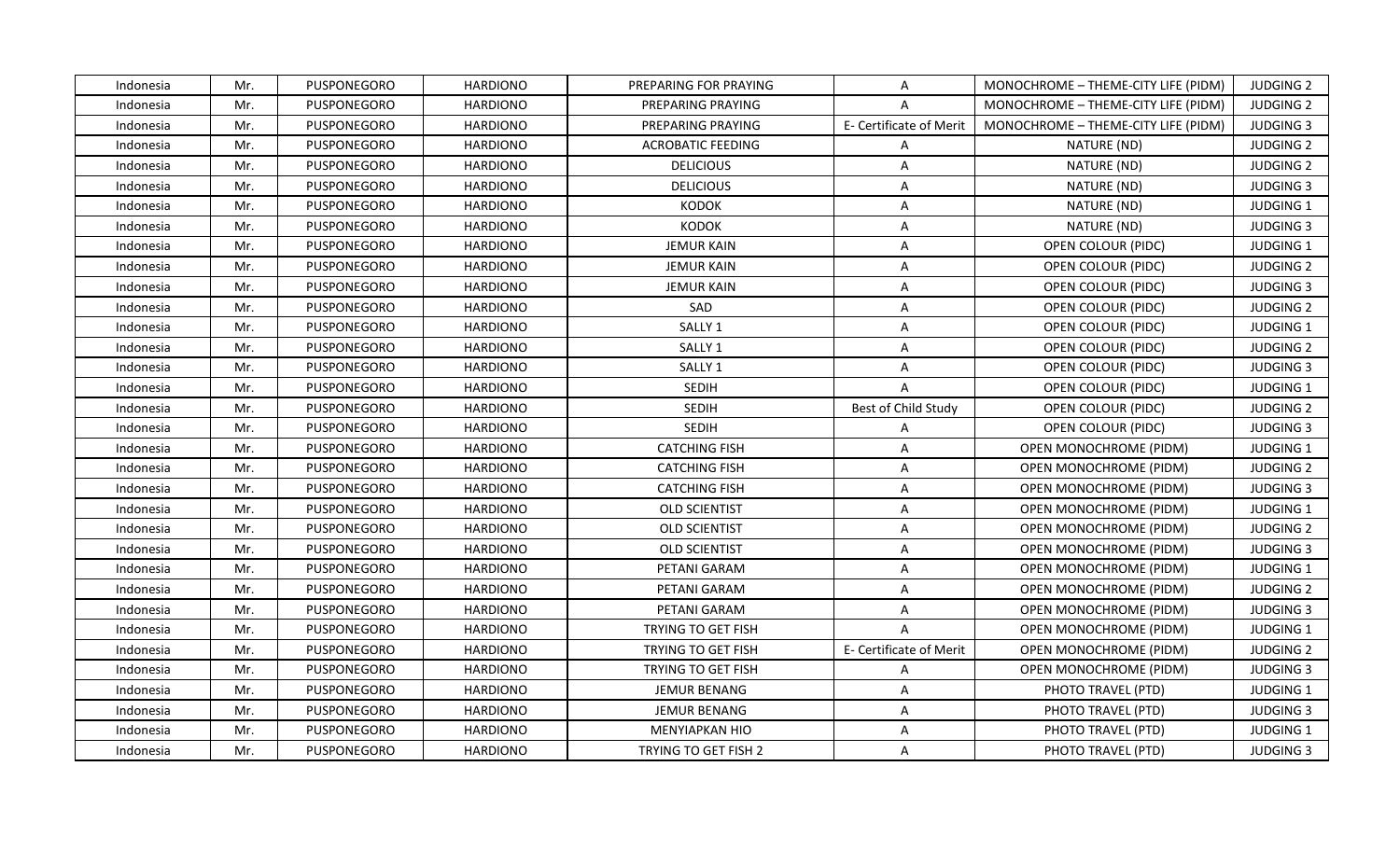| Indonesia | Mr. | <b>PUSPONEGORO</b> | <b>HARDIONO</b> | <b>JUAL BUAH</b>                        | A                       | PHOTOJOURNALISM (PJD)               | <b>JUDGING 1</b> |
|-----------|-----|--------------------|-----------------|-----------------------------------------|-------------------------|-------------------------------------|------------------|
| Indonesia | Mr. | PUSPONEGORO        | <b>HARDIONO</b> | PASAR TRADISIONAL BALI                  | $\overline{A}$          | PHOTOJOURNALISM (PJD)               | JUDGING 1        |
| Indonesia | Mr. | PUSPONEGORO        | <b>HARDIONO</b> | PASAR TRADISIONAL BALI                  | Α                       | PHOTOJOURNALISM (PJD)               | <b>JUDGING 2</b> |
| Indonesia | Mr. | <b>PUSPONEGORO</b> | <b>HARDIONO</b> | PASAR TRADISIONAL BALI                  | A                       | PHOTOJOURNALISM (PJD)               | <b>JUDGING 3</b> |
| Indonesia | Mr. | <b>PUSPONEGORO</b> | <b>HARDIONO</b> | <b>BEAUTIFUL BLUE SNAKE</b>             | Α                       | WILDLIFE (ND)                       | <b>JUDGING 2</b> |
| Indonesia | Mr. | <b>PUSPONEGORO</b> | <b>HARDIONO</b> | <b>BEAUTIFUL BLUE SNAKE</b>             | A                       | WILDLIFE (ND)                       | <b>JUDGING 3</b> |
| Indonesia | Mr. | PUSPONEGORO        | <b>HARDIONO</b> | <b>CATHCHING BIG FISH</b>               | $\overline{A}$          | WILDLIFE (ND)                       | <b>JUDGING 2</b> |
| Indonesia | Mr. | PUSPONEGORO        | <b>HARDIONO</b> | <b>CATHCHING BIG FISH</b>               | E- Certificate of Merit | WILDLIFE (ND)                       | <b>JUDGING 3</b> |
| Indonesia | Mr. | PUSPONEGORO        | <b>HARDIONO</b> | <b>TURNING HEAD</b>                     | $\overline{A}$          | WILDLIFE (ND)                       | <b>JUDGING 3</b> |
| Indonesia | Mr. | SANJAYA            | ARIS            | <b>ODNY 822</b>                         | $\overline{A}$          | COLOR-THEME-PEOPLE (PIDC)           | JUDGING 1        |
| Indonesia | Mr. | SANJAYA            | ARIS            | OVERLOAD 110                            | $\overline{A}$          | MONOCHROME - THEME-CITY LIFE (PIDM) | <b>JUDGING 2</b> |
| Indonesia | Mr. | SANJAYA            | <b>ARIS</b>     | <b>BERLINDUNG 233</b>                   | Α                       | NATURE (ND)                         | <b>JUDGING 2</b> |
| Indonesia | Mr. | SANJAYA            | <b>ARIS</b>     | BERLINDUNG 233                          | $\overline{A}$          | NATURE (ND)                         | <b>JUDGING 3</b> |
| Indonesia | Mr. | SANJAYA            | <b>ARIS</b>     | LUBANG ALAMI 286                        | Α                       | NATURE (ND)                         | <b>JUDGING 2</b> |
| Indonesia | Mr. | SANJAYA            | ARIS            | LUBANG ALAMI 286                        | A                       | NATURE (ND)                         | <b>JUDGING 3</b> |
| Indonesia | Mr. | SANJAYA            | ARIS            | SOUTHERN NEW ZEALAND 048                | A                       | NATURE (ND)                         | JUDGING 1        |
| Indonesia | Mr. | SANJAYA            | ARIS            | TASTEFUL 926                            | A                       | NATURE (ND)                         | JUDGING 1        |
| Indonesia | Mr. | SANJAYA            | ARIS            | TASTEFUL 926                            | A                       | NATURE (ND)                         | <b>JUDGING 2</b> |
| Indonesia | Mr. | SANJAYA            | <b>ARIS</b>     | DEMI SESUAP NASI 342                    | Α                       | OPEN COLOUR (PIDC)                  | <b>JUDGING 2</b> |
| Indonesia | Mr. | SANJAYA            | ARIS            | <b>GATHER</b>                           | $\overline{A}$          | OPEN COLOUR (PIDC)                  | <b>JUDGING 3</b> |
| Indonesia | Mr. | SANJAYA            | ARIS            | OLD GRANNY IN YANGDI GUILIN             | A                       | OPEN COLOUR (PIDC)                  | JUDGING 1        |
| Indonesia | Mr. | SANJAYA            | <b>ARIS</b>     | <b>HOPE 520</b>                         | Α                       | OPEN MONOCHROME (PIDM)              | <b>JUDGING 2</b> |
| Indonesia | Mr. | SANJAYA            | <b>ARIS</b>     | <b>WAITING FOR TRAIN 729</b>            | E-HM                    | OPEN MONOCHROME (PIDM)              | JUDGING 1        |
| Indonesia | Mr. | SANJAYA            | <b>ARIS</b>     | SUN HALO 558                            | Α                       | PHOTO TRAVEL (PTD)                  | <b>JUDGING 1</b> |
| Indonesia | Mr. | SANJAYA            | ARIS            | SUN HALO 558                            | Α                       | PHOTO TRAVEL (PTD)                  | <b>JUDGING 3</b> |
| Indonesia | Mr. | SANJAYA            | ARIS            | SYDNEY CIRY VIEW 288                    | A                       | PHOTO TRAVEL (PTD)                  | <b>JUDGING 2</b> |
| Indonesia | Mr. | SANJAYA            | <b>ARIS</b>     | <b>SYDNEY CIRY VIEW 288</b>             | A                       | PHOTO TRAVEL (PTD)                  | <b>JUDGING 3</b> |
| Indonesia | Mr. | SANJAYA            | ARIS            | <b>TRADITIONAL WEDDING CEREMONY 001</b> | A                       | PHOTO TRAVEL (PTD)                  | <b>JUDGING 2</b> |
| Indonesia | Mr. | SANJAYA            | ARIS            | TRADITIONAL WEDDING CEREMONY 001        | A                       | PHOTO TRAVEL (PTD)                  | <b>JUDGING 3</b> |
| Indonesia | Mr. | SANJAYA            | ARIS            | PINDAPATA 40118                         | A                       | PHOTOJOURNALISM (PJD)               | JUDGING 1        |
| Indonesia | Mr. | SANJAYA            | ARIS            | ELANG JAWA 904                          | A                       | WILDLIFE (ND)                       | <b>JUDGING 3</b> |
| Indonesia | Mr. | SANJAYA            | <b>ARIS</b>     | <b>MAKAN SIANGKU 799</b>                | $\mathsf{A}$            | WILDLIFE (ND)                       | <b>JUDGING 3</b> |
| Indonesia | Mr. | SANJAYA            | ARIS            | STRONG GRIP 688                         | Α                       | WILDLIFE (ND)                       | JUDGING 1        |
| Indonesia | Mr. | SANJAYA            | <b>ARIS</b>     | STRONG GRIP 688                         | A                       | WILDLIFE (ND)                       | <b>JUDGING 3</b> |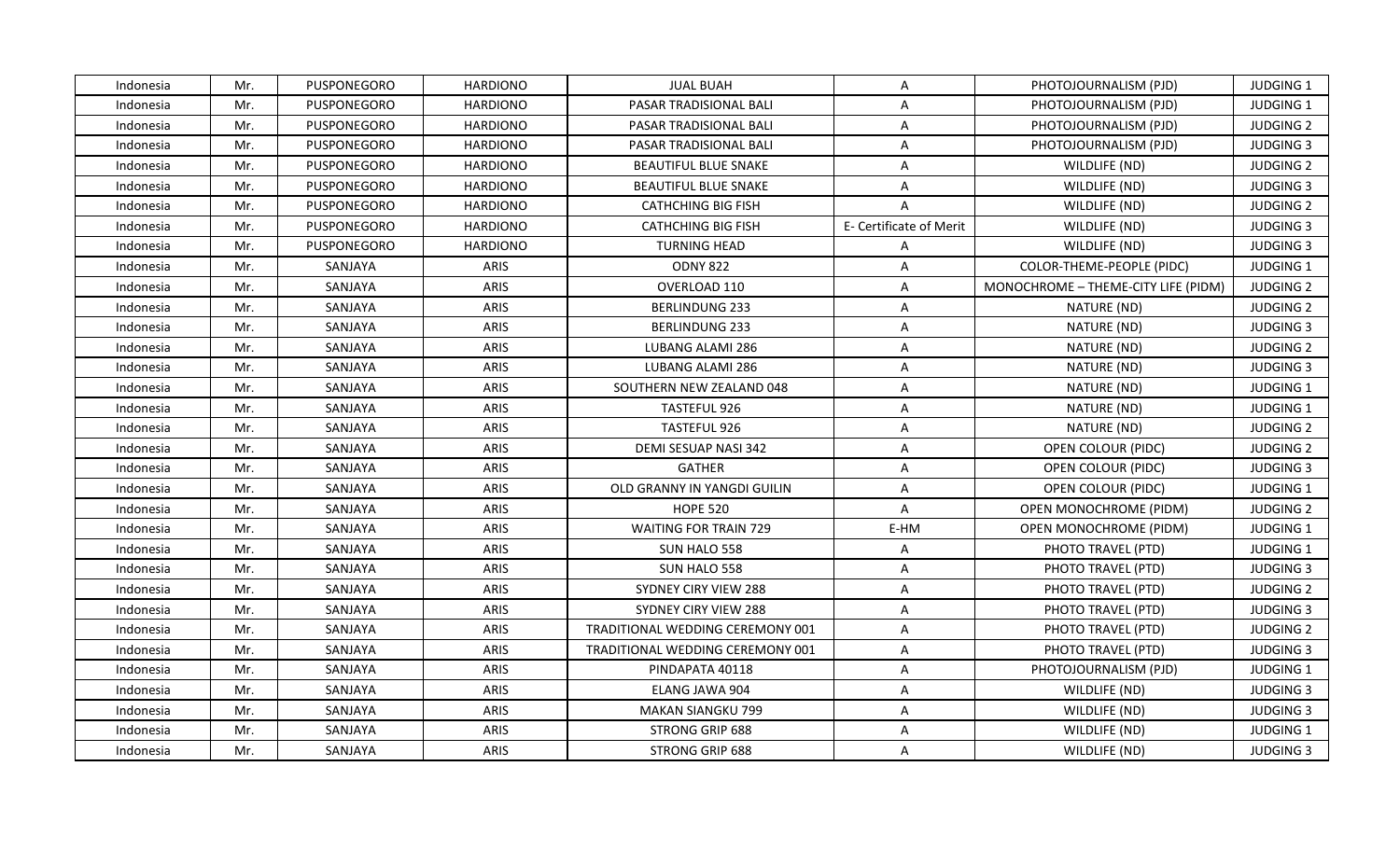| Indonesia | Mr. | SANJAYA          | <b>ARIS</b>  | TERBANG BERSAMAMU 413             | A                   | WILDLIFE (ND)                       | <b>JUDGING 1</b> |
|-----------|-----|------------------|--------------|-----------------------------------|---------------------|-------------------------------------|------------------|
| Indonesia | Mr. | SANJAYA          | ARIS         | TERBANG BERSAMAMU 413             | $\overline{A}$      | WILDLIFE (ND)                       | <b>JUDGING 2</b> |
| Indonesia | Mr. | SANJAYA          | ARIS         | TERBANG BERSAMAMU 413             | $\mathsf{A}$        | WILDLIFE (ND)                       | <b>JUDGING 3</b> |
| Indonesia | Mr. | SETIABUDI        | <b>EDWIN</b> | <b>EXOTIC RED</b>                 | $\mathsf{A}$        | COLOR-THEME-PEOPLE (PIDC)           | <b>JUDGING 1</b> |
| Indonesia | Mr. | SETIABUDI        | EDWIN        | <b>EXOTIC RED</b>                 | A                   | COLOR-THEME-PEOPLE (PIDC)           | <b>JUDGING 2</b> |
| Indonesia | Mr. | <b>SETIABUDI</b> | EDWIN        | <b>HELLO</b>                      | A                   | COLOR-THEME-PEOPLE (PIDC)           | <b>JUDGING 1</b> |
| Indonesia | Mr. | SETIABUDI        | <b>EDWIN</b> | <b>HELLO</b>                      | $\mathsf{A}$        | COLOR-THEME-PEOPLE (PIDC)           | <b>JUDGING 2</b> |
| Indonesia | Mr. | SETIABUDI        | EDWIN        | <b>HELLO</b>                      | $\overline{A}$      | COLOR-THEME-PEOPLE (PIDC)           | <b>JUDGING 3</b> |
| Indonesia | Mr. | <b>SETIABUDI</b> | <b>EDWIN</b> | <b>BEGGAR GIRLS</b>               | Best of Child Study | MONOCHROME - THEME-CITY LIFE (PIDM) | <b>JUDGING 1</b> |
| Indonesia | Mr. | SETIABUDI        | <b>EDWIN</b> | <b>BEGGAR GIRLS</b>               | $\mathsf{A}$        | MONOCHROME - THEME-CITY LIFE (PIDM) | <b>JUDGING 3</b> |
| Indonesia | Mr. | SETIABUDI        | EDWIN        | <b>KEEP CLEAN</b>                 | $\mathsf{A}$        | MONOCHROME - THEME-CITY LIFE (PIDM) | JUDGING 1        |
| Indonesia | Mr. | <b>SETIABUDI</b> | <b>EDWIN</b> | <b>KEEP CLEAN</b>                 | A                   | MONOCHROME - THEME-CITY LIFE (PIDM) | <b>JUDGING 2</b> |
| Indonesia | Mr. | SETIABUDI        | EDWIN        | <b>KEEP CLEAN</b>                 | $\mathsf{A}$        | MONOCHROME - THEME-CITY LIFE (PIDM) | <b>JUDGING 3</b> |
| Indonesia | Mr. | SETIABUDI        | EDWIN        | SHE NEVER KNEW THAT SHE WAS A DOG | $\mathsf{A}$        | MONOCHROME - THEME-CITY LIFE (PIDM) | <b>JUDGING 1</b> |
| Indonesia | Mr. | <b>SETIABUDI</b> | <b>EDWIN</b> | SHE NEVER KNEW THAT SHE WAS A DOG | $\mathsf{A}$        | MONOCHROME - THEME-CITY LIFE (PIDM) | <b>JUDGING 2</b> |
| Indonesia | Mr. | SETIABUDI        | <b>EDWIN</b> | SHE NEVER KNEW THAT SHE WAS A DOG | $\mathsf{A}$        | MONOCHROME - THEME-CITY LIFE (PIDM) | <b>JUDGING 3</b> |
| Indonesia | Mr. | SETIABUDI        | EDWIN        | COME HERE                         | A                   | NATURE (ND)                         | JUDGING 1        |
| Indonesia | Mr. | <b>SETIABUDI</b> | EDWIN        | <b>COME HERE</b>                  | $\overline{A}$      | NATURE (ND)                         | <b>JUDGING 2</b> |
| Indonesia | Mr. | <b>SETIABUDI</b> | <b>EDWIN</b> | <b>COME HERE</b>                  | A                   | NATURE (ND)                         | <b>JUDGING 3</b> |
| Indonesia | Mr. | SETIABUDI        | <b>EDWIN</b> | <b>HUNGRY</b>                     | $\overline{A}$      | NATURE (ND)                         | <b>JUDGING 2</b> |
| Indonesia | Mr. | SETIABUDI        | <b>EDWIN</b> | <b>CIRCLES</b>                    | $\mathsf{A}$        | OPEN COLOUR (PIDC)                  | JUDGING 1        |
| Indonesia | Mr. | SETIABUDI        | <b>EDWIN</b> | HOT                               | $\mathsf{A}$        | OPEN COLOUR (PIDC)                  | <b>JUDGING 2</b> |
| Indonesia | Mr. | SETIABUDI        | <b>EDWIN</b> | HOT                               | A                   | OPEN COLOUR (PIDC)                  | <b>JUDGING 3</b> |
| Indonesia | Mr. | <b>SETIABUDI</b> | EDWIN        | LAVENDER                          | A                   | OPEN COLOUR (PIDC)                  | <b>JUDGING 1</b> |
| Indonesia | Mr. | <b>SETIABUDI</b> | <b>EDWIN</b> | QUEEN                             | $\overline{A}$      | OPEN COLOUR (PIDC)                  | JUDGING 1        |
| Indonesia | Mr. | SETIABUDI        | <b>EDWIN</b> | QUEEN                             | A                   | OPEN COLOUR (PIDC)                  | <b>JUDGING 2</b> |
| Indonesia | Mr. | SETIABUDI        | <b>EDWIN</b> | <b>QUEEN</b>                      | A                   | <b>OPEN COLOUR (PIDC)</b>           | <b>JUDGING 3</b> |
| Indonesia | Mr. | SETIABUDI        | <b>EDWIN</b> | <b>MEDUSA</b>                     | A                   | <b>OPEN MONOCHROME (PIDM)</b>       | JUDGING 1        |
| Indonesia | Mr. | <b>SETIABUDI</b> | <b>EDWIN</b> | <b>MEDUSA</b>                     | $\overline{A}$      | OPEN MONOCHROME (PIDM)              | <b>JUDGING 2</b> |
| Indonesia | Mr. | SETIABUDI        | EDWIN        | <b>RATU</b>                       | $\mathsf{A}$        | <b>OPEN MONOCHROME (PIDM)</b>       | <b>JUDGING 2</b> |
| Indonesia | Mr. | SETIABUDI        | EDWIN        | <b>RATU</b>                       | $\mathsf{A}$        | OPEN MONOCHROME (PIDM)              | <b>JUDGING 3</b> |
| Indonesia | Mr. | SETIABUDI        | <b>EDWIN</b> | <b>BROMO</b>                      | $\mathsf{A}$        | PHOTO TRAVEL (PTD)                  | <b>JUDGING 2</b> |
| Indonesia | Mr. | SETIABUDI        | <b>EDWIN</b> | <b>TERAS IRING</b>                | A                   | PHOTO TRAVEL (PTD)                  | JUDGING 1        |
| Indonesia | Mr. | SETIABUDI        | <b>EDWIN</b> | <b>TERAS IRING</b>                | $\mathsf{A}$        | PHOTO TRAVEL (PTD)                  | <b>JUDGING 2</b> |
|           |     |                  |              |                                   |                     |                                     |                  |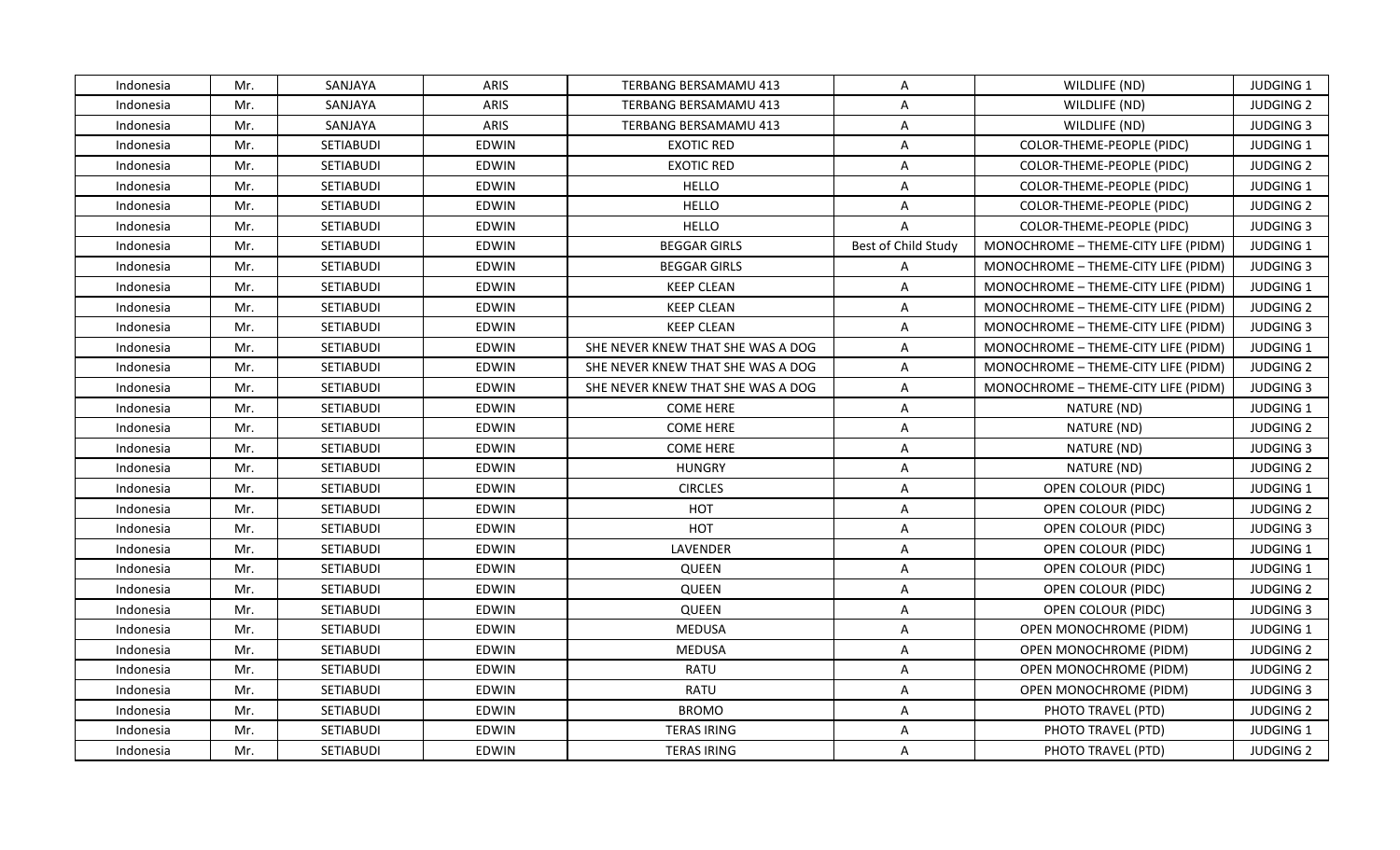| Indonesia | Mr. | <b>SETIABUDI</b> | EDWIN        | <b>TERAS IRING</b>      | A                       | PHOTO TRAVEL (PTD)                  | <b>JUDGING 3</b> |
|-----------|-----|------------------|--------------|-------------------------|-------------------------|-------------------------------------|------------------|
| Indonesia | Mr. | SETIABUDI        | <b>EDWIN</b> | <b>BATHING</b>          | $\overline{A}$          | WILDLIFE (ND)                       | JUDGING 1        |
| Indonesia | Mr. | SETIABUDI        | <b>EDWIN</b> | <b>BATHING</b>          | $\mathsf{A}$            | WILDLIFE (ND)                       | <b>JUDGING 2</b> |
| Indonesia | Mr. | <b>SETIABUDI</b> | <b>EDWIN</b> | <b>BATHING</b>          | A                       | WILDLIFE (ND)                       | <b>JUDGING 3</b> |
| Indonesia | Mr. | SETIABUDI        | EDWIN        | <b>FOR LUNCH</b>        | E- Certificate of Merit | WILDLIFE (ND)                       | <b>JUDGING 2</b> |
| Indonesia | Mr. | <b>SETIABUDI</b> | <b>EDWIN</b> | <b>FOR LUNCH</b>        | $\mathsf{A}$            | WILDLIFE (ND)                       | <b>JUDGING 3</b> |
| Indonesia | Mr. | SETIABUDI        | <b>EDWIN</b> | <b>GOT IT</b>           | E- Certificate of Merit | WILDLIFE (ND)                       | <b>JUDGING 3</b> |
| Indonesia | Mr. | SETIABUDI        | <b>EDWIN</b> | <b>TASTE</b>            | $\mathsf{A}$            | WILDLIFE (ND)                       | <b>JUDGING 2</b> |
| Indonesia | Mr. | <b>SETIADI</b>   | <b>AJAR</b>  | AN OLD COUPLE           | $\overline{A}$          | COLOR-THEME-PEOPLE (PIDC)           | <b>JUDGING 1</b> |
| Indonesia | Mr. | SETIADI          | <b>AJAR</b>  | AN OLD COUPLE           | $\overline{A}$          | COLOR-THEME-PEOPLE (PIDC)           | <b>JUDGING 2</b> |
| Indonesia | Mr. | SETIADI          | <b>AJAR</b>  | AN OLD COUPLE           | $\mathsf{A}$            | COLOR-THEME-PEOPLE (PIDC)           | <b>JUDGING 3</b> |
| Indonesia | Mr. | SETIADI          | <b>AJAR</b>  | <b>CATCH THE GEESE</b>  | $\mathsf{A}$            | COLOR-THEME-PEOPLE (PIDC)           | JUDGING 1        |
| Indonesia | Mr. | SETIADI          | <b>AJAR</b>  | <b>CATCH THE GEESE</b>  | $\mathsf{A}$            | COLOR-THEME-PEOPLE (PIDC)           | <b>JUDGING 2</b> |
| Indonesia | Mr. | SETIADI          | <b>AJAR</b>  | <b>CATCH THE GEESE</b>  | $\mathsf{A}$            | COLOR-THEME-PEOPLE (PIDC)           | <b>JUDGING 3</b> |
| Indonesia | Mr. | SETIADI          | <b>AJAR</b>  | MY GRANDDAUGTHER        | A                       | COLOR-THEME-PEOPLE (PIDC)           | <b>JUDGING 1</b> |
| Indonesia | Mr. | SETIADI          | <b>AJAR</b>  | MY GRANDDAUGTHER        | $\overline{A}$          | COLOR-THEME-PEOPLE (PIDC)           | <b>JUDGING 3</b> |
| Indonesia | Mr. | SETIADI          | <b>AJAR</b>  | <b>PLAYING BALL</b>     | <b>WPAI Bronze</b>      | COLOR-THEME-PEOPLE (PIDC)           | JUDGING 1        |
| Indonesia | Mr. | SETIADI          | <b>AJAR</b>  | <b>PLAYING BALL</b>     | Best of Child Study     | COLOR-THEME-PEOPLE (PIDC)           | <b>JUDGING 2</b> |
| Indonesia | Mr. | SETIADI          | <b>AJAR</b>  | <b>PLAYING BALL</b>     | Best of Child Study     | COLOR-THEME-PEOPLE (PIDC)           | <b>JUDGING 3</b> |
| Indonesia | Mr. | SETIADI          | <b>AJAR</b>  | AT THE RIVER            | $\mathsf{A}$            | MONOCHROME - THEME-CITY LIFE (PIDM) | <b>JUDGING 2</b> |
| Indonesia | Mr. | SETIADI          | <b>AJAR</b>  | <b>CERAMICS MAKER</b>   | $\mathsf{A}$            | MONOCHROME - THEME-CITY LIFE (PIDM) | JUDGING 1        |
| Indonesia | Mr. | SETIADI          | <b>AJAR</b>  | <b>CERAMICS MAKER</b>   | $\mathsf{A}$            | MONOCHROME - THEME-CITY LIFE (PIDM) | <b>JUDGING 2</b> |
| Indonesia | Mr. | SETIADI          | <b>AJAR</b>  | <b>DRUNKER</b>          | $\overline{A}$          | MONOCHROME - THEME-CITY LIFE (PIDM) | JUDGING 1        |
| Indonesia | Mr. | SETIADI          | <b>AJAR</b>  | <b>DRUNKER</b>          | Best of Light           | MONOCHROME - THEME-CITY LIFE (PIDM) | <b>JUDGING 3</b> |
| Indonesia | Mr. | SETIADI          | <b>AJAR</b>  | THE LONG PREY           | E- Certificate of Merit | NATURE (ND)                         | <b>JUDGING 1</b> |
| Indonesia | Mr. | SETIADI          | <b>AJAR</b>  | THE LONG PREY           | <b>WPAI Bronze</b>      | NATURE (ND)                         | <b>JUDGING 2</b> |
| Indonesia | Mr. | SETIADI          | <b>AJAR</b>  | THE LONG PREY           | E- Certificate of Merit | NATURE (ND)                         | <b>JUDGING 3</b> |
| Indonesia | Mr. | SETIADI          | <b>AJAR</b>  | <b>WHATS THIS</b>       | $\overline{A}$          | NATURE (ND)                         | <b>JUDGING 2</b> |
| Indonesia | Mr. | SETIADI          | <b>AJAR</b>  | <b>CHINESE NEW YEAR</b> | $\mathsf{A}$            | OPEN COLOUR (PIDC)                  | <b>JUDGING 3</b> |
| Indonesia | Mr. | SETIADI          | <b>AJAR</b>  | <b>FIRE WOMAN</b>       | $\mathsf{A}$            | OPEN COLOUR (PIDC)                  | JUDGING 1        |
| Indonesia | Mr. | SETIADI          | <b>AJAR</b>  | <b>FIRE WOMAN</b>       | $\mathsf{A}$            | OPEN COLOUR (PIDC)                  | <b>JUDGING 2</b> |
| Indonesia | Mr. | SETIADI          | AJAR         | <b>FIRE WOMAN</b>       | $\mathsf{A}$            | OPEN COLOUR (PIDC)                  | <b>JUDGING 3</b> |
| Indonesia | Mr. | SETIADI          | <b>AJAR</b>  | JAVA PUPPET SHOW        | $\mathsf{A}$            | OPEN COLOUR (PIDC)                  | JUDGING 1        |
| Indonesia | Mr. | <b>SETIADI</b>   | AJAR         | <b>JAVA PUPPET SHOW</b> | $\mathsf{A}$            | OPEN COLOUR (PIDC)                  | <b>JUDGING 2</b> |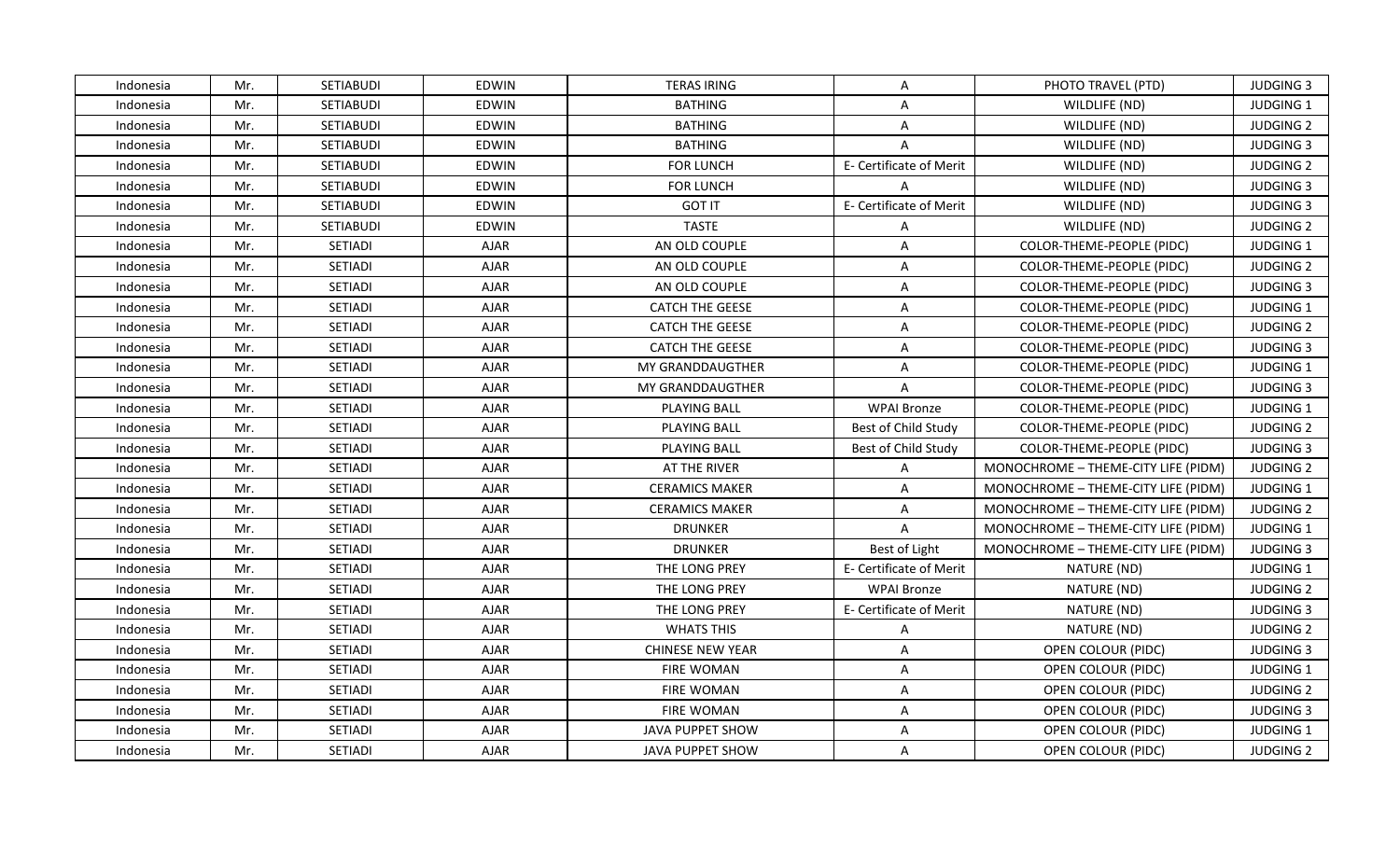| Indonesia | Mr. | <b>SETIADI</b> | <b>AJAR</b>  | JAVA PUPPET SHOW         | $\mathsf{A}$            | OPEN COLOUR (PIDC)                  | <b>JUDGING 3</b> |
|-----------|-----|----------------|--------------|--------------------------|-------------------------|-------------------------------------|------------------|
| Indonesia | Mr. | SETIADI        | <b>AJAR</b>  | PRO BALERINA             | A                       | OPEN COLOUR (PIDC)                  | JUDGING 1        |
| Indonesia | Mr. | SETIADI        | <b>AJAR</b>  | PRO BALERINA             | $\mathsf{A}$            | OPEN COLOUR (PIDC)                  | <b>JUDGING 2</b> |
| Indonesia | Mr. | SETIADI        | <b>AJAR</b>  | PRO BALERINA             | $\mathsf{A}$            | OPEN COLOUR (PIDC)                  | <b>JUDGING 3</b> |
| Indonesia | Mr. | SETIADI        | <b>AJAR</b>  | <b>BROKEN EVERYWHERE</b> | WPAI Gold               | OPEN MONOCHROME (PIDM)              | <b>JUDGING 2</b> |
| Indonesia | Mr. | SETIADI        | <b>AJAR</b>  | <b>DATING</b>            | A                       | OPEN MONOCHROME (PIDM)              | <b>JUDGING 1</b> |
| Indonesia | Mr. | SETIADI        | <b>AJAR</b>  | <b>DATING</b>            | $\overline{A}$          | <b>OPEN MONOCHROME (PIDM)</b>       | <b>JUDGING 2</b> |
| Indonesia | Mr. | SETIADI        | <b>AJAR</b>  | <b>DATING</b>            | E- Certificate of Merit | <b>OPEN MONOCHROME (PIDM)</b>       | <b>JUDGING 3</b> |
| Indonesia | Mr. | SETIADI        | <b>AJAR</b>  | <b>DUEL</b>              | $\mathsf{A}$            | <b>OPEN MONOCHROME (PIDM)</b>       | <b>JUDGING 1</b> |
| Indonesia | Mr. | <b>SETIADI</b> | <b>AJAR</b>  | <b>DUEL</b>              | $\overline{A}$          | OPEN MONOCHROME (PIDM)              | <b>JUDGING 2</b> |
| Indonesia | Mr. | SETIADI        | <b>AJAR</b>  | <b>DUEL</b>              | $\mathsf{A}$            | OPEN MONOCHROME (PIDM)              | <b>JUDGING 3</b> |
| Indonesia | Mr. | SETIADI        | <b>AJAR</b>  | A MOSQUE                 | A                       | PHOTO TRAVEL (PTD)                  | JUDGING 1        |
| Indonesia | Mr. | SETIADI        | <b>AJAR</b>  | A MOSQUE                 | $\mathsf{A}$            | PHOTO TRAVEL (PTD)                  | <b>JUDGING 2</b> |
| Indonesia | Mr. | SETIADI        | <b>AJAR</b>  | A MOSQUE                 | A                       | PHOTO TRAVEL (PTD)                  | <b>JUDGING 3</b> |
| Indonesia | Mr. | SETIADI        | <b>AJAR</b>  | <b>HELIX BRIDGE</b>      | A                       | PHOTO TRAVEL (PTD)                  | JUDGING 1        |
| Indonesia | Mr. | SETIADI        | <b>AJAR</b>  | THAWAF                   | A                       | PHOTO TRAVEL (PTD)                  | <b>JUDGING 2</b> |
| Indonesia | Mr. | SETIADI        | <b>AJAR</b>  | SEMANGGI BRIDGE          | $\mathsf{A}$            | PHOTOJOURNALISM (PJD)               | JUDGING 1        |
| Indonesia | Mr. | SETIADI        | <b>AJAR</b>  | SEMANGGI BRIDGE          | $\mathsf{A}$            | PHOTOJOURNALISM (PJD)               | <b>JUDGING 2</b> |
| Indonesia | Mr. | SETIADI        | <b>AJAR</b>  | <b>GOTCHA</b>            | A                       | WILDLIFE (ND)                       | <b>JUDGING 1</b> |
| Indonesia | Mr. | SETIADI        | <b>AJAR</b>  | <b>GOTCHA</b>            | $\mathsf{A}$            | WILDLIFE (ND)                       | <b>JUDGING 2</b> |
| Indonesia | Mr. | SETIADI        | <b>AJAR</b>  | <b>GOTCHA</b>            | A                       | WILDLIFE (ND)                       | <b>JUDGING 3</b> |
| Indonesia | Mr. | SETIADI        | <b>AJAR</b>  | ORANG UTAN 2             | $\overline{A}$          | WILDLIFE (ND)                       | JUDGING 1        |
| Indonesia | Mr. | SETIADI        | <b>AJAR</b>  | ORANG UTAN 2             | $\mathsf{A}$            | WILDLIFE (ND)                       | <b>JUDGING 2</b> |
| Indonesia | Mr. | SETIADI        | <b>AJAR</b>  | ORANG UTAN 2             | $\mathsf{A}$            | WILDLIFE (ND)                       | <b>JUDGING 3</b> |
| Indonesia | Mr. | SETIADI        | <b>AJAR</b>  | THE BIG LEOPARD          | A                       | WILDLIFE (ND)                       | <b>JUDGING 2</b> |
| Indonesia | Mr. | SETIADI        | <b>AJAR</b>  | THE BIG LEOPARD          | $\overline{A}$          | WILDLIFE (ND)                       | <b>JUDGING 3</b> |
| Indonesia | Mr. | SETIADI        | <b>AJAR</b>  | <b>VERY BIG MEAL</b>     | $\mathsf{A}$            | WILDLIFE (ND)                       | JUDGING 1        |
| Indonesia | Mr. | SETIADI        | <b>AJAR</b>  | <b>VERY BIG MEAL</b>     | $\mathsf{A}$            | WILDLIFE (ND)                       | <b>JUDGING 2</b> |
| Indonesia | Mr. | SETIADI        | <b>AJAR</b>  | <b>VERY BIG MEAL</b>     | A                       | WILDLIFE (ND)                       | <b>JUDGING 3</b> |
| Indonesia | Mr. | SETIAWAN       | <b>TEDDY</b> | PAPUA TRIBE 664          | $\mathsf{A}$            | COLOR-THEME-PEOPLE (PIDC)           | <b>JUDGING 2</b> |
| Indonesia | Mr. | SETIAWAN       | <b>TEDDY</b> | PENJUAL IKAN 111         | $\mathsf{A}$            | COLOR-THEME-PEOPLE (PIDC)           | JUDGING 1        |
| Indonesia | Mr. | SETIAWAN       | <b>TEDDY</b> | BERSEPEDA 714            | $\mathsf{A}$            | MONOCHROME - THEME-CITY LIFE (PIDM) | <b>JUDGING 3</b> |
| Indonesia | Mr. | SETIAWAN       | <b>TEDDY</b> | <b>ISTIRAHAT 226</b>     | $\overline{A}$          | MONOCHROME - THEME-CITY LIFE (PIDM) | JUDGING 1        |
| Indonesia | Mr. | SETIAWAN       | <b>TEDDY</b> | <b>ISTIRAHAT 226</b>     | A                       | MONOCHROME - THEME-CITY LIFE (PIDM) | <b>JUDGING 3</b> |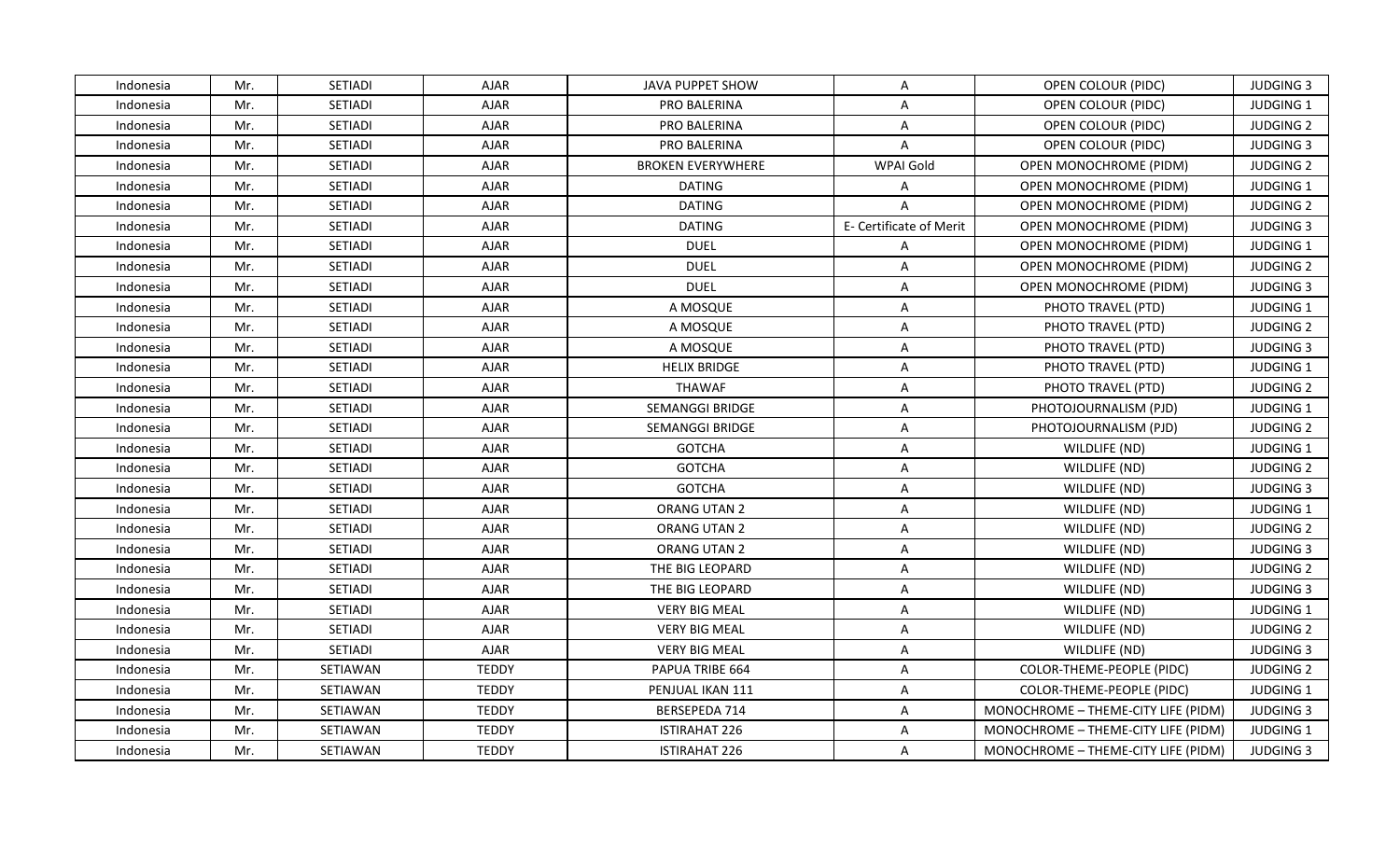| Indonesia | Mr. | SETIAWAN        | <b>TEDDY</b> | BLUE DIAMOND ICE CAVE 493 | $\mathsf{A}$            | NATURE (ND)                   | JUDGING 1        |
|-----------|-----|-----------------|--------------|---------------------------|-------------------------|-------------------------------|------------------|
| Indonesia | Mr. | SETIAWAN        | <b>TEDDY</b> | <b>GANSHU VIEW 580</b>    | $\mathsf{A}$            | NATURE (ND)                   | JUDGING 1        |
| Indonesia | Mr. | SETIAWAN        | <b>TEDDY</b> | SI HIJAU MERIUK 2877      | $\mathsf{A}$            | NATURE (ND)                   | JUDGING 1        |
| Indonesia | Mr. | SETIAWAN        | <b>TEDDY</b> | SI HIJAU MERIUK 2877      | $\overline{A}$          | NATURE (ND)                   | <b>JUDGING 2</b> |
| Indonesia | Mr. | SETIAWAN        | <b>TEDDY</b> | STOKKSNES ICELAND 188     | E- Certificate of Merit | NATURE (ND)                   | JUDGING 1        |
| Indonesia | Mr. | SETIAWAN        | <b>TEDDY</b> | KABUT PAGI 056            | $\mathsf{A}$            | OPEN COLOUR (PIDC)            | JUDGING 1        |
| Indonesia | Mr. | SETIAWAN        | <b>TEDDY</b> | KABUT PAGI 056            | $\mathsf{A}$            | OPEN COLOUR (PIDC)            | <b>JUDGING 2</b> |
| Indonesia | Mr. | SETIAWAN        | <b>TEDDY</b> | <b>MANDI SANTAI 148</b>   | $\overline{A}$          | OPEN COLOUR (PIDC)            | JUDGING 1        |
| Indonesia | Mr. | SETIAWAN        | <b>TEDDY</b> | <b>MANDI SANTAI 148</b>   | $\mathsf{A}$            | OPEN COLOUR (PIDC)            | <b>JUDGING 2</b> |
| Indonesia | Mr. | SETIAWAN        | <b>TEDDY</b> | <b>MEMBACA BUKU 28</b>    | $\overline{A}$          | OPEN COLOUR (PIDC)            | <b>JUDGING 2</b> |
| Indonesia | Mr. | SETIAWAN        | <b>TEDDY</b> | MEMBACA BUKU 28           | E- Certificate of Merit | OPEN COLOUR (PIDC)            | <b>JUDGING 3</b> |
| Indonesia | Mr. | SETIAWAN        | <b>TEDDY</b> | MENULIS TITAH 011         | A                       | OPEN COLOUR (PIDC)            | JUDGING 1        |
| Indonesia | Mr. | SETIAWAN        | <b>TEDDY</b> | <b>MENULIS TITAH 011</b>  | $\mathsf{A}$            | OPEN COLOUR (PIDC)            | <b>JUDGING 2</b> |
| Indonesia | Mr. | SETIAWAN        | <b>TEDDY</b> | <b>MENULIS TITAH 011</b>  | A                       | OPEN COLOUR (PIDC)            | <b>JUDGING 3</b> |
| Indonesia | Mr. | SETIAWAN        | <b>TEDDY</b> | DREAMING 339              | A                       | OPEN MONOCHROME (PIDM)        | JUDGING 1        |
| Indonesia | Mr. | SETIAWAN        | <b>TEDDY</b> | PASANGAN SERASI 157       | A                       | OPEN MONOCHROME (PIDM)        | JUDGING 1        |
| Indonesia | Mr. | SETIAWAN        | <b>TEDDY</b> | PASANGAN SERASI 157       | $\mathsf{A}$            | OPEN MONOCHROME (PIDM)        | <b>JUDGING 3</b> |
| Indonesia | Mr. | SETIAWAN        | <b>TEDDY</b> | WANTED 005                | $\mathsf{A}$            | <b>OPEN MONOCHROME (PIDM)</b> | <b>JUDGING 1</b> |
| Indonesia | Mr. | SETIAWAN        | <b>TEDDY</b> | <b>BALON UDARA 125</b>    | $\overline{A}$          | PHOTO TRAVEL (PTD)            | <b>JUDGING 1</b> |
| Indonesia | Mr. | SETIAWAN        | <b>TEDDY</b> | <b>BALON UDARA 125</b>    | E- Certificate of Merit | PHOTO TRAVEL (PTD)            | <b>JUDGING 2</b> |
| Indonesia | Mr. | SETIAWAN        | <b>TEDDY</b> | <b>BALON UDARA 125</b>    | $\mathsf{A}$            | PHOTO TRAVEL (PTD)            | <b>JUDGING 3</b> |
| Indonesia | Mr. | <b>SETIAWAN</b> | <b>TEDDY</b> | DIUJUNG MALAM 012         | $\mathsf{A}$            | PHOTO TRAVEL (PTD)            | JUDGING 1        |
| Indonesia | Mr. | SETIAWAN        | <b>TEDDY</b> | DIUJUNG MALAM 012         | $\overline{A}$          | PHOTO TRAVEL (PTD)            | <b>JUDGING 2</b> |
| Indonesia | Mr. | SETIAWAN        | <b>TEDDY</b> | SELIMUT PAGI 012          | $\mathsf{A}$            | PHOTO TRAVEL (PTD)            | <b>JUDGING 1</b> |
| Indonesia | Mr. | SETIAWAN        | <b>TEDDY</b> | SELIMUT PAGI 012          | $\overline{A}$          | PHOTO TRAVEL (PTD)            | <b>JUDGING 2</b> |
| Indonesia | Mr. | SETIAWAN        | <b>TEDDY</b> | SELIMUT PAGI 012          | A                       | PHOTO TRAVEL (PTD)            | <b>JUDGING 3</b> |
| Indonesia | Mr. | SETIAWAN        | <b>TEDDY</b> | TAJ MAHAL OTHER SIDE      | $\mathsf{A}$            | PHOTO TRAVEL (PTD)            | <b>JUDGING 3</b> |
| Indonesia | Mr. | SETIAWAN        | <b>TEDDY</b> | <b>LOMBAT PALANG 224</b>  | $\mathsf{A}$            | PHOTOJOURNALISM (PJD)         | JUDGING 1        |
| Indonesia | Mr. | SETIAWAN        | <b>TEDDY</b> | RINTANGAN 462             | $\overline{A}$          | PHOTOJOURNALISM (PJD)         | <b>JUDGING 2</b> |
| Indonesia | Mr. | SETIAWAN        | <b>TEDDY</b> | RINTANGAN 462             | WPAI Gold               | PHOTOJOURNALISM (PJD)         | <b>JUDGING 3</b> |
| Indonesia | Mr. | SETIAWAN        | <b>TEDDY</b> | <b>BIRDS OF ICELAND</b>   | $\mathsf{A}$            | WILDLIFE (ND)                 | JUDGING 1        |
| Indonesia | Mr. | SETIAWAN        | <b>TEDDY</b> | <b>BIRDS OF ICELAND</b>   | $\mathsf{A}$            | WILDLIFE (ND)                 | <b>JUDGING 2</b> |
| Indonesia | Mr. | SETIAWAN        | <b>TEDDY</b> | MENERKAM SASARAN 189      | $\overline{A}$          | WILDLIFE (ND)                 | <b>JUDGING 3</b> |
| Indonesia | Mr. | SETIAWAN        | <b>TEDDY</b> | SI BERBISA 115            | $\mathsf{A}$            | WILDLIFE (ND)                 | <b>JUDGING 1</b> |
|           |     |                 |              |                           |                         |                               |                  |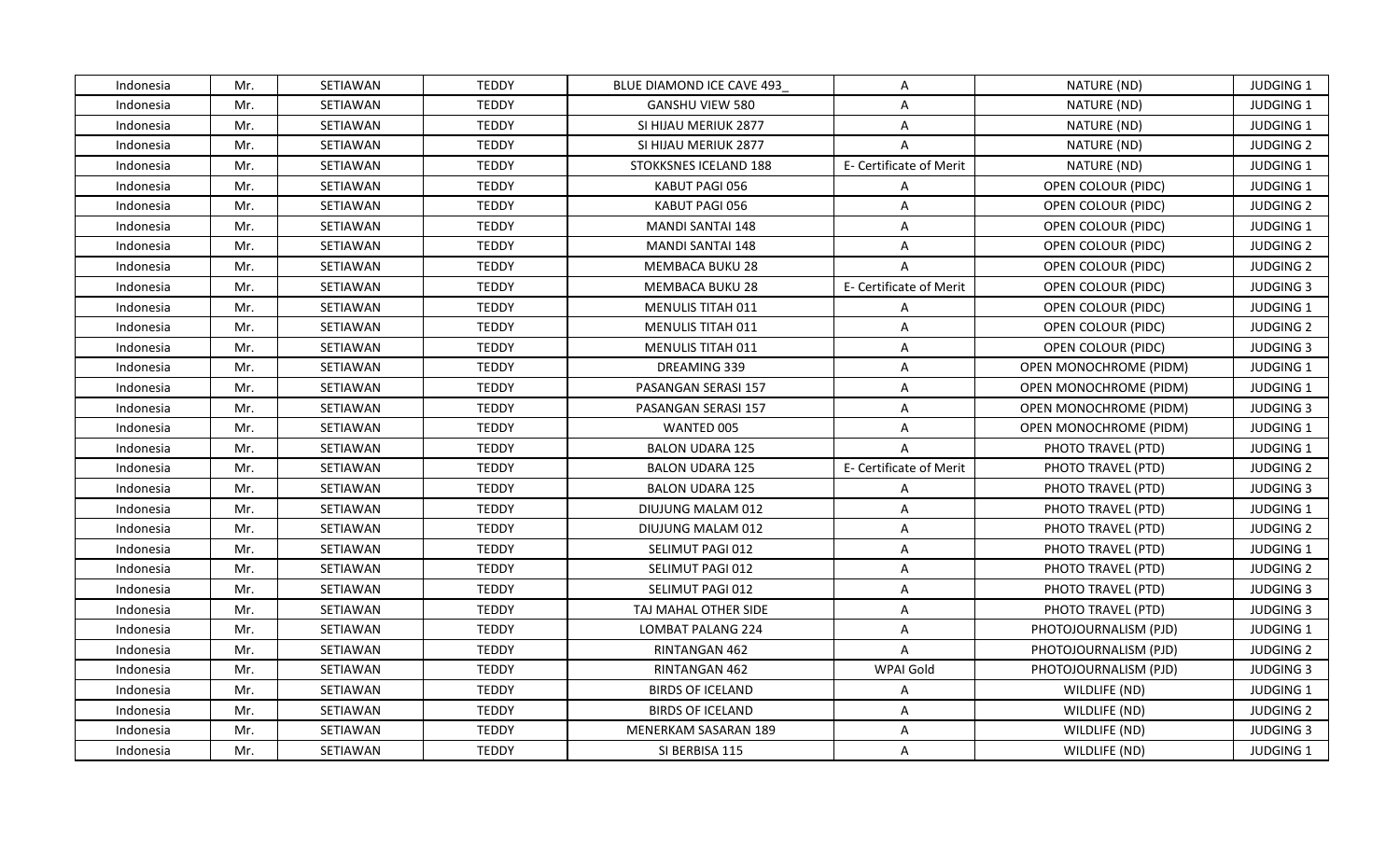| Indonesia | Mr. | SETIAWAN        | <b>TEDDY</b>       | TERBANG 030                    | $\mathsf{A}$            | WILDLIFE (ND)                       | <b>JUDGING 1</b> |
|-----------|-----|-----------------|--------------------|--------------------------------|-------------------------|-------------------------------------|------------------|
| Indonesia | Mr. | SETIAWAN        | <b>TEDDY</b>       | TERBANG 030                    | $\overline{A}$          | WILDLIFE (ND)                       | <b>JUDGING 2</b> |
| Indonesia | Mr. | <b>SIDHARTA</b> | ANG MICHAEL        | <b>BADUY CHILDREN</b>          | $\mathsf{A}$            | COLOR-THEME-PEOPLE (PIDC)           | JUDGING 1        |
| Indonesia | Mr. | SIDHARTA        | <b>ANG MICHAEL</b> | <b>BADUY CHILDREN</b>          | E-HM                    | COLOR-THEME-PEOPLE (PIDC)           | <b>JUDGING 2</b> |
| Indonesia | Mr. | SIDHARTA        | ANG MICHAEL        | <b>BUSY</b>                    | A                       | COLOR-THEME-PEOPLE (PIDC)           | <b>JUDGING 1</b> |
| Indonesia | Mr. | <b>SIDHARTA</b> | <b>ANG MICHAEL</b> | <b>BUSY</b>                    | A                       | COLOR-THEME-PEOPLE (PIDC)           | <b>JUDGING 2</b> |
| Indonesia | Mr. | SIDHARTA        | ANG MICHAEL        | <b>BUSY</b>                    | A                       | COLOR-THEME-PEOPLE (PIDC)           | <b>JUDGING 3</b> |
| Indonesia | Mr. | <b>SIDHARTA</b> | <b>ANG MICHAEL</b> | <b>COMING</b>                  | $\mathsf{A}$            | <b>COLOR-THEME-PEOPLE (PIDC)</b>    | <b>JUDGING 1</b> |
| Indonesia | Mr. | SIDHARTA        | <b>ANG MICHAEL</b> | <b>HAPPINESS</b>               | $\mathsf{A}$            | COLOR-THEME-PEOPLE (PIDC)           | JUDGING 1        |
| Indonesia | Mr. | <b>SIDHARTA</b> | <b>ANG MICHAEL</b> | <b>HAPPINESS</b>               | $\overline{A}$          | COLOR-THEME-PEOPLE (PIDC)           | <b>JUDGING 2</b> |
| Indonesia | Mr. | SIDHARTA        | ANG MICHAEL        | <b>HAPPINESS</b>               | Best of Image           | COLOR-THEME-PEOPLE (PIDC)           | <b>JUDGING 3</b> |
| Indonesia | Mr. | <b>SIDHARTA</b> | ANG MICHAEL        | <b>CLEANING THE BUILDING</b>   | Α                       | MONOCHROME - THEME-CITY LIFE (PIDM) | JUDGING 1        |
| Indonesia | Mr. | <b>SIDHARTA</b> | <b>ANG MICHAEL</b> | <b>CLEANING THE BUILDING</b>   | $\mathsf{A}$            | MONOCHROME - THEME-CITY LIFE (PIDM) | <b>JUDGING 2</b> |
| Indonesia | Mr. | SIDHARTA        | <b>ANG MICHAEL</b> | <b>CLEANING THE BUILDING</b>   | $\mathsf{A}$            | MONOCHROME - THEME-CITY LIFE (PIDM) | <b>JUDGING 3</b> |
| Indonesia | Mr. | <b>SIDHARTA</b> | <b>ANG MICHAEL</b> | <b>CLEANING THE STATION</b>    | A                       | MONOCHROME - THEME-CITY LIFE (PIDM) | JUDGING 1        |
| Indonesia | Mr. | <b>SIDHARTA</b> | ANG MICHAEL        | <b>CLEANING THE STATION</b>    | A                       | MONOCHROME - THEME-CITY LIFE (PIDM) | <b>JUDGING 2</b> |
| Indonesia | Mr. | <b>SIDHARTA</b> | <b>ANG MICHAEL</b> | DUBAI CITY OF DREAMS           | $\mathsf{A}$            | MONOCHROME - THEME-CITY LIFE (PIDM) | JUDGING 1        |
| Indonesia | Mr. | SIDHARTA        | ANG MICHAEL        | <b>TRADITIONAL MARKET</b>      | $\mathsf{A}$            | MONOCHROME - THEME-CITY LIFE (PIDM) | JUDGING 1        |
| Indonesia | Mr. | SIDHARTA        | <b>ANG MICHAEL</b> | <b>TRADITIONAL MARKET</b>      | $\mathsf{A}$            | MONOCHROME - THEME-CITY LIFE (PIDM) | <b>JUDGING 2</b> |
| Indonesia | Mr. | <b>SIDHARTA</b> | <b>ANG MICHAEL</b> | <b>JUST THE TREE OF US</b>     | $\mathsf{A}$            | NATURE (ND)                         | JUDGING 1        |
| Indonesia | Mr. | SIDHARTA        | ANG MICHAEL        | JUST THE TREE OF US            | A                       | NATURE (ND)                         | <b>JUDGING 2</b> |
| Indonesia | Mr. | <b>SIDHARTA</b> | ANG MICHAEL        | LITTLE SPIDERHUNTER BIRDS      | E- Certificate of Merit | NATURE (ND)                         | <b>JUDGING 2</b> |
| Indonesia | Mr. | <b>SIDHARTA</b> | ANG MICHAEL        | LITTLE SPIDERHUNTER BIRDS      | E- Certificate of Merit | NATURE (ND)                         | <b>JUDGING 3</b> |
| Indonesia | Mr. | <b>SIDHARTA</b> | <b>ANG MICHAEL</b> | <b>MORNING STAR</b>            | $\mathsf{A}$            | NATURE (ND)                         | <b>JUDGING 1</b> |
| Indonesia | Mr. | SIDHARTA        | ANG MICHAEL        | <b>MORNING STAR</b>            | A                       | NATURE (ND)                         | <b>JUDGING 3</b> |
| Indonesia | Mr. | SIDHARTA        | ANG MICHAEL        | <b>CICIPADI POSE</b>           | $\overline{A}$          | OPEN COLOUR (PIDC)                  | <b>JUDGING 2</b> |
| Indonesia | Mr. | <b>SIDHARTA</b> | ANG MICHAEL        | <b>CICIPADI POSE</b>           | $\mathsf{A}$            | OPEN COLOUR (PIDC)                  | <b>JUDGING 3</b> |
| Indonesia | Mr. | <b>SIDHARTA</b> | ANG MICHAEL        | HARVESTING LOTUS FLOWER        | E-HM                    | OPEN COLOUR (PIDC)                  | <b>JUDGING 1</b> |
| Indonesia | Mr. | <b>SIDHARTA</b> | ANG MICHAEL        | HARVESTING LOTUS FLOWER        | $\overline{A}$          | OPEN COLOUR (PIDC)                  | <b>JUDGING 2</b> |
| Indonesia | Mr. | <b>SIDHARTA</b> | <b>ANG MICHAEL</b> | <b>HARVESTING LOTUS FLOWER</b> | WPAI Gold               | OPEN COLOUR (PIDC)                  | <b>JUDGING 3</b> |
| Indonesia | Mr. | SIDHARTA        | ANG MICHAEL        | PREPARATION                    | $\mathsf{A}$            | OPEN COLOUR (PIDC)                  | JUDGING 1        |
| Indonesia | Mr. | SIDHARTA        | ANG MICHAEL        | PREPARATION                    | A                       | OPEN COLOUR (PIDC)                  | <b>JUDGING 3</b> |
| Indonesia | Mr. | <b>SIDHARTA</b> | ANG MICHAEL        | <b>BALLERINA DANCER</b>        | $\overline{A}$          | OPEN MONOCHROME (PIDM)              | JUDGING 1        |
| Indonesia | Mr. | <b>SIDHARTA</b> | <b>ANG MICHAEL</b> | <b>BALLERINA DANCER</b>        | E- Certificate of Merit | OPEN MONOCHROME (PIDM)              | <b>JUDGING 2</b> |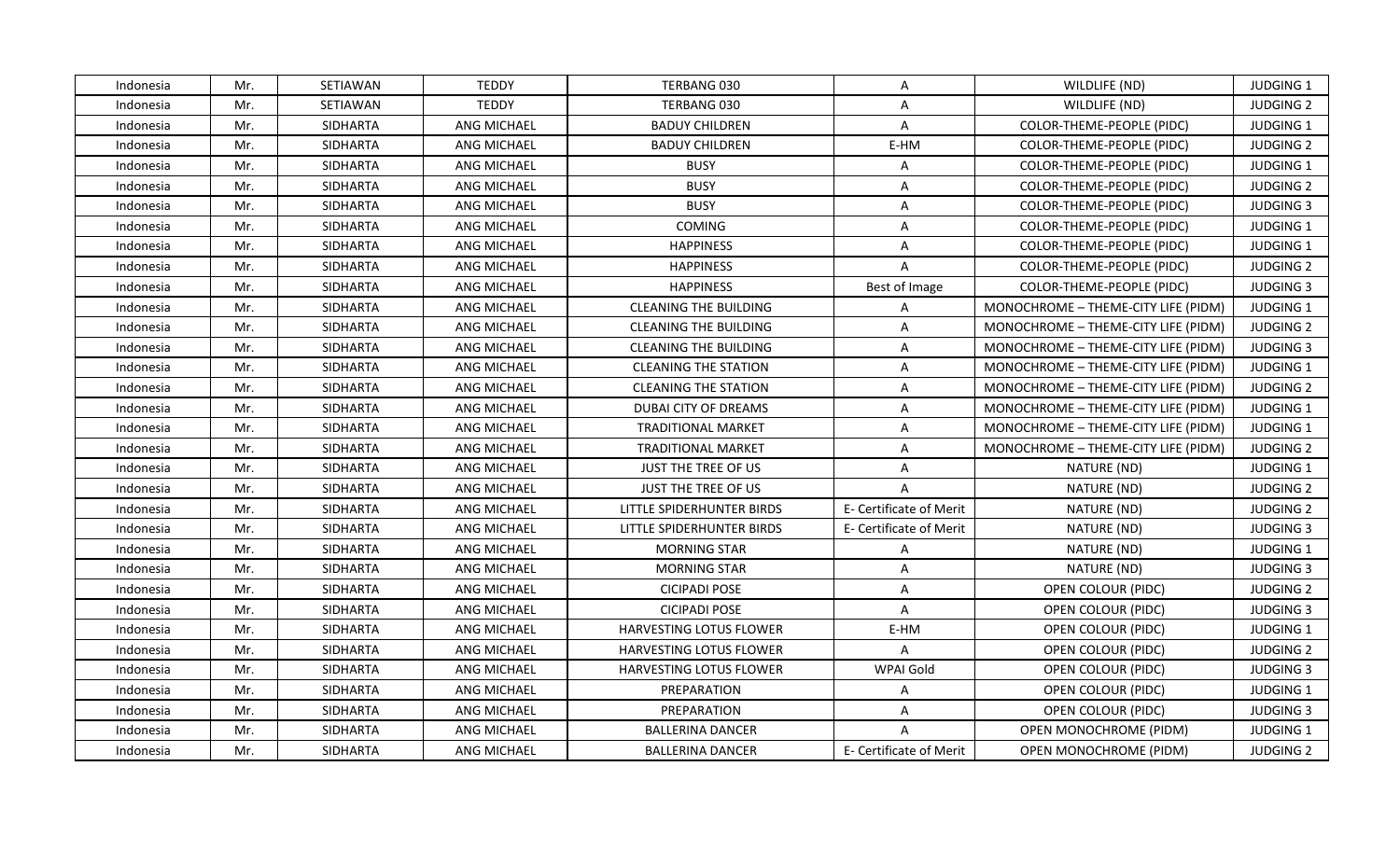| Indonesia | Mr. | <b>SIDHARTA</b> | ANG MICHAEL        | <b>BALLERINA DANCER</b>      | WPAI Silver             | OPEN MONOCHROME (PIDM)           | <b>JUDGING 3</b> |
|-----------|-----|-----------------|--------------------|------------------------------|-------------------------|----------------------------------|------------------|
| Indonesia | Mr. | <b>SIDHARTA</b> | ANG MICHAEL        | <b>BIRDS OVER THE LINES</b>  | A                       | <b>OPEN MONOCHROME (PIDM)</b>    | <b>JUDGING 2</b> |
| Indonesia | Mr. | <b>SIDHARTA</b> | ANG MICHAEL        | TOUGH IN SILENT              | <b>WPAI Silver</b>      | <b>OPEN MONOCHROME (PIDM)</b>    | JUDGING 1        |
| Indonesia | Mr. | <b>SIDHARTA</b> | <b>ANG MICHAEL</b> | TOUGH IN SILENT              | A                       | OPEN MONOCHROME (PIDM)           | <b>JUDGING 2</b> |
| Indonesia | Mr. | <b>SIDHARTA</b> | ANG MICHAEL        | <b>TOUGH IN SILENT</b>       | A                       | OPEN MONOCHROME (PIDM)           | <b>JUDGING 3</b> |
| Indonesia | Mr. | SIDHARTA        | <b>ANG MICHAEL</b> | WINNOWING RICE               | A                       | OPEN MONOCHROME (PIDM)           | <b>JUDGING 1</b> |
| Indonesia | Mr. | <b>SIDHARTA</b> | ANG MICHAEL        | WINNOWING RICE               | $\mathsf{A}$            | <b>OPEN MONOCHROME (PIDM)</b>    | <b>JUDGING 2</b> |
| Indonesia | Mr. | <b>SIDHARTA</b> | ANG MICHAEL        | <b>WINNOWING RICE</b>        | $\mathsf{A}$            | OPEN MONOCHROME (PIDM)           | <b>JUDGING 3</b> |
| Indonesia | Mr. | <b>SIDHARTA</b> | <b>ANG MICHAEL</b> | <b>DRYING THE FISH</b>       | $\mathsf{A}$            | PHOTO TRAVEL (PTD)               | <b>JUDGING 1</b> |
| Indonesia | Mr. | <b>SIDHARTA</b> | <b>ANG MICHAEL</b> | <b>DRYING THE FISH</b>       | A                       | PHOTO TRAVEL (PTD)               | <b>JUDGING 2</b> |
| Indonesia | Mr. | SIDHARTA        | ANG MICHAEL        | <b>SULPHUR MINER</b>         | $\mathsf{A}$            | PHOTO TRAVEL (PTD)               | <b>JUDGING 3</b> |
| Indonesia | Mr. | <b>SIDHARTA</b> | ANG MICHAEL        | CROWDED                      | $\mathsf{A}$            | PHOTOJOURNALISM (PJD)            | <b>JUDGING 2</b> |
| Indonesia | Mr. | SIDHARTA        | <b>ANG MICHAEL</b> | CROWDED                      | $\overline{A}$          | PHOTOJOURNALISM (PJD)            | <b>JUDGING 3</b> |
| Indonesia | Mr. | <b>SIDHARTA</b> | <b>ANG MICHAEL</b> | <b>FULL POWER</b>            | E- Certificate of Merit | PHOTOJOURNALISM (PJD)            | <b>JUDGING 1</b> |
| Indonesia | Mr. | SIDHARTA        | ANG MICHAEL        | <b>FULL POWER</b>            | $\mathsf{A}$            | PHOTOJOURNALISM (PJD)            | <b>JUDGING 2</b> |
| Indonesia | Mr. | SIDHARTA        | ANG MICHAEL        | <b>FULL POWER</b>            | <b>Best of Sports</b>   | PHOTOJOURNALISM (PJD)            | <b>JUDGING 3</b> |
| Indonesia | Mr. | <b>SIDHARTA</b> | ANG MICHAEL        | SPRINTER                     | $\overline{A}$          | PHOTOJOURNALISM (PJD)            | JUDGING 1        |
| Indonesia | Mr. | <b>SIDHARTA</b> | ANG MICHAEL        | <b>SPRINTER</b>              | <b>WPAI Silver</b>      | PHOTOJOURNALISM (PJD)            | <b>JUDGING 2</b> |
| Indonesia | Mr. | SIDHARTA        | ANG MICHAEL        | <b>SPRINTER</b>              | A                       | PHOTOJOURNALISM (PJD)            | <b>JUDGING 3</b> |
| Indonesia | Mr. | SIDHARTA        | <b>ANG MICHAEL</b> | <b>GIVE ME SOME SPACE</b>    | $\overline{A}$          | WILDLIFE (ND)                    | <b>JUDGING 1</b> |
| Indonesia | Mr. | <b>SIDHARTA</b> | ANG MICHAEL        | <b>GIVE ME SOME SPACE</b>    | $\mathsf{A}$            | WILDLIFE (ND)                    | <b>JUDGING 2</b> |
| Indonesia | Mr. | SIDHARTA        | ANG MICHAEL        | KINGFISHER ENJOY THE MORNING | $\mathsf{A}$            | WILDLIFE (ND)                    | JUDGING 1        |
| Indonesia | Mr. | <b>SIDHARTA</b> | <b>ANG MICHAEL</b> | KINGFISHER ENJOY THE MORNING | E-HM                    | WILDLIFE (ND)                    | <b>JUDGING 2</b> |
| Indonesia | Mr. | <b>SIDHARTA</b> | ANG MICHAEL        | KINGFISHER ENJOY THE MORNING | $\mathsf{A}$            | WILDLIFE (ND)                    | <b>JUDGING 3</b> |
| Indonesia | Mr. | <b>SUHARDJO</b> | <b>LISDIYANTO</b>  | <b>DEBAT PHILOSOPHER</b>     | $\mathsf{A}$            | COLOR-THEME-PEOPLE (PIDC)        | <b>JUDGING 2</b> |
| Indonesia | Mr. | SUHARDJO        | <b>LISDIYANTO</b>  | <b>DEBAT PHILOSOPHER</b>     | $\mathsf{A}$            | COLOR-THEME-PEOPLE (PIDC)        | <b>JUDGING 3</b> |
| Indonesia | Mr. | SUHARDJO        | <b>LISDIYANTO</b>  | PLANING BATTLE STATEGIC      | $\mathsf{A}$            | COLOR-THEME-PEOPLE (PIDC)        | <b>JUDGING 1</b> |
| Indonesia | Mr. | SUHARDJO        | <b>LISDIYANTO</b>  | PLANING BATTLE STATEGIC      | $\overline{A}$          | COLOR-THEME-PEOPLE (PIDC)        | <b>JUDGING 2</b> |
| Indonesia | Mr. | SUHARDJO        | LISDIYANTO         | PLANING BATTLE STATEGIC      | E- Certificate of Merit | COLOR-THEME-PEOPLE (PIDC)        | <b>JUDGING 3</b> |
| Indonesia | Mr. | SUHARDJO        | LISDIYANTO         | <b>TRADITIONAL MARKET</b>    | $\mathsf{A}$            | COLOR-THEME-PEOPLE (PIDC)        | JUDGING 1        |
| Indonesia | Mr. | SUHARDJO        | LISDIYANTO         | <b>TRADITIONAL MARKET</b>    | $\mathsf{A}$            | COLOR-THEME-PEOPLE (PIDC)        | <b>JUDGING 2</b> |
| Indonesia | Mr. | SUHARDJO        | LISDIYANTO         | <b>TRADITIONAL MARKET</b>    | $\mathsf{A}$            | <b>COLOR-THEME-PEOPLE (PIDC)</b> | <b>JUDGING 3</b> |
| Indonesia | Mr. | SUHARDJO        | LISDIYANTO         | <b>DUO SUNBIRD</b>           | $\mathsf{A}$            | NATURE (ND)                      | <b>JUDGING 2</b> |
| Indonesia | Mr. | SUHARDJO        | <b>LISDIYANTO</b>  | <b>DUO SUNBIRD</b>           | $\mathsf{A}$            | NATURE (ND)                      | <b>JUDGING 3</b> |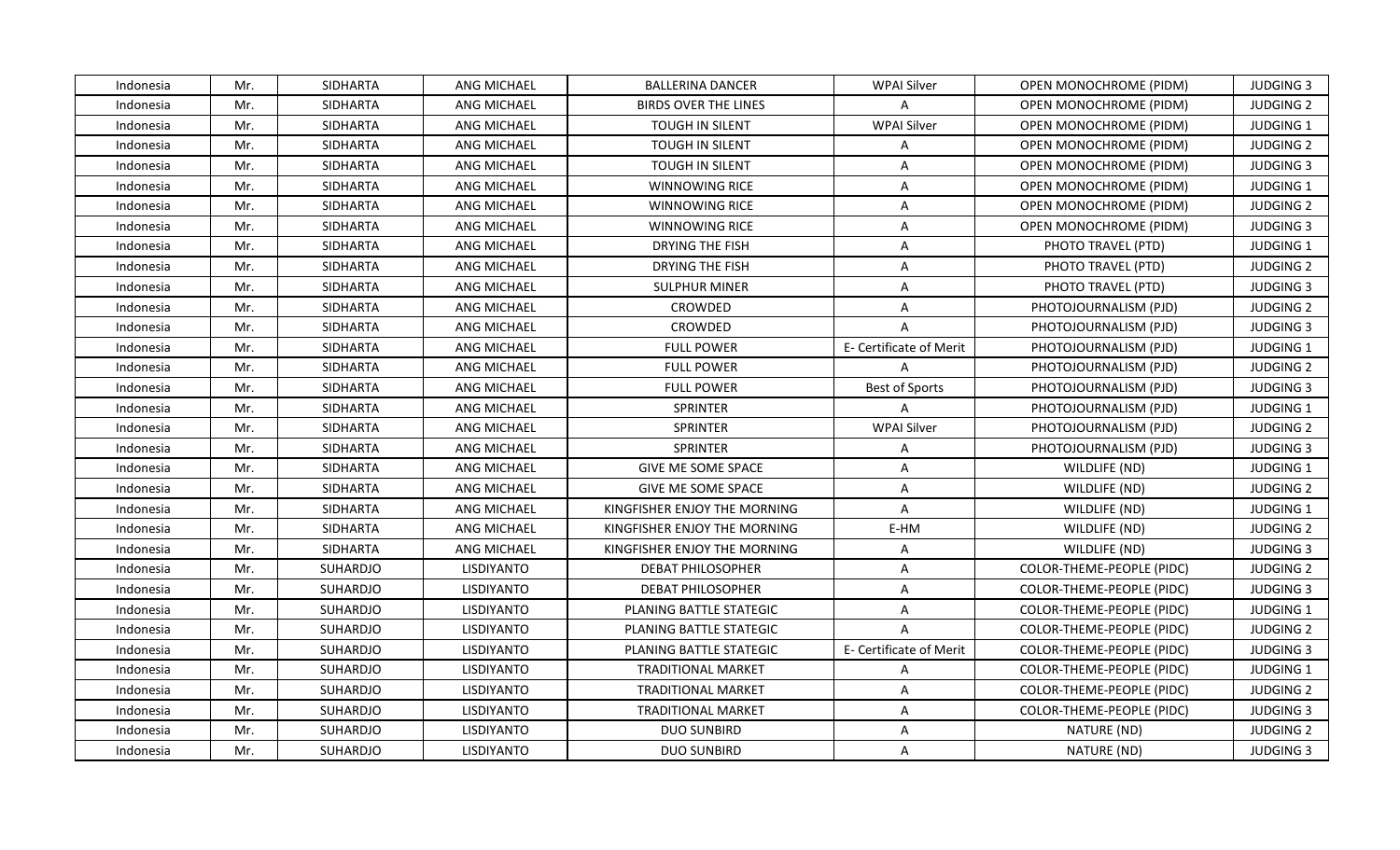| Indonesia | Mr. | SUHARDJO        | LISDIYANTO        | <b>SUNBIRD HOVERING</b>              | A                       | NATURE (ND)                   | <b>JUDGING 2</b> |
|-----------|-----|-----------------|-------------------|--------------------------------------|-------------------------|-------------------------------|------------------|
| Indonesia | Mr. | SUHARDJO        | LISDIYANTO        | <b>SUNBIRD HOVERING</b>              | $\overline{A}$          | NATURE (ND)                   | <b>JUDGING 3</b> |
| Indonesia | Mr. | SUHARDJO        | LISDIYANTO        | SUNBIRD ON RED ROSE                  | $\mathsf{A}$            | NATURE (ND)                   | <b>JUDGING 2</b> |
| Indonesia | Mr. | SUHARDJO        | <b>LISDIYANTO</b> | SUNBIRD ON RED ROSE                  | $\mathsf{A}$            | NATURE (ND)                   | <b>JUDGING 3</b> |
| Indonesia | Mr. | <b>SUHARDJO</b> | LISDIYANTO        | <b>BALLERINA IN RED-WHITE</b>        | $\mathsf{A}$            | OPEN COLOUR (PIDC)            | <b>JUDGING 1</b> |
| Indonesia | Mr. | SUHARDJO        | LISDIYANTO        | <b>BALLERINA IN RED-WHITE</b>        | A                       | OPEN COLOUR (PIDC)            | <b>JUDGING 2</b> |
| Indonesia | Mr. | SUHARDJO        | LISDIYANTO        | <b>BALLERINA IN RED-WHITE</b>        | $\mathsf{A}$            | OPEN COLOUR (PIDC)            | <b>JUDGING 3</b> |
| Indonesia | Mr. | SUHARDJO        | LISDIYANTO        | FLYING BALLERINA IN RED              | $\mathsf{A}$            | OPEN COLOUR (PIDC)            | JUDGING 1        |
| Indonesia | Mr. | SUHARDJO        | <b>LISDIYANTO</b> | FLYING BALLERINA IN RED              | $\mathsf{A}$            | OPEN COLOUR (PIDC)            | <b>JUDGING 3</b> |
| Indonesia | Mr. | SUHARDJO        | LISDIYANTO        | MUSIC COLORS MY LIFE                 | $\mathsf{A}$            | OPEN COLOUR (PIDC)            | JUDGING 1        |
| Indonesia | Mr. | SUHARDJO        | LISDIYANTO        | MUSIC COLORS MY LIFE                 | $\mathsf{A}$            | OPEN COLOUR (PIDC)            | <b>JUDGING 2</b> |
| Indonesia | Mr. | SUHARDJO        | LISDIYANTO        | MUSIC COLORS MY LIFE                 | $\mathsf{A}$            | OPEN COLOUR (PIDC)            | <b>JUDGING 3</b> |
| Indonesia | Mr. | SUHARDJO        | LISDIYANTO        | PARANORMAL                           | $\mathsf{A}$            | OPEN COLOUR (PIDC)            | JUDGING 1        |
| Indonesia | Mr. | SUHARDJO        | <b>LISDIYANTO</b> | PARANORMAL                           | $\mathsf{A}$            | OPEN COLOUR (PIDC)            | <b>JUDGING 2</b> |
| Indonesia | Mr. | SUHARDJO        | LISDIYANTO        | PARANORMAL                           | $\overline{A}$          | OPEN COLOUR (PIDC)            | <b>JUDGING 3</b> |
| Indonesia | Mr. | SUHARDJO        | <b>LISDIYANTO</b> | BALLERINA SURROUND WITH CLOTH        | WPAI Gold               | OPEN MONOCHROME (PIDM)        | JUDGING 1        |
| Indonesia | Mr. | SUHARDJO        | LISDIYANTO        | <b>BALLERINA SURROUND WITH CLOTH</b> | E- Certificate of Merit | OPEN MONOCHROME (PIDM)        | <b>JUDGING 2</b> |
| Indonesia | Mr. | SUHARDJO        | LISDIYANTO        | BALLERINA SURROUND WITH CLOTH        | A                       | OPEN MONOCHROME (PIDM)        | <b>JUDGING 3</b> |
| Indonesia | Mr. | <b>SUHARDJO</b> | <b>LISDIYANTO</b> | BALLERINA WITH FLYING CLOTH          | $\mathsf{A}$            | OPEN MONOCHROME (PIDM)        | <b>JUDGING 2</b> |
| Indonesia | Mr. | SUHARDJO        | LISDIYANTO        | BALLERINA WITH FLYING CLOTH          | $\mathsf{A}$            | <b>OPEN MONOCHROME (PIDM)</b> | <b>JUDGING 3</b> |
| Indonesia | Mr. | SUHARDJO        | LISDIYANTO        | <b>GOTCHA</b>                        | $\mathsf{A}$            | WILDLIFE (ND)                 | <b>JUDGING 1</b> |
| Indonesia | Mr. | SUHARDJO        | <b>LISDIYANTO</b> | <b>GOTCHA</b>                        | E- Certificate of Merit | WILDLIFE (ND)                 | <b>JUDGING 2</b> |
| Indonesia | Mr. | SUHARDJO        | LISDIYANTO        | <b>GOTCHA</b>                        | A                       | WILDLIFE (ND)                 | <b>JUDGING 3</b> |
| Indonesia | Mr. | SUHARDJO        | <b>LISDIYANTO</b> | THREE HORN CHAMELEON                 | $\mathsf{A}$            | WILDLIFE (ND)                 | <b>JUDGING 1</b> |
| Indonesia | Mr. | <b>WIDJAJA</b>  | J. TEGUH          | DAILY LIFE IN FISH MARKET            | $\overline{A}$          | COLOR-THEME-PEOPLE (PIDC)     | <b>JUDGING 2</b> |
| Indonesia | Mr. | <b>WIDJAJA</b>  | J. TEGUH          | DAILY LIFE IN FISH MARKET            | $\mathsf{A}$            | COLOR-THEME-PEOPLE (PIDC)     | <b>JUDGING 3</b> |
| Indonesia | Mr. | <b>WIDJAJA</b>  | J. TEGUH          | FIGHTING FOR COVID PATIENT LIFE      | A                       | COLOR-THEME-PEOPLE (PIDC)     | JUDGING 1        |
| Indonesia | Mr. | <b>WIDJAJA</b>  | J. TEGUH          | FIGHTING FOR COVID PATIENT LIFE      | $\mathsf{A}$            | COLOR-THEME-PEOPLE (PIDC)     | <b>JUDGING 2</b> |
| Indonesia | Mr. | <b>WIDJAJA</b>  | J. TEGUH          | I TRUST MY LIFE IN YOUR HAND         | $\overline{A}$          | COLOR-THEME-PEOPLE (PIDC)     | <b>JUDGING 2</b> |
| Indonesia | Mr. | <b>WIDJAJA</b>  | J. TEGUH          | SHARING WITH THE LOVE ONES           | $\mathsf{A}$            | COLOR-THEME-PEOPLE (PIDC)     | <b>JUDGING 1</b> |
| Indonesia | Mr. | <b>WIDJAJA</b>  | J. TEGUH          | <b>CLOWN FISH</b>                    | $\mathsf{A}$            | NATURE (ND)                   | <b>JUDGING 1</b> |
| Indonesia | Mr. | <b>WIDJAJA</b>  | J. TEGUH          | <b>CLOWN FISH</b>                    | A                       | NATURE (ND)                   | <b>JUDGING 3</b> |
| Indonesia | Mr. | <b>WIDJAJA</b>  | J. TEGUH          | COMPETITION                          | <b>Best of Action</b>   | NATURE (ND)                   | JUDGING 1        |
| Indonesia | Mr. | <b>WIDJAJA</b>  | J. TEGUH          | <b>COMPETITION</b>                   | $\mathsf{A}$            | NATURE (ND)                   | <b>JUDGING 2</b> |
|           |     |                 |                   |                                      |                         |                               |                  |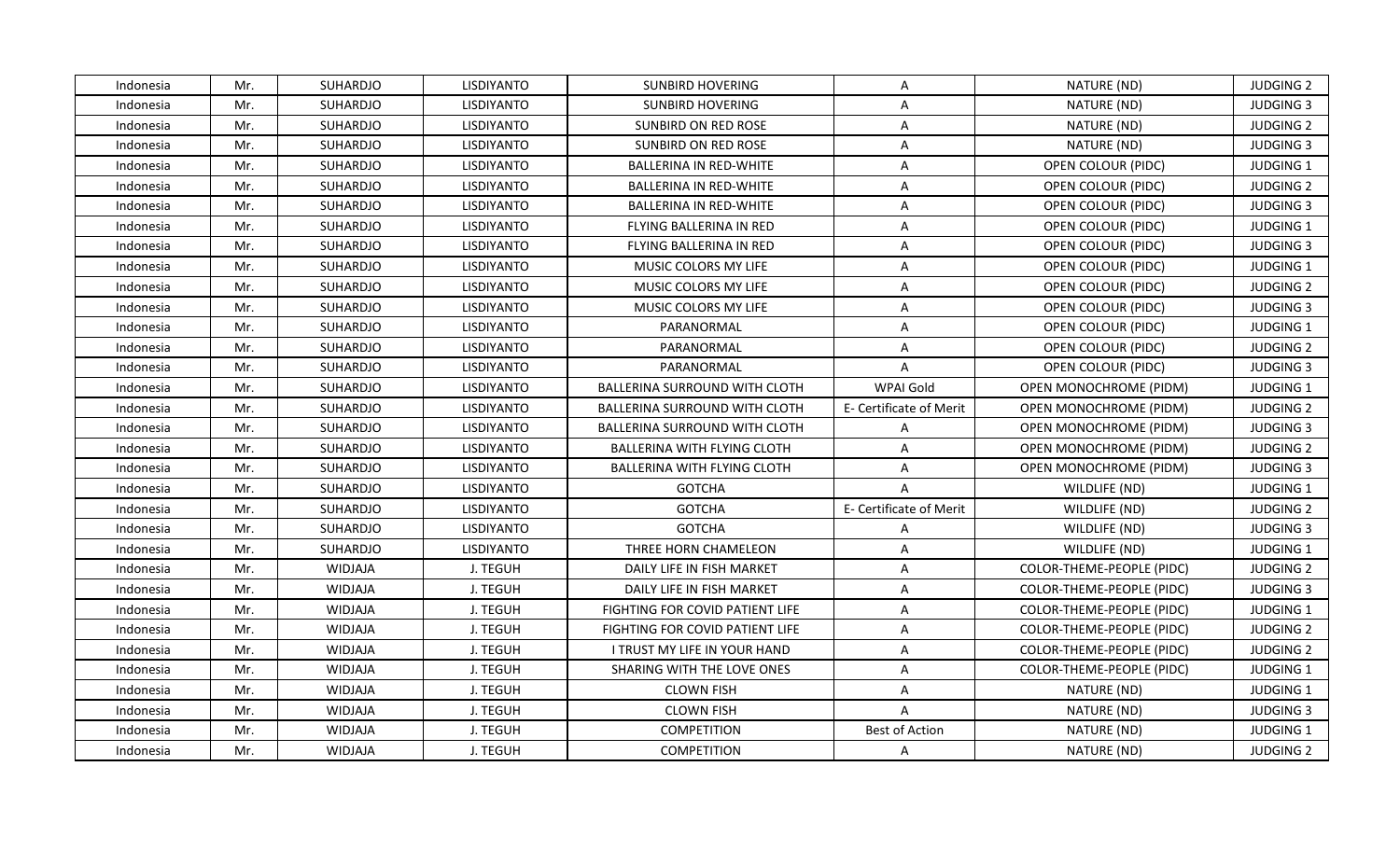| Indonesia | Mr. | <b>WIDJAJA</b> | J. TEGUH     | <b>COMPETITION</b>                | A                       | NATURE (ND)                         | <b>JUDGING 3</b> |
|-----------|-----|----------------|--------------|-----------------------------------|-------------------------|-------------------------------------|------------------|
| Indonesia | Mr. | <b>WIDJAJA</b> | J. TEGUH     | <b>FLYING HIGH</b>                | A                       | NATURE (ND)                         | <b>JUDGING 2</b> |
| Indonesia | Mr. | <b>WIDJAJA</b> | J. TEGUH     | A MAN WITH HIS HORSE              | $\mathsf{A}$            | OPEN COLOUR (PIDC)                  | <b>JUDGING 2</b> |
| Indonesia | Mr. | <b>WIDJAJA</b> | J. TEGUH     | <b>CHASING HOPE</b>               | $\mathsf{A}$            | OPEN COLOUR (PIDC)                  | <b>JUDGING 2</b> |
| Indonesia | Mr. | <b>WIDJAJA</b> | J. TEGUH     | <b>CHASING HOPE</b>               | A                       | OPEN COLOUR (PIDC)                  | <b>JUDGING 3</b> |
| Indonesia | Mr. | <b>WIDJAJA</b> | J. TEGUH     | FROM RUSSIA WITH LOVE             | A                       | OPEN COLOUR (PIDC)                  | <b>JUDGING 1</b> |
| Indonesia | Mr. | <b>WIDJAJA</b> | J. TEGUH     | <b>FOCUS AND DEDICATED</b>        | $\overline{A}$          | OPEN MONOCHROME (PIDM)              | JUDGING 1        |
| Indonesia | Mr. | <b>WIDJAJA</b> | J. TEGUH     | SERVING WITH ALL MY HEART         | E- Certificate of Merit | OPEN MONOCHROME (PIDM)              | <b>JUDGING 3</b> |
| Indonesia | Mr. | <b>WIDJAJA</b> | J. TEGUH     | THE EPIPHANY CATHEDRAL-IRKUTSK    | $\overline{A}$          | PHOTO TRAVEL (PTD)                  | <b>JUDGING 2</b> |
| Indonesia | Mr. | <b>WIDJAJA</b> | J. TEGUH     | THE EPIPHANY CATHEDRAL-IRKUTSK    | $\overline{A}$          | PHOTO TRAVEL (PTD)                  | <b>JUDGING 3</b> |
| Indonesia | Mr. | <b>WIDJAJA</b> | J. TEGUH     | WHEN THE SUN GOES DOWN AT YUNNAN  | A                       | PHOTO TRAVEL (PTD)                  | <b>JUDGING 3</b> |
| Indonesia | Mr. | WIDJAYA        | <b>TIRTA</b> | ANGGARA KASIH MEDANGSIA 008       | $\mathsf{A}$            | COLOR-THEME-PEOPLE (PIDC)           | JUDGING 1        |
| Indonesia | Mr. | WIDJAYA        | <b>TIRTA</b> | ANGGARA KASIH MEDANGSIA 008       | $\mathsf{A}$            | COLOR-THEME-PEOPLE (PIDC)           | <b>JUDGING 2</b> |
| Indonesia | Mr. | WIDJAYA        | <b>TIRTA</b> | ANGGARA KASIH MEDANGSIA 008       | $\mathsf{A}$            | COLOR-THEME-PEOPLE (PIDC)           | <b>JUDGING 3</b> |
| Indonesia | Mr. | <b>WIDJAYA</b> | <b>TIRTA</b> | ANGGARA KASIH MEDANGSIA 010       | A                       | COLOR-THEME-PEOPLE (PIDC)           | JUDGING 1        |
| Indonesia | Mr. | WIDJAYA        | <b>TIRTA</b> | ANGGARA KASIH MEDANGSIA 010       | E-HM                    | COLOR-THEME-PEOPLE (PIDC)           | <b>JUDGING 2</b> |
| Indonesia | Mr. | WIDJAYA        | <b>TIRTA</b> | ANGGARA KASIH MEDANGSIA 010       | E- Certificate of Merit | COLOR-THEME-PEOPLE (PIDC)           | <b>JUDGING 3</b> |
| Indonesia | Mr. | WIDJAYA        | <b>TIRTA</b> | <b>MAKEPUNG BUFFALO RACES 001</b> | E-HM                    | COLOR-THEME-PEOPLE (PIDC)           | JUDGING 1        |
| Indonesia | Mr. | WIDJAYA        | <b>TIRTA</b> | MAKEPUNG BUFFALO RACES 001        | $\mathsf{A}$            | COLOR-THEME-PEOPLE (PIDC)           | <b>JUDGING 3</b> |
| Indonesia | Mr. | <b>WIDJAYA</b> | <b>TIRTA</b> | <b>BALI PAST 012</b>              | $\mathsf{A}$            | MONOCHROME - THEME-CITY LIFE (PIDM) | <b>JUDGING 1</b> |
| Indonesia | Mr. | WIDJAYA        | <b>TIRTA</b> | YOUNG ARTIST 003                  | E- Certificate of Merit | MONOCHROME - THEME-CITY LIFE (PIDM) | <b>JUDGING 1</b> |
| Indonesia | Mr. | <b>WIDJAYA</b> | <b>TIRTA</b> | BROMO FROM TOP 002                | E- Certificate of Merit | NATURE (ND)                         | <b>JUDGING 1</b> |
| Indonesia | Mr. | WIDJAYA        | <b>TIRTA</b> | BROMO FROM TOP 002                | $\mathsf{A}$            | NATURE (ND)                         | <b>JUDGING 3</b> |
| Indonesia | Mr. | <b>WIDJAYA</b> | <b>TIRTA</b> | <b>COLORFUL DRUMMER 257</b>       | $\mathsf{A}$            | OPEN COLOUR (PIDC)                  | <b>JUDGING 2</b> |
| Indonesia | Mr. | <b>WIDJAYA</b> | <b>TIRTA</b> | <b>COLORFUL DRUMMER 257</b>       | $\mathsf{A}$            | OPEN COLOUR (PIDC)                  | <b>JUDGING 3</b> |
| Indonesia | Mr. | WIDJAYA        | <b>TIRTA</b> | THE BLUE 016                      | A                       | OPEN COLOUR (PIDC)                  | <b>JUDGING 2</b> |
| Indonesia | Mr. | WIDJAYA        | <b>TIRTA</b> | THE BLUE 016                      | $\mathsf{A}$            | OPEN COLOUR (PIDC)                  | <b>JUDGING 3</b> |
| Indonesia | Mr. | WIDJAYA        | <b>TIRTA</b> | THE VIOLIST 143                   | $\mathsf{A}$            | OPEN COLOUR (PIDC)                  | JUDGING 1        |
| Indonesia | Mr. | <b>WIDJAYA</b> | <b>TIRTA</b> | THE VIOLIST 143                   | A                       | OPEN COLOUR (PIDC)                  | <b>JUDGING 2</b> |
| Indonesia | Mr. | WIDJAYA        | <b>TIRTA</b> | THE VIOLIST 143                   | $\mathsf{A}$            | OPEN COLOUR (PIDC)                  | <b>JUDGING 3</b> |
| Indonesia | Mr. | <b>WIDJAYA</b> | <b>TIRTA</b> | <b>HORSES IN WINTER 005</b>       | A                       | OPEN MONOCHROME (PIDM)              | <b>JUDGING 1</b> |
| Indonesia | Mr. | WIDJAYA        | <b>TIRTA</b> | <b>HORSES IN WINTER 005</b>       | $\mathsf{A}$            | OPEN MONOCHROME (PIDM)              | <b>JUDGING 2</b> |
| Indonesia | Mr. | WIDJAYA        | <b>TIRTA</b> | HORSES IN WINTER 005              | $\overline{A}$          | OPEN MONOCHROME (PIDM)              | <b>JUDGING 3</b> |
| Indonesia | Mr. | <b>WIDJAYA</b> | <b>TIRTA</b> | <b>HUANG SHAN 013</b>             | A                       | OPEN MONOCHROME (PIDM)              | <b>JUDGING 1</b> |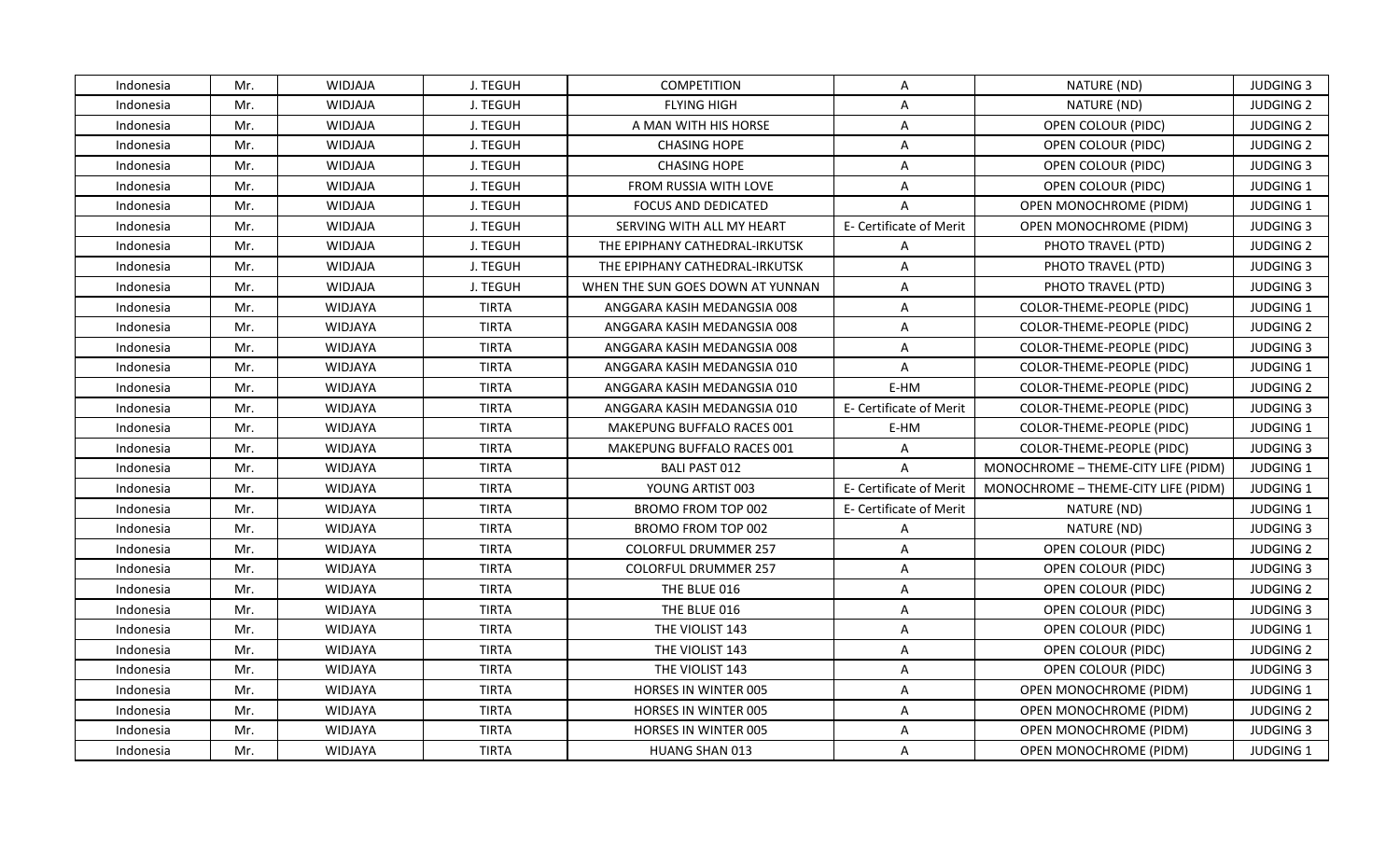| Indonesia | Mr. | <b>WIDJAYA</b> | <b>TIRTA</b>        | <b>HUANG SHAN 013</b>             | $\mathsf{A}$            | OPEN MONOCHROME (PIDM)              | <b>JUDGING 3</b> |
|-----------|-----|----------------|---------------------|-----------------------------------|-------------------------|-------------------------------------|------------------|
| Indonesia | Mr. | WIDJAYA        | <b>TIRTA</b>        | JIANGJIAJIE 008                   | $\mathsf{A}$            | <b>OPEN MONOCHROME (PIDM)</b>       | <b>JUDGING 2</b> |
| Indonesia | Mr. | WIDJAYA        | <b>TIRTA</b>        | JIANGJIAJIE 008                   | $\mathsf{A}$            | OPEN MONOCHROME (PIDM)              | <b>JUDGING 3</b> |
| Indonesia | Mr. | <b>WIDJAYA</b> | <b>TIRTA</b>        | THE MUSICIAN 985                  | A                       | <b>OPEN MONOCHROME (PIDM)</b>       | <b>JUDGING 2</b> |
| Indonesia | Mr. | <b>WIDJAYA</b> | <b>TIRTA</b>        | THE MUSICIAN 985                  | A                       | OPEN MONOCHROME (PIDM)              | <b>JUDGING 3</b> |
| Indonesia | Mr. | <b>WIDJAYA</b> | <b>TIRTA</b>        | FENGHUANG ANCIENT TOWN 001        | A                       | PHOTO TRAVEL (PTD)                  | <b>JUDGING 2</b> |
| Indonesia | Mr. | WIDJAYA        | <b>TIRTA</b>        | FENGHUANG ANCIENT TOWN 001        | $\mathsf{A}$            | PHOTO TRAVEL (PTD)                  | <b>JUDGING 3</b> |
| Indonesia | Mr. | <b>WIDJAYA</b> | <b>TIRTA</b>        | FENGHUANG NIGHT VIEW 003          | $\overline{A}$          | PHOTO TRAVEL (PTD)                  | JUDGING 1        |
| Indonesia | Mr. | <b>WIDJAYA</b> | <b>TIRTA</b>        | FENGHUANG NIGHT VIEW 003          | $\mathsf{A}$            | PHOTO TRAVEL (PTD)                  | <b>JUDGING 2</b> |
| Indonesia | Mr. | WIDJAYA        | <b>TIRTA</b>        | FENGHUANG NIGHT VIEW 003          | $\mathsf{A}$            | PHOTO TRAVEL (PTD)                  | <b>JUDGING 3</b> |
| Indonesia | Mr. | WIDJAYA        | <b>TIRTA</b>        | <b>FIRE SHOW</b>                  | A                       | PHOTO TRAVEL (PTD)                  | JUDGING 1        |
| Indonesia | Mr. | WIDJAYA        | <b>TIRTA</b>        | FIREWORK 03                       | E- Certificate of Merit | PHOTO TRAVEL (PTD)                  | JUDGING 1        |
| Indonesia | Mr. | WIDJAYA        | <b>TIRTA</b>        | FIREWORK 03                       | $\overline{A}$          | PHOTO TRAVEL (PTD)                  | <b>JUDGING 2</b> |
| Indonesia | Mr. | WIDJAYA        | <b>TIRTA</b>        | FIREWORK 03                       | E-HM                    | PHOTO TRAVEL (PTD)                  | <b>JUDGING 3</b> |
| Indonesia | Mr. | <b>WIDJAYA</b> | <b>TIRTA</b>        | ANGGARA KASIH MEDANGSIA 003       | A                       | PHOTOJOURNALISM (PJD)               | JUDGING 1        |
| Indonesia | Mr. | WIDJAYA        | <b>TIRTA</b>        | ANGGARA KASIH MEDANGSIA 003       | $\overline{A}$          | PHOTOJOURNALISM (PJD)               | <b>JUDGING 2</b> |
| Indonesia | Mr. | WIDJAYA        | <b>TIRTA</b>        | ANGGARA KASIH MEDANGSIA 003       | Best of Story Telling   | PHOTOJOURNALISM (PJD)               | <b>JUDGING 3</b> |
| Indonesia | Mr. | <b>WIDJAYA</b> | <b>TIRTA</b>        | MAKEPUNG BUFFALO RACES 002        | $\overline{A}$          | PHOTOJOURNALISM (PJD)               | <b>JUDGING 1</b> |
| Indonesia | Mr. | <b>WIDJAYA</b> | <b>TIRTA</b>        | MAKEPUNG BUFFALO RACES 002        | $\mathsf{A}$            | PHOTOJOURNALISM (PJD)               | <b>JUDGING 2</b> |
| Indonesia | Mr. | WIDJAYA        | <b>TIRTA</b>        | <b>MAKEPUNG BUFFALO RACES 002</b> | $\mathsf{A}$            | PHOTOJOURNALISM (PJD)               | <b>JUDGING 3</b> |
| Indonesia | Mr. | WIDJAYA        | <b>TIRTA</b>        | YUNAN DANCES                      | A                       | PHOTOJOURNALISM (PJD)               | <b>JUDGING 2</b> |
| Indonesia | Mr. | WIDJAYA        | <b>TIRTA</b>        | YUNAN DANCES                      | $\mathsf{A}$            | PHOTOJOURNALISM (PJD)               | <b>JUDGING 3</b> |
| Indonesia | Mr. | WIDJAYA        | <b>TIRTA</b>        | MATING 20                         | A                       | WILDLIFE (ND)                       | JUDGING 1        |
| Indonesia | Mr. | WIDJAYA        | <b>TIRTA</b>        | MATING 20                         | $\mathsf{A}$            | WILDLIFE (ND)                       | <b>JUDGING 2</b> |
| Indonesia | Mr. | <b>WIDJAYA</b> | <b>TIRTA</b>        | PEREBUTAN                         | $\overline{A}$          | WILDLIFE (ND)                       | JUDGING 1        |
| Indonesia | Mr. | WIDJAYA        | <b>TIRTA</b>        | PEREBUTAN                         | A                       | WILDLIFE (ND)                       | <b>JUDGING 3</b> |
| Indonesia | Mr. | WIDJAYA        | <b>TIRTA</b>        | SARAPANKU                         | $\mathsf{A}$            | WILDLIFE (ND)                       | <b>JUDGING 3</b> |
| Indonesia | Mr. | <b>WIDODO</b>  | <b>GINANJAR RAH</b> | <b>FRAME OF MRT</b>               | $\mathsf{A}$            | MONOCHROME - THEME-CITY LIFE (PIDM) | JUDGING 1        |
| Indonesia | Mr. | <b>WIDODO</b>  | <b>GINANJAR RAH</b> | <b>FRAME OF MRT</b>               | $\mathsf{A}$            | MONOCHROME - THEME-CITY LIFE (PIDM) | <b>JUDGING 3</b> |
| Indonesia | Mr. | <b>WIDODO</b>  | <b>GINANJAR RAH</b> | <b>HARD BOILED</b>                | A                       | OPEN COLOUR (PIDC)                  | <b>JUDGING 2</b> |
| Indonesia | Mr. | <b>WIDODO</b>  | <b>GINANJAR RAH</b> | ALI GARDY RUKMANA                 | $\overline{A}$          | <b>OPEN MONOCHROME (PIDM)</b>       | <b>JUDGING 2</b> |
| Indonesia | Mr. | <b>WIDODO</b>  | <b>GINANJAR RAH</b> | ALI GARDY RUKMANA                 | $\mathsf{A}$            | OPEN MONOCHROME (PIDM)              | <b>JUDGING 3</b> |
| Indonesia | Mr. | <b>WIDODO</b>  | <b>GINANJAR RAH</b> | SPINNING YARN                     | $\overline{A}$          | OPEN MONOCHROME (PIDM)              | <b>JUDGING 3</b> |
| Indonesia | Mr. | YUDIARTA       | LILI                | <b>BERDOA BERSAMA</b>             | A                       | COLOR-THEME-PEOPLE (PIDC)           | <b>JUDGING 1</b> |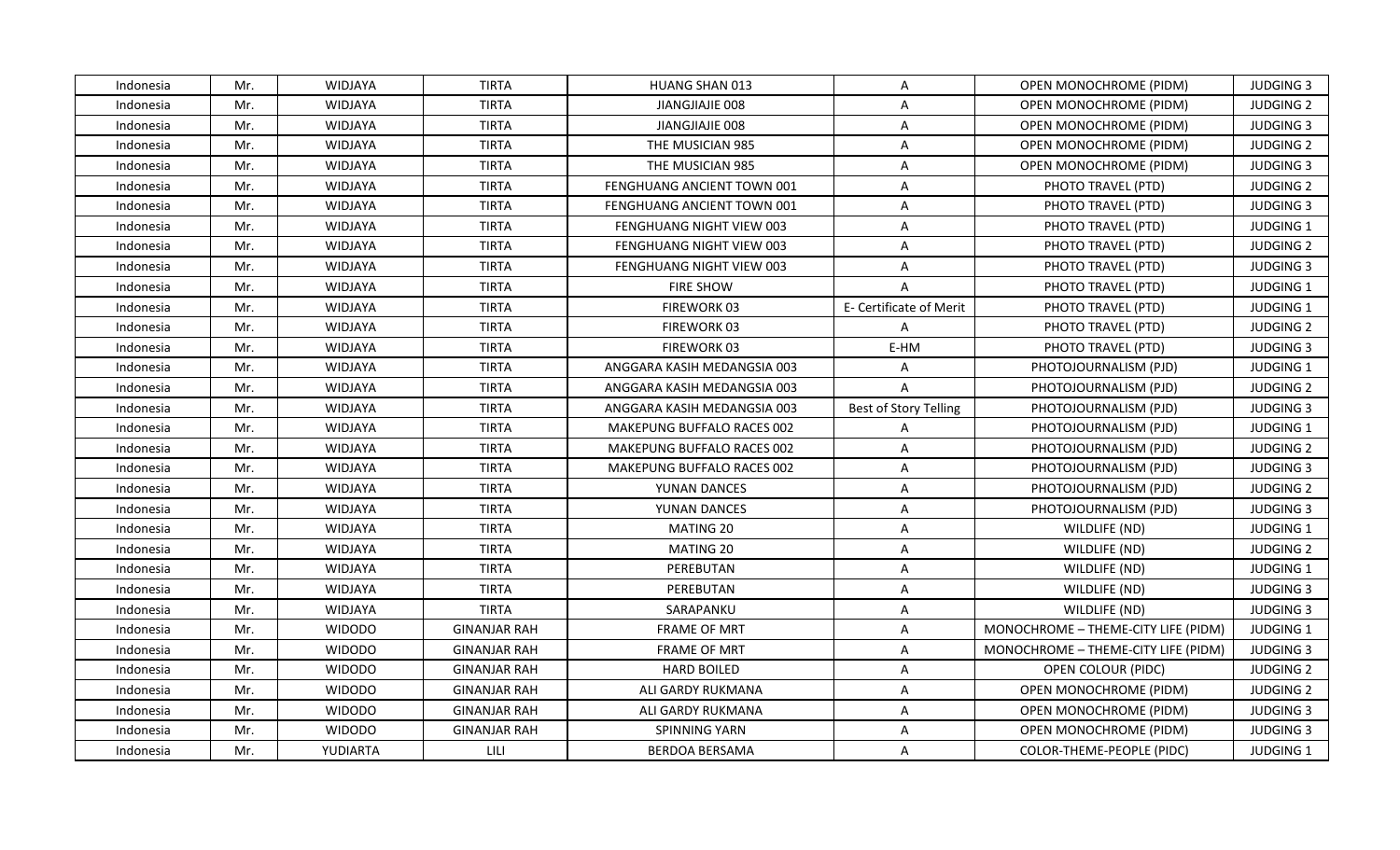| Indonesia | Mr. | YUDIARTA        | LILI | <b>BERDOA BERSAMA</b>         | A                       | COLOR-THEME-PEOPLE (PIDC)           | <b>JUDGING 2</b> |
|-----------|-----|-----------------|------|-------------------------------|-------------------------|-------------------------------------|------------------|
| Indonesia | Mr. | YUDIARTA        | LILI | <b>BUTCHER 24</b>             | $\overline{A}$          | COLOR-THEME-PEOPLE (PIDC)           | JUDGING 1        |
| Indonesia | Mr. | YUDIARTA        | LILI | <b>BUTCHER 24</b>             | $\mathsf{A}$            | COLOR-THEME-PEOPLE (PIDC)           | <b>JUDGING 3</b> |
| Indonesia | Mr. | <b>YUDIARTA</b> | LILI | DI SUATU PAGI                 | A                       | COLOR-THEME-PEOPLE (PIDC)           | <b>JUDGING 1</b> |
| Indonesia | Mr. | YUDIARTA        | LILI | <b>DONATION</b>               | <b>WPAI Silver</b>      | COLOR-THEME-PEOPLE (PIDC)           | <b>JUDGING 2</b> |
| Indonesia | Mr. | YUDIARTA        | LILI | <b>DONATION</b>               | $\mathsf{A}$            | COLOR-THEME-PEOPLE (PIDC)           | <b>JUDGING 3</b> |
| Indonesia | Mr. | YUDIARTA        | LILI | <b>KERAJINAN TANGAN</b>       | E- Certificate of Merit | MONOCHROME - THEME-CITY LIFE (PIDM) | JUDGING 1        |
| Indonesia | Mr. | YUDIARTA        | LILI | <b>KERAJINAN TANGAN</b>       | $\mathsf{A}$            | MONOCHROME - THEME-CITY LIFE (PIDM) | <b>JUDGING 2</b> |
| Indonesia | Mr. | YUDIARTA        | LILI | <b>KERAJINAN TANGAN</b>       | $\mathsf{A}$            | MONOCHROME - THEME-CITY LIFE (PIDM) | <b>JUDGING 3</b> |
| Indonesia | Mr. | YUDIARTA        | LILI | PENJUAL SIRIH                 | $\mathsf{A}$            | MONOCHROME - THEME-CITY LIFE (PIDM) | <b>JUDGING 1</b> |
| Indonesia | Mr. | YUDIARTA        | LILI | SUNDULAN PAS                  | $\mathsf{A}$            | MONOCHROME - THEME-CITY LIFE (PIDM) | JUDGING 1        |
| Indonesia | Mr. | YUDIARTA        | LILI | <b>BEAUTIFUL TWILIGHT 005</b> | $\mathsf{A}$            | NATURE (ND)                         | JUDGING 1        |
| Indonesia | Mr. | YUDIARTA        | LILI | <b>SUMATRA TIGER 001</b>      | $\mathsf{A}$            | NATURE (ND)                         | <b>JUDGING 1</b> |
| Indonesia | Mr. | YUDIARTA        | LILI | DIAMOND BEACH 002 ICELAND     | $\mathsf{A}$            | OPEN COLOUR (PIDC)                  | JUDGING 1        |
| Indonesia | Mr. | YUDIARTA        | LILI | DIAMOND BEACH 002 ICELAND     | A                       | OPEN COLOUR (PIDC)                  | <b>JUDGING 3</b> |
| Indonesia | Mr. | YUDIARTA        | LILI | GOING HOME 9822               | $\overline{A}$          | OPEN COLOUR (PIDC)                  | JUDGING 1        |
| Indonesia | Mr. | YUDIARTA        | LILI | GOING HOME 9822               | $\mathsf{A}$            | OPEN COLOUR (PIDC)                  | <b>JUDGING 2</b> |
| Indonesia | Mr. | YUDIARTA        | LILI | <b>GOING HOME 9822</b>        | $\mathsf{A}$            | OPEN COLOUR (PIDC)                  | <b>JUDGING 3</b> |
| Indonesia | Mr. | YUDIARTA        | LILI | PENUH RESIKO                  | $\mathsf{A}$            | OPEN COLOUR (PIDC)                  | <b>JUDGING 1</b> |
| Indonesia | Mr. | YUDIARTA        | LILI | COW RACE 0097                 | E- Certificate of Merit | OPEN MONOCHROME (PIDM)              | <b>JUDGING 1</b> |
| Indonesia | Mr. | YUDIARTA        | LILI | COW RACE 0097                 | $\mathsf{A}$            | <b>OPEN MONOCHROME (PIDM)</b>       | <b>JUDGING 2</b> |
| Indonesia | Mr. | YUDIARTA        | LILI | COW RACE 0097                 | E- Certificate of Merit | OPEN MONOCHROME (PIDM)              | <b>JUDGING 3</b> |
| Indonesia | Mr. | YUDIARTA        | LILI | DOA PAGI 5063                 | A                       | OPEN MONOCHROME (PIDM)              | JUDGING 1        |
| Indonesia | Mr. | YUDIARTA        | LILI | DOA PAGI 5063                 | $\mathsf{A}$            | <b>OPEN MONOCHROME (PIDM)</b>       | <b>JUDGING 2</b> |
| Indonesia | Mr. | YUDIARTA        | LILI | <b>GOTHIC STYLE</b>           | $\mathsf{A}$            | OPEN MONOCHROME (PIDM)              | <b>JUDGING 2</b> |
| Indonesia | Mr. | YUDIARTA        | LILI | <b>OVAL WINDOW</b>            | $\mathsf{A}$            | OPEN MONOCHROME (PIDM)              | <b>JUDGING 2</b> |
| Indonesia | Mr. | YUDIARTA        | LILI | <b>OVAL WINDOW</b>            | A                       | OPEN MONOCHROME (PIDM)              | <b>JUDGING 3</b> |
| Indonesia | Mr. | YUDIARTA        | LILI | <b>HEAVEN ON EARTH 002</b>    | $\mathsf{A}$            | PHOTO TRAVEL (PTD)                  | <b>JUDGING 3</b> |
| Indonesia | Mr. | YUDIARTA        | LILI | SYDNEY HARBOUR BRIDGE VIEW    | $\mathsf{A}$            | PHOTO TRAVEL (PTD)                  | <b>JUDGING 1</b> |
| Indonesia | Mr. | YUDIARTA        | LILI | <b>BUFFALO RACING</b>         | $\overline{A}$          | PHOTOJOURNALISM (PJD)               | JUDGING 1        |
| Indonesia | Mr. | YUDIARTA        | LILI | <b>BUFFALO RACING</b>         | E- Certificate of Merit | PHOTOJOURNALISM (PJD)               | <b>JUDGING 3</b> |
| Indonesia | Mr. | YUDIARTA        | LILI | ANAK BUAYA 519                | A                       | WILDLIFE (ND)                       | <b>JUDGING 1</b> |
| Indonesia | Mr. | YUDIARTA        | LILI | ANAK BUAYA 519                | $\mathsf{A}$            | WILDLIFE (ND)                       | <b>JUDGING 2</b> |
| Indonesia | Mr. | YUDIARTA        | LILI | <b>GENGGAMAN MAUT 372 372</b> | A                       | WILDLIFE (ND)                       | <b>JUDGING 2</b> |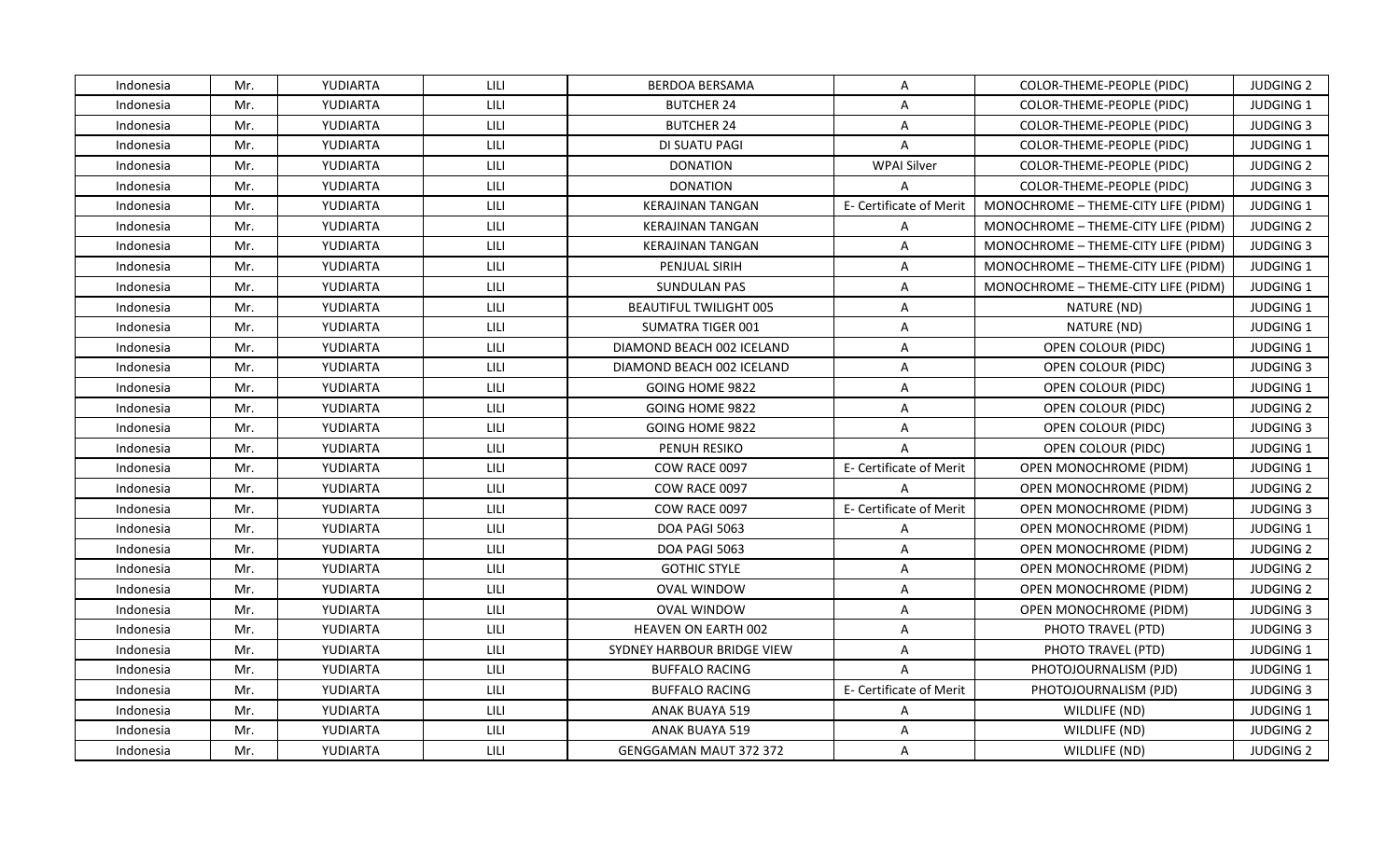| Indonesia | Mr.  | YUDIARTA         | LILI                       | <b>GENGGAMAN MAUT 372 372</b>  | A                       | WILDLIFE (ND)                       | <b>JUDGING 3</b> |
|-----------|------|------------------|----------------------------|--------------------------------|-------------------------|-------------------------------------|------------------|
| Indonesia | Mrs. | ADHISURIA        | <b>RUBBY</b>               | DRYING CLOTH                   | $\overline{A}$          | COLOR-THEME-PEOPLE (PIDC)           | <b>JUDGING 2</b> |
| Indonesia | Mrs. | <b>ADHISURIA</b> | <b>RUBBY</b>               | <b>DRYING CRACKERS</b>         | $\mathsf{A}$            | COLOR-THEME-PEOPLE (PIDC)           | JUDGING 1        |
| Indonesia | Mrs. | ADHISURIA        | <b>RUBBY</b>               | <b>DRYING CRACKERS</b>         | A                       | COLOR-THEME-PEOPLE (PIDC)           | <b>JUDGING 2</b> |
| Indonesia | Mrs. | ADHISURIA        | <b>RUBBY</b>               | <b>DRYING SPICES</b>           | A                       | COLOR-THEME-PEOPLE (PIDC)           | <b>JUDGING 2</b> |
| Indonesia | Mrs. | ADHISURIA        | <b>RUBBY</b>               | <b>BLUE PIT VIPER SIZZLE</b>   | A                       | NATURE (ND)                         | <b>JUDGING 1</b> |
| Indonesia | Mrs. | <b>ADHISURIA</b> | <b>RUBBY</b>               | FLYING FROG IN THE RAIN        | A                       | NATURE (ND)                         | JUDGING 1        |
| Indonesia | Mrs. | <b>ADHISURIA</b> | <b>RUBBY</b>               | FLYING FROG IN THE RAIN        | $\mathsf{A}$            | NATURE (ND)                         | <b>JUDGING 3</b> |
| Indonesia | Mrs. | <b>ADHISURIA</b> | <b>RUBBY</b>               | <b>FREELY FLYING</b>           | $\mathsf{A}$            | NATURE (ND)                         | JUDGING 1        |
| Indonesia | Mrs. | <b>ADHISURIA</b> | <b>RUBBY</b>               | <b>FREELY FLYING</b>           | $\overline{A}$          | NATURE (ND)                         | <b>JUDGING 2</b> |
| Indonesia | Mrs. | ADHISURIA        | <b>RUBBY</b>               | <b>BEAUTIFUL LADY</b>          | $\mathsf{A}$            | OPEN COLOUR (PIDC)                  | <b>JUDGING 2</b> |
| Indonesia | Mrs. | <b>ADHISURIA</b> | <b>RUBBY</b>               | <b>BREAVEN IN ACTION</b>       | $\mathsf{A}$            | OPEN COLOUR (PIDC)                  | JUDGING 1        |
| Indonesia | Mrs. | <b>ADHISURIA</b> | <b>RUBBY</b>               | <b>BREAVEN IN ACTION</b>       | $\mathsf{A}$            | OPEN COLOUR (PIDC)                  | <b>JUDGING 2</b> |
| Indonesia | Mrs. | <b>ADHISURIA</b> | <b>RUBBY</b>               | <b>BREAVEN IN ACTION</b>       | $\mathsf{A}$            | OPEN COLOUR (PIDC)                  | <b>JUDGING 3</b> |
| Indonesia | Mrs. | <b>ADHISURIA</b> | <b>RUBBY</b>               | JOKER 007                      | <b>Best of Portrait</b> | OPEN COLOUR (PIDC)                  | <b>JUDGING 2</b> |
| Indonesia | Mrs. | ADHISURIA        | <b>RUBBY</b>               | <b>CHARMING</b>                | A                       | OPEN MONOCHROME (PIDM)              | <b>JUDGING 3</b> |
| Indonesia | Mrs. | <b>ADHISURIA</b> | <b>RUBBY</b>               | <b>EMAK IN POTTERY FACTORY</b> | E-HM                    | OPEN MONOCHROME (PIDM)              | JUDGING 1        |
| Indonesia | Mrs. | <b>ADHISURIA</b> | <b>RUBBY</b>               | <b>EMAK IN POTTERY FACTORY</b> | E- Certificate of Merit | OPEN MONOCHROME (PIDM)              | <b>JUDGING 2</b> |
| Indonesia | Mrs. | ADHISURIA        | <b>RUBBY</b>               | EMAK IN POTTERY FACTORY        | $\mathsf{A}$            | OPEN MONOCHROME (PIDM)              | <b>JUDGING 3</b> |
| Indonesia | Mrs. | <b>ADHISURIA</b> | <b>RUBBY</b>               | <b>ROASTED CORN</b>            | $\overline{A}$          | <b>OPEN MONOCHROME (PIDM)</b>       | JUDGING 1        |
| Indonesia | Mrs. | ADHISURIA        | <b>RUBBY</b>               | ROASTED CORN                   | A                       | OPEN MONOCHROME (PIDM)              | <b>JUDGING 2</b> |
| Indonesia | Mrs. | <b>BUDIONO</b>   | <b>CINDY AGUSTININGSIH</b> | <b>GOING BACK FROM SCHOOL</b>  | A                       | COLOR-THEME-PEOPLE (PIDC)           | <b>JUDGING 3</b> |
| Indonesia | Mrs. | <b>BUDIONO</b>   | <b>CINDY AGUSTININGSIH</b> | <b>INSIDE HUDSON YARDS NYC</b> | $\mathsf{A}$            | MONOCHROME - THEME-CITY LIFE (PIDM) | <b>JUDGING 2</b> |
| Indonesia | Mrs. | <b>BUDIONO</b>   | <b>CINDY AGUSTININGSIH</b> | INSIDE HUDSON YARDS NYC        | $\mathsf{A}$            | MONOCHROME - THEME-CITY LIFE (PIDM) | <b>JUDGING 3</b> |
| Indonesia | Mrs. | <b>BUDIONO</b>   | <b>CINDY AGUSTININGSIH</b> | ONE NIGHT IN TIMES SQUARE      | A                       | MONOCHROME - THEME-CITY LIFE (PIDM) | JUDGING 1        |
| Indonesia | Mrs. | <b>BUDIONO</b>   | <b>CINDY AGUSTININGSIH</b> | <b>FIGHTING FOR FOOD</b>       | $\overline{A}$          | NATURE (ND)                         | JUDGING 1        |
| Indonesia | Mrs. | <b>BUDIONO</b>   | <b>CINDY AGUSTININGSIH</b> | <b>FIGHTING FOR FOOD</b>       | $\mathsf{A}$            | NATURE (ND)                         | <b>JUDGING 2</b> |
| Indonesia | Mrs. | <b>BUDIONO</b>   | <b>CINDY AGUSTININGSIH</b> | <b>FIGHTING FOR FOOD</b>       | $\mathsf{A}$            | NATURE (ND)                         | <b>JUDGING 3</b> |
| Indonesia | Mrs. | <b>BUDIONO</b>   | <b>CINDY AGUSTININGSIH</b> | PLAYING AROUND                 | A                       | NATURE (ND)                         | <b>JUDGING 2</b> |
| Indonesia | Mrs. | <b>BUDIONO</b>   | <b>CINDY AGUSTININGSIH</b> | <b>BREAKFAST TIME 9433</b>     | $\mathsf{A}$            | OPEN COLOUR (PIDC)                  | <b>JUDGING 3</b> |
| Indonesia | Mrs. | <b>BUDIONO</b>   | <b>CINDY AGUSTININGSIH</b> | MY BREAKFAST 5541              | $\mathsf{A}$            | OPEN COLOUR (PIDC)                  | <b>JUDGING 3</b> |
| Indonesia | Mrs. | <b>BUDIONO</b>   | <b>CINDY AGUSTININGSIH</b> | WAIT YOUR TURN 3130            | $\mathsf{A}$            | OPEN COLOUR (PIDC)                  | <b>JUDGING 2</b> |
| Indonesia | Mrs. | <b>BUDIONO</b>   | <b>CINDY AGUSTININGSIH</b> | PRINCESS PHOENIX 8847          | $\overline{A}$          | OPEN MONOCHROME (PIDM)              | JUDGING 1        |
| Indonesia | Mrs. | <b>BUDIONO</b>   | <b>CINDY AGUSTININGSIH</b> | PRINCESS PHOENIX 8847          | A                       | OPEN MONOCHROME (PIDM)              | <b>JUDGING 2</b> |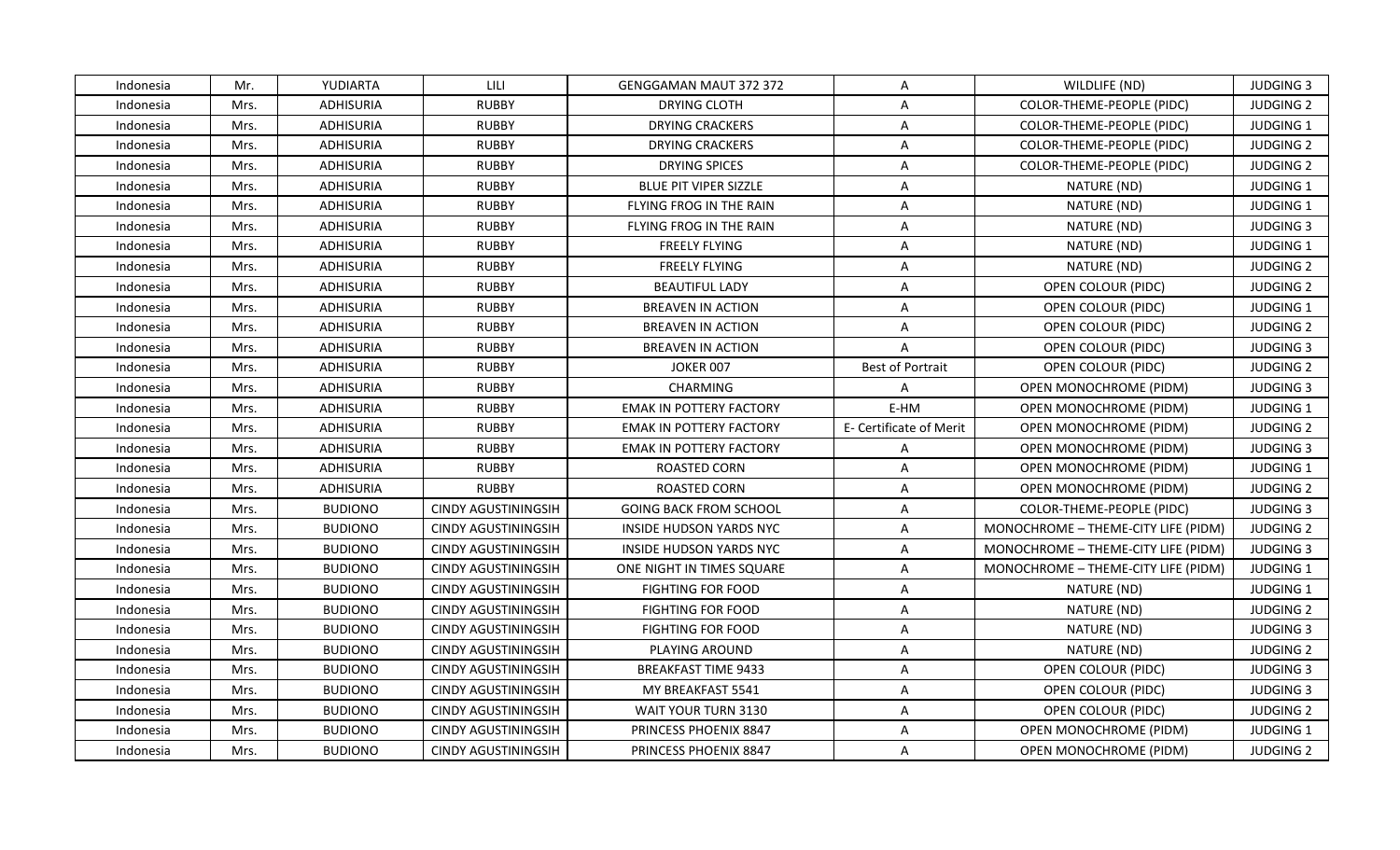| Indonesia | Mrs. | <b>BUDIONO</b> | CINDY AGUSTININGSIH        | PRINCESS PHOENIX 8847          | $\mathsf{A}$            | OPEN MONOCHROME (PIDM)              | <b>JUDGING 3</b> |
|-----------|------|----------------|----------------------------|--------------------------------|-------------------------|-------------------------------------|------------------|
| Indonesia | Mrs. | <b>BUDIONO</b> | <b>CINDY AGUSTININGSIH</b> | ONE FINE MORNING AT KUTNA HORA | $\overline{A}$          | PHOTO TRAVEL (PTD)                  | JUDGING 1        |
| Indonesia | Mrs. | <b>BUDIONO</b> | <b>CINDY AGUSTININGSIH</b> | ST MATYAS CHURCH IN BUDAPEST   | $\mathsf{A}$            | PHOTO TRAVEL (PTD)                  | <b>JUDGING 3</b> |
| Indonesia | Mrs. | <b>BUDIONO</b> | <b>CINDY AGUSTININGSIH</b> | SUNNY WINTER IN HALLSTATT      | $\mathsf{A}$            | PHOTO TRAVEL (PTD)                  | <b>JUDGING 1</b> |
| Indonesia | Mrs. | <b>BUDIONO</b> | <b>CINDY AGUSTININGSIH</b> | THE BEST CHRISTMAS IN WARSAW   | A                       | PHOTO TRAVEL (PTD)                  | <b>JUDGING 1</b> |
| Indonesia | Mrs. | <b>BUDIONO</b> | <b>CINDY AGUSTININGSIH</b> | THE BEST CHRISTMAS IN WARSAW   | A                       | PHOTO TRAVEL (PTD)                  | <b>JUDGING 2</b> |
| Indonesia | Mrs. | <b>BUDIONO</b> | <b>CINDY AGUSTININGSIH</b> | THE BEST CHRISTMAS IN WARSAW   | $\overline{A}$          | PHOTO TRAVEL (PTD)                  | <b>JUDGING 3</b> |
| Indonesia | Mrs. | <b>BUDIONO</b> | <b>CINDY AGUSTININGSIH</b> | THIMPU TSHECHU FESTIVAL 5814   | E- Certificate of Merit | PHOTOJOURNALISM (PJD)               | <b>JUDGING 3</b> |
| Indonesia | Mrs. | <b>BUDIONO</b> | <b>CINDY AGUSTININGSIH</b> | <b>FINAL STOP</b>              | $\mathsf{A}$            | WILDLIFE (ND)                       | <b>JUDGING 2</b> |
| Indonesia | Mrs. | <b>BUDIONO</b> | <b>CINDY AGUSTININGSIH</b> | I GOT THE FISH 949             | $\overline{A}$          | WILDLIFE (ND)                       | <b>JUDGING 2</b> |
| Indonesia | Mrs. | <b>BUDIONO</b> | <b>CINDY AGUSTININGSIH</b> | I GOT THE FISH 949             | $\mathsf{A}$            | WILDLIFE (ND)                       | <b>JUDGING 3</b> |
| Indonesia | Mrs. | <b>BUDIONO</b> | <b>CINDY AGUSTININGSIH</b> | MORNING GREETING               | $\mathsf{A}$            | WILDLIFE (ND)                       | <b>JUDGING 3</b> |
| Indonesia | Mrs. | LEGOWO         | <b>LITA</b>                | <b>BACKSTAGE STRUGGLES</b>     | E- Certificate of Merit | COLOR-THEME-PEOPLE (PIDC)           | JUDGING 1        |
| Indonesia | Mrs. | LEGOWO         | <b>LITA</b>                | <b>BACKSTAGE STRUGGLES</b>     | A                       | COLOR-THEME-PEOPLE (PIDC)           | <b>JUDGING 2</b> |
| Indonesia | Mrs. | LEGOWO         | <b>LITA</b>                | <b>BACKSTAGE STRUGGLES</b>     | A                       | COLOR-THEME-PEOPLE (PIDC)           | <b>JUDGING 3</b> |
| Indonesia | Mrs. | LEGOWO         | <b>LITA</b>                | HOT FUZZ                       | A                       | COLOR-THEME-PEOPLE (PIDC)           | JUDGING 1        |
| Indonesia | Mrs. | LEGOWO         | <b>LITA</b>                | SIAPA YANG MENANG              | $\mathsf{A}$            | COLOR-THEME-PEOPLE (PIDC)           | JUDGING 1        |
| Indonesia | Mrs. | LEGOWO         | LITA                       | <b>SIAPA YANG MENANG</b>       | $\mathsf{A}$            | COLOR-THEME-PEOPLE (PIDC)           | <b>JUDGING 2</b> |
| Indonesia | Mrs. | LEGOWO         | <b>LITA</b>                | <b>TOFU MASTER 1</b>           | A                       | COLOR-THEME-PEOPLE (PIDC)           | <b>JUDGING 1</b> |
| Indonesia | Mrs. | LEGOWO         | <b>LITA</b>                | TOFU MASTER 1                  | $\mathsf{A}$            | COLOR-THEME-PEOPLE (PIDC)           | <b>JUDGING 2</b> |
| Indonesia | Mrs. | LEGOWO         | <b>LITA</b>                | <b>BABY SEAMEN</b>             | A                       | MONOCHROME - THEME-CITY LIFE (PIDM) | <b>JUDGING 2</b> |
| Indonesia | Mrs. | LEGOWO         | <b>LITA</b>                | <b>FAREWELL</b>                | A                       | MONOCHROME - THEME-CITY LIFE (PIDM) | JUDGING 1        |
| Indonesia | Mrs. | LEGOWO         | <b>LITA</b>                | <b>FAREWELL</b>                | $\mathsf{A}$            | MONOCHROME - THEME-CITY LIFE (PIDM) | <b>JUDGING 3</b> |
| Indonesia | Mrs. | LEGOWO         | <b>LITA</b>                | THERE WAS ONCE UPON A TIME     | $\mathsf{A}$            | MONOCHROME - THEME-CITY LIFE (PIDM) | <b>JUDGING 1</b> |
| Indonesia | Mrs. | LEGOWO         | <b>LITA</b>                | THERE WAS ONCE UPON A TIME     | A                       | MONOCHROME - THEME-CITY LIFE (PIDM) | <b>JUDGING 3</b> |
| Indonesia | Mrs. | LEGOWO         | <b>LITA</b>                | WALK OF FRAME                  | $\overline{A}$          | MONOCHROME - THEME-CITY LIFE (PIDM) | JUDGING 1        |
| Indonesia | Mrs. | LEGOWO         | <b>LITA</b>                | WALK OF FRAME                  | $\mathsf{A}$            | MONOCHROME - THEME-CITY LIFE (PIDM) | <b>JUDGING 2</b> |
| Indonesia | Mrs. | LEGOWO         | LITA                       | DO NOT BREATH IT IN            | $\mathsf{A}$            | NATURE (ND)                         | JUDGING 1        |
| Indonesia | Mrs. | LEGOWO         | <b>LITA</b>                | DO NOT BREATH IT IN            | A                       | NATURE (ND)                         | <b>JUDGING 3</b> |
| Indonesia | Mrs. | LEGOWO         | <b>LITA</b>                | HEY IM NAKED HERE              | $\mathsf{A}$            | NATURE (ND)                         | <b>JUDGING 2</b> |
| Indonesia | Mrs. | LEGOWO         | <b>LITA</b>                | LOOK AT MY SURFBOARD           | $\mathsf{A}$            | NATURE (ND)                         | JUDGING 1        |
| Indonesia | Mrs. | LEGOWO         | <b>LITA</b>                | LOOK AT MY SURFBOARD           | A                       | NATURE (ND)                         | <b>JUDGING 3</b> |
| Indonesia | Mrs. | LEGOWO         | <b>LITA</b>                | LONGGAR                        | $\overline{A}$          | OPEN COLOUR (PIDC)                  | JUDGING 1        |
| Indonesia | Mrs. | LEGOWO         | LITA                       | LONGGAR                        | A                       | OPEN COLOUR (PIDC)                  | <b>JUDGING 3</b> |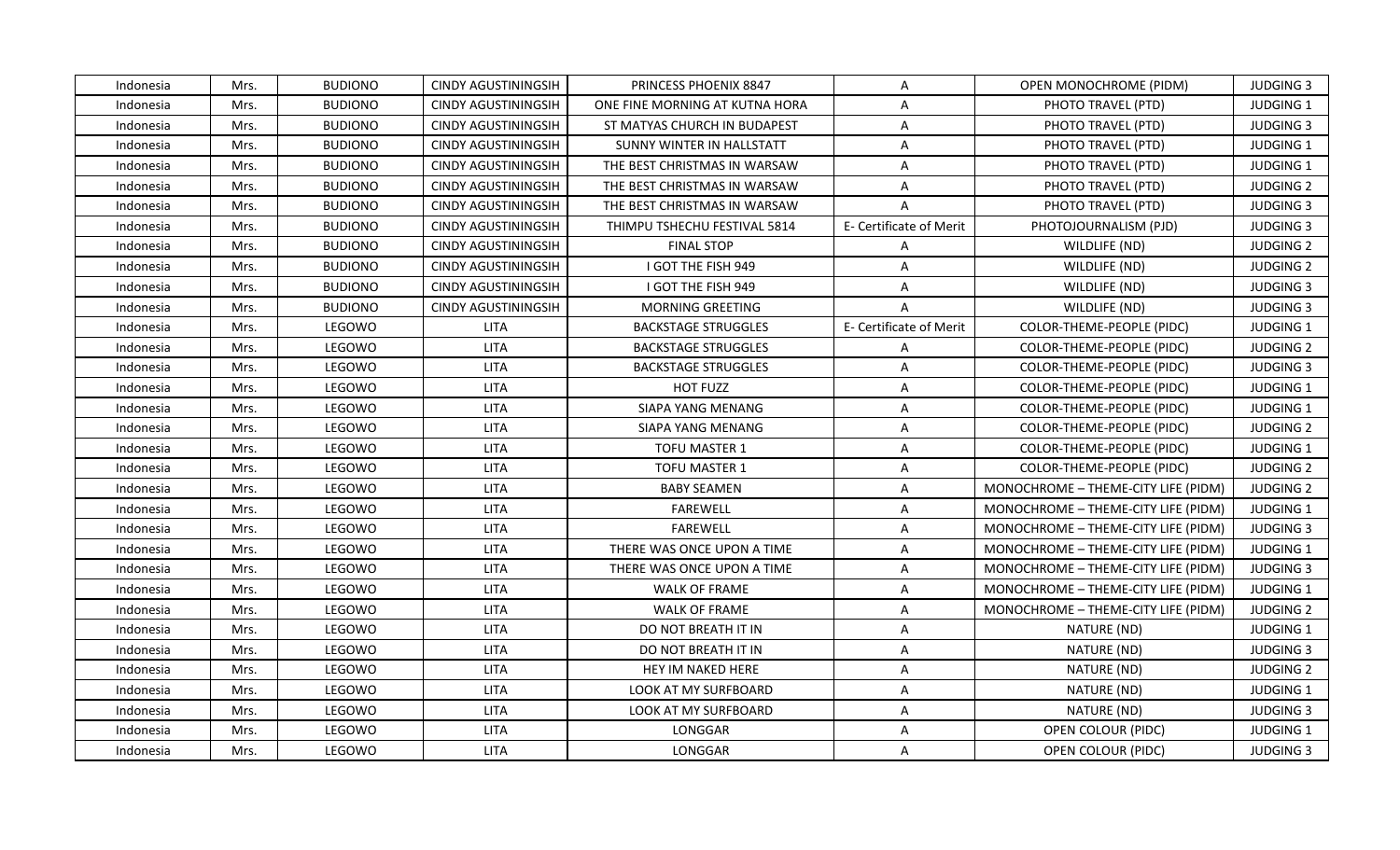| Indonesia | Mrs. | LEGOWO       | <b>LITA</b>  | <b>NATIONS PRIDE</b>            | A              | OPEN COLOUR (PIDC)                  | <b>JUDGING 3</b> |
|-----------|------|--------------|--------------|---------------------------------|----------------|-------------------------------------|------------------|
| Indonesia | Mrs. | LEGOWO       | <b>LITA</b>  | <b>QUEEN OF HEARTS</b>          | A              | OPEN COLOUR (PIDC)                  | JUDGING 1        |
| Indonesia | Mrs. | LEGOWO       | <b>LITA</b>  | <b>QUEEN OF HEARTS</b>          | $\mathsf{A}$   | OPEN COLOUR (PIDC)                  | <b>JUDGING 2</b> |
| Indonesia | Mrs. | LEGOWO       | <b>LITA</b>  | <b>QUEEN OF HEARTS</b>          | $\mathsf{A}$   | OPEN COLOUR (PIDC)                  | <b>JUDGING 3</b> |
| Indonesia | Mrs. | LEGOWO       | <b>LITA</b>  | IN HIS ELEMENT                  | A              | OPEN MONOCHROME (PIDM)              | JUDGING 1        |
| Indonesia | Mrs. | LEGOWO       | <b>LITA</b>  | IN HIS ELEMENT                  | A              | OPEN MONOCHROME (PIDM)              | <b>JUDGING 2</b> |
| Indonesia | Mrs. | LEGOWO       | <b>LITA</b>  | IN HIS ELEMENT                  | $\overline{A}$ | OPEN MONOCHROME (PIDM)              | <b>JUDGING 3</b> |
| Indonesia | Mrs. | LEGOWO       | <b>LITA</b>  | <b>FIREWORKS PARTY</b>          | A              | PHOTO TRAVEL (PTD)                  | <b>JUDGING 2</b> |
| Indonesia | Mrs. | LEGOWO       | <b>LITA</b>  | <b>FIREWORKS PARTY</b>          | $\overline{A}$ | PHOTO TRAVEL (PTD)                  | <b>JUDGING 3</b> |
| Indonesia | Mrs. | LEGOWO       | <b>LITA</b>  | <b>HALF LIGHT BEAUTY</b>        | $\overline{A}$ | PHOTO TRAVEL (PTD)                  | JUDGING 1        |
| Indonesia | Mrs. | LEGOWO       | <b>LITA</b>  | <b>HALF LIGHT BEAUTY</b>        | A              | PHOTO TRAVEL (PTD)                  | <b>JUDGING 2</b> |
| Indonesia | Mrs. | LEGOWO       | <b>LITA</b>  | <b>HALF LIGHT BEAUTY</b>        | A              | PHOTO TRAVEL (PTD)                  | <b>JUDGING 3</b> |
| Indonesia | Mrs. | LEGOWO       | <b>LITA</b>  | INI KIPAS SIAPA YA              | $\mathsf{A}$   | PHOTOJOURNALISM (PJD)               | <b>JUDGING 2</b> |
| Indonesia | Mrs. | LEGOWO       | <b>LITA</b>  | <b>INI KIPAS SIAPA YA</b>       | $\mathsf{A}$   | PHOTOJOURNALISM (PJD)               | <b>JUDGING 3</b> |
| Indonesia | Mrs. | LEGOWO       | <b>LITA</b>  | PRESS X TO HIT                  | A              | PHOTOJOURNALISM (PJD)               | JUDGING 1        |
| Indonesia | Mrs. | LEGOWO       | <b>LITA</b>  | PRESS X TO HIT                  | A              | PHOTOJOURNALISM (PJD)               | JUDGING 2        |
| Indonesia | Mrs. | LEGOWO       | <b>LITA</b>  | PRESS X TO HIT                  | A              | PHOTOJOURNALISM (PJD)               | <b>JUDGING 3</b> |
| Indonesia | Mrs. | LEGOWO       | <b>LITA</b>  | <b>ROCK N ROLL</b>              | $\mathsf{A}$   | PHOTOJOURNALISM (PJD)               | <b>JUDGING 1</b> |
| Indonesia | Mrs. | LEGOWO       | <b>LITA</b>  | AN ALERT                        | A              | WILDLIFE (ND)                       | JUDGING 1        |
| Indonesia | Mrs. | LEGOWO       | <b>LITA</b>  | AN ALERT                        | A              | WILDLIFE (ND)                       | <b>JUDGING 2</b> |
| Indonesia | Mrs. | LEGOWO       | <b>LITA</b>  | AN ALERT                        | $\mathsf{A}$   | WILDLIFE (ND)                       | <b>JUDGING 3</b> |
| Indonesia | Mrs. | LEGOWO       | <b>LITA</b>  | <b>FULL FLAPS</b>               | $\mathsf{A}$   | WILDLIFE (ND)                       | <b>JUDGING 1</b> |
| Indonesia | Mrs. | LEGOWO       | <b>LITA</b>  | <b>FULL FLAPS</b>               | $\mathsf{A}$   | WILDLIFE (ND)                       | <b>JUDGING 2</b> |
| Indonesia | Mrs. | LEGOWO       | <b>LITA</b>  | <b>FULL FLAPS</b>               | $\mathsf{A}$   | WILDLIFE (ND)                       | <b>JUDGING 3</b> |
| Indonesia | Mrs. | <b>RIKIN</b> | <b>FLORA</b> | <b>CHEERFUL LITTLE MONK 175</b> | $\mathsf{A}$   | COLOR-THEME-PEOPLE (PIDC)           | <b>JUDGING 1</b> |
| Indonesia | Mrs. | <b>RIKIN</b> | <b>FLORA</b> | <b>CHEERFUL LITTLE MONK 175</b> | A              | COLOR-THEME-PEOPLE (PIDC)           | <b>JUDGING 2</b> |
| Indonesia | Mrs. | <b>RIKIN</b> | <b>FLORA</b> | <b>CHEERFUL LITTLE MONK 175</b> | $\mathsf{A}$   | COLOR-THEME-PEOPLE (PIDC)           | <b>JUDGING 3</b> |
| Indonesia | Mrs. | <b>RIKIN</b> | <b>FLORA</b> | <b>KEEP YOUR SPIRIT 290</b>     | $\mathsf{A}$   | COLOR-THEME-PEOPLE (PIDC)           | JUDGING 1        |
| Indonesia | Mrs. | <b>RIKIN</b> | <b>FLORA</b> | KEEP YOUR SPIRIT 290            | A              | COLOR-THEME-PEOPLE (PIDC)           | <b>JUDGING 2</b> |
| Indonesia | Mrs. | <b>RIKIN</b> | <b>FLORA</b> | <b>KEEP YOUR SPIRIT 290</b>     | $\mathsf{A}$   | COLOR-THEME-PEOPLE (PIDC)           | <b>JUDGING 3</b> |
| Indonesia | Mrs. | <b>RIKIN</b> | <b>FLORA</b> | OFFERING AT LEMBAH BALIEM 367   | WPAI Gold      | COLOR-THEME-PEOPLE (PIDC)           | <b>JUDGING 1</b> |
| Indonesia | Mrs. | <b>RIKIN</b> | <b>FLORA</b> | OFFERING AT LEMBAH BALIEM 367   | $\mathsf{A}$   | COLOR-THEME-PEOPLE (PIDC)           | <b>JUDGING 2</b> |
| Indonesia | Mrs. | <b>RIKIN</b> | <b>FLORA</b> | OFFERING AT LEMBAH BALIEM 367   | $\overline{A}$ | COLOR-THEME-PEOPLE (PIDC)           | <b>JUDGING 3</b> |
| Indonesia | Mrs. | RIKIN        | <b>FLORA</b> | <b>FAITHFULNESS 805</b>         | $\mathsf{A}$   | MONOCHROME - THEME-CITY LIFE (PIDM) | <b>JUDGING 1</b> |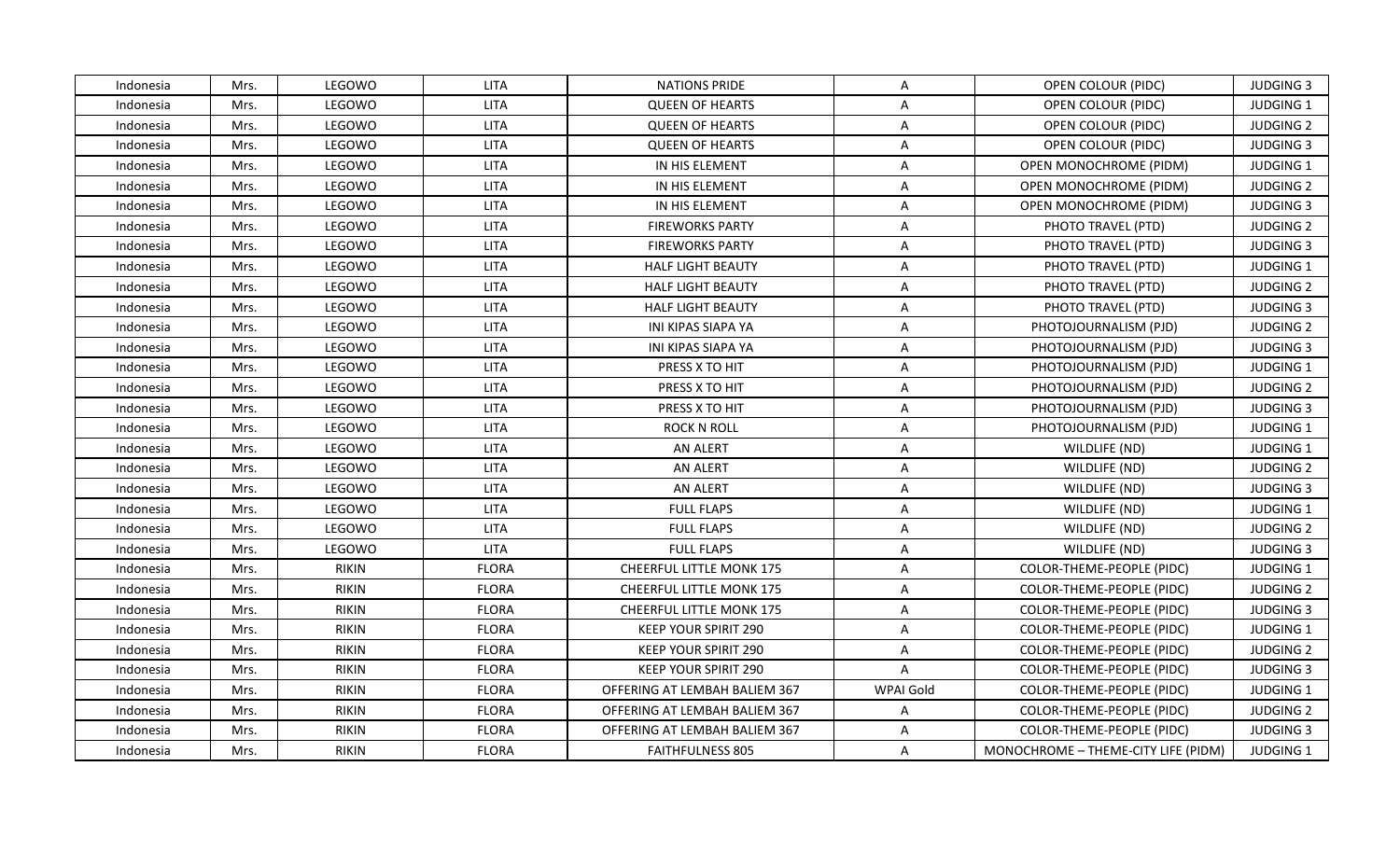| Indonesia | Mrs. | <b>RIKIN</b> | <b>FLORA</b> | <b>FAITHFULNESS 805</b>         | A                       | MONOCHROME - THEME-CITY LIFE (PIDM) | <b>JUDGING 3</b> |
|-----------|------|--------------|--------------|---------------------------------|-------------------------|-------------------------------------|------------------|
| Indonesia | Mrs. | <b>RIKIN</b> | <b>FLORA</b> | PLACE TO HIDE 08                | $\overline{A}$          | MONOCHROME - THEME-CITY LIFE (PIDM) | <b>JUDGING 3</b> |
| Indonesia | Mrs. | <b>RIKIN</b> | <b>FLORA</b> | UTENSIL                         | $\mathsf{A}$            | MONOCHROME - THEME-CITY LIFE (PIDM) | JUDGING 1        |
| Indonesia | Mrs. | <b>RIKIN</b> | <b>FLORA</b> | <b>SHAKING FAST 748</b>         | A                       | NATURE (ND)                         | JUDGING 1        |
| Indonesia | Mrs. | <b>RIKIN</b> | <b>FLORA</b> | <b>SHAKING FAST 748</b>         | A                       | NATURE (ND)                         | <b>JUDGING 2</b> |
| Indonesia | Mrs. | <b>RIKIN</b> | <b>FLORA</b> | SUNBATHING PLACE 200            | A                       | NATURE (ND)                         | <b>JUDGING 3</b> |
| Indonesia | Mrs. | <b>RIKIN</b> | <b>FLORA</b> | TAKE CARE WHILE YOU PLAYING     | $\mathsf{A}$            | NATURE (ND)                         | JUDGING 1        |
| Indonesia | Mrs. | <b>RIKIN</b> | <b>FLORA</b> | TAKE IT PLEASE 051              | $\mathsf{A}$            | NATURE (ND)                         | <b>JUDGING 1</b> |
| Indonesia | Mrs. | <b>RIKIN</b> | <b>FLORA</b> | <b>BEAUTY BALLERINA 314</b>     | $\overline{A}$          | OPEN COLOUR (PIDC)                  | JUDGING 1        |
| Indonesia | Mrs. | <b>RIKIN</b> | <b>FLORA</b> | <b>BEAUTY BALLERINA 314</b>     | E- Certificate of Merit | OPEN COLOUR (PIDC)                  | <b>JUDGING 2</b> |
| Indonesia | Mrs. | <b>RIKIN</b> | <b>FLORA</b> | <b>BEAUTY BALLERINA 314</b>     | <b>WPAI Silver</b>      | OPEN COLOUR (PIDC)                  | <b>JUDGING 3</b> |
| Indonesia | Mrs. | <b>RIKIN</b> | <b>FLORA</b> | <b>BEING BLESSED 146</b>        | A                       | OPEN COLOUR (PIDC)                  | JUDGING 1        |
| Indonesia | Mrs. | <b>RIKIN</b> | <b>FLORA</b> | <b>BEING BLESSED 146</b>        | $\mathsf{A}$            | OPEN COLOUR (PIDC)                  | <b>JUDGING 2</b> |
| Indonesia | Mrs. | <b>RIKIN</b> | <b>FLORA</b> | EERY NIGHT 833                  | $\mathsf{A}$            | OPEN COLOUR (PIDC)                  | <b>JUDGING 2</b> |
| Indonesia | Mrs. | <b>RIKIN</b> | <b>FLORA</b> | FLOWERY HAT 207                 | A                       | OPEN COLOUR (PIDC)                  | JUDGING 1        |
| Indonesia | Mrs. | <b>RIKIN</b> | <b>FLORA</b> | <b>FLOWERY HAT 207</b>          | A                       | OPEN COLOUR (PIDC)                  | <b>JUDGING 3</b> |
| Indonesia | Mrs. | <b>RIKIN</b> | <b>FLORA</b> | JUMP HIGH WITH MY FAN 400       | $\overline{A}$          | OPEN MONOCHROME (PIDM)              | JUDGING 1        |
| Indonesia | Mrs. | <b>RIKIN</b> | <b>FLORA</b> | JUMP HIGH WITH MY FAN 400       | $\mathsf{A}$            | OPEN MONOCHROME (PIDM)              | <b>JUDGING 2</b> |
| Indonesia | Mrs. | <b>RIKIN</b> | <b>FLORA</b> | MAKE A BID 395                  | A                       | OPEN MONOCHROME (PIDM)              | <b>JUDGING 1</b> |
| Indonesia | Mrs. | <b>RIKIN</b> | <b>FLORA</b> | MAKE A BID 395                  | $\overline{A}$          | <b>OPEN MONOCHROME (PIDM)</b>       | <b>JUDGING 2</b> |
| Indonesia | Mrs. | <b>RIKIN</b> | <b>FLORA</b> | MAKE A BID 395                  | $\mathsf{A}$            | OPEN MONOCHROME (PIDM)              | <b>JUDGING 3</b> |
| Indonesia | Mrs. | <b>RIKIN</b> | <b>FLORA</b> | RESULT OF THE DAY 312           | A                       | <b>OPEN MONOCHROME (PIDM)</b>       | JUDGING 1        |
| Indonesia | Mrs. | <b>RIKIN</b> | <b>FLORA</b> | RESULT OF THE DAY 312           | $\mathsf{A}$            | OPEN MONOCHROME (PIDM)              | <b>JUDGING 2</b> |
| Indonesia | Mrs. | <b>RIKIN</b> | <b>FLORA</b> | RESULT OF THE DAY 312           | $\mathsf{A}$            | <b>OPEN MONOCHROME (PIDM)</b>       | <b>JUDGING 3</b> |
| Indonesia | Mrs. | <b>RIKIN</b> | <b>FLORA</b> | <b>BARONG DANCE 035</b>         | A                       | PHOTO TRAVEL (PTD)                  | JUDGING 1        |
| Indonesia | Mrs. | <b>RIKIN</b> | <b>FLORA</b> | <b>BARONG DANCE 035</b>         | $\overline{A}$          | PHOTO TRAVEL (PTD)                  | <b>JUDGING 2</b> |
| Indonesia | Mrs. | <b>RIKIN</b> | <b>FLORA</b> | <b>BARONG DANCE 035</b>         | $\mathsf{A}$            | PHOTO TRAVEL (PTD)                  | <b>JUDGING 3</b> |
| Indonesia | Mrs. | <b>RIKIN</b> | <b>FLORA</b> | <b>ENTERING THE JOKHANG 497</b> | $\mathsf{A}$            | PHOTO TRAVEL (PTD)                  | <b>JUDGING 1</b> |
| Indonesia | Mrs. | <b>RIKIN</b> | <b>FLORA</b> | <b>ENTERING THE JOKHANG 497</b> | A                       | PHOTO TRAVEL (PTD)                  | <b>JUDGING 2</b> |
| Indonesia | Mrs. | <b>RIKIN</b> | <b>FLORA</b> | <b>ENTERING THE JOKHANG 497</b> | $\mathsf{A}$            | PHOTO TRAVEL (PTD)                  | <b>JUDGING 3</b> |
| Indonesia | Mrs. | <b>RIKIN</b> | <b>FLORA</b> | MY PHONE IN ACTION 004          | $\mathsf{A}$            | PHOTO TRAVEL (PTD)                  | <b>JUDGING 3</b> |
| Indonesia | Mrs. | <b>RIKIN</b> | <b>FLORA</b> | TRANS DANCER AT UBUD BALI 682   | $\mathsf{A}$            | PHOTO TRAVEL (PTD)                  | <b>JUDGING 1</b> |
| Indonesia | Mrs. | <b>RIKIN</b> | <b>FLORA</b> | DANCING PREPARATION 050         | E- Certificate of Merit | PHOTOJOURNALISM (PJD)               | JUDGING 1        |
| Indonesia | Mrs. | RIKIN        | <b>FLORA</b> | DANCING PREPARATION 050         | $\mathsf{A}$            | PHOTOJOURNALISM (PJD)               | <b>JUDGING 2</b> |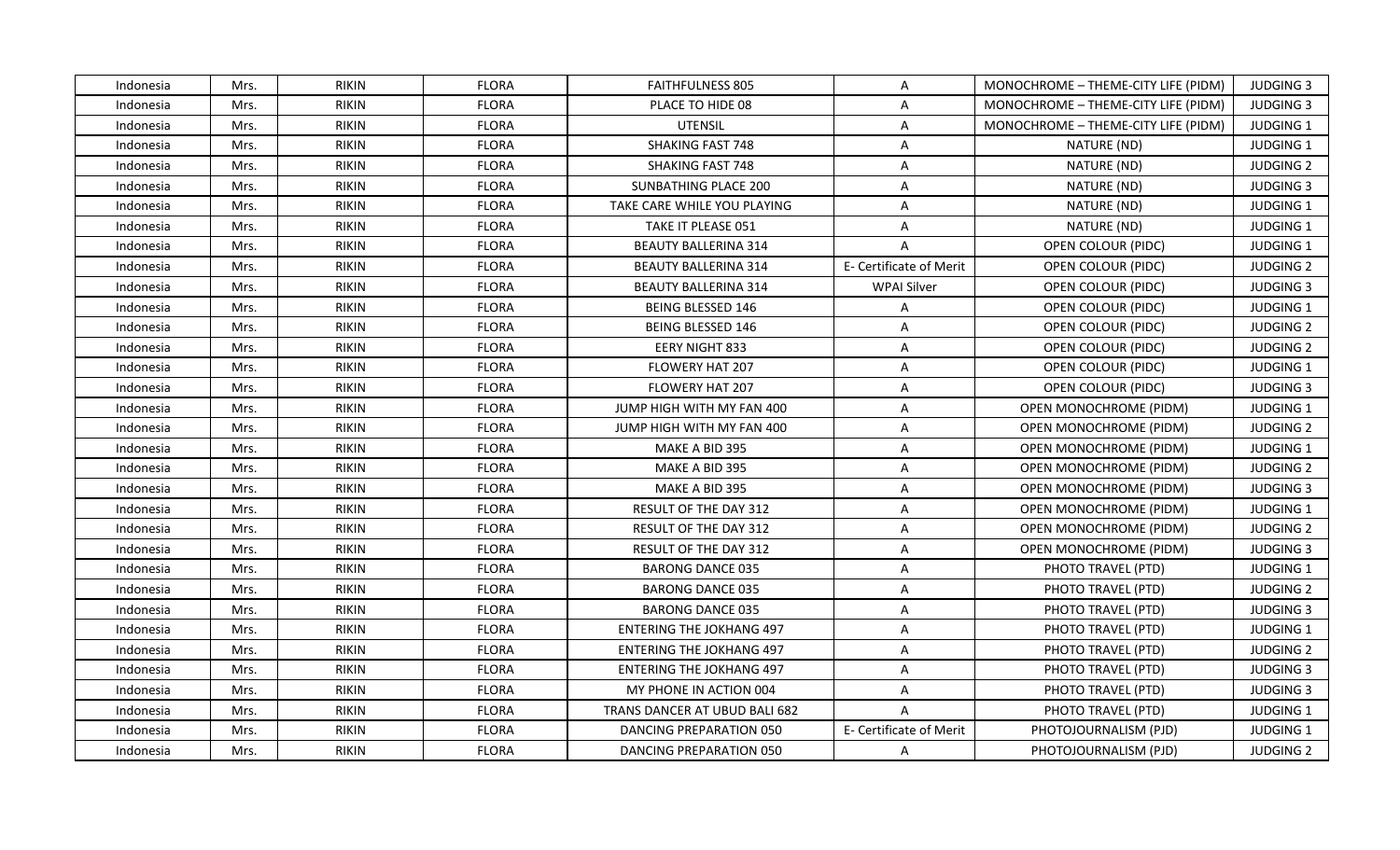| Indonesia | Mrs. | <b>RIKIN</b>     | <b>FLORA</b>     | DANCING PREPARATION 050      | E-HM                    | PHOTOJOURNALISM (PJD)               | <b>JUDGING 3</b> |
|-----------|------|------------------|------------------|------------------------------|-------------------------|-------------------------------------|------------------|
| Indonesia | Mrs. | <b>RIKIN</b>     | <b>FLORA</b>     | FOLLOW THE TRAIL 948         | $\mathsf{A}$            | PHOTOJOURNALISM (PJD)               | JUDGING 1        |
| Indonesia | Mrs. | <b>RIKIN</b>     | <b>FLORA</b>     | MY LUCKY DAY 189             | $\mathsf{A}$            | WILDLIFE (ND)                       | <b>JUDGING 2</b> |
| Indonesia | Mrs. | <b>RIKIN</b>     | <b>FLORA</b>     | MY LUCKY DAY 189             | $\mathsf{A}$            | WILDLIFE (ND)                       | <b>JUDGING 3</b> |
| Indonesia | Mrs. | <b>RIKIN</b>     | <b>FLORA</b>     | OWL FACE 397                 | A                       | WILDLIFE (ND)                       | <b>JUDGING 1</b> |
| Indonesia | Mrs. | <b>RIKIN</b>     | <b>FLORA</b>     | OWL FACE 397                 | A                       | WILDLIFE (ND)                       | <b>JUDGING 3</b> |
| Indonesia | Mrs. | <b>RIKIN</b>     | <b>FLORA</b>     | <b>START HUNTING 275</b>     | A                       | WILDLIFE (ND)                       | JUDGING 1        |
| Indonesia | Mrs. | <b>RIKIN</b>     | <b>FLORA</b>     | <b>START HUNTING 275</b>     | $\mathsf{A}$            | WILDLIFE (ND)                       | <b>JUDGING 3</b> |
| Indonesia | Mrs. | <b>RIKIN</b>     | <b>FLORA</b>     | <b>TODAY MEALF 057</b>       | $\overline{A}$          | WILDLIFE (ND)                       | JUDGING 1        |
| Indonesia | Mrs. | <b>SUGIHARTO</b> | SOFI AIDA        | <b>5 SEROBA KIDS</b>         | Best of Child Study     | COLOR-THEME-PEOPLE (PIDC)           | <b>JUDGING 1</b> |
| Indonesia | Mrs. | <b>SUGIHARTO</b> | SOFI AIDA        | <b>BURNING INCENCES</b>      | A                       | <b>COLOR-THEME-PEOPLE (PIDC)</b>    | JUDGING 1        |
| Indonesia | Mrs. | <b>SUGIHARTO</b> | SOFI AIDA        | <b>BURNING INCENCES</b>      | $\mathsf{A}$            | COLOR-THEME-PEOPLE (PIDC)           | <b>JUDGING 2</b> |
| Indonesia | Mrs. | <b>SUGIHARTO</b> | <b>SOFI AIDA</b> | <b>BURNING INCENCES</b>      | E- Certificate of Merit | COLOR-THEME-PEOPLE (PIDC)           | <b>JUDGING 3</b> |
| Indonesia | Mrs. | <b>SUGIHARTO</b> | SOFI AIDA        | HOW DO I LOOK                | A                       | COLOR-THEME-PEOPLE (PIDC)           | JUDGING 1        |
| Indonesia | Mrs. | <b>SUGIHARTO</b> | SOFI AIDA        | HOW DO I LOOK                | A                       | COLOR-THEME-PEOPLE (PIDC)           | <b>JUDGING 2</b> |
| Indonesia | Mrs. | <b>SUGIHARTO</b> | SOFI AIDA        | HOW DO I LOOK                | A                       | COLOR-THEME-PEOPLE (PIDC)           | <b>JUDGING 3</b> |
| Indonesia | Mrs. | <b>SUGIHARTO</b> | SOFI AIDA        | WATCH OUT I M SQUISH         | $\mathsf{A}$            | COLOR-THEME-PEOPLE (PIDC)           | <b>JUDGING 2</b> |
| Indonesia | Mrs. | <b>SUGIHARTO</b> | SOFI AIDA        | WATCH OUT I M SQUISH         | $\mathsf{A}$            | COLOR-THEME-PEOPLE (PIDC)           | <b>JUDGING 3</b> |
| Indonesia | Mrs. | <b>SUGIHARTO</b> | SOFI AIDA        | PELEBON GRIA JERO GEDE       | E-HM                    | MONOCHROME - THEME-CITY LIFE (PIDM) | <b>JUDGING 1</b> |
| Indonesia | Mrs. | <b>SUGIHARTO</b> | SOFI AIDA        | PELEBON GRIA JERO GEDE       | $\overline{A}$          | MONOCHROME - THEME-CITY LIFE (PIDM) | <b>JUDGING 2</b> |
| Indonesia | Mrs. | SUGIHARTO        | SOFI AIDA        | PELEBON GRIA JERO GEDE       | E- Certificate of Merit | MONOCHROME - THEME-CITY LIFE (PIDM) | <b>JUDGING 3</b> |
| Indonesia | Mrs. | <b>SUGIHARTO</b> | SOFI AIDA        | <b>SF CABLE CAR</b>          | $\overline{A}$          | MONOCHROME - THEME-CITY LIFE (PIDM) | <b>JUDGING 3</b> |
| Indonesia | Mrs. | <b>SUGIHARTO</b> | SOFI AIDA        | THIS IS JAKARTA              | $\mathsf{A}$            | MONOCHROME - THEME-CITY LIFE (PIDM) | JUDGING 1        |
| Indonesia | Mrs. | <b>SUGIHARTO</b> | SOFI AIDA        | THIS IS JAKARTA              | $\mathsf{A}$            | MONOCHROME - THEME-CITY LIFE (PIDM) | <b>JUDGING 2</b> |
| Indonesia | Mrs. | <b>SUGIHARTO</b> | SOFI AIDA        | THIS IS JAKARTA              | A                       | MONOCHROME - THEME-CITY LIFE (PIDM) | <b>JUDGING 3</b> |
| Indonesia | Mrs. | <b>SUGIHARTO</b> | SOFI AIDA        | LINING SWEET LIPS            | <b>WPAI Silver</b>      | NATURE (ND)                         | JUDGING 1        |
| Indonesia | Mrs. | <b>SUGIHARTO</b> | SOFI AIDA        | LINING SWEET LIPS            | $\mathsf{A}$            | NATURE (ND)                         | <b>JUDGING 2</b> |
| Indonesia | Mrs. | <b>SUGIHARTO</b> | SOFI AIDA        | LINING SWEET LIPS            | E- Certificate of Merit | NATURE (ND)                         | <b>JUDGING 3</b> |
| Indonesia | Mrs. | <b>SUGIHARTO</b> | SOFI AIDA        | <b>TURTLE WORLD</b>          | $\mathsf{A}$            | NATURE (ND)                         | <b>JUDGING 3</b> |
| Indonesia | Mrs. | <b>SUGIHARTO</b> | SOFI AIDA        | <b>BALINESE 2 REJANG</b>     | $\mathsf{A}$            | OPEN COLOUR (PIDC)                  | JUDGING 1        |
| Indonesia | Mrs. | <b>SUGIHARTO</b> | SOFI AIDA        | <b>BALINESE 2 REJANG</b>     | $\mathsf{A}$            | OPEN COLOUR (PIDC)                  | <b>JUDGING 2</b> |
| Indonesia | Mrs. | SUGIHARTO        | SOFI AIDA        | <b>BALINESE 2 REJANG</b>     | A                       | OPEN COLOUR (PIDC)                  | <b>JUDGING 3</b> |
| Indonesia | Mrs. | <b>SUGIHARTO</b> | SOFI AIDA        | <b>BEAUTIFUL KOMODO REEF</b> | $\overline{A}$          | OPEN COLOUR (PIDC)                  | JUDGING 1        |
| Indonesia | Mrs. | <b>SUGIHARTO</b> | SOFI AIDA        | <b>BEAUTIFUL KOMODO REEF</b> | A                       | OPEN COLOUR (PIDC)                  | <b>JUDGING 3</b> |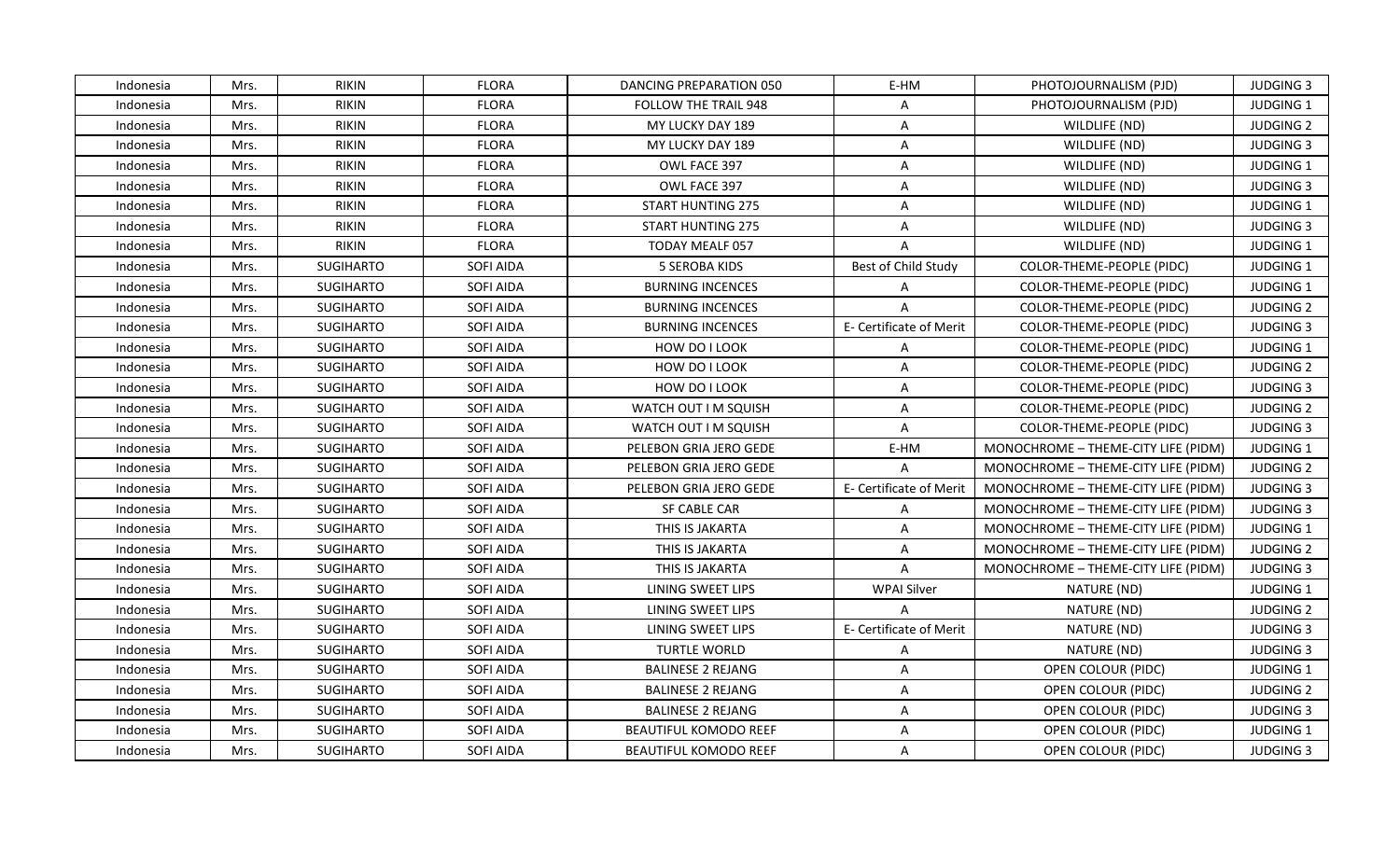| Indonesia | Mrs. | <b>SUGIHARTO</b> | SOFI AIDA        | <b>WATER DROPS</b>          | $\mathsf{A}$            | OPEN COLOUR (PIDC)                  | <b>JUDGING 3</b> |
|-----------|------|------------------|------------------|-----------------------------|-------------------------|-------------------------------------|------------------|
| Indonesia | Mrs. | <b>SUGIHARTO</b> | SOFI AIDA        | <b>WHITE BALERINA</b>       | $\mathsf{A}$            | OPEN COLOUR (PIDC)                  | <b>JUDGING 2</b> |
| Indonesia | Mrs. | <b>SUGIHARTO</b> | SOFI AIDA        | <b>WHITE BALERINA</b>       | $\mathsf{A}$            | OPEN COLOUR (PIDC)                  | <b>JUDGING 3</b> |
| Indonesia | Mrs. | <b>SUGIHARTO</b> | SOFI AIDA        | <b>3 KIDS FROM SEROBA</b>   | $\mathsf{A}$            | <b>OPEN MONOCHROME (PIDM)</b>       | <b>JUDGING 1</b> |
| Indonesia | Mrs. | <b>SUGIHARTO</b> | SOFI AIDA        | <b>3 KIDS FROM SEROBA</b>   | A                       | OPEN MONOCHROME (PIDM)              | <b>JUDGING 2</b> |
| Indonesia | Mrs. | <b>SUGIHARTO</b> | SOFI AIDA        | 3 KIDS FROM SEROBA          | $\mathsf{A}$            | OPEN MONOCHROME (PIDM)              | <b>JUDGING 3</b> |
| Indonesia | Mrs. | <b>SUGIHARTO</b> | SOFI AIDA        | <b>BOSTON AT NIGHT</b>      | $\mathsf{A}$            | PHOTO TRAVEL (PTD)                  | JUDGING 1        |
| Indonesia | Mrs. | <b>SUGIHARTO</b> | SOFI AIDA        | <b>BOSTON AT NIGHT</b>      | $\overline{A}$          | PHOTO TRAVEL (PTD)                  | <b>JUDGING 2</b> |
| Indonesia | Mrs. | <b>SUGIHARTO</b> | SOFI AIDA        | <b>BOSTON AT NIGHT</b>      | $\mathsf{A}$            | PHOTO TRAVEL (PTD)                  | <b>JUDGING 3</b> |
| Indonesia | Mrs. | SUGIHARTO        | SOFI AIDA        | <b>SUWAT BALI</b>           | A                       | PHOTO TRAVEL (PTD)                  | JUDGING 1        |
| Indonesia | Mrs. | <b>SUGIHARTO</b> | SOFI AIDA        | <b>SUWAT BALI</b>           | $\mathsf{A}$            | PHOTO TRAVEL (PTD)                  | <b>JUDGING 2</b> |
| Indonesia | Mrs. | <b>SUGIHARTO</b> | SOFI AIDA        | <b>SUWAT BALI</b>           | $\mathsf{A}$            | PHOTO TRAVEL (PTD)                  | <b>JUDGING 3</b> |
| Indonesia | Mrs. | <b>SUGIHARTO</b> | SOFI AIDA        | <b>WATCHING GREAT WHITE</b> | PSA Gold                | PHOTO TRAVEL (PTD)                  | <b>JUDGING 1</b> |
| Indonesia | Mrs. | <b>SUGIHARTO</b> | SOFI AIDA        | <b>FEMALE RUNNER WINNER</b> | $\mathsf{A}$            | PHOTOJOURNALISM (PJD)               | <b>JUDGING 1</b> |
| Indonesia | Mrs. | SUGIHARTO        | SOFI AIDA        | <b>FEMALE RUNNER WINNER</b> | $\mathsf{A}$            | PHOTOJOURNALISM (PJD)               | <b>JUDGING 2</b> |
| Indonesia | Mrs. | <b>SUGIHARTO</b> | SOFI AIDA        | FEMALE RUNNER WINNER        | $\mathsf{A}$            | PHOTOJOURNALISM (PJD)               | <b>JUDGING 3</b> |
| Indonesia | Mrs. | <b>SUGIHARTO</b> | SOFI AIDA        | SHOLAT ISTIQLAL             | A                       | PHOTOJOURNALISM (PJD)               | <b>JUDGING 1</b> |
| Indonesia | Mrs. | <b>SUGIHARTO</b> | <b>SOFI AIDA</b> | SHOLAT ISTIQLAL             | A                       | PHOTOJOURNALISM (PJD)               | <b>JUDGING 2</b> |
| Indonesia | Mrs. | <b>SUGIHARTO</b> | SOFI AIDA        | SHOLAT ISTIQLAL             | A                       | PHOTOJOURNALISM (PJD)               | <b>JUDGING 3</b> |
| Indonesia | Mrs. | <b>SUGIHARTO</b> | SOFI AIDA        | SUN FLARE DURING ECLIPS     | $\mathsf{A}$            | PHOTOJOURNALISM (PJD)               | <b>JUDGING 1</b> |
| Indonesia | Mrs. | <b>SUGIHARTO</b> | SOFI AIDA        | SUN FLARE DURING ECLIPS     | E- Certificate of Merit | PHOTOJOURNALISM (PJD)               | <b>JUDGING 3</b> |
| Indonesia | Mrs. | <b>SUGIHARTO</b> | SOFI AIDA        | ELEPHANT MOM DAD AND BABY   | A                       | WILDLIFE (ND)                       | JUDGING 1        |
| Indonesia | Mrs. | <b>SUGIHARTO</b> | SOFI AIDA        | PASSING EAGLE RAY           | E- Certificate of Merit | WILDLIFE (ND)                       | JUDGING 1        |
| Indonesia | Mrs. | <b>SUGIHARTO</b> | SOFI AIDA        | PASSING EAGLE RAY           | E- Certificate of Merit | WILDLIFE (ND)                       | <b>JUDGING 2</b> |
| Indonesia | Mrs. | <b>SUGIHARTO</b> | SOFI AIDA        | <b>TIGER ROARING</b>        | $\mathsf{A}$            | WILDLIFE (ND)                       | JUDGING 1        |
| Indonesia | Mrs. | <b>SUGIHARTO</b> | SOFI AIDA        | <b>TIGER ROARING</b>        | A                       | WILDLIFE (ND)                       | <b>JUDGING 3</b> |
| Indonesia | Mrs. | SUHARINI         | <b>MIEKE</b>     | PLAY HARD 792               | A                       | COLOR-THEME-PEOPLE (PIDC)           | <b>JUDGING 2</b> |
| Indonesia | Mrs. | SUHARINI         | <b>MIEKE</b>     | <b>SASAK TRIBE</b>          | $\mathsf{A}$            | COLOR-THEME-PEOPLE (PIDC)           | JUDGING 1        |
| Indonesia | Mrs. | SUHARINI         | <b>MIEKE</b>     | <b>SASAK TRIBE</b>          | $\mathsf{A}$            | COLOR-THEME-PEOPLE (PIDC)           | <b>JUDGING 2</b> |
| Indonesia | Mrs. | SUHARINI         | <b>MIEKE</b>     | <b>SASAK TRIBE</b>          | $\mathsf{A}$            | COLOR-THEME-PEOPLE (PIDC)           | <b>JUDGING 3</b> |
| Indonesia | Mrs. | SUHARINI         | <b>MIEKE</b>     | SET THEM FREE               | $\mathsf{A}$            | COLOR-THEME-PEOPLE (PIDC)           | JUDGING 1        |
| Indonesia | Mrs. | SUHARINI         | <b>MIEKE</b>     | SET THEM FREE               | A                       | COLOR-THEME-PEOPLE (PIDC)           | <b>JUDGING 2</b> |
| Indonesia | Mrs. | SUHARINI         | MIEKE            | SET THEM FREE               | $\mathsf{A}$            | COLOR-THEME-PEOPLE (PIDC)           | <b>JUDGING 3</b> |
| Indonesia | Mrs. | <b>SUHARINI</b>  | <b>MIEKE</b>     | <b>FOLLOW THE LIGHT</b>     | $\mathsf{A}$            | MONOCHROME - THEME-CITY LIFE (PIDM) | <b>JUDGING 3</b> |
|           |      |                  |                  |                             |                         |                                     |                  |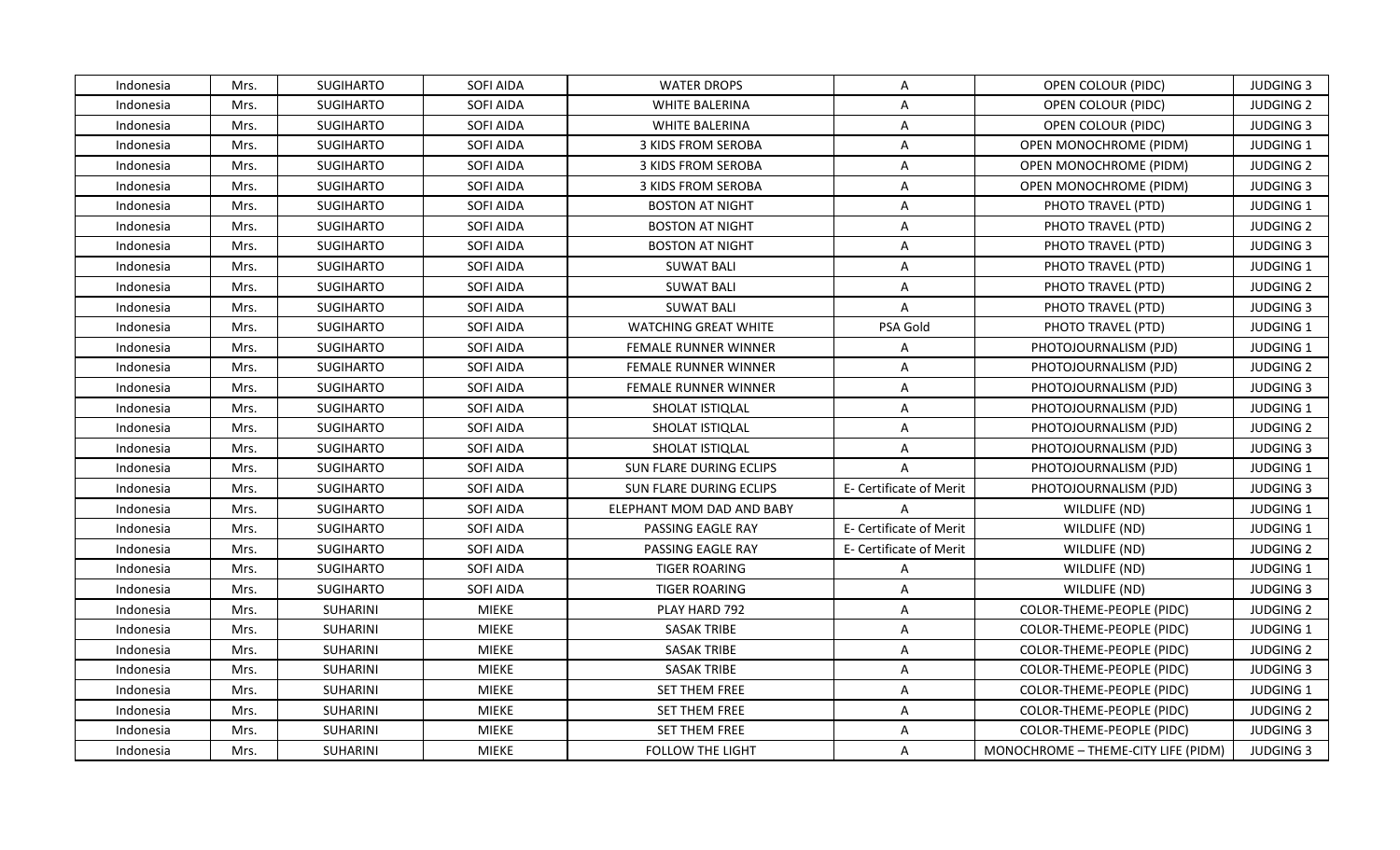| Indonesia | Mrs. | SUHARINI        | MIEKE        | MY RADIO 826              | $\mathsf{A}$            | MONOCHROME - THEME-CITY LIFE (PIDM) | <b>JUDGING 1</b> |
|-----------|------|-----------------|--------------|---------------------------|-------------------------|-------------------------------------|------------------|
| Indonesia | Mrs. | SUHARINI        | <b>MIEKE</b> | MY RADIO 826              | $\overline{A}$          | MONOCHROME - THEME-CITY LIFE (PIDM) | <b>JUDGING 2</b> |
| Indonesia | Mrs. | SUHARINI        | <b>MIEKE</b> | MY RADIO 826              | $\mathsf{A}$            | MONOCHROME - THEME-CITY LIFE (PIDM) | <b>JUDGING 3</b> |
| Indonesia | Mrs. | SUHARINI        | <b>MIEKE</b> | <b>BIRD FAMILY</b>        | A                       | NATURE (ND)                         | JUDGING 1        |
| Indonesia | Mrs. | SUHARINI        | MIEKE        | <b>BIRD FAMILY</b>        | A                       | NATURE (ND)                         | <b>JUDGING 2</b> |
| Indonesia | Mrs. | <b>SUHARINI</b> | <b>MIEKE</b> | <b>DESERT LIZARD</b>      | A                       | NATURE (ND)                         | JUDGING 1        |
| Indonesia | Mrs. | SUHARINI        | <b>MIEKE</b> | <b>DESERT LIZARD</b>      | $\mathsf{A}$            | NATURE (ND)                         | <b>JUDGING 2</b> |
| Indonesia | Mrs. | SUHARINI        | <b>MIEKE</b> | <b>DINNER IS SERVED</b>   | $\overline{A}$          | NATURE (ND)                         | JUDGING 1        |
| Indonesia | Mrs. | SUHARINI        | <b>MIEKE</b> | <b>DINNER IS SERVED</b>   | E- Certificate of Merit | NATURE (ND)                         | <b>JUDGING 2</b> |
| Indonesia | Mrs. | SUHARINI        | <b>MIEKE</b> | <b>DINNER IS SERVED</b>   | $\overline{A}$          | NATURE (ND)                         | <b>JUDGING 3</b> |
| Indonesia | Mrs. | SUHARINI        | <b>MIEKE</b> | <b>HIDING SPOT</b>        | $\mathsf{A}$            | NATURE (ND)                         | JUDGING 1        |
| Indonesia | Mrs. | SUHARINI        | <b>MIEKE</b> | <b>HIDING SPOT</b>        | $\mathsf{A}$            | NATURE (ND)                         | <b>JUDGING 2</b> |
| Indonesia | Mrs. | SUHARINI        | <b>MIEKE</b> | <b>HIDING SPOT</b>        | $\mathsf{A}$            | NATURE (ND)                         | <b>JUDGING 3</b> |
| Indonesia | Mrs. | SUHARINI        | <b>MIEKE</b> | <b>BIG MOUTH</b>          | A                       | OPEN COLOUR (PIDC)                  | <b>JUDGING 3</b> |
| Indonesia | Mrs. | SUHARINI        | <b>MIEKE</b> | ONE NIGHT WITH AURORA     | A                       | OPEN COLOUR (PIDC)                  | JUDGING 1        |
| Indonesia | Mrs. | SUHARINI        | <b>MIEKE</b> | ONE NIGHT WITH AURORA     | A                       | OPEN COLOUR (PIDC)                  | <b>JUDGING 2</b> |
| Indonesia | Mrs. | <b>SUHARINI</b> | <b>MIEKE</b> | ONE NIGHT WITH AURORA     | $\mathsf{A}$            | OPEN COLOUR (PIDC)                  | <b>JUDGING 3</b> |
| Indonesia | Mrs. | SUHARINI        | <b>MIEKE</b> | <b>ORANGE VIPER</b>       | $\mathsf{A}$            | OPEN COLOUR (PIDC)                  | JUDGING 1        |
| Indonesia | Mrs. | SUHARINI        | <b>MIEKE</b> | <b>GOLD RING</b>          | A                       | OPEN MONOCHROME (PIDM)              | <b>JUDGING 2</b> |
| Indonesia | Mrs. | SUHARINI        | <b>MIEKE</b> | <b>MOUSE TAIL</b>         | $\overline{A}$          | <b>OPEN MONOCHROME (PIDM)</b>       | <b>JUDGING 3</b> |
| Indonesia | Mrs. | SUHARINI        | MIEKE        | <b>REST RELAX</b>         | A                       | OPEN MONOCHROME (PIDM)              | <b>JUDGING 3</b> |
| Indonesia | Mrs. | <b>SUHARINI</b> | <b>MIEKE</b> | <b>HAMBURG AT NIGHT</b>   | A                       | PHOTO TRAVEL (PTD)                  | JUDGING 1        |
| Indonesia | Mrs. | <b>SUHARINI</b> | <b>MIEKE</b> | <b>HAMBURG AT NIGHT</b>   | A                       | PHOTO TRAVEL (PTD)                  | <b>JUDGING 2</b> |
| Indonesia | Mrs. | SUHARINI        | <b>MIEKE</b> | <b>HAMBURG AT NIGHT</b>   | $\mathsf{A}$            | PHOTO TRAVEL (PTD)                  | <b>JUDGING 3</b> |
| Indonesia | Mrs. | SUHARINI        | <b>MIEKE</b> | <b>HARPA CONCERT HALL</b> | A                       | PHOTO TRAVEL (PTD)                  | JUDGING 1        |
| Indonesia | Mrs. | SUHARINI        | <b>MIEKE</b> | <b>MISTY HILLS</b>        | $\overline{A}$          | PHOTO TRAVEL (PTD)                  | <b>JUDGING 3</b> |
| Indonesia | Mrs. | <b>SUHARINI</b> | <b>MIEKE</b> | <b>MORNING MIST</b>       | $\mathsf{A}$            | PHOTO TRAVEL (PTD)                  | JUDGING 1        |
| Indonesia | Mrs. | <b>SUHARINI</b> | <b>MIEKE</b> | MY LITTLE FRIEND          | $\mathsf{A}$            | PHOTOJOURNALISM (PJD)               | JUDGING 1        |
| Indonesia | Mrs. | <b>SUHARINI</b> | <b>MIEKE</b> | MY WARM KITCHEN           | A                       | PHOTOJOURNALISM (PJD)               | <b>JUDGING 1</b> |
| Indonesia | Mrs. | SUHARINI        | <b>MIEKE</b> | STUDY ANYWHERE            | $\mathsf{A}$            | PHOTOJOURNALISM (PJD)               | <b>JUDGING 1</b> |
| Indonesia | Mrs. | SUHARINI        | <b>MIEKE</b> | <b>FEEDING TIME</b>       | $\mathsf{A}$            | WILDLIFE (ND)                       | <b>JUDGING 2</b> |
| Indonesia | Mrs. | SUHARINI        | <b>MIEKE</b> | <b>FEEDING TIME</b>       | A                       | WILDLIFE (ND)                       | <b>JUDGING 3</b> |
| Indonesia | Mrs. | SUHARINI        | <b>MIEKE</b> | <b>HELLO THERE</b>        | $\overline{A}$          | WILDLIFE (ND)                       | JUDGING 1        |
| Indonesia | Mrs. | <b>SUHARINI</b> | MIEKE        | <b>HELLO THERE</b>        | $\mathsf{A}$            | WILDLIFE (ND)                       | <b>JUDGING 2</b> |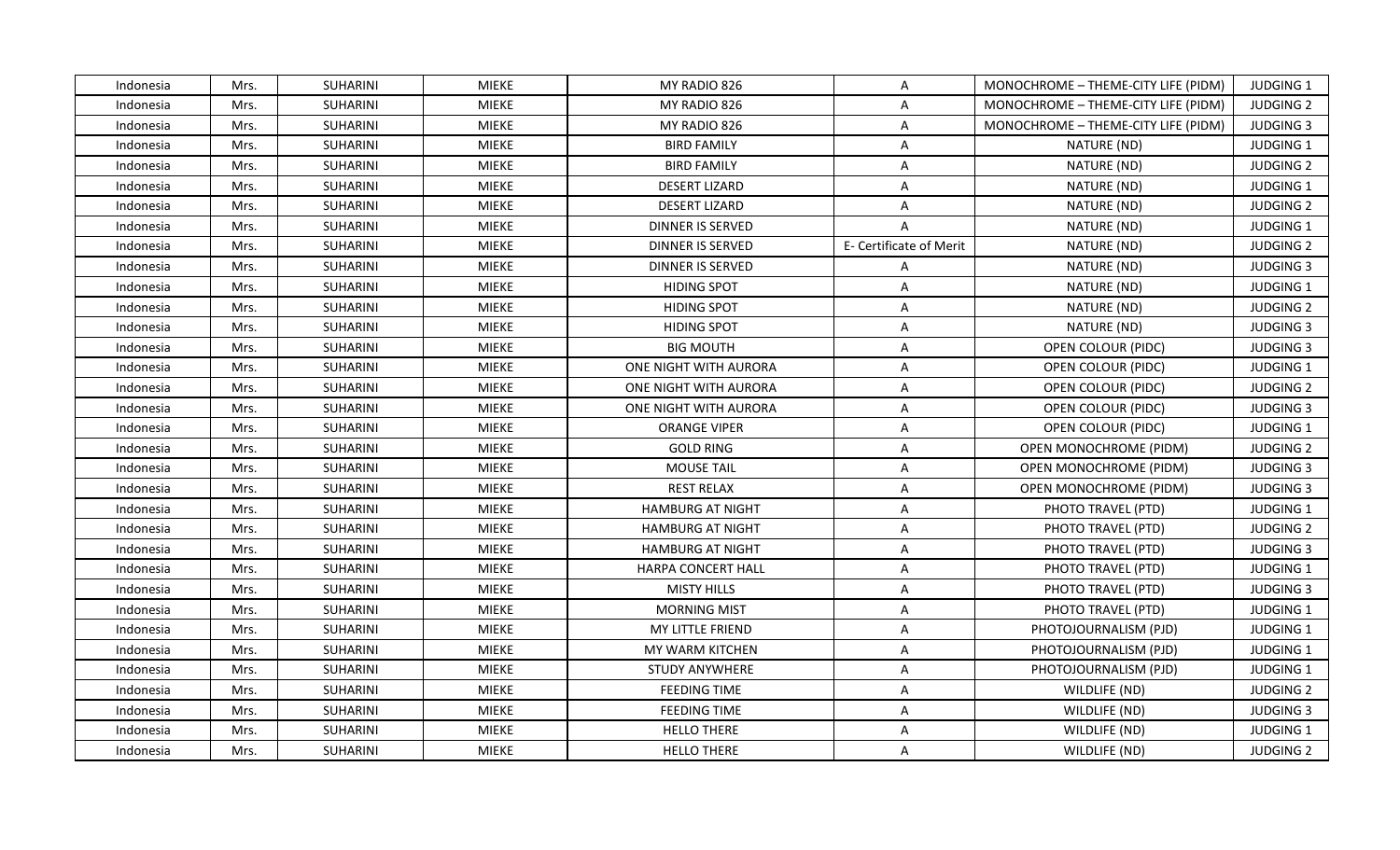| Indonesia | Mrs. | TANUDJAJA        | <b>INEKE SRI REDJEKI</b> | <b>CLOSE RELATIONSHIP</b>      | $\mathsf{A}$            | COLOR-THEME-PEOPLE (PIDC)           | <b>JUDGING 3</b> |
|-----------|------|------------------|--------------------------|--------------------------------|-------------------------|-------------------------------------|------------------|
| Indonesia | Mrs. | TANUDJAJA        | <b>INEKE SRI REDJEKI</b> | SULFUR MINER ON IJEN CRATER    | $\mathsf{A}$            | COLOR-THEME-PEOPLE (PIDC)           | JUDGING 1        |
| Indonesia | Mrs. | TANUDJAJA        | <b>INEKE SRI REDJEKI</b> | <b>MARKET MORNING ACTIVITY</b> | A                       | MONOCHROME - THEME-CITY LIFE (PIDM) | <b>JUDGING 2</b> |
| Indonesia | Mrs. | TANUDJAJA        | <b>INEKE SRI REDJEKI</b> | <b>MARKET MORNING ACTIVITY</b> | $\mathsf{A}$            | MONOCHROME - THEME-CITY LIFE (PIDM) | <b>JUDGING 3</b> |
| Indonesia | Mrs. | TANUDJAJA        | <b>INEKE SRI REDJEKI</b> | <b>VILLAGE ATMOSPHERE</b>      | $\overline{A}$          | MONOCHROME - THEME-CITY LIFE (PIDM) | <b>JUDGING 2</b> |
| Indonesia | Mrs. | TANUDJAJA        | <b>INEKE SRI REDJEKI</b> | <b>VILLAGE MARKET</b>          | $\mathsf{A}$            | MONOCHROME - THEME-CITY LIFE (PIDM) | <b>JUDGING 1</b> |
| Indonesia | Mrs. | TANUDJAJA        | <b>INEKE SRI REDJEKI</b> | <b>VILLAGE MARKET</b>          | E- Certificate of Merit | MONOCHROME - THEME-CITY LIFE (PIDM) | <b>JUDGING 2</b> |
| Indonesia | Mrs. | <b>TANUDJAJA</b> | <b>INEKE SRI REDJEKI</b> | NATURE SYMBIOLISM              | $\overline{A}$          | NATURE (ND)                         | <b>JUDGING 1</b> |
| Indonesia | Mrs. | TANUDJAJA        | <b>INEKE SRI REDJEKI</b> | NATURE SYMBIOLISM              | $\mathsf{A}$            | NATURE (ND)                         | <b>JUDGING 2</b> |
| Indonesia | Mrs. | TANUDJAJA        | <b>INEKE SRI REDJEKI</b> | THE BEAUTY OF IJEN CRATER      | $\mathsf{A}$            | NATURE (ND)                         | JUDGING 1        |
| Indonesia | Mrs. | TANUDJAJA        | INEKE SRI REDJEKI        | THE BEAUTY OF IJEN CRATER      | $\mathsf{A}$            | NATURE (ND)                         | <b>JUDGING 3</b> |
| Indonesia | Mrs. | TANUDJAJA        | <b>INEKE SRI REDJEKI</b> | <b>BUFFALO RACE</b>            | $\mathsf{A}$            | OPEN COLOUR (PIDC)                  | JUDGING 1        |
| Indonesia | Mrs. | TANUDJAJA        | <b>INEKE SRI REDJEKI</b> | <b>BUFFALO RACE</b>            | A                       | OPEN COLOUR (PIDC)                  | <b>JUDGING 2</b> |
| Indonesia | Mrs. | TANUDJAJA        | <b>INEKE SRI REDJEKI</b> | <b>BUFFALO RACE</b>            | $\mathsf{A}$            | OPEN COLOUR (PIDC)                  | <b>JUDGING 3</b> |
| Indonesia | Mrs. | TANUDJAJA        | <b>INEKE SRI REDJEKI</b> | <b>COLOUR SCREEN</b>           | $\mathsf{A}$            | OPEN COLOUR (PIDC)                  | <b>JUDGING 3</b> |
| Indonesia | Mrs. | TANUDJAJA        | <b>INEKE SRI REDJEKI</b> | PRACTICE MAKE PERFECT          | $\mathsf{A}$            | OPEN COLOUR (PIDC)                  | JUDGING 1        |
| Indonesia | Mrs. | TANUDJAJA        | <b>INEKE SRI REDJEKI</b> | PRACTICE MAKE PERFECT          | $\mathsf{A}$            | OPEN COLOUR (PIDC)                  | <b>JUDGING 2</b> |
| Indonesia | Mrs. | TANUDJAJA        | <b>INEKE SRI REDJEKI</b> | PRACTICE MAKE PERFECT          | E- Certificate of Merit | OPEN COLOUR (PIDC)                  | <b>JUDGING 3</b> |
| Indonesia | Mrs. | TANUDJAJA        | <b>INEKE SRI REDJEKI</b> | <b>NEVER GIVE UP</b>           | $\mathsf{A}$            | OPEN MONOCHROME (PIDM)              | <b>JUDGING 1</b> |
| Indonesia | Mrs. | TANUDJAJA        | <b>INEKE SRI REDJEKI</b> | NEVER GIVE UP                  | $\overline{A}$          | OPEN MONOCHROME (PIDM)              | <b>JUDGING 2</b> |
| Indonesia | Mrs. | TANUDJAJA        | <b>INEKE SRI REDJEKI</b> | NEVER GIVE UP                  | $\mathsf{A}$            | <b>OPEN MONOCHROME (PIDM)</b>       | <b>JUDGING 3</b> |
| Indonesia | Mrs. | TANUDJAJA        | <b>INEKE SRI REDJEKI</b> | OLD MYANMAR WOMEN              | $\mathsf{A}$            | OPEN MONOCHROME (PIDM)              | <b>JUDGING 1</b> |
| Indonesia | Mrs. | TANUDJAJA        | <b>INEKE SRI REDJEKI</b> | SOUL OF THE MUSICIAN           | $\mathsf{A}$            | <b>OPEN MONOCHROME (PIDM)</b>       | JUDGING 1        |
| Indonesia | Mrs. | TANUDJAJA        | <b>INEKE SRI REDJEKI</b> | SOUL OF THE MUSICIAN           | $\mathsf{A}$            | OPEN MONOCHROME (PIDM)              | <b>JUDGING 2</b> |
| Indonesia | Mrs. | TANUDJAJA        | <b>INEKE SRI REDJEKI</b> | SOUL OF THE MUSICIAN           | $\overline{A}$          | OPEN MONOCHROME (PIDM)              | <b>JUDGING 3</b> |
| Indonesia | Mrs. | TANUDJAJA        | <b>INEKE SRI REDJEKI</b> | THE GOOD AND THE EVIL          | A                       | OPEN MONOCHROME (PIDM)              | JUDGING 1        |
| Indonesia | Mrs. | TANUDJAJA        | <b>INEKE SRI REDJEKI</b> | THE GOOD AND THE EVIL          | A                       | OPEN MONOCHROME (PIDM)              | <b>JUDGING 2</b> |
| Indonesia | Mrs. | TANUDJAJA        | <b>INEKE SRI REDJEKI</b> | THE GOOD AND THE EVIL          | $\mathsf{A}$            | <b>OPEN MONOCHROME (PIDM)</b>       | <b>JUDGING 3</b> |
| Indonesia | Mrs. | TANUDJAJA        | <b>INEKE SRI REDJEKI</b> | <b>BOROBUDUR TEMPLE</b>        | $\overline{A}$          | PHOTO TRAVEL (PTD)                  | <b>JUDGING 1</b> |
| Indonesia | Mrs. | TANUDJAJA        | <b>INEKE SRI REDJEKI</b> | <b>BOROBUDUR TEMPLE</b>        | Best of Architecture    | PHOTO TRAVEL (PTD)                  | <b>JUDGING 2</b> |
| Indonesia | Mrs. | TANUDJAJA        | <b>INEKE SRI REDJEKI</b> | <b>BOROBUDUR TEMPLE</b>        | E- Certificate of Merit | PHOTO TRAVEL (PTD)                  | <b>JUDGING 3</b> |
| Indonesia | Mrs. | TANUDJAJA        | <b>INEKE SRI REDJEKI</b> | <b>CULTURAL HERITAGE</b>       | A                       | PHOTO TRAVEL (PTD)                  | JUDGING 1        |
| Indonesia | Mrs. | TANUDJAJA        | <b>INEKE SRI REDJEKI</b> | <b>CULTURAL HERITAGE</b>       | $\mathsf{A}$            | PHOTO TRAVEL (PTD)                  | <b>JUDGING 2</b> |
| Indonesia | Mrs. | TANUDJAJA        | <b>INEKE SRI REDJEKI</b> | <b>CULTURAL HERITAGE</b>       | $\mathsf{A}$            | PHOTO TRAVEL (PTD)                  | <b>JUDGING 3</b> |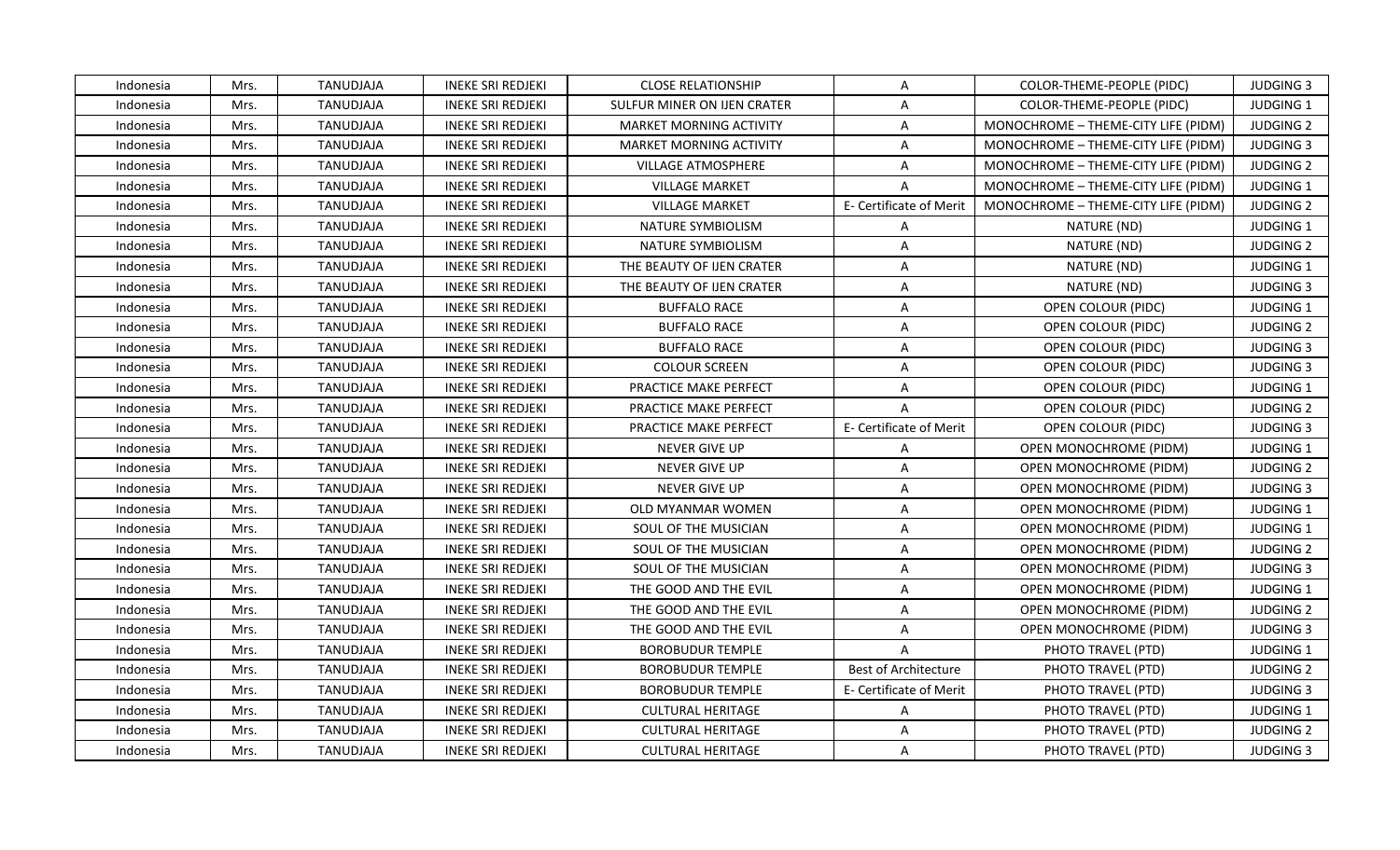| Indonesia | Mrs. | TANUDJAJA        | <b>INEKE SRI REDJEKI</b> | <b>LOFOTEN</b>                  | E-HM                    | PHOTO TRAVEL (PTD)                  | <b>JUDGING 1</b> |
|-----------|------|------------------|--------------------------|---------------------------------|-------------------------|-------------------------------------|------------------|
| Indonesia | Mrs. | TANUDJAJA        | <b>INEKE SRI REDJEKI</b> | LOFOTEN                         | Α                       | PHOTO TRAVEL (PTD)                  | <b>JUDGING 2</b> |
| Indonesia | Mrs. | TANUDJAJA        | <b>INEKE SRI REDJEKI</b> | LOFOTEN                         | Α                       | PHOTO TRAVEL (PTD)                  | <b>JUDGING 3</b> |
| Indonesia | Mrs. | TANUDJAJA        | <b>INEKE SRI REDJEKI</b> | <b>CAMEL FESTIVAL</b>           | Α                       | PHOTOJOURNALISM (PJD)               | <b>JUDGING 1</b> |
| Indonesia | Mrs. | TANUDJAJA        | <b>INEKE SRI REDJEKI</b> | <b>JUNIOR JOKEYS HORSE RACE</b> | A                       | PHOTOJOURNALISM (PJD)               | <b>JUDGING 3</b> |
| Indonesia | Mrs. | TANUDJAJA        | <b>INEKE SRI REDJEKI</b> | PALEBON CEREMONY OF THE KING    | A                       | PHOTOJOURNALISM (PJD)               | <b>JUDGING 1</b> |
| Indonesia | Mrs. | TANUDJAJA        | <b>INEKE SRI REDJEKI</b> | PALEBON CEREMONY OF THE KING    | A                       | PHOTOJOURNALISM (PJD)               | <b>JUDGING 3</b> |
| Indonesia | Mrs. | TANUDJAJA        | <b>INEKE SRI REDJEKI</b> | PETIK LAUT SEA FESTIVAL         | $\overline{A}$          | PHOTOJOURNALISM (PJD)               | <b>JUDGING 1</b> |
| Indonesia | Mrs. | TANUDJAJA        | <b>INEKE SRI REDJEKI</b> | PETIK LAUT SEA FESTIVAL         | Α                       | PHOTOJOURNALISM (PJD)               | <b>JUDGING 2</b> |
| Indonesia | Mrs. | <b>TANUDJAJA</b> | <b>INEKE SRI REDJEKI</b> | PETIK LAUT SEA FESTIVAL         | $\overline{A}$          | PHOTOJOURNALISM (PJD)               | <b>JUDGING 3</b> |
| Indonesia | Mrs. | TANUDJAJA        | <b>INEKE SRI REDJEKI</b> | <b>EXPRESSION OF THE BABOON</b> | $\mathsf{A}$            | WILDLIFE (ND)                       | JUDGING 1        |
| Indonesia | Mrs. | TANUDJAJA        | <b>INEKE SRI REDJEKI</b> | <b>MOTHERS PROTECTION</b>       | E- Certificate of Merit | WILDLIFE (ND)                       | JUDGING 1        |
| Indonesia | Mrs. | TANUDJAJA        | <b>INEKE SRI REDJEKI</b> | MOTHERS PROTECTION              | Α                       | WILDLIFE (ND)                       | <b>JUDGING 2</b> |
| Indonesia | Mrs. | TANUDJAJA        | <b>INEKE SRI REDJEKI</b> | <b>MOTHERS PROTECTION</b>       | $\mathsf{A}$            | WILDLIFE (ND)                       | <b>JUDGING 3</b> |
| Indonesia | Mrs. | <b>WIGUNO</b>    | <b>IRINE</b>             | <b>LIVING IN HARMONY</b>        | A                       | <b>COLOR-THEME-PEOPLE (PIDC)</b>    | <b>JUDGING 2</b> |
| Indonesia | Mrs. | <b>WIGUNO</b>    | <b>IRINE</b>             | LIVING IN HARMONY               | A                       | COLOR-THEME-PEOPLE (PIDC)           | <b>JUDGING 3</b> |
| Indonesia | Mrs. | <b>WIGUNO</b>    | <b>IRINE</b>             | MAASAI ART SELLER405            | Α                       | COLOR-THEME-PEOPLE (PIDC)           | <b>JUDGING 2</b> |
| Indonesia | Mrs. | <b>WIGUNO</b>    | <b>IRINE</b>             | POTTERY ARTIST                  | A                       | COLOR-THEME-PEOPLE (PIDC)           | <b>JUDGING 2</b> |
| Indonesia | Mrs. | <b>WIGUNO</b>    | <b>IRINE</b>             | POTTERY ARTIST                  | A                       | COLOR-THEME-PEOPLE (PIDC)           | <b>JUDGING 3</b> |
| Indonesia | Mrs. | <b>WIGUNO</b>    | <b>IRINE</b>             | <b>REJANG PREPARATION</b>       | A                       | COLOR-THEME-PEOPLE (PIDC)           | JUDGING 1        |
| Indonesia | Mrs. | <b>WIGUNO</b>    | <b>IRINE</b>             | <b>REJANG PREPARATION</b>       | A                       | COLOR-THEME-PEOPLE (PIDC)           | <b>JUDGING 3</b> |
| Indonesia | Mrs. | <b>WIGUNO</b>    | <b>IRINE</b>             | <b>CHEERS AND CLICK</b>         | A                       | MONOCHROME - THEME-CITY LIFE (PIDM) | JUDGING 1        |
| Indonesia | Mrs. | <b>WIGUNO</b>    | <b>IRINE</b>             | CHEERS AND CLICK                | Α                       | MONOCHROME - THEME-CITY LIFE (PIDM) | <b>JUDGING 2</b> |
| Indonesia | Mrs. | <b>WIGUNO</b>    | <b>IRINE</b>             | CHEERS AND CLICK                | Α                       | MONOCHROME - THEME-CITY LIFE (PIDM) | <b>JUDGING 3</b> |
| Indonesia | Mrs. | <b>WIGUNO</b>    | <b>IRINE</b>             | SPIDERMAN WANNA BE              | A                       | MONOCHROME - THEME-CITY LIFE (PIDM) | JUDGING 1        |
| Indonesia | Mrs. | <b>WIGUNO</b>    | <b>IRINE</b>             | SPIDERMAN WANNA BE              | PSA Gold                | MONOCHROME - THEME-CITY LIFE (PIDM) | <b>JUDGING 2</b> |
| Indonesia | Mrs. | <b>WIGUNO</b>    | <b>IRINE</b>             | SPIDERMAN WANNA BE              | Α                       | MONOCHROME - THEME-CITY LIFE (PIDM) | <b>JUDGING 3</b> |
| Indonesia | Mrs. | <b>WIGUNO</b>    | <b>IRINE</b>             | DANCING WHITE N BLACK MANTAS    | $\mathsf{A}$            | NATURE (ND)                         | <b>JUDGING 1</b> |
| Indonesia | Mrs. | <b>WIGUNO</b>    | <b>IRINE</b>             | <b>TAKES TURN</b>               | A                       | NATURE (ND)                         | <b>JUDGING 2</b> |
| Indonesia | Mrs. | <b>WIGUNO</b>    | <b>IRINE</b>             | THE LIONESS                     | A                       | NATURE (ND)                         | <b>JUDGING 2</b> |
| Indonesia | Mrs. | <b>WIGUNO</b>    | <b>IRINE</b>             | <b>WHALE SHARKS N REMORAS</b>   | A                       | NATURE (ND)                         | JUDGING 1        |
| Indonesia | Mrs. | WIGUNO           | <b>IRINE</b>             | <b>ALONE</b>                    | A                       | OPEN COLOUR (PIDC)                  | <b>JUDGING 3</b> |
| Indonesia | Mrs. | <b>WIGUNO</b>    | <b>IRINE</b>             | ME AND THE PUPPET               | $\overline{A}$          | OPEN COLOUR (PIDC)                  | <b>JUDGING 2</b> |
| Indonesia | Mrs. | <b>WIGUNO</b>    | <b>IRINE</b>             | ME AND THE PUPPET               | A                       | OPEN COLOUR (PIDC)                  | <b>JUDGING 3</b> |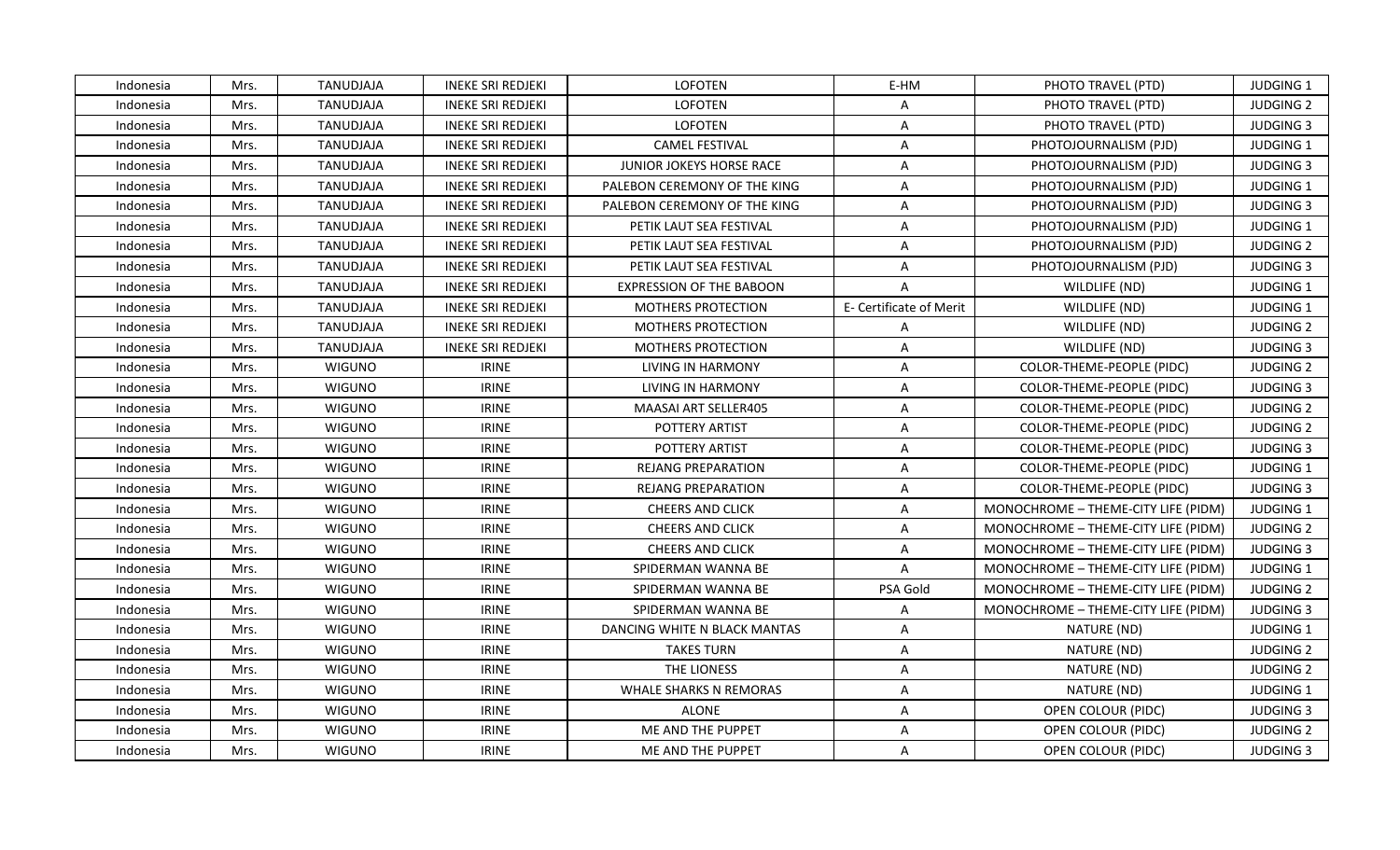| Indonesia | Mrs. | <b>WIGUNO</b>       | <b>IRINE</b>     | RED BALLERINA965                | $\mathsf{A}$            | OPEN COLOUR (PIDC)                  | <b>JUDGING 2</b> |
|-----------|------|---------------------|------------------|---------------------------------|-------------------------|-------------------------------------|------------------|
| Indonesia | Mrs. | <b>WIGUNO</b>       | <b>IRINE</b>     | RED BALLERINA965                | $\mathsf{A}$            | OPEN COLOUR (PIDC)                  | <b>JUDGING 3</b> |
| Indonesia | Mrs. | <b>WIGUNO</b>       | <b>IRINE</b>     | <b>BLACK ON WHITE BALLERINA</b> | A                       | OPEN MONOCHROME (PIDM)              | JUDGING 1        |
| Indonesia | Mrs. | <b>WIGUNO</b>       | <b>IRINE</b>     | <b>BLACK ON WHITE BALLERINA</b> | $\overline{A}$          | <b>OPEN MONOCHROME (PIDM)</b>       | <b>JUDGING 2</b> |
| Indonesia | Mrs. | <b>WIGUNO</b>       | <b>IRINE</b>     | <b>HOLY MAN</b>                 | $\overline{A}$          | OPEN MONOCHROME (PIDM)              | JUDGING 1        |
| Indonesia | Mrs. | <b>WIGUNO</b>       | <b>IRINE</b>     | <b>HOLY MAN</b>                 | $\overline{A}$          | OPEN MONOCHROME (PIDM)              | <b>JUDGING 2</b> |
| Indonesia | Mrs. | <b>WIGUNO</b>       | <b>IRINE</b>     | IN FRAME WITH GRANDMA           | $\mathsf{A}$            | <b>OPEN MONOCHROME (PIDM)</b>       | JUDGING 1        |
| Indonesia | Mrs. | <b>WIGUNO</b>       | <b>IRINE</b>     | IN FRAME WITH GRANDMA           | E- Certificate of Merit | <b>OPEN MONOCHROME (PIDM)</b>       | <b>JUDGING 2</b> |
| Indonesia | Mrs. | <b>WIGUNO</b>       | <b>IRINE</b>     | IN FRAME WITH GRANDMA           | $\mathsf{A}$            | <b>OPEN MONOCHROME (PIDM)</b>       | <b>JUDGING 3</b> |
| Indonesia | Mrs. | <b>WIGUNO</b>       | <b>IRINE</b>     | <b>TOUCHING UP</b>              | $\overline{A}$          | <b>OPEN MONOCHROME (PIDM)</b>       | JUDGING 1        |
| Indonesia | Mrs. | <b>WIGUNO</b>       | <b>IRINE</b>     | <b>TOUCHING UP</b>              | $\overline{A}$          | OPEN MONOCHROME (PIDM)              | <b>JUDGING 2</b> |
| Indonesia | Mrs. | <b>WIGUNO</b>       | <b>IRINE</b>     | <b>TOUCHING UP</b>              | $\mathsf{A}$            | <b>OPEN MONOCHROME (PIDM)</b>       | <b>JUDGING 3</b> |
| Indonesia | Mrs. | <b>WIGUNO</b>       | <b>IRINE</b>     | <b>BETWEEN THE CLOUDS</b>       | $\mathsf{A}$            | PHOTO TRAVEL (PTD)                  | <b>JUDGING 3</b> |
| Indonesia | Mrs. | <b>WIGUNO</b>       | <b>IRINE</b>     | <b>GOING TO CEREMONY</b>        | $\mathsf{A}$            | PHOTO TRAVEL (PTD)                  | <b>JUDGING 2</b> |
| Indonesia | Mrs. | <b>WIGUNO</b>       | <b>IRINE</b>     | SANGHYANG JARAN569              | $\mathsf{A}$            | PHOTO TRAVEL (PTD)                  | <b>JUDGING 1</b> |
| Indonesia | Mrs. | <b>WIGUNO</b>       | <b>IRINE</b>     | SANGHYANG JARAN569              | $\mathsf{A}$            | PHOTO TRAVEL (PTD)                  | <b>JUDGING 3</b> |
| Indonesia | Mrs. | <b>WIGUNO</b>       | <b>IRINE</b>     | LIFE OF TENGANAN WOMEN          | $\mathsf{A}$            | PHOTOJOURNALISM (PJD)               | <b>JUDGING 1</b> |
| Indonesia | Mrs. | <b>WIGUNO</b>       | <b>IRINE</b>     | LIFE OF TENGANAN WOMEN          | $\overline{A}$          | PHOTOJOURNALISM (PJD)               | <b>JUDGING 3</b> |
| Indonesia | Mrs. | <b>WIGUNO</b>       | <b>IRINE</b>     | TEJAKULA WAYANG                 | E- Certificate of Merit | PHOTOJOURNALISM (PJD)               | <b>JUDGING 3</b> |
| Indonesia | Mrs. | <b>WIGUNO</b>       | <b>IRINE</b>     | <b>BIG FEAST</b>                | $\mathsf{A}$            | WILDLIFE (ND)                       | <b>JUDGING 1</b> |
| Indonesia | Mrs. | <b>WIGUNO</b>       | <b>IRINE</b>     | <b>BIG FEAST</b>                | $\mathsf{A}$            | WILDLIFE (ND)                       | <b>JUDGING 2</b> |
| Indonesia | Mrs. | <b>WIGUNO</b>       | <b>IRINE</b>     | <b>BIG FEAST</b>                | E- Certificate of Merit | WILDLIFE (ND)                       | <b>JUDGING 3</b> |
| Indonesia | Mrs. | <b>WIGUNO</b>       | <b>IRINE</b>     | <b>BUSY MORNING AT MAASAI</b>   | A                       | WILDLIFE (ND)                       | JUDGING 1        |
| Indonesia | Mrs. | <b>WIGUNO</b>       | <b>IRINE</b>     | <b>BUSY MORNING AT MAASAI</b>   | $\mathsf{A}$            | WILDLIFE (ND)                       | <b>JUDGING 2</b> |
| Indonesia | Mrs. | <b>WIGUNO</b>       | <b>IRINE</b>     | <b>GREEN SEA TURTLE</b>         | $\overline{A}$          | WILDLIFE (ND)                       | JUDGING 1        |
| Indonesia | Mrs. | <b>WIGUNO</b>       | <b>IRINE</b>     | <b>GREEN SEA TURTLE</b>         | A                       | WILDLIFE (ND)                       | <b>JUDGING 2</b> |
| Indonesia | Mrs. | <b>WIGUNO</b>       | <b>IRINE</b>     | <b>GREEN SEA TURTLE</b>         | $\mathsf{A}$            | WILDLIFE (ND)                       | <b>JUDGING 3</b> |
| Indonesia | Mrs. | <b>WIGUNO</b>       | <b>IRINE</b>     | MORNING WALK WITH MOM           | $\mathsf{A}$            | WILDLIFE (ND)                       | <b>JUDGING 2</b> |
| Indonesia | Ms.  | DHARMAYANTHI        | VENISIANA        | <b>HIAS LAMPU</b>               | $\overline{A}$          | COLOR-THEME-PEOPLE (PIDC)           | <b>JUDGING 3</b> |
| Indonesia | Ms.  | <b>DHARMAYANTHI</b> | <b>VENISIANA</b> | <b>MARKET LIFE 146</b>          | $\mathsf{A}$            | COLOR-THEME-PEOPLE (PIDC)           | <b>JUDGING 2</b> |
| Indonesia | Ms.  | DHARMAYANTHI        | VENISIANA        | MARKET LIFE 146                 | A                       | COLOR-THEME-PEOPLE (PIDC)           | <b>JUDGING 3</b> |
| Indonesia | Ms.  | <b>DHARMAYANTHI</b> | VENISIANA        | <b>ALTERNATIVE COFFEE</b>       | A                       | MONOCHROME - THEME-CITY LIFE (PIDM) | <b>JUDGING 1</b> |
| Indonesia | Ms.  | DHARMAYANTHI        | VENISIANA        | <b>ALTERNATIVE COFFEE</b>       | $\mathsf{A}$            | MONOCHROME - THEME-CITY LIFE (PIDM) | <b>JUDGING 3</b> |
| Indonesia | Ms.  | <b>DHARMAYANTHI</b> | VENISIANA        | <b>MRT IN PANDEMI</b>           | $\mathsf{A}$            | MONOCHROME - THEME-CITY LIFE (PIDM) | <b>JUDGING 1</b> |
|           |      |                     |                  |                                 |                         |                                     |                  |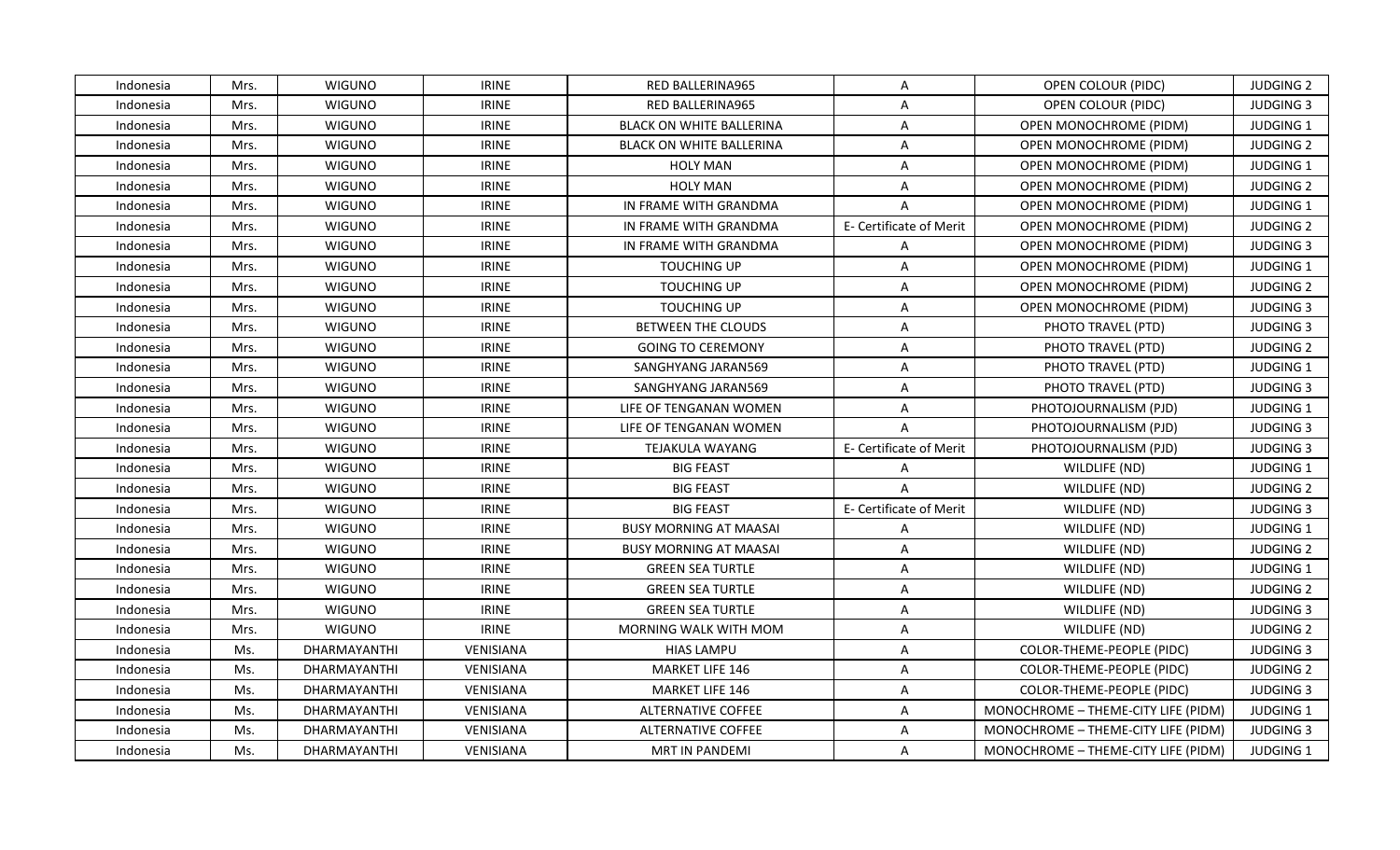| Indonesia | Ms.  | DHARMAYANTHI        | <b>VENISIANA</b> | MRT IN PANDEMI            | $\overline{A}$          | MONOCHROME - THEME-CITY LIFE (PIDM) | <b>JUDGING 3</b> |
|-----------|------|---------------------|------------------|---------------------------|-------------------------|-------------------------------------|------------------|
| Indonesia | Ms.  | <b>DHARMAYANTHI</b> | <b>VENISIANA</b> | MRT PASSENGER DISTANCING  | $\overline{A}$          | MONOCHROME - THEME-CITY LIFE (PIDM) | JUDGING 1        |
| Indonesia | Ms.  | DHARMAYANTHI        | VENISIANA        | <b>FROM MOUNT BISMO</b>   | A                       | NATURE (ND)                         | JUDGING 1        |
| Indonesia | Ms.  | DHARMAYANTHI        | VENISIANA        | <b>GOOD MORNING BROMO</b> | A                       | NATURE (ND)                         | JUDGING 1        |
| Indonesia | Ms.  | DHARMAYANTHI        | VENISIANA        | <b>GOOD MORNING BROMO</b> | A                       | NATURE (ND)                         | <b>JUDGING 3</b> |
| Indonesia | Ms.  | DHARMAYANTHI        | VENISIANA        | MUSHROOM CLIMB            | A                       | NATURE (ND)                         | JUDGING 1        |
| Indonesia | Ms.  | DHARMAYANTHI        | VENISIANA        | <b>FROGON PINK</b>        | A                       | OPEN COLOUR (PIDC)                  | JUDGING 1        |
| Indonesia | Ms.  | DHARMAYANTHI        | VENISIANA        | <b>FROGON PINK</b>        | $\overline{A}$          | OPEN COLOUR (PIDC)                  | <b>JUDGING 3</b> |
| Indonesia | Ms.  | DHARMAYANTHI        | VENISIANA        | <b>SLIPSHOT</b>           | A                       | OPEN COLOUR (PIDC)                  | <b>JUDGING 3</b> |
| Indonesia | Ms.  | DHARMAYANTHI        | <b>VENISIANA</b> | THIS STYLE 442            | A                       | OPEN COLOUR (PIDC)                  | <b>JUDGING 2</b> |
| Indonesia | Ms.  | DHARMAYANTHI        | VENISIANA        | THIS STYLE 442            | A                       | OPEN COLOUR (PIDC)                  | <b>JUDGING 3</b> |
| Indonesia | Ms.  | DHARMAYANTHI        | VENISIANA        | OLD BOAT MAN              | A                       | OPEN MONOCHROME (PIDM)              | JUDGING 1        |
| Indonesia | Ms.  | DHARMAYANTHI        | <b>VENISIANA</b> | OLD BOAT MAN              | A                       | OPEN MONOCHROME (PIDM)              | <b>JUDGING 3</b> |
| Indonesia | Ms.  | DHARMAYANTHI        | VENISIANA        | <b>OWNING VINTAGE TV</b>  | A                       | OPEN MONOCHROME (PIDM)              | <b>JUDGING 2</b> |
| Indonesia | Ms.  | DHARMAYANTHI        | VENISIANA        | <b>OWNING VINTAGE TV</b>  | A                       | OPEN MONOCHROME (PIDM)              | <b>JUDGING 3</b> |
| Indonesia | Ms.  | DHARMAYANTHI        | VENISIANA        | <b>GIVING BLESSINGS</b>   | A                       | PHOTO TRAVEL (PTD)                  | <b>JUDGING 1</b> |
| Indonesia | Ms.  | DHARMAYANTHI        | <b>VENISIANA</b> | <b>GIVING BLESSINGS</b>   | A                       | PHOTO TRAVEL (PTD)                  | <b>JUDGING 3</b> |
| Indonesia | Ms.  | DHARMAYANTHI        | VENISIANA        | <b>TRANCE DANCERS</b>     | $\overline{A}$          | PHOTOJOURNALISM (PJD)               | JUDGING 1        |
| Indonesia | Ms.  | DHARMAYANTHI        | <b>VENISIANA</b> | <b>INJURED ZEBRA</b>      | A                       | WILDLIFE (ND)                       | <b>JUDGING 1</b> |
| Indonesia | Ms.  | DHARMAYANTHI        | VENISIANA        | <b>LOOMING PREDATOR</b>   | A                       | WILDLIFE (ND)                       | JUDGING 1        |
| Indonesia | Ms.  | DHARMAYANTHI        | VENISIANA        | <b>LOOMING PREDATOR</b>   | $\overline{A}$          | WILDLIFE (ND)                       | <b>JUDGING 3</b> |
| Indonesia | Ms.  | DHARMAYANTHI        | VENISIANA        | <b>MOM AND DAUGHTER</b>   | E- Certificate of Merit | WILDLIFE (ND)                       | <b>JUDGING 2</b> |
| Indonesia | Ms.  | DHARMAYANTHI        | <b>VENISIANA</b> | <b>MOM AND DAUGHTER</b>   | A                       | WILDLIFE (ND)                       | <b>JUDGING 3</b> |
| Israel    | Mrs. | ALGOM               | <b>RACHEL</b>    | DOES IT WITH EASE         | Α                       | MONOCHROME - THEME-CITY LIFE (PIDM) | <b>JUDGING 2</b> |
| Israel    | Mrs. | ALGOM               | <b>RACHEL</b>    | ICE SKATING IN AMSTERDAM  | Α                       | MONOCHROME - THEME-CITY LIFE (PIDM) | <b>JUDGING 2</b> |
| Italy     | Mr.  | <b>CELLA</b>        | <b>ROBERTO</b>   | <b>INSIDE THE OCULUS</b>  | A                       | MONOCHROME - THEME-CITY LIFE (PIDM) | JUDGING 1        |
| Italy     | Mr.  | <b>CELLA</b>        | <b>ROBERTO</b>   | ORGANIZATION              | A                       | MONOCHROME - THEME-CITY LIFE (PIDM) | <b>JUDGING 1</b> |
| Italy     | Mr.  | <b>CELLA</b>        | <b>ROBERTO</b>   | ORGANIZATION              | Α                       | MONOCHROME - THEME-CITY LIFE (PIDM) | <b>JUDGING 3</b> |
| Italy     | Mr.  | <b>CELLA</b>        | <b>ROBERTO</b>   | <b>WAITING</b>            | $\mathsf{A}$            | MONOCHROME - THEME-CITY LIFE (PIDM) | <b>JUDGING 1</b> |
| Italy     | Mr.  | <b>CELLA</b>        | <b>ROBERTO</b>   | <b>WAITING</b>            | $\overline{A}$          | MONOCHROME - THEME-CITY LIFE (PIDM) | <b>JUDGING 2</b> |
| Italy     | Mr.  | <b>CELLA</b>        | <b>ROBERTO</b>   | <b>WORKSITE</b>           | A                       | MONOCHROME - THEME-CITY LIFE (PIDM) | JUDGING 1        |
| Italy     | Mr.  | <b>CELLA</b>        | <b>ROBERTO</b>   | WORKSITE                  | A                       | MONOCHROME - THEME-CITY LIFE (PIDM) | <b>JUDGING 2</b> |
| Italy     | Mr.  | <b>CELLA</b>        | <b>ROBERTO</b>   | <b>LIMPKIN</b>            | Α                       | NATURE (ND)                         | <b>JUDGING 3</b> |
| Italy     | Mr.  | CELLA               | <b>ROBERTO</b>   | PELLET REGURGITATION      | A                       | NATURE (ND)                         | <b>JUDGING 3</b> |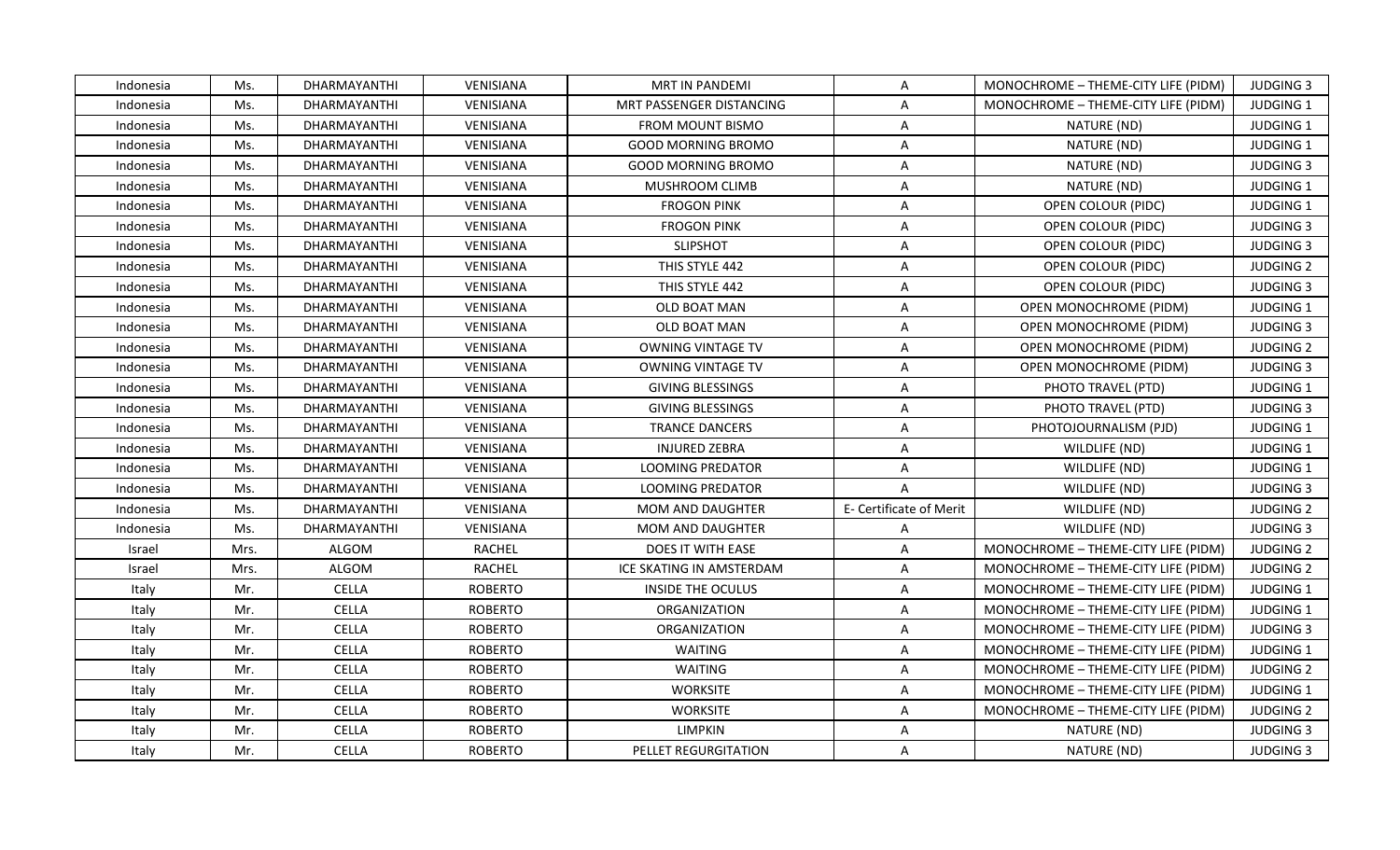| Italy  | Mr. | <b>CELLA</b>      | <b>ROBERTO</b> | WHITE IBIS                  | A                       | NATURE (ND)           | <b>JUDGING 2</b> |
|--------|-----|-------------------|----------------|-----------------------------|-------------------------|-----------------------|------------------|
| Italy  | Mr. | <b>CELLA</b>      | <b>ROBERTO</b> | <b>NYC</b>                  | A                       | PHOTO TRAVEL (PTD)    | JUDGING 1        |
| Italy  | Mr. | <b>CELLA</b>      | <b>ROBERTO</b> | <b>NYC</b>                  | Α                       | PHOTO TRAVEL (PTD)    | <b>JUDGING 2</b> |
| Italy  | Mr. | <b>CELLA</b>      | <b>ROBERTO</b> | AQUA DE MA 06               | $\mathsf{A}$            | PHOTOJOURNALISM (PJD) | JUDGING 1        |
| Italy  | Mr. | <b>CELLA</b>      | <b>ROBERTO</b> | AQUA DE MA 08               | A                       | PHOTOJOURNALISM (PJD) | <b>JUDGING 2</b> |
| Italy  | Mr. | <b>CELLA</b>      | <b>ROBERTO</b> | ARCTIC FOX IN SUMMER COAT 2 | A                       | WILDLIFE (ND)         | <b>JUDGING 1</b> |
| Italy  | Mr. | <b>CELLA</b>      | <b>ROBERTO</b> | <b>HERONS IN LOVE 2</b>     | $\overline{A}$          | WILDLIFE (ND)         | JUDGING 1        |
| Italy  | Mr. | <b>CELLA</b>      | <b>ROBERTO</b> | URSUS MARITIMUS 11          | E- Certificate of Merit | WILDLIFE (ND)         | JUDGING 1        |
| Italy  | Mr. | <b>CELLA</b>      | <b>ROBERTO</b> | <b>URSUS MARITIMUS 11</b>   | $\mathsf{A}$            | WILDLIFE (ND)         | <b>JUDGING 2</b> |
| Italy  | Mr. | <b>CELLA</b>      | <b>ROBERTO</b> | <b>URSUS MARITIMUS 11</b>   | A                       | WILDLIFE (ND)         | <b>JUDGING 3</b> |
| Italy  | Mr. | <b>CELLA</b>      | <b>ROBERTO</b> | <b>URSUS MARITIMUS 8</b>    | A                       | WILDLIFE (ND)         | <b>JUDGING 1</b> |
| Italy  | Mr. | <b>CELLA</b>      | <b>ROBERTO</b> | <b>URSUS MARITIMUS 8</b>    | A                       | WILDLIFE (ND)         | <b>JUDGING 2</b> |
| Italy  | Mr. | <b>CELLA</b>      | <b>ROBERTO</b> | <b>URSUS MARITIMUS 8</b>    | $\overline{A}$          | WILDLIFE (ND)         | <b>JUDGING 3</b> |
| Italy  | Mr. | <b>REGGIO</b>     | ALMANDO        | <b>RIBBON 23 10</b>         | E- Certificate of Merit | PHOTOJOURNALISM (PJD) | <b>JUDGING 2</b> |
| Italy  | Mr. | <b>REGGIO</b>     | <b>ALMANDO</b> | <b>RIBBON 23 10</b>         | A                       | PHOTOJOURNALISM (PJD) | <b>JUDGING 3</b> |
| Italy  | Mr. | <b>REGGIO</b>     | <b>ALMANDO</b> | SYNCHRONIZED SKATING 32     | A                       | PHOTOJOURNALISM (PJD) | JUDGING 1        |
| Italy  | Mr. | <b>REGGIO</b>     | <b>ALMANDO</b> | SYNCHRONIZED SKATING 32     | $\overline{\mathsf{A}}$ | PHOTOJOURNALISM (PJD) | <b>JUDGING 2</b> |
| Italy  | Mr. | <b>REGGIO</b>     | <b>ALMANDO</b> | SYNCHRONIZED SKATING 32     | $\overline{A}$          | PHOTOJOURNALISM (PJD) | <b>JUDGING 3</b> |
| Italy  | Mr. | <b>REGGIO</b>     | <b>ALMANDO</b> | SYNCHRONIZED SWIMMING 64    | A                       | PHOTOJOURNALISM (PJD) | <b>JUDGING 2</b> |
| Italy  | Mr. | <b>REGGIO</b>     | <b>ALMANDO</b> | SYNCHRONIZED SWIMMING 64    | A                       | PHOTOJOURNALISM (PJD) | <b>JUDGING 3</b> |
| Italy  | Mr. | <b>REGGIO</b>     | <b>ALMANDO</b> | <b>TENNIS 1932</b>          | A                       | PHOTOJOURNALISM (PJD) | JUDGING 1        |
| Italy  | Mr. | <b>REGGIO</b>     | <b>ALMANDO</b> | <b>TENNIS 1932</b>          | A                       | PHOTOJOURNALISM (PJD) | <b>JUDGING 2</b> |
| Kuwait | Mr. | ALLOUGHANI        | <b>FAISAL</b>  | <b>GREEN ISLAND 10</b>      | $\mathsf{A}$            | PHOTO TRAVEL (PTD)    | JUDGING 1        |
| Kuwait | Mr. | ALLOUGHANI        | <b>FAISAL</b>  | <b>GREEN ISLAND 18</b>      | $\overline{A}$          | PHOTO TRAVEL (PTD)    | JUDGING 1        |
| Kuwait | Mr. | <b>ALLOUGHANI</b> | <b>FAISAL</b>  | <b>GREEN ISLAND 18</b>      | <b>WPAI Bronze</b>      | PHOTO TRAVEL (PTD)    | <b>JUDGING 2</b> |
| Kuwait | Mr. | ALLOUGHANI        | <b>FAISAL</b>  | <b>GREEN ISLAND 18</b>      | A                       | PHOTO TRAVEL (PTD)    | <b>JUDGING 3</b> |
| Kuwait | Mr. | ALLOUGHANI        | <b>FAISAL</b>  | <b>GREEN ISLAND 23</b>      | A                       | PHOTO TRAVEL (PTD)    | JUDGING 1        |
| Kuwait | Mr. | ALLOUGHANI        | <b>FAISAL</b>  | <b>GREEN ISLAND 23</b>      | A                       | PHOTO TRAVEL (PTD)    | <b>JUDGING 3</b> |
| Kuwait | Mr. | ALLOUGHANI        | <b>FAISAL</b>  | MOORING 21                  | A                       | PHOTO TRAVEL (PTD)    | <b>JUDGING 2</b> |
| Kuwait | Mr. | <b>ALLOUGHANI</b> | <b>FAISAL</b>  | MOORING 21                  | A                       | PHOTO TRAVEL (PTD)    | <b>JUDGING 3</b> |
| Kuwait | Mr. | ALLOUGHANI        | <b>FAISAL</b>  | INSISTENCY                  | $\mathsf{A}$            | PHOTOJOURNALISM (PJD) | <b>JUDGING 2</b> |
| Kuwait | Mr. | ALLOUGHANI        | <b>FAISAL</b>  | RUGBY 14                    | E- Certificate of Merit | PHOTOJOURNALISM (PJD) | JUDGING 1        |
| Kuwait | Mr. | ALLOUGHANI        | <b>FAISAL</b>  | RUGBY 14                    | E- Certificate of Merit | PHOTOJOURNALISM (PJD) | <b>JUDGING 2</b> |
| Kuwait | Mr. | ALLOUGHANI        | <b>FAISAL</b>  | RUGBY 14                    | A                       | PHOTOJOURNALISM (PJD) | <b>JUDGING 3</b> |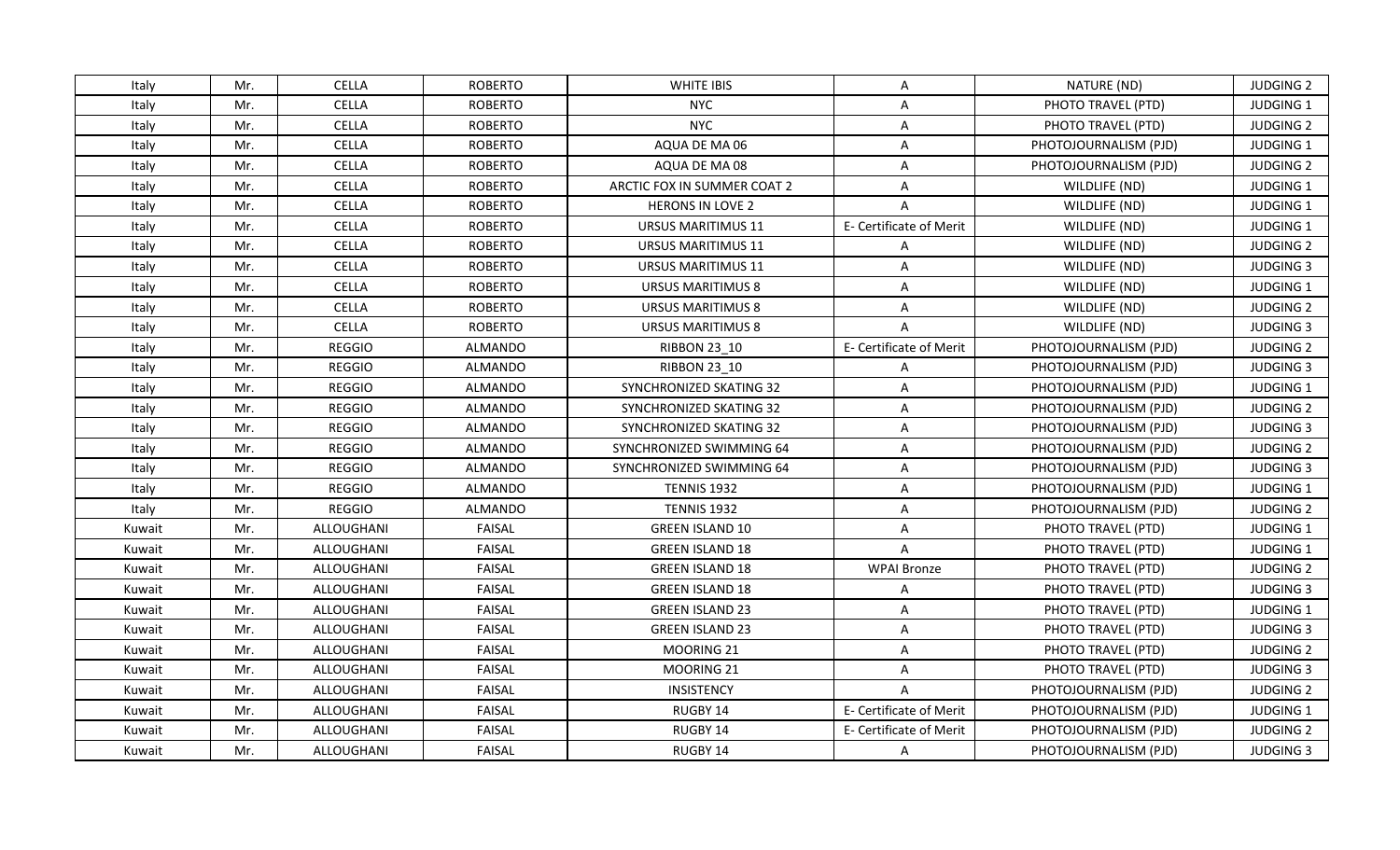| Kuwait | Mr. | ALLOUGHANI        | <b>FAISAL</b>  | SWIMMER 35                  | A                       | PHOTOJOURNALISM (PJD)         | <b>JUDGING 1</b> |
|--------|-----|-------------------|----------------|-----------------------------|-------------------------|-------------------------------|------------------|
| Kuwait | Mr. | <b>ALLOUGHANI</b> | <b>FAISAL</b>  | WINNING 1                   | $\overline{A}$          | PHOTOJOURNALISM (PJD)         | <b>JUDGING 2</b> |
| Macau  | Mr. | <b>CHIANG</b>     | <b>KA CHON</b> | ALONG WITH DRAGON           | $\mathsf{A}$            | COLOR-THEME-PEOPLE (PIDC)     | JUDGING 1        |
| Macau  | Mr. | CHIANG            | KA CHON        | ALONG WITH DRAGON           | A                       | COLOR-THEME-PEOPLE (PIDC)     | <b>JUDGING 2</b> |
| Macau  | Mr. | <b>CHIANG</b>     | <b>KA CHON</b> | ALONG WITH DRAGON           | $\mathsf{A}$            | COLOR-THEME-PEOPLE (PIDC)     | <b>JUDGING 3</b> |
| Macau  | Mr. | <b>CHIANG</b>     | KA CHON        | SUNBIRD 2                   | A                       | NATURE (ND)                   | <b>JUDGING 3</b> |
| Macau  | Mr. | <b>CHIANG</b>     | <b>KA CHON</b> | <b>WINGS</b>                | $\mathsf{A}$            | NATURE (ND)                   | <b>JUDGING 2</b> |
| Macau  | Mr. | <b>CHIANG</b>     | <b>KA CHON</b> | JAB                         | $\mathsf{A}$            | OPEN COLOUR (PIDC)            | <b>JUDGING 2</b> |
| Macau  | Mr. | <b>CHIANG</b>     | KA CHON        | <b>JAB</b>                  | A                       | <b>OPEN COLOUR (PIDC)</b>     | <b>JUDGING 3</b> |
| Macau  | Mr. | CHIANG            | <b>KA CHON</b> | <b>PUSH KICK</b>            | $\mathsf{A}$            | OPEN COLOUR (PIDC)            | JUDGING 1        |
| Macau  | Mr. | <b>CHIANG</b>     | <b>KA CHON</b> | <b>PUSH KICK</b>            | $\mathsf{A}$            | <b>OPEN COLOUR (PIDC)</b>     | <b>JUDGING 2</b> |
| Macau  | Mr. | <b>CHIANG</b>     | <b>KA CHON</b> | THROAT PUNCH                | A                       | OPEN COLOUR (PIDC)            | JUDGING 1        |
| Macau  | Mr. | CHIANG            | <b>KA CHON</b> | <b>FACE PUNCH</b>           | E- Certificate of Merit | OPEN MONOCHROME (PIDM)        | JUDGING 1        |
| Macau  | Mr. | <b>CHIANG</b>     | KA CHON        | <b>FACE PUNCH</b>           | $\mathsf{A}$            | OPEN MONOCHROME (PIDM)        | <b>JUDGING 2</b> |
| Macau  | Mr. | <b>CHIANG</b>     | <b>KA CHON</b> | <b>FACE PUNCH</b>           | $\mathsf{A}$            | <b>OPEN MONOCHROME (PIDM)</b> | <b>JUDGING 3</b> |
| Macau  | Mr. | CHIANG            | <b>KA CHON</b> | <b>LEFT JAB</b>             | $\mathsf{A}$            | OPEN MONOCHROME (PIDM)        | <b>JUDGING 1</b> |
| Macau  | Mr. | <b>CHIANG</b>     | <b>KA CHON</b> | LEFT JAB                    | $\mathsf{A}$            | OPEN MONOCHROME (PIDM)        | <b>JUDGING 2</b> |
| Macau  | Mr. | CHIANG            | <b>KA CHON</b> | <b>LEFT JAB</b>             | $\mathsf{A}$            | OPEN MONOCHROME (PIDM)        | <b>JUDGING 3</b> |
| Macau  | Mr. | <b>CHIANG</b>     | KA CHON        | MOVE                        | $\mathsf{A}$            | OPEN MONOCHROME (PIDM)        | <b>JUDGING 1</b> |
| Macau  | Mr. | <b>CHIANG</b>     | <b>KA CHON</b> | <b>PUSH KICK</b>            | $\mathsf{A}$            | <b>OPEN MONOCHROME (PIDM)</b> | JUDGING 1        |
| Macau  | Mr. | <b>CHIANG</b>     | <b>KA CHON</b> | <b>PUSH KICK</b>            | $\mathsf{A}$            | OPEN MONOCHROME (PIDM)        | <b>JUDGING 2</b> |
| Macau  | Mr. | <b>CHIANG</b>     | <b>KA CHON</b> | <b>BORDER GATE</b>          | A                       | PHOTO TRAVEL (PTD)            | JUDGING 1        |
| Macau  | Mr. | <b>CHIANG</b>     | KA CHON        | <b>BORDER GATE</b>          | $\mathsf{A}$            | PHOTO TRAVEL (PTD)            | <b>JUDGING 2</b> |
| Macau  | Mr. | <b>CHIANG</b>     | KA CHON        | <b>BORDER GATE</b>          | $\overline{A}$          | PHOTO TRAVEL (PTD)            | <b>JUDGING 3</b> |
| Macau  | Mr. | <b>CHIANG</b>     | <b>KA CHON</b> | <b>GOLDEN DRAGON</b>        | E- Certificate of Merit | PHOTO TRAVEL (PTD)            | <b>JUDGING 3</b> |
| Macau  | Mr. | <b>CHIANG</b>     | <b>KA CHON</b> | MORNING IN PRAGUE           | A                       | PHOTO TRAVEL (PTD)            | JUDGING 1        |
| Macau  | Mr. | <b>CHIANG</b>     | <b>KA CHON</b> | <b>MORNING IN PRAGUE</b>    | A                       | PHOTO TRAVEL (PTD)            | <b>JUDGING 2</b> |
| Macau  | Mr. | CHIANG            | <b>KA CHON</b> | <b>BLEEDING</b>             | $\mathsf{A}$            | PHOTOJOURNALISM (PJD)         | JUDGING 1        |
| Macau  | Mr. | <b>CHIANG</b>     | <b>KA CHON</b> | <b>BLEEDING</b>             | $\mathsf{A}$            | PHOTOJOURNALISM (PJD)         | <b>JUDGING 2</b> |
| Macau  | Mr. | <b>CHIANG</b>     | <b>KA CHON</b> | <b>JUMP KICK</b>            | $\mathsf{A}$            | PHOTOJOURNALISM (PJD)         | <b>JUDGING 2</b> |
| Macau  | Mr. | <b>CHIANG</b>     | <b>KA CHON</b> | <b>JUMP KICK</b>            | $\mathsf{A}$            | PHOTOJOURNALISM (PJD)         | <b>JUDGING 3</b> |
| Macau  | Mr. | <b>CHIANG</b>     | <b>KA CHON</b> | <b>ROBERT DANIEL KRUGER</b> | A                       | PHOTOJOURNALISM (PJD)         | JUDGING 1        |
| Macau  | Mr. | CHIANG            | <b>KA CHON</b> | <b>ROBERT DANIEL KRUGER</b> | $\mathsf{A}$            | PHOTOJOURNALISM (PJD)         | <b>JUDGING 2</b> |
| Macau  | Mr. | <b>CHIANG</b>     | <b>KA CHON</b> | <b>RUNSHORT</b>             | $\mathsf{A}$            | PHOTOJOURNALISM (PJD)         | <b>JUDGING 1</b> |
|        |     |                   |                |                             |                         |                               |                  |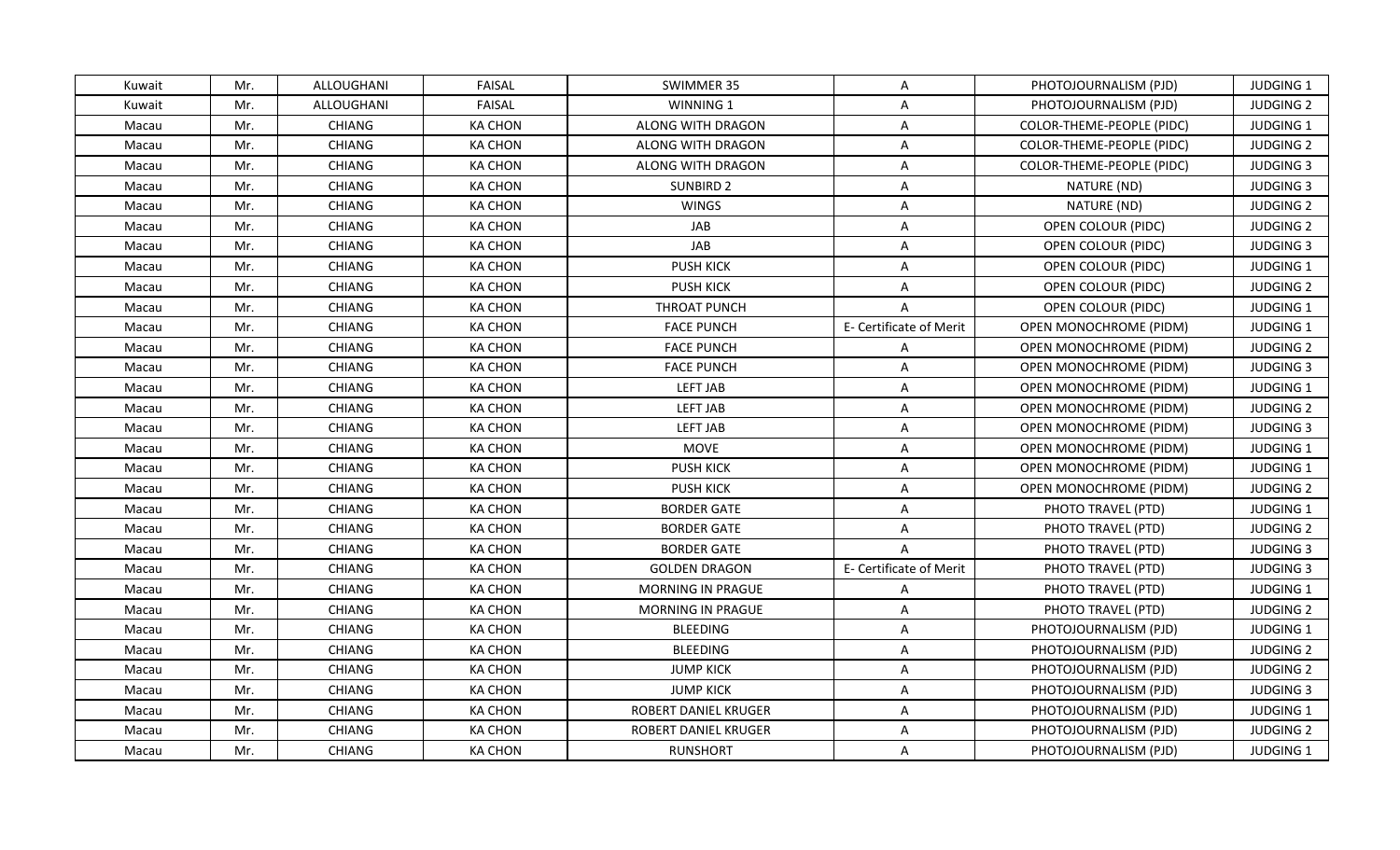|          |     | <b>CHIANG</b> | <b>KA CHON</b> | <b>RUNSHORT</b>        | E-HM                    |                       | <b>JUDGING 2</b> |
|----------|-----|---------------|----------------|------------------------|-------------------------|-----------------------|------------------|
| Macau    | Mr. |               |                | <b>RUNSHORT</b>        |                         | PHOTOJOURNALISM (PJD) | <b>JUDGING 3</b> |
| Macau    | Mr. | CHIANG        | <b>KA CHON</b> |                        | E- Certificate of Merit | PHOTOJOURNALISM (PJD) |                  |
| Malaysia | Dr. | GUY           | GRAEME         | <b>BEE EATING</b>      | $\mathsf{A}$            | NATURE (ND)           | JUDGING 1        |
| Malaysia | Dr. | GUY           | GRAEME         | <b>BEE EATING</b>      | $\mathsf{A}$            | NATURE (ND)           | <b>JUDGING 2</b> |
| Malaysia | Dr. | GUY           | GRAEME         | <b>BEE EATING</b>      | A                       | NATURE (ND)           | <b>JUDGING 3</b> |
| Malaysia | Dr. | GUY           | GRAEME         | <b>MORNING WATCH</b>   | A                       | NATURE (ND)           | JUDGING 1        |
| Malaysia | Dr. | GUY           | GRAEME         | <b>MORNING WATCH</b>   | <b>WPAI Silver</b>      | NATURE (ND)           | <b>JUDGING 2</b> |
| Malaysia | Dr. | GUY           | GRAEME         | <b>MORNING WATCH</b>   | $\mathsf{A}$            | NATURE (ND)           | <b>JUDGING 3</b> |
| Malaysia | Dr. | GUY           | GRAEME         | <b>TAKE-OFF</b>        | $\mathsf{A}$            | NATURE (ND)           | <b>JUDGING 2</b> |
| Malaysia | Dr. | GUY           | GRAEME         | UP TP YOU MUM          | $\overline{A}$          | NATURE (ND)           | JUDGING 1        |
| Malaysia | Dr. | GUY           | GRAEME         | UP TP YOU MUM          | $\mathsf{A}$            | NATURE (ND)           | <b>JUDGING 2</b> |
| Malaysia | Dr. | GUY           | GRAEME         | UP TP YOU MUM          | A                       | NATURE (ND)           | <b>JUDGING 3</b> |
| Malaysia | Dr. | GUY           | GRAEME         | <b>CONFRONTATION 2</b> | <b>WPAI Gold</b>        | WILDLIFE (ND)         | JUDGING 1        |
| Malaysia | Dr. | GUY           | GRAEME         | <b>CONFRONTATION 2</b> | $\mathsf{A}$            | WILDLIFE (ND)         | <b>JUDGING 2</b> |
| Malaysia | Dr. | GUY           | GRAEME         | <b>CONFRONTATION 2</b> | $\overline{A}$          | WILDLIFE (ND)         | <b>JUDGING 3</b> |
| Malaysia | Dr. | GUY           | GRAEME         | LION AND WARTHOG 2     | $\overline{A}$          | WILDLIFE (ND)         | JUDGING 1        |
| Malaysia | Dr. | GUY           | GRAEME         | LION AND WARTHOG 2     | <b>WPAI Silver</b>      | WILDLIFE (ND)         | <b>JUDGING 3</b> |
| Malaysia | Dr. | GUY           | GRAEME         | SWING AND A HIT        | $\mathsf{A}$            | WILDLIFE (ND)         | JUDGING 1        |
| Malaysia | Dr. | GUY           | GRAEME         | SWING AND A HIT        | $\mathsf{A}$            | WILDLIFE (ND)         | <b>JUDGING 2</b> |
| Malaysia | Mr. | NGU           | <b>DIK SEN</b> | MATING 2983            | A                       | NATURE (ND)           | JUDGING 1        |
| Malaysia | Mr. | NGU           | <b>DIK SEN</b> | MATING 2983            | $\mathsf{A}$            | NATURE (ND)           | <b>JUDGING 2</b> |
| Malaysia | Mr. | NGU           | DIK SEN        | MATING 2983            | Best of Insect          | NATURE (ND)           | <b>JUDGING 3</b> |
| Malaysia | Mr. | NGU           | <b>DIK SEN</b> | VIMPIRE 3021           | Best of Insect          | NATURE (ND)           | JUDGING 1        |
| Malaysia | Mr. | NGU           | DIK SEN        | VIMPIRE 3021           | A                       | NATURE (ND)           | <b>JUDGING 2</b> |
| Malaysia | Mr. | NGU           | <b>DIK SEN</b> | VIMPIRE 3021           | A                       | NATURE (ND)           | <b>JUDGING 3</b> |
| Malaysia | Mr. | NGU           | DIK SEN        | VIMPIRE 3746           | $\mathsf{A}$            | NATURE (ND)           | JUDGING 1        |
| Malaysia | Mr. | NGU           | DIK SEN        | VIMPIRE 3746           | A                       | NATURE (ND)           | <b>JUDGING 2</b> |
| Malaysia | Mr. | NGU           | <b>DIK SEN</b> | VIMPIRE 3746           | $\mathsf{A}$            | NATURE (ND)           | <b>JUDGING 3</b> |
| Malaysia | Mr. | NGU           | DIK SEN        | VIMPIRE 3772           | $\mathsf{A}$            | NATURE (ND)           | JUDGING 1        |
| Malaysia | Mr. | NGU           | <b>DIK SEN</b> | VIMPIRE 3772           | E-HM                    | NATURE (ND)           | <b>JUDGING 2</b> |
| Malaysia | Mr. | NGU           | DIK SEN        | VIMPIRE 3772           | $\mathsf{A}$            | NATURE (ND)           | <b>JUDGING 3</b> |
| Malaysia | Mr. | NGU           | DIK SEN        | TWIN MATING 3336       | $\mathsf{A}$            | WILDLIFE (ND)         | JUDGING 1        |
| Malaysia | Mr. | NGU           | DIK SEN        | TWIN MATING 3336       | A                       | WILDLIFE (ND)         | <b>JUDGING 2</b> |
| Malaysia | Mr. | <b>NGU</b>    | DIK SEN        | TWIN MATING 3336       | $\mathsf{A}$            | WILDLIFE (ND)         | <b>JUDGING 3</b> |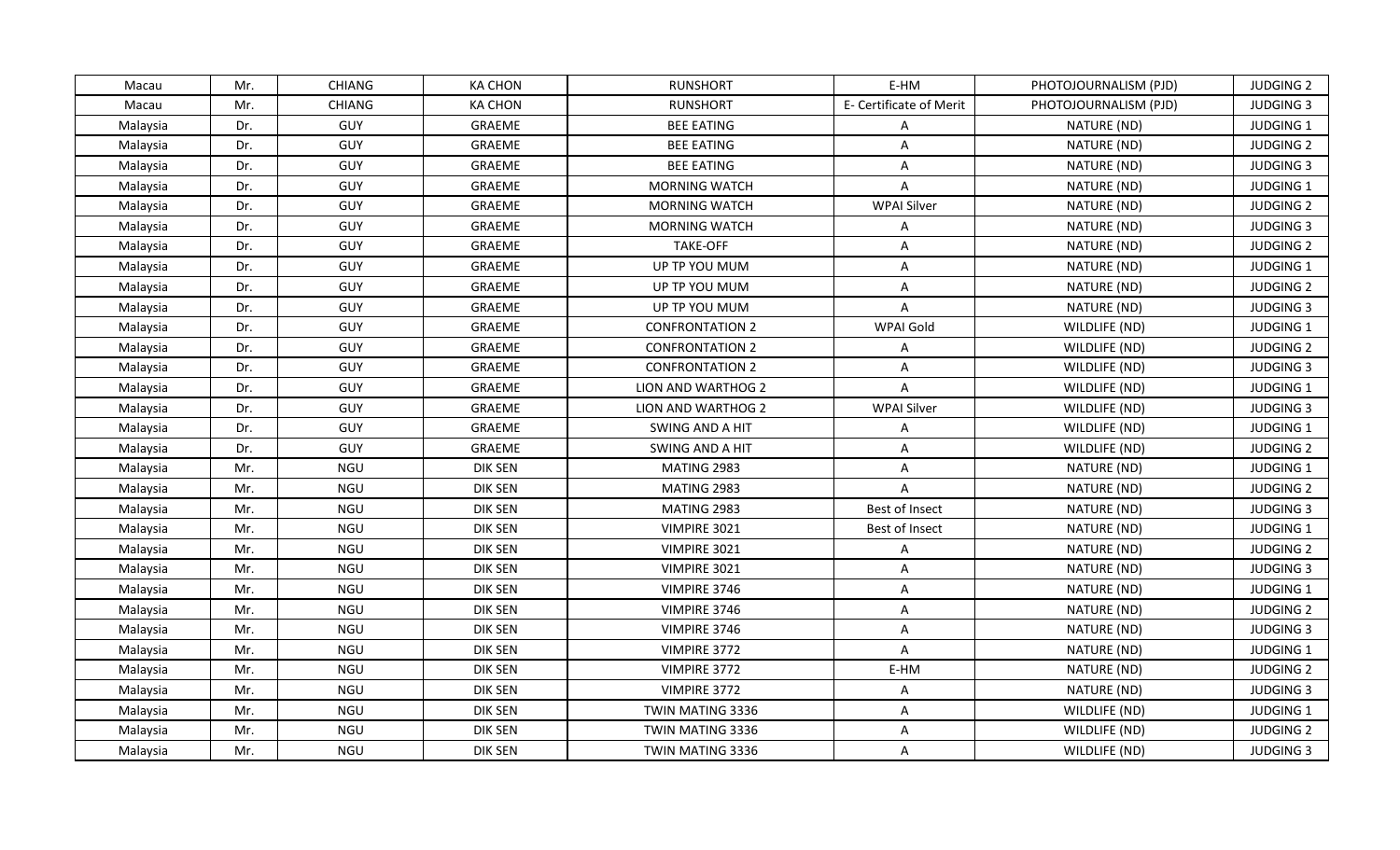| Malaysia | Mr. | NGU        | DIK SEN        | VIMPIRE 3717            | A                       | WILDLIFE (ND)      | JUDGING 1        |
|----------|-----|------------|----------------|-------------------------|-------------------------|--------------------|------------------|
| Malaysia | Mr. | <b>NGU</b> | <b>DIK SEN</b> | VIMPIRE 3717            | $\mathsf{A}$            | WILDLIFE (ND)      | <b>JUDGING 2</b> |
| Malaysia | Mr. | NGU        | <b>DIK SEN</b> | VIMPIRE 3717            | PSA Gold                | WILDLIFE (ND)      | <b>JUDGING 3</b> |
| Malaysia | Mr. | NGU        | DIK SEN        | VIMPIRE 3762            | $\mathsf{A}$            | WILDLIFE (ND)      | JUDGING 1        |
| Malaysia | Mr. | <b>NGU</b> | <b>DIK SEN</b> | VIMPIRE 3762            | $\overline{A}$          | WILDLIFE (ND)      | <b>JUDGING 3</b> |
| Malaysia | Mr. | NGU        | DIK SEN        | VIMPIRE 3796            | A                       | WILDLIFE (ND)      | <b>JUDGING 1</b> |
| Malaysia | Mr. | <b>NGU</b> | <b>DIK SEN</b> | VIMPIRE 3796            | $\overline{A}$          | WILDLIFE (ND)      | <b>JUDGING 2</b> |
| Malaysia | Mr. | <b>NGU</b> | DIK SEN        | VIMPIRE 3796            | $\mathsf{A}$            | WILDLIFE (ND)      | <b>JUDGING 3</b> |
| Malaysia | Mr. | <b>TEH</b> | <b>TOMMY</b>   | GOTCHA 72               | A                       | NATURE (ND)        | JUDGING 1        |
| Malaysia | Mr. | <b>TEH</b> | <b>TOMMY</b>   | GOTCHA 72               | $\overline{A}$          | NATURE (ND)        | <b>JUDGING 2</b> |
| Malaysia | Mr. | <b>TEH</b> | <b>TOMMY</b>   | GOTCHA 72               | A                       | NATURE (ND)        | <b>JUDGING 3</b> |
| Malaysia | Mr. | <b>TEH</b> | <b>TOMMY</b>   | HAPPY MEAL 233          | $\overline{A}$          | NATURE (ND)        | JUDGING 1        |
| Malaysia | Mr. | <b>TEH</b> | <b>TOMMY</b>   | HAPPY MEAL 233          | $\mathsf{A}$            | NATURE (ND)        | <b>JUDGING 2</b> |
| Malaysia | Mr. | <b>TEH</b> | <b>TOMMY</b>   | <b>HAPPY MEAL 233</b>   | A                       | NATURE (ND)        | <b>JUDGING 3</b> |
| Malaysia | Mr. | <b>TEH</b> | <b>TOMMY</b>   | MATING 16               | $\overline{A}$          | NATURE (ND)        | JUDGING 1        |
| Malaysia | Mr. | <b>TEH</b> | <b>TOMMY</b>   | MATING 16               | A                       | NATURE (ND)        | <b>JUDGING 2</b> |
| Malaysia | Mr. | <b>TEH</b> | <b>TOMMY</b>   | MATING 16               | $\overline{A}$          | NATURE (ND)        | <b>JUDGING 3</b> |
| Malaysia | Mr. | <b>TEH</b> | <b>TOMMY</b>   | GOTCHA 92               | $\overline{A}$          | WILDLIFE (ND)      | JUDGING 1        |
| Malaysia | Mr. | <b>TEH</b> | <b>TOMMY</b>   | HAPPY MEAL 238          | Best of Insect          | WILDLIFE (ND)      | <b>JUDGING 1</b> |
| Malaysia | Mr. | <b>TEH</b> | <b>TOMMY</b>   | HAPPY MEAL 238          | A                       | WILDLIFE (ND)      | <b>JUDGING 2</b> |
| Malaysia | Mr. | <b>TEH</b> | <b>TOMMY</b>   | HAPPY MEAL 238          | A                       | WILDLIFE (ND)      | <b>JUDGING 3</b> |
| Malaysia | Mr. | <b>TEH</b> | <b>TOMMY</b>   | TWINS <sub>4</sub>      | $\mathsf{A}$            | WILDLIFE (ND)      | JUDGING 1        |
| Malaysia | Mr. | <b>TEH</b> | <b>TOMMY</b>   | <b>TWINS4</b>           | E- Certificate of Merit | WILDLIFE (ND)      | <b>JUDGING 2</b> |
| Malaysia | Mr. | <b>TEH</b> | <b>TOMMY</b>   | TWINS <sub>4</sub>      | A                       | WILDLIFE (ND)      | <b>JUDGING 3</b> |
| Malaysia | Mr. | WEE MING   | SOO            | CHILDHOOD LIFE 11       | $\mathsf{A}$            | OPEN COLOUR (PIDC) | JUDGING 1        |
| Malaysia | Mr. | WEE MING   | SOO            | CHILDHOOD LIFE 11       | $\mathsf{A}$            | OPEN COLOUR (PIDC) | <b>JUDGING 3</b> |
| Malaysia | Mr. | WEE MING   | SOO            | <b>DUNES AT DUSK</b>    | $\mathsf{A}$            | OPEN COLOUR (PIDC) | JUDGING 1        |
| Malaysia | Mr. | WEE MING   | <b>SOO</b>     | <b>DUNES AT DUSK</b>    | $\overline{A}$          | OPEN COLOUR (PIDC) | <b>JUDGING 2</b> |
| Malaysia | Mr. | WEE MING   | SOO            | <b>DUNES AT DUSK</b>    | A                       | OPEN COLOUR (PIDC) | <b>JUDGING 3</b> |
| Malaysia | Mr. | WEE MING   | SOO            | LITTLE PLAYMATE 05      | $\overline{A}$          | OPEN COLOUR (PIDC) | <b>JUDGING 3</b> |
| Malaysia | Mr. | WEE MING   | SOO            | PEOPLE BY THE GANGES 04 | A                       | PHOTO TRAVEL (PTD) | <b>JUDGING 2</b> |
| Malaysia | Mr. | WEE MING   | SOO            | PEOPLE BY THE GANGES 04 | $\mathsf{A}$            | PHOTO TRAVEL (PTD) | <b>JUDGING 3</b> |
| Malaysia | Mr. | WEE MING   | SOO            | TAJ MAHAL 15            | $\overline{A}$          | PHOTO TRAVEL (PTD) | JUDGING 1        |
| Malaysia | Mr. | WEE MING   | SOO            | TAJ MAHAL 15            | Best of Architecture    | PHOTO TRAVEL (PTD) | <b>JUDGING 3</b> |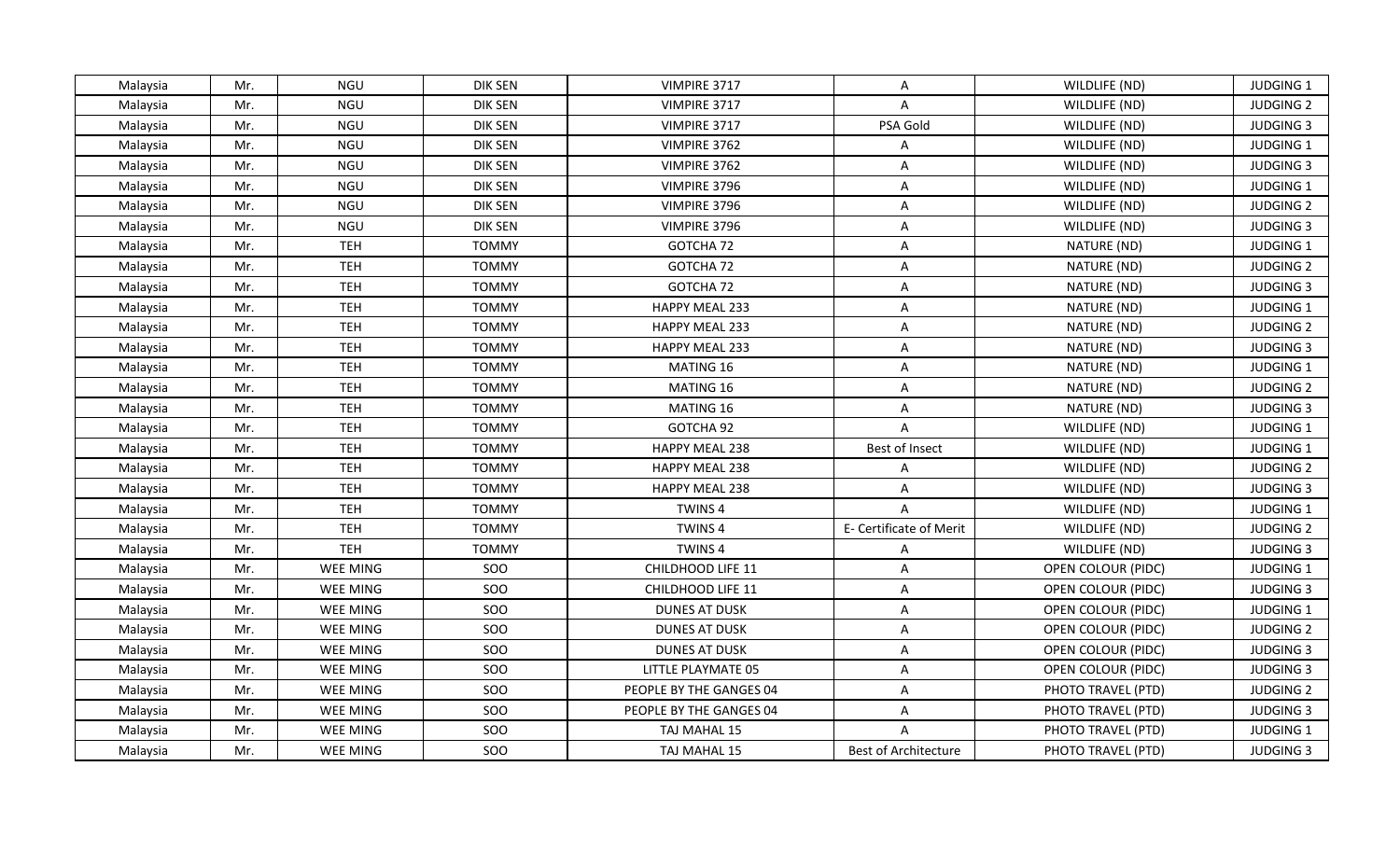| Malaysia | Mr. | WEE MING       | SOO              | <b>TRADITIONAL FESTIVAL 01</b> | A                       | PHOTO TRAVEL (PTD)                  | <b>JUDGING 1</b> |
|----------|-----|----------------|------------------|--------------------------------|-------------------------|-------------------------------------|------------------|
| Malaysia | Mr. | WEE MING       | <b>SOO</b>       | TRADITIONAL FESTIVAL 01        | A                       | PHOTO TRAVEL (PTD)                  | <b>JUDGING 2</b> |
| Malaysia | Mr. | WEE MING       | SOO              | TRADITIONAL FESTIVAL 02        | A                       | PHOTO TRAVEL (PTD)                  | <b>JUDGING 3</b> |
| Malta    | Dr. | <b>CATANIA</b> | <b>GOTTFRIED</b> | <b>COLLECTING SALT</b>         | A                       | COLOR-THEME-PEOPLE (PIDC)           | <b>JUDGING 1</b> |
| Malta    | Dr. | CATANIA        | <b>GOTTFRIED</b> | <b>COLLECTING SALT</b>         | A                       | COLOR-THEME-PEOPLE (PIDC)           | <b>JUDGING 2</b> |
| Malta    | Dr. | CATANIA        | <b>GOTTFRIED</b> | <b>FISH MARKET VENICE</b>      | A                       | COLOR-THEME-PEOPLE (PIDC)           | <b>JUDGING 2</b> |
| Malta    | Dr. | CATANIA        | <b>GOTTFRIED</b> | <b>FOOD PREPARATION</b>        | $\overline{\mathsf{A}}$ | COLOR-THEME-PEOPLE (PIDC)           | JUDGING 1        |
| Malta    | Dr. | <b>CATANIA</b> | <b>GOTTFRIED</b> | <b>FOOD PREPARATION</b>        | A                       | COLOR-THEME-PEOPLE (PIDC)           | <b>JUDGING 2</b> |
| Malta    | Dr. | <b>CATANIA</b> | <b>GOTTFRIED</b> | LUNCHTIME                      | A                       | COLOR-THEME-PEOPLE (PIDC)           | <b>JUDGING 2</b> |
| Malta    | Dr. | <b>CATANIA</b> | <b>GOTTFRIED</b> | <b>BALCONY CLEANER</b>         | A                       | MONOCHROME - THEME-CITY LIFE (PIDM) | <b>JUDGING 3</b> |
| Malta    | Dr. | <b>CATANIA</b> | <b>GOTTFRIED</b> | <b>CANARY WHARF ESCALATORS</b> | Best of Light           | MONOCHROME - THEME-CITY LIFE (PIDM) | <b>JUDGING 2</b> |
| Malta    | Dr. | CATANIA        | <b>GOTTFRIED</b> | <b>CANARY WHARF ESCALATORS</b> | PSA Gold                | MONOCHROME - THEME-CITY LIFE (PIDM) | <b>JUDGING 3</b> |
| Malta    | Dr. | <b>CATANIA</b> | <b>GOTTFRIED</b> | CITY OF ARTS AND SCIENCES 11   | $\mathsf{A}$            | MONOCHROME - THEME-CITY LIFE (PIDM) | <b>JUDGING 2</b> |
| Malta    | Dr. | CATANIA        | <b>GOTTFRIED</b> | PREPARING FOR THE DAYS WORK 2  | $\mathsf{A}$            | MONOCHROME - THEME-CITY LIFE (PIDM) | JUDGING 1        |
| Malta    | Dr. | <b>CATANIA</b> | <b>GOTTFRIED</b> | PREPARING FOR THE DAYS WORK 2  | A                       | MONOCHROME - THEME-CITY LIFE (PIDM) | <b>JUDGING 2</b> |
| Malta    | Dr. | CATANIA        | <b>GOTTFRIED</b> | <b>CHEEKY MONKEY</b>           | A                       | NATURE (ND)                         | JUDGING 1        |
| Malta    | Dr. | <b>CATANIA</b> | <b>GOTTFRIED</b> | PINK BACKED PELICAN PREENING   | $\overline{A}$          | NATURE (ND)                         | JUDGING 1        |
| Malta    | Dr. | <b>CATANIA</b> | <b>GOTTFRIED</b> | PINK BACKED PELICAN PREENING   | A                       | NATURE (ND)                         | <b>JUDGING 2</b> |
| Malta    | Dr. | <b>CATANIA</b> | <b>GOTTFRIED</b> | CITY OF ARTS AND SCIENCES 23   | A                       | OPEN COLOUR (PIDC)                  | <b>JUDGING 1</b> |
| Malta    | Dr. | <b>CATANIA</b> | <b>GOTTFRIED</b> | <b>AACHEN CATHEDRAL 2</b>      | A                       | OPEN MONOCHROME (PIDM)              | JUDGING 1        |
| Malta    | Dr. | CATANIA        | <b>GOTTFRIED</b> | <b>AACHEN CATHEDRAL 2</b>      | A                       | OPEN MONOCHROME (PIDM)              | <b>JUDGING 3</b> |
| Malta    | Dr. | <b>CATANIA</b> | <b>GOTTFRIED</b> | <b>CURVES 2</b>                | A                       | OPEN MONOCHROME (PIDM)              | <b>JUDGING 2</b> |
| Malta    | Dr. | <b>CATANIA</b> | <b>GOTTFRIED</b> | <b>STARSHIP CORRIDOR</b>       | A                       | OPEN MONOCHROME (PIDM)              | JUDGING 1        |
| Malta    | Dr. | <b>CATANIA</b> | <b>GOTTFRIED</b> | <b>STARSHIP CORRIDOR</b>       | A                       | OPEN MONOCHROME (PIDM)              | <b>JUDGING 2</b> |
| Malta    | Dr. | <b>CATANIA</b> | <b>GOTTFRIED</b> | CITY OF ARTS AND SCIENCES 20   | A                       | PHOTO TRAVEL (PTD)                  | JUDGING 1        |
| Malta    | Dr. | CATANIA        | <b>GOTTFRIED</b> | CITY OF ARTS AND SCIENCES 20   | A                       | PHOTO TRAVEL (PTD)                  | <b>JUDGING 2</b> |
| Malta    | Dr. | <b>CATANIA</b> | <b>GOTTFRIED</b> | CITY OF ARTS AND SCIENCES 20   | $\mathsf{A}$            | PHOTO TRAVEL (PTD)                  | <b>JUDGING 3</b> |
| Malta    | Dr. | <b>CATANIA</b> | <b>GOTTFRIED</b> | CITY OF ARTS AND SCIENCES 4    | A                       | PHOTO TRAVEL (PTD)                  | JUDGING 1        |
| Malta    | Dr. | <b>CATANIA</b> | <b>GOTTFRIED</b> | CITY OF ARTS AND SCIENCES 4    | A                       | PHOTO TRAVEL (PTD)                  | <b>JUDGING 2</b> |
| Malta    | Dr. | <b>CATANIA</b> | <b>GOTTFRIED</b> | CITY OF ARTS AND SCIENCES 6    | $\overline{A}$          | PHOTO TRAVEL (PTD)                  | <b>JUDGING 1</b> |
| Malta    | Dr. | <b>CATANIA</b> | <b>GOTTFRIED</b> | CITY OF ARTS AND SCIENCES 6    | E- Certificate of Merit | PHOTO TRAVEL (PTD)                  | <b>JUDGING 2</b> |
| Malta    | Dr. | <b>CATANIA</b> | <b>GOTTFRIED</b> | CITY OF ARTS AND SCIENCES 6    | A                       | PHOTO TRAVEL (PTD)                  | <b>JUDGING 3</b> |
| Malta    | Dr. | <b>CATANIA</b> | <b>GOTTFRIED</b> | SIGGIEWI FJAKKOLI 2            | A                       | PHOTO TRAVEL (PTD)                  | JUDGING 1        |
| Malta    | Dr. | <b>CATANIA</b> | <b>GOTTFRIED</b> | SIGGIEWI FJAKKOLI 2            | A                       | PHOTO TRAVEL (PTD)                  | <b>JUDGING 2</b> |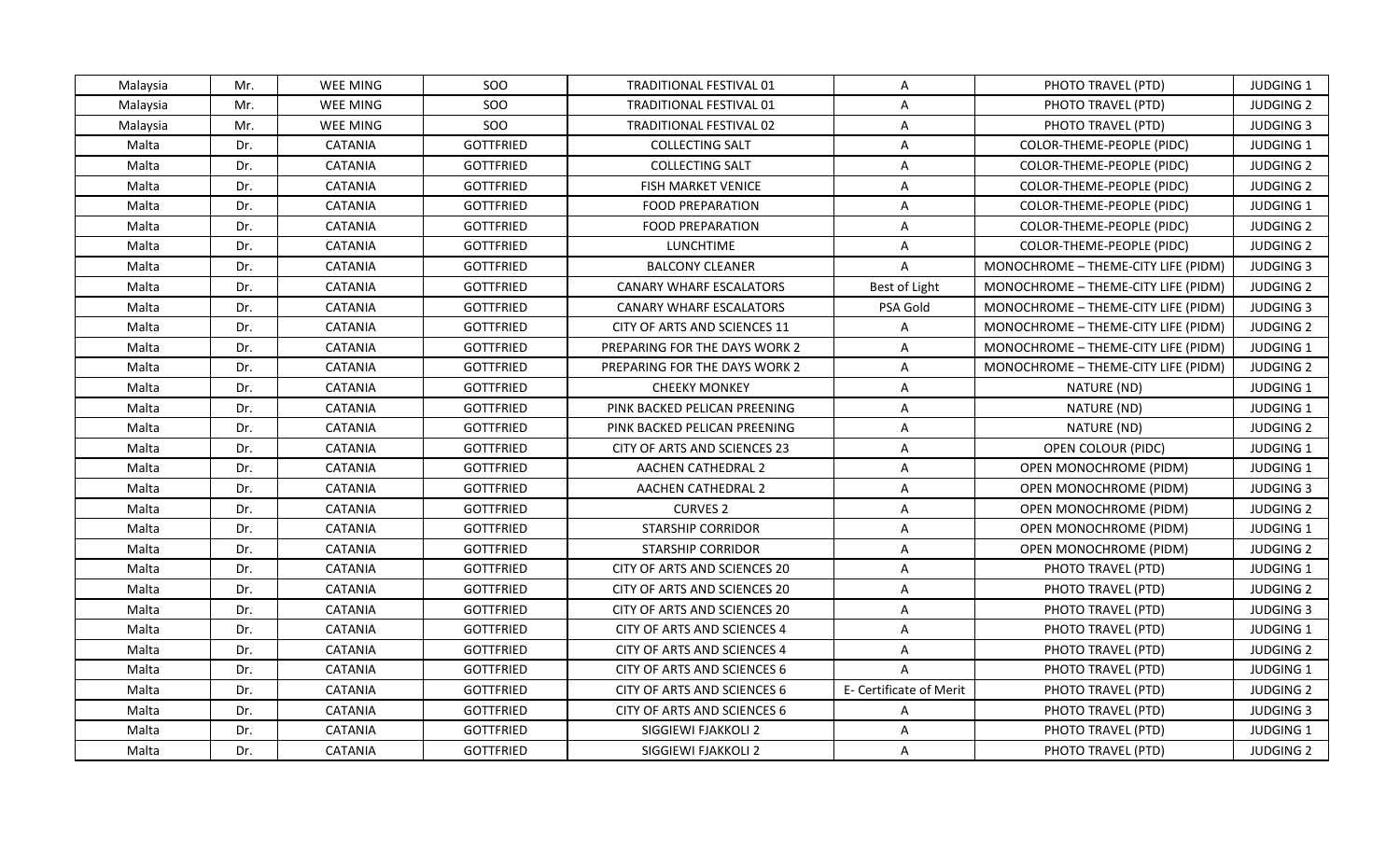| Malta              | Dr.  | <b>CATANIA</b>   | <b>GOTTFRIED</b> | <b>MAYOR WAVING</b>           | A                       | PHOTOJOURNALISM (PJD)               | <b>JUDGING 1</b> |
|--------------------|------|------------------|------------------|-------------------------------|-------------------------|-------------------------------------|------------------|
| Malta              | Dr.  | <b>CATANIA</b>   | <b>GOTTFRIED</b> | <b>MAYOR WAVING</b>           | A                       | PHOTOJOURNALISM (PJD)               | <b>JUDGING 3</b> |
| Malta              | Dr.  | <b>CATANIA</b>   | <b>GOTTFRIED</b> | <b>MAYORS PARADE LONDON</b>   | $\mathsf{A}$            | PHOTOJOURNALISM (PJD)               | JUDGING 1        |
| Malta              | Dr.  | <b>CATANIA</b>   | <b>GOTTFRIED</b> | MAYORS PARADE LONDON          | $\mathsf{A}$            | PHOTOJOURNALISM (PJD)               | <b>JUDGING 3</b> |
| Malta              | Dr.  | <b>CATANIA</b>   | <b>GOTTFRIED</b> | <b>VENICE REGATA 5</b>        | $\overline{A}$          | PHOTOJOURNALISM (PJD)               | JUDGING 1        |
| Malta              | Dr.  | <b>CATANIA</b>   | <b>GOTTFRIED</b> | <b>VENICE REGATA 5</b>        | A                       | PHOTOJOURNALISM (PJD)               | <b>JUDGING 2</b> |
| Malta              | Dr.  | <b>CATANIA</b>   | <b>GOTTFRIED</b> | <b>VENICE REGATA 5</b>        | $\mathsf{A}$            | PHOTOJOURNALISM (PJD)               | <b>JUDGING 3</b> |
| Netherlands        | Mr.  | VERHEESEN        | WILL             | IN PASSING                    | WPAI Gold               | COLOR-THEME-PEOPLE (PIDC)           | <b>JUDGING 2</b> |
| <b>Netherlands</b> | Mr.  | <b>VERHEESEN</b> | WILL             | <b>BOREDOM</b>                | $\overline{A}$          | MONOCHROME - THEME-CITY LIFE (PIDM) | <b>JUDGING 2</b> |
| Netherlands        | Mr.  | VERHEESEN        | WILL             | <b>GENERATIONS</b>            | $\overline{A}$          | MONOCHROME - THEME-CITY LIFE (PIDM) | <b>JUDGING 2</b> |
| Netherlands        | Mr.  | VERHEESEN        | WILL             | <b>RELUCTANCE</b>             | A                       | MONOCHROME - THEME-CITY LIFE (PIDM) | <b>JUDGING 3</b> |
| Netherlands        | Mr.  | VERHEESEN        | WILL             | STROLLING ALONG THE BOULEVARD | $\mathsf{A}$            | MONOCHROME - THEME-CITY LIFE (PIDM) | <b>JUDGING 2</b> |
| Netherlands        | Mr.  | VERHEESEN        | WILL             | PALAU                         | $\mathsf{A}$            | OPEN MONOCHROME (PIDM)              | <b>JUDGING 2</b> |
| Netherlands        | Mr.  | VERHEESEN        | WILL             | SIGHTSEEING                   | $\mathsf{A}$            | PHOTO TRAVEL (PTD)                  | <b>JUDGING 2</b> |
| Netherlands        | Mr.  | VERHEESEN        | WILL             | THE BLESSING 1                | A                       | PHOTOJOURNALISM (PJD)               | JUDGING 1        |
| <b>Netherlands</b> | Mr.  | VERHEESEN        | WILL             | THE BLESSING 1                | A                       | PHOTOJOURNALISM (PJD)               | <b>JUDGING 2</b> |
| Netherlands        | Mr.  | VERHEESEN        | WILL             | THE BLESSING 1                | A                       | PHOTOJOURNALISM (PJD)               | <b>JUDGING 3</b> |
| Netherlands        | Mrs. | KAYEN-MOUTHAAN   | CAROLA           | <b>GOLDEN GIRL</b>            | $\mathsf{A}$            | OPEN COLOUR (PIDC)                  | JUDGING 1        |
| Netherlands        | Mrs. | KAYEN-MOUTHAAN   | CAROLA           | <b>GOLDEN GIRL</b>            | $\overline{A}$          | OPEN COLOUR (PIDC)                  | <b>JUDGING 2</b> |
| Netherlands        | Mrs. | KAYEN-MOUTHAAN   | CAROLA           | <b>GOLDEN GIRL</b>            | E- Certificate of Merit | OPEN COLOUR (PIDC)                  | <b>JUDGING 3</b> |
| Netherlands        | Mrs. | KAYEN-MOUTHAAN   | CAROLA           | I GIVE UP                     | $\mathsf{A}$            | OPEN COLOUR (PIDC)                  | <b>JUDGING 1</b> |
| Netherlands        | Mrs. | KAYEN-MOUTHAAN   | CAROLA           | <b>RESPECT</b>                | $\mathsf{A}$            | OPEN COLOUR (PIDC)                  | <b>JUDGING 2</b> |
| Netherlands        | Mrs. | <b>SIMONS</b>    | <b>LINDA</b>     | <b>GO AWAY FROM ME</b>        | $\mathsf{A}$            | NATURE (ND)                         | <b>JUDGING 2</b> |
| Netherlands        | Mrs. | <b>SIMONS</b>    | <b>LINDA</b>     | <b>IMPALA COUPLE</b>          | $\mathsf{A}$            | NATURE (ND)                         | <b>JUDGING 2</b> |
| Netherlands        | Mrs. | <b>SIMONS</b>    | <b>LINDA</b>     | <b>IMPALA COUPLE</b>          | $\mathsf{A}$            | NATURE (ND)                         | <b>JUDGING 3</b> |
| Netherlands        | Mrs. | <b>SIMONS</b>    | <b>LINDA</b>     | LEEUWIN                       | $\overline{A}$          | NATURE (ND)                         | JUDGING 1        |
| Netherlands        | Mrs. | <b>SIMONS</b>    | <b>LINDA</b>     | LEEUWIN                       | A                       | NATURE (ND)                         | <b>JUDGING 3</b> |
| Netherlands        | Mrs. | <b>SIMONS</b>    | <b>LINDA</b>     | NICE TO MEET YOU              | $\mathsf{A}$            | NATURE (ND)                         | <b>JUDGING 2</b> |
| Netherlands        | Mrs. | <b>SIMONS</b>    | <b>LINDA</b>     | <b>BEAUTIFUL COLMAR</b>       | A                       | OPEN COLOUR (PIDC)                  | <b>JUDGING 2</b> |
| Netherlands        | Mrs. | <b>SIMONS</b>    | <b>LINDA</b>     | <b>GLOWING WINDMIL</b>        | $\mathsf{A}$            | OPEN COLOUR (PIDC)                  | <b>JUDGING 3</b> |
| Netherlands        | Mrs. | <b>SIMONS</b>    | LINDA            | PERSPEKTIF IN BW              | $\mathsf{A}$            | OPEN MONOCHROME (PIDM)              | <b>JUDGING 1</b> |
| Netherlands        | Mrs. | <b>SIMONS</b>    | <b>LINDA</b>     | PERSPEKTIF IN BW              | E- Certificate of Merit | OPEN MONOCHROME (PIDM)              | <b>JUDGING 2</b> |
| Netherlands        | Mrs. | <b>SIMONS</b>    | <b>LINDA</b>     | <b>ERASMUS BRIGDE</b>         | A                       | PHOTO TRAVEL (PTD)                  | JUDGING 1        |
| Netherlands        | Mrs. | <b>SIMONS</b>    | LINDA            | <b>ERASMUS BRIGDE</b>         | A                       | PHOTO TRAVEL (PTD)                  | <b>JUDGING 2</b> |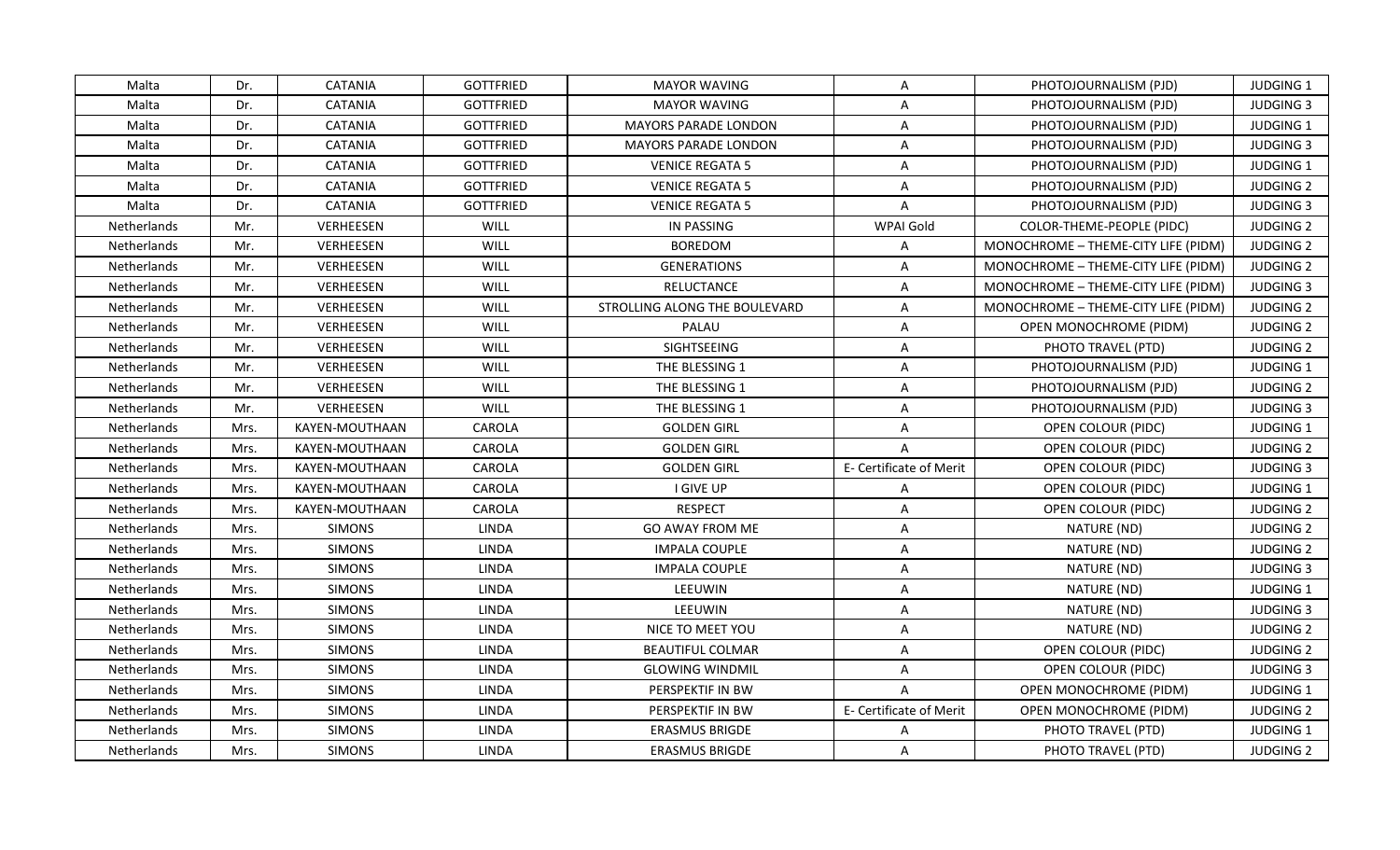| Netherlands | Mrs. | <b>SIMONS</b>     | <b>LINDA</b>  | <b>ERASMUS BRIGDE</b>       | A                       | PHOTO TRAVEL (PTD)                                            | <b>JUDGING 3</b> |
|-------------|------|-------------------|---------------|-----------------------------|-------------------------|---------------------------------------------------------------|------------------|
| Netherlands | Mrs. | <b>SIMONS</b>     | <b>LINDA</b>  | <b>JUNGFRAUJOCH BAHN</b>    | A                       | PHOTO TRAVEL (PTD)                                            | JUDGING 1        |
| Netherlands | Mrs. | <b>SIMONS</b>     | <b>LINDA</b>  | <b>JUNGFRAUJOCH BAHN</b>    | E- Certificate of Merit | PHOTO TRAVEL (PTD)                                            | <b>JUDGING 2</b> |
| Netherlands | Mrs. | <b>SIMONS</b>     | LINDA         | <b>JUNGFRAUJOCH BAHN</b>    | E- Certificate of Merit | PHOTO TRAVEL (PTD)                                            | <b>JUDGING 3</b> |
| Netherlands | Mrs. | <b>SIMONS</b>     | <b>LINDA</b>  | <b>ORTAKOY MOSQUE</b>       | Best of Architecture    | PHOTO TRAVEL (PTD)                                            | JUDGING 1        |
| Netherlands | Mrs. | <b>SIMONS</b>     | <b>LINDA</b>  | ORTAKOY MOSQUE              | A                       | PHOTO TRAVEL (PTD)                                            | <b>JUDGING 2</b> |
| Netherlands | Mrs. | <b>SIMONS</b>     | <b>LINDA</b>  | <b>ORTAKOY MOSQUE</b>       | $\overline{A}$          | PHOTO TRAVEL (PTD)                                            | <b>JUDGING 3</b> |
| Netherlands | Mrs. | <b>SIMONS</b>     | LINDA         | OTW TO GRINDEWALD           | A                       | PHOTO TRAVEL (PTD)                                            | <b>JUDGING 3</b> |
| Oman        | Dr.  | <b>SURESH</b>     | SS            | <b>ANNAS HUMMING BIRD</b>   | A                       | NATURE (ND)                                                   | <b>JUDGING 3</b> |
| Oman        | Dr.  | <b>SURESH</b>     | SS            | MOM AND ME AMERICAN AVOCETS | A                       | NATURE (ND)                                                   | <b>JUDGING 2</b> |
| Oman        | Dr.  | <b>SURESH</b>     | SS            | MOM AND ME AMERICAN AVOCETS | A                       | NATURE (ND)                                                   | <b>JUDGING 3</b> |
| Oman        | Mr.  | MEENAKSHISUNDARAM | <b>SURESH</b> | <b>MEET MY CAMELS</b>       | A                       | <b>COLOR-THEME-PEOPLE (PIDC)</b>                              | JUDGING 1        |
| Oman        | Mr.  | MEENAKSHISUNDARAM | <b>SURESH</b> | MEET MY CAMELS              | A                       | COLOR-THEME-PEOPLE (PIDC)                                     | <b>JUDGING 2</b> |
| Oman        | Mr.  | MEENAKSHISUNDARAM | <b>SURESH</b> | <b>WEAVING AT HOME</b>      | A                       | COLOR-THEME-PEOPLE (PIDC)                                     | <b>JUDGING 3</b> |
| Oman        | Mr.  | MEENAKSHISUNDARAM | <b>SURESH</b> | <b>WAITING MY TURN</b>      | A                       | NATURE (ND)                                                   | <b>JUDGING 2</b> |
| Oman        | Mr.  | MEENAKSHISUNDARAM | <b>SURESH</b> | AMONG THE DUNES             | A                       | OPEN COLOUR (PIDC)                                            | <b>JUDGING 1</b> |
| Oman        | Mr.  | MEENAKSHISUNDARAM | <b>SURESH</b> | AMONG THE DUNES             | $\overline{\mathsf{A}}$ | OPEN COLOUR (PIDC)                                            | <b>JUDGING 3</b> |
| Oman        | Mr.  | MEENAKSHISUNDARAM | <b>SURESH</b> | <b>WINDOWS</b>              | $\overline{A}$          | OPEN COLOUR (PIDC)                                            | <b>JUDGING 2</b> |
| Oman        | Mr.  | MEENAKSHISUNDARAM | <b>SURESH</b> | EACH IN ITS PLACE           | A                       | OPEN MONOCHROME (PIDM)                                        | <b>JUDGING 1</b> |
| Oman        | Mr.  | MEENAKSHISUNDARAM | <b>SURESH</b> | <b>STAIRS AND PEEPHOLES</b> | A                       | OPEN MONOCHROME (PIDM)                                        | <b>JUDGING 2</b> |
| Oman        | Mr.  | MEENAKSHISUNDARAM | <b>SURESH</b> | <b>DESERT CARAVANS</b>      | A                       | PHOTO TRAVEL (PTD)                                            | <b>JUDGING 1</b> |
| Oman        | Mr.  | MEENAKSHISUNDARAM | <b>SURESH</b> | <b>DESERT CARAVANS</b>      | Α                       | PHOTO TRAVEL (PTD)                                            | <b>JUDGING 3</b> |
| Oman        | Mr.  | MEENAKSHISUNDARAM | <b>SURESH</b> | A RACE GONE AWRY            | Α                       | PHOTOJOURNALISM (PJD)                                         | JUDGING 1        |
| Oman        | Mr.  | MEENAKSHISUNDARAM | <b>SURESH</b> | A RACE GONE AWRY            | Α                       | PHOTOJOURNALISM (PJD)                                         | <b>JUDGING 2</b> |
| Oman        | Mr.  | MEENAKSHISUNDARAM | <b>SURESH</b> | A RACE GONE AWRY            | A                       | PHOTOJOURNALISM (PJD)                                         | <b>JUDGING 3</b> |
| Oman        | Mr.  | MEENAKSHISUNDARAM | <b>SURESH</b> | A RACE START GONE WRONG     | A                       | PHOTOJOURNALISM (PJD)                                         | JUDGING 1        |
| Oman        | Mr.  | MEENAKSHISUNDARAM | <b>SURESH</b> | A RACE START GONE WRONG     | A                       | PHOTOJOURNALISM (PJD)                                         | <b>JUDGING 3</b> |
| Oman        | Mr.  | MEENAKSHISUNDARAM | <b>SURESH</b> | <b>LAYING THE HORSE</b>     | A                       | PHOTOJOURNALISM (PJD)                                         | JUDGING 1        |
| Oman        | Mr.  | MEENAKSHISUNDARAM | <b>SURESH</b> | LAYING THE HORSE            | A                       | PHOTOJOURNALISM (PJD)                                         | <b>JUDGING 3</b> |
| Oman        | Mr.  | MEENAKSHISUNDARAM | <b>SURESH</b> | SPORTING HELP               | Α                       | PHOTOJOURNALISM (PJD)                                         | <b>JUDGING 3</b> |
| Oman        | Mr.  | MEENAKSHISUNDARAM | <b>SURESH</b> | <b>BUFFALO HERD</b>         | Α                       | WILDLIFE (ND)                                                 | <b>JUDGING 1</b> |
| Oman        | Mr.  | MEENAKSHISUNDARAM | <b>SURESH</b> | <b>TOWERING TRIO</b>        | A                       | WILDLIFE (ND)                                                 | <b>JUDGING 2</b> |
| Oman        | Mr.  | MEENAKSHISUNDARAM | <b>SURESH</b> | <b>TOWERING TRIO</b>        | $\overline{A}$          | WILDLIFE (ND)                                                 | <b>JUDGING 3</b> |
| Poland      | Mr.  | <b>GRZEGANEK</b>  | DAWID         | AT THE BUS STOP             |                         | E- Certificate of Merit   MONOCHROME – THEME-CITY LIFE (PIDM) | <b>JUDGING 2</b> |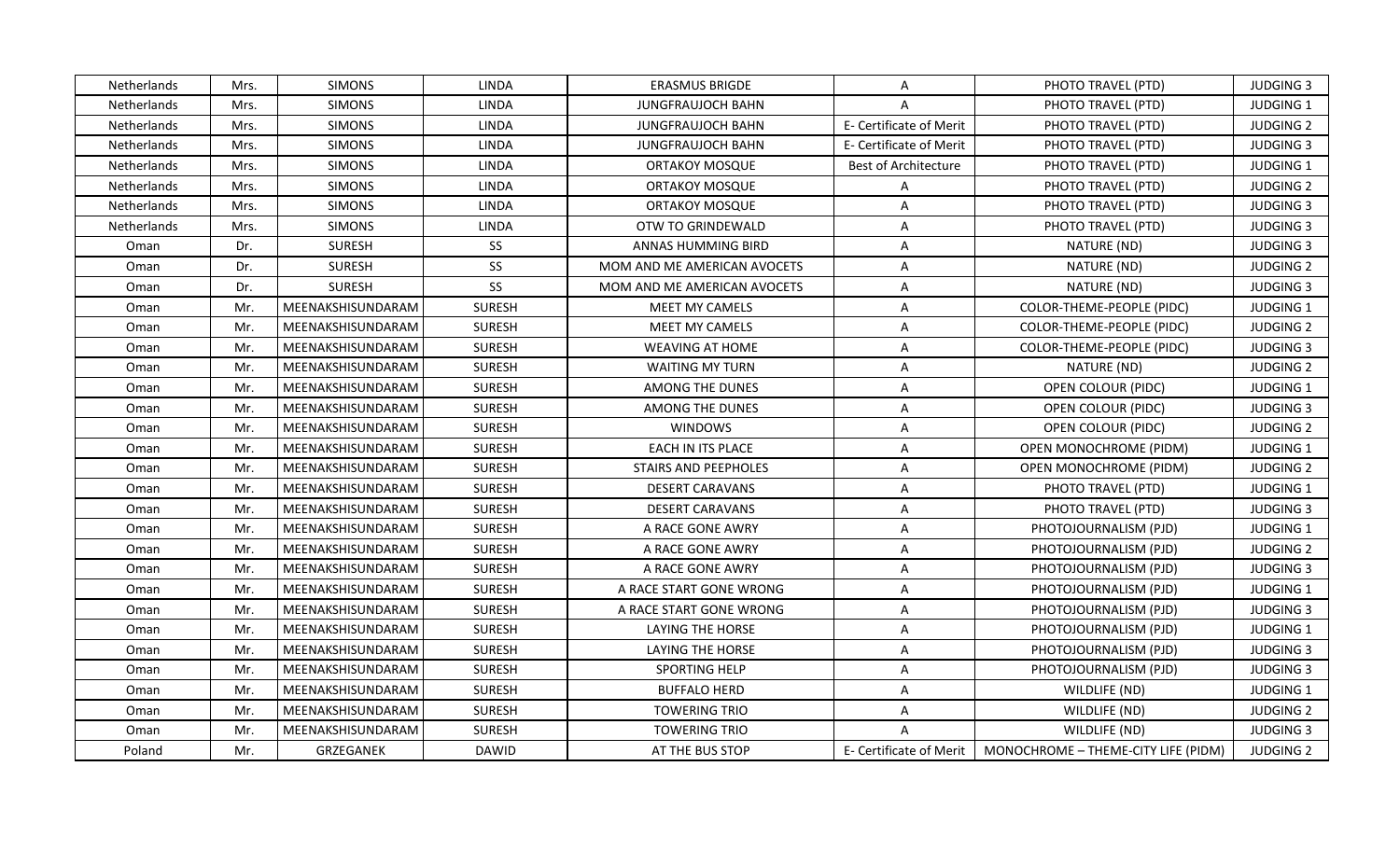| Poland | Mr. | <b>GRZEGANEK</b> | <b>DAWID</b>     | <b>FIANCEE</b>                     | A                       | OPEN MONOCHROME (PIDM)              | <b>JUDGING 1</b> |
|--------|-----|------------------|------------------|------------------------------------|-------------------------|-------------------------------------|------------------|
| Poland | Mr. | KUCZYNSKI        | SEBASTIAN        | <b>BALTIC BEACH IN POLAND</b>      | A                       | COLOR-THEME-PEOPLE (PIDC)           | <b>JUDGING 2</b> |
| Poland | Mr. | KUCZYNSKI        | SEBASTIAN        | <b>BALTIC BEACH IN POLAND</b>      | $\mathsf{A}$            | COLOR-THEME-PEOPLE (PIDC)           | <b>JUDGING 3</b> |
| Poland | Mr. | <b>KUCZYNSKI</b> | <b>SEBASTIAN</b> | <b>BALTIC BEACH-5</b>              | Α                       | COLOR-THEME-PEOPLE (PIDC)           | <b>JUDGING 3</b> |
| Poland | Mr. | <b>KUCZYNSKI</b> | SEBASTIAN        | IN BERLIN 2                        | Α                       | MONOCHROME - THEME-CITY LIFE (PIDM) | <b>JUDGING 1</b> |
| Poland | Mr. | <b>KUCZYNSKI</b> | SEBASTIAN        | IN BERLIN 2                        | E-HM                    | MONOCHROME - THEME-CITY LIFE (PIDM) | <b>JUDGING 2</b> |
| Poland | Mr. | KUCZYNSKI        | SEBASTIAN        | IN BERLIN 2                        | Best of Image           | MONOCHROME - THEME-CITY LIFE (PIDM) | <b>JUDGING 3</b> |
| Poland | Mr. | KUCZYNSKI        | SEBASTIAN        | <b>WEDDING DANCE</b>               | $\overline{A}$          | MONOCHROME - THEME-CITY LIFE (PIDM) | <b>JUDGING 3</b> |
| Poland | Mr. | <b>KUCZYNSKI</b> | <b>SEBASTIAN</b> | <b>WEDING FUN - 5 MINUTES PAST</b> | A                       | MONOCHROME - THEME-CITY LIFE (PIDM) | <b>JUDGING 3</b> |
| Poland | Mr. | <b>KUCZYNSKI</b> | SEBASTIAN        | ALPEN DI SIUSI 2022                | $\overline{A}$          | NATURE (ND)                         | <b>JUDGING 1</b> |
| Poland | Mr. | KUCZYNSKI        | SEBASTIAN        | <b>RETURN TO HOME</b>              | $\mathsf{A}$            | OPEN COLOUR (PIDC)                  | JUDGING 1        |
| Poland | Mr. | KUCZYNSKI        | SEBASTIAN        | RETURN TO HOME                     | Α                       | OPEN COLOUR (PIDC)                  | <b>JUDGING 2</b> |
| Poland | Mr. | KUCZYNSKI        | SEBASTIAN        | THE SWIMMER                        | A                       | OPEN COLOUR (PIDC)                  | JUDGING 1        |
| Poland | Mr. | KUCZYNSKI        | SEBASTIAN        | THE SWIMMER                        | $\overline{A}$          | OPEN COLOUR (PIDC)                  | <b>JUDGING 3</b> |
| Poland | Mr. | KUCZYNSKI        | SEBASTIAN        | <b>WALKING IN DOLOMITES 2</b>      | E- Certificate of Merit | OPEN COLOUR (PIDC)                  | <b>JUDGING 2</b> |
| Poland | Mr. | KUCZYNSKI        | SEBASTIAN        | THE WIND-EDIT-EDIT                 | A                       | PHOTOJOURNALISM (PJD)               | <b>JUDGING 1</b> |
| Poland | Mr. | KUCZYNSKI        | SEBASTIAN        | THE WIND-EDIT-EDIT                 | $\overline{A}$          | PHOTOJOURNALISM (PJD)               | <b>JUDGING 2</b> |
| Poland | Mr. | KUCZYNSKI        | SEBASTIAN        | THE WIND-EDIT-EDIT                 | A                       | PHOTOJOURNALISM (PJD)               | <b>JUDGING 3</b> |
| Qatar  | Dr. | HASSAN           | AHMED MOHAMED    | <b>LOADING</b>                     | A                       | COLOR-THEME-PEOPLE (PIDC)           | <b>JUDGING 1</b> |
| Qatar  | Dr. | HASSAN           | AHMED MOHAMED    | LOADING                            | A                       | COLOR-THEME-PEOPLE (PIDC)           | <b>JUDGING 2</b> |
| Qatar  | Dr. | HASSAN           | AHMED MOHAMED    | <b>LOADING</b>                     | A                       | COLOR-THEME-PEOPLE (PIDC)           | <b>JUDGING 3</b> |
| Qatar  | Dr. | HASSAN           | AHMED MOHAMED    | <b>RECOVER</b>                     | A                       | COLOR-THEME-PEOPLE (PIDC)           | JUDGING 1        |
| Qatar  | Dr. | HASSAN           | AHMED MOHAMED    | <b>RECOVER</b>                     | A                       | COLOR-THEME-PEOPLE (PIDC)           | <b>JUDGING 2</b> |
| Qatar  | Dr. | HASSAN           | AHMED MOHAMED    | <b>RECOVER</b>                     | A                       | COLOR-THEME-PEOPLE (PIDC)           | <b>JUDGING 3</b> |
| Qatar  | Dr. | HASSAN           | AHMED MOHAMED    | <b>BLUE BLANKET</b>                | A                       | OPEN COLOUR (PIDC)                  | JUDGING 1        |
| Qatar  | Dr. | <b>HASSAN</b>    | AHMED MOHAMED    | <b>BLUE BLANKET</b>                | A                       | OPEN COLOUR (PIDC)                  | <b>JUDGING 2</b> |
| Qatar  | Dr. | HASSAN           | AHMED MOHAMED    | <b>GRAY HOLES</b>                  | A                       | OPEN COLOUR (PIDC)                  | JUDGING 1        |
| Qatar  | Dr. | <b>HASSAN</b>    | AHMED MOHAMED    | <b>STAY HOME</b>                   | $\mathsf{A}$            | OPEN COLOUR (PIDC)                  | JUDGING 1        |
| Qatar  | Dr. | HASSAN           | AHMED MOHAMED    | <b>STAY HOME</b>                   | A                       | OPEN COLOUR (PIDC)                  | <b>JUDGING 3</b> |
| Qatar  | Dr. | HASSAN           | AHMED MOHAMED    | <b>FIVE FINGERS BW</b>             | A                       | <b>OPEN MONOCHROME (PIDM)</b>       | <b>JUDGING 1</b> |
| Qatar  | Dr. | HASSAN           | AHMED MOHAMED    | <b>FIVE FINGERS BW</b>             | A                       | <b>OPEN MONOCHROME (PIDM)</b>       | <b>JUDGING 2</b> |
| Qatar  | Dr. | HASSAN           | AHMED MOHAMED    | FIVE FINGERS BW                    | A                       | OPEN MONOCHROME (PIDM)              | <b>JUDGING 3</b> |
| Qatar  | Dr. | <b>HASSAN</b>    | AHMED MOHAMED    | FLOWER MUSEUM BW                   | $\overline{A}$          | OPEN MONOCHROME (PIDM)              | JUDGING 1        |
| Qatar  | Dr. | HASSAN           | AHMED MOHAMED    | FLOWER MUSEUM BW                   | A                       | OPEN MONOCHROME (PIDM)              | <b>JUDGING 2</b> |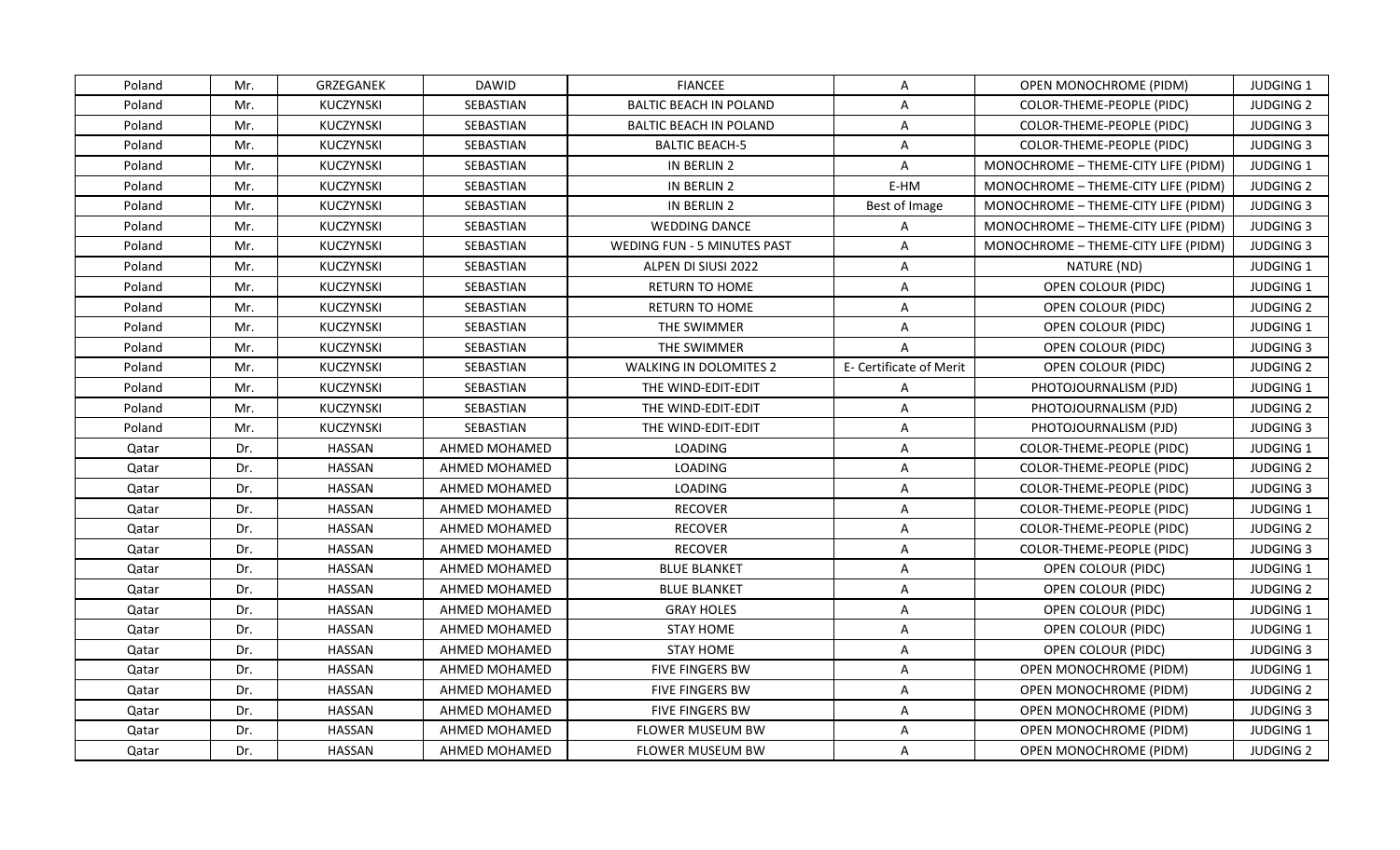| Qatar                     | Dr. | <b>HASSAN</b> | AHMED MOHAMED | <b>TRAPED BW</b>             | $\mathsf{A}$            | OPEN MONOCHROME (PIDM)              | <b>JUDGING 2</b> |
|---------------------------|-----|---------------|---------------|------------------------------|-------------------------|-------------------------------------|------------------|
| Qatar                     | Dr. | <b>HASSAN</b> | AHMED MOHAMED | <b>TRAPED BW</b>             | $\overline{A}$          | OPEN MONOCHROME (PIDM)              | <b>JUDGING 3</b> |
| Qatar                     | Dr. | <b>HASSAN</b> | AHMED MOHAMED | <b>FOUR SAILOR</b>           | $\mathsf{A}$            | PHOTO TRAVEL (PTD)                  | <b>JUDGING 2</b> |
| Qatar                     | Dr. | <b>HASSAN</b> | AHMED MOHAMED | PYRAMID                      | $\overline{A}$          | PHOTO TRAVEL (PTD)                  | JUDGING 1        |
| Qatar                     | Dr. | <b>HASSAN</b> | AHMED MOHAMED | PYRAMID                      | E- Certificate of Merit | PHOTO TRAVEL (PTD)                  | <b>JUDGING 2</b> |
| Qatar                     | Dr. | <b>HASSAN</b> | AHMED MOHAMED | PYRAMID                      | A                       | PHOTO TRAVEL (PTD)                  | <b>JUDGING 3</b> |
| Qatar                     | Dr. | <b>HASSAN</b> | AHMED MOHAMED | <b>TWO STICKS</b>            | $\mathsf{A}$            | PHOTO TRAVEL (PTD)                  | <b>JUDGING 3</b> |
| Qatar                     | Dr. | <b>HASSAN</b> | AHMED MOHAMED | <b>SIX ROLLS</b>             | $\overline{A}$          | PHOTOJOURNALISM (PJD)               | <b>JUDGING 2</b> |
| Qatar                     | Dr. | <b>HASSAN</b> | AHMED MOHAMED | <b>SIX ROLLS</b>             | A                       | PHOTOJOURNALISM (PJD)               | <b>JUDGING 3</b> |
| Romania                   | Dr. | <b>JAKAB</b>  | <b>TIBOR</b>  | <b>GOING HOME</b>            | $\overline{A}$          | COLOR-THEME-PEOPLE (PIDC)           | <b>JUDGING 3</b> |
| Romania                   | Dr. | <b>JAKAB</b>  | <b>TIBOR</b>  | <b>TURKISH BAKERY 3</b>      | A                       | <b>COLOR-THEME-PEOPLE (PIDC)</b>    | <b>JUDGING 3</b> |
| Romania                   | Dr. | <b>JAKAB</b>  | <b>TIBOR</b>  | <b>BODYSCAPE 2448</b>        | A                       | OPEN COLOUR (PIDC)                  | <b>JUDGING 2</b> |
| Romania                   | Dr. | <b>JAKAB</b>  | <b>TIBOR</b>  | MUSICAL BODYSCAPE 9646       | $\mathsf{A}$            | OPEN MONOCHROME (PIDM)              | JUDGING 1        |
| Romania                   | Dr. | <b>JAKAB</b>  | <b>TIBOR</b>  | MUSICAL BODYSCAPE 9646       | A                       | OPEN MONOCHROME (PIDM)              | <b>JUDGING 2</b> |
| Romania                   | Dr. | <b>JAKAB</b>  | <b>TIBOR</b>  | <b>KORFU</b>                 | A                       | PHOTO TRAVEL (PTD)                  | JUDGING 1        |
| Romania                   | Dr. | <b>JAKAB</b>  | <b>TIBOR</b>  | <b>KORFU</b>                 | A                       | PHOTO TRAVEL (PTD)                  | <b>JUDGING 2</b> |
| Romania                   | Mr. | <b>DORU</b>   | GOSNEA        | <b>BEAUTY OF AGE</b>         | A                       | MONOCHROME - THEME-CITY LIFE (PIDM) | <b>JUDGING 3</b> |
| Romania                   | Mr. | <b>DORU</b>   | GOSNEA        | THE TRAVELERS                | $\mathsf{A}$            | MONOCHROME - THEME-CITY LIFE (PIDM) | JUDGING 1        |
| Romania                   | Mr. | <b>DORU</b>   | <b>GOSNEA</b> | THE TRAVELERS                | A                       | MONOCHROME - THEME-CITY LIFE (PIDM) | <b>JUDGING 2</b> |
| Romania                   | Mr. | <b>DORU</b>   | GOSNEA        | LIFE BRINGER                 | $\mathsf{A}$            | NATURE (ND)                         | JUDGING 1        |
| Romania                   | Mr. | <b>DORU</b>   | <b>GOSNEA</b> | <b>BATTLE OF THE SEASONS</b> | A                       | PHOTO TRAVEL (PTD)                  | JUDGING 1        |
| Romania                   | Mr. | <b>DORU</b>   | GOSNEA        | <b>BATTLE OF THE SEASONS</b> | $\overline{A}$          | PHOTO TRAVEL (PTD)                  | <b>JUDGING 2</b> |
| Romania                   | Mr. | <b>DORU</b>   | GOSNEA        | <b>PEACE</b>                 | $\mathsf{A}$            | PHOTO TRAVEL (PTD)                  | JUDGING 1        |
| Romania                   | Mr. | <b>DORU</b>   | GOSNEA        | <b>PEACE</b>                 | $\mathsf{A}$            | PHOTO TRAVEL (PTD)                  | <b>JUDGING 2</b> |
| Romania                   | Mr. | <b>DORU</b>   | GOSNEA        | <b>PEACE</b>                 | A                       | PHOTO TRAVEL (PTD)                  | <b>JUDGING 3</b> |
| Romania                   | Mr. | <b>DORU</b>   | GOSNEA        | WINTER STORM START           | $\overline{A}$          | PHOTO TRAVEL (PTD)                  | JUDGING 1        |
| Romania                   | Mr. | <b>DORU</b>   | GOSNEA        | WINTER STORM START           | $\mathsf{A}$            | PHOTO TRAVEL (PTD)                  | <b>JUDGING 2</b> |
| Romania                   | Mr. | <b>DORU</b>   | GOSNEA        | <b>FIGHT FOR FOOD</b>        | $\mathsf{A}$            | WILDLIFE (ND)                       | <b>JUDGING 2</b> |
| <b>Russian Federation</b> | Mr. | KANUNNIKOV    | <b>VIKTOR</b> | ARMENIAN COUNTRYMAN 1        | A                       | COLOR-THEME-PEOPLE (PIDC)           | <b>JUDGING 1</b> |
| <b>Russian Federation</b> | Mr. | KANUNNIKOV    | <b>VIKTOR</b> | ARMENIAN COUNTRYMAN 1        | $\mathsf{A}$            | COLOR-THEME-PEOPLE (PIDC)           | <b>JUDGING 2</b> |
| Russian Federation        | Mr. | KANUNNIKOV    | <b>VIKTOR</b> | <b>AUTUMN STILL LIFE 19</b>  | $\mathsf{A}$            | OPEN COLOUR (PIDC)                  | <b>JUDGING 2</b> |
| <b>Russian Federation</b> | Mr. | KANUNNIKOV    | <b>VIKTOR</b> | AUTUMN STILL LIFE 19         | A                       | OPEN COLOUR (PIDC)                  | <b>JUDGING 3</b> |
| <b>Russian Federation</b> | Mr. | KANUNNIKOV    | <b>VIKTOR</b> | MAY LILY 12                  | $\overline{A}$          | OPEN COLOUR (PIDC)                  | JUDGING 1        |
| <b>Russian Federation</b> | Mr. | KANUNNIKOV    | <b>VIKTOR</b> | MAY LILY 12                  | A                       | OPEN COLOUR (PIDC)                  | <b>JUDGING 2</b> |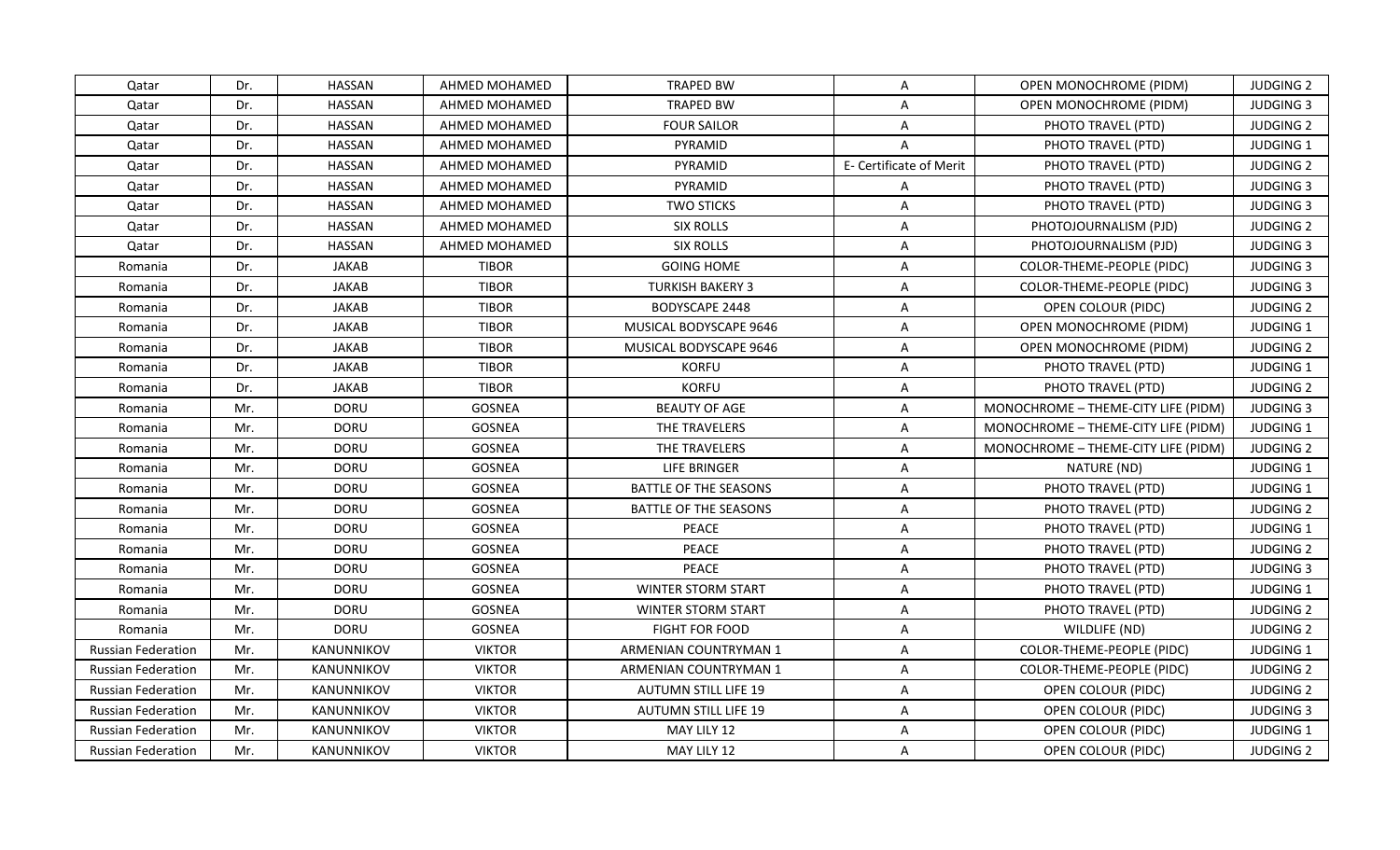| Russian Federation<br><b>VIKTOR</b><br>Mr.<br>KANUNNIKOV<br>STILL LIFE WITH ASHBERRY 2<br>A<br>OPEN COLOUR (PIDC)<br><b>Russian Federation</b><br>Mr.<br>KANUNNIKOV<br><b>VIKTOR</b><br>E- Certificate of Merit<br>OPEN COLOUR (PIDC)<br>STILL LIFE WITH ASHBERRY 2<br>Mr.<br><b>VIKTOR</b><br>STILL LIFE WITH ASHBERRY 2<br>OPEN COLOUR (PIDC)<br>Russian Federation<br>KANUNNIKOV<br>A<br>Mr.<br><b>VIKTOR</b><br>STILL LIFE WITH YELLOW LEAVES 1<br>A<br>OPEN COLOUR (PIDC)<br><b>Russian Federation</b><br>KANUNNIKOV<br><b>Russian Federation</b><br>Mr.<br>KANUNNIKOV<br><b>VIKTOR</b><br><b>ANGKOR WAT 1</b><br>PHOTO TRAVEL (PTD)<br>A<br>Mr.<br><b>VIKTOR</b><br>PHOTO TRAVEL (PTD)<br>Russian Federation<br>KANUNNIKOV<br>ANGKOR WAT 1<br>A<br>Mr.<br>KANUNNIKOV<br><b>VIKTOR</b><br>$\overline{A}$<br>PHOTO TRAVEL (PTD)<br><b>Russian Federation</b><br>OLD LOCOMOTIVE 1<br><b>VIKTOR</b><br><b>Russian Federation</b><br>Mr.<br><b>KANUNNIKOV</b><br>OLD LOCOMOTIVE 1<br>E- Certificate of Merit<br>PHOTO TRAVEL (PTD)<br>Mr.<br><b>VIKTOR</b><br>PHOTO TRAVEL (PTD)<br><b>Russian Federation</b><br>KANUNNIKOV<br><b>OLD LOCOMOTIVE 1</b><br>$\mathsf{A}$<br><b>VIKTOR</b><br><b>Russian Federation</b><br>Mr.<br><b>KANUNNIKOV</b><br><b>PSKOV KREMLIN 4</b><br>$\overline{A}$<br>PHOTO TRAVEL (PTD)<br><b>VIKTOR</b><br>PHOTO TRAVEL (PTD)<br>Russian Federation<br>Mr.<br>KANUNNIKOV<br>PSKOV KREMLIN 5<br>$\mathsf{A}$<br>Russian Federation<br><b>VIKTOR</b><br>PHOTO TRAVEL (PTD)<br>Mr.<br>KANUNNIKOV<br>PSKOV KREMLIN 5<br>A<br><b>VIKTOR</b><br>PHOTO TRAVEL (PTD)<br><b>Russian Federation</b><br>Mr.<br>KANUNNIKOV<br>PSKOV KREMLIN 5<br>A<br><b>Russian Federation</b><br>Mr.<br>KANUNNIKOV<br><b>VIKTOR</b><br><b>BRICK FACTORY 22</b><br>$\mathsf{A}$<br>PHOTOJOURNALISM (PJD)<br>Mr.<br><b>Russian Federation</b><br><b>KANUNNIKOV</b><br><b>VIKTOR</b><br><b>BRICK FACTORY 22</b><br>PHOTOJOURNALISM (PJD)<br>A<br><b>BRICK FACTORY 31</b><br>Russian Federation<br>Mr.<br>KANUNNIKOV<br><b>VIKTOR</b><br>A<br>PHOTOJOURNALISM (PJD)<br>Saudi Arabia<br>ALAMEER<br>AMAL<br><b>BALI BUDDI</b><br>A<br>COLOR-THEME-PEOPLE (PIDC)<br>Mrs.<br>ALAMEER<br>AMAL<br><b>BALI BUDDI</b><br>$\mathsf{A}$<br>COLOR-THEME-PEOPLE (PIDC)<br>Saudi Arabia<br>Mrs.<br><b>ALAMEER</b><br>AMAL<br><b>KULASE</b><br>PSA Gold<br>Saudi Arabia<br>Mrs.<br>COLOR-THEME-PEOPLE (PIDC)<br>KULASE<br>ALAMEER<br>AMAL<br>Saudi Arabia<br>Mrs.<br>A<br>COLOR-THEME-PEOPLE (PIDC)<br>Saudi Arabia<br>ALAMEER<br>AMAL<br><b>KULASE</b><br>COLOR-THEME-PEOPLE (PIDC)<br>Mrs.<br>A<br>ALAMEER<br><b>SUNSET COLORS</b><br>Saudi Arabia<br>AMAL<br>COLOR-THEME-PEOPLE (PIDC)<br>Mrs.<br>A<br>ALAMEER<br>AMAL<br><b>SUNSET COLORS</b><br>$\overline{A}$<br>COLOR-THEME-PEOPLE (PIDC)<br>Saudi Arabia<br>Mrs.<br>ALAMEER<br><b>SUNSET COLORS</b><br>E- Certificate of Merit<br>COLOR-THEME-PEOPLE (PIDC)<br>Saudi Arabia<br>Mrs.<br>AMAL<br><b>COUPLE</b><br>Saudi Arabia<br>Mrs.<br>ALAMEER<br>AMAL<br>NATURE (ND)<br>A<br>ALAMEER<br><b>INSECT MEAL</b><br>A<br>NATURE (ND)<br>Saudi Arabia<br>Mrs.<br>AMAL<br>ALAMEER<br><b>MURSI BOY</b><br>OPEN COLOUR (PIDC)<br>Saudi Arabia<br>Mrs.<br>AMAL<br>A<br>ALAMEER<br><b>MURSI BOY</b><br>Saudi Arabia<br>Mrs.<br>AMAL<br>A<br>OPEN COLOUR (PIDC)<br>ALAMEER<br>Saudi Arabia<br>Mrs.<br>AMAL<br>YELLOW EYES<br>A<br>OPEN COLOUR (PIDC)<br>ALAMEER<br>YELLOW EYES<br>Saudi Arabia<br>Mrs.<br>AMAL<br>A<br>OPEN COLOUR (PIDC)<br>ALAMEER<br>YELLOW EYES<br>Saudi Arabia<br>Mrs.<br>AMAL<br>$\mathsf{A}$<br>OPEN COLOUR (PIDC)<br>ALAMEER<br>Saudi Arabia<br>AMAL<br><b>CUTEST SCHOOLGIRLS</b><br>E- Certificate of Merit<br>OPEN MONOCHROME (PIDM)<br>Mrs.<br>ALAMEER<br>Saudi Arabia<br>AMAL<br><b>CUTEST SCHOOLGIRLS</b><br>A<br>OPEN MONOCHROME (PIDM)<br>Mrs.<br>Saudi Arabia<br>ALAMEER<br>AMAL<br><b>CUTEST SCHOOLGIRLS</b><br>E-HM<br>OPEN MONOCHROME (PIDM)<br>Mrs. |  |  |  |                  |
|-----------------------------------------------------------------------------------------------------------------------------------------------------------------------------------------------------------------------------------------------------------------------------------------------------------------------------------------------------------------------------------------------------------------------------------------------------------------------------------------------------------------------------------------------------------------------------------------------------------------------------------------------------------------------------------------------------------------------------------------------------------------------------------------------------------------------------------------------------------------------------------------------------------------------------------------------------------------------------------------------------------------------------------------------------------------------------------------------------------------------------------------------------------------------------------------------------------------------------------------------------------------------------------------------------------------------------------------------------------------------------------------------------------------------------------------------------------------------------------------------------------------------------------------------------------------------------------------------------------------------------------------------------------------------------------------------------------------------------------------------------------------------------------------------------------------------------------------------------------------------------------------------------------------------------------------------------------------------------------------------------------------------------------------------------------------------------------------------------------------------------------------------------------------------------------------------------------------------------------------------------------------------------------------------------------------------------------------------------------------------------------------------------------------------------------------------------------------------------------------------------------------------------------------------------------------------------------------------------------------------------------------------------------------------------------------------------------------------------------------------------------------------------------------------------------------------------------------------------------------------------------------------------------------------------------------------------------------------------------------------------------------------------------------------------------------------------------------------------------------------------------------------------------------------------------------------------------------------------------------------------------------------------------------------------------------------------------------------------------------------------------------------------------------------------------------------------------------------------------------------------------------------------------------------------------------------------------------------------------------------------------------------------------------------------------------------------------------------------------------------------------------------------------------------------------------------------------------------------------------------------------------------------------------------|--|--|--|------------------|
|                                                                                                                                                                                                                                                                                                                                                                                                                                                                                                                                                                                                                                                                                                                                                                                                                                                                                                                                                                                                                                                                                                                                                                                                                                                                                                                                                                                                                                                                                                                                                                                                                                                                                                                                                                                                                                                                                                                                                                                                                                                                                                                                                                                                                                                                                                                                                                                                                                                                                                                                                                                                                                                                                                                                                                                                                                                                                                                                                                                                                                                                                                                                                                                                                                                                                                                                                                                                                                                                                                                                                                                                                                                                                                                                                                                                                                                                                                                       |  |  |  | <b>JUDGING 1</b> |
|                                                                                                                                                                                                                                                                                                                                                                                                                                                                                                                                                                                                                                                                                                                                                                                                                                                                                                                                                                                                                                                                                                                                                                                                                                                                                                                                                                                                                                                                                                                                                                                                                                                                                                                                                                                                                                                                                                                                                                                                                                                                                                                                                                                                                                                                                                                                                                                                                                                                                                                                                                                                                                                                                                                                                                                                                                                                                                                                                                                                                                                                                                                                                                                                                                                                                                                                                                                                                                                                                                                                                                                                                                                                                                                                                                                                                                                                                                                       |  |  |  | <b>JUDGING 2</b> |
|                                                                                                                                                                                                                                                                                                                                                                                                                                                                                                                                                                                                                                                                                                                                                                                                                                                                                                                                                                                                                                                                                                                                                                                                                                                                                                                                                                                                                                                                                                                                                                                                                                                                                                                                                                                                                                                                                                                                                                                                                                                                                                                                                                                                                                                                                                                                                                                                                                                                                                                                                                                                                                                                                                                                                                                                                                                                                                                                                                                                                                                                                                                                                                                                                                                                                                                                                                                                                                                                                                                                                                                                                                                                                                                                                                                                                                                                                                                       |  |  |  | <b>JUDGING 3</b> |
|                                                                                                                                                                                                                                                                                                                                                                                                                                                                                                                                                                                                                                                                                                                                                                                                                                                                                                                                                                                                                                                                                                                                                                                                                                                                                                                                                                                                                                                                                                                                                                                                                                                                                                                                                                                                                                                                                                                                                                                                                                                                                                                                                                                                                                                                                                                                                                                                                                                                                                                                                                                                                                                                                                                                                                                                                                                                                                                                                                                                                                                                                                                                                                                                                                                                                                                                                                                                                                                                                                                                                                                                                                                                                                                                                                                                                                                                                                                       |  |  |  | <b>JUDGING 1</b> |
|                                                                                                                                                                                                                                                                                                                                                                                                                                                                                                                                                                                                                                                                                                                                                                                                                                                                                                                                                                                                                                                                                                                                                                                                                                                                                                                                                                                                                                                                                                                                                                                                                                                                                                                                                                                                                                                                                                                                                                                                                                                                                                                                                                                                                                                                                                                                                                                                                                                                                                                                                                                                                                                                                                                                                                                                                                                                                                                                                                                                                                                                                                                                                                                                                                                                                                                                                                                                                                                                                                                                                                                                                                                                                                                                                                                                                                                                                                                       |  |  |  | <b>JUDGING 1</b> |
|                                                                                                                                                                                                                                                                                                                                                                                                                                                                                                                                                                                                                                                                                                                                                                                                                                                                                                                                                                                                                                                                                                                                                                                                                                                                                                                                                                                                                                                                                                                                                                                                                                                                                                                                                                                                                                                                                                                                                                                                                                                                                                                                                                                                                                                                                                                                                                                                                                                                                                                                                                                                                                                                                                                                                                                                                                                                                                                                                                                                                                                                                                                                                                                                                                                                                                                                                                                                                                                                                                                                                                                                                                                                                                                                                                                                                                                                                                                       |  |  |  | <b>JUDGING 2</b> |
|                                                                                                                                                                                                                                                                                                                                                                                                                                                                                                                                                                                                                                                                                                                                                                                                                                                                                                                                                                                                                                                                                                                                                                                                                                                                                                                                                                                                                                                                                                                                                                                                                                                                                                                                                                                                                                                                                                                                                                                                                                                                                                                                                                                                                                                                                                                                                                                                                                                                                                                                                                                                                                                                                                                                                                                                                                                                                                                                                                                                                                                                                                                                                                                                                                                                                                                                                                                                                                                                                                                                                                                                                                                                                                                                                                                                                                                                                                                       |  |  |  | JUDGING 1        |
|                                                                                                                                                                                                                                                                                                                                                                                                                                                                                                                                                                                                                                                                                                                                                                                                                                                                                                                                                                                                                                                                                                                                                                                                                                                                                                                                                                                                                                                                                                                                                                                                                                                                                                                                                                                                                                                                                                                                                                                                                                                                                                                                                                                                                                                                                                                                                                                                                                                                                                                                                                                                                                                                                                                                                                                                                                                                                                                                                                                                                                                                                                                                                                                                                                                                                                                                                                                                                                                                                                                                                                                                                                                                                                                                                                                                                                                                                                                       |  |  |  | <b>JUDGING 2</b> |
|                                                                                                                                                                                                                                                                                                                                                                                                                                                                                                                                                                                                                                                                                                                                                                                                                                                                                                                                                                                                                                                                                                                                                                                                                                                                                                                                                                                                                                                                                                                                                                                                                                                                                                                                                                                                                                                                                                                                                                                                                                                                                                                                                                                                                                                                                                                                                                                                                                                                                                                                                                                                                                                                                                                                                                                                                                                                                                                                                                                                                                                                                                                                                                                                                                                                                                                                                                                                                                                                                                                                                                                                                                                                                                                                                                                                                                                                                                                       |  |  |  | <b>JUDGING 3</b> |
|                                                                                                                                                                                                                                                                                                                                                                                                                                                                                                                                                                                                                                                                                                                                                                                                                                                                                                                                                                                                                                                                                                                                                                                                                                                                                                                                                                                                                                                                                                                                                                                                                                                                                                                                                                                                                                                                                                                                                                                                                                                                                                                                                                                                                                                                                                                                                                                                                                                                                                                                                                                                                                                                                                                                                                                                                                                                                                                                                                                                                                                                                                                                                                                                                                                                                                                                                                                                                                                                                                                                                                                                                                                                                                                                                                                                                                                                                                                       |  |  |  | <b>JUDGING 2</b> |
|                                                                                                                                                                                                                                                                                                                                                                                                                                                                                                                                                                                                                                                                                                                                                                                                                                                                                                                                                                                                                                                                                                                                                                                                                                                                                                                                                                                                                                                                                                                                                                                                                                                                                                                                                                                                                                                                                                                                                                                                                                                                                                                                                                                                                                                                                                                                                                                                                                                                                                                                                                                                                                                                                                                                                                                                                                                                                                                                                                                                                                                                                                                                                                                                                                                                                                                                                                                                                                                                                                                                                                                                                                                                                                                                                                                                                                                                                                                       |  |  |  | JUDGING 1        |
|                                                                                                                                                                                                                                                                                                                                                                                                                                                                                                                                                                                                                                                                                                                                                                                                                                                                                                                                                                                                                                                                                                                                                                                                                                                                                                                                                                                                                                                                                                                                                                                                                                                                                                                                                                                                                                                                                                                                                                                                                                                                                                                                                                                                                                                                                                                                                                                                                                                                                                                                                                                                                                                                                                                                                                                                                                                                                                                                                                                                                                                                                                                                                                                                                                                                                                                                                                                                                                                                                                                                                                                                                                                                                                                                                                                                                                                                                                                       |  |  |  | <b>JUDGING 2</b> |
|                                                                                                                                                                                                                                                                                                                                                                                                                                                                                                                                                                                                                                                                                                                                                                                                                                                                                                                                                                                                                                                                                                                                                                                                                                                                                                                                                                                                                                                                                                                                                                                                                                                                                                                                                                                                                                                                                                                                                                                                                                                                                                                                                                                                                                                                                                                                                                                                                                                                                                                                                                                                                                                                                                                                                                                                                                                                                                                                                                                                                                                                                                                                                                                                                                                                                                                                                                                                                                                                                                                                                                                                                                                                                                                                                                                                                                                                                                                       |  |  |  | <b>JUDGING 3</b> |
|                                                                                                                                                                                                                                                                                                                                                                                                                                                                                                                                                                                                                                                                                                                                                                                                                                                                                                                                                                                                                                                                                                                                                                                                                                                                                                                                                                                                                                                                                                                                                                                                                                                                                                                                                                                                                                                                                                                                                                                                                                                                                                                                                                                                                                                                                                                                                                                                                                                                                                                                                                                                                                                                                                                                                                                                                                                                                                                                                                                                                                                                                                                                                                                                                                                                                                                                                                                                                                                                                                                                                                                                                                                                                                                                                                                                                                                                                                                       |  |  |  | JUDGING 1        |
|                                                                                                                                                                                                                                                                                                                                                                                                                                                                                                                                                                                                                                                                                                                                                                                                                                                                                                                                                                                                                                                                                                                                                                                                                                                                                                                                                                                                                                                                                                                                                                                                                                                                                                                                                                                                                                                                                                                                                                                                                                                                                                                                                                                                                                                                                                                                                                                                                                                                                                                                                                                                                                                                                                                                                                                                                                                                                                                                                                                                                                                                                                                                                                                                                                                                                                                                                                                                                                                                                                                                                                                                                                                                                                                                                                                                                                                                                                                       |  |  |  | <b>JUDGING 2</b> |
|                                                                                                                                                                                                                                                                                                                                                                                                                                                                                                                                                                                                                                                                                                                                                                                                                                                                                                                                                                                                                                                                                                                                                                                                                                                                                                                                                                                                                                                                                                                                                                                                                                                                                                                                                                                                                                                                                                                                                                                                                                                                                                                                                                                                                                                                                                                                                                                                                                                                                                                                                                                                                                                                                                                                                                                                                                                                                                                                                                                                                                                                                                                                                                                                                                                                                                                                                                                                                                                                                                                                                                                                                                                                                                                                                                                                                                                                                                                       |  |  |  | <b>JUDGING 1</b> |
|                                                                                                                                                                                                                                                                                                                                                                                                                                                                                                                                                                                                                                                                                                                                                                                                                                                                                                                                                                                                                                                                                                                                                                                                                                                                                                                                                                                                                                                                                                                                                                                                                                                                                                                                                                                                                                                                                                                                                                                                                                                                                                                                                                                                                                                                                                                                                                                                                                                                                                                                                                                                                                                                                                                                                                                                                                                                                                                                                                                                                                                                                                                                                                                                                                                                                                                                                                                                                                                                                                                                                                                                                                                                                                                                                                                                                                                                                                                       |  |  |  | <b>JUDGING 2</b> |
|                                                                                                                                                                                                                                                                                                                                                                                                                                                                                                                                                                                                                                                                                                                                                                                                                                                                                                                                                                                                                                                                                                                                                                                                                                                                                                                                                                                                                                                                                                                                                                                                                                                                                                                                                                                                                                                                                                                                                                                                                                                                                                                                                                                                                                                                                                                                                                                                                                                                                                                                                                                                                                                                                                                                                                                                                                                                                                                                                                                                                                                                                                                                                                                                                                                                                                                                                                                                                                                                                                                                                                                                                                                                                                                                                                                                                                                                                                                       |  |  |  | <b>JUDGING 3</b> |
|                                                                                                                                                                                                                                                                                                                                                                                                                                                                                                                                                                                                                                                                                                                                                                                                                                                                                                                                                                                                                                                                                                                                                                                                                                                                                                                                                                                                                                                                                                                                                                                                                                                                                                                                                                                                                                                                                                                                                                                                                                                                                                                                                                                                                                                                                                                                                                                                                                                                                                                                                                                                                                                                                                                                                                                                                                                                                                                                                                                                                                                                                                                                                                                                                                                                                                                                                                                                                                                                                                                                                                                                                                                                                                                                                                                                                                                                                                                       |  |  |  | <b>JUDGING 1</b> |
|                                                                                                                                                                                                                                                                                                                                                                                                                                                                                                                                                                                                                                                                                                                                                                                                                                                                                                                                                                                                                                                                                                                                                                                                                                                                                                                                                                                                                                                                                                                                                                                                                                                                                                                                                                                                                                                                                                                                                                                                                                                                                                                                                                                                                                                                                                                                                                                                                                                                                                                                                                                                                                                                                                                                                                                                                                                                                                                                                                                                                                                                                                                                                                                                                                                                                                                                                                                                                                                                                                                                                                                                                                                                                                                                                                                                                                                                                                                       |  |  |  | <b>JUDGING 2</b> |
|                                                                                                                                                                                                                                                                                                                                                                                                                                                                                                                                                                                                                                                                                                                                                                                                                                                                                                                                                                                                                                                                                                                                                                                                                                                                                                                                                                                                                                                                                                                                                                                                                                                                                                                                                                                                                                                                                                                                                                                                                                                                                                                                                                                                                                                                                                                                                                                                                                                                                                                                                                                                                                                                                                                                                                                                                                                                                                                                                                                                                                                                                                                                                                                                                                                                                                                                                                                                                                                                                                                                                                                                                                                                                                                                                                                                                                                                                                                       |  |  |  | <b>JUDGING 3</b> |
|                                                                                                                                                                                                                                                                                                                                                                                                                                                                                                                                                                                                                                                                                                                                                                                                                                                                                                                                                                                                                                                                                                                                                                                                                                                                                                                                                                                                                                                                                                                                                                                                                                                                                                                                                                                                                                                                                                                                                                                                                                                                                                                                                                                                                                                                                                                                                                                                                                                                                                                                                                                                                                                                                                                                                                                                                                                                                                                                                                                                                                                                                                                                                                                                                                                                                                                                                                                                                                                                                                                                                                                                                                                                                                                                                                                                                                                                                                                       |  |  |  | JUDGING 1        |
|                                                                                                                                                                                                                                                                                                                                                                                                                                                                                                                                                                                                                                                                                                                                                                                                                                                                                                                                                                                                                                                                                                                                                                                                                                                                                                                                                                                                                                                                                                                                                                                                                                                                                                                                                                                                                                                                                                                                                                                                                                                                                                                                                                                                                                                                                                                                                                                                                                                                                                                                                                                                                                                                                                                                                                                                                                                                                                                                                                                                                                                                                                                                                                                                                                                                                                                                                                                                                                                                                                                                                                                                                                                                                                                                                                                                                                                                                                                       |  |  |  | <b>JUDGING 2</b> |
|                                                                                                                                                                                                                                                                                                                                                                                                                                                                                                                                                                                                                                                                                                                                                                                                                                                                                                                                                                                                                                                                                                                                                                                                                                                                                                                                                                                                                                                                                                                                                                                                                                                                                                                                                                                                                                                                                                                                                                                                                                                                                                                                                                                                                                                                                                                                                                                                                                                                                                                                                                                                                                                                                                                                                                                                                                                                                                                                                                                                                                                                                                                                                                                                                                                                                                                                                                                                                                                                                                                                                                                                                                                                                                                                                                                                                                                                                                                       |  |  |  | <b>JUDGING 3</b> |
|                                                                                                                                                                                                                                                                                                                                                                                                                                                                                                                                                                                                                                                                                                                                                                                                                                                                                                                                                                                                                                                                                                                                                                                                                                                                                                                                                                                                                                                                                                                                                                                                                                                                                                                                                                                                                                                                                                                                                                                                                                                                                                                                                                                                                                                                                                                                                                                                                                                                                                                                                                                                                                                                                                                                                                                                                                                                                                                                                                                                                                                                                                                                                                                                                                                                                                                                                                                                                                                                                                                                                                                                                                                                                                                                                                                                                                                                                                                       |  |  |  | JUDGING 1        |
|                                                                                                                                                                                                                                                                                                                                                                                                                                                                                                                                                                                                                                                                                                                                                                                                                                                                                                                                                                                                                                                                                                                                                                                                                                                                                                                                                                                                                                                                                                                                                                                                                                                                                                                                                                                                                                                                                                                                                                                                                                                                                                                                                                                                                                                                                                                                                                                                                                                                                                                                                                                                                                                                                                                                                                                                                                                                                                                                                                                                                                                                                                                                                                                                                                                                                                                                                                                                                                                                                                                                                                                                                                                                                                                                                                                                                                                                                                                       |  |  |  | <b>JUDGING 2</b> |
|                                                                                                                                                                                                                                                                                                                                                                                                                                                                                                                                                                                                                                                                                                                                                                                                                                                                                                                                                                                                                                                                                                                                                                                                                                                                                                                                                                                                                                                                                                                                                                                                                                                                                                                                                                                                                                                                                                                                                                                                                                                                                                                                                                                                                                                                                                                                                                                                                                                                                                                                                                                                                                                                                                                                                                                                                                                                                                                                                                                                                                                                                                                                                                                                                                                                                                                                                                                                                                                                                                                                                                                                                                                                                                                                                                                                                                                                                                                       |  |  |  | <b>JUDGING 2</b> |
|                                                                                                                                                                                                                                                                                                                                                                                                                                                                                                                                                                                                                                                                                                                                                                                                                                                                                                                                                                                                                                                                                                                                                                                                                                                                                                                                                                                                                                                                                                                                                                                                                                                                                                                                                                                                                                                                                                                                                                                                                                                                                                                                                                                                                                                                                                                                                                                                                                                                                                                                                                                                                                                                                                                                                                                                                                                                                                                                                                                                                                                                                                                                                                                                                                                                                                                                                                                                                                                                                                                                                                                                                                                                                                                                                                                                                                                                                                                       |  |  |  | <b>JUDGING 3</b> |
|                                                                                                                                                                                                                                                                                                                                                                                                                                                                                                                                                                                                                                                                                                                                                                                                                                                                                                                                                                                                                                                                                                                                                                                                                                                                                                                                                                                                                                                                                                                                                                                                                                                                                                                                                                                                                                                                                                                                                                                                                                                                                                                                                                                                                                                                                                                                                                                                                                                                                                                                                                                                                                                                                                                                                                                                                                                                                                                                                                                                                                                                                                                                                                                                                                                                                                                                                                                                                                                                                                                                                                                                                                                                                                                                                                                                                                                                                                                       |  |  |  | <b>JUDGING 1</b> |
|                                                                                                                                                                                                                                                                                                                                                                                                                                                                                                                                                                                                                                                                                                                                                                                                                                                                                                                                                                                                                                                                                                                                                                                                                                                                                                                                                                                                                                                                                                                                                                                                                                                                                                                                                                                                                                                                                                                                                                                                                                                                                                                                                                                                                                                                                                                                                                                                                                                                                                                                                                                                                                                                                                                                                                                                                                                                                                                                                                                                                                                                                                                                                                                                                                                                                                                                                                                                                                                                                                                                                                                                                                                                                                                                                                                                                                                                                                                       |  |  |  | <b>JUDGING 2</b> |
|                                                                                                                                                                                                                                                                                                                                                                                                                                                                                                                                                                                                                                                                                                                                                                                                                                                                                                                                                                                                                                                                                                                                                                                                                                                                                                                                                                                                                                                                                                                                                                                                                                                                                                                                                                                                                                                                                                                                                                                                                                                                                                                                                                                                                                                                                                                                                                                                                                                                                                                                                                                                                                                                                                                                                                                                                                                                                                                                                                                                                                                                                                                                                                                                                                                                                                                                                                                                                                                                                                                                                                                                                                                                                                                                                                                                                                                                                                                       |  |  |  | <b>JUDGING 3</b> |
|                                                                                                                                                                                                                                                                                                                                                                                                                                                                                                                                                                                                                                                                                                                                                                                                                                                                                                                                                                                                                                                                                                                                                                                                                                                                                                                                                                                                                                                                                                                                                                                                                                                                                                                                                                                                                                                                                                                                                                                                                                                                                                                                                                                                                                                                                                                                                                                                                                                                                                                                                                                                                                                                                                                                                                                                                                                                                                                                                                                                                                                                                                                                                                                                                                                                                                                                                                                                                                                                                                                                                                                                                                                                                                                                                                                                                                                                                                                       |  |  |  | JUDGING 1        |
|                                                                                                                                                                                                                                                                                                                                                                                                                                                                                                                                                                                                                                                                                                                                                                                                                                                                                                                                                                                                                                                                                                                                                                                                                                                                                                                                                                                                                                                                                                                                                                                                                                                                                                                                                                                                                                                                                                                                                                                                                                                                                                                                                                                                                                                                                                                                                                                                                                                                                                                                                                                                                                                                                                                                                                                                                                                                                                                                                                                                                                                                                                                                                                                                                                                                                                                                                                                                                                                                                                                                                                                                                                                                                                                                                                                                                                                                                                                       |  |  |  | <b>JUDGING 2</b> |
|                                                                                                                                                                                                                                                                                                                                                                                                                                                                                                                                                                                                                                                                                                                                                                                                                                                                                                                                                                                                                                                                                                                                                                                                                                                                                                                                                                                                                                                                                                                                                                                                                                                                                                                                                                                                                                                                                                                                                                                                                                                                                                                                                                                                                                                                                                                                                                                                                                                                                                                                                                                                                                                                                                                                                                                                                                                                                                                                                                                                                                                                                                                                                                                                                                                                                                                                                                                                                                                                                                                                                                                                                                                                                                                                                                                                                                                                                                                       |  |  |  | <b>JUDGING 3</b> |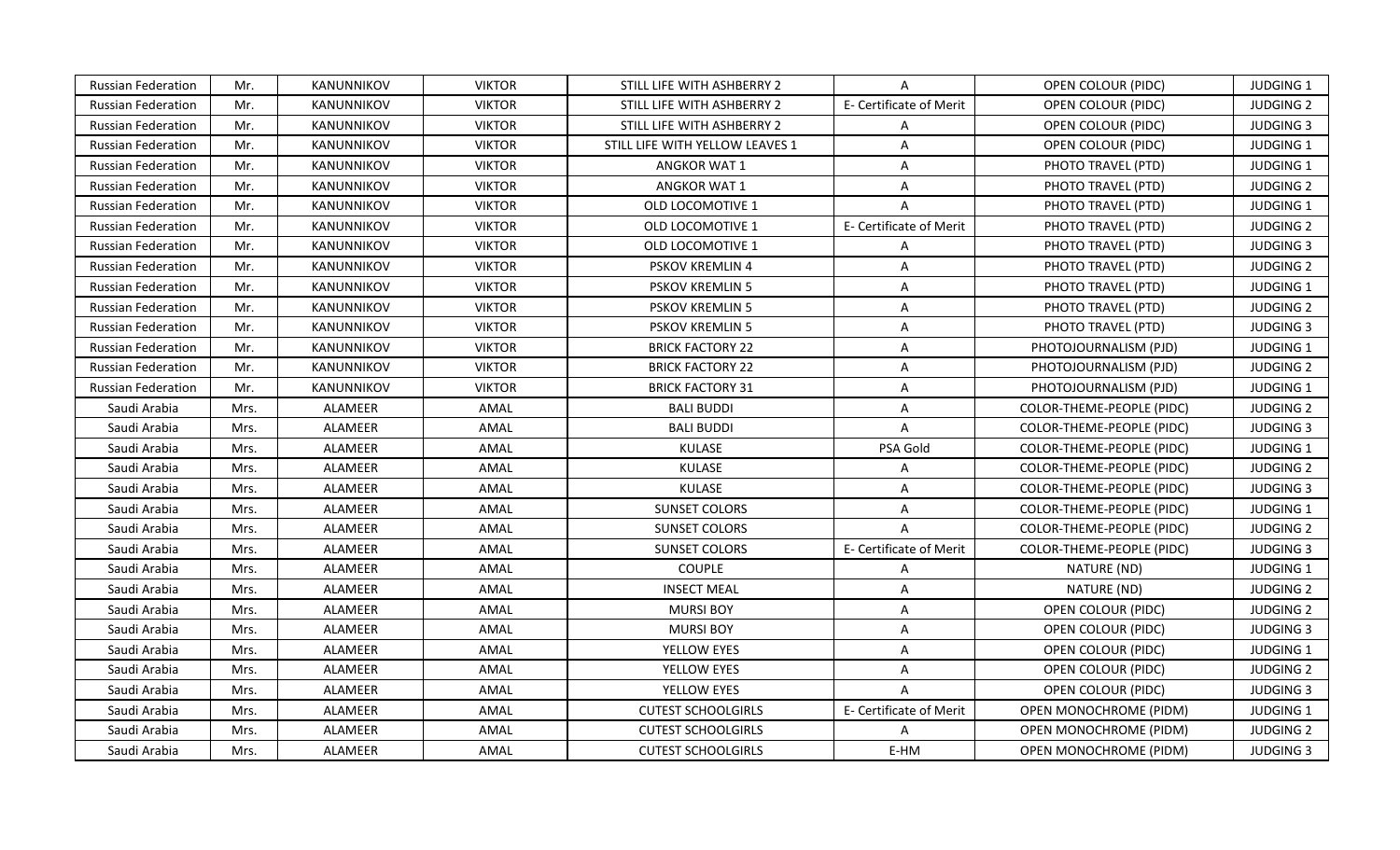| Saudi Arabia | Mrs. | ALAMEER        | AMAL           | <b>READING TIME</b>          | A                       | OPEN MONOCHROME (PIDM)              | <b>JUDGING 1</b> |
|--------------|------|----------------|----------------|------------------------------|-------------------------|-------------------------------------|------------------|
| Saudi Arabia | Mrs. | ALAMEER        | AMAL           | <b>READING TIME</b>          | $\overline{A}$          | OPEN MONOCHROME (PIDM)              | <b>JUDGING 2</b> |
| Saudi Arabia | Mrs. | ALAMEER        | AMAL           | <b>READING TIME</b>          | $\mathsf{A}$            | OPEN MONOCHROME (PIDM)              | <b>JUDGING 3</b> |
| Saudi Arabia | Mrs. | <b>ALAMEER</b> | AMAL           | <b>SEA SIDE</b>              | $\mathsf{A}$            | OPEN MONOCHROME (PIDM)              | <b>JUDGING 1</b> |
| Saudi Arabia | Mrs. | ALAMEER        | AMAL           | <b>SEA SIDE</b>              | A                       | OPEN MONOCHROME (PIDM)              | <b>JUDGING 2</b> |
| Saudi Arabia | Mrs. | ALAMEER        | AMAL           | <b>SEA SIDE</b>              | A                       | OPEN MONOCHROME (PIDM)              | <b>JUDGING 3</b> |
| Saudi Arabia | Mrs. | ALAMEER        | AMAL           | THE LIFE STILL NICE          | $\mathsf{A}$            | OPEN MONOCHROME (PIDM)              | JUDGING 1        |
| Saudi Arabia | Mrs. | ALAMEER        | AMAL           | THE LIFE STILL NICE          | $\mathsf{A}$            | OPEN MONOCHROME (PIDM)              | <b>JUDGING 2</b> |
| Saudi Arabia | Mrs. | <b>ALAMEER</b> | AMAL           | THE LIFE STILL NICE          | A                       | <b>OPEN MONOCHROME (PIDM)</b>       | <b>JUDGING 3</b> |
| Saudi Arabia | Mrs. | ALAMEER        | AMAL           | <b>ALFARSI MOSQUE</b>        | $\mathsf{A}$            | PHOTO TRAVEL (PTD)                  | JUDGING 1        |
| Saudi Arabia | Mrs. | ALAMEER        | AMAL           | ALFARSI MOSQUE               | $\mathsf{A}$            | PHOTO TRAVEL (PTD)                  | <b>JUDGING 2</b> |
| Saudi Arabia | Mrs. | ALAMEER        | AMAL           | ALFARSI MOSQUE               | $\mathsf{A}$            | PHOTO TRAVEL (PTD)                  | <b>JUDGING 3</b> |
| Saudi Arabia | Mrs. | ALAMEER        | AMAL           | <b>KAPADOCIA HOUSES</b>      | $\overline{A}$          | PHOTO TRAVEL (PTD)                  | JUDGING 1        |
| Saudi Arabia | Mrs. | ALAMEER        | AMAL           | <b>KAPADOCIA HOUSES</b>      | $\mathsf{A}$            | PHOTO TRAVEL (PTD)                  | <b>JUDGING 3</b> |
| Saudi Arabia | Mrs. | ALAMEER        | AMAL           | <b>MARINA</b>                | $\mathsf{A}$            | PHOTO TRAVEL (PTD)                  | <b>JUDGING 2</b> |
| Saudi Arabia | Mrs. | ALAMEER        | AMAL           | <b>MARINA</b>                | $\mathsf{A}$            | PHOTO TRAVEL (PTD)                  | <b>JUDGING 3</b> |
| Saudi Arabia | Mrs. | ALAMEER        | AMAL           | TO ALKAABA                   | A                       | PHOTO TRAVEL (PTD)                  | <b>JUDGING 2</b> |
| Saudi Arabia | Mrs. | <b>ALAMEER</b> | AMAL           | <b>TO ALKAABA</b>            | E- Certificate of Merit | PHOTO TRAVEL (PTD)                  | <b>JUDGING 3</b> |
| Singapore    | Mr.  | <b>HENG</b>    | <b>ZEE KEK</b> | BE SAFE KEEP SOCIAL DISTANCE | $\mathsf{A}$            | COLOR-THEME-PEOPLE (PIDC)           | <b>JUDGING 2</b> |
| Singapore    | Mr.  | <b>HENG</b>    | ZEE KEK        | <b>CORRIDOR</b>              | $\overline{A}$          | MONOCHROME - THEME-CITY LIFE (PIDM) | JUDGING 1        |
| Singapore    | Mr.  | <b>HENG</b>    | ZEE KEK        | CORRIDOR                     | $\mathsf{A}$            | MONOCHROME - THEME-CITY LIFE (PIDM) | <b>JUDGING 3</b> |
| Singapore    | Mr.  | <b>HENG</b>    | <b>ZEE KEK</b> | DANCERS AT MB                | $\mathsf{A}$            | MONOCHROME - THEME-CITY LIFE (PIDM) | <b>JUDGING 3</b> |
| Singapore    | Mr.  | <b>HENG</b>    | ZEE KEK        | MAN CIRCLED BY SHEEP         | $\mathsf{A}$            | MONOCHROME - THEME-CITY LIFE (PIDM) | JUDGING 1        |
| Singapore    | Mr.  | <b>HENG</b>    | <b>ZEE KEK</b> | MORNING CYCLING AT M BAY     | E-HM                    | MONOCHROME - THEME-CITY LIFE (PIDM) | <b>JUDGING 1</b> |
| Singapore    | Mr.  | <b>HENG</b>    | ZEE KEK        | MORNING CYCLING AT M BAY     | E- Certificate of Merit | MONOCHROME - THEME-CITY LIFE (PIDM) | <b>JUDGING 2</b> |
| Singapore    | Mr.  | <b>HENG</b>    | ZEE KEK        | <b>CYCLING AT MARINA BAY</b> | $\mathsf{A}$            | OPEN COLOUR (PIDC)                  | <b>JUDGING 3</b> |
| Singapore    | Mr.  | <b>HENG</b>    | <b>ZEE KEK</b> | STARING AT ME                | A                       | OPEN MONOCHROME (PIDM)              | JUDGING 1        |
| Singapore    | Mr.  | <b>HENG</b>    | ZEE KEK        | UNDER THE SPOTLIGHT          | A                       | OPEN MONOCHROME (PIDM)              | <b>JUDGING 2</b> |
| Singapore    | Mr.  | <b>HENG</b>    | ZEE KEK        | UNDER THE SPOTLIGHT          | $\overline{A}$          | OPEN MONOCHROME (PIDM)              | <b>JUDGING 3</b> |
| Singapore    | Mr.  | <b>HENG</b>    | ZEE KEK        | MB MORNING AFTER RAIN        | $\overline{A}$          | PHOTO TRAVEL (PTD)                  | <b>JUDGING 2</b> |
| Singapore    | Mr.  | LETCHMANAN     | <b>RAMESH</b>  | <b>BAND OF FOXES</b>         | <b>Best of Animal</b>   | NATURE (ND)                         | JUDGING 1        |
| Singapore    | Mr.  | LETCHMANAN     | RAMESH         | <b>BAND OF FOXES</b>         | E- Certificate of Merit | NATURE (ND)                         | <b>JUDGING 2</b> |
| Singapore    | Mr.  | LETCHMANAN     | RAMESH         | <b>BAND OF FOXES</b>         | A                       | NATURE (ND)                         | <b>JUDGING 3</b> |
| Singapore    | Mr.  | LETCHMANAN     | RAMESH         | <b>CLASH OF FOXES-2</b>      | $\mathsf{A}$            | NATURE (ND)                         | JUDGING 1        |
|              |      |                |                |                              |                         |                                     |                  |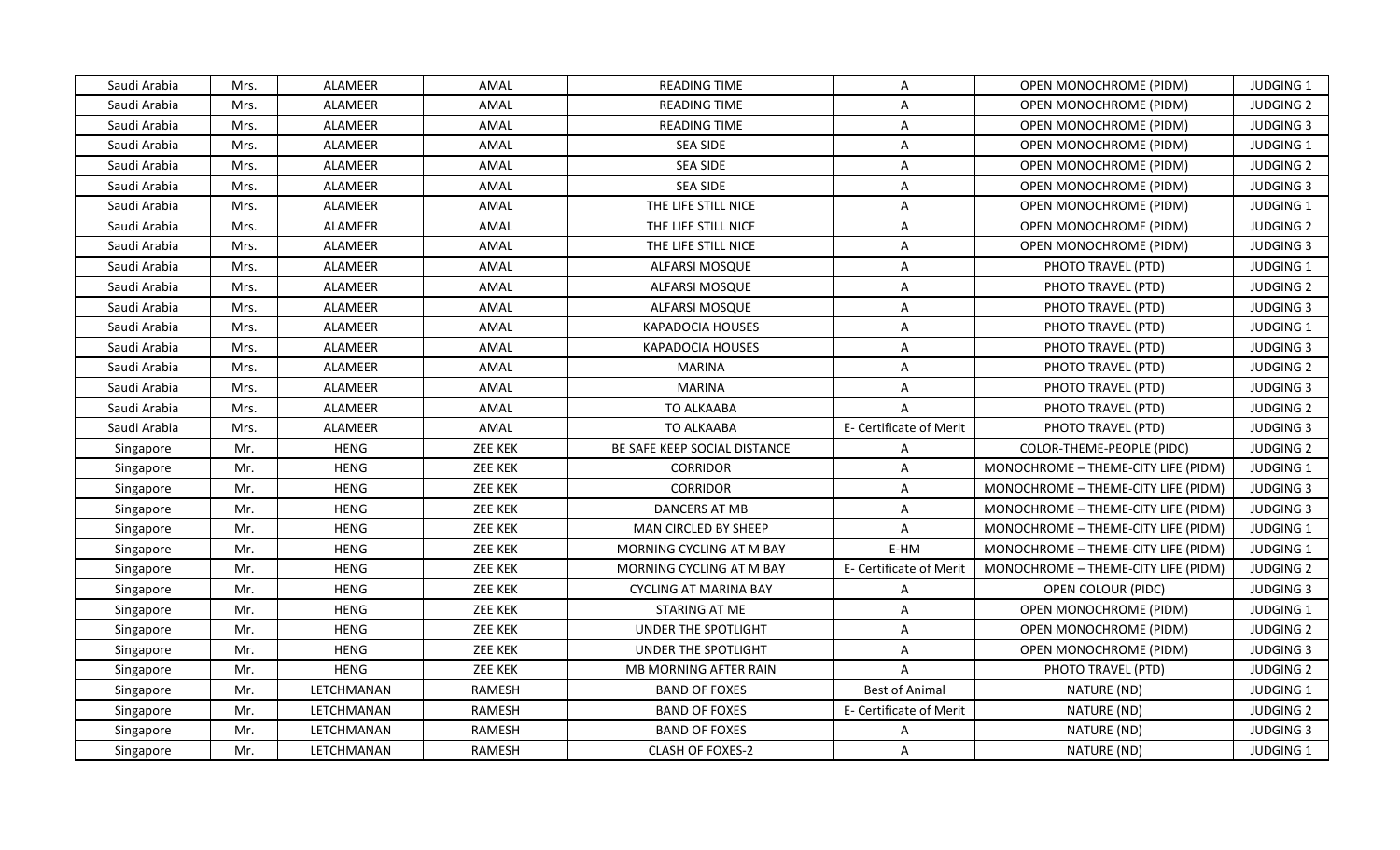| Singapore | Mr. | LETCHMANAN  | <b>RAMESH</b>           | CLASH OF FOXES-2                | A                       | NATURE (ND)                   | <b>JUDGING 2</b> |
|-----------|-----|-------------|-------------------------|---------------------------------|-------------------------|-------------------------------|------------------|
| Singapore | Mr. | LETCHMANAN  | <b>RAMESH</b>           | <b>CLASH OF FOXES-2</b>         | $\overline{A}$          | NATURE (ND)                   | <b>JUDGING 3</b> |
| Singapore | Mr. | LETCHMANAN  | <b>RAMESH</b>           | TRIPLE RHINOCEROS AUKLETS       | $\mathsf{A}$            | NATURE (ND)                   | <b>JUDGING 2</b> |
| Singapore | Mr. | LETCHMANAN  | <b>RAMESH</b>           | <b>BLUE HOUR SKYLINE</b>        | $\mathsf{A}$            | OPEN COLOUR (PIDC)            | JUDGING 1        |
| Singapore | Mr. | LETCHMANAN  | <b>RAMESH</b>           | <b>BLUE HOUR SKYLINE</b>        | $\mathsf{A}$            | OPEN COLOUR (PIDC)            | <b>JUDGING 3</b> |
| Singapore | Mr. | LETCHMANAN  | <b>RAMESH</b>           | JOKER AMONG BALLOONS            | A                       | OPEN COLOUR (PIDC)            | <b>JUDGING 1</b> |
| Singapore | Mr. | LETCHMANAN  | <b>RAMESH</b>           | JOKER AMONG BALLOONS            | $\mathsf{A}$            | <b>OPEN COLOUR (PIDC)</b>     | <b>JUDGING 3</b> |
| Singapore | Mr. | LETCHMANAN  | RAMESH                  | SNOW MONKEY JUMP SEQUENCE       | $\mathsf{A}$            | OPEN MONOCHROME (PIDM)        | JUDGING 1        |
| Singapore | Mr. | LETCHMANAN  | <b>RAMESH</b>           | SNOW MONKEY JUMP SEQUENCE       | A                       | <b>OPEN MONOCHROME (PIDM)</b> | <b>JUDGING 2</b> |
| Singapore | Mr. | LETCHMANAN  | <b>RAMESH</b>           | <b>BROMO TOURIST RIDES</b>      | $\mathsf{A}$            | PHOTO TRAVEL (PTD)            | <b>JUDGING 3</b> |
| Singapore | Mr. | LETCHMANAN  | <b>RAMESH</b>           | <b>TWIN TOWERS</b>              | $\mathsf{A}$            | PHOTO TRAVEL (PTD)            | JUDGING 1        |
| Singapore | Mr. | LETCHMANAN  | <b>RAMESH</b>           | <b>TWIN TOWERS</b>              | $\mathsf{A}$            | PHOTO TRAVEL (PTD)            | <b>JUDGING 2</b> |
| Singapore | Mr. | LETCHMANAN  | <b>RAMESH</b>           | <b>TWIN TOWERS</b>              | $\overline{A}$          | PHOTO TRAVEL (PTD)            | <b>JUDGING 3</b> |
| Singapore | Mr. | LETCHMANAN  | <b>RAMESH</b>           | <b>WALKING UP THE MONASTERY</b> | $\mathsf{A}$            | PHOTO TRAVEL (PTD)            | <b>JUDGING 1</b> |
| Singapore | Mr. | <b>SEAH</b> | WEE MENG MICHAEL        | <b>BUDDHA STATUE</b>            | $\mathsf{A}$            | OPEN COLOUR (PIDC)            | JUDGING 1        |
| Singapore | Mr. | <b>SEAH</b> | WEE MENG MICHAEL        | MIJA WITH LIGHTING 2            | $\mathsf{A}$            | OPEN COLOUR (PIDC)            | <b>JUDGING 2</b> |
| Singapore | Mr. | <b>SEAH</b> | WEE MENG MICHAEL        | <b>MIJA WITH LIGHTING 2</b>     | <b>WPAI Bronze</b>      | OPEN COLOUR (PIDC)            | <b>JUDGING 3</b> |
| Singapore | Mr. | <b>SEAH</b> | WEE MENG MICHAEL        | MONGOLIA RIDER                  | A                       | OPEN COLOUR (PIDC)            | <b>JUDGING 3</b> |
| Singapore | Mr. | <b>SEAH</b> | WEE MENG MICHAEL        | <b>BUDDHA STATUE BW</b>         | $\overline{A}$          | OPEN MONOCHROME (PIDM)        | <b>JUDGING 1</b> |
| Singapore | Mr. | <b>SEAH</b> | WEE MENG MICHAEL        | <b>BUDDHA STATUE BW</b>         | $\overline{A}$          | <b>OPEN MONOCHROME (PIDM)</b> | <b>JUDGING 2</b> |
| Singapore | Mr. | <b>SEAH</b> | WEE MENG MICHAEL        | I AM LOOKING AT YOU             | $\mathsf{A}$            | OPEN MONOCHROME (PIDM)        | <b>JUDGING 3</b> |
| Singapore | Mr. | <b>SEAH</b> | <b>WEE MENG MICHAEL</b> | MIJA BW COPY3                   | $\mathsf{A}$            | OPEN MONOCHROME (PIDM)        | <b>JUDGING 3</b> |
| Singapore | Mr. | SIM         | KIM-PHENG               | <b>ENJOY OUR DAY</b>            | $\mathsf{A}$            | COLOR-THEME-PEOPLE (PIDC)     | <b>JUDGING 3</b> |
| Singapore | Mr. | SIM         | KIM-PHENG               | NENEK <sub>02</sub>             | $\mathsf{A}$            | COLOR-THEME-PEOPLE (PIDC)     | <b>JUDGING 1</b> |
| Singapore | Mr. | SIM         | KIM-PHENG               | NENEK 02                        | $\overline{A}$          | COLOR-THEME-PEOPLE (PIDC)     | <b>JUDGING 2</b> |
| Singapore | Mr. | SIM         | KIM-PHENG               | <b>OUR HOME</b>                 | E- Certificate of Merit | COLOR-THEME-PEOPLE (PIDC)     | <b>JUDGING 2</b> |
| Singapore | Mr. | SIM         | KIM-PHENG               | <b>WAIT FOR US</b>              | A                       | COLOR-THEME-PEOPLE (PIDC)     | JUDGING 1        |
| Singapore | Mr. | SIM         | KIM-PHENG               | <b>BALLET AT MYSTERY PLACE</b>  | $\mathsf{A}$            | OPEN COLOUR (PIDC)            | JUDGING 1        |
| Singapore | Mr. | SIM         | KIM-PHENG               | <b>BALLET AT MYSTERY PLACE</b>  | $\overline{A}$          | OPEN COLOUR (PIDC)            | <b>JUDGING 3</b> |
| Singapore | Mr. | SIM         | KIM-PHENG               | <b>CICADA EMERGING</b>          | $\mathsf{A}$            | OPEN COLOUR (PIDC)            | <b>JUDGING 3</b> |
| Singapore | Mr. | SIM         | KIM-PHENG               | CINDY WITH BLACK HAT 02         | E-HM                    | OPEN COLOUR (PIDC)            | JUDGING 1        |
| Singapore | Mr. | SIM         | KIM-PHENG               | CINDY WITH BLACK HAT 02         | $\mathsf{A}$            | OPEN COLOUR (PIDC)            | <b>JUDGING 2</b> |
| Singapore | Mr. | SIM         | KIM-PHENG               | CINDY WITH BLACK HAT 02         | A                       | OPEN COLOUR (PIDC)            | <b>JUDGING 3</b> |
| Singapore | Mr. | SIM         | KIM-PHENG               | PRETTY 58                       | $\mathsf{A}$            | OPEN COLOUR (PIDC)            | JUDGING 1        |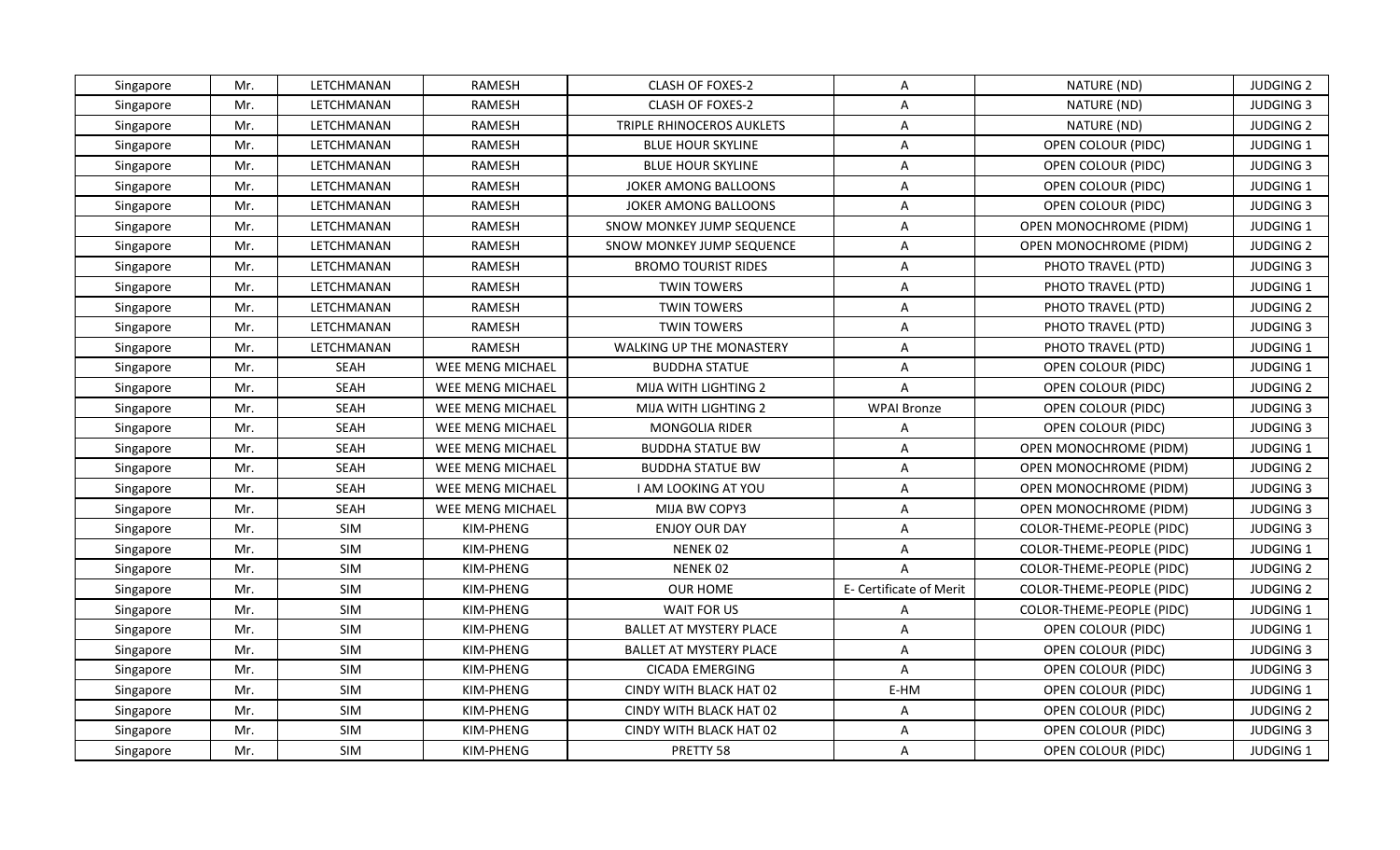| Singapore | Mr. | SIM         | KIM-PHENG        | PRETTY 58                         | $\mathsf{A}$            | OPEN COLOUR (PIDC)        | <b>JUDGING 2</b> |
|-----------|-----|-------------|------------------|-----------------------------------|-------------------------|---------------------------|------------------|
| Singapore | Mr. | SIM         | KIM-PHENG        | PRETTY 58                         | E- Certificate of Merit | OPEN COLOUR (PIDC)        | <b>JUDGING 3</b> |
| Singapore | Mr. | <b>SINT</b> | <b>THAN</b>      | LITTLE COMMON KINGFISHER 1        | A                       | NATURE (ND)               | JUDGING 1        |
| Singapore | Mr. | <b>SINT</b> | <b>THAN</b>      | LITTLE COMMON KINGFISHER 1        | $\overline{A}$          | NATURE (ND)               | <b>JUDGING 2</b> |
| Singapore | Mr. | <b>SINT</b> | <b>THAN</b>      | LITTLE COMMON KINGFISHER 1        | $\mathsf{A}$            | NATURE (ND)               | <b>JUDGING 3</b> |
| Singapore | Mr. | <b>SINT</b> | <b>THAN</b>      | STORY OF BLUE TAILED BEE EATERS 7 | $\overline{A}$          | NATURE (ND)               | JUDGING 1        |
| Singapore | Mr. | <b>SINT</b> | <b>THAN</b>      | STORY OF BLUE TAILED BEE EATERS 7 | E- Certificate of Merit | NATURE (ND)               | <b>JUDGING 2</b> |
| Singapore | Mr. | SINT        | <b>THAN</b>      | STORY OF BLUE TAILED BEE EATERS 7 | $\overline{A}$          | NATURE (ND)               | <b>JUDGING 3</b> |
| Singapore | Mr. | <b>SINT</b> | <b>THAN</b>      | <b>WARBLING WHITE-EYE 3</b>       | A                       | NATURE (ND)               | <b>JUDGING 2</b> |
| Singapore | Mr. | <b>SINT</b> | <b>THAN</b>      | SUNTEC CITY 1                     | $\overline{A}$          | OPEN COLOUR (PIDC)        | <b>JUDGING 2</b> |
| Singapore | Mr. | <b>SINT</b> | <b>THAN</b>      | THE HELIX BRIDGE 1                | A                       | OPEN COLOUR (PIDC)        | JUDGING 1        |
| Singapore | Mr. | <b>SINT</b> | <b>THAN</b>      | THE HELIX BRIDGE 1                | $\mathsf{A}$            | OPEN COLOUR (PIDC)        | <b>JUDGING 3</b> |
| Singapore | Mr. | <b>SINT</b> | <b>THAN</b>      | <b>WONDER LAND 3</b>              | $\mathsf{A}$            | OPEN MONOCHROME (PIDM)    | JUDGING 1        |
| Singapore | Mr. | <b>SINT</b> | <b>THAN</b>      | <b>WONDER LAND 3</b>              | A                       | OPEN MONOCHROME (PIDM)    | <b>JUDGING 2</b> |
| Singapore | Mr. | <b>SINT</b> | <b>THAN</b>      | HAPPY DEEPAVALI 2021 IN SINGAPORE | $\mathsf{A}$            | PHOTO TRAVEL (PTD)        | <b>JUDGING 2</b> |
| Singapore | Mr. | <b>SINT</b> | <b>THAN</b>      | <b>WONDER LAND 4</b>              | $\mathsf{A}$            | PHOTO TRAVEL (PTD)        | JUDGING 1        |
| Singapore | Mr. | <b>SINT</b> | <b>THAN</b>      | <b>WONDER LAND 4</b>              | $\mathsf{A}$            | PHOTO TRAVEL (PTD)        | <b>JUDGING 2</b> |
| Singapore | Mr. | <b>SINT</b> | <b>THAN</b>      | <b>WONDER LAND 4</b>              | $\mathsf{A}$            | PHOTO TRAVEL (PTD)        | <b>JUDGING 3</b> |
| Singapore | Mr. | <b>TAN</b>  | <b>YING NIAN</b> | <b>GIRL IN THE STREET</b>         | $\mathsf{A}$            | COLOR-THEME-PEOPLE (PIDC) | <b>JUDGING 2</b> |
| Singapore | Mr. | <b>TAN</b>  | <b>YING NIAN</b> | <b>PLAYING</b>                    | $\mathsf{A}$            | COLOR-THEME-PEOPLE (PIDC) | <b>JUDGING 3</b> |
| Singapore | Mr. | <b>TAN</b>  | <b>YING NIAN</b> | SELLING                           | $\overline{A}$          | COLOR-THEME-PEOPLE (PIDC) | JUDGING 1        |
| Singapore | Mr. | <b>TAN</b>  | <b>YING NIAN</b> | COOL                              | $\mathsf{A}$            | NATURE (ND)               | JUDGING 1        |
| Singapore | Mr. | <b>TAN</b>  | <b>YING NIAN</b> | <b>CUTE</b>                       | $\overline{A}$          | NATURE (ND)               | JUDGING 1        |
| Singapore | Mr. | <b>TAN</b>  | <b>YING NIAN</b> | <b>CUTE</b>                       | $\mathsf{A}$            | NATURE (ND)               | <b>JUDGING 3</b> |
| Singapore | Mr. | <b>TAN</b>  | <b>YING NIAN</b> | <b>PLAYFUL TIGER</b>              | $\overline{A}$          | NATURE (ND)               | JUDGING 1        |
| Singapore | Mr. | <b>TAN</b>  | <b>YING NIAN</b> | PLAYFUL TIGER                     | A                       | NATURE (ND)               | <b>JUDGING 3</b> |
| Singapore | Mr. | <b>TAN</b>  | <b>YING NIAN</b> | <b>CUTY LIGHT</b>                 | $\mathsf{A}$            | OPEN COLOUR (PIDC)        | JUDGING 1        |
| Singapore | Mr. | <b>TAN</b>  | YING NIAN        | <b>FALLEN LEAVES</b>              | E- Certificate of Merit | OPEN COLOUR (PIDC)        | <b>JUDGING 2</b> |
| Singapore | Mr. | <b>TAN</b>  | <b>YING NIAN</b> | <b>FUNNY MAN</b>                  | $\overline{A}$          | OPEN COLOUR (PIDC)        | <b>JUDGING 2</b> |
| Singapore | Mr. | <b>TAN</b>  | <b>YING NIAN</b> | <b>STREET</b>                     | $\overline{A}$          | OPEN COLOUR (PIDC)        | <b>JUDGING 2</b> |
| Singapore | Mr. | <b>TAN</b>  | <b>YING NIAN</b> | <b>HAPPY BATH</b>                 | $\overline{A}$          | OPEN MONOCHROME (PIDM)    | JUDGING 1        |
| Singapore | Mr. | <b>TAN</b>  | <b>YING NIAN</b> | <b>HAPPY BATH</b>                 | $\mathsf{A}$            | OPEN MONOCHROME (PIDM)    | <b>JUDGING 2</b> |
| Singapore | Mr. | <b>TAN</b>  | <b>YING NIAN</b> | <b>HAPPY BATH</b>                 | $\overline{A}$          | OPEN MONOCHROME (PIDM)    | <b>JUDGING 3</b> |
| Singapore | Mr. | <b>TAN</b>  | <b>YING NIAN</b> | <b>TOWARDS STAIRCASE</b>          | A                       | OPEN MONOCHROME (PIDM)    | <b>JUDGING 2</b> |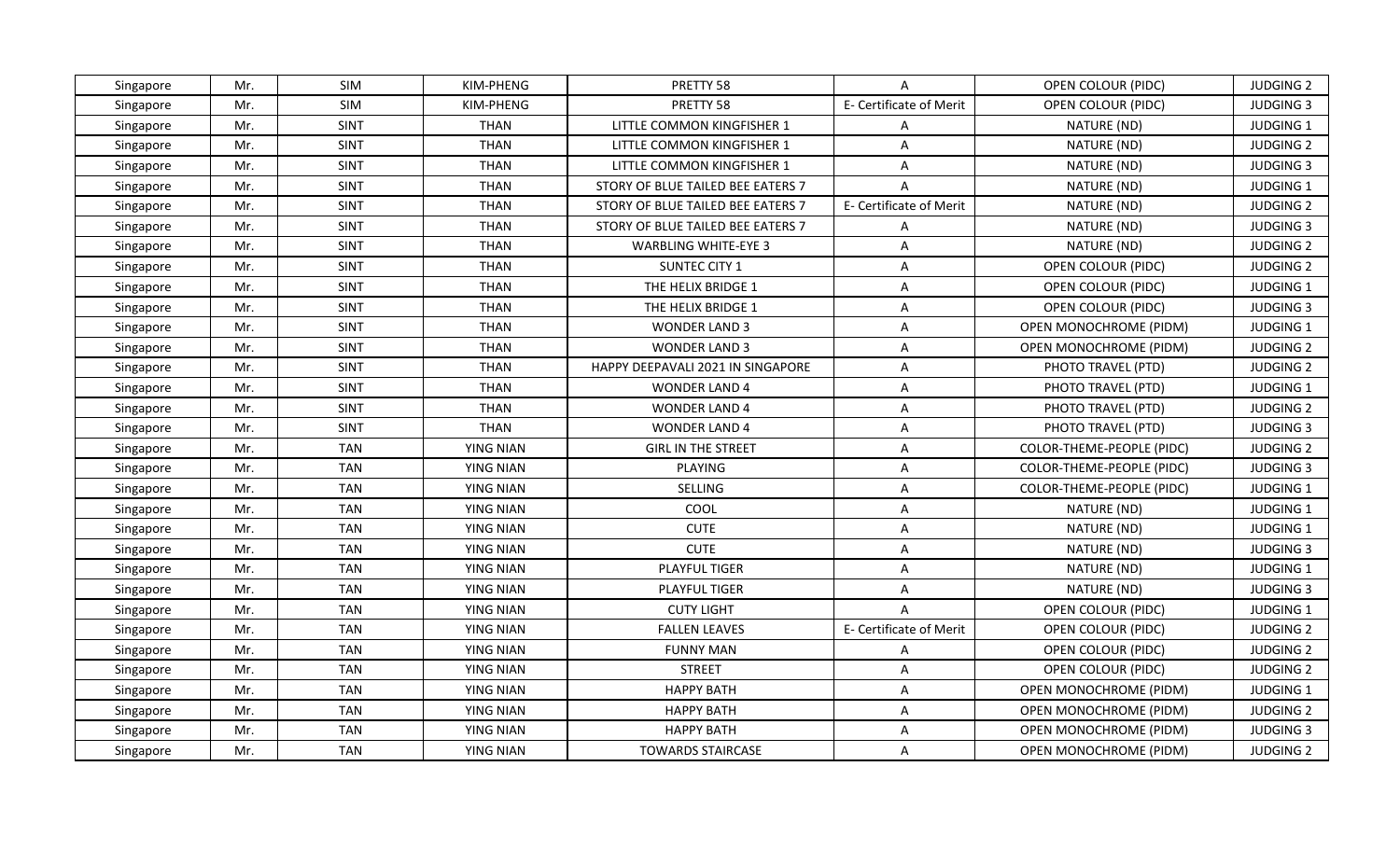| Singapore | Mr. | <b>TAN</b> | <b>YING NIAN</b>  | <b>BUILDING ALONE SG RIVE</b> | A                       | PHOTO TRAVEL (PTD)                  | <b>JUDGING 1</b> |
|-----------|-----|------------|-------------------|-------------------------------|-------------------------|-------------------------------------|------------------|
| Singapore | Mr. | <b>TAN</b> | <b>YING NIAN</b>  | <b>BUILDING ALONE SG RIVE</b> | $\mathsf{A}$            | PHOTO TRAVEL (PTD)                  | <b>JUDGING 2</b> |
| Singapore | Mr. | <b>TAN</b> | <b>YING NIAN</b>  | <b>BUILDING ALONE SG RIVE</b> | $\mathsf{A}$            | PHOTO TRAVEL (PTD)                  | <b>JUDGING 3</b> |
| Singapore | Mr. | <b>TAN</b> | <b>YING NIAN</b>  | <b>SG CHINA TOWN</b>          | $\mathsf{A}$            | PHOTO TRAVEL (PTD)                  | JUDGING 1        |
| Singapore | Mr. | <b>TAN</b> | <b>YING NIAN</b>  | <b>SG CHINA TOWN</b>          | $\overline{A}$          | PHOTO TRAVEL (PTD)                  | <b>JUDGING 2</b> |
| Singapore | Mr. | <b>TAN</b> | YING NIAN         | <b>SG CHINA TOWN</b>          | A                       | PHOTO TRAVEL (PTD)                  | <b>JUDGING 3</b> |
| Singapore | Mr. | <b>TEO</b> | CHIN LEONG        | DYEING COTTON 1               | $\mathsf{A}$            | COLOR-THEME-PEOPLE (PIDC)           | JUDGING 1        |
| Singapore | Mr. | <b>TEO</b> | CHIN LEONG        | DYEING COTTON 1               | $\overline{A}$          | COLOR-THEME-PEOPLE (PIDC)           | <b>JUDGING 2</b> |
| Singapore | Mr. | <b>TEO</b> | CHIN LEONG        | <b>SUMO RITUAL 7</b>          | $\mathsf{A}$            | COLOR-THEME-PEOPLE (PIDC)           | JUDGING 1        |
| Singapore | Mr. | <b>TEO</b> | CHIN LEONG        | <b>SUMO RITUAL 7</b>          | $\overline{A}$          | COLOR-THEME-PEOPLE (PIDC)           | <b>JUDGING 2</b> |
| Singapore | Mr. | <b>TEO</b> | <b>CHIN LEONG</b> | INFINITY LIBRARY 3            | A                       | OPEN COLOUR (PIDC)                  | <b>JUDGING 1</b> |
| Singapore | Mr. | <b>TEO</b> | CHIN LEONG        | <b>INFINITY LIBRARY 3</b>     | A                       | OPEN COLOUR (PIDC)                  | <b>JUDGING 2</b> |
| Singapore | Mr. | <b>TEO</b> | CHIN LEONG        | <b>SPACE ESCALATOR 1</b>      | $\mathsf{A}$            | OPEN COLOUR (PIDC)                  | <b>JUDGING 3</b> |
| Singapore | Mr. | <b>TEO</b> | CHIN LEONG        | <b>SUMO RITUAL 8</b>          | $\mathsf{A}$            | OPEN MONOCHROME (PIDM)              | <b>JUDGING 3</b> |
| Singapore | Mr. | <b>TEO</b> | <b>CHIN LEONG</b> | SUMO WRESTLING 10             | A                       | OPEN MONOCHROME (PIDM)              | <b>JUDGING 3</b> |
| Singapore | Mr. | <b>TEO</b> | CHIN LEONG        | CHILDREN HAPPY JUMP 9         | A                       | PHOTO TRAVEL (PTD)                  | JUDGING 1        |
| Singapore | Mr. | TEO        | CHIN LEONG        | CHILDREN HAPPY JUMP 9         | A                       | PHOTO TRAVEL (PTD)                  | <b>JUDGING 3</b> |
| Singapore | Mr. | <b>TEO</b> | CHIN LEONG        | <b>OCTOPUS STAIRCASE 1</b>    | $\overline{A}$          | PHOTO TRAVEL (PTD)                  | JUDGING 1        |
| Singapore | Mr. | <b>TEO</b> | CHIN LEONG        | TOKYO SOHO 1                  | A                       | PHOTO TRAVEL (PTD)                  | <b>JUDGING 2</b> |
| Singapore | Mr. | <b>TEO</b> | CHIN LEONG        | TOKYO SOHO 1                  | A                       | PHOTO TRAVEL (PTD)                  | <b>JUDGING 3</b> |
| Singapore | Mr. | <b>TEO</b> | CHIN LEONG        | <b>BROWN BRICK FACTORY 7</b>  | $\mathsf{A}$            | PHOTOJOURNALISM (PJD)               | <b>JUDGING 2</b> |
| Singapore | Mr. | <b>TEO</b> | CHIN LEONG        | <b>HORSE RACE 2</b>           | $\mathsf{A}$            | PHOTOJOURNALISM (PJD)               | <b>JUDGING 3</b> |
| Singapore | Mr. | <b>TEO</b> | CHIN LEONG        | <b>SUMO WRESTLING 14</b>      | E- Certificate of Merit | PHOTOJOURNALISM (PJD)               | JUDGING 1        |
| Singapore | Mr. | <b>TEO</b> | CHIN LEONG        | <b>SUMO WRESTLING 14</b>      | E- Certificate of Merit | PHOTOJOURNALISM (PJD)               | <b>JUDGING 2</b> |
| Singapore | Mr. | <b>TEO</b> | CHIN LEONG        | <b>SUMO WRESTLING 14</b>      | E- Certificate of Merit | PHOTOJOURNALISM (PJD)               | <b>JUDGING 3</b> |
| Singapore | Mr. | <b>TEO</b> | <b>GIAP CHIU</b>  | 10000 WON FOR ONE LOBSTER     | E- Certificate of Merit | MONOCHROME - THEME-CITY LIFE (PIDM) | <b>JUDGING 2</b> |
| Singapore | Mr. | <b>TEO</b> | <b>GIAP CHIU</b>  | 10000 WON FOR ONE LOBSTER     | E- Certificate of Merit | MONOCHROME - THEME-CITY LIFE (PIDM) | <b>JUDGING 3</b> |
| Singapore | Mr. | <b>TEO</b> | <b>GIAP CHIU</b>  | <b>19 CROWDED VENUE</b>       | E- Certificate of Merit | MONOCHROME - THEME-CITY LIFE (PIDM) | JUDGING 1        |
| Singapore | Mr. | <b>TEO</b> | <b>GIAP CHIU</b>  | <b>INDIA NIGHT CITY THREE</b> | $\mathsf{A}$            | MONOCHROME - THEME-CITY LIFE (PIDM) | <b>JUDGING 1</b> |
| Singapore | Mr. | <b>TEO</b> | <b>GIAP CHIU</b>  | <b>INDIA NIGHT CITY THREE</b> | $\mathsf{A}$            | MONOCHROME - THEME-CITY LIFE (PIDM) | <b>JUDGING 3</b> |
| Singapore | Mr. | <b>TEO</b> | <b>GIAP CHIU</b>  | JAN NG THIRTY THREE           | $\mathsf{A}$            | OPEN MONOCHROME (PIDM)              | <b>JUDGING 2</b> |
| Singapore | Mr. | TEO        | <b>GIAP CHIU</b>  | JAN NG THIRTY THREE           | $\mathsf{A}$            | OPEN MONOCHROME (PIDM)              | <b>JUDGING 3</b> |
| Singapore | Mr. | <b>TEO</b> | <b>GIAP CHIU</b>  | <b>JOEY TEO TEN</b>           | E- Certificate of Merit | OPEN MONOCHROME (PIDM)              | JUDGING 1        |
| Singapore | Mr. | <b>TEO</b> | <b>GIAP CHIU</b>  | JUN ANG IN BLACK FOURTEEN     | $\mathsf{A}$            | OPEN MONOCHROME (PIDM)              | <b>JUDGING 1</b> |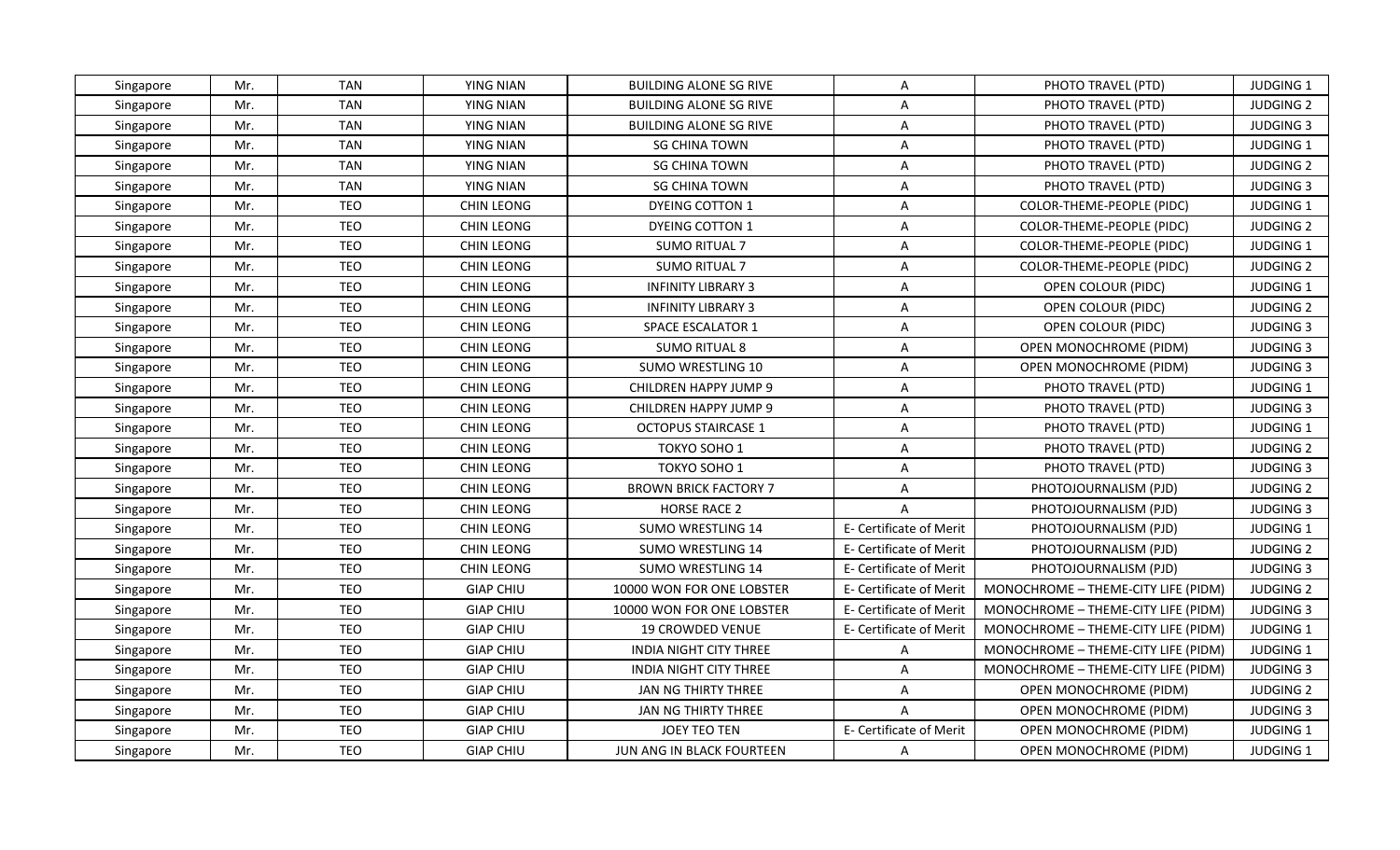| Singapore | Mr. | <b>TEO</b> | <b>GIAP CHIU</b> | JUN ANG IN BLACK FOURTEEN     | A                              | OPEN MONOCHROME (PIDM)              | <b>JUDGING 2</b> |
|-----------|-----|------------|------------------|-------------------------------|--------------------------------|-------------------------------------|------------------|
| Singapore | Mr. | <b>TEO</b> | <b>GIAP CHIU</b> | XIAN WEN WEN ELVEN            | $\overline{A}$                 | OPEN MONOCHROME (PIDM)              | JUDGING 1        |
| Singapore | Mr. | <b>TEO</b> | <b>GIAP CHIU</b> | A GROUP BIG LAMA SEVENTY FOUR | $\mathsf{A}$                   | PHOTO TRAVEL (PTD)                  | JUDGING 1        |
| Singapore | Mr. | <b>TEO</b> | <b>GIAP CHIU</b> | A GROUP BIG LAMA SEVENTY FOUR | $\mathsf{A}$                   | PHOTO TRAVEL (PTD)                  | <b>JUDGING 3</b> |
| Singapore | Mr. | <b>TEO</b> | <b>GIAP CHIU</b> | A GROUP BIG LAMA SEVENTY SIX  | A                              | PHOTO TRAVEL (PTD)                  | <b>JUDGING 2</b> |
| Singapore | Mr. | <b>TEO</b> | <b>GIAP CHIU</b> | BRING MY BUDDHA OUT SIX       | A                              | PHOTO TRAVEL (PTD)                  | <b>JUDGING 3</b> |
| Singapore | Mr. | <b>TEO</b> | <b>GIAP CHIU</b> | BRING THE GOD HOME SIX        | $\mathsf{A}$                   | PHOTO TRAVEL (PTD)                  | <b>JUDGING 3</b> |
| Singapore | Mr. | <b>TEO</b> | <b>GIAP CHIU</b> | A GROUP BIG LAMA SEVENTY NINE | <b>WPAI Bronze</b>             | PHOTOJOURNALISM (PJD)               | <b>JUDGING 3</b> |
| Singapore | Mr. | <b>TEO</b> | <b>GIAP CHIU</b> | A GROUP BIG LAMA TEN          | A                              | PHOTOJOURNALISM (PJD)               | <b>JUDGING 3</b> |
| Singapore | Mr. | <b>TEO</b> | <b>GIAP CHIU</b> | PHILIPINE DANCING TWENTY      | $\overline{A}$                 | PHOTOJOURNALISM (PJD)               | <b>JUDGING 3</b> |
| Singapore | Mr. | <b>TEO</b> | <b>GIAP CHIU</b> | PLAY TO MY OWN GOD FIFTEEN    | $\mathsf{A}$                   | PHOTOJOURNALISM (PJD)               | JUDGING 1        |
| Singapore | Mr. | <b>TEO</b> | <b>GIAP CHIU</b> | PLAY TO MY OWN GOD FIFTEEN    | $\mathsf{A}$                   | PHOTOJOURNALISM (PJD)               | <b>JUDGING 3</b> |
| Singapore | Ms. | CHOO       | LAI WAN ANGELA   | <b>BLOWING AND BEATING</b>    | $\mathsf{A}$                   | COLOR-THEME-PEOPLE (PIDC)           | <b>JUDGING 2</b> |
| Singapore | Ms. | CHOO       | LAI WAN ANGELA   | <b>BLOWING AND BEATING</b>    | $\mathsf{A}$                   | COLOR-THEME-PEOPLE (PIDC)           | <b>JUDGING 3</b> |
| Singapore | Ms. | CHOO       | LAI WAN ANGELA   | IM THE FIRST                  | A                              | COLOR-THEME-PEOPLE (PIDC)           | <b>JUDGING 2</b> |
| Singapore | Ms. | CHOO       | LAI WAN ANGELA   | <b>SELFIE</b>                 | A                              | COLOR-THEME-PEOPLE (PIDC)           | <b>JUDGING 3</b> |
| Singapore | Ms. | CHOO       | LAI WAN ANGELA   | MBS WITH BW                   | $\overline{A}$                 | MONOCHROME - THEME-CITY LIFE (PIDM) | JUDGING 1        |
| Singapore | Ms. | CHOO       | LAI WAN ANGELA   | MBS WITH BW                   | E- Certificate of Merit        | MONOCHROME - THEME-CITY LIFE (PIDM) | <b>JUDGING 2</b> |
| Singapore | Ms. | CHOO       | LAI WAN ANGELA   | <b>MBS WITH BW</b>            | <b>E- Certificate of Merit</b> | MONOCHROME - THEME-CITY LIFE (PIDM) | <b>JUDGING 3</b> |
| Singapore | Ms. | CHOO       | LAI WAN ANGELA   | <b>ANIMAL MATING</b>          | $\mathsf{A}$                   | NATURE (ND)                         | <b>JUDGING 3</b> |
| Singapore | Ms. | CHOO       | LAI WAN ANGELA   | <b>BUTTERFLY</b>              | A                              | NATURE (ND)                         | <b>JUDGING 2</b> |
| Singapore | Ms. | CHOO       | LAI WAN ANGELA   | SPIDER WITH DROPS OF WATER    | $\overline{A}$                 | NATURE (ND)                         | JUDGING 1        |
| Singapore | Ms. | CHOO       | LAI WAN ANGELA   | SPIDER WITH DROPS OF WATER    | $\mathsf{A}$                   | NATURE (ND)                         | <b>JUDGING 2</b> |
| Singapore | Ms. | CHOO       | LAI WAN ANGELA   | SPIDER WITH DROPS OF WATER    | $\mathsf{A}$                   | NATURE (ND)                         | <b>JUDGING 3</b> |
| Singapore | Ms. | CHOO       | LAI WAN ANGELA   | <b>FAITH ON SHOULDERS</b>     | A                              | OPEN COLOUR (PIDC)                  | <b>JUDGING 3</b> |
| Singapore | Ms. | CHOO       | LAI WAN ANGELA   | <b>GOD BLESSING</b>           | $\overline{A}$                 | OPEN COLOUR (PIDC)                  | <b>JUDGING 3</b> |
| Singapore | Ms. | CHOO       | LAI WAN ANGELA   | IM HERE                       | $\mathsf{A}$                   | OPEN COLOUR (PIDC)                  | JUDGING 1        |
| Singapore | Ms. | CHOO       | LAI WAN ANGELA   | <b>MOON BIRDS</b>             | $\mathsf{A}$                   | OPEN COLOUR (PIDC)                  | <b>JUDGING 2</b> |
| Singapore | Ms. | CHOO       | LAI WAN ANGELA   | <b>MISTY MORNING</b>          | A                              | OPEN MONOCHROME (PIDM)              | <b>JUDGING 3</b> |
| Singapore | Ms. | CHOO       | LAI WAN ANGELA   | <b>DOWN THE BRIDGE</b>        | $\mathsf{A}$                   | PHOTO TRAVEL (PTD)                  | <b>JUDGING 2</b> |
| Singapore | Ms. | CHOO       | LAI WAN ANGELA   | <b>JEWEL AIRPORT</b>          | $\mathsf{A}$                   | PHOTO TRAVEL (PTD)                  | <b>JUDGING 2</b> |
| Singapore | Ms. | CHOO       | LAI WAN ANGELA   | <b>GRADUATION DAY</b>         | <b>WPAI Bronze</b>             | PHOTOJOURNALISM (PJD)               | JUDGING 1        |
| Singapore | Ms. | CHOO       | LAI WAN ANGELA   | <b>GRADUATION DAY</b>         | $\overline{A}$                 | PHOTOJOURNALISM (PJD)               | <b>JUDGING 2</b> |
| Singapore | Ms. | <b>TAN</b> | LEE ENG          | <b>GUANYIN TEMPLE RUSH</b>    | A                              | COLOR-THEME-PEOPLE (PIDC)           | <b>JUDGING 1</b> |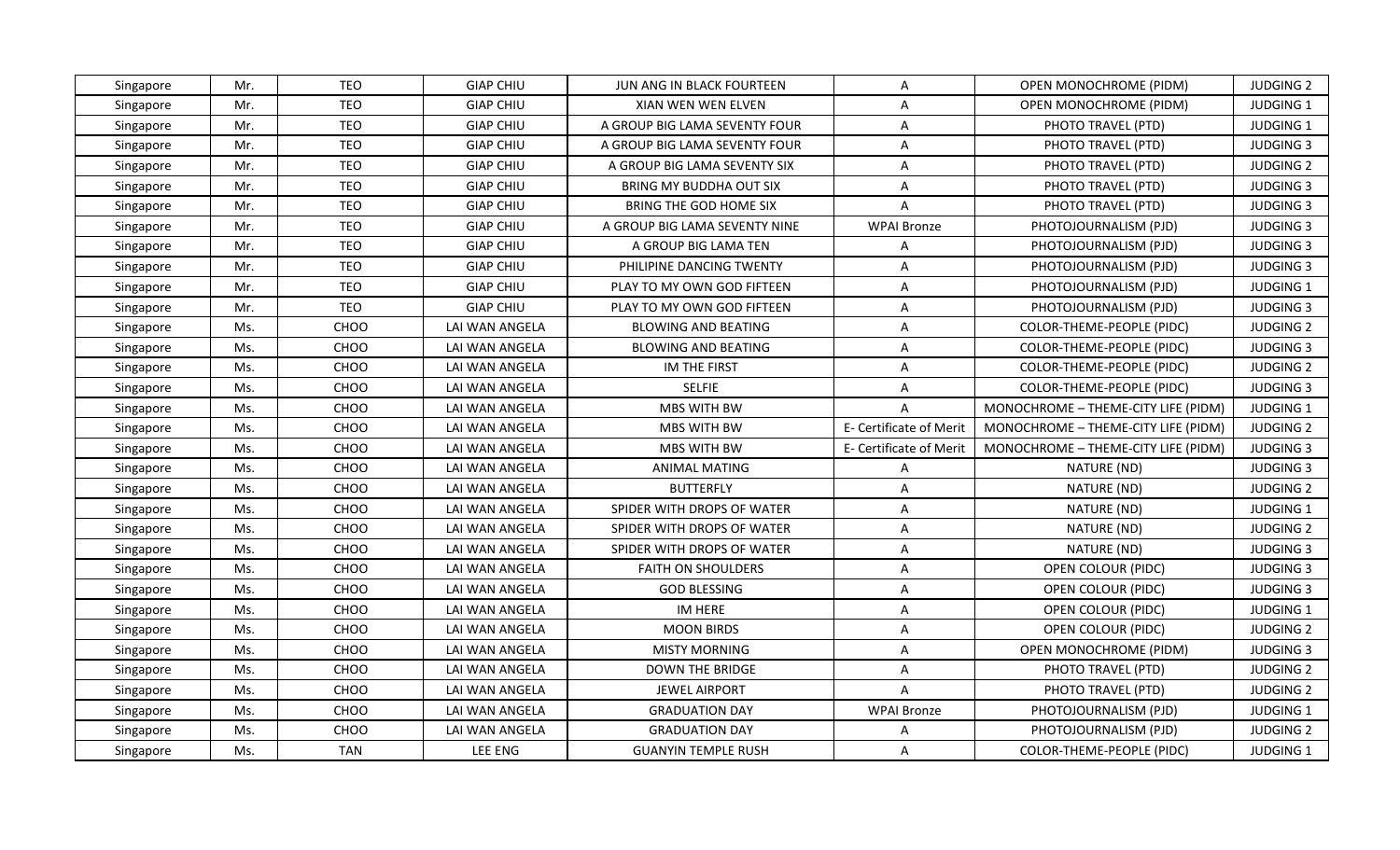| Singapore | Ms. | <b>TAN</b>     | LEE ENG        | <b>GUANYIN TEMPLE RUSH</b>        | $\mathsf{A}$   | COLOR-THEME-PEOPLE (PIDC)           | <b>JUDGING 3</b> |
|-----------|-----|----------------|----------------|-----------------------------------|----------------|-------------------------------------|------------------|
| Singapore | Ms. | <b>TAN</b>     | <b>LEE ENG</b> | KAZAKH EAGLE HUNTERS              | $\overline{A}$ | COLOR-THEME-PEOPLE (PIDC)           | JUDGING 1        |
| Singapore | Ms. | <b>TAN</b>     | <b>LEE ENG</b> | KAZAKH EAGLE HUNTERS              | $\mathsf{A}$   | COLOR-THEME-PEOPLE (PIDC)           | <b>JUDGING 2</b> |
| Singapore | Ms. | <b>TAN</b>     | <b>LEE ENG</b> | YANGON TEMPLE                     | A              | COLOR-THEME-PEOPLE (PIDC)           | <b>JUDGING 2</b> |
| Singapore | Ms. | <b>TAN</b>     | LEE ENG        | YANGON TEMPLE                     | A              | COLOR-THEME-PEOPLE (PIDC)           | <b>JUDGING 3</b> |
| Singapore | Ms. | <b>TAN</b>     | <b>LEE ENG</b> | OLD TEAHOUSE PREPARE TEA          | A              | MONOCHROME - THEME-CITY LIFE (PIDM) | <b>JUDGING 1</b> |
| Singapore | Ms. | <b>TAN</b>     | <b>LEE ENG</b> | OLD TEAHOUSE PREPARE TEA          | $\mathsf{A}$   | MONOCHROME - THEME-CITY LIFE (PIDM) | <b>JUDGING 2</b> |
| Singapore | Ms. | <b>TAN</b>     | <b>LEE ENG</b> | <b>WHITE TAILED EAGLE 2</b>       | $\mathsf{A}$   | NATURE (ND)                         | <b>JUDGING 2</b> |
| Singapore | Ms. | <b>TAN</b>     | <b>LEE ENG</b> | <b>EARTHY LILY 5</b>              | $\mathsf{A}$   | OPEN COLOUR (PIDC)                  | <b>JUDGING 1</b> |
| Singapore | Ms. | <b>TAN</b>     | LEE ENG        | <b>FARAH FARZ 28</b>              | E-HM           | OPEN COLOUR (PIDC)                  | <b>JUDGING 2</b> |
| Singapore | Ms. | <b>TAN</b>     | <b>LEE ENG</b> | <b>FUTURISTIC 1</b>               | $\mathsf{A}$   | OPEN COLOUR (PIDC)                  | <b>JUDGING 2</b> |
| Singapore | Ms. | <b>TAN</b>     | <b>LEE ENG</b> | SUISUI 14                         | A              | OPEN COLOUR (PIDC)                  | <b>JUDGING 2</b> |
| Singapore | Ms. | <b>TAN</b>     | <b>LEE ENG</b> | CHOMPHUNUT 2                      | $\mathsf{A}$   | OPEN MONOCHROME (PIDM)              | JUDGING 1        |
| Singapore | Ms. | <b>TAN</b>     | <b>LEE ENG</b> | <b>CHOMPHUNUT 2</b>               | $\mathsf{A}$   | <b>OPEN MONOCHROME (PIDM)</b>       | <b>JUDGING 2</b> |
| Singapore | Ms. | <b>TAN</b>     | LEE ENG        | <b>FARAH FARZ 19</b>              | A              | OPEN MONOCHROME (PIDM)              | JUDGING 1        |
| Singapore | Ms. | <b>TAN</b>     | <b>LEE ENG</b> | <b>FARAH FARZ 4</b>               | A              | OPEN MONOCHROME (PIDM)              | <b>JUDGING 3</b> |
| Singapore | Ms. | <b>TAN</b>     | <b>LEE ENG</b> | <b>FUTURISTIC 12</b>              | A              | OPEN MONOCHROME (PIDM)              | <b>JUDGING 3</b> |
| Singapore | Ms. | <b>TAN</b>     | <b>LEE ENG</b> | <b>EAGLE HUNTER 7</b>             | $\mathsf{A}$   | PHOTOJOURNALISM (PJD)               | JUDGING 1        |
| Singapore | Ms. | <b>TAN</b>     | <b>LEE ENG</b> | PACU JAWI 22                      | A              | PHOTOJOURNALISM (PJD)               | <b>JUDGING 3</b> |
| Singapore | Ms. | <b>TAN</b>     | LEE ENG        | <b>TRADITIONAL GROUNDING 5</b>    | $\overline{A}$ | PHOTOJOURNALISM (PJD)               | JUDGING 1        |
| Singapore | Ms. | <b>TAN</b>     | LEE ENG        | <b>TRADITIONAL GROUNDING 5</b>    | A              | PHOTOJOURNALISM (PJD)               | <b>JUDGING 2</b> |
| Slovenia  | Mr. | <b>BRICELJ</b> | <b>BOGDAN</b>  | <b>FLAMINGOS SHY MEETING</b>      | $\overline{A}$ | NATURE (ND)                         | <b>JUDGING 2</b> |
| Slovenia  | Mr. | <b>BRICELJ</b> | <b>BOGDAN</b>  | <b>BRIDGE OVER TROUBLED WATER</b> | $\mathsf{A}$   | OPEN COLOUR (PIDC)                  | JUDGING 1        |
| Slovenia  | Mr. | <b>BRICELJ</b> | <b>BOGDAN</b>  | <b>CHICKS IN PAIRS</b>            | $\mathsf{A}$   | OPEN COLOUR (PIDC)                  | <b>JUDGING 3</b> |
| Slovenia  | Mr. | <b>BRICELJ</b> | <b>BOGDAN</b>  | WAU HOW HIGH 2                    | A              | OPEN COLOUR (PIDC)                  | JUDGING 1        |
| Slovenia  | Mr. | <b>BRICELJ</b> | <b>BOGDAN</b>  | WAU HOW HIGH 2                    | $\overline{A}$ | OPEN COLOUR (PIDC)                  | <b>JUDGING 2</b> |
| Slovenia  | Mr. | <b>BRICELJ</b> | <b>BOGDAN</b>  | WAU HOW HIGH 2                    | $\mathsf{A}$   | OPEN COLOUR (PIDC)                  | <b>JUDGING 3</b> |
| Slovenia  | Mr. | <b>BRICELJ</b> | <b>BOGDAN</b>  | CHURCH AND AUTUMN MISTS           | A              | <b>OPEN MONOCHROME (PIDM)</b>       | JUDGING 1        |
| Slovenia  | Mr. | <b>BRICELJ</b> | <b>BOGDAN</b>  | CHURCH AND AUTUMN MISTS           | A              | <b>OPEN MONOCHROME (PIDM)</b>       | <b>JUDGING 2</b> |
| Slovenia  | Mr. | <b>BRICELJ</b> | <b>BOGDAN</b>  | CHURCH AND AUTUMN MISTS           | $\overline{A}$ | <b>OPEN MONOCHROME (PIDM)</b>       | <b>JUDGING 3</b> |
| Slovenia  | Mr. | <b>BRICELJ</b> | <b>BOGDAN</b>  | CHURCH ABOVE THE VILLAGE 4        | $\mathsf{A}$   | PHOTO TRAVEL (PTD)                  | JUDGING 1        |
| Slovenia  | Mr. | <b>BRICELJ</b> | <b>BOGDAN</b>  | CHURCH ABOVE THE VILLAGE 4        | $\mathsf{A}$   | PHOTO TRAVEL (PTD)                  | <b>JUDGING 2</b> |
| Slovenia  | Mr. | <b>BRICELJ</b> | <b>BOGDAN</b>  | CHURCH ABOVE THE VILLAGE 4        | $\overline{A}$ | PHOTO TRAVEL (PTD)                  | <b>JUDGING 3</b> |
| Slovenia  | Mr. | <b>BRICELJ</b> | <b>BOGDAN</b>  | <b>OVERTAKING IN CURVE</b>        | A              | PHOTOJOURNALISM (PJD)               | <b>JUDGING 1</b> |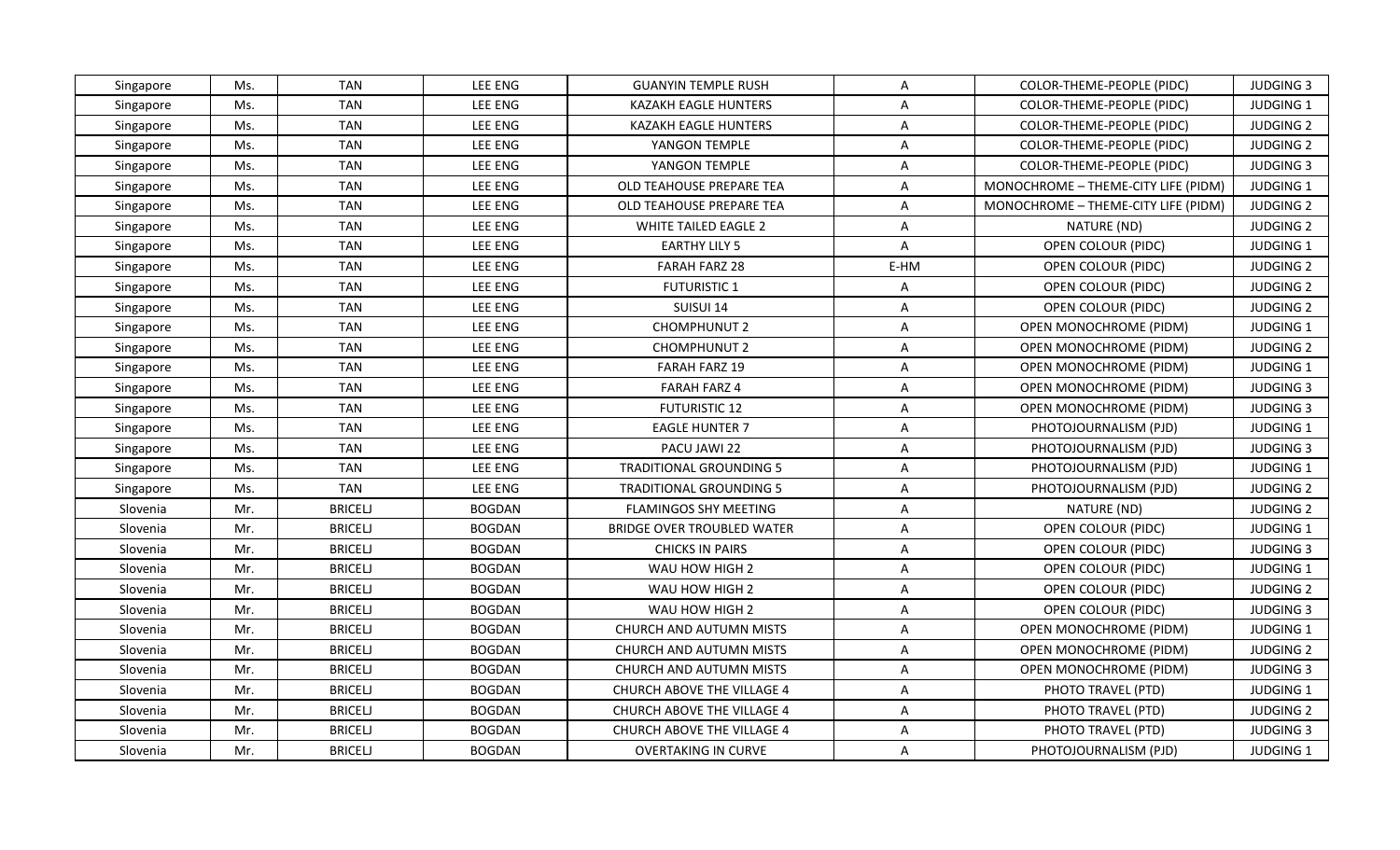| Slovenia | Mr. | <b>BRICELJ</b> | <b>BOGDAN</b> | <b>OVERTAKING IN CURVE</b> | A                       | PHOTOJOURNALISM (PJD)               | <b>JUDGING 2</b> |
|----------|-----|----------------|---------------|----------------------------|-------------------------|-------------------------------------|------------------|
| Slovenia | Mr. | <b>BRICELJ</b> | <b>BOGDAN</b> | <b>OVERTAKING IN CURVE</b> | A                       | PHOTOJOURNALISM (PJD)               | <b>JUDGING 3</b> |
| Slovenia | Mr. | <b>NOVAK</b>   | SANDI         | FOTO 1 CUC                 | $\overline{A}$          | COLOR-THEME-PEOPLE (PIDC)           | <b>JUDGING 1</b> |
| Slovenia | Mr. | <b>NOVAK</b>   | SANDI         | FOTO 1 CUC                 | $\overline{A}$          | COLOR-THEME-PEOPLE (PIDC)           | <b>JUDGING 2</b> |
| Slovenia | Mr. | <b>NOVAK</b>   | SANDI         | <b>GIPSY</b>               | $\overline{A}$          | <b>COLOR-THEME-PEOPLE (PIDC)</b>    | <b>JUDGING 3</b> |
| Slovenia | Mr. | <b>NOVAK</b>   | SANDI         | <b>WALKING 2</b>           | A                       | MONOCHROME - THEME-CITY LIFE (PIDM) | <b>JUDGING 1</b> |
| Slovenia | Mr. | <b>NOVAK</b>   | SANDI         | <b>BABY</b>                | $\mathsf{A}$            | NATURE (ND)                         | JUDGING 1        |
| Slovenia | Mr. | <b>NOVAK</b>   | SANDI         | <b>BABY</b>                | $\overline{A}$          | NATURE (ND)                         | <b>JUDGING 2</b> |
| Slovenia | Mr. | NOVAK          | SANDI         | LANDING                    | $\overline{A}$          | NATURE (ND)                         | <b>JUDGING 1</b> |
| Slovenia | Mr. | <b>NOVAK</b>   | SANDI         | <b>WHITE ANGELS</b>        | $\overline{A}$          | NATURE (ND)                         | JUDGING 1        |
| Slovenia | Mr. | <b>NOVAK</b>   | SANDI         | NUNS IN THE STATION        | E- Certificate of Merit | OPEN COLOUR (PIDC)                  | <b>JUDGING 1</b> |
| Slovenia | Mr. | <b>NOVAK</b>   | SANDI         | <b>NUNS IN THE STATION</b> | A                       | OPEN COLOUR (PIDC)                  | <b>JUDGING 3</b> |
| Slovenia | Mr. | <b>NOVAK</b>   | SANDI         | POP GOES FOR A WALK        | $\overline{A}$          | OPEN COLOUR (PIDC)                  | JUDGING 1        |
| Slovenia | Mr. | <b>NOVAK</b>   | SANDI         | POP GOES FOR A WALK        | E- Certificate of Merit | OPEN COLOUR (PIDC)                  | <b>JUDGING 2</b> |
| Slovenia | Mr. | <b>NOVAK</b>   | SANDI         | POP GOES FOR A WALK        | $\overline{A}$          | OPEN COLOUR (PIDC)                  | <b>JUDGING 3</b> |
| Slovenia | Mr. | <b>NOVAK</b>   | SANDI         | <b>WINTER</b>              | $\overline{A}$          | OPEN COLOUR (PIDC)                  | <b>JUDGING 1</b> |
| Slovenia | Mr. | <b>NOVAK</b>   | SANDI         | <b>ENJOY</b>               | $\mathsf{A}$            | OPEN MONOCHROME (PIDM)              | JUDGING 1        |
| Slovenia | Mr. | <b>NOVAK</b>   | SANDI         | <b>ENJOY</b>               | $\overline{A}$          | OPEN MONOCHROME (PIDM)              | <b>JUDGING 2</b> |
| Slovenia | Mr. | <b>NOVAK</b>   | SANDI         | <b>ENJOY</b>               | A                       | OPEN MONOCHROME (PIDM)              | <b>JUDGING 3</b> |
| Slovenia | Mr. | <b>NOVAK</b>   | SANDI         | <b>FRIENDS</b>             | $\overline{A}$          | <b>OPEN MONOCHROME (PIDM)</b>       | JUDGING 1        |
| Slovenia | Mr. | <b>NOVAK</b>   | SANDI         | <b>LOOK</b>                | $\mathsf{A}$            | OPEN MONOCHROME (PIDM)              | <b>JUDGING 1</b> |
| Slovenia | Mr. | <b>NOVAK</b>   | SANDI         | LOOK                       | $\overline{A}$          | OPEN MONOCHROME (PIDM)              | <b>JUDGING 2</b> |
| Slovenia | Mr. | <b>NOVAK</b>   | SANDI         | LOOK                       | $\overline{A}$          | OPEN MONOCHROME (PIDM)              | <b>JUDGING 3</b> |
| Slovenia | Mr. | <b>NOVAK</b>   | SANDI         | <b>PASSION</b>             | $\mathsf{A}$            | OPEN MONOCHROME (PIDM)              | <b>JUDGING 2</b> |
| Slovenia | Mr. | <b>NOVAK</b>   | SANDI         | <b>BARACOA STREET</b>      | $\overline{A}$          | PHOTO TRAVEL (PTD)                  | <b>JUDGING 1</b> |
| Slovenia | Mr. | <b>NOVAK</b>   | SANDI         | SANTORINI                  | $\overline{A}$          | PHOTO TRAVEL (PTD)                  | <b>JUDGING 1</b> |
| Slovenia | Mr. | <b>NOVAK</b>   | SANDI         | <b>BACK SWIMMING 1</b>     | $\mathsf{A}$            | PHOTOJOURNALISM (PJD)               | <b>JUDGING 3</b> |
| Slovenia | Mr. | <b>NOVAK</b>   | SANDI         | <b>FISHER</b>              | $\overline{A}$          | PHOTOJOURNALISM (PJD)               | JUDGING 1        |
| Slovenia | Mr. | <b>NOVAK</b>   | SANDI         | <b>FISHER</b>              | $\overline{A}$          | PHOTOJOURNALISM (PJD)               | <b>JUDGING 2</b> |
| Slovenia | Mr. | <b>NOVAK</b>   | SANDI         | <b>FISHER</b>              | E- Certificate of Merit | PHOTOJOURNALISM (PJD)               | <b>JUDGING 3</b> |
| Slovenia | Mr. | <b>NOVAK</b>   | SANDI         | SWIMMING                   | $\mathsf{A}$            | PHOTOJOURNALISM (PJD)               | JUDGING 1        |
| Slovenia | Mr. | <b>NOVAK</b>   | SANDI         | SWIMMING                   | A                       | PHOTOJOURNALISM (PJD)               | <b>JUDGING 2</b> |
| Slovenia | Mr. | <b>NOVAK</b>   | SANDI         | <b>POSING</b>              | $\mathsf{A}$            | WILDLIFE (ND)                       | JUDGING 1        |
| Slovenia | Mr. | <b>NOVAK</b>   | SANDI         | <b>POSING</b>              | $\mathsf{A}$            | WILDLIFE (ND)                       | <b>JUDGING 3</b> |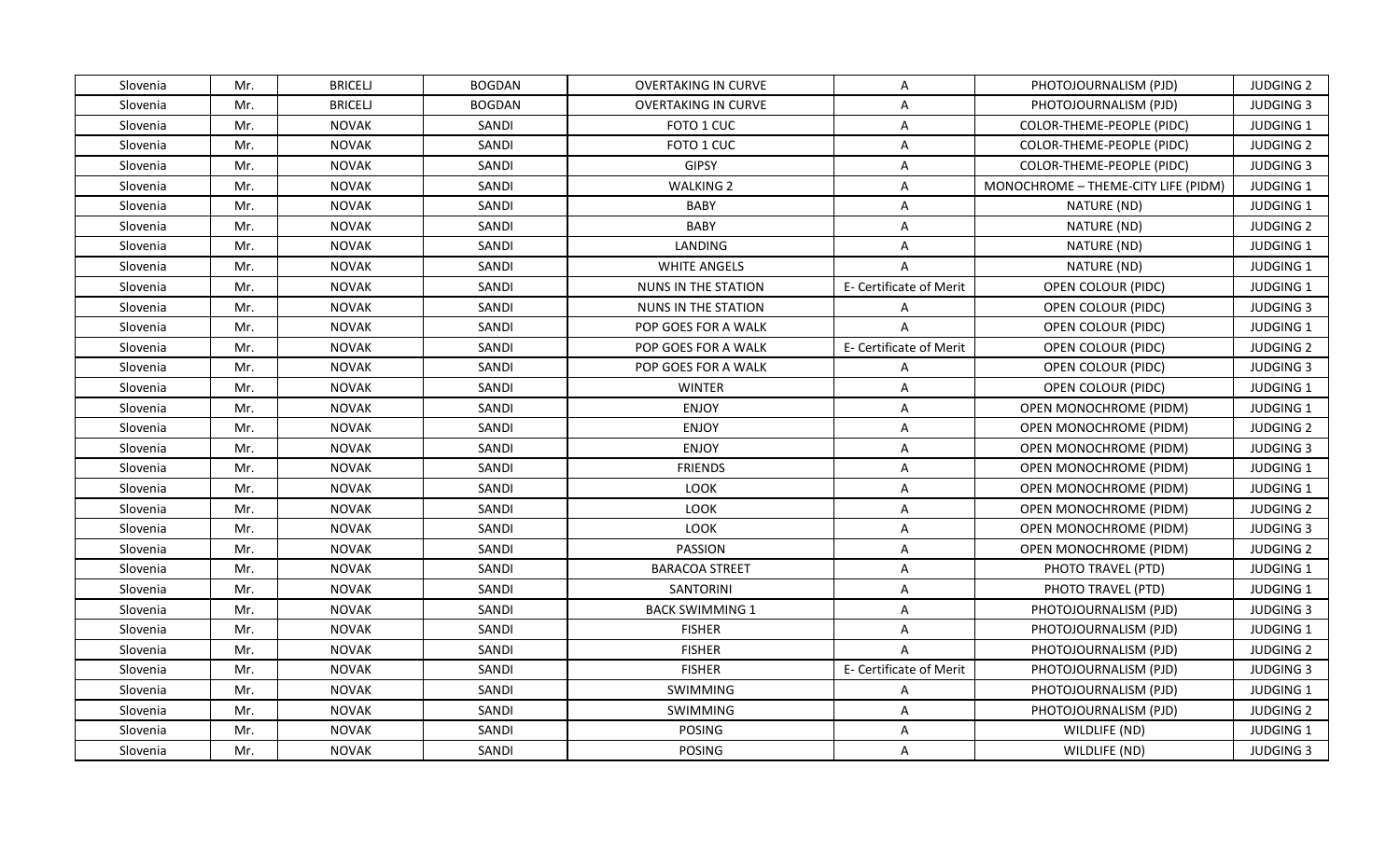| South Africa | Mrs. | CHOLWICH               | <b>TANIA</b>  | <b>BUFFALO PORTRAIT</b>            | WPAI Bronze             | OPEN COLOUR (PIDC)                  | <b>JUDGING 1</b> |
|--------------|------|------------------------|---------------|------------------------------------|-------------------------|-------------------------------------|------------------|
| South Africa | Mrs. | CHOLWICH               | <b>TANIA</b>  | <b>BUFFALO PORTRAIT</b>            | $\overline{A}$          | OPEN COLOUR (PIDC)                  | <b>JUDGING 2</b> |
| South Africa | Mrs. | CHOLWICH               | <b>TANIA</b>  | FOLLOWING IN MOMS FOOTSTEPS        | A                       | OPEN COLOUR (PIDC)                  | JUDGING 1        |
| South Africa | Mrs. | CHOLWICH               | <b>TANIA</b>  | <b>FOLLOWING IN MOMS FOOTSTEPS</b> | A                       | OPEN COLOUR (PIDC)                  | <b>JUDGING 3</b> |
| South Africa | Mrs. | CHOLWICH               | <b>TANIA</b>  | <b>GOLDEN BABY ELLIE</b>           | A                       | OPEN COLOUR (PIDC)                  | JUDGING 1        |
| South Africa | Mrs. | CHOLWICH               | <b>TANIA</b>  | <b>GOLDEN BABY ELLIE</b>           | A                       | OPEN COLOUR (PIDC)                  | <b>JUDGING 2</b> |
| South Africa | Mrs. | <b>CHOLWICH</b>        | <b>TANIA</b>  | <b>GOLDEN BABY ELLIE</b>           | $\overline{A}$          | OPEN COLOUR (PIDC)                  | <b>JUDGING 3</b> |
| South Africa | Mrs. | CHOLWICH               | <b>TANIA</b>  | <b>DANGEROUS MIGRATION</b>         | PSA Gold                | WILDLIFE (ND)                       | JUDGING 1        |
| South Africa | Mrs. | <b>CHOLWICH</b>        | <b>TANIA</b>  | DANGEROUS MIGRATION                | Best of Action          | WILDLIFE (ND)                       | <b>JUDGING 2</b> |
| South Africa | Mrs. | CHOLWICH               | <b>TANIA</b>  | DANGEROUS MIGRATION                | A                       | WILDLIFE (ND)                       | <b>JUDGING 3</b> |
| South Africa | Mrs. | CHOLWICH               | <b>TANIA</b>  | DEADLY MARA RIVER CROSSING         | $\mathsf{A}$            | WILDLIFE (ND)                       | JUDGING 1        |
| South Africa | Mrs. | <b>CHOLWICH</b>        | <b>TANIA</b>  | DEADLY MARA RIVER CROSSING         | $\mathsf{A}$            | WILDLIFE (ND)                       | <b>JUDGING 2</b> |
| South Africa | Mrs. | CHOLWICH               | <b>TANIA</b>  | DEADLY MARA RIVER CROSSING         | <b>Best of Animal</b>   | WILDLIFE (ND)                       | <b>JUDGING 3</b> |
| South Africa | Mrs. | CHOLWICH               | <b>TANIA</b>  | <b>FISHING</b>                     | A                       | WILDLIFE (ND)                       | <b>JUDGING 1</b> |
| South Africa | Mrs. | CHOLWICH               | <b>TANIA</b>  | <b>FISHING</b>                     | A                       | WILDLIFE (ND)                       | <b>JUDGING 2</b> |
| South Africa | Mrs. | CHOLWICH               | <b>TANIA</b>  | <b>FISHING</b>                     | A                       | WILDLIFE (ND)                       | <b>JUDGING 3</b> |
| South Africa | Mrs. | <b>CHOLWICH</b>        | <b>TANIA</b>  | <b>GOLDEN CHEETAH STARE</b>        | A                       | WILDLIFE (ND)                       | <b>JUDGING 3</b> |
| Spain        | Dr.  | MORALES OGALLA         | <b>GASPAR</b> | LA CALLE 3                         | A                       | MONOCHROME - THEME-CITY LIFE (PIDM) | JUDGING 1        |
| Spain        | Dr.  | <b>MORALES OGALLA</b>  | <b>GASPAR</b> | LA CALLE 4                         | $\overline{A}$          | MONOCHROME - THEME-CITY LIFE (PIDM) | <b>JUDGING 2</b> |
| Spain        | Dr.  | MORALES OGALLA         | <b>GASPAR</b> | LA CALLE 4                         | E-HM                    | MONOCHROME - THEME-CITY LIFE (PIDM) | <b>JUDGING 3</b> |
| Spain        | Dr.  | MORALES OGALLA         | <b>GASPAR</b> | COLOR 3                            | E- Certificate of Merit | OPEN COLOUR (PIDC)                  | JUDGING 1        |
| Spain        | Dr.  | MORALES OGALLA         | <b>GASPAR</b> | COLOR 3                            | A                       | OPEN COLOUR (PIDC)                  | <b>JUDGING 2</b> |
| Spain        | Dr.  | MORALES OGALLA         | GASPAR        | COLOR <sub>3</sub>                 | A                       | OPEN COLOUR (PIDC)                  | <b>JUDGING 3</b> |
| Spain        | Dr.  | <b>MORALES OGALLA</b>  | <b>GASPAR</b> | COLOR <sub>4</sub>                 | A                       | OPEN COLOUR (PIDC)                  | <b>JUDGING 1</b> |
| Spain        | Dr.  | MORALES OGALLA         | <b>GASPAR</b> | COLOR <sub>4</sub>                 | A                       | OPEN COLOUR (PIDC)                  | <b>JUDGING 2</b> |
| Spain        | Dr.  | MORALES OGALLA         | GASPAR        | VIAJES 3                           | A                       | PHOTO TRAVEL (PTD)                  | JUDGING 1        |
| Spain        | Dr.  | MORALES OGALLA         | <b>GASPAR</b> | VIAJES <sub>3</sub>                | A                       | PHOTO TRAVEL (PTD)                  | <b>JUDGING 3</b> |
| Spain        | Mr.  | <b>PARREU FRASQUET</b> | SALVADOR      | <b>FALCO</b>                       | A                       | NATURE (ND)                         | JUDGING 1        |
| Spain        | Mr.  | <b>PARREU FRASQUET</b> | SALVADOR      | <b>FALCO</b>                       | $\overline{A}$          | NATURE (ND)                         | <b>JUDGING 2</b> |
| Spain        | Mr.  | <b>PARREU FRASQUET</b> | SALVADOR      | <b>FALCO</b>                       | A                       | NATURE (ND)                         | <b>JUDGING 3</b> |
| Spain        | Mr.  | PARREU FRASQUET        | SALVADOR      | ON AIR                             | A                       | NATURE (ND)                         | <b>JUDGING 2</b> |
| Spain        | Mr.  | <b>PARREU FRASQUET</b> | SALVADOR      | PETIRROJO                          | A                       | NATURE (ND)                         | <b>JUDGING 1</b> |
| Spain        | Mr.  | PARREU FRASQUET        | SALVADOR      | PETIRROJO                          | Best of Birds           | NATURE (ND)                         | <b>JUDGING 2</b> |
| Spain        | Mr.  | PARREU FRASQUET        | SALVADOR      | <b>PETIRROJO</b>                   | A                       | NATURE (ND)                         | JUDGING 3        |
|              |      |                        |               |                                    |                         |                                     |                  |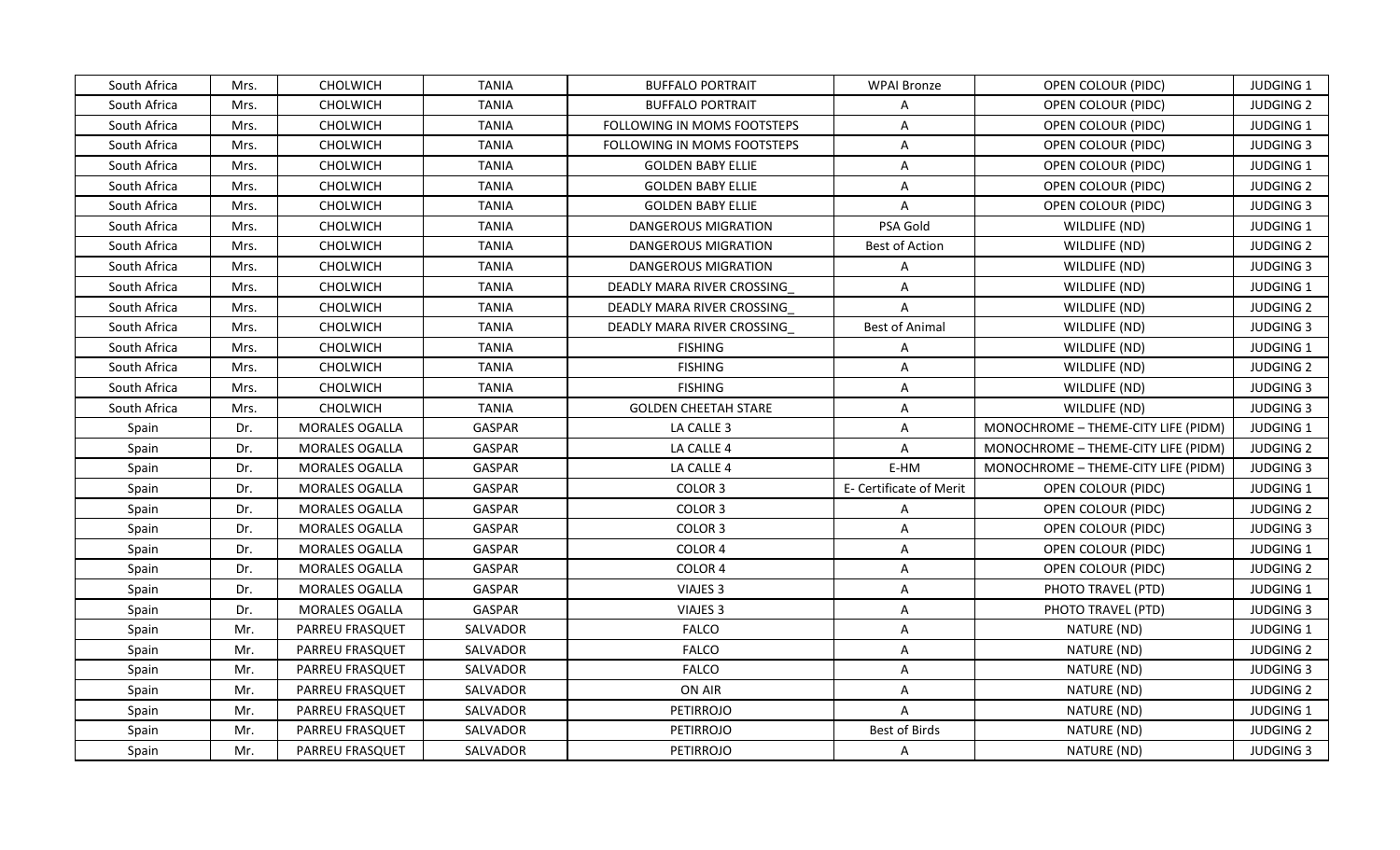| Spain | Mr. | PARREU FRASQUET        | SALVADOR       | <b>PITROIG</b>           | A                       | NATURE (ND)                      | <b>JUDGING 2</b> |
|-------|-----|------------------------|----------------|--------------------------|-------------------------|----------------------------------|------------------|
| Spain | Mr. | <b>PARREU FRASQUET</b> | SALVADOR       | <b>SMILE</b>             | A                       | OPEN COLOUR (PIDC)               | <b>JUDGING 3</b> |
| Spain | Mr. | SALINAS D ANGLADA      | <b>JOAQUIN</b> | <b>DESPEDIDA</b>         | A                       | COLOR-THEME-PEOPLE (PIDC)        | JUDGING 1        |
| Spain | Mr. | SALINAS D ANGLADA      | <b>JOAQUIN</b> | <b>DESPEDIDA</b>         | A                       | COLOR-THEME-PEOPLE (PIDC)        | <b>JUDGING 2</b> |
| Spain | Mr. | SALINAS D ANGLADA      | <b>JOAQUIN</b> | IRINA <sub>2</sub>       | A                       | <b>COLOR-THEME-PEOPLE (PIDC)</b> | JUDGING 1        |
| Spain | Mr. | SALINAS D ANGLADA      | <b>JOAQUIN</b> | <b>IRINA 2</b>           | A                       | COLOR-THEME-PEOPLE (PIDC)        | <b>JUDGING 3</b> |
| Spain | Mr. | SALINAS D ANGLADA      | <b>JOAQUIN</b> | <b>IRINA 3</b>           | A                       | COLOR-THEME-PEOPLE (PIDC)        | JUDGING 1        |
| Spain | Mr. | SALINAS D ANGLADA      | <b>JOAQUIN</b> | ANABEL 10                | A                       | OPEN COLOUR (PIDC)               | <b>JUDGING 2</b> |
| Spain | Mr. | SALINAS D ANGLADA      | <b>JOAQUIN</b> | <b>IRINA 5</b>           | A                       | OPEN COLOUR (PIDC)               | JUDGING 1        |
| Spain | Mr. | SALINAS D ANGLADA      | <b>JOAQUIN</b> | <b>IRINA 5</b>           | A                       | OPEN COLOUR (PIDC)               | <b>JUDGING 2</b> |
| Spain | Mr. | SALINAS D ANGLADA      | <b>JOAQUIN</b> | <b>IRINA 5</b>           | A                       | OPEN COLOUR (PIDC)               | <b>JUDGING 3</b> |
| Spain | Mr. | SALINAS D ANGLADA      | <b>JOAQUIN</b> | LLEGADA A PUERTO         | A                       | OPEN COLOUR (PIDC)               | JUDGING 1        |
| Spain | Mr. | SALINAS D ANGLADA      | <b>JOAQUIN</b> | LLEGADA A PUERTO         | $\overline{A}$          | OPEN COLOUR (PIDC)               | <b>JUDGING 2</b> |
| Spain | Mr. | SALINAS D ANGLADA      | <b>JOAQUIN</b> | LLEGADA A PUERTO         | E- Certificate of Merit | OPEN COLOUR (PIDC)               | <b>JUDGING 3</b> |
| Spain | Mr. | SALINAS D ANGLADA      | <b>JOAQUIN</b> | <b>PATRICIA</b>          | A                       | OPEN COLOUR (PIDC)               | JUDGING 1        |
| Spain | Mr. | SALINAS D ANGLADA      | <b>JOAQUIN</b> | <b>PATRICIA</b>          | A                       | OPEN COLOUR (PIDC)               | <b>JUDGING 2</b> |
| Spain | Mr. | SALINAS D ANGLADA      | <b>JOAQUIN</b> | <b>EMOCIONES</b>         | A                       | <b>OPEN MONOCHROME (PIDM)</b>    | JUDGING 1        |
| Spain | Mr. | SALINAS D ANGLADA      | <b>JOAQUIN</b> | <b>EMOCIONES</b>         | $\overline{A}$          | OPEN MONOCHROME (PIDM)           | <b>JUDGING 2</b> |
| Spain | Mr. | SALINAS D ANGLADA      | <b>JOAQUIN</b> | <b>EMOCIONES</b>         | Best of Child Study     | <b>OPEN MONOCHROME (PIDM)</b>    | <b>JUDGING 3</b> |
| Spain | Mr. | SALINAS D ANGLADA      | <b>JOAQUIN</b> | <b>IRINA</b>             | Best of Portrait        | <b>OPEN MONOCHROME (PIDM)</b>    | JUDGING 1        |
| Spain | Mr. | SALINAS D ANGLADA      | <b>JOAQUIN</b> | <b>IRINA</b>             | A                       | <b>OPEN MONOCHROME (PIDM)</b>    | <b>JUDGING 2</b> |
| Spain | Mr. | SALINAS D ANGLADA      | <b>JOAQUIN</b> | <b>IRINA</b>             | A                       | OPEN MONOCHROME (PIDM)           | <b>JUDGING 3</b> |
| Spain | Mr. | SALINAS D ANGLADA      | <b>JOAQUIN</b> | MELANCOLIA               | A                       | OPEN MONOCHROME (PIDM)           | JUDGING 1        |
| Spain | Mr. | SALINAS D ANGLADA      | <b>JOAQUIN</b> | MELANCOLIA               | A                       | <b>OPEN MONOCHROME (PIDM)</b>    | <b>JUDGING 2</b> |
| Spain | Mr. | SALINAS D ANGLADA      | <b>JOAQUIN</b> | MELANCOLIA               | A                       | OPEN MONOCHROME (PIDM)           | <b>JUDGING 3</b> |
| Spain | Mr. | SALINAS D ANGLADA      | <b>JOAQUIN</b> | PILAR                    | $\overline{\mathsf{A}}$ | OPEN MONOCHROME (PIDM)           | <b>JUDGING 1</b> |
| Spain | Mr. | SALINAS D ANGLADA      | <b>JOAQUIN</b> | PILAR                    | <b>Best of Portrait</b> | OPEN MONOCHROME (PIDM)           | <b>JUDGING 2</b> |
| Spain | Mr. | SALINAS D ANGLADA      | <b>JOAQUIN</b> | PILAR                    | A                       | OPEN MONOCHROME (PIDM)           | <b>JUDGING 3</b> |
| Spain | Mr. | SALINAS D ANGLADA      | <b>JOAQUIN</b> | AMANECER ENTRE DOS LUCES | A                       | PHOTO TRAVEL (PTD)               | <b>JUDGING 1</b> |
| Spain | Mr. | SALINAS D ANGLADA      | <b>JOAQUIN</b> | AMANECER ENTRE DOS LUCES | A                       | PHOTO TRAVEL (PTD)               | <b>JUDGING 2</b> |
| Spain | Mr. | SALINAS D ANGLADA      | <b>JOAQUIN</b> | AMANECER ENTRE DOS LUCES | A                       | PHOTO TRAVEL (PTD)               | <b>JUDGING 3</b> |
| Spain | Mr. | SALINAS D ANGLADA      | <b>JOAQUIN</b> | NOCHE DE LUNA 5          | A                       | PHOTO TRAVEL (PTD)               | <b>JUDGING 1</b> |
| Spain | Mr. | SALINAS D ANGLADA      | <b>JOAQUIN</b> | NOCHE DE LUNA 5          | $\overline{\mathsf{A}}$ | PHOTO TRAVEL (PTD)               | <b>JUDGING 2</b> |
| Spain | Mr. | SALINAS D ANGLADA      | <b>JOAQUIN</b> | <b>NOCHE DE LUNA 5</b>   | A                       | PHOTO TRAVEL (PTD)               | <b>JUDGING 3</b> |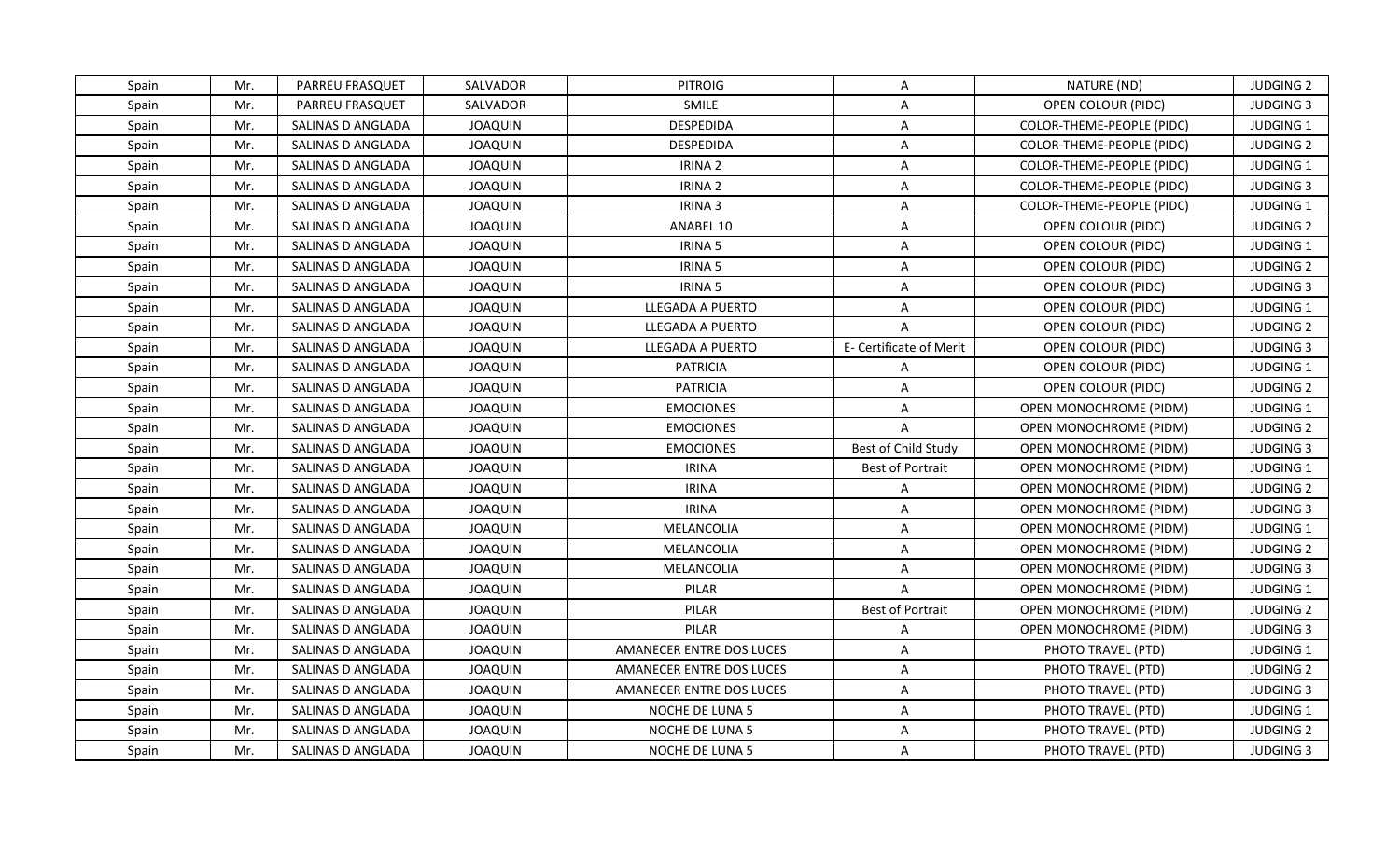| Spain     | Mr. | SALINAS D ANGLADA | <b>JOAQUIN</b> | PUENTE ILUMINADO 7            | A                       | PHOTO TRAVEL (PTD)        | <b>JUDGING 1</b> |
|-----------|-----|-------------------|----------------|-------------------------------|-------------------------|---------------------------|------------------|
| Spain     | Mr. | SALINAS D ANGLADA | <b>JOAQUIN</b> | PUENTE ILUMINADO 7            | A                       | PHOTO TRAVEL (PTD)        | <b>JUDGING 2</b> |
| Spain     | Mr. | SALINAS D ANGLADA | <b>JOAQUIN</b> | PUENTE ILUMINADO 7            | $\mathsf{A}$            | PHOTO TRAVEL (PTD)        | <b>JUDGING 3</b> |
| Spain     | Mr. | SALINAS D ANGLADA | <b>JOAQUIN</b> | REFLEJOS AL AMANECER 7        | A                       | PHOTO TRAVEL (PTD)        | <b>JUDGING 1</b> |
| Spain     | Mr. | SALINAS D ANGLADA | <b>JOAQUIN</b> | REFLEJOS AL AMANECER 7        | A                       | PHOTO TRAVEL (PTD)        | <b>JUDGING 2</b> |
| Spain     | Mr. | SALINAS D ANGLADA | <b>JOAQUIN</b> | REFLEJOS AL AMANECER 7        | A                       | PHOTO TRAVEL (PTD)        | <b>JUDGING 3</b> |
| Spain     | Mr. | SALINAS D ANGLADA | <b>JOAQUIN</b> | AL LIMITE                     | A                       | PHOTOJOURNALISM (PJD)     | JUDGING 1        |
| Spain     | Mr. | SALINAS D ANGLADA | <b>JOAQUIN</b> | AL LIMITE                     | $\overline{A}$          | PHOTOJOURNALISM (PJD)     | <b>JUDGING 2</b> |
| Spain     | Mr. | SALINAS D ANGLADA | <b>JOAQUIN</b> | AL LIMITE                     | A                       | PHOTOJOURNALISM (PJD)     | <b>JUDGING 3</b> |
| Spain     | Mr. | SALINAS D ANGLADA | <b>JOAQUIN</b> | AL LIMITE 5                   | $\overline{A}$          | PHOTOJOURNALISM (PJD)     | <b>JUDGING 2</b> |
| Spain     | Mr. | SALINAS D ANGLADA | <b>JOAQUIN</b> | AL LIMITE 5                   | $\mathsf{A}$            | PHOTOJOURNALISM (PJD)     | <b>JUDGING 3</b> |
| Spain     | Mr. | SALINAS D ANGLADA | <b>JOAQUIN</b> | PATRULLA AGUILA 1             | E- Certificate of Merit | PHOTOJOURNALISM (PJD)     | <b>JUDGING 2</b> |
| Spain     | Mr. | SALINAS D ANGLADA | <b>JOAQUIN</b> | PATRULLA AGUILA 1             | $\mathsf{A}$            | PHOTOJOURNALISM (PJD)     | <b>JUDGING 3</b> |
| Spain     | Mr. | SALINAS D ANGLADA | <b>JOAQUIN</b> | <b>RECTA FINAL 4</b>          | $\mathsf{A}$            | PHOTOJOURNALISM (PJD)     | JUDGING 1        |
| Spain     | Mr. | SALINAS D ANGLADA | <b>JOAQUIN</b> | <b>RECTA FINAL 4</b>          | A                       | PHOTOJOURNALISM (PJD)     | <b>JUDGING 2</b> |
| Spain     | Mr. | SALINAS D ANGLADA | <b>JOAQUIN</b> | <b>RECTA FINAL 4</b>          | A                       | PHOTOJOURNALISM (PJD)     | <b>JUDGING 3</b> |
| Sri Lanka | Mr. | <b>BANDARA</b>    | PANDULA        | DAILY LIFE WITH SEA           | $\overline{A}$          | COLOR-THEME-PEOPLE (PIDC) | JUDGING 1        |
| Sri Lanka | Mr. | <b>BANDARA</b>    | PANDULA        | DAILY LIFE WITH SEA           | E- Certificate of Merit | COLOR-THEME-PEOPLE (PIDC) | <b>JUDGING 2</b> |
| Sri Lanka | Mr. | <b>BANDARA</b>    | PANDULA        | DAILY LIFE WITH SEA           | A                       | COLOR-THEME-PEOPLE (PIDC) | <b>JUDGING 3</b> |
| Sri Lanka | Mr. | <b>BANDARA</b>    | PANDULA        | <b>GENERATION GAP</b>         | E- Certificate of Merit | COLOR-THEME-PEOPLE (PIDC) | JUDGING 1        |
| Sri Lanka | Mr. | <b>BANDARA</b>    | PANDULA        | <b>GENERATION GAP</b>         | A                       | COLOR-THEME-PEOPLE (PIDC) | <b>JUDGING 2</b> |
| Sri Lanka | Mr. | <b>BANDARA</b>    | PANDULA        | <b>GENERATION GAP</b>         | A                       | COLOR-THEME-PEOPLE (PIDC) | <b>JUDGING 3</b> |
| Sri Lanka | Mr. | <b>BANDARA</b>    | PANDULA        | <b>PINK EVENING</b>           | A                       | COLOR-THEME-PEOPLE (PIDC) | <b>JUDGING 2</b> |
| Sri Lanka | Mr. | <b>BANDARA</b>    | PANDULA        | WAITING FOR THE TURN          | $\mathsf{A}$            | COLOR-THEME-PEOPLE (PIDC) | <b>JUDGING 1</b> |
| Sri Lanka | Mr. | <b>BANDARA</b>    | PANDULA        | <b>ENJOYING THE WATER</b>     | A                       | OPEN COLOUR (PIDC)        | <b>JUDGING 2</b> |
| Sri Lanka | Mr. | <b>BANDARA</b>    | PANDULA        | <b>ENJOYING THE WATER</b>     | Best of Child Study     | OPEN COLOUR (PIDC)        | <b>JUDGING 3</b> |
| Sri Lanka | Mr. | <b>BANDARA</b>    | PANDULA        | LAYING ON FLOOR               | $\overline{A}$          | OPEN COLOUR (PIDC)        | JUDGING 1        |
| Sri Lanka | Mr. | <b>BANDARA</b>    | PANDULA        | LAYING ON FLOOR               | Best of Figure Study    | OPEN COLOUR (PIDC)        | <b>JUDGING 2</b> |
| Sri Lanka | Mr. | <b>BANDARA</b>    | PANDULA        | LAYING ON FLOOR               | $\overline{A}$          | OPEN COLOUR (PIDC)        | <b>JUDGING 3</b> |
| Sri Lanka | Mr. | <b>BANDARA</b>    | PANDULA        | WAITING FOR THE TURN 2        | A                       | OPEN COLOUR (PIDC)        | <b>JUDGING 1</b> |
| Sri Lanka | Mr. | <b>BANDARA</b>    | PANDULA        | <b>WAITING FOR THE TURN 2</b> | $\mathsf{A}$            | OPEN COLOUR (PIDC)        | <b>JUDGING 2</b> |
| Sri Lanka | Mr. | <b>BANDARA</b>    | PANDULA        | WALKING WITH THE CAT 2        | A                       | OPEN COLOUR (PIDC)        | <b>JUDGING 2</b> |
| Sri Lanka | Mr. | <b>BANDARA</b>    | PANDULA        | LOOKING AT THE RAIN           | $\overline{A}$          | OPEN MONOCHROME (PIDM)    | JUDGING 1        |
| Sri Lanka | Mr. | <b>BANDARA</b>    | PANDULA        | LOOKING AT THE RAIN           | PSA Gold                | OPEN MONOCHROME (PIDM)    | <b>JUDGING 2</b> |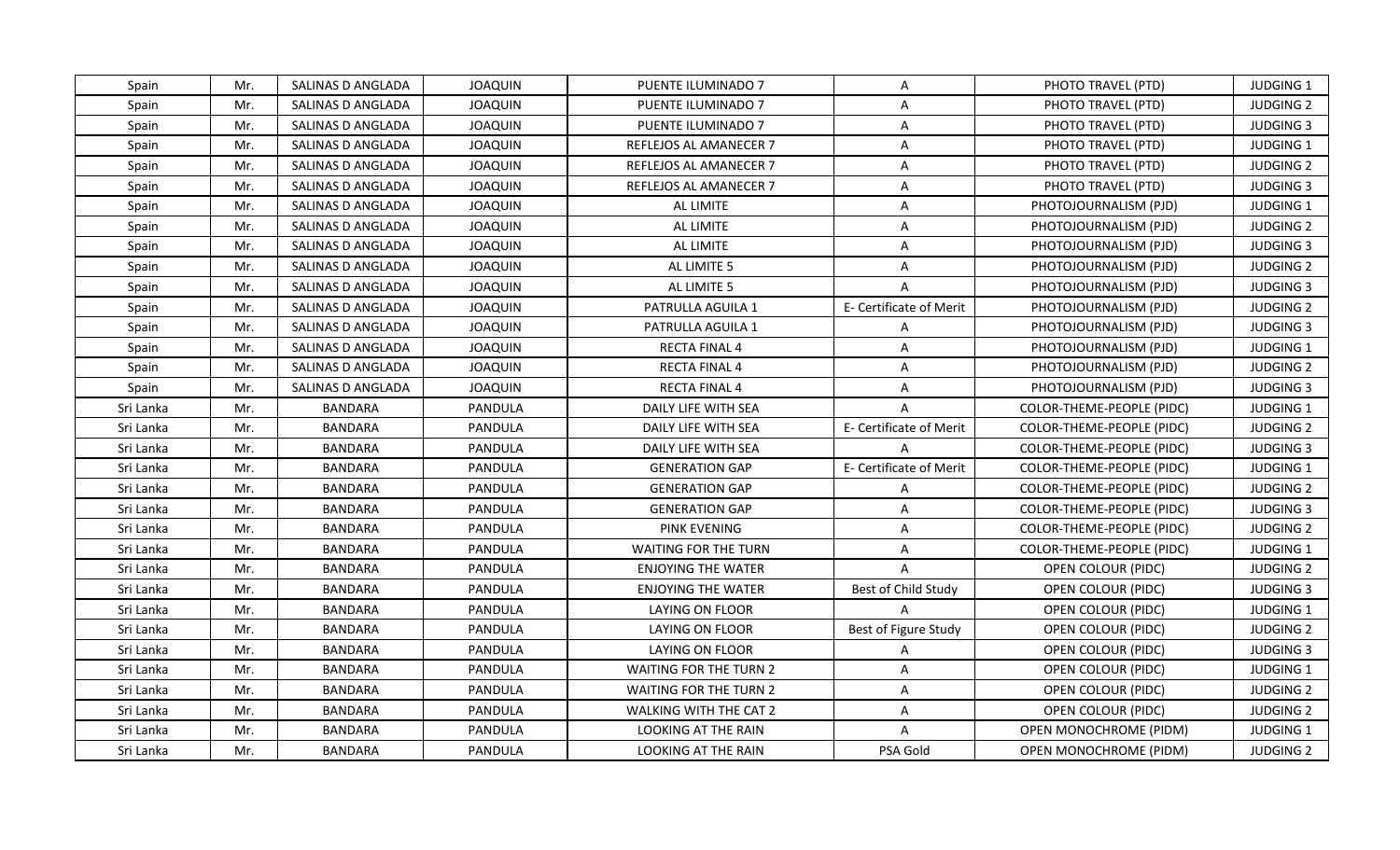| Sri Lanka<br>Mr.<br>BANDARA<br>PANDULA<br>LOOKING AT THE RAIN<br>A<br>OPEN MONOCHROME (PIDM)<br>Sri Lanka<br>Mr.<br><b>BANDARA</b><br>PANDULA<br>RAIN <sub>2</sub><br>A<br>OPEN MONOCHROME (PIDM)<br>Mr.<br>PANDULA<br><b>SHAPE 3</b><br>Sri Lanka<br><b>BANDARA</b><br>$\mathsf{A}$<br>OPEN MONOCHROME (PIDM)<br>Sri Lanka<br>Mr.<br><b>BANDARA</b><br>PANDULA<br><b>SHAPE 3</b><br>A<br>OPEN MONOCHROME (PIDM)<br><b>SHAPE 3</b><br>Sri Lanka<br>Mr.<br><b>BANDARA</b><br>PANDULA<br>A<br>OPEN MONOCHROME (PIDM)<br>Sri Lanka<br><b>BANDARA</b><br>THE CAT<br>Mr.<br>PANDULA<br>A<br>OPEN MONOCHROME (PIDM)<br>Mr.<br><b>BANDARA</b><br>$\overline{\mathsf{A}}$<br>Sri Lanka<br>PANDULA<br><b>FRIENDS MEETING</b><br>PHOTO TRAVEL (PTD)<br>Sri Lanka<br>Mr.<br><b>BANDARA</b><br>PANDULA<br><b>FRIENDS MEETING</b><br>A<br>PHOTO TRAVEL (PTD)<br>Mr.<br><b>BANDARA</b><br>PANDULA<br>PHOTO TRAVEL (PTD)<br>Sri Lanka<br><b>FRIENDS MEETING</b><br>A<br>Sri Lanka<br>Mr.<br><b>BANDARA</b><br>PANDULA<br><b>INTO THE SEA 3</b><br>$\overline{A}$<br>PHOTO TRAVEL (PTD)<br><b>BANDARA</b><br><b>INTO THE SEA 3</b><br>Sri Lanka<br>Mr.<br>PANDULA<br>$\mathsf{A}$<br>PHOTO TRAVEL (PTD)<br><b>BANDARA</b><br>PHOTO TRAVEL (PTD)<br>Sri Lanka<br>Mr.<br>PANDULA<br>LIGHTING UP THE SKY<br>A<br>PHOTO TRAVEL (PTD)<br>Sri Lanka<br>Mr.<br><b>BANDARA</b><br>PANDULA<br>LIGHTING UP THE SKY<br>A<br>Sri Lanka<br>Mr.<br><b>BANDARA</b><br>PANDULA<br>LIGHTING UP THE SKY<br>A<br>PHOTO TRAVEL (PTD)<br>Sri Lanka<br>Mr.<br><b>BANDARA</b><br>PANDULA<br>LIGHTING UP THE TOWN 2<br>PHOTO TRAVEL (PTD)<br>A<br>Sri Lanka<br>Mr.<br><b>BANDARA</b><br>PANDULA<br>LIGHTING UP THE TOWN 2<br>A<br>PHOTO TRAVEL (PTD)<br>Sri Lanka<br>Mr.<br><b>BANDARA</b><br>PANDULA<br>LOVE IN RAIN<br>A<br>WILDLIFE (ND)<br>Mr.<br><b>BANDARA</b><br>PANDULA<br><b>LOVE IN RAIN</b><br>$\overline{A}$<br>WILDLIFE (ND)<br>Sri Lanka<br>Mr.<br><b>BANDARA</b><br>PANDULA<br>E- Certificate of Merit<br>Sri Lanka<br>LOVE IN RAIN<br>WILDLIFE (ND)<br>Sri Lanka<br>Mr.<br><b>BANDARA</b><br>PANDULA<br><b>TAKING MEAL AWAY</b><br>$\overline{A}$<br>WILDLIFE (ND)<br>Sri Lanka<br>Mr.<br><b>BANDARA</b><br>A<br>PANDULA<br>TAKING MEAL AWAY<br>WILDLIFE (ND)<br>Sri Lanka<br>Mr.<br><b>BANDARA</b><br>PANDULA<br><b>TAKING MEAL AWAY</b><br>WILDLIFE (ND)<br>A<br>Mr.<br><b>BANDARA</b><br>PANDULA<br>UNITY 2<br>WILDLIFE (ND)<br>Sri Lanka<br>A<br>Mr.<br>UNITY 2<br>WILDLIFE (ND)<br>Sri Lanka<br><b>BANDARA</b><br>PANDULA<br>A<br>Sweden<br>Mr.<br>ANDERSSON<br>ARNE<br>NADJA AND RASMUS 4<br>A<br>COLOR-THEME-PEOPLE (PIDC)<br>Sweden<br>Mr.<br>ANDERSSON<br>A<br>ARNE<br>NADJA AND RASMUS 4<br>COLOR-THEME-PEOPLE (PIDC)<br>ANDERSSON<br>ARNE<br>Sweden<br>Mr.<br>SPRING FESTIVAL<br>Α<br>COLOR-THEME-PEOPLE (PIDC)<br>ARNE<br>Sweden<br>Mr.<br>ANDERSSON<br>VERA RASMUS AND NADJA<br>Α<br>COLOR-THEME-PEOPLE (PIDC) |                  |
|-----------------------------------------------------------------------------------------------------------------------------------------------------------------------------------------------------------------------------------------------------------------------------------------------------------------------------------------------------------------------------------------------------------------------------------------------------------------------------------------------------------------------------------------------------------------------------------------------------------------------------------------------------------------------------------------------------------------------------------------------------------------------------------------------------------------------------------------------------------------------------------------------------------------------------------------------------------------------------------------------------------------------------------------------------------------------------------------------------------------------------------------------------------------------------------------------------------------------------------------------------------------------------------------------------------------------------------------------------------------------------------------------------------------------------------------------------------------------------------------------------------------------------------------------------------------------------------------------------------------------------------------------------------------------------------------------------------------------------------------------------------------------------------------------------------------------------------------------------------------------------------------------------------------------------------------------------------------------------------------------------------------------------------------------------------------------------------------------------------------------------------------------------------------------------------------------------------------------------------------------------------------------------------------------------------------------------------------------------------------------------------------------------------------------------------------------------------------------------------------------------------------------------------------------------------------------------------------------------------------------------------------------------------------------------------------------------------------------------------------------------------------------------------------------------------------------------------------------------------------------------------------------------|------------------|
|                                                                                                                                                                                                                                                                                                                                                                                                                                                                                                                                                                                                                                                                                                                                                                                                                                                                                                                                                                                                                                                                                                                                                                                                                                                                                                                                                                                                                                                                                                                                                                                                                                                                                                                                                                                                                                                                                                                                                                                                                                                                                                                                                                                                                                                                                                                                                                                                                                                                                                                                                                                                                                                                                                                                                                                                                                                                                                     | <b>JUDGING 3</b> |
|                                                                                                                                                                                                                                                                                                                                                                                                                                                                                                                                                                                                                                                                                                                                                                                                                                                                                                                                                                                                                                                                                                                                                                                                                                                                                                                                                                                                                                                                                                                                                                                                                                                                                                                                                                                                                                                                                                                                                                                                                                                                                                                                                                                                                                                                                                                                                                                                                                                                                                                                                                                                                                                                                                                                                                                                                                                                                                     | <b>JUDGING 2</b> |
|                                                                                                                                                                                                                                                                                                                                                                                                                                                                                                                                                                                                                                                                                                                                                                                                                                                                                                                                                                                                                                                                                                                                                                                                                                                                                                                                                                                                                                                                                                                                                                                                                                                                                                                                                                                                                                                                                                                                                                                                                                                                                                                                                                                                                                                                                                                                                                                                                                                                                                                                                                                                                                                                                                                                                                                                                                                                                                     | JUDGING 1        |
|                                                                                                                                                                                                                                                                                                                                                                                                                                                                                                                                                                                                                                                                                                                                                                                                                                                                                                                                                                                                                                                                                                                                                                                                                                                                                                                                                                                                                                                                                                                                                                                                                                                                                                                                                                                                                                                                                                                                                                                                                                                                                                                                                                                                                                                                                                                                                                                                                                                                                                                                                                                                                                                                                                                                                                                                                                                                                                     | <b>JUDGING 2</b> |
|                                                                                                                                                                                                                                                                                                                                                                                                                                                                                                                                                                                                                                                                                                                                                                                                                                                                                                                                                                                                                                                                                                                                                                                                                                                                                                                                                                                                                                                                                                                                                                                                                                                                                                                                                                                                                                                                                                                                                                                                                                                                                                                                                                                                                                                                                                                                                                                                                                                                                                                                                                                                                                                                                                                                                                                                                                                                                                     | <b>JUDGING 3</b> |
|                                                                                                                                                                                                                                                                                                                                                                                                                                                                                                                                                                                                                                                                                                                                                                                                                                                                                                                                                                                                                                                                                                                                                                                                                                                                                                                                                                                                                                                                                                                                                                                                                                                                                                                                                                                                                                                                                                                                                                                                                                                                                                                                                                                                                                                                                                                                                                                                                                                                                                                                                                                                                                                                                                                                                                                                                                                                                                     | <b>JUDGING 2</b> |
|                                                                                                                                                                                                                                                                                                                                                                                                                                                                                                                                                                                                                                                                                                                                                                                                                                                                                                                                                                                                                                                                                                                                                                                                                                                                                                                                                                                                                                                                                                                                                                                                                                                                                                                                                                                                                                                                                                                                                                                                                                                                                                                                                                                                                                                                                                                                                                                                                                                                                                                                                                                                                                                                                                                                                                                                                                                                                                     | JUDGING 1        |
|                                                                                                                                                                                                                                                                                                                                                                                                                                                                                                                                                                                                                                                                                                                                                                                                                                                                                                                                                                                                                                                                                                                                                                                                                                                                                                                                                                                                                                                                                                                                                                                                                                                                                                                                                                                                                                                                                                                                                                                                                                                                                                                                                                                                                                                                                                                                                                                                                                                                                                                                                                                                                                                                                                                                                                                                                                                                                                     | <b>JUDGING 2</b> |
|                                                                                                                                                                                                                                                                                                                                                                                                                                                                                                                                                                                                                                                                                                                                                                                                                                                                                                                                                                                                                                                                                                                                                                                                                                                                                                                                                                                                                                                                                                                                                                                                                                                                                                                                                                                                                                                                                                                                                                                                                                                                                                                                                                                                                                                                                                                                                                                                                                                                                                                                                                                                                                                                                                                                                                                                                                                                                                     | <b>JUDGING 3</b> |
|                                                                                                                                                                                                                                                                                                                                                                                                                                                                                                                                                                                                                                                                                                                                                                                                                                                                                                                                                                                                                                                                                                                                                                                                                                                                                                                                                                                                                                                                                                                                                                                                                                                                                                                                                                                                                                                                                                                                                                                                                                                                                                                                                                                                                                                                                                                                                                                                                                                                                                                                                                                                                                                                                                                                                                                                                                                                                                     | <b>JUDGING 2</b> |
|                                                                                                                                                                                                                                                                                                                                                                                                                                                                                                                                                                                                                                                                                                                                                                                                                                                                                                                                                                                                                                                                                                                                                                                                                                                                                                                                                                                                                                                                                                                                                                                                                                                                                                                                                                                                                                                                                                                                                                                                                                                                                                                                                                                                                                                                                                                                                                                                                                                                                                                                                                                                                                                                                                                                                                                                                                                                                                     | <b>JUDGING 3</b> |
|                                                                                                                                                                                                                                                                                                                                                                                                                                                                                                                                                                                                                                                                                                                                                                                                                                                                                                                                                                                                                                                                                                                                                                                                                                                                                                                                                                                                                                                                                                                                                                                                                                                                                                                                                                                                                                                                                                                                                                                                                                                                                                                                                                                                                                                                                                                                                                                                                                                                                                                                                                                                                                                                                                                                                                                                                                                                                                     | JUDGING 1        |
|                                                                                                                                                                                                                                                                                                                                                                                                                                                                                                                                                                                                                                                                                                                                                                                                                                                                                                                                                                                                                                                                                                                                                                                                                                                                                                                                                                                                                                                                                                                                                                                                                                                                                                                                                                                                                                                                                                                                                                                                                                                                                                                                                                                                                                                                                                                                                                                                                                                                                                                                                                                                                                                                                                                                                                                                                                                                                                     | <b>JUDGING 2</b> |
|                                                                                                                                                                                                                                                                                                                                                                                                                                                                                                                                                                                                                                                                                                                                                                                                                                                                                                                                                                                                                                                                                                                                                                                                                                                                                                                                                                                                                                                                                                                                                                                                                                                                                                                                                                                                                                                                                                                                                                                                                                                                                                                                                                                                                                                                                                                                                                                                                                                                                                                                                                                                                                                                                                                                                                                                                                                                                                     | <b>JUDGING 3</b> |
|                                                                                                                                                                                                                                                                                                                                                                                                                                                                                                                                                                                                                                                                                                                                                                                                                                                                                                                                                                                                                                                                                                                                                                                                                                                                                                                                                                                                                                                                                                                                                                                                                                                                                                                                                                                                                                                                                                                                                                                                                                                                                                                                                                                                                                                                                                                                                                                                                                                                                                                                                                                                                                                                                                                                                                                                                                                                                                     | <b>JUDGING 2</b> |
|                                                                                                                                                                                                                                                                                                                                                                                                                                                                                                                                                                                                                                                                                                                                                                                                                                                                                                                                                                                                                                                                                                                                                                                                                                                                                                                                                                                                                                                                                                                                                                                                                                                                                                                                                                                                                                                                                                                                                                                                                                                                                                                                                                                                                                                                                                                                                                                                                                                                                                                                                                                                                                                                                                                                                                                                                                                                                                     | <b>JUDGING 3</b> |
|                                                                                                                                                                                                                                                                                                                                                                                                                                                                                                                                                                                                                                                                                                                                                                                                                                                                                                                                                                                                                                                                                                                                                                                                                                                                                                                                                                                                                                                                                                                                                                                                                                                                                                                                                                                                                                                                                                                                                                                                                                                                                                                                                                                                                                                                                                                                                                                                                                                                                                                                                                                                                                                                                                                                                                                                                                                                                                     | JUDGING 1        |
|                                                                                                                                                                                                                                                                                                                                                                                                                                                                                                                                                                                                                                                                                                                                                                                                                                                                                                                                                                                                                                                                                                                                                                                                                                                                                                                                                                                                                                                                                                                                                                                                                                                                                                                                                                                                                                                                                                                                                                                                                                                                                                                                                                                                                                                                                                                                                                                                                                                                                                                                                                                                                                                                                                                                                                                                                                                                                                     | <b>JUDGING 2</b> |
|                                                                                                                                                                                                                                                                                                                                                                                                                                                                                                                                                                                                                                                                                                                                                                                                                                                                                                                                                                                                                                                                                                                                                                                                                                                                                                                                                                                                                                                                                                                                                                                                                                                                                                                                                                                                                                                                                                                                                                                                                                                                                                                                                                                                                                                                                                                                                                                                                                                                                                                                                                                                                                                                                                                                                                                                                                                                                                     | <b>JUDGING 3</b> |
|                                                                                                                                                                                                                                                                                                                                                                                                                                                                                                                                                                                                                                                                                                                                                                                                                                                                                                                                                                                                                                                                                                                                                                                                                                                                                                                                                                                                                                                                                                                                                                                                                                                                                                                                                                                                                                                                                                                                                                                                                                                                                                                                                                                                                                                                                                                                                                                                                                                                                                                                                                                                                                                                                                                                                                                                                                                                                                     | JUDGING 1        |
|                                                                                                                                                                                                                                                                                                                                                                                                                                                                                                                                                                                                                                                                                                                                                                                                                                                                                                                                                                                                                                                                                                                                                                                                                                                                                                                                                                                                                                                                                                                                                                                                                                                                                                                                                                                                                                                                                                                                                                                                                                                                                                                                                                                                                                                                                                                                                                                                                                                                                                                                                                                                                                                                                                                                                                                                                                                                                                     | <b>JUDGING 2</b> |
|                                                                                                                                                                                                                                                                                                                                                                                                                                                                                                                                                                                                                                                                                                                                                                                                                                                                                                                                                                                                                                                                                                                                                                                                                                                                                                                                                                                                                                                                                                                                                                                                                                                                                                                                                                                                                                                                                                                                                                                                                                                                                                                                                                                                                                                                                                                                                                                                                                                                                                                                                                                                                                                                                                                                                                                                                                                                                                     | <b>JUDGING 3</b> |
|                                                                                                                                                                                                                                                                                                                                                                                                                                                                                                                                                                                                                                                                                                                                                                                                                                                                                                                                                                                                                                                                                                                                                                                                                                                                                                                                                                                                                                                                                                                                                                                                                                                                                                                                                                                                                                                                                                                                                                                                                                                                                                                                                                                                                                                                                                                                                                                                                                                                                                                                                                                                                                                                                                                                                                                                                                                                                                     | JUDGING 1        |
|                                                                                                                                                                                                                                                                                                                                                                                                                                                                                                                                                                                                                                                                                                                                                                                                                                                                                                                                                                                                                                                                                                                                                                                                                                                                                                                                                                                                                                                                                                                                                                                                                                                                                                                                                                                                                                                                                                                                                                                                                                                                                                                                                                                                                                                                                                                                                                                                                                                                                                                                                                                                                                                                                                                                                                                                                                                                                                     | <b>JUDGING 3</b> |
|                                                                                                                                                                                                                                                                                                                                                                                                                                                                                                                                                                                                                                                                                                                                                                                                                                                                                                                                                                                                                                                                                                                                                                                                                                                                                                                                                                                                                                                                                                                                                                                                                                                                                                                                                                                                                                                                                                                                                                                                                                                                                                                                                                                                                                                                                                                                                                                                                                                                                                                                                                                                                                                                                                                                                                                                                                                                                                     | <b>JUDGING 1</b> |
|                                                                                                                                                                                                                                                                                                                                                                                                                                                                                                                                                                                                                                                                                                                                                                                                                                                                                                                                                                                                                                                                                                                                                                                                                                                                                                                                                                                                                                                                                                                                                                                                                                                                                                                                                                                                                                                                                                                                                                                                                                                                                                                                                                                                                                                                                                                                                                                                                                                                                                                                                                                                                                                                                                                                                                                                                                                                                                     | <b>JUDGING 3</b> |
|                                                                                                                                                                                                                                                                                                                                                                                                                                                                                                                                                                                                                                                                                                                                                                                                                                                                                                                                                                                                                                                                                                                                                                                                                                                                                                                                                                                                                                                                                                                                                                                                                                                                                                                                                                                                                                                                                                                                                                                                                                                                                                                                                                                                                                                                                                                                                                                                                                                                                                                                                                                                                                                                                                                                                                                                                                                                                                     | <b>JUDGING 3</b> |
|                                                                                                                                                                                                                                                                                                                                                                                                                                                                                                                                                                                                                                                                                                                                                                                                                                                                                                                                                                                                                                                                                                                                                                                                                                                                                                                                                                                                                                                                                                                                                                                                                                                                                                                                                                                                                                                                                                                                                                                                                                                                                                                                                                                                                                                                                                                                                                                                                                                                                                                                                                                                                                                                                                                                                                                                                                                                                                     | <b>JUDGING 2</b> |
| Sweden<br>Mr.<br>ANDERSSON<br>ARNE<br>Α<br>COLOR-THEME-PEOPLE (PIDC)<br>VERA RASMUS AND NADJA                                                                                                                                                                                                                                                                                                                                                                                                                                                                                                                                                                                                                                                                                                                                                                                                                                                                                                                                                                                                                                                                                                                                                                                                                                                                                                                                                                                                                                                                                                                                                                                                                                                                                                                                                                                                                                                                                                                                                                                                                                                                                                                                                                                                                                                                                                                                                                                                                                                                                                                                                                                                                                                                                                                                                                                                       | <b>JUDGING 3</b> |
| ARNE<br>Sweden<br>Mr.<br>ANDERSSON<br>Α<br>MONOCHROME - THEME-CITY LIFE (PIDM)<br>R AND N WITH CANE HORSE                                                                                                                                                                                                                                                                                                                                                                                                                                                                                                                                                                                                                                                                                                                                                                                                                                                                                                                                                                                                                                                                                                                                                                                                                                                                                                                                                                                                                                                                                                                                                                                                                                                                                                                                                                                                                                                                                                                                                                                                                                                                                                                                                                                                                                                                                                                                                                                                                                                                                                                                                                                                                                                                                                                                                                                           | <b>JUDGING 3</b> |
| A<br>Sweden<br>Mr.<br>ANDERSSON<br>ARNE<br>OPEN COLOUR (PIDC)<br>LILIAN SHOVELING SNOW                                                                                                                                                                                                                                                                                                                                                                                                                                                                                                                                                                                                                                                                                                                                                                                                                                                                                                                                                                                                                                                                                                                                                                                                                                                                                                                                                                                                                                                                                                                                                                                                                                                                                                                                                                                                                                                                                                                                                                                                                                                                                                                                                                                                                                                                                                                                                                                                                                                                                                                                                                                                                                                                                                                                                                                                              | <b>JUDGING 3</b> |
| Sweden<br>Mr.<br>ANDERSSON<br>ARNE<br>PHOTOGRAPHER NADJA 3<br>A<br>OPEN COLOUR (PIDC)                                                                                                                                                                                                                                                                                                                                                                                                                                                                                                                                                                                                                                                                                                                                                                                                                                                                                                                                                                                                                                                                                                                                                                                                                                                                                                                                                                                                                                                                                                                                                                                                                                                                                                                                                                                                                                                                                                                                                                                                                                                                                                                                                                                                                                                                                                                                                                                                                                                                                                                                                                                                                                                                                                                                                                                                               | <b>JUDGING 3</b> |
| Sweden<br>Mr.<br>ANDERSSON<br>ARNE<br>LILIAN WITH MASK 1<br>$\overline{A}$<br>OPEN MONOCHROME (PIDM)                                                                                                                                                                                                                                                                                                                                                                                                                                                                                                                                                                                                                                                                                                                                                                                                                                                                                                                                                                                                                                                                                                                                                                                                                                                                                                                                                                                                                                                                                                                                                                                                                                                                                                                                                                                                                                                                                                                                                                                                                                                                                                                                                                                                                                                                                                                                                                                                                                                                                                                                                                                                                                                                                                                                                                                                | <b>JUDGING 3</b> |
| Sweden<br>Mr.<br>ANDERSSON<br>ARNE<br>RASMUS B2<br>A<br>OPEN MONOCHROME (PIDM)                                                                                                                                                                                                                                                                                                                                                                                                                                                                                                                                                                                                                                                                                                                                                                                                                                                                                                                                                                                                                                                                                                                                                                                                                                                                                                                                                                                                                                                                                                                                                                                                                                                                                                                                                                                                                                                                                                                                                                                                                                                                                                                                                                                                                                                                                                                                                                                                                                                                                                                                                                                                                                                                                                                                                                                                                      | <b>JUDGING 1</b> |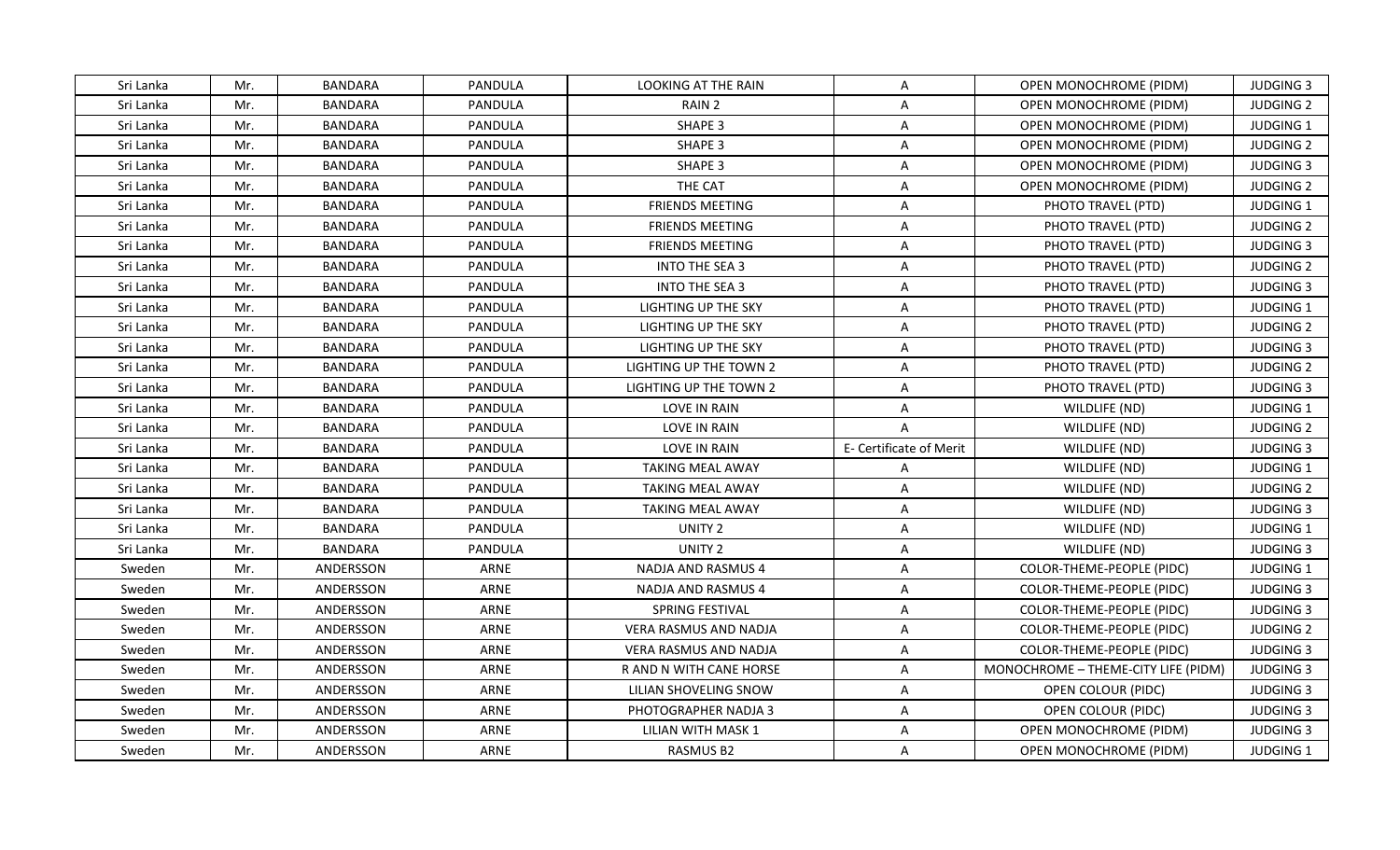| Sweden      | Mr. | ANDERSSON     | ARNE              | RASMUS B2                     | A                       | OPEN MONOCHROME (PIDM)        | <b>JUDGING 2</b> |
|-------------|-----|---------------|-------------------|-------------------------------|-------------------------|-------------------------------|------------------|
| Sweden      | Mr. | ANDERSSON     | ARNE              | <b>TIMBER TRAIN 2</b>         | $\mathsf{A}$            | <b>OPEN MONOCHROME (PIDM)</b> | <b>JUDGING 1</b> |
| Sweden      | Mr. | ANDERSSON     | ARNE              | <b>TIMBER TRAIN 2</b>         | $\mathsf{A}$            | <b>OPEN MONOCHROME (PIDM)</b> | <b>JUDGING 2</b> |
| Sweden      | Mr. | ANDERSSON     | ARNE              | <b>TIMBER TRAIN 2</b>         | A                       | OPEN MONOCHROME (PIDM)        | <b>JUDGING 3</b> |
| Sweden      | Mr. | ANDERSSON     | ARNE              | TALLAS 9 B                    | A                       | PHOTOJOURNALISM (PJD)         | <b>JUDGING 2</b> |
| Sweden      | Mr. | <b>STAKE</b>  | <b>JAN-THOMAS</b> | KAJSA 6768                    | $\mathsf{A}$            | OPEN COLOUR (PIDC)            | <b>JUDGING 1</b> |
| Sweden      | Mr. | <b>STAKE</b>  | <b>JAN-THOMAS</b> | KAJSA 6768                    | $\overline{A}$          | OPEN COLOUR (PIDC)            | <b>JUDGING 2</b> |
| Sweden      | Mr. | <b>STAKE</b>  | <b>JAN-THOMAS</b> | KAJSA 6768                    | <b>Best of Portrait</b> | OPEN COLOUR (PIDC)            | <b>JUDGING 3</b> |
| Sweden      | Mr. | <b>STAKE</b>  | <b>JAN-THOMAS</b> | LIBRARY 9287                  | $\mathsf{A}$            | OPEN COLOUR (PIDC)            | <b>JUDGING 2</b> |
| Sweden      | Mr. | <b>STAKE</b>  | <b>JAN-THOMAS</b> | LONE RANGER 1012              | $\overline{A}$          | OPEN COLOUR (PIDC)            | JUDGING 1        |
| Sweden      | Mr. | <b>STAKE</b>  | JAN-THOMAS        | LONE RANGER 1012              | $\mathsf{A}$            | OPEN COLOUR (PIDC)            | <b>JUDGING 2</b> |
| Sweden      | Mr. | <b>STAKE</b>  | JAN-THOMAS        | LONE RANGER 1012              | Α                       | OPEN COLOUR (PIDC)            | <b>JUDGING 3</b> |
| Sweden      | Mr. | <b>STAKE</b>  | <b>JAN-THOMAS</b> | <b>SKATING DOWN 3887</b>      | $\overline{A}$          | OPEN COLOUR (PIDC)            | <b>JUDGING 2</b> |
| Sweden      | Mr. | <b>STAKE</b>  | JAN-THOMAS        | <b>POWER 7035</b>             | $\mathsf{A}$            | OPEN MONOCHROME (PIDM)        | JUDGING 1        |
| Sweden      | Mr. | <b>STAKE</b>  | <b>JAN-THOMAS</b> | <b>POWER 7035</b>             | E- Certificate of Merit | <b>OPEN MONOCHROME (PIDM)</b> | <b>JUDGING 3</b> |
| Sweden      | Mr. | <b>STAKE</b>  | JAN-THOMAS        | STRIPES 5656                  | A                       | OPEN MONOCHROME (PIDM)        | <b>JUDGING 1</b> |
| Sweden      | Mr. | <b>STAKE</b>  | JAN-THOMAS        | STRIPES 5656                  | E- Certificate of Merit | <b>OPEN MONOCHROME (PIDM)</b> | <b>JUDGING 2</b> |
| Sweden      | Mr. | <b>STAKE</b>  | <b>JAN-THOMAS</b> | <b>WOLF HOFFMAN</b>           | $\mathsf{A}$            | <b>OPEN MONOCHROME (PIDM)</b> | <b>JUDGING 1</b> |
| Switzerland | Mr. | JENZER        | <b>URS</b>        | C1 GMA ANTIGUA 10             | $\overline{A}$          | COLOR-THEME-PEOPLE (PIDC)     | <b>JUDGING 2</b> |
| Switzerland | Mr. | <b>JENZER</b> | <b>URS</b>        | C <sub>2</sub> GMA ANTIGUA 11 | $\overline{A}$          | COLOR-THEME-PEOPLE (PIDC)     | <b>JUDGING 3</b> |
| Switzerland | Mr. | JENZER        | <b>URS</b>        | C3 GMA ANTIGUA 12             | $\mathsf{A}$            | COLOR-THEME-PEOPLE (PIDC)     | <b>JUDGING 2</b> |
| Switzerland | Mr. | JENZER        | <b>URS</b>        | C4 GMA ANTIGUA 6              | $\mathsf{A}$            | COLOR-THEME-PEOPLE (PIDC)     | JUDGING 1        |
| Switzerland | Mr. | JENZER        | <b>URS</b>        | C4 GMA ANTIGUA 6              | E- Certificate of Merit | COLOR-THEME-PEOPLE (PIDC)     | <b>JUDGING 2</b> |
| Switzerland | Mr. | <b>JENZER</b> | <b>URS</b>        | C4 GMA ANTIGUA 6              | A                       | COLOR-THEME-PEOPLE (PIDC)     | <b>JUDGING 3</b> |
| Switzerland | Mr. | JENZER        | <b>URS</b>        | D1 MOHN 3                     | $\overline{A}$          | NATURE (ND)                   | <b>JUDGING 1</b> |
| Switzerland | Mr. | JENZER        | <b>URS</b>        | D2 NAMIB 4                    | $\mathsf{A}$            | NATURE (ND)                   | JUDGING 1        |
| Switzerland | Mr. | JENZER        | <b>URS</b>        | D2 NAMIB 4                    | $\mathsf{A}$            | NATURE (ND)                   | <b>JUDGING 3</b> |
| Switzerland | Mr. | JENZER        | <b>URS</b>        | <b>D3 ARKTIS EISSCHOLLE 1</b> | E- Certificate of Merit | NATURE (ND)                   | JUDGING 1        |
| Switzerland | Mr. | JENZER        | <b>URS</b>        | D3 ARKTIS EISSCHOLLE 1        | A                       | NATURE (ND)                   | <b>JUDGING 3</b> |
| Switzerland | Mr. | JENZER        | <b>URS</b>        | <b>B1 AFRICANA 1</b>          | $\overline{A}$          | OPEN COLOUR (PIDC)            | JUDGING 1        |
| Switzerland | Mr. | JENZER        | <b>URS</b>        | <b>B1 AFRICANA 1</b>          | $\mathsf{A}$            | OPEN COLOUR (PIDC)            | <b>JUDGING 3</b> |
| Switzerland | Mr. | <b>JENZER</b> | <b>URS</b>        | <b>B3 ARKTIS EISSCHOLLE 3</b> | A                       | OPEN COLOUR (PIDC)            | <b>JUDGING 1</b> |
| Switzerland | Mr. | JENZER        | <b>URS</b>        | <b>B3 ARKTIS EISSCHOLLE 3</b> | $\overline{A}$          | OPEN COLOUR (PIDC)            | <b>JUDGING 3</b> |
| Switzerland | Mr. | <b>JENZER</b> | <b>URS</b>        | <b>B4 VENEDIG REGATTA 7</b>   | $\mathsf{A}$            | OPEN COLOUR (PIDC)            | JUDGING 1        |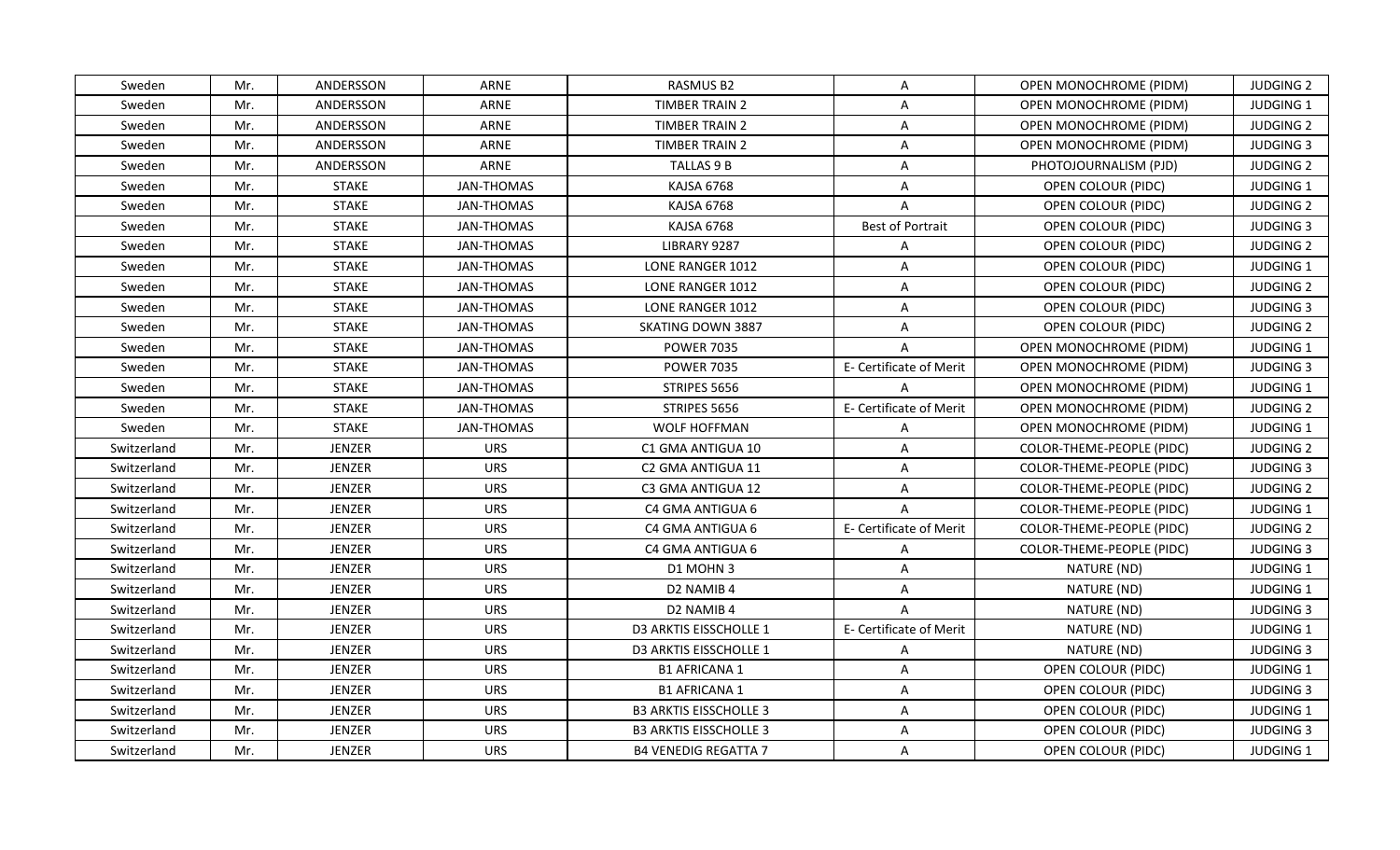| Switzerland | Mr. | <b>JENZER</b> | <b>URS</b>        | <b>B4 VENEDIG REGATTA 7</b>    | $\mathsf{A}$            | OPEN COLOUR (PIDC)        | <b>JUDGING 2</b> |
|-------------|-----|---------------|-------------------|--------------------------------|-------------------------|---------------------------|------------------|
| Switzerland | Mr. | JENZER        | <b>URS</b>        | <b>B4 VENEDIG REGATTA 7</b>    | A                       | OPEN COLOUR (PIDC)        | <b>JUDGING 3</b> |
| Switzerland | Mr. | JENZER        | <b>URS</b>        | F2 FECHTEN 2                   | A                       | PHOTOJOURNALISM (PJD)     | JUDGING 1        |
| Switzerland | Mr. | JENZER        | <b>URS</b>        | F2 FECHTEN 2                   | $\mathsf{A}$            | PHOTOJOURNALISM (PJD)     | <b>JUDGING 2</b> |
| Switzerland | Mr. | JENZER        | <b>URS</b>        | F3 KUNSTTURNEN 6               | A                       | PHOTOJOURNALISM (PJD)     | <b>JUDGING 2</b> |
| Switzerland | Mr. | JENZER        | <b>URS</b>        | F3 KUNSTTURNEN 6               | A                       | PHOTOJOURNALISM (PJD)     | <b>JUDGING 3</b> |
| Switzerland | Mr. | JENZER        | <b>URS</b>        | <b>F4 VENEDIG REGATTA 3</b>    | $\overline{A}$          | PHOTOJOURNALISM (PJD)     | JUDGING 1        |
| Switzerland | Mr. | JENZER        | <b>URS</b>        | <b>F4 VENEDIG REGATTA 3</b>    | $\overline{A}$          | PHOTOJOURNALISM (PJD)     | <b>JUDGING 2</b> |
| Switzerland | Mr. | JENZER        | <b>URS</b>        | <b>F4 VENEDIG REGATTA 3</b>    | $\mathsf{A}$            | PHOTOJOURNALISM (PJD)     | <b>JUDGING 3</b> |
| Switzerland | Mr. | JENZER        | <b>URS</b>        | E1 ANTARKTIS KOENIGSPINGUINE 1 | A                       | WILDLIFE (ND)             | JUDGING 1        |
| Switzerland | Mr. | <b>JENZER</b> | <b>URS</b>        | E1 ANTARKTIS KOENIGSPINGUINE 1 | A                       | WILDLIFE (ND)             | <b>JUDGING 2</b> |
| Switzerland | Mr. | JENZER        | <b>URS</b>        | E1 ANTARKTIS KOENIGSPINGUINE 1 | A                       | WILDLIFE (ND)             | <b>JUDGING 3</b> |
| Switzerland | Mr. | JENZER        | <b>URS</b>        | E2 OKAVANGO 3 123              | $\mathsf{A}$            | WILDLIFE (ND)             | JUDGING 1        |
| Switzerland | Mr. | JENZER        | <b>URS</b>        | E2 OKAVANGO 3 123              | $\mathsf{A}$            | WILDLIFE (ND)             | <b>JUDGING 2</b> |
| Switzerland | Mr. | JENZER        | <b>URS</b>        | E2 OKAVANGO 3 123              | A                       | WILDLIFE (ND)             | <b>JUDGING 3</b> |
| Switzerland | Mr. | JENZER        | <b>URS</b>        | <b>E3 LOEWENFAMILIE</b>        | $\overline{A}$          | WILDLIFE (ND)             | <b>JUDGING 2</b> |
| Switzerland | Mr. | JENZER        | <b>URS</b>        | E4 OKAVANGO 3033               | E- Certificate of Merit | WILDLIFE (ND)             | JUDGING 1        |
| Switzerland | Mr. | JENZER        | <b>URS</b>        | E4 OKAVANGO 3033               | <b>WPAI Bronze</b>      | WILDLIFE (ND)             | <b>JUDGING 3</b> |
| Taiwan      | Dr. | LI.           | CHEN-YOU          | COUPLE 220                     | $\mathsf{A}$            | NATURE (ND)               | <b>JUDGING 2</b> |
| Taiwan      | Dr. | LI.           | CHEN-YOU          | COUPLE 220                     | A                       | NATURE (ND)               | <b>JUDGING 3</b> |
| Taiwan      | Dr. | $\mathsf{H}$  | CHEN-YOU          | COUPLE 225                     | A                       | NATURE (ND)               | <b>JUDGING 3</b> |
| Taiwan      | Dr. | $\mathsf{L}$  | CHEN-YOU          | HUNTER 118                     | A                       | NATURE (ND)               | <b>JUDGING 2</b> |
| Taiwan      | Dr. | LI.           | CHEN-YOU          | HUNTER 118                     | $\mathsf{A}$            | NATURE (ND)               | <b>JUDGING 3</b> |
| Taiwan      | Dr. | LI.           | CHEN-YOU          | HUNTING 138                    | A                       | NATURE (ND)               | <b>JUDGING 2</b> |
| Taiwan      | Dr. | LI.           | CHEN-YOU          | <b>HUNTING 138</b>             | A                       | NATURE (ND)               | <b>JUDGING 3</b> |
| Taiwan      | Dr. | LI.           | CHEN-YOU          | COUPLE 198                     | $\overline{A}$          | WILDLIFE (ND)             | JUDGING 1        |
| Taiwan      | Dr. | $\mathsf{H}$  | CHEN-YOU          | COUPLE 198                     | Best of Insect          | WILDLIFE (ND)             | <b>JUDGING 2</b> |
| Taiwan      | Dr. | LL.           | CHEN-YOU          | COUPLE 198                     | A                       | WILDLIFE (ND)             | <b>JUDGING 3</b> |
| Taiwan      | Dr. | $\mathsf{L}$  | CHEN-YOU          | FISHING 19                     | A                       | WILDLIFE (ND)             | JUDGING 1        |
| Taiwan      | Dr. | LI.           | CHEN-YOU          | FISHING 19                     | $\mathsf{A}$            | WILDLIFE (ND)             | <b>JUDGING 2</b> |
| Taiwan      | Dr. | $\mathsf{H}$  | CHEN-YOU          | FISHING 19                     | A                       | WILDLIFE (ND)             | <b>JUDGING 3</b> |
| Taiwan      | Dr. | $\mathsf{H}$  | CHEN-YOU          | HUNTING 107                    | A                       | WILDLIFE (ND)             | <b>JUDGING 3</b> |
| Taiwan      | Dr. | LI.           | CHEN-YOU          | HUNTING 141                    | $\overline{A}$          | WILDLIFE (ND)             | <b>JUDGING 2</b> |
| Taiwan      | Mr. | <b>HUANG</b>  | <b>WOODPECKER</b> | AFTER WORK HARD BEER A         | A                       | COLOR-THEME-PEOPLE (PIDC) | <b>JUDGING 1</b> |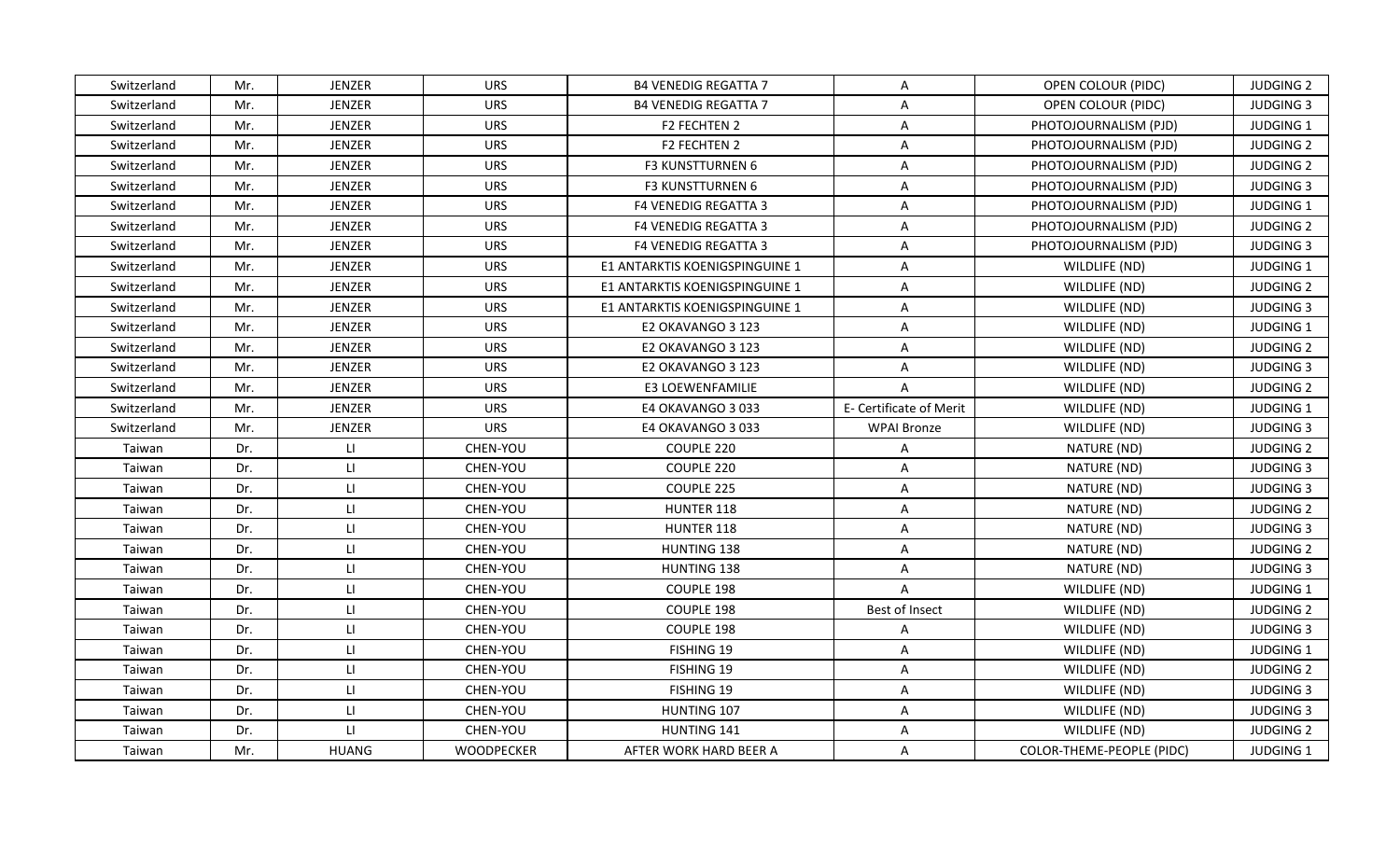| Taiwan | Mr. | HUANG        | <b>WOODPECKER</b> | AFTER WORK HARD BEER A           | A                       | COLOR-THEME-PEOPLE (PIDC)           | <b>JUDGING 2</b> |
|--------|-----|--------------|-------------------|----------------------------------|-------------------------|-------------------------------------|------------------|
| Taiwan | Mr. | <b>HUANG</b> | <b>WOODPECKER</b> | AFTER WORK HARD BEER A           | A                       | COLOR-THEME-PEOPLE (PIDC)           | <b>JUDGING 3</b> |
| Taiwan | Mr. | <b>HUANG</b> | <b>WOODPECKER</b> | AFTER WORK HARD BEER K           | E- Certificate of Merit | COLOR-THEME-PEOPLE (PIDC)           | JUDGING 1        |
| Taiwan | Mr. | <b>HUANG</b> | <b>WOODPECKER</b> | AFTER WORK HARD BEER K           | $\mathsf{A}$            | COLOR-THEME-PEOPLE (PIDC)           | <b>JUDGING 2</b> |
| Taiwan | Mr. | <b>HUANG</b> | <b>WOODPECKER</b> | AFTER WORK HARD BEER K           | $\overline{A}$          | COLOR-THEME-PEOPLE (PIDC)           | <b>JUDGING 3</b> |
| Taiwan | Mr. | HUANG        | <b>WOODPECKER</b> | MINER WORK08                     | A                       | COLOR-THEME-PEOPLE (PIDC)           | <b>JUDGING 1</b> |
| Taiwan | Mr. | <b>HUANG</b> | <b>WOODPECKER</b> | <b>WORK VERY HARD 01</b>         | $\mathsf{A}$            | COLOR-THEME-PEOPLE (PIDC)           | <b>JUDGING 1</b> |
| Taiwan | Mr. | <b>HUANG</b> | WOODPECKER        | AFTER WORK HARD WINEMONO         | $\mathsf{A}$            | MONOCHROME - THEME-CITY LIFE (PIDM) | <b>JUDGING 2</b> |
| Taiwan | Mr. | <b>HUANG</b> | <b>WOODPECKER</b> | WORK VERY HARD 01 MONO           | $\mathsf{A}$            | MONOCHROME - THEME-CITY LIFE (PIDM) | <b>JUDGING 1</b> |
| Taiwan | Mr. | <b>HUANG</b> | WOODPECKER        | WORK VERY HARD 01 MONO           | $\overline{A}$          | MONOCHROME - THEME-CITY LIFE (PIDM) | <b>JUDGING 3</b> |
| Taiwan | Mr. | HUANG        | WOODPECKER        | CATCH C                          | A                       | NATURE (ND)                         | <b>JUDGING 3</b> |
| Taiwan | Mr. | <b>HUANG</b> | <b>WOODPECKER</b> | ACTRESS MAKEUP FACE K MONO       | $\mathsf{A}$            | <b>OPEN MONOCHROME (PIDM)</b>       | <b>JUDGING 1</b> |
| Taiwan | Mr. | <b>HUANG</b> | WOODPECKER        | ACTRESS MAKEUP FACE K MONO       | $\mathsf{A}$            | OPEN MONOCHROME (PIDM)              | <b>JUDGING 2</b> |
| Taiwan | Mr. | <b>HUANG</b> | <b>WOODPECKER</b> | ACTRESS MAKEUP FACE K MONO       | $\mathsf{A}$            | <b>OPEN MONOCHROME (PIDM)</b>       | <b>JUDGING 3</b> |
| Taiwan | Mr. | <b>HUANG</b> | WOODPECKER        | AFTER WORK HARD BEER AK MONO     | A                       | OPEN MONOCHROME (PIDM)              | JUDGING 1        |
| Taiwan | Mr. | <b>HUANG</b> | <b>WOODPECKER</b> | AFTER WORK HARD BEER AK MONO     | $\mathsf{A}$            | OPEN MONOCHROME (PIDM)              | <b>JUDGING 3</b> |
| Taiwan | Mr. | <b>HUANG</b> | <b>WOODPECKER</b> | AFTER WORK HARD BEER K MONO      | $\mathsf{A}$            | OPEN MONOCHROME (PIDM)              | JUDGING 1        |
| Taiwan | Mr. | <b>HUANG</b> | WOODPECKER        | HOT NEED WATER MONO K            | $\mathsf{A}$            | OPEN MONOCHROME (PIDM)              | JUDGING 1        |
| Taiwan | Mr. | HUANG        | <b>WOODPECKER</b> | <b>HOT NEED WATER MONO K</b>     | $\mathsf{A}$            | OPEN MONOCHROME (PIDM)              | <b>JUDGING 3</b> |
| Taiwan | Mr. | <b>HUANG</b> | <b>WOODPECKER</b> | <b>BURN GOD SHIP01</b>           | <b>WPAI Silver</b>      | PHOTO TRAVEL (PTD)                  | JUDGING 1        |
| Taiwan | Mr. | <b>HUANG</b> | WOODPECKER        | <b>CITY VIEW KW</b>              | A                       | PHOTO TRAVEL (PTD)                  | <b>JUDGING 1</b> |
| Taiwan | Mr. | <b>HUANG</b> | <b>WOODPECKER</b> | <b>CITY VIEW KW</b>              | $\mathsf{A}$            | PHOTO TRAVEL (PTD)                  | <b>JUDGING 2</b> |
| Taiwan | Mr. | <b>HUANG</b> | WOODPECKER        | HOT AIR BALLOON CARNIVALA        | $\mathsf{A}$            | PHOTO TRAVEL (PTD)                  | JUDGING 1        |
| Taiwan | Mr. | <b>HUANG</b> | <b>WOODPECKER</b> | <b>HOT AIR BALLOON CARNIVALA</b> | A                       | PHOTO TRAVEL (PTD)                  | <b>JUDGING 3</b> |
| Taiwan | Mr. | <b>TSAI</b>  | <b>MIN HSIU</b>   | <b>DUCK4879</b>                  | $\mathsf{A}$            | NATURE (ND)                         | <b>JUDGING 3</b> |
| Taiwan | Mr. | <b>TSAI</b>  | MIN HSIU          | LAPWING5270                      | $\mathsf{A}$            | NATURE (ND)                         | <b>JUDGING 2</b> |
| Taiwan | Mr. | <b>TSAI</b>  | MIN HSIU          | LAPWING5270                      | $\mathsf{A}$            | NATURE (ND)                         | <b>JUDGING 3</b> |
| Taiwan | Mr. | <b>TSAI</b>  | MIN HSIU          | OWL0717                          | $\mathsf{A}$            | NATURE (ND)                         | <b>JUDGING 2</b> |
| Taiwan | Mr. | <b>TSAI</b>  | <b>MIN HSIU</b>   | OWL0717                          | A                       | NATURE (ND)                         | <b>JUDGING 3</b> |
| Taiwan | Mr. | <b>TSAI</b>  | MIN HSIU          | PURPLE6827                       | $\mathsf{A}$            | NATURE (ND)                         | <b>JUDGING 3</b> |
| Taiwan | Mr. | <b>TSAI</b>  | MIN HSIU          | RG 4744 2021                     | $\mathsf{A}$            | PHOTOJOURNALISM (PJD)               | <b>JUDGING 3</b> |
| Turkey | Dr. | <b>MIRZA</b> | <b>CENK</b>       | <b>EYES OF GOBY FISH</b>         | A                       | WILDLIFE (ND)                       | <b>JUDGING 1</b> |
| Turkey | Dr. | <b>MIRZA</b> | <b>CENK</b>       | LONG EARED OWL                   | $\mathsf{A}$            | WILDLIFE (ND)                       | JUDGING 1        |
| Turkey | Dr. | <b>MIRZA</b> | <b>CENK</b>       | LONG EARED OWL                   | $\mathsf{A}$            | WILDLIFE (ND)                       | <b>JUDGING 3</b> |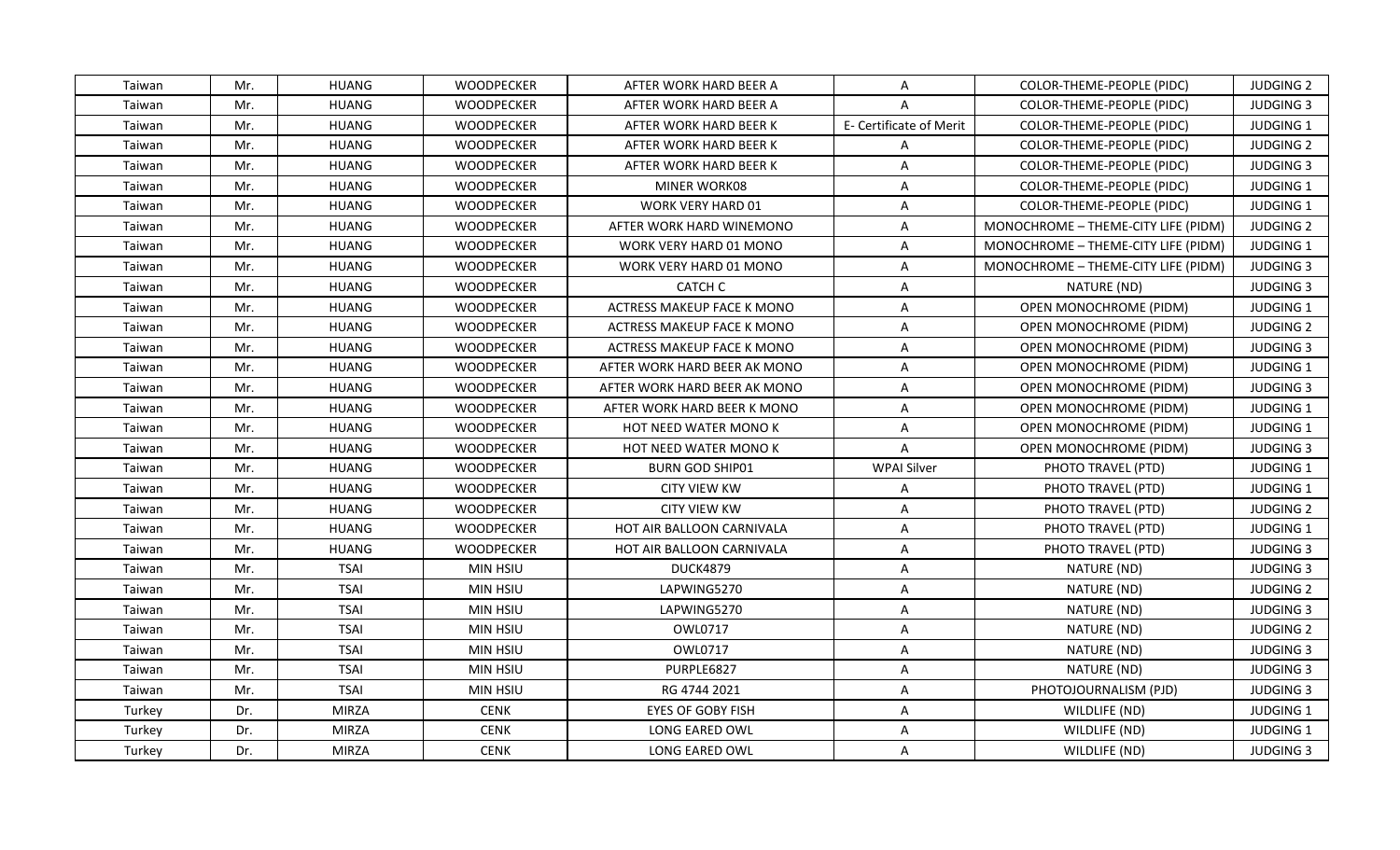| Turkey  | Dr. | <b>MIRZA</b>    | <b>CENK</b>  | <b>OCTOPUS</b>        | A                       | WILDLIFE (ND)                       | <b>JUDGING 1</b> |
|---------|-----|-----------------|--------------|-----------------------|-------------------------|-------------------------------------|------------------|
| Turkey  | Mr. | <b>YESILTAS</b> | <b>BEKIR</b> | BLACKWINTERBOZHANE    | Best of Street Life     | COLOR-THEME-PEOPLE (PIDC)           | <b>JUDGING 2</b> |
| Turkey  | Mr. | <b>YESILTAS</b> | <b>BEKIR</b> | BLACKWINTERBOZHANE    | $\mathsf{A}$            | COLOR-THEME-PEOPLE (PIDC)           | <b>JUDGING 3</b> |
| Turkey  | Mr. | <b>YESILTAS</b> | <b>BEKIR</b> | SMILEFACEMAN          | $\mathsf{A}$            | COLOR-THEME-PEOPLE (PIDC)           | JUDGING 1        |
| Turkey  | Mr. | <b>YESILTAS</b> | <b>BEKIR</b> | <b>INSECTCOLOR</b>    | $\overline{A}$          | NATURE (ND)                         | <b>JUDGING 3</b> |
| Turkey  | Mr. | YESILTAS        | BEKIR        | COLORSDEDE            | A                       | OPEN COLOUR (PIDC)                  | <b>JUDGING 1</b> |
| Turkey  | Mr. | <b>YESILTAS</b> | <b>BEKIR</b> | SANCAKLARUTKAN        | $\mathsf{A}$            | OPEN COLOUR (PIDC)                  | <b>JUDGING 2</b> |
| Turkey  | Mr. | <b>YESILTAS</b> | <b>BEKIR</b> | ALONEMANANDDOG        | $\overline{A}$          | OPEN MONOCHROME (PIDM)              | JUDGING 1        |
| Turkey  | Mr. | <b>YESILTAS</b> | <b>BEKIR</b> | <b>ALONEMANANDDOG</b> | $\mathsf{A}$            | OPEN MONOCHROME (PIDM)              | <b>JUDGING 2</b> |
| Turkey  | Mr. | <b>YESILTAS</b> | <b>BEKIR</b> | SANCAKTARPRAYERSDOOR  | $\overline{A}$          | OPEN MONOCHROME (PIDM)              | JUDGING 1        |
| Turkey  | Mr. | YESILTAS        | <b>BEKIR</b> | SANCAKTARPRAYERSDOOR  | E- Certificate of Merit | OPEN MONOCHROME (PIDM)              | <b>JUDGING 2</b> |
| Turkey  | Mr. | <b>YESILTAS</b> | <b>BEKIR</b> | SANCAKTARPRAYERSDOOR  | A                       | <b>OPEN MONOCHROME (PIDM)</b>       | <b>JUDGING 3</b> |
| Turkey  | Mr. | <b>YESILTAS</b> | <b>BEKIR</b> | ARTVINYOLUNDANMANZARA | $\mathsf{A}$            | PHOTO TRAVEL (PTD)                  | <b>JUDGING 2</b> |
| Turkey  | Mr. | <b>YESILTAS</b> | <b>BEKIR</b> | <b>EMINONUFISH</b>    | $\mathsf{A}$            | PHOTO TRAVEL (PTD)                  | <b>JUDGING 2</b> |
| Turkey  | Mr. | <b>YESILTAS</b> | <b>BEKIR</b> | AVRASYAMARATONU49     | $\overline{A}$          | PHOTOJOURNALISM (PJD)               | JUDGING 1        |
| Turkey  | Mr. | YESILTAS        | <b>BEKIR</b> | AVRASYAMARATONU49     | A                       | PHOTOJOURNALISM (PJD)               | <b>JUDGING 3</b> |
| Turkey  | Mr. | <b>YESILTAS</b> | <b>BEKIR</b> | AVRASYARUN10          | A                       | PHOTOJOURNALISM (PJD)               | <b>JUDGING 3</b> |
| Turkey  | Mr. | <b>YESILTAS</b> | <b>BEKIR</b> | YELKENLILER2          | $\mathsf{A}$            | PHOTOJOURNALISM (PJD)               | JUDGING 1        |
| Turkey  | Mr. | <b>YESILTAS</b> | <b>BEKIR</b> | <b>SPAYDIYEM</b>      | $\mathsf{A}$            | WILDLIFE (ND)                       | <b>JUDGING 1</b> |
| Turkey  | Mr. | <b>YESILTAS</b> | <b>BEKIR</b> | SPAYDIYEM             | $\mathsf{A}$            | WILDLIFE (ND)                       | <b>JUDGING 2</b> |
| Ukraine | Mr. | <b>KUTSKIY</b>  | OLEG         | CARNIVAL1             | A                       | COLOR-THEME-PEOPLE (PIDC)           | <b>JUDGING 2</b> |
| Ukraine | Mr. | <b>KUTSKIY</b>  | OLEG         | CARNIVAL1             | $\mathsf{A}$            | COLOR-THEME-PEOPLE (PIDC)           | <b>JUDGING 3</b> |
| Ukraine | Mr. | <b>KUTSKIY</b>  | OLEG         | DAY OF REMEMBRANCE    | Best of Street Life     | COLOR-THEME-PEOPLE (PIDC)           | JUDGING 1        |
| Ukraine | Mr. | <b>KUTSKIY</b>  | OLEG         | DAY OF REMEMBRANCE    | E- Certificate of Merit | COLOR-THEME-PEOPLE (PIDC)           | <b>JUDGING 2</b> |
| Ukraine | Mr. | <b>KUTSKIY</b>  | OLEG         | DAY OF REMEMBRANCE    | E- Certificate of Merit | COLOR-THEME-PEOPLE (PIDC)           | <b>JUDGING 3</b> |
| Ukraine | Mr. | <b>KUTSKIY</b>  | OLEG         | FISH SALESWOMAN       | $\mathsf{A}$            | MONOCHROME - THEME-CITY LIFE (PIDM) | <b>JUDGING 3</b> |
| Ukraine | Mr. | <b>KUTSKIY</b>  | OLEG         | INTERESTING HOLIDAY   | A                       | MONOCHROME - THEME-CITY LIFE (PIDM) | <b>JUDGING 2</b> |
| Ukraine | Mr. | <b>KUTSKIY</b>  | OLEG         | <b>SNOWY DAY</b>      | <b>WPAI Silver</b>      | MONOCHROME - THEME-CITY LIFE (PIDM) | JUDGING 1        |
| Ukraine | Mr. | <b>KUTSKIY</b>  | OLEG         | <b>SNOWY DAY</b>      | $\mathsf{A}$            | MONOCHROME - THEME-CITY LIFE (PIDM) | <b>JUDGING 3</b> |
| Ukraine | Mr. | <b>KUTSKIY</b>  | OLEG         | SQUARE                | Best of Image           | MONOCHROME - THEME-CITY LIFE (PIDM) | <b>JUDGING 2</b> |
| Ukraine | Mr. | <b>KUTSKIY</b>  | OLEG         | SQUARE                | $\mathsf{A}$            | MONOCHROME - THEME-CITY LIFE (PIDM) | <b>JUDGING 3</b> |
| Ukraine | Mr. | <b>KUTSKIY</b>  | OLEG         | PHOTO FOR MEMORY      | A                       | OPEN MONOCHROME (PIDM)              | <b>JUDGING 2</b> |
| Ukraine | Mr. | <b>KUTSKIY</b>  | OLEG         | CARNIVAL              | $\mathsf{A}$            | PHOTO TRAVEL (PTD)                  | JUDGING 1        |
| Ukraine | Mr. | <b>KUTSKIY</b>  | OLEG         | CARNIVAL              | A                       | PHOTO TRAVEL (PTD)                  | <b>JUDGING 2</b> |
|         |     |                 |              |                       |                         |                                     |                  |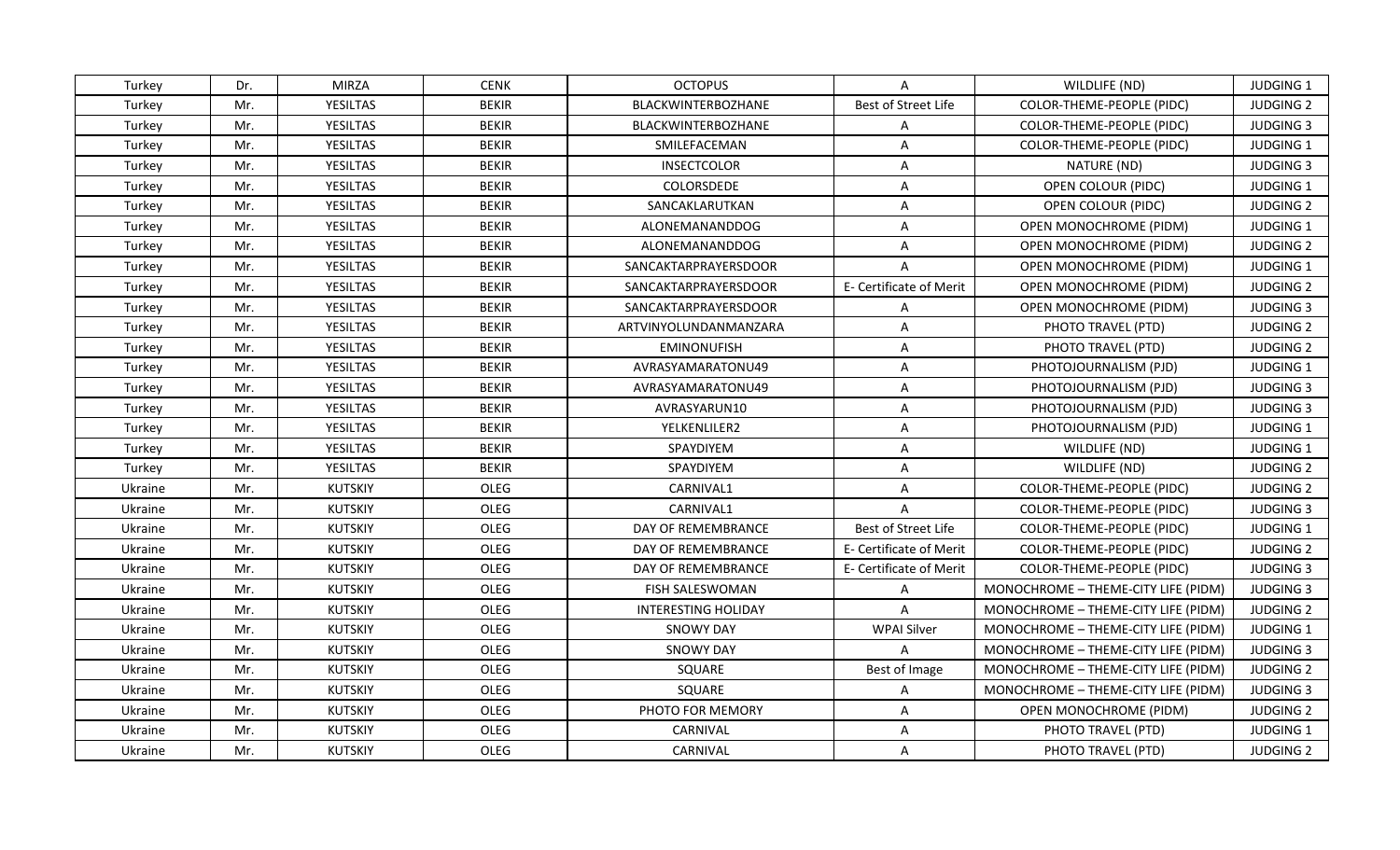| Ukraine                     | Mr.  | KUTSKIY        | OLEG                | CARNIVAL                          | <b>Best of Story Telling</b> | PHOTO TRAVEL (PTD)                  | <b>JUDGING 3</b> |
|-----------------------------|------|----------------|---------------------|-----------------------------------|------------------------------|-------------------------------------|------------------|
| Ukraine                     | Mr.  | <b>KUTSKIY</b> | OLEG                | SAVE A LIFE 1                     | A                            | PHOTOJOURNALISM (PJD)               | JUDGING 1        |
| Ukraine                     | Mr.  | <b>KUTSKIY</b> | OLEG                | SAVE A LIFE 1                     | $\overline{A}$               | PHOTOJOURNALISM (PJD)               | <b>JUDGING 2</b> |
| Ukraine                     | Mr.  | KUTSKIY        | OLEG                | SAVE A LIFE 1                     | A                            | PHOTOJOURNALISM (PJD)               | <b>JUDGING 3</b> |
| Ukraine                     | Mr.  | KUTSKIY        | OLEG                | SHIPWRECK1                        | $\overline{A}$               | PHOTOJOURNALISM (PJD)               | <b>JUDGING 1</b> |
| Ukraine                     | Mr.  | KUTSKIY        | OLEG                | SHIPWRECK1                        | E- Certificate of Merit      | PHOTOJOURNALISM (PJD)               | <b>JUDGING 2</b> |
| Ukraine                     | Mr.  | KUTSKIY        | OLEG                | SHIPWRECK1                        | Best of News                 | PHOTOJOURNALISM (PJD)               | <b>JUDGING 3</b> |
| Ukraine                     | Mr.  | <b>KUTSKIY</b> | OLEG                | THE TRAGEDY IN UKRAINE1           | PSA Gold                     | PHOTOJOURNALISM (PJD)               | JUDGING 1        |
| Ukraine                     | Mr.  | KUTSKIY        | OLEG                | THE TRAGEDY IN UKRAINE1           | $\mathsf{A}$                 | PHOTOJOURNALISM (PJD)               | <b>JUDGING 2</b> |
| Ukraine                     | Mr.  | KUTSKIY        | OLEG                | THE TRAGEDY IN UKRAINE1           | A                            | PHOTOJOURNALISM (PJD)               | <b>JUDGING 3</b> |
| <b>United Arab Emirates</b> | Mrs. | NATESAN        | SARASUPRIYADARSHINI | SOULMATE                          | A                            | OPEN COLOUR (PIDC)                  | <b>JUDGING 3</b> |
| <b>United Arab Emirates</b> | Mrs. | NATESAN        | SARASUPRIYADARSHINI | <b>BESTIES</b>                    | A                            | OPEN MONOCHROME (PIDM)              | JUDGING 1        |
| <b>United Arab Emirates</b> | Mrs. | NATESAN        | SARASUPRIYADARSHINI | <b>BESTIES</b>                    | A                            | OPEN MONOCHROME (PIDM)              | <b>JUDGING 2</b> |
| United Arab Emirates        | Mrs. | <b>NATESAN</b> | SARASUPRIYADARSHINI | <b>BESTIES</b>                    | A                            | OPEN MONOCHROME (PIDM)              | <b>JUDGING 3</b> |
| <b>United Arab Emirates</b> | Mrs. | <b>NATESAN</b> | SARASUPRIYADARSHINI | LATCH                             | A                            | OPEN MONOCHROME (PIDM)              | <b>JUDGING 2</b> |
| <b>USA</b>                  | Dr.  | <b>ROBERTS</b> | LILLIAN             | AWD PACK ON KILL                  | A                            | NATURE (ND)                         | <b>JUDGING 3</b> |
| <b>USA</b>                  | Dr.  | <b>ROBERTS</b> | LILLIAN             | <b>LEOPARD STANDS W PREY</b>      | E- Certificate of Merit      | NATURE (ND)                         | <b>JUDGING 2</b> |
| <b>USA</b>                  | Dr.  | <b>ROBERTS</b> | LILLIAN             | HAMERKOP IN BLURRED WATER         | $\overline{A}$               | OPEN MONOCHROME (PIDM)              | JUDGING 1        |
| <b>USA</b>                  | Dr.  | <b>ROBERTS</b> | LILLIAN             | IMPALA FLYING OVER BRUSH          | A                            | OPEN MONOCHROME (PIDM)              | <b>JUDGING 1</b> |
| <b>USA</b>                  | Dr.  | <b>ROBERTS</b> | LILLIAN             | <b>IMPALA FLYING OVER BRUSH</b>   | $\overline{A}$               | OPEN MONOCHROME (PIDM)              | <b>JUDGING 3</b> |
| <b>USA</b>                  | Dr.  | <b>ROBERTS</b> | LILLIAN             | BERLIN NV OLD CAR AND SHED        | E- Certificate of Merit      | PHOTO TRAVEL (PTD)                  | <b>JUDGING 1</b> |
| <b>USA</b>                  | Dr.  | <b>ROBERTS</b> | LILLIAN             | SPOTTED HYENA GNAWS HIPPO CARCASS | A                            | WILDLIFE (ND)                       | <b>JUDGING 2</b> |
| <b>USA</b>                  | Dr.  | <b>ROBERTS</b> | LILLIAN             | SPOTTED HYENA GNAWS HIPPO CARCASS | A                            | WILDLIFE (ND)                       | <b>JUDGING 3</b> |
| <b>USA</b>                  | Dr.  | <b>ROBERTS</b> | LILLIAN             | <b>STEENBOK TAUNTS LEOPARD</b>    | A                            | WILDLIFE (ND)                       | <b>JUDGING 3</b> |
| <b>USA</b>                  | Dr.  | XU             | WEI                 | <b>FATHER AND SON</b>             | A                            | COLOR-THEME-PEOPLE (PIDC)           | JUDGING 1        |
| <b>USA</b>                  | Dr.  | XU             | WEI                 | <b>FATHER AND SON</b>             | E-HM                         | COLOR-THEME-PEOPLE (PIDC)           | <b>JUDGING 3</b> |
| <b>USA</b>                  | Dr.  | XU             | WEI                 | GISELLE <sub>2</sub>              | A                            | MONOCHROME - THEME-CITY LIFE (PIDM) | <b>JUDGING 3</b> |
| <b>USA</b>                  | Dr.  | XU             | WEI                 | <b>NUTCRACKER 6</b>               | $\overline{A}$               | MONOCHROME - THEME-CITY LIFE (PIDM) | <b>JUDGING 3</b> |
| <b>USA</b>                  | Dr.  | XU             | WEI                 | <b>RACING 2</b>                   | <b>WPAI Silver</b>           | MONOCHROME - THEME-CITY LIFE (PIDM) | <b>JUDGING 3</b> |
| <b>USA</b>                  | Dr.  | XU             | WEI                 | <b>FIGHTING 4</b>                 | $\mathsf{A}$                 | NATURE (ND)                         | <b>JUDGING 2</b> |
| <b>USA</b>                  | Dr.  | XU             | WEI                 | <b>FIGHTING 4</b>                 | E-HM                         | NATURE (ND)                         | <b>JUDGING 3</b> |
| <b>USA</b>                  | Dr.  | XU             | WEI                 | <b>FIGHTING 5</b>                 | A                            | NATURE (ND)                         | <b>JUDGING 3</b> |
| <b>USA</b>                  | Dr.  | XU             | WEI                 | ROBBING 2                         | A                            | NATURE (ND)                         | JUDGING 1        |
| <b>USA</b>                  | Dr.  | XU             | WEI                 | ROBBING 2                         | Best of Action               | NATURE (ND)                         | <b>JUDGING 2</b> |
|                             |      |                |                     |                                   |                              |                                     |                  |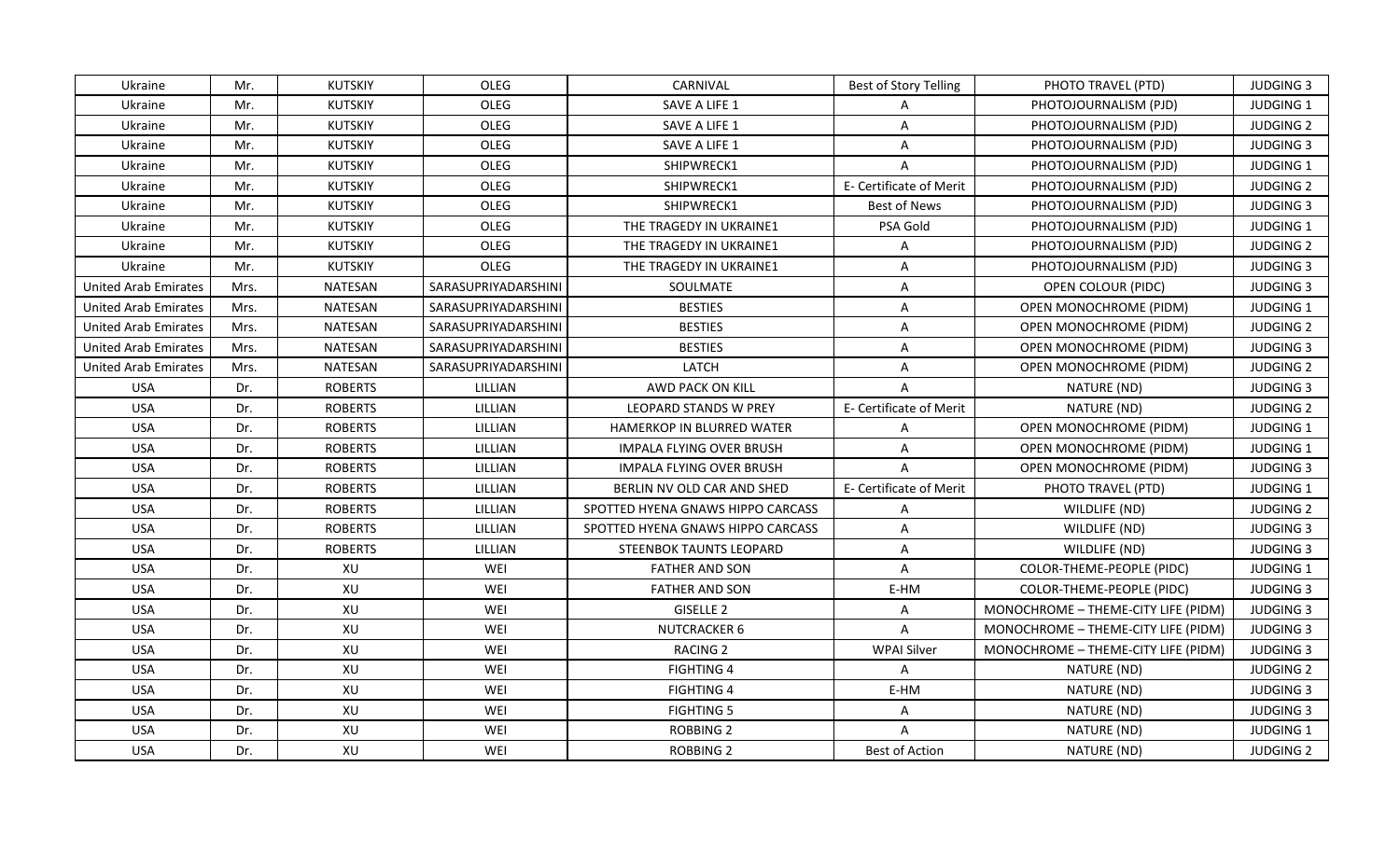| <b>USA</b> | Dr. | XU           | WEI            | ROBBING 2                       | A                       | NATURE (ND)            | <b>JUDGING 3</b> |
|------------|-----|--------------|----------------|---------------------------------|-------------------------|------------------------|------------------|
| <b>USA</b> | Dr. | XU           | WEI            | <b>FEEDING 2</b>                | A                       | OPEN COLOUR (PIDC)     | <b>JUDGING 3</b> |
| <b>USA</b> | Dr. | XU           | WEI            | <b>NUTCRACKER 5</b>             | E- Certificate of Merit | OPEN COLOUR (PIDC)     | JUDGING 1        |
| <b>USA</b> | Dr. | XU           | WEI            | <b>NUTCRACKER 5</b>             | E- Certificate of Merit | OPEN COLOUR (PIDC)     | <b>JUDGING 2</b> |
| <b>USA</b> | Dr. | XU           | WEI            | <b>NUTCRACKER 5</b>             | E- Certificate of Merit | OPEN COLOUR (PIDC)     | <b>JUDGING 3</b> |
| <b>USA</b> | Dr. | XU           | WEI            | <b>EASTERN CHINA WATERTOWN</b>  | A                       | OPEN MONOCHROME (PIDM) | <b>JUDGING 1</b> |
| <b>USA</b> | Dr. | XU           | WEI            | <b>MORNING DANCE 2</b>          | A                       | OPEN MONOCHROME (PIDM) | <b>JUDGING 3</b> |
| <b>USA</b> | Dr. | XU           | WEI            | <b>NEW YORK 2</b>               | A                       | OPEN MONOCHROME (PIDM) | JUDGING 1        |
| <b>USA</b> | Dr. | XU           | WEI            | <b>GOLDEN GATE BRIDGE</b>       | A                       | PHOTO TRAVEL (PTD)     | JUDGING 1        |
| <b>USA</b> | Dr. | XU           | WEI            | <b>GOLDEN GATE BRIDGE</b>       | Α                       | PHOTO TRAVEL (PTD)     | <b>JUDGING 2</b> |
| <b>USA</b> | Dr. | XU           | WEI            | SHANGHAI                        | A                       | PHOTO TRAVEL (PTD)     | JUDGING 1        |
| <b>USA</b> | Dr. | XU           | WEI            | SHANGHAI                        | $\overline{\mathsf{A}}$ | PHOTO TRAVEL (PTD)     | <b>JUDGING 3</b> |
| <b>USA</b> | Dr. | XU           | WEI            | RODEO <sub>3</sub>              | A                       | PHOTOJOURNALISM (PJD)  | JUDGING 1        |
| <b>USA</b> | Dr. | XU           | WEI            | RODEO <sub>3</sub>              | Α                       | PHOTOJOURNALISM (PJD)  | <b>JUDGING 2</b> |
| <b>USA</b> | Dr. | XU           | WEI            | RODEO <sub>3</sub>              | A                       | PHOTOJOURNALISM (PJD)  | <b>JUDGING 3</b> |
| <b>USA</b> | Dr. | XU           | WEI            | RODEO 4                         | A                       | PHOTOJOURNALISM (PJD)  | JUDGING 1        |
| <b>USA</b> | Dr. | XU           | WEI            | RODEO <sub>5</sub>              | $\mathsf{A}$            | PHOTOJOURNALISM (PJD)  | JUDGING 1        |
| <b>USA</b> | Dr. | XU           | WEI            | RODEO <sub>5</sub>              | $\overline{A}$          | PHOTOJOURNALISM (PJD)  | <b>JUDGING 2</b> |
| <b>USA</b> | Dr. | XU           | WEI            | RODEO <sub>5</sub>              | $\overline{A}$          | PHOTOJOURNALISM (PJD)  | <b>JUDGING 3</b> |
| <b>USA</b> | Dr. | XU           | WEI            | MORNING AT MIDDLE CREEK         | E- Certificate of Merit | WILDLIFE (ND)          | JUDGING 1        |
| <b>USA</b> | Mr. | <b>BURKE</b> | <b>CHARLES</b> | <b>MATTERHORN NEIGHBORS</b>     | A                       | OPEN COLOUR (PIDC)     | JUDGING 1        |
| <b>USA</b> | Mr. | <b>BURKE</b> | <b>CHARLES</b> | <b>MATTERHORN NEIGHBORS</b>     | A                       | OPEN COLOUR (PIDC)     | <b>JUDGING 3</b> |
| <b>USA</b> | Mr. | <b>BURKE</b> | <b>CHARLES</b> | WHITE FLOWER WITH PURPLE STAMEN | $\overline{A}$          | OPEN COLOUR (PIDC)     | <b>JUDGING 1</b> |
| <b>USA</b> | Mr. | <b>BURKE</b> | <b>CHARLES</b> | <b>CHLOE SIX</b>                | $\overline{A}$          | OPEN MONOCHROME (PIDM) | <b>JUDGING 2</b> |
| <b>USA</b> | Mr. | <b>BURKE</b> | <b>CHARLES</b> | <b>CHLOE SIX</b>                | E- Certificate of Merit | OPEN MONOCHROME (PIDM) | <b>JUDGING 3</b> |
| <b>USA</b> | Mr. | <b>BURKE</b> | <b>CHARLES</b> | <b>LORI SEVEN</b>               | Α                       | OPEN MONOCHROME (PIDM) | JUDGING 1        |
| <b>USA</b> | Mr. | <b>BURKE</b> | <b>CHARLES</b> | <b>LORI SEVEN</b>               | Α                       | OPEN MONOCHROME (PIDM) | <b>JUDGING 2</b> |
| <b>USA</b> | Mr. | <b>BURKE</b> | <b>CHARLES</b> | <b>LORI SEVEN</b>               | A                       | OPEN MONOCHROME (PIDM) | <b>JUDGING 3</b> |
| <b>USA</b> | Mr. | CARR         | <b>RANDY</b>   | <b>FAMILY OUTING</b>            | A                       | NATURE (ND)            | JUDGING 1        |
| <b>USA</b> | Mr. | CARR         | <b>RANDY</b>   | ROMANCE IN THE AIR              | A                       | NATURE (ND)            | JUDGING 1        |
| <b>USA</b> | Mr. | <b>CARR</b>  | <b>RANDY</b>   | ROMANCE IN THE AIR              | A                       | NATURE (ND)            | <b>JUDGING 3</b> |
| <b>USA</b> | Mr. | CARR         | <b>RANDY</b>   | THREE BROTHERS                  | A                       | NATURE (ND)            | JUDGING 1        |
| <b>USA</b> | Mr. | CARR         | <b>RANDY</b>   | THREE BROTHERS                  | Α                       | NATURE (ND)            | <b>JUDGING 2</b> |
| <b>USA</b> | Mr. | <b>CARR</b>  | RANDY          | THREE BROTHERS                  | $\mathsf{A}$            | NATURE (ND)            | <b>JUDGING 3</b> |
|            |     |              |                |                                 |                         |                        |                  |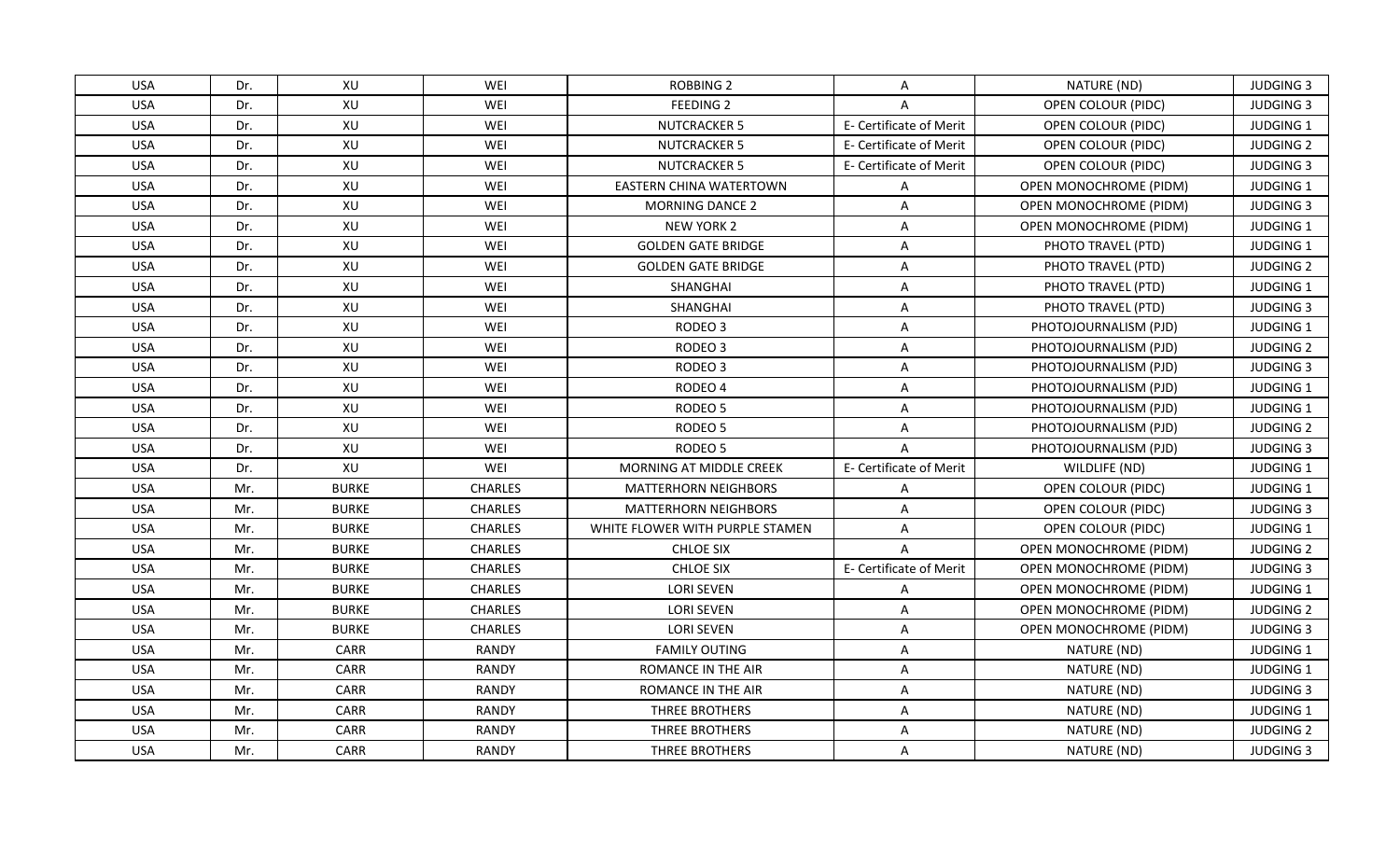| <b>USA</b> | Mr. | CARR        | <b>RANDY</b>   | <b>CANYON DE CHELLY</b>          | $\mathsf{A}$            | OPEN COLOUR (PIDC)            | <b>JUDGING 1</b> |
|------------|-----|-------------|----------------|----------------------------------|-------------------------|-------------------------------|------------------|
| <b>USA</b> | Mr. | CARR        | <b>RANDY</b>   | KICKING AND PUNCHING TO WIN      | $\mathsf{A}$            | OPEN COLOUR (PIDC)            | <b>JUDGING 2</b> |
| <b>USA</b> | Mr. | <b>CARR</b> | <b>RANDY</b>   | <b>BLASTING TO THE FRONT</b>     | $\mathsf{A}$            | OPEN MONOCHROME (PIDM)        | JUDGING 1        |
| <b>USA</b> | Mr. | CARR        | <b>RANDY</b>   | <b>BLASTING TO THE FRONT</b>     | $\mathsf{A}$            | OPEN MONOCHROME (PIDM)        | <b>JUDGING 2</b> |
| <b>USA</b> | Mr. | CARR        | <b>RANDY</b>   | <b>JUNIOR CHEER</b>              | $\overline{A}$          | OPEN MONOCHROME (PIDM)        | <b>JUDGING 2</b> |
| <b>USA</b> | Mr. | CARR        | <b>RANDY</b>   | <b>JUNIOR CHEER</b>              | A                       | <b>OPEN MONOCHROME (PIDM)</b> | <b>JUDGING 3</b> |
| <b>USA</b> | Mr. | CARR        | <b>RANDY</b>   | <b>OURAY</b>                     | $\mathsf{A}$            | PHOTO TRAVEL (PTD)            | <b>JUDGING 3</b> |
| <b>USA</b> | Mr. | CARR        | <b>RANDY</b>   | TAKE OFF AT PALOUSE              | $\overline{A}$          | PHOTO TRAVEL (PTD)            | JUDGING 1        |
| <b>USA</b> | Mr. | <b>CARR</b> | <b>RANDY</b>   | TAKE OFF AT PALOUSE              | $\mathsf{A}$            | PHOTO TRAVEL (PTD)            | <b>JUDGING 2</b> |
| <b>USA</b> | Mr. | CARR        | <b>RANDY</b>   | TAKE OFF AT PALOUSE              | $\overline{A}$          | PHOTO TRAVEL (PTD)            | <b>JUDGING 3</b> |
| <b>USA</b> | Mr. | CARR        | <b>RANDY</b>   | JAWBREAKER 3                     | A                       | PHOTOJOURNALISM (PJD)         | <b>JUDGING 1</b> |
| <b>USA</b> | Mr. | CARR        | <b>RANDY</b>   | JAWBREAKER 3                     | $\mathsf{A}$            | PHOTOJOURNALISM (PJD)         | <b>JUDGING 2</b> |
| <b>USA</b> | Mr. | CARR        | <b>RANDY</b>   | STOPPED FROM SCORING             | $\mathsf{A}$            | PHOTOJOURNALISM (PJD)         | JUDGING 1        |
| <b>USA</b> | Mr. | CARR        | <b>RANDY</b>   | STOPPED FROM SCORING             | $\mathsf{A}$            | PHOTOJOURNALISM (PJD)         | <b>JUDGING 2</b> |
| <b>USA</b> | Mr. | CARR        | <b>RANDY</b>   | <b>THUMBS UP</b>                 | A                       | PHOTOJOURNALISM (PJD)         | JUDGING 1        |
| <b>USA</b> | Mr. | CARR        | <b>RANDY</b>   | THUMBS UP                        | A                       | PHOTOJOURNALISM (PJD)         | <b>JUDGING 2</b> |
| <b>USA</b> | Mr. | <b>CHEN</b> | <b>BAOTING</b> | <b>EMPEROR PENGUIN AND CHICK</b> | A                       | NATURE (ND)                   | JUDGING 1        |
| <b>USA</b> | Mr. | <b>CHEN</b> | <b>BAOTING</b> | <b>EMPEROR PENGUIN AND CHICK</b> | $\overline{A}$          | NATURE (ND)                   | <b>JUDGING 2</b> |
| <b>USA</b> | Mr. | <b>CHEN</b> | <b>BAOTING</b> | <b>EMPEROR PENGUIN AND CHICK</b> | $\overline{A}$          | NATURE (ND)                   | <b>JUDGING 3</b> |
| <b>USA</b> | Mr. | <b>CHEN</b> | <b>BAOTING</b> | <b>MOTHER AND CUB</b>            | PSA Gold                | NATURE (ND)                   | JUDGING 1        |
| <b>USA</b> | Mr. | <b>CHEN</b> | <b>BAOTING</b> | MOTHER AND CUB                   | PSA Gold                | NATURE (ND)                   | <b>JUDGING 2</b> |
| <b>USA</b> | Mr. | <b>CHEN</b> | <b>BAOTING</b> | MOTHER AND CUB                   | A                       | NATURE (ND)                   | <b>JUDGING 3</b> |
| <b>USA</b> | Mr. | <b>CHEN</b> | <b>BAOTING</b> | <b>OSPREY</b>                    | $\mathsf{A}$            | NATURE (ND)                   | JUDGING 1        |
| <b>USA</b> | Mr. | <b>CHEN</b> | <b>BAOTING</b> | <b>OSPREY</b>                    | $\overline{A}$          | NATURE (ND)                   | <b>JUDGING 2</b> |
| <b>USA</b> | Mr. | <b>CHEN</b> | <b>BAOTING</b> | <b>OSPREY</b>                    | <b>WPAI Silver</b>      | NATURE (ND)                   | <b>JUDGING 3</b> |
| <b>USA</b> | Mr. | <b>CHEN</b> | <b>BAOTING</b> | WISH TO FLY                      | $\mathsf{A}$            | NATURE (ND)                   | JUDGING 1        |
| <b>USA</b> | Mr. | <b>CHEN</b> | <b>BAOTING</b> | WISH TO FLY                      | A                       | NATURE (ND)                   | <b>JUDGING 2</b> |
| <b>USA</b> | Mr. | <b>CHEN</b> | <b>BAOTING</b> | WISH TO FLY                      | $\mathsf{A}$            | NATURE (ND)                   | <b>JUDGING 3</b> |
| <b>USA</b> | Mr. | <b>CHEN</b> | <b>BAOTING</b> | <b>DANCING</b>                   | A                       | OPEN COLOUR (PIDC)            | <b>JUDGING 1</b> |
| <b>USA</b> | Mr. | <b>CHEN</b> | <b>BAOTING</b> | <b>HAPPY FAMILY</b>              | $\mathsf{A}$            | OPEN COLOUR (PIDC)            | <b>JUDGING 1</b> |
| <b>USA</b> | Mr. | <b>CHEN</b> | <b>BAOTING</b> | <b>HAPPY FAMILY</b>              | $\mathsf{A}$            | OPEN COLOUR (PIDC)            | <b>JUDGING 3</b> |
| <b>USA</b> | Mr. | <b>CHEN</b> | <b>BAOTING</b> | PENGUIN COLONY                   | E- Certificate of Merit | OPEN COLOUR (PIDC)            | JUDGING 1        |
| <b>USA</b> | Mr. | <b>CHEN</b> | <b>BAOTING</b> | PENGUINS AND CHICKS              | A                       | OPEN COLOUR (PIDC)            | JUDGING 1        |
| <b>USA</b> | Mr. | <b>CHEN</b> | <b>BAOTING</b> | PENGUINS AND CHICKS              | A                       | OPEN COLOUR (PIDC)            | <b>JUDGING 3</b> |
|            |     |             |                |                                  |                         |                               |                  |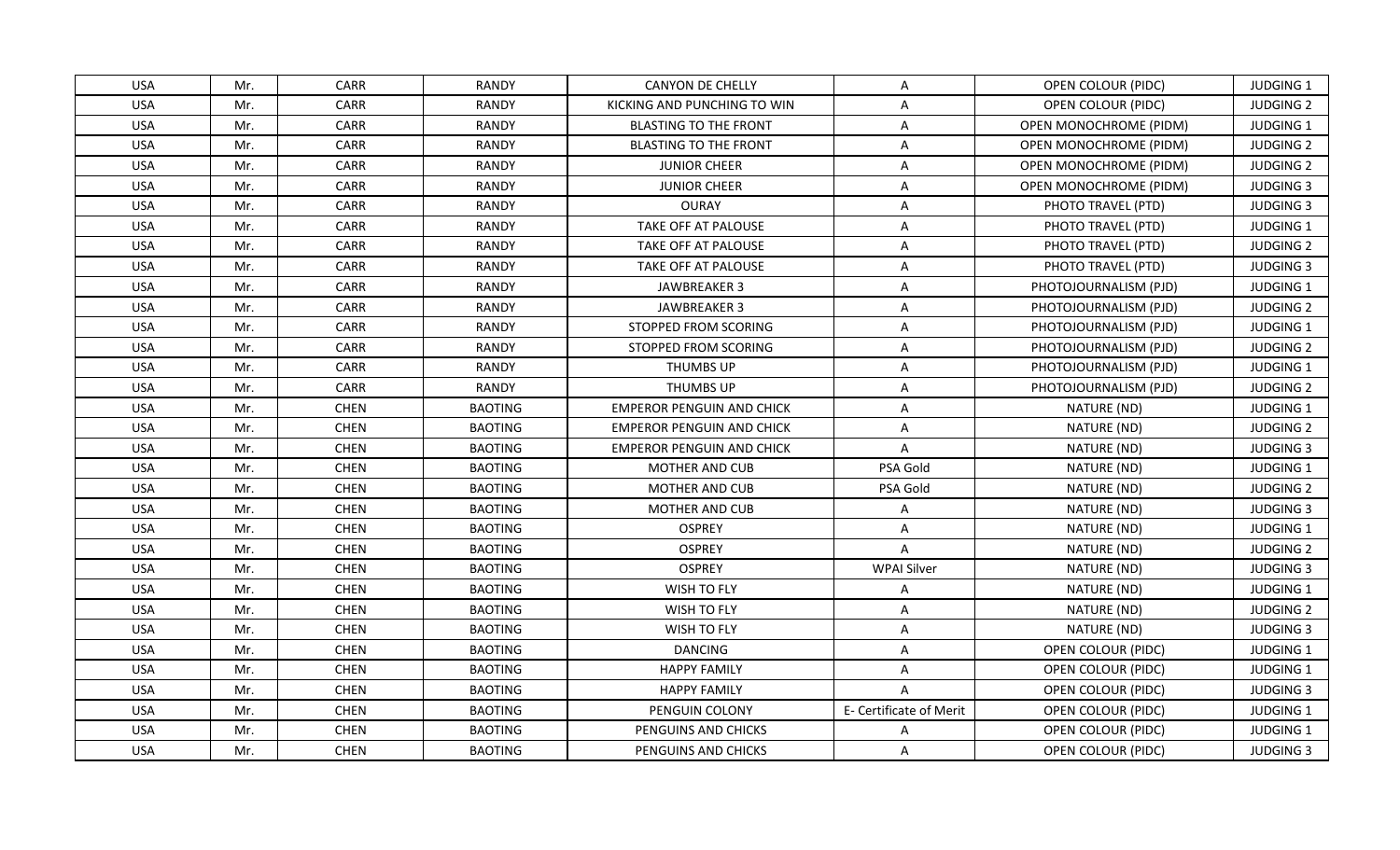| <b>USA</b> | Mr. | <b>CHEN</b>  | <b>BAOTING</b> | A MOTHERS LOVE            | A                       | WILDLIFE (ND)                       | <b>JUDGING 3</b> |
|------------|-----|--------------|----------------|---------------------------|-------------------------|-------------------------------------|------------------|
| <b>USA</b> | Mr. | <b>CHEN</b>  | <b>BAOTING</b> | <b>GROWING UP</b>         | A                       | WILDLIFE (ND)                       | JUDGING 1        |
| <b>USA</b> | Mr. | <b>CHEN</b>  | <b>BAOTING</b> | <b>GROWING UP</b>         | $\mathsf{A}$            | WILDLIFE (ND)                       | <b>JUDGING 2</b> |
| <b>USA</b> | Mr. | <b>CHEN</b>  | <b>BAOTING</b> | <b>WARM HEART</b>         | E- Certificate of Merit | WILDLIFE (ND)                       | JUDGING 1        |
| <b>USA</b> | Mr. | <b>CHEN</b>  | <b>BAOTING</b> | <b>WARM HEART</b>         | Best of Birds           | WILDLIFE (ND)                       | <b>JUDGING 2</b> |
| <b>USA</b> | Mr. | <b>CHEN</b>  | <b>BAOTING</b> | <b>WARM HEART</b>         | WPAI Gold               | WILDLIFE (ND)                       | <b>JUDGING 3</b> |
| <b>USA</b> | Mr. | <b>CHEUK</b> | SHU            | <b>CHEERLEADERS</b>       | A                       | COLOR-THEME-PEOPLE (PIDC)           | JUDGING 1        |
| <b>USA</b> | Mr. | <b>CHEUK</b> | SHU            | CHEERLEADERS              | $\overline{A}$          | COLOR-THEME-PEOPLE (PIDC)           | <b>JUDGING 2</b> |
| <b>USA</b> | Mr. | <b>CHEUK</b> | SHU            | <b>CHEERLEADERS</b>       | $\overline{A}$          | COLOR-THEME-PEOPLE (PIDC)           | <b>JUDGING 3</b> |
| <b>USA</b> | Mr. | <b>CHEUK</b> | SHU            | <b>HEATED CONTEST</b>     | $\overline{A}$          | COLOR-THEME-PEOPLE (PIDC)           | JUDGING 1        |
| <b>USA</b> | Mr. | <b>CHEUK</b> | SHU            | <b>BEST KITCHEN</b>       | A                       | MONOCHROME - THEME-CITY LIFE (PIDM) | <b>JUDGING 3</b> |
| <b>USA</b> | Mr. | <b>CHEUK</b> | SHU            | <b>BUBBLES EVERYWHERE</b> | $\mathsf{A}$            | MONOCHROME - THEME-CITY LIFE (PIDM) | <b>JUDGING 3</b> |
| <b>USA</b> | Mr. | <b>CHEUK</b> | SHU            | <b>FISHING PIER</b>       | $\mathsf{A}$            | NATURE (ND)                         | <b>JUDGING 2</b> |
| <b>USA</b> | Mr. | <b>CHEUK</b> | SHU            | <b>FISHING PIER</b>       | $\mathsf{A}$            | NATURE (ND)                         | <b>JUDGING 3</b> |
| <b>USA</b> | Mr. | <b>CHEUK</b> | SHU            | <b>HOPPING ATTACK</b>     | A                       | NATURE (ND)                         | JUDGING 1        |
| <b>USA</b> | Mr. | <b>CHEUK</b> | SHU            | <b>HOPPING ATTACK</b>     | A                       | NATURE (ND)                         | <b>JUDGING 3</b> |
| <b>USA</b> | Mr. | <b>CHEUK</b> | SHU            | MOMS HOME                 | $\overline{A}$          | NATURE (ND)                         | <b>JUDGING 2</b> |
| <b>USA</b> | Mr. | <b>CHEUK</b> | SHU            | MOMS HOME                 | E- Certificate of Merit | NATURE (ND)                         | <b>JUDGING 3</b> |
| <b>USA</b> | Mr. | <b>CHEUK</b> | SHU            | <b>AUGUST YIELD</b>       | $\mathsf{A}$            | OPEN COLOUR (PIDC)                  | <b>JUDGING 3</b> |
| <b>USA</b> | Mr. | <b>CHEUK</b> | SHU            | BEAVERS VS LSU 2019       | A                       | OPEN COLOUR (PIDC)                  | <b>JUDGING 3</b> |
| <b>USA</b> | Mr. | <b>CHEUK</b> | SHU            | BRIDGET BARS 2018 GYM 101 | $\mathsf{A}$            | <b>OPEN COLOUR (PIDC)</b>           | <b>JUDGING 1</b> |
| <b>USA</b> | Mr. | <b>CHEUK</b> | SHU            | BRIDGET BARS 2018 GYM 101 | $\mathsf{A}$            | OPEN COLOUR (PIDC)                  | <b>JUDGING 2</b> |
| <b>USA</b> | Mr. | <b>CHEUK</b> | SHU            | BRIDGET BARS 2018 GYM 101 | $\mathsf{A}$            | OPEN COLOUR (PIDC)                  | <b>JUDGING 3</b> |
| <b>USA</b> | Mr. | <b>CHEUK</b> | SHU            | AZ SPLIT LEAP             | $\mathsf{A}$            | OPEN MONOCHROME (PIDM)              | JUDGING 1        |
| <b>USA</b> | Mr. | <b>CHEUK</b> | SHU            | AZ SPLIT LEAP             | A                       | <b>OPEN MONOCHROME (PIDM)</b>       | <b>JUDGING 2</b> |
| <b>USA</b> | Mr. | <b>CHEUK</b> | SHU            | <b>BALL CHARGE</b>        | A                       | OPEN MONOCHROME (PIDM)              | <b>JUDGING 2</b> |
| <b>USA</b> | Mr. | <b>CHEUK</b> | SHU            | <b>BALL CHARGE</b>        | $\mathsf{A}$            | OPEN MONOCHROME (PIDM)              | <b>JUDGING 3</b> |
| <b>USA</b> | Mr. | <b>CHEUK</b> | SHU            | <b>TRUCK DUST TRAIL</b>   | $\mathsf{A}$            | OPEN MONOCHROME (PIDM)              | JUDGING 1        |
| <b>USA</b> | Mr. | <b>CHEUK</b> | SHU            | <b>TRUCK DUST TRAIL</b>   | A                       | OPEN MONOCHROME (PIDM)              | <b>JUDGING 2</b> |
| <b>USA</b> | Mr. | <b>CHEUK</b> | SHU            | END OF A SEASON           | $\mathsf{A}$            | PHOTO TRAVEL (PTD)                  | <b>JUDGING 1</b> |
| <b>USA</b> | Mr. | <b>CHEUK</b> | SHU            | END OF A SEASON           | E- Certificate of Merit | PHOTO TRAVEL (PTD)                  | <b>JUDGING 2</b> |
| <b>USA</b> | Mr. | <b>CHEUK</b> | SHU            | END OF A SEASON           | $\mathsf{A}$            | PHOTO TRAVEL (PTD)                  | <b>JUDGING 3</b> |
| <b>USA</b> | Mr. | CHEUK        | SHU            | GYM 101 2018 BEAM         | $\overline{A}$          | PHOTOJOURNALISM (PJD)               | JUDGING 1        |
| <b>USA</b> | Mr. | <b>CHEUK</b> | <b>SHU</b>     | GYM 101 2018 BEAM         | A                       | PHOTOJOURNALISM (PJD)               | <b>JUDGING 2</b> |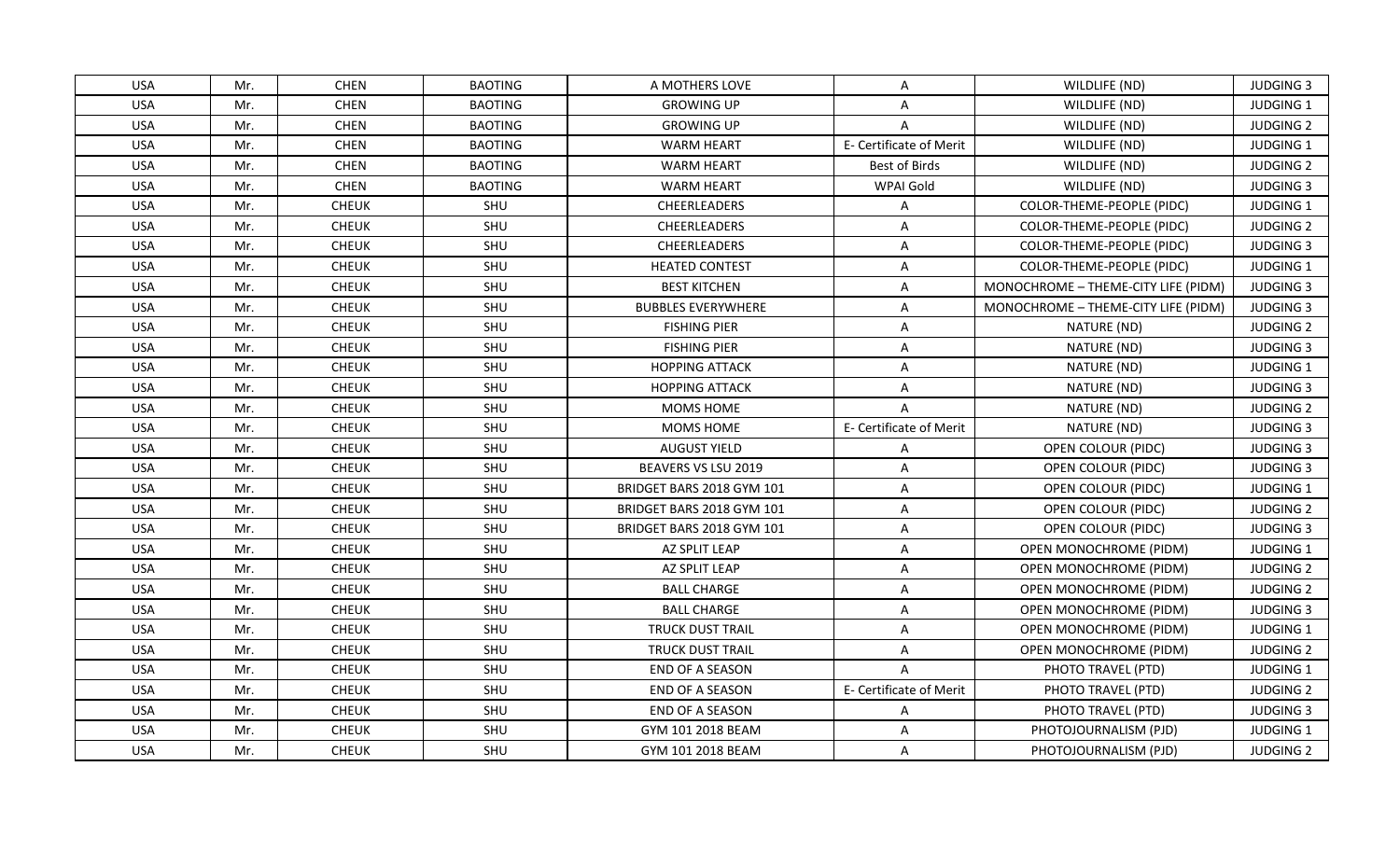| <b>USA</b> | Mr. | <b>CHEUK</b> | SHU         | GYM 101 2018 BEAM                  | A    | PHOTOJOURNALISM (PJD)               | <b>JUDGING 3</b> |
|------------|-----|--------------|-------------|------------------------------------|------|-------------------------------------|------------------|
| <b>USA</b> | Mr. | <b>CHEUK</b> | SHU         | LSU VS ARKANSAS BAR 2020           | A    | PHOTOJOURNALISM (PJD)               | JUDGING 1        |
| <b>USA</b> | Mr. | <b>CHEUK</b> | SHU         | LSU VS ARKANSAS BAR 2020           | A    | PHOTOJOURNALISM (PJD)               | <b>JUDGING 2</b> |
| <b>USA</b> | Mr. | <b>CHEUK</b> | SHU         | LSU VS ARKANSAS BAR 2020           | A    | PHOTOJOURNALISM (PJD)               | <b>JUDGING 3</b> |
| <b>USA</b> | Mr. | <b>CHEUK</b> | SHU         | <b>REACHING FOR THE BAR</b>        | A    | PHOTOJOURNALISM (PJD)               | <b>JUDGING 1</b> |
| <b>USA</b> | Mr. | <b>CHEUK</b> | <b>SHU</b>  | <b>REACHING FOR THE BAR</b>        | E-HM | PHOTOJOURNALISM (PJD)               | <b>JUDGING 2</b> |
| <b>USA</b> | Mr. | <b>CHEUK</b> | SHU         | <b>REACHING FOR THE BAR</b>        | A    | PHOTOJOURNALISM (PJD)               | <b>JUDGING 3</b> |
| <b>USA</b> | Mr. | <b>CHEUK</b> | SHU         | <b>EGGS BLUE</b>                   | A    | WILDLIFE (ND)                       | JUDGING 1        |
| <b>USA</b> | Mr. | <b>CHEUK</b> | SHU         | <b>EGGS BLUE</b>                   | A    | WILDLIFE (ND)                       | <b>JUDGING 2</b> |
| <b>USA</b> | Mr. | <b>CHEUK</b> | SHU         | <b>WAITING TURNS</b>               | A    | WILDLIFE (ND)                       | JUDGING 1        |
| <b>USA</b> | Mr. | CHIU         | <b>BOB</b>  | ETHIOPIA CHILD9                    | A    | COLOR-THEME-PEOPLE (PIDC)           | <b>JUDGING 3</b> |
| <b>USA</b> | Mr. | CHIU         | <b>BOB</b>  | MILAN10                            | A    | MONOCHROME - THEME-CITY LIFE (PIDM) | <b>JUDGING 2</b> |
| <b>USA</b> | Mr. | CHIU         | <b>BOB</b>  | POLICE IN ISRAEL6                  | A    | MONOCHROME - THEME-CITY LIFE (PIDM) | <b>JUDGING 1</b> |
| <b>USA</b> | Mr. | CHIU         | <b>BOB</b>  | POLICE IN ISRAEL6                  | A    | MONOCHROME - THEME-CITY LIFE (PIDM) | <b>JUDGING 2</b> |
| <b>USA</b> | Mr. | CHIU         | <b>BOB</b>  | POLICE IN ISRAEL6                  | A    | MONOCHROME - THEME-CITY LIFE (PIDM) | <b>JUDGING 3</b> |
| <b>USA</b> | Mr. | CHIU         | <b>BOB</b>  | <b>DEATH VALLEY38</b>              | A    | NATURE (ND)                         | <b>JUDGING 1</b> |
| <b>USA</b> | Mr. | CHIU         | <b>BOB</b>  | THE LAKE COME INTO VIEW25          | A    | OPEN COLOUR (PIDC)                  | JUDGING 1        |
| <b>USA</b> | Mr. | CHIU         | <b>BOB</b>  | POLAR BEAR3                        | A    | OPEN MONOCHROME (PIDM)              | JUDGING 1        |
| USA        | Mr. | <b>CHIU</b>  | <b>BOB</b>  | WHEAT FIELDS IN SPOKANE28          | A    | OPEN MONOCHROME (PIDM)              | <b>JUDGING 2</b> |
| <b>USA</b> | Mr. | CHIU         | <b>BOB</b>  | ZEBRAS29                           | A    | <b>OPEN MONOCHROME (PIDM)</b>       | <b>JUDGING 3</b> |
| <b>USA</b> | Mr. | CHIU         | <b>BOB</b>  | IN AMAZON RAINFOREST3              | A    | PHOTOJOURNALISM (PJD)               | <b>JUDGING 1</b> |
| <b>USA</b> | Mr. | CHIU         | <b>BOB</b>  | JUNGLE LIFESTYLE41                 | A    | PHOTOJOURNALISM (PJD)               | JUDGING 1        |
| <b>USA</b> | Mr. | CHIU         | <b>BOB</b>  | AFRICAN WILDLIFE16                 | A    | WILDLIFE (ND)                       | <b>JUDGING 3</b> |
| <b>USA</b> | Mr. | CHIU         | <b>BOB</b>  | ZEBRAS41                           | A    | WILDLIFE (ND)                       | <b>JUDGING 1</b> |
| <b>USA</b> | Mr. | CHIU         | <b>BOB</b>  | ZEBRAS41                           | A    | WILDLIFE (ND)                       | <b>JUDGING 2</b> |
| <b>USA</b> | Mr. | CONAWAY      | WARD        | RODEO CHIT CHAT                    | A    | COLOR-THEME-PEOPLE (PIDC)           | <b>JUDGING 2</b> |
| <b>USA</b> | Mr. | CONAWAY      | WARD        | RODEO CHIT CHAT                    | A    | COLOR-THEME-PEOPLE (PIDC)           | <b>JUDGING 3</b> |
| <b>USA</b> | Mr. | CONAWAY      | <b>WARD</b> | <b>FLIGHT READY PUFFIN</b>         | A    | NATURE (ND)                         | JUDGING 1        |
| <b>USA</b> | Mr. | CONAWAY      | WARD        | <b>FLIGHT READY PUFFIN</b>         | A    | NATURE (ND)                         | <b>JUDGING 3</b> |
| <b>USA</b> | Mr. | CONAWAY      | <b>WARD</b> | <b>CHRISTMAS CACTUS NO2</b>        | A    | <b>OPEN MONOCHROME (PIDM)</b>       | <b>JUDGING 3</b> |
| <b>USA</b> | Mr. | CONAWAY      | WARD        | FOG ROLLING IN                     | A    | <b>OPEN MONOCHROME (PIDM)</b>       | JUDGING 1        |
| <b>USA</b> | Mr. | CONAWAY      | WARD        | THE ZEPHYR SAILING THE MAINE COAST | A    | PHOTO TRAVEL (PTD)                  | <b>JUDGING 2</b> |
| <b>USA</b> | Mr. | CONAWAY      | <b>WARD</b> | <b>GRINNING HAZER</b>              | A    | PHOTOJOURNALISM (PJD)               | <b>JUDGING 2</b> |
| <b>USA</b> | Mr. | CONAWAY      | WARD        | <b>GRINNING HAZER</b>              | A    | PHOTOJOURNALISM (PJD)               | <b>JUDGING 3</b> |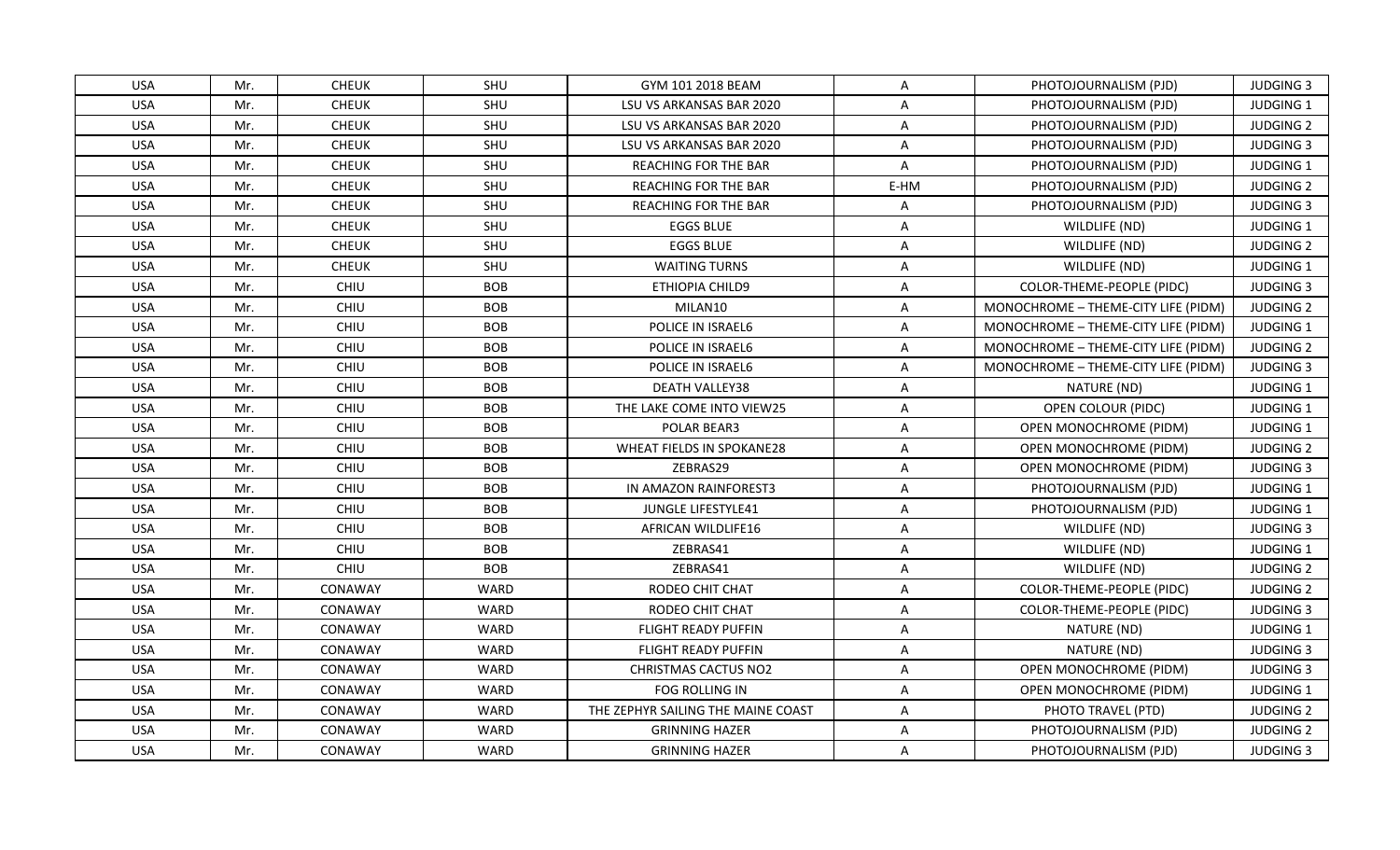| <b>USA</b> | Mr. | CONAWAY            | <b>WARD</b>     | <b>JUBILATION</b>                | Α                       | PHOTOJOURNALISM (PJD)               | <b>JUDGING 1</b> |
|------------|-----|--------------------|-----------------|----------------------------------|-------------------------|-------------------------------------|------------------|
| <b>USA</b> | Mr. | CONAWAY            | <b>WARD</b>     | <b>JUBILATION</b>                | Α                       | PHOTOJOURNALISM (PJD)               | <b>JUDGING 2</b> |
| <b>USA</b> | Mr. | CONAWAY            | WARD            | <b>JUBILATION</b>                | A                       | PHOTOJOURNALISM (PJD)               | <b>JUDGING 3</b> |
| <b>USA</b> | Mr. | CONAWAY            | <b>WARD</b>     | PRAIRIE DOG PAIR                 | $\mathsf{A}$            | WILDLIFE (ND)                       | JUDGING 1        |
| <b>USA</b> | Mr. | CONAWAY            | WARD            | PRAIRIE DOG PAIR                 | <b>Best of Animal</b>   | WILDLIFE (ND)                       | <b>JUDGING 2</b> |
| <b>USA</b> | Mr. | CONAWAY            | WARD            | PRAIRIE DOG PAIR                 | A                       | WILDLIFE (ND)                       | <b>JUDGING 3</b> |
| <b>USA</b> | Mr. | CONAWAY            | <b>WARD</b>     | PUFFINS PUFFINS EVERYWHERE       | $\overline{A}$          | WILDLIFE (ND)                       | <b>JUDGING 1</b> |
| <b>USA</b> | Mr. | CONAWAY            | <b>WARD</b>     | PUFFINS PUFFINS EVERYWHERE       | A                       | WILDLIFE (ND)                       | <b>JUDGING 2</b> |
| <b>USA</b> | Mr. | <b>DICKERSON</b>   | <b>TERRY</b>    | ALIEN ENCOUNTER                  | $\mathsf{A}$            | COLOR-THEME-PEOPLE (PIDC)           | <b>JUDGING 1</b> |
| <b>USA</b> | Mr. | <b>DICKERSON</b>   | <b>TERRY</b>    | <b>CHARRO PARADE</b>             | A                       | COLOR-THEME-PEOPLE (PIDC)           | JUDGING 1        |
| <b>USA</b> | Mr. | <b>DICKERSON</b>   | <b>TERRY</b>    | <b>CHARRO PARADE</b>             | Α                       | COLOR-THEME-PEOPLE (PIDC)           | <b>JUDGING 2</b> |
| <b>USA</b> | Mr. | <b>DICKERSON</b>   | <b>TERRY</b>    | <b>CHARRO PARADE</b>             | Α                       | COLOR-THEME-PEOPLE (PIDC)           | <b>JUDGING 3</b> |
| <b>USA</b> | Mr. | <b>DICKERSON</b>   | <b>TERRY</b>    | <b>CURIOUS SHRIMP</b>            | A                       | NATURE (ND)                         | <b>JUDGING 3</b> |
| <b>USA</b> | Mr. | <b>DICKERSON</b>   | <b>TERRY</b>    | <b>JELLYFISH GLIDES</b>          | $\mathsf{A}$            | NATURE (ND)                         | JUDGING 1        |
| <b>USA</b> | Mr. | <b>DICKERSON</b>   | <b>TERRY</b>    | JELLYFISH GLIDES                 | A                       | NATURE (ND)                         | <b>JUDGING 2</b> |
| <b>USA</b> | Mr. | <b>DICKERSON</b>   | <b>TERRY</b>    | JELLYFISH GLIDES                 | A                       | NATURE (ND)                         | <b>JUDGING 3</b> |
| <b>USA</b> | Mr. | <b>DICKERSON</b>   | <b>TERRY</b>    | DRY LAKE RACER                   | $\overline{A}$          | OPEN MONOCHROME (PIDM)              | JUDGING 1        |
| <b>USA</b> | Mr. | <b>DICKERSON</b>   | <b>TERRY</b>    | DRY LAKE RACER                   | A                       | OPEN MONOCHROME (PIDM)              | <b>JUDGING 2</b> |
| <b>USA</b> | Mr. | <b>DICKERSON</b>   | <b>TERRY</b>    | <b>AVOCET MIRRORED</b>           | $\overline{A}$          | WILDLIFE (ND)                       | <b>JUDGING 1</b> |
| <b>USA</b> | Mr. | <b>EMMERICH JR</b> | <b>GERALD H</b> | 2 WATCHING 10                    | A                       | COLOR-THEME-PEOPLE (PIDC)           | JUDGING 1        |
| <b>USA</b> | Mr. | <b>EMMERICH JR</b> | <b>GERALD H</b> | 2 WATCHING 10                    | Α                       | COLOR-THEME-PEOPLE (PIDC)           | <b>JUDGING 2</b> |
| <b>USA</b> | Mr. | <b>EMMERICH JR</b> | <b>GERALD H</b> | 2 WATCHING 10                    | E- Certificate of Merit | COLOR-THEME-PEOPLE (PIDC)           | <b>JUDGING 3</b> |
| <b>USA</b> | Mr. | <b>EMMERICH JR</b> | <b>GERALD H</b> | DAD PHOTOGRAPHS VIOLINIST        | A                       | COLOR-THEME-PEOPLE (PIDC)           | <b>JUDGING 2</b> |
| <b>USA</b> | Mr. | <b>EMMERICH JR</b> | <b>GERALD H</b> | SURFER MAKING A SPLASH           | $\overline{A}$          | <b>COLOR-THEME-PEOPLE (PIDC)</b>    | <b>JUDGING 3</b> |
| <b>USA</b> | Mr. | <b>EMMERICH JR</b> | <b>GERALD H</b> | UNDER THE BEAN IN CHICAGO        | A                       | COLOR-THEME-PEOPLE (PIDC)           | <b>JUDGING 2</b> |
| <b>USA</b> | Mr. | <b>EMMERICH JR</b> | <b>GERALD H</b> | UNDER THE BEAN IN CHICAGO        | A                       | COLOR-THEME-PEOPLE (PIDC)           | <b>JUDGING 3</b> |
| <b>USA</b> | Mr. | <b>EMMERICH JR</b> | <b>GERALD H</b> | DOWNTOWN HONOLULU WINDOWS        | $\mathsf{A}$            | MONOCHROME - THEME-CITY LIFE (PIDM) | <b>JUDGING 1</b> |
| <b>USA</b> | Mr. | <b>EMMERICH JR</b> | <b>GERALD H</b> | <b>HONG KONG SHOPPING CENTER</b> | A                       | MONOCHROME - THEME-CITY LIFE (PIDM) | JUDGING 1        |
| <b>USA</b> | Mr. | <b>EMMERICH JR</b> | <b>GERALD H</b> | <b>HONG KONG SHOPPING CENTER</b> | A                       | MONOCHROME - THEME-CITY LIFE (PIDM) | <b>JUDGING 2</b> |
| <b>USA</b> | Mr. | <b>EMMERICH JR</b> | <b>GERALD H</b> | 2 VULTURES                       | $\overline{A}$          | NATURE (ND)                         | <b>JUDGING 1</b> |
| <b>USA</b> | Mr. | <b>EMMERICH JR</b> | <b>GERALD H</b> | 2 VULTURES                       | E-HM                    | NATURE (ND)                         | <b>JUDGING 2</b> |
| <b>USA</b> | Mr. | <b>EMMERICH JR</b> | <b>GERALD H</b> | 2 VULTURES                       | A                       | NATURE (ND)                         | <b>JUDGING 3</b> |
| <b>USA</b> | Mr. | <b>EMMERICH JR</b> | <b>GERALD H</b> | POLAR BEAR CUB AND MOM           | A                       | NATURE (ND)                         | <b>JUDGING 2</b> |
| <b>USA</b> | Mr. | <b>EMMERICH JR</b> | <b>GERALD H</b> | ZEBRA BABY AND MOM               | A                       | NATURE (ND)                         | <b>JUDGING 2</b> |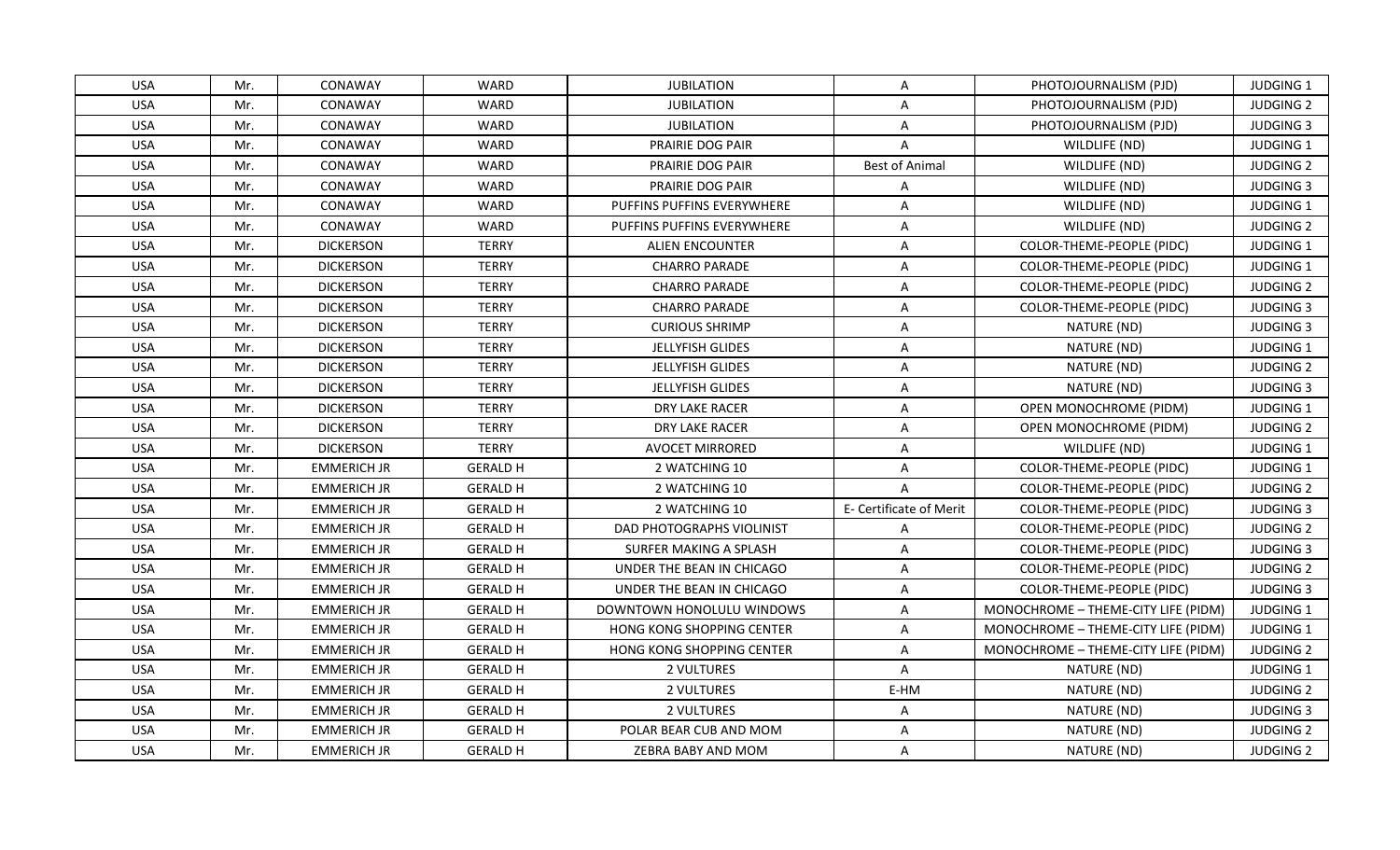| <b>USA</b> | Mr. | <b>EMMERICH JR</b> | <b>GERALD H</b> | THUNDERBIRDS GO VERTICAL         | A                       | OPEN COLOUR (PIDC)                  | <b>JUDGING 1</b> |
|------------|-----|--------------------|-----------------|----------------------------------|-------------------------|-------------------------------------|------------------|
| <b>USA</b> | Mr. | <b>EMMERICH JR</b> | <b>GERALD H</b> | THUNDERBIRDS GO VERTICAL         | A                       | OPEN COLOUR (PIDC)                  | <b>JUDGING 2</b> |
| <b>USA</b> | Mr. | <b>EMMERICH JR</b> | <b>GERALD H</b> | THUNDERBIRDS GO VERTICAL         | A                       | OPEN COLOUR (PIDC)                  | <b>JUDGING 3</b> |
| <b>USA</b> | Mr. | <b>EMMERICH JR</b> | <b>GERALD H</b> | <b>BIG SPLASH BIG AIR</b>        | A                       | OPEN MONOCHROME (PIDM)              | <b>JUDGING 1</b> |
| <b>USA</b> | Mr. | <b>EMMERICH JR</b> | <b>GERALD H</b> | <b>BIG SPLASH BIG AIR</b>        | A                       | OPEN MONOCHROME (PIDM)              | <b>JUDGING 2</b> |
| <b>USA</b> | Mr. | <b>EMMERICH JR</b> | <b>GERALD H</b> | <b>BIG SPLASH BIG AIR</b>        | A                       | OPEN MONOCHROME (PIDM)              | <b>JUDGING 3</b> |
| <b>USA</b> | Mr. | <b>EMMERICH JR</b> | <b>GERALD H</b> | CANOE IN REFLECTED LIGHT         | $\overline{\mathsf{A}}$ | PHOTO TRAVEL (PTD)                  | <b>JUDGING 2</b> |
| <b>USA</b> | Mr. | <b>EMMERICH JR</b> | <b>GERALD H</b> | PITTSBURGH CHURCH TO RESTAURANT  | A                       | PHOTO TRAVEL (PTD)                  | <b>JUDGING 1</b> |
| <b>USA</b> | Mr. | <b>EMMERICH JR</b> | <b>GERALD H</b> | PITTSBURGH CHURCH TO RESTAURANT  | A                       | PHOTO TRAVEL (PTD)                  | <b>JUDGING 2</b> |
| <b>USA</b> | Mr. | <b>EMMERICH JR</b> | <b>GERALD H</b> | TRACKS ALONG THE OHIO RIVER      | A                       | PHOTO TRAVEL (PTD)                  | <b>JUDGING 2</b> |
| <b>USA</b> | Mr. | <b>EMMERICH JR</b> | <b>GERALD H</b> | <b>BLUE AND GREEN FLYER</b>      | A                       | PHOTOJOURNALISM (PJD)               | <b>JUDGING 2</b> |
| <b>USA</b> | Mr. | <b>EMMERICH JR</b> | <b>GERALD H</b> | GW 11 LAYS IT IN                 | A                       | PHOTOJOURNALISM (PJD)               | <b>JUDGING 2</b> |
| <b>USA</b> | Mr. | <b>EMMERICH JR</b> | <b>GERALD H</b> | ORANGE TRUNKS BLACK SHIRT        | A                       | PHOTOJOURNALISM (PJD)               | JUDGING 1        |
| <b>USA</b> | Mr. | <b>EMMERICH JR</b> | <b>GERALD H</b> | ORANGE TRUNKS BLACK SHIRT        | A                       | PHOTOJOURNALISM (PJD)               | <b>JUDGING 2</b> |
| <b>USA</b> | Mr. | <b>EMMERICH JR</b> | <b>GERALD H</b> | <b>ORANGE TRUNKS BLACK SHIRT</b> | A                       | PHOTOJOURNALISM (PJD)               | <b>JUDGING 3</b> |
| <b>USA</b> | Mr. | <b>EMMERICH JR</b> | <b>GERALD H</b> | <b>CORMORANT WITH BULLHEAD</b>   | A                       | WILDLIFE (ND)                       | <b>JUDGING 2</b> |
| <b>USA</b> | Mr. | <b>EMMERICH JR</b> | <b>GERALD H</b> | <b>MOM AND 2ND YEAR CUB</b>      | $\overline{A}$          | WILDLIFE (ND)                       | <b>JUDGING 1</b> |
| <b>USA</b> | Mr. | <b>EMMERICH JR</b> | <b>GERALD H</b> | MOM AND 2ND YEAR CUB             | A                       | WILDLIFE (ND)                       | <b>JUDGING 2</b> |
| USA        | Mr. | <b>EMMERICH JR</b> | <b>GERALD H</b> | MOM AND 2ND YEAR CUB             | E-HM                    | WILDLIFE (ND)                       | <b>JUDGING 3</b> |
| <b>USA</b> | Mr. | <b>EMMERICH JR</b> | <b>GERALD H</b> | <b>TOMMY AND CHEETAH</b>         | Α                       | WILDLIFE (ND)                       | <b>JUDGING 2</b> |
| <b>USA</b> | Mr. | HERMANSEN          | <b>MOGENS</b>   | ENJOYING A DAY OFF IN HONG KONG  | A                       | MONOCHROME - THEME-CITY LIFE (PIDM) | <b>JUDGING 2</b> |
| <b>USA</b> | Mr. | HERMANSEN          | <b>MOGENS</b>   | ENJOYING A DAY OFF IN HONG KONG  | Α                       | MONOCHROME - THEME-CITY LIFE (PIDM) | <b>JUDGING 3</b> |
| <b>USA</b> | Mr. | HERMANSEN          | <b>MOGENS</b>   | <b>GAME ON</b>                   | Α                       | MONOCHROME - THEME-CITY LIFE (PIDM) | <b>JUDGING 2</b> |
| <b>USA</b> | Mr. | HERMANSEN          | <b>MOGENS</b>   | <b>RURAL LUNCH TIME</b>          | Α                       | MONOCHROME - THEME-CITY LIFE (PIDM) | <b>JUDGING 2</b> |
| <b>USA</b> | Mr. | HERMANSEN          | <b>MOGENS</b>   | RURAL LUNCH TIME                 | A                       | MONOCHROME - THEME-CITY LIFE (PIDM) | <b>JUDGING 3</b> |
| <b>USA</b> | Mr. | HERMANSEN          | <b>MOGENS</b>   | <b>CLOSE CALL</b>                | A                       | OPEN COLOUR (PIDC)                  | JUDGING 1        |
| <b>USA</b> | Mr. | HERMANSEN          | <b>MOGENS</b>   | <b>CLOSE CALL</b>                | Α                       | OPEN COLOUR (PIDC)                  | <b>JUDGING 2</b> |
| <b>USA</b> | Mr. | HERMANSEN          | <b>MOGENS</b>   | <b>CLOSE CALL</b>                | Α                       | OPEN COLOUR (PIDC)                  | <b>JUDGING 3</b> |
| <b>USA</b> | Mr. | HERMANSEN          | <b>MOGENS</b>   | HAVE A BLESSED DAY               | A                       | OPEN COLOUR (PIDC)                  | <b>JUDGING 1</b> |
| <b>USA</b> | Mr. | <b>HERMANSEN</b>   | <b>MOGENS</b>   | <b>QUIET TIME AT THE OCEAN</b>   | A                       | <b>OPEN MONOCHROME (PIDM)</b>       | <b>JUDGING 2</b> |
| <b>USA</b> | Mr. | HERMANSEN          | <b>MOGENS</b>   | <b>QUIET TIME AT THE OCEAN</b>   | A                       | <b>OPEN MONOCHROME (PIDM)</b>       | <b>JUDGING 3</b> |
| <b>USA</b> | Mr. | HERMANSEN          | <b>MOGENS</b>   | STILL GOING STRONG               | $\mathsf{A}$            | OPEN MONOCHROME (PIDM)              | <b>JUDGING 3</b> |
| <b>USA</b> | Mr. | HERMANSEN          | <b>MOGENS</b>   | A CLEAR EVENING IN SHANGHAI      | E- Certificate of Merit | PHOTO TRAVEL (PTD)                  | JUDGING 1        |
| <b>USA</b> | Mr. | HERMANSEN          | <b>MOGENS</b>   | A CLEAR EVENING IN SHANGHAI      | $\mathsf{A}$            | PHOTO TRAVEL (PTD)                  | <b>JUDGING 2</b> |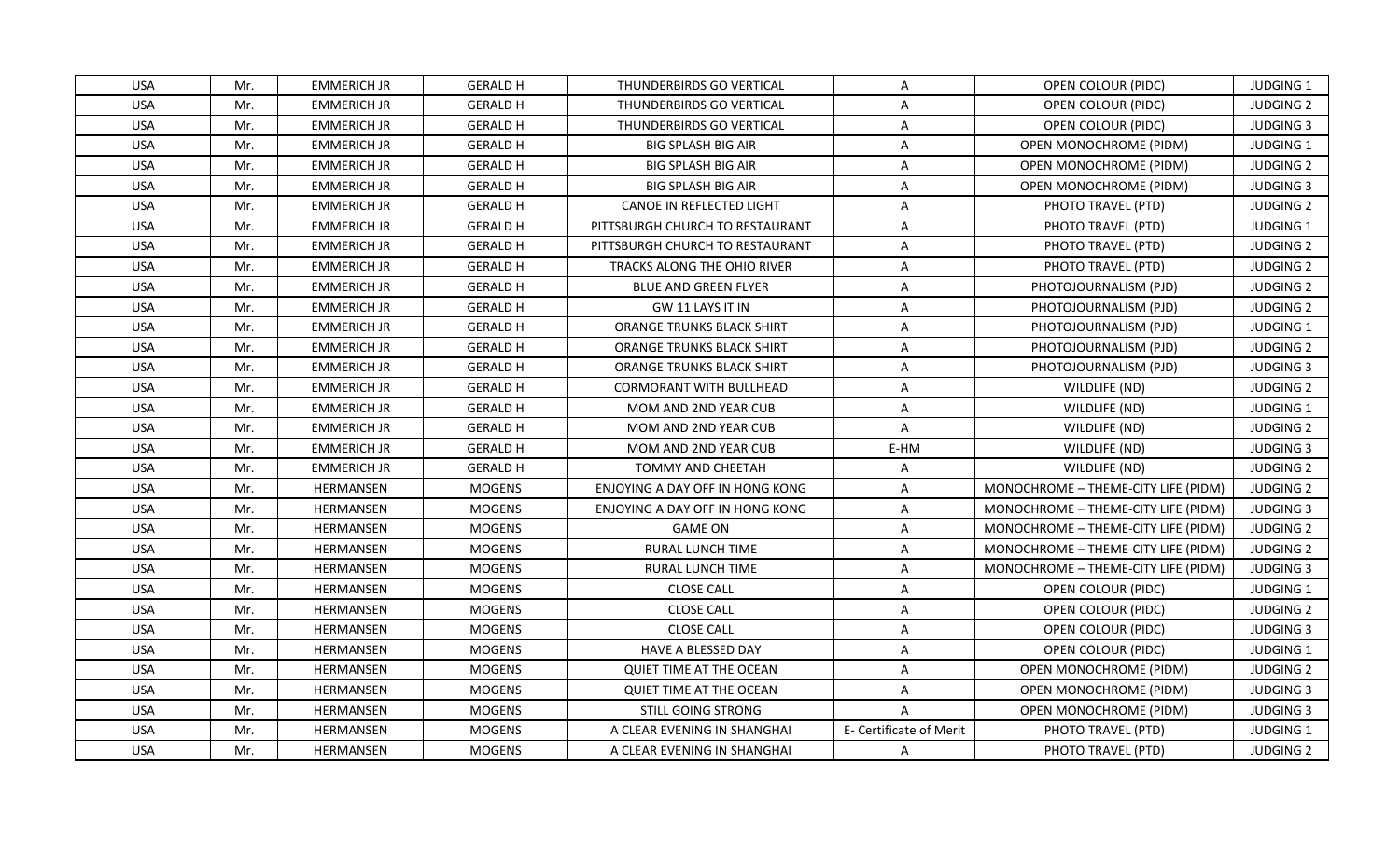| <b>USA</b> | Mr. | HERMANSEN         | <b>MOGENS</b> | A CLEAR EVENING IN SHANGHAI             | A                       | PHOTO TRAVEL (PTD)        | <b>JUDGING 3</b> |
|------------|-----|-------------------|---------------|-----------------------------------------|-------------------------|---------------------------|------------------|
| <b>USA</b> | Mr. | HERMANSEN         | <b>MOGENS</b> | BEIJING LABOR DAY CELEBRATION           | A                       | PHOTO TRAVEL (PTD)        | JUDGING 1        |
| <b>USA</b> | Mr. | HERMANSEN         | <b>MOGENS</b> | BEIJING LABOR DAY CELEBRATION           | A                       | PHOTO TRAVEL (PTD)        | <b>JUDGING 3</b> |
| <b>USA</b> | Mr. | LARSON, JR.       | JOHN F.       | <b>STOKING THE FIRE</b>                 | A                       | COLOR-THEME-PEOPLE (PIDC) | <b>JUDGING 2</b> |
| <b>USA</b> | Mr. | LARSON, JR.       | JOHN F.       | AWAKE AND READY TO GO                   | A                       | NATURE (ND)               | <b>JUDGING 3</b> |
| <b>USA</b> | Mr. | LARSON, JR.       | JOHN F.       | CHIEF CRAZY HORSE WITH THE ASPENS       | A                       | PHOTO TRAVEL (PTD)        | <b>JUDGING 1</b> |
| <b>USA</b> | Mr. | LARSON, JR.       | JOHN F.       | <b>HEAD HIGH FASTBALL</b>               | A                       | PHOTOJOURNALISM (PJD)     | <b>JUDGING 3</b> |
| <b>USA</b> | Mr. | <b>MCLAUGHLIN</b> | ED            | SPOONBILL-BALANCING                     | A                       | NATURE (ND)               | <b>JUDGING 3</b> |
| <b>USA</b> | Mr. | <b>MCLAUGHLIN</b> | <b>ED</b>     | <b>BIG-BALLOON</b>                      | A                       | OPEN COLOUR (PIDC)        | JUDGING 1        |
| <b>USA</b> | Mr. | <b>MCLAUGHLIN</b> | <b>ED</b>     | <b>BIG-BALLOON</b>                      | A                       | OPEN COLOUR (PIDC)        | <b>JUDGING 3</b> |
| <b>USA</b> | Mr. | MCLAUGHLIN        | ED            | <b>ELK-TONGUE</b>                       | A                       | WILDLIFE (ND)             | <b>JUDGING 3</b> |
| <b>USA</b> | Mr. | <b>NGO</b>        | HAI           | EYES ARE WINDOWS TO THE SOUL            | $\overline{A}$          | COLOR-THEME-PEOPLE (PIDC) | <b>JUDGING 1</b> |
| <b>USA</b> | Mr. | <b>NGO</b>        | HAI           | <b>ROYAL FAMILY</b>                     | A                       | COLOR-THEME-PEOPLE (PIDC) | JUDGING 1        |
| <b>USA</b> | Mr. | <b>NGO</b>        | HAI           | ROYAL FAMILY                            | A                       | COLOR-THEME-PEOPLE (PIDC) | <b>JUDGING 3</b> |
| <b>USA</b> | Mr. | <b>NGO</b>        | HAI           | BIG FRESH MEAL FOR OSPREY DINNER        | A                       | NATURE (ND)               | <b>JUDGING 2</b> |
| <b>USA</b> | Mr. | NGO.              | HAI           | <b>BIG FRESH MEAL FOR OSPREY DINNER</b> | Best of Birds           | NATURE (ND)               | <b>JUDGING 3</b> |
| <b>USA</b> | Mr. | <b>NGO</b>        | HAI           | DO NOT STEAL MY FOOD                    | A                       | NATURE (ND)               | JUDGING 1        |
| <b>USA</b> | Mr. | <b>NGO</b>        | HAI           | DO NOT STEAL MY FOOD                    | $\overline{A}$          | NATURE (ND)               | <b>JUDGING 3</b> |
| <b>USA</b> | Mr. | NGO               | HAI           | <b>I AM WAITING FOR BOTH YOU</b>        | A                       | NATURE (ND)               | JUDGING 1        |
| <b>USA</b> | Mr. | <b>NGO</b>        | HAI           | <b>I AM WAITING FOR BOTH YOU</b>        | A                       | NATURE (ND)               | <b>JUDGING 2</b> |
| <b>USA</b> | Mr. | <b>NGO</b>        | HAI           | <b>I AM WAITING FOR BOTH YOU</b>        | A                       | NATURE (ND)               | <b>JUDGING 3</b> |
| <b>USA</b> | Mr. | <b>NGO</b>        | HAI           | MOMMY I AM HUNGRY CAN I EAT TOO         | $\mathsf{A}$            | NATURE (ND)               | <b>JUDGING 1</b> |
| <b>USA</b> | Mr. | <b>NGO</b>        | HAI           | MOMMY I AM HUNGRY CAN I EAT TOO         | E- Certificate of Merit | NATURE (ND)               | <b>JUDGING 2</b> |
| <b>USA</b> | Mr. | <b>NGO</b>        | HAI           | MOMMY I AM HUNGRY CAN I EAT TOO         | A                       | NATURE (ND)               | <b>JUDGING 3</b> |
| <b>USA</b> | Mr. | <b>NGO</b>        | HAI           | <b>COMMON TERN FEEDING</b>              | A                       | OPEN COLOUR (PIDC)        | <b>JUDGING 2</b> |
| <b>USA</b> | Mr. | NGO               | HAI           | I ONLY TAKE ONE                         | A                       | OPEN COLOUR (PIDC)        | <b>JUDGING 1</b> |
| <b>USA</b> | Mr. | <b>NGO</b>        | HAI           | <b>I ONLY TAKE ONE</b>                  | A                       | OPEN COLOUR (PIDC)        | <b>JUDGING 2</b> |
| <b>USA</b> | Mr. | <b>NGO</b>        | HAI           | <b>I ONLY TAKE ONE</b>                  | A                       | OPEN COLOUR (PIDC)        | <b>JUDGING 3</b> |
| <b>USA</b> | Mr. | <b>NGO</b>        | HAI           | MOM-I LOVE YOU                          | A                       | OPEN COLOUR (PIDC)        | JUDGING 1        |
| <b>USA</b> | Mr. | <b>NGO</b>        | HAI           | MOM-I LOVE YOU                          | A                       | OPEN COLOUR (PIDC)        | <b>JUDGING 2</b> |
| <b>USA</b> | Mr. | <b>NGO</b>        | HAI           | MOM- I LOVE YOU                         | A                       | OPEN COLOUR (PIDC)        | <b>JUDGING 3</b> |
| <b>USA</b> | Mr. | <b>NGO</b>        | HAI           | <b>GREAT EGRET LANDING BW</b>           | A                       | OPEN MONOCHROME (PIDM)    | JUDGING 1        |
| <b>USA</b> | Mr. | <b>NGO</b>        | HAI           | <b>GREAT EGRET LANDING BW</b>           | A                       | OPEN MONOCHROME (PIDM)    | <b>JUDGING 2</b> |
| <b>USA</b> | Mr. | <b>NGO</b>        | HAI           | <b>GREAT EGRET LANDING BW</b>           | A                       | OPEN MONOCHROME (PIDM)    | <b>JUDGING 3</b> |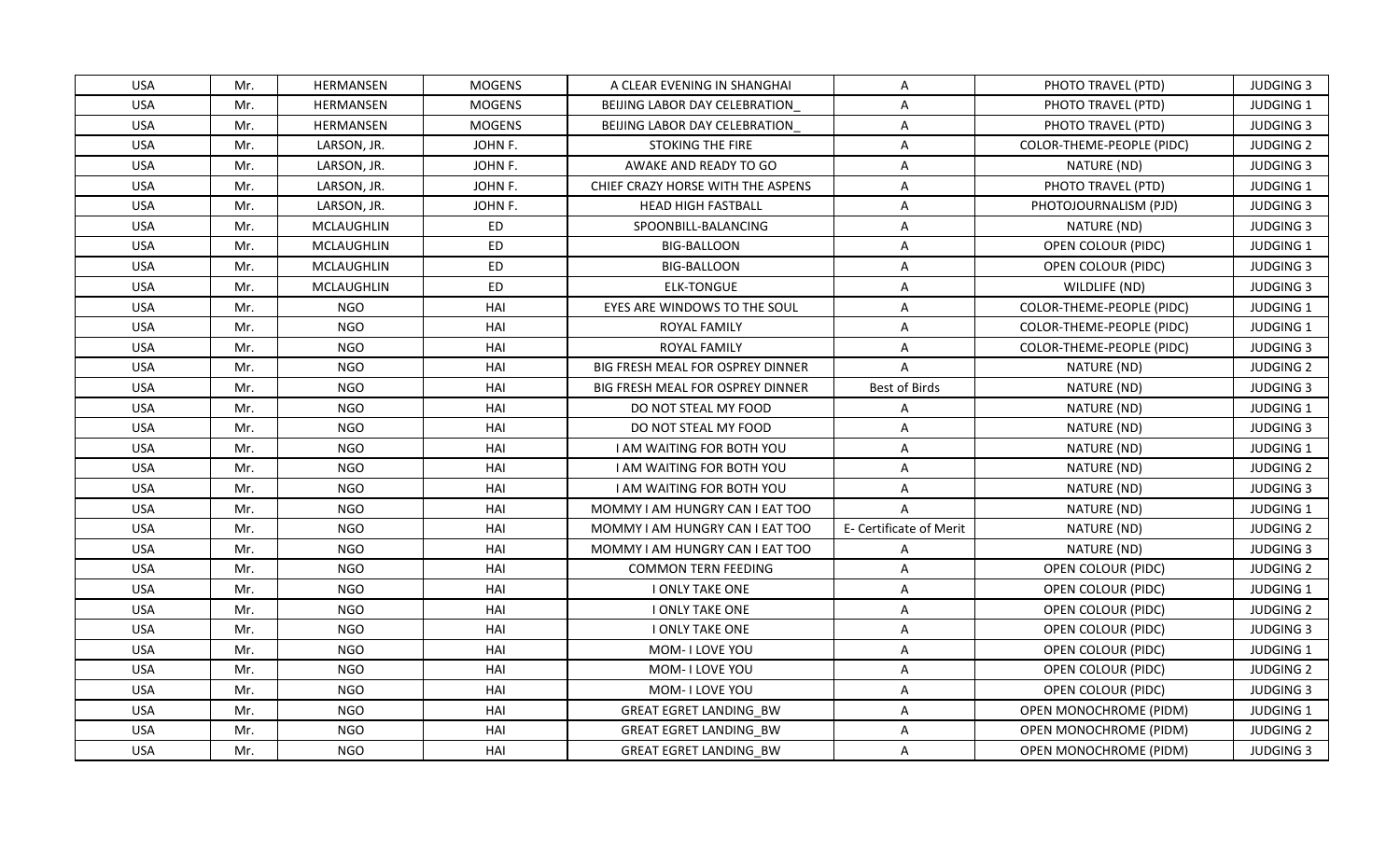| <b>USA</b> | Mr. | NGO             | HAI            | <b>I AM WAITING FOR YOU BW</b>        | A                              | OPEN MONOCHROME (PIDM)              | <b>JUDGING 1</b> |
|------------|-----|-----------------|----------------|---------------------------------------|--------------------------------|-------------------------------------|------------------|
| <b>USA</b> | Mr. | <b>NGO</b>      | HAI            | OSPREY CATCH FISH BW                  | A                              | OPEN MONOCHROME (PIDM)              | JUDGING 1        |
| <b>USA</b> | Mr. | <b>NGO</b>      | HAI            | OSPREY CATCH FISH BW                  | A                              | OPEN MONOCHROME (PIDM)              | <b>JUDGING 2</b> |
| <b>USA</b> | Mr. | <b>NGO</b>      | HAI            | OSPREY CATCH FISH BW                  | PSA Gold                       | OPEN MONOCHROME (PIDM)              | <b>JUDGING 3</b> |
| <b>USA</b> | Mr. | <b>NGO</b>      | HAI            | <b>BIRD AND FISH</b>                  | A                              | WILDLIFE (ND)                       | <b>JUDGING 2</b> |
| <b>USA</b> | Mr. | <b>NGO</b>      | HAI            | <b>GREAT EGRET GOT FISH FOR LUNCH</b> | A                              | WILDLIFE (ND)                       | <b>JUDGING 3</b> |
| <b>USA</b> | Mr. | <b>NGO</b>      | HAI            | THE EYES OF CHICK KILLER              | E- Certificate of Merit        | WILDLIFE (ND)                       | JUDGING 1        |
| <b>USA</b> | Mr. | <b>NGO</b>      | HAI            | THE EYES OF CHICK KILLER              | <b>WPAI Silver</b>             | WILDLIFE (ND)                       | <b>JUDGING 2</b> |
| <b>USA</b> | Mr. | <b>NGO</b>      | HAI            | THE EYES OF CHICK KILLER              | Best of Birds                  | WILDLIFE (ND)                       | <b>JUDGING 3</b> |
| <b>USA</b> | Mr. | <b>NGO</b>      | HAI            | THE EYES OF THE KILLER                | A                              | WILDLIFE (ND)                       | <b>JUDGING 2</b> |
| <b>USA</b> | Mr. | <b>NGO</b>      | HAI            | THE EYES OF THE KILLER                | A                              | WILDLIFE (ND)                       | <b>JUDGING 3</b> |
| <b>USA</b> | Mr. | <b>SMITH</b>    | JAMES D.       | <b>GIRLS NIGHT OUT 3751</b>           | $\mathsf{A}$                   | COLOR-THEME-PEOPLE (PIDC)           | JUDGING 1        |
| <b>USA</b> | Mr. | <b>SMITH</b>    | JAMES D.       | RENAISSANCE STORYTELLER 9157          | A                              | COLOR-THEME-PEOPLE (PIDC)           | <b>JUDGING 2</b> |
| <b>USA</b> | Mr. | <b>SMITH</b>    | JAMES D.       | <b>RENAISSANCE STORYTELLER 9157</b>   | $\mathsf{A}$                   | COLOR-THEME-PEOPLE (PIDC)           | <b>JUDGING 3</b> |
| <b>USA</b> | Mr. | <b>SMITH</b>    | JAMES D.       | 1954 CHEVY YELLOWBOY 3102             | A                              | MONOCHROME - THEME-CITY LIFE (PIDM) | <b>JUDGING 2</b> |
| <b>USA</b> | Mr. | <b>SMITH</b>    | JAMES D.       | 1954 CHEVY YELLOWBOY 3102             | <b>E- Certificate of Merit</b> | MONOCHROME - THEME-CITY LIFE (PIDM) | <b>JUDGING 3</b> |
| <b>USA</b> | Mr. | <b>SMITH</b>    | JAMES D.       | CAFE TABERINA 2633                    | Α                              | MONOCHROME - THEME-CITY LIFE (PIDM) | JUDGING 1        |
| <b>USA</b> | Mr. | <b>SMITH</b>    | JAMES D.       | <b>MEET THE YUMA OWLS 5754</b>        | $\overline{A}$                 | NATURE (ND)                         | <b>JUDGING 2</b> |
| <b>USA</b> | Mr. | <b>SMITH</b>    | JAMES D.       | MEET THE YUMA OWLS 5754               | A                              | NATURE (ND)                         | <b>JUDGING 3</b> |
| <b>USA</b> | Mr. | <b>SMITH</b>    | JAMES D.       | JAMMER TOES THE LINE 5339             | A                              | OPEN COLOUR (PIDC)                  | <b>JUDGING 2</b> |
| <b>USA</b> | Mr. | <b>SMITH</b>    | JAMES D.       | YELLOW INERNATIONAL TRACTOR 5838      | Α                              | OPEN COLOUR (PIDC)                  | <b>JUDGING 2</b> |
| <b>USA</b> | Mr. | <b>SMITH</b>    | JAMES D.       | <b>PALOUSE STORMY WEATHER 3227</b>    | $\mathsf{A}$                   | OPEN MONOCHROME (PIDM)              | JUDGING 1        |
| <b>USA</b> | Mr. | <b>SMITH</b>    | JAMES D.       | PALOUSE STORMY WEATHER 3227           | A                              | OPEN MONOCHROME (PIDM)              | <b>JUDGING 2</b> |
| <b>USA</b> | Mr. | <b>SMITH</b>    | JAMES D.       | PALOUSE STORMY WEATHER 3227           | A                              | OPEN MONOCHROME (PIDM)              | <b>JUDGING 3</b> |
| <b>USA</b> | Mr. | <b>SMITH</b>    | JAMES D.       | <b>HUNGRY CHICKS 1287</b>             | $\overline{A}$                 | WILDLIFE (ND)                       | <b>JUDGING 3</b> |
| <b>USA</b> | Mr. | <b>SMITH</b>    | JAMES D.       | I AM COMIN FOR YOU 5868               | A                              | WILDLIFE (ND)                       | <b>JUDGING 1</b> |
| <b>USA</b> | Mr. | <b>SMITH</b>    | JAMES D.       | I AM COMIN FOR YOU 5868               | $\overline{A}$                 | WILDLIFE (ND)                       | <b>JUDGING 3</b> |
| <b>USA</b> | Mr. | <b>STRICKER</b> | <b>CHARLES</b> | BEARS FIGHT IN RIVER 0469             | E- Certificate of Merit        | NATURE (ND)                         | JUDGING 1        |
| <b>USA</b> | Mr. | <b>STRICKER</b> | <b>CHARLES</b> | <b>BEARS FIGHT IN RIVER 0469</b>      | $\overline{A}$                 | NATURE (ND)                         | <b>JUDGING 2</b> |
| <b>USA</b> | Mr. | <b>STRICKER</b> | <b>CHARLES</b> | <b>BEARS FIGHT IN RIVER 0469</b>      | E- Certificate of Merit        | NATURE (ND)                         | <b>JUDGING 3</b> |
| <b>USA</b> | Mr. | <b>STRICKER</b> | <b>CHARLES</b> | ELEPHANT SEAL BLISS 0243              | A                              | NATURE (ND)                         | <b>JUDGING 1</b> |
| <b>USA</b> | Mr. | <b>STRICKER</b> | <b>CHARLES</b> | ELEPHANT SEAL BLISS 0243              | WPAI Gold                      | NATURE (ND)                         | <b>JUDGING 2</b> |
| <b>USA</b> | Mr. | <b>STRICKER</b> | <b>CHARLES</b> | ELEPHANT SEAL BLISS 0243              | A                              | NATURE (ND)                         | <b>JUDGING 3</b> |
| <b>USA</b> | Mr. | <b>STRICKER</b> | CHARLES        | ELEPHANT SEALS BABY BEDS 0990         | A                              | NATURE (ND)                         | <b>JUDGING 1</b> |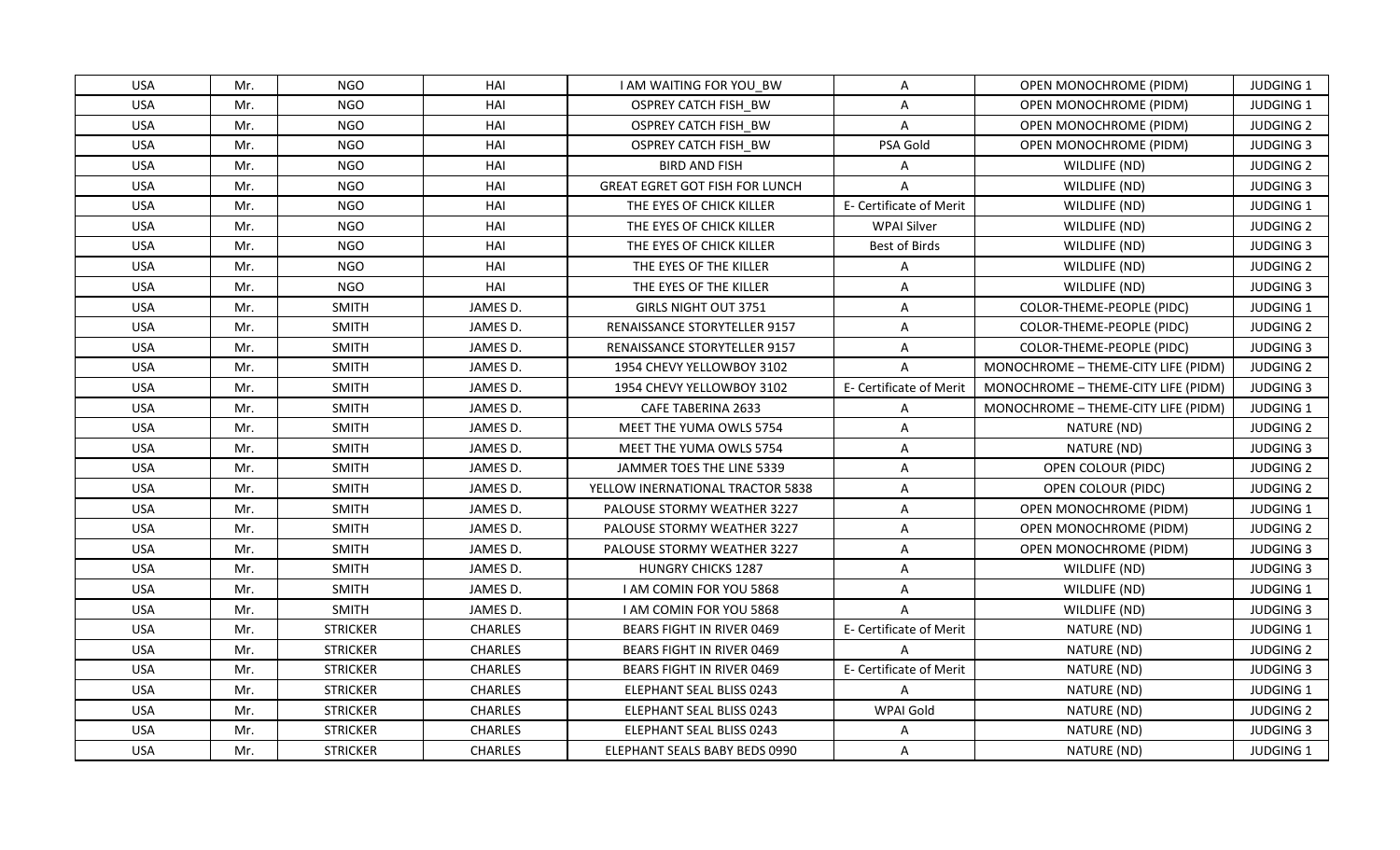| <b>USA</b> | Mr.  | <b>STRICKER</b>  | <b>CHARLES</b> | ELEPHANT SEALS BABY BEDS 0990          | A                       | NATURE (ND)                         | <b>JUDGING 2</b> |
|------------|------|------------------|----------------|----------------------------------------|-------------------------|-------------------------------------|------------------|
| <b>USA</b> | Mr.  | <b>STRICKER</b>  | <b>CHARLES</b> | <b>GULL PULLS SEAL INTESTINES 0518</b> | $\mathsf{A}$            | NATURE (ND)                         | JUDGING 1        |
| <b>USA</b> | Mr.  | <b>STRICKER</b>  | <b>CHARLES</b> | <b>GULL PULLS SEAL INTESTINES 0518</b> | $\overline{A}$          | NATURE (ND)                         | <b>JUDGING 2</b> |
| <b>USA</b> | Mr.  | <b>STRICKER</b>  | <b>CHARLES</b> | <b>BUSY SYDNEY HARBOR 0638</b>         | E- Certificate of Merit | PHOTO TRAVEL (PTD)                  | <b>JUDGING 2</b> |
| <b>USA</b> | Mr.  | <b>STRICKER</b>  | <b>CHARLES</b> | <b>MARSEILLE FRANCE HARBOR 8624</b>    | A                       | PHOTO TRAVEL (PTD)                  | <b>JUDGING 2</b> |
| <b>USA</b> | Mr.  | <b>STRICKER</b>  | <b>CHARLES</b> | PRAGUE CASTLE 8347                     | A                       | PHOTO TRAVEL (PTD)                  | <b>JUDGING 2</b> |
| <b>USA</b> | Mr.  | <b>STRICKER</b>  | <b>CHARLES</b> | <b>PRAGUE CASTLE 8347</b>              | A                       | PHOTO TRAVEL (PTD)                  | <b>JUDGING 3</b> |
| <b>USA</b> | Mr.  | <b>STRICKER</b>  | <b>CHARLES</b> | AREVALO RUNNING FOREHAND 0452          | A                       | PHOTOJOURNALISM (PJD)               | <b>JUDGING 2</b> |
| <b>USA</b> | Mr.  | <b>STRICKER</b>  | <b>CHARLES</b> | AREVALO RUNNING FOREHAND 0452          | A                       | PHOTOJOURNALISM (PJD)               | <b>JUDGING 3</b> |
| <b>USA</b> | Mr.  | <b>STRICKER</b>  | <b>CHARLES</b> | OLMOS SWINGING FOREHAND 0464           | A                       | PHOTOJOURNALISM (PJD)               | <b>JUDGING 2</b> |
| <b>USA</b> | Mr.  | <b>STRICKER</b>  | <b>CHARLES</b> | STREET LEVITATION PRAGUE 8501          | A                       | PHOTOJOURNALISM (PJD)               | <b>JUDGING 1</b> |
| <b>USA</b> | Mrs. | SCHNELZER        | LISA           | <b>JAIN NUNS</b>                       | A                       | COLOR-THEME-PEOPLE (PIDC)           | JUDGING 1        |
| <b>USA</b> | Mrs. | SCHNELZER        | <b>LISA</b>    | <b>JAIN NUNS</b>                       | A                       | COLOR-THEME-PEOPLE (PIDC)           | <b>JUDGING 2</b> |
| <b>USA</b> | Mrs. | SCHNELZER        | <b>LISA</b>    | PILGRIMAGE                             | A                       | COLOR-THEME-PEOPLE (PIDC)           | <b>JUDGING 1</b> |
| <b>USA</b> | Mrs. | <b>SCHNELZER</b> | LISA           | A GUIDING HAND                         | A                       | MONOCHROME - THEME-CITY LIFE (PIDM) | JUDGING 1        |
| <b>USA</b> | Mrs. | SCHNELZER        | <b>LISA</b>    | A GUIDING HAND                         | A                       | MONOCHROME - THEME-CITY LIFE (PIDM) | <b>JUDGING 2</b> |
| <b>USA</b> | Mrs. | SCHNELZER        | <b>LISA</b>    | A GUIDING HAND                         | A                       | MONOCHROME - THEME-CITY LIFE (PIDM) | <b>JUDGING 3</b> |
| <b>USA</b> | Mrs. | SCHNELZER        | LISA           | DUSK ON THE STRIP                      | $\overline{A}$          | MONOCHROME - THEME-CITY LIFE (PIDM) | <b>JUDGING 1</b> |
| <b>USA</b> | Mrs. | SCHNELZER        | <b>LISA</b>    | DUSK ON THE STRIP                      | A                       | MONOCHROME - THEME-CITY LIFE (PIDM) | <b>JUDGING 2</b> |
| <b>USA</b> | Mrs. | SCHNELZER        | <b>LISA</b>    | DUSK ON THE STRIP                      | A                       | MONOCHROME - THEME-CITY LIFE (PIDM) | <b>JUDGING 3</b> |
| <b>USA</b> | Mrs. | SCHNELZER        | <b>LISA</b>    | WINDOW SHOPPING                        | A                       | MONOCHROME - THEME-CITY LIFE (PIDM) | <b>JUDGING 1</b> |
| <b>USA</b> | Mrs. | SCHNELZER        | <b>LISA</b>    | PREPARED TO STRIKE                     | A                       | NATURE (ND)                         | <b>JUDGING 2</b> |
| <b>USA</b> | Mrs. | SCHNELZER        | LISA           | PREPARED TO STRIKE                     | A                       | NATURE (ND)                         | <b>JUDGING 3</b> |
| <b>USA</b> | Mrs. | SCHNELZER        | <b>LISA</b>    | <b>ROCK WAVE</b>                       | A                       | NATURE (ND)                         | <b>JUDGING 1</b> |
| <b>USA</b> | Mrs. | SCHNELZER        | <b>LISA</b>    | <b>ROCK WAVE</b>                       | A                       | NATURE (ND)                         | <b>JUDGING 2</b> |
| <b>USA</b> | Mrs. | SCHNELZER        | <b>LISA</b>    | <b>ROCK WAVE</b>                       | A                       | NATURE (ND)                         | <b>JUDGING 3</b> |
| <b>USA</b> | Mrs. | SCHNELZER        | <b>LISA</b>    | <b>TRAILING TENTACLES</b>              | A                       | NATURE (ND)                         | <b>JUDGING 1</b> |
| <b>USA</b> | Mrs. | SCHNELZER        | LISA           | <b>TRAILING TENTACLES</b>              | A                       | NATURE (ND)                         | <b>JUDGING 2</b> |
| <b>USA</b> | Mrs. | <b>SCHNELZER</b> | <b>LISA</b>    | <b>TWO WOLVES</b>                      | E-HM                    | NATURE (ND)                         | <b>JUDGING 1</b> |
| <b>USA</b> | Mrs. | SCHNELZER        | LISA           | <b>CHANGE OF SEASONS</b>               | A                       | OPEN COLOUR (PIDC)                  | <b>JUDGING 1</b> |
| <b>USA</b> | Mrs. | SCHNELZER        | <b>LISA</b>    | <b>CHANGE OF SEASONS</b>               | A                       | OPEN COLOUR (PIDC)                  | <b>JUDGING 3</b> |
| <b>USA</b> | Mrs. | SCHNELZER        | <b>LISA</b>    | DARK HAIRED BEAUTY IN FUR              | A                       | OPEN COLOUR (PIDC)                  | JUDGING 1        |
| <b>USA</b> | Mrs. | SCHNELZER        | <b>LISA</b>    | DARK HAIRED BEAUTY IN FUR              | A                       | OPEN COLOUR (PIDC)                  | <b>JUDGING 2</b> |
| <b>USA</b> | Mrs. | SCHNELZER        | <b>LISA</b>    | DARK HAIRED BEAUTY IN FUR              | A                       | OPEN COLOUR (PIDC)                  | <b>JUDGING 3</b> |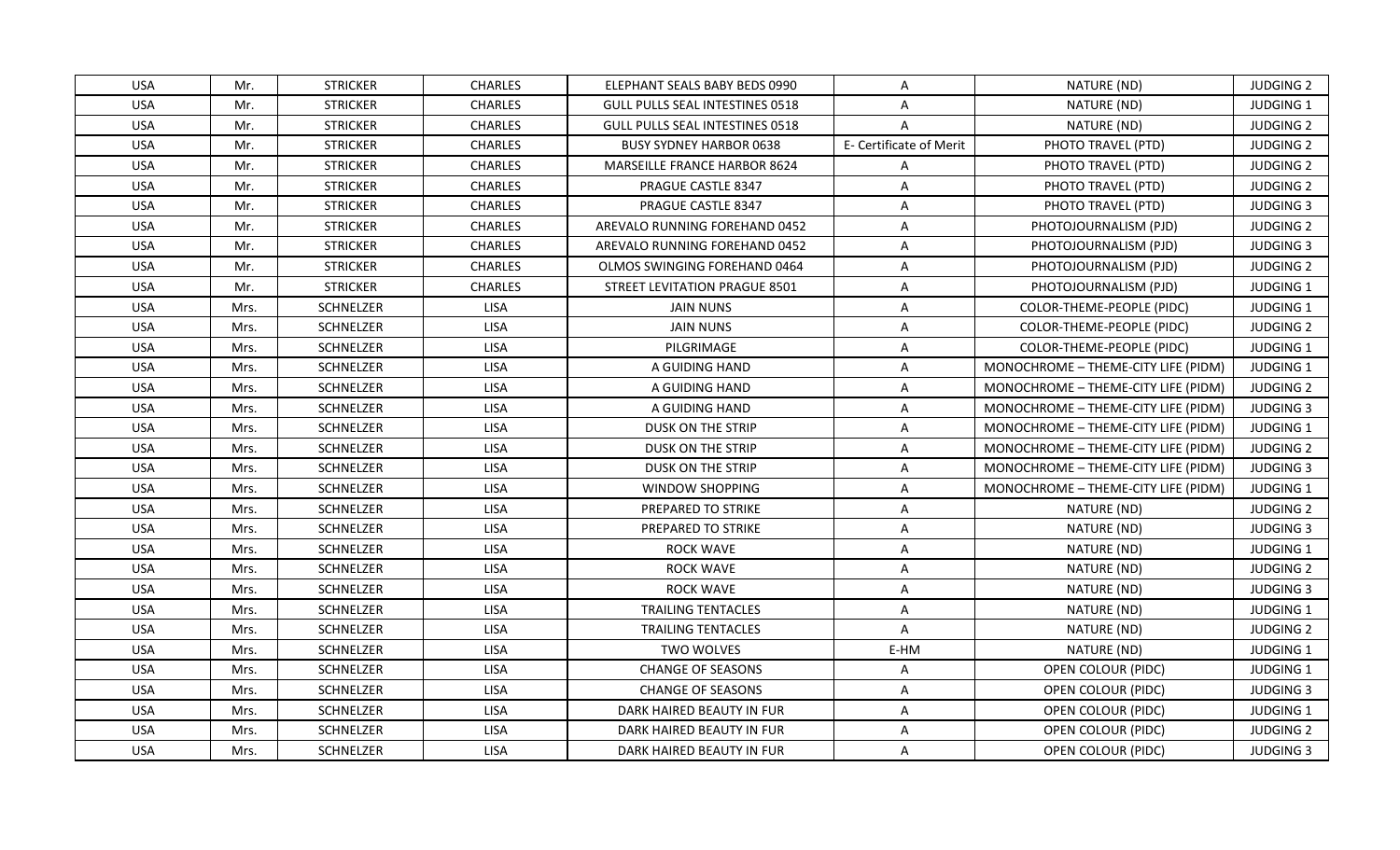| <b>USA</b> | Mrs. | SCHNELZER       | <b>LISA</b> | HUMMER AND RED FLOWER                    | A                       | OPEN COLOUR (PIDC)            | <b>JUDGING 1</b> |
|------------|------|-----------------|-------------|------------------------------------------|-------------------------|-------------------------------|------------------|
| <b>USA</b> | Mrs. | SCHNELZER       | LISA        | HUMMER AND RED FLOWER                    | $\overline{A}$          | OPEN COLOUR (PIDC)            | <b>JUDGING 2</b> |
| <b>USA</b> | Mrs. | SCHNELZER       | LISA        | HUMMER AND RED FLOWER                    | E- Certificate of Merit | OPEN COLOUR (PIDC)            | <b>JUDGING 3</b> |
| <b>USA</b> | Mrs. | SCHNELZER       | LISA        | <b>RURAL SOLITUDE</b>                    |                         | OPEN COLOUR (PIDC)            | <b>JUDGING 3</b> |
| <b>USA</b> | Mrs. | SCHNELZER       | <b>LISA</b> | <b>FROSTY RIVER</b>                      | E- Certificate of Merit | OPEN MONOCHROME (PIDM)        | <b>JUDGING 1</b> |
| <b>USA</b> | Mrs. | SCHNELZER       | <b>LISA</b> | <b>FROSTY RIVER</b>                      | A                       | OPEN MONOCHROME (PIDM)        | <b>JUDGING 2</b> |
| <b>USA</b> | Mrs. | SCHNELZER       | LISA        | LITTLE COWBOY                            | A                       | <b>OPEN MONOCHROME (PIDM)</b> | JUDGING 1        |
| <b>USA</b> | Mrs. | SCHNELZER       | LISA        | <b>UNKEMPT BEAUTY</b>                    | $\overline{A}$          | <b>OPEN MONOCHROME (PIDM)</b> | <b>JUDGING 2</b> |
| <b>USA</b> | Mrs. | SCHNELZER       | LISA        | <b>DUSK AT HARP BRIDGE</b>               | A                       | PHOTO TRAVEL (PTD)            | <b>JUDGING 1</b> |
| <b>USA</b> | Mrs. | SCHNELZER       | <b>LISA</b> | <b>DUSK AT HARP BRIDGE</b>               | $\overline{A}$          | PHOTO TRAVEL (PTD)            | <b>JUDGING 3</b> |
| <b>USA</b> | Mrs. | SCHNELZER       | LISA        | RESPLENDENT JAL MAHAL                    | E- Certificate of Merit | PHOTO TRAVEL (PTD)            | <b>JUDGING 1</b> |
| <b>USA</b> | Mrs. | SCHNELZER       | LISA        | RESPLENDENT JAL MAHAL                    | A                       | PHOTO TRAVEL (PTD)            | <b>JUDGING 3</b> |
| <b>USA</b> | Mrs. | SCHNELZER       | LISA        | <b>UNION STATION</b>                     | $\overline{A}$          | PHOTO TRAVEL (PTD)            | <b>JUDGING 2</b> |
| <b>USA</b> | Mrs. | SCHNELZER       | <b>LISA</b> | PELOTON                                  | A                       | PHOTOJOURNALISM (PJD)         | JUDGING 1        |
| <b>USA</b> | Mrs. | SCHNELZER       | LISA        | PELOTON                                  | A                       | PHOTOJOURNALISM (PJD)         | <b>JUDGING 2</b> |
| <b>USA</b> | Mrs. | SCHNELZER       | LISA        | PELOTON                                  | E- Certificate of Merit | PHOTOJOURNALISM (PJD)         | <b>JUDGING 3</b> |
| <b>USA</b> | Mrs. | SCHNELZER       | LISA        | <b>BAT DANCE</b>                         | $\overline{A}$          | WILDLIFE (ND)                 | JUDGING 1        |
| <b>USA</b> | Mrs. | SCHNELZER       | LISA        | <b>BAT DANCE</b>                         | $\Delta$                | WILDLIFE (ND)                 | <b>JUDGING 3</b> |
| USA        | Mrs. | SCHNELZER       | <b>LISA</b> | <b>PALLID BAT REFLECTION</b>             | E- Certificate of Merit | WILDLIFE (ND)                 | <b>JUDGING 1</b> |
| <b>USA</b> | Mrs. | SCHNELZER       | LISA        | PALLID BAT REFLECTION                    | $\overline{A}$          | WILDLIFE (ND)                 | <b>JUDGING 2</b> |
| <b>USA</b> | Mrs. | SCHNELZER       | LISA        | PALLID BAT REFLECTION                    | <b>Best of Action</b>   | WILDLIFE (ND)                 | <b>JUDGING 3</b> |
| <b>USA</b> | Ms.  | POGGIONI        | ANGELA      | <b>BURNT SOIL IN AFRICA</b>              | A                       | NATURE (ND)                   | JUDGING 1        |
| <b>USA</b> | Ms.  | POGGIONI        | ANGELA      | <b>BURNT SOIL IN AFRICA</b>              | A                       | NATURE (ND)                   | <b>JUDGING 2</b> |
| <b>USA</b> | Ms.  | POGGIONI        | ANGELA      | <b>EAGLE INTERACTION</b>                 | A                       | NATURE (ND)                   | <b>JUDGING 2</b> |
| <b>USA</b> | Ms.  | <b>POGGIONI</b> | ANGELA      | <b>EAGLE INTERACTION</b>                 | A                       | NATURE (ND)                   | <b>JUDGING 3</b> |
| <b>USA</b> | Ms.  | POGGIONI        | ANGELA      | SIBLINGS PLAY IN THE OKAVANGO            | A                       | NATURE (ND)                   | <b>JUDGING 1</b> |
| <b>USA</b> | Ms.  | POGGIONI        | ANGELA      | SIBLINGS PLAY IN THE OKAVANGO            | A                       | NATURE (ND)                   | <b>JUDGING 2</b> |
| <b>USA</b> | Ms.  | POGGIONI        | ANGELA      | <b>CUB WITH LARGE PREY</b>               | A                       | OPEN COLOUR (PIDC)            | JUDGING 1        |
| <b>USA</b> | Ms.  | <b>POGGIONI</b> | ANGELA      | <b>CUB WITH LARGE PREY</b>               | A                       | OPEN COLOUR (PIDC)            | <b>JUDGING 3</b> |
| <b>USA</b> | Ms.  | <b>POGGIONI</b> | ANGELA      | <b>BLACK AND WHITE AFRICAN ELEPHANTS</b> | $\overline{A}$          | <b>OPEN MONOCHROME (PIDM)</b> | <b>JUDGING 1</b> |
| <b>USA</b> | Ms.  | POGGIONI        | ANGELA      | BLACK AND WHITE AFRICAN ELEPHANTS        | A                       | OPEN MONOCHROME (PIDM)        | <b>JUDGING 3</b> |
| <b>USA</b> | Ms.  | POGGIONI        | ANGELA      | <b>JIZO STATUES</b>                      | A                       | PHOTO TRAVEL (PTD)            | JUDGING 1        |
| <b>USA</b> | Ms.  | POGGIONI        | ANGELA      | <b>JIZO STATUES</b>                      | A                       | PHOTO TRAVEL (PTD)            | <b>JUDGING 3</b> |
| <b>USA</b> | Ms.  | POGGIONI        | ANGELA      | <b>VERONA ARENA</b>                      | A                       | PHOTO TRAVEL (PTD)            | <b>JUDGING 1</b> |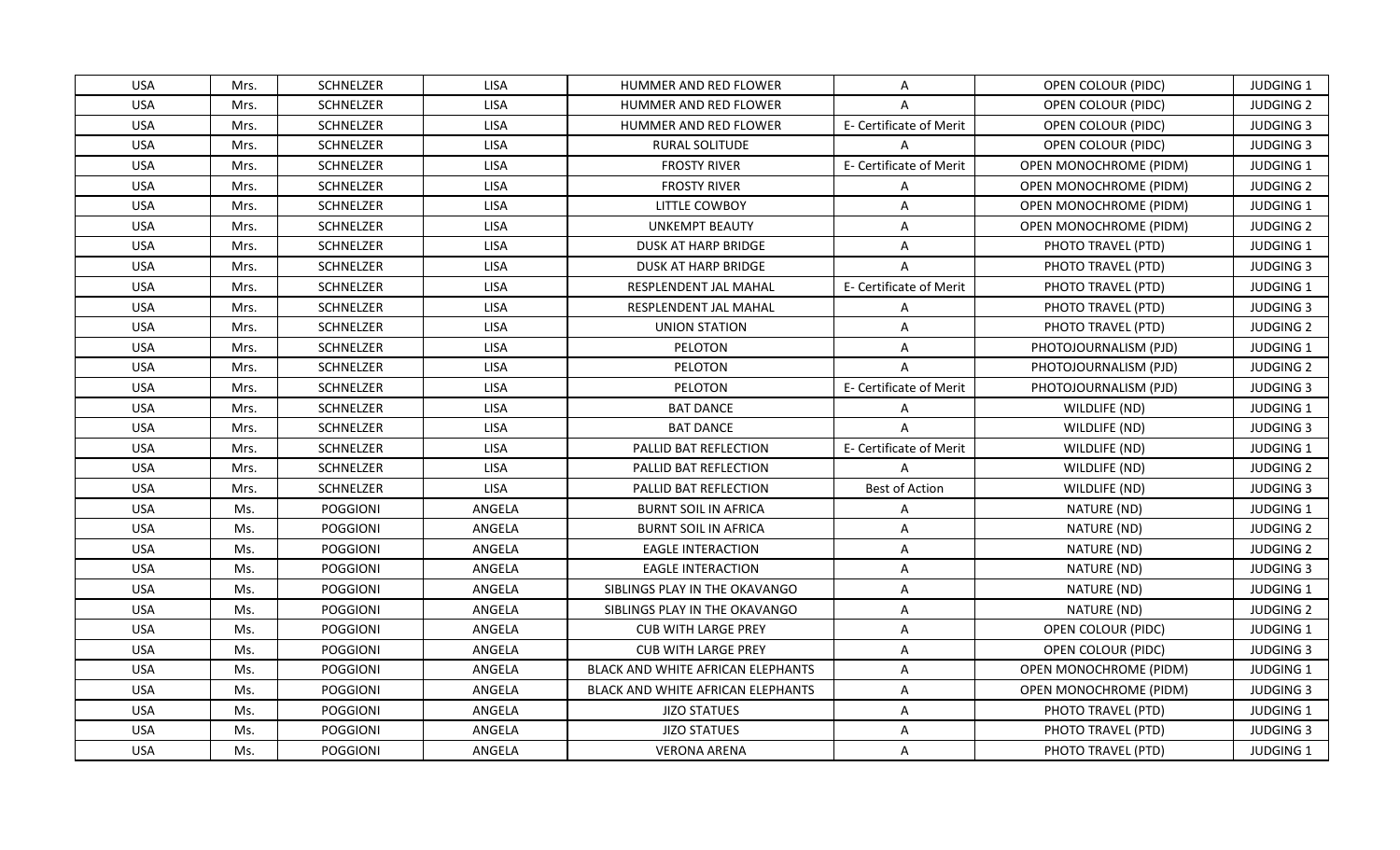| <b>USA</b> | Ms. | <b>POGGIONI</b>    | ANGELA         | CATCHING FISH IN JAPAN                 | E-HM                    | WILDLIFE (ND)                       | <b>JUDGING 1</b> |
|------------|-----|--------------------|----------------|----------------------------------------|-------------------------|-------------------------------------|------------------|
| <b>USA</b> | Ms. | <b>POGGIONI</b>    | ANGELA         | <b>CATCHING FISH IN JAPAN</b>          | $\mathsf{A}$            | WILDLIFE (ND)                       | <b>JUDGING 2</b> |
| <b>USA</b> | Ms. | <b>POGGIONI</b>    | ANGELA         | <b>CATCHING FISH IN JAPAN</b>          | A                       | WILDLIFE (ND)                       | <b>JUDGING 3</b> |
| <b>USA</b> | Ms. | <b>POGGIONI</b>    | ANGELA         | <b>NURSING FIVE CUBS</b>               | $\mathsf{A}$            | WILDLIFE (ND)                       | <b>JUDGING 1</b> |
| <b>USA</b> | Ms. | <b>POGGIONI</b>    | ANGELA         | <b>NURSING FIVE CUBS</b>               | PSA Gold                | WILDLIFE (ND)                       | <b>JUDGING 2</b> |
| <b>USA</b> | Ms. | <b>POGGIONI</b>    | ANGELA         | NURSING FIVE CUBS                      | A                       | WILDLIFE (ND)                       | <b>JUDGING 3</b> |
| <b>USA</b> | Ms. | <b>POGGIONI</b>    | ANGELA         | PERSISTENT BABY                        | A                       | WILDLIFE (ND)                       | JUDGING 1        |
| <b>USA</b> | Ms. | <b>POGGIONI</b>    | ANGELA         | PERSISTENT BABY                        | $\mathsf{A}$            | WILDLIFE (ND)                       | <b>JUDGING 2</b> |
| <b>USA</b> | Ms. | RUNYAN             | <b>TRUDY</b>   | <b>MONARCH ON BLACK EYED SUSAN</b>     | A                       | NATURE (ND)                         | <b>JUDGING 1</b> |
| <b>USA</b> | Ms. | RUNYAN             | <b>TRUDY</b>   | <b>RABBITS INTIMACY</b>                | $\overline{A}$          | NATURE (ND)                         | <b>JUDGING 3</b> |
| <b>USA</b> | Ms. | RUNYAN             | <b>TRUDY</b>   | STILL LIFE IN BLUE                     | $\mathsf{A}$            | OPEN COLOUR (PIDC)                  | JUDGING 1        |
| <b>USA</b> | Ms. | RUNYAN             | <b>TRUDY</b>   | STILL LIFE IN BLUE                     | Α                       | OPEN COLOUR (PIDC)                  | <b>JUDGING 2</b> |
| <b>USA</b> | Ms. | RUNYAN             | <b>TRUDY</b>   | THREE SEA SHELLS                       | A                       | OPEN COLOUR (PIDC)                  | <b>JUDGING 2</b> |
| <b>USA</b> | Ms. | TODD-LARSON        | CAROLYN        | <b>HUNGER HEROEES</b>                  | $\mathsf{A}$            | COLOR-THEME-PEOPLE (PIDC)           | <b>JUDGING 3</b> |
| <b>USA</b> | Ms. | <b>TODD-LARSON</b> | <b>CAROLYN</b> | <b>NYC BENCHES</b>                     | A                       | MONOCHROME - THEME-CITY LIFE (PIDM) | <b>JUDGING 2</b> |
| <b>USA</b> | Ms. | TODD-LARSON        | CAROLYN        | LITTLE CRANBERRY ISLAND                | Α                       | OPEN COLOUR (PIDC)                  | <b>JUDGING 2</b> |
| <b>USA</b> | Ms. | <b>TODD-LARSON</b> | CAROLYN        | PEGGYS COVE NOVA SCOTIA                | E- Certificate of Merit | OPEN COLOUR (PIDC)                  | <b>JUDGING 2</b> |
| <b>USA</b> | Ms. | TODD-LARSON        | CAROLYN        | RIDE THE T                             | A                       | OPEN COLOUR (PIDC)                  | JUDGING 1        |
| USA        | Ms. | TODD-LARSON        | <b>CAROLYN</b> | <b>RIDE THE T</b>                      | A                       | OPEN COLOUR (PIDC)                  | <b>JUDGING 2</b> |
| <b>USA</b> | Ms. | <b>TODD-LARSON</b> | <b>CAROLYN</b> | AT THE WOOLEN MILL                     | A                       | OPEN MONOCHROME (PIDM)              | <b>JUDGING 2</b> |
| <b>USA</b> | Ms. | TODD-LARSON        | CAROLYN        | <b>FLORENTINE RUNNER</b>               | A                       | OPEN MONOCHROME (PIDM)              | <b>JUDGING 2</b> |
| <b>USA</b> | Ms. | TODD-LARSON        | CAROLYN        | <b>FLORENTINE RUNNER</b>               | A                       | OPEN MONOCHROME (PIDM)              | <b>JUDGING 3</b> |
| <b>USA</b> | Ms. | TODD-LARSON        | CAROLYN        | JAMESON WHISKEY DISTILLERY             | A                       | OPEN MONOCHROME (PIDM)              | <b>JUDGING 3</b> |
| <b>USA</b> | Ms. | <b>TODD-LARSON</b> | CAROLYN        | <b>FORT GEORGE PARAPET</b>             | $\mathsf{A}$            | PHOTO TRAVEL (PTD)                  | <b>JUDGING 1</b> |
| <b>USA</b> | Ms. | TODD-LARSON        | CAROLYN        | <b>FORT GEORGE PARAPET</b>             | A                       | PHOTO TRAVEL (PTD)                  | <b>JUDGING 2</b> |
| <b>USA</b> | Ms. | TODD-LARSON        | CAROLYN        | <b>COACHING MOMENT</b>                 | A                       | PHOTOJOURNALISM (PJD)               | <b>JUDGING 2</b> |
| <b>USA</b> | Ms. | TODD-LARSON        | CAROLYN        | <b>ELK COUNTRY ELK</b>                 | A                       | WILDLIFE (ND)                       | <b>JUDGING 3</b> |
| Vietnam    | Mr. | <b>HOANG NGOC</b>  | <b>THACH</b>   | <b>CATCH SNAILS IN THE RIVER</b>       | A                       | COLOR-THEME-PEOPLE (PIDC)           | <b>JUDGING 3</b> |
| Vietnam    | Mr. | <b>HOANG NGOC</b>  | <b>THACH</b>   | <b>CHARITY HAIRCUT ON THE STREET 2</b> | Α                       | COLOR-THEME-PEOPLE (PIDC)           | <b>JUDGING 2</b> |
| Vietnam    | Mr. | <b>HOANG NGOC</b>  | <b>THACH</b>   | THE PICTURE OF A POOR FAMILY           | A                       | COLOR-THEME-PEOPLE (PIDC)           | <b>JUDGING 1</b> |
| Vietnam    | Mr. | <b>HOANG NGOC</b>  | <b>THACH</b>   | THE PICTURE OF A POOR FAMILY           | A                       | COLOR-THEME-PEOPLE (PIDC)           | <b>JUDGING 2</b> |
| Vietnam    | Mr. | HOANG NGOC         | <b>THACH</b>   | DUONG PHO MYANMAR                      | Α                       | MONOCHROME - THEME-CITY LIFE (PIDM) | JUDGING 1        |
| Vietnam    | Mr. | <b>HOANG NGOC</b>  | <b>THACH</b>   | HAIRCUT ON THE STREET                  | A                       | MONOCHROME - THEME-CITY LIFE (PIDM) | <b>JUDGING 3</b> |
| Vietnam    | Mr. | <b>HOANG NGOC</b>  | <b>THACH</b>   | LANE WITH TRAIN ROAD 2                 | A                       | MONOCHROME - THEME-CITY LIFE (PIDM) | <b>JUDGING 1</b> |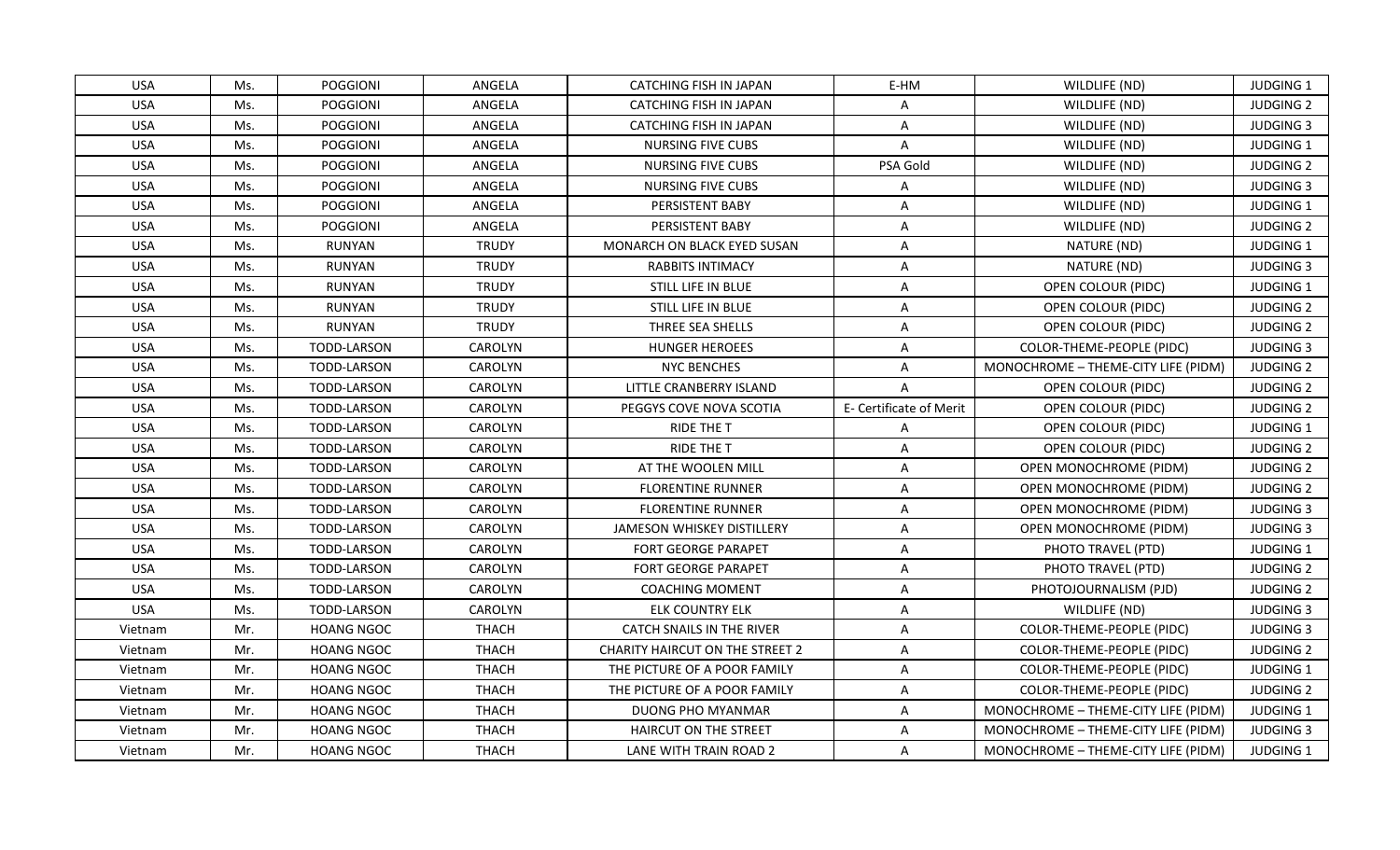| Vietnam | Mr. | <b>HOANG NGOC</b> | THACH        | LANE WITH TRAIN ROAD 2      | $\mathsf{A}$            | MONOCHROME - THEME-CITY LIFE (PIDM) | <b>JUDGING 2</b> |
|---------|-----|-------------------|--------------|-----------------------------|-------------------------|-------------------------------------|------------------|
| Vietnam | Mr. | <b>HOANG NGOC</b> | <b>THACH</b> | LANE WITH TRAIN ROAD 2      | Best of Street Life     | MONOCHROME - THEME-CITY LIFE (PIDM) | <b>JUDGING 3</b> |
| Vietnam | Mr. | <b>HOANG NGOC</b> | <b>THACH</b> | PAINTING ON THE OLD TOWN    | $\mathsf{A}$            | MONOCHROME - THEME-CITY LIFE (PIDM) | <b>JUDGING 1</b> |
| Vietnam | Mr. | <b>HOANG NGOC</b> | <b>THACH</b> | PAINTING ON THE OLD TOWN    | $\mathsf{A}$            | MONOCHROME - THEME-CITY LIFE (PIDM) | <b>JUDGING 3</b> |
| Vietnam | Mr. | <b>HOANG NGOC</b> | <b>THACH</b> | CHAMPA WOMAN                | $\mathsf{A}$            | OPEN COLOUR (PIDC)                  | JUDGING 1        |
| Vietnam | Mr. | <b>HOANG NGOC</b> | <b>THACH</b> | CHAMPA WOMAN                | A                       | OPEN COLOUR (PIDC)                  | <b>JUDGING 2</b> |
| Vietnam | Mr. | <b>HOANG NGOC</b> | <b>THACH</b> | CHAMPA WOMAN                | $\mathsf{A}$            | OPEN COLOUR (PIDC)                  | <b>JUDGING 3</b> |
| Vietnam | Mr. | <b>HOANG NGOC</b> | <b>THACH</b> | HOME MAINTENANCE            | $\mathsf{A}$            | OPEN COLOUR (PIDC)                  | JUDGING 1        |
| Vietnam | Mr. | <b>HOANG NGOC</b> | <b>THACH</b> | <b>HOME MAINTENANCE</b>     | A                       | OPEN COLOUR (PIDC)                  | <b>JUDGING 2</b> |
| Vietnam | Mr. | <b>HOANG NGOC</b> | <b>THACH</b> | <b>VISIT THE AQUARIUM</b>   | $\overline{A}$          | OPEN COLOUR (PIDC)                  | JUDGING 1        |
| Vietnam | Mr. | <b>HOANG NGOC</b> | <b>THACH</b> | <b>BROTHER 1</b>            | $\mathsf{A}$            | OPEN MONOCHROME (PIDM)              | <b>JUDGING 2</b> |
| Vietnam | Mr. | <b>HOANG NGOC</b> | <b>THACH</b> | <b>BROTHER 1</b>            | $\mathsf{A}$            | OPEN MONOCHROME (PIDM)              | <b>JUDGING 3</b> |
| Vietnam | Mr. | <b>HOANG NGOC</b> | <b>THACH</b> | HAPPY OLD AGE               | A                       | OPEN MONOCHROME (PIDM)              | JUDGING 1        |
| Vietnam | Mr. | <b>HOANG NGOC</b> | <b>THACH</b> | HAPPY OLD AGE               | $\mathsf{A}$            | OPEN MONOCHROME (PIDM)              | <b>JUDGING 2</b> |
| Vietnam | Mr. | <b>HOANG NGOC</b> | <b>THACH</b> | HAPPY OLD AGE               | $\mathsf{A}$            | <b>OPEN MONOCHROME (PIDM)</b>       | <b>JUDGING 3</b> |
| Vietnam | Mr. | <b>HOANG NGOC</b> | <b>THACH</b> | PAINTING OF DONG HO VILLAGE | $\mathsf{A}$            | OPEN MONOCHROME (PIDM)              | <b>JUDGING 2</b> |
| Vietnam | Mr. | <b>HOANG NGOC</b> | <b>THACH</b> | <b>FOREST FIRE</b>          | WPAI Gold               | PHOTOJOURNALISM (PJD)               | JUDGING 1        |
| Vietnam | Mr. | <b>HOANG NGOC</b> | <b>THACH</b> | <b>FOREST FIRE</b>          | E- Certificate of Merit | PHOTOJOURNALISM (PJD)               | <b>JUDGING 2</b> |
| Vietnam | Mr. | <b>HOANG NGOC</b> | <b>THACH</b> | <b>FOREST FIRE</b>          | $\mathsf{A}$            | PHOTOJOURNALISM (PJD)               | <b>JUDGING 3</b> |
| Vietnam | Mr. | <b>HOANG NGOC</b> | <b>THACH</b> | <b>RESCUE 1</b>             | $\overline{A}$          | PHOTOJOURNALISM (PJD)               | JUDGING 1        |
| Vietnam | Mr. | <b>HOANG NGOC</b> | <b>THACH</b> | RESCUE 1                    | $\mathsf{A}$            | PHOTOJOURNALISM (PJD)               | <b>JUDGING 2</b> |
| Vietnam | Mr. | <b>HOANG NGOC</b> | <b>THACH</b> | <b>RESCUE 1</b>             | $\mathsf{A}$            | PHOTOJOURNALISM (PJD)               | <b>JUDGING 3</b> |
| Vietnam | Mr. | <b>HOANG NGOC</b> | <b>THACH</b> | <b>RESCUE 2</b>             | $\mathsf{A}$            | PHOTOJOURNALISM (PJD)               | JUDGING 1        |
| Vietnam | Mr. | <b>HOANG NGOC</b> | <b>THACH</b> | <b>RESCUE 2</b>             | $\mathsf{A}$            | PHOTOJOURNALISM (PJD)               | <b>JUDGING 2</b> |
| Vietnam | Mr. | <b>HOANG NGOC</b> | <b>THACH</b> | <b>RESCUE 2</b>             | E- Certificate of Merit | PHOTOJOURNALISM (PJD)               | <b>JUDGING 3</b> |
| Vietnam | Mr. | <b>HOANG NGOC</b> | <b>THACH</b> | THE JOY OF VICTORY          | $\mathsf{A}$            | PHOTOJOURNALISM (PJD)               | JUDGING 1        |
| Vietnam | Mr. | <b>HOANG NGOC</b> | <b>THACH</b> | THE JOY OF VICTORY          | A                       | PHOTOJOURNALISM (PJD)               | <b>JUDGING 2</b> |
| Vietnam | Mr. | <b>HOANG NGOC</b> | <b>THACH</b> | THE JOY OF VICTORY          | A                       | PHOTOJOURNALISM (PJD)               | <b>JUDGING 3</b> |
| Vietnam | Mr. | LY TU             | <b>THIEN</b> | <b>FEEDING</b>              | $\overline{A}$          | NATURE (ND)                         | JUDGING 1        |
| Vietnam | Mr. | LY TU             | <b>THIEN</b> | <b>FEEDING</b>              | $\mathsf{A}$            | NATURE (ND)                         | <b>JUDGING 2</b> |
| Vietnam | Mr. | LY TU             | <b>THIEN</b> | <b>FEEDING</b>              | $\mathsf{A}$            | NATURE (ND)                         | <b>JUDGING 3</b> |
| Vietnam | Mr. | LY TU             | <b>THIEN</b> | <b>FEEDING FOR BABY</b>     | E- Certificate of Merit | NATURE (ND)                         | <b>JUDGING 2</b> |
| Vietnam | Mr. | LY TU             | <b>THIEN</b> | <b>FEEDING FOR BABY</b>     | A                       | NATURE (ND)                         | <b>JUDGING 3</b> |
| Vietnam | Mr. | LY TU             | <b>THIEN</b> | <b>FOOD COMING</b>          | $\mathsf{A}$            | NATURE (ND)                         | <b>JUDGING 2</b> |
|         |     |                   |              |                             |                         |                                     |                  |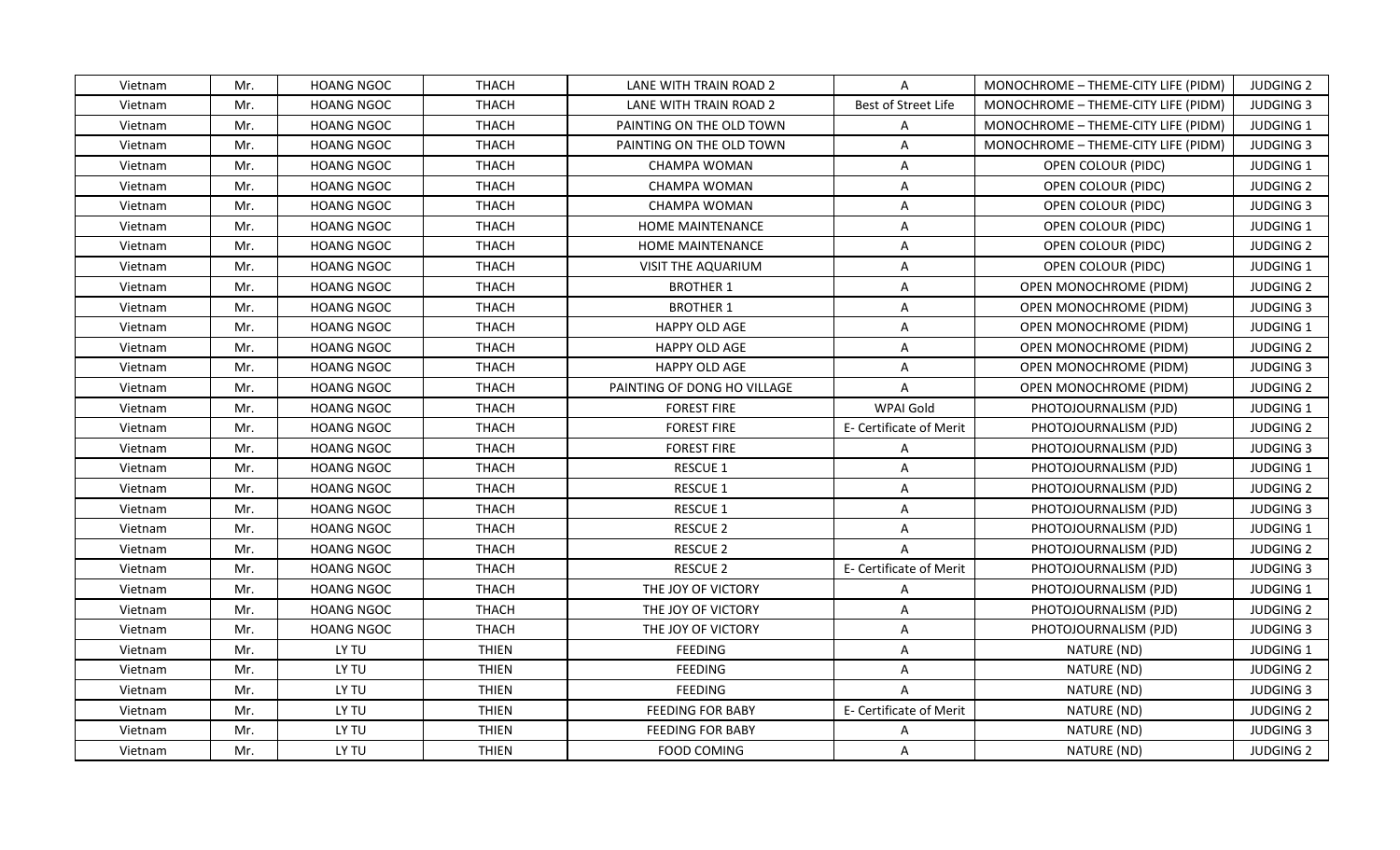| Vietnam | Mr. | LY TU         | <b>THIEN</b>   | <b>FOOD COMING</b>               | E- Certificate of Merit | NATURE (ND)                         | <b>JUDGING 3</b> |
|---------|-----|---------------|----------------|----------------------------------|-------------------------|-------------------------------------|------------------|
| Vietnam | Mr. | LY TU         | <b>THIEN</b>   | LOVE                             | A                       | NATURE (ND)                         | <b>JUDGING 2</b> |
| Vietnam | Mr. | LY TU         | <b>THIEN</b>   | LOVE                             | $\mathsf{A}$            | NATURE (ND)                         | <b>JUDGING 3</b> |
| Vietnam | Mr. | LY TU         | <b>THIEN</b>   | LTT_6219                         | $\mathsf{A}$            | OPEN COLOUR (PIDC)                  | JUDGING 1        |
| Vietnam | Mr. | LY TU         | <b>THIEN</b>   | LTT 6219                         | A                       | OPEN COLOUR (PIDC)                  | <b>JUDGING 2</b> |
| Vietnam | Mr. | LY TU         | <b>THIEN</b>   | LTT 6219                         | A                       | OPEN COLOUR (PIDC)                  | <b>JUDGING 3</b> |
| Vietnam | Mr. | LY TU         | <b>THIEN</b>   | <b>TAKE CARE FOR BABY</b>        | $\mathsf{A}$            | OPEN COLOUR (PIDC)                  | JUDGING 1        |
| Vietnam | Mr. | LY TU         | <b>THIEN</b>   | <b>TAKE CARE FOR BABY</b>        | $\overline{A}$          | OPEN COLOUR (PIDC)                  | <b>JUDGING 2</b> |
| Vietnam | Mr. | LY TU         | <b>THIEN</b>   | <b>TAKE CARE FOR BABY</b>        | $\overline{A}$          | OPEN COLOUR (PIDC)                  | <b>JUDGING 3</b> |
| Vietnam | Mr. | <b>NGUYEN</b> | <b>HUY SON</b> | COMING HOME ALONE                | $\overline{A}$          | COLOR-THEME-PEOPLE (PIDC)           | JUDGING 1        |
| Vietnam | Mr. | <b>NGUYEN</b> | <b>HUY SON</b> | COMING HOME ALONE                | A                       | COLOR-THEME-PEOPLE (PIDC)           | <b>JUDGING 2</b> |
| Vietnam | Mr. | <b>NGUYEN</b> | <b>HUY SON</b> | MENDING FISH NETS                | $\mathsf{A}$            | COLOR-THEME-PEOPLE (PIDC)           | JUDGING 1        |
| Vietnam | Mr. | <b>NGUYEN</b> | <b>HUY SON</b> | MENDING FISH NETS                | Best of Image           | COLOR-THEME-PEOPLE (PIDC)           | <b>JUDGING 2</b> |
| Vietnam | Mr. | <b>NGUYEN</b> | <b>HUY SON</b> | PROCESSING SOY SAUCES            | <b>WPAI Silver</b>      | COLOR-THEME-PEOPLE (PIDC)           | JUDGING 1        |
| Vietnam | Mr. | <b>NGUYEN</b> | <b>HUY SON</b> | PROCESSING SOY SAUCES            | A                       | COLOR-THEME-PEOPLE (PIDC)           | <b>JUDGING 2</b> |
| Vietnam | Mr. | <b>NGUYEN</b> | <b>HUY SON</b> | PROCESSING SOY SAUCES            | PSA Gold                | COLOR-THEME-PEOPLE (PIDC)           | <b>JUDGING 3</b> |
| Vietnam | Mr. | <b>NGUYEN</b> | <b>HUY SON</b> | <b>WEAVING BAMBOO FISH TRAPS</b> | A                       | COLOR-THEME-PEOPLE (PIDC)           | JUDGING 1        |
| Vietnam | Mr. | <b>NGUYEN</b> | <b>HUY SON</b> | <b>WEAVING BAMBOO FISH TRAPS</b> | $\overline{A}$          | COLOR-THEME-PEOPLE (PIDC)           | <b>JUDGING 2</b> |
| Vietnam | Mr. | <b>NGUYEN</b> | <b>HUY SON</b> | <b>WEAVING BAMBOO FISH TRAPS</b> | $\overline{A}$          | COLOR-THEME-PEOPLE (PIDC)           | <b>JUDGING 3</b> |
| Vietnam | Mr. | <b>NGUYEN</b> | <b>HUY SON</b> | CHALLENGING                      | A                       | MONOCHROME - THEME-CITY LIFE (PIDM) | <b>JUDGING 1</b> |
| Vietnam | Mr. | <b>NGUYEN</b> | <b>HUY SON</b> | CHALLENGING                      | $\mathsf{A}$            | MONOCHROME - THEME-CITY LIFE (PIDM) | <b>JUDGING 2</b> |
| Vietnam | Mr. | <b>NGUYEN</b> | <b>HUY SON</b> | <b>DRAGON DANCING</b>            | A                       | MONOCHROME - THEME-CITY LIFE (PIDM) | <b>JUDGING 1</b> |
| Vietnam | Mr. | <b>NGUYEN</b> | <b>HUY SON</b> | <b>HOME FROM WORK</b>            | $\mathsf{A}$            | MONOCHROME - THEME-CITY LIFE (PIDM) | <b>JUDGING 1</b> |
| Vietnam | Mr. | <b>NGUYEN</b> | <b>HUY SON</b> | <b>HOME FROM WORK</b>            | $\mathsf{A}$            | MONOCHROME - THEME-CITY LIFE (PIDM) | <b>JUDGING 2</b> |
| Vietnam | Mr. | <b>NGUYEN</b> | <b>HUY SON</b> | <b>HOME FROM WORK</b>            | A                       | MONOCHROME - THEME-CITY LIFE (PIDM) | <b>JUDGING 3</b> |
| Vietnam | Mr. | <b>NGUYEN</b> | <b>HUY SON</b> | <b>OUTDOOR MARKET</b>            | Best of Street Life     | MONOCHROME - THEME-CITY LIFE (PIDM) | <b>JUDGING 1</b> |
| Vietnam | Mr. | <b>NGUYEN</b> | <b>HUY SON</b> | <b>OUTDOOR MARKET</b>            | <b>WPAI Bronze</b>      | MONOCHROME - THEME-CITY LIFE (PIDM) | <b>JUDGING 2</b> |
| Vietnam | Mr. | <b>NGUYEN</b> | <b>HUY SON</b> | <b>OUTDOOR MARKET</b>            | $\overline{A}$          | MONOCHROME - THEME-CITY LIFE (PIDM) | <b>JUDGING 3</b> |
| Vietnam | Mr. | <b>NGUYEN</b> | <b>HUY SON</b> | AMAZING LOOK                     | Best of Portrait        | OPEN COLOUR (PIDC)                  | <b>JUDGING 1</b> |
| Vietnam | Mr. | <b>NGUYEN</b> | <b>HUY SON</b> | AMAZING LOOK                     | $\mathsf{A}$            | OPEN COLOUR (PIDC)                  | <b>JUDGING 3</b> |
| Vietnam | Mr. | <b>NGUYEN</b> | <b>HUY SON</b> | <b>BEFORE FISHING</b>            | $\mathsf{A}$            | OPEN COLOUR (PIDC)                  | <b>JUDGING 1</b> |
| Vietnam | Mr. | <b>NGUYEN</b> | <b>HUY SON</b> | <b>BEFORE FISHING</b>            | A                       | OPEN COLOUR (PIDC)                  | <b>JUDGING 2</b> |
| Vietnam | Mr. | <b>NGUYEN</b> | <b>HUY SON</b> | <b>BEFORE FISHING</b>            | $\overline{A}$          | OPEN COLOUR (PIDC)                  | <b>JUDGING 3</b> |
| Vietnam | Mr. | <b>NGUYEN</b> | <b>HUY SON</b> | <b>COLLECTING INCENSES</b>       | A                       | OPEN COLOUR (PIDC)                  | <b>JUDGING 1</b> |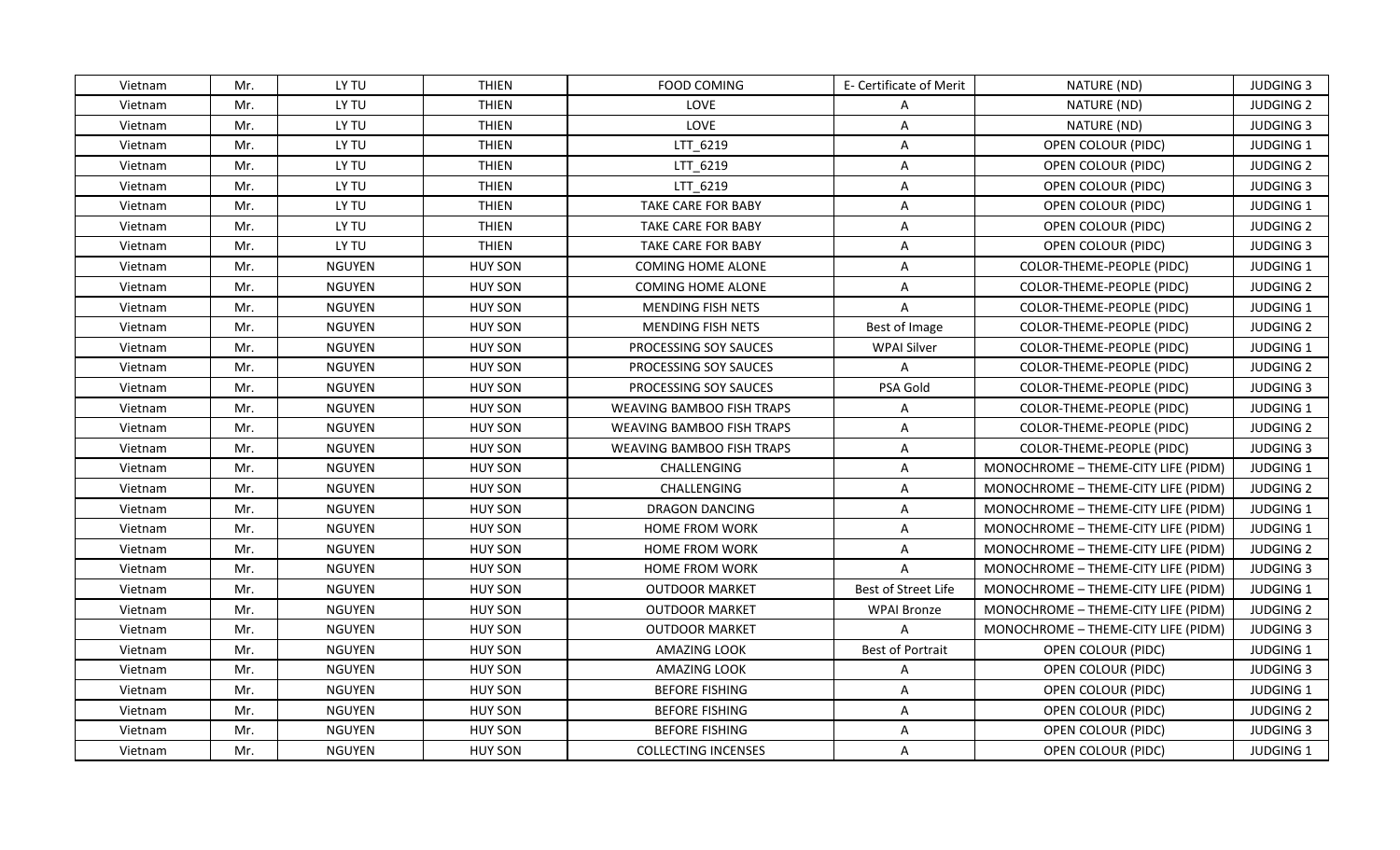| Vietnam | Mr. | <b>NGUYEN</b>   | <b>HUY SON</b> | <b>COLLECTING INCENSES</b>      | A                       | OPEN COLOUR (PIDC)            | <b>JUDGING 2</b> |
|---------|-----|-----------------|----------------|---------------------------------|-------------------------|-------------------------------|------------------|
| Vietnam | Mr. | <b>NGUYEN</b>   | <b>HUY SON</b> | <b>COLLECTING INCENSES</b>      | $\mathsf{A}$            | <b>OPEN COLOUR (PIDC)</b>     | <b>JUDGING 3</b> |
| Vietnam | Mr. | <b>NGUYEN</b>   | <b>HUY SON</b> | LOCAL LIFE ON THE LAKE          | $\mathsf{A}$            | OPEN COLOUR (PIDC)            | JUDGING 1        |
| Vietnam | Mr. | <b>NGUYEN</b>   | <b>HUY SON</b> | <b>LOCAL LIFE ON THE LAKE</b>   | E- Certificate of Merit | OPEN COLOUR (PIDC)            | <b>JUDGING 2</b> |
| Vietnam | Mr. | <b>NGUYEN</b>   | <b>HUY SON</b> | LOCAL LIFE ON THE LAKE          | A                       | OPEN COLOUR (PIDC)            | <b>JUDGING 3</b> |
| Vietnam | Mr. | <b>NGUYEN</b>   | <b>HUY SON</b> | <b>DYING SEDGE</b>              | $\mathsf{A}$            | OPEN MONOCHROME (PIDM)        | <b>JUDGING 1</b> |
| Vietnam | Mr. | <b>NGUYEN</b>   | <b>HUY SON</b> | FISHING IN MISTY DAY            | $\overline{A}$          | <b>OPEN MONOCHROME (PIDM)</b> | JUDGING 1        |
| Vietnam | Mr. | <b>NGUYEN</b>   | <b>HUY SON</b> | <b>FISHING IN MISTY DAY</b>     | E- Certificate of Merit | <b>OPEN MONOCHROME (PIDM)</b> | <b>JUDGING 3</b> |
| Vietnam | Mr. | <b>NGUYEN</b>   | <b>HUY SON</b> | <b>LOVE OF MOTHER</b>           | $\mathsf{A}$            | <b>OPEN MONOCHROME (PIDM)</b> | <b>JUDGING 3</b> |
| Vietnam | Mr. | <b>NGUYEN</b>   | <b>HUY SON</b> | UNIQUE VIETNAMESE FOLK MUSIC    | $\overline{A}$          | <b>OPEN MONOCHROME (PIDM)</b> | <b>JUDGING 2</b> |
| Vietnam | Mr. | <b>NGUYEN</b>   | <b>HUY SON</b> | UNIQUE VIETNAMESE FOLK MUSIC    | $\mathsf{A}$            | <b>OPEN MONOCHROME (PIDM)</b> | <b>JUDGING 3</b> |
| Vietnam | Mr. | <b>NGUYEN</b>   | <b>HUY SON</b> | <b>GREAT A FUN ON BOAT TRIP</b> | $\mathsf{A}$            | PHOTO TRAVEL (PTD)            | <b>JUDGING 3</b> |
| Vietnam | Mr. | <b>NGUYEN</b>   | <b>HUY SON</b> | LOCAL MARKET FESTIVAL           | E- Certificate of Merit | PHOTO TRAVEL (PTD)            | JUDGING 1        |
| Vietnam | Mr. | <b>NGUYEN</b>   | <b>HUY SON</b> | LOCAL MARKET FESTIVAL           | Best of Story Telling   | PHOTO TRAVEL (PTD)            | <b>JUDGING 2</b> |
| Vietnam | Mr. | <b>NGUYEN</b>   | <b>HUY SON</b> | <b>LOCAL MARKET FESTIVAL</b>    | A                       | PHOTO TRAVEL (PTD)            | <b>JUDGING 3</b> |
| Vietnam | Mr. | <b>NGUYEN</b>   | <b>HUY SON</b> | MUD WRESTLING FESTIVAL          | A                       | PHOTO TRAVEL (PTD)            | <b>JUDGING 1</b> |
| Vietnam | Mr. | <b>NGUYEN</b>   | <b>HUY SON</b> | MUD WRESTLING FESTIVAL          | $\mathsf{A}$            | PHOTO TRAVEL (PTD)            | <b>JUDGING 2</b> |
| Vietnam | Mr. | <b>NGUYEN</b>   | <b>HUY SON</b> | MUD WRESTLING FESTIVAL          | $\mathsf{A}$            | PHOTO TRAVEL (PTD)            | <b>JUDGING 3</b> |
| Vietnam | Mr. | <b>NGUYEN</b>   | <b>HUY SON</b> | PRAYING TIME                    | A                       | PHOTO TRAVEL (PTD)            | <b>JUDGING 1</b> |
| Vietnam | Mr. | <b>NGUYEN</b>   | <b>HUY SON</b> | PRAYING TIME                    | $\mathsf{A}$            | PHOTO TRAVEL (PTD)            | <b>JUDGING 2</b> |
| Vietnam | Mr. | <b>NGUYEN</b>   | <b>HUY SON</b> | PRAYING TIME                    | E- Certificate of Merit | PHOTO TRAVEL (PTD)            | <b>JUDGING 3</b> |
| Vietnam | Mr. | <b>TRAN ANH</b> | <b>THANG</b>   | <b>BAI CA KHONG QUEN</b>        | $\overline{A}$          | COLOR-THEME-PEOPLE (PIDC)     | JUDGING 1        |
| Vietnam | Mr. | <b>TRAN ANH</b> | <b>THANG</b>   | <b>CUOC SONG MUA NUOC NOI</b>   | $\mathsf{A}$            | COLOR-THEME-PEOPLE (PIDC)     | JUDGING 1        |
| Vietnam | Mr. | <b>TRAN ANH</b> | <b>THANG</b>   | CUOC SONG MUA NUOC NOI          | $\mathsf{A}$            | COLOR-THEME-PEOPLE (PIDC)     | <b>JUDGING 2</b> |
| Vietnam | Mr. | <b>TRAN ANH</b> | <b>THANG</b>   | <b>CUOC SONG MUA NUOC NOI</b>   | A                       | COLOR-THEME-PEOPLE (PIDC)     | <b>JUDGING 3</b> |
| Vietnam | Mr. | <b>TRAN ANH</b> | <b>THANG</b>   | <b>HANH PHUC DAU XUAN</b>       | $\overline{A}$          | COLOR-THEME-PEOPLE (PIDC)     | <b>JUDGING 2</b> |
| Vietnam | Mr. | <b>TRAN ANH</b> | <b>THANG</b>   | HANH PHUC DAU XUAN              | $\mathsf{A}$            | COLOR-THEME-PEOPLE (PIDC)     | <b>JUDGING 3</b> |
| Vietnam | Mr. | <b>TRAN ANH</b> | <b>THANG</b>   | PHOI BOT NEP                    | $\mathsf{A}$            | COLOR-THEME-PEOPLE (PIDC)     | <b>JUDGING 1</b> |
| Vietnam | Mr. | <b>TRAN ANH</b> | <b>THANG</b>   | PHOI BOT NEP                    | A                       | COLOR-THEME-PEOPLE (PIDC)     | <b>JUDGING 2</b> |
| Vietnam | Mr. | <b>TRAN ANH</b> | <b>THANG</b>   | <b>GAP MOI</b>                  | $\mathsf{A}$            | NATURE (ND)                   | <b>JUDGING 3</b> |
| Vietnam | Mr. | <b>TRAN ANH</b> | <b>THANG</b>   | MUA NUOC NOI                    | $\mathsf{A}$            | OPEN COLOUR (PIDC)            | <b>JUDGING 3</b> |
| Vietnam | Mr. | <b>TRAN ANH</b> | <b>THANG</b>   | <b>NGAY MOI</b>                 | $\mathsf{A}$            | OPEN COLOUR (PIDC)            | <b>JUDGING 2</b> |
| Vietnam | Mr. | <b>TRAN ANH</b> | <b>THANG</b>   | <b>NGAY MOI</b>                 | $\overline{A}$          | OPEN COLOUR (PIDC)            | <b>JUDGING 3</b> |
| Vietnam | Mr. | <b>TRAN ANH</b> | THANG          | TO DET CHIEU                    | A                       | OPEN COLOUR (PIDC)            | <b>JUDGING 1</b> |